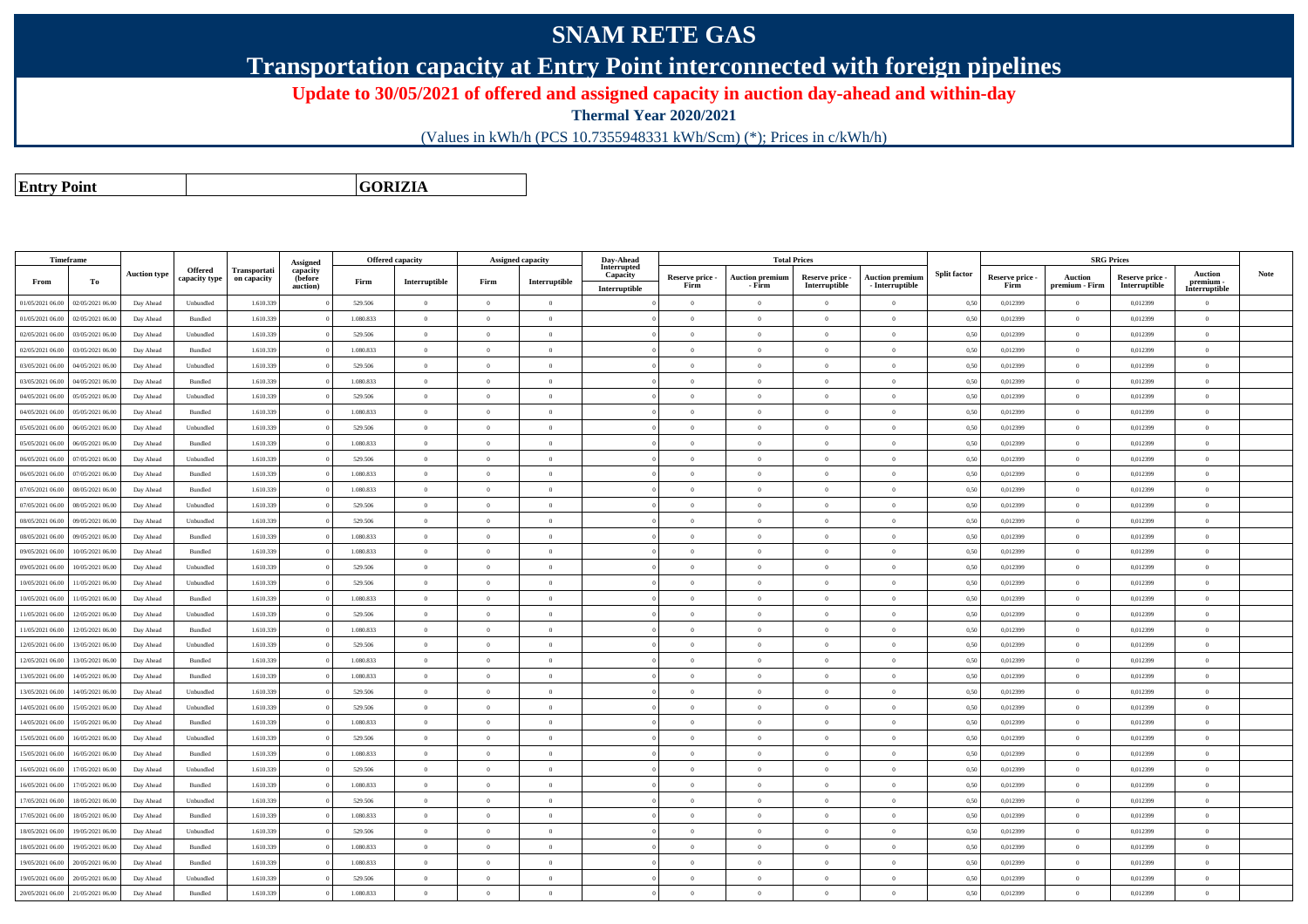| 20/05/2021 06:00 21/05/2021 06:00    | Day Ahead  | Unbundled | 1.610.339 | 529.506   | $\overline{0}$ | $\overline{0}$ | $\Omega$       | $\Omega$       | $\theta$       | $\Omega$       | $\overline{0}$ | 0,50 | 0,012399 | $\theta$       | 0,012399       | $\overline{0}$ |  |
|--------------------------------------|------------|-----------|-----------|-----------|----------------|----------------|----------------|----------------|----------------|----------------|----------------|------|----------|----------------|----------------|----------------|--|
| 21/05/2021 06:00<br>22/05/2021 06:00 | Day Ahead  | Bundled   | 1.610.339 | 1.080.833 | $\overline{0}$ | $\overline{0}$ | $\overline{0}$ | $\overline{0}$ | $\theta$       | $\overline{0}$ | $\bf{0}$       | 0,50 | 0,012399 | $\theta$       | 0,012399       | $\overline{0}$ |  |
| 21/05/2021 06:00<br>22/05/2021 06:00 | Day Ahead  | Unbundled | 1.610.339 | 529.506   | $\overline{0}$ | $\bf{0}$       | $\overline{0}$ | $\overline{0}$ | $\overline{0}$ | $\overline{0}$ | $\bf{0}$       | 0,50 | 0,012399 | $\overline{0}$ | 0,012399       | $\overline{0}$ |  |
| 22/05/2021 06:00<br>23/05/2021 06:00 | Day Ahead  | Bundled   | 1.610.339 | 1.080.833 | $\overline{0}$ | $\overline{0}$ | $\overline{0}$ | $\overline{0}$ | $\theta$       | $\overline{0}$ | $\overline{0}$ | 0.50 | 0.012399 | $\theta$       | 0.012399       | $\overline{0}$ |  |
| 22/05/2021 06:00<br>23/05/2021 06:00 | Day Ahead  | Unbundled | 1.610.339 | 529.506   | $\overline{0}$ | $\overline{0}$ | $\overline{0}$ | $\overline{0}$ | $\theta$       | $\overline{0}$ | $\bf{0}$       | 0,50 | 0,012399 | $\theta$       | 0,012399       | $\overline{0}$ |  |
| 23/05/2021 06:00<br>24/05/2021 06.00 | Day Ahead  | Unbundled | 1.610.339 | 529.506   | $\overline{0}$ | $\bf{0}$       | $\overline{0}$ | $\overline{0}$ | $\overline{0}$ | $\overline{0}$ | $\bf{0}$       | 0,50 | 0,012399 | $\bf{0}$       | 0,012399       | $\bf{0}$       |  |
| 23/05/2021 06:00<br>24/05/2021 06:00 | Day Ahead  | Bundled   | 1.610.339 | 1.080.833 | $\overline{0}$ | $\overline{0}$ | $\overline{0}$ | $\overline{0}$ | $\overline{0}$ | $\overline{0}$ | $\overline{0}$ | 0.5( | 0,012399 | $\overline{0}$ | 0.012399       | $\overline{0}$ |  |
| 24/05/2021 06:00<br>25/05/2021 06:00 | Day Ahead  | Bundled   | 1.610.339 | 1.080.833 | $\overline{0}$ | $\theta$       | $\overline{0}$ | $\overline{0}$ | $\theta$       | $\overline{0}$ | $\bf{0}$       | 0,50 | 0,012399 | $\theta$       | 0,012399       | $\overline{0}$ |  |
|                                      |            |           |           |           |                |                |                |                |                |                |                |      |          |                |                |                |  |
| 24/05/2021 06:00<br>25/05/2021 06.00 | Day Ahead  | Unbundled | 1.610.339 | 529.506   | $\overline{0}$ | $\bf{0}$       | $\overline{0}$ | $\overline{0}$ | $\overline{0}$ | $\overline{0}$ | $\bf{0}$       | 0,50 | 0,012399 | $\bf{0}$       | 0,012399       | $\overline{0}$ |  |
| 25/05/2021 06:00<br>26/05/2021 06:00 | Day Ahead  | Bundled   | 1.610.339 | 1.080.833 | $\overline{0}$ | $\overline{0}$ | $\overline{0}$ | $\overline{0}$ | $\overline{0}$ | $\overline{0}$ | $\overline{0}$ | 0.5( | 0,012399 | $\overline{0}$ | 0,012399       | $\overline{0}$ |  |
| 25/05/2021 06:00<br>26/05/2021 06:00 | Day Ahead  | Unbundled | 1.610.339 | 529.506   | $\overline{0}$ | $\overline{0}$ | $\overline{0}$ | $\overline{0}$ | $\theta$       | $\overline{0}$ | $\bf{0}$       | 0,50 | 0,012399 | $\theta$       | 0,012399       | $\overline{0}$ |  |
| 26/05/2021 06:00<br>27/05/2021 06:00 | Day Ahead  | Bundled   | 1.610.339 | 1.080.833 | $\overline{0}$ | $\bf{0}$       | $\overline{0}$ | $\overline{0}$ | $\bf{0}$       | $\overline{0}$ | $\bf{0}$       | 0,50 | 0,012399 | $\bf{0}$       | 0,012399       | $\overline{0}$ |  |
| 26/05/2021 06:00<br>27/05/2021 06:00 | Day Ahead  | Unbundled | 1.610.339 | 529,506   | $\overline{0}$ | $\overline{0}$ | $\overline{0}$ | $\overline{0}$ | $\overline{0}$ | $\overline{0}$ | $\overline{0}$ | 0.5( | 0.012399 | $\theta$       | 0.012399       | $\overline{0}$ |  |
| 27/05/2021 06:00<br>28/05/2021 06:00 | Day Ahead  | Bundled   | 1.610.339 | 1.080.833 | $\overline{0}$ | $\theta$       | $\overline{0}$ | $\overline{0}$ | $\theta$       | $\overline{0}$ | $\bf{0}$       | 0,50 | 0,012399 | $\,$ 0 $\,$    | 0,012399       | $\overline{0}$ |  |
| 27/05/2021 06:00<br>28/05/2021 06:00 | Day Ahead  | Unbundled | 1.610.339 | 529.506   | $\overline{0}$ | $\bf{0}$       | $\overline{0}$ | $\overline{0}$ | $\overline{0}$ | $\overline{0}$ | $\bf{0}$       | 0,50 | 0,012399 | $\bf{0}$       | 0,012399       | $\bf{0}$       |  |
| 28/05/2021 06:00<br>29/05/2021 06:00 | Day Ahead  | Unbundled | 1.610.339 | 529,506   | $\overline{0}$ | $\overline{0}$ | $\overline{0}$ | $\overline{0}$ | $\overline{0}$ | $\overline{0}$ | $\overline{0}$ | 0.5( | 0,012399 | $\overline{0}$ | 0.012399       | $\overline{0}$ |  |
| 28/05/2021 06:00<br>29/05/2021 06:00 | Day Ahead  | Bundled   | 1.610.339 | 1.080.833 | $\overline{0}$ | $\overline{0}$ | $\overline{0}$ | $\overline{0}$ | $\theta$       | $\overline{0}$ | $\bf{0}$       | 0,50 | 0,012399 | $\theta$       | 0,012399       | $\overline{0}$ |  |
| 29/05/2021 06:00<br>30/05/2021 06:00 | Day Ahead  | Bundled   | 1.610.339 | 1.080.833 | $\overline{0}$ | $\bf{0}$       | $\overline{0}$ | $\overline{0}$ | $\overline{0}$ | $\overline{0}$ | $\bf{0}$       | 0,50 | 0,012399 | $\bf{0}$       | 0,012399       | $\overline{0}$ |  |
| 29/05/2021 06:00<br>30/05/2021 06:00 | Day Ahead  | Unbundled | 1.610.339 | 529.506   | $\overline{0}$ | $\overline{0}$ | $\overline{0}$ | $\overline{0}$ | $\overline{0}$ | $\overline{0}$ | $\overline{0}$ | 0.5( | 0,012399 | $\theta$       | 0.012399       | $\overline{0}$ |  |
| 30/05/2021 06:00<br>31/05/2021 06:00 | Day Ahead  | Bundled   | 1.610.339 | 1.080.833 | $\overline{0}$ | $\overline{0}$ | $\overline{0}$ | $\overline{0}$ | $\theta$       | $\overline{0}$ | $\bf{0}$       | 0,50 | 0,012399 | $\,$ 0 $\,$    | 0,012399       | $\overline{0}$ |  |
| 30/05/2021 06:00<br>31/05/2021 06.00 | Day Ahead  | Unbundled | 1.610.339 | 529.506   | $\overline{0}$ | $\bf{0}$       | $\overline{0}$ | $\overline{0}$ | $\overline{0}$ | $\overline{0}$ | $\bf{0}$       | 0,50 | 0,012399 | $\bf{0}$       | 0,012399       | $\overline{0}$ |  |
| 31/05/2021 06:00<br>01/06/2021 06:00 | Day Ahead  | Unbundled | 1.610.339 | 529,506   | $\overline{0}$ | $\overline{0}$ | $\overline{0}$ | $\overline{0}$ | $\overline{0}$ | $\overline{0}$ | $\overline{0}$ | 0.5( | 0.012399 | $\overline{0}$ | 0.012399       | $\overline{0}$ |  |
| 31/05/2021 06:00<br>01/06/2021 06:00 | Day Ahead  | Bundled   | 1.610.339 | 1.080.833 | $\overline{0}$ | $\overline{0}$ | $\overline{0}$ | $\overline{0}$ | $\theta$       | $\overline{0}$ | $\bf{0}$       | 0,50 | 0,012399 | $\theta$       | 0,012399       | $\overline{0}$ |  |
| 01/05/2021 06:00<br>02/05/2021 06:00 | Within Day | Unbundled | 1.610.339 | 529.506   | $\overline{0}$ | $\bf{0}$       | $\overline{0}$ | $\overline{0}$ | $\overline{0}$ | $\overline{0}$ | $\bf{0}$       | 0,50 | 1,239879 | $\bf{0}$       | $\overline{0}$ | $\bf{0}$       |  |
| 01/05/2021 06:00<br>02/05/2021 06:00 | Within Day | Bundled   | 1.610.339 | 1.080.833 | $\overline{0}$ | $\overline{0}$ | $\overline{0}$ | $\overline{0}$ | $\overline{0}$ | $\overline{0}$ | $\overline{0}$ | 0.5( | 1,239879 | $\overline{0}$ | $\theta$       | $\overline{0}$ |  |
| 01/05/2021 07:00<br>02/05/2021 06:00 | Within Day | Unbundled | 1.610.339 | 529.506   | $\overline{0}$ | $\overline{0}$ | $\overline{0}$ | $\overline{0}$ | $\theta$       | $\overline{0}$ | $\bf{0}$       | 0,50 | 1,188217 | $\theta$       | $\theta$       | $\overline{0}$ |  |
| 01/05/2021 07:00<br>02/05/2021 06:00 | Within Day | Bundled   | 1.610.339 | 1.080.833 | $\overline{0}$ | $\bf{0}$       | $\overline{0}$ | $\overline{0}$ | $\overline{0}$ | $\overline{0}$ | $\bf{0}$       | 0,50 | 1,188217 | $\bf{0}$       | $\bf{0}$       | $\overline{0}$ |  |
| 01/05/2021 08:00<br>02/05/2021 06:00 | Within Day | Unbundled | 1.610.339 | 529.506   | $\overline{0}$ | $\overline{0}$ | $\overline{0}$ | $\overline{0}$ | $\overline{0}$ | $\overline{0}$ | $\overline{0}$ | 0.5( | 1,136556 | $\theta$       | $\theta$       | $\overline{0}$ |  |
| 01/05/2021 08:00<br>02/05/2021 06:00 | Within Day | Bundled   | 1.610.339 | 1.080.833 | $\bf{0}$       | $\overline{0}$ | $\overline{0}$ | $\overline{0}$ | $\theta$       | $\overline{0}$ | $\bf{0}$       | 0,50 | 1,136556 | $\theta$       | $\theta$       | $\overline{0}$ |  |
| 01/05/2021 09:00<br>02/05/2021 06:00 | Within Day | Bundled   | 1.610.339 | 1.080.833 | $\overline{0}$ | $\bf{0}$       | $\overline{0}$ | $\overline{0}$ | $\bf{0}$       | $\overline{0}$ | $\bf{0}$       | 0,50 | 1,084894 | $\bf{0}$       | $\overline{0}$ | $\overline{0}$ |  |
| 01/05/2021 09:00<br>02/05/2021 06.00 | Within Day | Unbundled | 1.610.339 | 529.506   | $\overline{0}$ | $\overline{0}$ | $\Omega$       | $\Omega$       | $\Omega$       | $\theta$       | $\overline{0}$ | 0.50 | 1.084894 | $\,$ 0 $\,$    | $\Omega$       | $\theta$       |  |
| 01/05/2021 10:00<br>02/05/2021 06:00 | Within Day | Unbundled | 1.610.339 | 529.506   | $\overline{0}$ | $\overline{0}$ | $\overline{0}$ | $\overline{0}$ | $\theta$       | $\overline{0}$ | $\bf{0}$       | 0,50 | 1,033233 | $\theta$       | $\theta$       | $\overline{0}$ |  |
| 01/05/2021 10:00<br>02/05/2021 06:00 | Within Day | Bundled   | 1.610.339 | 1.080.833 | $\overline{0}$ | $\bf{0}$       | $\overline{0}$ | $\overline{0}$ | $\bf{0}$       | $\overline{0}$ | $\bf{0}$       | 0,50 | 1,033233 | $\bf{0}$       | $\overline{0}$ | $\bf{0}$       |  |
| 01/05/2021 11:00<br>02/05/2021 06.00 |            | Unbundled | 1.610.339 | 529.506   | $\overline{0}$ | $\overline{0}$ | $\Omega$       | $\Omega$       | $\overline{0}$ | $\theta$       | $\overline{0}$ | 0.50 | 0.981571 | $\theta$       | $\Omega$       | $\theta$       |  |
| 01/05/2021 11:00<br>02/05/2021 06:00 | Within Day |           | 1.610.339 | 1.080.833 | $\bf{0}$       | $\overline{0}$ | $\overline{0}$ | $\overline{0}$ | $\theta$       | $\overline{0}$ |                |      | 0,981571 | $\theta$       | $\theta$       | $\overline{0}$ |  |
|                                      | Within Day | Bundled   |           |           |                |                |                |                |                |                | $\bf{0}$       | 0,50 |          |                |                |                |  |
| 01/05/2021 12:00<br>02/05/2021 06:00 | Within Day | Unbundled | 1.610.339 | 529.506   | $\overline{0}$ | $\bf{0}$       | $\overline{0}$ | $\overline{0}$ | $\overline{0}$ | $\overline{0}$ | $\bf{0}$       | 0,50 | 0,929909 | $\bf{0}$       | $\bf{0}$       | $\overline{0}$ |  |
| 01/05/2021 12:00<br>02/05/2021 06.00 | Within Day | Bundled   | 1.610.339 | 1.080.833 | $\overline{0}$ | $\theta$       | $\Omega$       | $\Omega$       | $\Omega$       | $\Omega$       | $\overline{0}$ | 0.50 | 0,929909 | $\theta$       | $\Omega$       | $\theta$       |  |
| 01/05/2021 13:00<br>02/05/2021 06:00 | Within Day | Unbundled | 1.610.339 | 529.506   | $\bf{0}$       | $\overline{0}$ | $\overline{0}$ | $\overline{0}$ | $\theta$       | $\overline{0}$ | $\bf{0}$       | 0,50 | 0,878248 | $\theta$       | $\theta$       | $\overline{0}$ |  |
| 01/05/2021 13:00<br>02/05/2021 06:00 | Within Day | Bundled   | 1.610.339 | 1.080.833 | $\overline{0}$ | $\bf{0}$       | $\overline{0}$ | $\overline{0}$ | $\overline{0}$ | $\overline{0}$ | $\bf{0}$       | 0,50 | 0,878248 | $\bf{0}$       | $\overline{0}$ | $\overline{0}$ |  |
| 01/05/2021 14:00<br>02/05/2021 06.00 | Within Day | Unbundled | 1.610.339 | 529.506   | $\overline{0}$ | $\overline{0}$ | $\Omega$       | $\Omega$       | $\theta$       | $\theta$       | $\overline{0}$ | 0.50 | 0,826586 | $\,$ 0 $\,$    | $\Omega$       | $\theta$       |  |
| 01/05/2021 14:00<br>02/05/2021 06:00 | Within Day | Bundled   | 1.610.339 | 1.080.833 | $\bf{0}$       | $\overline{0}$ | $\overline{0}$ | $\overline{0}$ | $\theta$       | $\overline{0}$ | $\bf{0}$       | 0,50 | 0,826586 | $\theta$       | $\theta$       | $\overline{0}$ |  |
| 01/05/2021 15:00<br>02/05/2021 06:00 | Within Day | Bundled   | 1.610.339 | 1.080.833 | $\overline{0}$ | $\bf{0}$       | $\overline{0}$ | $\overline{0}$ | $\overline{0}$ | $\overline{0}$ | $\bf{0}$       | 0,50 | 0,774924 | $\overline{0}$ | $\overline{0}$ | $\bf{0}$       |  |
| 01/05/2021 15:00<br>02/05/2021 06.00 | Within Day | Unbundled | 1.610.339 | 529.506   | $\overline{0}$ | $\Omega$       | $\Omega$       | $\Omega$       | $\Omega$       | $\theta$       | $\overline{0}$ | 0.50 | 0,774924 | $\theta$       | $\Omega$       | $\theta$       |  |
| 01/05/2021 16:00<br>02/05/2021 06:00 | Within Day | Unbundled | 1.610.339 | 529.506   | $\overline{0}$ | $\bf{0}$       | $\overline{0}$ | $\overline{0}$ | $\bf{0}$       | $\overline{0}$ | $\bf{0}$       | 0,50 | 0,723263 | $\bf{0}$       | $\bf{0}$       | $\overline{0}$ |  |
| 01/05/2021 16:00 02/05/2021 06:00    | Within Day | Bundled   | 1.610.339 | 1.080.833 |                |                |                |                |                |                |                | 0,50 | 0,723263 | $\bf{0}$       | $\bf{0}$       |                |  |
| 01/05/2021 17:00 02/05/2021 06:00    | Within Day | Unbundled | 1.610.339 | 529.506   | $\Omega$       | $\overline{0}$ | $\Omega$       | $\theta$       | $\overline{0}$ | $\theta$       | $\overline{0}$ | 0.50 | 0.671601 | $\theta$       | $\theta$       | $\theta$       |  |
| 01/05/2021 17:00<br>02/05/2021 06:00 | Within Day | Bundled   | 1.610.339 | 1.080.833 | $\overline{0}$ | $\overline{0}$ | $\overline{0}$ | $\overline{0}$ | $\,$ 0 $\,$    | $\overline{0}$ | $\,$ 0 $\,$    | 0,50 | 0,671601 | $\,$ 0 $\,$    | $\,$ 0 $\,$    | $\,$ 0         |  |
| 01/05/2021 18:00 02/05/2021 06:00    | Within Day | Unbundled | 1.610.339 | 529.506   | $\overline{0}$ | $\overline{0}$ | $\overline{0}$ | $\overline{0}$ | $\overline{0}$ | $\overline{0}$ | $\bf{0}$       | 0,50 | 0,619940 | $\overline{0}$ | $\bf{0}$       | $\overline{0}$ |  |
| 01/05/2021 18:00<br>02/05/2021 06:00 | Within Day | Bundled   | 1.610.339 | 1.080.833 | $\overline{0}$ | $\bf{0}$       | $\overline{0}$ | $\overline{0}$ | $\overline{0}$ | $\overline{0}$ | $\bf{0}$       | 0,50 | 0,619940 | $\bf{0}$       | $\theta$       | $\overline{0}$ |  |
| 01/05/2021 19:00<br>02/05/2021 06:00 | Within Day | Unbundled | 1.610.339 | 529.506   | $\overline{0}$ | $\overline{0}$ | $\overline{0}$ | $\overline{0}$ | $\overline{0}$ | $\overline{0}$ | $\bf{0}$       | 0,50 | 0,568278 | $\,$ 0 $\,$    | $\,$ 0 $\,$    | $\overline{0}$ |  |
| 01/05/2021 19:00 02/05/2021 06:00    | Within Day | Bundled   | 1.610.339 | 1.080.833 | $\overline{0}$ | $\overline{0}$ | $\overline{0}$ | $\overline{0}$ | $\bf{0}$       | $\overline{0}$ | $\bf{0}$       | 0,50 | 0,568278 | $\overline{0}$ | $\overline{0}$ | $\overline{0}$ |  |
| 01/05/2021 20:00<br>02/05/2021 06:00 | Within Day | Unbundled | 1.610.339 | 529.506   | $\overline{0}$ | $\bf{0}$       | $\overline{0}$ | $\overline{0}$ | $\overline{0}$ | $\overline{0}$ | $\bf{0}$       | 0.50 | 0,516616 | $\overline{0}$ | $\theta$       | $\overline{0}$ |  |
| 01/05/2021 20:00<br>02/05/2021 06:00 | Within Day | Bundled   | 1.610.339 | 1.080.833 | $\overline{0}$ | $\overline{0}$ | $\overline{0}$ | $\overline{0}$ | $\overline{0}$ | $\overline{0}$ | $\bf{0}$       | 0,50 | 0,516616 | $\,$ 0 $\,$    | $\bf{0}$       | $\overline{0}$ |  |
| 01/05/2021 21:00 02/05/2021 06:00    | Within Day | Bundled   | 1.610.339 | 1.080.833 | $\overline{0}$ | $\bf{0}$       | $\overline{0}$ | $\overline{0}$ | $\overline{0}$ | $\overline{0}$ | $\bf{0}$       | 0,50 | 0,464955 | $\overline{0}$ | $\overline{0}$ | $\bf{0}$       |  |
| 01/05/2021 21:00<br>02/05/2021 06:00 | Within Day | Unbundled | 1.610.339 | 529.506   | $\overline{0}$ | $\overline{0}$ | $\overline{0}$ | $\overline{0}$ | $\overline{0}$ | $\overline{0}$ | $\bf{0}$       | 0.50 | 0.464955 | $\overline{0}$ | $\theta$       | $\overline{0}$ |  |
| 01/05/2021 22:00<br>02/05/2021 06:00 | Within Day | Unbundled | 1.610.339 | 529.506   | $\overline{0}$ | $\,$ 0         | $\overline{0}$ | $\overline{0}$ | $\bf{0}$       | $\overline{0}$ | $\bf{0}$       | 0,50 | 0,413293 | $\,$ 0 $\,$    | $\,$ 0 $\,$    | $\bf{0}$       |  |
| 01/05/2021 22:00 02/05/2021 06:00    | Within Day | Bundled   | 1.610.339 | 1.080.833 | $\overline{0}$ | $\bf{0}$       | $\overline{0}$ | $\overline{0}$ | $\overline{0}$ | $\overline{0}$ | $\bf{0}$       | 0,50 | 0,413293 | $\overline{0}$ | $\bf{0}$       | $\overline{0}$ |  |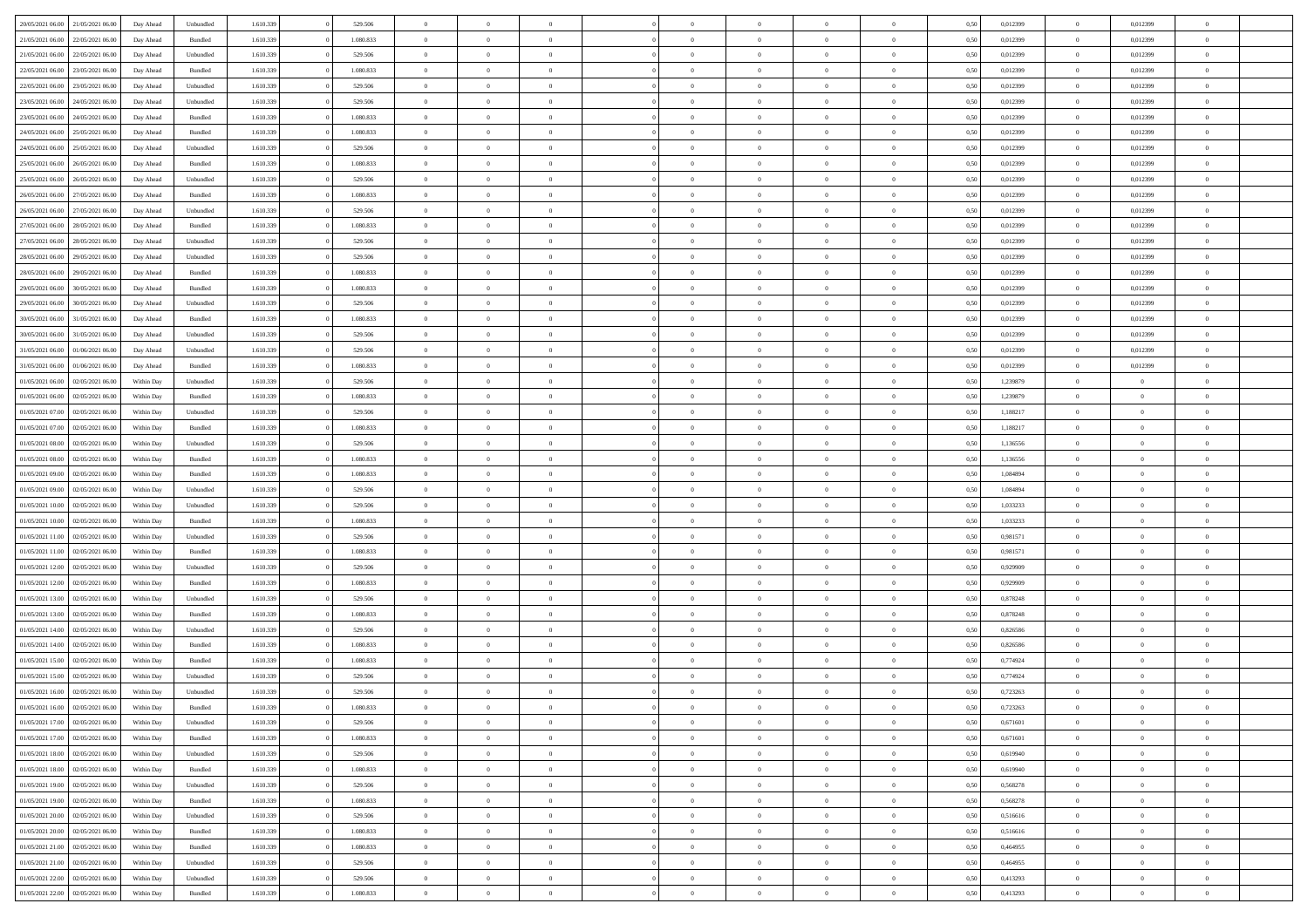|                  |                  |            |           |           |           | $\overline{0}$ | $\Omega$       |                |                | $\Omega$       | $\theta$       | $\theta$       |      |          | $\theta$       |                | $\theta$       |  |
|------------------|------------------|------------|-----------|-----------|-----------|----------------|----------------|----------------|----------------|----------------|----------------|----------------|------|----------|----------------|----------------|----------------|--|
| 01/05/2021 23:00 | 02/05/2021 06:00 | Within Dav | Unbundled | 1.610.339 | 529.506   |                |                |                | $\Omega$       |                |                |                | 0.50 | 0,361631 |                | $\theta$       |                |  |
| 01/05/2021 23:00 | 02/05/2021 06:00 | Within Day | Bundled   | 1.610.339 | 1.080.833 | $\overline{0}$ | $\theta$       | $\overline{0}$ | $\overline{0}$ | $\bf{0}$       | $\overline{0}$ | $\bf{0}$       | 0,50 | 0,361631 | $\theta$       | $\theta$       | $\overline{0}$ |  |
| 02/05/2021 00:00 | 02/05/2021 06:00 | Within Day | Unbundled | 1.610.339 | 529.506   | $\overline{0}$ | $\overline{0}$ | $\overline{0}$ | $\overline{0}$ | $\bf{0}$       | $\overline{0}$ | $\bf{0}$       | 0,50 | 0,309970 | $\bf{0}$       | $\overline{0}$ | $\overline{0}$ |  |
| 02/05/2021 00:00 | 02/05/2021 06:00 | Within Dav | Bundled   | 1.610.339 | 1.080.833 | $\overline{0}$ | $\overline{0}$ | $\overline{0}$ | $\overline{0}$ | $\bf{0}$       | $\overline{0}$ | $\overline{0}$ | 0.50 | 0,309970 | $\theta$       | $\theta$       | $\overline{0}$ |  |
|                  |                  |            |           |           |           |                |                |                |                |                |                |                |      |          |                |                |                |  |
| 02/05/2021 01:00 | 02/05/2021 06:00 | Within Day | Unbundled | 1.610.339 | 529.506   | $\overline{0}$ | $\theta$       | $\overline{0}$ | $\overline{0}$ | $\bf{0}$       | $\overline{0}$ | $\bf{0}$       | 0,50 | 0,258308 | $\theta$       | $\theta$       | $\overline{0}$ |  |
| 02/05/2021 01:00 | 02/05/2021 06:00 | Within Day | Bundled   | 1.610.339 | 1.080.833 | $\overline{0}$ | $\bf{0}$       | $\overline{0}$ | $\overline{0}$ | $\overline{0}$ | $\overline{0}$ | $\mathbf{0}$   | 0,50 | 0,258308 | $\bf{0}$       | $\overline{0}$ | $\bf{0}$       |  |
| 02/05/2021 02:00 | 02/05/2021 06:00 | Within Dav | Bundled   | 1.610.339 | 1.080.833 | $\overline{0}$ | $\overline{0}$ | $\overline{0}$ | $\overline{0}$ | $\overline{0}$ | $\overline{0}$ | $\overline{0}$ | 0.50 | 0.206647 | $\theta$       | $\overline{0}$ | $\overline{0}$ |  |
| 02/05/2021 02:00 | 02/05/2021 06:00 | Within Day | Unbundled | 1.610.339 | 529.506   | $\overline{0}$ | $\theta$       | $\overline{0}$ | $\overline{0}$ | $\bf{0}$       | $\overline{0}$ | $\bf{0}$       | 0,50 | 0,206647 | $\theta$       | $\theta$       | $\overline{0}$ |  |
|                  |                  |            |           |           |           |                | $\overline{0}$ |                |                | $\bf{0}$       |                |                |      |          | $\,0\,$        | $\overline{0}$ | $\overline{0}$ |  |
| 02/05/2021 03:00 | 02/05/2021 06:00 | Within Day | Unbundled | 1.610.339 | 529.506   | $\overline{0}$ |                | $\overline{0}$ | $\overline{0}$ |                | $\overline{0}$ | $\bf{0}$       | 0,50 | 0,154985 |                |                |                |  |
| 02/05/2021 03:00 | 02/05/2021 06:00 | Within Dav | Bundled   | 1.610.339 | 1.080.833 | $\overline{0}$ | $\overline{0}$ | $\overline{0}$ | $\overline{0}$ | $\overline{0}$ | $\overline{0}$ | $\overline{0}$ | 0.50 | 0,154985 | $\theta$       | $\overline{0}$ | $\overline{0}$ |  |
| 02/05/2021 04:00 | 02/05/2021 06:00 | Within Day | Unbundled | 1.610.339 | 529.506   | $\overline{0}$ | $\theta$       | $\overline{0}$ | $\overline{0}$ | $\bf{0}$       | $\overline{0}$ | $\bf{0}$       | 0,50 | 0,103323 | $\,$ 0 $\,$    | $\overline{0}$ | $\overline{0}$ |  |
| 02/05/2021 04:00 | 02/05/2021 06:00 | Within Day | Bundled   | 1.610.339 | 1.080.833 | $\overline{0}$ | $\overline{0}$ | $\overline{0}$ | $\bf{0}$       | $\bf{0}$       | $\bf{0}$       | $\mathbf{0}$   | 0,50 | 0,103323 | $\overline{0}$ | $\overline{0}$ | $\overline{0}$ |  |
| 02/05/2021 05:00 | 02/05/2021 06:00 | Within Day | Unbundled | 1.610.339 | 529.506   | $\overline{0}$ | $\overline{0}$ | $\overline{0}$ | $\overline{0}$ | $\bf{0}$       | $\overline{0}$ | $\overline{0}$ | 0.50 | 0.051662 | $\theta$       | $\theta$       | $\overline{0}$ |  |
|                  |                  |            |           |           |           | $\overline{0}$ | $\theta$       |                |                |                |                |                |      |          | $\theta$       | $\overline{0}$ |                |  |
| 02/05/2021 05:00 | 02/05/2021 06.00 | Within Day | Bundled   | 1.610.339 | 1.080.833 |                |                | $\overline{0}$ | $\overline{0}$ | $\bf{0}$       | $\overline{0}$ | $\bf{0}$       | 0,50 | 0,051662 |                |                | $\overline{0}$ |  |
| 02/05/2021 06:00 | 03/05/2021 06:00 | Within Day | Unbundled | 1.610.339 | 529.506   | $\overline{0}$ | $\overline{0}$ | $\overline{0}$ | $\bf{0}$       | $\overline{0}$ | $\overline{0}$ | $\mathbf{0}$   | 0,50 | 1,239879 | $\overline{0}$ | $\overline{0}$ | $\bf{0}$       |  |
| 02/05/2021 06:00 | 03/05/2021 06:00 | Within Dav | Bundled   | 1.610.339 | 1.080.833 | $\overline{0}$ | $\overline{0}$ | $\overline{0}$ | $\overline{0}$ | $\overline{0}$ | $\overline{0}$ | $\overline{0}$ | 0.50 | 1,239879 | $\theta$       | $\overline{0}$ | $\overline{0}$ |  |
| 02/05/2021 07:00 | 03/05/2021 06:00 | Within Day | Unbundled | 1.610.339 | 529.506   | $\overline{0}$ | $\theta$       | $\overline{0}$ | $\overline{0}$ | $\bf{0}$       | $\overline{0}$ | $\bf{0}$       | 0,50 | 1,188217 | $\,$ 0 $\,$    | $\theta$       | $\overline{0}$ |  |
| 02/05/2021 07:00 | 03/05/2021 06:00 | Within Day | Bundled   | 1.610.339 | 1.080.833 | $\overline{0}$ | $\overline{0}$ | $\overline{0}$ | $\bf{0}$       | $\bf{0}$       | $\bf{0}$       | $\bf{0}$       | 0,50 | 1,188217 | $\,0\,$        | $\overline{0}$ | $\overline{0}$ |  |
|                  |                  |            |           |           |           |                |                |                |                |                |                |                |      |          |                |                |                |  |
| 02/05/2021 08:00 | 03/05/2021 06:00 | Within Day | Bundled   | 1.610.339 | 1.080.833 | $\overline{0}$ | $\overline{0}$ | $\overline{0}$ | $\overline{0}$ | $\overline{0}$ | $\overline{0}$ | $\overline{0}$ | 0.50 | 1,136556 | $\theta$       | $\overline{0}$ | $\overline{0}$ |  |
| 02/05/2021 08:00 | 03/05/2021 06:00 | Within Day | Unbundled | 1.610.339 | 529.506   | $\overline{0}$ | $\theta$       | $\overline{0}$ | $\overline{0}$ | $\bf{0}$       | $\overline{0}$ | $\bf{0}$       | 0,50 | 1,136556 | $\,$ 0 $\,$    | $\theta$       | $\overline{0}$ |  |
| 02/05/2021 09:00 | 03/05/2021 06:00 | Within Day | Unbundled | 1.610.339 | 529.506   | $\overline{0}$ | $\overline{0}$ | $\overline{0}$ | $\bf{0}$       | $\bf{0}$       | $\overline{0}$ | $\bf{0}$       | 0,50 | 1,084894 | $\bf{0}$       | $\overline{0}$ | $\overline{0}$ |  |
| 02/05/2021 09:00 | 03/05/2021 06:00 | Within Day | Bundled   | 1.610.339 | 1.080.833 | $\overline{0}$ | $\overline{0}$ | $\overline{0}$ | $\overline{0}$ | $\bf{0}$       | $\overline{0}$ | $\overline{0}$ | 0.50 | 1.084894 | $\theta$       | $\overline{0}$ | $\overline{0}$ |  |
| 02/05/2021 11:00 | 03/05/2021 06:00 |            |           | 1.610.339 | 529.506   | $\overline{0}$ | $\theta$       | $\overline{0}$ | $\overline{0}$ | $\bf{0}$       | $\overline{0}$ |                |      | 0,981571 | $\,$ 0 $\,$    | $\overline{0}$ | $\overline{0}$ |  |
|                  |                  | Within Day | Unbundled |           |           |                |                |                |                |                |                | $\bf{0}$       | 0,50 |          |                |                |                |  |
| 02/05/2021 11:00 | 03/05/2021 06:00 | Within Day | Bundled   | 1.610.339 | 1.080.833 | $\overline{0}$ | $\bf{0}$       | $\overline{0}$ | $\overline{0}$ | $\overline{0}$ | $\overline{0}$ | $\mathbf{0}$   | 0,50 | 0,981571 | $\bf{0}$       | $\overline{0}$ | $\bf{0}$       |  |
| 02/05/2021 12:00 | 03/05/2021 06:00 | Within Dav | Unbundled | 1.610.339 | 529.506   | $\overline{0}$ | $\overline{0}$ | $\overline{0}$ | $\overline{0}$ | $\overline{0}$ | $\overline{0}$ | $\overline{0}$ | 0.50 | 0.929909 | $\overline{0}$ | $\overline{0}$ | $\overline{0}$ |  |
| 02/05/2021 12:00 | 03/05/2021 06:00 | Within Day | Bundled   | 1.610.339 | 1.080.833 | $\overline{0}$ | $\theta$       | $\overline{0}$ | $\overline{0}$ | $\bf{0}$       | $\overline{0}$ | $\bf{0}$       | 0,50 | 0,929909 | $\theta$       | $\theta$       | $\overline{0}$ |  |
| 02/05/2021 13:00 | 03/05/2021 06:00 | Within Day | Unbundled | 1.610.339 | 529.506   | $\overline{0}$ | $\overline{0}$ | $\overline{0}$ | $\overline{0}$ | $\bf{0}$       | $\overline{0}$ | $\bf{0}$       | 0,50 | 0,878248 | $\,0\,$        | $\overline{0}$ | $\overline{0}$ |  |
|                  |                  |            |           |           |           |                | $\overline{0}$ |                |                | $\overline{0}$ |                |                |      |          | $\theta$       | $\overline{0}$ | $\overline{0}$ |  |
| 02/05/2021 13:00 | 03/05/2021 06:00 | Within Day | Bundled   | 1.610.339 | 1.080.833 | $\overline{0}$ |                | $\overline{0}$ | $\overline{0}$ |                | $\overline{0}$ | $\overline{0}$ | 0.50 | 0,878248 |                |                |                |  |
| 02/05/2021 14:00 | 03/05/2021 06:00 | Within Day | Unbundled | 1.610.339 | 529.506   | $\overline{0}$ | $\theta$       | $\overline{0}$ | $\overline{0}$ | $\bf{0}$       | $\overline{0}$ | $\bf{0}$       | 0,50 | 0,826586 | $\,$ 0 $\,$    | $\overline{0}$ | $\overline{0}$ |  |
| 02/05/2021 14:00 | 03/05/2021 06:00 | Within Day | Bundled   | 1.610.339 | 1.080.833 | $\overline{0}$ | $\overline{0}$ | $\overline{0}$ | $\overline{0}$ | $\bf{0}$       | $\overline{0}$ | $\bf{0}$       | 0,50 | 0,826586 | $\bf{0}$       | $\overline{0}$ | $\overline{0}$ |  |
| 02/05/2021 15:00 | 03/05/2021 06:00 | Within Day | Bundled   | 1.610.339 | 1.080.833 | $\overline{0}$ | $\Omega$       | $\Omega$       | $\Omega$       | $\Omega$       | $\Omega$       | $\overline{0}$ | 0,50 | 0,774924 | $\,0\,$        | $\theta$       | $\theta$       |  |
| 02/05/2021 15:00 | 03/05/2021 06:00 | Within Day | Unbundled | 1.610.339 | 529.506   | $\overline{0}$ | $\theta$       | $\overline{0}$ | $\overline{0}$ | $\bf{0}$       | $\overline{0}$ | $\bf{0}$       | 0,50 | 0,774924 | $\theta$       | $\theta$       | $\overline{0}$ |  |
|                  |                  |            |           |           |           |                |                |                |                |                |                |                |      |          |                |                |                |  |
| 02/05/2021 16:00 | 03/05/2021 06:00 | Within Day | Unbundled | 1.610.339 | 529.506   | $\overline{0}$ | $\overline{0}$ | $\overline{0}$ | $\overline{0}$ | $\bf{0}$       | $\overline{0}$ | $\mathbf{0}$   | 0,50 | 0,723263 | $\bf{0}$       | $\overline{0}$ | $\bf{0}$       |  |
| 02/05/2021 16:00 | 03/05/2021 06:00 | Within Day | Bundled   | 1.610.339 | 1.080.833 | $\overline{0}$ | $\Omega$       | $\Omega$       | $\Omega$       | $\bf{0}$       | $\overline{0}$ | $\overline{0}$ | 0.50 | 0,723263 | $\,0\,$        | $\theta$       | $\theta$       |  |
| 02/05/2021 17:00 | 03/05/2021 06:00 | Within Day | Unbundled | 1.610.339 | 529.506   | $\overline{0}$ | $\theta$       | $\overline{0}$ | $\overline{0}$ | $\bf{0}$       | $\overline{0}$ | $\bf{0}$       | 0,50 | 0,671601 | $\,$ 0 $\,$    | $\theta$       | $\overline{0}$ |  |
| 02/05/2021 17:00 | 03/05/2021 06:00 | Within Day | Bundled   | 1.610.339 | 1.080.833 | $\overline{0}$ | $\overline{0}$ | $\overline{0}$ | $\overline{0}$ | $\bf{0}$       | $\overline{0}$ | $\bf{0}$       | 0,50 | 0,671601 | $\,0\,$        | $\overline{0}$ | $\overline{0}$ |  |
| 02/05/2021 18:00 | 03/05/2021 06:00 | Within Day | Unbundled | 1.610.339 | 529.506   | $\overline{0}$ | $\Omega$       | $\Omega$       | $\Omega$       | $\theta$       | $\overline{0}$ | $\overline{0}$ | 0.50 | 0.619940 | $\theta$       | $\theta$       | $\theta$       |  |
|                  |                  |            |           |           |           |                |                |                |                |                |                |                |      |          |                |                |                |  |
| 02/05/2021 18:00 | 03/05/2021 06:00 | Within Day | Bundled   | 1.610.339 | 1.080.833 | $\overline{0}$ | $\theta$       | $\overline{0}$ | $\overline{0}$ | $\bf{0}$       | $\overline{0}$ | $\bf{0}$       | 0,50 | 0,619940 | $\,$ 0 $\,$    | $\overline{0}$ | $\overline{0}$ |  |
| 02/05/2021 19:00 | 03/05/2021 06:00 | Within Day | Unbundled | 1.610.339 | 529.506   | $\overline{0}$ | $\overline{0}$ | $\overline{0}$ | $\overline{0}$ | $\bf{0}$       | $\overline{0}$ | $\bf{0}$       | 0,50 | 0,568278 | $\bf{0}$       | $\overline{0}$ | $\overline{0}$ |  |
| 02/05/2021 19:00 | 03/05/2021 06:00 | Within Day | Bundled   | 1.610.339 | 1.080.833 | $\overline{0}$ | $\Omega$       | $\overline{0}$ | $\Omega$       | $\overline{0}$ | $\overline{0}$ | $\overline{0}$ | 0.50 | 0,568278 | $\,0\,$        | $\theta$       | $\theta$       |  |
| 02/05/2021 20:00 | 03/05/2021 06:00 | Within Day | Unbundled | 1.610.339 | 529.506   | $\overline{0}$ | $\theta$       | $\overline{0}$ | $\overline{0}$ | $\bf{0}$       | $\overline{0}$ | $\bf{0}$       | 0,50 | 0,516616 | $\,$ 0 $\,$    | $\overline{0}$ | $\overline{0}$ |  |
| 02/05/2021 20.00 | 03/05/2021 06:00 | Within Day | Bundled   | 1.610.339 | 1.080.833 | $\overline{0}$ | $\overline{0}$ | $\overline{0}$ | $\overline{0}$ | $\bf{0}$       | $\overline{0}$ | $\mathbf{0}$   | 0,50 | 0,516616 | $\bf{0}$       | $\overline{0}$ | $\bf{0}$       |  |
|                  |                  |            |           |           |           |                |                |                |                |                |                |                |      |          |                |                |                |  |
| 02/05/2021 21:00 | 03/05/2021 06:00 | Within Day | Bundled   | 1.610.339 | 1.080.833 | $\overline{0}$ | $\Omega$       | $\Omega$       | $\Omega$       | $\Omega$       | $\Omega$       | $\overline{0}$ | 0.50 | 0.464955 | $\theta$       | $\theta$       | $\theta$       |  |
| 02/05/2021 21:00 | 03/05/2021 06:00 | Within Day | Unbundled | 1.610.339 | 529.506   | $\overline{0}$ | $\overline{0}$ | $\overline{0}$ | $\bf{0}$       | $\,$ 0         | $\overline{0}$ | $\bf{0}$       | 0,50 | 0,464955 | $\,0\,$        | $\overline{0}$ | $\overline{0}$ |  |
| 02/05/2021 22:00 | 03/05/2021 06:00 | Within Day | Unbundled | 1.610.339 | 529.506   | $\bf{0}$       | $\bf{0}$       |                |                | $\bf{0}$       |                |                | 0,50 | 0,413293 | $\bf{0}$       | $\overline{0}$ |                |  |
| 02/05/2021 22.00 | 03/05/2021 06:00 | Within Day | Bundled   | 1.610.339 | 1.080.833 | $\overline{0}$ | $\overline{0}$ | $\overline{0}$ | $\Omega$       | $\overline{0}$ | $\overline{0}$ | $\overline{0}$ | 0,50 | 0,413293 | $\theta$       | $\theta$       | $\Omega$       |  |
| 02/05/2021 23:00 | 03/05/2021 06:00 | Within Day | Unbundled | 1.610.339 | 529.506   | $\overline{0}$ | $\,$ 0         | $\overline{0}$ | $\overline{0}$ | $\,$ 0 $\,$    | $\overline{0}$ | $\,$ 0 $\,$    | 0,50 | 0,361631 | $\,$ 0 $\,$    | $\,$ 0 $\,$    | $\,$ 0         |  |
|                  |                  |            |           |           |           |                |                |                |                |                |                |                |      |          |                |                |                |  |
| 02/05/2021 23:00 | 03/05/2021 06:00 | Within Day | Bundled   | 1.610.339 | 1.080.833 | $\overline{0}$ | $\overline{0}$ | $\overline{0}$ | $\overline{0}$ | $\overline{0}$ | $\overline{0}$ | $\mathbf{0}$   | 0,50 | 0,361631 | $\overline{0}$ | $\bf{0}$       | $\overline{0}$ |  |
| 03/05/2021 00:00 | 03/05/2021 06:00 | Within Day | Unbundled | 1.610.339 | 529.506   | $\overline{0}$ | $\overline{0}$ | $\overline{0}$ | $\Omega$       | $\overline{0}$ | $\overline{0}$ | $\overline{0}$ | 0,50 | 0,309970 | $\overline{0}$ | $\theta$       | $\overline{0}$ |  |
| 03/05/2021 00:00 | 03/05/2021 06:00 | Within Day | Bundled   | 1.610.339 | 1.080.833 | $\overline{0}$ | $\,$ 0         | $\overline{0}$ | $\overline{0}$ | $\,$ 0 $\,$    | $\overline{0}$ | $\mathbf{0}$   | 0,50 | 0,309970 | $\,$ 0 $\,$    | $\overline{0}$ | $\,$ 0         |  |
| 03/05/2021 01:00 | 03/05/2021 06:00 | Within Day | Unbundled | 1.610.339 | 529.506   | $\overline{0}$ | $\overline{0}$ | $\overline{0}$ | $\overline{0}$ | $\overline{0}$ | $\overline{0}$ | $\mathbf{0}$   | 0,50 | 0,258308 | $\overline{0}$ | $\overline{0}$ | $\overline{0}$ |  |
|                  | 03/05/2021 06:00 |            |           |           | 1.080.833 |                | $\overline{0}$ | $\overline{0}$ |                | $\overline{0}$ | $\overline{0}$ |                | 0.50 |          |                | $\theta$       | $\overline{0}$ |  |
| 03/05/2021 01:00 |                  | Within Day | Bundled   | 1.610.339 |           | $\overline{0}$ |                |                | $\overline{0}$ |                |                | $\bf{0}$       |      | 0,258308 | $\overline{0}$ |                |                |  |
| 03/05/2021 02:00 | 03/05/2021 06:00 | Within Day | Bundled   | 1.610.339 | 1.080.833 | $\overline{0}$ | $\,$ 0         | $\overline{0}$ | $\bf{0}$       | $\bf{0}$       | $\bf{0}$       | $\bf{0}$       | 0,50 | 0,206647 | $\,$ 0 $\,$    | $\overline{0}$ | $\overline{0}$ |  |
| 03/05/2021 02:00 | 03/05/2021 06:00 | Within Day | Unbundled | 1.610.339 | 529.506   | $\overline{0}$ | $\bf{0}$       | $\overline{0}$ | $\overline{0}$ | $\overline{0}$ | $\overline{0}$ | $\mathbf{0}$   | 0,50 | 0,206647 | $\overline{0}$ | $\overline{0}$ | $\bf{0}$       |  |
| 03/05/2021 03:00 | 03/05/2021 06:00 | Within Day | Unbundled | 1.610.339 | 529.506   | $\overline{0}$ | $\overline{0}$ | $\overline{0}$ | $\Omega$       | $\overline{0}$ | $\overline{0}$ | $\overline{0}$ | 0.50 | 0,154985 | $\overline{0}$ | $\overline{0}$ | $\overline{0}$ |  |
| 03/05/2021 03:00 | 03/05/2021 06:00 | Within Day | Bundled   | 1.610.339 | 1.080.833 | $\overline{0}$ | $\bf{0}$       | $\overline{0}$ | $\bf{0}$       | $\bf{0}$       | $\bf{0}$       | $\mathbf{0}$   | 0,50 | 0,154985 | $\,$ 0 $\,$    | $\,$ 0 $\,$    | $\bf{0}$       |  |
|                  |                  |            |           |           |           |                |                |                |                |                |                |                |      |          |                |                |                |  |
| 03/05/2021 04:00 | 03/05/2021 06:00 | Within Day | Unbundled | 1.610.339 | 529.506   | $\overline{0}$ | $\overline{0}$ | $\overline{0}$ | $\overline{0}$ | $\overline{0}$ | $\bf{0}$       | $\mathbf{0}$   | 0,50 | 0,103323 | $\overline{0}$ | $\bf{0}$       | $\overline{0}$ |  |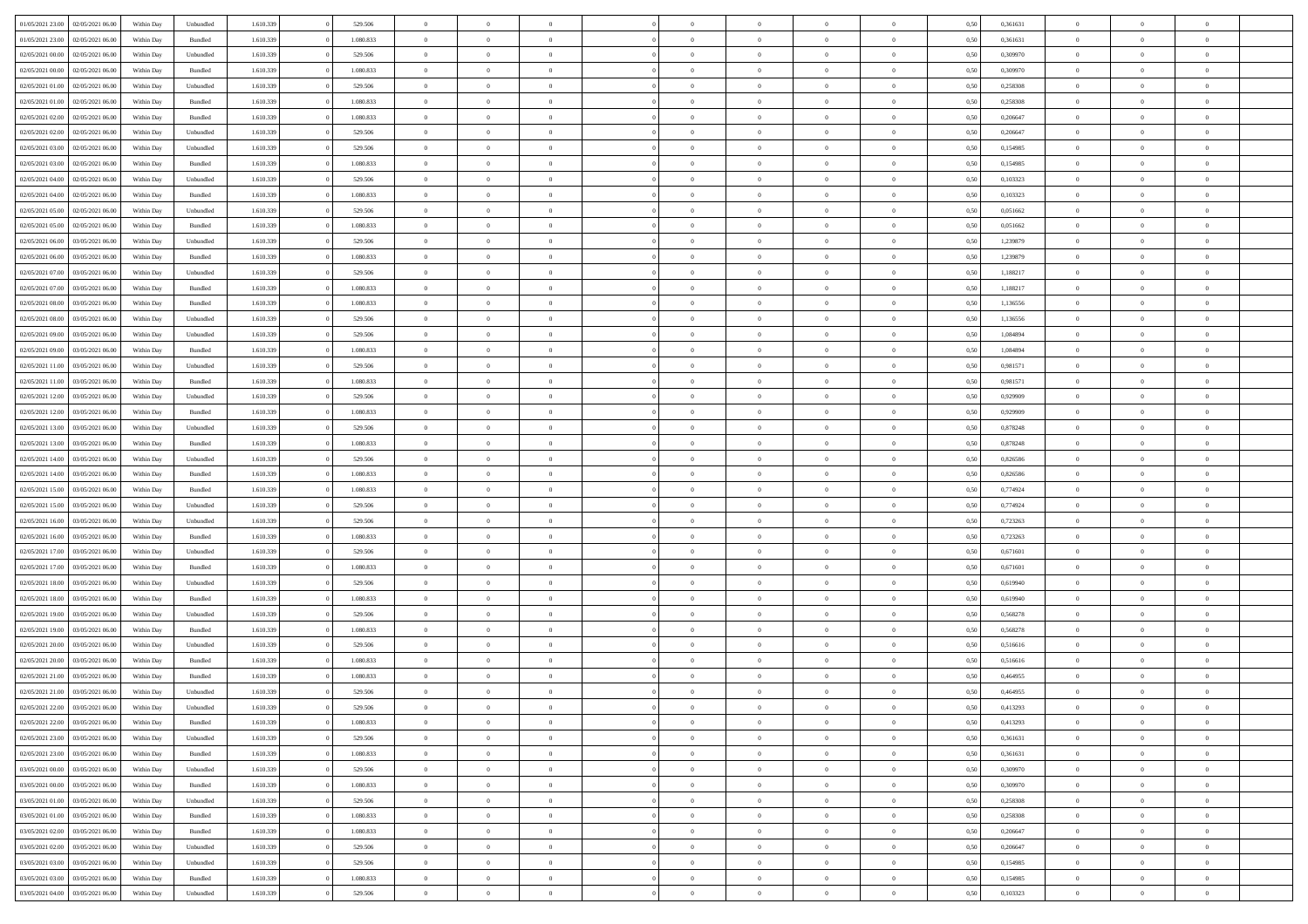| 03/05/2021 04:00<br>03/05/2021 06:00 | Within Day | Bundled            | 1.610.339 | 1.080.833 | $\overline{0}$ | $\Omega$       |                | $\Omega$       | $\Omega$       | $\theta$       | $\theta$       | 0,50 | 0,103323 | $\theta$       | $\theta$       | $\theta$       |  |
|--------------------------------------|------------|--------------------|-----------|-----------|----------------|----------------|----------------|----------------|----------------|----------------|----------------|------|----------|----------------|----------------|----------------|--|
|                                      |            |                    |           |           |                |                |                |                |                |                |                |      |          |                |                |                |  |
| 03/05/2021 05:00<br>03/05/2021 06:00 | Within Day | Unbundled          | 1.610.339 | 529.506   | $\overline{0}$ | $\theta$       | $\overline{0}$ | $\overline{0}$ | $\bf{0}$       | $\overline{0}$ | $\bf{0}$       | 0,50 | 0,051662 | $\theta$       | $\overline{0}$ | $\overline{0}$ |  |
| 03/05/2021 05:00<br>03/05/2021 06:00 | Within Day | Bundled            | 1.610.339 | 1.080.833 | $\overline{0}$ | $\overline{0}$ | $\overline{0}$ | $\bf{0}$       | $\bf{0}$       | $\bf{0}$       | $\mathbf{0}$   | 0,50 | 0,051662 | $\overline{0}$ | $\overline{0}$ | $\bf{0}$       |  |
| 03/05/2021 06:00<br>04/05/2021 06:00 | Within Dav | Unbundled          | 1.610.339 | 529.506   | $\overline{0}$ | $\overline{0}$ | $\overline{0}$ | $\overline{0}$ | $\bf{0}$       | $\overline{0}$ | $\overline{0}$ | 0.50 | 1,239879 | $\theta$       | $\overline{0}$ | $\overline{0}$ |  |
|                                      |            |                    |           |           |                |                |                |                |                |                |                |      |          |                |                |                |  |
| 03/05/2021 06:00<br>04/05/2021 06.00 | Within Day | Bundled            | 1.610.339 | 1.080.833 | $\overline{0}$ | $\theta$       | $\overline{0}$ | $\overline{0}$ | $\bf{0}$       | $\overline{0}$ | $\bf{0}$       | 0,50 | 1,239879 | $\,$ 0 $\,$    | $\overline{0}$ | $\overline{0}$ |  |
| 03/05/2021 07:00<br>04/05/2021 06.00 | Within Day | Unbundled          | 1.610.339 | 529.506   | $\overline{0}$ | $\overline{0}$ | $\overline{0}$ | $\bf{0}$       | $\overline{0}$ | $\overline{0}$ | $\mathbf{0}$   | 0,50 | 1,188217 | $\overline{0}$ | $\overline{0}$ | $\bf{0}$       |  |
| 03/05/2021 07:00<br>04/05/2021 06:00 | Within Dav | Bundled            | 1.610.339 | 1.080.833 | $\overline{0}$ | $\overline{0}$ | $\overline{0}$ | $\overline{0}$ | $\overline{0}$ | $\overline{0}$ | $\overline{0}$ | 0.50 | 1,188217 | $\theta$       | $\overline{0}$ | $\overline{0}$ |  |
| 03/05/2021 08:00<br>04/05/2021 06.00 | Within Day | Bundled            | 1.610.339 | 1.080.833 | $\overline{0}$ | $\theta$       | $\overline{0}$ | $\overline{0}$ | $\bf{0}$       | $\overline{0}$ | $\bf{0}$       | 0,50 | 1,136556 | $\theta$       | $\theta$       | $\overline{0}$ |  |
|                                      |            |                    |           |           |                |                |                |                |                |                |                |      |          |                |                |                |  |
| 03/05/2021 08:00<br>04/05/2021 06.00 | Within Day | Unbundled          | 1.610.339 | 529.506   | $\overline{0}$ | $\overline{0}$ | $\overline{0}$ | $\bf{0}$       | $\bf{0}$       | $\bf{0}$       | $\mathbf{0}$   | 0,50 | 1,136556 | $\,0\,$        | $\overline{0}$ | $\overline{0}$ |  |
| 03/05/2021 09:00<br>04/05/2021 06:00 | Within Dav | Unbundled          | 1.610.339 | 529.506   | $\overline{0}$ | $\overline{0}$ | $\overline{0}$ | $\overline{0}$ | $\overline{0}$ | $\overline{0}$ | $\overline{0}$ | 0.50 | 1,084894 | $\theta$       | $\overline{0}$ | $\overline{0}$ |  |
| 03/05/2021 09:00<br>04/05/2021 06.00 | Within Day | Bundled            | 1.610.339 | 1.080.833 | $\overline{0}$ | $\theta$       | $\overline{0}$ | $\overline{0}$ | $\bf{0}$       | $\overline{0}$ | $\bf{0}$       | 0,50 | 1,084894 | $\,$ 0 $\,$    | $\overline{0}$ | $\overline{0}$ |  |
| 03/05/2021 10:00<br>04/05/2021 06.00 | Within Day | Unbundled          | 1.610.339 | 529.506   | $\overline{0}$ | $\overline{0}$ | $\overline{0}$ | $\bf{0}$       | $\overline{0}$ | $\bf{0}$       | $\mathbf{0}$   | 0,50 | 1,033233 | $\overline{0}$ | $\overline{0}$ | $\bf{0}$       |  |
|                                      |            |                    |           |           |                |                |                |                |                |                |                |      |          |                |                |                |  |
| 03/05/2021 10:00<br>04/05/2021 06:00 | Within Day | Bundled            | 1.610.339 | 1.080.833 | $\overline{0}$ | $\overline{0}$ | $\overline{0}$ | $\overline{0}$ | $\overline{0}$ | $\overline{0}$ | $\overline{0}$ | 0.50 | 1,033233 | $\theta$       | $\theta$       | $\overline{0}$ |  |
| 03/05/2021 11:00<br>04/05/2021 06.00 | Within Day | Unbundled          | 1.610.339 | 529.506   | $\overline{0}$ | $\theta$       | $\overline{0}$ | $\overline{0}$ | $\bf{0}$       | $\overline{0}$ | $\bf{0}$       | 0,50 | 0,981571 | $\theta$       | $\overline{0}$ | $\overline{0}$ |  |
| 03/05/2021 11:00<br>04/05/2021 06.00 | Within Day | Bundled            | 1.610.339 | 1.080.833 | $\overline{0}$ | $\overline{0}$ | $\overline{0}$ | $\bf{0}$       | $\overline{0}$ | $\overline{0}$ | $\mathbf{0}$   | 0,50 | 0,981571 | $\overline{0}$ | $\overline{0}$ | $\bf{0}$       |  |
| 03/05/2021 12:00<br>04/05/2021 06:00 | Within Dav | Unbundled          | 1.610.339 | 529.506   | $\overline{0}$ | $\overline{0}$ | $\overline{0}$ | $\overline{0}$ | $\overline{0}$ | $\overline{0}$ | $\overline{0}$ | 0.50 | 0.929909 | $\overline{0}$ | $\overline{0}$ | $\overline{0}$ |  |
|                                      |            |                    |           |           |                |                |                |                |                |                |                |      |          |                |                |                |  |
| 03/05/2021 12:00<br>04/05/2021 06.00 | Within Day | Bundled            | 1.610.339 | 1.080.833 | $\overline{0}$ | $\theta$       | $\overline{0}$ | $\overline{0}$ | $\bf{0}$       | $\overline{0}$ | $\bf{0}$       | 0,50 | 0,929909 | $\theta$       | $\overline{0}$ | $\overline{0}$ |  |
| 03/05/2021 13:00<br>04/05/2021 06.00 | Within Day | Unbundled          | 1.610.339 | 529.506   | $\overline{0}$ | $\overline{0}$ | $\overline{0}$ | $\bf{0}$       | $\overline{0}$ | $\bf{0}$       | $\mathbf{0}$   | 0,50 | 0,878248 | $\bf{0}$       | $\overline{0}$ | $\bf{0}$       |  |
| 03/05/2021 13:00<br>04/05/2021 06:00 | Within Day | Bundled            | 1.610.339 | 1.080.833 | $\overline{0}$ | $\overline{0}$ | $\overline{0}$ | $\overline{0}$ | $\overline{0}$ | $\overline{0}$ | $\overline{0}$ | 0.50 | 0,878248 | $\theta$       | $\overline{0}$ | $\overline{0}$ |  |
| 03/05/2021 14:00<br>04/05/2021 06.00 | Within Day | Bundled            | 1.610.339 | 1.080.833 | $\overline{0}$ | $\theta$       | $\overline{0}$ | $\overline{0}$ | $\bf{0}$       | $\overline{0}$ | $\bf{0}$       | 0,50 | 0,826586 | $\,$ 0 $\,$    | $\overline{0}$ | $\overline{0}$ |  |
|                                      |            |                    |           |           |                |                |                |                |                |                |                |      |          |                |                |                |  |
| 03/05/2021 14:00<br>04/05/2021 06:00 | Within Day | Unbundled          | 1.610.339 | 529.506   | $\overline{0}$ | $\overline{0}$ | $\overline{0}$ | $\bf{0}$       | $\bf{0}$       | $\bf{0}$       | $\mathbf{0}$   | 0,50 | 0,826586 | $\overline{0}$ | $\overline{0}$ | $\bf{0}$       |  |
| 03/05/2021 15:00<br>04/05/2021 06:00 | Within Day | Unbundled          | 1.610.339 | 529.506   | $\overline{0}$ | $\overline{0}$ | $\overline{0}$ | $\overline{0}$ | $\overline{0}$ | $\overline{0}$ | $\overline{0}$ | 0.50 | 0,774924 | $\theta$       | $\overline{0}$ | $\overline{0}$ |  |
| 03/05/2021 15:00<br>04/05/2021 06.00 | Within Day | Bundled            | 1.610.339 | 1.080.833 | $\overline{0}$ | $\theta$       | $\overline{0}$ | $\overline{0}$ | $\bf{0}$       | $\overline{0}$ | $\bf{0}$       | 0,50 | 0,774924 | $\,$ 0 $\,$    | $\overline{0}$ | $\overline{0}$ |  |
| 03/05/2021 16:00<br>04/05/2021 06.00 | Within Day | Unbundled          | 1.610.339 | 529.506   | $\overline{0}$ | $\overline{0}$ | $\overline{0}$ | $\overline{0}$ | $\overline{0}$ | $\overline{0}$ | $\mathbf{0}$   | 0,50 | 0,723263 | $\bf{0}$       | $\overline{0}$ | $\bf{0}$       |  |
|                                      |            |                    |           |           |                |                |                |                |                |                |                |      |          |                |                |                |  |
| 03/05/2021 16:00<br>04/05/2021 06:00 | Within Dav | Bundled            | 1.610.339 | 1.080.833 | $\overline{0}$ | $\overline{0}$ | $\overline{0}$ | $\overline{0}$ | $\overline{0}$ | $\overline{0}$ | $\overline{0}$ | 0.50 | 0,723263 | $\overline{0}$ | $\overline{0}$ | $\overline{0}$ |  |
| 03/05/2021 17:00<br>04/05/2021 06.00 | Within Day | Unbundled          | 1.610.339 | 529.506   | $\overline{0}$ | $\theta$       | $\overline{0}$ | $\overline{0}$ | $\bf{0}$       | $\overline{0}$ | $\bf{0}$       | 0,50 | 0,671601 | $\theta$       | $\overline{0}$ | $\overline{0}$ |  |
| 03/05/2021 17:00<br>04/05/2021 06.00 | Within Day | Bundled            | 1.610.339 | 1.080.833 | $\overline{0}$ | $\overline{0}$ | $\overline{0}$ | $\overline{0}$ | $\bf{0}$       | $\overline{0}$ | $\bf{0}$       | 0,50 | 0,671601 | $\,0\,$        | $\overline{0}$ | $\bf{0}$       |  |
| 03/05/2021 18:00<br>04/05/2021 06:00 | Within Day | Unbundled          | 1.610.339 | 529.506   | $\overline{0}$ | $\overline{0}$ | $\overline{0}$ | $\overline{0}$ | $\overline{0}$ | $\overline{0}$ | $\overline{0}$ | 0.50 | 0.619940 | $\theta$       | $\overline{0}$ | $\overline{0}$ |  |
|                                      |            |                    |           |           | $\overline{0}$ |                |                |                |                |                |                |      |          |                |                |                |  |
| 03/05/2021 18:00<br>04/05/2021 06.00 | Within Day | Bundled            | 1.610.339 | 1.080.833 |                | $\overline{0}$ | $\overline{0}$ | $\overline{0}$ | $\bf{0}$       | $\overline{0}$ | $\bf{0}$       | 0,50 | 0,619940 | $\,$ 0 $\,$    | $\overline{0}$ | $\overline{0}$ |  |
| 03/05/2021 19:00<br>04/05/2021 06:00 | Within Day | Unbundled          | 1.610.339 | 529.506   | $\overline{0}$ | $\overline{0}$ | $\overline{0}$ | $\overline{0}$ | $\overline{0}$ | $\bf{0}$       | $\bf{0}$       | 0,50 | 0,568278 | $\overline{0}$ | $\overline{0}$ | $\bf{0}$       |  |
| 03/05/2021 19:00<br>04/05/2021 06.00 | Within Day | Bundled            | 1.610.339 | 1.080.833 | $\overline{0}$ | $\Omega$       | $\overline{0}$ | $\Omega$       | $\overline{0}$ | $\overline{0}$ | $\overline{0}$ | 0,50 | 0,568278 | $\,0\,$        | $\theta$       | $\theta$       |  |
| 03/05/2021 20:00<br>04/05/2021 06.00 | Within Day | Bundled            | 1.610.339 | 1.080.833 | $\overline{0}$ | $\overline{0}$ | $\overline{0}$ | $\overline{0}$ | $\bf{0}$       | $\overline{0}$ | $\bf{0}$       | 0,50 | 0,516616 | $\,$ 0 $\,$    | $\overline{0}$ | $\overline{0}$ |  |
| 03/05/2021 20:00<br>04/05/2021 06:00 | Within Day | Unbundled          | 1.610.339 | 529.506   | $\overline{0}$ | $\overline{0}$ | $\overline{0}$ | $\bf{0}$       | $\overline{0}$ | $\overline{0}$ | $\mathbf{0}$   | 0,50 | 0,516616 | $\overline{0}$ | $\overline{0}$ | $\bf{0}$       |  |
|                                      |            |                    |           |           |                |                |                |                |                |                |                |      |          |                |                |                |  |
| 03/05/2021 21:00<br>04/05/2021 06:00 | Within Day | Unbundled          | 1.610.339 | 529.506   | $\overline{0}$ | $\Omega$       | $\Omega$       | $\Omega$       | $\overline{0}$ | $\overline{0}$ | $\overline{0}$ | 0.50 | 0.464955 | $\,0\,$        | $\theta$       | $\theta$       |  |
| 03/05/2021 21:00<br>04/05/2021 06.00 | Within Day | Bundled            | 1.610.339 | 1.080.833 | $\overline{0}$ | $\theta$       | $\overline{0}$ | $\overline{0}$ | $\bf{0}$       | $\overline{0}$ | $\bf{0}$       | 0,50 | 0,464955 | $\,$ 0 $\,$    | $\overline{0}$ | $\overline{0}$ |  |
| 03/05/2021 22.00<br>04/05/2021 06.00 | Within Day | Unbundled          | 1.610.339 | 529.506   | $\overline{0}$ | $\overline{0}$ | $\overline{0}$ | $\bf{0}$       | $\bf{0}$       | $\bf{0}$       | $\mathbf{0}$   | 0,50 | 0,413293 | $\bf{0}$       | $\overline{0}$ | $\bf{0}$       |  |
| 03/05/2021 22.00<br>04/05/2021 06:00 | Within Day | Bundled            | 1.610.339 | 1.080.833 | $\overline{0}$ | $\Omega$       | $\overline{0}$ | $\Omega$       | $\overline{0}$ | $\overline{0}$ | $\overline{0}$ | 0.50 | 0,413293 | $\,$ 0 $\,$    | $\theta$       | $\theta$       |  |
|                                      |            |                    |           |           |                |                |                |                |                |                |                |      |          |                |                |                |  |
| 03/05/2021 23:00<br>04/05/2021 06.00 | Within Day | Unbundled          | 1.610.339 | 529.506   | $\overline{0}$ | $\,$ 0         | $\overline{0}$ | $\overline{0}$ | $\,$ 0         | $\overline{0}$ | $\bf{0}$       | 0,50 | 0,361631 | $\,$ 0 $\,$    | $\overline{0}$ | $\overline{0}$ |  |
| 03/05/2021 23.00<br>04/05/2021 06.00 | Within Day | Bundled            | 1.610.339 | 1.080.833 | $\overline{0}$ | $\overline{0}$ | $\overline{0}$ | $\bf{0}$       | $\bf{0}$       | $\overline{0}$ | $\mathbf{0}$   | 0,50 | 0,361631 | $\overline{0}$ | $\overline{0}$ | $\bf{0}$       |  |
| 04/05/2021 00:00<br>04/05/2021 06.00 | Within Day | Unbundled          | 1.610.339 | 529.506   | $\overline{0}$ | $\Omega$       | $\overline{0}$ | $\Omega$       | $\overline{0}$ | $\overline{0}$ | $\overline{0}$ | 0,50 | 0,309970 | $\,0\,$        | $\theta$       | $\theta$       |  |
| 04/05/2021 00:00<br>04/05/2021 06.00 | Within Day | Bundled            | 1.610.339 | 1.080.833 | $\overline{0}$ | $\overline{0}$ | $\overline{0}$ | $\overline{0}$ | $\,$ 0         | $\overline{0}$ | $\bf{0}$       | 0,50 | 0,309970 | $\,$ 0 $\,$    | $\overline{0}$ | $\overline{0}$ |  |
|                                      |            |                    |           |           |                |                |                |                |                |                |                |      |          |                |                |                |  |
| 04/05/2021 01.00<br>04/05/2021 06.00 | Within Day | Bundled            | 1.610.339 | 1.080.833 | $\overline{0}$ | $\overline{0}$ | $\overline{0}$ | $\bf{0}$       | $\overline{0}$ | $\overline{0}$ | $\mathbf{0}$   | 0,50 | 0,258308 | $\bf{0}$       | $\overline{0}$ | $\bf{0}$       |  |
| 04/05/2021 01:00<br>04/05/2021 06:00 | Within Day | Unbundled          | 1.610.339 | 529.506   | $\overline{0}$ | $\Omega$       | $\Omega$       | $\Omega$       | $\Omega$       | $\Omega$       | $\overline{0}$ | 0.50 | 0,258308 | $\theta$       | $\theta$       | $\theta$       |  |
| 04/05/2021 02:00<br>04/05/2021 06:00 | Within Day | Unbundled          | 1.610.339 | 529.506   | $\overline{0}$ | $\overline{0}$ | $\overline{0}$ | $\bf{0}$       | $\,$ 0         | $\bf{0}$       | $\bf{0}$       | 0,50 | 0,206647 | $\,0\,$        | $\,$ 0 $\,$    | $\overline{0}$ |  |
| 04/05/2021 02:00 04/05/2021 06:00    | Within Day | $\mathbf B$ undled | 1.610.339 | 1.080.833 | $\bf{0}$       | $\bf{0}$       |                |                | $\bf{0}$       |                |                | 0,50 | 0,206647 | $\bf{0}$       | $\overline{0}$ |                |  |
| 04/05/2021 03:00<br>04/05/2021 06:00 |            |                    | 1.610.339 |           | $\overline{0}$ | $\overline{0}$ |                | $\Omega$       | $\overline{0}$ | $\overline{0}$ |                | 0.50 |          | $\theta$       | $\theta$       | $\theta$       |  |
|                                      | Within Day | Unbundled          |           | 529.506   |                |                | $\overline{0}$ |                |                |                | $\overline{0}$ |      | 0,154985 |                |                |                |  |
| 04/05/2021 03:00<br>04/05/2021 06:00 | Within Day | Bundled            | 1.610.339 | 1.080.833 | $\overline{0}$ | $\,$ 0         | $\overline{0}$ | $\bf{0}$       | $\,$ 0 $\,$    | $\overline{0}$ | $\,$ 0 $\,$    | 0,50 | 0,154985 | $\,$ 0 $\,$    | $\,$ 0 $\,$    | $\,$ 0         |  |
| 04/05/2021 04:00<br>04/05/2021 06:00 | Within Day | Unbundled          | 1.610.339 | 529.506   | $\overline{0}$ | $\overline{0}$ | $\overline{0}$ | $\overline{0}$ | $\overline{0}$ | $\overline{0}$ | $\mathbf{0}$   | 0,50 | 0,103323 | $\overline{0}$ | $\bf{0}$       | $\overline{0}$ |  |
| 04/05/2021 04:00<br>04/05/2021 06:00 | Within Day | $\mathbf B$ undled | 1.610.339 | 1.080.833 | $\overline{0}$ | $\overline{0}$ | $\overline{0}$ | $\Omega$       | $\overline{0}$ | $\overline{0}$ | $\overline{0}$ | 0,50 | 0,103323 | $\overline{0}$ | $\theta$       | $\overline{0}$ |  |
| 04/05/2021 05:00<br>04/05/2021 06:00 | Within Day |                    | 1.610.339 | 529.506   | $\overline{0}$ | $\,$ 0         | $\overline{0}$ | $\overline{0}$ | $\,$ 0 $\,$    | $\overline{0}$ |                |      | 0,051662 | $\,$ 0 $\,$    | $\overline{0}$ | $\overline{0}$ |  |
|                                      |            | Unbundled          |           |           |                |                |                |                |                |                | $\mathbf{0}$   | 0,50 |          |                |                |                |  |
| 04/05/2021 05:00<br>04/05/2021 06:00 | Within Day | Bundled            | 1.610.339 | 1.080.833 | $\overline{0}$ | $\overline{0}$ | $\overline{0}$ | $\overline{0}$ | $\overline{0}$ | $\overline{0}$ | $\mathbf{0}$   | 0,50 | 0,051662 | $\overline{0}$ | $\overline{0}$ | $\bf{0}$       |  |
| 04/05/2021 06:00<br>05/05/2021 06:00 | Within Day | Unbundled          | 1.610.339 | 529.506   | $\overline{0}$ | $\overline{0}$ | $\overline{0}$ | $\overline{0}$ | $\overline{0}$ | $\overline{0}$ | $\bf{0}$       | 0.50 | 1,239879 | $\overline{0}$ | $\theta$       | $\overline{0}$ |  |
| 04/05/2021 06:00<br>05/05/2021 06:00 | Within Day | Bundled            | 1.610.339 | 1.080.833 | $\overline{0}$ | $\,$ 0         | $\overline{0}$ | $\bf{0}$       | $\bf{0}$       | $\bf{0}$       | $\bf{0}$       | 0,50 | 1,239879 | $\,$ 0 $\,$    | $\overline{0}$ | $\overline{0}$ |  |
| 04/05/2021 07:00<br>05/05/2021 06:00 | Within Day | Bundled            | 1.610.339 | 1.080.833 | $\overline{0}$ | $\bf{0}$       | $\overline{0}$ | $\overline{0}$ | $\overline{0}$ | $\overline{0}$ | $\mathbf{0}$   | 0,50 | 1,188217 | $\overline{0}$ | $\overline{0}$ | $\bf{0}$       |  |
|                                      |            |                    |           |           |                |                |                |                |                |                |                |      |          |                |                |                |  |
| 04/05/2021 07:00<br>05/05/2021 06:00 | Within Day | Unbundled          | 1.610.339 | 529.506   | $\overline{0}$ | $\overline{0}$ | $\overline{0}$ | $\Omega$       | $\overline{0}$ | $\overline{0}$ | $\overline{0}$ | 0.50 | 1,188217 | $\overline{0}$ | $\overline{0}$ | $\overline{0}$ |  |
| 04/05/2021 08:00<br>05/05/2021 06:00 | Within Day | Unbundled          | 1.610.339 | 529.506   | $\overline{0}$ | $\bf{0}$       | $\overline{0}$ | $\overline{0}$ | $\bf{0}$       | $\overline{0}$ | $\mathbf{0}$   | 0,50 | 1,136556 | $\,$ 0 $\,$    | $\,$ 0 $\,$    | $\bf{0}$       |  |
| 04/05/2021 08:00<br>05/05/2021 06:00 | Within Day | Bundled            | 1.610.339 | 1.080.833 | $\overline{0}$ | $\bf{0}$       | $\overline{0}$ | $\overline{0}$ | $\bf{0}$       | $\overline{0}$ | $\bf{0}$       | 0,50 | 1,136556 | $\overline{0}$ | $\overline{0}$ | $\bf{0}$       |  |
|                                      |            |                    |           |           |                |                |                |                |                |                |                |      |          |                |                |                |  |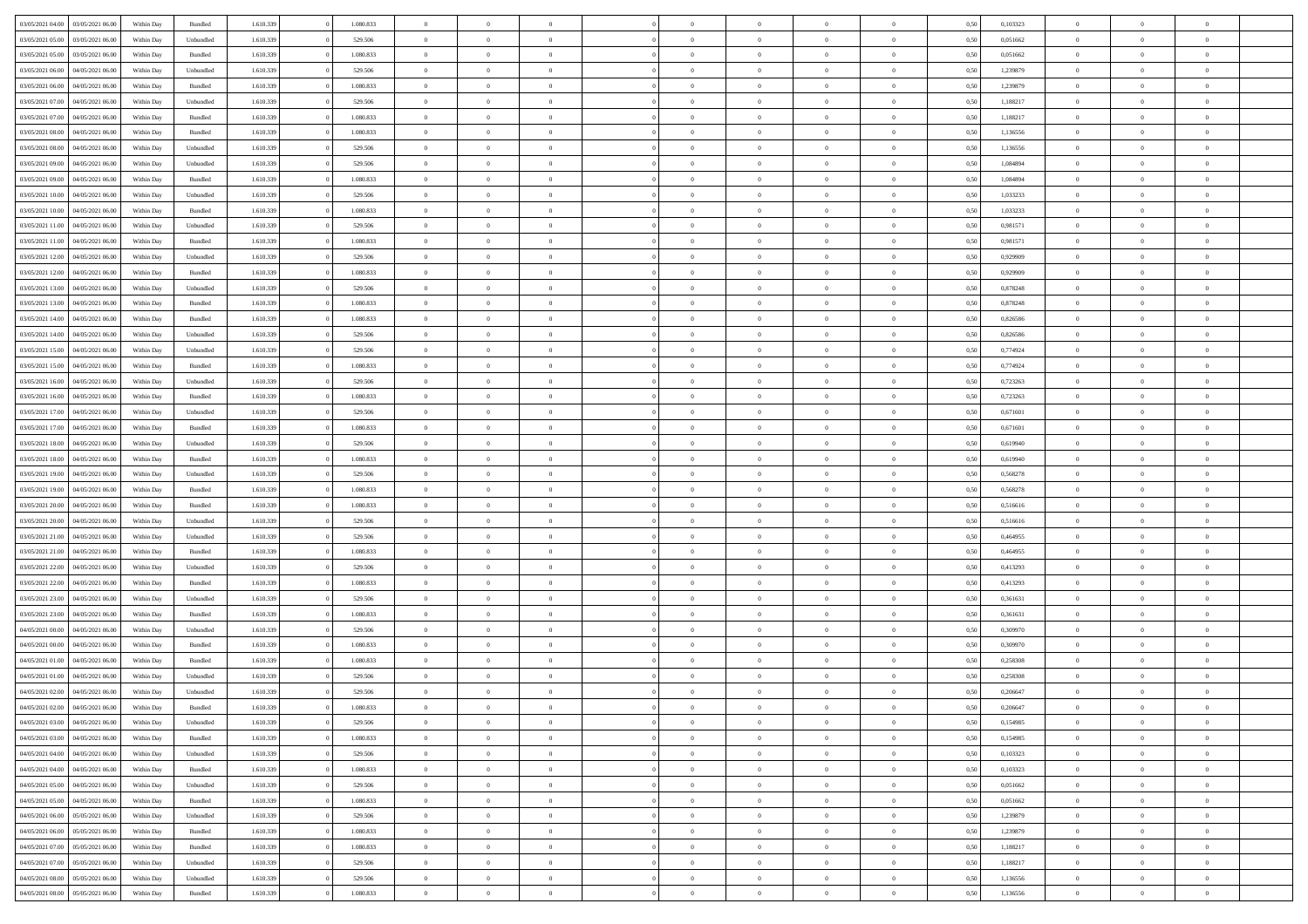|                                   |                  |            |           |           |           | $\overline{0}$ | $\Omega$       |                |                | $\Omega$       | $\theta$       | $\theta$       |      |          | $\theta$       |                | $\theta$       |  |
|-----------------------------------|------------------|------------|-----------|-----------|-----------|----------------|----------------|----------------|----------------|----------------|----------------|----------------|------|----------|----------------|----------------|----------------|--|
| 04/05/2021 09:00                  | 05/05/2021 06:00 | Within Dav | Unbundled | 1.610.339 | 529.506   |                |                |                | $\Omega$       |                |                |                | 0,50 | 1,084894 |                | $\theta$       |                |  |
| 04/05/2021 09:00                  | 05/05/2021 06:00 | Within Day | Bundled   | 1.610.339 | 1.080.833 | $\overline{0}$ | $\theta$       | $\overline{0}$ | $\overline{0}$ | $\bf{0}$       | $\overline{0}$ | $\bf{0}$       | 0,50 | 1,084894 | $\theta$       | $\theta$       | $\overline{0}$ |  |
| 04/05/2021 10:00                  | 05/05/2021 06:00 | Within Day | Unbundled | 1.610.339 | 529.506   | $\overline{0}$ | $\overline{0}$ | $\overline{0}$ | $\overline{0}$ | $\bf{0}$       | $\overline{0}$ | $\bf{0}$       | 0,50 | 1,033233 | $\bf{0}$       | $\overline{0}$ | $\overline{0}$ |  |
| 04/05/2021 10:00                  | 05/05/2021 06:00 | Within Dav | Bundled   | 1.610.339 | 1.080.833 | $\overline{0}$ | $\overline{0}$ | $\overline{0}$ | $\overline{0}$ | $\bf{0}$       | $\overline{0}$ | $\overline{0}$ | 0.50 | 1,033233 | $\theta$       | $\theta$       | $\overline{0}$ |  |
|                                   |                  |            |           |           |           |                |                |                |                |                |                |                |      |          |                |                |                |  |
| 04/05/2021 11:00                  | 05/05/2021 06:00 | Within Day | Unbundled | 1.610.339 | 529.506   | $\overline{0}$ | $\theta$       | $\overline{0}$ | $\overline{0}$ | $\bf{0}$       | $\overline{0}$ | $\bf{0}$       | 0,50 | 0,981571 | $\theta$       | $\overline{0}$ | $\overline{0}$ |  |
| 04/05/2021 11:00                  | 05/05/2021 06:00 | Within Day | Bundled   | 1.610.339 | 1.080.833 | $\overline{0}$ | $\overline{0}$ | $\overline{0}$ | $\overline{0}$ | $\overline{0}$ | $\overline{0}$ | $\mathbf{0}$   | 0,50 | 0,981571 | $\overline{0}$ | $\overline{0}$ | $\bf{0}$       |  |
| 04/05/2021 12:00                  | 05/05/2021 06:00 | Within Dav | Unbundled | 1.610.339 | 529.506   | $\overline{0}$ | $\overline{0}$ | $\overline{0}$ | $\overline{0}$ | $\overline{0}$ | $\overline{0}$ | $\overline{0}$ | 0.50 | 0.929909 | $\theta$       | $\overline{0}$ | $\overline{0}$ |  |
| 04/05/2021 12:00                  | 05/05/2021 06:00 | Within Day | Bundled   | 1.610.339 | 1.080.833 | $\overline{0}$ | $\theta$       | $\overline{0}$ | $\overline{0}$ | $\bf{0}$       | $\overline{0}$ | $\bf{0}$       | 0,50 | 0,929909 | $\theta$       | $\theta$       | $\overline{0}$ |  |
|                                   |                  |            |           |           |           |                |                |                |                |                |                |                |      |          |                |                |                |  |
| 04/05/2021 13:00                  | 05/05/2021 06:00 | Within Day | Bundled   | 1.610.339 | 1.080.833 | $\overline{0}$ | $\overline{0}$ | $\overline{0}$ | $\bf{0}$       | $\bf{0}$       | $\bf{0}$       | $\bf{0}$       | 0,50 | 0,878248 | $\,0\,$        | $\overline{0}$ | $\overline{0}$ |  |
| 04/05/2021 13:00                  | 05/05/2021 06:00 | Within Dav | Unbundled | 1.610.339 | 529.506   | $\overline{0}$ | $\overline{0}$ | $\overline{0}$ | $\overline{0}$ | $\overline{0}$ | $\overline{0}$ | $\overline{0}$ | 0.50 | 0,878248 | $\theta$       | $\overline{0}$ | $\overline{0}$ |  |
| 04/05/2021 14:00                  | 05/05/2021 06:00 | Within Day | Unbundled | 1.610.339 | 529.506   | $\overline{0}$ | $\theta$       | $\overline{0}$ | $\overline{0}$ | $\bf{0}$       | $\overline{0}$ | $\bf{0}$       | 0,50 | 0,826586 | $\,$ 0 $\,$    | $\overline{0}$ | $\overline{0}$ |  |
| 04/05/2021 14:00                  | 05/05/2021 06:00 | Within Day | Bundled   | 1.610.339 | 1.080.833 | $\overline{0}$ | $\overline{0}$ | $\overline{0}$ | $\bf{0}$       | $\bf{0}$       | $\bf{0}$       | $\mathbf{0}$   | 0,50 | 0,826586 | $\overline{0}$ | $\overline{0}$ | $\overline{0}$ |  |
| 04/05/2021 15:00                  | 05/05/2021 06:00 | Within Dav | Unbundled | 1.610.339 | 529.506   | $\overline{0}$ | $\overline{0}$ | $\overline{0}$ | $\overline{0}$ | $\bf{0}$       | $\overline{0}$ | $\overline{0}$ | 0.50 | 0.774924 | $\theta$       | $\theta$       | $\overline{0}$ |  |
|                                   |                  |            |           |           |           | $\overline{0}$ | $\theta$       |                |                |                |                |                |      |          | $\theta$       |                |                |  |
| 04/05/2021 15:00                  | 05/05/2021 06:00 | Within Day | Bundled   | 1.610.339 | 1.080.833 |                |                | $\overline{0}$ | $\overline{0}$ | $\bf{0}$       | $\overline{0}$ | $\bf{0}$       | 0,50 | 0,774924 |                | $\theta$       | $\overline{0}$ |  |
| 04/05/2021 16:00                  | 05/05/2021 06:00 | Within Day | Unbundled | 1.610.339 | 529.506   | $\overline{0}$ | $\overline{0}$ | $\overline{0}$ | $\bf{0}$       | $\overline{0}$ | $\overline{0}$ | $\mathbf{0}$   | 0,50 | 0,723263 | $\overline{0}$ | $\overline{0}$ | $\bf{0}$       |  |
| 04/05/2021 16:00                  | 05/05/2021 06:00 | Within Dav | Bundled   | 1.610.339 | 1.080.833 | $\overline{0}$ | $\overline{0}$ | $\overline{0}$ | $\overline{0}$ | $\overline{0}$ | $\overline{0}$ | $\overline{0}$ | 0.50 | 0,723263 | $\theta$       | $\overline{0}$ | $\overline{0}$ |  |
| 04/05/2021 17:00                  | 05/05/2021 06:00 | Within Day | Unbundled | 1.610.339 | 529.506   | $\overline{0}$ | $\theta$       | $\overline{0}$ | $\overline{0}$ | $\bf{0}$       | $\overline{0}$ | $\bf{0}$       | 0,50 | 0,671601 | $\theta$       | $\theta$       | $\overline{0}$ |  |
| 04/05/2021 17.00                  | 05/05/2021 06:00 | Within Day | Bundled   | 1.610.339 | 1.080.833 | $\overline{0}$ | $\overline{0}$ | $\overline{0}$ | $\bf{0}$       | $\bf{0}$       | $\bf{0}$       | $\bf{0}$       | 0,50 | 0,671601 | $\,0\,$        | $\overline{0}$ | $\overline{0}$ |  |
|                                   |                  |            |           |           |           |                |                |                |                |                |                |                |      |          |                |                |                |  |
| 04/05/2021 18:00                  | 05/05/2021 06:00 | Within Dav | Unbundled | 1.610.339 | 529.506   | $\overline{0}$ | $\overline{0}$ | $\overline{0}$ | $\overline{0}$ | $\overline{0}$ | $\overline{0}$ | $\overline{0}$ | 0.50 | 0,619940 | $\theta$       | $\overline{0}$ | $\overline{0}$ |  |
| 04/05/2021 18:00                  | 05/05/2021 06:00 | Within Day | Bundled   | 1.610.339 | 1.080.833 | $\overline{0}$ | $\theta$       | $\overline{0}$ | $\overline{0}$ | $\bf{0}$       | $\overline{0}$ | $\bf{0}$       | 0,50 | 0,619940 | $\,$ 0 $\,$    | $\theta$       | $\overline{0}$ |  |
| 04/05/2021 19:00                  | 05/05/2021 06:00 | Within Day | Bundled   | 1.610.339 | 1.080.833 | $\overline{0}$ | $\overline{0}$ | $\overline{0}$ | $\bf{0}$       | $\bf{0}$       | $\bf{0}$       | $\bf{0}$       | 0,50 | 0,568278 | $\bf{0}$       | $\overline{0}$ | $\overline{0}$ |  |
| 04/05/2021 19:00                  | 05/05/2021 06:00 | Within Day | Unbundled | 1.610.339 | 529.506   | $\overline{0}$ | $\overline{0}$ | $\overline{0}$ | $\overline{0}$ | $\bf{0}$       | $\overline{0}$ | $\overline{0}$ | 0.50 | 0,568278 | $\theta$       | $\overline{0}$ | $\overline{0}$ |  |
| 04/05/2021 20:00                  | 05/05/2021 06:00 | Within Day | Unbundled | 1.610.339 | 529.506   | $\overline{0}$ | $\theta$       | $\overline{0}$ | $\overline{0}$ | $\bf{0}$       | $\overline{0}$ | $\bf{0}$       | 0,50 | 0,516616 | $\,$ 0 $\,$    | $\overline{0}$ | $\overline{0}$ |  |
|                                   |                  |            |           |           |           |                |                |                |                |                |                |                |      |          |                |                |                |  |
| 04/05/2021 20.00                  | 05/05/2021 06:00 | Within Day | Bundled   | 1.610.339 | 1.080.833 | $\overline{0}$ | $\overline{0}$ | $\overline{0}$ | $\bf{0}$       | $\overline{0}$ | $\overline{0}$ | $\mathbf{0}$   | 0,50 | 0,516616 | $\overline{0}$ | $\overline{0}$ | $\bf{0}$       |  |
| 04/05/2021 21:00                  | 05/05/2021 06:00 | Within Dav | Unbundled | 1.610.339 | 529.506   | $\overline{0}$ | $\overline{0}$ | $\overline{0}$ | $\overline{0}$ | $\overline{0}$ | $\overline{0}$ | $\overline{0}$ | 0.50 | 0,464955 | $\theta$       | $\overline{0}$ | $\overline{0}$ |  |
| 04/05/2021 21.00                  | 05/05/2021 06:00 | Within Day | Bundled   | 1.610.339 | 1.080.833 | $\overline{0}$ | $\theta$       | $\overline{0}$ | $\overline{0}$ | $\bf{0}$       | $\overline{0}$ | $\bf{0}$       | 0,50 | 0,464955 | $\theta$       | $\theta$       | $\overline{0}$ |  |
| 04/05/2021 22.00                  | 05/05/2021 06:00 | Within Day | Unbundled | 1.610.339 | 529.506   | $\overline{0}$ | $\overline{0}$ | $\overline{0}$ | $\bf{0}$       | $\bf{0}$       | $\bf{0}$       | $\bf{0}$       | 0,50 | 0,413293 | $\,0\,$        | $\overline{0}$ | $\overline{0}$ |  |
| 04/05/2021 22.00                  | 05/05/2021 06:00 |            | Bundled   | 1.610.339 | 1.080.833 | $\overline{0}$ | $\overline{0}$ | $\overline{0}$ | $\overline{0}$ | $\overline{0}$ | $\overline{0}$ | $\overline{0}$ | 0.50 | 0,413293 | $\theta$       | $\overline{0}$ | $\overline{0}$ |  |
|                                   |                  | Within Day |           |           |           |                |                |                |                |                |                |                |      |          |                |                |                |  |
| 04/05/2021 23:00                  | 05/05/2021 06:00 | Within Day | Unbundled | 1.610.339 | 529.506   | $\overline{0}$ | $\theta$       | $\overline{0}$ | $\overline{0}$ | $\bf{0}$       | $\overline{0}$ | $\bf{0}$       | 0,50 | 0,361631 | $\,$ 0 $\,$    | $\overline{0}$ | $\overline{0}$ |  |
| 04/05/2021 23.00                  | 05/05/2021 06:00 | Within Day | Bundled   | 1.610.339 | 1.080.833 | $\overline{0}$ | $\overline{0}$ | $\overline{0}$ | $\bf{0}$       | $\bf{0}$       | $\bf{0}$       | $\bf{0}$       | 0,50 | 0,361631 | $\bf{0}$       | $\overline{0}$ | $\overline{0}$ |  |
| 05/05/2021 00:00                  | 05/05/2021 06:00 | Within Day | Bundled   | 1.610.339 | 1.080.833 | $\overline{0}$ | $\Omega$       | $\Omega$       | $\Omega$       | $\Omega$       | $\Omega$       | $\overline{0}$ | 0.50 | 0,309970 | $\,0\,$        | $\theta$       | $\theta$       |  |
| 05/05/2021 00:00                  | 05/05/2021 06:00 | Within Day | Unbundled | 1.610.339 | 529.506   | $\overline{0}$ | $\theta$       | $\overline{0}$ | $\overline{0}$ | $\bf{0}$       | $\overline{0}$ | $\bf{0}$       | 0,50 | 0,309970 | $\theta$       | $\theta$       | $\overline{0}$ |  |
|                                   |                  |            |           |           |           |                |                |                |                |                |                |                |      |          |                |                |                |  |
| 05/05/2021 01:00                  | 05/05/2021 06:00 | Within Day | Unbundled | 1.610.339 | 529.506   | $\overline{0}$ | $\overline{0}$ | $\overline{0}$ | $\bf{0}$       | $\bf{0}$       | $\overline{0}$ | $\mathbf{0}$   | 0,50 | 0,258308 | $\bf{0}$       | $\overline{0}$ | $\bf{0}$       |  |
| 05/05/2021 01:00                  | 05/05/2021 06:00 | Within Day | Bundled   | 1.610.339 | 1.080.833 | $\overline{0}$ | $\Omega$       | $\Omega$       | $\Omega$       | $\bf{0}$       | $\overline{0}$ | $\overline{0}$ | 0.50 | 0,258308 | $\,0\,$        | $\theta$       | $\theta$       |  |
| 05/05/2021 02:00                  | 05/05/2021 06:00 | Within Day | Unbundled | 1.610.339 | 529.506   | $\overline{0}$ | $\theta$       | $\overline{0}$ | $\overline{0}$ | $\bf{0}$       | $\overline{0}$ | $\bf{0}$       | 0,50 | 0,206647 | $\,$ 0 $\,$    | $\theta$       | $\overline{0}$ |  |
| 05/05/2021 02.00                  | 05/05/2021 06:00 | Within Day | Bundled   | 1.610.339 | 1.080.833 | $\overline{0}$ | $\overline{0}$ | $\overline{0}$ | $\bf{0}$       | $\bf{0}$       | $\bf{0}$       | $\bf{0}$       | 0,50 | 0,206647 | $\bf{0}$       | $\overline{0}$ | $\overline{0}$ |  |
| 05/05/2021 03:00                  | 05/05/2021 06:00 | Within Day | Unbundled | 1.610.339 | 529.506   | $\overline{0}$ | $\Omega$       | $\Omega$       | $\Omega$       | $\theta$       | $\theta$       | $\overline{0}$ | 0.50 | 0,154985 | $\theta$       | $\theta$       | $\theta$       |  |
|                                   |                  |            |           |           |           |                |                |                |                |                |                |                |      |          |                |                |                |  |
| 05/05/2021 03:00                  | 05/05/2021 06:00 | Within Day | Bundled   | 1.610.339 | 1.080.833 | $\overline{0}$ | $\theta$       | $\overline{0}$ | $\overline{0}$ | $\bf{0}$       | $\overline{0}$ | $\bf{0}$       | 0,50 | 0,154985 | $\,$ 0 $\,$    | $\overline{0}$ | $\overline{0}$ |  |
| 05/05/2021 04:00                  | 05/05/2021 06:00 | Within Day | Unbundled | 1.610.339 | 529.506   | $\overline{0}$ | $\overline{0}$ | $\overline{0}$ | $\overline{0}$ | $\bf{0}$       | $\overline{0}$ | $\bf{0}$       | 0,50 | 0,103323 | $\bf{0}$       | $\overline{0}$ | $\overline{0}$ |  |
| 05/05/2021 04:00                  | 05/05/2021 06:00 | Within Day | Bundled   | 1.610.339 | 1.080.833 | $\overline{0}$ | $\Omega$       | $\overline{0}$ | $\Omega$       | $\Omega$       | $\overline{0}$ | $\overline{0}$ | 0.50 | 0,103323 | $\,0\,$        | $\theta$       | $\theta$       |  |
| 05/05/2021 05:00                  | 05/05/2021 06:00 | Within Day | Unbundled | 1.610.339 | 529.506   | $\overline{0}$ | $\theta$       | $\overline{0}$ | $\overline{0}$ | $\bf{0}$       | $\overline{0}$ | $\bf{0}$       | 0,50 | 0,051662 | $\,$ 0 $\,$    | $\overline{0}$ | $\overline{0}$ |  |
| 05/05/2021 05:00                  | 05/05/2021 06:00 | Within Day | Bundled   | 1.610.339 | 1.080.833 | $\overline{0}$ | $\overline{0}$ | $\overline{0}$ | $\overline{0}$ | $\bf{0}$       | $\overline{0}$ | $\mathbf{0}$   | 0,50 | 0,051662 | $\bf{0}$       | $\overline{0}$ | $\bf{0}$       |  |
|                                   |                  |            |           |           |           |                |                |                |                |                |                |                |      |          |                |                |                |  |
| 05/05/2021 06:00                  | 06/05/2021 06:00 | Within Day | Bundled   | 1.610.339 | 1.080.833 | $\overline{0}$ | $\Omega$       | $\Omega$       | $\Omega$       | $\Omega$       | $\Omega$       | $\overline{0}$ | 0.50 | 1,239879 | $\theta$       | $\theta$       | $\theta$       |  |
| 05/05/2021 06:00                  | 06/05/2021 06:00 | Within Day | Unbundled | 1.610.339 | 529.506   | $\overline{0}$ | $\overline{0}$ | $\overline{0}$ | $\bf{0}$       | $\,$ 0         | $\overline{0}$ | $\bf{0}$       | 0,50 | 1,239879 | $\,0\,$        | $\,$ 0 $\,$    | $\overline{0}$ |  |
| 05/05/2021 07:00 06/05/2021 06:00 |                  | Within Day | Unbundled | 1.610.339 | 529.506   | $\bf{0}$       | $\bf{0}$       |                |                | $\bf{0}$       |                |                | 0,50 | 1,188217 | $\bf{0}$       | $\overline{0}$ |                |  |
| 05/05/2021 07:00                  | 06/05/2021 06:00 | Within Day | Bundled   | 1.610.339 | 1.080.833 | $\overline{0}$ | $\overline{0}$ | $\overline{0}$ | $\Omega$       | $\overline{0}$ | $\overline{0}$ | $\overline{0}$ | 0,50 | 1,188217 | $\theta$       | $\theta$       | $\Omega$       |  |
| 05/05/2021 08:00                  | 06/05/2021 06:00 | Within Day | Unbundled | 1.610.339 | 529.506   | $\overline{0}$ | $\bf{0}$       | $\overline{0}$ | $\bf{0}$       | $\,$ 0 $\,$    | $\overline{0}$ | $\,$ 0 $\,$    | 0,50 | 1,136556 | $\,$ 0 $\,$    | $\,$ 0 $\,$    | $\,$ 0         |  |
|                                   |                  |            |           |           |           |                |                |                |                |                |                |                |      |          |                |                |                |  |
| 05/05/2021 08:00                  | 06/05/2021 06:00 | Within Day | Bundled   | 1.610.339 | 1.080.833 | $\overline{0}$ | $\overline{0}$ | $\overline{0}$ | $\overline{0}$ | $\overline{0}$ | $\overline{0}$ | $\mathbf{0}$   | 0,50 | 1,136556 | $\overline{0}$ | $\bf{0}$       | $\overline{0}$ |  |
| 05/05/2021 09:00                  | 06/05/2021 06:00 | Within Day | Unbundled | 1.610.339 | 529.506   | $\overline{0}$ | $\overline{0}$ | $\overline{0}$ | $\Omega$       | $\overline{0}$ | $\overline{0}$ | $\overline{0}$ | 0,50 | 1,084894 | $\overline{0}$ | $\overline{0}$ | $\overline{0}$ |  |
| 05/05/2021 09:00                  | 06/05/2021 06:00 | Within Day | Bundled   | 1.610.339 | 1.080.833 | $\overline{0}$ | $\,$ 0         | $\overline{0}$ | $\bf{0}$       | $\,$ 0 $\,$    | $\overline{0}$ | $\mathbf{0}$   | 0,50 | 1,084894 | $\,$ 0 $\,$    | $\overline{0}$ | $\overline{0}$ |  |
| 05/05/2021 10:00                  | 06/05/2021 06:00 | Within Day | Unbundled | 1.610.339 | 529.506   | $\overline{0}$ | $\overline{0}$ | $\overline{0}$ | $\overline{0}$ | $\overline{0}$ | $\overline{0}$ | $\mathbf{0}$   | 0,50 | 1,033233 | $\overline{0}$ | $\overline{0}$ | $\bf{0}$       |  |
| 05/05/2021 10:00                  | 06/05/2021 06:00 | Within Day | Bundled   | 1.610.339 | 1.080.833 | $\overline{0}$ | $\overline{0}$ | $\overline{0}$ | $\overline{0}$ | $\overline{0}$ | $\overline{0}$ | $\bf{0}$       | 0.50 | 1,033233 | $\overline{0}$ | $\theta$       | $\overline{0}$ |  |
|                                   |                  |            |           |           |           |                |                |                |                |                |                |                |      |          |                |                |                |  |
| 05/05/2021 11:00                  | 06/05/2021 06:00 | Within Day | Unbundled | 1.610.339 | 529.506   | $\overline{0}$ | $\,$ 0         | $\overline{0}$ | $\bf{0}$       | $\bf{0}$       | $\bf{0}$       | $\bf{0}$       | 0,50 | 0,981571 | $\,$ 0 $\,$    | $\overline{0}$ | $\overline{0}$ |  |
| 05/05/2021 11:00                  | 06/05/2021 06:00 | Within Day | Bundled   | 1.610.339 | 1.080.833 | $\overline{0}$ | $\bf{0}$       | $\overline{0}$ | $\overline{0}$ | $\overline{0}$ | $\overline{0}$ | $\mathbf{0}$   | 0,50 | 0,981571 | $\overline{0}$ | $\overline{0}$ | $\bf{0}$       |  |
| 05/05/2021 12:00                  | 06/05/2021 06:00 | Within Day | Bundled   | 1.610.339 | 1.080.833 | $\overline{0}$ | $\overline{0}$ | $\overline{0}$ | $\Omega$       | $\overline{0}$ | $\overline{0}$ | $\overline{0}$ | 0.50 | 0,929909 | $\overline{0}$ | $\overline{0}$ | $\overline{0}$ |  |
| 05/05/2021 12:00                  | 06/05/2021 06:00 | Within Day | Unbundled | 1.610.339 | 529.506   | $\overline{0}$ | $\bf{0}$       | $\overline{0}$ | $\bf{0}$       | $\bf{0}$       | $\overline{0}$ | $\mathbf{0}$   | 0,50 | 0,929909 | $\,$ 0 $\,$    | $\,$ 0 $\,$    | $\bf{0}$       |  |
|                                   |                  |            |           |           |           |                |                |                |                |                |                |                |      |          |                |                |                |  |
| 05/05/2021 13:00                  | 06/05/2021 06:00 | Within Day | Unbundled | 1.610.339 | 529.506   | $\overline{0}$ | $\overline{0}$ | $\overline{0}$ | $\overline{0}$ | $\overline{0}$ | $\overline{0}$ | $\mathbf{0}$   | 0,50 | 0,878248 | $\overline{0}$ | $\bf{0}$       | $\overline{0}$ |  |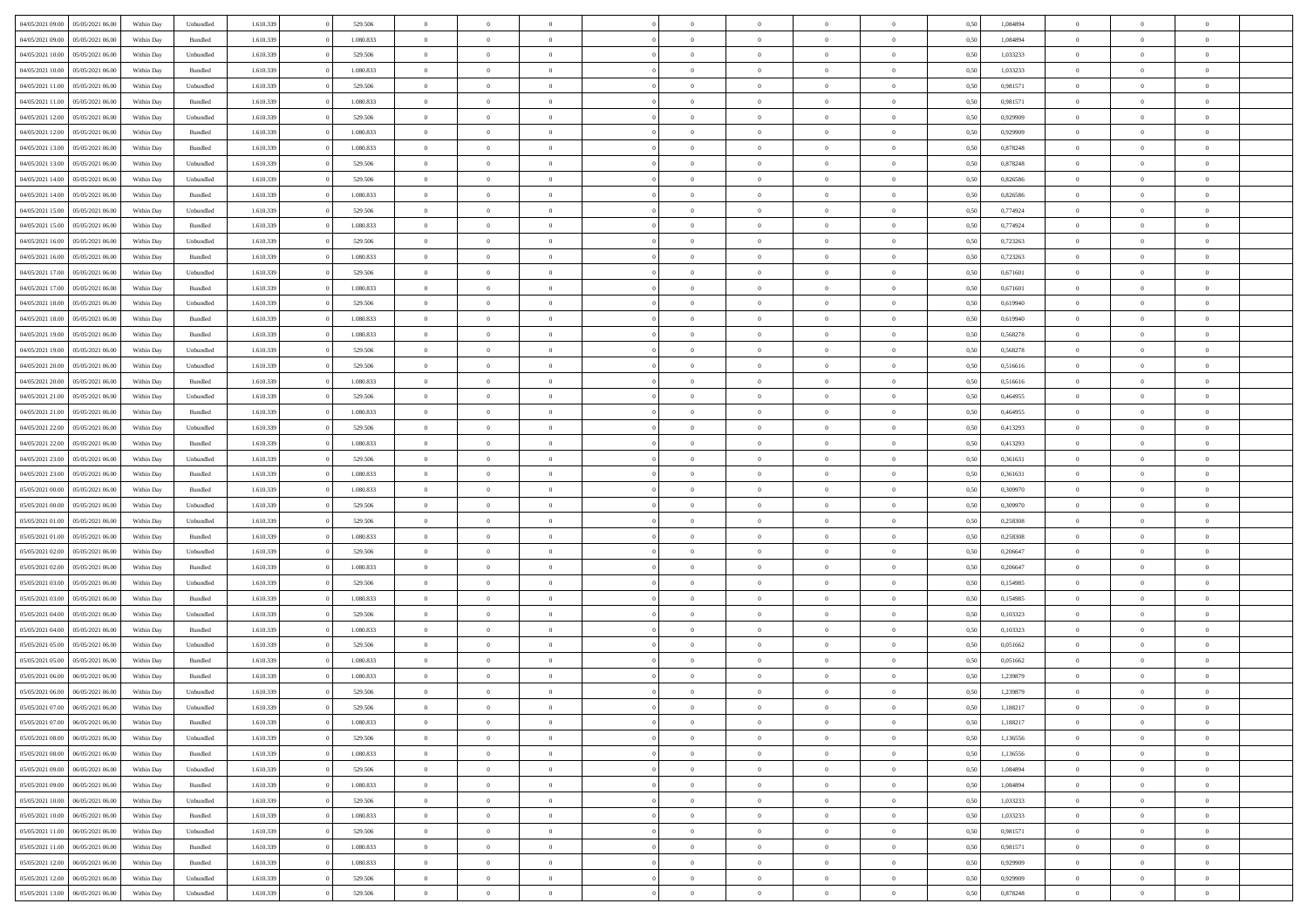| 05/05/2021 13:00                  | 06/05/2021 06:00 | Within Day | Bundled   | 1.610.339 | 1.080.833 | $\overline{0}$ | $\Omega$       |                | $\Omega$       | $\Omega$       | $\theta$       | $\theta$       | 0,50 | 0,878248 | $\theta$       | $\theta$       | $\theta$       |  |
|-----------------------------------|------------------|------------|-----------|-----------|-----------|----------------|----------------|----------------|----------------|----------------|----------------|----------------|------|----------|----------------|----------------|----------------|--|
| 05/05/2021 14:00                  | 06/05/2021 06:00 | Within Day | Unbundled | 1.610.339 | 529.506   | $\overline{0}$ | $\theta$       | $\overline{0}$ | $\overline{0}$ | $\bf{0}$       | $\overline{0}$ | $\bf{0}$       | 0,50 | 0,826586 | $\theta$       | $\overline{0}$ | $\overline{0}$ |  |
| 05/05/2021 14:00                  | 06/05/2021 06:00 | Within Day | Bundled   | 1.610.339 | 1.080.833 | $\overline{0}$ | $\overline{0}$ | $\overline{0}$ | $\overline{0}$ | $\bf{0}$       | $\overline{0}$ | $\mathbf{0}$   | 0,50 | 0,826586 | $\bf{0}$       | $\overline{0}$ | $\bf{0}$       |  |
| 05/05/2021 15:00                  | 06/05/2021 06:00 | Within Day | Unbundled | 1.610.339 | 529.506   | $\overline{0}$ | $\overline{0}$ | $\overline{0}$ | $\overline{0}$ | $\bf{0}$       | $\overline{0}$ | $\overline{0}$ | 0.50 | 0,774924 | $\theta$       | $\theta$       | $\overline{0}$ |  |
| 05/05/2021 15:00                  | 06/05/2021 06:00 | Within Day | Bundled   | 1.610.339 | 1.080.833 | $\overline{0}$ | $\theta$       | $\overline{0}$ | $\overline{0}$ | $\bf{0}$       | $\overline{0}$ | $\bf{0}$       | 0,50 | 0,774924 | $\,$ 0 $\,$    | $\overline{0}$ | $\overline{0}$ |  |
|                                   |                  |            |           |           |           |                |                |                |                |                |                |                |      |          |                |                |                |  |
| 05/05/2021 16:00                  | 06/05/2021 06:00 | Within Day | Unbundled | 1.610.339 | 529.506   | $\overline{0}$ | $\overline{0}$ | $\overline{0}$ | $\overline{0}$ | $\overline{0}$ | $\overline{0}$ | $\mathbf{0}$   | 0,50 | 0,723263 | $\bf{0}$       | $\overline{0}$ | $\bf{0}$       |  |
| 05/05/2021 16:00                  | 06/05/2021 06:00 | Within Dav | Bundled   | 1.610.339 | 1.080.833 | $\overline{0}$ | $\overline{0}$ | $\overline{0}$ | $\overline{0}$ | $\overline{0}$ | $\overline{0}$ | $\overline{0}$ | 0.50 | 0,723263 | $\theta$       | $\overline{0}$ | $\overline{0}$ |  |
| 05/05/2021 17:00                  | 06/05/2021 06:00 | Within Day | Unbundled | 1.610.339 | 529.506   | $\overline{0}$ | $\theta$       | $\overline{0}$ | $\overline{0}$ | $\bf{0}$       | $\overline{0}$ | $\bf{0}$       | 0,50 | 0,671601 | $\theta$       | $\theta$       | $\overline{0}$ |  |
| 05/05/2021 17:00                  | 06/05/2021 06:00 | Within Day | Bundled   | 1.610.339 | 1.080.833 | $\overline{0}$ | $\overline{0}$ | $\overline{0}$ | $\bf{0}$       | $\bf{0}$       | $\bf{0}$       | $\bf{0}$       | 0,50 | 0,671601 | $\,0\,$        | $\overline{0}$ | $\overline{0}$ |  |
| 05/05/2021 18:00                  | 06/05/2021 06:00 | Within Dav | Bundled   | 1.610.339 | 1.080.833 | $\overline{0}$ | $\overline{0}$ | $\overline{0}$ | $\overline{0}$ | $\overline{0}$ | $\overline{0}$ | $\overline{0}$ | 0.50 | 0,619940 | $\theta$       | $\overline{0}$ | $\overline{0}$ |  |
| 05/05/2021 18:00                  | 06/05/2021 06:00 | Within Day | Unbundled | 1.610.339 | 529.506   | $\overline{0}$ | $\theta$       | $\overline{0}$ | $\overline{0}$ | $\bf{0}$       | $\overline{0}$ | $\bf{0}$       | 0,50 | 0,619940 | $\,$ 0 $\,$    | $\overline{0}$ | $\overline{0}$ |  |
| 05/05/2021 19:00                  | 06/05/2021 06:00 | Within Day | Unbundled | 1.610.339 | 529.506   | $\overline{0}$ | $\overline{0}$ | $\overline{0}$ | $\bf{0}$       | $\overline{0}$ | $\bf{0}$       | $\mathbf{0}$   | 0,50 | 0,568278 | $\overline{0}$ | $\overline{0}$ | $\bf{0}$       |  |
|                                   |                  |            |           |           |           |                |                |                |                |                |                |                |      |          |                |                |                |  |
| 05/05/2021 19:00                  | 06/05/2021 06:00 | Within Day | Bundled   | 1.610.339 | 1.080.833 | $\overline{0}$ | $\overline{0}$ | $\overline{0}$ | $\overline{0}$ | $\bf{0}$       | $\overline{0}$ | $\overline{0}$ | 0.50 | 0,568278 | $\theta$       | $\theta$       | $\overline{0}$ |  |
| 05/05/2021 20:00                  | 06/05/2021 06:00 | Within Day | Unbundled | 1.610.339 | 529.506   | $\overline{0}$ | $\theta$       | $\overline{0}$ | $\overline{0}$ | $\bf{0}$       | $\overline{0}$ | $\bf{0}$       | 0,50 | 0,516616 | $\theta$       | $\overline{0}$ | $\overline{0}$ |  |
| 05/05/2021 20.00                  | 06/05/2021 06:00 | Within Day | Bundled   | 1.610.339 | 1.080.833 | $\overline{0}$ | $\overline{0}$ | $\overline{0}$ | $\bf{0}$       | $\overline{0}$ | $\overline{0}$ | $\mathbf{0}$   | 0,50 | 0,516616 | $\overline{0}$ | $\overline{0}$ | $\bf{0}$       |  |
| 05/05/2021 21:00                  | 06/05/2021 06:00 | Within Dav | Unbundled | 1.610.339 | 529.506   | $\overline{0}$ | $\overline{0}$ | $\overline{0}$ | $\overline{0}$ | $\overline{0}$ | $\overline{0}$ | $\overline{0}$ | 0.50 | 0,464955 | $\theta$       | $\overline{0}$ | $\overline{0}$ |  |
| 05/05/2021 21:00                  | 06/05/2021 06:00 | Within Day | Bundled   | 1.610.339 | 1.080.833 | $\overline{0}$ | $\theta$       | $\overline{0}$ | $\overline{0}$ | $\bf{0}$       | $\overline{0}$ | $\bf{0}$       | 0,50 | 0,464955 | $\theta$       | $\overline{0}$ | $\overline{0}$ |  |
| 05/05/2021 22.00                  | 06/05/2021 06:00 | Within Day | Unbundled | 1.610.339 | 529.506   | $\overline{0}$ | $\overline{0}$ | $\overline{0}$ | $\bf{0}$       | $\bf{0}$       | $\bf{0}$       | $\mathbf{0}$   | 0,50 | 0,413293 | $\overline{0}$ | $\overline{0}$ | $\bf{0}$       |  |
| 05/05/2021 22:00                  | 06/05/2021 06:00 | Within Dav | Bundled   | 1.610.339 | 1.080.833 | $\overline{0}$ | $\overline{0}$ | $\overline{0}$ | $\overline{0}$ | $\overline{0}$ | $\overline{0}$ | $\overline{0}$ | 0.50 | 0,413293 | $\theta$       | $\overline{0}$ | $\overline{0}$ |  |
| 05/05/2021 23:00                  | 06/05/2021 06:00 | Within Day | Bundled   | 1.610.339 | 1.080.833 | $\overline{0}$ | $\theta$       | $\overline{0}$ | $\overline{0}$ | $\bf{0}$       | $\overline{0}$ | $\bf{0}$       | 0,50 | 0,361631 | $\,$ 0 $\,$    | $\overline{0}$ | $\overline{0}$ |  |
|                                   |                  |            |           |           |           |                |                |                |                |                |                |                |      |          |                |                |                |  |
| 05/05/2021 23.00                  | 06/05/2021 06:00 | Within Day | Unbundled | 1.610.339 | 529.506   | $\overline{0}$ | $\overline{0}$ | $\overline{0}$ | $\bf{0}$       | $\bf{0}$       | $\bf{0}$       | $\mathbf{0}$   | 0,50 | 0,361631 | $\overline{0}$ | $\overline{0}$ | $\bf{0}$       |  |
| 06/05/2021 00:00                  | 06/05/2021 06:00 | Within Day | Unbundled | 1.610.339 | 529.506   | $\overline{0}$ | $\overline{0}$ | $\overline{0}$ | $\overline{0}$ | $\overline{0}$ | $\overline{0}$ | $\overline{0}$ | 0.50 | 0,309970 | $\theta$       | $\overline{0}$ | $\overline{0}$ |  |
| 06/05/2021 00:00                  | 06/05/2021 06:00 | Within Day | Bundled   | 1.610.339 | 1.080.833 | $\overline{0}$ | $\theta$       | $\overline{0}$ | $\overline{0}$ | $\bf{0}$       | $\overline{0}$ | $\bf{0}$       | 0,50 | 0,309970 | $\,$ 0 $\,$    | $\overline{0}$ | $\overline{0}$ |  |
| 06/05/2021 01:00                  | 06/05/2021 06:00 | Within Day | Unbundled | 1.610.339 | 529.506   | $\overline{0}$ | $\overline{0}$ | $\overline{0}$ | $\bf{0}$       | $\overline{0}$ | $\overline{0}$ | $\mathbf{0}$   | 0,50 | 0,258308 | $\overline{0}$ | $\overline{0}$ | $\bf{0}$       |  |
| 06/05/2021 01:00                  | 06/05/2021 06:00 | Within Dav | Bundled   | 1.610.339 | 1.080.833 | $\overline{0}$ | $\overline{0}$ | $\overline{0}$ | $\overline{0}$ | $\overline{0}$ | $\overline{0}$ | $\overline{0}$ | 0.50 | 0,258308 | $\overline{0}$ | $\overline{0}$ | $\overline{0}$ |  |
| 06/05/2021 02:00                  | 06/05/2021 06:00 | Within Day | Unbundled | 1.610.339 | 529.506   | $\overline{0}$ | $\theta$       | $\overline{0}$ | $\overline{0}$ | $\bf{0}$       | $\overline{0}$ | $\bf{0}$       | 0,50 | 0,206647 | $\theta$       | $\overline{0}$ | $\overline{0}$ |  |
| 06/05/2021 02:00                  | 06/05/2021 06:00 | Within Day | Bundled   | 1.610.339 | 1.080.833 | $\overline{0}$ | $\overline{0}$ | $\overline{0}$ | $\bf{0}$       | $\bf{0}$       | $\bf{0}$       | $\bf{0}$       | 0,50 | 0,206647 | $\,0\,$        | $\overline{0}$ | $\overline{0}$ |  |
| 06/05/2021 03:00                  | 06/05/2021 06:00 | Within Day | Unbundled | 1.610.339 | 529.506   | $\overline{0}$ | $\overline{0}$ | $\overline{0}$ | $\overline{0}$ | $\overline{0}$ | $\overline{0}$ | $\overline{0}$ | 0.50 | 0,154985 | $\theta$       | $\overline{0}$ | $\overline{0}$ |  |
|                                   |                  |            |           |           |           |                |                |                |                |                |                |                |      |          |                |                |                |  |
| 06/05/2021 03:00                  | 06/05/2021 06:00 | Within Day | Bundled   | 1.610.339 | 1.080.833 | $\overline{0}$ | $\overline{0}$ | $\overline{0}$ | $\overline{0}$ | $\bf{0}$       | $\overline{0}$ | $\bf{0}$       | 0,50 | 0,154985 | $\,$ 0 $\,$    | $\overline{0}$ | $\overline{0}$ |  |
| 06/05/2021 04:00                  | 06/05/2021 06:00 | Within Day | Unbundled | 1.610.339 | 529.506   | $\overline{0}$ | $\overline{0}$ | $\overline{0}$ | $\bf{0}$       | $\overline{0}$ | $\bf{0}$       | $\bf{0}$       | 0,50 | 0,103323 | $\bf{0}$       | $\overline{0}$ | $\bf{0}$       |  |
| 06/05/2021 04:00                  | 06/05/2021 06:00 | Within Day | Bundled   | 1.610.339 | 1.080.833 | $\overline{0}$ | $\Omega$       | $\overline{0}$ | $\Omega$       | $\Omega$       | $\overline{0}$ | $\overline{0}$ | 0,50 | 0,103323 | $\,0\,$        | $\theta$       | $\theta$       |  |
| 06/05/2021 05:00                  | 06/05/2021 06:00 | Within Day | Bundled   | 1.610.339 | 1.080.833 | $\overline{0}$ | $\overline{0}$ | $\overline{0}$ | $\overline{0}$ | $\bf{0}$       | $\overline{0}$ | $\bf{0}$       | 0,50 | 0,051662 | $\,$ 0 $\,$    | $\overline{0}$ | $\overline{0}$ |  |
| 06/05/2021 05:00                  | 06/05/2021 06:00 | Within Day | Unbundled | 1.610.339 | 529.506   | $\overline{0}$ | $\overline{0}$ | $\overline{0}$ | $\bf{0}$       | $\overline{0}$ | $\overline{0}$ | $\mathbf{0}$   | 0,50 | 0,051662 | $\bf{0}$       | $\overline{0}$ | $\bf{0}$       |  |
| 06/05/2021 06:00                  | 07/05/2021 06:00 | Within Day | Unbundled | 1.610.339 | 529.506   | $\overline{0}$ | $\Omega$       | $\Omega$       | $\Omega$       | $\overline{0}$ | $\overline{0}$ | $\overline{0}$ | 0.50 | 1,239879 | $\,0\,$        | $\theta$       | $\theta$       |  |
| 06/05/2021 06:00                  | 07/05/2021 06:00 | Within Day | Bundled   | 1.610.339 | 1.080.833 | $\overline{0}$ | $\theta$       | $\overline{0}$ | $\overline{0}$ | $\bf{0}$       | $\overline{0}$ | $\bf{0}$       | 0,50 | 1,239879 | $\,$ 0 $\,$    | $\overline{0}$ | $\overline{0}$ |  |
| 06/05/2021 07:00                  | 07/05/2021 06:00 | Within Day | Unbundled | 1.610.339 | 529.506   | $\overline{0}$ | $\overline{0}$ | $\overline{0}$ | $\bf{0}$       | $\bf{0}$       | $\bf{0}$       | $\mathbf{0}$   | 0,50 | 1,188217 | $\bf{0}$       | $\overline{0}$ | $\bf{0}$       |  |
| 06/05/2021 07:00                  | 07/05/2021 06:00 |            | Bundled   | 1.610.339 | 1.080.833 | $\overline{0}$ | $\Omega$       | $\overline{0}$ | $\Omega$       | $\overline{0}$ | $\overline{0}$ | $\overline{0}$ | 0.50 | 1,188217 | $\,$ 0 $\,$    | $\theta$       | $\theta$       |  |
|                                   |                  | Within Day |           |           |           |                |                |                |                |                |                |                |      |          |                |                |                |  |
| 06/05/2021 08:00                  | 07/05/2021 06:00 | Within Day | Unbundled | 1.610.339 | 529.506   | $\overline{0}$ | $\overline{0}$ | $\overline{0}$ | $\overline{0}$ | $\bf{0}$       | $\overline{0}$ | $\bf{0}$       | 0,50 | 1,136556 | $\,$ 0 $\,$    | $\overline{0}$ | $\overline{0}$ |  |
| 06/05/2021 08:00                  | 07/05/2021 06:00 | Within Day | Bundled   | 1.610.339 | 1.080.833 | $\overline{0}$ | $\overline{0}$ | $\overline{0}$ | $\bf{0}$       | $\bf{0}$       | $\bf{0}$       | $\mathbf{0}$   | 0,50 | 1,136556 | $\overline{0}$ | $\overline{0}$ | $\bf{0}$       |  |
| 06/05/2021 09:00                  | 07/05/2021 06:00 | Within Day | Unbundled | 1.610.339 | 529.506   | $\overline{0}$ | $\Omega$       | $\overline{0}$ | $\Omega$       | $\overline{0}$ | $\overline{0}$ | $\overline{0}$ | 0,50 | 1,084894 | $\,0\,$        | $\theta$       | $\theta$       |  |
| 06/05/2021 09:00                  | 07/05/2021 06:00 | Within Day | Bundled   | 1.610.339 | 1.080.833 | $\overline{0}$ | $\overline{0}$ | $\overline{0}$ | $\overline{0}$ | $\,$ 0         | $\overline{0}$ | $\bf{0}$       | 0,50 | 1,084894 | $\,$ 0 $\,$    | $\overline{0}$ | $\overline{0}$ |  |
| 06/05/2021 10:00                  | 07/05/2021 06:00 | Within Day | Unbundled | 1.610.339 | 529.506   | $\overline{0}$ | $\overline{0}$ | $\overline{0}$ | $\bf{0}$       | $\bf{0}$       | $\overline{0}$ | $\mathbf{0}$   | 0,50 | 1,033233 | $\overline{0}$ | $\overline{0}$ | $\bf{0}$       |  |
| 06/05/2021 10:00                  | 07/05/2021 06:00 | Within Day | Bundled   | 1.610.339 | 1.080.833 | $\overline{0}$ | $\Omega$       | $\Omega$       | $\Omega$       | $\Omega$       | $\Omega$       | $\overline{0}$ | 0.50 | 1.033233 | $\theta$       | $\theta$       | $\theta$       |  |
| 06/05/2021 11:00                  | 07/05/2021 06:00 | Within Day | Bundled   | 1.610.339 | 1.080.833 | $\overline{0}$ | $\overline{0}$ | $\overline{0}$ | $\bf{0}$       | $\,$ 0         | $\bf{0}$       | $\bf{0}$       | 0,50 | 0,981571 | $\,0\,$        | $\,$ 0 $\,$    | $\overline{0}$ |  |
| 06/05/2021 11:00 07/05/2021 06:00 |                  | Within Day | Unbundled | 1.610.339 | 529.506   | $\bf{0}$       | $\bf{0}$       |                |                | $\bf{0}$       |                |                | 0,50 | 0,981571 | $\bf{0}$       | $\overline{0}$ |                |  |
|                                   |                  |            |           |           |           |                |                |                | $\Omega$       |                |                |                |      |          | $\theta$       |                | $\theta$       |  |
| 06/05/2021 12:00                  | 07/05/2021 06:00 | Within Day | Unbundled | 1.610.339 | 529.506   | $\overline{0}$ | $\overline{0}$ | $\overline{0}$ |                | $\overline{0}$ | $\overline{0}$ | $\overline{0}$ | 0.50 | 0,929909 |                | $\theta$       |                |  |
| 06/05/2021 12:00                  | 07/05/2021 06:00 | Within Day | Bundled   | 1.610.339 | 1.080.833 | $\overline{0}$ | $\,$ 0         | $\overline{0}$ | $\bf{0}$       | $\,$ 0 $\,$    | $\overline{0}$ | $\mathbf{0}$   | 0,50 | 0,929909 | $\,$ 0 $\,$    | $\,$ 0 $\,$    | $\,$ 0         |  |
| 06/05/2021 13:00                  | 07/05/2021 06:00 | Within Day | Unbundled | 1.610.339 | 529.506   | $\overline{0}$ | $\overline{0}$ | $\overline{0}$ | $\overline{0}$ | $\overline{0}$ | $\overline{0}$ | $\mathbf{0}$   | 0,50 | 0,878248 | $\overline{0}$ | $\bf{0}$       | $\overline{0}$ |  |
| 06/05/2021 13:00                  | 07/05/2021 06:00 | Within Day | Bundled   | 1.610.339 | 1.080.833 | $\overline{0}$ | $\overline{0}$ | $\overline{0}$ | $\Omega$       | $\overline{0}$ | $\overline{0}$ | $\overline{0}$ | 0,50 | 0,878248 | $\overline{0}$ | $\theta$       | $\overline{0}$ |  |
| 06/05/2021 14:00                  | 07/05/2021 06:00 | Within Day | Unbundled | 1.610.339 | 529.506   | $\overline{0}$ | $\,$ 0         | $\overline{0}$ | $\overline{0}$ | $\,$ 0 $\,$    | $\overline{0}$ | $\mathbf{0}$   | 0,50 | 0,826586 | $\,$ 0 $\,$    | $\overline{0}$ | $\overline{0}$ |  |
| 06/05/2021 14:00                  | 07/05/2021 06:00 | Within Day | Bundled   | 1.610.339 | 1.080.833 | $\overline{0}$ | $\overline{0}$ | $\overline{0}$ | $\overline{0}$ | $\overline{0}$ | $\overline{0}$ | $\mathbf{0}$   | 0,50 | 0,826586 | $\overline{0}$ | $\overline{0}$ | $\bf{0}$       |  |
| 06/05/2021 15:00                  | 07/05/2021 06:00 | Within Day | Unbundled | 1.610.339 | 529.506   | $\overline{0}$ | $\overline{0}$ | $\overline{0}$ | $\overline{0}$ | $\overline{0}$ | $\overline{0}$ | $\bf{0}$       | 0.50 | 0,774924 | $\overline{0}$ | $\theta$       | $\overline{0}$ |  |
| 06/05/2021 15:00                  | 07/05/2021 06:00 | Within Day | Bundled   | 1.610.339 | 1.080.833 | $\overline{0}$ | $\,$ 0         | $\overline{0}$ | $\bf{0}$       | $\bf{0}$       | $\bf{0}$       | $\bf{0}$       | 0,50 | 0,774924 | $\,$ 0 $\,$    | $\overline{0}$ | $\overline{0}$ |  |
|                                   |                  |            |           |           |           |                |                |                |                |                |                |                |      |          |                |                |                |  |
| 06/05/2021 16:00                  | 07/05/2021 06:00 | Within Day | Unbundled | 1.610.339 | 529.506   | $\overline{0}$ | $\bf{0}$       | $\overline{0}$ | $\overline{0}$ | $\overline{0}$ | $\overline{0}$ | $\mathbf{0}$   | 0,50 | 0,723263 | $\overline{0}$ | $\overline{0}$ | $\bf{0}$       |  |
| 06/05/2021 16:00                  | 07/05/2021 06:00 | Within Day | Bundled   | 1.610.339 | 1.080.833 | $\overline{0}$ | $\overline{0}$ | $\overline{0}$ | $\Omega$       | $\overline{0}$ | $\overline{0}$ | $\overline{0}$ | 0.50 | 0,723263 | $\overline{0}$ | $\overline{0}$ | $\overline{0}$ |  |
| 06/05/2021 17:00                  | 07/05/2021 06:00 | Within Day | Bundled   | 1.610.339 | 1.080.833 | $\overline{0}$ | $\bf{0}$       | $\overline{0}$ | $\overline{0}$ | $\bf{0}$       | $\bf{0}$       | $\bf{0}$       | 0,50 | 0,671601 | $\,$ 0 $\,$    | $\,$ 0 $\,$    | $\bf{0}$       |  |
| 06/05/2021 17:00                  | 07/05/2021 06:00 | Within Day | Unbundled | 1.610.339 | 529.506   | $\overline{0}$ | $\bf{0}$       | $\overline{0}$ | $\bf{0}$       | $\bf{0}$       | $\bf{0}$       | $\bf{0}$       | 0,50 | 0,671601 | $\overline{0}$ | $\overline{0}$ | $\bf{0}$       |  |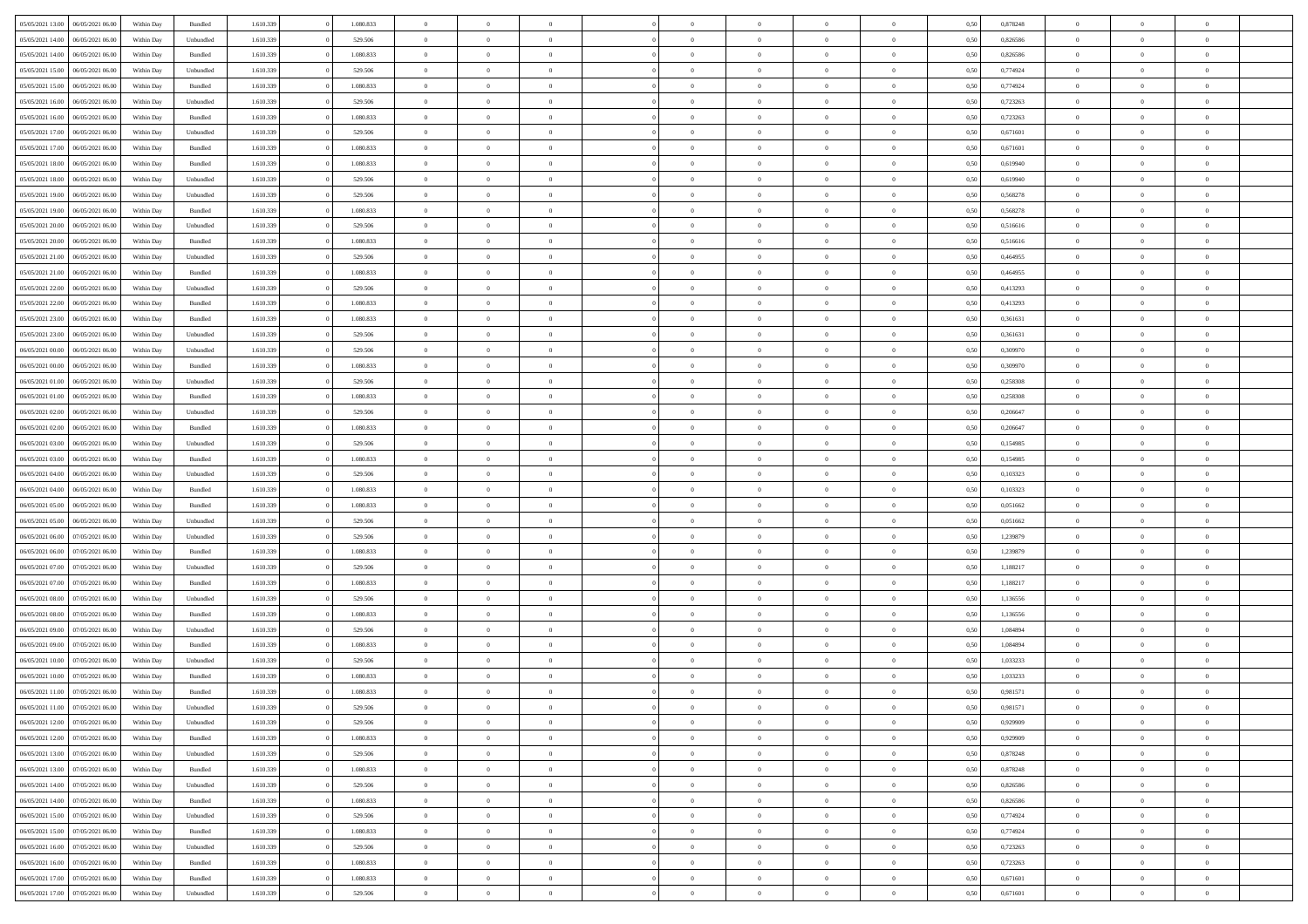| 06/05/2021 18:00                  | 07/05/2021 06:00 | Within Day | Bundled   | 1.610.339 | 1.080.833 | $\overline{0}$ | $\Omega$       |                | $\Omega$       | $\Omega$       | $\theta$       | $\theta$       | 0,50 | 0,619940 | $\theta$       | $\theta$       | $\theta$       |  |
|-----------------------------------|------------------|------------|-----------|-----------|-----------|----------------|----------------|----------------|----------------|----------------|----------------|----------------|------|----------|----------------|----------------|----------------|--|
|                                   |                  |            |           |           |           |                |                |                |                |                |                |                |      |          |                |                |                |  |
| 06/05/2021 18:00                  | 07/05/2021 06:00 | Within Day | Unbundled | 1.610.339 | 529.506   | $\overline{0}$ | $\theta$       | $\overline{0}$ | $\overline{0}$ | $\bf{0}$       | $\overline{0}$ | $\bf{0}$       | 0,50 | 0,619940 | $\theta$       | $\overline{0}$ | $\overline{0}$ |  |
| 06/05/2021 19:00                  | 07/05/2021 06:00 | Within Day | Bundled   | 1.610.339 | 1.080.833 | $\overline{0}$ | $\overline{0}$ | $\overline{0}$ | $\bf{0}$       | $\bf{0}$       | $\bf{0}$       | $\mathbf{0}$   | 0,50 | 0,568278 | $\bf{0}$       | $\overline{0}$ | $\overline{0}$ |  |
| 06/05/2021 19:00                  | 07/05/2021 06:00 | Within Dav | Unbundled | 1.610.339 | 529.506   | $\overline{0}$ | $\overline{0}$ | $\overline{0}$ | $\overline{0}$ | $\bf{0}$       | $\overline{0}$ | $\overline{0}$ | 0.50 | 0,568278 | $\theta$       | $\overline{0}$ | $\overline{0}$ |  |
| 06/05/2021 20:00                  | 07/05/2021 06.00 | Within Day | Bundled   | 1.610.339 | 1.080.833 | $\overline{0}$ | $\theta$       | $\overline{0}$ | $\overline{0}$ | $\bf{0}$       | $\overline{0}$ | $\bf{0}$       | 0,50 | 0,516616 | $\,$ 0 $\,$    | $\overline{0}$ | $\overline{0}$ |  |
| 06/05/2021 20:00                  | 07/05/2021 06:00 | Within Day | Unbundled | 1.610.339 | 529.506   | $\overline{0}$ | $\overline{0}$ | $\overline{0}$ | $\bf{0}$       | $\overline{0}$ | $\overline{0}$ | $\mathbf{0}$   | 0,50 | 0,516616 | $\bf{0}$       | $\overline{0}$ | $\bf{0}$       |  |
|                                   |                  |            |           |           |           |                | $\overline{0}$ |                |                | $\overline{0}$ |                |                |      |          | $\theta$       | $\overline{0}$ | $\overline{0}$ |  |
| 06/05/2021 21:00                  | 07/05/2021 06:00 | Within Dav | Unbundled | 1.610.339 | 529.506   | $\overline{0}$ |                | $\overline{0}$ | $\overline{0}$ |                | $\overline{0}$ | $\overline{0}$ | 0.50 | 0,464955 |                |                |                |  |
| 06/05/2021 21:00                  | 07/05/2021 06:00 | Within Day | Bundled   | 1.610.339 | 1.080.833 | $\overline{0}$ | $\theta$       | $\overline{0}$ | $\overline{0}$ | $\bf{0}$       | $\overline{0}$ | $\bf{0}$       | 0,50 | 0,464955 | $\theta$       | $\theta$       | $\overline{0}$ |  |
| 06/05/2021 22.00                  | 07/05/2021 06:00 | Within Day | Unbundled | 1.610.339 | 529.506   | $\overline{0}$ | $\overline{0}$ | $\overline{0}$ | $\bf{0}$       | $\bf{0}$       | $\bf{0}$       | $\mathbf{0}$   | 0,50 | 0,413293 | $\,0\,$        | $\overline{0}$ | $\overline{0}$ |  |
| 06/05/2021 22:00                  | 07/05/2021 06:00 | Within Dav | Bundled   | 1.610.339 | 1.080.833 | $\overline{0}$ | $\overline{0}$ | $\overline{0}$ | $\overline{0}$ | $\overline{0}$ | $\overline{0}$ | $\overline{0}$ | 0.50 | 0,413293 | $\theta$       | $\overline{0}$ | $\overline{0}$ |  |
| 06/05/2021 23:00                  | 07/05/2021 06:00 | Within Day | Bundled   | 1.610.339 | 1.080.833 | $\overline{0}$ | $\theta$       | $\overline{0}$ | $\overline{0}$ | $\bf{0}$       | $\overline{0}$ | $\bf{0}$       | 0,50 | 0,361631 | $\,$ 0 $\,$    | $\overline{0}$ | $\overline{0}$ |  |
| 06/05/2021 23.00                  | 07/05/2021 06:00 | Within Day | Unbundled | 1.610.339 | 529.506   | $\overline{0}$ | $\overline{0}$ | $\overline{0}$ | $\bf{0}$       | $\overline{0}$ | $\bf{0}$       | $\mathbf{0}$   | 0,50 | 0,361631 | $\overline{0}$ | $\overline{0}$ | $\bf{0}$       |  |
| 07/05/2021 00:00                  | 07/05/2021 06:00 | Within Day | Unbundled | 1.610.339 | 529.506   | $\overline{0}$ | $\overline{0}$ | $\overline{0}$ | $\overline{0}$ | $\overline{0}$ | $\overline{0}$ | $\overline{0}$ | 0.50 | 0,309970 | $\theta$       | $\theta$       | $\overline{0}$ |  |
| 07/05/2021 00:00                  | 07/05/2021 06.00 |            |           | 1.610.339 | 1.080.833 | $\overline{0}$ | $\theta$       | $\overline{0}$ | $\overline{0}$ | $\bf{0}$       | $\overline{0}$ |                |      | 0,309970 | $\theta$       | $\overline{0}$ | $\overline{0}$ |  |
|                                   |                  | Within Day | Bundled   |           |           |                |                |                |                |                |                | $\bf{0}$       | 0,50 |          |                |                |                |  |
| 07/05/2021 01:00                  | 07/05/2021 06:00 | Within Day | Unbundled | 1.610.339 | 529.506   | $\overline{0}$ | $\overline{0}$ | $\overline{0}$ | $\bf{0}$       | $\overline{0}$ | $\overline{0}$ | $\mathbf{0}$   | 0,50 | 0,258308 | $\overline{0}$ | $\overline{0}$ | $\bf{0}$       |  |
| 07/05/2021 01:00                  | 07/05/2021 06:00 | Within Dav | Bundled   | 1.610.339 | 1.080.833 | $\overline{0}$ | $\overline{0}$ | $\overline{0}$ | $\overline{0}$ | $\overline{0}$ | $\overline{0}$ | $\overline{0}$ | 0.50 | 0,258308 | $\overline{0}$ | $\overline{0}$ | $\overline{0}$ |  |
| 07/05/2021 02:00                  | 07/05/2021 06:00 | Within Day | Unbundled | 1.610.339 | 529.506   | $\overline{0}$ | $\theta$       | $\overline{0}$ | $\overline{0}$ | $\bf{0}$       | $\overline{0}$ | $\bf{0}$       | 0,50 | 0,206647 | $\theta$       | $\overline{0}$ | $\overline{0}$ |  |
| 07/05/2021 02.00                  | 07/05/2021 06:00 | Within Day | Bundled   | 1.610.339 | 1.080.833 | $\overline{0}$ | $\overline{0}$ | $\overline{0}$ | $\bf{0}$       | $\overline{0}$ | $\bf{0}$       | $\mathbf{0}$   | 0,50 | 0,206647 | $\bf{0}$       | $\overline{0}$ | $\bf{0}$       |  |
| 07/05/2021 03:00                  | 07/05/2021 06:00 | Within Dav | Unbundled | 1.610.339 | 529.506   | $\overline{0}$ | $\overline{0}$ | $\overline{0}$ | $\overline{0}$ | $\overline{0}$ | $\overline{0}$ | $\overline{0}$ | 0.50 | 0,154985 | $\theta$       | $\overline{0}$ | $\overline{0}$ |  |
| 07/05/2021 03:00                  | 07/05/2021 06:00 | Within Day | Bundled   | 1.610.339 | 1.080.833 | $\overline{0}$ | $\theta$       | $\overline{0}$ | $\overline{0}$ | $\bf{0}$       | $\overline{0}$ | $\bf{0}$       | 0,50 | 0,154985 | $\,$ 0 $\,$    | $\overline{0}$ | $\overline{0}$ |  |
| 07/05/2021 04:00                  | 07/05/2021 06:00 | Within Day | Unbundled | 1.610.339 | 529.506   | $\overline{0}$ | $\overline{0}$ | $\overline{0}$ | $\bf{0}$       | $\bf{0}$       | $\bf{0}$       | $\mathbf{0}$   | 0,50 | 0,103323 | $\overline{0}$ | $\overline{0}$ | $\bf{0}$       |  |
| 07/05/2021 04:00                  | 07/05/2021 06:00 | Within Day | Bundled   | 1.610.339 | 1.080.833 | $\overline{0}$ | $\overline{0}$ | $\overline{0}$ | $\overline{0}$ | $\overline{0}$ | $\overline{0}$ | $\overline{0}$ | 0.50 | 0,103323 | $\theta$       | $\overline{0}$ | $\overline{0}$ |  |
|                                   |                  |            |           |           |           |                |                |                |                |                |                |                |      |          |                |                |                |  |
| 07/05/2021 05:00                  | 07/05/2021 06:00 | Within Day | Bundled   | 1.610.339 | 1.080.833 | $\overline{0}$ | $\theta$       | $\overline{0}$ | $\overline{0}$ | $\bf{0}$       | $\overline{0}$ | $\bf{0}$       | 0,50 | 0,051662 | $\,$ 0 $\,$    | $\overline{0}$ | $\overline{0}$ |  |
| 07/05/2021 05:00                  | 07/05/2021 06:00 | Within Day | Unbundled | 1.610.339 | 529.506   | $\overline{0}$ | $\overline{0}$ | $\overline{0}$ | $\bf{0}$       | $\overline{0}$ | $\overline{0}$ | $\mathbf{0}$   | 0,50 | 0,051662 | $\overline{0}$ | $\overline{0}$ | $\bf{0}$       |  |
| 07/05/2021 06:00                  | 08/05/2021 06:00 | Within Dav | Unbundled | 1.610.339 | 529.506   | $\overline{0}$ | $\overline{0}$ | $\overline{0}$ | $\overline{0}$ | $\overline{0}$ | $\overline{0}$ | $\overline{0}$ | 0.50 | 1,239879 | $\overline{0}$ | $\overline{0}$ | $\overline{0}$ |  |
| 07/05/2021 06:00                  | 08/05/2021 06:00 | Within Day | Bundled   | 1.610.339 | 1.080.833 | $\overline{0}$ | $\theta$       | $\overline{0}$ | $\overline{0}$ | $\bf{0}$       | $\overline{0}$ | $\bf{0}$       | 0,50 | 1,239879 | $\,$ 0 $\,$    | $\overline{0}$ | $\overline{0}$ |  |
| 07/05/2021 07:00                  | 08/05/2021 06:00 | Within Day | Unbundled | 1.610.339 | 529.506   | $\overline{0}$ | $\overline{0}$ | $\overline{0}$ | $\bf{0}$       | $\bf{0}$       | $\bf{0}$       | $\bf{0}$       | 0,50 | 1,188217 | $\,0\,$        | $\overline{0}$ | $\overline{0}$ |  |
| 07/05/2021 07:00                  | 08/05/2021 06:00 | Within Day | Bundled   | 1.610.339 | 1.080.833 | $\overline{0}$ | $\overline{0}$ | $\overline{0}$ | $\overline{0}$ | $\overline{0}$ | $\overline{0}$ | $\overline{0}$ | 0.50 | 1,188217 | $\theta$       | $\overline{0}$ | $\overline{0}$ |  |
| 07/05/2021 08:00                  | 08/05/2021 06:00 | Within Day | Unbundled | 1.610.339 | 529.506   | $\overline{0}$ | $\overline{0}$ | $\overline{0}$ | $\overline{0}$ | $\bf{0}$       | $\overline{0}$ | $\bf{0}$       | 0,50 | 1,136556 | $\,$ 0 $\,$    | $\overline{0}$ | $\overline{0}$ |  |
|                                   |                  |            |           |           |           |                |                |                |                |                |                |                |      |          |                |                |                |  |
| 07/05/2021 08:00                  | 08/05/2021 06:00 | Within Day | Bundled   | 1.610.339 | 1.080.833 | $\overline{0}$ | $\overline{0}$ | $\overline{0}$ | $\overline{0}$ | $\overline{0}$ | $\overline{0}$ | $\mathbf{0}$   | 0,50 | 1,136556 | $\overline{0}$ | $\overline{0}$ | $\bf{0}$       |  |
| 07/05/2021 09:00                  | 08/05/2021 06:00 | Within Day | Unbundled | 1.610.339 | 529.506   | $\overline{0}$ | $\Omega$       | $\overline{0}$ | $\Omega$       | $\Omega$       | $\overline{0}$ | $\overline{0}$ | 0,50 | 1.084894 | $\,0\,$        | $\theta$       | $\theta$       |  |
| 07/05/2021 09:00                  | 08/05/2021 06:00 | Within Day | Bundled   | 1.610.339 | 1.080.833 | $\overline{0}$ | $\theta$       | $\overline{0}$ | $\overline{0}$ | $\bf{0}$       | $\overline{0}$ | $\bf{0}$       | 0,50 | 1,084894 | $\,$ 0 $\,$    | $\overline{0}$ | $\overline{0}$ |  |
| 07/05/2021 10:00                  | 08/05/2021 06:00 | Within Day | Unbundled | 1.610.339 | 529.506   | $\overline{0}$ | $\overline{0}$ | $\overline{0}$ | $\overline{0}$ | $\overline{0}$ | $\overline{0}$ | $\mathbf{0}$   | 0,50 | 1,033233 | $\overline{0}$ | $\overline{0}$ | $\bf{0}$       |  |
| 07/05/2021 10:00                  | 08/05/2021 06:00 | Within Day | Bundled   | 1.610.339 | 1.080.833 | $\overline{0}$ | $\Omega$       | $\Omega$       | $\Omega$       | $\overline{0}$ | $\overline{0}$ | $\overline{0}$ | 0.50 | 1,033233 | $\,0\,$        | $\theta$       | $\theta$       |  |
| 07/05/2021 11:00                  | 08/05/2021 06:00 | Within Day | Bundled   | 1.610.339 | 1.080.833 | $\overline{0}$ | $\theta$       | $\overline{0}$ | $\overline{0}$ | $\bf{0}$       | $\overline{0}$ | $\bf{0}$       | 0,50 | 0,981571 | $\,$ 0 $\,$    | $\overline{0}$ | $\overline{0}$ |  |
| 07/05/2021 11:00                  | 08/05/2021 06:00 | Within Day | Unbundled | 1.610.339 | 529.506   | $\overline{0}$ | $\overline{0}$ | $\overline{0}$ | $\overline{0}$ | $\bf{0}$       | $\overline{0}$ | $\mathbf{0}$   | 0,50 | 0,981571 | $\bf{0}$       | $\overline{0}$ | $\bf{0}$       |  |
| 07/05/2021 12:00                  | 08/05/2021 06:00 | Within Day | Unbundled | 1.610.339 | 529.506   | $\overline{0}$ | $\Omega$       | $\overline{0}$ | $\Omega$       | $\overline{0}$ | $\overline{0}$ | $\overline{0}$ | 0.50 | 0,929909 | $\,$ 0 $\,$    | $\theta$       | $\theta$       |  |
|                                   |                  |            |           |           |           | $\overline{0}$ |                |                |                |                |                |                |      |          |                |                |                |  |
| 07/05/2021 12:00                  | 08/05/2021 06:00 | Within Day | Bundled   | 1.610.339 | 1.080.833 |                | $\overline{0}$ | $\overline{0}$ | $\overline{0}$ | $\,$ 0         | $\overline{0}$ | $\bf{0}$       | 0,50 | 0,929909 | $\,$ 0 $\,$    | $\overline{0}$ | $\overline{0}$ |  |
| 07/05/2021 13:00                  | 08/05/2021 06:00 | Within Day | Unbundled | 1.610.339 | 529.506   | $\overline{0}$ | $\overline{0}$ | $\overline{0}$ | $\overline{0}$ | $\bf{0}$       | $\overline{0}$ | $\mathbf{0}$   | 0,50 | 0,878248 | $\overline{0}$ | $\overline{0}$ | $\bf{0}$       |  |
| 07/05/2021 13:00                  | 08/05/2021 06:00 | Within Day | Bundled   | 1.610.339 | 1.080.833 | $\overline{0}$ | $\Omega$       | $\overline{0}$ | $\Omega$       | $\overline{0}$ | $\overline{0}$ | $\overline{0}$ | 0,50 | 0,878248 | $\,0\,$        | $\theta$       | $\theta$       |  |
| 07/05/2021 14:00                  | 08/05/2021 06:00 | Within Day | Unbundled | 1.610.339 | 529.506   | $\overline{0}$ | $\overline{0}$ | $\overline{0}$ | $\overline{0}$ | $\,$ 0         | $\overline{0}$ | $\bf{0}$       | 0,50 | 0,826586 | $\,$ 0 $\,$    | $\overline{0}$ | $\overline{0}$ |  |
| 07/05/2021 14:00                  | 08/05/2021 06:00 | Within Day | Bundled   | 1.610.339 | 1.080.833 | $\overline{0}$ | $\overline{0}$ | $\overline{0}$ | $\overline{0}$ | $\bf{0}$       | $\overline{0}$ | $\mathbf{0}$   | 0,50 | 0,826586 | $\overline{0}$ | $\overline{0}$ | $\bf{0}$       |  |
| 07/05/2021 15:00                  | 08/05/2021 06:00 | Within Day | Unbundled | 1.610.339 | 529.506   | $\overline{0}$ | $\Omega$       | $\Omega$       | $\Omega$       | $\Omega$       | $\Omega$       | $\overline{0}$ | 0.50 | 0,774924 | $\theta$       | $\theta$       | $\theta$       |  |
| 07/05/2021 15:00                  | 08/05/2021 06:00 | Within Day | Bundled   | 1.610.339 | 1.080.833 | $\overline{0}$ | $\overline{0}$ | $\overline{0}$ | $\bf{0}$       | $\,$ 0         | $\overline{0}$ | $\bf{0}$       | 0,50 | 0,774924 | $\,0\,$        | $\,0\,$        | $\overline{0}$ |  |
| 07/05/2021 16:00 08/05/2021 06:00 |                  | Within Day | Unbundled | 1.610.339 | 529.506   | $\bf{0}$       | $\bf{0}$       |                |                | $\bf{0}$       |                |                | 0,50 | 0,723263 | $\bf{0}$       | $\overline{0}$ |                |  |
| 07/05/2021 16:00                  | 08/05/2021 06:00 | Within Day | Bundled   | 1.610.339 | 1.080.833 | $\overline{0}$ | $\overline{0}$ | $\overline{0}$ | $\Omega$       | $\overline{0}$ | $\overline{0}$ | $\overline{0}$ | 0,50 | 0,723263 | $\theta$       | $\theta$       | $\theta$       |  |
|                                   |                  |            |           |           |           |                |                |                |                |                |                |                |      |          |                |                |                |  |
| 07/05/2021 17:00                  | 08/05/2021 06:00 | Within Day | Bundled   | 1.610.339 | 1.080.833 | $\overline{0}$ | $\,$ 0         | $\overline{0}$ | $\overline{0}$ | $\,$ 0 $\,$    | $\overline{0}$ | $\,$ 0 $\,$    | 0,50 | 0,671601 | $\,$ 0 $\,$    | $\,$ 0 $\,$    | $\,$ 0         |  |
| 07/05/2021 17:00                  | 08/05/2021 06:00 | Within Day | Unbundled | 1.610.339 | 529.506   | $\overline{0}$ | $\overline{0}$ | $\overline{0}$ | $\overline{0}$ | $\overline{0}$ | $\overline{0}$ | $\mathbf{0}$   | 0,50 | 0,671601 | $\overline{0}$ | $\bf{0}$       | $\overline{0}$ |  |
| 07/05/2021 18:00                  | 08/05/2021 06:00 | Within Day | Unbundled | 1.610.339 | 529.506   | $\overline{0}$ | $\overline{0}$ | $\overline{0}$ | $\Omega$       | $\overline{0}$ | $\overline{0}$ | $\overline{0}$ | 0,50 | 0,619940 | $\overline{0}$ | $\theta$       | $\overline{0}$ |  |
| 07/05/2021 18:00                  | 08/05/2021 06:00 | Within Day | Bundled   | 1.610.339 | 1.080.833 | $\overline{0}$ | $\,$ 0         | $\overline{0}$ | $\bf{0}$       | $\,$ 0 $\,$    | $\overline{0}$ | $\mathbf{0}$   | 0,50 | 0,619940 | $\,$ 0 $\,$    | $\overline{0}$ | $\overline{0}$ |  |
| 07/05/2021 19:00                  | 08/05/2021 06:00 | Within Day | Unbundled | 1.610.339 | 529.506   | $\overline{0}$ | $\overline{0}$ | $\overline{0}$ | $\overline{0}$ | $\overline{0}$ | $\overline{0}$ | $\mathbf{0}$   | 0,50 | 0,568278 | $\overline{0}$ | $\overline{0}$ | $\bf{0}$       |  |
| 07/05/2021 19:00                  | 08/05/2021 06:00 | Within Day | Bundled   | 1.610.339 | 1.080.833 | $\overline{0}$ | $\overline{0}$ | $\overline{0}$ | $\overline{0}$ | $\overline{0}$ | $\overline{0}$ | $\bf{0}$       | 0.50 | 0,568278 | $\overline{0}$ | $\theta$       | $\overline{0}$ |  |
| 07/05/2021 20:00                  | 08/05/2021 06:00 | Within Day | Unbundled | 1.610.339 | 529.506   | $\overline{0}$ | $\,$ 0         | $\overline{0}$ | $\bf{0}$       | $\bf{0}$       | $\bf{0}$       | $\bf{0}$       | 0,50 | 0,516616 | $\,$ 0 $\,$    | $\overline{0}$ | $\overline{0}$ |  |
| 07/05/2021 20:00                  | 08/05/2021 06:00 | Within Day | Bundled   | 1.610.339 | 1.080.833 | $\overline{0}$ | $\bf{0}$       | $\overline{0}$ | $\overline{0}$ | $\overline{0}$ | $\overline{0}$ | $\mathbf{0}$   | 0,50 | 0,516616 | $\overline{0}$ | $\overline{0}$ | $\bf{0}$       |  |
|                                   |                  |            |           |           |           |                |                |                |                |                |                |                |      |          |                |                |                |  |
| 07/05/2021 21:00                  | 08/05/2021 06:00 | Within Day | Unbundled | 1.610.339 | 529.506   | $\overline{0}$ | $\overline{0}$ | $\overline{0}$ | $\Omega$       | $\overline{0}$ | $\overline{0}$ | $\overline{0}$ | 0.50 | 0.464955 | $\overline{0}$ | $\overline{0}$ | $\overline{0}$ |  |
| 07/05/2021 21:00                  | 08/05/2021 06:00 | Within Day | Bundled   | 1.610.339 | 1.080.833 | $\overline{0}$ | $\bf{0}$       | $\overline{0}$ | $\bf{0}$       | $\bf{0}$       | $\bf{0}$       | $\mathbf{0}$   | 0,50 | 0,464955 | $\,$ 0 $\,$    | $\,$ 0 $\,$    | $\bf{0}$       |  |
| 07/05/2021 22.00                  | 08/05/2021 06:00 | Within Day | Bundled   | 1.610.339 | 1.080.833 | $\overline{0}$ | $\overline{0}$ | $\overline{0}$ | $\overline{0}$ | $\overline{0}$ | $\bf{0}$       | $\mathbf{0}$   | 0,50 | 0,413293 | $\overline{0}$ | $\bf{0}$       | $\overline{0}$ |  |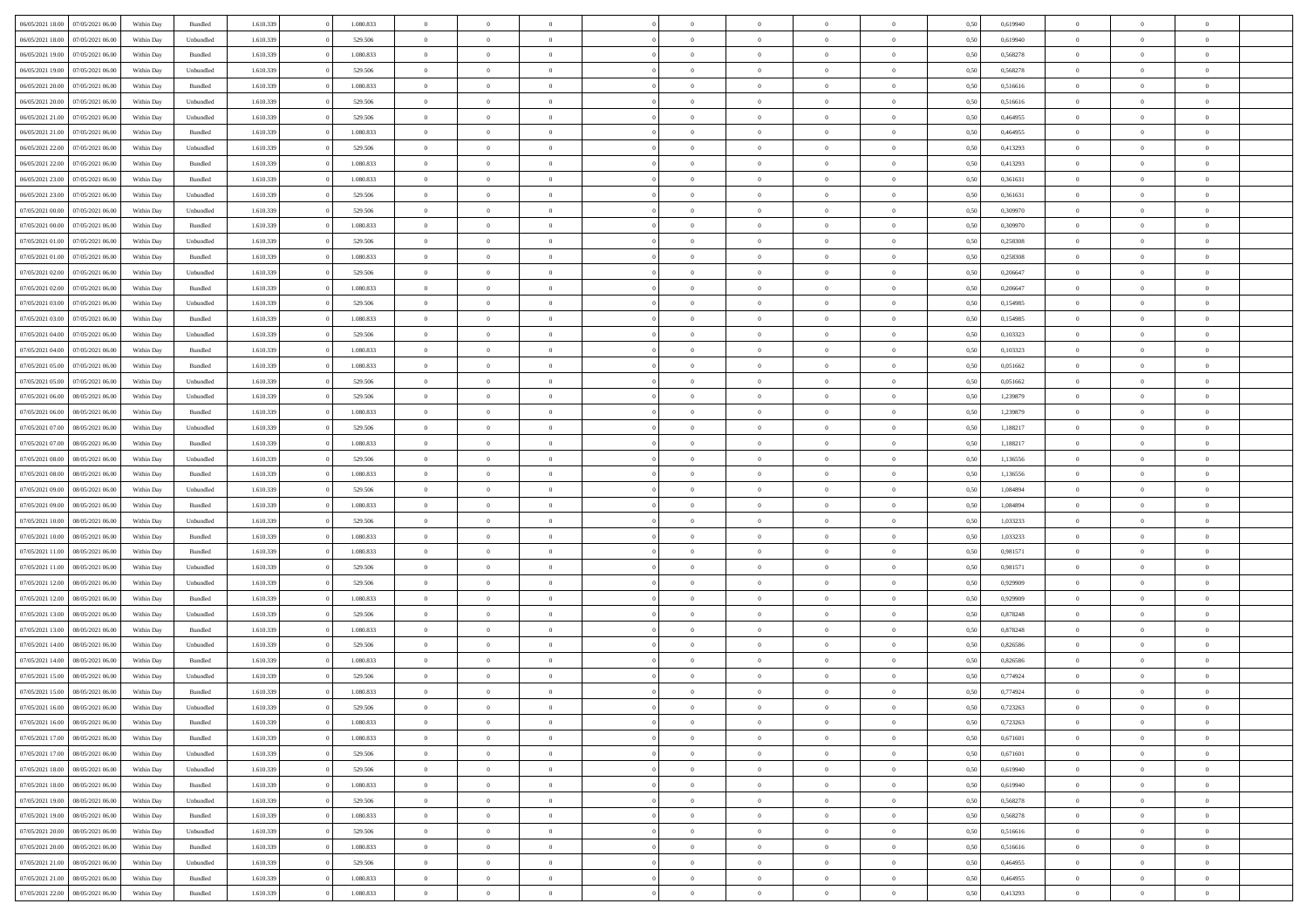| 07/05/2021 22:00 | 08/05/2021 06:00 | Within Day | Unbundled          | 1.610.339 | 529.506   | $\overline{0}$ | $\Omega$       |                | $\Omega$       | $\Omega$       | $\theta$       | $\theta$       | 0.50 | 0,413293 | $\theta$       | $\theta$       | $\theta$       |  |
|------------------|------------------|------------|--------------------|-----------|-----------|----------------|----------------|----------------|----------------|----------------|----------------|----------------|------|----------|----------------|----------------|----------------|--|
| 07/05/2021 23:00 | 08/05/2021 06:00 | Within Day | Unbundled          | 1.610.339 | 529.506   | $\overline{0}$ | $\theta$       | $\overline{0}$ | $\overline{0}$ | $\bf{0}$       | $\overline{0}$ | $\bf{0}$       | 0,50 | 0,361631 | $\theta$       | $\theta$       | $\overline{0}$ |  |
| 07/05/2021 23.00 | 08/05/2021 06:00 | Within Day | Bundled            | 1.610.339 | 1.080.833 | $\overline{0}$ | $\overline{0}$ | $\overline{0}$ | $\bf{0}$       | $\bf{0}$       | $\bf{0}$       | $\bf{0}$       | 0,50 | 0,361631 | $\overline{0}$ | $\overline{0}$ | $\overline{0}$ |  |
|                  |                  |            |                    |           |           |                |                |                |                |                |                |                |      |          |                |                |                |  |
| 08/05/2021 00:00 | 08/05/2021 06:00 | Within Dav | Unbundled          | 1.610.339 | 529.506   | $\overline{0}$ | $\overline{0}$ | $\overline{0}$ | $\overline{0}$ | $\bf{0}$       | $\overline{0}$ | $\overline{0}$ | 0.50 | 0,309970 | $\theta$       | $\theta$       | $\overline{0}$ |  |
| 08/05/2021 00:00 | 08/05/2021 06:00 | Within Day | Bundled            | 1.610.339 | 1.080.833 | $\overline{0}$ | $\theta$       | $\overline{0}$ | $\overline{0}$ | $\bf{0}$       | $\overline{0}$ | $\bf{0}$       | 0,50 | 0,309970 | $\theta$       | $\overline{0}$ | $\overline{0}$ |  |
| 08/05/2021 01:00 | 08/05/2021 06:00 | Within Day | Unbundled          | 1.610.339 | 529.506   | $\overline{0}$ | $\bf{0}$       | $\overline{0}$ | $\bf{0}$       | $\overline{0}$ | $\overline{0}$ | $\mathbf{0}$   | 0,50 | 0,258308 | $\overline{0}$ | $\overline{0}$ | $\bf{0}$       |  |
| 08/05/2021 01:00 | 08/05/2021 06:00 | Within Dav | Bundled            | 1.610.339 | 1.080.833 | $\overline{0}$ | $\overline{0}$ | $\overline{0}$ | $\overline{0}$ | $\overline{0}$ | $\overline{0}$ | $\overline{0}$ | 0.50 | 0,258308 | $\theta$       | $\overline{0}$ | $\overline{0}$ |  |
|                  |                  |            |                    |           |           |                |                |                |                |                |                |                |      |          |                |                |                |  |
| 08/05/2021 02:00 | 08/05/2021 06:00 | Within Day | Unbundled          | 1.610.339 | 529.506   | $\overline{0}$ | $\theta$       | $\overline{0}$ | $\overline{0}$ | $\bf{0}$       | $\overline{0}$ | $\bf{0}$       | 0,50 | 0,206647 | $\theta$       | $\theta$       | $\overline{0}$ |  |
| 08/05/2021 02:00 | 08/05/2021 06:00 | Within Day | Bundled            | 1.610.339 | 1.080.833 | $\overline{0}$ | $\overline{0}$ | $\overline{0}$ | $\bf{0}$       | $\bf{0}$       | $\overline{0}$ | $\bf{0}$       | 0,50 | 0,206647 | $\,0\,$        | $\overline{0}$ | $\overline{0}$ |  |
| 08/05/2021 03:00 | 08/05/2021 06:00 | Within Dav | Unbundled          | 1.610.339 | 529.506   | $\overline{0}$ | $\overline{0}$ | $\overline{0}$ | $\overline{0}$ | $\overline{0}$ | $\overline{0}$ | $\overline{0}$ | 0.50 | 0,154985 | $\theta$       | $\overline{0}$ | $\overline{0}$ |  |
|                  |                  |            |                    |           |           |                |                |                |                |                |                |                |      |          |                |                |                |  |
| 08/05/2021 03:00 | 08/05/2021 06:00 | Within Day | Bundled            | 1.610.339 | 1.080.833 | $\overline{0}$ | $\theta$       | $\overline{0}$ | $\overline{0}$ | $\bf{0}$       | $\overline{0}$ | $\bf{0}$       | 0,50 | 0,154985 | $\,$ 0 $\,$    | $\overline{0}$ | $\overline{0}$ |  |
| 08/05/2021 04:00 | 08/05/2021 06:00 | Within Day | Bundled            | 1.610.339 | 1.080.833 | $\overline{0}$ | $\overline{0}$ | $\overline{0}$ | $\overline{0}$ | $\bf{0}$       | $\overline{0}$ | $\mathbf{0}$   | 0,50 | 0,103323 | $\bf{0}$       | $\overline{0}$ | $\overline{0}$ |  |
| 08/05/2021 04:00 | 08/05/2021 06:00 | Within Day | Unbundled          | 1.610.339 | 529.506   | $\overline{0}$ | $\overline{0}$ | $\overline{0}$ | $\overline{0}$ | $\bf{0}$       | $\overline{0}$ | $\overline{0}$ | 0.50 | 0,103323 | $\theta$       | $\theta$       | $\overline{0}$ |  |
| 08/05/2021 05:00 | 08/05/2021 06:00 | Within Day | Unbundled          | 1.610.339 | 529.506   | $\overline{0}$ | $\theta$       | $\overline{0}$ | $\overline{0}$ | $\bf{0}$       | $\overline{0}$ | $\bf{0}$       | 0,50 | 0,051662 | $\theta$       | $\overline{0}$ | $\overline{0}$ |  |
|                  |                  |            |                    |           |           |                |                |                |                |                |                |                |      |          |                |                |                |  |
| 08/05/2021 05:00 | 08/05/2021 06:00 | Within Day | Bundled            | 1.610.339 | 1.080.833 | $\overline{0}$ | $\overline{0}$ | $\overline{0}$ | $\overline{0}$ | $\overline{0}$ | $\overline{0}$ | $\mathbf{0}$   | 0,50 | 0,051662 | $\bf{0}$       | $\overline{0}$ | $\bf{0}$       |  |
| 08/05/2021 06:00 | 09/05/2021 06:00 | Within Dav | Unbundled          | 1.610.339 | 529.506   | $\overline{0}$ | $\overline{0}$ | $\overline{0}$ | $\overline{0}$ | $\overline{0}$ | $\overline{0}$ | $\overline{0}$ | 0.50 | 1,239879 | $\theta$       | $\overline{0}$ | $\overline{0}$ |  |
| 08/05/2021 06:00 | 09/05/2021 06:00 | Within Day | Bundled            | 1.610.339 | 1.080.833 | $\overline{0}$ | $\theta$       | $\overline{0}$ | $\overline{0}$ | $\bf{0}$       | $\overline{0}$ | $\bf{0}$       | 0,50 | 1,239879 | $\,$ 0 $\,$    | $\theta$       | $\overline{0}$ |  |
|                  |                  |            |                    |           |           |                |                |                |                |                |                |                |      |          |                |                |                |  |
| 08/05/2021 07:00 | 09/05/2021 06:00 | Within Day | Unbundled          | 1.610.339 | 529.506   | $\overline{0}$ | $\overline{0}$ | $\overline{0}$ | $\overline{0}$ | $\bf{0}$       | $\overline{0}$ | $\mathbf{0}$   | 0,50 | 1,188217 | $\,0\,$        | $\overline{0}$ | $\overline{0}$ |  |
| 08/05/2021 07:00 | 09/05/2021 06:00 | Within Day | Bundled            | 1.610.339 | 1.080.833 | $\overline{0}$ | $\overline{0}$ | $\overline{0}$ | $\overline{0}$ | $\overline{0}$ | $\overline{0}$ | $\overline{0}$ | 0.50 | 1,188217 | $\theta$       | $\overline{0}$ | $\overline{0}$ |  |
| 08/05/2021 08:00 | 09/05/2021 06:00 | Within Day | Unbundled          | 1.610.339 | 529.506   | $\overline{0}$ | $\theta$       | $\overline{0}$ | $\overline{0}$ | $\bf{0}$       | $\overline{0}$ | $\bf{0}$       | 0,50 | 1,136556 | $\,$ 0 $\,$    | $\theta$       | $\overline{0}$ |  |
| 08/05/2021 08:00 | 09/05/2021 06:00 | Within Day | Bundled            | 1.610.339 | 1.080.833 | $\overline{0}$ | $\overline{0}$ | $\overline{0}$ | $\overline{0}$ | $\bf{0}$       | $\overline{0}$ | $\bf{0}$       | 0,50 | 1,136556 | $\bf{0}$       | $\overline{0}$ | $\overline{0}$ |  |
|                  |                  |            |                    |           |           |                |                |                |                |                |                |                |      |          |                |                |                |  |
| 08/05/2021 09:00 | 09/05/2021 06:00 | Within Day | Unbundled          | 1.610.339 | 529.506   | $\overline{0}$ | $\overline{0}$ | $\overline{0}$ | $\overline{0}$ | $\overline{0}$ | $\overline{0}$ | $\overline{0}$ | 0.50 | 1.084894 | $\theta$       | $\overline{0}$ | $\overline{0}$ |  |
| 08/05/2021 09:00 | 09/05/2021 06:00 | Within Day | Bundled            | 1.610.339 | 1.080.833 | $\overline{0}$ | $\theta$       | $\overline{0}$ | $\overline{0}$ | $\bf{0}$       | $\overline{0}$ | $\bf{0}$       | 0,50 | 1,084894 | $\,$ 0 $\,$    | $\overline{0}$ | $\overline{0}$ |  |
| 08/05/2021 10:00 | 09/05/2021 06:00 | Within Day | Bundled            | 1.610.339 | 1.080.833 | $\overline{0}$ | $\overline{0}$ | $\overline{0}$ | $\overline{0}$ | $\overline{0}$ | $\overline{0}$ | $\mathbf{0}$   | 0,50 | 1,033233 | $\overline{0}$ | $\overline{0}$ | $\bf{0}$       |  |
| 08/05/2021 10:00 | 09/05/2021 06:00 | Within Dav | Unbundled          | 1.610.339 | 529.506   | $\overline{0}$ | $\overline{0}$ | $\overline{0}$ | $\overline{0}$ | $\overline{0}$ | $\overline{0}$ | $\overline{0}$ | 0.50 | 1,033233 | $\theta$       | $\overline{0}$ | $\overline{0}$ |  |
|                  |                  |            |                    |           |           |                |                |                |                |                |                |                |      |          |                |                |                |  |
| 08/05/2021 11:00 | 09/05/2021 06:00 | Within Day | Unbundled          | 1.610.339 | 529.506   | $\overline{0}$ | $\theta$       | $\overline{0}$ | $\overline{0}$ | $\bf{0}$       | $\overline{0}$ | $\bf{0}$       | 0,50 | 0,981571 | $\theta$       | $\theta$       | $\overline{0}$ |  |
| 08/05/2021 11:00 | 09/05/2021 06:00 | Within Day | Bundled            | 1.610.339 | 1.080.833 | $\overline{0}$ | $\overline{0}$ | $\overline{0}$ | $\overline{0}$ | $\bf{0}$       | $\overline{0}$ | $\bf{0}$       | 0,50 | 0,981571 | $\,0\,$        | $\overline{0}$ | $\overline{0}$ |  |
| 08/05/2021 12:00 | 09/05/2021 06:00 | Within Day | Unbundled          | 1.610.339 | 529.506   | $\overline{0}$ | $\overline{0}$ | $\overline{0}$ | $\overline{0}$ | $\overline{0}$ | $\overline{0}$ | $\overline{0}$ | 0.50 | 0.929909 | $\theta$       | $\overline{0}$ | $\overline{0}$ |  |
| 08/05/2021 12:00 | 09/05/2021 06:00 |            | Bundled            | 1.610.339 | 1.080.833 | $\overline{0}$ | $\theta$       | $\overline{0}$ | $\overline{0}$ | $\bf{0}$       | $\overline{0}$ |                |      | 0,929909 | $\,$ 0 $\,$    | $\overline{0}$ | $\overline{0}$ |  |
|                  |                  | Within Day |                    |           |           |                |                |                |                |                |                | $\bf{0}$       | 0,50 |          |                |                |                |  |
| 08/05/2021 13:00 | 09/05/2021 06:00 | Within Day | Unbundled          | 1.610.339 | 529.506   | $\overline{0}$ | $\overline{0}$ | $\overline{0}$ | $\overline{0}$ | $\bf{0}$       | $\overline{0}$ | $\bf{0}$       | 0,50 | 0,878248 | $\overline{0}$ | $\overline{0}$ | $\overline{0}$ |  |
| 08/05/2021 13:00 | 09/05/2021 06:00 | Within Day | Bundled            | 1.610.339 | 1.080.833 | $\overline{0}$ | $\Omega$       | $\overline{0}$ | $\Omega$       | $\Omega$       | $\overline{0}$ | $\overline{0}$ | 0,50 | 0,878248 | $\,0\,$        | $\theta$       | $\theta$       |  |
| 08/05/2021 14:00 | 09/05/2021 06:00 | Within Day | Unbundled          | 1.610.339 | 529.506   | $\overline{0}$ | $\theta$       | $\overline{0}$ | $\overline{0}$ | $\bf{0}$       | $\overline{0}$ | $\bf{0}$       | 0,50 | 0,826586 | $\,$ 0 $\,$    | $\overline{0}$ | $\overline{0}$ |  |
|                  |                  |            |                    |           |           |                |                |                |                |                |                |                |      |          |                |                |                |  |
| 08/05/2021 14:00 | 09/05/2021 06:00 | Within Day | Bundled            | 1.610.339 | 1.080.833 | $\overline{0}$ | $\overline{0}$ | $\overline{0}$ | $\overline{0}$ | $\bf{0}$       | $\overline{0}$ | $\mathbf{0}$   | 0,50 | 0,826586 | $\overline{0}$ | $\overline{0}$ | $\bf{0}$       |  |
| 08/05/2021 15:00 | 09/05/2021 06:00 | Within Day | Unbundled          | 1.610.339 | 529.506   | $\overline{0}$ | $\Omega$       | $\Omega$       | $\Omega$       | $\overline{0}$ | $\overline{0}$ | $\overline{0}$ | 0.50 | 0,774924 | $\,0\,$        | $\theta$       | $\theta$       |  |
| 08/05/2021 15:00 | 09/05/2021 06:00 | Within Day | Bundled            | 1.610.339 | 1.080.833 | $\overline{0}$ | $\theta$       | $\overline{0}$ | $\overline{0}$ | $\bf{0}$       | $\overline{0}$ | $\bf{0}$       | 0,50 | 0,774924 | $\,$ 0 $\,$    | $\theta$       | $\overline{0}$ |  |
| 08/05/2021 16:00 | 09/05/2021 06:00 | Within Day | Bundled            | 1.610.339 | 1.080.833 | $\overline{0}$ | $\overline{0}$ | $\overline{0}$ | $\bf{0}$       | $\bf{0}$       | $\bf{0}$       | $\bf{0}$       | 0,50 | 0,723263 | $\bf{0}$       | $\overline{0}$ | $\overline{0}$ |  |
|                  |                  |            |                    |           |           |                |                |                |                |                |                |                |      |          |                |                |                |  |
| 08/05/2021 16:00 | 09/05/2021 06:00 | Within Day | Unbundled          | 1.610.339 | 529.506   | $\overline{0}$ | $\Omega$       | $\overline{0}$ | $\Omega$       | $\theta$       | $\overline{0}$ | $\overline{0}$ | 0.50 | 0,723263 | $\theta$       | $\theta$       | $\theta$       |  |
| 08/05/2021 17:00 | 09/05/2021 06:00 | Within Day | Unbundled          | 1.610.339 | 529.506   | $\overline{0}$ | $\theta$       | $\overline{0}$ | $\overline{0}$ | $\bf{0}$       | $\overline{0}$ | $\bf{0}$       | 0,50 | 0,671601 | $\,$ 0 $\,$    | $\overline{0}$ | $\overline{0}$ |  |
| 08/05/2021 17:00 | 09/05/2021 06:00 | Within Day | Bundled            | 1.610.339 | 1.080.833 | $\overline{0}$ | $\overline{0}$ | $\overline{0}$ | $\bf{0}$       | $\bf{0}$       | $\bf{0}$       | $\bf{0}$       | 0,50 | 0,671601 | $\bf{0}$       | $\overline{0}$ | $\overline{0}$ |  |
| 08/05/2021 18:00 | 09/05/2021 06:00 | Within Day | Unbundled          | 1.610.339 | 529.506   | $\overline{0}$ | $\Omega$       | $\overline{0}$ | $\Omega$       | $\overline{0}$ | $\overline{0}$ | $\overline{0}$ | 0,50 | 0,619940 | $\,0\,$        | $\theta$       | $\theta$       |  |
|                  |                  |            |                    |           |           |                |                |                |                |                |                |                |      |          |                |                |                |  |
| 08/05/2021 18:00 | 09/05/2021 06:00 | Within Day | Bundled            | 1.610.339 | 1.080.833 | $\overline{0}$ | $\theta$       | $\overline{0}$ | $\overline{0}$ | $\,$ 0         | $\overline{0}$ | $\bf{0}$       | 0,50 | 0,619940 | $\,$ 0 $\,$    | $\overline{0}$ | $\overline{0}$ |  |
| 08/05/2021 19:00 | 09/05/2021 06:00 | Within Day | Unbundled          | 1.610.339 | 529.506   | $\overline{0}$ | $\overline{0}$ | $\overline{0}$ | $\bf{0}$       | $\bf{0}$       | $\bf{0}$       | $\mathbf{0}$   | 0,50 | 0,568278 | $\bf{0}$       | $\overline{0}$ | $\bf{0}$       |  |
| 08/05/2021 19:00 | 09/05/2021 06:00 | Within Day | Bundled            | 1.610.339 | 1.080.833 | $\overline{0}$ | $\Omega$       | $\Omega$       | $\Omega$       | $\Omega$       | $\Omega$       | $\overline{0}$ | 0.50 | 0.568278 | $\theta$       | $\theta$       | $\theta$       |  |
| 08/05/2021 20:00 | 09/05/2021 06:00 | Within Day | Unbundled          | 1.610.339 | 529.506   | $\overline{0}$ | $\overline{0}$ | $\overline{0}$ | $\bf{0}$       | $\,$ 0         | $\bf{0}$       | $\bf{0}$       | 0,50 | 0,516616 | $\,0\,$        | $\,$ 0 $\,$    | $\overline{0}$ |  |
|                  |                  |            |                    |           |           |                |                |                |                |                |                |                |      |          |                |                |                |  |
| 08/05/2021 20:00 | 09/05/2021 06:00 | Within Day | $\mathbf B$ undled | 1.610.339 | 1.080.833 | $\bf{0}$       | $\bf{0}$       |                |                | $\bf{0}$       |                |                | 0,50 | 0,516616 | $\bf{0}$       | $\overline{0}$ |                |  |
| 08/05/2021 21:00 | 09/05/2021 06:00 | Within Day | Bundled            | 1.610.339 | 1.080.833 | $\overline{0}$ | $\overline{0}$ | $\overline{0}$ | $\Omega$       | $\overline{0}$ | $\overline{0}$ | $\overline{0}$ | 0.50 | 0.464955 | $\theta$       | $\theta$       | $\theta$       |  |
| 08/05/2021 21:00 | 09/05/2021 06:00 | Within Day | Unbundled          | 1.610.339 | 529.506   | $\overline{0}$ | $\,$ 0         | $\overline{0}$ | $\overline{0}$ | $\,$ 0 $\,$    | $\overline{0}$ | $\,$ 0 $\,$    | 0,50 | 0,464955 | $\,$ 0 $\,$    | $\,$ 0 $\,$    | $\,$ 0         |  |
| 08/05/2021 22.00 | 09/05/2021 06:00 | Within Day | Unbundled          | 1.610.339 | 529.506   | $\overline{0}$ | $\overline{0}$ | $\overline{0}$ | $\overline{0}$ | $\overline{0}$ | $\overline{0}$ | $\mathbf{0}$   | 0,50 | 0,413293 | $\overline{0}$ | $\bf{0}$       | $\bf{0}$       |  |
|                  |                  |            |                    |           |           |                |                |                |                |                |                |                |      |          |                |                |                |  |
| 08/05/2021 22:00 | 09/05/2021 06:00 | Within Day | Bundled            | 1.610.339 | 1.080.833 | $\overline{0}$ | $\overline{0}$ | $\overline{0}$ | $\Omega$       | $\overline{0}$ | $\overline{0}$ | $\overline{0}$ | 0,50 | 0,413293 | $\overline{0}$ | $\theta$       | $\overline{0}$ |  |
| 08/05/2021 23:00 | 09/05/2021 06:00 | Within Day | Unbundled          | 1.610.339 | 529.506   | $\overline{0}$ | $\,$ 0         | $\overline{0}$ | $\overline{0}$ | $\,$ 0 $\,$    | $\overline{0}$ | $\mathbf{0}$   | 0,50 | 0,361631 | $\,$ 0 $\,$    | $\overline{0}$ | $\overline{0}$ |  |
| 08/05/2021 23:00 | 09/05/2021 06:00 | Within Day | Bundled            | 1.610.339 | 1.080.833 | $\overline{0}$ | $\overline{0}$ | $\overline{0}$ | $\overline{0}$ | $\overline{0}$ | $\overline{0}$ | $\mathbf{0}$   | 0,50 | 0,361631 | $\overline{0}$ | $\overline{0}$ | $\bf{0}$       |  |
|                  |                  |            |                    |           |           |                |                |                |                |                |                |                |      |          |                |                |                |  |
| 09/05/2021 00:00 | 09/05/2021 06:00 | Within Day | Unbundled          | 1.610.339 | 529.506   | $\overline{0}$ | $\overline{0}$ | $\overline{0}$ | $\overline{0}$ | $\overline{0}$ | $\overline{0}$ | $\bf{0}$       | 0.50 | 0,309970 | $\overline{0}$ | $\theta$       | $\overline{0}$ |  |
| 09/05/2021 00:00 | 09/05/2021 06:00 | Within Day | Bundled            | 1.610.339 | 1.080.833 | $\overline{0}$ | $\,$ 0         | $\overline{0}$ | $\overline{0}$ | $\bf{0}$       | $\overline{0}$ | $\bf{0}$       | 0,50 | 0,309970 | $\,$ 0 $\,$    | $\overline{0}$ | $\overline{0}$ |  |
| 09/05/2021 01:00 | 09/05/2021 06:00 | Within Day | Unbundled          | 1.610.339 | 529.506   | $\overline{0}$ | $\bf{0}$       | $\overline{0}$ | $\overline{0}$ | $\overline{0}$ | $\overline{0}$ | $\mathbf{0}$   | 0,50 | 0,258308 | $\overline{0}$ | $\overline{0}$ | $\bf{0}$       |  |
| 09/05/2021 01:00 | 09/05/2021 06:00 | Within Day | Bundled            | 1.610.339 | 1.080.833 | $\overline{0}$ | $\overline{0}$ | $\overline{0}$ | $\Omega$       | $\overline{0}$ | $\overline{0}$ | $\overline{0}$ | 0.50 | 0,258308 | $\overline{0}$ | $\overline{0}$ | $\overline{0}$ |  |
|                  |                  |            |                    |           |           |                |                |                |                |                |                |                |      |          |                |                |                |  |
| 09/05/2021 02:00 | 09/05/2021 06:00 | Within Day | Unbundled          | 1.610.339 | 529.506   | $\overline{0}$ | $\bf{0}$       | $\overline{0}$ | $\overline{0}$ | $\bf{0}$       | $\overline{0}$ | $\bf{0}$       | 0,50 | 0,206647 | $\,$ 0 $\,$    | $\,$ 0 $\,$    | $\bf{0}$       |  |
| 09/05/2021 02:00 | 09/05/2021 06:00 | Within Day | Bundled            | 1.610.339 | 1.080.833 | $\overline{0}$ | $\bf{0}$       | $\overline{0}$ | $\overline{0}$ | $\bf{0}$       | $\overline{0}$ | $\bf{0}$       | 0,50 | 0,206647 | $\overline{0}$ | $\overline{0}$ | $\bf{0}$       |  |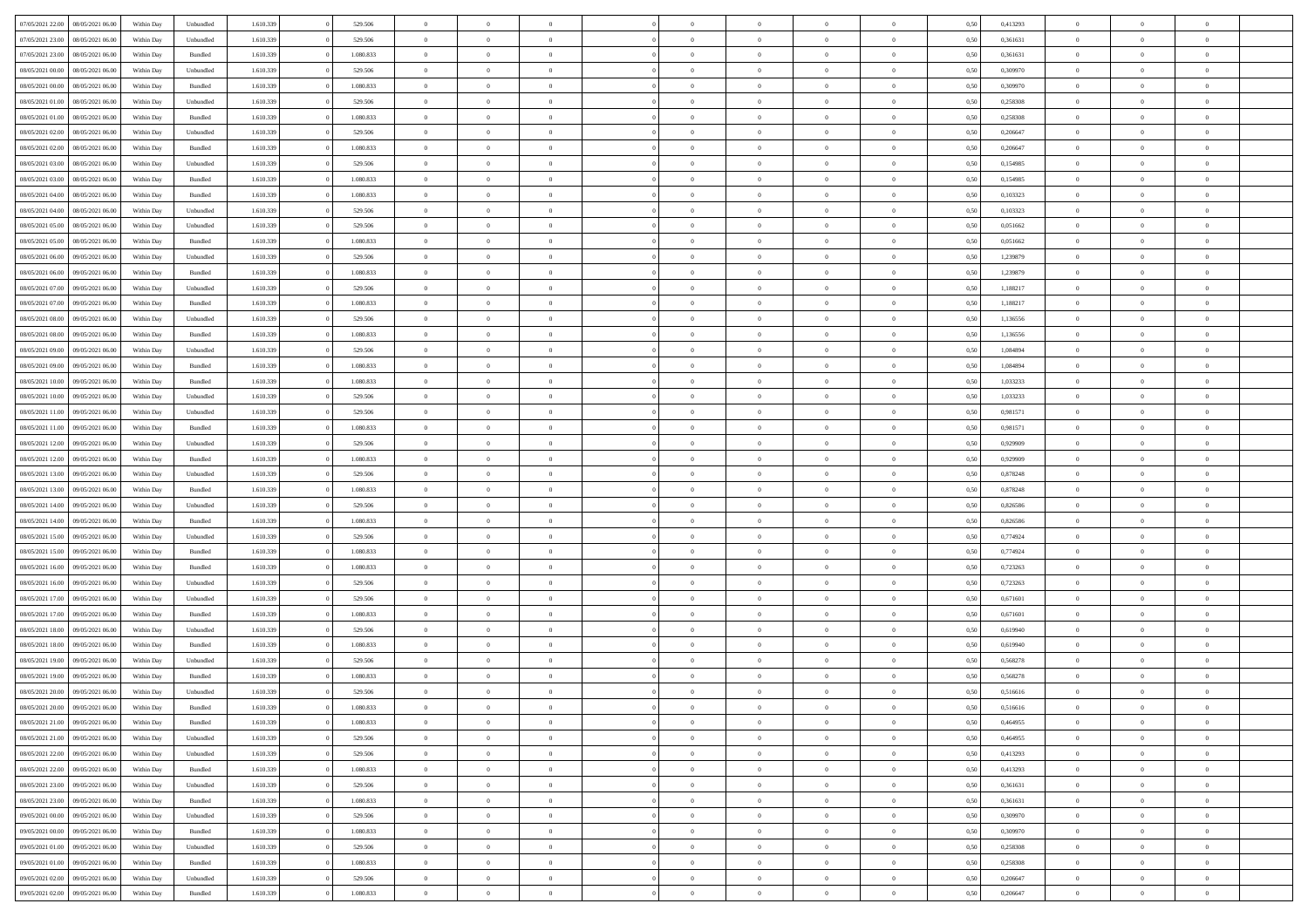| 09/05/2021 03:00 | 09/05/2021 06:00 | Within Day | Bundled   | 1.610.339 | 1.080.833 | $\overline{0}$ | $\Omega$       |                | $\Omega$       | $\Omega$       | $\theta$       | $\theta$       | 0,50 | 0,154985 | $\theta$       | $\theta$       | $\theta$       |  |
|------------------|------------------|------------|-----------|-----------|-----------|----------------|----------------|----------------|----------------|----------------|----------------|----------------|------|----------|----------------|----------------|----------------|--|
|                  |                  |            |           |           |           |                |                |                |                |                |                |                |      |          |                |                |                |  |
| 09/05/2021 03:00 | 09/05/2021 06:00 | Within Day | Unbundled | 1.610.339 | 529.506   | $\overline{0}$ | $\theta$       | $\overline{0}$ | $\overline{0}$ | $\bf{0}$       | $\overline{0}$ | $\bf{0}$       | 0,50 | 0,154985 | $\theta$       | $\theta$       | $\overline{0}$ |  |
| 09/05/2021 04:00 | 09/05/2021 06:00 | Within Day | Unbundled | 1.610.339 | 529.506   | $\overline{0}$ | $\bf{0}$       | $\overline{0}$ | $\overline{0}$ | $\bf{0}$       | $\overline{0}$ | $\bf{0}$       | 0,50 | 0,103323 | $\overline{0}$ | $\overline{0}$ | $\overline{0}$ |  |
| 09/05/2021 04:00 | 09/05/2021 06:00 | Within Dav | Bundled   | 1.610.339 | 1.080.833 | $\overline{0}$ | $\overline{0}$ | $\overline{0}$ | $\overline{0}$ | $\bf{0}$       | $\overline{0}$ | $\overline{0}$ | 0.50 | 0,103323 | $\theta$       | $\theta$       | $\overline{0}$ |  |
| 09/05/2021 05:00 | 09/05/2021 06:00 | Within Day | Unbundled | 1.610.339 | 529.506   | $\overline{0}$ | $\theta$       | $\overline{0}$ | $\overline{0}$ | $\bf{0}$       | $\overline{0}$ | $\bf{0}$       | 0,50 | 0,051662 | $\theta$       | $\overline{0}$ | $\overline{0}$ |  |
| 09/05/2021 05:00 | 09/05/2021 06:00 | Within Day | Bundled   | 1.610.339 | 1.080.833 | $\overline{0}$ | $\overline{0}$ | $\overline{0}$ | $\bf{0}$       | $\overline{0}$ | $\overline{0}$ | $\mathbf{0}$   | 0,50 | 0,051662 | $\overline{0}$ | $\overline{0}$ | $\bf{0}$       |  |
|                  |                  |            |           |           |           |                |                |                |                | $\overline{0}$ |                |                |      |          | $\theta$       | $\overline{0}$ | $\overline{0}$ |  |
| 09/05/2021 06:00 | 10/05/2021 06:00 | Within Dav | Unbundled | 1.610.339 | 529.506   | $\overline{0}$ | $\overline{0}$ | $\overline{0}$ | $\overline{0}$ |                | $\overline{0}$ | $\overline{0}$ | 0.50 | 1,239879 |                |                |                |  |
| 09/05/2021 06:00 | 10/05/2021 06:00 | Within Day | Bundled   | 1.610.339 | 1.080.833 | $\overline{0}$ | $\theta$       | $\overline{0}$ | $\overline{0}$ | $\bf{0}$       | $\overline{0}$ | $\bf{0}$       | 0,50 | 1,239879 | $\theta$       | $\theta$       | $\overline{0}$ |  |
| 09/05/2021 07:00 | 10/05/2021 06:00 | Within Day | Unbundled | 1.610.339 | 529.506   | $\overline{0}$ | $\overline{0}$ | $\overline{0}$ | $\bf{0}$       | $\bf{0}$       | $\bf{0}$       | $\bf{0}$       | 0,50 | 1,188217 | $\,0\,$        | $\overline{0}$ | $\overline{0}$ |  |
| 09/05/2021 07:00 | 10/05/2021 06:00 | Within Dav | Bundled   | 1.610.339 | 1.080.833 | $\overline{0}$ | $\overline{0}$ | $\overline{0}$ | $\overline{0}$ | $\overline{0}$ | $\overline{0}$ | $\overline{0}$ | 0.50 | 1,188217 | $\theta$       | $\overline{0}$ | $\overline{0}$ |  |
| 09/05/2021 08:00 | 10/05/2021 06:00 | Within Day | Unbundled | 1.610.339 | 529.506   | $\overline{0}$ | $\theta$       | $\overline{0}$ | $\overline{0}$ | $\bf{0}$       | $\overline{0}$ | $\bf{0}$       | 0,50 | 1,136556 | $\,$ 0 $\,$    | $\overline{0}$ | $\overline{0}$ |  |
| 09/05/2021 08:00 | 10/05/2021 06:00 | Within Day | Bundled   | 1.610.339 | 1.080.833 | $\overline{0}$ | $\overline{0}$ | $\overline{0}$ | $\bf{0}$       | $\bf{0}$       | $\bf{0}$       | $\bf{0}$       | 0,50 | 1,136556 | $\overline{0}$ | $\overline{0}$ | $\overline{0}$ |  |
| 09/05/2021 09:00 | 10/05/2021 06:00 | Within Day | Bundled   | 1.610.339 | 1.080.833 | $\overline{0}$ | $\overline{0}$ | $\overline{0}$ | $\overline{0}$ | $\bf{0}$       | $\overline{0}$ | $\overline{0}$ | 0.50 | 1.084894 | $\theta$       | $\theta$       | $\overline{0}$ |  |
| 09/05/2021 09:00 | 10/05/2021 06:00 | Within Day | Unbundled | 1.610.339 | 529.506   | $\overline{0}$ | $\theta$       | $\overline{0}$ | $\overline{0}$ | $\bf{0}$       | $\overline{0}$ | $\bf{0}$       | 0,50 | 1,084894 | $\theta$       | $\overline{0}$ | $\overline{0}$ |  |
|                  |                  |            |           |           |           |                |                |                |                |                |                |                |      |          |                |                |                |  |
| 09/05/2021 11:00 | 10/05/2021 06:00 | Within Day | Unbundled | 1.610.339 | 529.506   | $\overline{0}$ | $\overline{0}$ | $\overline{0}$ | $\bf{0}$       | $\overline{0}$ | $\overline{0}$ | $\mathbf{0}$   | 0,50 | 0,981571 | $\overline{0}$ | $\overline{0}$ | $\bf{0}$       |  |
| 09/05/2021 11:00 | 10/05/2021 06:00 | Within Dav | Bundled   | 1.610.339 | 1.080.833 | $\overline{0}$ | $\overline{0}$ | $\overline{0}$ | $\overline{0}$ | $\overline{0}$ | $\overline{0}$ | $\overline{0}$ | 0.50 | 0.981571 | $\theta$       | $\overline{0}$ | $\overline{0}$ |  |
| 09/05/2021 12:00 | 10/05/2021 06:00 | Within Day | Unbundled | 1.610.339 | 529.506   | $\overline{0}$ | $\theta$       | $\overline{0}$ | $\overline{0}$ | $\bf{0}$       | $\overline{0}$ | $\bf{0}$       | 0,50 | 0,929909 | $\theta$       | $\theta$       | $\overline{0}$ |  |
| 09/05/2021 12:00 | 10/05/2021 06:00 | Within Day | Bundled   | 1.610.339 | 1.080.833 | $\overline{0}$ | $\overline{0}$ | $\overline{0}$ | $\bf{0}$       | $\bf{0}$       | $\bf{0}$       | $\bf{0}$       | 0,50 | 0,929909 | $\,0\,$        | $\overline{0}$ | $\overline{0}$ |  |
| 09/05/2021 13:00 | 10/05/2021 06:00 | Within Dav | Unbundled | 1.610.339 | 529.506   | $\overline{0}$ | $\overline{0}$ | $\overline{0}$ | $\overline{0}$ | $\overline{0}$ | $\overline{0}$ | $\overline{0}$ | 0.50 | 0,878248 | $\theta$       | $\overline{0}$ | $\overline{0}$ |  |
| 09/05/2021 13:00 | 10/05/2021 06:00 | Within Day | Bundled   | 1.610.339 | 1.080.833 | $\overline{0}$ | $\theta$       | $\overline{0}$ | $\overline{0}$ | $\bf{0}$       | $\overline{0}$ | $\bf{0}$       | 0,50 | 0,878248 | $\,$ 0 $\,$    | $\theta$       | $\overline{0}$ |  |
| 09/05/2021 14:00 | 10/05/2021 06:00 | Within Day | Unbundled | 1.610.339 | 529.506   | $\overline{0}$ | $\overline{0}$ | $\overline{0}$ | $\bf{0}$       | $\bf{0}$       | $\bf{0}$       | $\bf{0}$       | 0,50 | 0,826586 | $\bf{0}$       | $\overline{0}$ | $\overline{0}$ |  |
| 09/05/2021 14:00 | 10/05/2021 06:00 | Within Day | Bundled   | 1.610.339 | 1.080.833 | $\overline{0}$ | $\overline{0}$ | $\overline{0}$ | $\overline{0}$ | $\bf{0}$       | $\overline{0}$ | $\overline{0}$ | 0.50 | 0.826586 | $\theta$       | $\overline{0}$ | $\overline{0}$ |  |
| 09/05/2021 15:00 | 10/05/2021 06:00 | Within Day | Unbundled | 1.610.339 | 529.506   | $\overline{0}$ | $\theta$       | $\overline{0}$ | $\overline{0}$ | $\bf{0}$       | $\overline{0}$ | $\bf{0}$       | 0,50 | 0,774924 | $\,$ 0 $\,$    | $\overline{0}$ | $\overline{0}$ |  |
|                  |                  |            |           |           |           |                |                |                |                |                |                |                |      |          |                |                |                |  |
| 09/05/2021 15:00 | 10/05/2021 06:00 | Within Day | Bundled   | 1.610.339 | 1.080.833 | $\overline{0}$ | $\overline{0}$ | $\overline{0}$ | $\overline{0}$ | $\overline{0}$ | $\overline{0}$ | $\mathbf{0}$   | 0,50 | 0,774924 | $\bf{0}$       | $\overline{0}$ | $\bf{0}$       |  |
| 09/05/2021 16:00 | 10/05/2021 06:00 | Within Dav | Bundled   | 1.610.339 | 1.080.833 | $\overline{0}$ | $\overline{0}$ | $\overline{0}$ | $\overline{0}$ | $\overline{0}$ | $\overline{0}$ | $\overline{0}$ | 0.50 | 0,723263 | $\theta$       | $\overline{0}$ | $\overline{0}$ |  |
| 09/05/2021 16:00 | 10/05/2021 06:00 | Within Day | Unbundled | 1.610.339 | 529.506   | $\overline{0}$ | $\theta$       | $\overline{0}$ | $\overline{0}$ | $\bf{0}$       | $\overline{0}$ | $\bf{0}$       | 0,50 | 0,723263 | $\theta$       | $\theta$       | $\overline{0}$ |  |
| 09/05/2021 17:00 | 10/05/2021 06:00 | Within Day | Unbundled | 1.610.339 | 529.506   | $\overline{0}$ | $\overline{0}$ | $\overline{0}$ | $\overline{0}$ | $\bf{0}$       | $\overline{0}$ | $\bf{0}$       | 0,50 | 0,671601 | $\,0\,$        | $\overline{0}$ | $\overline{0}$ |  |
| 09/05/2021 17:00 | 10/05/2021 06:00 | Within Day | Bundled   | 1.610.339 | 1.080.833 | $\overline{0}$ | $\overline{0}$ | $\overline{0}$ | $\overline{0}$ | $\overline{0}$ | $\overline{0}$ | $\overline{0}$ | 0.50 | 0,671601 | $\theta$       | $\overline{0}$ | $\overline{0}$ |  |
| 09/05/2021 18:00 | 10/05/2021 06:00 | Within Day | Unbundled | 1.610.339 | 529.506   | $\overline{0}$ | $\theta$       | $\overline{0}$ | $\overline{0}$ | $\bf{0}$       | $\overline{0}$ | $\bf{0}$       | 0,50 | 0,619940 | $\,$ 0 $\,$    | $\overline{0}$ | $\overline{0}$ |  |
| 09/05/2021 18:00 | 10/05/2021 06:00 | Within Day | Bundled   | 1.610.339 | 1.080.833 | $\overline{0}$ | $\overline{0}$ | $\overline{0}$ | $\overline{0}$ | $\bf{0}$       | $\overline{0}$ | $\bf{0}$       | 0,50 | 0,619940 | $\bf{0}$       | $\overline{0}$ | $\overline{0}$ |  |
| 09/05/2021 19:00 | 10/05/2021 06:00 | Within Day | Unbundled | 1.610.339 | 529.506   | $\overline{0}$ | $\Omega$       | $\Omega$       | $\Omega$       | $\Omega$       | $\Omega$       | $\overline{0}$ | 0,50 | 0,568278 | $\,0\,$        | $\theta$       | $\theta$       |  |
| 09/05/2021 19:00 | 10/05/2021 06:00 |            |           | 1.610.339 | 1.080.833 | $\overline{0}$ | $\theta$       | $\overline{0}$ | $\overline{0}$ | $\bf{0}$       | $\overline{0}$ |                |      | 0,568278 | $\,$ 0 $\,$    | $\theta$       | $\overline{0}$ |  |
|                  |                  | Within Day | Bundled   |           |           |                |                |                |                |                |                | $\bf{0}$       | 0,50 |          |                |                |                |  |
| 09/05/2021 20.00 | 10/05/2021 06:00 | Within Day | Unbundled | 1.610.339 | 529.506   | $\overline{0}$ | $\overline{0}$ | $\overline{0}$ | $\overline{0}$ | $\bf{0}$       | $\overline{0}$ | $\mathbf{0}$   | 0,50 | 0,516616 | $\bf{0}$       | $\overline{0}$ | $\bf{0}$       |  |
| 09/05/2021 20:00 | 10/05/2021 06:00 | Within Day | Bundled   | 1.610.339 | 1.080.833 | $\overline{0}$ | $\Omega$       | $\Omega$       | $\Omega$       | $\bf{0}$       | $\overline{0}$ | $\overline{0}$ | 0.50 | 0,516616 | $\,0\,$        | $\theta$       | $\theta$       |  |
| 09/05/2021 21:00 | 10/05/2021 06:00 | Within Day | Bundled   | 1.610.339 | 1.080.833 | $\overline{0}$ | $\theta$       | $\overline{0}$ | $\overline{0}$ | $\bf{0}$       | $\overline{0}$ | $\bf{0}$       | 0,50 | 0,464955 | $\,$ 0 $\,$    | $\theta$       | $\overline{0}$ |  |
| 09/05/2021 21.00 | 10/05/2021 06:00 | Within Day | Unbundled | 1.610.339 | 529.506   | $\overline{0}$ | $\overline{0}$ | $\overline{0}$ | $\overline{0}$ | $\bf{0}$       | $\overline{0}$ | $\bf{0}$       | 0,50 | 0,464955 | $\bf{0}$       | $\overline{0}$ | $\overline{0}$ |  |
| 09/05/2021 22.00 | 10/05/2021 06:00 | Within Day | Unbundled | 1.610.339 | 529.506   | $\overline{0}$ | $\Omega$       | $\Omega$       | $\Omega$       | $\theta$       | $\theta$       | $\overline{0}$ | 0.50 | 0,413293 | $\theta$       | $\theta$       | $\theta$       |  |
| 09/05/2021 22:00 | 10/05/2021 06:00 | Within Day | Bundled   | 1.610.339 | 1.080.833 | $\overline{0}$ | $\theta$       | $\overline{0}$ | $\overline{0}$ | $\bf{0}$       | $\overline{0}$ | $\bf{0}$       | 0,50 | 0,413293 | $\,$ 0 $\,$    | $\overline{0}$ | $\overline{0}$ |  |
| 09/05/2021 23.00 | 10/05/2021 06:00 | Within Day | Unbundled | 1.610.339 | 529.506   | $\overline{0}$ | $\overline{0}$ | $\overline{0}$ | $\overline{0}$ | $\bf{0}$       | $\overline{0}$ | $\bf{0}$       | 0,50 | 0,361631 | $\bf{0}$       | $\overline{0}$ | $\overline{0}$ |  |
| 09/05/2021 23:00 | 10/05/2021 06:00 | Within Day | Bundled   | 1.610.339 | 1.080.833 | $\overline{0}$ | $\Omega$       | $\overline{0}$ | $\Omega$       | $\Omega$       | $\overline{0}$ | $\overline{0}$ | 0.50 | 0,361631 | $\,0\,$        | $\theta$       | $\theta$       |  |
|                  |                  |            |           |           |           |                | $\theta$       |                |                |                |                |                |      |          |                |                |                |  |
| 10/05/2021 00:00 | 10/05/2021 06:00 | Within Day | Unbundled | 1.610.339 | 529.506   | $\overline{0}$ |                | $\overline{0}$ | $\overline{0}$ | $\bf{0}$       | $\overline{0}$ | $\bf{0}$       | 0,50 | 0,309970 | $\,$ 0 $\,$    | $\overline{0}$ | $\overline{0}$ |  |
| 10/05/2021 00:00 | 10/05/2021 06:00 | Within Day | Bundled   | 1.610.339 | 1.080.833 | $\overline{0}$ | $\overline{0}$ | $\overline{0}$ | $\overline{0}$ | $\bf{0}$       | $\overline{0}$ | $\mathbf{0}$   | 0,50 | 0,309970 | $\bf{0}$       | $\overline{0}$ | $\bf{0}$       |  |
| 10/05/2021 01:00 | 10/05/2021 06:00 | Within Day | Unbundled | 1.610.339 | 529.506   | $\overline{0}$ | $\Omega$       | $\Omega$       | $\Omega$       | $\Omega$       | $\Omega$       | $\overline{0}$ | 0.50 | 0.258308 | $\theta$       | $\theta$       | $\theta$       |  |
| 10/05/2021 01:00 | 10/05/2021 06:00 | Within Day | Bundled   | 1.610.339 | 1.080.833 | $\overline{0}$ | $\overline{0}$ | $\overline{0}$ | $\bf{0}$       | $\,$ 0         | $\overline{0}$ | $\bf{0}$       | 0,50 | 0,258308 | $\,0\,$        | $\overline{0}$ | $\overline{0}$ |  |
| 10/05/2021 02:00 | 10/05/2021 06:00 | Within Day | Unbundled | 1.610.339 | 529.506   | $\bf{0}$       | $\bf{0}$       |                |                | $\bf{0}$       |                |                | 0,50 | 0,206647 | $\bf{0}$       | $\overline{0}$ |                |  |
| 10/05/2021 02:00 | 10/05/2021 06:00 | Within Day | Bundled   | 1.610.339 | 1.080.833 | $\overline{0}$ | $\overline{0}$ | $\overline{0}$ | $\Omega$       | $\overline{0}$ | $\overline{0}$ | $\overline{0}$ | 0.50 | 0.206647 | $\theta$       | $\theta$       | $\Omega$       |  |
| 10/05/2021 03:00 | 10/05/2021 06:00 | Within Day | Bundled   | 1.610.339 | 1.080.833 | $\overline{0}$ | $\,$ 0         | $\overline{0}$ | $\overline{0}$ | $\,$ 0 $\,$    | $\overline{0}$ | $\,$ 0 $\,$    | 0,50 | 0,154985 | $\,$ 0 $\,$    | $\,$ 0 $\,$    | $\,$ 0         |  |
| 10/05/2021 03:00 | 10/05/2021 06:00 | Within Day | Unbundled | 1.610.339 | 529.506   | $\overline{0}$ | $\overline{0}$ | $\overline{0}$ | $\overline{0}$ | $\overline{0}$ | $\overline{0}$ | $\mathbf{0}$   | 0,50 | 0,154985 | $\overline{0}$ | $\bf{0}$       | $\overline{0}$ |  |
| 10/05/2021 04:00 | 10/05/2021 06:00 | Within Day | Unbundled | 1.610.339 | 529.506   | $\overline{0}$ | $\overline{0}$ | $\overline{0}$ | $\Omega$       | $\overline{0}$ | $\overline{0}$ | $\overline{0}$ | 0,50 | 0,103323 | $\overline{0}$ | $\theta$       | $\overline{0}$ |  |
| 10/05/2021 04:00 | 10/05/2021 06:00 | Within Day | Bundled   | 1.610.339 | 1.080.833 | $\overline{0}$ | $\,$ 0         | $\overline{0}$ | $\bf{0}$       | $\,$ 0 $\,$    | $\overline{0}$ | $\mathbf{0}$   | 0,50 | 0,103323 | $\,$ 0 $\,$    | $\overline{0}$ | $\overline{0}$ |  |
|                  |                  |            |           |           |           |                |                |                |                |                |                |                |      |          |                |                |                |  |
| 10/05/2021 05:00 | 10/05/2021 06:00 | Within Day | Unbundled | 1.610.339 | 529.506   | $\overline{0}$ | $\overline{0}$ | $\overline{0}$ | $\overline{0}$ | $\overline{0}$ | $\overline{0}$ | $\mathbf{0}$   | 0,50 | 0,051662 | $\overline{0}$ | $\overline{0}$ | $\bf{0}$       |  |
| 10/05/2021 05:00 | 10/05/2021 06:00 | Within Day | Bundled   | 1.610.339 | 1.080.833 | $\overline{0}$ | $\overline{0}$ | $\overline{0}$ | $\overline{0}$ | $\overline{0}$ | $\overline{0}$ | $\bf{0}$       | 0.50 | 0.051662 | $\overline{0}$ | $\theta$       | $\overline{0}$ |  |
| 10/05/2021 06:00 | 11/05/2021 06:00 | Within Day | Unbundled | 1.610.339 | 529.506   | $\overline{0}$ | $\,$ 0         | $\overline{0}$ | $\bf{0}$       | $\bf{0}$       | $\bf{0}$       | $\bf{0}$       | 0,50 | 1,239879 | $\,$ 0 $\,$    | $\overline{0}$ | $\overline{0}$ |  |
| 10/05/2021 06:00 | 11/05/2021 06:00 | Within Day | Bundled   | 1.610.339 | 1.080.833 | $\overline{0}$ | $\bf{0}$       | $\overline{0}$ | $\overline{0}$ | $\overline{0}$ | $\overline{0}$ | $\mathbf{0}$   | 0,50 | 1,239879 | $\overline{0}$ | $\overline{0}$ | $\bf{0}$       |  |
| 10/05/2021 07:00 | 11/05/2021 06:00 | Within Day | Unbundled | 1.610.339 | 529.506   | $\overline{0}$ | $\overline{0}$ | $\overline{0}$ | $\Omega$       | $\overline{0}$ | $\overline{0}$ | $\overline{0}$ | 0.50 | 1,188217 | $\overline{0}$ | $\overline{0}$ | $\overline{0}$ |  |
| 10/05/2021 07:00 | 11/05/2021 06:00 | Within Day | Bundled   | 1.610.339 | 1.080.833 | $\overline{0}$ | $\bf{0}$       | $\overline{0}$ | $\bf{0}$       | $\bf{0}$       | $\bf{0}$       | $\mathbf{0}$   | 0,50 | 1,188217 | $\,$ 0 $\,$    | $\,$ 0 $\,$    | $\bf{0}$       |  |
| 10/05/2021 08:00 | 11/05/2021 06:00 | Within Day | Unbundled | 1.610.339 | 529.506   | $\overline{0}$ | $\overline{0}$ | $\overline{0}$ | $\overline{0}$ | $\overline{0}$ | $\bf{0}$       | $\mathbf{0}$   | 0,50 | 1,136556 | $\overline{0}$ | $\bf{0}$       | $\overline{0}$ |  |
|                  |                  |            |           |           |           |                |                |                |                |                |                |                |      |          |                |                |                |  |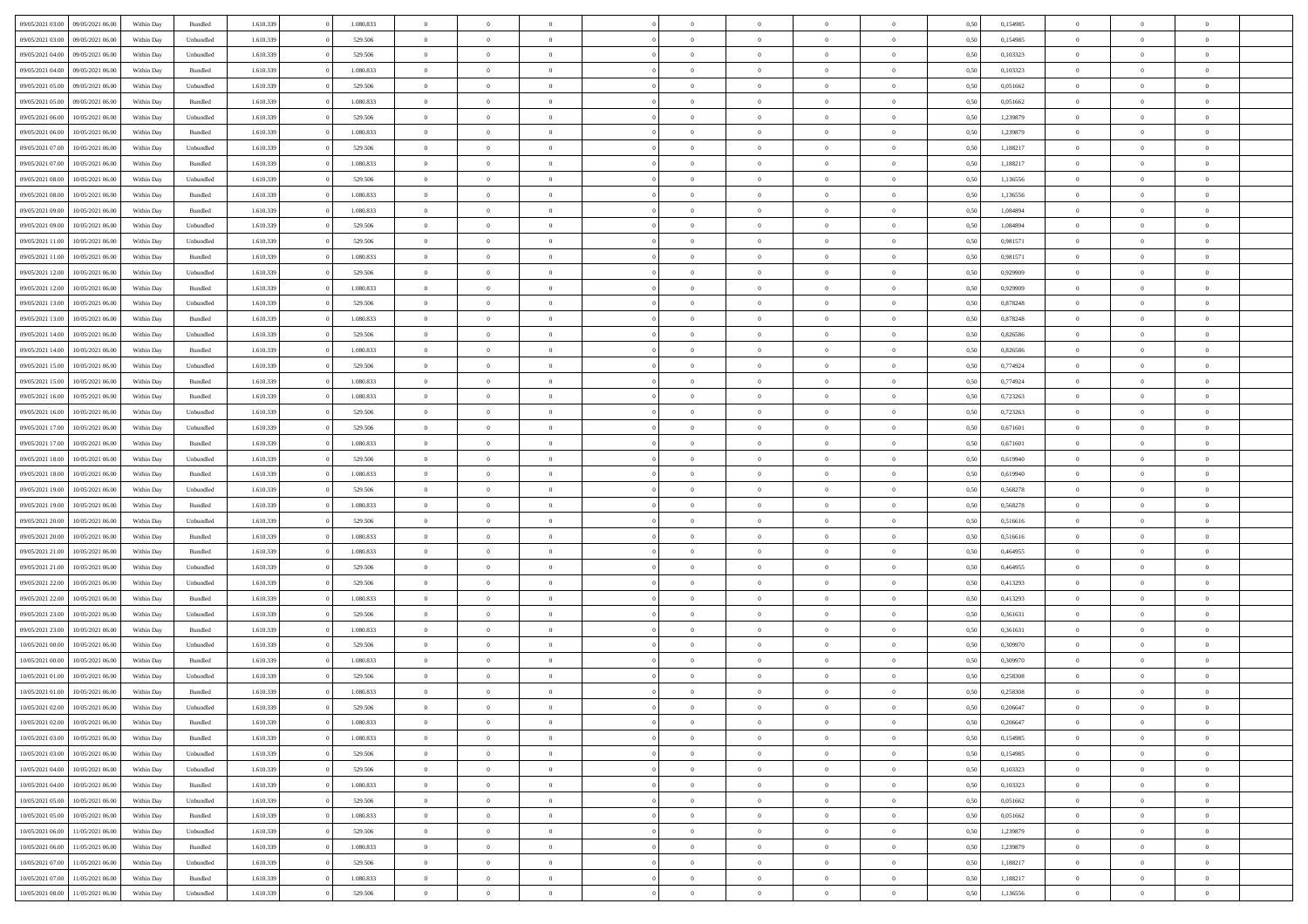| 10/05/2021 08:00                  | 11/05/2021 06:00 | Within Day | Bundled            | 1.610.339 | 1.080.833 | $\overline{0}$ | $\Omega$       |                | $\Omega$       | $\Omega$       | $\theta$       | $\theta$       | 0,50 | 1,136556 | $\theta$       | $\theta$       | $\theta$       |  |
|-----------------------------------|------------------|------------|--------------------|-----------|-----------|----------------|----------------|----------------|----------------|----------------|----------------|----------------|------|----------|----------------|----------------|----------------|--|
|                                   |                  |            |                    |           |           |                |                |                |                |                |                |                |      |          |                |                |                |  |
| 10/05/2021 09:00                  | 11/05/2021 06:00 | Within Day | Bundled            | 1.610.339 | 1.080.833 | $\overline{0}$ | $\theta$       | $\overline{0}$ | $\overline{0}$ | $\bf{0}$       | $\overline{0}$ | $\bf{0}$       | 0,50 | 1,084894 | $\theta$       | $\theta$       | $\overline{0}$ |  |
| 10/05/2021 09:00                  | 11/05/2021 06:00 | Within Day | Unbundled          | 1.610.339 | 529.506   | $\overline{0}$ | $\overline{0}$ | $\overline{0}$ | $\bf{0}$       | $\bf{0}$       | $\bf{0}$       | $\mathbf{0}$   | 0,50 | 1,084894 | $\bf{0}$       | $\overline{0}$ | $\overline{0}$ |  |
| 10/05/2021 10:00                  | 11/05/2021 06:00 | Within Dav | Unbundled          | 1.610.339 | 529.506   | $\overline{0}$ | $\overline{0}$ | $\overline{0}$ | $\overline{0}$ | $\bf{0}$       | $\overline{0}$ | $\overline{0}$ | 0.50 | 1,033233 | $\theta$       | $\theta$       | $\overline{0}$ |  |
| 10/05/2021 10:00                  | 11/05/2021 06:00 | Within Day | Bundled            | 1.610.339 | 1.080.833 | $\overline{0}$ | $\theta$       | $\overline{0}$ | $\overline{0}$ | $\bf{0}$       | $\overline{0}$ | $\bf{0}$       | 0,50 | 1,033233 | $\theta$       | $\overline{0}$ | $\overline{0}$ |  |
| 10/05/2021 11:00                  | 11/05/2021 06:00 | Within Day | Unbundled          | 1.610.339 | 529.506   | $\overline{0}$ | $\bf{0}$       | $\overline{0}$ | $\bf{0}$       | $\overline{0}$ | $\overline{0}$ | $\mathbf{0}$   | 0,50 | 0,981571 | $\bf{0}$       | $\overline{0}$ | $\bf{0}$       |  |
|                                   |                  |            |                    |           |           |                |                |                |                | $\overline{0}$ |                |                |      |          | $\theta$       | $\overline{0}$ | $\overline{0}$ |  |
| 10/05/2021 11:00                  | 11/05/2021 06:00 | Within Dav | Bundled            | 1.610.339 | 1.080.833 | $\overline{0}$ | $\overline{0}$ | $\overline{0}$ | $\overline{0}$ |                | $\overline{0}$ | $\overline{0}$ | 0.50 | 0.981571 |                |                |                |  |
| 10/05/2021 12:00                  | 11/05/2021 06:00 | Within Day | Unbundled          | 1.610.339 | 529.506   | $\overline{0}$ | $\theta$       | $\overline{0}$ | $\overline{0}$ | $\bf{0}$       | $\overline{0}$ | $\bf{0}$       | 0,50 | 0,929909 | $\theta$       | $\theta$       | $\overline{0}$ |  |
| 10/05/2021 12:00                  | 11/05/2021 06:00 | Within Day | Bundled            | 1.610.339 | 1.080.833 | $\overline{0}$ | $\overline{0}$ | $\overline{0}$ | $\bf{0}$       | $\bf{0}$       | $\bf{0}$       | $\bf{0}$       | 0,50 | 0,929909 | $\,0\,$        | $\overline{0}$ | $\overline{0}$ |  |
| 10/05/2021 13:00                  | 11/05/2021 06:00 | Within Dav | Unbundled          | 1.610.339 | 529.506   | $\overline{0}$ | $\overline{0}$ | $\overline{0}$ | $\overline{0}$ | $\overline{0}$ | $\overline{0}$ | $\overline{0}$ | 0.50 | 0,878248 | $\theta$       | $\overline{0}$ | $\overline{0}$ |  |
| 10/05/2021 13:00                  | 11/05/2021 06:00 | Within Day | Bundled            | 1.610.339 | 1.080.833 | $\overline{0}$ | $\theta$       | $\overline{0}$ | $\overline{0}$ | $\bf{0}$       | $\overline{0}$ | $\bf{0}$       | 0,50 | 0,878248 | $\,$ 0 $\,$    | $\overline{0}$ | $\overline{0}$ |  |
| 10/05/2021 14:00                  | 11/05/2021 06:00 | Within Day | Unbundled          | 1.610.339 | 529.506   | $\overline{0}$ | $\overline{0}$ | $\overline{0}$ | $\bf{0}$       | $\bf{0}$       | $\bf{0}$       | $\mathbf{0}$   | 0,50 | 0,826586 | $\bf{0}$       | $\overline{0}$ | $\bf{0}$       |  |
| 10/05/2021 14:00                  | 11/05/2021 06:00 | Within Dav | Bundled            | 1.610.339 | 1.080.833 | $\overline{0}$ | $\overline{0}$ | $\overline{0}$ | $\overline{0}$ | $\bf{0}$       | $\overline{0}$ | $\overline{0}$ | 0.50 | 0.826586 | $\theta$       | $\theta$       | $\overline{0}$ |  |
| 10/05/2021 15:00                  | 11/05/2021 06:00 |            |                    | 1.610.339 | 1.080.833 | $\overline{0}$ | $\theta$       | $\overline{0}$ | $\overline{0}$ | $\bf{0}$       | $\overline{0}$ |                |      | 0,774924 | $\theta$       | $\theta$       | $\overline{0}$ |  |
|                                   |                  | Within Day | Bundled            |           |           |                |                |                |                |                |                | $\bf{0}$       | 0,50 |          |                |                |                |  |
| 10/05/2021 15:00                  | 11/05/2021 06:00 | Within Day | Unbundled          | 1.610.339 | 529.506   | $\overline{0}$ | $\overline{0}$ | $\overline{0}$ | $\bf{0}$       | $\overline{0}$ | $\overline{0}$ | $\mathbf{0}$   | 0,50 | 0,774924 | $\bf{0}$       | $\overline{0}$ | $\bf{0}$       |  |
| 10/05/2021 16:00                  | 11/05/2021 06:00 | Within Dav | Bundled            | 1.610.339 | 1.080.833 | $\overline{0}$ | $\overline{0}$ | $\overline{0}$ | $\overline{0}$ | $\overline{0}$ | $\overline{0}$ | $\overline{0}$ | 0.50 | 0,723263 | $\theta$       | $\overline{0}$ | $\overline{0}$ |  |
| 10/05/2021 16:00                  | 11/05/2021 06:00 | Within Day | Unbundled          | 1.610.339 | 529.506   | $\overline{0}$ | $\theta$       | $\overline{0}$ | $\overline{0}$ | $\bf{0}$       | $\overline{0}$ | $\bf{0}$       | 0,50 | 0,723263 | $\,$ 0 $\,$    | $\theta$       | $\overline{0}$ |  |
| 10/05/2021 17:00                  | 11/05/2021 06:00 | Within Day | Bundled            | 1.610.339 | 1.080.833 | $\overline{0}$ | $\overline{0}$ | $\overline{0}$ | $\bf{0}$       | $\bf{0}$       | $\bf{0}$       | $\mathbf{0}$   | 0,50 | 0,671601 | $\,0\,$        | $\overline{0}$ | $\overline{0}$ |  |
| 10/05/2021 17:00                  | 11/05/2021 06:00 | Within Day | Unbundled          | 1.610.339 | 529.506   | $\overline{0}$ | $\overline{0}$ | $\overline{0}$ | $\overline{0}$ | $\overline{0}$ | $\overline{0}$ | $\overline{0}$ | 0.50 | 0,671601 | $\theta$       | $\overline{0}$ | $\overline{0}$ |  |
| 10/05/2021 18:00                  | 11/05/2021 06:00 | Within Day | Bundled            | 1.610.339 | 1.080.833 | $\overline{0}$ | $\theta$       | $\overline{0}$ | $\overline{0}$ | $\bf{0}$       | $\overline{0}$ | $\bf{0}$       | 0,50 | 0,619940 | $\,$ 0 $\,$    | $\theta$       | $\overline{0}$ |  |
| 10/05/2021 18:00                  | 11/05/2021 06:00 | Within Day | Unbundled          | 1.610.339 | 529.506   | $\overline{0}$ | $\overline{0}$ | $\overline{0}$ | $\bf{0}$       | $\bf{0}$       | $\bf{0}$       | $\bf{0}$       | 0,50 | 0,619940 | $\bf{0}$       | $\overline{0}$ | $\overline{0}$ |  |
| 10/05/2021 19:00                  | 11/05/2021 06:00 | Within Day | Unbundled          | 1.610.339 | 529.506   | $\overline{0}$ | $\overline{0}$ | $\overline{0}$ | $\overline{0}$ | $\bf{0}$       | $\overline{0}$ | $\overline{0}$ | 0.50 | 0,568278 | $\theta$       | $\overline{0}$ | $\overline{0}$ |  |
|                                   |                  |            |                    |           |           |                |                |                |                |                |                |                |      |          |                |                |                |  |
| 10/05/2021 19:00                  | 11/05/2021 06:00 | Within Day | Bundled            | 1.610.339 | 1.080.833 | $\overline{0}$ | $\theta$       | $\overline{0}$ | $\overline{0}$ | $\bf{0}$       | $\overline{0}$ | $\bf{0}$       | 0,50 | 0,568278 | $\,$ 0 $\,$    | $\overline{0}$ | $\overline{0}$ |  |
| 10/05/2021 20:00                  | 11/05/2021 06:00 | Within Day | Unbundled          | 1.610.339 | 529.506   | $\overline{0}$ | $\bf{0}$       | $\overline{0}$ | $\bf{0}$       | $\overline{0}$ | $\overline{0}$ | $\mathbf{0}$   | 0,50 | 0,516616 | $\bf{0}$       | $\overline{0}$ | $\bf{0}$       |  |
| 10/05/2021 20:00                  | 11/05/2021 06:00 | Within Dav | Bundled            | 1.610.339 | 1.080.833 | $\overline{0}$ | $\overline{0}$ | $\overline{0}$ | $\overline{0}$ | $\overline{0}$ | $\overline{0}$ | $\overline{0}$ | 0.50 | 0.516616 | $\overline{0}$ | $\overline{0}$ | $\overline{0}$ |  |
| 10/05/2021 21:00                  | 11/05/2021 06:00 | Within Day | Bundled            | 1.610.339 | 1.080.833 | $\overline{0}$ | $\theta$       | $\overline{0}$ | $\overline{0}$ | $\bf{0}$       | $\overline{0}$ | $\bf{0}$       | 0,50 | 0,464955 | $\theta$       | $\theta$       | $\overline{0}$ |  |
| 10/05/2021 21:00                  | 11/05/2021 06:00 | Within Day | Unbundled          | 1.610.339 | 529.506   | $\overline{0}$ | $\overline{0}$ | $\overline{0}$ | $\bf{0}$       | $\bf{0}$       | $\bf{0}$       | $\bf{0}$       | 0,50 | 0,464955 | $\,0\,$        | $\overline{0}$ | $\overline{0}$ |  |
| 10/05/2021 22:00                  | 11/05/2021 06:00 | Within Day | Unbundled          | 1.610.339 | 529.506   | $\overline{0}$ | $\overline{0}$ | $\overline{0}$ | $\overline{0}$ | $\overline{0}$ | $\overline{0}$ | $\overline{0}$ | 0.50 | 0,413293 | $\theta$       | $\overline{0}$ | $\overline{0}$ |  |
| 10/05/2021 22:00                  | 11/05/2021 06:00 | Within Day | Bundled            | 1.610.339 | 1.080.833 | $\overline{0}$ | $\theta$       | $\overline{0}$ | $\overline{0}$ | $\bf{0}$       | $\overline{0}$ | $\bf{0}$       | 0,50 | 0,413293 | $\,$ 0 $\,$    | $\overline{0}$ | $\overline{0}$ |  |
|                                   |                  |            |                    |           |           |                |                |                |                |                |                |                |      |          |                |                |                |  |
| 10/05/2021 23:00                  | 11/05/2021 06:00 | Within Day | Unbundled          | 1.610.339 | 529.506   | $\overline{0}$ | $\overline{0}$ | $\overline{0}$ | $\bf{0}$       | $\bf{0}$       | $\bf{0}$       | $\bf{0}$       | 0,50 | 0,361631 | $\bf{0}$       | $\overline{0}$ | $\bf{0}$       |  |
| 10/05/2021 23:00                  | 11/05/2021 06.00 | Within Day | Bundled            | 1.610.339 | 1.080.833 | $\overline{0}$ | $\Omega$       | $\overline{0}$ | $\Omega$       | $\Omega$       | $\overline{0}$ | $\overline{0}$ | 0,50 | 0,361631 | $\,0\,$        | $\theta$       | $\theta$       |  |
| 11/05/2021 00:00                  | 11/05/2021 06:00 | Within Day | Unbundled          | 1.610.339 | 529.506   | $\overline{0}$ | $\theta$       | $\overline{0}$ | $\overline{0}$ | $\bf{0}$       | $\overline{0}$ | $\bf{0}$       | 0,50 | 0,309970 | $\theta$       | $\overline{0}$ | $\overline{0}$ |  |
| 11/05/2021 00:00                  | 11/05/2021 06:00 | Within Day | Bundled            | 1.610.339 | 1.080.833 | $\overline{0}$ | $\overline{0}$ | $\overline{0}$ | $\bf{0}$       | $\bf{0}$       | $\overline{0}$ | $\mathbf{0}$   | 0,50 | 0,309970 | $\bf{0}$       | $\overline{0}$ | $\bf{0}$       |  |
| 11/05/2021 01:00                  | 11/05/2021 06:00 | Within Day | Unbundled          | 1.610.339 | 529.506   | $\overline{0}$ | $\Omega$       | $\Omega$       | $\Omega$       | $\overline{0}$ | $\overline{0}$ | $\overline{0}$ | 0.50 | 0,258308 | $\,0\,$        | $\theta$       | $\theta$       |  |
| 11/05/2021 01:00                  | 11/05/2021 06:00 | Within Day | Bundled            | 1.610.339 | 1.080.833 | $\overline{0}$ | $\theta$       | $\overline{0}$ | $\overline{0}$ | $\bf{0}$       | $\overline{0}$ | $\bf{0}$       | 0,50 | 0,258308 | $\,$ 0 $\,$    | $\theta$       | $\overline{0}$ |  |
| 11/05/2021 02:00                  | 11/05/2021 06:00 | Within Day | Unbundled          | 1.610.339 | 529.506   | $\overline{0}$ | $\overline{0}$ | $\overline{0}$ | $\bf{0}$       | $\bf{0}$       | $\bf{0}$       | $\bf{0}$       | 0,50 | 0,206647 | $\bf{0}$       | $\overline{0}$ | $\overline{0}$ |  |
| 11/05/2021 02:00                  | 11/05/2021 06:00 | Within Day | Bundled            | 1.610.339 | 1.080.833 | $\overline{0}$ | $\Omega$       | $\Omega$       | $\Omega$       | $\theta$       | $\overline{0}$ | $\overline{0}$ | 0.50 | 0.206647 | $\theta$       | $\theta$       | $\theta$       |  |
| 11/05/2021 03:00                  | 11/05/2021 06:00 | Within Day | Bundled            | 1.610.339 | 1.080.833 | $\overline{0}$ | $\theta$       | $\overline{0}$ | $\overline{0}$ | $\bf{0}$       | $\overline{0}$ | $\bf{0}$       | 0,50 | 0,154985 | $\,$ 0 $\,$    | $\overline{0}$ | $\overline{0}$ |  |
|                                   |                  |            |                    |           |           |                |                |                |                |                |                |                |      |          |                |                |                |  |
| 11/05/2021 03:00                  | 11/05/2021 06:00 | Within Day | Unbundled          | 1.610.339 | 529.506   | $\overline{0}$ | $\overline{0}$ | $\overline{0}$ | $\bf{0}$       | $\bf{0}$       | $\bf{0}$       | $\mathbf{0}$   | 0,50 | 0,154985 | $\overline{0}$ | $\overline{0}$ | $\overline{0}$ |  |
| 11/05/2021 04:00                  | 11/05/2021 06.00 | Within Day | Unbundled          | 1.610.339 | 529.506   | $\overline{0}$ | $\Omega$       | $\overline{0}$ | $\Omega$       | $\overline{0}$ | $\overline{0}$ | $\overline{0}$ | 0.50 | 0,103323 | $\,0\,$        | $\theta$       | $\theta$       |  |
| 11/05/2021 04:00                  | 11/05/2021 06:00 | Within Day | Bundled            | 1.610.339 | 1.080.833 | $\overline{0}$ | $\theta$       | $\overline{0}$ | $\overline{0}$ | $\bf{0}$       | $\overline{0}$ | $\bf{0}$       | 0,50 | 0,103323 | $\,$ 0 $\,$    | $\overline{0}$ | $\overline{0}$ |  |
| 11/05/2021 05:00                  | 11/05/2021 06:00 | Within Day | Unbundled          | 1.610.339 | 529.506   | $\overline{0}$ | $\overline{0}$ | $\overline{0}$ | $\bf{0}$       | $\bf{0}$       | $\bf{0}$       | $\mathbf{0}$   | 0,50 | 0,051662 | $\overline{0}$ | $\overline{0}$ | $\bf{0}$       |  |
| 11/05/2021 05:00                  | 11/05/2021 06.00 | Within Day | Bundled            | 1.610.339 | 1.080.833 | $\overline{0}$ | $\Omega$       | $\Omega$       | $\Omega$       | $\Omega$       | $\Omega$       | $\overline{0}$ | 0.50 | 0.051662 | $\theta$       | $\theta$       | $\theta$       |  |
| 11/05/2021 06:00                  | 12/05/2021 06:00 | Within Day | Unbundled          | 1.610.339 | 529.506   | $\overline{0}$ | $\overline{0}$ | $\overline{0}$ | $\bf{0}$       | $\,$ 0         | $\bf{0}$       | $\bf{0}$       | 0,50 | 1,239879 | $\,0\,$        | $\overline{0}$ | $\overline{0}$ |  |
| 11/05/2021 06:00                  | 12/05/2021 06:00 | Within Day | $\mathbf B$ undled | 1.610.339 | 1.080.833 | $\bf{0}$       | $\bf{0}$       |                |                | $\bf{0}$       |                |                | 0,50 | 1,239879 | $\bf{0}$       | $\overline{0}$ |                |  |
| 11/05/2021 07:00                  | 12/05/2021 06:00 | Within Day | Unbundled          | 1.610.339 | 529.506   | $\overline{0}$ | $\overline{0}$ | $\overline{0}$ | $\Omega$       | $\overline{0}$ | $\overline{0}$ | $\overline{0}$ | 0,50 | 1,188217 | $\theta$       | $\theta$       | $\Omega$       |  |
| 11/05/2021 07:00                  | 12/05/2021 06:00 | Within Day | Bundled            | 1.610.339 | 1.080.833 | $\overline{0}$ | $\,$ 0         | $\overline{0}$ | $\bf{0}$       | $\,$ 0 $\,$    | $\overline{0}$ | $\,$ 0 $\,$    | 0,50 | 1,188217 | $\,$ 0 $\,$    | $\,$ 0 $\,$    | $\,$ 0         |  |
|                                   |                  |            |                    |           |           |                |                |                |                |                |                |                |      |          |                |                |                |  |
| 11/05/2021 08:00                  | 12/05/2021 06:00 | Within Day | Unbundled          | 1.610.339 | 529.506   | $\overline{0}$ | $\overline{0}$ | $\overline{0}$ | $\overline{0}$ | $\overline{0}$ | $\overline{0}$ | $\mathbf{0}$   | 0,50 | 1,136556 | $\overline{0}$ | $\bf{0}$       | $\overline{0}$ |  |
| 11/05/2021 08:00                  | 12/05/2021 06:00 | Within Day | $\mathbf B$ undled | 1.610.339 | 1.080.833 | $\overline{0}$ | $\overline{0}$ | $\overline{0}$ | $\Omega$       | $\overline{0}$ | $\overline{0}$ | $\overline{0}$ | 0,50 | 1,136556 | $\overline{0}$ | $\theta$       | $\overline{0}$ |  |
| 11/05/2021 09:00                  | 12/05/2021 06:00 | Within Day | Bundled            | 1.610.339 | 1.080.833 | $\overline{0}$ | $\,$ 0         | $\overline{0}$ | $\overline{0}$ | $\,$ 0 $\,$    | $\overline{0}$ | $\mathbf{0}$   | 0,50 | 1,084894 | $\,$ 0 $\,$    | $\overline{0}$ | $\overline{0}$ |  |
| 11/05/2021 09:00                  | 12/05/2021 06:00 | Within Day | Unbundled          | 1.610.339 | 529.506   | $\overline{0}$ | $\overline{0}$ | $\overline{0}$ | $\overline{0}$ | $\overline{0}$ | $\overline{0}$ | $\mathbf{0}$   | 0,50 | 1,084894 | $\overline{0}$ | $\overline{0}$ | $\bf{0}$       |  |
| 11/05/2021 10:00                  | 12/05/2021 06:00 | Within Day | Unbundled          | 1.610.339 | 529.506   | $\overline{0}$ | $\overline{0}$ | $\overline{0}$ | $\overline{0}$ | $\overline{0}$ | $\overline{0}$ | $\bf{0}$       | 0.50 | 1,033233 | $\overline{0}$ | $\theta$       | $\overline{0}$ |  |
| 11/05/2021 10:00                  | 12/05/2021 06:00 | Within Day | Bundled            | 1.610.339 | 1.080.833 | $\overline{0}$ | $\,$ 0         | $\overline{0}$ | $\bf{0}$       | $\bf{0}$       | $\bf{0}$       | $\bf{0}$       | 0,50 | 1,033233 | $\,$ 0 $\,$    | $\overline{0}$ | $\overline{0}$ |  |
| 11/05/2021 11:00                  | 12/05/2021 06:00 | Within Day | Unbundled          | 1.610.339 | 529.506   | $\overline{0}$ | $\bf{0}$       | $\overline{0}$ | $\overline{0}$ | $\overline{0}$ | $\overline{0}$ | $\mathbf{0}$   | 0,50 | 0,981571 | $\overline{0}$ | $\overline{0}$ | $\bf{0}$       |  |
| 11/05/2021 11:00                  | 12/05/2021 06:00 | Within Day | Bundled            | 1.610.339 | 1.080.833 | $\overline{0}$ | $\overline{0}$ | $\overline{0}$ | $\Omega$       | $\overline{0}$ | $\overline{0}$ | $\overline{0}$ | 0.50 | 0,981571 | $\overline{0}$ | $\overline{0}$ | $\overline{0}$ |  |
|                                   |                  |            |                    |           |           |                |                |                |                |                |                |                |      |          |                |                |                |  |
| 11/05/2021 12:00                  | 12/05/2021 06:00 | Within Day | Unbundled          | 1.610.339 | 529.506   | $\overline{0}$ | $\bf{0}$       | $\overline{0}$ | $\bf{0}$       | $\bf{0}$       | $\bf{0}$       | $\mathbf{0}$   | 0,50 | 0,929909 | $\,$ 0 $\,$    | $\,$ 0 $\,$    | $\bf{0}$       |  |
| 11/05/2021 12:00 12/05/2021 06:00 |                  | Within Day | Bundled            | 1.610.339 | 1.080.833 | $\overline{0}$ | $\overline{0}$ | $\overline{0}$ | $\overline{0}$ | $\overline{0}$ | $\bf{0}$       | $\mathbf{0}$   | 0,50 | 0,929909 | $\overline{0}$ | $\bf{0}$       | $\overline{0}$ |  |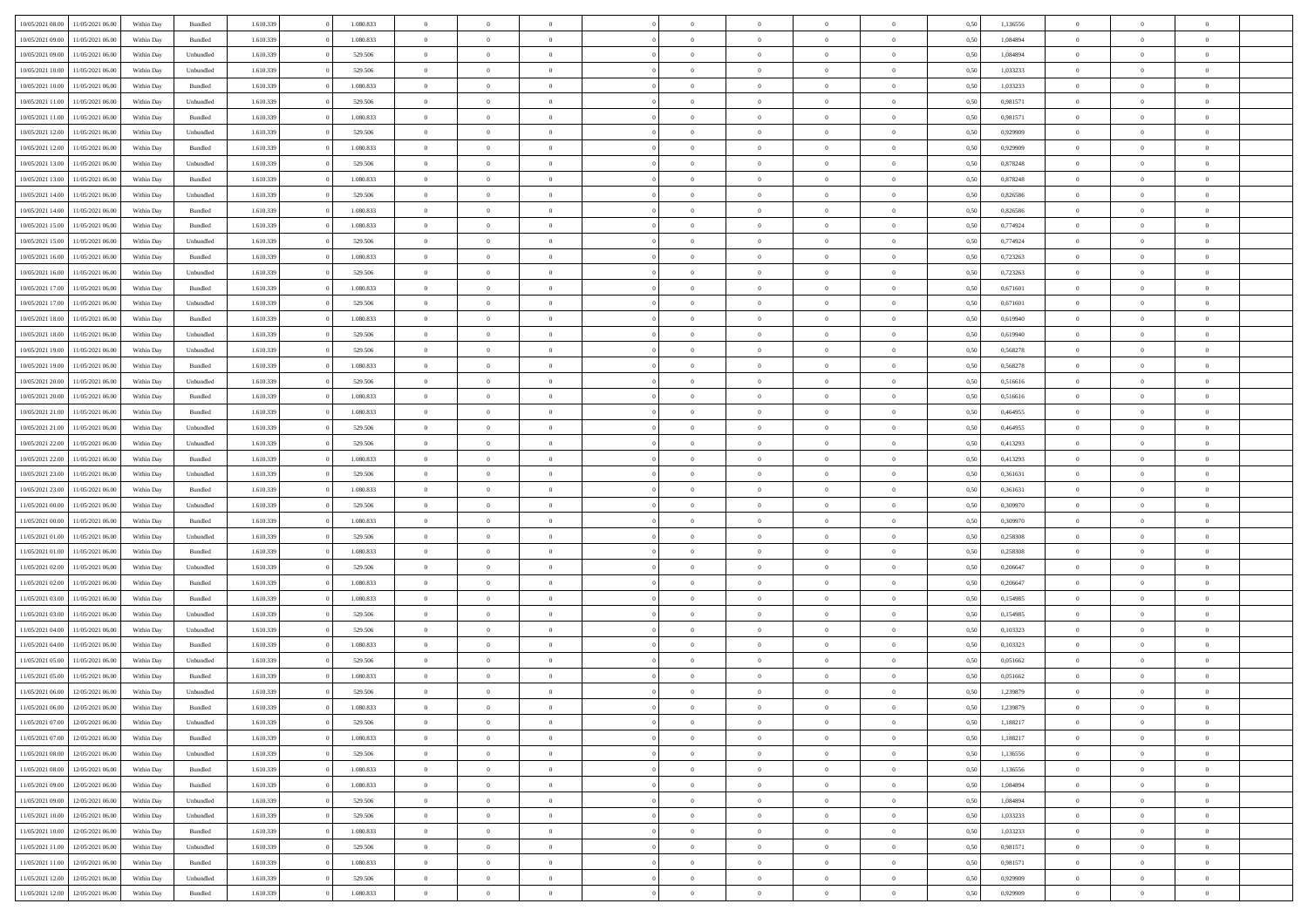| 11/05/2021 13:00                  | 12/05/2021 06:00 | Within Dav | Unbundled | 1.610.339 | 529.506   | $\overline{0}$ | $\theta$       |                | $\Omega$       | $\Omega$       | $\theta$       | $\theta$       | 0,50 | 0,878248 | $\theta$       | $\theta$       | $\theta$       |  |
|-----------------------------------|------------------|------------|-----------|-----------|-----------|----------------|----------------|----------------|----------------|----------------|----------------|----------------|------|----------|----------------|----------------|----------------|--|
| 11/05/2021 13:00                  | 12/05/2021 06:00 | Within Day | Bundled   | 1.610.339 | 1.080.833 | $\overline{0}$ | $\theta$       | $\overline{0}$ | $\overline{0}$ | $\bf{0}$       | $\overline{0}$ | $\bf{0}$       | 0,50 | 0,878248 | $\theta$       | $\overline{0}$ | $\overline{0}$ |  |
| 11/05/2021 14:00                  | 12/05/2021 06:00 | Within Day | Unbundled | 1.610.339 | 529.506   | $\overline{0}$ | $\overline{0}$ | $\overline{0}$ | $\bf{0}$       | $\bf{0}$       | $\bf{0}$       | $\bf{0}$       | 0,50 | 0,826586 | $\bf{0}$       | $\overline{0}$ | $\overline{0}$ |  |
| 11/05/2021 14:00                  | 12/05/2021 06:00 | Within Dav | Bundled   | 1.610.339 | 1.080.833 | $\overline{0}$ | $\overline{0}$ | $\overline{0}$ | $\overline{0}$ | $\bf{0}$       | $\overline{0}$ | $\overline{0}$ | 0.50 | 0.826586 | $\theta$       | $\theta$       | $\overline{0}$ |  |
| 11/05/2021 15:00                  | 12/05/2021 06:00 | Within Day | Bundled   | 1.610.339 | 1.080.833 | $\overline{0}$ | $\theta$       | $\overline{0}$ | $\overline{0}$ | $\bf{0}$       | $\overline{0}$ | $\bf{0}$       | 0,50 | 0,774924 | $\theta$       | $\overline{0}$ | $\overline{0}$ |  |
|                                   |                  |            |           |           |           |                |                |                |                |                |                |                |      |          |                |                |                |  |
| 11/05/2021 15:00                  | 12/05/2021 06:00 | Within Day | Unbundled | 1.610.339 | 529.506   | $\overline{0}$ | $\bf{0}$       | $\overline{0}$ | $\bf{0}$       | $\overline{0}$ | $\overline{0}$ | $\mathbf{0}$   | 0,50 | 0,774924 | $\bf{0}$       | $\overline{0}$ | $\bf{0}$       |  |
| 11/05/2021 16:00                  | 12/05/2021 06:00 | Within Dav | Unbundled | 1.610.339 | 529.506   | $\overline{0}$ | $\overline{0}$ | $\overline{0}$ | $\overline{0}$ | $\overline{0}$ | $\overline{0}$ | $\overline{0}$ | 0.50 | 0,723263 | $\theta$       | $\overline{0}$ | $\overline{0}$ |  |
| 11/05/2021 16:00                  | 12/05/2021 06:00 | Within Day | Bundled   | 1.610.339 | 1.080.833 | $\overline{0}$ | $\theta$       | $\overline{0}$ | $\overline{0}$ | $\bf{0}$       | $\overline{0}$ | $\bf{0}$       | 0,50 | 0,723263 | $\theta$       | $\theta$       | $\overline{0}$ |  |
| 11/05/2021 17:00                  | 12/05/2021 06:00 | Within Day | Unbundled | 1.610.339 | 529.506   | $\overline{0}$ | $\overline{0}$ | $\overline{0}$ | $\bf{0}$       | $\bf{0}$       | $\bf{0}$       | $\bf{0}$       | 0,50 | 0,671601 | $\,0\,$        | $\overline{0}$ | $\overline{0}$ |  |
| 11/05/2021 17:00                  | 12/05/2021 06:00 | Within Dav | Bundled   | 1.610.339 | 1.080.833 | $\overline{0}$ | $\overline{0}$ | $\overline{0}$ | $\overline{0}$ | $\overline{0}$ | $\overline{0}$ | $\overline{0}$ | 0.50 | 0,671601 | $\theta$       | $\overline{0}$ | $\overline{0}$ |  |
| 11/05/2021 18:00                  | 12/05/2021 06:00 | Within Day | Unbundled | 1.610.339 | 529.506   | $\overline{0}$ | $\theta$       | $\overline{0}$ | $\overline{0}$ | $\bf{0}$       | $\overline{0}$ | $\bf{0}$       | 0,50 | 0,619940 | $\,$ 0 $\,$    | $\overline{0}$ | $\overline{0}$ |  |
| 11/05/2021 18:00                  | 12/05/2021 06:00 | Within Day | Bundled   | 1.610.339 | 1.080.833 | $\overline{0}$ | $\overline{0}$ | $\overline{0}$ | $\bf{0}$       | $\bf{0}$       | $\bf{0}$       | $\mathbf{0}$   | 0,50 | 0,619940 | $\bf{0}$       | $\overline{0}$ | $\overline{0}$ |  |
|                                   |                  |            |           |           |           |                |                |                |                |                |                |                |      |          |                |                |                |  |
| 11/05/2021 19:00                  | 12/05/2021 06:00 | Within Day | Unbundled | 1.610.339 | 529.506   | $\overline{0}$ | $\overline{0}$ | $\overline{0}$ | $\overline{0}$ | $\bf{0}$       | $\overline{0}$ | $\overline{0}$ | 0.50 | 0,568278 | $\theta$       | $\theta$       | $\overline{0}$ |  |
| 11/05/2021 19:00                  | 12/05/2021 06:00 | Within Day | Bundled   | 1.610.339 | 1.080.833 | $\overline{0}$ | $\theta$       | $\overline{0}$ | $\overline{0}$ | $\bf{0}$       | $\overline{0}$ | $\bf{0}$       | 0,50 | 0,568278 | $\theta$       | $\overline{0}$ | $\overline{0}$ |  |
| 11/05/2021 20:00                  | 12/05/2021 06:00 | Within Day | Bundled   | 1.610.339 | 1.080.833 | $\overline{0}$ | $\overline{0}$ | $\overline{0}$ | $\bf{0}$       | $\overline{0}$ | $\overline{0}$ | $\mathbf{0}$   | 0,50 | 0,516616 | $\bf{0}$       | $\overline{0}$ | $\bf{0}$       |  |
| 11/05/2021 20:00                  | 12/05/2021 06:00 | Within Dav | Unbundled | 1.610.339 | 529.506   | $\overline{0}$ | $\overline{0}$ | $\overline{0}$ | $\overline{0}$ | $\overline{0}$ | $\overline{0}$ | $\overline{0}$ | 0.50 | 0,516616 | $\theta$       | $\overline{0}$ | $\overline{0}$ |  |
| 11/05/2021 21:00                  | 12/05/2021 06:00 | Within Day | Unbundled | 1.610.339 | 529.506   | $\overline{0}$ | $\theta$       | $\overline{0}$ | $\overline{0}$ | $\bf{0}$       | $\overline{0}$ | $\bf{0}$       | 0,50 | 0,464955 | $\theta$       | $\theta$       | $\overline{0}$ |  |
| 11/05/2021 21.00                  | 12/05/2021 06:00 | Within Day | Bundled   | 1.610.339 | 1.080.833 | $\overline{0}$ | $\overline{0}$ | $\overline{0}$ | $\bf{0}$       | $\bf{0}$       | $\bf{0}$       | $\mathbf{0}$   | 0,50 | 0,464955 | $\,0\,$        | $\overline{0}$ | $\overline{0}$ |  |
| 11/05/2021 22:00                  | 12/05/2021 06:00 | Within Day | Unbundled | 1.610.339 | 529.506   | $\overline{0}$ | $\overline{0}$ | $\overline{0}$ | $\overline{0}$ | $\overline{0}$ | $\overline{0}$ | $\overline{0}$ | 0.50 | 0,413293 | $\theta$       | $\overline{0}$ | $\overline{0}$ |  |
|                                   |                  |            |           |           |           | $\overline{0}$ | $\theta$       | $\overline{0}$ |                | $\bf{0}$       | $\overline{0}$ |                |      |          |                | $\theta$       | $\overline{0}$ |  |
| 11/05/2021 22:00                  | 12/05/2021 06:00 | Within Day | Bundled   | 1.610.339 | 1.080.833 |                |                |                | $\overline{0}$ |                |                | $\bf{0}$       | 0,50 | 0,413293 | $\,$ 0 $\,$    |                |                |  |
| 11/05/2021 23:00                  | 12/05/2021 06:00 | Within Day | Unbundled | 1.610.339 | 529.506   | $\overline{0}$ | $\overline{0}$ | $\overline{0}$ | $\bf{0}$       | $\bf{0}$       | $\bf{0}$       | $\bf{0}$       | 0,50 | 0,361631 | $\bf{0}$       | $\overline{0}$ | $\overline{0}$ |  |
| 11/05/2021 23:00                  | 12/05/2021 06:00 | Within Day | Bundled   | 1.610.339 | 1.080.833 | $\overline{0}$ | $\overline{0}$ | $\overline{0}$ | $\overline{0}$ | $\bf{0}$       | $\overline{0}$ | $\overline{0}$ | 0.50 | 0.361631 | $\theta$       | $\overline{0}$ | $\overline{0}$ |  |
| 12/05/2021 00:00                  | 12/05/2021 06:00 | Within Day | Unbundled | 1.610.339 | 529.506   | $\overline{0}$ | $\theta$       | $\overline{0}$ | $\overline{0}$ | $\bf{0}$       | $\overline{0}$ | $\bf{0}$       | 0,50 | 0,309970 | $\,$ 0 $\,$    | $\overline{0}$ | $\overline{0}$ |  |
| 12/05/2021 00:00                  | 12/05/2021 06:00 | Within Day | Bundled   | 1.610.339 | 1.080.833 | $\overline{0}$ | $\bf{0}$       | $\overline{0}$ | $\bf{0}$       | $\overline{0}$ | $\overline{0}$ | $\mathbf{0}$   | 0,50 | 0,309970 | $\overline{0}$ | $\overline{0}$ | $\bf{0}$       |  |
| 12/05/2021 01:00                  | 12/05/2021 06:00 | Within Dav | Unbundled | 1.610.339 | 529.506   | $\overline{0}$ | $\overline{0}$ | $\overline{0}$ | $\overline{0}$ | $\overline{0}$ | $\overline{0}$ | $\overline{0}$ | 0.50 | 0,258308 | $\overline{0}$ | $\overline{0}$ | $\overline{0}$ |  |
| 12/05/2021 01:00                  | 12/05/2021 06:00 | Within Day | Bundled   | 1.610.339 | 1.080.833 | $\overline{0}$ | $\theta$       | $\overline{0}$ | $\overline{0}$ | $\bf{0}$       | $\overline{0}$ | $\bf{0}$       | 0,50 | 0,258308 | $\theta$       | $\theta$       | $\overline{0}$ |  |
| 12/05/2021 02:00                  | 12/05/2021 06:00 | Within Day | Bundled   | 1.610.339 | 1.080.833 | $\overline{0}$ | $\overline{0}$ | $\overline{0}$ | $\overline{0}$ | $\bf{0}$       | $\overline{0}$ | $\bf{0}$       | 0,50 | 0,206647 | $\,0\,$        | $\overline{0}$ | $\overline{0}$ |  |
|                                   |                  |            |           |           |           |                | $\overline{0}$ |                |                | $\overline{0}$ |                |                |      |          | $\theta$       | $\overline{0}$ | $\overline{0}$ |  |
| 12/05/2021 02:00                  | 12/05/2021 06:00 | Within Day | Unbundled | 1.610.339 | 529.506   | $\overline{0}$ |                | $\overline{0}$ | $\overline{0}$ |                | $\overline{0}$ | $\overline{0}$ | 0.50 | 0.206647 |                |                |                |  |
| 12/05/2021 03:00                  | 12/05/2021 06:00 | Within Day | Unbundled | 1.610.339 | 529.506   | $\overline{0}$ | $\theta$       | $\overline{0}$ | $\overline{0}$ | $\bf{0}$       | $\overline{0}$ | $\bf{0}$       | 0,50 | 0,154985 | $\,$ 0 $\,$    | $\overline{0}$ | $\overline{0}$ |  |
| 12/05/2021 03:00                  | 12/05/2021 06:00 | Within Day | Bundled   | 1.610.339 | 1.080.833 | $\overline{0}$ | $\overline{0}$ | $\overline{0}$ | $\overline{0}$ | $\bf{0}$       | $\overline{0}$ | $\bf{0}$       | 0,50 | 0,154985 | $\bf{0}$       | $\overline{0}$ | $\overline{0}$ |  |
| 12/05/2021 04:00                  | 12/05/2021 06:00 | Within Day | Unbundled | 1.610.339 | 529.506   | $\overline{0}$ | $\Omega$       | $\overline{0}$ | $\Omega$       | $\Omega$       | $\overline{0}$ | $\overline{0}$ | 0,50 | 0,103323 | $\,0\,$        | $\theta$       | $\theta$       |  |
| 12/05/2021 04:00                  | 12/05/2021 06:00 | Within Day | Bundled   | 1.610.339 | 1.080.833 | $\overline{0}$ | $\theta$       | $\overline{0}$ | $\overline{0}$ | $\bf{0}$       | $\overline{0}$ | $\bf{0}$       | 0,50 | 0,103323 | $\theta$       | $\overline{0}$ | $\overline{0}$ |  |
| 12/05/2021 05:00                  | 12/05/2021 06:00 | Within Day | Unbundled | 1.610.339 | 529.506   | $\overline{0}$ | $\overline{0}$ | $\overline{0}$ | $\overline{0}$ | $\bf{0}$       | $\overline{0}$ | $\mathbf{0}$   | 0,50 | 0,051662 | $\bf{0}$       | $\overline{0}$ | $\bf{0}$       |  |
| 12/05/2021 05:00                  | 12/05/2021 06:00 | Within Day | Bundled   | 1.610.339 | 1.080.833 | $\overline{0}$ | $\Omega$       | $\Omega$       | $\Omega$       | $\bf{0}$       | $\overline{0}$ | $\overline{0}$ | 0.50 | 0.051662 | $\,0\,$        | $\theta$       | $\theta$       |  |
| 12/05/2021 06:00                  | 13/05/2021 06:00 | Within Day | Unbundled | 1.610.339 | 529.506   | $\overline{0}$ | $\theta$       | $\overline{0}$ | $\overline{0}$ | $\bf{0}$       | $\overline{0}$ | $\bf{0}$       | 0,50 | 1,239879 | $\,$ 0 $\,$    | $\theta$       | $\overline{0}$ |  |
|                                   |                  |            |           |           |           |                | $\overline{0}$ |                |                | $\bf{0}$       |                |                |      |          | $\bf{0}$       | $\overline{0}$ | $\overline{0}$ |  |
| 12/05/2021 06:00                  | 13/05/2021 06:00 | Within Day | Bundled   | 1.610.339 | 1.080.833 | $\overline{0}$ |                | $\overline{0}$ | $\overline{0}$ |                | $\overline{0}$ | $\bf{0}$       | 0,50 | 1,239879 |                |                |                |  |
| 12/05/2021 07:00                  | 13/05/2021 06:00 | Within Day | Unbundled | 1.610.339 | 529.506   | $\overline{0}$ | $\Omega$       | $\overline{0}$ | $\Omega$       | $\theta$       | $\overline{0}$ | $\overline{0}$ | 0.50 | 1,188217 | $\,$ 0 $\,$    | $\theta$       | $\theta$       |  |
| 12/05/2021 07:00                  | 13/05/2021 06:00 | Within Day | Bundled   | 1.610.339 | 1.080.833 | $\overline{0}$ | $\theta$       | $\overline{0}$ | $\overline{0}$ | $\bf{0}$       | $\overline{0}$ | $\bf{0}$       | 0,50 | 1,188217 | $\,$ 0 $\,$    | $\overline{0}$ | $\overline{0}$ |  |
| 12/05/2021 08:00                  | 13/05/2021 06:00 | Within Day | Bundled   | 1.610.339 | 1.080.833 | $\overline{0}$ | $\overline{0}$ | $\overline{0}$ | $\overline{0}$ | $\bf{0}$       | $\overline{0}$ | $\mathbf{0}$   | 0,50 | 1,136556 | $\bf{0}$       | $\overline{0}$ | $\overline{0}$ |  |
| 12/05/2021 08:00                  | 13/05/2021 06:00 | Within Day | Unbundled | 1.610.339 | 529.506   | $\overline{0}$ | $\Omega$       | $\overline{0}$ | $\Omega$       | $\overline{0}$ | $\overline{0}$ | $\overline{0}$ | 0.50 | 1,136556 | $\,0\,$        | $\theta$       | $\theta$       |  |
| 12/05/2021 09:00                  | 13/05/2021 06:00 | Within Day | Unbundled | 1.610.339 | 529.506   | $\overline{0}$ | $\theta$       | $\overline{0}$ | $\overline{0}$ | $\,$ 0         | $\overline{0}$ | $\bf{0}$       | 0,50 | 1,084894 | $\,$ 0 $\,$    | $\overline{0}$ | $\overline{0}$ |  |
| 12/05/2021 09:00                  | 13/05/2021 06:00 | Within Day | Bundled   | 1.610.339 | 1.080.833 | $\overline{0}$ | $\overline{0}$ | $\overline{0}$ | $\overline{0}$ | $\bf{0}$       | $\overline{0}$ | $\mathbf{0}$   | 0,50 | 1,084894 | $\bf{0}$       | $\overline{0}$ | $\bf{0}$       |  |
| 12/05/2021 10:00                  | 13/05/2021 06:00 | Within Day | Unbundled | 1.610.339 | 529.506   | $\overline{0}$ | $\Omega$       | $\Omega$       | $\Omega$       | $\Omega$       | $\Omega$       | $\overline{0}$ | 0.50 | 1.033233 | $\theta$       | $\theta$       | $\theta$       |  |
| 12/05/2021 10:00                  | 13/05/2021 06:00 | Within Day | Bundled   | 1.610.339 | 1.080.833 | $\overline{0}$ | $\overline{0}$ | $\overline{0}$ | $\bf{0}$       | $\,$ 0         | $\overline{0}$ | $\bf{0}$       | 0,50 | 1,033233 | $\,0\,$        | $\overline{0}$ | $\overline{0}$ |  |
| 12/05/2021 11:00                  | 13/05/2021 06:00 | Within Day | Unbundled | 1.610.339 |           |                |                |                |                |                |                |                |      |          |                |                |                |  |
|                                   |                  |            |           |           | 529.506   | $\bf{0}$       | $\bf{0}$       |                |                | $\bf{0}$       |                |                | 0,50 | 0,981571 | $\bf{0}$       | $\overline{0}$ |                |  |
| 12/05/2021 11:00                  | 13/05/2021 06:00 | Within Day | Bundled   | 1.610.339 | 1.080.833 | $\overline{0}$ | $\overline{0}$ | $\overline{0}$ | $\Omega$       | $\overline{0}$ | $\overline{0}$ | $\overline{0}$ | 0.50 | 0.981571 | $\theta$       | $\theta$       | $\theta$       |  |
| 12/05/2021 12:00                  | 13/05/2021 06:00 | Within Day | Unbundled | 1.610.339 | 529.506   | $\overline{0}$ | $\,$ 0         | $\overline{0}$ | $\overline{0}$ | $\,$ 0 $\,$    | $\overline{0}$ | $\,$ 0 $\,$    | 0,50 | 0,929909 | $\,$ 0 $\,$    | $\,$ 0 $\,$    | $\,$ 0         |  |
| 12/05/2021 12:00                  | 13/05/2021 06:00 | Within Day | Bundled   | 1.610.339 | 1.080.833 | $\overline{0}$ | $\overline{0}$ | $\overline{0}$ | $\overline{0}$ | $\overline{0}$ | $\overline{0}$ | $\mathbf{0}$   | 0,50 | 0,929909 | $\overline{0}$ | $\bf{0}$       | $\bf{0}$       |  |
| 12/05/2021 13:00                  | 13/05/2021 06:00 | Within Day | Unbundled | 1.610.339 | 529.506   | $\overline{0}$ | $\overline{0}$ | $\overline{0}$ | $\Omega$       | $\overline{0}$ | $\overline{0}$ | $\overline{0}$ | 0,50 | 0,878248 | $\overline{0}$ | $\theta$       | $\overline{0}$ |  |
| 12/05/2021 13:00                  | 13/05/2021 06:00 | Within Day | Bundled   | 1.610.339 | 1.080.833 | $\overline{0}$ | $\,$ 0         | $\overline{0}$ | $\overline{0}$ | $\,$ 0 $\,$    | $\overline{0}$ | $\mathbf{0}$   | 0,50 | 0,878248 | $\,$ 0 $\,$    | $\overline{0}$ | $\overline{0}$ |  |
| 12/05/2021 14:00                  | 13/05/2021 06:00 | Within Day | Bundled   | 1.610.339 | 1.080.833 | $\overline{0}$ | $\overline{0}$ | $\overline{0}$ | $\overline{0}$ | $\overline{0}$ | $\overline{0}$ | $\mathbf{0}$   | 0,50 | 0,826586 | $\overline{0}$ | $\overline{0}$ | $\bf{0}$       |  |
| 12/05/2021 14:00                  | 13/05/2021 06:00 | Within Day | Unbundled | 1.610.339 | 529.506   | $\overline{0}$ | $\overline{0}$ | $\overline{0}$ | $\overline{0}$ | $\overline{0}$ | $\overline{0}$ | $\bf{0}$       | 0.50 | 0,826586 | $\overline{0}$ | $\theta$       | $\overline{0}$ |  |
|                                   |                  |            |           |           |           |                |                |                |                |                |                |                |      |          |                |                |                |  |
| 12/05/2021 15:00                  | 13/05/2021 06:00 | Within Day | Unbundled | 1.610.339 | 529.506   | $\overline{0}$ | $\,$ 0         | $\overline{0}$ | $\overline{0}$ | $\bf{0}$       | $\overline{0}$ | $\bf{0}$       | 0,50 | 0,774924 | $\,$ 0 $\,$    | $\overline{0}$ | $\overline{0}$ |  |
| 12/05/2021 15:00                  | 13/05/2021 06:00 | Within Day | Bundled   | 1.610.339 | 1.080.833 | $\overline{0}$ | $\bf{0}$       | $\overline{0}$ | $\overline{0}$ | $\overline{0}$ | $\overline{0}$ | $\mathbf{0}$   | 0,50 | 0,774924 | $\overline{0}$ | $\overline{0}$ | $\bf{0}$       |  |
| 12/05/2021 16:00                  | 13/05/2021 06:00 | Within Day | Unbundled | 1.610.339 | 529.506   | $\overline{0}$ | $\overline{0}$ | $\overline{0}$ | $\Omega$       | $\overline{0}$ | $\overline{0}$ | $\overline{0}$ | 0.50 | 0,723263 | $\overline{0}$ | $\overline{0}$ | $\overline{0}$ |  |
| 12/05/2021 16:00                  | 13/05/2021 06:00 | Within Day | Bundled   | 1.610.339 | 1.080.833 | $\overline{0}$ | $\bf{0}$       | $\overline{0}$ | $\overline{0}$ | $\bf{0}$       | $\bf{0}$       | $\mathbf{0}$   | 0,50 | 0,723263 | $\,$ 0 $\,$    | $\,$ 0 $\,$    | $\bf{0}$       |  |
| 12/05/2021 17:00 13/05/2021 06:00 |                  | Within Day | Unbundled | 1.610.339 | 529.506   | $\overline{0}$ | $\bf{0}$       | $\overline{0}$ | $\bf{0}$       | $\bf{0}$       | $\bf{0}$       | $\bf{0}$       | 0,50 | 0,671601 | $\overline{0}$ | $\overline{0}$ | $\bf{0}$       |  |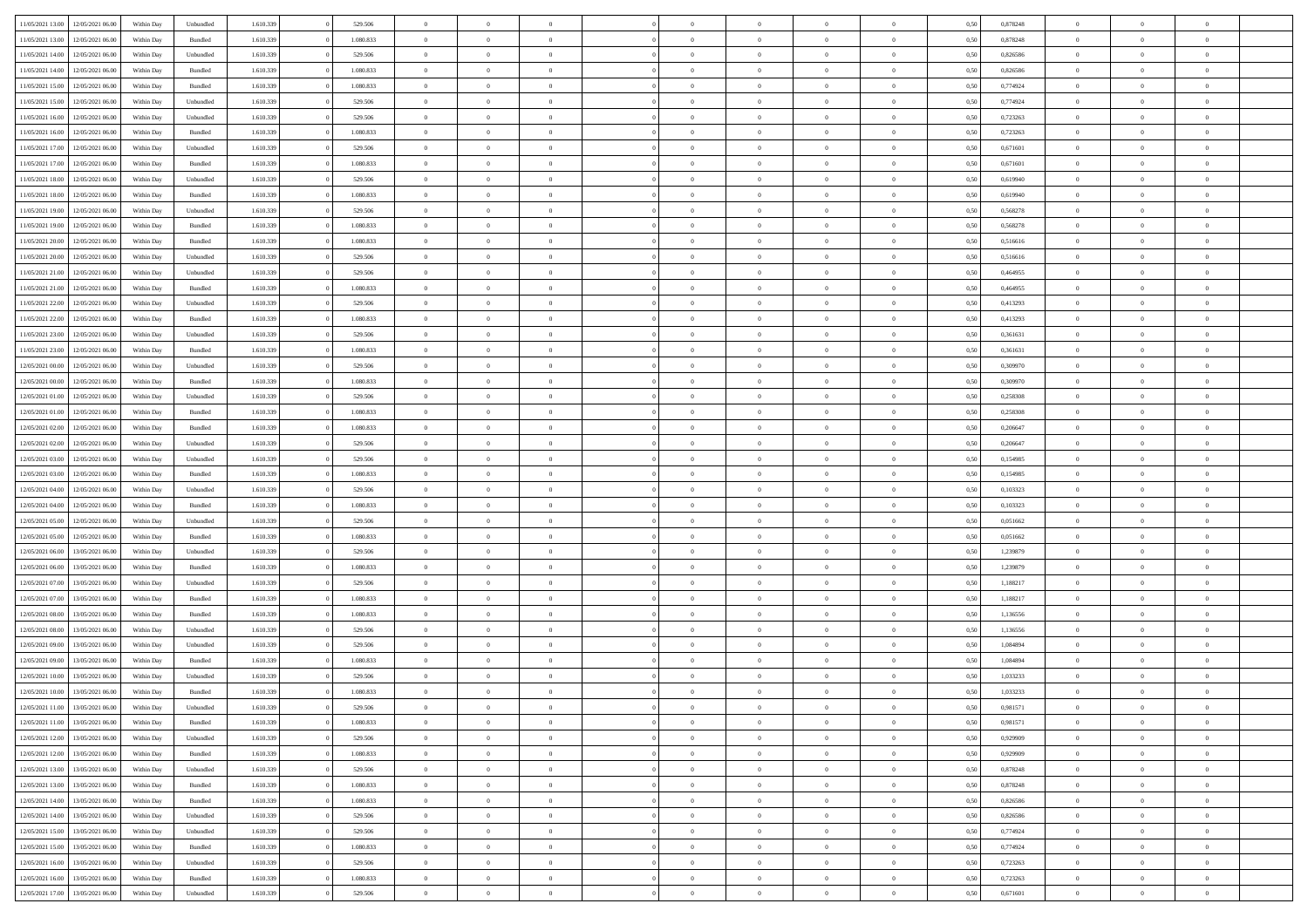| 12/05/2021 17:00 | 13/05/2021 06:00 | Within Day | Bundled            | 1.610.339 | 1.080.833 | $\overline{0}$ | $\Omega$       |                | $\Omega$       | $\Omega$       | $\theta$       | $\theta$       | 0,50 | 0,671601 | $\theta$       | $\theta$       | $\theta$       |  |
|------------------|------------------|------------|--------------------|-----------|-----------|----------------|----------------|----------------|----------------|----------------|----------------|----------------|------|----------|----------------|----------------|----------------|--|
|                  |                  |            |                    |           |           |                |                |                |                |                |                |                |      |          |                |                |                |  |
| 12/05/2021 18:00 | 13/05/2021 06:00 | Within Day | Unbundled          | 1.610.339 | 529.506   | $\overline{0}$ | $\theta$       | $\overline{0}$ | $\overline{0}$ | $\bf{0}$       | $\overline{0}$ | $\bf{0}$       | 0,50 | 0,619940 | $\theta$       | $\overline{0}$ | $\overline{0}$ |  |
| 12/05/2021 18:00 | 13/05/2021 06:00 | Within Day | Bundled            | 1.610.339 | 1.080.833 | $\overline{0}$ | $\overline{0}$ | $\overline{0}$ | $\bf{0}$       | $\bf{0}$       | $\bf{0}$       | $\mathbf{0}$   | 0,50 | 0,619940 | $\bf{0}$       | $\overline{0}$ | $\bf{0}$       |  |
| 12/05/2021 19:00 | 13/05/2021 06:00 | Within Dav | Bundled            | 1.610.339 | 1.080.833 | $\overline{0}$ | $\overline{0}$ | $\overline{0}$ | $\overline{0}$ | $\bf{0}$       | $\overline{0}$ | $\overline{0}$ | 0.50 | 0,568278 | $\theta$       | $\overline{0}$ | $\overline{0}$ |  |
| 12/05/2021 19:00 | 13/05/2021 06:00 | Within Day | Unbundled          | 1.610.339 | 529.506   | $\overline{0}$ | $\theta$       | $\overline{0}$ | $\overline{0}$ | $\bf{0}$       | $\overline{0}$ | $\bf{0}$       | 0,50 | 0,568278 | $\,$ 0 $\,$    | $\overline{0}$ | $\overline{0}$ |  |
| 12/05/2021 20:00 | 13/05/2021 06:00 | Within Day | Unbundled          | 1.610.339 | 529.506   | $\overline{0}$ | $\overline{0}$ | $\overline{0}$ | $\bf{0}$       | $\overline{0}$ | $\overline{0}$ | $\mathbf{0}$   | 0,50 | 0,516616 | $\bf{0}$       | $\overline{0}$ | $\bf{0}$       |  |
|                  |                  |            |                    |           |           |                | $\overline{0}$ |                |                | $\overline{0}$ |                |                |      |          | $\theta$       | $\overline{0}$ | $\overline{0}$ |  |
| 12/05/2021 20:00 | 13/05/2021 06:00 | Within Dav | Bundled            | 1.610.339 | 1.080.833 | $\overline{0}$ |                | $\overline{0}$ | $\overline{0}$ |                | $\overline{0}$ | $\overline{0}$ | 0.50 | 0,516616 |                |                |                |  |
| 12/05/2021 21:00 | 13/05/2021 06:00 | Within Day | Unbundled          | 1.610.339 | 529.506   | $\overline{0}$ | $\theta$       | $\overline{0}$ | $\overline{0}$ | $\bf{0}$       | $\overline{0}$ | $\bf{0}$       | 0,50 | 0,464955 | $\theta$       | $\theta$       | $\overline{0}$ |  |
| 12/05/2021 21:00 | 13/05/2021 06:00 | Within Day | Bundled            | 1.610.339 | 1.080.833 | $\overline{0}$ | $\overline{0}$ | $\overline{0}$ | $\bf{0}$       | $\bf{0}$       | $\bf{0}$       | $\mathbf{0}$   | 0,50 | 0,464955 | $\,0\,$        | $\overline{0}$ | $\overline{0}$ |  |
| 12/05/2021 22:00 | 13/05/2021 06:00 | Within Dav | Unbundled          | 1.610.339 | 529.506   | $\overline{0}$ | $\overline{0}$ | $\overline{0}$ | $\overline{0}$ | $\overline{0}$ | $\overline{0}$ | $\overline{0}$ | 0.50 | 0,413293 | $\theta$       | $\overline{0}$ | $\overline{0}$ |  |
| 12/05/2021 22:00 | 13/05/2021 06:00 | Within Day | Bundled            | 1.610.339 | 1.080.833 | $\overline{0}$ | $\theta$       | $\overline{0}$ | $\overline{0}$ | $\bf{0}$       | $\overline{0}$ | $\bf{0}$       | 0,50 | 0,413293 | $\,$ 0 $\,$    | $\overline{0}$ | $\overline{0}$ |  |
| 12/05/2021 23:00 | 13/05/2021 06:00 | Within Day | Unbundled          | 1.610.339 | 529.506   | $\overline{0}$ | $\overline{0}$ | $\overline{0}$ | $\bf{0}$       | $\overline{0}$ | $\bf{0}$       | $\mathbf{0}$   | 0,50 | 0,361631 | $\bf{0}$       | $\overline{0}$ | $\bf{0}$       |  |
| 12/05/2021 23:00 | 13/05/2021 06:00 | Within Day | Bundled            | 1.610.339 | 1.080.833 | $\overline{0}$ | $\overline{0}$ | $\overline{0}$ | $\overline{0}$ | $\bf{0}$       | $\overline{0}$ | $\overline{0}$ | 0.50 | 0.361631 | $\theta$       | $\theta$       | $\overline{0}$ |  |
|                  |                  |            |                    |           |           | $\overline{0}$ | $\theta$       | $\overline{0}$ | $\overline{0}$ | $\bf{0}$       | $\overline{0}$ |                |      |          | $\theta$       | $\overline{0}$ | $\overline{0}$ |  |
| 13/05/2021 00:00 | 13/05/2021 06:00 | Within Day | Unbundled          | 1.610.339 | 529.506   |                |                |                |                |                |                | $\bf{0}$       | 0,50 | 0,309970 |                |                |                |  |
| 13/05/2021 00:00 | 13/05/2021 06:00 | Within Day | Bundled            | 1.610.339 | 1.080.833 | $\overline{0}$ | $\overline{0}$ | $\overline{0}$ | $\bf{0}$       | $\overline{0}$ | $\overline{0}$ | $\mathbf{0}$   | 0,50 | 0,309970 | $\bf{0}$       | $\overline{0}$ | $\bf{0}$       |  |
| 13/05/2021 01:00 | 13/05/2021 06:00 | Within Dav | Bundled            | 1.610.339 | 1.080.833 | $\overline{0}$ | $\overline{0}$ | $\overline{0}$ | $\overline{0}$ | $\overline{0}$ | $\overline{0}$ | $\overline{0}$ | 0.50 | 0,258308 | $\theta$       | $\overline{0}$ | $\overline{0}$ |  |
| 13/05/2021 01:00 | 13/05/2021 06:00 | Within Day | Unbundled          | 1.610.339 | 529.506   | $\overline{0}$ | $\theta$       | $\overline{0}$ | $\overline{0}$ | $\bf{0}$       | $\overline{0}$ | $\bf{0}$       | 0,50 | 0,258308 | $\,$ 0 $\,$    | $\theta$       | $\overline{0}$ |  |
| 13/05/2021 02:00 | 13/05/2021 06:00 | Within Day | Unbundled          | 1.610.339 | 529.506   | $\overline{0}$ | $\overline{0}$ | $\overline{0}$ | $\overline{0}$ | $\bf{0}$       | $\overline{0}$ | $\mathbf{0}$   | 0,50 | 0,206647 | $\bf{0}$       | $\overline{0}$ | $\bf{0}$       |  |
| 13/05/2021 02:00 | 13/05/2021 06:00 | Within Day | Bundled            | 1.610.339 | 1.080.833 | $\overline{0}$ | $\overline{0}$ | $\overline{0}$ | $\overline{0}$ | $\overline{0}$ | $\overline{0}$ | $\overline{0}$ | 0.50 | 0.206647 | $\theta$       | $\overline{0}$ | $\overline{0}$ |  |
| 13/05/2021 03:00 | 13/05/2021 06:00 | Within Day | Unbundled          | 1.610.339 | 529.506   | $\overline{0}$ | $\theta$       | $\overline{0}$ | $\overline{0}$ | $\bf{0}$       | $\overline{0}$ | $\bf{0}$       | 0,50 | 0,154985 | $\,$ 0 $\,$    | $\overline{0}$ | $\overline{0}$ |  |
|                  |                  |            |                    |           |           |                |                |                |                |                |                |                |      |          |                |                |                |  |
| 13/05/2021 03:00 | 13/05/2021 06:00 | Within Day | Bundled            | 1.610.339 | 1.080.833 | $\overline{0}$ | $\overline{0}$ | $\overline{0}$ | $\overline{0}$ | $\bf{0}$       | $\overline{0}$ | $\mathbf{0}$   | 0,50 | 0,154985 | $\overline{0}$ | $\overline{0}$ | $\bf{0}$       |  |
| 13/05/2021 04:00 | 13/05/2021 06:00 | Within Day | Unbundled          | 1.610.339 | 529.506   | $\overline{0}$ | $\overline{0}$ | $\overline{0}$ | $\overline{0}$ | $\overline{0}$ | $\overline{0}$ | $\overline{0}$ | 0.50 | 0,103323 | $\theta$       | $\overline{0}$ | $\overline{0}$ |  |
| 13/05/2021 04:00 | 13/05/2021 06:00 | Within Day | Bundled            | 1.610.339 | 1.080.833 | $\overline{0}$ | $\theta$       | $\overline{0}$ | $\overline{0}$ | $\bf{0}$       | $\overline{0}$ | $\bf{0}$       | 0,50 | 0,103323 | $\,$ 0 $\,$    | $\overline{0}$ | $\overline{0}$ |  |
| 13/05/2021 05:00 | 13/05/2021 06:00 | Within Day | Unbundled          | 1.610.339 | 529.506   | $\overline{0}$ | $\overline{0}$ | $\overline{0}$ | $\overline{0}$ | $\overline{0}$ | $\overline{0}$ | $\mathbf{0}$   | 0,50 | 0,051662 | $\overline{0}$ | $\overline{0}$ | $\bf{0}$       |  |
| 13/05/2021 05:00 | 13/05/2021 06:00 | Within Dav | Bundled            | 1.610.339 | 1.080.833 | $\overline{0}$ | $\overline{0}$ | $\overline{0}$ | $\overline{0}$ | $\overline{0}$ | $\overline{0}$ | $\overline{0}$ | 0.50 | 0,051662 | $\overline{0}$ | $\overline{0}$ | $\overline{0}$ |  |
| 13/05/2021 06:00 | 14/05/2021 06:00 | Within Day | Unbundled          | 1.610.339 | 529.506   | $\overline{0}$ | $\theta$       | $\overline{0}$ | $\overline{0}$ | $\bf{0}$       | $\overline{0}$ | $\bf{0}$       | 0,50 | 1,239879 | $\,$ 0 $\,$    | $\overline{0}$ | $\overline{0}$ |  |
| 13/05/2021 06:00 | 14/05/2021 06:00 | Within Day | Bundled            | 1.610.339 | 1.080.833 | $\overline{0}$ | $\overline{0}$ | $\overline{0}$ | $\overline{0}$ | $\bf{0}$       | $\overline{0}$ | $\bf{0}$       | 0,50 | 1,239879 | $\,0\,$        | $\overline{0}$ | $\overline{0}$ |  |
| 13/05/2021 07:00 | 14/05/2021 06:00 |            | Bundled            | 1.610.339 | 1.080.833 | $\overline{0}$ | $\overline{0}$ | $\overline{0}$ | $\overline{0}$ | $\overline{0}$ | $\overline{0}$ | $\overline{0}$ | 0.50 | 1,188217 | $\theta$       | $\overline{0}$ | $\overline{0}$ |  |
|                  |                  | Within Day |                    |           |           |                |                |                |                |                |                |                |      |          |                |                |                |  |
| 13/05/2021 07:00 | 14/05/2021 06:00 | Within Day | Unbundled          | 1.610.339 | 529.506   | $\overline{0}$ | $\overline{0}$ | $\overline{0}$ | $\overline{0}$ | $\bf{0}$       | $\overline{0}$ | $\bf{0}$       | 0,50 | 1,188217 | $\,$ 0 $\,$    | $\overline{0}$ | $\overline{0}$ |  |
| 13/05/2021 08:00 | 14/05/2021 06:00 | Within Day | Unbundled          | 1.610.339 | 529.506   | $\overline{0}$ | $\overline{0}$ | $\overline{0}$ | $\overline{0}$ | $\overline{0}$ | $\overline{0}$ | $\mathbf{0}$   | 0,50 | 1,136556 | $\overline{0}$ | $\overline{0}$ | $\bf{0}$       |  |
| 13/05/2021 08:00 | 14/05/2021 06:00 | Within Day | Bundled            | 1.610.339 | 1.080.833 | $\overline{0}$ | $\Omega$       | $\overline{0}$ | $\Omega$       | $\Omega$       | $\overline{0}$ | $\overline{0}$ | 0,50 | 1,136556 | $\,0\,$        | $\theta$       | $\theta$       |  |
| 13/05/2021 09:00 | 14/05/2021 06:00 | Within Day | Unbundled          | 1.610.339 | 529.506   | $\overline{0}$ | $\overline{0}$ | $\overline{0}$ | $\overline{0}$ | $\bf{0}$       | $\overline{0}$ | $\bf{0}$       | 0,50 | 1,084894 | $\,$ 0 $\,$    | $\overline{0}$ | $\overline{0}$ |  |
| 13/05/2021 09:00 | 14/05/2021 06:00 | Within Day | Bundled            | 1.610.339 | 1.080.833 | $\overline{0}$ | $\overline{0}$ | $\overline{0}$ | $\overline{0}$ | $\overline{0}$ | $\overline{0}$ | $\mathbf{0}$   | 0,50 | 1,084894 | $\bf{0}$       | $\overline{0}$ | $\bf{0}$       |  |
| 13/05/2021 10:00 | 14/05/2021 06:00 | Within Day | Unbundled          | 1.610.339 | 529.506   | $\overline{0}$ | $\Omega$       | $\Omega$       | $\Omega$       | $\overline{0}$ | $\overline{0}$ | $\overline{0}$ | 0.50 | 1,033233 | $\,0\,$        | $\theta$       | $\theta$       |  |
| 13/05/2021 10:00 | 14/05/2021 06:00 | Within Day | Bundled            | 1.610.339 | 1.080.833 | $\overline{0}$ | $\theta$       | $\overline{0}$ | $\overline{0}$ | $\bf{0}$       | $\overline{0}$ | $\bf{0}$       | 0,50 | 1,033233 | $\,$ 0 $\,$    | $\overline{0}$ | $\overline{0}$ |  |
|                  |                  |            |                    |           |           |                |                |                |                |                |                |                |      |          |                |                |                |  |
| 13/05/2021 11:00 | 14/05/2021 06:00 | Within Day | Unbundled          | 1.610.339 | 529.506   | $\overline{0}$ | $\overline{0}$ | $\overline{0}$ | $\bf{0}$       | $\bf{0}$       | $\bf{0}$       | $\mathbf{0}$   | 0,50 | 0,981571 | $\bf{0}$       | $\overline{0}$ | $\bf{0}$       |  |
| 13/05/2021 11:00 | 14/05/2021 06:00 | Within Day | Bundled            | 1.610.339 | 1.080.833 | $\overline{0}$ | $\Omega$       | $\overline{0}$ | $\Omega$       | $\overline{0}$ | $\overline{0}$ | $\overline{0}$ | 0.50 | 0.981571 | $\,$ 0 $\,$    | $\theta$       | $\theta$       |  |
| 13/05/2021 12:00 | 14/05/2021 06:00 | Within Day | Unbundled          | 1.610.339 | 529.506   | $\overline{0}$ | $\overline{0}$ | $\overline{0}$ | $\overline{0}$ | $\,$ 0         | $\overline{0}$ | $\bf{0}$       | 0,50 | 0,929909 | $\,$ 0 $\,$    | $\overline{0}$ | $\overline{0}$ |  |
| 13/05/2021 12:00 | 14/05/2021 06:00 | Within Day | Bundled            | 1.610.339 | 1.080.833 | $\overline{0}$ | $\overline{0}$ | $\overline{0}$ | $\bf{0}$       | $\bf{0}$       | $\bf{0}$       | $\mathbf{0}$   | 0,50 | 0,929909 | $\bf{0}$       | $\overline{0}$ | $\bf{0}$       |  |
| 13/05/2021 13:00 | 14/05/2021 06:00 | Within Day | Bundled            | 1.610.339 | 1.080.833 | $\overline{0}$ | $\Omega$       | $\overline{0}$ | $\Omega$       | $\overline{0}$ | $\overline{0}$ | $\overline{0}$ | 0,50 | 0,878248 | $\,0\,$        | $\theta$       | $\theta$       |  |
| 13/05/2021 13:00 | 14/05/2021 06:00 | Within Day | Unbundled          | 1.610.339 | 529.506   | $\overline{0}$ | $\overline{0}$ | $\overline{0}$ | $\overline{0}$ | $\,$ 0         | $\overline{0}$ | $\bf{0}$       | 0,50 | 0,878248 | $\,$ 0 $\,$    | $\overline{0}$ | $\overline{0}$ |  |
| 13/05/2021 14:00 | 14/05/2021 06:00 | Within Day | Unbundled          | 1.610.339 | 529.506   | $\overline{0}$ | $\overline{0}$ | $\overline{0}$ | $\overline{0}$ | $\bf{0}$       | $\overline{0}$ | $\mathbf{0}$   | 0,50 | 0,826586 | $\bf{0}$       | $\overline{0}$ | $\bf{0}$       |  |
| 13/05/2021 14:00 | 14/05/2021 06:00 |            | Bundled            | 1.610.339 | 1.080.833 | $\overline{0}$ | $\Omega$       | $\Omega$       | $\Omega$       | $\Omega$       | $\Omega$       | $\overline{0}$ | 0.50 | 0,826586 | $\theta$       | $\theta$       | $\theta$       |  |
|                  |                  | Within Day |                    |           |           |                |                |                |                |                |                |                |      |          |                |                |                |  |
| 13/05/2021 15:00 | 14/05/2021 06:00 | Within Day | Unbundled          | 1.610.339 | 529.506   | $\overline{0}$ | $\overline{0}$ | $\overline{0}$ | $\bf{0}$       | $\,$ 0         | $\overline{0}$ | $\bf{0}$       | 0,50 | 0,774924 | $\,0\,$        | $\,$ 0 $\,$    | $\overline{0}$ |  |
| 13/05/2021 15:00 | 14/05/2021 06:00 | Within Day | $\mathbf B$ undled | 1.610.339 | 1.080.833 | $\bf{0}$       | $\bf{0}$       |                |                | $\bf{0}$       |                |                | 0,50 | 0,774924 | $\bf{0}$       | $\overline{0}$ |                |  |
| 13/05/2021 16:00 | 14/05/2021 06:00 | Within Day | Unbundled          | 1.610.339 | 529.506   | $\overline{0}$ | $\overline{0}$ | $\overline{0}$ | $\Omega$       | $\overline{0}$ | $\overline{0}$ | $\overline{0}$ | 0,50 | 0,723263 | $\theta$       | $\theta$       | $\theta$       |  |
| 13/05/2021 16:00 | 14/05/2021 06:00 | Within Day | Bundled            | 1.610.339 | 1.080.833 | $\overline{0}$ | $\,$ 0         | $\overline{0}$ | $\overline{0}$ | $\,$ 0 $\,$    | $\overline{0}$ | $\,$ 0 $\,$    | 0,50 | 0,723263 | $\,$ 0 $\,$    | $\,$ 0 $\,$    | $\,$ 0         |  |
| 13/05/2021 17:00 | 14/05/2021 06:00 | Within Day | Unbundled          | 1.610.339 | 529.506   | $\overline{0}$ | $\overline{0}$ | $\overline{0}$ | $\overline{0}$ | $\overline{0}$ | $\overline{0}$ | $\mathbf{0}$   | 0,50 | 0,671601 | $\overline{0}$ | $\bf{0}$       | $\bf{0}$       |  |
| 13/05/2021 17:00 | 14/05/2021 06:00 | Within Day | $\mathbf B$ undled | 1.610.339 | 1.080.833 | $\overline{0}$ | $\overline{0}$ | $\overline{0}$ | $\Omega$       | $\overline{0}$ | $\overline{0}$ | $\overline{0}$ | 0,50 | 0,671601 | $\overline{0}$ | $\theta$       | $\overline{0}$ |  |
| 13/05/2021 18:00 | 14/05/2021 06:00 | Within Day | Bundled            | 1.610.339 | 1.080.833 | $\overline{0}$ | $\,$ 0         | $\overline{0}$ | $\overline{0}$ | $\,$ 0 $\,$    | $\overline{0}$ | $\mathbf{0}$   | 0,50 | 0,619940 | $\,$ 0 $\,$    | $\overline{0}$ | $\overline{0}$ |  |
|                  |                  |            |                    |           |           |                |                |                |                |                |                |                |      |          |                |                |                |  |
| 13/05/2021 18:00 | 14/05/2021 06:00 | Within Day | Unbundled          | 1.610.339 | 529.506   | $\overline{0}$ | $\overline{0}$ | $\overline{0}$ | $\overline{0}$ | $\overline{0}$ | $\overline{0}$ | $\mathbf{0}$   | 0,50 | 0,619940 | $\overline{0}$ | $\overline{0}$ | $\bf{0}$       |  |
| 13/05/2021 19:00 | 14/05/2021 06:00 | Within Day | Unbundled          | 1.610.339 | 529.506   | $\overline{0}$ | $\overline{0}$ | $\overline{0}$ | $\overline{0}$ | $\overline{0}$ | $\overline{0}$ | $\bf{0}$       | 0.50 | 0,568278 | $\overline{0}$ | $\theta$       | $\overline{0}$ |  |
| 13/05/2021 19:00 | 14/05/2021 06:00 | Within Day | Bundled            | 1.610.339 | 1.080.833 | $\overline{0}$ | $\,$ 0         | $\overline{0}$ | $\bf{0}$       | $\bf{0}$       | $\bf{0}$       | $\bf{0}$       | 0,50 | 0,568278 | $\,$ 0 $\,$    | $\overline{0}$ | $\overline{0}$ |  |
| 13/05/2021 20:00 | 14/05/2021 06:00 | Within Day | Unbundled          | 1.610.339 | 529.506   | $\overline{0}$ | $\bf{0}$       | $\overline{0}$ | $\overline{0}$ | $\overline{0}$ | $\overline{0}$ | $\mathbf{0}$   | 0,50 | 0,516616 | $\overline{0}$ | $\overline{0}$ | $\bf{0}$       |  |
| 13/05/2021 20:00 | 14/05/2021 06:00 | Within Day | Bundled            | 1.610.339 | 1.080.833 | $\overline{0}$ | $\overline{0}$ | $\overline{0}$ | $\Omega$       | $\overline{0}$ | $\overline{0}$ | $\bf{0}$       | 0.50 | 0,516616 | $\overline{0}$ | $\overline{0}$ | $\overline{0}$ |  |
| 13/05/2021 21:00 | 14/05/2021 06:00 | Within Day | Unbundled          | 1.610.339 | 529.506   | $\overline{0}$ | $\bf{0}$       | $\overline{0}$ | $\bf{0}$       | $\bf{0}$       | $\bf{0}$       | $\mathbf{0}$   | 0,50 | 0,464955 | $\,$ 0 $\,$    | $\,$ 0 $\,$    | $\bf{0}$       |  |
| 13/05/2021 21:00 | 14/05/2021 06:00 | Within Day | Bundled            | 1.610.339 | 1.080.833 | $\overline{0}$ | $\overline{0}$ | $\overline{0}$ | $\overline{0}$ | $\overline{0}$ | $\bf{0}$       | $\mathbf{0}$   | 0,50 | 0,464955 | $\overline{0}$ | $\bf{0}$       | $\overline{0}$ |  |
|                  |                  |            |                    |           |           |                |                |                |                |                |                |                |      |          |                |                |                |  |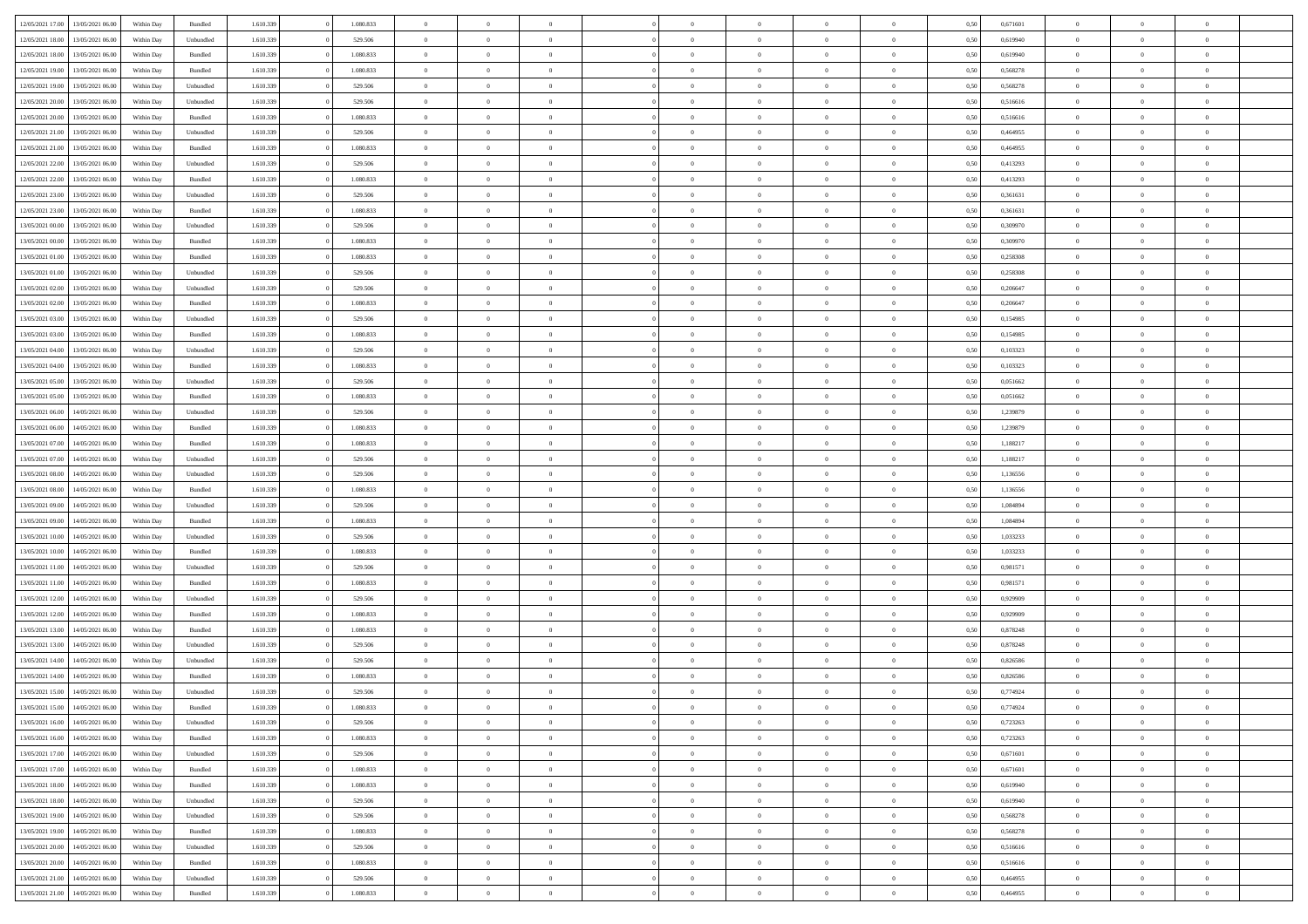| 13/05/2021 22:00 | 14/05/2021 06:00                  | Within Dav | Unbundled | 1.610.339 |        | 529.506   | $\overline{0}$ | $\Omega$       |                | $\Omega$       | $\Omega$       | $\theta$       | $\theta$       | 0.50 | 0,413293 | $\theta$       | $\theta$       | $\theta$       |  |
|------------------|-----------------------------------|------------|-----------|-----------|--------|-----------|----------------|----------------|----------------|----------------|----------------|----------------|----------------|------|----------|----------------|----------------|----------------|--|
|                  |                                   |            |           |           |        |           |                |                |                |                |                |                |                |      |          |                |                |                |  |
| 13/05/2021 22:00 | 14/05/2021 06:00                  | Within Day | Bundled   | 1.610.339 |        | 1.080.833 | $\overline{0}$ | $\theta$       | $\overline{0}$ | $\overline{0}$ | $\bf{0}$       | $\overline{0}$ | $\bf{0}$       | 0,50 | 0,413293 | $\theta$       | $\theta$       | $\overline{0}$ |  |
| 13/05/2021 23:00 | 14/05/2021 06:00                  | Within Day | Unbundled | 1.610.339 |        | 529.506   | $\overline{0}$ | $\overline{0}$ | $\overline{0}$ | $\bf{0}$       | $\bf{0}$       | $\bf{0}$       | $\bf{0}$       | 0,50 | 0,361631 | $\bf{0}$       | $\overline{0}$ | $\overline{0}$ |  |
| 13/05/2021 23:00 | 14/05/2021 06:00                  | Within Dav | Bundled   | 1.610.339 |        | 1.080.833 | $\overline{0}$ | $\overline{0}$ | $\overline{0}$ | $\overline{0}$ | $\bf{0}$       | $\overline{0}$ | $\overline{0}$ | 0.50 | 0.361631 | $\theta$       | $\theta$       | $\overline{0}$ |  |
|                  |                                   |            |           |           |        |           |                |                |                |                |                |                |                |      |          |                |                |                |  |
| 14/05/2021 00:00 | 14/05/2021 06:00                  | Within Day | Bundled   | 1.610.339 |        | 1.080.833 | $\overline{0}$ | $\theta$       | $\overline{0}$ | $\overline{0}$ | $\bf{0}$       | $\overline{0}$ | $\bf{0}$       | 0,50 | 0,309970 | $\theta$       | $\theta$       | $\overline{0}$ |  |
| 14/05/2021 00:00 | 14/05/2021 06:00                  | Within Day | Unbundled | 1.610.339 |        | 529.506   | $\overline{0}$ | $\bf{0}$       | $\overline{0}$ | $\bf{0}$       | $\overline{0}$ | $\overline{0}$ | $\mathbf{0}$   | 0,50 | 0,309970 | $\bf{0}$       | $\overline{0}$ | $\bf{0}$       |  |
| 14/05/2021 01:00 | 14/05/2021 06:00                  | Within Dav | Unbundled | 1.610.339 |        | 529.506   | $\overline{0}$ | $\overline{0}$ | $\overline{0}$ | $\overline{0}$ | $\overline{0}$ | $\overline{0}$ | $\overline{0}$ | 0.50 | 0,258308 | $\theta$       | $\overline{0}$ | $\overline{0}$ |  |
| 14/05/2021 01:00 | 14/05/2021 06:00                  | Within Day | Bundled   | 1.610.339 |        | 1.080.833 | $\overline{0}$ | $\theta$       | $\overline{0}$ | $\overline{0}$ | $\bf{0}$       | $\overline{0}$ | $\bf{0}$       | 0,50 | 0,258308 | $\theta$       | $\theta$       | $\overline{0}$ |  |
|                  |                                   |            |           |           |        |           |                |                |                |                |                |                |                |      |          |                |                |                |  |
| 14/05/2021 02:00 | 14/05/2021 06:00                  | Within Day | Unbundled | 1.610.339 |        | 529.506   | $\overline{0}$ | $\overline{0}$ | $\overline{0}$ | $\bf{0}$       | $\bf{0}$       | $\bf{0}$       | $\bf{0}$       | 0,50 | 0,206647 | $\,0\,$        | $\overline{0}$ | $\overline{0}$ |  |
| 14/05/2021 02:00 | 14/05/2021 06:00                  | Within Dav | Bundled   | 1.610.339 |        | 1.080.833 | $\overline{0}$ | $\overline{0}$ | $\overline{0}$ | $\overline{0}$ | $\overline{0}$ | $\overline{0}$ | $\overline{0}$ | 0.50 | 0.206647 | $\theta$       | $\overline{0}$ | $\overline{0}$ |  |
| 14/05/2021 03:00 | 14/05/2021 06:00                  | Within Day | Unbundled | 1.610.339 |        | 529.506   | $\overline{0}$ | $\theta$       | $\overline{0}$ | $\overline{0}$ | $\bf{0}$       | $\overline{0}$ | $\bf{0}$       | 0,50 | 0,154985 | $\,$ 0 $\,$    | $\theta$       | $\overline{0}$ |  |
| 14/05/2021 03:00 | 14/05/2021 06:00                  | Within Day | Bundled   | 1.610.339 |        | 1.080.833 | $\overline{0}$ | $\overline{0}$ | $\overline{0}$ | $\bf{0}$       | $\bf{0}$       | $\bf{0}$       | $\mathbf{0}$   | 0,50 | 0,154985 | $\bf{0}$       | $\overline{0}$ | $\overline{0}$ |  |
| 14/05/2021 04:00 | 14/05/2021 06:00                  | Within Day | Unbundled | 1.610.339 |        | 529.506   | $\overline{0}$ | $\overline{0}$ | $\overline{0}$ | $\overline{0}$ | $\bf{0}$       | $\overline{0}$ | $\overline{0}$ | 0.50 | 0,103323 | $\theta$       | $\theta$       | $\overline{0}$ |  |
|                  |                                   |            |           |           |        |           | $\overline{0}$ | $\theta$       | $\overline{0}$ |                | $\bf{0}$       | $\overline{0}$ |                |      |          | $\theta$       | $\overline{0}$ | $\overline{0}$ |  |
| 14/05/2021 04:00 | 14/05/2021 06:00                  | Within Day | Bundled   | 1.610.339 |        | 1.080.833 |                |                |                | $\overline{0}$ |                |                | $\bf{0}$       | 0,50 | 0,103323 |                |                |                |  |
| 14/05/2021 05:00 | 14/05/2021 06:00                  | Within Day | Unbundled | 1.610.339 |        | 529.506   | $\overline{0}$ | $\bf{0}$       | $\overline{0}$ | $\bf{0}$       | $\overline{0}$ | $\overline{0}$ | $\mathbf{0}$   | 0,50 | 0,051662 | $\bf{0}$       | $\overline{0}$ | $\bf{0}$       |  |
| 14/05/2021 05:00 | 14/05/2021 06:00                  | Within Dav | Bundled   | 1.610.339 |        | 1.080.833 | $\overline{0}$ | $\overline{0}$ | $\overline{0}$ | $\overline{0}$ | $\overline{0}$ | $\overline{0}$ | $\overline{0}$ | 0.50 | 0,051662 | $\theta$       | $\overline{0}$ | $\overline{0}$ |  |
| 14/05/2021 06:00 | 15/05/2021 06:00                  | Within Day | Bundled   | 1.610.339 |        | 1.080.833 | $\overline{0}$ | $\theta$       | $\overline{0}$ | $\overline{0}$ | $\bf{0}$       | $\overline{0}$ | $\bf{0}$       | 0,50 | 1,239879 | $\,$ 0 $\,$    | $\theta$       | $\overline{0}$ |  |
| 14/05/2021 06:00 | 15/05/2021 06:00                  | Within Day | Unbundled | 1.610.339 |        | 529.506   | $\overline{0}$ | $\overline{0}$ | $\overline{0}$ | $\bf{0}$       | $\bf{0}$       | $\bf{0}$       | $\mathbf{0}$   | 0,50 | 1,239879 | $\,0\,$        | $\overline{0}$ | $\overline{0}$ |  |
|                  |                                   |            |           |           |        |           |                |                |                |                |                |                |                |      |          |                |                |                |  |
| 14/05/2021 07:00 | 15/05/2021 06:00                  | Within Day | Unbundled | 1.610.339 |        | 529.506   | $\overline{0}$ | $\overline{0}$ | $\overline{0}$ | $\overline{0}$ | $\overline{0}$ | $\overline{0}$ | $\overline{0}$ | 0.50 | 1,188217 | $\theta$       | $\overline{0}$ | $\overline{0}$ |  |
| 14/05/2021 07:00 | 15/05/2021 06:00                  | Within Day | Bundled   | 1.610.339 |        | 1.080.833 | $\overline{0}$ | $\theta$       | $\overline{0}$ | $\overline{0}$ | $\bf{0}$       | $\overline{0}$ | $\bf{0}$       | 0,50 | 1,188217 | $\,$ 0 $\,$    | $\theta$       | $\overline{0}$ |  |
| 14/05/2021 08:00 | 15/05/2021 06:00                  | Within Day | Unbundled | 1.610.339 |        | 529.506   | $\overline{0}$ | $\overline{0}$ | $\overline{0}$ | $\bf{0}$       | $\bf{0}$       | $\bf{0}$       | $\bf{0}$       | 0,50 | 1,136556 | $\,0\,$        | $\overline{0}$ | $\overline{0}$ |  |
| 14/05/2021 08:00 | 15/05/2021 06:00                  | Within Day | Bundled   | 1.610.339 |        | 1.080.833 | $\overline{0}$ | $\overline{0}$ | $\overline{0}$ | $\overline{0}$ | $\bf{0}$       | $\overline{0}$ | $\overline{0}$ | 0.50 | 1,136556 | $\theta$       | $\theta$       | $\overline{0}$ |  |
| 14/05/2021 09:00 | 15/05/2021 06:00                  | Within Day | Unbundled | 1.610.339 |        | 529.506   | $\overline{0}$ | $\theta$       | $\overline{0}$ | $\overline{0}$ | $\bf{0}$       | $\overline{0}$ | $\bf{0}$       | 0,50 | 1,084894 | $\,$ 0 $\,$    | $\overline{0}$ | $\overline{0}$ |  |
|                  |                                   |            |           |           |        |           |                |                |                |                |                |                |                |      |          |                |                |                |  |
| 14/05/2021 09:00 | 15/05/2021 06:00                  | Within Day | Bundled   | 1.610.339 |        | 1.080.833 | $\overline{0}$ | $\bf{0}$       | $\overline{0}$ | $\bf{0}$       | $\overline{0}$ | $\overline{0}$ | $\mathbf{0}$   | 0,50 | 1,084894 | $\bf{0}$       | $\overline{0}$ | $\bf{0}$       |  |
| 14/05/2021 10:00 | 15/05/2021 06:00                  | Within Dav | Unbundled | 1.610.339 |        | 529.506   | $\overline{0}$ | $\overline{0}$ | $\overline{0}$ | $\overline{0}$ | $\overline{0}$ | $\overline{0}$ | $\overline{0}$ | 0.50 | 1,033233 | $\theta$       | $\overline{0}$ | $\overline{0}$ |  |
| 14/05/2021 10:00 | 15/05/2021 06:00                  | Within Day | Bundled   | 1.610.339 |        | 1.080.833 | $\overline{0}$ | $\theta$       | $\overline{0}$ | $\overline{0}$ | $\bf{0}$       | $\overline{0}$ | $\bf{0}$       | 0,50 | 1,033233 | $\theta$       | $\theta$       | $\overline{0}$ |  |
| 14/05/2021 11:00 | 15/05/2021 06:00                  | Within Day | Unbundled | 1.610.339 |        | 529.506   | $\overline{0}$ | $\overline{0}$ | $\overline{0}$ | $\bf{0}$       | $\bf{0}$       | $\bf{0}$       | $\bf{0}$       | 0,50 | 0,981571 | $\,0\,$        | $\overline{0}$ | $\overline{0}$ |  |
|                  | 15/05/2021 06:00                  |            | Bundled   | 1.610.339 |        | 1.080.833 | $\overline{0}$ | $\overline{0}$ | $\overline{0}$ | $\overline{0}$ | $\overline{0}$ | $\overline{0}$ | $\overline{0}$ | 0.50 | 0.981571 | $\theta$       | $\overline{0}$ | $\overline{0}$ |  |
| 14/05/2021 11:00 |                                   | Within Day |           |           |        |           |                |                |                |                |                |                |                |      |          |                |                |                |  |
| 14/05/2021 12:00 | 15/05/2021 06:00                  | Within Day | Bundled   | 1.610.339 |        | 1.080.833 | $\overline{0}$ | $\theta$       | $\overline{0}$ | $\overline{0}$ | $\bf{0}$       | $\overline{0}$ | $\bf{0}$       | 0,50 | 0,929909 | $\,$ 0 $\,$    | $\overline{0}$ | $\overline{0}$ |  |
| 14/05/2021 12:00 | 15/05/2021 06:00                  | Within Day | Unbundled | 1.610.339 |        | 529.506   | $\overline{0}$ | $\overline{0}$ | $\overline{0}$ | $\bf{0}$       | $\bf{0}$       | $\bf{0}$       | $\bf{0}$       | 0,50 | 0,929909 | $\bf{0}$       | $\overline{0}$ | $\overline{0}$ |  |
| 14/05/2021 13:00 | 15/05/2021 06:00                  | Within Day | Unbundled | 1.610.339 |        | 529.506   | $\overline{0}$ | $\Omega$       | $\Omega$       | $\Omega$       | $\Omega$       | $\overline{0}$ | $\overline{0}$ | 0,50 | 0,878248 | $\,0\,$        | $\theta$       | $\theta$       |  |
| 14/05/2021 13:00 | 15/05/2021 06:00                  | Within Day | Bundled   | 1.610.339 |        | 1.080.833 | $\overline{0}$ | $\theta$       | $\overline{0}$ | $\overline{0}$ | $\bf{0}$       | $\overline{0}$ | $\bf{0}$       | 0,50 | 0,878248 | $\theta$       | $\theta$       | $\overline{0}$ |  |
|                  |                                   |            |           |           |        |           |                |                |                |                |                |                |                |      |          |                |                |                |  |
| 14/05/2021 14:00 | 15/05/2021 06:00                  | Within Day | Unbundled | 1.610.339 |        | 529.506   | $\overline{0}$ | $\overline{0}$ | $\overline{0}$ | $\bf{0}$       | $\bf{0}$       | $\overline{0}$ | $\mathbf{0}$   | 0,50 | 0,826586 | $\bf{0}$       | $\overline{0}$ | $\bf{0}$       |  |
| 14/05/2021 14:00 | 15/05/2021 06:00                  | Within Day | Bundled   | 1.610.339 |        | 1.080.833 | $\overline{0}$ | 33.000         | $\Omega$       | 1,654202       | $\overline{0}$ | $\overline{0}$ | $\overline{0}$ | 0.50 | 0,826586 | $\,0\,$        | $\theta$       | $\theta$       |  |
| 14/05/2021 15:00 | 15/05/2021 06:00                  | Within Day | Unbundled | 1.610.339 | 33.000 | 529.506   | $\overline{0}$ | $\theta$       | $\overline{0}$ | $\overline{0}$ | $\,$ 0         | $\overline{0}$ | $\bf{0}$       | 0,50 | 0,774924 | $\,$ 0 $\,$    | $\theta$       | $\overline{0}$ |  |
| 14/05/2021 15:00 | 15/05/2021 06:00                  | Within Day | Bundled   | 1.610.339 | 33.000 | 1.047.833 | $\overline{0}$ | $\overline{0}$ | $\overline{0}$ | $\bf{0}$       | $\bf{0}$       | $\bf{0}$       | $\bf{0}$       | 0,50 | 0,774924 | $\,0\,$        | $\overline{0}$ | $\overline{0}$ |  |
| 14/05/2021 16:00 | 15/05/2021 06:00                  |            | Unbundled | 1.610.339 | 33.000 | 529.506   | $\overline{0}$ | $\Omega$       | $\Omega$       | $\Omega$       | $\overline{0}$ | $\overline{0}$ | $\overline{0}$ | 0.50 | 0,723263 | $\,0\,$        | $\theta$       | $\theta$       |  |
|                  |                                   | Within Day |           |           |        |           |                |                |                |                |                |                |                |      |          |                |                |                |  |
| 14/05/2021 16:00 | 15/05/2021 06:00                  | Within Day | Bundled   | 1.610.339 | 33.000 | 1.047.833 | $\overline{0}$ | $\theta$       | $\overline{0}$ | $\overline{0}$ | $\bf{0}$       | $\overline{0}$ | $\bf{0}$       | 0,50 | 0,723263 | $\,$ 0 $\,$    | $\overline{0}$ | $\overline{0}$ |  |
| 14/05/2021 17:00 | 15/05/2021 06:00                  | Within Day | Unbundled | 1.610.339 | 33.000 | 529.506   | $\overline{0}$ | $\overline{0}$ | $\overline{0}$ | $\bf{0}$       | $\bf{0}$       | $\bf{0}$       | $\bf{0}$       | 0,50 | 0,671601 | $\bf{0}$       | $\overline{0}$ | $\overline{0}$ |  |
| 14/05/2021 17:00 | 15/05/2021 06:00                  | Within Day | Bundled   | 1.610.339 | 33.000 | 1.047.833 | $\overline{0}$ | $\Omega$       | $\overline{0}$ | $\Omega$       | $\overline{0}$ | $\overline{0}$ | $\overline{0}$ | 0.50 | 0,671601 | $\,0\,$        | $\theta$       | $\theta$       |  |
| 14/05/2021 18:00 | 15/05/2021 06:00                  | Within Day | Bundled   | 1.610.339 | 33.000 | 1.047.833 | $\overline{0}$ | $\theta$       | $\overline{0}$ | $\overline{0}$ | $\,$ 0         | $\overline{0}$ | $\bf{0}$       | 0,50 | 0,619940 | $\,$ 0 $\,$    | $\overline{0}$ | $\overline{0}$ |  |
| 14/05/2021 18:00 | 15/05/2021 06:00                  | Within Day | Unbundled | 1.610.339 | 33.000 | 529.506   | $\overline{0}$ | $\overline{0}$ | $\overline{0}$ | $\bf{0}$       | $\bf{0}$       | $\bf{0}$       | $\mathbf{0}$   | 0,50 | 0,619940 | $\bf{0}$       | $\overline{0}$ | $\bf{0}$       |  |
|                  |                                   |            |           |           |        |           |                |                |                |                |                |                |                |      |          |                |                |                |  |
| 14/05/2021 19:00 | 15/05/2021 06:00                  | Within Day | Unbundled | 1.610.339 | 33.000 | 529.506   | $\overline{0}$ | $\Omega$       | $\Omega$       | $\Omega$       | $\Omega$       | $\Omega$       | $\overline{0}$ | 0.50 | 0.568278 | $\theta$       | $\theta$       | $\theta$       |  |
| 14/05/2021 19:00 | 15/05/2021 06:00                  | Within Day | Bundled   | 1.610.339 | 33.000 | 1.047.833 | $\overline{0}$ | $\overline{0}$ | $\overline{0}$ | $\bf{0}$       | $\,$ 0         | $\bf{0}$       | $\bf{0}$       | 0,50 | 0,568278 | $\,0\,$        | $\overline{0}$ | $\overline{0}$ |  |
| 14/05/2021 20:00 | 15/05/2021 06:00                  | Within Day | Unbundled | 1.610.339 | 33.000 | 529.506   | $\bf{0}$       | $\bf{0}$       |                |                |                |                |                | 0,50 | 0,516616 | $\bf{0}$       | $\overline{0}$ |                |  |
| 14/05/2021 20:00 | 15/05/2021 06:00                  | Within Day | Bundled   | 1.610.339 | 33.000 | 1.047.833 | $\overline{0}$ | $\overline{0}$ | $\overline{0}$ | $\Omega$       | $\overline{0}$ | $\overline{0}$ | $\overline{0}$ | 0.50 | 0,516616 | $\theta$       | $\theta$       | $\Omega$       |  |
| 14/05/2021 21:00 | 15/05/2021 06:00                  | Within Day | Unbundled | 1.610.339 | 33.000 | 529.506   | $\overline{0}$ | $\bf{0}$       | $\overline{0}$ | $\bf{0}$       | $\,$ 0 $\,$    | $\overline{0}$ | $\,$ 0 $\,$    | 0,50 | 0,464955 | $\,$ 0 $\,$    | $\,$ 0 $\,$    | $\,$ 0         |  |
|                  |                                   |            |           |           |        |           |                |                |                |                |                |                |                |      |          |                |                |                |  |
| 14/05/2021 21.00 | 15/05/2021 06:00                  | Within Day | Bundled   | 1.610.339 | 33.000 | 1.047.833 | $\overline{0}$ | $\overline{0}$ | $\overline{0}$ | $\overline{0}$ | $\overline{0}$ | $\overline{0}$ | $\mathbf{0}$   | 0,50 | 0,464955 | $\overline{0}$ | $\bf{0}$       | $\overline{0}$ |  |
| 14/05/2021 22:00 | 15/05/2021 06:00                  | Within Day | Unbundled | 1.610.339 | 33.000 | 529.506   | $\overline{0}$ | $\overline{0}$ | $\overline{0}$ | $\Omega$       | $\overline{0}$ | $\overline{0}$ | $\overline{0}$ | 0,50 | 0,413293 | $\overline{0}$ | $\theta$       | $\overline{0}$ |  |
| 14/05/2021 22.00 | 15/05/2021 06:00                  | Within Day | Bundled   | 1.610.339 | 33.000 | 1.047.833 | $\overline{0}$ | $\,$ 0         | $\overline{0}$ | $\bf{0}$       | $\,$ 0 $\,$    | $\overline{0}$ | $\mathbf{0}$   | 0,50 | 0,413293 | $\,$ 0 $\,$    | $\overline{0}$ | $\,$ 0         |  |
| 14/05/2021 23:00 | 15/05/2021 06:00                  | Within Day | Unbundled | 1.610.339 | 33.000 | 529.506   | $\overline{0}$ | $\overline{0}$ | $\overline{0}$ | $\overline{0}$ | $\overline{0}$ | $\overline{0}$ | $\mathbf{0}$   | 0,50 | 0,361631 | $\overline{0}$ | $\overline{0}$ | $\overline{0}$ |  |
|                  |                                   |            |           |           |        |           | $\overline{0}$ | $\overline{0}$ | $\overline{0}$ | $\overline{0}$ | $\overline{0}$ | $\overline{0}$ |                | 0.50 |          | $\overline{0}$ | $\theta$       | $\overline{0}$ |  |
| 14/05/2021 23:00 | 15/05/2021 06:00                  | Within Day | Bundled   | 1.610.339 | 33.000 | 1.047.833 |                |                |                |                |                |                | $\bf{0}$       |      | 0,361631 |                |                |                |  |
| 15/05/2021 00:00 | 15/05/2021 06:00                  | Within Day | Bundled   | 1.610.339 | 33.000 | 1.047.833 | $\overline{0}$ | $\,$ 0         | $\overline{0}$ | $\bf{0}$       | $\bf{0}$       | $\bf{0}$       | $\bf{0}$       | 0,50 | 0,309970 | $\,$ 0 $\,$    | $\overline{0}$ | $\overline{0}$ |  |
| 15/05/2021 00:00 | 15/05/2021 06:00                  | Within Day | Unbundled | 1.610.339 | 33.000 | 529.506   | $\overline{0}$ | $\bf{0}$       | $\overline{0}$ | $\overline{0}$ | $\overline{0}$ | $\overline{0}$ | $\mathbf{0}$   | 0,50 | 0,309970 | $\overline{0}$ | $\overline{0}$ | $\bf{0}$       |  |
| 15/05/2021 01:00 | 15/05/2021 06:00                  | Within Day | Unbundled | 1.610.339 | 33.000 | 529.506   | $\overline{0}$ | $\overline{0}$ | $\overline{0}$ | $\Omega$       | $\overline{0}$ | $\overline{0}$ | $\overline{0}$ | 0.50 | 0,258308 | $\overline{0}$ | $\overline{0}$ | $\overline{0}$ |  |
| 15/05/2021 01:00 | 15/05/2021 06:00                  | Within Day | Bundled   | 1.610.339 | 33.000 | 1.047.833 | $\overline{0}$ | $\bf{0}$       | $\overline{0}$ | $\overline{0}$ | $\bf{0}$       | $\bf{0}$       | $\mathbf{0}$   | 0,50 | 0,258308 | $\,$ 0 $\,$    | $\,$ 0 $\,$    | $\bf{0}$       |  |
|                  |                                   |            |           |           |        |           |                |                |                |                |                |                |                |      |          |                |                |                |  |
|                  | 15/05/2021 02:00 15/05/2021 06:00 | Within Day | Unbundled | 1.610.339 | 33.000 | 529.506   | $\overline{0}$ | $\overline{0}$ | $\overline{0}$ | $\overline{0}$ | $\overline{0}$ | $\bf{0}$       | $\mathbf{0}$   | 0,50 | 0,206647 | $\overline{0}$ | $\bf{0}$       | $\overline{0}$ |  |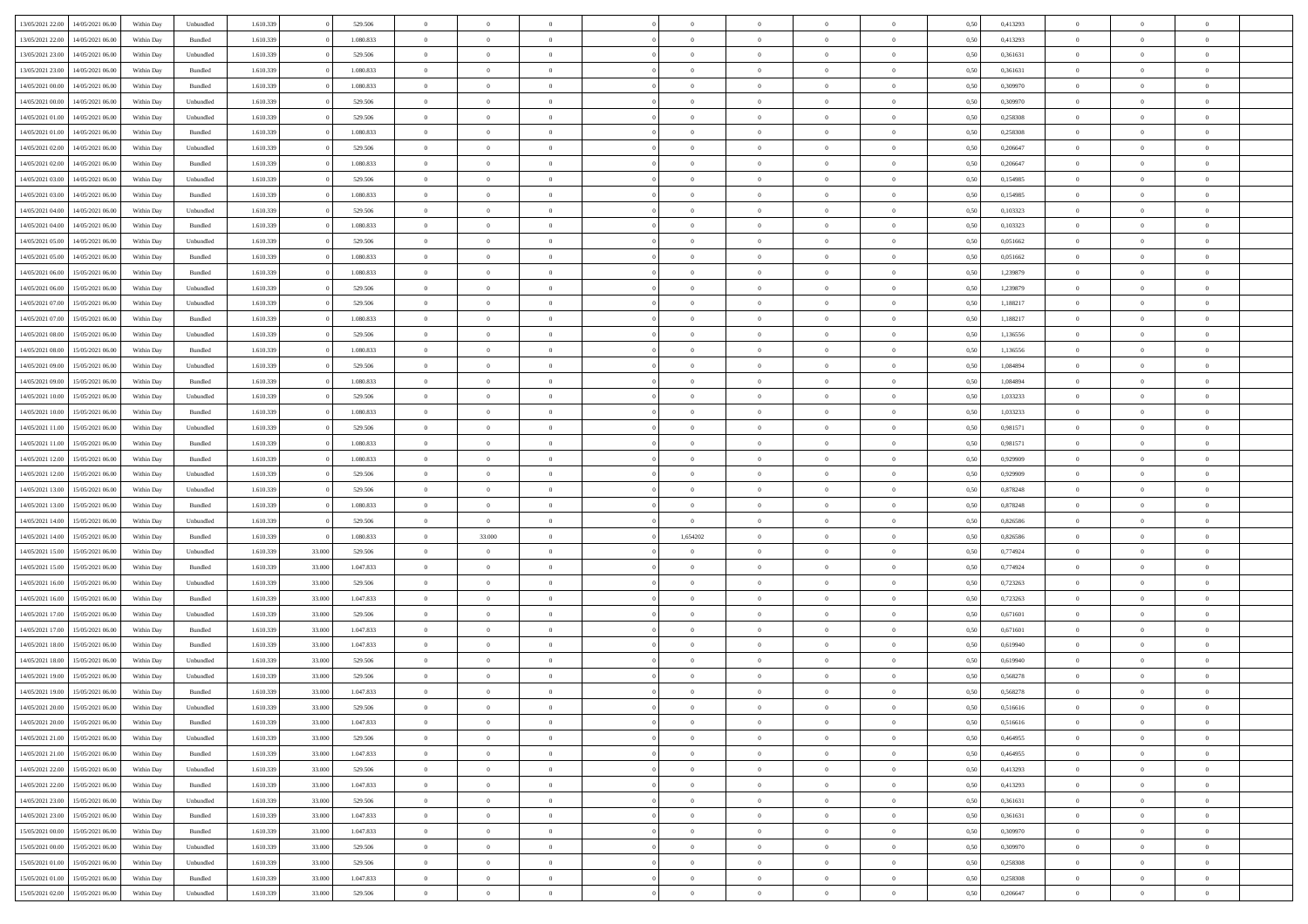| 15/05/2021 02:00 | 15/05/2021 06:00                  | Within Day | Bundled            | 1.610.339 | 33.000 | 1.047.833 | $\overline{0}$ | $\Omega$       |                | $\Omega$       | $\Omega$       | $\theta$       | $\theta$       | 0,50 | 0,206647 | $\theta$       | $\theta$       | $\theta$       |  |
|------------------|-----------------------------------|------------|--------------------|-----------|--------|-----------|----------------|----------------|----------------|----------------|----------------|----------------|----------------|------|----------|----------------|----------------|----------------|--|
|                  |                                   |            |                    |           |        |           |                |                |                |                |                |                |                |      |          |                |                |                |  |
| 15/05/2021 03:00 | 15/05/2021 06:00                  | Within Day | Unbundled          | 1.610.339 | 33.000 | 529.506   | $\overline{0}$ | $\theta$       | $\overline{0}$ | $\overline{0}$ | $\bf{0}$       | $\overline{0}$ | $\bf{0}$       | 0,50 | 0,154985 | $\theta$       | $\theta$       | $\overline{0}$ |  |
| 15/05/2021 03:00 | 15/05/2021 06:00                  | Within Day | Bundled            | 1.610.339 | 33.000 | 1.047.833 | $\overline{0}$ | $\bf{0}$       | $\overline{0}$ | $\bf{0}$       | $\bf{0}$       | $\bf{0}$       | $\mathbf{0}$   | 0,50 | 0,154985 | $\bf{0}$       | $\overline{0}$ | $\overline{0}$ |  |
| 15/05/2021 04:00 | 15/05/2021 06:00                  | Within Day | Unbundled          | 1.610.339 | 33,000 | 529.506   | $\overline{0}$ | $\overline{0}$ | $\overline{0}$ | $\overline{0}$ | $\bf{0}$       | $\overline{0}$ | $\overline{0}$ | 0.50 | 0,103323 | $\theta$       | $\theta$       | $\overline{0}$ |  |
| 15/05/2021 04:00 | 15/05/2021 06:00                  | Within Day | Bundled            | 1.610.339 | 33.000 | 1.047.833 | $\overline{0}$ | $\theta$       | $\overline{0}$ | $\overline{0}$ | $\bf{0}$       | $\overline{0}$ | $\bf{0}$       | 0,50 | 0,103323 | $\theta$       | $\overline{0}$ | $\overline{0}$ |  |
| 15/05/2021 05:00 | 15/05/2021 06:00                  | Within Day | Unbundled          | 1.610.339 | 33.000 | 529.506   | $\overline{0}$ | $\bf{0}$       | $\overline{0}$ | $\bf{0}$       | $\overline{0}$ | $\overline{0}$ | $\mathbf{0}$   | 0,50 | 0,051662 | $\overline{0}$ | $\overline{0}$ | $\bf{0}$       |  |
| 15/05/2021 05:00 | 15/05/2021 06:00                  | Within Dav | Bundled            | 1.610.339 | 33.000 | 1.047.833 | $\overline{0}$ | $\overline{0}$ | $\overline{0}$ | $\overline{0}$ | $\overline{0}$ | $\overline{0}$ | $\overline{0}$ | 0.50 | 0,051662 | $\theta$       | $\overline{0}$ | $\overline{0}$ |  |
|                  |                                   |            |                    |           |        |           |                |                |                |                |                |                |                |      |          |                |                |                |  |
| 15/05/2021 06:00 | 16/05/2021 06:00                  | Within Day | Unbundled          | 1.610.339 |        | 529.506   | $\overline{0}$ | $\theta$       | $\overline{0}$ | $\overline{0}$ | $\bf{0}$       | $\overline{0}$ | $\bf{0}$       | 0,50 | 1,239879 | $\theta$       | $\theta$       | $\overline{0}$ |  |
| 15/05/2021 06:00 | 16/05/2021 06:00                  | Within Day | Bundled            | 1.610.339 |        | 1.080.833 | $\overline{0}$ | $\overline{0}$ | $\overline{0}$ | $\bf{0}$       | $\bf{0}$       | $\bf{0}$       | $\bf{0}$       | 0,50 | 1,239879 | $\,0\,$        | $\overline{0}$ | $\overline{0}$ |  |
| 15/05/2021 07:00 | 16/05/2021 06:00                  | Within Dav | Unbundled          | 1.610.339 |        | 529.506   | $\overline{0}$ | $\overline{0}$ | $\overline{0}$ | $\overline{0}$ | $\overline{0}$ | $\overline{0}$ | $\overline{0}$ | 0.50 | 1,188217 | $\theta$       | $\overline{0}$ | $\overline{0}$ |  |
| 15/05/2021 07:00 | 16/05/2021 06:00                  | Within Day | Bundled            | 1.610.339 |        | 1.080.833 | $\overline{0}$ | $\theta$       | $\overline{0}$ | $\overline{0}$ | $\bf{0}$       | $\overline{0}$ | $\bf{0}$       | 0,50 | 1,188217 | $\,$ 0 $\,$    | $\overline{0}$ | $\overline{0}$ |  |
| 15/05/2021 08:00 | 16/05/2021 06:00                  | Within Day | Unbundled          | 1.610.339 |        | 529.506   | $\overline{0}$ | $\overline{0}$ | $\overline{0}$ | $\bf{0}$       | $\bf{0}$       | $\bf{0}$       | $\mathbf{0}$   | 0,50 | 1,136556 | $\overline{0}$ | $\overline{0}$ | $\bf{0}$       |  |
| 15/05/2021 08:00 | 16/05/2021 06:00                  | Within Day | Bundled            | 1.610.339 |        | 1.080.833 | $\overline{0}$ | $\overline{0}$ | $\overline{0}$ | $\overline{0}$ | $\bf{0}$       | $\overline{0}$ | $\overline{0}$ | 0.50 | 1,136556 | $\theta$       | $\theta$       | $\overline{0}$ |  |
| 15/05/2021 09:00 | 16/05/2021 06:00                  | Within Day | Unbundled          | 1.610.339 |        | 529.506   | $\overline{0}$ | $\theta$       | $\overline{0}$ | $\overline{0}$ | $\bf{0}$       | $\overline{0}$ | $\bf{0}$       | 0,50 | 1,084894 | $\theta$       | $\overline{0}$ | $\overline{0}$ |  |
|                  |                                   |            |                    |           |        |           |                |                |                |                |                |                |                |      |          |                |                |                |  |
| 15/05/2021 09:00 | 16/05/2021 06:00                  | Within Day | Bundled            | 1.610.339 |        | 1.080.833 | $\overline{0}$ | $\overline{0}$ | $\overline{0}$ | $\bf{0}$       | $\overline{0}$ | $\overline{0}$ | $\mathbf{0}$   | 0,50 | 1,084894 | $\bf{0}$       | $\overline{0}$ | $\bf{0}$       |  |
| 15/05/2021 10:00 | 16/05/2021 06:00                  | Within Dav | Unbundled          | 1.610.339 |        | 529.506   | $\overline{0}$ | $\overline{0}$ | $\overline{0}$ | $\overline{0}$ | $\overline{0}$ | $\overline{0}$ | $\overline{0}$ | 0.50 | 1,033233 | $\theta$       | $\overline{0}$ | $\overline{0}$ |  |
| 15/05/2021 10:00 | 16/05/2021 06:00                  | Within Day | Bundled            | 1.610.339 |        | 1.080.833 | $\overline{0}$ | $\theta$       | $\overline{0}$ | $\overline{0}$ | $\bf{0}$       | $\overline{0}$ | $\bf{0}$       | 0,50 | 1,033233 | $\theta$       | $\theta$       | $\overline{0}$ |  |
| 15/05/2021 11:00 | 16/05/2021 06:00                  | Within Day | Unbundled          | 1.610.339 |        | 529.506   | $\overline{0}$ | $\overline{0}$ | $\overline{0}$ | $\bf{0}$       | $\bf{0}$       | $\bf{0}$       | $\mathbf{0}$   | 0,50 | 0,981571 | $\,0\,$        | $\overline{0}$ | $\overline{0}$ |  |
| 15/05/2021 11:00 | 16/05/2021 06:00                  | Within Dav | Bundled            | 1.610.339 |        | 1.080.833 | $\overline{0}$ | $\overline{0}$ | $\overline{0}$ | $\overline{0}$ | $\overline{0}$ | $\overline{0}$ | $\overline{0}$ | 0.50 | 0.981571 | $\theta$       | $\overline{0}$ | $\overline{0}$ |  |
| 15/05/2021 12:00 | 16/05/2021 06:00                  | Within Day | Bundled            | 1.610.339 |        | 1.080.833 | $\overline{0}$ | $\theta$       | $\overline{0}$ | $\overline{0}$ | $\bf{0}$       | $\overline{0}$ | $\bf{0}$       | 0,50 | 0,929909 | $\,$ 0 $\,$    | $\theta$       | $\overline{0}$ |  |
| 15/05/2021 12:00 | 16/05/2021 06:00                  | Within Day | Unbundled          | 1.610.339 |        | 529.506   | $\overline{0}$ | $\overline{0}$ | $\overline{0}$ | $\bf{0}$       | $\bf{0}$       | $\bf{0}$       | $\bf{0}$       | 0,50 | 0,929909 | $\bf{0}$       | $\overline{0}$ | $\overline{0}$ |  |
| 15/05/2021 13:00 | 16/05/2021 06:00                  | Within Day | Unbundled          | 1.610.339 |        | 529.506   | $\overline{0}$ | $\overline{0}$ | $\overline{0}$ | $\overline{0}$ | $\overline{0}$ | $\overline{0}$ | $\overline{0}$ | 0.50 | 0.878248 | $\theta$       | $\overline{0}$ | $\overline{0}$ |  |
|                  |                                   |            |                    |           |        |           |                |                |                |                |                |                |                |      |          |                |                |                |  |
| 15/05/2021 13:00 | 16/05/2021 06:00                  | Within Day | Bundled            | 1.610.339 |        | 1.080.833 | $\overline{0}$ | $\theta$       | $\overline{0}$ | $\overline{0}$ | $\bf{0}$       | $\overline{0}$ | $\bf{0}$       | 0,50 | 0,878248 | $\,$ 0 $\,$    | $\overline{0}$ | $\overline{0}$ |  |
| 15/05/2021 14:00 | 16/05/2021 06:00                  | Within Day | Unbundled          | 1.610.339 |        | 529.506   | $\overline{0}$ | $\bf{0}$       | $\overline{0}$ | $\bf{0}$       | $\overline{0}$ | $\overline{0}$ | $\mathbf{0}$   | 0,50 | 0,826586 | $\bf{0}$       | $\overline{0}$ | $\bf{0}$       |  |
| 15/05/2021 14:00 | 16/05/2021 06:00                  | Within Dav | Bundled            | 1.610.339 |        | 1.080.833 | $\overline{0}$ | $\overline{0}$ | $\overline{0}$ | $\overline{0}$ | $\overline{0}$ | $\overline{0}$ | $\overline{0}$ | 0.50 | 0,826586 | $\overline{0}$ | $\overline{0}$ | $\overline{0}$ |  |
| 15/05/2021 15:00 | 16/05/2021 06:00                  | Within Day | Unbundled          | 1.610.339 |        | 529.506   | $\overline{0}$ | $\theta$       | $\overline{0}$ | $\overline{0}$ | $\bf{0}$       | $\overline{0}$ | $\bf{0}$       | 0,50 | 0,774924 | $\theta$       | $\theta$       | $\overline{0}$ |  |
| 15/05/2021 15:00 | 16/05/2021 06:00                  | Within Day | Bundled            | 1.610.339 |        | 1.080.833 | $\overline{0}$ | $\overline{0}$ | $\overline{0}$ | $\bf{0}$       | $\bf{0}$       | $\bf{0}$       | $\bf{0}$       | 0,50 | 0,774924 | $\,0\,$        | $\overline{0}$ | $\overline{0}$ |  |
| 15/05/2021 16:00 | 16/05/2021 06:00                  | Within Day | Unbundled          | 1.610.339 |        | 529.506   | $\overline{0}$ | $\overline{0}$ | $\overline{0}$ | $\overline{0}$ | $\overline{0}$ | $\overline{0}$ | $\overline{0}$ | 0.50 | 0,723263 | $\theta$       | $\overline{0}$ | $\overline{0}$ |  |
| 15/05/2021 16:00 | 16/05/2021 06:00                  | Within Day | Bundled            | 1.610.339 |        | 1.080.833 | $\overline{0}$ | $\theta$       | $\overline{0}$ | $\overline{0}$ | $\bf{0}$       | $\overline{0}$ | $\bf{0}$       | 0,50 | 0,723263 | $\,$ 0 $\,$    | $\overline{0}$ | $\overline{0}$ |  |
|                  |                                   |            |                    |           |        |           |                |                |                |                |                |                |                |      |          |                |                |                |  |
| 15/05/2021 17:00 | 16/05/2021 06:00                  | Within Day | Bundled            | 1.610.339 |        | 1.080.833 | $\overline{0}$ | $\overline{0}$ | $\overline{0}$ | $\bf{0}$       | $\bf{0}$       | $\bf{0}$       | $\bf{0}$       | 0,50 | 0,671601 | $\overline{0}$ | $\overline{0}$ | $\overline{0}$ |  |
| 15/05/2021 17:00 | 16/05/2021 06:00                  | Within Day | Unbundled          | 1.610.339 |        | 529.506   | $\overline{0}$ | $\Omega$       | $\overline{0}$ | $\Omega$       | $\Omega$       | $\overline{0}$ | $\overline{0}$ | 0,50 | 0,671601 | $\,0\,$        | $\theta$       | $\theta$       |  |
| 15/05/2021 18:00 | 16/05/2021 06:00                  | Within Day | Unbundled          | 1.610.339 |        | 529.506   | $\overline{0}$ | $\theta$       | $\overline{0}$ | $\overline{0}$ | $\bf{0}$       | $\overline{0}$ | $\bf{0}$       | 0,50 | 0,619940 | $\,$ 0 $\,$    | $\overline{0}$ | $\overline{0}$ |  |
| 15/05/2021 18:00 | 16/05/2021 06:00                  | Within Day | Bundled            | 1.610.339 |        | 1.080.833 | $\overline{0}$ | $\overline{0}$ | $\overline{0}$ | $\bf{0}$       | $\bf{0}$       | $\overline{0}$ | $\mathbf{0}$   | 0,50 | 0,619940 | $\overline{0}$ | $\overline{0}$ | $\bf{0}$       |  |
| 15/05/2021 19:00 | 16/05/2021 06:00                  | Within Day | Unbundled          | 1.610.339 |        | 529.506   | $\overline{0}$ | $\Omega$       | $\Omega$       | $\Omega$       | $\overline{0}$ | $\overline{0}$ | $\overline{0}$ | 0.50 | 0.568278 | $\,0\,$        | $\theta$       | $\theta$       |  |
| 15/05/2021 19:00 | 16/05/2021 06:00                  | Within Day | Bundled            | 1.610.339 |        | 1.080.833 | $\overline{0}$ | $\theta$       | $\overline{0}$ | $\overline{0}$ | $\bf{0}$       | $\overline{0}$ | $\bf{0}$       | 0,50 | 0,568278 | $\,$ 0 $\,$    | $\theta$       | $\overline{0}$ |  |
| 15/05/2021 20:00 | 16/05/2021 06:00                  | Within Day | Unbundled          | 1.610.339 |        | 529.506   | $\overline{0}$ | $\overline{0}$ | $\overline{0}$ | $\bf{0}$       | $\bf{0}$       | $\bf{0}$       | $\bf{0}$       | 0,50 | 0,516616 | $\,0\,$        | $\overline{0}$ | $\overline{0}$ |  |
| 15/05/2021 20:00 | 16/05/2021 06:00                  | Within Day | Bundled            | 1.610.339 |        | 1.080.833 | $\overline{0}$ | $\Omega$       | $\overline{0}$ | $\Omega$       | $\theta$       | $\overline{0}$ | $\overline{0}$ | 0.50 | 0,516616 | $\theta$       | $\theta$       | $\theta$       |  |
| 15/05/2021 21:00 | 16/05/2021 06:00                  |            |                    | 1.610.339 |        | 529.506   | $\overline{0}$ | $\theta$       | $\overline{0}$ | $\overline{0}$ | $\bf{0}$       | $\overline{0}$ |                |      | 0,464955 | $\,$ 0 $\,$    | $\overline{0}$ | $\overline{0}$ |  |
|                  |                                   | Within Day | Unbundled          |           |        |           |                |                |                |                |                |                | $\bf{0}$       | 0,50 |          |                |                |                |  |
| 15/05/2021 21.00 | 16/05/2021 06:00                  | Within Day | Bundled            | 1.610.339 |        | 1.080.833 | $\overline{0}$ | $\overline{0}$ | $\overline{0}$ | $\bf{0}$       | $\bf{0}$       | $\bf{0}$       | $\bf{0}$       | 0,50 | 0,464955 | $\overline{0}$ | $\overline{0}$ | $\overline{0}$ |  |
| 15/05/2021 22.00 | 16/05/2021 06:00                  | Within Day | Unbundled          | 1.610.339 |        | 529.506   | $\overline{0}$ | $\Omega$       | $\overline{0}$ | $\Omega$       | $\overline{0}$ | $\overline{0}$ | $\overline{0}$ | 0.50 | 0,413293 | $\,0\,$        | $\theta$       | $\theta$       |  |
| 15/05/2021 22:00 | 16/05/2021 06:00                  | Within Day | Bundled            | 1.610.339 |        | 1.080.833 | $\overline{0}$ | $\theta$       | $\overline{0}$ | $\overline{0}$ | $\bf{0}$       | $\overline{0}$ | $\bf{0}$       | 0,50 | 0,413293 | $\,$ 0 $\,$    | $\overline{0}$ | $\overline{0}$ |  |
| 15/05/2021 23.00 | 16/05/2021 06:00                  | Within Day | Bundled            | 1.610.339 |        | 1.080.833 | $\overline{0}$ | $\overline{0}$ | $\overline{0}$ | $\bf{0}$       | $\bf{0}$       | $\bf{0}$       | $\mathbf{0}$   | 0,50 | 0,361631 | $\overline{0}$ | $\overline{0}$ | $\bf{0}$       |  |
| 15/05/2021 23:00 | 16/05/2021 06:00                  | Within Day | Unbundled          | 1.610.339 |        | 529.506   | $\overline{0}$ | $\Omega$       | $\Omega$       | $\Omega$       | $\Omega$       | $\Omega$       | $\overline{0}$ | 0.50 | 0.361631 | $\theta$       | $\theta$       | $\theta$       |  |
| 16/05/2021 00:00 | 16/05/2021 06:00                  | Within Day | Unbundled          | 1.610.339 |        | 529.506   | $\overline{0}$ | $\overline{0}$ | $\overline{0}$ | $\bf{0}$       | $\,$ 0         | $\bf{0}$       | $\bf{0}$       | 0,50 | 0,309970 | $\,0\,$        | $\overline{0}$ | $\overline{0}$ |  |
| 16/05/2021 00:00 | 16/05/2021 06:00                  | Within Day | $\mathbf B$ undled | 1.610.339 |        | 1.080.833 | $\bf{0}$       | $\bf{0}$       |                |                | $\bf{0}$       |                |                | 0,50 | 0,309970 | $\bf{0}$       | $\overline{0}$ |                |  |
| 16/05/2021 01:00 | 16/05/2021 06:00                  |            |                    | 1.610.339 |        |           | $\overline{0}$ | $\overline{0}$ | $\overline{0}$ | $\Omega$       | $\overline{0}$ | $\overline{0}$ | $\overline{0}$ | 0.50 |          | $\theta$       | $\theta$       | $\theta$       |  |
|                  |                                   | Within Day | Unbundled          |           |        | 529.506   |                |                |                |                |                |                |                |      | 0,258308 |                |                |                |  |
| 16/05/2021 01:00 | 16/05/2021 06:00                  | Within Day | Bundled            | 1.610.339 |        | 1.080.833 | $\overline{0}$ | $\,$ 0         | $\overline{0}$ | $\bf{0}$       | $\,$ 0 $\,$    | $\overline{0}$ | $\,$ 0 $\,$    | 0,50 | 0,258308 | $\,$ 0 $\,$    | $\,$ 0 $\,$    | $\,$ 0         |  |
| 16/05/2021 02:00 | 16/05/2021 06:00                  | Within Day | Unbundled          | 1.610.339 |        | 529.506   | $\overline{0}$ | $\overline{0}$ | $\overline{0}$ | $\overline{0}$ | $\overline{0}$ | $\overline{0}$ | $\mathbf{0}$   | 0,50 | 0,206647 | $\overline{0}$ | $\bf{0}$       | $\bf{0}$       |  |
| 16/05/2021 02:00 | 16/05/2021 06:00                  | Within Day | $\mathbf B$ undled | 1.610.339 |        | 1.080.833 | $\overline{0}$ | $\overline{0}$ | $\overline{0}$ | $\Omega$       | $\overline{0}$ | $\overline{0}$ | $\overline{0}$ | 0,50 | 0,206647 | $\overline{0}$ | $\theta$       | $\overline{0}$ |  |
| 16/05/2021 03:00 | 16/05/2021 06:00                  | Within Day | Unbundled          | 1.610.339 |        | 529.506   | $\overline{0}$ | $\,$ 0         | $\overline{0}$ | $\overline{0}$ | $\,$ 0 $\,$    | $\overline{0}$ | $\mathbf{0}$   | 0,50 | 0,154985 | $\,$ 0 $\,$    | $\overline{0}$ | $\overline{0}$ |  |
| 16/05/2021 03:00 | 16/05/2021 06:00                  | Within Day | Bundled            | 1.610.339 |        | 1.080.833 | $\overline{0}$ | $\overline{0}$ | $\overline{0}$ | $\overline{0}$ | $\overline{0}$ | $\overline{0}$ | $\mathbf{0}$   | 0,50 | 0,154985 | $\overline{0}$ | $\overline{0}$ | $\bf{0}$       |  |
| 16/05/2021 04:00 | 16/05/2021 06:00                  | Within Day | Unbundled          | 1.610.339 |        | 529.506   | $\overline{0}$ | $\overline{0}$ | $\overline{0}$ | $\Omega$       | $\overline{0}$ | $\overline{0}$ | $\bf{0}$       | 0.50 | 0,103323 | $\overline{0}$ | $\theta$       | $\overline{0}$ |  |
| 16/05/2021 04:00 | 16/05/2021 06:00                  | Within Day | Bundled            | 1.610.339 |        | 1.080.833 | $\overline{0}$ | $\,$ 0         | $\overline{0}$ | $\bf{0}$       | $\bf{0}$       | $\bf{0}$       | $\bf{0}$       | 0,50 | 0,103323 | $\,$ 0 $\,$    | $\overline{0}$ | $\overline{0}$ |  |
| 16/05/2021 05:00 | 16/05/2021 06:00                  | Within Day | Bundled            | 1.610.339 |        | 1.080.833 | $\overline{0}$ | $\bf{0}$       | $\overline{0}$ | $\overline{0}$ | $\overline{0}$ | $\overline{0}$ | $\mathbf{0}$   | 0,50 | 0,051662 | $\overline{0}$ | $\overline{0}$ | $\bf{0}$       |  |
|                  |                                   |            |                    |           |        |           |                |                |                |                |                |                |                |      |          |                |                |                |  |
| 16/05/2021 05:00 | 16/05/2021 06:00                  | Within Day | Unbundled          | 1.610.339 |        | 529.506   | $\overline{0}$ | $\overline{0}$ | $\overline{0}$ | $\Omega$       | $\overline{0}$ | $\overline{0}$ | $\overline{0}$ | 0.50 | 0.051662 | $\overline{0}$ | $\overline{0}$ | $\overline{0}$ |  |
| 16/05/2021 06:00 | 17/05/2021 06:00                  | Within Day | Unbundled          | 1.610.339 |        | 529.506   | $\overline{0}$ | $\bf{0}$       | $\overline{0}$ | $\bf{0}$       | $\bf{0}$       | $\bf{0}$       | $\mathbf{0}$   | 0,50 | 1,239879 | $\,$ 0 $\,$    | $\,$ 0 $\,$    | $\bf{0}$       |  |
|                  | 16/05/2021 06:00 17/05/2021 06:00 | Within Day | Bundled            | 1.610.339 |        | 1.080.833 | $\overline{0}$ | $\overline{0}$ | $\overline{0}$ | $\overline{0}$ | $\overline{0}$ | $\bf{0}$       | $\mathbf{0}$   | 0,50 | 1,239879 | $\overline{0}$ | $\bf{0}$       | $\bf{0}$       |  |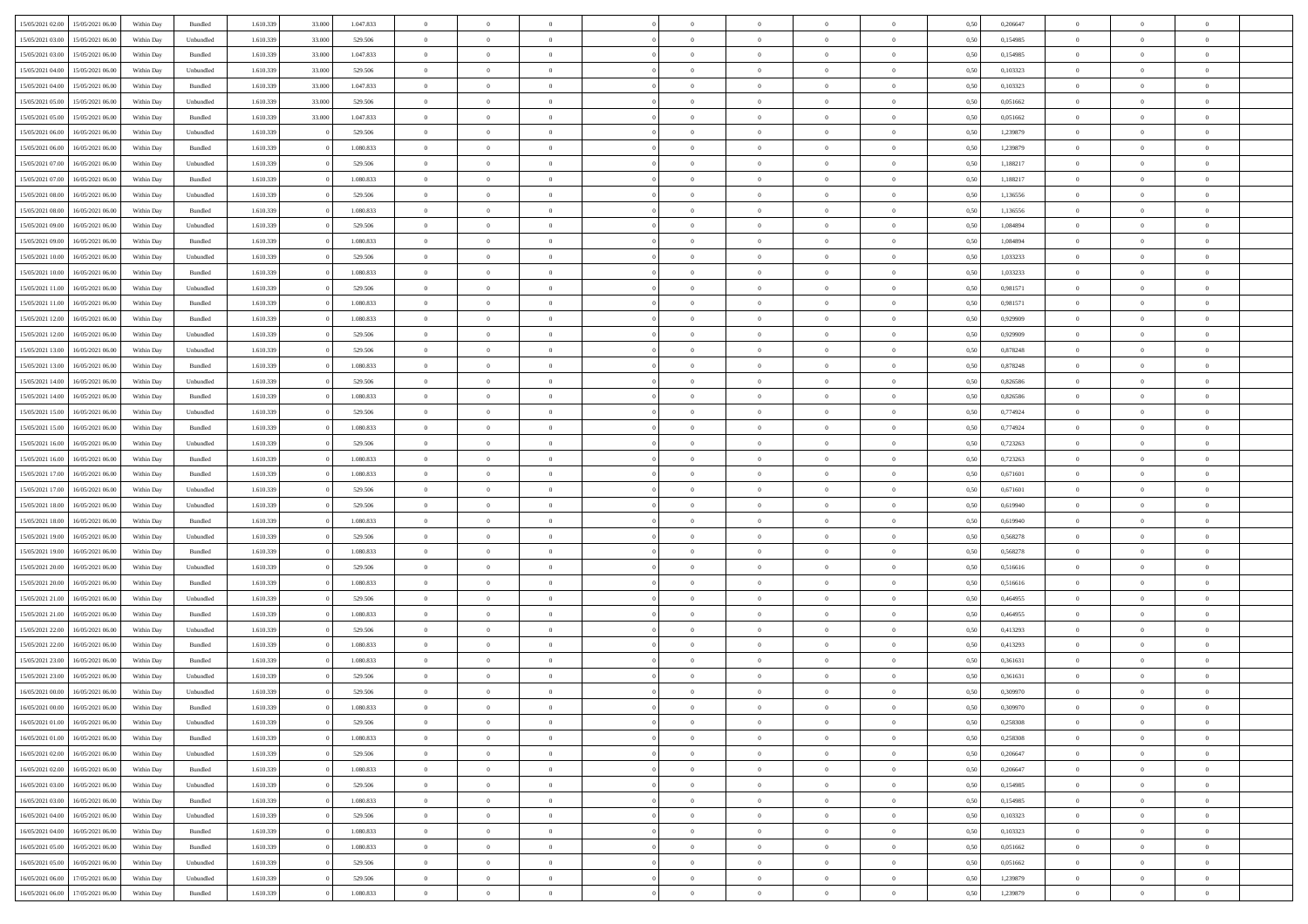| 16/05/2021 07:00 | 17/05/2021 06:00 | Within Day | Unbundled | 1.610.339 | 529.506   | $\overline{0}$ | $\theta$       |                | $\Omega$       | $\Omega$       | $\theta$       | $\theta$       | 0.50 | 1,188217 | $\theta$       | $\theta$       | $\theta$       |  |
|------------------|------------------|------------|-----------|-----------|-----------|----------------|----------------|----------------|----------------|----------------|----------------|----------------|------|----------|----------------|----------------|----------------|--|
|                  |                  |            |           |           |           |                |                |                |                |                |                |                |      |          |                |                |                |  |
| 16/05/2021 07:00 | 17/05/2021 06:00 | Within Day | Bundled   | 1.610.339 | 1.080.833 | $\overline{0}$ | $\theta$       | $\overline{0}$ | $\overline{0}$ | $\bf{0}$       | $\overline{0}$ | $\bf{0}$       | 0,50 | 1,188217 | $\theta$       | $\overline{0}$ | $\overline{0}$ |  |
| 16/05/2021 08:00 | 17/05/2021 06:00 | Within Day | Unbundled | 1.610.339 | 529.506   | $\overline{0}$ | $\overline{0}$ | $\overline{0}$ | $\bf{0}$       | $\bf{0}$       | $\bf{0}$       | $\mathbf{0}$   | 0,50 | 1,136556 | $\bf{0}$       | $\overline{0}$ | $\overline{0}$ |  |
|                  |                  |            |           |           |           |                |                |                |                |                |                |                |      |          | $\theta$       |                |                |  |
| 16/05/2021 08:00 | 17/05/2021 06:00 | Within Dav | Bundled   | 1.610.339 | 1.080.833 | $\overline{0}$ | $\overline{0}$ | $\overline{0}$ | $\overline{0}$ | $\bf{0}$       | $\overline{0}$ | $\overline{0}$ | 0.50 | 1,136556 |                | $\theta$       | $\overline{0}$ |  |
| 16/05/2021 11:00 | 17/05/2021 06:00 | Within Day | Unbundled | 1.610.339 | 529.506   | $\overline{0}$ | $\theta$       | $\overline{0}$ | $\overline{0}$ | $\bf{0}$       | $\overline{0}$ | $\bf{0}$       | 0,50 | 0,981571 | $\theta$       | $\overline{0}$ | $\overline{0}$ |  |
| 16/05/2021 11:00 | 17/05/2021 06:00 | Within Day | Bundled   | 1.610.339 | 1.080.833 | $\overline{0}$ | $\overline{0}$ | $\overline{0}$ | $\bf{0}$       | $\overline{0}$ | $\overline{0}$ | $\mathbf{0}$   | 0,50 | 0,981571 | $\bf{0}$       | $\overline{0}$ | $\bf{0}$       |  |
| 16/05/2021 12:00 | 17/05/2021 06:00 | Within Dav | Unbundled | 1.610.339 | 529.506   | $\overline{0}$ | $\overline{0}$ | $\overline{0}$ | $\overline{0}$ | $\overline{0}$ | $\overline{0}$ | $\overline{0}$ | 0.50 | 0.929909 | $\theta$       | $\overline{0}$ | $\overline{0}$ |  |
|                  |                  |            |           |           |           |                |                |                |                |                |                |                |      |          |                |                |                |  |
| 16/05/2021 12:00 | 17/05/2021 06:00 | Within Day | Bundled   | 1.610.339 | 1.080.833 | $\overline{0}$ | $\theta$       | $\overline{0}$ | $\overline{0}$ | $\bf{0}$       | $\overline{0}$ | $\bf{0}$       | 0,50 | 0,929909 | $\theta$       | $\theta$       | $\overline{0}$ |  |
| 16/05/2021 13:00 | 17/05/2021 06:00 | Within Day | Bundled   | 1.610.339 | 1.080.833 | $\overline{0}$ | $\overline{0}$ | $\overline{0}$ | $\bf{0}$       | $\bf{0}$       | $\bf{0}$       | $\bf{0}$       | 0,50 | 0,878248 | $\,0\,$        | $\overline{0}$ | $\overline{0}$ |  |
| 16/05/2021 13:00 | 17/05/2021 06:00 | Within Dav | Unbundled | 1.610.339 | 529.506   | $\overline{0}$ | $\overline{0}$ | $\overline{0}$ | $\overline{0}$ | $\overline{0}$ | $\overline{0}$ | $\overline{0}$ | 0.50 | 0,878248 | $\theta$       | $\overline{0}$ | $\overline{0}$ |  |
|                  |                  |            |           |           |           |                |                |                |                |                |                |                |      |          |                |                |                |  |
| 16/05/2021 14:00 | 17/05/2021 06:00 | Within Day | Unbundled | 1.610.339 | 529.506   | $\overline{0}$ | $\theta$       | $\overline{0}$ | $\overline{0}$ | $\bf{0}$       | $\overline{0}$ | $\bf{0}$       | 0,50 | 0,826586 | $\,$ 0 $\,$    | $\overline{0}$ | $\overline{0}$ |  |
| 16/05/2021 14:00 | 17/05/2021 06:00 | Within Day | Bundled   | 1.610.339 | 1.080.833 | $\overline{0}$ | $\overline{0}$ | $\overline{0}$ | $\bf{0}$       | $\bf{0}$       | $\bf{0}$       | $\mathbf{0}$   | 0,50 | 0,826586 | $\overline{0}$ | $\overline{0}$ | $\overline{0}$ |  |
| 16/05/2021 15:00 | 17/05/2021 06:00 | Within Day | Unbundled | 1.610.339 | 529.506   | $\overline{0}$ | $\overline{0}$ | $\overline{0}$ | $\overline{0}$ | $\bf{0}$       | $\overline{0}$ | $\overline{0}$ | 0.50 | 0.774924 | $\theta$       | $\theta$       | $\overline{0}$ |  |
|                  |                  |            |           |           |           |                |                |                |                |                |                |                |      |          |                |                |                |  |
| 16/05/2021 15:00 | 17/05/2021 06:00 | Within Day | Bundled   | 1.610.339 | 1.080.833 | $\overline{0}$ | $\theta$       | $\overline{0}$ | $\overline{0}$ | $\bf{0}$       | $\overline{0}$ | $\bf{0}$       | 0,50 | 0,774924 | $\theta$       | $\overline{0}$ | $\overline{0}$ |  |
| 16/05/2021 16:00 | 17/05/2021 06:00 | Within Day | Unbundled | 1.610.339 | 529.506   | $\overline{0}$ | $\overline{0}$ | $\overline{0}$ | $\bf{0}$       | $\overline{0}$ | $\overline{0}$ | $\mathbf{0}$   | 0,50 | 0,723263 | $\overline{0}$ | $\overline{0}$ | $\bf{0}$       |  |
| 16/05/2021 16:00 | 17/05/2021 06:00 | Within Dav | Bundled   | 1.610.339 | 1.080.833 | $\overline{0}$ | $\overline{0}$ | $\overline{0}$ | $\overline{0}$ | $\overline{0}$ | $\overline{0}$ | $\overline{0}$ | 0.50 | 0,723263 | $\theta$       | $\overline{0}$ | $\overline{0}$ |  |
| 16/05/2021 17:00 | 17/05/2021 06:00 | Within Day | Unbundled | 1.610.339 | 529.506   | $\overline{0}$ | $\theta$       | $\overline{0}$ | $\overline{0}$ | $\bf{0}$       | $\overline{0}$ | $\bf{0}$       | 0,50 | 0,671601 | $\theta$       | $\theta$       | $\overline{0}$ |  |
|                  |                  |            |           |           |           |                |                |                |                |                |                |                |      |          |                |                |                |  |
| 16/05/2021 17:00 | 17/05/2021 06:00 | Within Day | Bundled   | 1.610.339 | 1.080.833 | $\overline{0}$ | $\overline{0}$ | $\overline{0}$ | $\bf{0}$       | $\bf{0}$       | $\bf{0}$       | $\bf{0}$       | 0,50 | 0,671601 | $\,0\,$        | $\overline{0}$ | $\overline{0}$ |  |
| 16/05/2021 18:00 | 17/05/2021 06:00 | Within Day | Bundled   | 1.610.339 | 1.080.833 | $\overline{0}$ | $\overline{0}$ | $\overline{0}$ | $\overline{0}$ | $\overline{0}$ | $\overline{0}$ | $\overline{0}$ | 0.50 | 0,619940 | $\theta$       | $\overline{0}$ | $\overline{0}$ |  |
| 16/05/2021 18:00 | 17/05/2021 06:00 | Within Day | Unbundled | 1.610.339 | 529.506   | $\overline{0}$ | $\theta$       | $\overline{0}$ | $\overline{0}$ | $\bf{0}$       | $\overline{0}$ | $\bf{0}$       | 0,50 | 0,619940 | $\,$ 0 $\,$    | $\overline{0}$ | $\overline{0}$ |  |
|                  |                  |            |           |           |           |                |                |                |                |                |                |                |      |          |                |                |                |  |
| 16/05/2021 19:00 | 17/05/2021 06:00 | Within Day | Unbundled | 1.610.339 | 529.506   | $\overline{0}$ | $\overline{0}$ | $\overline{0}$ | $\bf{0}$       | $\bf{0}$       | $\bf{0}$       | $\bf{0}$       | 0,50 | 0,568278 | $\bf{0}$       | $\overline{0}$ | $\overline{0}$ |  |
| 16/05/2021 19:00 | 17/05/2021 06:00 | Within Day | Bundled   | 1.610.339 | 1.080.833 | $\overline{0}$ | $\overline{0}$ | $\overline{0}$ | $\overline{0}$ | $\bf{0}$       | $\overline{0}$ | $\overline{0}$ | 0.50 | 0,568278 | $\theta$       | $\overline{0}$ | $\overline{0}$ |  |
| 16/05/2021 20:00 | 17/05/2021 06:00 | Within Day | Unbundled | 1.610.339 | 529.506   | $\overline{0}$ | $\theta$       | $\overline{0}$ | $\overline{0}$ | $\bf{0}$       | $\overline{0}$ | $\bf{0}$       | 0,50 | 0,516616 | $\,$ 0 $\,$    | $\overline{0}$ | $\overline{0}$ |  |
| 16/05/2021 20:00 | 17/05/2021 06:00 | Within Day | Bundled   | 1.610.339 | 1.080.833 | $\overline{0}$ | $\overline{0}$ | $\overline{0}$ | $\bf{0}$       | $\overline{0}$ | $\overline{0}$ | $\mathbf{0}$   | 0,50 | 0,516616 | $\overline{0}$ | $\overline{0}$ | $\bf{0}$       |  |
|                  |                  |            |           |           |           |                |                |                |                |                |                |                |      |          |                |                |                |  |
| 16/05/2021 21:00 | 17/05/2021 06:00 | Within Dav | Unbundled | 1.610.339 | 529.506   | $\overline{0}$ | $\overline{0}$ | $\overline{0}$ | $\overline{0}$ | $\overline{0}$ | $\overline{0}$ | $\overline{0}$ | 0.50 | 0,464955 | $\theta$       | $\overline{0}$ | $\overline{0}$ |  |
| 16/05/2021 21:00 | 17/05/2021 06:00 | Within Day | Bundled   | 1.610.339 | 1.080.833 | $\overline{0}$ | $\theta$       | $\overline{0}$ | $\overline{0}$ | $\bf{0}$       | $\overline{0}$ | $\bf{0}$       | 0,50 | 0,464955 | $\theta$       | $\theta$       | $\overline{0}$ |  |
| 16/05/2021 22.00 | 17/05/2021 06:00 | Within Day | Unbundled | 1.610.339 | 529.506   | $\overline{0}$ | $\overline{0}$ | $\overline{0}$ | $\bf{0}$       | $\bf{0}$       | $\bf{0}$       | $\bf{0}$       | 0,50 | 0,413293 | $\,0\,$        | $\overline{0}$ | $\overline{0}$ |  |
|                  |                  |            |           |           |           |                | $\overline{0}$ |                |                | $\overline{0}$ |                |                |      |          | $\theta$       | $\overline{0}$ | $\overline{0}$ |  |
| 16/05/2021 22:00 | 17/05/2021 06:00 | Within Day | Bundled   | 1.610.339 | 1.080.833 | $\overline{0}$ |                | $\overline{0}$ | $\overline{0}$ |                | $\overline{0}$ | $\overline{0}$ | 0.50 | 0,413293 |                |                |                |  |
| 16/05/2021 23:00 | 17/05/2021 06:00 | Within Day | Unbundled | 1.610.339 | 529.506   | $\overline{0}$ | $\theta$       | $\overline{0}$ | $\overline{0}$ | $\bf{0}$       | $\overline{0}$ | $\bf{0}$       | 0,50 | 0,361631 | $\,$ 0 $\,$    | $\overline{0}$ | $\overline{0}$ |  |
| 16/05/2021 23:00 | 17/05/2021 06:00 | Within Day | Bundled   | 1.610.339 | 1.080.833 | $\overline{0}$ | $\overline{0}$ | $\overline{0}$ | $\bf{0}$       | $\bf{0}$       | $\bf{0}$       | $\bf{0}$       | 0,50 | 0,361631 | $\overline{0}$ | $\overline{0}$ | $\overline{0}$ |  |
| 17/05/2021 00:00 | 17/05/2021 06:00 |            |           | 1.610.339 | 1.080.833 | $\overline{0}$ | $\Omega$       | $\Omega$       | $\Omega$       | $\Omega$       | $\Omega$       | $\overline{0}$ | 0,50 | 0,309970 | $\,0\,$        | $\theta$       | $\theta$       |  |
|                  |                  | Within Day | Bundled   |           |           |                |                |                |                |                |                |                |      |          |                |                |                |  |
| 17/05/2021 00:00 | 17/05/2021 06:00 | Within Day | Unbundled | 1.610.339 | 529.506   | $\overline{0}$ | $\theta$       | $\overline{0}$ | $\overline{0}$ | $\bf{0}$       | $\overline{0}$ | $\bf{0}$       | 0,50 | 0,309970 | $\theta$       | $\overline{0}$ | $\overline{0}$ |  |
| 17/05/2021 01:00 | 17/05/2021 06:00 | Within Day | Unbundled | 1.610.339 | 529.506   | $\overline{0}$ | $\overline{0}$ | $\overline{0}$ | $\bf{0}$       | $\overline{0}$ | $\overline{0}$ | $\mathbf{0}$   | 0,50 | 0,258308 | $\overline{0}$ | $\overline{0}$ | $\bf{0}$       |  |
| 17/05/2021 01:00 | 17/05/2021 06:00 | Within Day | Bundled   | 1.610.339 | 1.080.833 | $\overline{0}$ | $\Omega$       | $\Omega$       | $\Omega$       | $\bf{0}$       | $\overline{0}$ | $\overline{0}$ | 0.50 | 0,258308 | $\,0\,$        | $\theta$       | $\theta$       |  |
|                  |                  |            |           |           |           |                |                |                |                |                |                |                |      |          |                |                |                |  |
| 17/05/2021 02:00 | 17/05/2021 06:00 | Within Day | Unbundled | 1.610.339 | 529.506   | $\overline{0}$ | $\theta$       | $\overline{0}$ | $\overline{0}$ | $\bf{0}$       | $\overline{0}$ | $\bf{0}$       | 0,50 | 0,206647 | $\,$ 0 $\,$    | $\theta$       | $\overline{0}$ |  |
| 17/05/2021 02:00 | 17/05/2021 06:00 | Within Day | Bundled   | 1.610.339 | 1.080.833 | $\overline{0}$ | $\overline{0}$ | $\overline{0}$ | $\bf{0}$       | $\bf{0}$       | $\bf{0}$       | $\bf{0}$       | 0,50 | 0,206647 | $\bf{0}$       | $\overline{0}$ | $\overline{0}$ |  |
| 17/05/2021 03:00 | 17/05/2021 06:00 | Within Day | Unbundled | 1.610.339 | 529.506   | $\overline{0}$ | $\Omega$       | $\Omega$       | $\Omega$       | $\theta$       | $\theta$       | $\overline{0}$ | 0.50 | 0,154985 | $\theta$       | $\theta$       | $\theta$       |  |
| 17/05/2021 03:00 | 17/05/2021 06:00 | Within Day | Bundled   | 1.610.339 | 1.080.833 | $\overline{0}$ | $\theta$       | $\overline{0}$ | $\overline{0}$ | $\bf{0}$       | $\overline{0}$ | $\bf{0}$       | 0,50 | 0,154985 | $\,$ 0 $\,$    | $\overline{0}$ | $\overline{0}$ |  |
|                  |                  |            |           |           |           |                |                |                |                |                |                |                |      |          |                |                |                |  |
| 17/05/2021 04:00 | 17/05/2021 06:00 | Within Day | Unbundled | 1.610.339 | 529.506   | $\overline{0}$ | $\overline{0}$ | $\overline{0}$ | $\bf{0}$       | $\bf{0}$       | $\bf{0}$       | $\bf{0}$       | 0,50 | 0,103323 | $\overline{0}$ | $\overline{0}$ | $\overline{0}$ |  |
| 17/05/2021 04:00 | 17/05/2021 06:00 | Within Day | Bundled   | 1.610.339 | 1.080.833 | $\overline{0}$ | $\Omega$       | $\overline{0}$ | $\Omega$       | $\Omega$       | $\overline{0}$ | $\overline{0}$ | 0.50 | 0,103323 | $\,0\,$        | $\theta$       | $\theta$       |  |
| 17/05/2021 05:00 | 17/05/2021 06:00 | Within Day | Unbundled | 1.610.339 | 529.506   | $\overline{0}$ | $\theta$       | $\overline{0}$ | $\overline{0}$ | $\bf{0}$       | $\overline{0}$ | $\bf{0}$       | 0,50 | 0,051662 | $\,$ 0 $\,$    | $\overline{0}$ | $\overline{0}$ |  |
| 17/05/2021 05:00 | 17/05/2021 06:00 | Within Day | Bundled   | 1.610.339 | 1.080.833 | $\overline{0}$ | $\overline{0}$ | $\overline{0}$ | $\bf{0}$       | $\bf{0}$       | $\bf{0}$       | $\mathbf{0}$   | 0,50 | 0,051662 | $\overline{0}$ | $\overline{0}$ | $\bf{0}$       |  |
|                  |                  |            |           |           |           |                |                |                |                |                |                |                |      |          |                |                |                |  |
| 17/05/2021 06:00 | 18/05/2021 06:00 | Within Day | Bundled   | 1.610.339 | 1.080.833 | $\overline{0}$ | $\Omega$       | $\Omega$       | $\Omega$       | $\Omega$       | $\Omega$       | $\overline{0}$ | 0.50 | 1,239879 | $\theta$       | $\theta$       | $\theta$       |  |
| 17/05/2021 06:00 | 18/05/2021 06:00 | Within Day | Unbundled | 1.610.339 | 529.506   | $\overline{0}$ | $\overline{0}$ | $\overline{0}$ | $\bf{0}$       | $\,$ 0         | $\bf{0}$       | $\bf{0}$       | 0,50 | 1,239879 | $\,0\,$        | $\overline{0}$ | $\overline{0}$ |  |
| 17/05/2021 07:00 | 18/05/2021 06:00 | Within Day | Unbundled | 1.610.339 | 529.506   | $\bf{0}$       | $\bf{0}$       |                |                | $\bf{0}$       |                |                | 0,50 | 1,188217 | $\bf{0}$       | $\overline{0}$ |                |  |
|                  |                  |            |           |           |           |                |                |                |                |                |                |                |      |          |                |                |                |  |
| 17/05/2021 07:00 | 18/05/2021 06:00 | Within Day | Bundled   | 1.610.339 | 1.080.833 | $\overline{0}$ | $\overline{0}$ | $\overline{0}$ | $\Omega$       | $\overline{0}$ | $\overline{0}$ | $\overline{0}$ | 0,50 | 1,188217 | $\theta$       | $\theta$       | $\theta$       |  |
| 17/05/2021 08:00 | 18/05/2021 06:00 | Within Day | Unbundled | 1.610.339 | 529.506   | $\overline{0}$ | $\,$ 0         | $\overline{0}$ | $\bf{0}$       | $\,$ 0 $\,$    | $\overline{0}$ | $\,$ 0 $\,$    | 0,50 | 1,136556 | $\,$ 0 $\,$    | $\,$ 0 $\,$    | $\,$ 0         |  |
| 17/05/2021 08:00 | 18/05/2021 06:00 | Within Day | Bundled   | 1.610.339 | 1.080.833 | $\overline{0}$ | $\overline{0}$ | $\overline{0}$ | $\overline{0}$ | $\overline{0}$ | $\overline{0}$ | $\mathbf{0}$   | 0,50 | 1,136556 | $\overline{0}$ | $\bf{0}$       | $\overline{0}$ |  |
| 17/05/2021 09:00 | 18/05/2021 06:00 | Within Day | Unbundled | 1.610.339 |           | $\overline{0}$ | $\overline{0}$ | $\overline{0}$ | $\Omega$       | $\overline{0}$ | $\overline{0}$ | $\overline{0}$ | 0,50 | 1,084894 | $\overline{0}$ | $\theta$       | $\overline{0}$ |  |
|                  |                  |            |           |           | 529.506   |                |                |                |                |                |                |                |      |          |                |                |                |  |
| 17/05/2021 09:00 | 18/05/2021 06:00 | Within Day | Bundled   | 1.610.339 | 1.080.833 | $\overline{0}$ | $\,$ 0         | $\overline{0}$ | $\bf{0}$       | $\,$ 0 $\,$    | $\overline{0}$ | $\mathbf{0}$   | 0,50 | 1,084894 | $\,$ 0 $\,$    | $\overline{0}$ | $\overline{0}$ |  |
| 17/05/2021 10:00 | 18/05/2021 06:00 | Within Day | Unbundled | 1.610.339 | 529.506   | $\overline{0}$ | $\overline{0}$ | $\overline{0}$ | $\overline{0}$ | $\overline{0}$ | $\overline{0}$ | $\mathbf{0}$   | 0,50 | 1,033233 | $\overline{0}$ | $\overline{0}$ | $\bf{0}$       |  |
| 17/05/2021 10:00 | 18/05/2021 06:00 | Within Day | Bundled   | 1.610.339 | 1.080.833 | $\overline{0}$ | $\overline{0}$ | $\overline{0}$ | $\overline{0}$ | $\overline{0}$ | $\overline{0}$ | $\bf{0}$       | 0.50 | 1,033233 | $\overline{0}$ | $\theta$       | $\overline{0}$ |  |
|                  |                  |            |           |           |           |                |                |                |                |                |                |                |      |          |                |                |                |  |
| 17/05/2021 11:00 | 18/05/2021 06:00 | Within Day | Unbundled | 1.610.339 | 529.506   | $\overline{0}$ | $\,$ 0         | $\overline{0}$ | $\bf{0}$       | $\bf{0}$       | $\bf{0}$       | $\bf{0}$       | 0,50 | 0,981571 | $\,$ 0 $\,$    | $\overline{0}$ | $\overline{0}$ |  |
| 17/05/2021 11:00 | 18/05/2021 06:00 | Within Day | Bundled   | 1.610.339 | 1.080.833 | $\overline{0}$ | $\bf{0}$       | $\overline{0}$ | $\overline{0}$ | $\overline{0}$ | $\overline{0}$ | $\mathbf{0}$   | 0,50 | 0,981571 | $\overline{0}$ | $\overline{0}$ | $\bf{0}$       |  |
| 17/05/2021 12:00 | 18/05/2021 06:00 | Within Day | Bundled   | 1.610.339 | 1.080.833 | $\overline{0}$ | $\overline{0}$ | $\overline{0}$ | $\Omega$       | $\overline{0}$ | $\overline{0}$ | $\overline{0}$ | 0.50 | 0,929909 | $\overline{0}$ | $\overline{0}$ | $\overline{0}$ |  |
| 17/05/2021 12:00 | 18/05/2021 06:00 | Within Day | Unbundled | 1.610.339 | 529.506   | $\overline{0}$ | $\bf{0}$       | $\overline{0}$ | $\bf{0}$       | $\bf{0}$       | $\bf{0}$       | $\mathbf{0}$   | 0,50 | 0,929909 | $\,$ 0 $\,$    | $\,$ 0 $\,$    | $\bf{0}$       |  |
|                  |                  |            |           |           |           |                |                |                |                |                |                |                |      |          |                |                |                |  |
| 17/05/2021 13:00 | 18/05/2021 06:00 | Within Day | Unbundled | 1.610.339 | 529.506   | $\overline{0}$ | $\overline{0}$ | $\overline{0}$ | $\overline{0}$ | $\overline{0}$ | $\bf{0}$       | $\mathbf{0}$   | 0,50 | 0,878248 | $\overline{0}$ | $\bf{0}$       | $\overline{0}$ |  |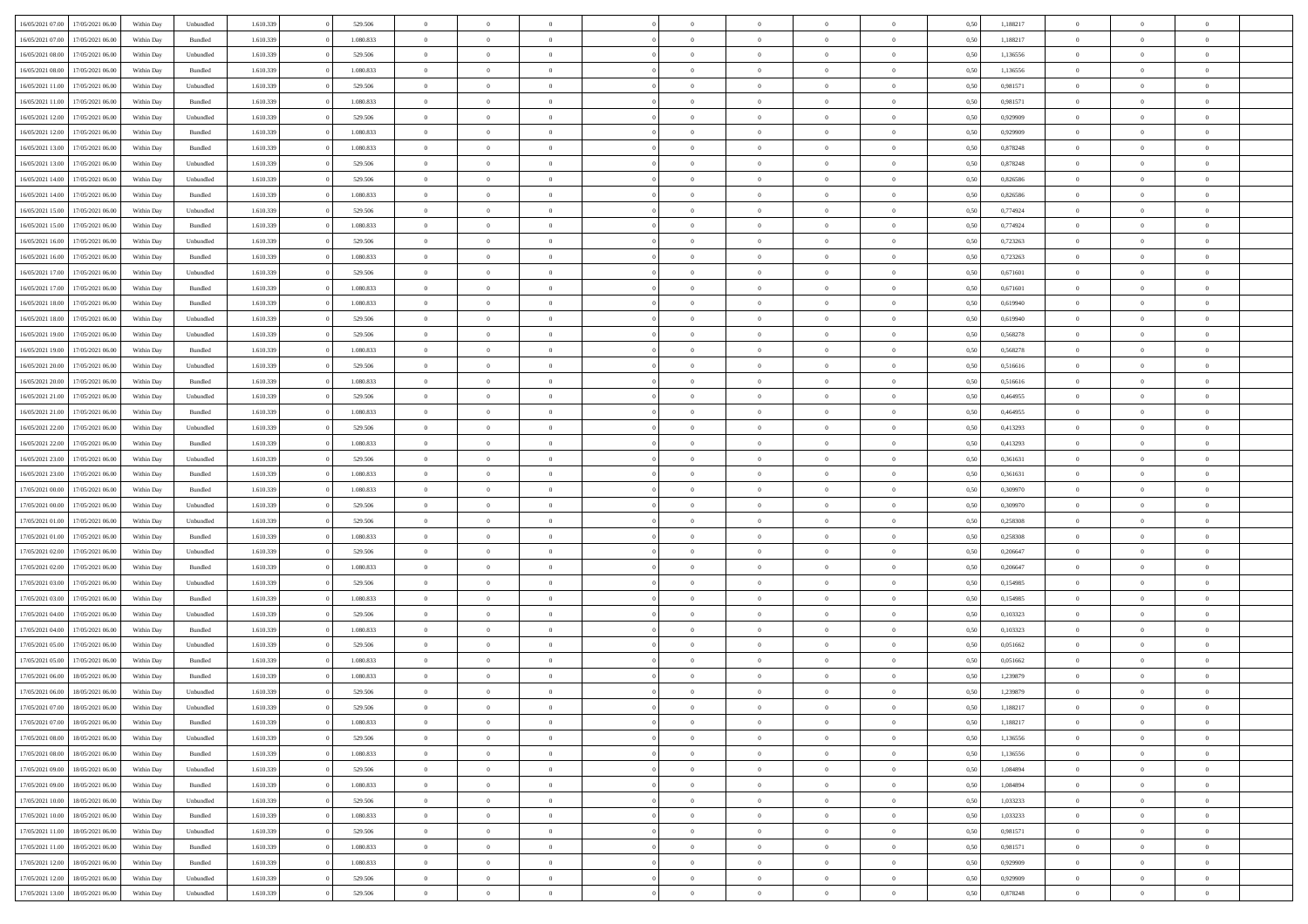| 17/05/2021 13:00 | 18/05/2021 06:00 | Within Day | Bundled   | 1.610.339 | 1.080.833 | $\overline{0}$ | $\Omega$       |                | $\Omega$       | $\Omega$       | $\overline{0}$ | $\theta$       | 0,50 | 0,878248 | $\theta$       | $\theta$       | $\overline{0}$ |  |
|------------------|------------------|------------|-----------|-----------|-----------|----------------|----------------|----------------|----------------|----------------|----------------|----------------|------|----------|----------------|----------------|----------------|--|
|                  |                  |            |           |           |           |                |                |                |                |                |                |                |      |          |                |                |                |  |
| 17/05/2021 14:00 | 18/05/2021 06:00 | Within Day | Unbundled | 1.610.339 | 529.506   | $\overline{0}$ | $\theta$       | $\overline{0}$ | $\overline{0}$ | $\bf{0}$       | $\overline{0}$ | $\bf{0}$       | 0,50 | 0,826586 | $\theta$       | $\overline{0}$ | $\overline{0}$ |  |
| 17/05/2021 14:00 | 18/05/2021 06:00 | Within Day | Bundled   | 1.610.339 | 1.080.833 | $\overline{0}$ | $\overline{0}$ | $\overline{0}$ | $\bf{0}$       | $\bf{0}$       | $\bf{0}$       | $\mathbf{0}$   | 0,50 | 0,826586 | $\overline{0}$ | $\overline{0}$ | $\bf{0}$       |  |
| 17/05/2021 15:00 | 18/05/2021 06:00 | Within Dav | Unbundled | 1.610.339 | 529.506   | $\overline{0}$ | $\overline{0}$ | $\overline{0}$ | $\overline{0}$ | $\bf{0}$       | $\overline{0}$ | $\overline{0}$ | 0.50 | 0,774924 | $\theta$       | $\overline{0}$ | $\overline{0}$ |  |
| 17/05/2021 15:00 | 18/05/2021 06:00 | Within Day | Bundled   | 1.610.339 | 1.080.833 | $\overline{0}$ | $\theta$       | $\overline{0}$ | $\overline{0}$ | $\bf{0}$       | $\overline{0}$ | $\bf{0}$       | 0,50 | 0,774924 | $\,$ 0 $\,$    | $\overline{0}$ | $\overline{0}$ |  |
|                  |                  |            |           |           |           |                |                |                |                |                |                |                |      |          |                |                |                |  |
| 17/05/2021 16:00 | 18/05/2021 06:00 | Within Day | Unbundled | 1.610.339 | 529.506   | $\overline{0}$ | $\overline{0}$ | $\overline{0}$ | $\bf{0}$       | $\overline{0}$ | $\overline{0}$ | $\mathbf{0}$   | 0,50 | 0,723263 | $\overline{0}$ | $\overline{0}$ | $\bf{0}$       |  |
| 17/05/2021 16:00 | 18/05/2021 06:00 | Within Dav | Bundled   | 1.610.339 | 1.080.833 | $\overline{0}$ | $\overline{0}$ | $\overline{0}$ | $\overline{0}$ | $\overline{0}$ | $\overline{0}$ | $\overline{0}$ | 0.50 | 0,723263 | $\theta$       | $\overline{0}$ | $\overline{0}$ |  |
| 17/05/2021 17:00 | 18/05/2021 06:00 | Within Day | Bundled   | 1.610.339 | 1.080.833 | $\overline{0}$ | $\theta$       | $\overline{0}$ | $\overline{0}$ | $\bf{0}$       | $\overline{0}$ | $\bf{0}$       | 0,50 | 0,671601 | $\theta$       | $\theta$       | $\overline{0}$ |  |
| 17/05/2021 17:00 | 18/05/2021 06:00 | Within Day | Unbundled | 1.610.339 | 529.506   | $\overline{0}$ | $\overline{0}$ | $\overline{0}$ | $\bf{0}$       | $\bf{0}$       | $\bf{0}$       | $\bf{0}$       | 0,50 | 0,671601 | $\,0\,$        | $\overline{0}$ | $\overline{0}$ |  |
| 17/05/2021 18:00 | 18/05/2021 06:00 | Within Dav | Unbundled | 1.610.339 | 529.506   | $\overline{0}$ | $\overline{0}$ | $\overline{0}$ | $\overline{0}$ | $\overline{0}$ | $\overline{0}$ | $\overline{0}$ | 0.50 | 0,619940 | $\theta$       | $\overline{0}$ | $\overline{0}$ |  |
| 17/05/2021 18:00 | 18/05/2021 06:00 | Within Day | Bundled   | 1.610.339 | 1.080.833 | $\overline{0}$ | $\theta$       | $\overline{0}$ | $\overline{0}$ | $\bf{0}$       | $\overline{0}$ | $\bf{0}$       | 0,50 | 0,619940 | $\,$ 0 $\,$    | $\overline{0}$ | $\overline{0}$ |  |
| 17/05/2021 19:00 | 18/05/2021 06:00 | Within Day | Unbundled | 1.610.339 | 529.506   | $\overline{0}$ | $\overline{0}$ | $\overline{0}$ | $\bf{0}$       | $\overline{0}$ | $\bf{0}$       | $\mathbf{0}$   | 0,50 | 0,568278 | $\overline{0}$ | $\overline{0}$ | $\bf{0}$       |  |
|                  |                  |            |           |           |           |                |                |                |                |                |                |                |      |          | $\theta$       |                |                |  |
| 17/05/2021 19:00 | 18/05/2021 06:00 | Within Day | Bundled   | 1.610.339 | 1.080.833 | $\overline{0}$ | $\overline{0}$ | $\overline{0}$ | $\overline{0}$ | $\bf{0}$       | $\overline{0}$ | $\overline{0}$ | 0.50 | 0,568278 |                | $\theta$       | $\overline{0}$ |  |
| 17/05/2021 20:00 | 18/05/2021 06:00 | Within Day | Unbundled | 1.610.339 | 529.506   | $\overline{0}$ | $\theta$       | $\overline{0}$ | $\overline{0}$ | $\bf{0}$       | $\overline{0}$ | $\bf{0}$       | 0,50 | 0,516616 | $\theta$       | $\overline{0}$ | $\overline{0}$ |  |
| 17/05/2021 20:00 | 18/05/2021 06:00 | Within Day | Bundled   | 1.610.339 | 1.080.833 | $\overline{0}$ | $\overline{0}$ | $\overline{0}$ | $\bf{0}$       | $\overline{0}$ | $\overline{0}$ | $\mathbf{0}$   | 0,50 | 0,516616 | $\overline{0}$ | $\overline{0}$ | $\bf{0}$       |  |
| 17/05/2021 21:00 | 18/05/2021 06:00 | Within Dav | Unbundled | 1.610.339 | 529.506   | $\overline{0}$ | $\overline{0}$ | $\overline{0}$ | $\overline{0}$ | $\overline{0}$ | $\overline{0}$ | $\overline{0}$ | 0.50 | 0,464955 | $\theta$       | $\overline{0}$ | $\overline{0}$ |  |
| 17/05/2021 21:00 | 18/05/2021 06:00 | Within Day | Bundled   | 1.610.339 | 1.080.833 | $\overline{0}$ | $\theta$       | $\overline{0}$ | $\overline{0}$ | $\bf{0}$       | $\overline{0}$ | $\bf{0}$       | 0,50 | 0,464955 | $\theta$       | $\overline{0}$ | $\overline{0}$ |  |
| 17/05/2021 22.00 | 18/05/2021 06:00 | Within Day | Unbundled | 1.610.339 | 529.506   | $\overline{0}$ | $\overline{0}$ | $\overline{0}$ | $\bf{0}$       | $\bf{0}$       | $\bf{0}$       | $\mathbf{0}$   | 0,50 | 0,413293 | $\bf{0}$       | $\overline{0}$ | $\bf{0}$       |  |
| 17/05/2021 22:00 | 18/05/2021 06:00 | Within Day | Bundled   | 1.610.339 | 1.080.833 | $\overline{0}$ | $\overline{0}$ | $\overline{0}$ | $\overline{0}$ | $\overline{0}$ | $\overline{0}$ | $\overline{0}$ | 0.50 | 0,413293 | $\theta$       | $\overline{0}$ | $\overline{0}$ |  |
| 17/05/2021 23:00 | 18/05/2021 06:00 |            | Bundled   | 1.610.339 | 1.080.833 | $\overline{0}$ | $\theta$       | $\overline{0}$ | $\overline{0}$ | $\bf{0}$       | $\overline{0}$ |                |      | 0,361631 | $\,$ 0 $\,$    | $\overline{0}$ | $\overline{0}$ |  |
|                  |                  | Within Day |           |           |           |                |                |                |                |                |                | $\bf{0}$       | 0,50 |          |                |                |                |  |
| 17/05/2021 23.00 | 18/05/2021 06:00 | Within Day | Unbundled | 1.610.339 | 529.506   | $\overline{0}$ | $\overline{0}$ | $\overline{0}$ | $\bf{0}$       | $\bf{0}$       | $\bf{0}$       | $\bf{0}$       | 0,50 | 0,361631 | $\bf{0}$       | $\overline{0}$ | $\bf{0}$       |  |
| 18/05/2021 00:00 | 18/05/2021 06:00 | Within Day | Unbundled | 1.610.339 | 529.506   | $\overline{0}$ | $\overline{0}$ | $\overline{0}$ | $\overline{0}$ | $\overline{0}$ | $\overline{0}$ | $\overline{0}$ | 0.50 | 0,309970 | $\theta$       | $\overline{0}$ | $\overline{0}$ |  |
| 18/05/2021 00:00 | 18/05/2021 06:00 | Within Day | Bundled   | 1.610.339 | 1.080.833 | $\overline{0}$ | $\theta$       | $\overline{0}$ | $\overline{0}$ | $\bf{0}$       | $\overline{0}$ | $\bf{0}$       | 0,50 | 0,309970 | $\,$ 0 $\,$    | $\overline{0}$ | $\overline{0}$ |  |
| 18/05/2021 01:00 | 18/05/2021 06:00 | Within Day | Unbundled | 1.610.339 | 529.506   | $\overline{0}$ | $\overline{0}$ | $\overline{0}$ | $\overline{0}$ | $\overline{0}$ | $\overline{0}$ | $\mathbf{0}$   | 0,50 | 0,258308 | $\bf{0}$       | $\overline{0}$ | $\bf{0}$       |  |
| 18/05/2021 01:00 | 18/05/2021 06:00 | Within Dav | Bundled   | 1.610.339 | 1.080.833 | $\overline{0}$ | $\overline{0}$ | $\overline{0}$ | $\overline{0}$ | $\overline{0}$ | $\overline{0}$ | $\overline{0}$ | 0.50 | 0,258308 | $\overline{0}$ | $\overline{0}$ | $\overline{0}$ |  |
| 18/05/2021 02:00 | 18/05/2021 06:00 | Within Day | Unbundled | 1.610.339 | 529.506   | $\overline{0}$ | $\theta$       | $\overline{0}$ | $\overline{0}$ | $\bf{0}$       | $\overline{0}$ | $\bf{0}$       | 0,50 | 0,206647 | $\theta$       | $\overline{0}$ | $\overline{0}$ |  |
| 18/05/2021 02:00 | 18/05/2021 06:00 | Within Day | Bundled   | 1.610.339 | 1.080.833 | $\overline{0}$ | $\overline{0}$ | $\overline{0}$ | $\overline{0}$ | $\bf{0}$       | $\overline{0}$ | $\bf{0}$       | 0,50 | 0,206647 | $\,0\,$        | $\overline{0}$ | $\bf{0}$       |  |
|                  |                  |            |           |           |           |                | $\overline{0}$ |                |                | $\overline{0}$ |                |                |      |          | $\theta$       | $\overline{0}$ | $\overline{0}$ |  |
| 18/05/2021 03:00 | 18/05/2021 06:00 | Within Day | Unbundled | 1.610.339 | 529.506   | $\overline{0}$ |                | $\overline{0}$ | $\overline{0}$ |                | $\overline{0}$ | $\overline{0}$ | 0.50 | 0,154985 |                |                |                |  |
| 18/05/2021 03:00 | 18/05/2021 06:00 | Within Day | Bundled   | 1.610.339 | 1.080.833 | $\overline{0}$ | $\overline{0}$ | $\overline{0}$ | $\overline{0}$ | $\bf{0}$       | $\overline{0}$ | $\bf{0}$       | 0,50 | 0,154985 | $\,$ 0 $\,$    | $\overline{0}$ | $\overline{0}$ |  |
| 18/05/2021 04:00 | 18/05/2021 06:00 | Within Day | Unbundled | 1.610.339 | 529.506   | $\overline{0}$ | $\overline{0}$ | $\overline{0}$ | $\bf{0}$       | $\overline{0}$ | $\bf{0}$       | $\bf{0}$       | 0,50 | 0,103323 | $\bf{0}$       | $\overline{0}$ | $\bf{0}$       |  |
| 18/05/2021 04:00 | 18/05/2021 06:00 | Within Day | Bundled   | 1.610.339 | 1.080.833 | $\overline{0}$ | $\Omega$       | $\overline{0}$ | $\Omega$       | $\Omega$       | $\overline{0}$ | $\overline{0}$ | 0,50 | 0,103323 | $\,0\,$        | $\theta$       | $\theta$       |  |
| 18/05/2021 05:00 | 18/05/2021 06:00 | Within Day | Bundled   | 1.610.339 | 1.080.833 | $\overline{0}$ | $\overline{0}$ | $\overline{0}$ | $\overline{0}$ | $\bf{0}$       | $\overline{0}$ | $\bf{0}$       | 0,50 | 0,051662 | $\,$ 0 $\,$    | $\overline{0}$ | $\overline{0}$ |  |
| 18/05/2021 05:00 | 18/05/2021 06:00 | Within Day | Unbundled | 1.610.339 | 529.506   | $\overline{0}$ | $\overline{0}$ | $\overline{0}$ | $\bf{0}$       | $\overline{0}$ | $\overline{0}$ | $\mathbf{0}$   | 0,50 | 0,051662 | $\bf{0}$       | $\overline{0}$ | $\bf{0}$       |  |
| 18/05/2021 06:00 | 19/05/2021 06:00 | Within Day | Unbundled | 1.610.339 | 529.506   | $\overline{0}$ | $\Omega$       | $\Omega$       | $\Omega$       | $\overline{0}$ | $\overline{0}$ | $\overline{0}$ | 0.50 | 1,239879 | $\,0\,$        | $\theta$       | $\theta$       |  |
| 18/05/2021 06:00 | 19/05/2021 06:00 |            |           | 1.610.339 | 1.080.833 | $\overline{0}$ | $\theta$       | $\overline{0}$ | $\overline{0}$ | $\bf{0}$       | $\overline{0}$ |                |      | 1,239879 | $\,$ 0 $\,$    | $\overline{0}$ | $\overline{0}$ |  |
|                  |                  | Within Day | Bundled   |           |           |                |                |                |                |                |                | $\bf{0}$       | 0,50 |          |                |                |                |  |
| 18/05/2021 07:00 | 19/05/2021 06:00 | Within Day | Unbundled | 1.610.339 | 529.506   | $\overline{0}$ | $\overline{0}$ | $\overline{0}$ | $\bf{0}$       | $\bf{0}$       | $\bf{0}$       | $\bf{0}$       | 0,50 | 1,188217 | $\bf{0}$       | $\overline{0}$ | $\bf{0}$       |  |
| 18/05/2021 07:00 | 19/05/2021 06:00 | Within Day | Bundled   | 1.610.339 | 1.080.833 | $\overline{0}$ | $\Omega$       | $\overline{0}$ | $\Omega$       | $\overline{0}$ | $\overline{0}$ | $\overline{0}$ | 0.50 | 1,188217 | $\,$ 0 $\,$    | $\theta$       | $\theta$       |  |
| 18/05/2021 08:00 | 19/05/2021 06:00 | Within Day | Unbundled | 1.610.339 | 529.506   | $\overline{0}$ | $\overline{0}$ | $\overline{0}$ | $\overline{0}$ | $\,$ 0         | $\overline{0}$ | $\bf{0}$       | 0,50 | 1,136556 | $\,$ 0 $\,$    | $\overline{0}$ | $\overline{0}$ |  |
| 18/05/2021 08:00 | 19/05/2021 06:00 | Within Day | Bundled   | 1.610.339 | 1.080.833 | $\overline{0}$ | $\overline{0}$ | $\overline{0}$ | $\bf{0}$       | $\bf{0}$       | $\bf{0}$       | $\mathbf{0}$   | 0,50 | 1,136556 | $\bf{0}$       | $\overline{0}$ | $\bf{0}$       |  |
| 18/05/2021 09:00 | 19/05/2021 06:00 | Within Day | Unbundled | 1.610.339 | 529.506   | $\overline{0}$ | $\Omega$       | $\overline{0}$ | $\Omega$       | $\overline{0}$ | $\overline{0}$ | $\overline{0}$ | 0,50 | 1,084894 | $\,0\,$        | $\theta$       | $\theta$       |  |
| 18/05/2021 09:00 | 19/05/2021 06:00 | Within Day | Bundled   | 1.610.339 | 1.080.833 | $\overline{0}$ | $\overline{0}$ | $\overline{0}$ | $\overline{0}$ | $\,$ 0         | $\overline{0}$ | $\bf{0}$       | 0,50 | 1,084894 | $\,$ 0 $\,$    | $\overline{0}$ | $\overline{0}$ |  |
| 18/05/2021 10:00 | 19/05/2021 06:00 | Within Day | Unbundled | 1.610.339 | 529.506   | $\overline{0}$ | $\overline{0}$ | $\overline{0}$ | $\bf{0}$       | $\bf{0}$       | $\overline{0}$ | $\mathbf{0}$   | 0,50 | 1,033233 | $\overline{0}$ | $\overline{0}$ | $\bf{0}$       |  |
|                  |                  |            |           |           |           |                |                |                |                |                |                |                |      |          |                |                | $\theta$       |  |
| 18/05/2021 10:00 | 19/05/2021 06:00 | Within Day | Bundled   | 1.610.339 | 1.080.833 | $\overline{0}$ | $\Omega$       | $\Omega$       | $\Omega$       | $\Omega$       | $\Omega$       | $\overline{0}$ | 0.50 | 1.033233 | $\theta$       | $\theta$       |                |  |
| 18/05/2021 11:00 | 19/05/2021 06:00 | Within Day | Bundled   | 1.610.339 | 1.080.833 | $\overline{0}$ | $\overline{0}$ | $\overline{0}$ | $\bf{0}$       | $\,$ 0         | $\bf{0}$       | $\bf{0}$       | 0,50 | 0,981571 | $\,0\,$        | $\,0\,$        | $\overline{0}$ |  |
| 18/05/2021 11:00 | 19/05/2021 06:00 | Within Day | Unbundled | 1.610.339 | 529.506   | $\bf{0}$       | $\bf{0}$       |                |                | $\bf{0}$       |                |                | 0,50 | 0,981571 | $\bf{0}$       | $\overline{0}$ |                |  |
| 18/05/2021 12:00 | 19/05/2021 06:00 | Within Day | Bundled   | 1.610.339 | 1.080.833 | $\overline{0}$ | $\overline{0}$ | $\overline{0}$ | $\Omega$       | $\overline{0}$ | $\overline{0}$ | $\overline{0}$ | 0.50 | 0,929909 | $\theta$       | $\theta$       | $\Omega$       |  |
| 18/05/2021 12:00 | 19/05/2021 06:00 | Within Day | Unbundled | 1.610.339 | 529.506   | $\overline{0}$ | $\,$ 0         | $\overline{0}$ | $\bf{0}$       | $\,$ 0 $\,$    | $\overline{0}$ | $\,$ 0 $\,$    | 0,50 | 0,929909 | $\,$ 0 $\,$    | $\,$ 0 $\,$    | $\,$ 0         |  |
| 18/05/2021 13:00 | 19/05/2021 06:00 | Within Day | Bundled   | 1.610.339 | 1.080.833 | $\overline{0}$ | $\overline{0}$ | $\overline{0}$ | $\overline{0}$ | $\overline{0}$ | $\overline{0}$ | $\mathbf{0}$   | 0,50 | 0,878248 | $\overline{0}$ | $\bf{0}$       | $\overline{0}$ |  |
| 18/05/2021 13:00 | 19/05/2021 06:00 | Within Day | Unbundled | 1.610.339 | 529.506   | $\overline{0}$ | $\overline{0}$ | $\overline{0}$ | $\Omega$       | $\overline{0}$ | $\overline{0}$ | $\overline{0}$ | 0,50 | 0,878248 | $\overline{0}$ | $\theta$       | $\overline{0}$ |  |
| 18/05/2021 14:00 | 19/05/2021 06:00 | Within Day | Bundled   | 1.610.339 | 1.080.833 | $\overline{0}$ | $\,$ 0         | $\overline{0}$ | $\overline{0}$ | $\,$ 0 $\,$    | $\overline{0}$ | $\mathbf{0}$   | 0,50 | 0,826586 | $\,$ 0 $\,$    | $\overline{0}$ | $\overline{0}$ |  |
|                  |                  |            |           |           |           |                |                |                |                |                |                |                |      |          |                |                |                |  |
| 18/05/2021 14:00 | 19/05/2021 06:00 | Within Day | Unbundled | 1.610.339 | 529.506   | $\overline{0}$ | $\overline{0}$ | $\overline{0}$ | $\overline{0}$ | $\overline{0}$ | $\overline{0}$ | $\mathbf{0}$   | 0,50 | 0,826586 | $\overline{0}$ | $\overline{0}$ | $\bf{0}$       |  |
| 18/05/2021 15:00 | 19/05/2021 06:00 | Within Day | Unbundled | 1.610.339 | 529.506   | $\overline{0}$ | $\overline{0}$ | $\overline{0}$ | $\overline{0}$ | $\overline{0}$ | $\overline{0}$ | $\bf{0}$       | 0.50 | 0,774924 | $\overline{0}$ | $\theta$       | $\overline{0}$ |  |
| 18/05/2021 15:00 | 19/05/2021 06:00 | Within Day | Bundled   | 1.610.339 | 1.080.833 | $\overline{0}$ | $\,$ 0         | $\overline{0}$ | $\bf{0}$       | $\bf{0}$       | $\bf{0}$       | $\bf{0}$       | 0,50 | 0,774924 | $\,$ 0 $\,$    | $\overline{0}$ | $\overline{0}$ |  |
| 18/05/2021 16:00 | 19/05/2021 06:00 | Within Day | Unbundled | 1.610.339 | 529.506   | $\overline{0}$ | $\bf{0}$       | $\overline{0}$ | $\overline{0}$ | $\overline{0}$ | $\overline{0}$ | $\mathbf{0}$   | 0,50 | 0,723263 | $\overline{0}$ | $\overline{0}$ | $\bf{0}$       |  |
| 18/05/2021 16:00 | 19/05/2021 06:00 | Within Day | Bundled   | 1.610.339 | 1.080.833 | $\overline{0}$ | $\overline{0}$ | $\overline{0}$ | $\Omega$       | $\overline{0}$ | $\overline{0}$ | $\overline{0}$ | 0.50 | 0,723263 | $\overline{0}$ | $\overline{0}$ | $\overline{0}$ |  |
| 18/05/2021 17:00 | 19/05/2021 06:00 | Within Day | Bundled   | 1.610.339 | 1.080.833 | $\overline{0}$ | $\bf{0}$       | $\overline{0}$ | $\bf{0}$       | $\bf{0}$       | $\bf{0}$       | $\mathbf{0}$   | 0,50 | 0,671601 | $\,$ 0 $\,$    | $\,$ 0 $\,$    | $\bf{0}$       |  |
| 18/05/2021 17:00 | 19/05/2021 06:00 | Within Day | Unbundled | 1.610.339 | 529.506   | $\overline{0}$ | $\overline{0}$ | $\overline{0}$ | $\overline{0}$ | $\overline{0}$ | $\bf{0}$       | $\mathbf{0}$   | 0,50 | 0,671601 | $\overline{0}$ | $\bf{0}$       | $\overline{0}$ |  |
|                  |                  |            |           |           |           |                |                |                |                |                |                |                |      |          |                |                |                |  |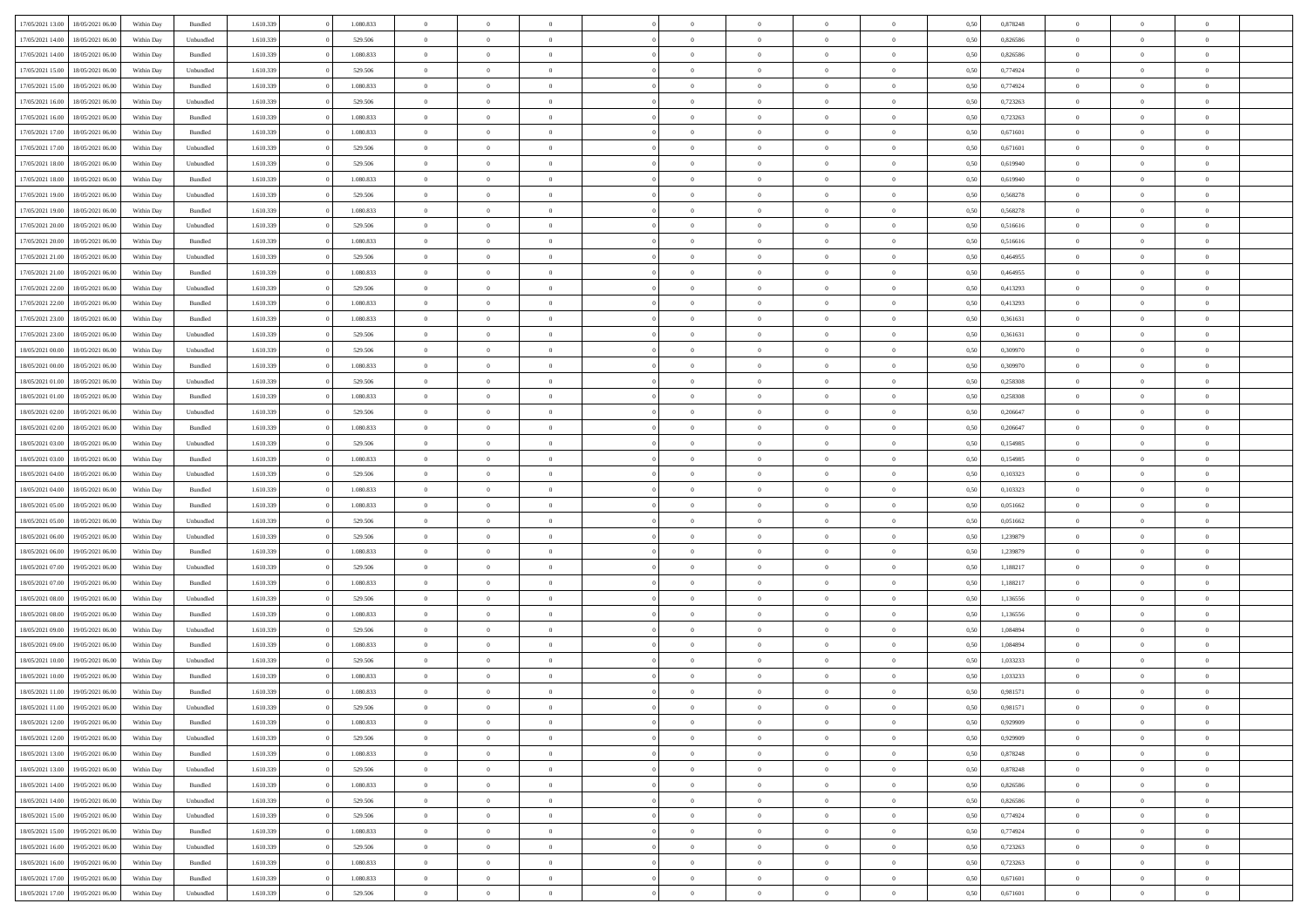| 18/05/2021 18:00 | 19/05/2021 06:00 | Within Dav | Unbundled          | 1.610.339 | 529.506   | $\overline{0}$ | $\Omega$       |                | $\Omega$       | $\Omega$       | $\theta$       | $\theta$       | 0,50 | 0,619940 | $\theta$       | $\theta$       | $\theta$       |  |
|------------------|------------------|------------|--------------------|-----------|-----------|----------------|----------------|----------------|----------------|----------------|----------------|----------------|------|----------|----------------|----------------|----------------|--|
|                  |                  |            |                    |           |           |                |                |                |                |                |                |                |      |          |                |                |                |  |
| 18/05/2021 18:00 | 19/05/2021 06:00 | Within Day | Bundled            | 1.610.339 | 1.080.833 | $\overline{0}$ | $\theta$       | $\overline{0}$ | $\overline{0}$ | $\bf{0}$       | $\overline{0}$ | $\bf{0}$       | 0,50 | 0,619940 | $\theta$       | $\theta$       | $\overline{0}$ |  |
| 18/05/2021 19:00 | 19/05/2021 06:00 | Within Day | Unbundled          | 1.610.339 | 529.506   | $\overline{0}$ | $\overline{0}$ | $\overline{0}$ | $\bf{0}$       | $\bf{0}$       | $\bf{0}$       | $\bf{0}$       | 0,50 | 0,568278 | $\bf{0}$       | $\overline{0}$ | $\overline{0}$ |  |
| 18/05/2021 19:00 | 19/05/2021 06:00 | Within Dav | Bundled            | 1.610.339 | 1.080.833 | $\overline{0}$ | $\overline{0}$ | $\overline{0}$ | $\overline{0}$ | $\bf{0}$       | $\overline{0}$ | $\overline{0}$ | 0.50 | 0,568278 | $\theta$       | $\theta$       | $\overline{0}$ |  |
| 18/05/2021 20:00 | 19/05/2021 06:00 | Within Day | Unbundled          | 1.610.339 | 529.506   | $\overline{0}$ | $\theta$       | $\overline{0}$ | $\overline{0}$ | $\bf{0}$       | $\overline{0}$ | $\bf{0}$       | 0,50 | 0,516616 | $\theta$       | $\overline{0}$ | $\overline{0}$ |  |
| 18/05/2021 20:00 | 19/05/2021 06:00 | Within Day | Bundled            | 1.610.339 | 1.080.833 | $\overline{0}$ | $\bf{0}$       | $\overline{0}$ | $\bf{0}$       | $\overline{0}$ | $\overline{0}$ | $\mathbf{0}$   | 0,50 | 0,516616 | $\bf{0}$       | $\overline{0}$ | $\bf{0}$       |  |
|                  |                  |            |                    |           |           |                |                |                |                | $\overline{0}$ |                |                |      |          | $\theta$       | $\overline{0}$ | $\overline{0}$ |  |
| 18/05/2021 21:00 | 19/05/2021 06:00 | Within Dav | Unbundled          | 1.610.339 | 529.506   | $\overline{0}$ | $\overline{0}$ | $\overline{0}$ | $\overline{0}$ |                | $\overline{0}$ | $\overline{0}$ | 0.50 | 0,464955 |                |                |                |  |
| 18/05/2021 21:00 | 19/05/2021 06:00 | Within Day | Bundled            | 1.610.339 | 1.080.833 | $\overline{0}$ | $\theta$       | $\overline{0}$ | $\overline{0}$ | $\bf{0}$       | $\overline{0}$ | $\bf{0}$       | 0,50 | 0,464955 | $\theta$       | $\theta$       | $\overline{0}$ |  |
| 18/05/2021 22:00 | 19/05/2021 06:00 | Within Day | Unbundled          | 1.610.339 | 529.506   | $\overline{0}$ | $\overline{0}$ | $\overline{0}$ | $\bf{0}$       | $\bf{0}$       | $\bf{0}$       | $\bf{0}$       | 0,50 | 0,413293 | $\,0\,$        | $\overline{0}$ | $\overline{0}$ |  |
| 18/05/2021 22:00 | 19/05/2021 06:00 | Within Dav | Bundled            | 1.610.339 | 1.080.833 | $\overline{0}$ | $\overline{0}$ | $\overline{0}$ | $\overline{0}$ | $\overline{0}$ | $\overline{0}$ | $\overline{0}$ | 0.50 | 0,413293 | $\theta$       | $\overline{0}$ | $\overline{0}$ |  |
| 18/05/2021 23:00 | 19/05/2021 06:00 | Within Day | Bundled            | 1.610.339 | 1.080.833 | $\overline{0}$ | $\theta$       | $\overline{0}$ | $\overline{0}$ | $\bf{0}$       | $\overline{0}$ | $\bf{0}$       | 0,50 | 0,361631 | $\,$ 0 $\,$    | $\overline{0}$ | $\overline{0}$ |  |
| 18/05/2021 23:00 | 19/05/2021 06:00 | Within Day | Unbundled          | 1.610.339 | 529.506   | $\overline{0}$ | $\overline{0}$ | $\overline{0}$ | $\bf{0}$       | $\bf{0}$       | $\bf{0}$       | $\mathbf{0}$   | 0,50 | 0,361631 | $\bf{0}$       | $\overline{0}$ | $\overline{0}$ |  |
| 19/05/2021 00:00 | 19/05/2021 06:00 | Within Day | Unbundled          | 1.610.339 | 529.506   | $\overline{0}$ | $\overline{0}$ | $\overline{0}$ | $\overline{0}$ | $\bf{0}$       | $\overline{0}$ | $\overline{0}$ | 0.50 | 0,309970 | $\theta$       | $\theta$       | $\overline{0}$ |  |
| 19/05/2021 00:00 | 19/05/2021 06:00 |            |                    | 1.610.339 | 1.080.833 | $\overline{0}$ | $\theta$       | $\overline{0}$ | $\overline{0}$ | $\bf{0}$       | $\overline{0}$ |                |      | 0,309970 | $\theta$       | $\theta$       | $\overline{0}$ |  |
|                  |                  | Within Day | Bundled            |           |           |                |                |                |                |                |                | $\bf{0}$       | 0,50 |          |                |                |                |  |
| 19/05/2021 01:00 | 19/05/2021 06:00 | Within Day | Unbundled          | 1.610.339 | 529.506   | $\overline{0}$ | $\overline{0}$ | $\overline{0}$ | $\bf{0}$       | $\overline{0}$ | $\overline{0}$ | $\mathbf{0}$   | 0,50 | 0,258308 | $\bf{0}$       | $\overline{0}$ | $\bf{0}$       |  |
| 19/05/2021 01:00 | 19/05/2021 06:00 | Within Dav | Bundled            | 1.610.339 | 1.080.833 | $\overline{0}$ | $\overline{0}$ | $\overline{0}$ | $\overline{0}$ | $\overline{0}$ | $\overline{0}$ | $\overline{0}$ | 0.50 | 0,258308 | $\theta$       | $\overline{0}$ | $\overline{0}$ |  |
| 19/05/2021 02:00 | 19/05/2021 06:00 | Within Day | Unbundled          | 1.610.339 | 529.506   | $\overline{0}$ | $\theta$       | $\overline{0}$ | $\overline{0}$ | $\bf{0}$       | $\overline{0}$ | $\bf{0}$       | 0,50 | 0,206647 | $\theta$       | $\theta$       | $\overline{0}$ |  |
| 19/05/2021 02:00 | 19/05/2021 06:00 | Within Day | Bundled            | 1.610.339 | 1.080.833 | $\overline{0}$ | $\overline{0}$ | $\overline{0}$ | $\bf{0}$       | $\bf{0}$       | $\bf{0}$       | $\mathbf{0}$   | 0,50 | 0,206647 | $\,0\,$        | $\overline{0}$ | $\overline{0}$ |  |
| 19/05/2021 03:00 | 19/05/2021 06:00 | Within Day | Unbundled          | 1.610.339 | 529.506   | $\overline{0}$ | $\overline{0}$ | $\overline{0}$ | $\overline{0}$ | $\overline{0}$ | $\overline{0}$ | $\overline{0}$ | 0.50 | 0,154985 | $\theta$       | $\overline{0}$ | $\overline{0}$ |  |
| 19/05/2021 03:00 | 19/05/2021 06:00 | Within Day | Bundled            | 1.610.339 | 1.080.833 | $\overline{0}$ | $\theta$       | $\overline{0}$ | $\overline{0}$ | $\bf{0}$       | $\overline{0}$ | $\bf{0}$       | 0,50 | 0,154985 | $\,$ 0 $\,$    | $\theta$       | $\overline{0}$ |  |
| 19/05/2021 04:00 | 19/05/2021 06:00 | Within Day | Unbundled          | 1.610.339 | 529.506   | $\overline{0}$ | $\overline{0}$ | $\overline{0}$ | $\bf{0}$       | $\bf{0}$       | $\bf{0}$       | $\bf{0}$       | 0,50 | 0,103323 | $\bf{0}$       | $\overline{0}$ | $\overline{0}$ |  |
| 19/05/2021 04:00 | 19/05/2021 06:00 | Within Day | Bundled            | 1.610.339 | 1.080.833 | $\overline{0}$ | $\overline{0}$ | $\overline{0}$ | $\overline{0}$ | $\bf{0}$       | $\overline{0}$ | $\overline{0}$ | 0.50 | 0,103323 | $\theta$       | $\overline{0}$ | $\overline{0}$ |  |
|                  |                  |            |                    |           |           |                |                |                |                |                |                |                |      |          |                |                |                |  |
| 19/05/2021 05:00 | 19/05/2021 06:00 | Within Day | Bundled            | 1.610.339 | 1.080.833 | $\overline{0}$ | $\theta$       | $\overline{0}$ | $\overline{0}$ | $\bf{0}$       | $\overline{0}$ | $\bf{0}$       | 0,50 | 0,051662 | $\,$ 0 $\,$    | $\overline{0}$ | $\overline{0}$ |  |
| 19/05/2021 05:00 | 19/05/2021 06:00 | Within Day | Unbundled          | 1.610.339 | 529.506   | $\overline{0}$ | $\bf{0}$       | $\overline{0}$ | $\bf{0}$       | $\overline{0}$ | $\overline{0}$ | $\mathbf{0}$   | 0,50 | 0,051662 | $\overline{0}$ | $\overline{0}$ | $\bf{0}$       |  |
| 19/05/2021 06:00 | 20/05/2021 06:00 | Within Dav | Unbundled          | 1.610.339 | 529.506   | $\overline{0}$ | $\overline{0}$ | $\overline{0}$ | $\overline{0}$ | $\overline{0}$ | $\overline{0}$ | $\overline{0}$ | 0.50 | 1,239879 | $\theta$       | $\overline{0}$ | $\overline{0}$ |  |
| 19/05/2021 06:00 | 20/05/2021 06:00 | Within Day | Bundled            | 1.610.339 | 1.080.833 | $\overline{0}$ | $\theta$       | $\overline{0}$ | $\overline{0}$ | $\bf{0}$       | $\overline{0}$ | $\bf{0}$       | 0,50 | 1,239879 | $\theta$       | $\theta$       | $\overline{0}$ |  |
| 19/05/2021 07:00 | 20/05/2021 06:00 | Within Day | Unbundled          | 1.610.339 | 529.506   | $\overline{0}$ | $\overline{0}$ | $\overline{0}$ | $\bf{0}$       | $\bf{0}$       | $\bf{0}$       | $\bf{0}$       | 0,50 | 1,188217 | $\,0\,$        | $\overline{0}$ | $\overline{0}$ |  |
| 19/05/2021 07:00 | 20/05/2021 06:00 | Within Day | Bundled            | 1.610.339 | 1.080.833 | $\overline{0}$ | $\overline{0}$ | $\overline{0}$ | $\overline{0}$ | $\overline{0}$ | $\overline{0}$ | $\overline{0}$ | 0.50 | 1,188217 | $\theta$       | $\overline{0}$ | $\overline{0}$ |  |
| 19/05/2021 08:00 | 20/05/2021 06:00 |            |                    | 1.610.339 | 529.506   | $\overline{0}$ | $\theta$       | $\overline{0}$ | $\overline{0}$ | $\bf{0}$       | $\overline{0}$ |                |      | 1,136556 | $\,$ 0 $\,$    | $\overline{0}$ | $\overline{0}$ |  |
|                  |                  | Within Day | Unbundled          |           |           |                |                |                |                |                |                | $\bf{0}$       | 0,50 |          |                |                |                |  |
| 19/05/2021 08:00 | 20/05/2021 06:00 | Within Day | Bundled            | 1.610.339 | 1.080.833 | $\overline{0}$ | $\overline{0}$ | $\overline{0}$ | $\bf{0}$       | $\bf{0}$       | $\bf{0}$       | $\bf{0}$       | 0,50 | 1,136556 | $\bf{0}$       | $\overline{0}$ | $\overline{0}$ |  |
| 19/05/2021 09:00 | 20/05/2021 06:00 | Within Day | Unbundled          | 1.610.339 | 529.506   | $\overline{0}$ | $\Omega$       | $\overline{0}$ | $\Omega$       | $\Omega$       | $\overline{0}$ | $\overline{0}$ | 0,50 | 1,084894 | $\,0\,$        | $\theta$       | $\theta$       |  |
| 19/05/2021 09:00 | 20/05/2021 06:00 | Within Day | Bundled            | 1.610.339 | 1.080.833 | $\overline{0}$ | $\theta$       | $\overline{0}$ | $\overline{0}$ | $\bf{0}$       | $\overline{0}$ | $\bf{0}$       | 0,50 | 1,084894 | $\,$ 0 $\,$    | $\theta$       | $\overline{0}$ |  |
| 19/05/2021 10:00 | 20/05/2021 06:00 | Within Day | Unbundled          | 1.610.339 | 529.506   | $\overline{0}$ | $\overline{0}$ | $\overline{0}$ | $\bf{0}$       | $\bf{0}$       | $\overline{0}$ | $\mathbf{0}$   | 0,50 | 1,033233 | $\bf{0}$       | $\overline{0}$ | $\bf{0}$       |  |
| 19/05/2021 10:00 | 20/05/2021 06:00 | Within Day | Bundled            | 1.610.339 | 1.080.833 | $\overline{0}$ | $\Omega$       | $\Omega$       | $\Omega$       | $\bf{0}$       | $\overline{0}$ | $\overline{0}$ | 0.50 | 1,033233 | $\,0\,$        | $\theta$       | $\theta$       |  |
| 19/05/2021 11:00 | 20/05/2021 06:00 | Within Day | Bundled            | 1.610.339 | 1.080.833 | $\overline{0}$ | $\theta$       | $\overline{0}$ | $\overline{0}$ | $\bf{0}$       | $\overline{0}$ | $\bf{0}$       | 0,50 | 0,981571 | $\,$ 0 $\,$    | $\theta$       | $\overline{0}$ |  |
| 19/05/2021 11:00 | 20/05/2021 06:00 | Within Day | Unbundled          | 1.610.339 | 529.506   | $\overline{0}$ | $\overline{0}$ | $\overline{0}$ | $\bf{0}$       | $\bf{0}$       | $\bf{0}$       | $\bf{0}$       | 0,50 | 0,981571 | $\,0\,$        | $\overline{0}$ | $\overline{0}$ |  |
|                  | 20/05/2021 06:00 |            |                    |           |           | $\overline{0}$ | $\Omega$       | $\Omega$       | $\Omega$       | $\theta$       | $\overline{0}$ |                |      |          | $\theta$       | $\theta$       | $\theta$       |  |
| 19/05/2021 12:00 |                  | Within Day | Unbundled          | 1.610.339 | 529.506   |                |                |                |                |                |                | $\overline{0}$ | 0.50 | 0,929909 |                |                |                |  |
| 19/05/2021 12:00 | 20/05/2021 06:00 | Within Day | Bundled            | 1.610.339 | 1.080.833 | $\overline{0}$ | $\theta$       | $\overline{0}$ | $\overline{0}$ | $\bf{0}$       | $\overline{0}$ | $\bf{0}$       | 0,50 | 0,929909 | $\,$ 0 $\,$    | $\overline{0}$ | $\overline{0}$ |  |
| 19/05/2021 13:00 | 20/05/2021 06:00 | Within Day | Unbundled          | 1.610.339 | 529.506   | $\overline{0}$ | $\overline{0}$ | $\overline{0}$ | $\bf{0}$       | $\bf{0}$       | $\bf{0}$       | $\bf{0}$       | 0,50 | 0,878248 | $\bf{0}$       | $\overline{0}$ | $\overline{0}$ |  |
| 19/05/2021 13:00 | 20/05/2021 06:00 | Within Day | Bundled            | 1.610.339 | 1.080.833 | $\overline{0}$ | $\Omega$       | $\overline{0}$ | $\Omega$       | $\overline{0}$ | $\overline{0}$ | $\overline{0}$ | 0.50 | 0,878248 | $\,0\,$        | $\theta$       | $\theta$       |  |
| 19/05/2021 14:00 | 20/05/2021 06:00 | Within Day | Unbundled          | 1.610.339 | 529.506   | $\overline{0}$ | $\theta$       | $\overline{0}$ | $\overline{0}$ | $\bf{0}$       | $\overline{0}$ | $\bf{0}$       | 0,50 | 0,826586 | $\,$ 0 $\,$    | $\overline{0}$ | $\overline{0}$ |  |
| 19/05/2021 14:00 | 20/05/2021 06:00 | Within Day | Bundled            | 1.610.339 | 1.080.833 | $\overline{0}$ | $\overline{0}$ | $\overline{0}$ | $\bf{0}$       | $\bf{0}$       | $\bf{0}$       | $\mathbf{0}$   | 0,50 | 0,826586 | $\bf{0}$       | $\overline{0}$ | $\bf{0}$       |  |
| 19/05/2021 15:00 | 20/05/2021 06:00 | Within Day | Unbundled          | 1.610.339 | 529.506   | $\overline{0}$ | $\Omega$       | $\Omega$       | $\Omega$       | $\Omega$       | $\Omega$       | $\overline{0}$ | 0.50 | 0,774924 | $\theta$       | $\theta$       | $\theta$       |  |
| 19/05/2021 15:00 | 20/05/2021 06:00 | Within Day | Bundled            | 1.610.339 | 1.080.833 | $\overline{0}$ | $\overline{0}$ | $\overline{0}$ | $\bf{0}$       | $\,$ 0         | $\bf{0}$       | $\bf{0}$       | 0,50 | 0,774924 | $\,0\,$        | $\overline{0}$ | $\overline{0}$ |  |
| 19/05/2021 16:00 | 20/05/2021 06:00 | Within Day | $\mathbf B$ undled | 1.610.339 | 1.080.833 | $\bf{0}$       | $\bf{0}$       |                |                | $\bf{0}$       |                |                | 0,50 | 0,723263 | $\bf{0}$       | $\overline{0}$ |                |  |
|                  |                  |            |                    |           |           |                |                |                |                |                |                |                |      |          |                |                |                |  |
| 19/05/2021 16:00 | 20/05/2021 06:00 | Within Day | Unbundled          | 1.610.339 | 529.506   | $\overline{0}$ | $\overline{0}$ | $\overline{0}$ | $\Omega$       | $\overline{0}$ | $\overline{0}$ | $\overline{0}$ | 0,50 | 0,723263 | $\theta$       | $\theta$       | $\Omega$       |  |
| 19/05/2021 17:00 | 20/05/2021 06:00 | Within Day | Unbundled          | 1.610.339 | 529.506   | $\overline{0}$ | $\,$ 0         | $\overline{0}$ | $\bf{0}$       | $\,$ 0 $\,$    | $\overline{0}$ | $\,$ 0 $\,$    | 0,50 | 0,671601 | $\,$ 0 $\,$    | $\,$ 0 $\,$    | $\,$ 0         |  |
| 19/05/2021 17:00 | 20/05/2021 06:00 | Within Day | Bundled            | 1.610.339 | 1.080.833 | $\overline{0}$ | $\overline{0}$ | $\overline{0}$ | $\overline{0}$ | $\overline{0}$ | $\overline{0}$ | $\mathbf{0}$   | 0,50 | 0,671601 | $\overline{0}$ | $\bf{0}$       | $\bf{0}$       |  |
| 19/05/2021 18:00 | 20/05/2021 06:00 | Within Day | Unbundled          | 1.610.339 | 529.506   | $\overline{0}$ | $\overline{0}$ | $\overline{0}$ | $\Omega$       | $\overline{0}$ | $\overline{0}$ | $\overline{0}$ | 0,50 | 0,619940 | $\overline{0}$ | $\theta$       | $\overline{0}$ |  |
| 19/05/2021 18:00 | 20/05/2021 06:00 | Within Day | Bundled            | 1.610.339 | 1.080.833 | $\overline{0}$ | $\,$ 0         | $\overline{0}$ | $\overline{0}$ | $\,$ 0 $\,$    | $\overline{0}$ | $\mathbf{0}$   | 0,50 | 0,619940 | $\,$ 0 $\,$    | $\overline{0}$ | $\overline{0}$ |  |
| 19/05/2021 19:00 | 20/05/2021 06:00 | Within Day | Unbundled          | 1.610.339 | 529.506   | $\overline{0}$ | $\overline{0}$ | $\overline{0}$ | $\overline{0}$ | $\overline{0}$ | $\overline{0}$ | $\mathbf{0}$   | 0,50 | 0,568278 | $\overline{0}$ | $\overline{0}$ | $\bf{0}$       |  |
| 19/05/2021 19:00 | 20/05/2021 06:00 | Within Day | Bundled            | 1.610.339 | 1.080.833 | $\overline{0}$ | $\overline{0}$ | $\overline{0}$ | $\overline{0}$ | $\overline{0}$ | $\overline{0}$ | $\bf{0}$       | 0.50 | 0,568278 | $\overline{0}$ | $\theta$       | $\overline{0}$ |  |
| 19/05/2021 20:00 | 20/05/2021 06:00 | Within Day | Unbundled          | 1.610.339 | 529.506   | $\overline{0}$ | $\,$ 0         | $\overline{0}$ | $\bf{0}$       | $\bf{0}$       | $\bf{0}$       | $\bf{0}$       | 0,50 | 0,516616 | $\,$ 0 $\,$    | $\overline{0}$ | $\overline{0}$ |  |
|                  |                  |            |                    |           |           |                |                |                |                |                |                |                |      |          |                |                |                |  |
| 19/05/2021 20:00 | 20/05/2021 06:00 | Within Day | Bundled            | 1.610.339 | 1.080.833 | $\overline{0}$ | $\bf{0}$       | $\overline{0}$ | $\overline{0}$ | $\overline{0}$ | $\overline{0}$ | $\mathbf{0}$   | 0,50 | 0,516616 | $\overline{0}$ | $\overline{0}$ | $\bf{0}$       |  |
| 19/05/2021 21:00 | 20/05/2021 06:00 | Within Day | Unbundled          | 1.610.339 | 529.506   | $\overline{0}$ | $\overline{0}$ | $\overline{0}$ | $\Omega$       | $\overline{0}$ | $\overline{0}$ | $\overline{0}$ | 0.50 | 0.464955 | $\overline{0}$ | $\overline{0}$ | $\overline{0}$ |  |
| 19/05/2021 21:00 | 20/05/2021 06:00 | Within Day | Bundled            | 1.610.339 | 1.080.833 | $\overline{0}$ | $\bf{0}$       | $\overline{0}$ | $\bf{0}$       | $\bf{0}$       | $\bf{0}$       | $\mathbf{0}$   | 0,50 | 0,464955 | $\,$ 0 $\,$    | $\,$ 0 $\,$    | $\bf{0}$       |  |
| 19/05/2021 22.00 | 20/05/2021 06:00 | Within Day | Bundled            | 1.610.339 | 1.080.833 | $\overline{0}$ | $\overline{0}$ | $\overline{0}$ | $\overline{0}$ | $\overline{0}$ | $\bf{0}$       | $\mathbf{0}$   | 0,50 | 0,413293 | $\overline{0}$ | $\bf{0}$       | $\bf{0}$       |  |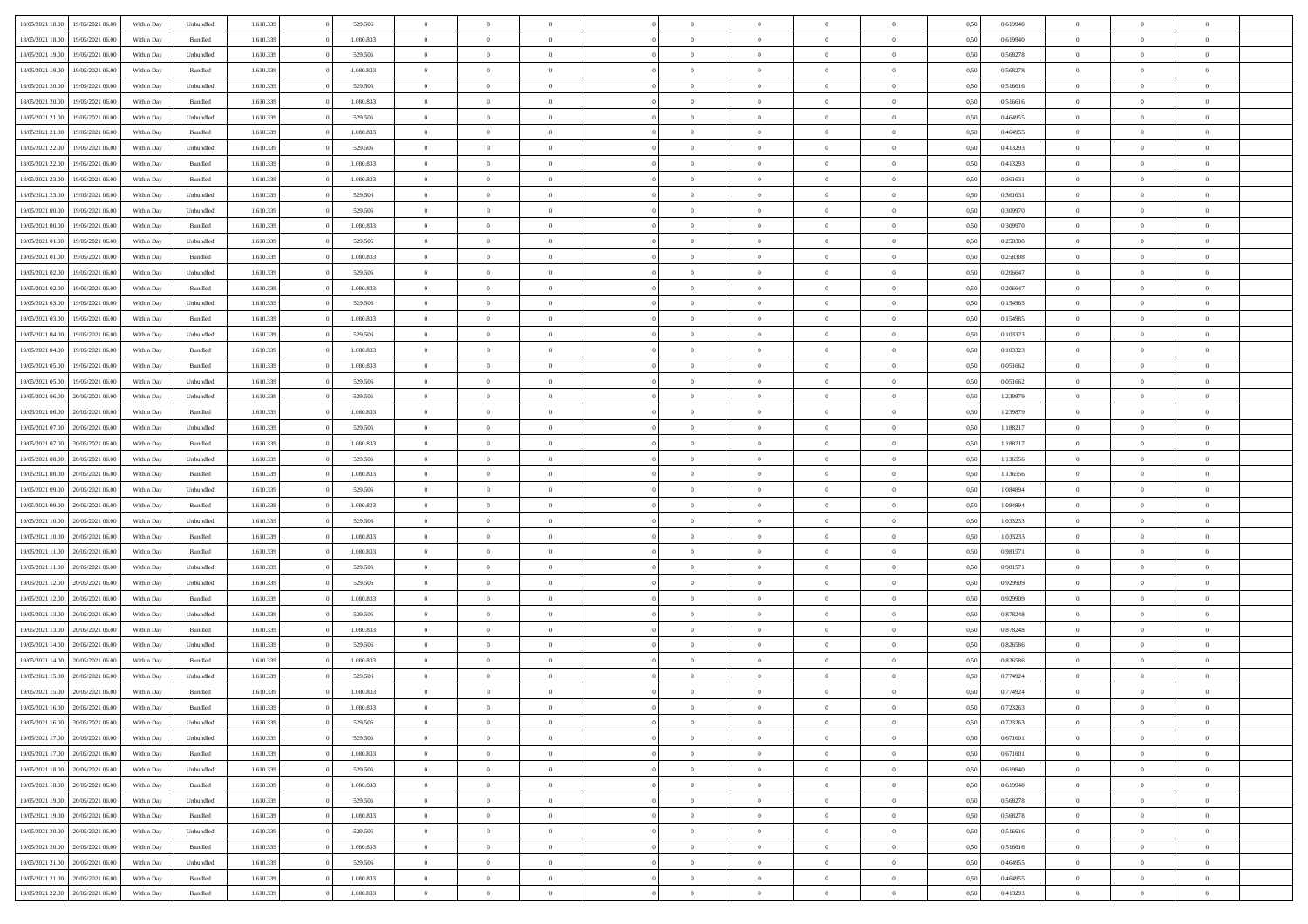| 19/05/2021 22:00                  | 20/05/2021 06:00 | Within Day | Unbundled          | 1.610.339 |       | 529.506   | $\overline{0}$ | $\Omega$       |                | $\Omega$       | $\Omega$       | $\Omega$       | $\theta$       | 0.50 | 0,413293 | $\theta$       | $\theta$       | $\theta$       |  |
|-----------------------------------|------------------|------------|--------------------|-----------|-------|-----------|----------------|----------------|----------------|----------------|----------------|----------------|----------------|------|----------|----------------|----------------|----------------|--|
|                                   |                  |            |                    |           |       |           |                |                |                |                |                |                |                |      |          |                |                |                |  |
| 19/05/2021 23:00                  | 20/05/2021 06:00 | Within Day | Unbundled          | 1.610.339 |       | 529.506   | $\overline{0}$ | $\theta$       | $\overline{0}$ | $\overline{0}$ | $\bf{0}$       | $\overline{0}$ | $\bf{0}$       | 0,50 | 0,361631 | $\theta$       | $\theta$       | $\overline{0}$ |  |
| 19/05/2021 23:00                  | 20/05/2021 06:00 | Within Day | Bundled            | 1.610.339 |       | 1.080.833 | $\overline{0}$ | $\overline{0}$ | $\overline{0}$ | $\bf{0}$       | $\bf{0}$       | $\bf{0}$       | $\bf{0}$       | 0,50 | 0,361631 | $\overline{0}$ | $\overline{0}$ | $\overline{0}$ |  |
| 20/05/2021 00:00                  | 20/05/2021 06:00 | Within Day | Unbundled          | 1.610.339 |       | 529.506   | $\overline{0}$ | $\theta$       | $\overline{0}$ | $\overline{0}$ | $\bf{0}$       | $\overline{0}$ | $\overline{0}$ | 0.50 | 0,309970 | $\theta$       | $\theta$       | $\overline{0}$ |  |
| 20/05/2021 00:00                  | 20/05/2021 06:00 | Within Day | Bundled            | 1.610.339 |       | 1.080.833 | $\overline{0}$ | $\theta$       | $\overline{0}$ | $\overline{0}$ | $\bf{0}$       | $\overline{0}$ | $\bf{0}$       | 0,50 | 0,309970 | $\theta$       | $\theta$       | $\overline{0}$ |  |
| 20/05/2021 01:00                  | 20/05/2021 06:00 | Within Day | Unbundled          | 1.610.339 |       | 529.506   | $\overline{0}$ | $\bf{0}$       | $\overline{0}$ | $\bf{0}$       | $\overline{0}$ | $\overline{0}$ | $\mathbf{0}$   | 0,50 | 0,258308 | $\overline{0}$ | $\overline{0}$ | $\bf{0}$       |  |
| 20/05/2021 01:00                  | 20/05/2021 06:00 | Within Dav | Bundled            | 1.610.339 |       | 1.080.833 | $\overline{0}$ | $\overline{0}$ | $\overline{0}$ | $\overline{0}$ | $\overline{0}$ | $\overline{0}$ | $\overline{0}$ | 0.50 | 0,258308 | $\theta$       | $\overline{0}$ | $\overline{0}$ |  |
|                                   |                  |            |                    |           |       |           |                |                |                |                |                |                |                |      |          |                |                |                |  |
| 20/05/2021 02:00                  | 20/05/2021 06:00 | Within Day | Unbundled          | 1.610.339 |       | 529.506   | $\overline{0}$ | $\theta$       | $\overline{0}$ | $\overline{0}$ | $\bf{0}$       | $\overline{0}$ | $\bf{0}$       | 0,50 | 0,206647 | $\theta$       | $\theta$       | $\overline{0}$ |  |
| 20/05/2021 02:00                  | 20/05/2021 06:00 | Within Day | Bundled            | 1.610.339 |       | 1.080.833 | $\overline{0}$ | $\overline{0}$ | $\overline{0}$ | $\bf{0}$       | $\bf{0}$       | $\bf{0}$       | $\bf{0}$       | 0,50 | 0,206647 | $\,0\,$        | $\overline{0}$ | $\overline{0}$ |  |
| 20/05/2021 03:00                  | 20/05/2021 06:00 | Within Dav | Unbundled          | 1.610.339 |       | 529.506   | $\overline{0}$ | $\overline{0}$ | $\overline{0}$ | $\overline{0}$ | $\overline{0}$ | $\overline{0}$ | $\overline{0}$ | 0.50 | 0,154985 | $\theta$       | $\overline{0}$ | $\overline{0}$ |  |
| 20/05/2021 03:00                  | 20/05/2021 06:00 | Within Day | Bundled            | 1.610.339 |       | 1.080.833 | $\overline{0}$ | $\theta$       | $\overline{0}$ | $\overline{0}$ | $\bf{0}$       | $\overline{0}$ | $\bf{0}$       | 0,50 | 0,154985 | $\,$ 0 $\,$    | $\theta$       | $\overline{0}$ |  |
| 20/05/2021 04:00                  | 20/05/2021 06:00 | Within Day | Bundled            | 1.610.339 |       | 1.080.833 | $\overline{0}$ | $\overline{0}$ | $\overline{0}$ | $\bf{0}$       | $\bf{0}$       | $\bf{0}$       | $\bf{0}$       | 0,50 | 0,103323 | $\bf{0}$       | $\overline{0}$ | $\overline{0}$ |  |
| 20/05/2021 04:00                  | 20/05/2021 06:00 | Within Day | Unbundled          | 1.610.339 |       | 529.506   | $\overline{0}$ | $\overline{0}$ | $\overline{0}$ | $\overline{0}$ | $\bf{0}$       | $\overline{0}$ | $\overline{0}$ | 0.50 | 0,103323 | $\theta$       | $\theta$       | $\overline{0}$ |  |
| 20/05/2021 05:00                  | 20/05/2021 06:00 | Within Day | Unbundled          | 1.610.339 |       | 529.506   | $\overline{0}$ | $\theta$       | $\overline{0}$ | $\overline{0}$ | $\bf{0}$       | $\overline{0}$ | $\bf{0}$       | 0,50 | 0,051662 | $\theta$       | $\overline{0}$ | $\overline{0}$ |  |
|                                   |                  |            |                    |           |       |           |                |                |                |                |                |                |                |      |          |                |                |                |  |
| 20/05/2021 05:00                  | 20/05/2021 06:00 | Within Day | Bundled            | 1.610.339 |       | 1.080.833 | $\overline{0}$ | $\bf{0}$       | $\overline{0}$ | $\bf{0}$       | $\overline{0}$ | $\overline{0}$ | $\mathbf{0}$   | 0,50 | 0,051662 | $\bf{0}$       | $\overline{0}$ | $\bf{0}$       |  |
| 20/05/2021 06:00                  | 21/05/2021 06:00 | Within Dav | Unbundled          | 1.610.339 |       | 529.506   | $\overline{0}$ | $\overline{0}$ | $\overline{0}$ | $\overline{0}$ | $\overline{0}$ | $\overline{0}$ | $\overline{0}$ | 0.50 | 1,239879 | $\theta$       | $\overline{0}$ | $\overline{0}$ |  |
| 20/05/2021 06:00                  | 21/05/2021 06:00 | Within Day | Bundled            | 1.610.339 |       | 1.080.833 | $\overline{0}$ | $\theta$       | $\overline{0}$ | $\overline{0}$ | $\bf{0}$       | $\overline{0}$ | $\bf{0}$       | 0,50 | 1,239879 | $\theta$       | $\theta$       | $\overline{0}$ |  |
| 20/05/2021 07:00                  | 21/05/2021 06:00 | Within Day | Unbundled          | 1.610.339 |       | 529.506   | $\overline{0}$ | $\overline{0}$ | $\overline{0}$ | $\bf{0}$       | $\bf{0}$       | $\bf{0}$       | $\bf{0}$       | 0,50 | 1,188217 | $\,0\,$        | $\overline{0}$ | $\overline{0}$ |  |
| 20/05/2021 07:00                  | 21/05/2021 06:00 | Within Dav | Bundled            | 1.610.339 |       | 1.080.833 | $\overline{0}$ | $\overline{0}$ | $\overline{0}$ | $\overline{0}$ | $\overline{0}$ | $\overline{0}$ | $\overline{0}$ | 0.50 | 1,188217 | $\theta$       | $\overline{0}$ | $\overline{0}$ |  |
| 20/05/2021 08:00                  | 21/05/2021 06:00 | Within Day | Unbundled          | 1.610.339 |       | 529.506   | $\overline{0}$ | $\theta$       | $\overline{0}$ | $\overline{0}$ | $\bf{0}$       | $\overline{0}$ | $\bf{0}$       | 0,50 | 1,136556 | $\,$ 0 $\,$    | $\theta$       | $\overline{0}$ |  |
| 20/05/2021 08:00                  | 21/05/2021 06:00 | Within Day | Bundled            | 1.610.339 |       | 1.080.833 | $\overline{0}$ | $\overline{0}$ | $\overline{0}$ | $\bf{0}$       | $\bf{0}$       | $\bf{0}$       | $\bf{0}$       | 0,50 | 1,136556 | $\,0\,$        | $\overline{0}$ | $\overline{0}$ |  |
|                                   |                  |            |                    |           |       |           |                |                |                |                |                |                |                |      |          | $\theta$       |                |                |  |
| 20/05/2021 09:00                  | 21/05/2021 06:00 | Within Day | Unbundled          | 1.610.339 |       | 529.506   | $\overline{0}$ | $\overline{0}$ | $\overline{0}$ | $\overline{0}$ | $\bf{0}$       | $\overline{0}$ | $\overline{0}$ | 0.50 | 1,084894 |                | $\theta$       | $\overline{0}$ |  |
| 20/05/2021 09:00                  | 21/05/2021 06:00 | Within Day | Bundled            | 1.610.339 |       | 1.080.833 | $\overline{0}$ | $\theta$       | $\overline{0}$ | $\overline{0}$ | $\bf{0}$       | $\overline{0}$ | $\bf{0}$       | 0,50 | 1,084894 | $\theta$       | $\overline{0}$ | $\overline{0}$ |  |
| 20/05/2021 10:00                  | 21/05/2021 06:00 | Within Day | Bundled            | 1.610.339 |       | 1.080.833 | $\overline{0}$ | $\bf{0}$       | $\overline{0}$ | $\bf{0}$       | $\overline{0}$ | $\overline{0}$ | $\mathbf{0}$   | 0,50 | 1,033233 | $\bf{0}$       | $\overline{0}$ | $\bf{0}$       |  |
| 20/05/2021 10:00                  | 21/05/2021 06:00 | Within Dav | Unbundled          | 1.610.339 |       | 529.506   | $\overline{0}$ | $\overline{0}$ | $\overline{0}$ | $\overline{0}$ | $\overline{0}$ | $\overline{0}$ | $\overline{0}$ | 0.50 | 1,033233 | $\theta$       | $\theta$       | $\overline{0}$ |  |
| 20/05/2021 11:00                  | 21/05/2021 06:00 | Within Day | Unbundled          | 1.610.339 |       | 529.506   | $\overline{0}$ | $\theta$       | $\overline{0}$ | $\overline{0}$ | $\bf{0}$       | $\overline{0}$ | $\bf{0}$       | 0,50 | 0,981571 | $\theta$       | $\theta$       | $\overline{0}$ |  |
| 20/05/2021 11:00                  | 21/05/2021 06:00 | Within Day | Bundled            | 1.610.339 |       | 1.080.833 | $\overline{0}$ | $\overline{0}$ | $\overline{0}$ | $\bf{0}$       | $\bf{0}$       | $\bf{0}$       | $\bf{0}$       | 0,50 | 0,981571 | $\,0\,$        | $\overline{0}$ | $\overline{0}$ |  |
| 20/05/2021 12:00                  | 21/05/2021 06:00 | Within Day | Unbundled          | 1.610.339 |       | 529.506   | $\overline{0}$ | $\overline{0}$ | $\overline{0}$ | $\overline{0}$ | $\overline{0}$ | $\overline{0}$ | $\overline{0}$ | 0.50 | 0,929909 | $\theta$       | $\overline{0}$ | $\overline{0}$ |  |
|                                   |                  |            |                    |           |       |           |                |                |                |                |                |                |                |      |          |                |                |                |  |
| 20/05/2021 12:00                  | 21/05/2021 06:00 | Within Day | Bundled            | 1.610.339 |       | 1.080.833 | $\overline{0}$ | $\theta$       | $\overline{0}$ | $\overline{0}$ | $\bf{0}$       | $\overline{0}$ | $\bf{0}$       | 0,50 | 0,929909 | $\,$ 0 $\,$    | $\overline{0}$ | $\overline{0}$ |  |
| 20/05/2021 13:00                  | 21/05/2021 06:00 | Within Day | Unbundled          | 1.610.339 |       | 529.506   | $\overline{0}$ | $\overline{0}$ | $\overline{0}$ | $\bf{0}$       | $\bf{0}$       | $\bf{0}$       | $\bf{0}$       | 0,50 | 0,878248 | $\bf{0}$       | $\overline{0}$ | $\overline{0}$ |  |
| 20/05/2021 13:00                  | 21/05/2021 06:00 | Within Day | Bundled            | 1.610.339 |       | 1.080.833 | $\overline{0}$ | $\Omega$       | $\Omega$       | $\Omega$       | $\Omega$       | $\Omega$       | $\overline{0}$ | 0.50 | 0,878248 | $\,0\,$        | $\theta$       | $\theta$       |  |
| 20/05/2021 14:00                  | 21/05/2021 06:00 | Within Day | Unbundled          | 1.610.339 |       | 529.506   | $\overline{0}$ | $\theta$       | $\overline{0}$ | $\overline{0}$ | $\bf{0}$       | $\overline{0}$ | $\bf{0}$       | 0,50 | 0,826586 | $\theta$       | $\theta$       | $\overline{0}$ |  |
| 20/05/2021 14:00                  | 21/05/2021 06:00 | Within Day | Bundled            | 1.610.339 |       | 1.080.833 | $\overline{0}$ | $\bf{0}$       | $\overline{0}$ | $\bf{0}$       | $\bf{0}$       | $\overline{0}$ | $\mathbf{0}$   | 0,50 | 0,826586 | $\bf{0}$       | $\overline{0}$ | $\bf{0}$       |  |
| 20/05/2021 15:00                  | 21/05/2021 06:00 | Within Day | Bundled            | 1.610.339 |       | 1.080.833 | $\overline{0}$ | 1.000          | $\Omega$       | 1,550814       | $\bf{0}$       | $\overline{0}$ | $\overline{0}$ | 0.50 | 0,774924 | $\,0\,$        | $\theta$       | $\theta$       |  |
| 20/05/2021 15:00                  | 21/05/2021 06:00 | Within Day | Unbundled          | 1.610.339 |       | 529.506   | $\overline{0}$ | $\theta$       | $\overline{0}$ | $\overline{0}$ | $\bf{0}$       | $\overline{0}$ | $\bf{0}$       | 0,50 | 0,774924 | $\,$ 0 $\,$    | $\theta$       | $\overline{0}$ |  |
| 20/05/2021 16:00                  | 21/05/2021 06:00 | Within Day | Unbundled          | 1.610.339 | 1.000 | 529.506   | $\overline{0}$ | $\overline{0}$ | $\overline{0}$ | $\bf{0}$       | $\bf{0}$       | $\bf{0}$       | $\bf{0}$       | 0,50 | 0,723263 | $\,0\,$        | $\overline{0}$ | $\overline{0}$ |  |
|                                   |                  |            |                    |           |       |           |                |                |                |                |                |                |                |      |          |                |                |                |  |
| 20/05/2021 16:00                  | 21/05/2021 06:00 | Within Day | Bundled            | 1.610.339 | 1.000 | 1.079.833 | $\overline{0}$ | $\Omega$       | $\Omega$       | $\Omega$       | $\Omega$       | $\theta$       | $\overline{0}$ | 0.50 | 0,723263 | $\theta$       | $\theta$       | $\theta$       |  |
| 20/05/2021 17:00                  | 21/05/2021 06:00 | Within Day | Unbundled          | 1.610.339 | 1.000 | 529.506   | $\overline{0}$ | $\theta$       | $\overline{0}$ | $\overline{0}$ | $\bf{0}$       | $\overline{0}$ | $\bf{0}$       | 0,50 | 0,671601 | $\,$ 0 $\,$    | $\overline{0}$ | $\overline{0}$ |  |
| 20/05/2021 17:00                  | 21/05/2021 06:00 | Within Day | Bundled            | 1.610.339 | 1.000 | 1.079.833 | $\overline{0}$ | $\overline{0}$ | $\overline{0}$ | $\bf{0}$       | $\bf{0}$       | $\bf{0}$       | $\bf{0}$       | 0,50 | 0,671601 | $\bf{0}$       | $\overline{0}$ | $\overline{0}$ |  |
| 20/05/2021 18:00                  | 21/05/2021 06:00 | Within Day | Unbundled          | 1.610.339 | 1.000 | 529.506   | $\overline{0}$ | $\Omega$       | $\overline{0}$ | $\Omega$       | $\Omega$       | $\overline{0}$ | $\overline{0}$ | 0.50 | 0,619940 | $\,0\,$        | $\theta$       | $\theta$       |  |
| 20/05/2021 18:00                  | 21/05/2021 06:00 | Within Day | Bundled            | 1.610.339 | 1.000 | 1.079.833 | $\overline{0}$ | $\theta$       | $\overline{0}$ | $\overline{0}$ | $\bf{0}$       | $\overline{0}$ | $\bf{0}$       | 0,50 | 0,619940 | $\,$ 0 $\,$    | $\overline{0}$ | $\overline{0}$ |  |
| 20/05/2021 19:00                  | 21/05/2021 06:00 | Within Day | Unbundled          | 1.610.339 | 1.000 | 529.506   | $\overline{0}$ | $\overline{0}$ | $\overline{0}$ | $\overline{0}$ | $\bf{0}$       | $\overline{0}$ | $\mathbf{0}$   | 0,50 | 0,568278 | $\overline{0}$ | $\overline{0}$ | $\bf{0}$       |  |
| 20/05/2021 19:00                  | 21/05/2021 06:00 | Within Day | Bundled            | 1.610.339 | 1.000 | 1.079.833 | $\overline{0}$ | $\Omega$       | $\Omega$       | $\Omega$       | $\Omega$       | $\Omega$       | $\Omega$       | 0.50 | 0.568278 | $\theta$       | $\theta$       | $\theta$       |  |
| 20/05/2021 20:00                  | 21/05/2021 06:00 | Within Day | Unbundled          | 1.610.339 | 1.000 | 529.506   | $\overline{0}$ | $\,$ 0 $\,$    | $\overline{0}$ | $\bf{0}$       | $\,$ 0         | $\overline{0}$ | $\bf{0}$       | 0,50 | 0,516616 | $\,0\,$        | $\overline{0}$ | $\overline{0}$ |  |
| 20/05/2021 20:00                  | 21/05/2021 06:00 | Within Day | $\mathbf B$ undled | 1.610.339 | 1.000 |           |                |                |                |                |                |                |                |      |          |                |                |                |  |
|                                   |                  |            |                    |           |       | 1.079.833 | $\bf{0}$       | $\bf{0}$       |                |                |                |                |                | 0,50 | 0,516616 | $\bf{0}$       | $\overline{0}$ |                |  |
| 20/05/2021 21:00                  | 21/05/2021 06:00 | Within Day | Bundled            | 1.610.339 | 1.000 | 1.079.833 | $\overline{0}$ | $\overline{0}$ | $\overline{0}$ | $\Omega$       | $\overline{0}$ | $\overline{0}$ | $\overline{0}$ | 0.50 | 0.464955 | $\theta$       | $\theta$       | $\theta$       |  |
| 20/05/2021 21:00                  | 21/05/2021 06:00 | Within Day | Unbundled          | 1.610.339 | 1.000 | 529.506   | $\overline{0}$ | $\bf{0}$       | $\overline{0}$ | $\overline{0}$ | $\,$ 0 $\,$    | $\overline{0}$ | $\mathbf{0}$   | 0,50 | 0,464955 | $\,$ 0 $\,$    | $\,$ 0 $\,$    | $\,$ 0         |  |
| 20/05/2021 22:00                  | 21/05/2021 06:00 | Within Day | Unbundled          | 1.610.339 | 1.000 | 529.506   | $\overline{0}$ | $\overline{0}$ | $\overline{0}$ | $\overline{0}$ | $\overline{0}$ | $\overline{0}$ | $\mathbf{0}$   | 0,50 | 0,413293 | $\overline{0}$ | $\bf{0}$       | $\overline{0}$ |  |
| 20/05/2021 22:00                  | 21/05/2021 06:00 | Within Day | Bundled            | 1.610.339 | 1.000 | 1.079.833 | $\overline{0}$ | $\overline{0}$ | $\overline{0}$ | $\Omega$       | $\overline{0}$ | $\overline{0}$ | $\overline{0}$ | 0,50 | 0,413293 | $\overline{0}$ | $\theta$       | $\overline{0}$ |  |
| 20/05/2021 23:00                  | 21/05/2021 06:00 | Within Day | Unbundled          | 1.610.339 | 1.000 | 529.506   | $\overline{0}$ | $\,$ 0         | $\overline{0}$ | $\overline{0}$ | $\,$ 0 $\,$    | $\overline{0}$ | $\mathbf{0}$   | 0,50 | 0,361631 | $\,$ 0 $\,$    | $\overline{0}$ | $\,$ 0         |  |
| 20/05/2021 23:00                  | 21/05/2021 06:00 | Within Day | Bundled            | 1.610.339 | 1.000 | 1.079.833 | $\overline{0}$ | $\overline{0}$ | $\overline{0}$ | $\overline{0}$ | $\overline{0}$ | $\overline{0}$ | $\mathbf{0}$   | 0,50 | 0,361631 | $\overline{0}$ | $\overline{0}$ | $\overline{0}$ |  |
| 21/05/2021 00:00                  | 21/05/2021 06:00 | Within Day | Unbundled          | 1.610.339 | 1.000 | 529.506   | $\overline{0}$ | $\overline{0}$ | $\overline{0}$ | $\overline{0}$ | $\overline{0}$ | $\overline{0}$ | $\overline{0}$ | 0.50 | 0,309970 | $\overline{0}$ | $\theta$       | $\overline{0}$ |  |
|                                   |                  |            |                    |           |       |           |                |                |                |                |                |                |                |      |          |                |                |                |  |
| 21/05/2021 00:00                  | 21/05/2021 06:00 | Within Day | Bundled            | 1.610.339 | 1.000 | 1.079.833 | $\overline{0}$ | $\,$ 0         | $\overline{0}$ | $\overline{0}$ | $\bf{0}$       | $\overline{0}$ | $\bf{0}$       | 0,50 | 0,309970 | $\,$ 0 $\,$    | $\overline{0}$ | $\overline{0}$ |  |
| 21/05/2021 01:00                  | 21/05/2021 06:00 | Within Day | Unbundled          | 1.610.339 | 1.000 | 529.506   | $\overline{0}$ | $\bf{0}$       | $\overline{0}$ | $\overline{0}$ | $\overline{0}$ | $\overline{0}$ | $\mathbf{0}$   | 0,50 | 0,258308 | $\overline{0}$ | $\overline{0}$ | $\bf{0}$       |  |
| 21/05/2021 01:00                  | 21/05/2021 06:00 | Within Day | Bundled            | 1.610.339 | 1.000 | 1.079.833 | $\overline{0}$ | $\overline{0}$ | $\overline{0}$ | $\Omega$       | $\overline{0}$ | $\overline{0}$ | $\overline{0}$ | 0.50 | 0,258308 | $\overline{0}$ | $\overline{0}$ | $\overline{0}$ |  |
| 21/05/2021 02:00                  | 21/05/2021 06:00 | Within Day | Unbundled          | 1.610.339 | 1.000 | 529.506   | $\overline{0}$ | $\bf{0}$       | $\overline{0}$ | $\bf{0}$       | $\bf{0}$       | $\bf{0}$       | $\mathbf{0}$   | 0,50 | 0,206647 | $\,$ 0 $\,$    | $\,$ 0 $\,$    | $\bf{0}$       |  |
| 21/05/2021 02.00 21/05/2021 06.00 |                  | Within Day | Bundled            | 1.610.339 | 1.000 | 1.079.833 | $\overline{0}$ | $\overline{0}$ | $\overline{0}$ | $\overline{0}$ | $\overline{0}$ | $\bf{0}$       | $\mathbf{0}$   | 0,50 | 0,206647 | $\overline{0}$ | $\bf{0}$       | $\overline{0}$ |  |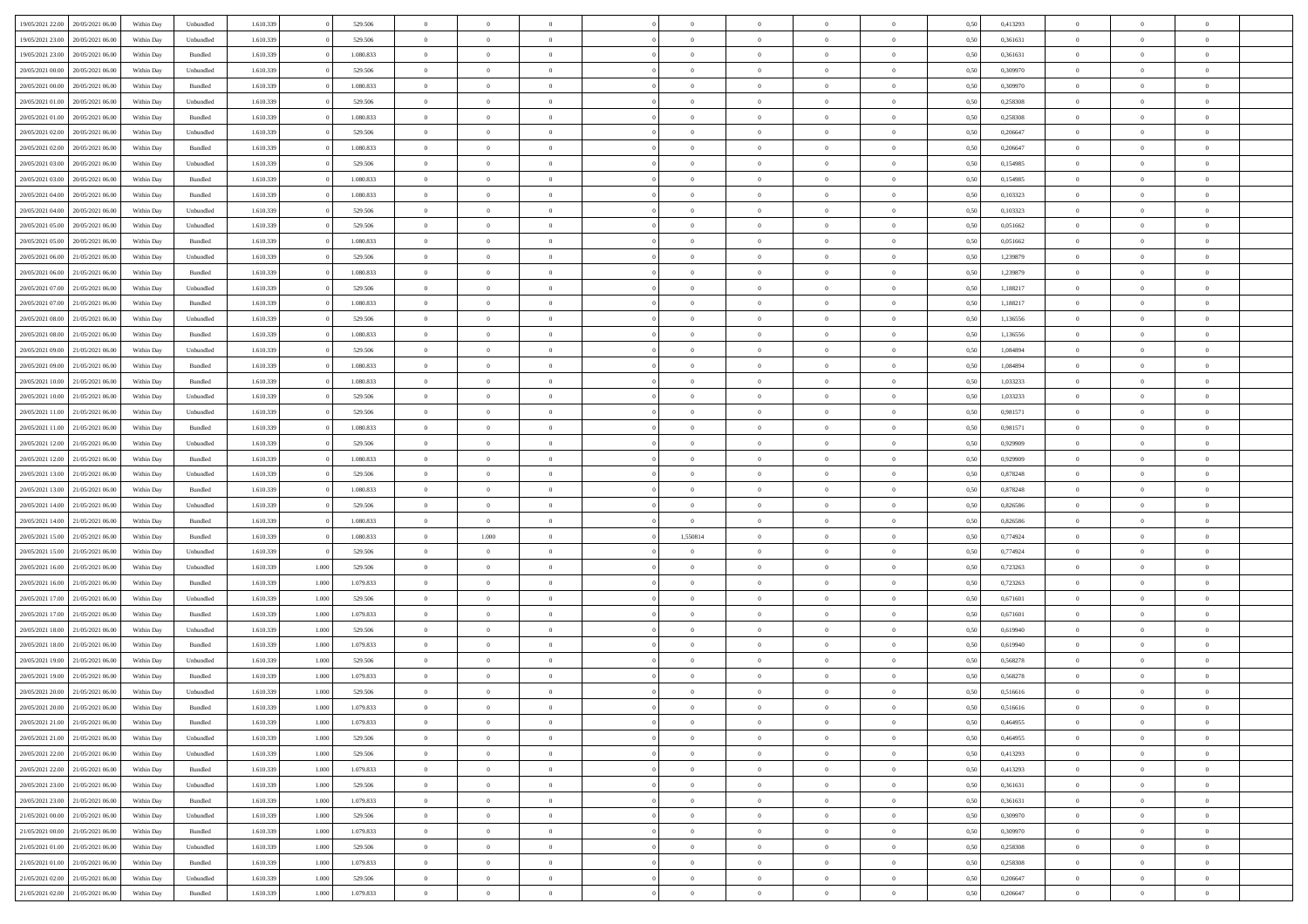| 21/05/2021 03:00                  | 21/05/2021 06:00 | Within Day | Bundled   | 1.610.339 | 1.000 | 1.079.833 | $\overline{0}$ | $\Omega$       |                | $\Omega$       | $\Omega$       | $\Omega$       | $\theta$       | 0,50 | 0,154985 | $\theta$       | $\theta$       | $\theta$       |  |
|-----------------------------------|------------------|------------|-----------|-----------|-------|-----------|----------------|----------------|----------------|----------------|----------------|----------------|----------------|------|----------|----------------|----------------|----------------|--|
|                                   |                  |            |           |           |       |           |                |                |                |                |                |                |                |      |          |                |                |                |  |
| 21/05/2021 03:00                  | 21/05/2021 06:00 | Within Day | Unbundled | 1.610.339 | 1.000 | 529.506   | $\overline{0}$ | $\theta$       | $\overline{0}$ | $\overline{0}$ | $\bf{0}$       | $\overline{0}$ | $\bf{0}$       | 0,50 | 0,154985 | $\theta$       | $\theta$       | $\overline{0}$ |  |
| 21/05/2021 04:00                  | 21/05/2021 06:00 | Within Day | Unbundled | 1.610.339 | 1.000 | 529.506   | $\overline{0}$ | $\overline{0}$ | $\overline{0}$ | $\bf{0}$       | $\bf{0}$       | $\bf{0}$       | $\mathbf{0}$   | 0,50 | 0,103323 | $\bf{0}$       | $\overline{0}$ | $\overline{0}$ |  |
| 21/05/2021 04:00                  | 21/05/2021 06:00 | Within Dav | Bundled   | 1.610.339 | 1.000 | 1.079.833 | $\overline{0}$ | $\overline{0}$ | $\overline{0}$ | $\overline{0}$ | $\bf{0}$       | $\overline{0}$ | $\overline{0}$ | 0.50 | 0,103323 | $\theta$       | $\theta$       | $\overline{0}$ |  |
| 21/05/2021 05:00                  | 21/05/2021 06:00 | Within Day | Unbundled | 1.610.339 | 1.000 | 529.506   | $\overline{0}$ | $\theta$       | $\overline{0}$ | $\overline{0}$ | $\bf{0}$       | $\overline{0}$ | $\bf{0}$       | 0,50 | 0,051662 | $\theta$       | $\overline{0}$ | $\overline{0}$ |  |
| 21/05/2021 05:00                  | 21/05/2021 06:00 | Within Day | Bundled   | 1.610.339 | 1.000 | 1.079.833 | $\overline{0}$ | $\overline{0}$ | $\overline{0}$ | $\bf{0}$       | $\overline{0}$ | $\overline{0}$ | $\mathbf{0}$   | 0,50 | 0,051662 | $\bf{0}$       | $\overline{0}$ | $\bf{0}$       |  |
| 21/05/2021 06:00                  | 22/05/2021 06:00 | Within Dav | Unbundled | 1.610.339 |       | 529.506   | $\overline{0}$ | $\overline{0}$ | $\overline{0}$ | $\overline{0}$ | $\overline{0}$ | $\overline{0}$ | $\overline{0}$ | 0.50 | 1,239879 | $\theta$       | $\overline{0}$ | $\overline{0}$ |  |
| 21/05/2021 06:00                  | 22/05/2021 06:00 | Within Day | Bundled   | 1.610.339 |       | 1.080.833 | $\overline{0}$ | $\theta$       | $\overline{0}$ | $\overline{0}$ | $\bf{0}$       | $\overline{0}$ | $\bf{0}$       | 0,50 | 1,239879 | $\theta$       | $\theta$       | $\overline{0}$ |  |
| 21/05/2021 07:00                  | 22/05/2021 06:00 | Within Day | Unbundled | 1.610.339 |       | 529.506   | $\overline{0}$ | $\overline{0}$ | $\overline{0}$ | $\bf{0}$       | $\bf{0}$       | $\bf{0}$       | $\bf{0}$       | 0,50 | 1,188217 | $\,0\,$        | $\overline{0}$ | $\overline{0}$ |  |
| 21/05/2021 07:00                  | 22/05/2021 06:00 | Within Dav | Bundled   | 1.610.339 |       | 1.080.833 | $\overline{0}$ | $\overline{0}$ | $\overline{0}$ | $\overline{0}$ | $\overline{0}$ | $\overline{0}$ | $\overline{0}$ | 0.50 | 1,188217 | $\theta$       | $\overline{0}$ | $\overline{0}$ |  |
|                                   |                  |            |           |           |       |           |                |                |                |                |                |                |                |      |          |                |                |                |  |
| 21/05/2021 08:00                  | 22/05/2021 06:00 | Within Day | Unbundled | 1.610.339 |       | 529.506   | $\overline{0}$ | $\theta$       | $\overline{0}$ | $\overline{0}$ | $\bf{0}$       | $\overline{0}$ | $\bf{0}$       | 0,50 | 1,136556 | $\,$ 0 $\,$    | $\overline{0}$ | $\overline{0}$ |  |
| 21/05/2021 08:00                  | 22/05/2021 06:00 | Within Day | Bundled   | 1.610.339 |       | 1.080.833 | $\overline{0}$ | $\overline{0}$ | $\overline{0}$ | $\bf{0}$       | $\bf{0}$       | $\bf{0}$       | $\mathbf{0}$   | 0,50 | 1,136556 | $\bf{0}$       | $\overline{0}$ | $\overline{0}$ |  |
| 21/05/2021 09:00                  | 22/05/2021 06:00 | Within Day | Bundled   | 1.610.339 |       | 1.080.833 | $\overline{0}$ | $\overline{0}$ | $\overline{0}$ | $\overline{0}$ | $\bf{0}$       | $\overline{0}$ | $\overline{0}$ | 0.50 | 1.084894 | $\theta$       | $\theta$       | $\overline{0}$ |  |
| 21/05/2021 09:00                  | 22/05/2021 06:00 | Within Day | Unbundled | 1.610.339 |       | 529.506   | $\overline{0}$ | $\theta$       | $\overline{0}$ | $\overline{0}$ | $\bf{0}$       | $\overline{0}$ | $\bf{0}$       | 0,50 | 1,084894 | $\theta$       | $\overline{0}$ | $\overline{0}$ |  |
| 21/05/2021 10:00                  | 22/05/2021 06:00 | Within Day | Unbundled | 1.610.339 |       | 529.506   | $\overline{0}$ | $\overline{0}$ | $\overline{0}$ | $\bf{0}$       | $\overline{0}$ | $\overline{0}$ | $\mathbf{0}$   | 0,50 | 1,033233 | $\bf{0}$       | $\overline{0}$ | $\bf{0}$       |  |
| 21/05/2021 10:00                  | 22/05/2021 06:00 | Within Dav | Bundled   | 1.610.339 |       | 1.080.833 | $\overline{0}$ | $\overline{0}$ | $\overline{0}$ | $\overline{0}$ | $\overline{0}$ | $\overline{0}$ | $\overline{0}$ | 0.50 | 1,033233 | $\theta$       | $\overline{0}$ | $\overline{0}$ |  |
| 21/05/2021 11:00                  | 22/05/2021 06:00 | Within Day | Unbundled | 1.610.339 |       | 529.506   | $\overline{0}$ | $\theta$       | $\overline{0}$ | $\overline{0}$ | $\bf{0}$       | $\overline{0}$ | $\bf{0}$       | 0,50 | 0,981571 | $\theta$       | $\theta$       | $\overline{0}$ |  |
| 21/05/2021 11:00                  | 22/05/2021 06:00 | Within Day | Bundled   | 1.610.339 |       | 1.080.833 | $\overline{0}$ | $\overline{0}$ | $\overline{0}$ | $\bf{0}$       | $\bf{0}$       | $\bf{0}$       | $\mathbf{0}$   | 0,50 | 0,981571 | $\,0\,$        | $\overline{0}$ | $\overline{0}$ |  |
| 21/05/2021 12:00                  | 22/05/2021 06:00 | Within Day | Unbundled | 1.610.339 |       | 529.506   | $\overline{0}$ | $\overline{0}$ | $\overline{0}$ | $\overline{0}$ | $\overline{0}$ | $\overline{0}$ | $\overline{0}$ | 0.50 | 0.929909 | $\theta$       | $\overline{0}$ | $\overline{0}$ |  |
| 21/05/2021 12:00                  | 22/05/2021 06:00 | Within Day | Bundled   | 1.610.339 |       | 1.080.833 | $\overline{0}$ | $\theta$       | $\overline{0}$ | $\overline{0}$ | $\bf{0}$       | $\overline{0}$ | $\bf{0}$       | 0,50 | 0,929909 | $\,$ 0 $\,$    | $\theta$       | $\overline{0}$ |  |
|                                   |                  |            |           |           |       |           |                |                |                |                |                |                |                |      |          |                |                |                |  |
| 21/05/2021 13:00                  | 22/05/2021 06:00 | Within Day | Unbundled | 1.610.339 |       | 529.506   | $\overline{0}$ | $\overline{0}$ | $\overline{0}$ | $\bf{0}$       | $\bf{0}$       | $\bf{0}$       | $\mathbf{0}$   | 0,50 | 0,878248 | $\bf{0}$       | $\overline{0}$ | $\overline{0}$ |  |
| 21/05/2021 13:00                  | 22/05/2021 06:00 | Within Day | Bundled   | 1.610.339 |       | 1.080.833 | $\overline{0}$ | $\overline{0}$ | $\overline{0}$ | $\overline{0}$ | $\bf{0}$       | $\overline{0}$ | $\overline{0}$ | 0.50 | 0.878248 | $\theta$       | $\theta$       | $\overline{0}$ |  |
| 21/05/2021 14:00                  | 22/05/2021 06:00 | Within Day | Bundled   | 1.610.339 |       | 1.080.833 | $\overline{0}$ | $\theta$       | $\overline{0}$ | $\overline{0}$ | $\bf{0}$       | $\overline{0}$ | $\bf{0}$       | 0,50 | 0,826586 | $\theta$       | $\overline{0}$ | $\overline{0}$ |  |
| 21/05/2021 14:00                  | 22/05/2021 06:00 | Within Day | Unbundled | 1.610.339 |       | 529.506   | $\overline{0}$ | $\bf{0}$       | $\overline{0}$ | $\bf{0}$       | $\overline{0}$ | $\overline{0}$ | $\mathbf{0}$   | 0,50 | 0,826586 | $\overline{0}$ | $\overline{0}$ | $\bf{0}$       |  |
| 21/05/2021 15:00                  | 22/05/2021 06:00 | Within Dav | Unbundled | 1.610.339 |       | 529.506   | $\overline{0}$ | $\overline{0}$ | $\overline{0}$ | $\overline{0}$ | $\overline{0}$ | $\overline{0}$ | $\overline{0}$ | 0.50 | 0,774924 | $\theta$       | $\overline{0}$ | $\overline{0}$ |  |
| 21/05/2021 15:00                  | 22/05/2021 06:00 | Within Day | Bundled   | 1.610.339 |       | 1.080.833 | $\overline{0}$ | $\theta$       | $\overline{0}$ | $\overline{0}$ | $\bf{0}$       | $\overline{0}$ | $\bf{0}$       | 0,50 | 0,774924 | $\theta$       | $\theta$       | $\overline{0}$ |  |
| 21/05/2021 16:00                  | 22/05/2021 06:00 | Within Day | Unbundled | 1.610.339 |       | 529.506   | $\overline{0}$ | $\overline{0}$ | $\overline{0}$ | $\bf{0}$       | $\bf{0}$       | $\bf{0}$       | $\bf{0}$       | 0,50 | 0,723263 | $\,0\,$        | $\overline{0}$ | $\overline{0}$ |  |
| 21/05/2021 16:00                  | 22/05/2021 06:00 | Within Day | Bundled   | 1.610.339 |       | 1.080.833 | $\overline{0}$ | $\overline{0}$ | $\overline{0}$ | $\overline{0}$ | $\overline{0}$ | $\overline{0}$ | $\overline{0}$ | 0.50 | 0,723263 | $\theta$       | $\overline{0}$ | $\overline{0}$ |  |
| 21/05/2021 17:00                  | 22/05/2021 06:00 | Within Day | Unbundled | 1.610.339 |       | 529.506   | $\overline{0}$ | $\theta$       | $\overline{0}$ | $\overline{0}$ | $\bf{0}$       | $\overline{0}$ | $\bf{0}$       | 0,50 | 0,671601 | $\,$ 0 $\,$    | $\overline{0}$ | $\overline{0}$ |  |
| 21/05/2021 17:00                  | 22/05/2021 06:00 | Within Day | Bundled   | 1.610.339 |       | 1.080.833 | $\overline{0}$ | $\overline{0}$ | $\overline{0}$ | $\bf{0}$       | $\bf{0}$       | $\bf{0}$       | $\bf{0}$       | 0,50 | 0,671601 | $\bf{0}$       | $\overline{0}$ | $\overline{0}$ |  |
| 21/05/2021 18:00                  | 22/05/2021 06:00 | Within Day | Unbundled | 1.610.339 |       | 529.506   | $\overline{0}$ | $\Omega$       | $\overline{0}$ | $\Omega$       | $\Omega$       | $\overline{0}$ | $\overline{0}$ | 0,50 | 0,619940 | $\,0\,$        | $\theta$       | $\theta$       |  |
| 21/05/2021 18:00                  | 22/05/2021 06:00 | Within Day | Bundled   | 1.610.339 |       | 1.080.833 | $\overline{0}$ | $\theta$       | $\overline{0}$ | $\overline{0}$ | $\bf{0}$       | $\overline{0}$ | $\bf{0}$       | 0,50 | 0,619940 | $\theta$       | $\theta$       | $\overline{0}$ |  |
|                                   |                  |            |           |           |       |           |                |                |                |                |                |                |                |      |          |                |                |                |  |
| 21/05/2021 19:00                  | 22/05/2021 06:00 | Within Day | Unbundled | 1.610.339 |       | 529.506   | $\overline{0}$ | $\overline{0}$ | $\overline{0}$ | $\bf{0}$       | $\bf{0}$       | $\overline{0}$ | $\mathbf{0}$   | 0,50 | 0,568278 | $\bf{0}$       | $\overline{0}$ | $\bf{0}$       |  |
| 21/05/2021 19:00                  | 22/05/2021 06:00 | Within Day | Bundled   | 1.610.339 |       | 1.080.833 | $\overline{0}$ | $\Omega$       | $\Omega$       | $\Omega$       | $\bf{0}$       | $\overline{0}$ | $\overline{0}$ | 0.50 | 0.568278 | $\,0\,$        | $\theta$       | $\theta$       |  |
| 21/05/2021 20:00                  | 22/05/2021 06:00 | Within Day | Bundled   | 1.610.339 |       | 1.080.833 | $\overline{0}$ | $\theta$       | $\overline{0}$ | $\overline{0}$ | $\bf{0}$       | $\overline{0}$ | $\bf{0}$       | 0,50 | 0,516616 | $\,$ 0 $\,$    | $\theta$       | $\overline{0}$ |  |
| 21/05/2021 20:00                  | 22/05/2021 06:00 | Within Day | Unbundled | 1.610.339 |       | 529.506   | $\overline{0}$ | $\overline{0}$ | $\overline{0}$ | $\bf{0}$       | $\bf{0}$       | $\bf{0}$       | $\bf{0}$       | 0,50 | 0,516616 | $\bf{0}$       | $\overline{0}$ | $\overline{0}$ |  |
| 21/05/2021 21:00                  | 22/05/2021 06:00 | Within Day | Unbundled | 1.610.339 |       | 529.506   | $\overline{0}$ | $\Omega$       | $\overline{0}$ | $\Omega$       | $\overline{0}$ | $\overline{0}$ | $\overline{0}$ | 0.50 | 0.464955 | $\theta$       | $\theta$       | $\theta$       |  |
| 21/05/2021 21:00                  | 22/05/2021 06:00 | Within Day | Bundled   | 1.610.339 |       | 1.080.833 | $\overline{0}$ | $\theta$       | $\overline{0}$ | $\overline{0}$ | $\bf{0}$       | $\overline{0}$ | $\bf{0}$       | 0,50 | 0,464955 | $\,$ 0 $\,$    | $\overline{0}$ | $\overline{0}$ |  |
| 21/05/2021 22:00                  | 22/05/2021 06:00 | Within Day | Unbundled | 1.610.339 |       | 529.506   | $\overline{0}$ | $\overline{0}$ | $\overline{0}$ | $\bf{0}$       | $\bf{0}$       | $\bf{0}$       | $\mathbf{0}$   | 0,50 | 0,413293 | $\bf{0}$       | $\overline{0}$ | $\overline{0}$ |  |
| 21/05/2021 22.00                  | 22/05/2021 06:00 | Within Day | Bundled   | 1.610.339 |       | 1.080.833 | $\overline{0}$ | $\Omega$       | $\overline{0}$ | $\Omega$       | $\overline{0}$ | $\overline{0}$ | $\overline{0}$ | 0.50 | 0,413293 | $\,0\,$        | $\theta$       | $\theta$       |  |
| 21/05/2021 23:00                  | 22/05/2021 06:00 | Within Day | Unbundled | 1.610.339 |       | 529.506   | $\overline{0}$ | $\theta$       | $\overline{0}$ | $\overline{0}$ | $\,$ 0         | $\overline{0}$ | $\bf{0}$       | 0,50 | 0,361631 | $\,$ 0 $\,$    | $\overline{0}$ | $\overline{0}$ |  |
| 21/05/2021 23:00                  | 22/05/2021 06:00 | Within Day | Bundled   | 1.610.339 |       | 1.080.833 | $\overline{0}$ | $\overline{0}$ | $\overline{0}$ | $\bf{0}$       | $\bf{0}$       | $\bf{0}$       | $\mathbf{0}$   | 0,50 | 0,361631 | $\bf{0}$       | $\overline{0}$ | $\bf{0}$       |  |
| 22/05/2021 00:00                  | 22/05/2021 06:00 | Within Day | Unbundled | 1.610.339 |       | 529.506   | $\overline{0}$ | $\Omega$       | $\Omega$       | $\Omega$       | $\Omega$       | $\Omega$       | $\overline{0}$ | 0.50 | 0.309970 | $\theta$       | $\theta$       | $\theta$       |  |
| 22/05/2021 00:00                  | 22/05/2021 06:00 | Within Day | Bundled   | 1.610.339 |       | 1.080.833 | $\overline{0}$ | $\overline{0}$ | $\overline{0}$ | $\bf{0}$       | $\,$ 0         | $\bf{0}$       | $\bf{0}$       | 0,50 | 0,309970 | $\,0\,$        | $\overline{0}$ | $\overline{0}$ |  |
|                                   |                  |            |           |           |       |           |                |                |                |                |                |                |                |      |          |                |                |                |  |
| 22/05/2021 01:00                  | 22/05/2021 06:00 | Within Day | Unbundled | 1.610.339 |       | 529.506   | $\bf{0}$       | $\bf{0}$       |                |                | $\bf{0}$       |                |                | 0,50 | 0,258308 | $\bf{0}$       | $\overline{0}$ |                |  |
| 22/05/2021 01:00                  | 22/05/2021 06:00 | Within Day | Bundled   | 1.610.339 |       | 1.080.833 | $\overline{0}$ | $\overline{0}$ | $\overline{0}$ | $\Omega$       | $\overline{0}$ | $\overline{0}$ | $\overline{0}$ | 0.50 | 0,258308 | $\theta$       | $\theta$       | $\theta$       |  |
| 22/05/2021 02:00                  | 22/05/2021 06:00 | Within Day | Bundled   | 1.610.339 |       | 1.080.833 | $\overline{0}$ | $\,$ 0         | $\overline{0}$ | $\bf{0}$       | $\,$ 0 $\,$    | $\overline{0}$ | $\mathbf{0}$   | 0,50 | 0,206647 | $\,$ 0 $\,$    | $\,$ 0 $\,$    | $\,$ 0         |  |
| 22/05/2021 02:00                  | 22/05/2021 06:00 | Within Day | Unbundled | 1.610.339 |       | 529.506   | $\overline{0}$ | $\overline{0}$ | $\overline{0}$ | $\overline{0}$ | $\overline{0}$ | $\overline{0}$ | $\mathbf{0}$   | 0,50 | 0,206647 | $\overline{0}$ | $\bf{0}$       | $\bf{0}$       |  |
| 22/05/2021 03:00                  | 22/05/2021 06:00 | Within Day | Unbundled | 1.610.339 |       | 529.506   | $\overline{0}$ | $\overline{0}$ | $\overline{0}$ | $\Omega$       | $\overline{0}$ | $\overline{0}$ | $\overline{0}$ | 0,50 | 0,154985 | $\overline{0}$ | $\theta$       | $\overline{0}$ |  |
| 22/05/2021 03:00                  | 22/05/2021 06:00 | Within Day | Bundled   | 1.610.339 |       | 1.080.833 | $\overline{0}$ | $\,$ 0         | $\overline{0}$ | $\overline{0}$ | $\,$ 0 $\,$    | $\overline{0}$ | $\mathbf{0}$   | 0,50 | 0,154985 | $\,$ 0 $\,$    | $\overline{0}$ | $\overline{0}$ |  |
| 22/05/2021 04:00                  | 22/05/2021 06:00 | Within Day | Unbundled | 1.610.339 |       | 529.506   | $\overline{0}$ | $\overline{0}$ | $\overline{0}$ | $\overline{0}$ | $\overline{0}$ | $\overline{0}$ | $\mathbf{0}$   | 0,50 | 0,103323 | $\overline{0}$ | $\overline{0}$ | $\bf{0}$       |  |
| 22/05/2021 04:00                  | 22/05/2021 06:00 | Within Day | Bundled   | 1.610.339 |       | 1.080.833 | $\overline{0}$ | $\overline{0}$ | $\overline{0}$ | $\Omega$       | $\overline{0}$ | $\overline{0}$ | $\bf{0}$       | 0.50 | 0,103323 | $\overline{0}$ | $\theta$       | $\overline{0}$ |  |
| 22/05/2021 05:00                  | 22/05/2021 06:00 | Within Day | Unbundled | 1.610.339 |       | 529.506   | $\overline{0}$ | $\,$ 0         | $\overline{0}$ | $\bf{0}$       | $\bf{0}$       | $\bf{0}$       | $\bf{0}$       | 0,50 | 0,051662 | $\,$ 0 $\,$    | $\overline{0}$ | $\overline{0}$ |  |
| 22/05/2021 05:00                  | 22/05/2021 06:00 | Within Day | Bundled   | 1.610.339 |       | 1.080.833 | $\overline{0}$ | $\bf{0}$       | $\overline{0}$ | $\overline{0}$ | $\overline{0}$ | $\overline{0}$ | $\mathbf{0}$   | 0,50 | 0,051662 | $\overline{0}$ | $\overline{0}$ | $\bf{0}$       |  |
| 22/05/2021 06:00                  | 23/05/2021 06:00 | Within Day | Unbundled | 1.610.339 |       | 529.506   | $\overline{0}$ | $\overline{0}$ | $\overline{0}$ | $\Omega$       | $\overline{0}$ | $\overline{0}$ | $\overline{0}$ | 0.50 | 1,239879 | $\overline{0}$ | $\overline{0}$ | $\overline{0}$ |  |
| 22/05/2021 06:00                  | 23/05/2021 06:00 | Within Day | Bundled   | 1.610.339 |       | 1.080.833 | $\overline{0}$ | $\bf{0}$       | $\overline{0}$ | $\bf{0}$       | $\bf{0}$       | $\bf{0}$       | $\mathbf{0}$   | 0,50 | 1,239879 | $\,$ 0 $\,$    | $\,$ 0 $\,$    | $\bf{0}$       |  |
|                                   |                  |            |           |           |       |           |                |                |                |                |                |                |                |      |          |                |                |                |  |
| 22/05/2021 07:00 23/05/2021 06:00 |                  | Within Day | Unbundled | 1.610.339 |       | 529.506   | $\overline{0}$ | $\overline{0}$ | $\overline{0}$ | $\overline{0}$ | $\overline{0}$ | $\bf{0}$       | $\mathbf{0}$   | 0,50 | 1,188217 | $\overline{0}$ | $\bf{0}$       | $\bf{0}$       |  |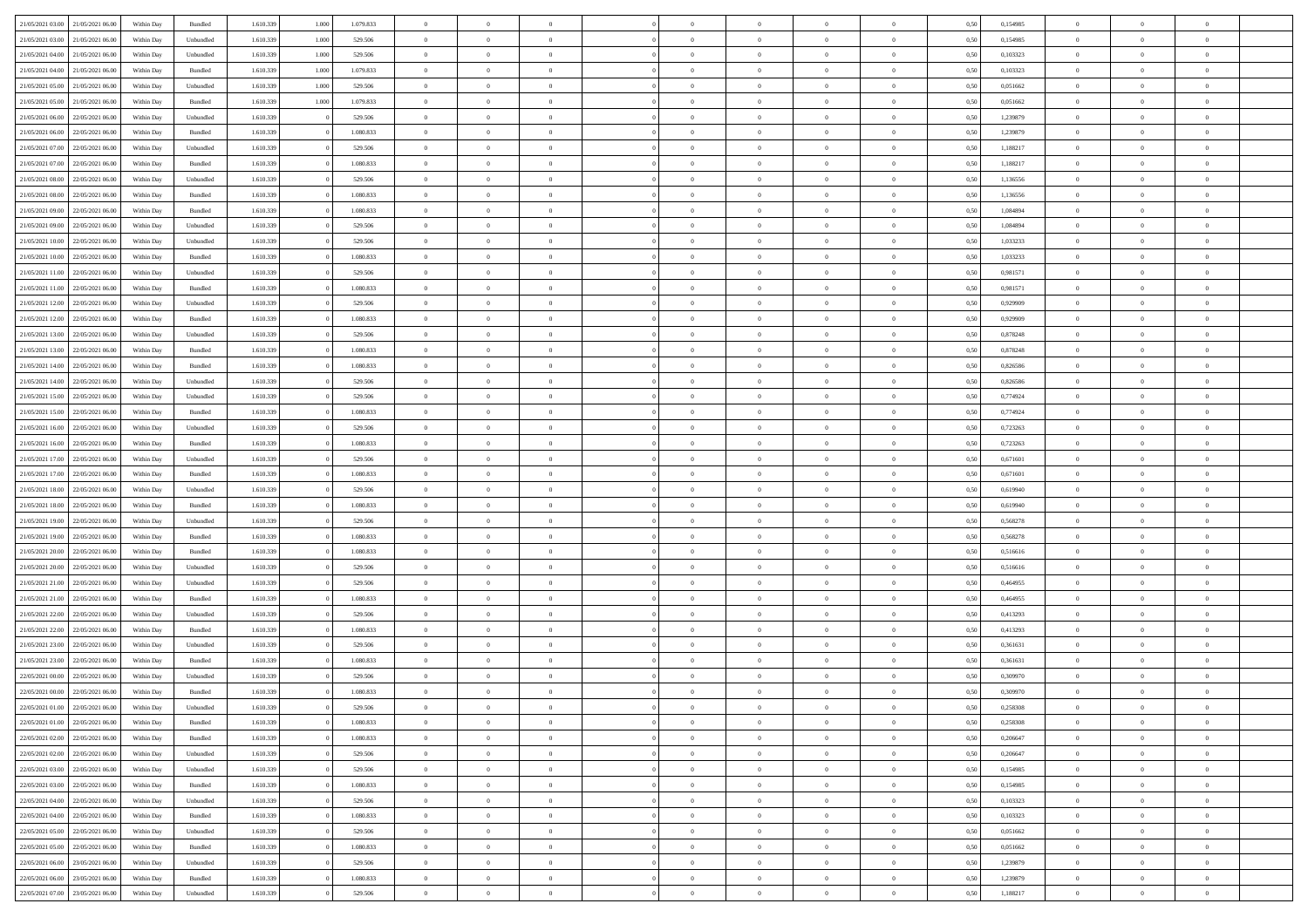| 22/05/2021 07:00                  | 23/05/2021 06:00 | Within Day | Bundled            | 1.610.339 | 1.080.833 | $\overline{0}$ | $\Omega$       |                | $\Omega$       | $\Omega$       | $\theta$       | $\theta$       | 0,50 | 1,188217 | $\theta$       | $\theta$       | $\theta$       |  |
|-----------------------------------|------------------|------------|--------------------|-----------|-----------|----------------|----------------|----------------|----------------|----------------|----------------|----------------|------|----------|----------------|----------------|----------------|--|
| 22/05/2021 08:00                  | 23/05/2021 06:00 | Within Day | Bundled            | 1.610.339 | 1.080.833 | $\overline{0}$ | $\theta$       | $\overline{0}$ | $\overline{0}$ | $\bf{0}$       | $\overline{0}$ | $\bf{0}$       | 0,50 | 1,136556 | $\theta$       | $\theta$       | $\overline{0}$ |  |
| 22/05/2021 08:00                  | 23/05/2021 06:00 | Within Day | Unbundled          | 1.610.339 | 529.506   | $\overline{0}$ | $\overline{0}$ | $\overline{0}$ | $\bf{0}$       | $\bf{0}$       | $\bf{0}$       | $\mathbf{0}$   | 0,50 | 1,136556 | $\bf{0}$       | $\overline{0}$ | $\overline{0}$ |  |
| 22/05/2021 09:00                  | 23/05/2021 06:00 | Within Dav | Unbundled          | 1.610.339 | 529.506   | $\overline{0}$ | $\overline{0}$ | $\overline{0}$ | $\overline{0}$ | $\bf{0}$       | $\overline{0}$ | $\overline{0}$ | 0.50 | 1.084894 | $\theta$       | $\theta$       | $\overline{0}$ |  |
| 22/05/2021 09:00                  | 23/05/2021 06:00 | Within Day | Bundled            | 1.610.339 | 1.080.833 | $\overline{0}$ | $\theta$       | $\overline{0}$ | $\overline{0}$ | $\bf{0}$       | $\overline{0}$ | $\bf{0}$       | 0,50 | 1,084894 | $\theta$       | $\overline{0}$ | $\overline{0}$ |  |
|                                   |                  |            |                    |           |           |                |                |                |                |                |                |                |      |          |                |                |                |  |
| 22/05/2021 10:00                  | 23/05/2021 06:00 | Within Day | Unbundled          | 1.610.339 | 529.506   | $\overline{0}$ | $\bf{0}$       | $\overline{0}$ | $\bf{0}$       | $\overline{0}$ | $\overline{0}$ | $\mathbf{0}$   | 0,50 | 1,033233 | $\bf{0}$       | $\overline{0}$ | $\bf{0}$       |  |
| 22/05/2021 10:00                  | 23/05/2021 06:00 | Within Dav | Bundled            | 1.610.339 | 1.080.833 | $\overline{0}$ | $\overline{0}$ | $\overline{0}$ | $\overline{0}$ | $\overline{0}$ | $\overline{0}$ | $\overline{0}$ | 0.50 | 1,033233 | $\theta$       | $\overline{0}$ | $\overline{0}$ |  |
| 22/05/2021 11:00                  | 23/05/2021 06:00 | Within Day | Unbundled          | 1.610.339 | 529.506   | $\overline{0}$ | $\theta$       | $\overline{0}$ | $\overline{0}$ | $\bf{0}$       | $\overline{0}$ | $\bf{0}$       | 0,50 | 0,981571 | $\theta$       | $\theta$       | $\overline{0}$ |  |
| 22/05/2021 11:00                  | 23/05/2021 06:00 | Within Day | Bundled            | 1.610.339 | 1.080.833 | $\overline{0}$ | $\overline{0}$ | $\overline{0}$ | $\bf{0}$       | $\bf{0}$       | $\bf{0}$       | $\bf{0}$       | 0,50 | 0,981571 | $\,0\,$        | $\overline{0}$ | $\overline{0}$ |  |
| 22/05/2021 12:00                  | 23/05/2021 06:00 | Within Dav | Unbundled          | 1.610.339 | 529.506   | $\overline{0}$ | $\overline{0}$ | $\overline{0}$ | $\overline{0}$ | $\overline{0}$ | $\overline{0}$ | $\overline{0}$ | 0.50 | 0.929909 | $\theta$       | $\overline{0}$ | $\overline{0}$ |  |
| 22/05/2021 12:00                  | 23/05/2021 06:00 | Within Day | Bundled            | 1.610.339 | 1.080.833 | $\overline{0}$ | $\theta$       | $\overline{0}$ | $\overline{0}$ | $\bf{0}$       | $\overline{0}$ | $\bf{0}$       | 0,50 | 0,929909 | $\theta$       | $\overline{0}$ | $\overline{0}$ |  |
| 22/05/2021 13:00                  | 23/05/2021 06:00 | Within Day | Unbundled          | 1.610.339 | 529.506   | $\overline{0}$ | $\overline{0}$ | $\overline{0}$ | $\overline{0}$ | $\bf{0}$       | $\overline{0}$ | $\mathbf{0}$   | 0,50 | 0,878248 | $\overline{0}$ | $\overline{0}$ | $\bf{0}$       |  |
|                                   |                  |            |                    |           |           |                |                |                |                |                |                |                |      |          |                |                |                |  |
| 22/05/2021 13:00                  | 23/05/2021 06:00 | Within Day | Bundled            | 1.610.339 | 1.080.833 | $\overline{0}$ | $\overline{0}$ | $\overline{0}$ | $\overline{0}$ | $\bf{0}$       | $\overline{0}$ | $\overline{0}$ | 0.50 | 0.878248 | $\theta$       | $\theta$       | $\overline{0}$ |  |
| 22/05/2021 14:00                  | 23/05/2021 06:00 | Within Day | Bundled            | 1.610.339 | 1.080.833 | $\overline{0}$ | $\theta$       | $\overline{0}$ | $\overline{0}$ | $\bf{0}$       | $\overline{0}$ | $\bf{0}$       | 0,50 | 0,826586 | $\theta$       | $\theta$       | $\overline{0}$ |  |
| 22/05/2021 14:00                  | 23/05/2021 06:00 | Within Day | Unbundled          | 1.610.339 | 529.506   | $\overline{0}$ | $\overline{0}$ | $\overline{0}$ | $\overline{0}$ | $\overline{0}$ | $\overline{0}$ | $\mathbf{0}$   | 0,50 | 0,826586 | $\overline{0}$ | $\overline{0}$ | $\bf{0}$       |  |
| 22/05/2021 15:00                  | 23/05/2021 06:00 | Within Dav | Unbundled          | 1.610.339 | 529.506   | $\overline{0}$ | $\overline{0}$ | $\overline{0}$ | $\overline{0}$ | $\overline{0}$ | $\overline{0}$ | $\overline{0}$ | 0.50 | 0,774924 | $\theta$       | $\overline{0}$ | $\overline{0}$ |  |
| 22/05/2021 15:00                  | 23/05/2021 06:00 | Within Day | Bundled            | 1.610.339 | 1.080.833 | $\overline{0}$ | $\theta$       | $\overline{0}$ | $\overline{0}$ | $\bf{0}$       | $\overline{0}$ | $\bf{0}$       | 0,50 | 0,774924 | $\theta$       | $\theta$       | $\overline{0}$ |  |
| 22/05/2021 16:00                  | 23/05/2021 06:00 | Within Day | Unbundled          | 1.610.339 | 529.506   | $\overline{0}$ | $\overline{0}$ | $\overline{0}$ | $\overline{0}$ | $\bf{0}$       | $\overline{0}$ | $\mathbf{0}$   | 0,50 | 0,723263 | $\bf{0}$       | $\overline{0}$ | $\overline{0}$ |  |
| 22/05/2021 16:00                  | 23/05/2021 06:00 | Within Day | Bundled            | 1.610.339 | 1.080.833 | $\overline{0}$ | $\overline{0}$ | $\overline{0}$ | $\overline{0}$ | $\overline{0}$ | $\overline{0}$ | $\overline{0}$ | 0.50 | 0,723263 | $\theta$       | $\overline{0}$ | $\overline{0}$ |  |
| 22/05/2021 17:00                  | 23/05/2021 06:00 | Within Day | Unbundled          | 1.610.339 | 529.506   | $\overline{0}$ | $\theta$       | $\overline{0}$ | $\overline{0}$ | $\bf{0}$       | $\overline{0}$ | $\bf{0}$       | 0,50 | 0,671601 | $\,$ 0 $\,$    | $\theta$       | $\overline{0}$ |  |
|                                   |                  |            |                    |           |           |                |                |                |                |                |                |                |      |          |                |                |                |  |
| 22/05/2021 17:00                  | 23/05/2021 06:00 | Within Day | Bundled            | 1.610.339 | 1.080.833 | $\overline{0}$ | $\overline{0}$ | $\overline{0}$ | $\overline{0}$ | $\bf{0}$       | $\overline{0}$ | $\bf{0}$       | 0,50 | 0,671601 | $\bf{0}$       | $\overline{0}$ | $\overline{0}$ |  |
| 22/05/2021 18:00                  | 23/05/2021 06:00 | Within Day | Unbundled          | 1.610.339 | 529.506   | $\overline{0}$ | $\overline{0}$ | $\overline{0}$ | $\overline{0}$ | $\bf{0}$       | $\overline{0}$ | $\overline{0}$ | 0.50 | 0.619940 | $\theta$       | $\overline{0}$ | $\overline{0}$ |  |
| 22/05/2021 18:00                  | 23/05/2021 06:00 | Within Day | Bundled            | 1.610.339 | 1.080.833 | $\overline{0}$ | $\theta$       | $\overline{0}$ | $\overline{0}$ | $\bf{0}$       | $\overline{0}$ | $\bf{0}$       | 0,50 | 0,619940 | $\,$ 0 $\,$    | $\overline{0}$ | $\overline{0}$ |  |
| 22/05/2021 19:00                  | 23/05/2021 06:00 | Within Day | Unbundled          | 1.610.339 | 529.506   | $\overline{0}$ | $\bf{0}$       | $\overline{0}$ | $\overline{0}$ | $\overline{0}$ | $\overline{0}$ | $\mathbf{0}$   | 0,50 | 0,568278 | $\overline{0}$ | $\overline{0}$ | $\bf{0}$       |  |
| 22/05/2021 19:00                  | 23/05/2021 06:00 | Within Dav | Bundled            | 1.610.339 | 1.080.833 | $\overline{0}$ | $\overline{0}$ | $\overline{0}$ | $\overline{0}$ | $\overline{0}$ | $\overline{0}$ | $\overline{0}$ | 0.50 | 0,568278 | $\theta$       | $\overline{0}$ | $\overline{0}$ |  |
| 22/05/2021 20:00                  | 23/05/2021 06:00 | Within Day | Bundled            | 1.610.339 | 1.080.833 | $\overline{0}$ | $\theta$       | $\overline{0}$ | $\overline{0}$ | $\bf{0}$       | $\overline{0}$ | $\bf{0}$       | 0,50 | 0,516616 | $\theta$       | $\theta$       | $\overline{0}$ |  |
| 22/05/2021 20:00                  | 23/05/2021 06:00 | Within Day | Unbundled          | 1.610.339 | 529.506   | $\overline{0}$ | $\overline{0}$ | $\overline{0}$ | $\overline{0}$ | $\bf{0}$       | $\overline{0}$ | $\bf{0}$       | 0,50 | 0,516616 | $\,0\,$        | $\overline{0}$ | $\overline{0}$ |  |
| 22/05/2021 21:00                  | 23/05/2021 06:00 | Within Day | Unbundled          | 1.610.339 | 529.506   | $\overline{0}$ | $\overline{0}$ | $\overline{0}$ | $\overline{0}$ | $\overline{0}$ | $\overline{0}$ | $\overline{0}$ | 0.50 | 0.464955 | $\theta$       | $\overline{0}$ | $\overline{0}$ |  |
|                                   |                  |            |                    |           |           |                |                |                |                |                |                |                |      |          |                |                |                |  |
| 22/05/2021 21:00                  | 23/05/2021 06:00 | Within Day | Bundled            | 1.610.339 | 1.080.833 | $\overline{0}$ | $\theta$       | $\overline{0}$ | $\overline{0}$ | $\bf{0}$       | $\overline{0}$ | $\bf{0}$       | 0,50 | 0,464955 | $\,$ 0 $\,$    | $\overline{0}$ | $\overline{0}$ |  |
| 22/05/2021 22:00                  | 23/05/2021 06:00 | Within Day | Unbundled          | 1.610.339 | 529.506   | $\overline{0}$ | $\overline{0}$ | $\overline{0}$ | $\bf{0}$       | $\bf{0}$       | $\bf{0}$       | $\bf{0}$       | 0,50 | 0,413293 | $\bf{0}$       | $\overline{0}$ | $\overline{0}$ |  |
| 22/05/2021 22:00                  | 23/05/2021 06:00 | Within Day | Bundled            | 1.610.339 | 1.080.833 | $\overline{0}$ | $\Omega$       | $\overline{0}$ | $\Omega$       | $\Omega$       | $\overline{0}$ | $\overline{0}$ | 0.50 | 0,413293 | $\,0\,$        | $\theta$       | $\theta$       |  |
| 22/05/2021 23:00                  | 23/05/2021 06:00 | Within Day | Unbundled          | 1.610.339 | 529.506   | $\overline{0}$ | $\theta$       | $\overline{0}$ | $\overline{0}$ | $\bf{0}$       | $\overline{0}$ | $\bf{0}$       | 0,50 | 0,361631 | $\,$ 0 $\,$    | $\overline{0}$ | $\overline{0}$ |  |
| 22/05/2021 23:00                  | 23/05/2021 06:00 | Within Day | Bundled            | 1.610.339 | 1.080.833 | $\overline{0}$ | $\overline{0}$ | $\overline{0}$ | $\bf{0}$       | $\bf{0}$       | $\overline{0}$ | $\mathbf{0}$   | 0,50 | 0,361631 | $\bf{0}$       | $\overline{0}$ | $\bf{0}$       |  |
| 23/05/2021 00:00                  | 23/05/2021 06:00 | Within Day | Unbundled          | 1.610.339 | 529.506   | $\overline{0}$ | $\Omega$       | $\Omega$       | $\Omega$       | $\bf{0}$       | $\overline{0}$ | $\overline{0}$ | 0.50 | 0,309970 | $\,0\,$        | $\theta$       | $\theta$       |  |
| 23/05/2021 00:00                  | 23/05/2021 06:00 | Within Day | Bundled            | 1.610.339 | 1.080.833 | $\overline{0}$ | $\theta$       | $\overline{0}$ | $\overline{0}$ | $\bf{0}$       | $\overline{0}$ | $\bf{0}$       | 0,50 | 0,309970 | $\,$ 0 $\,$    | $\theta$       | $\overline{0}$ |  |
| 23/05/2021 01:00                  | 23/05/2021 06:00 | Within Day | Unbundled          | 1.610.339 | 529.506   | $\overline{0}$ | $\overline{0}$ | $\overline{0}$ | $\bf{0}$       | $\bf{0}$       | $\bf{0}$       | $\bf{0}$       | 0,50 | 0,258308 | $\,0\,$        | $\overline{0}$ | $\overline{0}$ |  |
|                                   |                  |            |                    |           |           |                | $\Omega$       |                |                | $\theta$       |                |                |      |          |                |                | $\theta$       |  |
| 23/05/2021 01:00                  | 23/05/2021 06:00 | Within Day | Bundled            | 1.610.339 | 1.080.833 | $\overline{0}$ |                | $\overline{0}$ | $\Omega$       |                | $\overline{0}$ | $\overline{0}$ | 0.50 | 0,258308 | $\,0\,$        | $\theta$       |                |  |
| 23/05/2021 02:00                  | 23/05/2021 06:00 | Within Day | Bundled            | 1.610.339 | 1.080.833 | $\overline{0}$ | $\theta$       | $\overline{0}$ | $\overline{0}$ | $\bf{0}$       | $\overline{0}$ | $\bf{0}$       | 0,50 | 0,206647 | $\,$ 0 $\,$    | $\overline{0}$ | $\overline{0}$ |  |
| 23/05/2021 02:00                  | 23/05/2021 06:00 | Within Day | Unbundled          | 1.610.339 | 529.506   | $\overline{0}$ | $\overline{0}$ | $\overline{0}$ | $\bf{0}$       | $\bf{0}$       | $\bf{0}$       | $\bf{0}$       | 0,50 | 0,206647 | $\bf{0}$       | $\overline{0}$ | $\overline{0}$ |  |
| 23/05/2021 03:00                  | 23/05/2021 06:00 | Within Day | Unbundled          | 1.610.339 | 529.506   | $\overline{0}$ | $\Omega$       | $\overline{0}$ | $\Omega$       | $\overline{0}$ | $\overline{0}$ | $\overline{0}$ | 0.50 | 0,154985 | $\,0\,$        | $\theta$       | $\theta$       |  |
| 23/05/2021 03:00                  | 23/05/2021 06:00 | Within Day | Bundled            | 1.610.339 | 1.080.833 | $\overline{0}$ | $\theta$       | $\overline{0}$ | $\overline{0}$ | $\bf{0}$       | $\overline{0}$ | $\bf{0}$       | 0,50 | 0,154985 | $\,$ 0 $\,$    | $\overline{0}$ | $\overline{0}$ |  |
| 23/05/2021 04:00                  | 23/05/2021 06:00 | Within Day | Unbundled          | 1.610.339 | 529.506   | $\overline{0}$ | $\overline{0}$ | $\overline{0}$ | $\bf{0}$       | $\bf{0}$       | $\bf{0}$       | $\mathbf{0}$   | 0,50 | 0,103323 | $\overline{0}$ | $\overline{0}$ | $\bf{0}$       |  |
| 23/05/2021 04:00                  | 23/05/2021 06:00 | Within Day | Bundled            | 1.610.339 | 1.080.833 | $\overline{0}$ | $\Omega$       | $\Omega$       | $\Omega$       | $\Omega$       | $\Omega$       | $\overline{0}$ | 0.50 | 0.103323 | $\theta$       | $\theta$       | $\theta$       |  |
| 23/05/2021 05:00                  | 23/05/2021 06:00 | Within Day | Unbundled          | 1.610.339 | 529.506   | $\overline{0}$ | $\overline{0}$ | $\overline{0}$ | $\bf{0}$       | $\,$ 0         | $\bf{0}$       | $\bf{0}$       | 0,50 | 0,051662 | $\,0\,$        | $\overline{0}$ | $\overline{0}$ |  |
| 23/05/2021 05:00 23/05/2021 06:00 |                  | Within Day | $\mathbf B$ undled | 1.610.339 | 1.080.833 | $\bf{0}$       | $\bf{0}$       |                |                |                |                |                | 0,50 | 0,051662 | $\bf{0}$       | $\overline{0}$ |                |  |
|                                   |                  |            |                    |           |           |                |                |                |                |                |                |                |      |          |                |                |                |  |
| 23/05/2021 06:00                  | 24/05/2021 06:00 | Within Day | Unbundled          | 1.610.339 | 529.506   | $\overline{0}$ | $\overline{0}$ | $\overline{0}$ | $\Omega$       | $\overline{0}$ | $\overline{0}$ | $\overline{0}$ | 0.50 | 1,239879 | $\theta$       | $\theta$       | $\theta$       |  |
| 23/05/2021 06:00                  | 24/05/2021 06.00 | Within Day | Bundled            | 1.610.339 | 1.080.833 | $\overline{0}$ | $\,$ 0         | $\overline{0}$ | $\bf{0}$       | $\,$ 0 $\,$    | $\overline{0}$ | $\,$ 0 $\,$    | 0,50 | 1,239879 | $\,$ 0 $\,$    | $\,$ 0 $\,$    | $\,$ 0         |  |
| 23/05/2021 07:00                  | 24/05/2021 06:00 | Within Day | Unbundled          | 1.610.339 | 529.506   | $\overline{0}$ | $\overline{0}$ | $\overline{0}$ | $\overline{0}$ | $\overline{0}$ | $\overline{0}$ | $\mathbf{0}$   | 0,50 | 1,188217 | $\overline{0}$ | $\bf{0}$       | $\bf{0}$       |  |
| 23/05/2021 07:00                  | 24/05/2021 06:00 | Within Day | $\mathbf B$ undled | 1.610.339 | 1.080.833 | $\overline{0}$ | $\overline{0}$ | $\overline{0}$ | $\Omega$       | $\overline{0}$ | $\overline{0}$ | $\overline{0}$ | 0,50 | 1,188217 | $\overline{0}$ | $\theta$       | $\overline{0}$ |  |
| 23/05/2021 08:00                  | 24/05/2021 06.00 | Within Day | Bundled            | 1.610.339 | 1.080.833 | $\overline{0}$ | $\,$ 0         | $\overline{0}$ | $\overline{0}$ | $\,$ 0 $\,$    | $\overline{0}$ | $\mathbf{0}$   | 0,50 | 1,136556 | $\,$ 0 $\,$    | $\overline{0}$ | $\overline{0}$ |  |
| 23/05/2021 08:00                  | 24/05/2021 06:00 | Within Day | Unbundled          | 1.610.339 | 529.506   | $\overline{0}$ | $\overline{0}$ | $\overline{0}$ | $\overline{0}$ | $\overline{0}$ | $\overline{0}$ | $\mathbf{0}$   | 0,50 | 1,136556 | $\overline{0}$ | $\overline{0}$ | $\bf{0}$       |  |
| 23/05/2021 09:00                  | 24/05/2021 06:00 | Within Day | Unbundled          | 1.610.339 | 529.506   | $\overline{0}$ | $\overline{0}$ | $\overline{0}$ | $\Omega$       | $\overline{0}$ | $\overline{0}$ | $\bf{0}$       | 0.50 | 1,084894 | $\overline{0}$ | $\theta$       | $\overline{0}$ |  |
| 23/05/2021 09:00                  | 24/05/2021 06.00 |            | Bundled            | 1.610.339 | 1.080.833 | $\overline{0}$ | $\,$ 0         |                |                | $\bf{0}$       |                |                |      | 1,084894 | $\,$ 0 $\,$    | $\overline{0}$ | $\overline{0}$ |  |
|                                   |                  | Within Day |                    |           |           |                |                | $\overline{0}$ | $\overline{0}$ |                | $\overline{0}$ | $\bf{0}$       | 0,50 |          |                |                |                |  |
| 23/05/2021 11:00                  | 24/05/2021 06:00 | Within Day | Unbundled          | 1.610.339 | 529.506   | $\overline{0}$ | $\bf{0}$       | $\overline{0}$ | $\overline{0}$ | $\overline{0}$ | $\overline{0}$ | $\mathbf{0}$   | 0,50 | 0,981571 | $\overline{0}$ | $\overline{0}$ | $\bf{0}$       |  |
| 23/05/2021 11:00                  | 24/05/2021 06:00 | Within Day | Bundled            | 1.610.339 | 1.080.833 | $\overline{0}$ | $\overline{0}$ | $\overline{0}$ | $\Omega$       | $\overline{0}$ | $\overline{0}$ | $\overline{0}$ | 0.50 | 0,981571 | $\overline{0}$ | $\overline{0}$ | $\overline{0}$ |  |
| 23/05/2021 12:00                  | 24/05/2021 06.00 | Within Day | Unbundled          | 1.610.339 | 529.506   | $\overline{0}$ | $\bf{0}$       | $\overline{0}$ | $\overline{0}$ | $\bf{0}$       | $\overline{0}$ | $\mathbf{0}$   | 0,50 | 0,929909 | $\,$ 0 $\,$    | $\,$ 0 $\,$    | $\bf{0}$       |  |
| 23/05/2021 12:00 24/05/2021 06:00 |                  | Within Day | Bundled            | 1.610.339 | 1.080.833 | $\overline{0}$ | $\bf{0}$       | $\overline{0}$ | $\overline{0}$ | $\bf{0}$       | $\overline{0}$ | $\bf{0}$       | 0,50 | 0,929909 | $\overline{0}$ | $\overline{0}$ | $\bf{0}$       |  |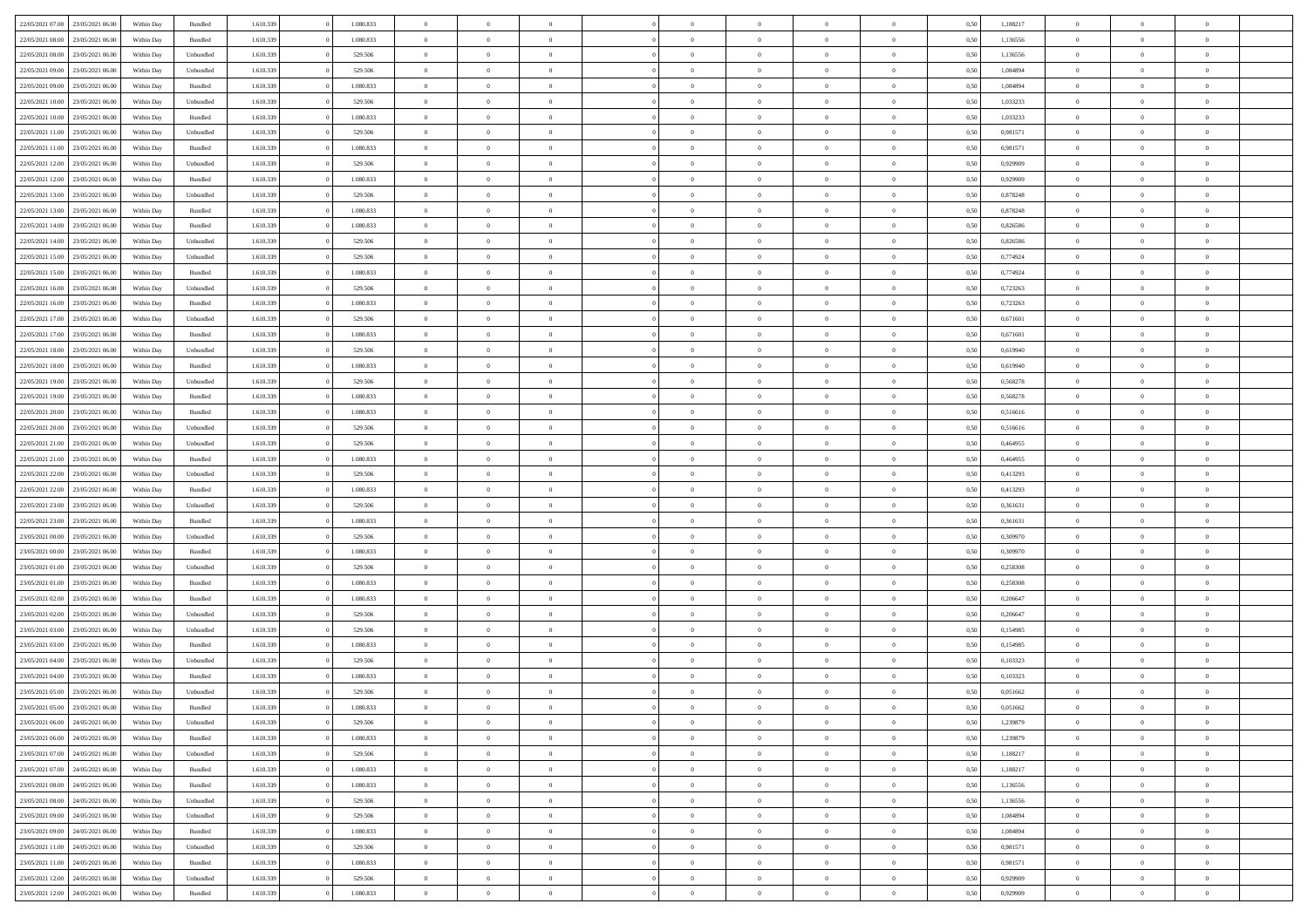| 23/05/2021 13:00<br>24/05/2021 06:00 | Within Day | Unbundled          | 1.610.339 | 529.506   | $\overline{0}$ | $\overline{0}$ | $\Omega$       | $\Omega$       | $\Omega$       |                | $\overline{0}$ | 0,50 | 0,878248 | $\mathbf{0}$   | $\Omega$       | $\Omega$       |  |
|--------------------------------------|------------|--------------------|-----------|-----------|----------------|----------------|----------------|----------------|----------------|----------------|----------------|------|----------|----------------|----------------|----------------|--|
| 23/05/2021 13:00<br>24/05/2021 06:00 | Within Day | $\mathbf B$ undled | 1.610.339 | 1.080.833 | $\bf{0}$       | $\overline{0}$ | $\overline{0}$ | $\theta$       | $\overline{0}$ | $\overline{0}$ | $\,$ 0         | 0,50 | 0,878248 | $\mathbf{0}$   | $\theta$       | $\bf{0}$       |  |
| 23/05/2021 14:00<br>24/05/2021 06:00 | Within Day | Bundled            | 1.610.339 | 1.080.833 | $\overline{0}$ | $\overline{0}$ | $\overline{0}$ | $\bf{0}$       | $\bf{0}$       | $\overline{0}$ | $\mathbf{0}$   | 0,50 | 0,826586 | $\bf{0}$       | $\bf{0}$       | $\bf{0}$       |  |
|                                      |            |                    |           |           |                |                |                |                |                |                |                |      |          | $\mathbf{0}$   |                |                |  |
| 23/05/2021 14:00<br>24/05/2021 06:00 | Within Day | Unbundled          | 1.610.339 | 529,506   | $\overline{0}$ | $\overline{0}$ | $\overline{0}$ | $\overline{0}$ | $\overline{0}$ | $\overline{0}$ | $\overline{0}$ | 0.50 | 0.826586 |                | $\overline{0}$ | $\bf{0}$       |  |
| 23/05/2021 15:00<br>24/05/2021 06:00 | Within Day | Unbundled          | 1.610.339 | 529.506   | $\bf{0}$       | $\overline{0}$ | $\overline{0}$ | $\theta$       | $\overline{0}$ | $\overline{0}$ | $\bf{0}$       | 0,50 | 0,774924 | $\theta$       | $\theta$       | $\overline{0}$ |  |
| 23/05/2021 15:00<br>24/05/2021 06.00 | Within Day | Bundled            | 1.610.339 | 1.080.833 | $\overline{0}$ | $\overline{0}$ | $\overline{0}$ | $\bf{0}$       | $\overline{0}$ | $\overline{0}$ | $\overline{0}$ | 0,50 | 0,774924 | $\overline{0}$ | $\overline{0}$ | $\overline{0}$ |  |
| 23/05/2021 16:00<br>24/05/2021 06:00 | Within Day | Unbundled          | 1.610.339 | 529.506   | $\overline{0}$ | $\overline{0}$ | $\overline{0}$ | $\overline{0}$ | $\overline{0}$ | $\overline{0}$ | $\mathbf{0}$   | 0.50 | 0,723263 | $\mathbf{0}$   | $\overline{0}$ | $\overline{0}$ |  |
|                                      |            |                    |           |           |                |                |                |                |                |                |                |      |          |                |                |                |  |
| 23/05/2021 16:00<br>24/05/2021 06:00 | Within Day | Bundled            | 1.610.339 | 1.080.833 | $\bf{0}$       | $\overline{0}$ | $\overline{0}$ | $\theta$       | $\overline{0}$ | $\overline{0}$ | $\bf{0}$       | 0,50 | 0,723263 | $\theta$       | $\theta$       | $\bf{0}$       |  |
| 23/05/2021 17:00<br>24/05/2021 06.00 | Within Day | Unbundled          | 1.610.339 | 529.506   | $\overline{0}$ | $\overline{0}$ | $\overline{0}$ | $\bf{0}$       | $\bf{0}$       | $\overline{0}$ | $\mathbf{0}$   | 0,50 | 0,671601 | $\bf{0}$       | $\bf{0}$       | $\bf{0}$       |  |
| 23/05/2021 17:00<br>24/05/2021 06:00 | Within Day | Bundled            | 1.610.339 | 1.080.833 | $\overline{0}$ | $\overline{0}$ | $\overline{0}$ | $\overline{0}$ | $\overline{0}$ | $\overline{0}$ | $\overline{0}$ | 0.50 | 0,671601 | $\overline{0}$ | $\overline{0}$ | $\overline{0}$ |  |
| 23/05/2021 18:00<br>24/05/2021 06:00 |            | Unbundled          | 1.610.339 | 529.506   |                | $\overline{0}$ | $\overline{0}$ | $\overline{0}$ | $\overline{0}$ | $\overline{0}$ | $\,$ 0         |      | 0,619940 | $\theta$       | $\theta$       | $\bf{0}$       |  |
|                                      | Within Day |                    |           |           | $\bf{0}$       |                |                |                |                |                |                | 0,50 |          |                |                |                |  |
| 23/05/2021 18:00<br>24/05/2021 06.00 | Within Day | Bundled            | 1.610.339 | 1.080.833 | $\overline{0}$ | $\overline{0}$ | $\overline{0}$ | $\bf{0}$       | $\bf{0}$       | $\overline{0}$ | $\mathbf{0}$   | 0,50 | 0,619940 | $\bf{0}$       | $\bf{0}$       | $\bf{0}$       |  |
| 23/05/2021 19:00<br>24/05/2021 06:00 | Within Day | Unbundled          | 1.610.339 | 529,506   | $\overline{0}$ | $\overline{0}$ | $\overline{0}$ | $\overline{0}$ | $\overline{0}$ | $\overline{0}$ | $\overline{0}$ | 0.50 | 0,568278 | $\mathbf{0}$   | $\overline{0}$ | $\bf{0}$       |  |
| 23/05/2021 19:00<br>24/05/2021 06:00 | Within Day | Bundled            | 1.610.339 | 1.080.833 | $\bf{0}$       | $\overline{0}$ | $\overline{0}$ | $\theta$       | $\overline{0}$ | $\overline{0}$ | $\,$ 0         | 0,50 | 0,568278 | $\theta$       | $\theta$       | $\overline{0}$ |  |
|                                      |            |                    |           |           |                |                |                |                |                |                |                |      |          |                |                |                |  |
| 23/05/2021 20:00<br>24/05/2021 06.00 | Within Day | Bundled            | 1.610.339 | 1.080.833 | $\overline{0}$ | $\overline{0}$ | $\overline{0}$ | $\bf{0}$       | $\overline{0}$ | $\overline{0}$ | $\overline{0}$ | 0,50 | 0,516616 | $\overline{0}$ | $\bf{0}$       | $\overline{0}$ |  |
| 23/05/2021 20:00<br>24/05/2021 06:00 | Within Day | Unbundled          | 1.610.339 | 529,506   | $\overline{0}$ | $\overline{0}$ | $\overline{0}$ | $\overline{0}$ | $\overline{0}$ | $\overline{0}$ | $\mathbf{0}$   | 0.50 | 0.516616 | $\overline{0}$ | $\overline{0}$ | $\overline{0}$ |  |
| 23/05/2021 22:00<br>24/05/2021 06:00 | Within Day | Unbundled          | 1.610.339 | 529.506   | $\bf{0}$       | $\overline{0}$ | $\overline{0}$ | $\overline{0}$ | $\overline{0}$ | $\overline{0}$ | $\bf{0}$       | 0,50 | 0,413293 | $\theta$       | $\theta$       | $\bf{0}$       |  |
| 23/05/2021 22:00<br>24/05/2021 06.00 | Within Day | Bundled            | 1.610.339 | 1.080.833 | $\overline{0}$ | $\overline{0}$ | $\bf{0}$       | $\bf{0}$       | $\bf{0}$       | $\overline{0}$ | $\mathbf{0}$   | 0,50 | 0,413293 | $\bf{0}$       | $\bf{0}$       | $\bf{0}$       |  |
|                                      |            |                    |           |           |                |                |                |                |                |                |                |      |          |                |                |                |  |
| 23/05/2021 23:00<br>24/05/2021 06:00 | Within Day | Unbundled          | 1.610.339 | 529.506   | $\overline{0}$ | $\overline{0}$ | $\overline{0}$ | $\overline{0}$ | $\overline{0}$ | $\overline{0}$ | $\overline{0}$ | 0.50 | 0,361631 | $\overline{0}$ | $\overline{0}$ | $\overline{0}$ |  |
| 23/05/2021 23:00<br>24/05/2021 06:00 | Within Day | Bundled            | 1.610.339 | 1.080.833 | $\bf{0}$       | $\overline{0}$ | $\overline{0}$ | $\overline{0}$ | $\overline{0}$ | $\overline{0}$ | $\,$ 0         | 0,50 | 0,361631 | $\theta$       | $\theta$       | $\bf{0}$       |  |
| 24/05/2021 00:00<br>24/05/2021 06.00 | Within Day | Unbundled          | 1.610.339 | 529.506   | $\overline{0}$ | $\overline{0}$ | $\overline{0}$ | $\bf{0}$       | $\bf{0}$       | $\overline{0}$ | $\mathbf{0}$   | 0,50 | 0,309970 | $\bf{0}$       | $\bf{0}$       | $\bf{0}$       |  |
| 24/05/2021 00:00<br>24/05/2021 06:00 | Within Day | Bundled            | 1.610.339 | 1.080.833 | $\overline{0}$ | $\overline{0}$ | $\overline{0}$ | $\overline{0}$ | $\overline{0}$ | $\overline{0}$ | $\overline{0}$ | 0.50 | 0.309970 | $\overline{0}$ | $\overline{0}$ | $\bf{0}$       |  |
|                                      |            |                    |           |           |                |                |                |                |                |                |                |      |          |                |                |                |  |
| 24/05/2021 01:00<br>24/05/2021 06:00 | Within Day | Unbundled          | 1.610.339 | 529.506   | $\bf{0}$       | $\overline{0}$ | $\overline{0}$ | $\overline{0}$ | $\overline{0}$ | $\overline{0}$ | $\,$ 0         | 0,50 | 0,258308 | $\mathbf{0}$   | $\theta$       | $\bf{0}$       |  |
| 24/05/2021 01:00<br>24/05/2021 06.00 | Within Day | Bundled            | 1.610.339 | 1.080.833 | $\overline{0}$ | $\overline{0}$ | $\overline{0}$ | $\bf{0}$       | $\overline{0}$ | $\overline{0}$ | $\overline{0}$ | 0,50 | 0,258308 | $\overline{0}$ | $\overline{0}$ | $\overline{0}$ |  |
| 24/05/2021 02:00<br>24/05/2021 06:00 | Within Day | Unbundled          | 1.610.339 | 529.506   | $\overline{0}$ | $\overline{0}$ | $\overline{0}$ | $\overline{0}$ | $\overline{0}$ | $\overline{0}$ | $\overline{0}$ | 0.50 | 0.206647 | $\overline{0}$ | $\overline{0}$ | $\overline{0}$ |  |
| 24/05/2021 02:00<br>24/05/2021 06:00 | Within Day | Bundled            | 1.610.339 | 1.080.833 | $\bf{0}$       | $\overline{0}$ | $\bf{0}$       | $\overline{0}$ | $\overline{0}$ | $\overline{0}$ | $\bf{0}$       | 0,50 | 0,206647 | $\theta$       | $\theta$       | $\bf{0}$       |  |
|                                      |            |                    |           |           |                |                |                |                |                |                |                |      |          |                |                |                |  |
| 24/05/2021 03:00<br>24/05/2021 06.00 | Within Day | Bundled            | 1.610.339 | 1.080.833 | $\overline{0}$ | $\overline{0}$ | $\bf{0}$       | $\bf{0}$       | $\bf{0}$       | $\overline{0}$ | $\mathbf{0}$   | 0,50 | 0,154985 | $\bf{0}$       | $\bf{0}$       | $\bf{0}$       |  |
| 24/05/2021 03:00<br>24/05/2021 06:00 | Within Day | Unbundled          | 1.610.339 | 529,506   | $\overline{0}$ | $\overline{0}$ | $\overline{0}$ | $\overline{0}$ | $\overline{0}$ | $\overline{0}$ | $\overline{0}$ | 0.50 | 0,154985 | $\overline{0}$ | $\overline{0}$ | $\bf{0}$       |  |
| 24/05/2021 04:00<br>24/05/2021 06:00 | Within Day | Unbundled          | 1.610.339 | 529.506   | $\bf{0}$       | $\overline{0}$ | $\overline{0}$ | $\overline{0}$ | $\overline{0}$ | $\overline{0}$ | $\,$ 0         | 0,50 | 0,103323 | $\theta$       | $\theta$       | $\bf{0}$       |  |
| 24/05/2021 04:00<br>24/05/2021 06.00 | Within Day | Bundled            | 1.610.339 | 1.080.833 | $\overline{0}$ | $\overline{0}$ | $\overline{0}$ | $\bf{0}$       | $\bf{0}$       | $\overline{0}$ | $\mathbf{0}$   | 0,50 | 0,103323 | $\bf{0}$       | $\bf{0}$       | $\bf{0}$       |  |
|                                      |            |                    |           |           |                |                |                |                |                |                |                |      |          |                |                |                |  |
| 24/05/2021 05:00<br>24/05/2021 06.00 | Within Day | Unbundled          | 1.610.339 | 529.506   | $\overline{0}$ | $\overline{0}$ | $\overline{0}$ | $\overline{0}$ | $\overline{0}$ | $\Omega$       | $\overline{0}$ | 0.50 | 0,051662 | $\bf{0}$       | $\Omega$       | $\Omega$       |  |
| 24/05/2021 05:00<br>24/05/2021 06:00 | Within Day | Bundled            | 1.610.339 | 1.080.833 | $\bf{0}$       | $\overline{0}$ | $\overline{0}$ | $\theta$       | $\overline{0}$ | $\overline{0}$ | $\,$ 0         | 0,50 | 0,051662 | $\theta$       | $\theta$       | $\bf{0}$       |  |
| 24/05/2021 06:00<br>25/05/2021 06:00 | Within Day | Unbundled          | 1.610.339 | 529.506   | $\overline{0}$ | $\overline{0}$ | $\overline{0}$ | $\bf{0}$       | $\overline{0}$ | $\overline{0}$ | $\overline{0}$ | 0,50 | 1,239879 | $\overline{0}$ | $\bf{0}$       | $\overline{0}$ |  |
| 24/05/2021 06:00<br>25/05/2021 06.00 | Within Day | Bundled            | 1.610.339 | 1.080.833 | $\overline{0}$ | $\overline{0}$ | $\overline{0}$ | $\overline{0}$ | $\overline{0}$ | $\Omega$       | $\overline{0}$ | 0.50 | 1,239879 | $\overline{0}$ | $\Omega$       | $\Omega$       |  |
|                                      |            |                    |           |           |                |                |                |                |                |                |                |      |          |                |                |                |  |
| 24/05/2021 07:00<br>25/05/2021 06:00 | Within Day | Unbundled          | 1.610.339 | 529.506   | $\bf{0}$       | $\overline{0}$ | $\bf{0}$       | $\overline{0}$ | $\overline{0}$ | $\overline{0}$ | $\bf{0}$       | 0,50 | 1,188217 | $\theta$       | $\theta$       | $\bf{0}$       |  |
| 24/05/2021 07:00<br>25/05/2021 06.00 | Within Day | Bundled            | 1.610.339 | 1.080.833 | $\overline{0}$ | $\overline{0}$ | $\bf{0}$       | $\bf{0}$       | $\bf{0}$       | $\overline{0}$ | $\mathbf{0}$   | 0,50 | 1,188217 | $\bf{0}$       | $\bf{0}$       | $\bf{0}$       |  |
| 24/05/2021 08:00<br>25/05/2021 06.00 | Within Day | Unbundled          | 1.610.339 | 529.506   | $\overline{0}$ | $\overline{0}$ | $\Omega$       | $\overline{0}$ | $\overline{0}$ | $\Omega$       | $\theta$       | 0.50 | 1,136556 | $\overline{0}$ | $\Omega$       | $\Omega$       |  |
| 24/05/2021 08:00<br>25/05/2021 06:00 | Within Day | Bundled            | 1.610.339 | 1.080.833 | $\bf{0}$       | $\overline{0}$ | $\bf{0}$       | $\overline{0}$ | $\overline{0}$ | $\overline{0}$ | $\,$ 0         | 0,50 | 1,136556 | $\theta$       | $\theta$       | $\bf{0}$       |  |
|                                      |            |                    |           |           |                |                |                |                |                |                |                |      |          |                |                |                |  |
| 24/05/2021 09:00<br>25/05/2021 06:00 | Within Day | Bundled            | 1.610.339 | 1.080.833 | $\overline{0}$ | $\overline{0}$ | $\overline{0}$ | $\bf{0}$       | $\bf{0}$       | $\overline{0}$ | $\mathbf{0}$   | 0,50 | 1,084894 | $\overline{0}$ | $\bf{0}$       | $\bf{0}$       |  |
| 24/05/2021 09:00<br>25/05/2021 06.00 | Within Day | Unbundled          | 1.610.339 | 529.506   | $\overline{0}$ | $\overline{0}$ | $\overline{0}$ | $\overline{0}$ | $\bf{0}$       | $\Omega$       | $\overline{0}$ | 0.50 | 1,084894 | $\bf{0}$       | $\Omega$       | $\Omega$       |  |
| 24/05/2021 10:00<br>25/05/2021 06:00 | Within Day | Unbundled          | 1.610.339 | 529.506   | $\bf{0}$       | $\overline{0}$ | $\bf{0}$       | $\overline{0}$ | $\overline{0}$ | $\overline{0}$ | $\,$ 0         | 0,50 | 1,033233 | $\,$ 0 $\,$    | $\theta$       | $\bf{0}$       |  |
| 24/05/2021 10:00<br>25/05/2021 06.00 | Within Day | Bundled            | 1.610.339 | 1.080.833 | $\overline{0}$ | $\overline{0}$ | $\overline{0}$ | $\bf{0}$       | $\overline{0}$ | $\overline{0}$ | $\overline{0}$ | 0,50 | 1,033233 | $\overline{0}$ | $\bf{0}$       | $\bf{0}$       |  |
|                                      |            |                    |           |           |                |                |                |                |                |                |                |      |          |                |                |                |  |
| 24/05/2021 11:00<br>25/05/2021 06.00 | Within Day | Unbundled          | 1.610.339 | 529.506   | $\overline{0}$ | $\Omega$       | $\Omega$       | $\Omega$       | $\overline{0}$ | $\Omega$       | $\overline{0}$ | 0.50 | 0.981571 | $\overline{0}$ | $\Omega$       | $\Omega$       |  |
| 24/05/2021 11:00<br>25/05/2021 06:00 | Within Day | Bundled            | 1.610.339 | 1.080.833 | $\bf{0}$       | $\overline{0}$ | $\bf{0}$       | $\bf{0}$       | $\bf{0}$       | $\overline{0}$ | $\,$ 0         | 0,50 | 0,981571 | $\bf{0}$       | $\,$ 0         | $\,$ 0         |  |
| 24/05/2021 12:00 25/05/2021 06:00    | Within Day | Unbundled          | 1.610.339 | 529.506   |                | $\bf{0}$       |                | $\bf{0}$       |                |                |                | 0,50 | 0,929909 | $\bf{0}$       | $\bf{0}$       |                |  |
| 24/05/2021 12:00 25/05/2021 06:00    | Within Day | Bundled            | 1.610.339 | 1.080.833 | $\overline{0}$ | $\overline{0}$ | $\theta$       | $\overline{0}$ | $\overline{0}$ | $\overline{0}$ | $\mathbf{0}$   | 0.50 | 0.929909 | $\overline{0}$ | $\theta$       | $\theta$       |  |
|                                      |            |                    |           |           |                |                |                |                |                |                |                |      |          |                |                |                |  |
| 24/05/2021 13:00<br>25/05/2021 06:00 | Within Day | Unbundled          | 1.610.339 | 529.506   | $\overline{0}$ | $\overline{0}$ | $\overline{0}$ | $\bf{0}$       | $\overline{0}$ | $\overline{0}$ | $\mathbf{0}$   | 0,50 | 0,878248 | $\,$ 0 $\,$    | $\overline{0}$ | $\,$ 0 $\,$    |  |
| 24/05/2021 13:00 25/05/2021 06:00    | Within Day | Bundled            | 1.610.339 | 1.080.833 | $\overline{0}$ | $\overline{0}$ | $\overline{0}$ | $\bf{0}$       | $\overline{0}$ | $\overline{0}$ | $\overline{0}$ | 0,50 | 0,878248 | $\overline{0}$ | $\overline{0}$ | $\overline{0}$ |  |
| 24/05/2021 14:00<br>25/05/2021 06:00 | Within Day | Bundled            | 1.610.339 | 1.080.833 | $\overline{0}$ | $\overline{0}$ | $\overline{0}$ | $\overline{0}$ | $\bf{0}$       | $\overline{0}$ | $\overline{0}$ | 0,50 | 0,826586 | $\overline{0}$ | $\overline{0}$ | $\overline{0}$ |  |
| 24/05/2021 14:00<br>25/05/2021 06:00 | Within Day | Unbundled          | 1.610.339 | 529.506   | $\overline{0}$ | $\overline{0}$ | $\overline{0}$ | $\overline{0}$ | $\overline{0}$ | $\overline{0}$ | $\,$ 0 $\,$    | 0,50 | 0,826586 | $\,$ 0 $\,$    | $\theta$       | $\bf{0}$       |  |
|                                      |            |                    |           |           |                |                |                |                |                |                |                |      |          |                |                |                |  |
| 24/05/2021 15:00 25/05/2021 06:00    | Within Day | Unbundled          | 1.610.339 | 529.506   | $\overline{0}$ | $\overline{0}$ | $\overline{0}$ | $\bf{0}$       | $\overline{0}$ | $\overline{0}$ | $\overline{0}$ | 0,50 | 0,774924 | $\overline{0}$ | $\overline{0}$ | $\overline{0}$ |  |
| 24/05/2021 15:00<br>25/05/2021 06:00 | Within Day | Bundled            | 1.610.339 | 1.080.833 | $\overline{0}$ | $\overline{0}$ | $\overline{0}$ | $\overline{0}$ | $\overline{0}$ | $\overline{0}$ | $\overline{0}$ | 0.50 | 0,774924 | $\overline{0}$ | $\overline{0}$ | $\overline{0}$ |  |
| 24/05/2021 16:00<br>25/05/2021 06:00 | Within Day | Unbundled          | 1.610.339 | 529.506   | $\bf{0}$       | $\overline{0}$ | $\overline{0}$ | $\bf{0}$       | $\bf{0}$       | $\overline{0}$ | $\,$ 0 $\,$    | 0,50 | 0,723263 | $\,$ 0 $\,$    | $\theta$       | $\,$ 0         |  |
| 25/05/2021 06:00<br>24/05/2021 16:00 | Within Day | Bundled            | 1.610.339 | 1.080.833 | $\overline{0}$ | $\overline{0}$ | $\overline{0}$ | $\bf{0}$       | $\overline{0}$ | $\overline{0}$ | $\overline{0}$ | 0,50 | 0,723263 | $\bf{0}$       | $\bf{0}$       | $\overline{0}$ |  |
|                                      |            |                    |           |           |                |                |                |                |                |                |                |      |          |                |                |                |  |
| 25/05/2021 06:00<br>24/05/2021 17:00 | Within Day | Unbundled          | 1.610.339 | 529.506   | $\overline{0}$ | $\overline{0}$ | $\overline{0}$ | $\overline{0}$ | $\overline{0}$ | $\overline{0}$ | $\overline{0}$ | 0.50 | 0,671601 | $\overline{0}$ | $\overline{0}$ | $\overline{0}$ |  |
| 24/05/2021 17:00<br>25/05/2021 06:00 | Within Day | Bundled            | 1.610.339 | 1.080.833 | $\overline{0}$ | $\overline{0}$ | $\overline{0}$ | $\bf{0}$       | $\bf{0}$       | $\bf{0}$       | $\,$ 0 $\,$    | 0,50 | 0,671601 | $\,$ 0 $\,$    | $\,0\,$        | $\,$ 0         |  |
| 24/05/2021 18:00 25/05/2021 06:00    | Within Day | Unbundled          | 1.610.339 | 529.506   | $\overline{0}$ | $\overline{0}$ | $\overline{0}$ | $\bf{0}$       | $\bf{0}$       | $\overline{0}$ | $\bf{0}$       | 0,50 | 0,619940 | $\bf{0}$       | $\bf{0}$       | $\overline{0}$ |  |
|                                      |            |                    |           |           |                |                |                |                |                |                |                |      |          |                |                |                |  |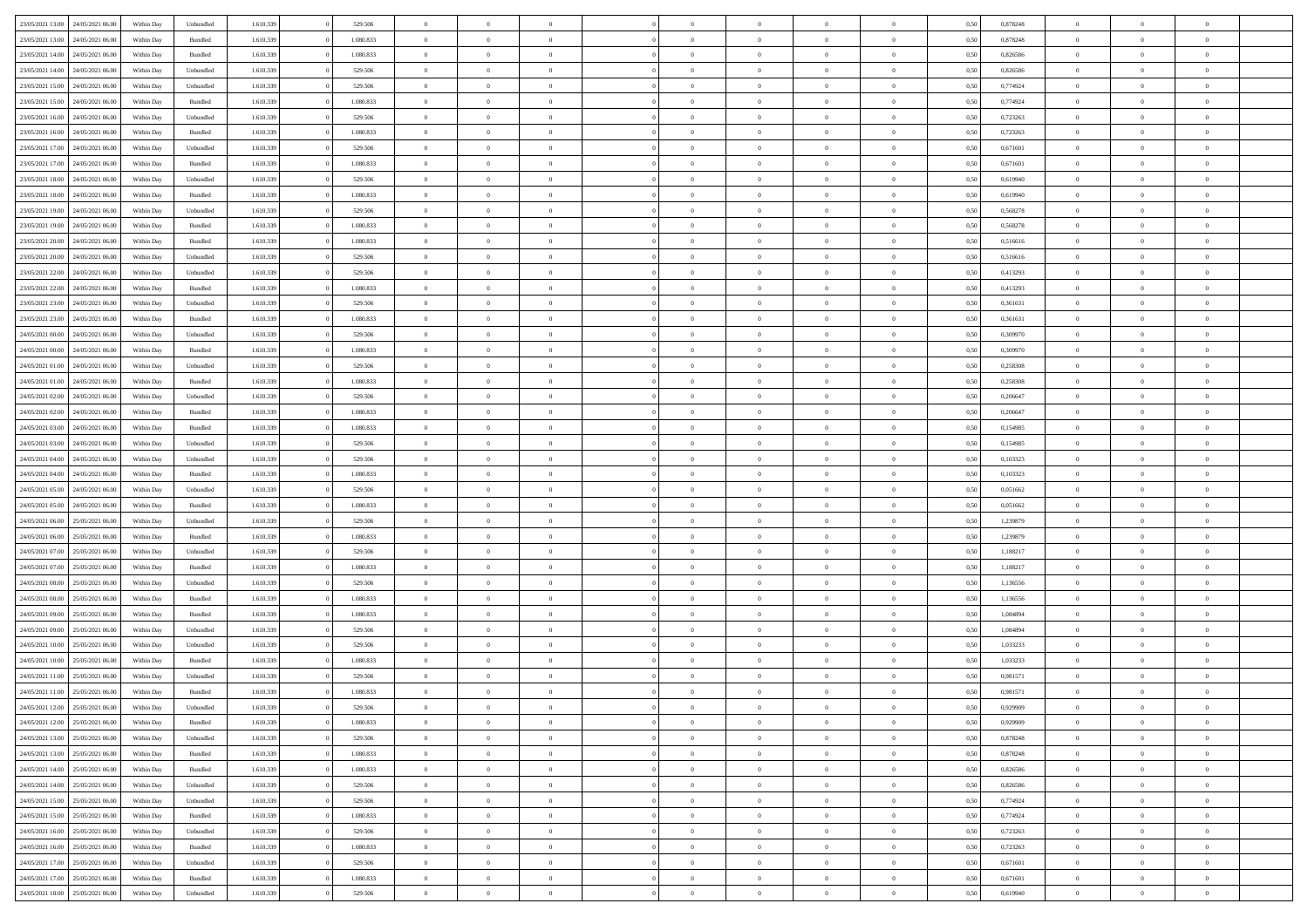| 24/05/2021 18:00 25/05/2021 06:00    | Within Day | Bundled   | 1.610.339 | 1.080.833 | $\overline{0}$ | $\overline{0}$ | $\Omega$       | $\Omega$       | $\theta$       | $\Omega$       | $\overline{0}$ | 0,50 | 0,619940 | $\theta$       | $\theta$       | $\theta$       |  |
|--------------------------------------|------------|-----------|-----------|-----------|----------------|----------------|----------------|----------------|----------------|----------------|----------------|------|----------|----------------|----------------|----------------|--|
| 24/05/2021 19:00<br>25/05/2021 06:00 | Within Day | Unbundled | 1.610.339 | 529.506   | $\overline{0}$ | $\overline{0}$ | $\overline{0}$ | $\overline{0}$ | $\theta$       | $\overline{0}$ | $\bf{0}$       | 0,50 | 0,568278 | $\theta$       | $\theta$       | $\overline{0}$ |  |
| 24/05/2021 19:00<br>25/05/2021 06:00 | Within Day | Bundled   | 1.610.339 | 1.080.833 | $\overline{0}$ | $\bf{0}$       | $\overline{0}$ | $\overline{0}$ | $\overline{0}$ | $\overline{0}$ | $\bf{0}$       | 0,50 | 0,568278 | $\bf{0}$       | $\overline{0}$ | $\overline{0}$ |  |
| 24/05/2021 20:00<br>25/05/2021 06:00 | Within Day | Bundled   | 1.610.339 | 1.080.833 | $\overline{0}$ | $\overline{0}$ | $\overline{0}$ | $\overline{0}$ | $\theta$       | $\overline{0}$ | $\overline{0}$ | 0.50 | 0.516616 | $\theta$       | $\theta$       | $\overline{0}$ |  |
| 24/05/2021 20:00<br>25/05/2021 06:00 | Within Day | Unbundled | 1.610.339 | 529.506   | $\overline{0}$ | $\overline{0}$ | $\overline{0}$ | $\overline{0}$ | $\theta$       | $\overline{0}$ | $\bf{0}$       | 0,50 | 0,516616 | $\theta$       | $\theta$       | $\overline{0}$ |  |
| 24/05/2021 21:00<br>25/05/2021 06:00 | Within Day | Unbundled | 1.610.339 | 529.506   | $\overline{0}$ | $\bf{0}$       | $\overline{0}$ | $\overline{0}$ | $\overline{0}$ | $\overline{0}$ | $\bf{0}$       | 0,50 | 0,464955 | $\overline{0}$ | $\overline{0}$ | $\bf{0}$       |  |
| 24/05/2021 21:00<br>25/05/2021 06:00 | Within Day | Bundled   | 1.610.339 | 1.080.833 | $\overline{0}$ | $\overline{0}$ | $\overline{0}$ | $\overline{0}$ | $\overline{0}$ | $\overline{0}$ | $\overline{0}$ | 0.5( | 0,464955 | $\theta$       | $\theta$       | $\overline{0}$ |  |
|                                      |            |           |           |           |                |                |                |                |                |                |                |      |          |                |                |                |  |
| 24/05/2021 22:00<br>25/05/2021 06:00 | Within Day | Unbundled | 1.610.339 | 529.506   | $\overline{0}$ | $\theta$       | $\overline{0}$ | $\overline{0}$ | $\theta$       | $\overline{0}$ | $\bf{0}$       | 0,50 | 0,413293 | $\theta$       | $\theta$       | $\overline{0}$ |  |
| 24/05/2021 22:00<br>25/05/2021 06.00 | Within Day | Bundled   | 1.610.339 | 1.080.833 | $\overline{0}$ | $\bf{0}$       | $\overline{0}$ | $\overline{0}$ | $\overline{0}$ | $\overline{0}$ | $\bf{0}$       | 0,50 | 0,413293 | $\bf{0}$       | $\bf{0}$       | $\overline{0}$ |  |
| 24/05/2021 23:00<br>25/05/2021 06:00 | Within Day | Unbundled | 1.610.339 | 529.506   | $\overline{0}$ | $\overline{0}$ | $\overline{0}$ | $\overline{0}$ | $\overline{0}$ | $\overline{0}$ | $\overline{0}$ | 0.50 | 0,361631 | $\theta$       | $\theta$       | $\overline{0}$ |  |
| 24/05/2021 23:00<br>25/05/2021 06:00 | Within Day | Bundled   | 1.610.339 | 1.080.833 | $\bf{0}$       | $\overline{0}$ | $\overline{0}$ | $\overline{0}$ | $\theta$       | $\overline{0}$ | $\bf{0}$       | 0,50 | 0,361631 | $\theta$       | $\theta$       | $\overline{0}$ |  |
| 25/05/2021 00:00<br>25/05/2021 06:00 | Within Day | Unbundled | 1.610.339 | 529.506   | $\overline{0}$ | $\bf{0}$       | $\overline{0}$ | $\overline{0}$ | $\bf{0}$       | $\overline{0}$ | $\bf{0}$       | 0,50 | 0,309970 | $\bf{0}$       | $\overline{0}$ | $\overline{0}$ |  |
| 25/05/2021 00:00<br>25/05/2021 06:00 | Within Day | Bundled   | 1.610.339 | 1.080.833 | $\overline{0}$ | $\overline{0}$ | $\overline{0}$ | $\overline{0}$ | $\overline{0}$ | $\overline{0}$ | $\overline{0}$ | 0.5( | 0,309970 | $\theta$       | $\theta$       | $\overline{0}$ |  |
| 25/05/2021 01:00<br>25/05/2021 06:00 | Within Day | Unbundled | 1.610.339 | 529.506   | $\overline{0}$ | $\overline{0}$ | $\overline{0}$ | $\overline{0}$ | $\theta$       | $\overline{0}$ | $\,$ 0 $\,$    | 0,50 | 0,258308 | $\theta$       | $\theta$       | $\overline{0}$ |  |
| 25/05/2021 01:00<br>25/05/2021 06:00 | Within Day | Bundled   | 1.610.339 | 1.080.833 | $\overline{0}$ | $\bf{0}$       | $\overline{0}$ | $\overline{0}$ | $\overline{0}$ | $\overline{0}$ | $\bf{0}$       | 0,50 | 0,258308 | $\bf{0}$       | $\overline{0}$ | $\bf{0}$       |  |
| 25/05/2021 02:00<br>25/05/2021 06:00 | Within Day | Bundled   | 1.610.339 | 1.080.833 | $\overline{0}$ | $\overline{0}$ | $\overline{0}$ | $\overline{0}$ | $\overline{0}$ | $\overline{0}$ | $\overline{0}$ | 0.5( | 0.206647 | $\theta$       | $\theta$       | $\overline{0}$ |  |
| 25/05/2021 02:00<br>25/05/2021 06:00 | Within Day | Unbundled | 1.610.339 | 529.506   | $\overline{0}$ | $\overline{0}$ | $\overline{0}$ | $\overline{0}$ | $\theta$       | $\overline{0}$ | $\bf{0}$       | 0,50 | 0,206647 | $\theta$       | $\theta$       | $\overline{0}$ |  |
| 25/05/2021 03:00<br>25/05/2021 06:00 | Within Day | Unbundled | 1.610.339 | 529.506   | $\overline{0}$ | $\bf{0}$       | $\overline{0}$ | $\overline{0}$ | $\overline{0}$ | $\overline{0}$ | $\bf{0}$       | 0,50 | 0,154985 | $\bf{0}$       | $\overline{0}$ | $\overline{0}$ |  |
| 25/05/2021 03:00<br>25/05/2021 06:00 | Within Day | Bundled   | 1.610.339 | 1.080.833 | $\overline{0}$ | $\overline{0}$ | $\overline{0}$ | $\overline{0}$ | $\overline{0}$ | $\overline{0}$ | $\overline{0}$ | 0.50 | 0,154985 | $\theta$       | $\theta$       | $\overline{0}$ |  |
| 25/05/2021 04:00<br>25/05/2021 06:00 | Within Day | Unbundled | 1.610.339 | 529.506   | $\bf{0}$       | $\overline{0}$ | $\overline{0}$ | $\overline{0}$ | $\theta$       | $\overline{0}$ | $\bf{0}$       | 0,50 | 0,103323 | $\theta$       | $\theta$       | $\overline{0}$ |  |
| 25/05/2021 04:00<br>25/05/2021 06:00 | Within Day | Bundled   | 1.610.339 | 1.080.833 | $\overline{0}$ | $\bf{0}$       | $\overline{0}$ | $\overline{0}$ | $\overline{0}$ | $\overline{0}$ | $\bf{0}$       | 0,50 | 0,103323 | $\bf{0}$       | $\overline{0}$ | $\overline{0}$ |  |
| 25/05/2021 05:00<br>25/05/2021 06:00 | Within Day | Unbundled | 1.610.339 | 529,506   | $\overline{0}$ | $\overline{0}$ | $\overline{0}$ | $\overline{0}$ | $\overline{0}$ | $\overline{0}$ | $\overline{0}$ | 0.50 | 0.051662 | $\theta$       | $\theta$       | $\overline{0}$ |  |
| 25/05/2021 05:00<br>25/05/2021 06:00 | Within Day | Bundled   | 1.610.339 | 1.080.833 | $\overline{0}$ | $\overline{0}$ | $\overline{0}$ | $\overline{0}$ | $\theta$       | $\overline{0}$ | $\bf{0}$       | 0,50 | 0,051662 | $\theta$       | $\theta$       | $\overline{0}$ |  |
| 25/05/2021 06:00<br>26/05/2021 06.00 | Within Day | Unbundled | 1.610.339 | 529.506   | $\overline{0}$ | $\bf{0}$       | $\overline{0}$ | $\overline{0}$ | $\overline{0}$ | $\overline{0}$ | $\bf{0}$       | 0,50 | 1,239879 | $\overline{0}$ | $\overline{0}$ | $\bf{0}$       |  |
| 25/05/2021 06:00<br>26/05/2021 06:00 | Within Day | Bundled   | 1.610.339 | 1.080.833 | $\overline{0}$ | $\overline{0}$ | $\overline{0}$ | $\overline{0}$ | $\overline{0}$ | $\overline{0}$ | $\overline{0}$ | 0.5( | 1,239879 | $\overline{0}$ | $\theta$       | $\overline{0}$ |  |
| 25/05/2021 07:00<br>26/05/2021 06:00 |            |           | 1.610.339 | 529.506   | $\overline{0}$ | $\overline{0}$ | $\overline{0}$ | $\overline{0}$ | $\theta$       | $\overline{0}$ |                |      | 1,188217 | $\theta$       | $\theta$       | $\overline{0}$ |  |
|                                      | Within Day | Unbundled |           |           |                |                |                |                |                |                | $\bf{0}$       | 0,50 |          |                |                |                |  |
| 25/05/2021 07:00<br>26/05/2021 06.00 | Within Day | Bundled   | 1.610.339 | 1.080.833 | $\overline{0}$ | $\bf{0}$       | $\overline{0}$ | $\overline{0}$ | $\overline{0}$ | $\overline{0}$ | $\bf{0}$       | 0,50 | 1,188217 | $\bf{0}$       | $\bf{0}$       | $\overline{0}$ |  |
| 25/05/2021 08:00<br>26/05/2021 06:00 | Within Day | Bundled   | 1.610.339 | 1.080.833 | $\overline{0}$ | $\overline{0}$ | $\overline{0}$ | $\overline{0}$ | $\overline{0}$ | $\overline{0}$ | $\overline{0}$ | 0.5( | 1,136556 | $\theta$       | $\theta$       | $\overline{0}$ |  |
| 25/05/2021 08:00<br>26/05/2021 06:00 | Within Day | Unbundled | 1.610.339 | 529.506   | $\bf{0}$       | $\overline{0}$ | $\overline{0}$ | $\overline{0}$ | $\theta$       | $\overline{0}$ | $\bf{0}$       | 0,50 | 1,136556 | $\,$ 0 $\,$    | $\theta$       | $\overline{0}$ |  |
| 25/05/2021 09:00<br>26/05/2021 06:00 | Within Day | Unbundled | 1.610.339 | 529.506   | $\overline{0}$ | $\bf{0}$       | $\overline{0}$ | $\overline{0}$ | $\bf{0}$       | $\overline{0}$ | $\bf{0}$       | 0,50 | 1,084894 | $\bf{0}$       | $\overline{0}$ | $\overline{0}$ |  |
| 25/05/2021 09:00<br>26/05/2021 06.00 | Within Day | Bundled   | 1.610.339 | 1.080.833 | $\overline{0}$ | $\overline{0}$ | $\Omega$       | $\Omega$       | $\Omega$       | $\theta$       | $\overline{0}$ | 0.50 | 1.084894 | $\,$ 0 $\,$    | $\Omega$       | $\theta$       |  |
| 25/05/2021 10:00<br>26/05/2021 06:00 | Within Day | Unbundled | 1.610.339 | 529.506   | $\bf{0}$       | $\overline{0}$ | $\overline{0}$ | $\overline{0}$ | $\theta$       | $\overline{0}$ | $\bf{0}$       | 0,50 | 1,033233 | $\theta$       | $\theta$       | $\overline{0}$ |  |
| 25/05/2021 10:00<br>26/05/2021 06:00 | Within Day | Bundled   | 1.610.339 | 1.080.833 | $\overline{0}$ | $\bf{0}$       | $\overline{0}$ | $\overline{0}$ | $\overline{0}$ | $\overline{0}$ | $\bf{0}$       | 0,50 | 1,033233 | $\overline{0}$ | $\overline{0}$ | $\bf{0}$       |  |
| 25/05/2021 11:00<br>26/05/2021 06.00 | Within Day | Unbundled | 1.610.339 | 529.506   | $\overline{0}$ | $\overline{0}$ | $\Omega$       | $\Omega$       | $\overline{0}$ | $\Omega$       | $\overline{0}$ | 0.50 | 0.981571 | $\bf{0}$       | $\overline{0}$ | $\theta$       |  |
| 25/05/2021 11:00<br>26/05/2021 06:00 | Within Day | Bundled   | 1.610.339 | 1.080.833 | $\bf{0}$       | $\overline{0}$ | $\overline{0}$ | $\overline{0}$ | $\theta$       | $\overline{0}$ | $\bf{0}$       | 0,50 | 0,981571 | $\theta$       | $\theta$       | $\overline{0}$ |  |
| 25/05/2021 12:00<br>26/05/2021 06.00 | Within Day | Unbundled | 1.610.339 | 529.506   | $\overline{0}$ | $\bf{0}$       | $\overline{0}$ | $\overline{0}$ | $\overline{0}$ | $\bf{0}$       | $\bf{0}$       | 0,50 | 0,929909 | $\bf{0}$       | $\overline{0}$ | $\overline{0}$ |  |
| 25/05/2021 12:00<br>26/05/2021 06:00 | Within Day | Bundled   | 1.610.339 | 1.080.833 | $\overline{0}$ | $\theta$       | $\Omega$       | $\Omega$       | $\Omega$       | $\Omega$       | $\overline{0}$ | 0.50 | 0,929909 | $\overline{0}$ | $\Omega$       | $\theta$       |  |
| 25/05/2021 13:00<br>26/05/2021 06:00 | Within Day | Bundled   | 1.610.339 | 1.080.833 | $\bf{0}$       | $\overline{0}$ | $\overline{0}$ | $\overline{0}$ | $\theta$       | $\overline{0}$ | $\bf{0}$       | 0,50 | 0,878248 | $\,$ 0 $\,$    | $\theta$       | $\overline{0}$ |  |
| 25/05/2021 13:00<br>26/05/2021 06:00 | Within Day | Unbundled | 1.610.339 | 529.506   | $\overline{0}$ | $\bf{0}$       | $\overline{0}$ | $\overline{0}$ | $\overline{0}$ | $\overline{0}$ | $\bf{0}$       | 0,50 | 0,878248 | $\bf{0}$       | $\overline{0}$ | $\overline{0}$ |  |
| 25/05/2021 14:00<br>26/05/2021 06.00 | Within Day | Unbundled | 1.610.339 | 529.506   | $\overline{0}$ | $\overline{0}$ | $\Omega$       | $\Omega$       | $\theta$       | $\Omega$       | $\overline{0}$ | 0.50 | 0,826586 | $\bf{0}$       | $\overline{0}$ | $\theta$       |  |
| 25/05/2021 14:00<br>26/05/2021 06:00 | Within Day | Bundled   | 1.610.339 | 1.080.833 | $\bf{0}$       | $\overline{0}$ | $\overline{0}$ | $\overline{0}$ | $\theta$       | $\overline{0}$ | $\bf{0}$       | 0,50 | 0,826586 | $\theta$       | $\theta$       | $\overline{0}$ |  |
| 25/05/2021 15:00<br>26/05/2021 06.00 | Within Day | Unbundled | 1.610.339 | 529.506   | $\overline{0}$ | $\bf{0}$       | $\overline{0}$ | $\overline{0}$ | $\bf{0}$       | $\overline{0}$ | $\bf{0}$       | 0,50 | 0,774924 | $\overline{0}$ | $\overline{0}$ | $\bf{0}$       |  |
| 25/05/2021 15:00<br>26/05/2021 06.00 | Within Day | Bundled   | 1.610.339 | 1.080.833 | $\overline{0}$ | $\Omega$       | $\Omega$       | $\Omega$       | $\Omega$       | $\theta$       | $\overline{0}$ | 0.50 | 0,774924 | $\theta$       | $\Omega$       | $\theta$       |  |
| 25/05/2021 16:00<br>26/05/2021 06:00 | Within Day | Unbundled | 1.610.339 | 529.506   | $\bf{0}$       | $\bf{0}$       | $\overline{0}$ | $\overline{0}$ | $\overline{0}$ | $\overline{0}$ | $\bf{0}$       | 0,50 | 0,723263 | $\bf{0}$       | $\bf{0}$       | $\overline{0}$ |  |
| 25/05/2021 16:00 26/05/2021 06:00    | Within Day | Bundled   | 1.610.339 | 1.080.833 | $\bf{0}$       |                |                |                |                |                |                | 0,50 | 0,723263 | $\bf{0}$       | $\bf{0}$       |                |  |
| 25/05/2021 17:00 26/05/2021 06:00    | Within Day | Unbundled | 1.610.339 | 529.506   | $\Omega$       | $\overline{0}$ | $\Omega$       | $\theta$       | $\overline{0}$ | $\theta$       | $\overline{0}$ | 0.50 | 0.671601 | $\theta$       | $\theta$       | $\theta$       |  |
| 25/05/2021 17:00<br>26/05/2021 06:00 | Within Day | Bundled   | 1.610.339 | 1.080.833 | $\overline{0}$ | $\overline{0}$ | $\overline{0}$ | $\overline{0}$ | $\,$ 0 $\,$    | $\overline{0}$ | $\,$ 0 $\,$    | 0,50 | 0,671601 | $\,$ 0 $\,$    | $\,$ 0 $\,$    | $\,$ 0         |  |
| 25/05/2021 18:00<br>26/05/2021 06:00 | Within Day | Unbundled | 1.610.339 | 529.506   | $\overline{0}$ | $\overline{0}$ | $\overline{0}$ | $\overline{0}$ | $\overline{0}$ | $\overline{0}$ | $\bf{0}$       | 0,50 | 0,619940 | $\overline{0}$ | $\bf{0}$       | $\overline{0}$ |  |
| 25/05/2021 18:00<br>26/05/2021 06:00 | Within Day | Bundled   | 1.610.339 | 1.080.833 | $\overline{0}$ | $\bf{0}$       | $\overline{0}$ | $\overline{0}$ | $\overline{0}$ | $\overline{0}$ | $\bf{0}$       | 0,50 | 0,619940 | $\bf{0}$       | $\theta$       | $\overline{0}$ |  |
| 25/05/2021 19:00<br>26/05/2021 06:00 | Within Day | Bundled   | 1.610.339 | 1.080.833 | $\overline{0}$ | $\overline{0}$ | $\overline{0}$ | $\overline{0}$ | $\overline{0}$ | $\overline{0}$ | $\bf{0}$       | 0,50 | 0,568278 | $\,$ 0 $\,$    | $\,$ 0 $\,$    | $\overline{0}$ |  |
| 26/05/2021 06:00<br>25/05/2021 19:00 | Within Day | Unbundled | 1.610.339 | 529.506   | $\overline{0}$ | $\overline{0}$ | $\overline{0}$ | $\overline{0}$ | $\mathbf{0}$   | $\overline{0}$ | $\bf{0}$       | 0,50 | 0,568278 | $\overline{0}$ | $\overline{0}$ | $\overline{0}$ |  |
|                                      |            | Unbundled | 1.610.339 |           | $\overline{0}$ | $\bf{0}$       | $\overline{0}$ | $\overline{0}$ | $\overline{0}$ | $\overline{0}$ |                | 0.50 |          | $\overline{0}$ | $\theta$       | $\overline{0}$ |  |
| 25/05/2021 20:00<br>26/05/2021 06:00 | Within Day |           |           | 529.506   |                |                |                |                |                |                | $\bf{0}$       |      | 0,516616 |                |                |                |  |
| 25/05/2021 20:00<br>26/05/2021 06:00 | Within Day | Bundled   | 1.610.339 | 1.080.833 | $\overline{0}$ | $\overline{0}$ | $\overline{0}$ | $\overline{0}$ | $\overline{0}$ | $\overline{0}$ | $\bf{0}$       | 0,50 | 0,516616 | $\,$ 0 $\,$    | $\,$ 0 $\,$    | $\overline{0}$ |  |
| 25/05/2021 21:00<br>26/05/2021 06:00 | Within Day | Unbundled | 1.610.339 | 529.506   | $\overline{0}$ | $\bf{0}$       | $\overline{0}$ | $\overline{0}$ | $\overline{0}$ | $\overline{0}$ | $\bf{0}$       | 0,50 | 0,464955 | $\overline{0}$ | $\overline{0}$ | $\bf{0}$       |  |
| 25/05/2021 21:00<br>26/05/2021 06:00 | Within Day | Bundled   | 1.610.339 | 1.080.833 | $\overline{0}$ | $\overline{0}$ | $\overline{0}$ | $\overline{0}$ | $\overline{0}$ | $\overline{0}$ | $\bf{0}$       | 0.50 | 0.464955 | $\overline{0}$ | $\theta$       | $\overline{0}$ |  |
| 25/05/2021 22:00<br>26/05/2021 06:00 | Within Day | Unbundled | 1.610.339 | 529.506   | $\overline{0}$ | $\,$ 0         | $\overline{0}$ | $\overline{0}$ | $\bf{0}$       | $\overline{0}$ | $\bf{0}$       | 0,50 | 0,413293 | $\,$ 0 $\,$    | $\,$ 0 $\,$    | $\bf{0}$       |  |
| 25/05/2021 22:00 26/05/2021 06:00    | Within Day | Bundled   | 1.610.339 | 1.080.833 | $\overline{0}$ | $\bf{0}$       | $\overline{0}$ | $\overline{0}$ | $\overline{0}$ | $\overline{0}$ | $\bf{0}$       | 0,50 | 0,413293 | $\overline{0}$ | $\bf{0}$       | $\overline{0}$ |  |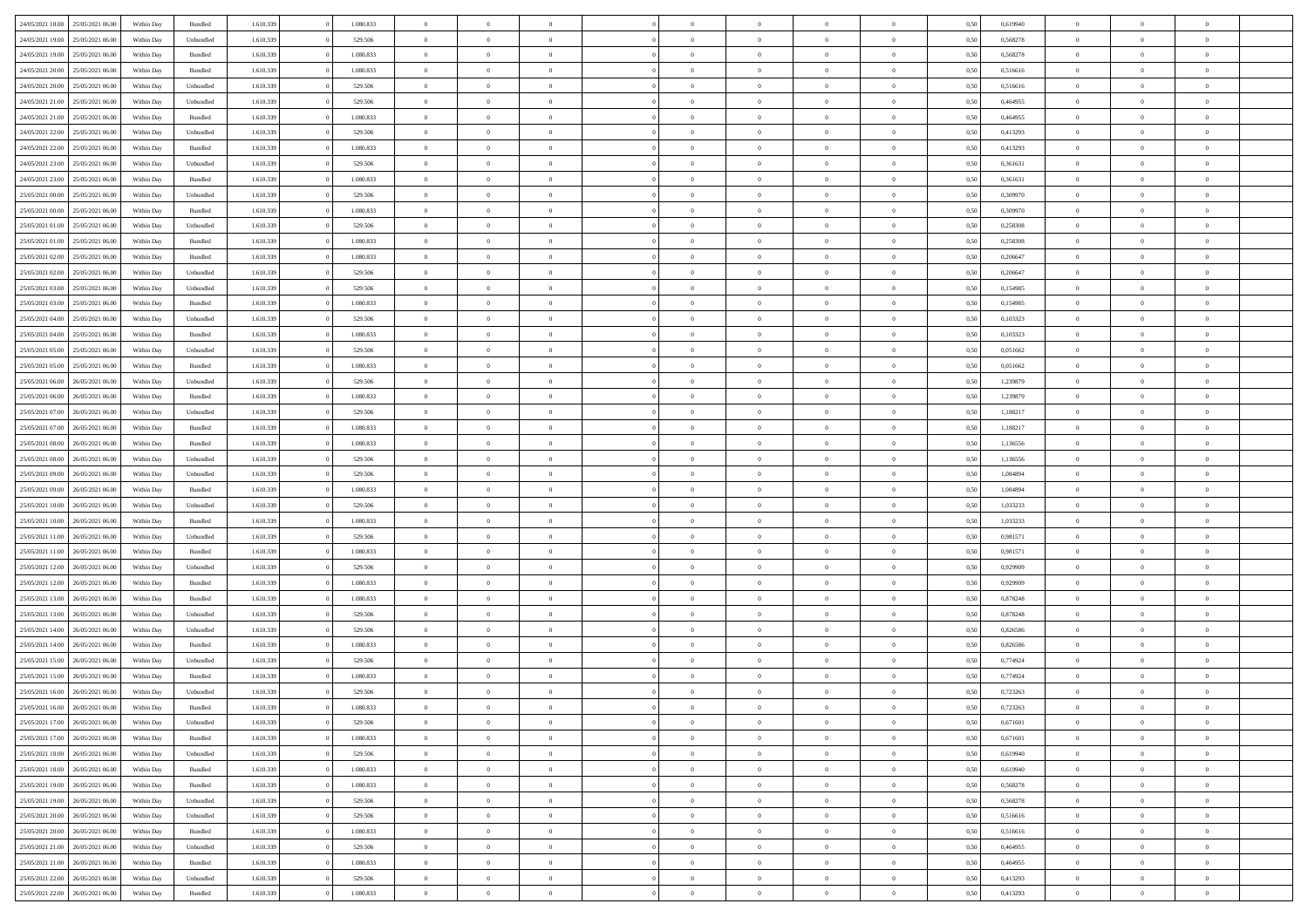| 25/05/2021 23:00                  | 26/05/2021 06:00 | Within Dav | Unbundled | 1.610.339 | 529.506   | $\overline{0}$ | $\Omega$       |                | $\Omega$       | $\Omega$       | $\Omega$       | $\theta$       | 0,50 | 0,361631 | $\theta$       | $\theta$       | $\theta$       |  |
|-----------------------------------|------------------|------------|-----------|-----------|-----------|----------------|----------------|----------------|----------------|----------------|----------------|----------------|------|----------|----------------|----------------|----------------|--|
| 25/05/2021 23:00                  | 26/05/2021 06:00 | Within Day | Bundled   | 1.610.339 | 1.080.833 | $\overline{0}$ | $\theta$       | $\overline{0}$ | $\overline{0}$ | $\bf{0}$       | $\overline{0}$ | $\bf{0}$       | 0,50 | 0,361631 | $\theta$       | $\theta$       | $\overline{0}$ |  |
| 26/05/2021 00:00                  | 26/05/2021 06:00 | Within Day | Unbundled | 1.610.339 | 529.506   | $\overline{0}$ | $\overline{0}$ | $\overline{0}$ | $\overline{0}$ | $\bf{0}$       | $\overline{0}$ | $\mathbf{0}$   | 0,50 | 0,309970 | $\overline{0}$ | $\overline{0}$ | $\overline{0}$ |  |
| 26/05/2021 00:00                  | 26/05/2021 06:00 | Within Dav | Bundled   | 1.610.339 | 1.080.833 | $\overline{0}$ | $\overline{0}$ | $\overline{0}$ | $\overline{0}$ | $\bf{0}$       | $\overline{0}$ | $\overline{0}$ | 0.50 | 0,309970 | $\theta$       | $\theta$       | $\overline{0}$ |  |
| 26/05/2021 01:00                  | 26/05/2021 06:00 |            |           | 1.610.339 | 1.080.833 | $\overline{0}$ | $\theta$       | $\overline{0}$ | $\overline{0}$ | $\bf{0}$       | $\overline{0}$ |                |      | 0,258308 | $\theta$       | $\theta$       | $\overline{0}$ |  |
|                                   |                  | Within Day | Bundled   |           |           |                |                |                |                |                |                | $\bf{0}$       | 0,50 |          |                |                |                |  |
| 26/05/2021 01:00                  | 26/05/2021 06:00 | Within Day | Unbundled | 1.610.339 | 529.506   | $\overline{0}$ | $\bf{0}$       | $\overline{0}$ | $\overline{0}$ | $\overline{0}$ | $\overline{0}$ | $\mathbf{0}$   | 0,50 | 0,258308 | $\overline{0}$ | $\overline{0}$ | $\bf{0}$       |  |
| 26/05/2021 02:00                  | 26/05/2021 06:00 | Within Dav | Unbundled | 1.610.339 | 529.506   | $\overline{0}$ | $\overline{0}$ | $\overline{0}$ | $\overline{0}$ | $\overline{0}$ | $\overline{0}$ | $\overline{0}$ | 0.50 | 0.206647 | $\theta$       | $\overline{0}$ | $\overline{0}$ |  |
| 26/05/2021 02:00                  | 26/05/2021 06:00 | Within Day | Bundled   | 1.610.339 | 1.080.833 | $\overline{0}$ | $\theta$       | $\overline{0}$ | $\overline{0}$ | $\bf{0}$       | $\overline{0}$ | $\bf{0}$       | 0,50 | 0,206647 | $\theta$       | $\theta$       | $\overline{0}$ |  |
| 26/05/2021 03:00                  | 26/05/2021 06:00 | Within Day | Unbundled | 1.610.339 | 529.506   | $\overline{0}$ | $\overline{0}$ | $\overline{0}$ | $\bf{0}$       | $\bf{0}$       | $\bf{0}$       | $\bf{0}$       | 0,50 | 0,154985 | $\,0\,$        | $\overline{0}$ | $\overline{0}$ |  |
| 26/05/2021 03:00                  | 26/05/2021 06:00 | Within Dav | Bundled   | 1.610.339 | 1.080.833 | $\overline{0}$ | $\overline{0}$ | $\overline{0}$ | $\overline{0}$ | $\overline{0}$ | $\overline{0}$ | $\overline{0}$ | 0.50 | 0,154985 | $\theta$       | $\overline{0}$ | $\overline{0}$ |  |
|                                   |                  |            |           |           |           |                |                |                |                |                |                |                |      |          |                |                |                |  |
| 26/05/2021 04:00                  | 26/05/2021 06:00 | Within Day | Unbundled | 1.610.339 | 529.506   | $\overline{0}$ | $\theta$       | $\overline{0}$ | $\overline{0}$ | $\bf{0}$       | $\overline{0}$ | $\bf{0}$       | 0,50 | 0,103323 | $\,$ 0 $\,$    | $\overline{0}$ | $\overline{0}$ |  |
| 26/05/2021 04:00                  | 26/05/2021 06:00 | Within Day | Bundled   | 1.610.339 | 1.080.833 | $\overline{0}$ | $\overline{0}$ | $\overline{0}$ | $\bf{0}$       | $\bf{0}$       | $\bf{0}$       | $\mathbf{0}$   | 0,50 | 0,103323 | $\overline{0}$ | $\overline{0}$ | $\overline{0}$ |  |
| 26/05/2021 05:00                  | 26/05/2021 06:00 | Within Day | Unbundled | 1.610.339 | 529.506   | $\overline{0}$ | $\overline{0}$ | $\overline{0}$ | $\overline{0}$ | $\bf{0}$       | $\overline{0}$ | $\overline{0}$ | 0.50 | 0.051662 | $\theta$       | $\theta$       | $\overline{0}$ |  |
| 26/05/2021 05:00                  | 26/05/2021 06:00 | Within Day | Bundled   | 1.610.339 | 1.080.833 | $\overline{0}$ | $\theta$       | $\overline{0}$ | $\overline{0}$ | $\bf{0}$       | $\overline{0}$ | $\bf{0}$       | 0,50 | 0,051662 | $\theta$       | $\theta$       | $\overline{0}$ |  |
| 26/05/2021 06:00                  | 27/05/2021 06:00 | Within Day | Unbundled | 1.610.339 | 529.506   | $\overline{0}$ | $\overline{0}$ | $\overline{0}$ | $\bf{0}$       | $\overline{0}$ | $\overline{0}$ | $\mathbf{0}$   | 0,50 | 1,239879 | $\overline{0}$ | $\overline{0}$ | $\bf{0}$       |  |
| 26/05/2021 06:00                  | 27/05/2021 06:00 | Within Dav | Bundled   | 1.610.339 | 1.080.833 | $\overline{0}$ | $\overline{0}$ | $\overline{0}$ |                | $\overline{0}$ | $\overline{0}$ | $\overline{0}$ | 0.50 | 1,239879 | $\theta$       | $\overline{0}$ | $\overline{0}$ |  |
|                                   |                  |            |           |           |           |                |                |                | $\overline{0}$ |                |                |                |      |          |                |                |                |  |
| 26/05/2021 07:00                  | 27/05/2021 06:00 | Within Day | Bundled   | 1.610.339 | 1.080.833 | $\overline{0}$ | $\theta$       | $\overline{0}$ | $\overline{0}$ | $\bf{0}$       | $\overline{0}$ | $\bf{0}$       | 0,50 | 1,188217 | $\theta$       | $\theta$       | $\overline{0}$ |  |
| 26/05/2021 07:00                  | 27/05/2021 06:00 | Within Day | Unbundled | 1.610.339 | 529.506   | $\overline{0}$ | $\overline{0}$ | $\overline{0}$ | $\bf{0}$       | $\bf{0}$       | $\bf{0}$       | $\mathbf{0}$   | 0,50 | 1,188217 | $\,0\,$        | $\overline{0}$ | $\overline{0}$ |  |
| 26/05/2021 08:00                  | 27/05/2021 06:00 | Within Day | Unbundled | 1.610.339 | 529.506   | $\overline{0}$ | $\overline{0}$ | $\overline{0}$ | $\overline{0}$ | $\overline{0}$ | $\overline{0}$ | $\overline{0}$ | 0.50 | 1,136556 | $\theta$       | $\overline{0}$ | $\overline{0}$ |  |
| 26/05/2021 08:00                  | 27/05/2021 06:00 | Within Day | Bundled   | 1.610.339 | 1.080.833 | $\overline{0}$ | $\theta$       | $\overline{0}$ | $\overline{0}$ | $\bf{0}$       | $\overline{0}$ | $\bf{0}$       | 0,50 | 1,136556 | $\,$ 0 $\,$    | $\theta$       | $\overline{0}$ |  |
| 26/05/2021 09:00                  | 27/05/2021 06:00 | Within Day | Unbundled | 1.610.339 | 529.506   | $\overline{0}$ | $\overline{0}$ | $\overline{0}$ | $\bf{0}$       | $\bf{0}$       | $\bf{0}$       | $\bf{0}$       | 0,50 | 1,084894 | $\bf{0}$       | $\overline{0}$ | $\overline{0}$ |  |
| 26/05/2021 09:00                  | 27/05/2021 06:00 | Within Day | Bundled   | 1.610.339 | 1.080.833 | $\overline{0}$ | $\overline{0}$ | $\overline{0}$ | $\overline{0}$ | $\bf{0}$       | $\overline{0}$ | $\overline{0}$ | 0.50 | 1.084894 | $\theta$       | $\theta$       | $\overline{0}$ |  |
|                                   |                  |            |           |           |           |                |                |                |                |                |                |                |      |          |                |                |                |  |
| 26/05/2021 10:00                  | 27/05/2021 06:00 | Within Day | Unbundled | 1.610.339 | 529.506   | $\overline{0}$ | $\theta$       | $\overline{0}$ | $\overline{0}$ | $\bf{0}$       | $\overline{0}$ | $\bf{0}$       | 0,50 | 1,033233 | $\,$ 0 $\,$    | $\overline{0}$ | $\overline{0}$ |  |
| 26/05/2021 10:00                  | 27/05/2021 06:00 | Within Day | Bundled   | 1.610.339 | 1.080.833 | $\overline{0}$ | $\bf{0}$       | $\overline{0}$ | $\bf{0}$       | $\overline{0}$ | $\overline{0}$ | $\mathbf{0}$   | 0,50 | 1,033233 | $\overline{0}$ | $\overline{0}$ | $\bf{0}$       |  |
| 26/05/2021 11:00                  | 27/05/2021 06:00 | Within Dav | Unbundled | 1.610.339 | 529.506   | $\overline{0}$ | $\overline{0}$ | $\overline{0}$ | $\overline{0}$ | $\overline{0}$ | $\overline{0}$ | $\overline{0}$ | 0.50 | 0.981571 | $\theta$       | $\overline{0}$ | $\overline{0}$ |  |
| 26/05/2021 11:00                  | 27/05/2021 06:00 | Within Day | Bundled   | 1.610.339 | 1.080.833 | $\overline{0}$ | $\theta$       | $\overline{0}$ | $\overline{0}$ | $\bf{0}$       | $\overline{0}$ | $\bf{0}$       | 0,50 | 0,981571 | $\theta$       | $\theta$       | $\overline{0}$ |  |
| 26/05/2021 12:00                  | 27/05/2021 06:00 | Within Day | Unbundled | 1.610.339 | 529.506   | $\overline{0}$ | $\overline{0}$ | $\overline{0}$ | $\bf{0}$       | $\bf{0}$       | $\bf{0}$       | $\bf{0}$       | 0,50 | 0,929909 | $\,0\,$        | $\overline{0}$ | $\overline{0}$ |  |
| 26/05/2021 12:00                  | 27/05/2021 06:00 | Within Day | Bundled   | 1.610.339 | 1.080.833 | $\overline{0}$ | $\overline{0}$ | $\overline{0}$ | $\overline{0}$ | $\overline{0}$ | $\overline{0}$ | $\overline{0}$ | 0.50 | 0.929909 | $\theta$       | $\overline{0}$ | $\overline{0}$ |  |
|                                   |                  |            |           |           |           |                |                |                |                |                |                |                |      |          |                |                |                |  |
| 26/05/2021 13:00                  | 27/05/2021 06:00 | Within Day | Bundled   | 1.610.339 | 1.080.833 | $\overline{0}$ | $\theta$       | $\overline{0}$ | $\overline{0}$ | $\bf{0}$       | $\overline{0}$ | $\bf{0}$       | 0,50 | 0,878248 | $\,$ 0 $\,$    | $\overline{0}$ | $\overline{0}$ |  |
| 26/05/2021 13:00                  | 27/05/2021 06:00 | Within Day | Unbundled | 1.610.339 | 529.506   | $\overline{0}$ | $\overline{0}$ | $\overline{0}$ | $\bf{0}$       | $\bf{0}$       | $\bf{0}$       | $\bf{0}$       | 0,50 | 0,878248 | $\overline{0}$ | $\overline{0}$ | $\overline{0}$ |  |
| 26/05/2021 14:00                  | 27/05/2021 06:00 | Within Day | Unbundled | 1.610.339 | 529.506   | $\overline{0}$ | $\Omega$       | $\overline{0}$ | $\Omega$       | $\Omega$       | $\overline{0}$ | $\overline{0}$ | 0.50 | 0,826586 | $\,0\,$        | $\theta$       | $\theta$       |  |
| 26/05/2021 14:00                  | 27/05/2021 06:00 | Within Day | Bundled   | 1.610.339 | 1.080.833 | $\overline{0}$ | $\theta$       | $\overline{0}$ | $\overline{0}$ | $\bf{0}$       | $\overline{0}$ | $\bf{0}$       | 0,50 | 0,826586 | $\theta$       | $\theta$       | $\overline{0}$ |  |
| 26/05/2021 15:00                  | 27/05/2021 06:00 | Within Day | Unbundled | 1.610.339 | 529.506   | $\overline{0}$ | $\overline{0}$ | $\overline{0}$ | $\bf{0}$       | $\bf{0}$       | $\overline{0}$ | $\mathbf{0}$   | 0,50 | 0,774924 | $\overline{0}$ | $\overline{0}$ | $\bf{0}$       |  |
| 26/05/2021 15:00                  | 27/05/2021 06:00 | Within Day | Bundled   | 1.610.339 | 1.080.833 | $\overline{0}$ | $\Omega$       | $\Omega$       | $\Omega$       | $\bf{0}$       | $\overline{0}$ | $\overline{0}$ | 0.50 | 0,774924 | $\,0\,$        | $\theta$       | $\theta$       |  |
|                                   |                  |            |           |           |           |                |                |                |                |                |                |                |      |          |                |                |                |  |
| 26/05/2021 16:00                  | 27/05/2021 06:00 | Within Day | Unbundled | 1.610.339 | 529.506   | $\overline{0}$ | $\theta$       | $\overline{0}$ | $\overline{0}$ | $\bf{0}$       | $\overline{0}$ | $\bf{0}$       | 0,50 | 0,723263 | $\,$ 0 $\,$    | $\theta$       | $\overline{0}$ |  |
| 26/05/2021 16:00                  | 27/05/2021 06:00 | Within Day | Bundled   | 1.610.339 | 1.080.833 | $\overline{0}$ | $\overline{0}$ | $\overline{0}$ | $\bf{0}$       | $\bf{0}$       | $\bf{0}$       | $\bf{0}$       | 0,50 | 0,723263 | $\bf{0}$       | $\overline{0}$ | $\overline{0}$ |  |
| 26/05/2021 17:00                  | 27/05/2021 06:00 | Within Day | Unbundled | 1.610.339 | 529.506   | $\overline{0}$ | $\Omega$       | $\overline{0}$ | $\Omega$       | $\theta$       | $\overline{0}$ | $\overline{0}$ | 0.50 | 0.671601 | $\theta$       | $\theta$       | $\theta$       |  |
| 26/05/2021 17:00                  | 27/05/2021 06:00 | Within Day | Bundled   | 1.610.339 | 1.080.833 | $\overline{0}$ | $\theta$       | $\overline{0}$ | $\overline{0}$ | $\bf{0}$       | $\overline{0}$ | $\bf{0}$       | 0,50 | 0,671601 | $\,$ 0 $\,$    | $\overline{0}$ | $\overline{0}$ |  |
| 26/05/2021 18:00                  | 27/05/2021 06:00 | Within Day | Unbundled | 1.610.339 | 529.506   | $\overline{0}$ | $\overline{0}$ | $\overline{0}$ | $\bf{0}$       | $\bf{0}$       | $\bf{0}$       | $\bf{0}$       | 0,50 | 0,619940 | $\overline{0}$ | $\overline{0}$ | $\overline{0}$ |  |
| 26/05/2021 18:00                  | 27/05/2021 06:00 | Within Day | Bundled   | 1.610.339 | 1.080.833 | $\overline{0}$ | $\Omega$       | $\overline{0}$ | $\Omega$       | $\Omega$       | $\overline{0}$ | $\overline{0}$ | 0.50 | 0,619940 | $\,0\,$        | $\theta$       | $\theta$       |  |
|                                   |                  |            |           |           |           | $\overline{0}$ | $\theta$       | $\overline{0}$ | $\overline{0}$ | $\bf{0}$       | $\overline{0}$ |                |      |          | $\,$ 0 $\,$    | $\overline{0}$ | $\overline{0}$ |  |
| 26/05/2021 19:00                  | 27/05/2021 06:00 | Within Day | Bundled   | 1.610.339 | 1.080.833 |                |                |                |                |                |                | $\bf{0}$       | 0,50 | 0,568278 |                |                |                |  |
| 26/05/2021 19:00                  | 27/05/2021 06:00 | Within Day | Unbundled | 1.610.339 | 529.506   | $\overline{0}$ | $\overline{0}$ | $\overline{0}$ | $\bf{0}$       | $\bf{0}$       | $\bf{0}$       | $\mathbf{0}$   | 0,50 | 0,568278 | $\overline{0}$ | $\overline{0}$ | $\bf{0}$       |  |
| 26/05/2021 20:00                  | 27/05/2021 06:00 | Within Day | Unbundled | 1.610.339 | 529.506   | $\overline{0}$ | $\Omega$       | $\Omega$       | $\Omega$       | $\Omega$       | $\Omega$       | $\overline{0}$ | 0.50 | 0,516616 | $\theta$       | $\theta$       | $\theta$       |  |
| 26/05/2021 20:00                  | 27/05/2021 06:00 | Within Day | Bundled   | 1.610.339 | 1.080.833 | $\overline{0}$ | $\overline{0}$ | $\overline{0}$ | $\bf{0}$       | $\,$ 0         | $\bf{0}$       | $\bf{0}$       | 0,50 | 0,516616 | $\,0\,$        | $\overline{0}$ | $\overline{0}$ |  |
| 26/05/2021 21:00                  | 27/05/2021 06:00 | Within Day | Unbundled | 1.610.339 | 529.506   | $\bf{0}$       | $\bf{0}$       |                |                |                |                |                | 0,50 | 0,464955 | $\bf{0}$       | $\overline{0}$ |                |  |
| 26/05/2021 21:00                  | 27/05/2021 06:00 | Within Day | Bundled   | 1.610.339 | 1.080.833 | $\overline{0}$ | $\overline{0}$ | $\overline{0}$ | $\Omega$       | $\overline{0}$ | $\overline{0}$ | $\overline{0}$ | 0.50 | 0.464955 | $\theta$       | $\theta$       | $\theta$       |  |
| 26/05/2021 22.00                  | 27/05/2021 06:00 | Within Day | Unbundled | 1.610.339 | 529.506   | $\overline{0}$ | $\,$ 0         | $\overline{0}$ | $\bf{0}$       | $\,$ 0 $\,$    | $\overline{0}$ | $\,$ 0 $\,$    | 0,50 | 0,413293 | $\,$ 0 $\,$    | $\,$ 0 $\,$    | $\,$ 0         |  |
|                                   |                  |            |           |           |           |                |                |                |                |                |                |                |      |          |                |                |                |  |
| 26/05/2021 22.00                  | 27/05/2021 06:00 | Within Day | Bundled   | 1.610.339 | 1.080.833 | $\overline{0}$ | $\overline{0}$ | $\overline{0}$ | $\overline{0}$ | $\overline{0}$ | $\overline{0}$ | $\mathbf{0}$   | 0,50 | 0,413293 | $\overline{0}$ | $\bf{0}$       | $\bf{0}$       |  |
| 26/05/2021 23.00                  | 27/05/2021 06:00 | Within Day | Unbundled | 1.610.339 | 529.506   | $\overline{0}$ | $\overline{0}$ | $\overline{0}$ | $\Omega$       | $\overline{0}$ | $\overline{0}$ | $\overline{0}$ | 0,50 | 0,361631 | $\overline{0}$ | $\theta$       | $\overline{0}$ |  |
| 26/05/2021 23:00                  | 27/05/2021 06:00 | Within Day | Bundled   | 1.610.339 | 1.080.833 | $\overline{0}$ | $\,$ 0         | $\overline{0}$ | $\overline{0}$ | $\,$ 0 $\,$    | $\overline{0}$ | $\mathbf{0}$   | 0,50 | 0,361631 | $\,$ 0 $\,$    | $\overline{0}$ | $\overline{0}$ |  |
| 27/05/2021 00:00                  | 27/05/2021 06:00 | Within Day | Unbundled | 1.610.339 | 529.506   | $\overline{0}$ | $\overline{0}$ | $\overline{0}$ | $\overline{0}$ | $\overline{0}$ | $\overline{0}$ | $\mathbf{0}$   | 0,50 | 0,309970 | $\overline{0}$ | $\overline{0}$ | $\bf{0}$       |  |
| 27/05/2021 00:00                  | 27/05/2021 06:00 | Within Day | Bundled   | 1.610.339 | 1.080.833 | $\overline{0}$ | $\overline{0}$ | $\overline{0}$ | $\Omega$       | $\overline{0}$ | $\overline{0}$ | $\bf{0}$       | 0.50 | 0,309970 | $\overline{0}$ | $\theta$       | $\overline{0}$ |  |
| 27/05/2021 01:00                  | 27/05/2021 06:00 | Within Day | Bundled   | 1.610.339 | 1.080.833 | $\overline{0}$ | $\,$ 0         | $\overline{0}$ | $\bf{0}$       | $\bf{0}$       | $\bf{0}$       | $\bf{0}$       | 0,50 | 0,258308 | $\,$ 0 $\,$    | $\overline{0}$ | $\overline{0}$ |  |
|                                   |                  |            |           |           |           |                |                |                |                |                |                |                |      |          |                |                |                |  |
| 27/05/2021 01:00                  | 27/05/2021 06:00 | Within Day | Unbundled | 1.610.339 | 529.506   | $\overline{0}$ | $\bf{0}$       | $\overline{0}$ | $\overline{0}$ | $\overline{0}$ | $\overline{0}$ | $\mathbf{0}$   | 0,50 | 0,258308 | $\overline{0}$ | $\overline{0}$ | $\bf{0}$       |  |
| 27/05/2021 02:00                  | 27/05/2021 06:00 | Within Day | Unbundled | 1.610.339 | 529.506   | $\overline{0}$ | $\overline{0}$ | $\overline{0}$ | $\Omega$       | $\overline{0}$ | $\overline{0}$ | $\overline{0}$ | 0.50 | 0,206647 | $\overline{0}$ | $\overline{0}$ | $\overline{0}$ |  |
| 27/05/2021 02:00                  | 27/05/2021 06:00 | Within Day | Bundled   | 1.610.339 | 1.080.833 | $\overline{0}$ | $\bf{0}$       | $\overline{0}$ | $\overline{0}$ | $\bf{0}$       | $\bf{0}$       | $\mathbf{0}$   | 0,50 | 0,206647 | $\,$ 0 $\,$    | $\,$ 0 $\,$    | $\bf{0}$       |  |
| 27/05/2021 03:00 27/05/2021 06:00 |                  | Within Day | Unbundled | 1.610.339 | 529.506   | $\overline{0}$ | $\bf{0}$       | $\overline{0}$ | $\bf{0}$       | $\bf{0}$       | $\bf{0}$       | $\bf{0}$       | 0,50 | 0,154985 | $\overline{0}$ | $\overline{0}$ | $\bf{0}$       |  |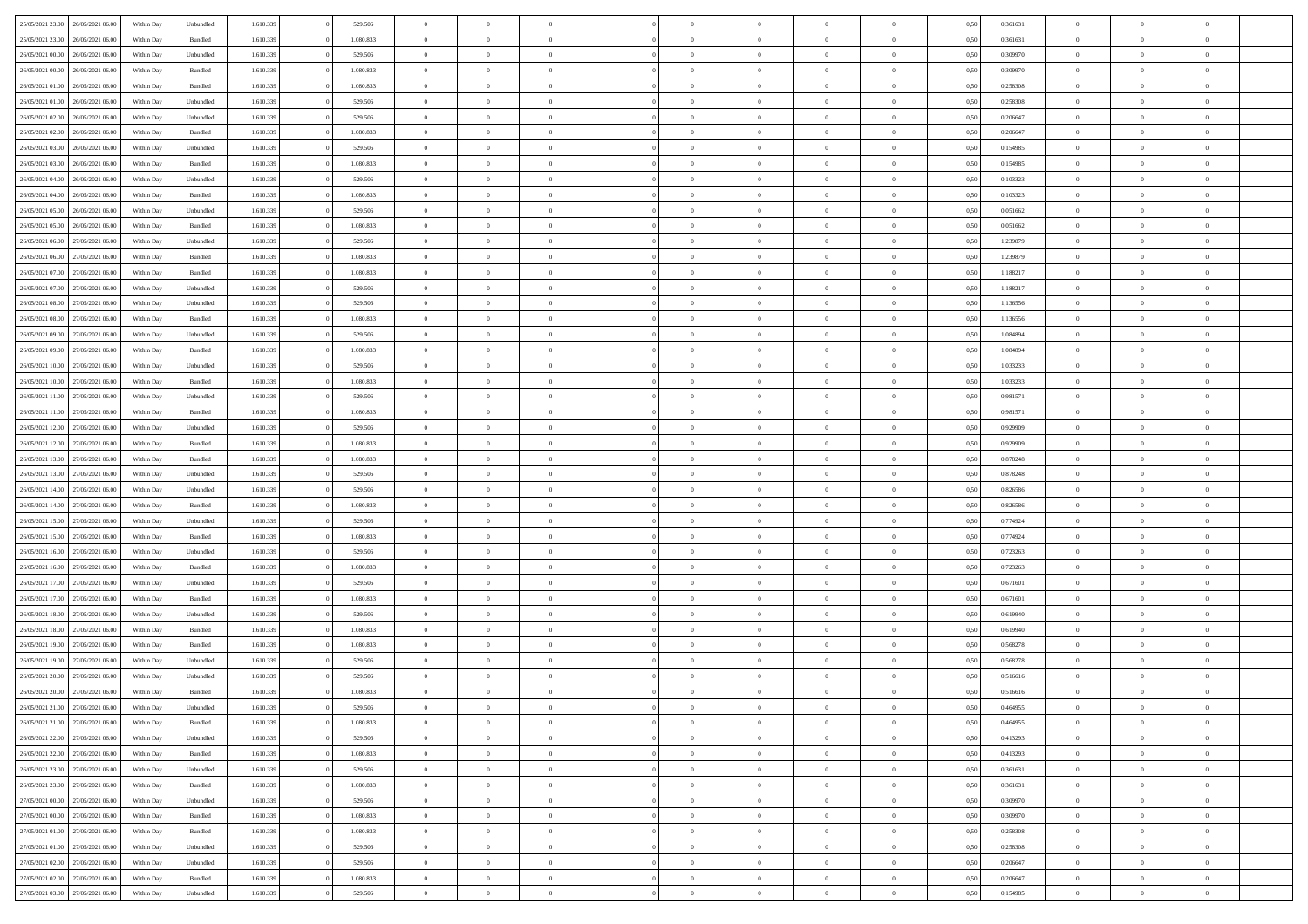| 27/05/2021 03:00 | 27/05/2021 06:00 | Within Day | Bundled            | 1.610.339 | 1.080.833 | $\overline{0}$ | $\Omega$       |                | $\Omega$       | $\Omega$       | $\theta$       | $\theta$       | 0,50 | 0,154985 | $\theta$       | $\theta$       | $\theta$       |  |
|------------------|------------------|------------|--------------------|-----------|-----------|----------------|----------------|----------------|----------------|----------------|----------------|----------------|------|----------|----------------|----------------|----------------|--|
|                  |                  |            |                    |           |           |                |                |                |                |                |                |                |      |          |                |                |                |  |
| 27/05/2021 04:00 | 27/05/2021 06:00 | Within Day | Unbundled          | 1.610.339 | 529.506   | $\overline{0}$ | $\theta$       | $\overline{0}$ | $\overline{0}$ | $\bf{0}$       | $\overline{0}$ | $\bf{0}$       | 0,50 | 0,103323 | $\theta$       | $\theta$       | $\overline{0}$ |  |
| 27/05/2021 04:00 | 27/05/2021 06:00 | Within Day | Bundled            | 1.610.339 | 1.080.833 | $\overline{0}$ | $\overline{0}$ | $\overline{0}$ | $\bf{0}$       | $\bf{0}$       | $\bf{0}$       | $\bf{0}$       | 0,50 | 0,103323 | $\bf{0}$       | $\overline{0}$ | $\overline{0}$ |  |
| 27/05/2021 05:00 | 27/05/2021 06:00 | Within Dav | Unbundled          | 1.610.339 | 529.506   | $\overline{0}$ | $\overline{0}$ | $\overline{0}$ | $\overline{0}$ | $\bf{0}$       | $\overline{0}$ | $\overline{0}$ | 0.50 | 0.051662 | $\theta$       | $\theta$       | $\overline{0}$ |  |
| 27/05/2021 05:00 | 27/05/2021 06:00 | Within Day | Bundled            | 1.610.339 | 1.080.833 | $\overline{0}$ | $\theta$       | $\overline{0}$ | $\overline{0}$ | $\bf{0}$       | $\overline{0}$ | $\bf{0}$       | 0,50 | 0,051662 | $\theta$       | $\overline{0}$ | $\overline{0}$ |  |
| 27/05/2021 06:00 | 28/05/2021 06:00 | Within Day | Unbundled          | 1.610.339 | 529.506   | $\overline{0}$ | $\bf{0}$       | $\overline{0}$ | $\bf{0}$       | $\overline{0}$ | $\overline{0}$ | $\mathbf{0}$   | 0,50 | 1,239879 | $\bf{0}$       | $\overline{0}$ | $\bf{0}$       |  |
|                  |                  |            |                    |           |           |                |                |                |                |                |                |                |      |          |                |                |                |  |
| 27/05/2021 06:00 | 28/05/2021 06:00 | Within Dav | Bundled            | 1.610.339 | 1.080.833 | $\overline{0}$ | $\overline{0}$ | $\overline{0}$ | $\overline{0}$ | $\overline{0}$ | $\overline{0}$ | $\overline{0}$ | 0.50 | 1,239879 | $\theta$       | $\overline{0}$ | $\overline{0}$ |  |
| 27/05/2021 07:00 | 28/05/2021 06:00 | Within Day | Bundled            | 1.610.339 | 1.080.833 | $\overline{0}$ | $\theta$       | $\overline{0}$ | $\overline{0}$ | $\bf{0}$       | $\overline{0}$ | $\bf{0}$       | 0,50 | 1,188217 | $\theta$       | $\theta$       | $\overline{0}$ |  |
| 27/05/2021 07:00 | 28/05/2021 06:00 | Within Day | Unbundled          | 1.610.339 | 529.506   | $\overline{0}$ | $\overline{0}$ | $\overline{0}$ | $\bf{0}$       | $\bf{0}$       | $\bf{0}$       | $\bf{0}$       | 0,50 | 1,188217 | $\,0\,$        | $\overline{0}$ | $\overline{0}$ |  |
| 27/05/2021 08:00 | 28/05/2021 06:00 | Within Dav | Unbundled          | 1.610.339 | 529.506   | $\overline{0}$ | $\overline{0}$ | $\overline{0}$ | $\overline{0}$ | $\overline{0}$ | $\overline{0}$ | $\overline{0}$ | 0.50 | 1,136556 | $\theta$       | $\overline{0}$ | $\overline{0}$ |  |
| 27/05/2021 08:00 | 28/05/2021 06:00 | Within Day | Bundled            | 1.610.339 | 1.080.833 | $\overline{0}$ | $\theta$       | $\overline{0}$ | $\overline{0}$ | $\bf{0}$       | $\overline{0}$ | $\bf{0}$       | 0,50 | 1,136556 | $\,$ 0 $\,$    | $\overline{0}$ | $\overline{0}$ |  |
| 27/05/2021 09:00 | 28/05/2021 06:00 | Within Day | Unbundled          | 1.610.339 | 529.506   | $\overline{0}$ | $\overline{0}$ | $\overline{0}$ | $\bf{0}$       | $\bf{0}$       | $\bf{0}$       | $\mathbf{0}$   | 0,50 | 1,084894 | $\bf{0}$       | $\overline{0}$ | $\overline{0}$ |  |
| 27/05/2021 09:00 | 28/05/2021 06:00 | Within Day | Bundled            | 1.610.339 | 1.080.833 | $\overline{0}$ | $\overline{0}$ | $\overline{0}$ | $\overline{0}$ | $\bf{0}$       | $\overline{0}$ | $\overline{0}$ | 0.50 | 1.084894 | $\theta$       | $\theta$       | $\overline{0}$ |  |
|                  |                  |            |                    |           |           |                |                |                |                |                |                |                |      |          |                |                |                |  |
| 27/05/2021 10:00 | 28/05/2021 06:00 | Within Day | Unbundled          | 1.610.339 | 529.506   | $\overline{0}$ | $\theta$       | $\overline{0}$ | $\overline{0}$ | $\bf{0}$       | $\overline{0}$ | $\bf{0}$       | 0,50 | 1,033233 | $\theta$       | $\overline{0}$ | $\overline{0}$ |  |
| 27/05/2021 10:00 | 28/05/2021 06:00 | Within Day | Bundled            | 1.610.339 | 1.080.833 | $\overline{0}$ | $\overline{0}$ | $\overline{0}$ | $\bf{0}$       | $\overline{0}$ | $\overline{0}$ | $\mathbf{0}$   | 0,50 | 1,033233 | $\bf{0}$       | $\overline{0}$ | $\bf{0}$       |  |
| 27/05/2021 11:00 | 28/05/2021 06:00 | Within Dav | Unbundled          | 1.610.339 | 529.506   | $\overline{0}$ | $\overline{0}$ | $\overline{0}$ | $\overline{0}$ | $\overline{0}$ | $\overline{0}$ | $\overline{0}$ | 0.50 | 0.981571 | $\theta$       | $\overline{0}$ | $\overline{0}$ |  |
| 27/05/2021 11:00 | 28/05/2021 06:00 | Within Day | Bundled            | 1.610.339 | 1.080.833 | $\overline{0}$ | $\theta$       | $\overline{0}$ | $\overline{0}$ | $\bf{0}$       | $\overline{0}$ | $\bf{0}$       | 0,50 | 0,981571 | $\theta$       | $\theta$       | $\overline{0}$ |  |
| 27/05/2021 12:00 | 28/05/2021 06:00 | Within Day | Bundled            | 1.610.339 | 1.080.833 | $\overline{0}$ | $\overline{0}$ | $\overline{0}$ | $\bf{0}$       | $\bf{0}$       | $\bf{0}$       | $\mathbf{0}$   | 0,50 | 0,929909 | $\,0\,$        | $\overline{0}$ | $\overline{0}$ |  |
| 27/05/2021 12:00 | 28/05/2021 06:00 | Within Day | Unbundled          | 1.610.339 | 529.506   | $\overline{0}$ | $\overline{0}$ | $\overline{0}$ | $\overline{0}$ | $\overline{0}$ | $\overline{0}$ | $\overline{0}$ | 0.50 | 0.929909 | $\theta$       | $\overline{0}$ | $\overline{0}$ |  |
| 27/05/2021 13:00 | 28/05/2021 06:00 |            |                    | 1.610.339 | 529.506   | $\overline{0}$ | $\theta$       | $\overline{0}$ | $\overline{0}$ | $\bf{0}$       | $\overline{0}$ |                |      | 0,878248 | $\,$ 0 $\,$    | $\theta$       | $\overline{0}$ |  |
|                  |                  | Within Day | Unbundled          |           |           |                |                |                |                |                |                | $\bf{0}$       | 0,50 |          |                |                |                |  |
| 27/05/2021 13:00 | 28/05/2021 06:00 | Within Day | Bundled            | 1.610.339 | 1.080.833 | $\overline{0}$ | $\overline{0}$ | $\overline{0}$ | $\bf{0}$       | $\bf{0}$       | $\bf{0}$       | $\bf{0}$       | 0,50 | 0,878248 | $\bf{0}$       | $\overline{0}$ | $\overline{0}$ |  |
| 27/05/2021 14:00 | 28/05/2021 06:00 | Within Day | Unbundled          | 1.610.339 | 529.506   | $\overline{0}$ | $\overline{0}$ | $\overline{0}$ | $\overline{0}$ | $\bf{0}$       | $\overline{0}$ | $\overline{0}$ | 0.50 | 0.826586 | $\theta$       | $\overline{0}$ | $\overline{0}$ |  |
| 27/05/2021 14:00 | 28/05/2021 06:00 | Within Day | Bundled            | 1.610.339 | 1.080.833 | $\overline{0}$ | $\theta$       | $\overline{0}$ | $\overline{0}$ | $\bf{0}$       | $\overline{0}$ | $\bf{0}$       | 0,50 | 0,826586 | $\,$ 0 $\,$    | $\overline{0}$ | $\overline{0}$ |  |
| 27/05/2021 15:00 | 28/05/2021 06:00 | Within Day | Unbundled          | 1.610.339 | 529.506   | $\overline{0}$ | $\bf{0}$       | $\overline{0}$ | $\bf{0}$       | $\overline{0}$ | $\overline{0}$ | $\mathbf{0}$   | 0,50 | 0,774924 | $\bf{0}$       | $\overline{0}$ | $\bf{0}$       |  |
| 27/05/2021 15:00 | 28/05/2021 06:00 | Within Dav | Bundled            | 1.610.339 | 1.080.833 | $\overline{0}$ | $\overline{0}$ | $\overline{0}$ | $\overline{0}$ | $\overline{0}$ | $\overline{0}$ | $\overline{0}$ | 0.50 | 0,774924 | $\theta$       | $\overline{0}$ | $\overline{0}$ |  |
| 27/05/2021 16:00 | 28/05/2021 06:00 | Within Day | Unbundled          | 1.610.339 | 529.506   | $\overline{0}$ | $\theta$       | $\overline{0}$ | $\overline{0}$ | $\bf{0}$       | $\overline{0}$ | $\bf{0}$       | 0,50 | 0,723263 | $\theta$       | $\theta$       | $\overline{0}$ |  |
|                  |                  |            |                    |           |           |                |                |                |                |                |                |                |      |          |                |                |                |  |
| 27/05/2021 16:00 | 28/05/2021 06:00 | Within Day | Bundled            | 1.610.339 | 1.080.833 | $\overline{0}$ | $\overline{0}$ | $\overline{0}$ | $\bf{0}$       | $\bf{0}$       | $\bf{0}$       | $\bf{0}$       | 0,50 | 0,723263 | $\,0\,$        | $\overline{0}$ | $\overline{0}$ |  |
| 27/05/2021 17:00 | 28/05/2021 06:00 | Within Day | Unbundled          | 1.610.339 | 529.506   | $\overline{0}$ | $\overline{0}$ | $\overline{0}$ | $\overline{0}$ | $\overline{0}$ | $\overline{0}$ | $\overline{0}$ | 0.50 | 0,671601 | $\theta$       | $\overline{0}$ | $\overline{0}$ |  |
| 27/05/2021 17:00 | 28/05/2021 06:00 | Within Day | Bundled            | 1.610.339 | 1.080.833 | $\overline{0}$ | $\theta$       | $\overline{0}$ | $\overline{0}$ | $\bf{0}$       | $\overline{0}$ | $\bf{0}$       | 0,50 | 0,671601 | $\,$ 0 $\,$    | $\overline{0}$ | $\overline{0}$ |  |
| 27/05/2021 18:00 | 28/05/2021 06:00 | Within Day | Bundled            | 1.610.339 | 1.080.833 | $\overline{0}$ | $\overline{0}$ | $\overline{0}$ | $\bf{0}$       | $\bf{0}$       | $\bf{0}$       | $\bf{0}$       | 0,50 | 0,619940 | $\bf{0}$       | $\overline{0}$ | $\overline{0}$ |  |
| 27/05/2021 18:00 | 28/05/2021 06:00 | Within Day | Unbundled          | 1.610.339 | 529.506   | $\overline{0}$ | $\Omega$       | $\overline{0}$ | $\Omega$       | $\Omega$       | $\Omega$       | $\overline{0}$ | 0,50 | 0,619940 | $\,0\,$        | $\theta$       | $\theta$       |  |
| 27/05/2021 19:00 | 28/05/2021 06:00 | Within Day | Unbundled          | 1.610.339 | 529.506   | $\overline{0}$ | $\theta$       | $\overline{0}$ | $\overline{0}$ | $\bf{0}$       | $\overline{0}$ | $\bf{0}$       | 0,50 | 0,568278 | $\,$ 0 $\,$    | $\theta$       | $\overline{0}$ |  |
| 27/05/2021 19:00 | 28/05/2021 06:00 | Within Day | Bundled            | 1.610.339 | 1.080.833 | $\overline{0}$ | $\overline{0}$ | $\overline{0}$ | $\bf{0}$       | $\bf{0}$       | $\overline{0}$ | $\mathbf{0}$   | 0,50 | 0,568278 | $\overline{0}$ | $\overline{0}$ | $\bf{0}$       |  |
|                  |                  |            |                    |           |           |                |                |                |                |                |                |                |      |          |                |                |                |  |
| 27/05/2021 20:00 | 28/05/2021 06:00 | Within Day | Unbundled          | 1.610.339 | 529.506   | $\overline{0}$ | $\Omega$       | $\Omega$       | $\Omega$       | $\bf{0}$       | $\overline{0}$ | $\overline{0}$ | 0.50 | 0,516616 | $\,0\,$        | $\theta$       | $\theta$       |  |
| 27/05/2021 20:00 | 28/05/2021 06:00 | Within Day | Bundled            | 1.610.339 | 1.080.833 | $\overline{0}$ | $\theta$       | $\overline{0}$ | $\overline{0}$ | $\bf{0}$       | $\overline{0}$ | $\bf{0}$       | 0,50 | 0,516616 | $\,$ 0 $\,$    | $\theta$       | $\overline{0}$ |  |
| 27/05/2021 21:00 | 28/05/2021 06:00 | Within Day | Unbundled          | 1.610.339 | 529.506   | $\overline{0}$ | $\overline{0}$ | $\overline{0}$ | $\bf{0}$       | $\bf{0}$       | $\bf{0}$       | $\bf{0}$       | 0,50 | 0,464955 | $\bf{0}$       | $\overline{0}$ | $\overline{0}$ |  |
| 27/05/2021 21:00 | 28/05/2021 06:00 | Within Day | Bundled            | 1.610.339 | 1.080.833 | $\overline{0}$ | $\Omega$       | $\Omega$       | $\Omega$       | $\theta$       | $\theta$       | $\overline{0}$ | 0.50 | 0.464955 | $\theta$       | $\theta$       | $\theta$       |  |
| 27/05/2021 22:00 | 28/05/2021 06:00 | Within Day | Unbundled          | 1.610.339 | 529.506   | $\overline{0}$ | $\theta$       | $\overline{0}$ | $\overline{0}$ | $\bf{0}$       | $\overline{0}$ | $\bf{0}$       | 0,50 | 0,413293 | $\,$ 0 $\,$    | $\overline{0}$ | $\overline{0}$ |  |
| 27/05/2021 22.00 | 28/05/2021 06:00 | Within Day | Bundled            | 1.610.339 | 1.080.833 | $\overline{0}$ | $\overline{0}$ | $\overline{0}$ | $\bf{0}$       | $\bf{0}$       | $\bf{0}$       | $\bf{0}$       | 0,50 | 0,413293 | $\overline{0}$ | $\overline{0}$ | $\overline{0}$ |  |
| 27/05/2021 23:00 | 28/05/2021 06:00 | Within Day | Unbundled          | 1.610.339 | 529.506   | $\overline{0}$ | $\Omega$       | $\overline{0}$ | $\Omega$       | $\Omega$       | $\overline{0}$ | $\overline{0}$ | 0.50 | 0,361631 | $\,0\,$        | $\theta$       | $\theta$       |  |
|                  |                  |            |                    |           |           | $\overline{0}$ | $\theta$       | $\overline{0}$ | $\overline{0}$ | $\bf{0}$       | $\overline{0}$ |                |      |          | $\,$ 0 $\,$    | $\overline{0}$ | $\overline{0}$ |  |
| 27/05/2021 23:00 | 28/05/2021 06:00 | Within Day | Bundled            | 1.610.339 | 1.080.833 |                |                |                |                |                |                | $\bf{0}$       | 0,50 | 0,361631 |                |                |                |  |
| 28/05/2021 00:00 | 28/05/2021 06:00 | Within Day | Bundled            | 1.610.339 | 1.080.833 | $\overline{0}$ | $\overline{0}$ | $\overline{0}$ | $\bf{0}$       | $\bf{0}$       | $\bf{0}$       | $\mathbf{0}$   | 0,50 | 0,309970 | $\overline{0}$ | $\overline{0}$ | $\bf{0}$       |  |
| 28/05/2021 00:00 | 28/05/2021 06:00 | Within Day | Unbundled          | 1.610.339 | 529.506   | $\overline{0}$ | $\Omega$       | $\Omega$       | $\Omega$       | $\Omega$       | $\Omega$       | $\overline{0}$ | 0.50 | 0.309970 | $\theta$       | $\theta$       | $\theta$       |  |
| 28/05/2021 01:00 | 28/05/2021 06:00 | Within Day | Unbundled          | 1.610.339 | 529.506   | $\overline{0}$ | $\overline{0}$ | $\overline{0}$ | $\bf{0}$       | $\,$ 0         | $\bf{0}$       | $\bf{0}$       | 0,50 | 0,258308 | $\,0\,$        | $\overline{0}$ | $\overline{0}$ |  |
| 28/05/2021 01:00 | 28/05/2021 06:00 | Within Day | $\mathbf B$ undled | 1.610.339 | 1.080.833 | $\bf{0}$       | $\bf{0}$       |                |                | $\bf{0}$       |                |                | 0,50 | 0,258308 | $\bf{0}$       | $\overline{0}$ |                |  |
| 28/05/2021 02:00 | 28/05/2021 06:00 | Within Day | Unbundled          | 1.610.339 | 529.506   | $\overline{0}$ | $\overline{0}$ | $\overline{0}$ | $\Omega$       | $\overline{0}$ | $\overline{0}$ | $\overline{0}$ | 0.50 | 0.206647 | $\theta$       | $\theta$       | $\theta$       |  |
| 28/05/2021 02:00 | 28/05/2021 06:00 | Within Day | Bundled            | 1.610.339 | 1.080.833 | $\overline{0}$ | $\,$ 0         | $\overline{0}$ | $\bf{0}$       | $\,$ 0 $\,$    | $\overline{0}$ | $\mathbf{0}$   | 0,50 | 0,206647 | $\,$ 0 $\,$    | $\,$ 0 $\,$    | $\,$ 0         |  |
|                  |                  |            |                    |           |           |                |                |                |                |                |                |                |      |          |                |                |                |  |
| 28/05/2021 03:00 | 28/05/2021 06:00 | Within Day | Unbundled          | 1.610.339 | 529.506   | $\overline{0}$ | $\overline{0}$ | $\overline{0}$ | $\overline{0}$ | $\overline{0}$ | $\overline{0}$ | $\mathbf{0}$   | 0,50 | 0,154985 | $\overline{0}$ | $\bf{0}$       | $\bf{0}$       |  |
| 28/05/2021 03:00 | 28/05/2021 06:00 | Within Day | Bundled            | 1.610.339 | 1.080.833 | $\overline{0}$ | $\overline{0}$ | $\overline{0}$ | $\Omega$       | $\overline{0}$ | $\overline{0}$ | $\overline{0}$ | 0,50 | 0,154985 | $\overline{0}$ | $\theta$       | $\overline{0}$ |  |
| 28/05/2021 04:00 | 28/05/2021 06:00 | Within Day | Unbundled          | 1.610.339 | 529.506   | $\overline{0}$ | $\,$ 0         | $\overline{0}$ | $\overline{0}$ | $\,$ 0 $\,$    | $\overline{0}$ | $\mathbf{0}$   | 0,50 | 0,103323 | $\,$ 0 $\,$    | $\overline{0}$ | $\overline{0}$ |  |
| 28/05/2021 04:00 | 28/05/2021 06:00 | Within Day | Bundled            | 1.610.339 | 1.080.833 | $\overline{0}$ | $\overline{0}$ | $\overline{0}$ | $\overline{0}$ | $\overline{0}$ | $\overline{0}$ | $\mathbf{0}$   | 0,50 | 0,103323 | $\overline{0}$ | $\overline{0}$ | $\bf{0}$       |  |
| 28/05/2021 05:00 | 28/05/2021 06:00 | Within Day | Unbundled          | 1.610.339 | 529.506   | $\overline{0}$ | $\overline{0}$ | $\overline{0}$ | $\Omega$       | $\overline{0}$ | $\overline{0}$ | $\bf{0}$       | 0.50 | 0.051662 | $\overline{0}$ | $\theta$       | $\overline{0}$ |  |
| 28/05/2021 05:00 | 28/05/2021 06:00 | Within Day | Bundled            | 1.610.339 | 1.080.833 | $\overline{0}$ | $\,$ 0         | $\overline{0}$ | $\bf{0}$       | $\bf{0}$       | $\bf{0}$       | $\bf{0}$       | 0,50 | 0,051662 | $\,$ 0 $\,$    | $\overline{0}$ | $\overline{0}$ |  |
| 28/05/2021 06:00 | 29/05/2021 06:00 | Within Day | Bundled            | 1.610.339 | 1.080.833 | $\overline{0}$ | $\bf{0}$       | $\overline{0}$ | $\overline{0}$ | $\overline{0}$ | $\overline{0}$ | $\mathbf{0}$   | 0,50 | 1,239879 | $\overline{0}$ | $\overline{0}$ | $\bf{0}$       |  |
|                  |                  |            |                    |           |           |                |                |                |                |                |                |                |      |          |                |                |                |  |
| 28/05/2021 06:00 | 29/05/2021 06:00 | Within Day | Unbundled          | 1.610.339 | 529.506   | $\overline{0}$ | $\overline{0}$ | $\overline{0}$ | $\Omega$       | $\overline{0}$ | $\overline{0}$ | $\overline{0}$ | 0.50 | 1,239879 | $\overline{0}$ | $\overline{0}$ | $\overline{0}$ |  |
| 28/05/2021 07:00 | 29/05/2021 06:00 | Within Day | Bundled            | 1.610.339 | 1.080.833 | $\overline{0}$ | $\bf{0}$       | $\overline{0}$ | $\bf{0}$       | $\bf{0}$       | $\bf{0}$       | $\mathbf{0}$   | 0,50 | 1,188217 | $\,$ 0 $\,$    | $\,$ 0 $\,$    | $\bf{0}$       |  |
| 28/05/2021 07:00 | 29/05/2021 06:00 | Within Day | Unbundled          | 1.610.339 | 529.506   | $\overline{0}$ | $\overline{0}$ | $\overline{0}$ | $\overline{0}$ | $\overline{0}$ | $\bf{0}$       | $\mathbf{0}$   | 0,50 | 1,188217 | $\overline{0}$ | $\bf{0}$       | $\overline{0}$ |  |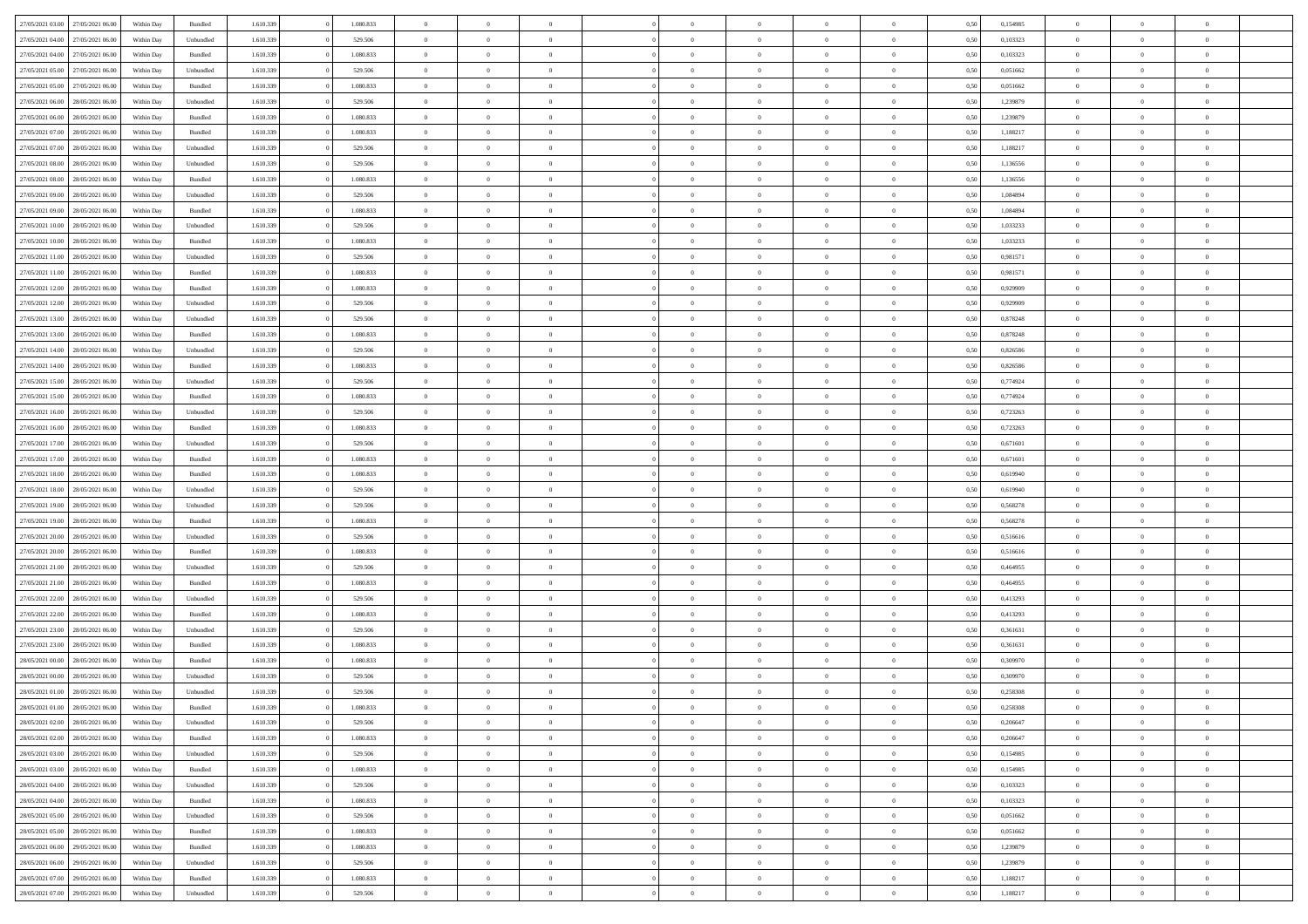| 28/05/2021 08:00 | 29/05/2021 06:00 | Within Day | Bundled            | 1.610.339 | 1.080.833 | $\overline{0}$ | $\Omega$       |                | $\Omega$       | $\Omega$       | $\Omega$       | $\theta$       | 0,50 | 1,136556 | $\theta$       | $\theta$       | $\theta$       |  |
|------------------|------------------|------------|--------------------|-----------|-----------|----------------|----------------|----------------|----------------|----------------|----------------|----------------|------|----------|----------------|----------------|----------------|--|
|                  |                  |            |                    |           |           |                |                |                |                |                |                |                |      |          |                |                |                |  |
| 28/05/2021 08:00 | 29/05/2021 06:00 | Within Day | Unbundled          | 1.610.339 | 529.506   | $\overline{0}$ | $\theta$       | $\overline{0}$ | $\overline{0}$ | $\bf{0}$       | $\overline{0}$ | $\bf{0}$       | 0,50 | 1,136556 | $\theta$       | $\theta$       | $\overline{0}$ |  |
| 28/05/2021 09:00 | 29/05/2021 06:00 | Within Day | Bundled            | 1.610.339 | 1.080.833 | $\overline{0}$ | $\overline{0}$ | $\overline{0}$ | $\bf{0}$       | $\bf{0}$       | $\bf{0}$       | $\bf{0}$       | 0,50 | 1,084894 | $\bf{0}$       | $\overline{0}$ | $\overline{0}$ |  |
| 28/05/2021 09:00 | 29/05/2021 06:00 | Within Day | Unbundled          | 1.610.339 | 529.506   | $\overline{0}$ | $\overline{0}$ | $\overline{0}$ | $\overline{0}$ | $\bf{0}$       | $\overline{0}$ | $\overline{0}$ | 0.50 | 1.084894 | $\theta$       | $\theta$       | $\overline{0}$ |  |
| 28/05/2021 10:00 | 29/05/2021 06:00 | Within Day | Unbundled          | 1.610.339 | 529.506   | $\overline{0}$ | $\theta$       | $\overline{0}$ | $\overline{0}$ | $\bf{0}$       | $\overline{0}$ | $\bf{0}$       | 0,50 | 1,033233 | $\theta$       | $\overline{0}$ | $\overline{0}$ |  |
| 28/05/2021 10:00 | 29/05/2021 06:00 | Within Day | Bundled            | 1.610.339 | 1.080.833 | $\overline{0}$ | $\overline{0}$ | $\overline{0}$ | $\bf{0}$       | $\overline{0}$ | $\overline{0}$ | $\mathbf{0}$   | 0,50 | 1,033233 | $\bf{0}$       | $\overline{0}$ | $\bf{0}$       |  |
| 28/05/2021 11:00 | 29/05/2021 06:00 | Within Dav | Unbundled          | 1.610.339 | 529.506   | $\overline{0}$ | $\overline{0}$ | $\overline{0}$ | $\overline{0}$ | $\overline{0}$ | $\overline{0}$ | $\overline{0}$ | 0.50 | 0.981571 | $\theta$       | $\overline{0}$ | $\overline{0}$ |  |
|                  |                  |            |                    |           |           |                |                |                |                |                |                |                |      |          |                |                |                |  |
| 28/05/2021 11:00 | 29/05/2021 06:00 | Within Day | Bundled            | 1.610.339 | 1.080.833 | $\overline{0}$ | $\theta$       | $\overline{0}$ | $\overline{0}$ | $\bf{0}$       | $\overline{0}$ | $\bf{0}$       | 0,50 | 0,981571 | $\theta$       | $\theta$       | $\overline{0}$ |  |
| 28/05/2021 12:00 | 29/05/2021 06:00 | Within Day | Bundled            | 1.610.339 | 1.080.833 | $\overline{0}$ | $\overline{0}$ | $\overline{0}$ | $\bf{0}$       | $\bf{0}$       | $\bf{0}$       | $\bf{0}$       | 0,50 | 0,929909 | $\,0\,$        | $\overline{0}$ | $\overline{0}$ |  |
| 28/05/2021 12:00 | 29/05/2021 06:00 | Within Dav | Unbundled          | 1.610.339 | 529.506   | $\overline{0}$ | $\overline{0}$ | $\overline{0}$ | $\overline{0}$ | $\overline{0}$ | $\overline{0}$ | $\overline{0}$ | 0.50 | 0.929909 | $\theta$       | $\overline{0}$ | $\overline{0}$ |  |
| 28/05/2021 13:00 | 29/05/2021 06:00 | Within Day | Unbundled          | 1.610.339 | 529.506   | $\overline{0}$ | $\theta$       | $\overline{0}$ | $\overline{0}$ | $\bf{0}$       | $\overline{0}$ | $\bf{0}$       | 0,50 | 0,878248 | $\,$ 0 $\,$    | $\overline{0}$ | $\overline{0}$ |  |
| 28/05/2021 13:00 | 29/05/2021 06:00 | Within Day | Bundled            | 1.610.339 | 1.080.833 | $\overline{0}$ | $\overline{0}$ | $\overline{0}$ | $\bf{0}$       | $\bf{0}$       | $\bf{0}$       | $\mathbf{0}$   | 0,50 | 0,878248 | $\overline{0}$ | $\overline{0}$ | $\overline{0}$ |  |
| 28/05/2021 14:00 | 29/05/2021 06:00 | Within Day | Unbundled          | 1.610.339 | 529.506   | $\overline{0}$ | $\overline{0}$ | $\overline{0}$ | $\overline{0}$ | $\bf{0}$       | $\overline{0}$ | $\overline{0}$ | 0.50 | 0.826586 | $\theta$       | $\theta$       | $\overline{0}$ |  |
| 28/05/2021 14:00 | 29/05/2021 06:00 | Within Day | Bundled            | 1.610.339 | 1.080.833 | $\overline{0}$ | $\theta$       | $\overline{0}$ | $\overline{0}$ | $\bf{0}$       | $\overline{0}$ | $\bf{0}$       | 0,50 | 0,826586 | $\theta$       | $\theta$       | $\overline{0}$ |  |
|                  |                  |            |                    |           |           |                |                |                |                |                |                |                |      |          |                |                |                |  |
| 28/05/2021 15:00 | 29/05/2021 06:00 | Within Day | Unbundled          | 1.610.339 | 529.506   | $\overline{0}$ | $\overline{0}$ | $\overline{0}$ | $\bf{0}$       | $\overline{0}$ | $\overline{0}$ | $\mathbf{0}$   | 0,50 | 0,774924 | $\overline{0}$ | $\overline{0}$ | $\bf{0}$       |  |
| 28/05/2021 15:00 | 29/05/2021 06:00 | Within Dav | Bundled            | 1.610.339 | 1.080.833 | $\overline{0}$ | $\overline{0}$ | $\overline{0}$ | $\overline{0}$ | $\overline{0}$ | $\overline{0}$ | $\overline{0}$ | 0.50 | 0,774924 | $\theta$       | $\overline{0}$ | $\overline{0}$ |  |
| 28/05/2021 16:00 | 29/05/2021 06:00 | Within Day | Unbundled          | 1.610.339 | 529.506   | $\overline{0}$ | $\theta$       | $\overline{0}$ | $\overline{0}$ | $\bf{0}$       | $\overline{0}$ | $\bf{0}$       | 0,50 | 0,723263 | $\,$ 0 $\,$    | $\theta$       | $\overline{0}$ |  |
| 28/05/2021 16:00 | 29/05/2021 06:00 | Within Day | Bundled            | 1.610.339 | 1.080.833 | $\overline{0}$ | $\overline{0}$ | $\overline{0}$ | $\bf{0}$       | $\bf{0}$       | $\bf{0}$       | $\mathbf{0}$   | 0,50 | 0,723263 | $\bf{0}$       | $\overline{0}$ | $\overline{0}$ |  |
| 28/05/2021 17:00 | 29/05/2021 06:00 | Within Day | Unbundled          | 1.610.339 | 529.506   | $\overline{0}$ | $\overline{0}$ | $\overline{0}$ | $\overline{0}$ | $\overline{0}$ | $\overline{0}$ | $\overline{0}$ | 0.50 | 0,671601 | $\theta$       | $\overline{0}$ | $\overline{0}$ |  |
| 28/05/2021 17:00 | 29/05/2021 06:00 | Within Day | Bundled            | 1.610.339 | 1.080.833 | $\overline{0}$ | $\theta$       | $\overline{0}$ | $\overline{0}$ | $\bf{0}$       | $\overline{0}$ | $\bf{0}$       | 0,50 | 0,671601 | $\,$ 0 $\,$    | $\theta$       | $\overline{0}$ |  |
| 28/05/2021 18:00 | 29/05/2021 06:00 | Within Day | Bundled            | 1.610.339 | 1.080.833 | $\overline{0}$ | $\overline{0}$ | $\overline{0}$ | $\bf{0}$       | $\bf{0}$       | $\bf{0}$       | $\bf{0}$       | 0,50 | 0,619940 | $\bf{0}$       | $\overline{0}$ | $\overline{0}$ |  |
| 28/05/2021 18:00 | 29/05/2021 06:00 | Within Day | Unbundled          | 1.610.339 | 529.506   | $\overline{0}$ | $\overline{0}$ | $\overline{0}$ | $\overline{0}$ | $\bf{0}$       | $\overline{0}$ | $\overline{0}$ | 0.50 | 0.619940 | $\theta$       | $\overline{0}$ | $\overline{0}$ |  |
|                  |                  |            |                    |           |           |                |                |                |                |                |                |                |      |          |                |                |                |  |
| 28/05/2021 19:00 | 29/05/2021 06:00 | Within Day | Unbundled          | 1.610.339 | 529.506   | $\overline{0}$ | $\theta$       | $\overline{0}$ | $\overline{0}$ | $\bf{0}$       | $\overline{0}$ | $\bf{0}$       | 0,50 | 0,568278 | $\,$ 0 $\,$    | $\overline{0}$ | $\overline{0}$ |  |
| 28/05/2021 19:00 | 29/05/2021 06:00 | Within Day | Bundled            | 1.610.339 | 1.080.833 | $\overline{0}$ | $\overline{0}$ | $\overline{0}$ | $\bf{0}$       | $\overline{0}$ | $\overline{0}$ | $\mathbf{0}$   | 0,50 | 0,568278 | $\overline{0}$ | $\overline{0}$ | $\bf{0}$       |  |
| 28/05/2021 20:00 | 29/05/2021 06:00 | Within Dav | Unbundled          | 1.610.339 | 529.506   | $\overline{0}$ | $\overline{0}$ | $\overline{0}$ | $\overline{0}$ | $\overline{0}$ | $\overline{0}$ | $\overline{0}$ | 0.50 | 0.516616 | $\theta$       | $\overline{0}$ | $\overline{0}$ |  |
| 28/05/2021 20:00 | 29/05/2021 06:00 | Within Day | Bundled            | 1.610.339 | 1.080.833 | $\overline{0}$ | $\theta$       | $\overline{0}$ | $\overline{0}$ | $\bf{0}$       | $\overline{0}$ | $\bf{0}$       | 0,50 | 0,516616 | $\theta$       | $\theta$       | $\overline{0}$ |  |
| 28/05/2021 21:00 | 29/05/2021 06:00 | Within Day | Unbundled          | 1.610.339 | 529.506   | $\overline{0}$ | $\overline{0}$ | $\overline{0}$ | $\bf{0}$       | $\bf{0}$       | $\bf{0}$       | $\bf{0}$       | 0,50 | 0,464955 | $\,0\,$        | $\overline{0}$ | $\overline{0}$ |  |
| 28/05/2021 21:00 | 29/05/2021 06:00 | Within Day | Bundled            | 1.610.339 | 1.080.833 | $\overline{0}$ | $\overline{0}$ | $\overline{0}$ | $\overline{0}$ | $\overline{0}$ | $\overline{0}$ | $\overline{0}$ | 0.50 | 0.464955 | $\theta$       | $\overline{0}$ | $\overline{0}$ |  |
| 28/05/2021 22:00 | 29/05/2021 06:00 | Within Day | Unbundled          | 1.610.339 | 529.506   | $\overline{0}$ | $\theta$       | $\overline{0}$ | $\overline{0}$ | $\bf{0}$       | $\overline{0}$ | $\bf{0}$       | 0,50 | 0,413293 | $\,$ 0 $\,$    | $\overline{0}$ | $\overline{0}$ |  |
|                  |                  |            |                    |           |           |                |                |                |                |                |                |                |      |          |                |                |                |  |
| 28/05/2021 22:00 | 29/05/2021 06:00 | Within Day | Bundled            | 1.610.339 | 1.080.833 | $\overline{0}$ | $\overline{0}$ | $\overline{0}$ | $\bf{0}$       | $\bf{0}$       | $\bf{0}$       | $\bf{0}$       | 0,50 | 0,413293 | $\bf{0}$       | $\overline{0}$ | $\overline{0}$ |  |
| 28/05/2021 23:00 | 29/05/2021 06:00 | Within Day | Unbundled          | 1.610.339 | 529.506   | $\overline{0}$ | $\Omega$       | $\overline{0}$ | $\Omega$       | $\Omega$       | $\overline{0}$ | $\overline{0}$ | 0.50 | 0,361631 | $\,0\,$        | $\theta$       | $\theta$       |  |
| 28/05/2021 23:00 | 29/05/2021 06:00 | Within Day | Bundled            | 1.610.339 | 1.080.833 | $\overline{0}$ | $\theta$       | $\overline{0}$ | $\overline{0}$ | $\bf{0}$       | $\overline{0}$ | $\bf{0}$       | 0,50 | 0,361631 | $\theta$       | $\theta$       | $\overline{0}$ |  |
| 29/05/2021 00:00 | 29/05/2021 06:00 | Within Day | Bundled            | 1.610.339 | 1.080.833 | $\overline{0}$ | $\overline{0}$ | $\overline{0}$ | $\bf{0}$       | $\bf{0}$       | $\overline{0}$ | $\mathbf{0}$   | 0,50 | 0,309970 | $\bf{0}$       | $\overline{0}$ | $\bf{0}$       |  |
| 29/05/2021 00:00 | 29/05/2021 06:00 | Within Day | Unbundled          | 1.610.339 | 529.506   | $\overline{0}$ | $\Omega$       | $\Omega$       | $\Omega$       | $\bf{0}$       | $\overline{0}$ | $\overline{0}$ | 0.50 | 0,309970 | $\,0\,$        | $\theta$       | $\theta$       |  |
| 29/05/2021 01:00 | 29/05/2021 06:00 | Within Day | Unbundled          | 1.610.339 | 529.506   | $\overline{0}$ | $\theta$       | $\overline{0}$ | $\overline{0}$ | $\bf{0}$       | $\overline{0}$ | $\bf{0}$       | 0,50 | 0,258308 | $\,$ 0 $\,$    | $\theta$       | $\overline{0}$ |  |
| 29/05/2021 01:00 | 29/05/2021 06:00 | Within Day | Bundled            | 1.610.339 | 1.080.833 | $\overline{0}$ | $\overline{0}$ | $\overline{0}$ | $\bf{0}$       | $\bf{0}$       | $\bf{0}$       | $\bf{0}$       | 0,50 | 0,258308 | $\bf{0}$       | $\overline{0}$ | $\overline{0}$ |  |
| 29/05/2021 02:00 | 29/05/2021 06:00 | Within Day | Unbundled          | 1.610.339 | 529.506   | $\overline{0}$ | $\Omega$       | $\Omega$       | $\Omega$       | $\theta$       | $\overline{0}$ | $\overline{0}$ | 0.50 | 0.206647 | $\theta$       | $\theta$       | $\theta$       |  |
| 29/05/2021 02:00 | 29/05/2021 06:00 |            | Bundled            | 1.610.339 | 1.080.833 | $\overline{0}$ | $\theta$       | $\overline{0}$ | $\overline{0}$ | $\bf{0}$       | $\overline{0}$ |                |      | 0,206647 | $\,$ 0 $\,$    | $\overline{0}$ | $\overline{0}$ |  |
|                  |                  | Within Day |                    |           |           |                |                |                |                |                |                | $\bf{0}$       | 0,50 |          |                |                |                |  |
| 29/05/2021 03:00 | 29/05/2021 06:00 | Within Day | Unbundled          | 1.610.339 | 529.506   | $\overline{0}$ | $\overline{0}$ | $\overline{0}$ | $\bf{0}$       | $\bf{0}$       | $\bf{0}$       | $\bf{0}$       | 0,50 | 0,154985 | $\bf{0}$       | $\overline{0}$ | $\overline{0}$ |  |
| 29/05/2021 03:00 | 29/05/2021 06:00 | Within Day | Bundled            | 1.610.339 | 1.080.833 | $\overline{0}$ | $\Omega$       | $\overline{0}$ | $\Omega$       | $\overline{0}$ | $\overline{0}$ | $\overline{0}$ | 0.50 | 0,154985 | $\,0\,$        | $\theta$       | $\theta$       |  |
| 29/05/2021 04:00 | 29/05/2021 06:00 | Within Day | Unbundled          | 1.610.339 | 529.506   | $\overline{0}$ | $\theta$       | $\overline{0}$ | $\overline{0}$ | $\,$ 0         | $\overline{0}$ | $\bf{0}$       | 0,50 | 0,103323 | $\,$ 0 $\,$    | $\overline{0}$ | $\overline{0}$ |  |
| 29/05/2021 04:00 | 29/05/2021 06:00 | Within Day | Bundled            | 1.610.339 | 1.080.833 | $\overline{0}$ | $\overline{0}$ | $\overline{0}$ | $\bf{0}$       | $\bf{0}$       | $\bf{0}$       | $\mathbf{0}$   | 0,50 | 0,103323 | $\bf{0}$       | $\overline{0}$ | $\bf{0}$       |  |
| 29/05/2021 05:00 | 29/05/2021 06:00 | Within Day | Unbundled          | 1.610.339 | 529.506   | $\overline{0}$ | $\Omega$       | $\Omega$       | $\Omega$       | $\Omega$       | $\Omega$       | $\overline{0}$ | 0.50 | 0.051662 | $\theta$       | $\theta$       | $\theta$       |  |
| 29/05/2021 05:00 | 29/05/2021 06:00 | Within Day | Bundled            | 1.610.339 | 1.080.833 | $\overline{0}$ | $\overline{0}$ | $\overline{0}$ | $\bf{0}$       | $\,$ 0         | $\bf{0}$       | $\bf{0}$       | 0,50 | 0,051662 | $\,0\,$        | $\overline{0}$ | $\overline{0}$ |  |
| 29/05/2021 06:00 | 30/05/2021 06:00 | Within Day | $\mathbf B$ undled | 1.610.339 | 1.080.833 | $\bf{0}$       | $\bf{0}$       |                |                | $\bf{0}$       |                |                | 0,50 | 1,239879 | $\bf{0}$       | $\overline{0}$ |                |  |
| 29/05/2021 06:00 | 30/05/2021 06:00 | Within Day | Unbundled          | 1.610.339 | 529.506   | $\overline{0}$ | $\overline{0}$ | $\overline{0}$ | $\Omega$       | $\overline{0}$ | $\overline{0}$ | $\overline{0}$ | 0,50 | 1,239879 | $\theta$       | $\theta$       | $\theta$       |  |
|                  |                  |            |                    |           |           |                |                |                |                |                |                |                |      |          |                |                |                |  |
| 29/05/2021 07:00 | 30/05/2021 06:00 | Within Day | Unbundled          | 1.610.339 | 529.506   | $\overline{0}$ | $\,$ 0         | $\overline{0}$ | $\bf{0}$       | $\,$ 0 $\,$    | $\overline{0}$ | $\,$ 0 $\,$    | 0,50 | 1,188217 | $\,$ 0 $\,$    | $\,$ 0 $\,$    | $\,$ 0         |  |
| 29/05/2021 07:00 | 30/05/2021 06:00 | Within Day | Bundled            | 1.610.339 | 1.080.833 | $\overline{0}$ | $\overline{0}$ | $\overline{0}$ | $\overline{0}$ | $\overline{0}$ | $\overline{0}$ | $\mathbf{0}$   | 0,50 | 1,188217 | $\overline{0}$ | $\bf{0}$       | $\bf{0}$       |  |
| 29/05/2021 08:00 | 30/05/2021 06:00 | Within Day | Unbundled          | 1.610.339 | 529.506   | $\overline{0}$ | $\overline{0}$ | $\overline{0}$ | $\Omega$       | $\overline{0}$ | $\overline{0}$ | $\overline{0}$ | 0,50 | 1,136556 | $\overline{0}$ | $\theta$       | $\overline{0}$ |  |
| 29/05/2021 08:00 | 30/05/2021 06:00 | Within Day | Bundled            | 1.610.339 | 1.080.833 | $\overline{0}$ | $\,$ 0         | $\overline{0}$ | $\overline{0}$ | $\,$ 0 $\,$    | $\overline{0}$ | $\mathbf{0}$   | 0,50 | 1,136556 | $\,$ 0 $\,$    | $\overline{0}$ | $\overline{0}$ |  |
| 29/05/2021 09:00 | 30/05/2021 06:00 | Within Day | Unbundled          | 1.610.339 | 529.506   | $\overline{0}$ | $\overline{0}$ | $\overline{0}$ | $\overline{0}$ | $\overline{0}$ | $\overline{0}$ | $\mathbf{0}$   | 0,50 | 1,084894 | $\overline{0}$ | $\overline{0}$ | $\bf{0}$       |  |
| 29/05/2021 09:00 | 30/05/2021 06:00 | Within Day | Bundled            | 1.610.339 | 1.080.833 | $\overline{0}$ | $\overline{0}$ | $\overline{0}$ | $\overline{0}$ | $\overline{0}$ | $\overline{0}$ | $\bf{0}$       | 0.50 | 1,084894 | $\overline{0}$ | $\theta$       | $\overline{0}$ |  |
| 29/05/2021 10:00 | 30/05/2021 06:00 | Within Day | Unbundled          | 1.610.339 | 529.506   | $\overline{0}$ | $\,$ 0         | $\overline{0}$ | $\bf{0}$       | $\bf{0}$       | $\bf{0}$       | $\bf{0}$       | 0,50 | 1,033233 | $\,$ 0 $\,$    | $\overline{0}$ | $\overline{0}$ |  |
| 29/05/2021 10:00 | 30/05/2021 06:00 | Within Day | Bundled            | 1.610.339 | 1.080.833 | $\overline{0}$ | $\bf{0}$       | $\overline{0}$ | $\overline{0}$ | $\overline{0}$ | $\overline{0}$ | $\mathbf{0}$   | 0,50 | 1,033233 | $\overline{0}$ | $\overline{0}$ | $\bf{0}$       |  |
|                  |                  |            |                    |           |           |                |                |                |                |                |                |                |      |          |                |                |                |  |
| 29/05/2021 11:00 | 30/05/2021 06:00 | Within Day | Bundled            | 1.610.339 | 1.080.833 | $\overline{0}$ | $\overline{0}$ | $\overline{0}$ | $\Omega$       | $\overline{0}$ | $\overline{0}$ | $\overline{0}$ | 0.50 | 0,981571 | $\overline{0}$ | $\overline{0}$ | $\overline{0}$ |  |
| 29/05/2021 11:00 | 30/05/2021 06:00 | Within Day | Unbundled          | 1.610.339 | 529.506   | $\overline{0}$ | $\bf{0}$       | $\overline{0}$ | $\bf{0}$       | $\bf{0}$       | $\bf{0}$       | $\mathbf{0}$   | 0,50 | 0,981571 | $\,$ 0 $\,$    | $\,$ 0 $\,$    | $\bf{0}$       |  |
| 29/05/2021 12:00 | 30/05/2021 06:00 | Within Day | Unbundled          | 1.610.339 | 529.506   | $\overline{0}$ | $\overline{0}$ | $\overline{0}$ | $\overline{0}$ | $\overline{0}$ | $\bf{0}$       | $\mathbf{0}$   | 0,50 | 0,929909 | $\overline{0}$ | $\bf{0}$       | $\bf{0}$       |  |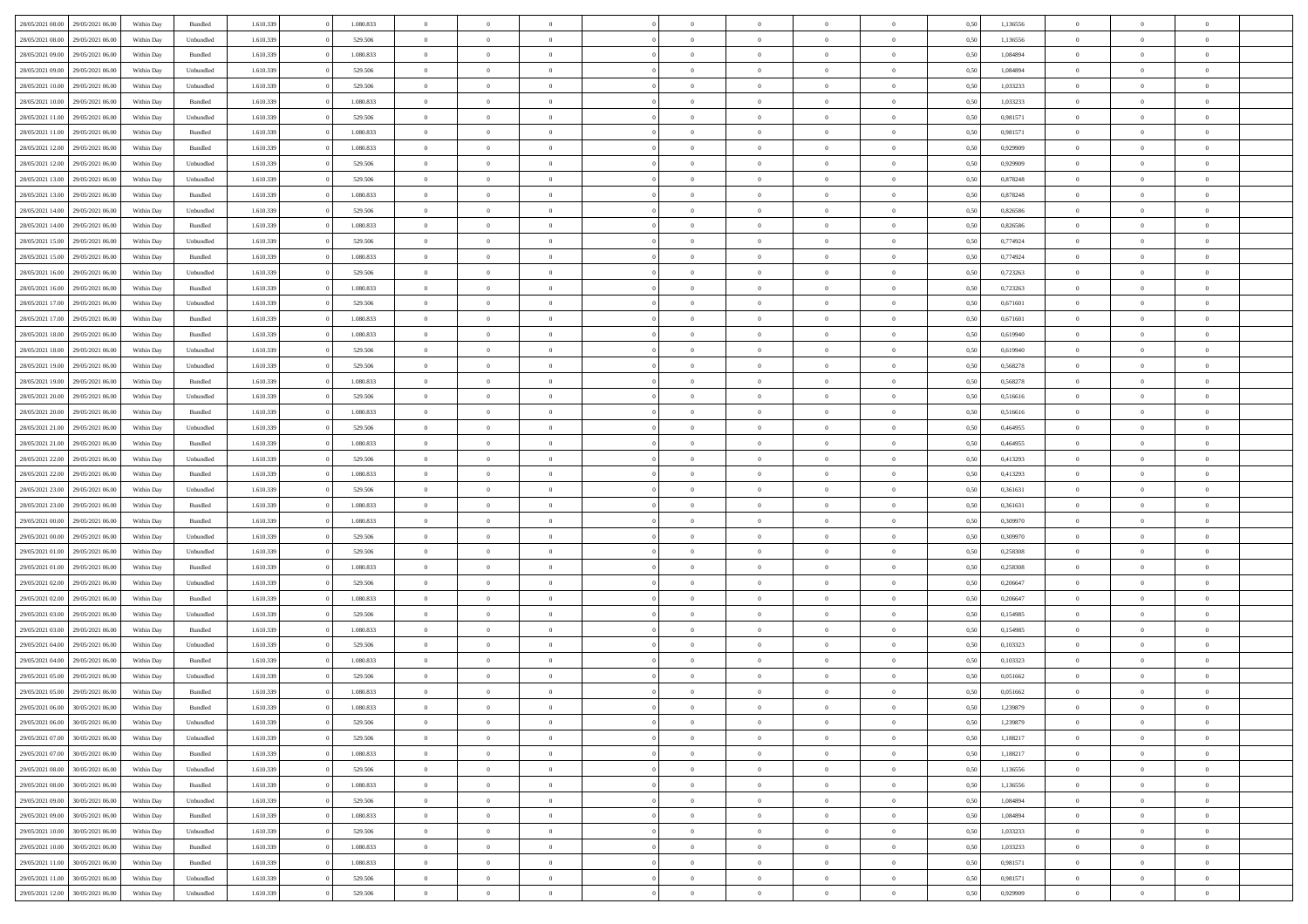| 29/05/2021 12:00<br>30/05/2021 06:00<br>Within Day<br>1.610.339<br>1.080.833<br>0,50<br>0,929909<br>$\mathbf{0}$<br>Bundled<br>$\overline{0}$<br>$\overline{0}$<br>$\Omega$<br>$\overline{0}$<br>$\Omega$<br>$\Omega$<br>29/05/2021 13:00<br>30/05/2021 06:00<br>Unbundled<br>1.610.339<br>529.506<br>$\,$ 0<br>0,878248<br>$\mathbf{0}$<br>Within Day<br>$\bf{0}$<br>$\overline{0}$<br>$\overline{0}$<br>$\theta$<br>$\overline{0}$<br>$\overline{0}$<br>0,50<br>29/05/2021 13:00<br>30/05/2021 06:00<br>Within Day<br>Bundled<br>1.610.339<br>1.080.833<br>$\overline{0}$<br>$\overline{0}$<br>$\overline{0}$<br>$\bf{0}$<br>$\bf{0}$<br>$\overline{0}$<br>$\mathbf{0}$<br>0,50<br>0,878248<br>$\bf{0}$<br>29/05/2021 14:00<br>1.610.339<br>$\overline{0}$<br>$\mathbf{0}$<br>30/05/2021 06:00<br>Within Day<br>Unbundled<br>529,506<br>$\overline{0}$<br>$\overline{0}$<br>$\overline{0}$<br>$\overline{0}$<br>0.50<br>0.826586<br>$\overline{0}$<br>$\Omega$<br>29/05/2021 14:00<br>30/05/2021 06:00<br>1.610.339<br>1.080.833<br>0,826586<br>$\mathbf{0}$<br>Within Day<br>Bundled<br>$\bf{0}$<br>$\overline{0}$<br>$\overline{0}$<br>$\theta$<br>$\overline{0}$<br>$\overline{0}$<br>$\bf{0}$<br>0,50<br>29/05/2021 15:00<br>30/05/2021 06:00<br>Within Day<br>Unbundled<br>1.610.339<br>529.506<br>$\overline{0}$<br>$\overline{0}$<br>$\overline{0}$<br>$\bf{0}$<br>$\overline{0}$<br>$\overline{0}$<br>$\overline{0}$<br>0,50<br>0,774924<br>$\overline{0}$<br>29/05/2021 15:00<br>1.610.339<br>1.080.833<br>$\overline{0}$<br>$\mathbf{0}$<br>0,774924<br>$\mathbf{0}$<br>30/05/2021 06:00<br>Within Day<br>Bundled<br>$\overline{0}$<br>$\overline{0}$<br>$\overline{0}$<br>$\overline{0}$<br>$\overline{0}$<br>0.50<br>29/05/2021 16:00<br>30/05/2021 06:00<br>1.610.339<br>529.506<br>0,723263<br>Within Day<br>Unbundled<br>$\bf{0}$<br>$\overline{0}$<br>$\overline{0}$<br>$\theta$<br>$\overline{0}$<br>$\overline{0}$<br>$\bf{0}$<br>0,50<br>$\theta$<br>29/05/2021 16:00<br>30/05/2021 06:00<br>Within Day<br>Bundled<br>1.610.339<br>1.080.833<br>$\overline{0}$<br>$\overline{0}$<br>$\bf{0}$<br>$\bf{0}$<br>$\bf{0}$<br>$\overline{0}$<br>$\bf{0}$<br>0,50<br>0,723263<br>$\bf{0}$<br>29/05/2021 17:00<br>30/05/2021 06:00<br>1.610.339<br>1.080.833<br>$\overline{0}$<br>$\overline{0}$<br>$\overline{0}$<br>$\overline{0}$<br>$\overline{0}$<br>0.50<br>0,671601<br>$\overline{0}$<br>Within Day<br>Bundled<br>$\overline{0}$<br>$\overline{0}$<br>29/05/2021 17:00<br>30/05/2021 06:00<br>Unbundled<br>1.610.339<br>529.506<br>$\,$ 0<br>0,671601<br>$\mathbf{0}$<br>Within Day<br>$\bf{0}$<br>$\overline{0}$<br>$\overline{0}$<br>$\overline{0}$<br>$\overline{0}$<br>$\overline{0}$<br>0,50<br>29/05/2021 18:00<br>30/05/2021 06:00<br>Within Day<br>Unbundled<br>1.610.339<br>529.506<br>$\overline{0}$<br>$\overline{0}$<br>$\overline{0}$<br>$\bf{0}$<br>$\bf{0}$<br>$\overline{0}$<br>$\mathbf{0}$<br>0,50<br>0,619940<br>$\bf{0}$<br>29/05/2021 18:00<br>1.610.339<br>1.080.833<br>$\overline{0}$<br>$\mathbf{0}$<br>30/05/2021 06:00<br>Within Day<br>Bundled<br>$\overline{0}$<br>$\overline{0}$<br>$\overline{0}$<br>$\overline{0}$<br>0.50<br>0.619940<br>$\overline{0}$<br>$\overline{0}$<br>29/05/2021 19:00<br>30/05/2021 06:00<br>1.610.339<br>529.506<br>$\,$ 0<br>0,568278<br>Within Day<br>Unbundled<br>$\bf{0}$<br>$\overline{0}$<br>$\theta$<br>$\theta$<br>$\overline{0}$<br>$\overline{0}$<br>0,50<br>$\theta$<br>29/05/2021 19:00<br>30/05/2021 06:00<br>Within Day<br>Bundled<br>1.610.339<br>1.080.833<br>$\overline{0}$<br>$\overline{0}$<br>$\overline{0}$<br>$\bf{0}$<br>$\overline{0}$<br>$\overline{0}$<br>$\overline{0}$<br>0,50<br>0,568278<br>$\overline{0}$<br>29/05/2021 20:00<br>30/05/2021 06:00<br>1.610.339<br>529.506<br>$\overline{0}$<br>$\overline{0}$<br>$\overline{0}$<br>Within Day<br>Unbundled<br>$\overline{0}$<br>$\overline{0}$<br>$\overline{0}$<br>$\overline{0}$<br>$\overline{0}$<br>0.50<br>0.516616<br>29/05/2021 20:00<br>30/05/2021 06:00<br>1.610.339<br>1.080.833<br>0,516616<br>Within Day<br>Bundled<br>$\bf{0}$<br>$\overline{0}$<br>$\overline{0}$<br>$\overline{0}$<br>$\overline{0}$<br>$\overline{0}$<br>$\bf{0}$<br>0,50<br>$\theta$<br>29/05/2021 21:00<br>30/05/2021 06:00<br>Within Day<br>Unbundled<br>1.610.339<br>529.506<br>$\overline{0}$<br>$\overline{0}$<br>$\bf{0}$<br>$\bf{0}$<br>$\bf{0}$<br>$\overline{0}$<br>$\bf{0}$<br>0,50<br>0,464955<br>$\bf{0}$<br>29/05/2021 21:00<br>30/05/2021 06:00<br>1.610.339<br>1.080.833<br>$\overline{0}$<br>$\overline{0}$<br>$\overline{0}$<br>$\overline{0}$<br>$\mathbf{0}$<br>Within Day<br>Bundled<br>$\overline{0}$<br>$\overline{0}$<br>$\overline{0}$<br>0.50<br>0.464955<br>29/05/2021 22:00<br>30/05/2021 06:00<br>Unbundled<br>1.610.339<br>529.506<br>$\,$ 0<br>0,413293<br>Within Day<br>$\bf{0}$<br>$\overline{0}$<br>$\overline{0}$<br>$\overline{0}$<br>$\overline{0}$<br>$\overline{0}$<br>0,50<br>$\theta$<br>29/05/2021 22:00<br>30/05/2021 06:00<br>Within Day<br>Bundled<br>1.610.339<br>1.080.833<br>$\overline{0}$<br>$\overline{0}$<br>$\overline{0}$<br>$\bf{0}$<br>$\bf{0}$<br>$\overline{0}$<br>$\mathbf{0}$<br>0,50<br>0,413293<br>$\bf{0}$<br>29/05/2021 23:00<br>1.610.339<br>1.080.833<br>$\overline{0}$<br>$\overline{0}$<br>30/05/2021 06:00<br>Within Day<br>Bundled<br>$\overline{0}$<br>$\overline{0}$<br>$\overline{0}$<br>$\overline{0}$<br>0.50<br>0.361631<br>$\overline{0}$<br>$\overline{0}$<br>29/05/2021 23:00<br>30/05/2021 06:00<br>Unbundled<br>1.610.339<br>529.506<br>$\,$ 0<br>0,361631<br>$\mathbf{0}$<br>Within Day<br>$\bf{0}$<br>$\overline{0}$<br>$\overline{0}$<br>$\overline{0}$<br>$\overline{0}$<br>$\overline{0}$<br>0,50<br>30/05/2021 00:00<br>30/05/2021 06:00<br>Within Day<br>Unbundled<br>1.610.339<br>529.506<br>$\overline{0}$<br>$\overline{0}$<br>$\overline{0}$<br>$\bf{0}$<br>$\overline{0}$<br>$\overline{0}$<br>$\overline{0}$<br>0,50<br>0,309970<br>$\overline{0}$ | $\Omega$<br>$\Omega$<br>$\theta$<br>$\bf{0}$<br>$\bf{0}$<br>$\bf{0}$<br>$\overline{0}$<br>$\bf{0}$<br>$\theta$<br>$\overline{0}$<br>$\bf{0}$<br>$\overline{0}$<br>$\overline{0}$<br>$\bf{0}$<br>$\theta$<br>$\bf{0}$<br>$\bf{0}$<br>$\bf{0}$<br>$\overline{0}$<br>$\overline{0}$<br>$\theta$<br>$\bf{0}$<br>$\bf{0}$<br>$\bf{0}$<br>$\overline{0}$<br>$\bf{0}$<br>$\theta$<br>$\overline{0}$<br>$\bf{0}$<br>$\overline{0}$<br>$\overline{0}$<br>$\overline{0}$<br>$\theta$<br>$\bf{0}$<br>$\bf{0}$<br>$\bf{0}$<br>$\overline{0}$<br>$\overline{0}$<br>$\theta$<br>$\bf{0}$ |
|----------------------------------------------------------------------------------------------------------------------------------------------------------------------------------------------------------------------------------------------------------------------------------------------------------------------------------------------------------------------------------------------------------------------------------------------------------------------------------------------------------------------------------------------------------------------------------------------------------------------------------------------------------------------------------------------------------------------------------------------------------------------------------------------------------------------------------------------------------------------------------------------------------------------------------------------------------------------------------------------------------------------------------------------------------------------------------------------------------------------------------------------------------------------------------------------------------------------------------------------------------------------------------------------------------------------------------------------------------------------------------------------------------------------------------------------------------------------------------------------------------------------------------------------------------------------------------------------------------------------------------------------------------------------------------------------------------------------------------------------------------------------------------------------------------------------------------------------------------------------------------------------------------------------------------------------------------------------------------------------------------------------------------------------------------------------------------------------------------------------------------------------------------------------------------------------------------------------------------------------------------------------------------------------------------------------------------------------------------------------------------------------------------------------------------------------------------------------------------------------------------------------------------------------------------------------------------------------------------------------------------------------------------------------------------------------------------------------------------------------------------------------------------------------------------------------------------------------------------------------------------------------------------------------------------------------------------------------------------------------------------------------------------------------------------------------------------------------------------------------------------------------------------------------------------------------------------------------------------------------------------------------------------------------------------------------------------------------------------------------------------------------------------------------------------------------------------------------------------------------------------------------------------------------------------------------------------------------------------------------------------------------------------------------------------------------------------------------------------------------------------------------------------------------------------------------------------------------------------------------------------------------------------------------------------------------------------------------------------------------------------------------------------------------------------------------------------------------------------------------------------------------------------------------------------------------------------------------------------------------------------------------------------------------------------------------------------------------------------------------------------------------------------------------------------------------------------------------------------------------------------------------------------------------------------------------------------------------------------------------------------------------------------------------------------------------------------------------------------------------------------------------------------------------------------------------------------------------------------------------------------------------------------------------------------------------------------------------------------------------------------------------------------------------------------------------------------------------------------------------------------------------------------------------------------------------------------------------------------------------------------------------------------------------------------------------------------------------------------------------------------------------------------------------------------------------------------------------------------------------------------------------------------------------------------------------------------------------------------------------------------------------------------------------------------------------------------------------------------------------------------------------------------------------------------------------------------------------------------------------------------------------------------------------------------------------------------------------------------------------|----------------------------------------------------------------------------------------------------------------------------------------------------------------------------------------------------------------------------------------------------------------------------------------------------------------------------------------------------------------------------------------------------------------------------------------------------------------------------------------------------------------------------------------------------------------------------|
|                                                                                                                                                                                                                                                                                                                                                                                                                                                                                                                                                                                                                                                                                                                                                                                                                                                                                                                                                                                                                                                                                                                                                                                                                                                                                                                                                                                                                                                                                                                                                                                                                                                                                                                                                                                                                                                                                                                                                                                                                                                                                                                                                                                                                                                                                                                                                                                                                                                                                                                                                                                                                                                                                                                                                                                                                                                                                                                                                                                                                                                                                                                                                                                                                                                                                                                                                                                                                                                                                                                                                                                                                                                                                                                                                                                                                                                                                                                                                                                                                                                                                                                                                                                                                                                                                                                                                                                                                                                                                                                                                                                                                                                                                                                                                                                                                                                                                                                                                                                                                                                                                                                                                                                                                                                                                                                                                                                                                                                                                                                                                                                                                                                                                                                                                                                                                                                                                                                                                                                              |                                                                                                                                                                                                                                                                                                                                                                                                                                                                                                                                                                            |
|                                                                                                                                                                                                                                                                                                                                                                                                                                                                                                                                                                                                                                                                                                                                                                                                                                                                                                                                                                                                                                                                                                                                                                                                                                                                                                                                                                                                                                                                                                                                                                                                                                                                                                                                                                                                                                                                                                                                                                                                                                                                                                                                                                                                                                                                                                                                                                                                                                                                                                                                                                                                                                                                                                                                                                                                                                                                                                                                                                                                                                                                                                                                                                                                                                                                                                                                                                                                                                                                                                                                                                                                                                                                                                                                                                                                                                                                                                                                                                                                                                                                                                                                                                                                                                                                                                                                                                                                                                                                                                                                                                                                                                                                                                                                                                                                                                                                                                                                                                                                                                                                                                                                                                                                                                                                                                                                                                                                                                                                                                                                                                                                                                                                                                                                                                                                                                                                                                                                                                                              |                                                                                                                                                                                                                                                                                                                                                                                                                                                                                                                                                                            |
|                                                                                                                                                                                                                                                                                                                                                                                                                                                                                                                                                                                                                                                                                                                                                                                                                                                                                                                                                                                                                                                                                                                                                                                                                                                                                                                                                                                                                                                                                                                                                                                                                                                                                                                                                                                                                                                                                                                                                                                                                                                                                                                                                                                                                                                                                                                                                                                                                                                                                                                                                                                                                                                                                                                                                                                                                                                                                                                                                                                                                                                                                                                                                                                                                                                                                                                                                                                                                                                                                                                                                                                                                                                                                                                                                                                                                                                                                                                                                                                                                                                                                                                                                                                                                                                                                                                                                                                                                                                                                                                                                                                                                                                                                                                                                                                                                                                                                                                                                                                                                                                                                                                                                                                                                                                                                                                                                                                                                                                                                                                                                                                                                                                                                                                                                                                                                                                                                                                                                                                              |                                                                                                                                                                                                                                                                                                                                                                                                                                                                                                                                                                            |
|                                                                                                                                                                                                                                                                                                                                                                                                                                                                                                                                                                                                                                                                                                                                                                                                                                                                                                                                                                                                                                                                                                                                                                                                                                                                                                                                                                                                                                                                                                                                                                                                                                                                                                                                                                                                                                                                                                                                                                                                                                                                                                                                                                                                                                                                                                                                                                                                                                                                                                                                                                                                                                                                                                                                                                                                                                                                                                                                                                                                                                                                                                                                                                                                                                                                                                                                                                                                                                                                                                                                                                                                                                                                                                                                                                                                                                                                                                                                                                                                                                                                                                                                                                                                                                                                                                                                                                                                                                                                                                                                                                                                                                                                                                                                                                                                                                                                                                                                                                                                                                                                                                                                                                                                                                                                                                                                                                                                                                                                                                                                                                                                                                                                                                                                                                                                                                                                                                                                                                                              |                                                                                                                                                                                                                                                                                                                                                                                                                                                                                                                                                                            |
|                                                                                                                                                                                                                                                                                                                                                                                                                                                                                                                                                                                                                                                                                                                                                                                                                                                                                                                                                                                                                                                                                                                                                                                                                                                                                                                                                                                                                                                                                                                                                                                                                                                                                                                                                                                                                                                                                                                                                                                                                                                                                                                                                                                                                                                                                                                                                                                                                                                                                                                                                                                                                                                                                                                                                                                                                                                                                                                                                                                                                                                                                                                                                                                                                                                                                                                                                                                                                                                                                                                                                                                                                                                                                                                                                                                                                                                                                                                                                                                                                                                                                                                                                                                                                                                                                                                                                                                                                                                                                                                                                                                                                                                                                                                                                                                                                                                                                                                                                                                                                                                                                                                                                                                                                                                                                                                                                                                                                                                                                                                                                                                                                                                                                                                                                                                                                                                                                                                                                                                              |                                                                                                                                                                                                                                                                                                                                                                                                                                                                                                                                                                            |
|                                                                                                                                                                                                                                                                                                                                                                                                                                                                                                                                                                                                                                                                                                                                                                                                                                                                                                                                                                                                                                                                                                                                                                                                                                                                                                                                                                                                                                                                                                                                                                                                                                                                                                                                                                                                                                                                                                                                                                                                                                                                                                                                                                                                                                                                                                                                                                                                                                                                                                                                                                                                                                                                                                                                                                                                                                                                                                                                                                                                                                                                                                                                                                                                                                                                                                                                                                                                                                                                                                                                                                                                                                                                                                                                                                                                                                                                                                                                                                                                                                                                                                                                                                                                                                                                                                                                                                                                                                                                                                                                                                                                                                                                                                                                                                                                                                                                                                                                                                                                                                                                                                                                                                                                                                                                                                                                                                                                                                                                                                                                                                                                                                                                                                                                                                                                                                                                                                                                                                                              |                                                                                                                                                                                                                                                                                                                                                                                                                                                                                                                                                                            |
|                                                                                                                                                                                                                                                                                                                                                                                                                                                                                                                                                                                                                                                                                                                                                                                                                                                                                                                                                                                                                                                                                                                                                                                                                                                                                                                                                                                                                                                                                                                                                                                                                                                                                                                                                                                                                                                                                                                                                                                                                                                                                                                                                                                                                                                                                                                                                                                                                                                                                                                                                                                                                                                                                                                                                                                                                                                                                                                                                                                                                                                                                                                                                                                                                                                                                                                                                                                                                                                                                                                                                                                                                                                                                                                                                                                                                                                                                                                                                                                                                                                                                                                                                                                                                                                                                                                                                                                                                                                                                                                                                                                                                                                                                                                                                                                                                                                                                                                                                                                                                                                                                                                                                                                                                                                                                                                                                                                                                                                                                                                                                                                                                                                                                                                                                                                                                                                                                                                                                                                              |                                                                                                                                                                                                                                                                                                                                                                                                                                                                                                                                                                            |
|                                                                                                                                                                                                                                                                                                                                                                                                                                                                                                                                                                                                                                                                                                                                                                                                                                                                                                                                                                                                                                                                                                                                                                                                                                                                                                                                                                                                                                                                                                                                                                                                                                                                                                                                                                                                                                                                                                                                                                                                                                                                                                                                                                                                                                                                                                                                                                                                                                                                                                                                                                                                                                                                                                                                                                                                                                                                                                                                                                                                                                                                                                                                                                                                                                                                                                                                                                                                                                                                                                                                                                                                                                                                                                                                                                                                                                                                                                                                                                                                                                                                                                                                                                                                                                                                                                                                                                                                                                                                                                                                                                                                                                                                                                                                                                                                                                                                                                                                                                                                                                                                                                                                                                                                                                                                                                                                                                                                                                                                                                                                                                                                                                                                                                                                                                                                                                                                                                                                                                                              |                                                                                                                                                                                                                                                                                                                                                                                                                                                                                                                                                                            |
|                                                                                                                                                                                                                                                                                                                                                                                                                                                                                                                                                                                                                                                                                                                                                                                                                                                                                                                                                                                                                                                                                                                                                                                                                                                                                                                                                                                                                                                                                                                                                                                                                                                                                                                                                                                                                                                                                                                                                                                                                                                                                                                                                                                                                                                                                                                                                                                                                                                                                                                                                                                                                                                                                                                                                                                                                                                                                                                                                                                                                                                                                                                                                                                                                                                                                                                                                                                                                                                                                                                                                                                                                                                                                                                                                                                                                                                                                                                                                                                                                                                                                                                                                                                                                                                                                                                                                                                                                                                                                                                                                                                                                                                                                                                                                                                                                                                                                                                                                                                                                                                                                                                                                                                                                                                                                                                                                                                                                                                                                                                                                                                                                                                                                                                                                                                                                                                                                                                                                                                              |                                                                                                                                                                                                                                                                                                                                                                                                                                                                                                                                                                            |
|                                                                                                                                                                                                                                                                                                                                                                                                                                                                                                                                                                                                                                                                                                                                                                                                                                                                                                                                                                                                                                                                                                                                                                                                                                                                                                                                                                                                                                                                                                                                                                                                                                                                                                                                                                                                                                                                                                                                                                                                                                                                                                                                                                                                                                                                                                                                                                                                                                                                                                                                                                                                                                                                                                                                                                                                                                                                                                                                                                                                                                                                                                                                                                                                                                                                                                                                                                                                                                                                                                                                                                                                                                                                                                                                                                                                                                                                                                                                                                                                                                                                                                                                                                                                                                                                                                                                                                                                                                                                                                                                                                                                                                                                                                                                                                                                                                                                                                                                                                                                                                                                                                                                                                                                                                                                                                                                                                                                                                                                                                                                                                                                                                                                                                                                                                                                                                                                                                                                                                                              |                                                                                                                                                                                                                                                                                                                                                                                                                                                                                                                                                                            |
|                                                                                                                                                                                                                                                                                                                                                                                                                                                                                                                                                                                                                                                                                                                                                                                                                                                                                                                                                                                                                                                                                                                                                                                                                                                                                                                                                                                                                                                                                                                                                                                                                                                                                                                                                                                                                                                                                                                                                                                                                                                                                                                                                                                                                                                                                                                                                                                                                                                                                                                                                                                                                                                                                                                                                                                                                                                                                                                                                                                                                                                                                                                                                                                                                                                                                                                                                                                                                                                                                                                                                                                                                                                                                                                                                                                                                                                                                                                                                                                                                                                                                                                                                                                                                                                                                                                                                                                                                                                                                                                                                                                                                                                                                                                                                                                                                                                                                                                                                                                                                                                                                                                                                                                                                                                                                                                                                                                                                                                                                                                                                                                                                                                                                                                                                                                                                                                                                                                                                                                              |                                                                                                                                                                                                                                                                                                                                                                                                                                                                                                                                                                            |
|                                                                                                                                                                                                                                                                                                                                                                                                                                                                                                                                                                                                                                                                                                                                                                                                                                                                                                                                                                                                                                                                                                                                                                                                                                                                                                                                                                                                                                                                                                                                                                                                                                                                                                                                                                                                                                                                                                                                                                                                                                                                                                                                                                                                                                                                                                                                                                                                                                                                                                                                                                                                                                                                                                                                                                                                                                                                                                                                                                                                                                                                                                                                                                                                                                                                                                                                                                                                                                                                                                                                                                                                                                                                                                                                                                                                                                                                                                                                                                                                                                                                                                                                                                                                                                                                                                                                                                                                                                                                                                                                                                                                                                                                                                                                                                                                                                                                                                                                                                                                                                                                                                                                                                                                                                                                                                                                                                                                                                                                                                                                                                                                                                                                                                                                                                                                                                                                                                                                                                                              |                                                                                                                                                                                                                                                                                                                                                                                                                                                                                                                                                                            |
|                                                                                                                                                                                                                                                                                                                                                                                                                                                                                                                                                                                                                                                                                                                                                                                                                                                                                                                                                                                                                                                                                                                                                                                                                                                                                                                                                                                                                                                                                                                                                                                                                                                                                                                                                                                                                                                                                                                                                                                                                                                                                                                                                                                                                                                                                                                                                                                                                                                                                                                                                                                                                                                                                                                                                                                                                                                                                                                                                                                                                                                                                                                                                                                                                                                                                                                                                                                                                                                                                                                                                                                                                                                                                                                                                                                                                                                                                                                                                                                                                                                                                                                                                                                                                                                                                                                                                                                                                                                                                                                                                                                                                                                                                                                                                                                                                                                                                                                                                                                                                                                                                                                                                                                                                                                                                                                                                                                                                                                                                                                                                                                                                                                                                                                                                                                                                                                                                                                                                                                              |                                                                                                                                                                                                                                                                                                                                                                                                                                                                                                                                                                            |
|                                                                                                                                                                                                                                                                                                                                                                                                                                                                                                                                                                                                                                                                                                                                                                                                                                                                                                                                                                                                                                                                                                                                                                                                                                                                                                                                                                                                                                                                                                                                                                                                                                                                                                                                                                                                                                                                                                                                                                                                                                                                                                                                                                                                                                                                                                                                                                                                                                                                                                                                                                                                                                                                                                                                                                                                                                                                                                                                                                                                                                                                                                                                                                                                                                                                                                                                                                                                                                                                                                                                                                                                                                                                                                                                                                                                                                                                                                                                                                                                                                                                                                                                                                                                                                                                                                                                                                                                                                                                                                                                                                                                                                                                                                                                                                                                                                                                                                                                                                                                                                                                                                                                                                                                                                                                                                                                                                                                                                                                                                                                                                                                                                                                                                                                                                                                                                                                                                                                                                                              |                                                                                                                                                                                                                                                                                                                                                                                                                                                                                                                                                                            |
|                                                                                                                                                                                                                                                                                                                                                                                                                                                                                                                                                                                                                                                                                                                                                                                                                                                                                                                                                                                                                                                                                                                                                                                                                                                                                                                                                                                                                                                                                                                                                                                                                                                                                                                                                                                                                                                                                                                                                                                                                                                                                                                                                                                                                                                                                                                                                                                                                                                                                                                                                                                                                                                                                                                                                                                                                                                                                                                                                                                                                                                                                                                                                                                                                                                                                                                                                                                                                                                                                                                                                                                                                                                                                                                                                                                                                                                                                                                                                                                                                                                                                                                                                                                                                                                                                                                                                                                                                                                                                                                                                                                                                                                                                                                                                                                                                                                                                                                                                                                                                                                                                                                                                                                                                                                                                                                                                                                                                                                                                                                                                                                                                                                                                                                                                                                                                                                                                                                                                                                              |                                                                                                                                                                                                                                                                                                                                                                                                                                                                                                                                                                            |
|                                                                                                                                                                                                                                                                                                                                                                                                                                                                                                                                                                                                                                                                                                                                                                                                                                                                                                                                                                                                                                                                                                                                                                                                                                                                                                                                                                                                                                                                                                                                                                                                                                                                                                                                                                                                                                                                                                                                                                                                                                                                                                                                                                                                                                                                                                                                                                                                                                                                                                                                                                                                                                                                                                                                                                                                                                                                                                                                                                                                                                                                                                                                                                                                                                                                                                                                                                                                                                                                                                                                                                                                                                                                                                                                                                                                                                                                                                                                                                                                                                                                                                                                                                                                                                                                                                                                                                                                                                                                                                                                                                                                                                                                                                                                                                                                                                                                                                                                                                                                                                                                                                                                                                                                                                                                                                                                                                                                                                                                                                                                                                                                                                                                                                                                                                                                                                                                                                                                                                                              |                                                                                                                                                                                                                                                                                                                                                                                                                                                                                                                                                                            |
|                                                                                                                                                                                                                                                                                                                                                                                                                                                                                                                                                                                                                                                                                                                                                                                                                                                                                                                                                                                                                                                                                                                                                                                                                                                                                                                                                                                                                                                                                                                                                                                                                                                                                                                                                                                                                                                                                                                                                                                                                                                                                                                                                                                                                                                                                                                                                                                                                                                                                                                                                                                                                                                                                                                                                                                                                                                                                                                                                                                                                                                                                                                                                                                                                                                                                                                                                                                                                                                                                                                                                                                                                                                                                                                                                                                                                                                                                                                                                                                                                                                                                                                                                                                                                                                                                                                                                                                                                                                                                                                                                                                                                                                                                                                                                                                                                                                                                                                                                                                                                                                                                                                                                                                                                                                                                                                                                                                                                                                                                                                                                                                                                                                                                                                                                                                                                                                                                                                                                                                              |                                                                                                                                                                                                                                                                                                                                                                                                                                                                                                                                                                            |
|                                                                                                                                                                                                                                                                                                                                                                                                                                                                                                                                                                                                                                                                                                                                                                                                                                                                                                                                                                                                                                                                                                                                                                                                                                                                                                                                                                                                                                                                                                                                                                                                                                                                                                                                                                                                                                                                                                                                                                                                                                                                                                                                                                                                                                                                                                                                                                                                                                                                                                                                                                                                                                                                                                                                                                                                                                                                                                                                                                                                                                                                                                                                                                                                                                                                                                                                                                                                                                                                                                                                                                                                                                                                                                                                                                                                                                                                                                                                                                                                                                                                                                                                                                                                                                                                                                                                                                                                                                                                                                                                                                                                                                                                                                                                                                                                                                                                                                                                                                                                                                                                                                                                                                                                                                                                                                                                                                                                                                                                                                                                                                                                                                                                                                                                                                                                                                                                                                                                                                                              |                                                                                                                                                                                                                                                                                                                                                                                                                                                                                                                                                                            |
|                                                                                                                                                                                                                                                                                                                                                                                                                                                                                                                                                                                                                                                                                                                                                                                                                                                                                                                                                                                                                                                                                                                                                                                                                                                                                                                                                                                                                                                                                                                                                                                                                                                                                                                                                                                                                                                                                                                                                                                                                                                                                                                                                                                                                                                                                                                                                                                                                                                                                                                                                                                                                                                                                                                                                                                                                                                                                                                                                                                                                                                                                                                                                                                                                                                                                                                                                                                                                                                                                                                                                                                                                                                                                                                                                                                                                                                                                                                                                                                                                                                                                                                                                                                                                                                                                                                                                                                                                                                                                                                                                                                                                                                                                                                                                                                                                                                                                                                                                                                                                                                                                                                                                                                                                                                                                                                                                                                                                                                                                                                                                                                                                                                                                                                                                                                                                                                                                                                                                                                              |                                                                                                                                                                                                                                                                                                                                                                                                                                                                                                                                                                            |
|                                                                                                                                                                                                                                                                                                                                                                                                                                                                                                                                                                                                                                                                                                                                                                                                                                                                                                                                                                                                                                                                                                                                                                                                                                                                                                                                                                                                                                                                                                                                                                                                                                                                                                                                                                                                                                                                                                                                                                                                                                                                                                                                                                                                                                                                                                                                                                                                                                                                                                                                                                                                                                                                                                                                                                                                                                                                                                                                                                                                                                                                                                                                                                                                                                                                                                                                                                                                                                                                                                                                                                                                                                                                                                                                                                                                                                                                                                                                                                                                                                                                                                                                                                                                                                                                                                                                                                                                                                                                                                                                                                                                                                                                                                                                                                                                                                                                                                                                                                                                                                                                                                                                                                                                                                                                                                                                                                                                                                                                                                                                                                                                                                                                                                                                                                                                                                                                                                                                                                                              |                                                                                                                                                                                                                                                                                                                                                                                                                                                                                                                                                                            |
|                                                                                                                                                                                                                                                                                                                                                                                                                                                                                                                                                                                                                                                                                                                                                                                                                                                                                                                                                                                                                                                                                                                                                                                                                                                                                                                                                                                                                                                                                                                                                                                                                                                                                                                                                                                                                                                                                                                                                                                                                                                                                                                                                                                                                                                                                                                                                                                                                                                                                                                                                                                                                                                                                                                                                                                                                                                                                                                                                                                                                                                                                                                                                                                                                                                                                                                                                                                                                                                                                                                                                                                                                                                                                                                                                                                                                                                                                                                                                                                                                                                                                                                                                                                                                                                                                                                                                                                                                                                                                                                                                                                                                                                                                                                                                                                                                                                                                                                                                                                                                                                                                                                                                                                                                                                                                                                                                                                                                                                                                                                                                                                                                                                                                                                                                                                                                                                                                                                                                                                              |                                                                                                                                                                                                                                                                                                                                                                                                                                                                                                                                                                            |
|                                                                                                                                                                                                                                                                                                                                                                                                                                                                                                                                                                                                                                                                                                                                                                                                                                                                                                                                                                                                                                                                                                                                                                                                                                                                                                                                                                                                                                                                                                                                                                                                                                                                                                                                                                                                                                                                                                                                                                                                                                                                                                                                                                                                                                                                                                                                                                                                                                                                                                                                                                                                                                                                                                                                                                                                                                                                                                                                                                                                                                                                                                                                                                                                                                                                                                                                                                                                                                                                                                                                                                                                                                                                                                                                                                                                                                                                                                                                                                                                                                                                                                                                                                                                                                                                                                                                                                                                                                                                                                                                                                                                                                                                                                                                                                                                                                                                                                                                                                                                                                                                                                                                                                                                                                                                                                                                                                                                                                                                                                                                                                                                                                                                                                                                                                                                                                                                                                                                                                                              |                                                                                                                                                                                                                                                                                                                                                                                                                                                                                                                                                                            |
|                                                                                                                                                                                                                                                                                                                                                                                                                                                                                                                                                                                                                                                                                                                                                                                                                                                                                                                                                                                                                                                                                                                                                                                                                                                                                                                                                                                                                                                                                                                                                                                                                                                                                                                                                                                                                                                                                                                                                                                                                                                                                                                                                                                                                                                                                                                                                                                                                                                                                                                                                                                                                                                                                                                                                                                                                                                                                                                                                                                                                                                                                                                                                                                                                                                                                                                                                                                                                                                                                                                                                                                                                                                                                                                                                                                                                                                                                                                                                                                                                                                                                                                                                                                                                                                                                                                                                                                                                                                                                                                                                                                                                                                                                                                                                                                                                                                                                                                                                                                                                                                                                                                                                                                                                                                                                                                                                                                                                                                                                                                                                                                                                                                                                                                                                                                                                                                                                                                                                                                              |                                                                                                                                                                                                                                                                                                                                                                                                                                                                                                                                                                            |
|                                                                                                                                                                                                                                                                                                                                                                                                                                                                                                                                                                                                                                                                                                                                                                                                                                                                                                                                                                                                                                                                                                                                                                                                                                                                                                                                                                                                                                                                                                                                                                                                                                                                                                                                                                                                                                                                                                                                                                                                                                                                                                                                                                                                                                                                                                                                                                                                                                                                                                                                                                                                                                                                                                                                                                                                                                                                                                                                                                                                                                                                                                                                                                                                                                                                                                                                                                                                                                                                                                                                                                                                                                                                                                                                                                                                                                                                                                                                                                                                                                                                                                                                                                                                                                                                                                                                                                                                                                                                                                                                                                                                                                                                                                                                                                                                                                                                                                                                                                                                                                                                                                                                                                                                                                                                                                                                                                                                                                                                                                                                                                                                                                                                                                                                                                                                                                                                                                                                                                                              |                                                                                                                                                                                                                                                                                                                                                                                                                                                                                                                                                                            |
|                                                                                                                                                                                                                                                                                                                                                                                                                                                                                                                                                                                                                                                                                                                                                                                                                                                                                                                                                                                                                                                                                                                                                                                                                                                                                                                                                                                                                                                                                                                                                                                                                                                                                                                                                                                                                                                                                                                                                                                                                                                                                                                                                                                                                                                                                                                                                                                                                                                                                                                                                                                                                                                                                                                                                                                                                                                                                                                                                                                                                                                                                                                                                                                                                                                                                                                                                                                                                                                                                                                                                                                                                                                                                                                                                                                                                                                                                                                                                                                                                                                                                                                                                                                                                                                                                                                                                                                                                                                                                                                                                                                                                                                                                                                                                                                                                                                                                                                                                                                                                                                                                                                                                                                                                                                                                                                                                                                                                                                                                                                                                                                                                                                                                                                                                                                                                                                                                                                                                                                              |                                                                                                                                                                                                                                                                                                                                                                                                                                                                                                                                                                            |
|                                                                                                                                                                                                                                                                                                                                                                                                                                                                                                                                                                                                                                                                                                                                                                                                                                                                                                                                                                                                                                                                                                                                                                                                                                                                                                                                                                                                                                                                                                                                                                                                                                                                                                                                                                                                                                                                                                                                                                                                                                                                                                                                                                                                                                                                                                                                                                                                                                                                                                                                                                                                                                                                                                                                                                                                                                                                                                                                                                                                                                                                                                                                                                                                                                                                                                                                                                                                                                                                                                                                                                                                                                                                                                                                                                                                                                                                                                                                                                                                                                                                                                                                                                                                                                                                                                                                                                                                                                                                                                                                                                                                                                                                                                                                                                                                                                                                                                                                                                                                                                                                                                                                                                                                                                                                                                                                                                                                                                                                                                                                                                                                                                                                                                                                                                                                                                                                                                                                                                                              | $\bf{0}$<br>$\bf{0}$                                                                                                                                                                                                                                                                                                                                                                                                                                                                                                                                                       |
|                                                                                                                                                                                                                                                                                                                                                                                                                                                                                                                                                                                                                                                                                                                                                                                                                                                                                                                                                                                                                                                                                                                                                                                                                                                                                                                                                                                                                                                                                                                                                                                                                                                                                                                                                                                                                                                                                                                                                                                                                                                                                                                                                                                                                                                                                                                                                                                                                                                                                                                                                                                                                                                                                                                                                                                                                                                                                                                                                                                                                                                                                                                                                                                                                                                                                                                                                                                                                                                                                                                                                                                                                                                                                                                                                                                                                                                                                                                                                                                                                                                                                                                                                                                                                                                                                                                                                                                                                                                                                                                                                                                                                                                                                                                                                                                                                                                                                                                                                                                                                                                                                                                                                                                                                                                                                                                                                                                                                                                                                                                                                                                                                                                                                                                                                                                                                                                                                                                                                                                              | $\overline{0}$<br>$\bf{0}$                                                                                                                                                                                                                                                                                                                                                                                                                                                                                                                                                 |
|                                                                                                                                                                                                                                                                                                                                                                                                                                                                                                                                                                                                                                                                                                                                                                                                                                                                                                                                                                                                                                                                                                                                                                                                                                                                                                                                                                                                                                                                                                                                                                                                                                                                                                                                                                                                                                                                                                                                                                                                                                                                                                                                                                                                                                                                                                                                                                                                                                                                                                                                                                                                                                                                                                                                                                                                                                                                                                                                                                                                                                                                                                                                                                                                                                                                                                                                                                                                                                                                                                                                                                                                                                                                                                                                                                                                                                                                                                                                                                                                                                                                                                                                                                                                                                                                                                                                                                                                                                                                                                                                                                                                                                                                                                                                                                                                                                                                                                                                                                                                                                                                                                                                                                                                                                                                                                                                                                                                                                                                                                                                                                                                                                                                                                                                                                                                                                                                                                                                                                                              |                                                                                                                                                                                                                                                                                                                                                                                                                                                                                                                                                                            |
|                                                                                                                                                                                                                                                                                                                                                                                                                                                                                                                                                                                                                                                                                                                                                                                                                                                                                                                                                                                                                                                                                                                                                                                                                                                                                                                                                                                                                                                                                                                                                                                                                                                                                                                                                                                                                                                                                                                                                                                                                                                                                                                                                                                                                                                                                                                                                                                                                                                                                                                                                                                                                                                                                                                                                                                                                                                                                                                                                                                                                                                                                                                                                                                                                                                                                                                                                                                                                                                                                                                                                                                                                                                                                                                                                                                                                                                                                                                                                                                                                                                                                                                                                                                                                                                                                                                                                                                                                                                                                                                                                                                                                                                                                                                                                                                                                                                                                                                                                                                                                                                                                                                                                                                                                                                                                                                                                                                                                                                                                                                                                                                                                                                                                                                                                                                                                                                                                                                                                                                              | $\theta$<br>$\bf{0}$                                                                                                                                                                                                                                                                                                                                                                                                                                                                                                                                                       |
|                                                                                                                                                                                                                                                                                                                                                                                                                                                                                                                                                                                                                                                                                                                                                                                                                                                                                                                                                                                                                                                                                                                                                                                                                                                                                                                                                                                                                                                                                                                                                                                                                                                                                                                                                                                                                                                                                                                                                                                                                                                                                                                                                                                                                                                                                                                                                                                                                                                                                                                                                                                                                                                                                                                                                                                                                                                                                                                                                                                                                                                                                                                                                                                                                                                                                                                                                                                                                                                                                                                                                                                                                                                                                                                                                                                                                                                                                                                                                                                                                                                                                                                                                                                                                                                                                                                                                                                                                                                                                                                                                                                                                                                                                                                                                                                                                                                                                                                                                                                                                                                                                                                                                                                                                                                                                                                                                                                                                                                                                                                                                                                                                                                                                                                                                                                                                                                                                                                                                                                              | $\bf{0}$<br>$\overline{0}$                                                                                                                                                                                                                                                                                                                                                                                                                                                                                                                                                 |
| 30/05/2021 00:00<br>30/05/2021 06:00<br>1.610.339<br>1.080.833<br>$\overline{0}$<br>$\overline{0}$<br>0,309970<br>$\overline{0}$<br>Within Day<br>Bundled<br>$\overline{0}$<br>$\overline{0}$<br>$\overline{0}$<br>$\overline{0}$<br>0.50<br>$\overline{0}$                                                                                                                                                                                                                                                                                                                                                                                                                                                                                                                                                                                                                                                                                                                                                                                                                                                                                                                                                                                                                                                                                                                                                                                                                                                                                                                                                                                                                                                                                                                                                                                                                                                                                                                                                                                                                                                                                                                                                                                                                                                                                                                                                                                                                                                                                                                                                                                                                                                                                                                                                                                                                                                                                                                                                                                                                                                                                                                                                                                                                                                                                                                                                                                                                                                                                                                                                                                                                                                                                                                                                                                                                                                                                                                                                                                                                                                                                                                                                                                                                                                                                                                                                                                                                                                                                                                                                                                                                                                                                                                                                                                                                                                                                                                                                                                                                                                                                                                                                                                                                                                                                                                                                                                                                                                                                                                                                                                                                                                                                                                                                                                                                                                                                                                                  | $\overline{0}$<br>$\overline{0}$                                                                                                                                                                                                                                                                                                                                                                                                                                                                                                                                           |
| 30/05/2021 01:00<br>30/05/2021 06:00<br>1.610.339<br>529.506<br>0,258308<br>Within Day<br>Unbundled<br>$\bf{0}$<br>$\overline{0}$<br>$\bf{0}$<br>$\overline{0}$<br>$\overline{0}$<br>$\overline{0}$<br>$\bf{0}$<br>0,50<br>$\theta$                                                                                                                                                                                                                                                                                                                                                                                                                                                                                                                                                                                                                                                                                                                                                                                                                                                                                                                                                                                                                                                                                                                                                                                                                                                                                                                                                                                                                                                                                                                                                                                                                                                                                                                                                                                                                                                                                                                                                                                                                                                                                                                                                                                                                                                                                                                                                                                                                                                                                                                                                                                                                                                                                                                                                                                                                                                                                                                                                                                                                                                                                                                                                                                                                                                                                                                                                                                                                                                                                                                                                                                                                                                                                                                                                                                                                                                                                                                                                                                                                                                                                                                                                                                                                                                                                                                                                                                                                                                                                                                                                                                                                                                                                                                                                                                                                                                                                                                                                                                                                                                                                                                                                                                                                                                                                                                                                                                                                                                                                                                                                                                                                                                                                                                                                          | $\theta$<br>$\bf{0}$                                                                                                                                                                                                                                                                                                                                                                                                                                                                                                                                                       |
|                                                                                                                                                                                                                                                                                                                                                                                                                                                                                                                                                                                                                                                                                                                                                                                                                                                                                                                                                                                                                                                                                                                                                                                                                                                                                                                                                                                                                                                                                                                                                                                                                                                                                                                                                                                                                                                                                                                                                                                                                                                                                                                                                                                                                                                                                                                                                                                                                                                                                                                                                                                                                                                                                                                                                                                                                                                                                                                                                                                                                                                                                                                                                                                                                                                                                                                                                                                                                                                                                                                                                                                                                                                                                                                                                                                                                                                                                                                                                                                                                                                                                                                                                                                                                                                                                                                                                                                                                                                                                                                                                                                                                                                                                                                                                                                                                                                                                                                                                                                                                                                                                                                                                                                                                                                                                                                                                                                                                                                                                                                                                                                                                                                                                                                                                                                                                                                                                                                                                                                              |                                                                                                                                                                                                                                                                                                                                                                                                                                                                                                                                                                            |
| 30/05/2021 01:00<br>30/05/2021 06:00<br>Within Day<br>Bundled<br>1.610.339<br>1.080.833<br>$\overline{0}$<br>$\overline{0}$<br>$\bf{0}$<br>$\bf{0}$<br>$\bf{0}$<br>$\overline{0}$<br>$\bf{0}$<br>0,50<br>0,258308<br>$\bf{0}$                                                                                                                                                                                                                                                                                                                                                                                                                                                                                                                                                                                                                                                                                                                                                                                                                                                                                                                                                                                                                                                                                                                                                                                                                                                                                                                                                                                                                                                                                                                                                                                                                                                                                                                                                                                                                                                                                                                                                                                                                                                                                                                                                                                                                                                                                                                                                                                                                                                                                                                                                                                                                                                                                                                                                                                                                                                                                                                                                                                                                                                                                                                                                                                                                                                                                                                                                                                                                                                                                                                                                                                                                                                                                                                                                                                                                                                                                                                                                                                                                                                                                                                                                                                                                                                                                                                                                                                                                                                                                                                                                                                                                                                                                                                                                                                                                                                                                                                                                                                                                                                                                                                                                                                                                                                                                                                                                                                                                                                                                                                                                                                                                                                                                                                                                                | $\bf{0}$<br>$\bf{0}$                                                                                                                                                                                                                                                                                                                                                                                                                                                                                                                                                       |
| 30/05/2021 02:00<br>30/05/2021 06:00<br>1.610.339<br>529.506<br>$\overline{0}$<br>$\overline{0}$<br>$\overline{0}$<br>$\overline{0}$<br>Within Day<br>Unbundled<br>$\overline{0}$<br>$\overline{0}$<br>$\overline{0}$<br>$\overline{0}$<br>0.50<br>0.206647                                                                                                                                                                                                                                                                                                                                                                                                                                                                                                                                                                                                                                                                                                                                                                                                                                                                                                                                                                                                                                                                                                                                                                                                                                                                                                                                                                                                                                                                                                                                                                                                                                                                                                                                                                                                                                                                                                                                                                                                                                                                                                                                                                                                                                                                                                                                                                                                                                                                                                                                                                                                                                                                                                                                                                                                                                                                                                                                                                                                                                                                                                                                                                                                                                                                                                                                                                                                                                                                                                                                                                                                                                                                                                                                                                                                                                                                                                                                                                                                                                                                                                                                                                                                                                                                                                                                                                                                                                                                                                                                                                                                                                                                                                                                                                                                                                                                                                                                                                                                                                                                                                                                                                                                                                                                                                                                                                                                                                                                                                                                                                                                                                                                                                                                  | $\overline{0}$<br>$\bf{0}$                                                                                                                                                                                                                                                                                                                                                                                                                                                                                                                                                 |
| 30/05/2021 02:00<br>30/05/2021 06:00<br>Bundled<br>1.610.339<br>1.080.833<br>$\,$ 0<br>0,206647<br>Within Day<br>$\bf{0}$<br>$\overline{0}$<br>$\overline{0}$<br>$\overline{0}$<br>$\overline{0}$<br>$\overline{0}$<br>0,50<br>$\theta$                                                                                                                                                                                                                                                                                                                                                                                                                                                                                                                                                                                                                                                                                                                                                                                                                                                                                                                                                                                                                                                                                                                                                                                                                                                                                                                                                                                                                                                                                                                                                                                                                                                                                                                                                                                                                                                                                                                                                                                                                                                                                                                                                                                                                                                                                                                                                                                                                                                                                                                                                                                                                                                                                                                                                                                                                                                                                                                                                                                                                                                                                                                                                                                                                                                                                                                                                                                                                                                                                                                                                                                                                                                                                                                                                                                                                                                                                                                                                                                                                                                                                                                                                                                                                                                                                                                                                                                                                                                                                                                                                                                                                                                                                                                                                                                                                                                                                                                                                                                                                                                                                                                                                                                                                                                                                                                                                                                                                                                                                                                                                                                                                                                                                                                                                      | $\theta$<br>$\bf{0}$                                                                                                                                                                                                                                                                                                                                                                                                                                                                                                                                                       |
| 30/05/2021 03:00<br>30/05/2021 06:00<br>Within Day<br>Unbundled<br>1.610.339<br>529.506<br>$\overline{0}$<br>$\overline{0}$<br>$\overline{0}$<br>$\bf{0}$<br>$\bf{0}$<br>$\overline{0}$<br>$\mathbf{0}$<br>0,50<br>0,154985<br>$\overline{0}$                                                                                                                                                                                                                                                                                                                                                                                                                                                                                                                                                                                                                                                                                                                                                                                                                                                                                                                                                                                                                                                                                                                                                                                                                                                                                                                                                                                                                                                                                                                                                                                                                                                                                                                                                                                                                                                                                                                                                                                                                                                                                                                                                                                                                                                                                                                                                                                                                                                                                                                                                                                                                                                                                                                                                                                                                                                                                                                                                                                                                                                                                                                                                                                                                                                                                                                                                                                                                                                                                                                                                                                                                                                                                                                                                                                                                                                                                                                                                                                                                                                                                                                                                                                                                                                                                                                                                                                                                                                                                                                                                                                                                                                                                                                                                                                                                                                                                                                                                                                                                                                                                                                                                                                                                                                                                                                                                                                                                                                                                                                                                                                                                                                                                                                                                | $\bf{0}$<br>$\bf{0}$                                                                                                                                                                                                                                                                                                                                                                                                                                                                                                                                                       |
|                                                                                                                                                                                                                                                                                                                                                                                                                                                                                                                                                                                                                                                                                                                                                                                                                                                                                                                                                                                                                                                                                                                                                                                                                                                                                                                                                                                                                                                                                                                                                                                                                                                                                                                                                                                                                                                                                                                                                                                                                                                                                                                                                                                                                                                                                                                                                                                                                                                                                                                                                                                                                                                                                                                                                                                                                                                                                                                                                                                                                                                                                                                                                                                                                                                                                                                                                                                                                                                                                                                                                                                                                                                                                                                                                                                                                                                                                                                                                                                                                                                                                                                                                                                                                                                                                                                                                                                                                                                                                                                                                                                                                                                                                                                                                                                                                                                                                                                                                                                                                                                                                                                                                                                                                                                                                                                                                                                                                                                                                                                                                                                                                                                                                                                                                                                                                                                                                                                                                                                              |                                                                                                                                                                                                                                                                                                                                                                                                                                                                                                                                                                            |
| 30/05/2021 03:00<br>30/05/2021 06:00<br>1.610.339<br>1.080.833<br>$\overline{0}$<br>$\overline{0}$<br>$\bf{0}$<br>Within Day<br>Bundled<br>$\overline{0}$<br>$\overline{0}$<br>$\overline{0}$<br>$\overline{0}$<br>$\Omega$<br>0.50<br>0,154985                                                                                                                                                                                                                                                                                                                                                                                                                                                                                                                                                                                                                                                                                                                                                                                                                                                                                                                                                                                                                                                                                                                                                                                                                                                                                                                                                                                                                                                                                                                                                                                                                                                                                                                                                                                                                                                                                                                                                                                                                                                                                                                                                                                                                                                                                                                                                                                                                                                                                                                                                                                                                                                                                                                                                                                                                                                                                                                                                                                                                                                                                                                                                                                                                                                                                                                                                                                                                                                                                                                                                                                                                                                                                                                                                                                                                                                                                                                                                                                                                                                                                                                                                                                                                                                                                                                                                                                                                                                                                                                                                                                                                                                                                                                                                                                                                                                                                                                                                                                                                                                                                                                                                                                                                                                                                                                                                                                                                                                                                                                                                                                                                                                                                                                                              | $\Omega$<br>$\Omega$                                                                                                                                                                                                                                                                                                                                                                                                                                                                                                                                                       |
| 30/05/2021 04:00<br>30/05/2021 06:00<br>1.610.339<br>529.506<br>$\,$ 0<br>0,103323<br>Within Day<br>Unbundled<br>$\bf{0}$<br>$\overline{0}$<br>$\overline{0}$<br>$\theta$<br>$\overline{0}$<br>$\overline{0}$<br>0,50<br>$\theta$                                                                                                                                                                                                                                                                                                                                                                                                                                                                                                                                                                                                                                                                                                                                                                                                                                                                                                                                                                                                                                                                                                                                                                                                                                                                                                                                                                                                                                                                                                                                                                                                                                                                                                                                                                                                                                                                                                                                                                                                                                                                                                                                                                                                                                                                                                                                                                                                                                                                                                                                                                                                                                                                                                                                                                                                                                                                                                                                                                                                                                                                                                                                                                                                                                                                                                                                                                                                                                                                                                                                                                                                                                                                                                                                                                                                                                                                                                                                                                                                                                                                                                                                                                                                                                                                                                                                                                                                                                                                                                                                                                                                                                                                                                                                                                                                                                                                                                                                                                                                                                                                                                                                                                                                                                                                                                                                                                                                                                                                                                                                                                                                                                                                                                                                                            | $\theta$<br>$\bf{0}$                                                                                                                                                                                                                                                                                                                                                                                                                                                                                                                                                       |
| 30/05/2021 04:00<br>30/05/2021 06:00<br>Within Day<br>Bundled<br>1.610.339<br>1.080.833<br>$\overline{0}$<br>$\overline{0}$<br>$\overline{0}$<br>$\bf{0}$<br>$\overline{0}$<br>$\overline{0}$<br>$\overline{0}$<br>0,50<br>0,103323<br>$\overline{0}$                                                                                                                                                                                                                                                                                                                                                                                                                                                                                                                                                                                                                                                                                                                                                                                                                                                                                                                                                                                                                                                                                                                                                                                                                                                                                                                                                                                                                                                                                                                                                                                                                                                                                                                                                                                                                                                                                                                                                                                                                                                                                                                                                                                                                                                                                                                                                                                                                                                                                                                                                                                                                                                                                                                                                                                                                                                                                                                                                                                                                                                                                                                                                                                                                                                                                                                                                                                                                                                                                                                                                                                                                                                                                                                                                                                                                                                                                                                                                                                                                                                                                                                                                                                                                                                                                                                                                                                                                                                                                                                                                                                                                                                                                                                                                                                                                                                                                                                                                                                                                                                                                                                                                                                                                                                                                                                                                                                                                                                                                                                                                                                                                                                                                                                                        | $\bf{0}$<br>$\overline{0}$                                                                                                                                                                                                                                                                                                                                                                                                                                                                                                                                                 |
| 30/05/2021 05:00<br>30/05/2021 06:00<br>1.610.339<br>1.080.833<br>$\overline{0}$<br>$\overline{0}$<br>$\overline{0}$<br>0.50<br>$\overline{0}$<br>Within Day<br>Bundled<br>$\overline{0}$<br>$\Omega$<br>$\overline{0}$<br>$\Omega$<br>0.051662                                                                                                                                                                                                                                                                                                                                                                                                                                                                                                                                                                                                                                                                                                                                                                                                                                                                                                                                                                                                                                                                                                                                                                                                                                                                                                                                                                                                                                                                                                                                                                                                                                                                                                                                                                                                                                                                                                                                                                                                                                                                                                                                                                                                                                                                                                                                                                                                                                                                                                                                                                                                                                                                                                                                                                                                                                                                                                                                                                                                                                                                                                                                                                                                                                                                                                                                                                                                                                                                                                                                                                                                                                                                                                                                                                                                                                                                                                                                                                                                                                                                                                                                                                                                                                                                                                                                                                                                                                                                                                                                                                                                                                                                                                                                                                                                                                                                                                                                                                                                                                                                                                                                                                                                                                                                                                                                                                                                                                                                                                                                                                                                                                                                                                                                              | $\Omega$<br>$\Omega$                                                                                                                                                                                                                                                                                                                                                                                                                                                                                                                                                       |
|                                                                                                                                                                                                                                                                                                                                                                                                                                                                                                                                                                                                                                                                                                                                                                                                                                                                                                                                                                                                                                                                                                                                                                                                                                                                                                                                                                                                                                                                                                                                                                                                                                                                                                                                                                                                                                                                                                                                                                                                                                                                                                                                                                                                                                                                                                                                                                                                                                                                                                                                                                                                                                                                                                                                                                                                                                                                                                                                                                                                                                                                                                                                                                                                                                                                                                                                                                                                                                                                                                                                                                                                                                                                                                                                                                                                                                                                                                                                                                                                                                                                                                                                                                                                                                                                                                                                                                                                                                                                                                                                                                                                                                                                                                                                                                                                                                                                                                                                                                                                                                                                                                                                                                                                                                                                                                                                                                                                                                                                                                                                                                                                                                                                                                                                                                                                                                                                                                                                                                                              |                                                                                                                                                                                                                                                                                                                                                                                                                                                                                                                                                                            |
| 30/05/2021 05:00<br>30/05/2021 06:00<br>1.610.339<br>529.506<br>0,051662<br>Within Day<br>Unbundled<br>$\bf{0}$<br>$\overline{0}$<br>$\bf{0}$<br>$\overline{0}$<br>$\overline{0}$<br>$\overline{0}$<br>$\bf{0}$<br>0,50<br>$\theta$                                                                                                                                                                                                                                                                                                                                                                                                                                                                                                                                                                                                                                                                                                                                                                                                                                                                                                                                                                                                                                                                                                                                                                                                                                                                                                                                                                                                                                                                                                                                                                                                                                                                                                                                                                                                                                                                                                                                                                                                                                                                                                                                                                                                                                                                                                                                                                                                                                                                                                                                                                                                                                                                                                                                                                                                                                                                                                                                                                                                                                                                                                                                                                                                                                                                                                                                                                                                                                                                                                                                                                                                                                                                                                                                                                                                                                                                                                                                                                                                                                                                                                                                                                                                                                                                                                                                                                                                                                                                                                                                                                                                                                                                                                                                                                                                                                                                                                                                                                                                                                                                                                                                                                                                                                                                                                                                                                                                                                                                                                                                                                                                                                                                                                                                                          | $\theta$<br>$\bf{0}$                                                                                                                                                                                                                                                                                                                                                                                                                                                                                                                                                       |
| 30/05/2021 06:00<br>31/05/2021 06.00<br>Within Day<br>Unbundled<br>1.610.339<br>529.506<br>$\overline{0}$<br>$\overline{0}$<br>$\bf{0}$<br>$\bf{0}$<br>$\bf{0}$<br>$\overline{0}$<br>$\bf{0}$<br>0,50<br>1,239879<br>$\bf{0}$                                                                                                                                                                                                                                                                                                                                                                                                                                                                                                                                                                                                                                                                                                                                                                                                                                                                                                                                                                                                                                                                                                                                                                                                                                                                                                                                                                                                                                                                                                                                                                                                                                                                                                                                                                                                                                                                                                                                                                                                                                                                                                                                                                                                                                                                                                                                                                                                                                                                                                                                                                                                                                                                                                                                                                                                                                                                                                                                                                                                                                                                                                                                                                                                                                                                                                                                                                                                                                                                                                                                                                                                                                                                                                                                                                                                                                                                                                                                                                                                                                                                                                                                                                                                                                                                                                                                                                                                                                                                                                                                                                                                                                                                                                                                                                                                                                                                                                                                                                                                                                                                                                                                                                                                                                                                                                                                                                                                                                                                                                                                                                                                                                                                                                                                                                | $\bf{0}$<br>$\bf{0}$                                                                                                                                                                                                                                                                                                                                                                                                                                                                                                                                                       |
| 30/05/2021 06:00<br>31/05/2021 06.00<br>1.610.339<br>1.080.833<br>$\overline{0}$<br>$\Omega$<br>$\overline{0}$<br>$\theta$<br>0.50<br>1,239879<br>$\overline{0}$<br>Within Day<br>Bundled<br>$\Omega$<br>$\overline{0}$<br>$\Omega$                                                                                                                                                                                                                                                                                                                                                                                                                                                                                                                                                                                                                                                                                                                                                                                                                                                                                                                                                                                                                                                                                                                                                                                                                                                                                                                                                                                                                                                                                                                                                                                                                                                                                                                                                                                                                                                                                                                                                                                                                                                                                                                                                                                                                                                                                                                                                                                                                                                                                                                                                                                                                                                                                                                                                                                                                                                                                                                                                                                                                                                                                                                                                                                                                                                                                                                                                                                                                                                                                                                                                                                                                                                                                                                                                                                                                                                                                                                                                                                                                                                                                                                                                                                                                                                                                                                                                                                                                                                                                                                                                                                                                                                                                                                                                                                                                                                                                                                                                                                                                                                                                                                                                                                                                                                                                                                                                                                                                                                                                                                                                                                                                                                                                                                                                          | $\Omega$<br>$\Omega$                                                                                                                                                                                                                                                                                                                                                                                                                                                                                                                                                       |
| 30/05/2021 07:00<br>31/05/2021 06:00<br>Unbundled<br>1.610.339<br>529.506<br>$\,$ 0<br>1,188217<br>Within Day<br>$\bf{0}$<br>$\overline{0}$<br>$\bf{0}$<br>$\overline{0}$<br>$\overline{0}$<br>$\overline{0}$<br>0,50<br>$\theta$                                                                                                                                                                                                                                                                                                                                                                                                                                                                                                                                                                                                                                                                                                                                                                                                                                                                                                                                                                                                                                                                                                                                                                                                                                                                                                                                                                                                                                                                                                                                                                                                                                                                                                                                                                                                                                                                                                                                                                                                                                                                                                                                                                                                                                                                                                                                                                                                                                                                                                                                                                                                                                                                                                                                                                                                                                                                                                                                                                                                                                                                                                                                                                                                                                                                                                                                                                                                                                                                                                                                                                                                                                                                                                                                                                                                                                                                                                                                                                                                                                                                                                                                                                                                                                                                                                                                                                                                                                                                                                                                                                                                                                                                                                                                                                                                                                                                                                                                                                                                                                                                                                                                                                                                                                                                                                                                                                                                                                                                                                                                                                                                                                                                                                                                                            | $\theta$<br>$\bf{0}$                                                                                                                                                                                                                                                                                                                                                                                                                                                                                                                                                       |
|                                                                                                                                                                                                                                                                                                                                                                                                                                                                                                                                                                                                                                                                                                                                                                                                                                                                                                                                                                                                                                                                                                                                                                                                                                                                                                                                                                                                                                                                                                                                                                                                                                                                                                                                                                                                                                                                                                                                                                                                                                                                                                                                                                                                                                                                                                                                                                                                                                                                                                                                                                                                                                                                                                                                                                                                                                                                                                                                                                                                                                                                                                                                                                                                                                                                                                                                                                                                                                                                                                                                                                                                                                                                                                                                                                                                                                                                                                                                                                                                                                                                                                                                                                                                                                                                                                                                                                                                                                                                                                                                                                                                                                                                                                                                                                                                                                                                                                                                                                                                                                                                                                                                                                                                                                                                                                                                                                                                                                                                                                                                                                                                                                                                                                                                                                                                                                                                                                                                                                                              |                                                                                                                                                                                                                                                                                                                                                                                                                                                                                                                                                                            |
| 30/05/2021 07:00<br>31/05/2021 06.00<br>Within Day<br>Bundled<br>1.610.339<br>1.080.833<br>$\overline{0}$<br>$\overline{0}$<br>$\overline{0}$<br>$\bf{0}$<br>$\bf{0}$<br>$\overline{0}$<br>$\mathbf{0}$<br>0,50<br>1,188217<br>$\overline{0}$                                                                                                                                                                                                                                                                                                                                                                                                                                                                                                                                                                                                                                                                                                                                                                                                                                                                                                                                                                                                                                                                                                                                                                                                                                                                                                                                                                                                                                                                                                                                                                                                                                                                                                                                                                                                                                                                                                                                                                                                                                                                                                                                                                                                                                                                                                                                                                                                                                                                                                                                                                                                                                                                                                                                                                                                                                                                                                                                                                                                                                                                                                                                                                                                                                                                                                                                                                                                                                                                                                                                                                                                                                                                                                                                                                                                                                                                                                                                                                                                                                                                                                                                                                                                                                                                                                                                                                                                                                                                                                                                                                                                                                                                                                                                                                                                                                                                                                                                                                                                                                                                                                                                                                                                                                                                                                                                                                                                                                                                                                                                                                                                                                                                                                                                                | $\bf{0}$<br>$\bf{0}$                                                                                                                                                                                                                                                                                                                                                                                                                                                                                                                                                       |
| 30/05/2021 08:00<br>31/05/2021 06:00<br>Unbundled<br>1.610.339<br>529.506<br>$\overline{0}$<br>1,136556<br>$\overline{0}$<br>Within Day<br>$\overline{0}$<br>$\overline{0}$<br>$\overline{0}$<br>$\overline{0}$<br>$\overline{0}$<br>$\Omega$<br>0,50                                                                                                                                                                                                                                                                                                                                                                                                                                                                                                                                                                                                                                                                                                                                                                                                                                                                                                                                                                                                                                                                                                                                                                                                                                                                                                                                                                                                                                                                                                                                                                                                                                                                                                                                                                                                                                                                                                                                                                                                                                                                                                                                                                                                                                                                                                                                                                                                                                                                                                                                                                                                                                                                                                                                                                                                                                                                                                                                                                                                                                                                                                                                                                                                                                                                                                                                                                                                                                                                                                                                                                                                                                                                                                                                                                                                                                                                                                                                                                                                                                                                                                                                                                                                                                                                                                                                                                                                                                                                                                                                                                                                                                                                                                                                                                                                                                                                                                                                                                                                                                                                                                                                                                                                                                                                                                                                                                                                                                                                                                                                                                                                                                                                                                                                        | $\Omega$<br>$\Omega$                                                                                                                                                                                                                                                                                                                                                                                                                                                                                                                                                       |
| 30/05/2021 08:00<br>31/05/2021 06:00<br>1.610.339<br>1.080.833<br>$\,$ 0<br>1,136556<br>$\,$ 0 $\,$<br>Within Day<br>Bundled<br>$\bf{0}$<br>$\overline{0}$<br>$\bf{0}$<br>$\overline{0}$<br>$\overline{0}$<br>$\overline{0}$<br>0,50                                                                                                                                                                                                                                                                                                                                                                                                                                                                                                                                                                                                                                                                                                                                                                                                                                                                                                                                                                                                                                                                                                                                                                                                                                                                                                                                                                                                                                                                                                                                                                                                                                                                                                                                                                                                                                                                                                                                                                                                                                                                                                                                                                                                                                                                                                                                                                                                                                                                                                                                                                                                                                                                                                                                                                                                                                                                                                                                                                                                                                                                                                                                                                                                                                                                                                                                                                                                                                                                                                                                                                                                                                                                                                                                                                                                                                                                                                                                                                                                                                                                                                                                                                                                                                                                                                                                                                                                                                                                                                                                                                                                                                                                                                                                                                                                                                                                                                                                                                                                                                                                                                                                                                                                                                                                                                                                                                                                                                                                                                                                                                                                                                                                                                                                                         | $\theta$<br>$\bf{0}$                                                                                                                                                                                                                                                                                                                                                                                                                                                                                                                                                       |
| 30/05/2021 09:00<br>31/05/2021 06.00<br>Within Day<br>Unbundled<br>1.610.339<br>529.506<br>$\overline{0}$<br>$\overline{0}$<br>$\bf{0}$<br>$\bf{0}$<br>$\overline{0}$<br>$\overline{0}$<br>$\overline{0}$<br>0,50<br>1,084894<br>$\overline{0}$                                                                                                                                                                                                                                                                                                                                                                                                                                                                                                                                                                                                                                                                                                                                                                                                                                                                                                                                                                                                                                                                                                                                                                                                                                                                                                                                                                                                                                                                                                                                                                                                                                                                                                                                                                                                                                                                                                                                                                                                                                                                                                                                                                                                                                                                                                                                                                                                                                                                                                                                                                                                                                                                                                                                                                                                                                                                                                                                                                                                                                                                                                                                                                                                                                                                                                                                                                                                                                                                                                                                                                                                                                                                                                                                                                                                                                                                                                                                                                                                                                                                                                                                                                                                                                                                                                                                                                                                                                                                                                                                                                                                                                                                                                                                                                                                                                                                                                                                                                                                                                                                                                                                                                                                                                                                                                                                                                                                                                                                                                                                                                                                                                                                                                                                              | $\bf{0}$<br>$\bf{0}$                                                                                                                                                                                                                                                                                                                                                                                                                                                                                                                                                       |
| $\overline{0}$<br>$\overline{0}$<br>$\overline{0}$<br>$\Omega$<br>$\Omega$<br>$\Omega$<br>$\Omega$<br>$\Omega$<br>0.50<br>1.084894                                                                                                                                                                                                                                                                                                                                                                                                                                                                                                                                                                                                                                                                                                                                                                                                                                                                                                                                                                                                                                                                                                                                                                                                                                                                                                                                                                                                                                                                                                                                                                                                                                                                                                                                                                                                                                                                                                                                                                                                                                                                                                                                                                                                                                                                                                                                                                                                                                                                                                                                                                                                                                                                                                                                                                                                                                                                                                                                                                                                                                                                                                                                                                                                                                                                                                                                                                                                                                                                                                                                                                                                                                                                                                                                                                                                                                                                                                                                                                                                                                                                                                                                                                                                                                                                                                                                                                                                                                                                                                                                                                                                                                                                                                                                                                                                                                                                                                                                                                                                                                                                                                                                                                                                                                                                                                                                                                                                                                                                                                                                                                                                                                                                                                                                                                                                                                                           | $\Omega$<br>$\Omega$                                                                                                                                                                                                                                                                                                                                                                                                                                                                                                                                                       |
| 30/05/2021 09:00<br>31/05/2021 06.00<br>1.610.339<br>1.080.833<br>Within Day<br>Bundled                                                                                                                                                                                                                                                                                                                                                                                                                                                                                                                                                                                                                                                                                                                                                                                                                                                                                                                                                                                                                                                                                                                                                                                                                                                                                                                                                                                                                                                                                                                                                                                                                                                                                                                                                                                                                                                                                                                                                                                                                                                                                                                                                                                                                                                                                                                                                                                                                                                                                                                                                                                                                                                                                                                                                                                                                                                                                                                                                                                                                                                                                                                                                                                                                                                                                                                                                                                                                                                                                                                                                                                                                                                                                                                                                                                                                                                                                                                                                                                                                                                                                                                                                                                                                                                                                                                                                                                                                                                                                                                                                                                                                                                                                                                                                                                                                                                                                                                                                                                                                                                                                                                                                                                                                                                                                                                                                                                                                                                                                                                                                                                                                                                                                                                                                                                                                                                                                                      |                                                                                                                                                                                                                                                                                                                                                                                                                                                                                                                                                                            |
| 30/05/2021 11:00<br>31/05/2021 06:00<br>1.610.339<br>529.506<br>$\,$ 0<br>0,981571<br>Within Day<br>Unbundled<br>$\bf{0}$<br>$\overline{0}$<br>$\bf{0}$<br>$\bf{0}$<br>$\bf{0}$<br>$\overline{0}$<br>0,50<br>$\bf{0}$                                                                                                                                                                                                                                                                                                                                                                                                                                                                                                                                                                                                                                                                                                                                                                                                                                                                                                                                                                                                                                                                                                                                                                                                                                                                                                                                                                                                                                                                                                                                                                                                                                                                                                                                                                                                                                                                                                                                                                                                                                                                                                                                                                                                                                                                                                                                                                                                                                                                                                                                                                                                                                                                                                                                                                                                                                                                                                                                                                                                                                                                                                                                                                                                                                                                                                                                                                                                                                                                                                                                                                                                                                                                                                                                                                                                                                                                                                                                                                                                                                                                                                                                                                                                                                                                                                                                                                                                                                                                                                                                                                                                                                                                                                                                                                                                                                                                                                                                                                                                                                                                                                                                                                                                                                                                                                                                                                                                                                                                                                                                                                                                                                                                                                                                                                        | $\,$ 0<br>$\,$ 0                                                                                                                                                                                                                                                                                                                                                                                                                                                                                                                                                           |
| 30/05/2021 11:00 31/05/2021 06:00<br>Within Day<br>Bundled<br>1.610.339<br>1.080.833<br>0,50<br>0,981571<br>$\bf{0}$<br>$\bf{0}$<br>$\bf{0}$<br>$\bf{0}$                                                                                                                                                                                                                                                                                                                                                                                                                                                                                                                                                                                                                                                                                                                                                                                                                                                                                                                                                                                                                                                                                                                                                                                                                                                                                                                                                                                                                                                                                                                                                                                                                                                                                                                                                                                                                                                                                                                                                                                                                                                                                                                                                                                                                                                                                                                                                                                                                                                                                                                                                                                                                                                                                                                                                                                                                                                                                                                                                                                                                                                                                                                                                                                                                                                                                                                                                                                                                                                                                                                                                                                                                                                                                                                                                                                                                                                                                                                                                                                                                                                                                                                                                                                                                                                                                                                                                                                                                                                                                                                                                                                                                                                                                                                                                                                                                                                                                                                                                                                                                                                                                                                                                                                                                                                                                                                                                                                                                                                                                                                                                                                                                                                                                                                                                                                                                                     | $\bf{0}$                                                                                                                                                                                                                                                                                                                                                                                                                                                                                                                                                                   |
| 30/05/2021 12:00 31/05/2021 06:00<br>1.610.339<br>1.080.833<br>$\overline{0}$<br>$\overline{0}$<br>$\mathbf{0}$<br>$\overline{0}$<br>$\overline{0}$<br>$\theta$<br>$\overline{0}$<br>$\overline{0}$                                                                                                                                                                                                                                                                                                                                                                                                                                                                                                                                                                                                                                                                                                                                                                                                                                                                                                                                                                                                                                                                                                                                                                                                                                                                                                                                                                                                                                                                                                                                                                                                                                                                                                                                                                                                                                                                                                                                                                                                                                                                                                                                                                                                                                                                                                                                                                                                                                                                                                                                                                                                                                                                                                                                                                                                                                                                                                                                                                                                                                                                                                                                                                                                                                                                                                                                                                                                                                                                                                                                                                                                                                                                                                                                                                                                                                                                                                                                                                                                                                                                                                                                                                                                                                                                                                                                                                                                                                                                                                                                                                                                                                                                                                                                                                                                                                                                                                                                                                                                                                                                                                                                                                                                                                                                                                                                                                                                                                                                                                                                                                                                                                                                                                                                                                                          | $\theta$<br>$\theta$                                                                                                                                                                                                                                                                                                                                                                                                                                                                                                                                                       |
| Within Day<br>Bundled<br>0,50<br>0,929909                                                                                                                                                                                                                                                                                                                                                                                                                                                                                                                                                                                                                                                                                                                                                                                                                                                                                                                                                                                                                                                                                                                                                                                                                                                                                                                                                                                                                                                                                                                                                                                                                                                                                                                                                                                                                                                                                                                                                                                                                                                                                                                                                                                                                                                                                                                                                                                                                                                                                                                                                                                                                                                                                                                                                                                                                                                                                                                                                                                                                                                                                                                                                                                                                                                                                                                                                                                                                                                                                                                                                                                                                                                                                                                                                                                                                                                                                                                                                                                                                                                                                                                                                                                                                                                                                                                                                                                                                                                                                                                                                                                                                                                                                                                                                                                                                                                                                                                                                                                                                                                                                                                                                                                                                                                                                                                                                                                                                                                                                                                                                                                                                                                                                                                                                                                                                                                                                                                                                    | $\overline{0}$<br>$\,$ 0 $\,$                                                                                                                                                                                                                                                                                                                                                                                                                                                                                                                                              |
|                                                                                                                                                                                                                                                                                                                                                                                                                                                                                                                                                                                                                                                                                                                                                                                                                                                                                                                                                                                                                                                                                                                                                                                                                                                                                                                                                                                                                                                                                                                                                                                                                                                                                                                                                                                                                                                                                                                                                                                                                                                                                                                                                                                                                                                                                                                                                                                                                                                                                                                                                                                                                                                                                                                                                                                                                                                                                                                                                                                                                                                                                                                                                                                                                                                                                                                                                                                                                                                                                                                                                                                                                                                                                                                                                                                                                                                                                                                                                                                                                                                                                                                                                                                                                                                                                                                                                                                                                                                                                                                                                                                                                                                                                                                                                                                                                                                                                                                                                                                                                                                                                                                                                                                                                                                                                                                                                                                                                                                                                                                                                                                                                                                                                                                                                                                                                                                                                                                                                                                              |                                                                                                                                                                                                                                                                                                                                                                                                                                                                                                                                                                            |
| 30/05/2021 12:00<br>31/05/2021 06:00<br>Within Day<br>Unbundled<br>1.610.339<br>529.506<br>$\overline{0}$<br>$\overline{0}$<br>$\overline{0}$<br>$\bf{0}$<br>$\overline{0}$<br>$\overline{0}$<br>$\mathbf{0}$<br>0,50<br>0,929909<br>$\,$ 0 $\,$                                                                                                                                                                                                                                                                                                                                                                                                                                                                                                                                                                                                                                                                                                                                                                                                                                                                                                                                                                                                                                                                                                                                                                                                                                                                                                                                                                                                                                                                                                                                                                                                                                                                                                                                                                                                                                                                                                                                                                                                                                                                                                                                                                                                                                                                                                                                                                                                                                                                                                                                                                                                                                                                                                                                                                                                                                                                                                                                                                                                                                                                                                                                                                                                                                                                                                                                                                                                                                                                                                                                                                                                                                                                                                                                                                                                                                                                                                                                                                                                                                                                                                                                                                                                                                                                                                                                                                                                                                                                                                                                                                                                                                                                                                                                                                                                                                                                                                                                                                                                                                                                                                                                                                                                                                                                                                                                                                                                                                                                                                                                                                                                                                                                                                                                             |                                                                                                                                                                                                                                                                                                                                                                                                                                                                                                                                                                            |
| 31/05/2021 06:00<br>30/05/2021 13:00<br>Within Day<br>Unbundled<br>1.610.339<br>529.506<br>$\overline{0}$<br>$\overline{0}$<br>$\overline{0}$<br>$\bf{0}$<br>$\overline{0}$<br>$\overline{0}$<br>$\overline{0}$<br>0,50<br>0,878248<br>$\overline{0}$                                                                                                                                                                                                                                                                                                                                                                                                                                                                                                                                                                                                                                                                                                                                                                                                                                                                                                                                                                                                                                                                                                                                                                                                                                                                                                                                                                                                                                                                                                                                                                                                                                                                                                                                                                                                                                                                                                                                                                                                                                                                                                                                                                                                                                                                                                                                                                                                                                                                                                                                                                                                                                                                                                                                                                                                                                                                                                                                                                                                                                                                                                                                                                                                                                                                                                                                                                                                                                                                                                                                                                                                                                                                                                                                                                                                                                                                                                                                                                                                                                                                                                                                                                                                                                                                                                                                                                                                                                                                                                                                                                                                                                                                                                                                                                                                                                                                                                                                                                                                                                                                                                                                                                                                                                                                                                                                                                                                                                                                                                                                                                                                                                                                                                                                        | $\overline{0}$<br>$\overline{0}$                                                                                                                                                                                                                                                                                                                                                                                                                                                                                                                                           |
| 30/05/2021 13:00<br>31/05/2021 06:00<br>1.610.339<br>1.080.833<br>$\overline{0}$<br>Within Day<br>Bundled<br>$\overline{0}$<br>$\overline{0}$<br>$\overline{0}$<br>$\overline{0}$<br>$\bf{0}$<br>$\overline{0}$<br>0,50<br>0,878248<br>$\overline{0}$                                                                                                                                                                                                                                                                                                                                                                                                                                                                                                                                                                                                                                                                                                                                                                                                                                                                                                                                                                                                                                                                                                                                                                                                                                                                                                                                                                                                                                                                                                                                                                                                                                                                                                                                                                                                                                                                                                                                                                                                                                                                                                                                                                                                                                                                                                                                                                                                                                                                                                                                                                                                                                                                                                                                                                                                                                                                                                                                                                                                                                                                                                                                                                                                                                                                                                                                                                                                                                                                                                                                                                                                                                                                                                                                                                                                                                                                                                                                                                                                                                                                                                                                                                                                                                                                                                                                                                                                                                                                                                                                                                                                                                                                                                                                                                                                                                                                                                                                                                                                                                                                                                                                                                                                                                                                                                                                                                                                                                                                                                                                                                                                                                                                                                                                        | $\overline{0}$<br>$\overline{0}$                                                                                                                                                                                                                                                                                                                                                                                                                                                                                                                                           |
| 30/05/2021 14:00<br>31/05/2021 06:00<br>Within Day<br>Unbundled<br>1.610.339<br>529.506<br>$\overline{0}$<br>$\overline{0}$<br>$\overline{0}$<br>$\overline{0}$<br>$\mathbf{0}$<br>0,50<br>0,826586<br>$\,$ 0 $\,$<br>$\overline{0}$<br>$\overline{0}$                                                                                                                                                                                                                                                                                                                                                                                                                                                                                                                                                                                                                                                                                                                                                                                                                                                                                                                                                                                                                                                                                                                                                                                                                                                                                                                                                                                                                                                                                                                                                                                                                                                                                                                                                                                                                                                                                                                                                                                                                                                                                                                                                                                                                                                                                                                                                                                                                                                                                                                                                                                                                                                                                                                                                                                                                                                                                                                                                                                                                                                                                                                                                                                                                                                                                                                                                                                                                                                                                                                                                                                                                                                                                                                                                                                                                                                                                                                                                                                                                                                                                                                                                                                                                                                                                                                                                                                                                                                                                                                                                                                                                                                                                                                                                                                                                                                                                                                                                                                                                                                                                                                                                                                                                                                                                                                                                                                                                                                                                                                                                                                                                                                                                                                                       | $\theta$<br>$\bf{0}$                                                                                                                                                                                                                                                                                                                                                                                                                                                                                                                                                       |
|                                                                                                                                                                                                                                                                                                                                                                                                                                                                                                                                                                                                                                                                                                                                                                                                                                                                                                                                                                                                                                                                                                                                                                                                                                                                                                                                                                                                                                                                                                                                                                                                                                                                                                                                                                                                                                                                                                                                                                                                                                                                                                                                                                                                                                                                                                                                                                                                                                                                                                                                                                                                                                                                                                                                                                                                                                                                                                                                                                                                                                                                                                                                                                                                                                                                                                                                                                                                                                                                                                                                                                                                                                                                                                                                                                                                                                                                                                                                                                                                                                                                                                                                                                                                                                                                                                                                                                                                                                                                                                                                                                                                                                                                                                                                                                                                                                                                                                                                                                                                                                                                                                                                                                                                                                                                                                                                                                                                                                                                                                                                                                                                                                                                                                                                                                                                                                                                                                                                                                                              |                                                                                                                                                                                                                                                                                                                                                                                                                                                                                                                                                                            |
| 30/05/2021 14:00<br>31/05/2021 06:00<br>Within Day<br>Bundled<br>1.610.339<br>1.080.833<br>$\overline{0}$<br>$\overline{0}$<br>$\overline{0}$<br>$\bf{0}$<br>$\overline{0}$<br>$\overline{0}$<br>$\overline{0}$<br>0,50<br>0,826586<br>$\overline{0}$                                                                                                                                                                                                                                                                                                                                                                                                                                                                                                                                                                                                                                                                                                                                                                                                                                                                                                                                                                                                                                                                                                                                                                                                                                                                                                                                                                                                                                                                                                                                                                                                                                                                                                                                                                                                                                                                                                                                                                                                                                                                                                                                                                                                                                                                                                                                                                                                                                                                                                                                                                                                                                                                                                                                                                                                                                                                                                                                                                                                                                                                                                                                                                                                                                                                                                                                                                                                                                                                                                                                                                                                                                                                                                                                                                                                                                                                                                                                                                                                                                                                                                                                                                                                                                                                                                                                                                                                                                                                                                                                                                                                                                                                                                                                                                                                                                                                                                                                                                                                                                                                                                                                                                                                                                                                                                                                                                                                                                                                                                                                                                                                                                                                                                                                        | $\overline{0}$<br>$\overline{0}$                                                                                                                                                                                                                                                                                                                                                                                                                                                                                                                                           |
| 1.610.339<br>$\overline{0}$<br>$\overline{0}$<br>30/05/2021 15:00<br>31/05/2021 06:00<br>Within Day<br>Unbundled<br>529.506<br>$\overline{0}$<br>$\overline{0}$<br>$\overline{0}$<br>$\overline{0}$<br>$\overline{0}$<br>0.50<br>0,774924<br>$\overline{0}$                                                                                                                                                                                                                                                                                                                                                                                                                                                                                                                                                                                                                                                                                                                                                                                                                                                                                                                                                                                                                                                                                                                                                                                                                                                                                                                                                                                                                                                                                                                                                                                                                                                                                                                                                                                                                                                                                                                                                                                                                                                                                                                                                                                                                                                                                                                                                                                                                                                                                                                                                                                                                                                                                                                                                                                                                                                                                                                                                                                                                                                                                                                                                                                                                                                                                                                                                                                                                                                                                                                                                                                                                                                                                                                                                                                                                                                                                                                                                                                                                                                                                                                                                                                                                                                                                                                                                                                                                                                                                                                                                                                                                                                                                                                                                                                                                                                                                                                                                                                                                                                                                                                                                                                                                                                                                                                                                                                                                                                                                                                                                                                                                                                                                                                                  | $\overline{0}$<br>$\overline{0}$                                                                                                                                                                                                                                                                                                                                                                                                                                                                                                                                           |
| 30/05/2021 15:00<br>31/05/2021 06:00<br>Within Day<br>Bundled<br>1.610.339<br>1.080.833<br>$\overline{0}$<br>$\overline{0}$<br>$\,$ 0 $\,$<br>0,774924<br>$\,$ 0 $\,$<br>$\overline{0}$<br>$\bf{0}$<br>$\bf{0}$<br>$\overline{0}$<br>0,50                                                                                                                                                                                                                                                                                                                                                                                                                                                                                                                                                                                                                                                                                                                                                                                                                                                                                                                                                                                                                                                                                                                                                                                                                                                                                                                                                                                                                                                                                                                                                                                                                                                                                                                                                                                                                                                                                                                                                                                                                                                                                                                                                                                                                                                                                                                                                                                                                                                                                                                                                                                                                                                                                                                                                                                                                                                                                                                                                                                                                                                                                                                                                                                                                                                                                                                                                                                                                                                                                                                                                                                                                                                                                                                                                                                                                                                                                                                                                                                                                                                                                                                                                                                                                                                                                                                                                                                                                                                                                                                                                                                                                                                                                                                                                                                                                                                                                                                                                                                                                                                                                                                                                                                                                                                                                                                                                                                                                                                                                                                                                                                                                                                                                                                                                    | $\theta$<br>$\,$ 0                                                                                                                                                                                                                                                                                                                                                                                                                                                                                                                                                         |
|                                                                                                                                                                                                                                                                                                                                                                                                                                                                                                                                                                                                                                                                                                                                                                                                                                                                                                                                                                                                                                                                                                                                                                                                                                                                                                                                                                                                                                                                                                                                                                                                                                                                                                                                                                                                                                                                                                                                                                                                                                                                                                                                                                                                                                                                                                                                                                                                                                                                                                                                                                                                                                                                                                                                                                                                                                                                                                                                                                                                                                                                                                                                                                                                                                                                                                                                                                                                                                                                                                                                                                                                                                                                                                                                                                                                                                                                                                                                                                                                                                                                                                                                                                                                                                                                                                                                                                                                                                                                                                                                                                                                                                                                                                                                                                                                                                                                                                                                                                                                                                                                                                                                                                                                                                                                                                                                                                                                                                                                                                                                                                                                                                                                                                                                                                                                                                                                                                                                                                                              |                                                                                                                                                                                                                                                                                                                                                                                                                                                                                                                                                                            |
| 31/05/2021 06:00<br>30/05/2021 16:00<br>Within Day<br>Unbundled<br>1.610.339<br>529.506<br>$\overline{0}$<br>$\overline{0}$<br>$\overline{0}$<br>$\bf{0}$<br>$\overline{0}$<br>$\overline{0}$<br>$\overline{0}$<br>0,50<br>0,723263<br>$\bf{0}$                                                                                                                                                                                                                                                                                                                                                                                                                                                                                                                                                                                                                                                                                                                                                                                                                                                                                                                                                                                                                                                                                                                                                                                                                                                                                                                                                                                                                                                                                                                                                                                                                                                                                                                                                                                                                                                                                                                                                                                                                                                                                                                                                                                                                                                                                                                                                                                                                                                                                                                                                                                                                                                                                                                                                                                                                                                                                                                                                                                                                                                                                                                                                                                                                                                                                                                                                                                                                                                                                                                                                                                                                                                                                                                                                                                                                                                                                                                                                                                                                                                                                                                                                                                                                                                                                                                                                                                                                                                                                                                                                                                                                                                                                                                                                                                                                                                                                                                                                                                                                                                                                                                                                                                                                                                                                                                                                                                                                                                                                                                                                                                                                                                                                                                                              | $\bf{0}$<br>$\overline{0}$                                                                                                                                                                                                                                                                                                                                                                                                                                                                                                                                                 |
| 31/05/2021 06:00<br>1.610.339<br>$\overline{0}$<br>30/05/2021 16:00<br>Within Day<br>Bundled<br>1.080.833<br>$\overline{0}$<br>$\overline{0}$<br>$\overline{0}$<br>$\overline{0}$<br>$\overline{0}$<br>$\overline{0}$<br>0,50<br>0,723263<br>$\overline{0}$                                                                                                                                                                                                                                                                                                                                                                                                                                                                                                                                                                                                                                                                                                                                                                                                                                                                                                                                                                                                                                                                                                                                                                                                                                                                                                                                                                                                                                                                                                                                                                                                                                                                                                                                                                                                                                                                                                                                                                                                                                                                                                                                                                                                                                                                                                                                                                                                                                                                                                                                                                                                                                                                                                                                                                                                                                                                                                                                                                                                                                                                                                                                                                                                                                                                                                                                                                                                                                                                                                                                                                                                                                                                                                                                                                                                                                                                                                                                                                                                                                                                                                                                                                                                                                                                                                                                                                                                                                                                                                                                                                                                                                                                                                                                                                                                                                                                                                                                                                                                                                                                                                                                                                                                                                                                                                                                                                                                                                                                                                                                                                                                                                                                                                                                  | $\overline{0}$<br>$\overline{0}$                                                                                                                                                                                                                                                                                                                                                                                                                                                                                                                                           |
| 30/05/2021 17:00<br>31/05/2021 06:00<br>Unbundled<br>1.610.339<br>529.506<br>$\overline{0}$<br>$\overline{0}$<br>$\,$ 0 $\,$<br>0,671601<br>$\,$ 0 $\,$<br>Within Day<br>$\overline{0}$<br>$\bf{0}$<br>$\bf{0}$<br>$\overline{0}$<br>0,50                                                                                                                                                                                                                                                                                                                                                                                                                                                                                                                                                                                                                                                                                                                                                                                                                                                                                                                                                                                                                                                                                                                                                                                                                                                                                                                                                                                                                                                                                                                                                                                                                                                                                                                                                                                                                                                                                                                                                                                                                                                                                                                                                                                                                                                                                                                                                                                                                                                                                                                                                                                                                                                                                                                                                                                                                                                                                                                                                                                                                                                                                                                                                                                                                                                                                                                                                                                                                                                                                                                                                                                                                                                                                                                                                                                                                                                                                                                                                                                                                                                                                                                                                                                                                                                                                                                                                                                                                                                                                                                                                                                                                                                                                                                                                                                                                                                                                                                                                                                                                                                                                                                                                                                                                                                                                                                                                                                                                                                                                                                                                                                                                                                                                                                                                    | $\,0\,$<br>$\,$ 0                                                                                                                                                                                                                                                                                                                                                                                                                                                                                                                                                          |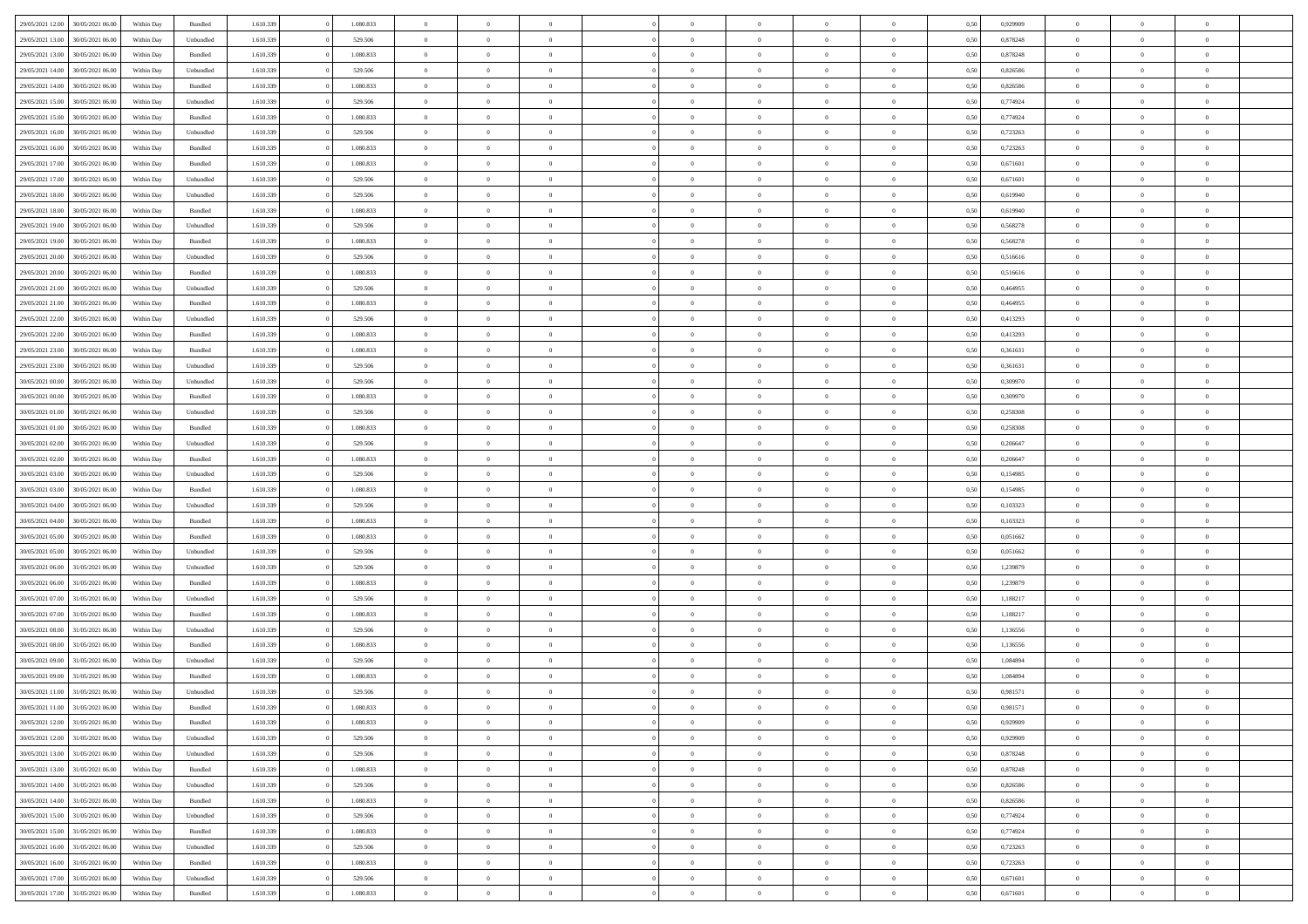| 30/05/2021 18:00                  | 31/05/2021 06:00 | Within Day | Bundled   | 1.610.339 | 1.080.833 | $\theta$       | $\overline{0}$ | $\Omega$       | $\Omega$ |          | $\Omega$ | $\theta$     | 0.50 | 0.619940 | $\Omega$ | $\Omega$ | $\theta$ |  |
|-----------------------------------|------------------|------------|-----------|-----------|-----------|----------------|----------------|----------------|----------|----------|----------|--------------|------|----------|----------|----------|----------|--|
| 30/05/2021 18:00                  | 31/05/2021 06:00 | Within Day | Unbundled | 1.610.339 | 529.506   | $\Omega$       | $\theta$       | $\Omega$       | $\Omega$ |          | $\Omega$ | $\theta$     | 0,50 | 0,619940 |          |          | $\theta$ |  |
| 30/05/2021 19:00                  | 31/05/2021 06:00 | Within Day | Unbundled | 1.610.339 | 529.506   | $\Omega$       | $\Omega$       | $\Omega$       | $\Omega$ |          | $\Omega$ | $\Omega$     | 0,50 | 0,568278 | $\Omega$ |          | $\theta$ |  |
| 30/05/2021 19:00                  | 31/05/2021 06:00 | Within Day | Bundled   | 1.610.339 | 1.080.833 | $\Omega$       | $\Omega$       | $\Omega$       | $\Omega$ |          | $\Omega$ | $\Omega$     | 0,50 | 0,568278 |          |          | $\Omega$ |  |
| 30/05/2021 20:00                  | 31/05/2021 06:00 | Within Day | Unbundled | 1.610.339 | 529.506   | $\overline{0}$ | $\Omega$       | $\overline{0}$ | $\Omega$ | $\Omega$ | $\Omega$ | $\Omega$     | 0,50 | 0,516616 | $\Omega$ |          | $\theta$ |  |
| 30/05/2021 20:00                  | 31/05/2021 06:00 | Within Day | Bundled   | 1.610.339 | 1.080.833 | $\Omega$       | $\Omega$       | $\Omega$       | $\Omega$ |          | $\Omega$ | $\Omega$     | 0,50 | 0,516616 |          |          | $\Omega$ |  |
| 30/05/2021 21:00                  | 31/05/2021 06:00 | Within Day | Unbundled | 1.610.339 | 529.506   | $\Omega$       | $\Omega$       | $\Omega$       | $\Omega$ |          | $\Omega$ | $\Omega$     | 0,50 | 0,464955 |          |          | $\Omega$ |  |
| 30/05/2021 21:00                  | 31/05/2021 06:00 | Within Day | Bundled   | 1.610.339 | 1.080.833 | $\Omega$       | $\Omega$       | $\Omega$       | $\Omega$ |          | $\Omega$ | $\Omega$     | 0.50 | 0,464955 |          |          | $\Omega$ |  |
| 30/05/2021 22.00                  | 31/05/2021 06:00 | Within Day | Unbundled | 1.610.339 | 529.506   | $\Omega$       | $\Omega$       | $\overline{0}$ | $\Omega$ | $\theta$ | $\Omega$ | $\Omega$     | 0.50 | 0,413293 | $\Omega$ |          | $\theta$ |  |
| 30/05/2021 22:00                  | 31/05/2021 06:00 | Within Day | Bundled   | 1.610.339 | 1.080.833 | $\Omega$       | $\Omega$       | $\Omega$       | $\Omega$ | $\Omega$ | $\Omega$ | $\Omega$     | 0.50 | 0.413293 | $\Omega$ |          | $\theta$ |  |
| 30/05/2021 23:00 31/05/2021 06:00 |                  | Within Day | Unbundled | 1.610.339 | 529.506   | $\Omega$       | $\Omega$       | $\Omega$       | $\Omega$ |          | $\Omega$ | $\Omega$     | 0,50 | 0,361631 | $\Omega$ |          | $\Omega$ |  |
| 30/05/2021 23:00                  | 31/05/2021 06:00 | Within Day | Bundled   | 1.610.339 | 1.080.833 | $\Omega$       | $\Omega$       | $\Omega$       | $\Omega$ |          | $\Omega$ | $\Omega$     | 0,50 | 0,361631 |          |          | $\Omega$ |  |
| 31/05/2021 00:00 31/05/2021 06:00 |                  | Within Day | Bundled   | 1.610.339 | 1.080.833 | $\Omega$       | $\Omega$       | $\Omega$       | $\Omega$ |          | $\Omega$ | $\Omega$     | 0.50 | 0,309970 |          |          | $\Omega$ |  |
| 31/05/2021 00:00                  | 31/05/2021 06:00 | Within Day | Unbundled | 1.610.339 | 529.506   | $\theta$       | $\Omega$       | $\Omega$       | $\Omega$ |          | $\Omega$ | $\theta$     | 0,50 | 0,309970 | $\Omega$ |          | $\theta$ |  |
| 31/05/2021 01:00                  | 31/05/2021 06:00 | Within Day | Unbundled | 1.610.339 | 529.506   | $\Omega$       | $\Omega$       | $\Omega$       | $\Omega$ |          | $\Omega$ | $\Omega$     | 0.50 | 0.258308 | $\Omega$ |          | $\Omega$ |  |
| 31/05/2021 01:00                  | 31/05/2021 06:00 | Within Day | Bundled   | 1.610.339 | 1.080.833 | $\theta$       | $\Omega$       | $\Omega$       | $\Omega$ |          | $\Omega$ | $\mathbf{0}$ | 0,50 | 0,258308 | $\Omega$ | $\Omega$ | $\theta$ |  |
| 31/05/2021 02:00                  | 31/05/2021 06:00 | Within Day | Unbundled | 1.610.339 | 529.506   | $\theta$       | $\Omega$       | $\Omega$       | $\Omega$ |          | $\Omega$ | $\theta$     | 0.50 | 0.206647 | $\Omega$ |          | $\Omega$ |  |
| 31/05/2021 02:00                  | 31/05/2021 06:00 | Within Day | Bundled   | 1.610.339 | 1.080.833 | $\theta$       | $\Omega$       | $\Omega$       | $\Omega$ |          | $\Omega$ | $\Omega$     | 0.50 | 0.206647 | $\Omega$ |          | $\theta$ |  |
| 31/05/2021 03:00                  | 31/05/2021 06:00 | Within Day | Unbundled | 1.610.339 | 529.506   | $\theta$       | $\Omega$       | $\Omega$       | $\Omega$ |          | $\Omega$ | $\Omega$     | 0,50 | 0,154985 | $\Omega$ |          | $\Omega$ |  |
| 31/05/2021 03:00                  | 31/05/2021 06:00 | Within Day | Bundled   | 1.610.339 | 1.080.833 | $\theta$       | $\Omega$       | $\Omega$       | $\Omega$ |          | $\Omega$ | $\Omega$     | 0,50 | 0,154985 | $\Omega$ |          | $\theta$ |  |
| 31/05/2021 04:00                  | 31/05/2021 06:00 | Within Day | Unbundled | 1.610.339 | 529.506   | $\Omega$       | $\Omega$       | $\Omega$       | $\Omega$ |          | $\Omega$ | $\Omega$     | 0,50 | 0,103323 |          |          | $\Omega$ |  |
| 31/05/2021 04:00                  | 31/05/2021 06:00 | Within Day | Bundled   | 1.610.339 | 1.080.833 | $\Omega$       | $\theta$       | $\Omega$       | $\Omega$ |          | $\Omega$ | $\Omega$     | 0,50 | 0,103323 | $\Omega$ |          | $\theta$ |  |
| 31/05/2021 06:00                  | 01/06/2021 06:00 | Within Day | Unbundled | 1.610.339 | 529.506   | $\Omega$       | $\Omega$       | $\Omega$       | $\Omega$ |          | $\Omega$ | $\Omega$     | 0.50 | 1,239879 |          |          | $\Omega$ |  |
| 31/05/2021 06:00                  | 01/06/2021 06:00 | Within Day | Bundled   | 1.610.339 | 1.080.833 | $\Omega$       | $\Omega$       | $\Omega$       | $\Omega$ |          | $\Omega$ | $\Omega$     | 0.50 | 1,239879 |          |          | $\Omega$ |  |

(\*) GCV used for the purpose of the conversion does not corresponding to the actual GCV of the Gas Day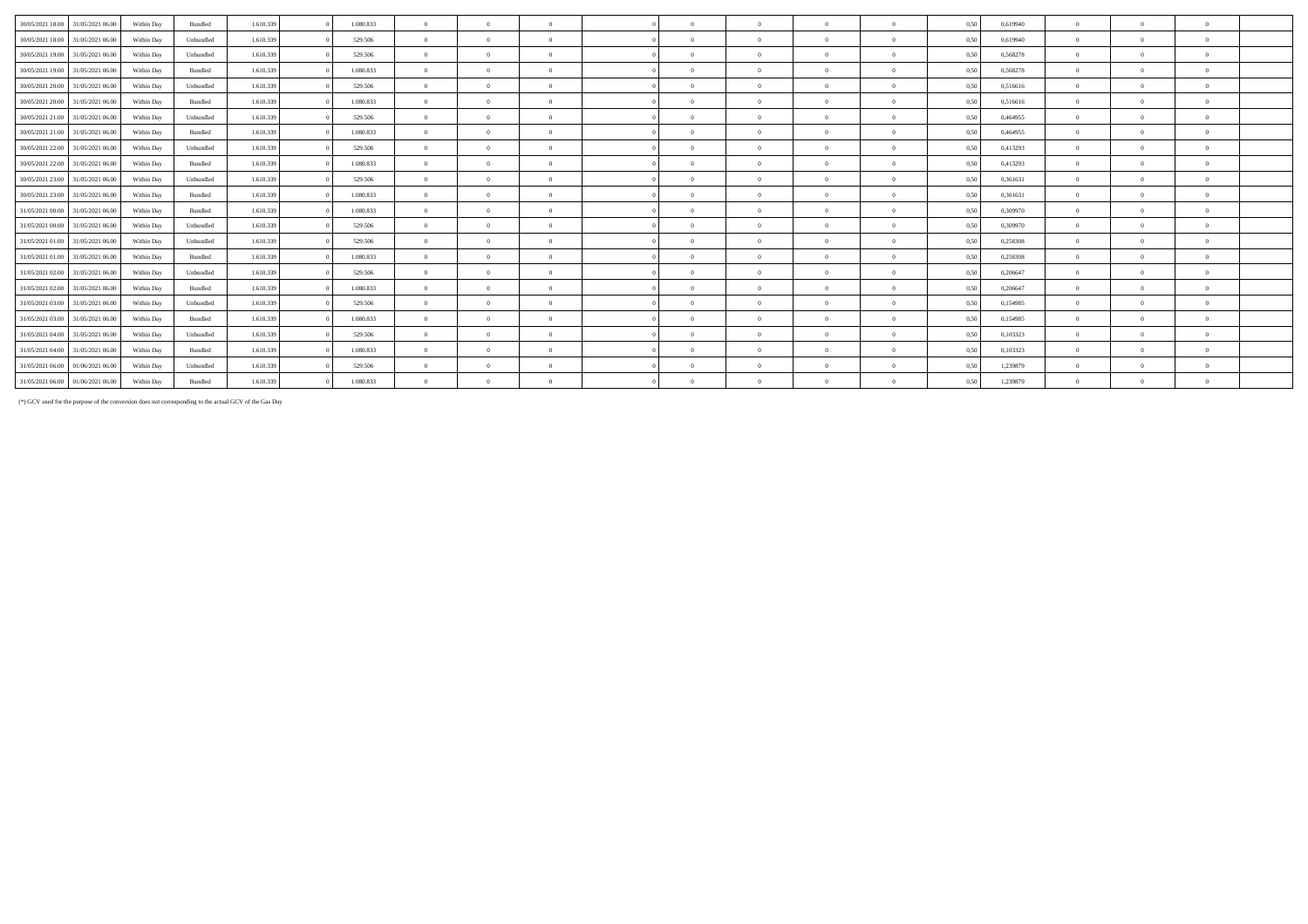## **SNAM RETE GAS**

**Transportation capacity at Entry Point interconnected with foreign pipelines**

**Update to 30/05/2021 of offered and assigned capacity in auction day-ahead and within-day**

**Thermal Year 2020/2021**

(Values in Scm/day (15° C; 1,01325 bar); Prices in c/Scm)

**Entry Point**

**GORIZIA**

|                  | Timeframe        |                     |               |              |                      | <b>Offered capacity</b> |                |                | Assigned capacity | Day-Ahead               |                         | <b>Total Prices</b>              |                                  |                                             |                     |                         | <b>SRG Prices</b>                |                                |                          |             |
|------------------|------------------|---------------------|---------------|--------------|----------------------|-------------------------|----------------|----------------|-------------------|-------------------------|-------------------------|----------------------------------|----------------------------------|---------------------------------------------|---------------------|-------------------------|----------------------------------|--------------------------------|--------------------------|-------------|
|                  |                  | <b>Auction type</b> | Offered       | Transportati | Assigned<br>capacity |                         |                |                |                   | Interrupted<br>Capacity |                         |                                  |                                  |                                             | <b>Split factor</b> |                         |                                  |                                | <b>Auction</b>           | <b>Note</b> |
| From             | To               |                     | capacity type | on capacity  | (before<br>auction)  | Firm                    | Interruptible  | Firm           | Interruptible     | Interruptible           | Reserve price -<br>Firm | <b>Auction premium</b><br>- Firm | Reserve price -<br>Interruptible | <b>Auction premiun</b><br>$-$ Interruptible |                     | Reserve price -<br>Firm | <b>Auction</b><br>premium - Firm | Reserve price<br>Interruptible | premium<br>Interruptible |             |
| 01/05/2021 06:00 | 02/05/2021 06:00 | Day Ahead           | Unbundled     | 3.600.000    |                      | 1.183.739               | $\overline{0}$ | $\overline{0}$ | $\overline{0}$    |                         | $\overline{0}$          | $\theta$                         | $\overline{0}$                   | $\mathbf{0}$                                | 0,50                | 0,005546                | $\overline{0}$                   | 0,005546                       | $\bf{0}$                 |             |
| 01/05/2021 06:00 | 02/05/2021 06:00 | Day Ahead           | Bundled       | 3.600.000    |                      | 2.416.260               | $\overline{0}$ | $\overline{0}$ | $\overline{0}$    |                         | $\Omega$                | $\theta$                         | $\overline{0}$                   | $\Omega$                                    | 0,50                | 0,005546                | $\overline{0}$                   | 0,005546                       | $\overline{0}$           |             |
| 02/05/2021 06:00 | 03/05/2021 06:00 | Day Ahead           | Unbundled     | 3.600.000    |                      | 1.183.739               | $\overline{0}$ | $\Omega$       | $\Omega$          |                         | $\Omega$                |                                  | $\Omega$                         | $\theta$                                    | 0,50                | 0,005546                | $\overline{0}$                   | 0,005546                       | $\theta$                 |             |
| 02/05/2021 06:00 | 03/05/2021 06:00 | Day Ahead           | Bundled       | 3.600,000    |                      | 2.416.260               | $\overline{0}$ | $\overline{0}$ | $\overline{0}$    |                         | $\Omega$                | $\theta$                         | $\theta$                         | $\theta$                                    | 0,50                | 0.005546                | $\overline{0}$                   | 0.005546                       | $\theta$                 |             |
| 03/05/2021 06:00 | 04/05/2021 06:00 | Day Ahead           | Unbundled     | 3.600.000    |                      | 1.183.739               | $\overline{0}$ | $\overline{0}$ | $\overline{0}$    |                         | $\overline{0}$          | $\theta$                         | $\overline{0}$                   | $\mathbf{0}$                                | 0,50                | 0,005546                | $\overline{0}$                   | 0,005546                       | $\Omega$                 |             |
| 03/05/2021 06:00 | 04/05/2021 06:00 | Day Ahead           | Bundled       | 3.600,000    |                      | 2.416.260               | $\overline{0}$ | $\theta$       | $\Omega$          |                         | $\Omega$                | $\theta$                         | $\theta$                         | $\theta$                                    | 0.50                | 0.005546                | $\overline{0}$                   | 0.005546                       | $\theta$                 |             |
| 04/05/2021 06:00 | 05/05/2021 06:00 | Day Ahead           | Unbundled     | 3.600,000    |                      | 1.183.739               | $\overline{0}$ | $\Omega$       | $\Omega$          |                         | $\Omega$                | $\theta$                         | $\theta$                         | $\theta$                                    | 0.50                | 0.005546                | $\overline{0}$                   | 0.005546                       | $\Omega$                 |             |
| 04/05/2021 06:00 | 05/05/2021 06:00 | Day Ahead           | Bundled       | 3.600.000    |                      | 2.416.260               | $\overline{0}$ | $\overline{0}$ | $\overline{0}$    |                         | $\overline{0}$          | $\theta$                         | $\overline{0}$                   | $\mathbf{0}$                                | 0,50                | 0,005546                | $\overline{0}$                   | 0.005546                       | $\bf{0}$                 |             |
| 05/05/2021 06:00 | 06/05/2021 06:00 | Day Ahead           | Unbundled     | 3.600,000    |                      | 1.183.739               | $\overline{0}$ | $\theta$       | $\Omega$          |                         | $\Omega$                | $\theta$                         | $\overline{0}$                   | $\Omega$                                    | 0.50                | 0.005546                | $\overline{0}$                   | 0.005546                       | $\Omega$                 |             |
| 05/05/2021 06:00 | 06/05/2021 06:00 | Day Ahead           | Bundled       | 3.600.000    |                      | 2.416.260               | $\overline{0}$ | $\theta$       | $\theta$          |                         | $\theta$                |                                  | $\overline{0}$                   | $\theta$                                    | 0,50                | 0,005546                | $\theta$                         | 0,005546                       | $\bf{0}$                 |             |
| 06/05/2021 06:00 | 07/05/2021 06:00 | Day Ahead           | Unbundled     | 3.600.000    |                      | 1.183.739               | $\overline{0}$ | $\overline{0}$ | $\overline{0}$    |                         | $\overline{0}$          | $\theta$                         | $\overline{0}$                   | $\overline{0}$                              | 0,50                | 0,005546                | $\overline{0}$                   | 0,005546                       | $\Omega$                 |             |
| 06/05/2021 06:00 | 07/05/2021 06:00 | Day Ahead           | Bundled       | 3.600.000    |                      | 2.416.260               | $\overline{0}$ | $\overline{0}$ | $\overline{0}$    |                         | $\overline{0}$          | $\theta$                         | $\overline{0}$                   | $\overline{0}$                              | 0,50                | 0,005546                | $\overline{0}$                   | 0,005546                       | $\Omega$                 |             |
| 07/05/2021 06:00 | 08/05/2021 06:00 | Day Ahead           | Bundled       | 3.600.000    |                      | 2.416.260               | $\overline{0}$ | $\overline{0}$ | $\Omega$          |                         | $\Omega$                |                                  | $\overline{0}$                   | $\mathbf{0}$                                | 0,50                | 0,005546                | $\overline{0}$                   | 0,005546                       | $\Omega$                 |             |
| 07/05/2021 06:00 | 08/05/2021 06:00 | Day Ahead           | Unbundled     | 3.600,000    |                      | 1.183.739               | $\overline{0}$ | $\Omega$       | $\Omega$          |                         | $\Omega$                | $\theta$                         | $\theta$                         | $\theta$                                    | 0.50                | 0.005546                | $\overline{0}$                   | 0.005546                       | $\theta$                 |             |
| 08/05/2021 06:00 | 09/05/2021 06:00 | Day Ahead           | Bundled       | 3.600.000    |                      | 2.416.260               | $\overline{0}$ | $\theta$       | $\Omega$          |                         | $\Omega$                | $\theta$                         | $\overline{0}$                   | $\Omega$                                    | 0,50                | 0,005546                | $\overline{0}$                   | 0,005546                       | $\Omega$                 |             |
| 08/05/2021 06:00 | 09/05/2021 06:00 | Day Ahead           | Unbundled     | 3.600,000    |                      | 1.183.739               | $\overline{0}$ | $\theta$       | $\Omega$          |                         | $\Omega$                |                                  | $\theta$                         | $\theta$                                    | 0.50                | 0.005546                | $\Omega$                         | 0.005546                       | $\theta$                 |             |
| 09/05/2021 06:00 | 10/05/2021 06:00 | Day Ahead           | Bundled       | 3.600,000    |                      | 2.416.260               | $\overline{0}$ | $\overline{0}$ | $\overline{0}$    |                         | $\overline{0}$          | $\theta$                         | $\overline{0}$                   | $\overline{0}$                              | 0,50                | 0,005546                | $\overline{0}$                   | 0.005546                       | $\bf{0}$                 |             |
| 09/05/2021 06:00 | 10/05/2021 06:00 | Day Ahead           | Unbundled     | 3.600.000    |                      | 1.183.739               | $\overline{0}$ | $\overline{0}$ | $\overline{0}$    |                         | $\overline{0}$          | $\bf{0}$                         | $\overline{0}$                   | $\mathbf{0}$                                | 0,50                | 0,005546                | $\overline{0}$                   | 0,005546                       | $\bf{0}$                 |             |
| 10/05/2021 06:00 | 11/05/2021 06:00 | Day Ahead           | Unbundled     | 3.600,000    |                      | 1.183.739               | $\overline{0}$ | $\theta$       | $\theta$          |                         | $\Omega$                | $\theta$                         | $\overline{0}$                   | $\Omega$                                    | 0.50                | 0.005546                | $\overline{0}$                   | 0.005546                       | $\Omega$                 |             |
| 10/05/2021 06:00 | 11/05/2021 06:00 | Day Ahead           | Bundled       | 3.600.000    |                      | 2.416.260               | $\overline{0}$ | $\overline{0}$ | $\overline{0}$    |                         | $\Omega$                | $\theta$                         | $\Omega$                         | $\theta$                                    | 0.50                | 0,005546                | $\overline{0}$                   | 0,005546                       | $\Omega$                 |             |
| 11/05/2021 06:00 | 12/05/2021 06:00 | Day Ahead           | Unbundled     | 3.600.000    |                      | 1.183.739               | $\overline{0}$ | $\Omega$       | $\Omega$          |                         | $\Omega$                |                                  | $\overline{0}$                   | $\theta$                                    | 0,50                | 0,005546                | $\overline{0}$                   | 0,005546                       | $\theta$                 |             |
| 11/05/2021 06:00 | 12/05/2021 06:00 | Day Ahead           | Bundled       | 3.600.000    |                      | 2.416.260               | $\overline{0}$ | $\Omega$       | $\Omega$          |                         | $\Omega$                | $\sqrt{2}$                       | $\Omega$                         | $\Omega$                                    | 0.50                | 0.005546                | $\overline{0}$                   | 0,005546                       | $\Omega$                 |             |
| 12/05/2021 06:00 | 13/05/2021 06.0  | Day Ahead           | Unbundled     | 3.600.000    |                      | 1.183.739               | $\overline{0}$ | $\overline{0}$ | $\overline{0}$    |                         | $\Omega$                | $\theta$                         | $\overline{0}$                   | $\theta$                                    | 0,50                | 0,005546                | $\theta$                         | 0,005546                       | $\Omega$                 |             |
| 12/05/2021 06:00 | 13/05/2021 06:00 | Day Ahead           | Bundled       | 3.600,000    |                      | 2.416.260               | $\overline{0}$ | $\Omega$       | $\Omega$          |                         | $\Omega$                | $\theta$                         | $\theta$                         | $\theta$                                    | 0,50                | 0.005546                | $\overline{0}$                   | 0.005546                       | $\theta$                 |             |
| 13/05/2021 06:00 | 14/05/2021 06:00 | Day Ahead           | Bundled       | 3.600.000    |                      | 2.416.260               | $\overline{0}$ | $\overline{0}$ | $\overline{0}$    |                         | $\Omega$                | $\theta$                         | $\overline{0}$                   | $\overline{0}$                              | 0,50                | 0,005546                | $\overline{0}$                   | 0.005546                       | $\Omega$                 |             |
| 13/05/2021 06:00 | 14/05/2021 06.00 | Day Ahead           | Unbundled     | 3.600.000    |                      | 1.183.739               | $\overline{0}$ | $\overline{0}$ | $\overline{0}$    |                         | $\overline{0}$          |                                  | $\overline{0}$                   | $\overline{0}$                              | 0,50                | 0,005546                | $\overline{0}$                   | 0,005546                       | $\bf{0}$                 |             |
| 14/05/2021 06:00 | 15/05/2021 06:00 | Day Ahead           | Unbundled     | 3.600.000    |                      | 1.183.739               | $\overline{0}$ | $\overline{0}$ | $\overline{0}$    |                         | $\overline{0}$          | $\theta$                         | $\overline{0}$                   | $\overline{0}$                              | 0,50                | 0,005546                | $\overline{0}$                   | 0,005546                       | $\bf{0}$                 |             |
| 14/05/2021 06:00 | 15/05/2021 06:00 | Day Ahead           | Bundled       | 3.600.000    |                      | 2.416.260               | $\overline{0}$ | $\overline{0}$ | $\overline{0}$    |                         | $\theta$                | $\theta$                         | $\overline{0}$                   | $\mathbf{0}$                                | 0,50                | 0,005546                | $\overline{0}$                   | 0,005546                       | $\bf{0}$                 |             |
| 15/05/2021 06:00 | 16/05/2021 06:00 | Day Ahead           | Unbundled     | 3.600.000    |                      | 1.183.739               | $\theta$       | $\Omega$       | $\Omega$          |                         | $\Omega$                |                                  | $\theta$                         | $\theta$                                    | 0,50                | 0,005546                | $\overline{0}$                   | 0,005546                       | $\theta$                 |             |
| 15/05/2021 06:00 | 16/05/2021 06:00 | Day Ahead           | Bundled       | 3.600.000    |                      | 2.416.260               | $\overline{0}$ | $\Omega$       | $\Omega$          |                         | $\Omega$                | $\theta$                         | $\theta$                         | $\theta$                                    | 0,50                | 0,005546                | $\overline{0}$                   | 0,005546                       | $\theta$                 |             |
| 16/05/2021 06:00 | 17/05/2021 06:00 | Day Ahead           | Bundled       | 3.600.000    |                      | 2.416.260               | $\overline{0}$ | $\theta$       | $\Omega$          |                         | $\Omega$                | $\theta$                         | $\overline{0}$                   | $\theta$                                    | 0,50                | 0,005546                | $\overline{0}$                   | 0,005546                       | $\Omega$                 |             |
| 16/05/2021 06:00 | 17/05/2021 06:00 | Day Ahead           | Unbundled     | 3.600,000    |                      | 1.183.739               | $\overline{0}$ | $\Omega$       | $\Omega$          |                         | $\Omega$                | $\theta$                         | $\theta$                         | $\theta$                                    | 0.50                | 0.005546                | $\overline{0}$                   | 0.005546                       | $\theta$                 |             |
| 17/05/2021 06:00 | 18/05/2021 06:00 | Day Ahead           | Bundled       | 3.600.000    |                      | 2.416.260               | $\overline{0}$ | $\overline{0}$ | $\theta$          |                         | $\Omega$                | $\theta$                         | $\overline{0}$                   | $\theta$                                    | 0.50                | 0,005546                | $\overline{0}$                   | 0,005546                       | $\Omega$                 |             |
| 17/05/2021 06:00 | 18/05/2021 06:00 | Day Ahead           | Unbundled     | 3.600,000    |                      | 1.183.739               | $\overline{0}$ | $\overline{0}$ | $\overline{0}$    |                         | $\overline{0}$          | $\theta$                         | $\overline{0}$                   | $\mathbf{0}$                                | 0.50                | 0.005546                | $\overline{0}$                   | 0.005546                       | $\bf{0}$                 |             |
| 18/05/2021 06:00 | 19/05/2021 06:00 | Day Ahead           | Unbundled     | 3.600.000    |                      | 1.183.739               | $\overline{0}$ | $\theta$       | $\theta$          |                         | $\Omega$                | $\theta$                         | $\Omega$                         | $\Omega$                                    | 0,50                | 0.005546                | $\overline{0}$                   | 0,005546                       | $\Omega$                 |             |
| 18/05/2021 06:00 | 19/05/2021 06.0  | Day Ahead           | Bundled       | 3.600.000    |                      | 2.416.260               | $\overline{0}$ | $\theta$       | $\theta$          |                         | $\Omega$                |                                  | $\theta$                         | $\theta$                                    | 0,50                | 0,005546                | $\overline{0}$                   | 0,005546                       | $\bf{0}$                 |             |
| 19/05/2021 06:00 | 20/05/2021 06:00 | Day Ahead           | Unbundled     | 3.600,000    |                      | 1.183.739               | $\theta$       | $\theta$       | $\Omega$          |                         | $\Omega$                |                                  | $\Omega$                         | $\Omega$                                    | 0,50                | 0.005546                | $\Omega$                         | 0.005546                       | $\theta$                 |             |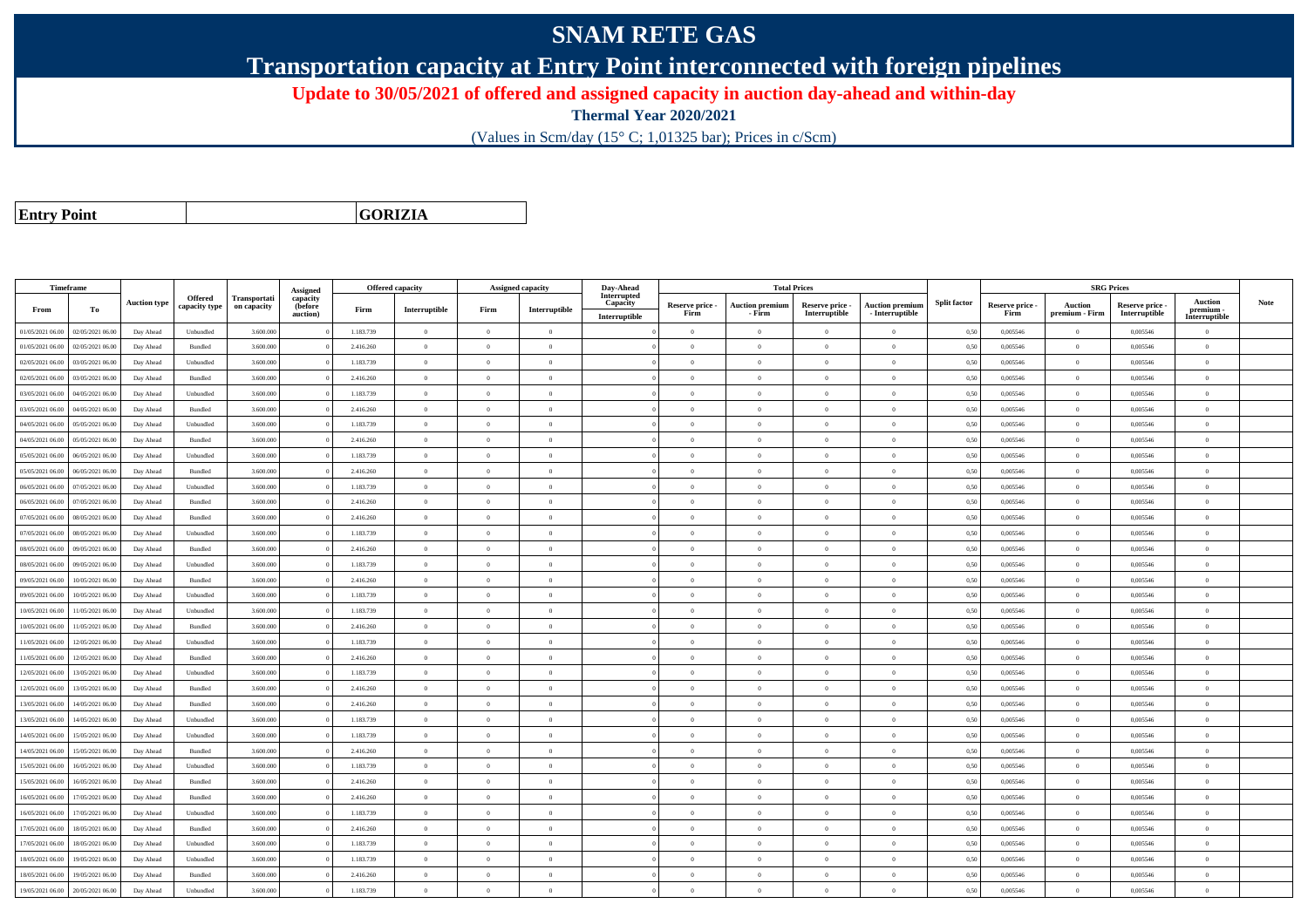| 19/05/2021 06:00 | 20/05/2021 06:00 | Day Ahead  | Bundled            | 3.600.000 | 2.416.260 | $\overline{0}$ | $\Omega$       |                |                | $\theta$       | $\Omega$       | $\Omega$       | 0,50 | 0,005546 | $\mathbf{0}$   | 0,005546       | $\Omega$       |  |
|------------------|------------------|------------|--------------------|-----------|-----------|----------------|----------------|----------------|----------------|----------------|----------------|----------------|------|----------|----------------|----------------|----------------|--|
| 20/05/2021 06:00 | 21/05/2021 06:00 | Day Ahead  | Unbundled          | 3.600.000 | 1.183.739 | $\overline{0}$ | $\overline{0}$ | $\overline{0}$ |                | $\overline{0}$ | $\overline{0}$ | $\theta$       | 0,50 | 0,005546 | $\bf{0}$       | 0,005546       | $\bf{0}$       |  |
| 20/05/2021 06:00 | 21/05/2021 06:00 | Day Ahead  | Bundled            | 3.600.000 | 2.416.260 | $\overline{0}$ | $\bf{0}$       | $\overline{0}$ | $\overline{0}$ | $\bf{0}$       | $\overline{0}$ | $\bf{0}$       | 0,50 | 0,005546 | $\bf{0}$       | 0,005546       | $\bf{0}$       |  |
| 21/05/2021 06:00 | 22/05/2021 06:00 | Day Ahead  | Bundled            | 3.600,000 | 2.416.260 | $\overline{0}$ | $\overline{0}$ | $\overline{0}$ | $^{\circ}$     | $\overline{0}$ | $\overline{0}$ | $\bf{0}$       | 0.50 | 0.005546 | $\mathbf{0}$   | 0.005546       | $\overline{0}$ |  |
| 21/05/2021 06:00 | 22/05/2021 06:00 | Day Ahead  | Unbundled          | 3.600.000 | 1.183.739 | $\overline{0}$ | $\overline{0}$ | $\overline{0}$ |                | $\overline{0}$ | $\overline{0}$ | $\theta$       | 0,50 | 0,005546 | $\bf{0}$       | 0,005546       | $\overline{0}$ |  |
|                  |                  |            |                    |           |           |                |                |                |                |                |                |                |      |          |                |                |                |  |
| 22/05/2021 06:00 | 23/05/2021 06:00 | Day Ahead  | Unbundled          | 3.600.000 | 1.183.739 | $\overline{0}$ | $\bf{0}$       | $\overline{0}$ | $\overline{0}$ | $\bf{0}$       | $\overline{0}$ | $\bf{0}$       | 0,50 | 0,005546 | $\overline{0}$ | 0,005546       | $\bf{0}$       |  |
| 22/05/2021 06:00 | 23/05/2021 06:00 | Day Ahead  | Bundled            | 3.600.000 | 2.416.260 | $\overline{0}$ | $\overline{0}$ | $\overline{0}$ | $\Omega$       | $\overline{0}$ | $\overline{0}$ | $\bf{0}$       | 0,50 | 0,005546 | $\overline{0}$ | 0.005546       | $\overline{0}$ |  |
| 23/05/2021 06:00 | 24/05/2021 06.00 | Day Ahead  | Bundled            | 3.600.000 | 2.416.260 | $\overline{0}$ | $\overline{0}$ | $\overline{0}$ |                | $\overline{0}$ | $\overline{0}$ | $\theta$       | 0,50 | 0,005546 | $\bf{0}$       | 0,005546       | $\overline{0}$ |  |
| 23/05/2021 06:00 | 24/05/2021 06:00 | Day Ahead  | Unbundled          | 3.600.000 | 1.183.739 | $\overline{0}$ | $\overline{0}$ | $\overline{0}$ | $\overline{0}$ | $\bf{0}$       | $\overline{0}$ | $\bf{0}$       | 0,50 | 0,005546 | $\bf{0}$       | 0,005546       | $\bf{0}$       |  |
| 24/05/2021 06:00 | 25/05/2021 06:00 | Day Ahead  | Unbundled          | 3.600,000 | 1.183.739 | $\overline{0}$ | $\overline{0}$ | $\overline{0}$ | $\Omega$       | $\overline{0}$ | $\overline{0}$ | $\bf{0}$       | 0.50 | 0,005546 | $\overline{0}$ | 0.005546       | $\overline{0}$ |  |
| 24/05/2021 06:00 | 25/05/2021 06:00 | Day Ahead  | Bundled            | 3.600.000 | 2.416.260 | $\overline{0}$ | $\overline{0}$ | $\overline{0}$ | $\overline{0}$ | $\overline{0}$ | $\overline{0}$ | $\theta$       | 0,50 | 0,005546 | $\,$ 0 $\,$    | 0,005546       | $\overline{0}$ |  |
| 25/05/2021 06:00 | 26/05/2021 06:00 |            | Bundled            | 3.600.000 | 2.416.260 | $\overline{0}$ | $\bf{0}$       | $\overline{0}$ | $\overline{0}$ | $\bf{0}$       | $\overline{0}$ | $\bf{0}$       | 0,50 | 0,005546 | $\bf{0}$       | 0,005546       | $\bf{0}$       |  |
|                  |                  | Day Ahead  |                    |           |           |                |                |                |                |                |                |                |      |          |                |                |                |  |
| 25/05/2021 06:00 | 26/05/2021 06:00 | Day Ahead  | Unbundled          | 3.600.000 | 1.183.739 | $\overline{0}$ | $\overline{0}$ | $\overline{0}$ | $^{\circ}$     | $\overline{0}$ | $\overline{0}$ | $\bf{0}$       | 0.50 | 0.005546 | $\mathbf{0}$   | 0.005546       | $\overline{0}$ |  |
| 26/05/2021 06:00 | 27/05/2021 06:00 | Day Ahead  | Bundled            | 3.600.000 | 2.416.260 | $\overline{0}$ | $\overline{0}$ | $\overline{0}$ |                | $\overline{0}$ | $\overline{0}$ | $\theta$       | 0,50 | 0,005546 | $\bf{0}$       | 0,005546       | $\overline{0}$ |  |
| 26/05/2021 06:00 | 27/05/2021 06:00 | Day Ahead  | Unbundled          | 3.600.000 | 1.183.739 | $\overline{0}$ | $\bf{0}$       | $\overline{0}$ | $\overline{0}$ | $\bf{0}$       | $\overline{0}$ | $\bf{0}$       | 0,50 | 0,005546 | $\overline{0}$ | 0,005546       | $\bf{0}$       |  |
| 27/05/2021 06:00 | 28/05/2021 06:00 | Day Ahead  | Bundled            | 3.600,000 | 2.416.260 | $\overline{0}$ | $\overline{0}$ | $\overline{0}$ | $\Omega$       | $\overline{0}$ | $\overline{0}$ | $\bf{0}$       | 0,50 | 0,005546 | $\overline{0}$ | 0.005546       | $\overline{0}$ |  |
| 27/05/2021 06:00 | 28/05/2021 06:00 | Day Ahead  | Unbundled          | 3.600.000 | 1.183.739 | $\overline{0}$ | $\overline{0}$ | $\overline{0}$ |                | $\overline{0}$ | $\overline{0}$ | $\theta$       | 0,50 | 0,005546 | $\bf{0}$       | 0,005546       | $\overline{0}$ |  |
| 28/05/2021 06:00 | 29/05/2021 06:00 | Day Ahead  | Unbundled          | 3.600.000 | 1.183.739 | $\overline{0}$ | $\overline{0}$ | $\overline{0}$ | $\overline{0}$ | $\bf{0}$       | $\overline{0}$ | $\bf{0}$       | 0,50 | 0,005546 | $\bf{0}$       | 0.005546       | $\bf{0}$       |  |
| 28/05/2021 06:00 | 29/05/2021 06:00 | Day Ahead  | Bundled            | 3.600.000 | 2.416.260 | $\overline{0}$ | $\overline{0}$ | $\overline{0}$ | $\Omega$       | $\overline{0}$ | $\overline{0}$ | $\bf{0}$       | 0.50 | 0,005546 | $\mathbf{0}$   | 0.005546       | $\overline{0}$ |  |
|                  |                  |            |                    |           |           |                |                |                |                |                |                |                |      |          |                |                |                |  |
| 29/05/2021 06:00 | 30/05/2021 06:00 | Day Ahead  | Bundled            | 3.600.000 | 2.416.260 | $\overline{0}$ | $\overline{0}$ | $\overline{0}$ | $\overline{0}$ | $\overline{0}$ | $\overline{0}$ | $\theta$       | 0,50 | 0,005546 | $\,$ 0 $\,$    | 0,005546       | $\overline{0}$ |  |
| 29/05/2021 06:00 | 30/05/2021 06.00 | Day Ahead  | Unbundled          | 3.600.000 | 1.183.739 | $\overline{0}$ | $\bf{0}$       | $\overline{0}$ | $\overline{0}$ | $\bf{0}$       | $\overline{0}$ | $\bf{0}$       | 0,50 | 0,005546 | $\bf{0}$       | 0,005546       | $\bf{0}$       |  |
| 30/05/2021 06:00 | 31/05/2021 06:00 | Day Ahead  | Bundled            | 3.600,000 | 2.416.260 | $\overline{0}$ | $\overline{0}$ | $\overline{0}$ | $^{\circ}$     | $\overline{0}$ | $\overline{0}$ | $\bf{0}$       | 0.50 | 0.005546 | $\mathbf{0}$   | 0.005546       | $\overline{0}$ |  |
| 30/05/2021 06:00 | 31/05/2021 06:00 | Day Ahead  | Unbundled          | 3.600.000 | 1.183.739 | $\overline{0}$ | $\overline{0}$ | $\overline{0}$ |                | $\overline{0}$ | $\overline{0}$ | $\theta$       | 0,50 | 0,005546 | $\bf{0}$       | 0,005546       | $\overline{0}$ |  |
| 31/05/2021 06:00 | 01/06/2021 06:00 | Day Ahead  | Unbundled          | 3.600.000 | 1.183.739 | $\overline{0}$ | $\bf{0}$       | $\overline{0}$ | $\overline{0}$ | $\bf{0}$       | $\overline{0}$ | $\bf{0}$       | 0,50 | 0,005546 | $\overline{0}$ | 0.005546       | $\bf{0}$       |  |
| 31/05/2021 06:00 | 01/06/2021 06:00 | Day Ahead  | Bundled            | 3.600.000 | 2.416.260 | $\overline{0}$ | $\overline{0}$ | $\overline{0}$ | $^{\circ}$     | $\overline{0}$ | $\overline{0}$ | $\bf{0}$       | 0.50 | 0,005546 | $\mathbf{0}$   | 0,005546       | $\overline{0}$ |  |
| 01/05/2021 06:00 | 02/05/2021 06:00 |            |                    | 3.600.000 | 1.183.739 | $\overline{0}$ | $\overline{0}$ | $\overline{0}$ |                | $\overline{0}$ | $\overline{0}$ | $\theta$       |      | 0,554618 | $\bf{0}$       | $\overline{0}$ | $\bf{0}$       |  |
|                  |                  | Within Day | Unbundled          |           |           |                |                |                |                |                |                |                | 0,50 |          |                |                |                |  |
| 01/05/2021 06:00 | 02/05/2021 06:00 | Within Day | Bundled            | 3.600.000 | 2.416.260 | $\overline{0}$ | $\overline{0}$ | $\overline{0}$ | $\overline{0}$ | $\,$ 0 $\,$    | $\overline{0}$ | $\bf{0}$       | 0,50 | 0,554618 | $\bf{0}$       | $\overline{0}$ | $\bf{0}$       |  |
| 01/05/2021 07:00 | 02/05/2021 06:00 | Within Dav | Unbundled          | 3.600,000 | 1.134.416 | $\overline{0}$ | $\overline{0}$ | $\overline{0}$ | $\Omega$       | $\overline{0}$ | $\overline{0}$ | $\bf{0}$       | 0.50 | 0.554618 | $\mathbf{0}$   | $\overline{0}$ | $\overline{0}$ |  |
| 01/05/2021 07:00 | 02/05/2021 06:00 | Within Day | Bundled            | 3.600.000 | 2.315.582 | $\overline{0}$ | $\overline{0}$ | $\overline{0}$ | $\overline{0}$ | $\overline{0}$ | $\overline{0}$ | $\theta$       | 0,50 | 0,554618 | $\bf{0}$       | $\overline{0}$ | $\overline{0}$ |  |
| 01/05/2021 08:00 | 02/05/2021 06:00 | Within Day | Unbundled          | 3.600.000 | 1.085.094 | $\overline{0}$ | $\bf{0}$       | $\overline{0}$ | $\overline{0}$ | $\bf{0}$       | $\overline{0}$ | $\bf{0}$       | 0,50 | 0,554618 | $\bf{0}$       | $\bf{0}$       | $\bf{0}$       |  |
| 01/05/2021 08:00 | 02/05/2021 06:00 | Within Day | Bundled            | 3.600.000 | 2.214.905 | $\overline{0}$ | $\Omega$       | $\Omega$       | $\sqrt{2}$     | $\theta$       | $\overline{0}$ | $\theta$       | 0.50 | 0,554618 | $\,0\,$        | $\Omega$       | $\Omega$       |  |
| 01/05/2021 09:00 | 02/05/2021 06:00 | Within Day | Bundled            | 3.600.000 | 2.114.227 | $\overline{0}$ | $\overline{0}$ | $\overline{0}$ |                | $\overline{0}$ | $\overline{0}$ | $\theta$       | 0,50 | 0,554618 | $\bf{0}$       | $\overline{0}$ | $\overline{0}$ |  |
| 01/05/2021 09:00 | 02/05/2021 06:00 | Within Day | Unbundled          | 3.600.000 | 1.035.771 | $\overline{0}$ | $\bf{0}$       | $\overline{0}$ | $\overline{0}$ | $\bf{0}$       | $\overline{0}$ | $\bf{0}$       | 0,50 | 0,554618 | $\bf{0}$       | $\bf{0}$       | $\bf{0}$       |  |
|                  |                  |            |                    |           |           |                |                |                |                |                |                |                |      |          |                |                |                |  |
| 01/05/2021 10:00 | 02/05/2021 06:00 | Within Day | Unbundled          | 3.600,000 | 986,449   | $\overline{0}$ | $\Omega$       | $\Omega$       | $\Omega$       | $\theta$       | $\overline{0}$ | $\mathbf{0}$   | 0.50 | 0.554619 | $\mathbf{0}$   | $\overline{0}$ | $\theta$       |  |
| 01/05/2021 10:00 | 02/05/2021 06:00 | Within Day | Bundled            | 3.600.000 | 2.013.550 | $\overline{0}$ | $\overline{0}$ | $\overline{0}$ | $\overline{0}$ | $\overline{0}$ | $\overline{0}$ | $\theta$       | 0,50 | 0,554619 | $\bf{0}$       | $\overline{0}$ | $\bf{0}$       |  |
| 01/05/2021 11:00 | 02/05/2021 06:00 | Within Day | Unbundled          | 3.600.000 | 937.126   | $\overline{0}$ | $\bf{0}$       | $\overline{0}$ | $\overline{0}$ | $\bf{0}$       | $\overline{0}$ | $\bf{0}$       | 0,50 | 0,554618 | $\bf{0}$       | $\overline{0}$ | $\bf{0}$       |  |
| 01/05/2021 11:00 | 02/05/2021 06:00 | Within Day | Bundled            | 3.600,000 | 1.912.872 | $\overline{0}$ | $\Omega$       | $\Omega$       | $\Omega$       | $\theta$       | $\overline{0}$ | $\mathbf{0}$   | 0.50 | 0.554618 | $\mathbf{0}$   | $\Omega$       | $\theta$       |  |
| 01/05/2021 12:00 | 02/05/2021 06:00 | Within Day | Unbundled          | 3.600.000 | 887.804   | $\overline{0}$ | $\overline{0}$ | $\overline{0}$ | $\overline{0}$ | $\overline{0}$ | $\overline{0}$ | $\theta$       | 0,50 | 0,554618 | $\,0\,$        | $\overline{0}$ | $\bf{0}$       |  |
| 01/05/2021 12:00 | 02/05/2021 06:00 | Within Day | Bundled            | 3.600.000 | 1.812.195 | $\overline{0}$ | $\bf{0}$       | $\overline{0}$ | $\overline{0}$ | $\bf{0}$       | $\overline{0}$ | $\bf{0}$       | 0,50 | 0,554618 | $\bf{0}$       | $\bf{0}$       | $\bf{0}$       |  |
| 01/05/2021 13:00 | 02/05/2021 06:00 | Within Day | Unbundled          | 3.600,000 | 838,481   | $\overline{0}$ | $\Omega$       | $\Omega$       | $\sqrt{2}$     | $\Omega$       | $\overline{0}$ | $\theta$       | 0.50 | 0,554619 | $\bf{0}$       | $\overline{0}$ | $\Omega$       |  |
|                  |                  |            |                    |           |           | $\overline{0}$ | $\overline{0}$ | $\overline{0}$ |                | $\overline{0}$ | $\overline{0}$ | $\overline{0}$ |      |          | $\,0\,$        |                | $\overline{0}$ |  |
| 01/05/2021 13:00 | 02/05/2021 06:00 | Within Day | Bundled            | 3.600.000 | 1.711.517 |                |                |                | $\overline{0}$ |                |                |                | 0,50 | 0,554619 |                | $\overline{0}$ |                |  |
| 01/05/2021 14:00 | 02/05/2021 06:00 | Within Day | Unbundled          | 3.600.000 | 789.159   | $\overline{0}$ | $\bf{0}$       | $\overline{0}$ | $\overline{0}$ | $\bf{0}$       | $\overline{0}$ | $\bf{0}$       | 0,50 | 0,554618 | $\mathbf{0}$   | $\bf{0}$       | $\bf{0}$       |  |
| 01/05/2021 14:00 | 02/05/2021 06:00 | Within Day | Bundled            | 3.600,000 | 1.610.840 | $\Omega$       | $\Omega$       | $\Omega$       | $\sqrt{2}$     | $\Omega$       | $\overline{0}$ | $\theta$       | 0.50 | 0.554618 | $\overline{0}$ | $\Omega$       | $\theta$       |  |
| 01/05/2021 15:00 | 02/05/2021 06:00 | Within Day | Bundled            | 3.600.000 | 1.510.162 | $\overline{0}$ | $\bf{0}$       | $\overline{0}$ | $\overline{0}$ | $\bf{0}$       | $\overline{0}$ | $\bf{0}$       | 0,50 | 0,554618 | $\bf{0}$       | $\bf{0}$       | $\bf{0}$       |  |
| 01/05/2021 15:00 | 02/05/2021 06:00 | Within Day | Unbundled          | 3.600.000 | 739.836   | $\bf{0}$       | $\theta$       |                |                |                |                |                | 0,50 | 0,554618 | $\bf{0}$       |                |                |  |
| 01/05/2021 16:00 | 02/05/2021 06:00 | Within Day | Unbundled          | 3.600,000 | 690.514   | $\overline{0}$ | $\overline{0}$ | $\overline{0}$ | $\Omega$       | $\overline{0}$ | $\overline{0}$ | $\theta$       | 0.50 | 0.554618 | $\overline{0}$ | $\overline{0}$ | $\overline{0}$ |  |
| 01/05/2021 16:00 | 02/05/2021 06:00 | Within Day | Bundled            | 3.600.000 | 1.409.485 | $\overline{0}$ | $\,$ 0 $\,$    | $\overline{0}$ | $\overline{0}$ | $\,$ 0         | $\overline{0}$ | $\bf{0}$       | 0,50 | 0,554618 | $\bf{0}$       | $\,$ 0 $\,$    | $\bf{0}$       |  |
| 01/05/2021 17:00 | 02/05/2021 06:00 | Within Day | Unbundled          | 3.600.000 | 641.192   | $\overline{0}$ | $\overline{0}$ | $\overline{0}$ | $\overline{0}$ | $\overline{0}$ | $\overline{0}$ | $\bf{0}$       | 0,50 | 0,554618 | $\overline{0}$ | $\overline{0}$ | $\bf{0}$       |  |
|                  |                  |            |                    |           |           |                |                |                |                |                |                |                |      |          |                |                |                |  |
| 01/05/2021 17:00 | 02/05/2021 06:00 | Within Day | $\mathbf B$ undled | 3.600.000 | 1.308.807 | $\overline{0}$ | $\overline{0}$ | $\overline{0}$ | $\Omega$       | $\overline{0}$ | $\overline{0}$ | $\mathbf{0}$   | 0.50 | 0,554618 | $\,$ 0 $\,$    | $\bf{0}$       | $\bf{0}$       |  |
| 01/05/2021 18:00 | 02/05/2021 06:00 | Within Day | Unbundled          | 3.600.000 | 591.869   | $\overline{0}$ | $\,$ 0 $\,$    | $\overline{0}$ | $\overline{0}$ | $\,$ 0         | $\overline{0}$ | $\bf{0}$       | 0,50 | 0,554619 | $\bf{0}$       | $\overline{0}$ | $\bf{0}$       |  |
| 01/05/2021 18:00 | 02/05/2021 06:00 | Within Day | Bundled            | 3.600.000 | 1.208.130 | $\overline{0}$ | $\overline{0}$ | $\overline{0}$ | $\overline{0}$ | $\overline{0}$ | $\overline{0}$ | $\bf{0}$       | 0,50 | 0,554619 | $\overline{0}$ | $\overline{0}$ | $\bf{0}$       |  |
| 01/05/2021 19:00 | 02/05/2021 06:00 | Within Day | Unbundled          | 3.600,000 | 542.547   | $\overline{0}$ | $\overline{0}$ | $\overline{0}$ | $\Omega$       | $\overline{0}$ | $\overline{0}$ | $\mathbf{0}$   | 0.50 | 0,554618 | $\overline{0}$ | $\bf{0}$       | $\overline{0}$ |  |
| 01/05/2021 19:00 | 02/05/2021 06:00 | Within Day | Bundled            | 3.600.000 | 1.107.452 | $\overline{0}$ | $\,$ 0 $\,$    | $\overline{0}$ | $\overline{0}$ | $\bf{0}$       | $\overline{0}$ | $\bf{0}$       | 0,50 | 0,554618 | $\,$ 0 $\,$    | $\bf{0}$       | $\bf{0}$       |  |
| 01/05/2021 20:00 | 02/05/2021 06:00 | Within Day | Unbundled          | 3.600.000 | 493.224   | $\overline{0}$ | $\overline{0}$ | $\overline{0}$ | $\overline{0}$ | $\bf{0}$       | $\overline{0}$ | $\bf{0}$       | 0,50 | 0,554618 | $\overline{0}$ | $\bf{0}$       | $\bf{0}$       |  |
| 01/05/2021 20:00 | 02/05/2021 06:00 | Within Day | Bundled            | 3.600,000 | 1.006.775 | $\overline{0}$ | $\overline{0}$ | $\overline{0}$ | $\Omega$       | $\overline{0}$ | $\overline{0}$ | $\mathbf{0}$   | 0.50 | 0,554618 | $\bf{0}$       | $\overline{0}$ | $\overline{0}$ |  |
|                  |                  |            |                    |           |           |                |                |                |                |                |                |                |      |          |                |                |                |  |
| 01/05/2021 21:00 | 02/05/2021 06:00 | Within Day | Bundled            | 3.600.000 | 906.097   | $\overline{0}$ | $\,$ 0 $\,$    | $\overline{0}$ | $\overline{0}$ | $\,$ 0 $\,$    | $\overline{0}$ | $\bf{0}$       | 0,50 | 0,554619 | $\,$ 0 $\,$    | $\,$ 0 $\,$    | $\bf{0}$       |  |
| 01/05/2021 21:00 | 02/05/2021 06:00 | Within Day | Unbundled          | 3.600.000 | 443.902   | $\overline{0}$ | $\overline{0}$ | $\overline{0}$ | $\overline{0}$ | $\bf{0}$       | $\overline{0}$ | $\bf{0}$       | 0,50 | 0,554619 | $\overline{0}$ | $\overline{0}$ | $\bf{0}$       |  |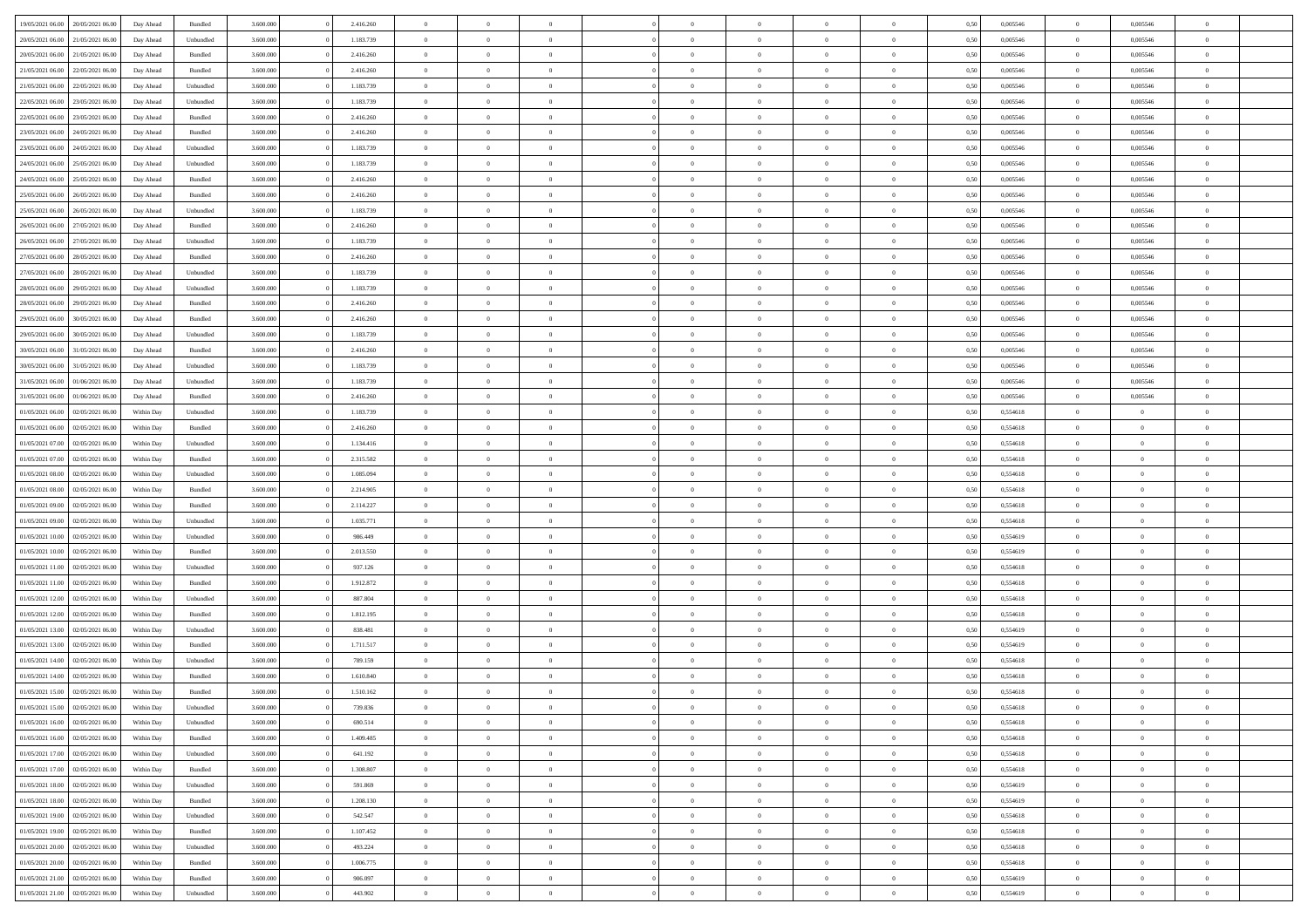| 01/05/2021 22:00 | 02/05/2021 06:00 | Within Day | Unbundled          | 3.600.000 | 394.579   | $\overline{0}$ | $\Omega$       |                | $\Omega$       | $\Omega$       | $\theta$       | $\theta$       | 0,50 | 0,554618 | $\theta$       | $\theta$       | $\theta$       |  |
|------------------|------------------|------------|--------------------|-----------|-----------|----------------|----------------|----------------|----------------|----------------|----------------|----------------|------|----------|----------------|----------------|----------------|--|
| 01/05/2021 22.00 | 02/05/2021 06:00 | Within Day | Bundled            | 3.600.000 | 805.420   | $\overline{0}$ | $\theta$       | $\overline{0}$ | $\overline{0}$ | $\bf{0}$       | $\overline{0}$ | $\bf{0}$       | 0,50 | 0,554618 | $\theta$       | $\theta$       | $\overline{0}$ |  |
| 01/05/2021 23.00 | 02/05/2021 06:00 | Within Day | Unbundled          | 3.600.000 | 345.257   | $\overline{0}$ | $\bf{0}$       | $\overline{0}$ | $\bf{0}$       | $\bf{0}$       | $\bf{0}$       | $\mathbf{0}$   | 0,50 | 0,554618 | $\overline{0}$ | $\overline{0}$ | $\overline{0}$ |  |
| 01/05/2021 23:00 | 02/05/2021 06:00 | Within Dav | Bundled            | 3.600,000 | 704.742   | $\overline{0}$ | $\overline{0}$ | $\overline{0}$ | $\overline{0}$ | $\bf{0}$       | $\overline{0}$ | $\overline{0}$ | 0.50 | 0.554618 | $\theta$       | $\theta$       | $\overline{0}$ |  |
| 02/05/2021 00:00 | 02/05/2021 06:00 | Within Day | Unbundled          | 3.600.000 | 295.934   | $\overline{0}$ | $\theta$       | $\overline{0}$ | $\overline{0}$ | $\bf{0}$       | $\overline{0}$ | $\bf{0}$       | 0,50 | 0,554619 | $\theta$       | $\overline{0}$ | $\overline{0}$ |  |
|                  |                  |            |                    |           |           |                |                |                |                |                |                |                |      |          |                |                |                |  |
| 02/05/2021 00:00 | 02/05/2021 06:00 | Within Day | Bundled            | 3.600.000 | 604.065   | $\overline{0}$ | $\bf{0}$       | $\overline{0}$ | $\bf{0}$       | $\overline{0}$ | $\overline{0}$ | $\mathbf{0}$   | 0,50 | 0,554619 | $\overline{0}$ | $\overline{0}$ | $\bf{0}$       |  |
| 02/05/2021 01:00 | 02/05/2021 06:00 | Within Dav | Unbundled          | 3.600.000 | 246.612   | $\overline{0}$ | $\overline{0}$ | $\overline{0}$ | $\overline{0}$ | $\overline{0}$ | $\overline{0}$ | $\overline{0}$ | 0.50 | 0,554618 | $\theta$       | $\overline{0}$ | $\overline{0}$ |  |
| 02/05/2021 01:00 | 02/05/2021 06:00 | Within Day | Bundled            | 3.600.000 | 503.387   | $\overline{0}$ | $\theta$       | $\overline{0}$ | $\overline{0}$ | $\bf{0}$       | $\overline{0}$ | $\bf{0}$       | 0,50 | 0,554618 | $\theta$       | $\theta$       | $\overline{0}$ |  |
| 02/05/2021 02:00 | 02/05/2021 06:00 | Within Day | Bundled            | 3.600.000 | 402.710   | $\overline{0}$ | $\overline{0}$ | $\overline{0}$ | $\bf{0}$       | $\bf{0}$       | $\bf{0}$       | $\bf{0}$       | 0,50 | 0,554620 | $\,0\,$        | $\overline{0}$ | $\overline{0}$ |  |
| 02/05/2021 02:00 | 02/05/2021 06:00 | Within Dav | Unbundled          | 3.600.000 | 197.289   | $\overline{0}$ | $\overline{0}$ | $\overline{0}$ | $\overline{0}$ | $\overline{0}$ | $\overline{0}$ | $\overline{0}$ | 0.50 | 0,554620 | $\theta$       | $\overline{0}$ | $\overline{0}$ |  |
| 02/05/2021 03:00 | 02/05/2021 06:00 | Within Day | Unbundled          | 3.600.000 | 147.967   | $\overline{0}$ | $\theta$       | $\overline{0}$ | $\overline{0}$ | $\bf{0}$       | $\overline{0}$ | $\bf{0}$       | 0,50 | 0,554619 | $\,$ 0 $\,$    | $\overline{0}$ | $\overline{0}$ |  |
| 02/05/2021 03:00 | 02/05/2021 06:00 | Within Day | Bundled            | 3.600.000 | 302.032   | $\overline{0}$ | $\overline{0}$ | $\overline{0}$ | $\bf{0}$       | $\bf{0}$       | $\bf{0}$       | $\bf{0}$       | 0,50 | 0,554619 | $\overline{0}$ | $\overline{0}$ | $\overline{0}$ |  |
|                  |                  |            |                    |           |           |                |                |                |                |                |                |                |      |          |                |                |                |  |
| 02/05/2021 04:00 | 02/05/2021 06:00 | Within Day | Unbundled          | 3.600.000 | 98.644    | $\overline{0}$ | $\overline{0}$ | $\overline{0}$ | $\overline{0}$ | $\bf{0}$       | $\overline{0}$ | $\overline{0}$ | 0.50 | 0.554617 | $\theta$       | $\theta$       | $\overline{0}$ |  |
| 02/05/2021 04:00 | 02/05/2021 06.00 | Within Day | Bundled            | 3.600.000 | 201.355   | $\overline{0}$ | $\theta$       | $\overline{0}$ | $\overline{0}$ | $\bf{0}$       | $\overline{0}$ | $\bf{0}$       | 0,50 | 0,554617 | $\theta$       | $\overline{0}$ | $\overline{0}$ |  |
| 02/05/2021 05:00 | 02/05/2021 06:00 | Within Day | Unbundled          | 3.600.000 | 49.322    | $\overline{0}$ | $\overline{0}$ | $\overline{0}$ | $\bf{0}$       | $\overline{0}$ | $\overline{0}$ | $\mathbf{0}$   | 0,50 | 0,554622 | $\overline{0}$ | $\overline{0}$ | $\bf{0}$       |  |
| 02/05/2021 05:00 | 02/05/2021 06:00 | Within Dav | Bundled            | 3.600.000 | 100.677   | $\overline{0}$ | $\overline{0}$ | $\overline{0}$ | $\overline{0}$ | $\overline{0}$ | $\overline{0}$ | $\overline{0}$ | 0.50 | 0,554622 | $\theta$       | $\overline{0}$ | $\overline{0}$ |  |
| 02/05/2021 06:00 | 03/05/2021 06:00 | Within Day | Unbundled          | 3.600.000 | 1.183.739 | $\overline{0}$ | $\theta$       | $\overline{0}$ | $\overline{0}$ | $\bf{0}$       | $\overline{0}$ | $\bf{0}$       | 0,50 | 0,554618 | $\theta$       | $\theta$       | $\overline{0}$ |  |
| 02/05/2021 06:00 | 03/05/2021 06:00 | Within Day | Bundled            | 3.600.000 | 2.416.260 | $\overline{0}$ | $\overline{0}$ | $\overline{0}$ | $\bf{0}$       | $\bf{0}$       | $\bf{0}$       | $\bf{0}$       | 0,50 | 0,554618 | $\,0\,$        | $\overline{0}$ | $\overline{0}$ |  |
| 02/05/2021 07:00 | 03/05/2021 06:00 | Within Dav | Unbundled          | 3.600.000 | 1.134.416 | $\overline{0}$ | $\overline{0}$ | $\overline{0}$ | $\overline{0}$ | $\overline{0}$ | $\overline{0}$ | $\overline{0}$ | 0.50 | 0.554618 | $\theta$       | $\overline{0}$ | $\overline{0}$ |  |
|                  |                  |            |                    |           |           | $\overline{0}$ | $\theta$       | $\overline{0}$ |                | $\bf{0}$       | $\overline{0}$ |                |      |          |                |                | $\overline{0}$ |  |
| 02/05/2021 07:00 | 03/05/2021 06:00 | Within Day | Bundled            | 3.600.000 | 2.315.582 |                |                |                | $\overline{0}$ |                |                | $\bf{0}$       | 0,50 | 0,554618 | $\,$ 0 $\,$    | $\overline{0}$ |                |  |
| 02/05/2021 08:00 | 03/05/2021 06:00 | Within Day | Bundled            | 3.600.000 | 2.214.905 | $\overline{0}$ | $\overline{0}$ | $\overline{0}$ | $\bf{0}$       | $\bf{0}$       | $\bf{0}$       | $\bf{0}$       | 0,50 | 0,554618 | $\bf{0}$       | $\overline{0}$ | $\overline{0}$ |  |
| 02/05/2021 08:00 | 03/05/2021 06:00 | Within Day | Unbundled          | 3.600,000 | 1.085.094 | $\overline{0}$ | $\overline{0}$ | $\overline{0}$ | $\overline{0}$ | $\bf{0}$       | $\overline{0}$ | $\overline{0}$ | 0.50 | 0.554618 | $\theta$       | $\theta$       | $\overline{0}$ |  |
| 02/05/2021 09:00 | 03/05/2021 06:00 | Within Day | Unbundled          | 3.600.000 | 1.035.771 | $\overline{0}$ | $\theta$       | $\overline{0}$ | $\overline{0}$ | $\bf{0}$       | $\overline{0}$ | $\bf{0}$       | 0,50 | 0,554618 | $\,$ 0 $\,$    | $\overline{0}$ | $\overline{0}$ |  |
| 02/05/2021 09:00 | 03/05/2021 06:00 | Within Day | Bundled            | 3.600.000 | 2.114.227 | $\overline{0}$ | $\bf{0}$       | $\overline{0}$ | $\bf{0}$       | $\overline{0}$ | $\overline{0}$ | $\mathbf{0}$   | 0,50 | 0,554618 | $\overline{0}$ | $\overline{0}$ | $\bf{0}$       |  |
| 02/05/2021 11:00 | 03/05/2021 06:00 | Within Dav | Unbundled          | 3.600.000 | 937.126   | $\overline{0}$ | $\overline{0}$ | $\overline{0}$ | $\overline{0}$ | $\overline{0}$ | $\overline{0}$ | $\overline{0}$ | 0.50 | 0.554618 | $\theta$       | $\overline{0}$ | $\overline{0}$ |  |
| 02/05/2021 11:00 | 03/05/2021 06:00 | Within Day | Bundled            | 3.600.000 | 1.912.872 | $\overline{0}$ | $\theta$       | $\overline{0}$ | $\overline{0}$ | $\bf{0}$       | $\overline{0}$ | $\bf{0}$       | 0,50 | 0,554618 | $\theta$       | $\theta$       | $\overline{0}$ |  |
|                  |                  |            |                    |           |           |                |                |                |                |                |                |                |      |          |                |                |                |  |
| 02/05/2021 12:00 | 03/05/2021 06:00 | Within Day | Unbundled          | 3.600.000 | 887.804   | $\overline{0}$ | $\overline{0}$ | $\overline{0}$ | $\bf{0}$       | $\bf{0}$       | $\bf{0}$       | $\bf{0}$       | 0,50 | 0,554618 | $\,0\,$        | $\overline{0}$ | $\overline{0}$ |  |
| 02/05/2021 12:00 | 03/05/2021 06:00 | Within Day | Bundled            | 3.600.000 | 1.812.195 | $\overline{0}$ | $\overline{0}$ | $\overline{0}$ | $\overline{0}$ | $\overline{0}$ | $\overline{0}$ | $\overline{0}$ | 0.50 | 0,554618 | $\theta$       | $\overline{0}$ | $\overline{0}$ |  |
| 02/05/2021 13:00 | 03/05/2021 06:00 | Within Day | Unbundled          | 3.600.000 | 838.481   | $\overline{0}$ | $\theta$       | $\overline{0}$ | $\overline{0}$ | $\bf{0}$       | $\overline{0}$ | $\bf{0}$       | 0,50 | 0,554619 | $\,$ 0 $\,$    | $\overline{0}$ | $\overline{0}$ |  |
| 02/05/2021 13:00 | 03/05/2021 06:00 | Within Day | Bundled            | 3.600.000 | 1.711.517 | $\overline{0}$ | $\overline{0}$ | $\overline{0}$ | $\bf{0}$       | $\bf{0}$       | $\bf{0}$       | $\bf{0}$       | 0,50 | 0,554619 | $\overline{0}$ | $\overline{0}$ | $\overline{0}$ |  |
| 02/05/2021 14:00 | 03/05/2021 06:00 | Within Day | Unbundled          | 3.600.000 | 789.159   | $\overline{0}$ | $\Omega$       | $\Omega$       | $\Omega$       | $\Omega$       | $\Omega$       | $\overline{0}$ | 0,50 | 0,554618 | $\,0\,$        | $\theta$       | $\theta$       |  |
| 02/05/2021 14:00 | 03/05/2021 06:00 | Within Day | Bundled            | 3.600.000 | 1.610.840 | $\overline{0}$ | $\theta$       | $\overline{0}$ | $\overline{0}$ | $\bf{0}$       | $\overline{0}$ | $\bf{0}$       | 0,50 | 0,554618 | $\theta$       | $\overline{0}$ | $\overline{0}$ |  |
| 02/05/2021 15:00 | 03/05/2021 06:00 | Within Day | Bundled            | 3.600.000 | 1.510.162 | $\overline{0}$ | $\overline{0}$ | $\overline{0}$ | $\bf{0}$       | $\bf{0}$       | $\overline{0}$ | $\mathbf{0}$   | 0,50 | 0,554618 | $\overline{0}$ | $\overline{0}$ | $\bf{0}$       |  |
| 02/05/2021 15:00 | 03/05/2021 06:00 |            | Unbundled          | 3.600,000 | 739,836   | $\overline{0}$ | $\Omega$       | $\Omega$       | $\Omega$       | $\bf{0}$       | $\overline{0}$ | $\overline{0}$ | 0.50 | 0.554618 | $\theta$       | $\theta$       | $\theta$       |  |
|                  |                  | Within Day |                    |           |           |                |                |                |                |                |                |                |      |          |                |                |                |  |
| 02/05/2021 16:00 | 03/05/2021 06:00 | Within Day | Unbundled          | 3.600.000 | 690.514   | $\overline{0}$ | $\theta$       | $\overline{0}$ | $\overline{0}$ | $\bf{0}$       | $\overline{0}$ | $\bf{0}$       | 0,50 | 0,554618 | $\theta$       | $\theta$       | $\overline{0}$ |  |
| 02/05/2021 16:00 | 03/05/2021 06:00 | Within Day | Bundled            | 3.600.000 | 1.409.485 | $\overline{0}$ | $\overline{0}$ | $\overline{0}$ | $\bf{0}$       | $\bf{0}$       | $\bf{0}$       | $\bf{0}$       | 0,50 | 0,554618 | $\,0\,$        | $\overline{0}$ | $\overline{0}$ |  |
| 02/05/2021 17:00 | 03/05/2021 06:00 | Within Day | Unbundled          | 3.600,000 | 641.192   | $\overline{0}$ | $\Omega$       | $\Omega$       | $\Omega$       | $\theta$       | $\theta$       | $\overline{0}$ | 0.50 | 0.554618 | $\theta$       | $\theta$       | $\theta$       |  |
| 02/05/2021 17:00 | 03/05/2021 06:00 | Within Day | Bundled            | 3.600.000 | 1.308.807 | $\overline{0}$ | $\theta$       | $\overline{0}$ | $\overline{0}$ | $\bf{0}$       | $\overline{0}$ | $\bf{0}$       | 0,50 | 0,554618 | $\,$ 0 $\,$    | $\overline{0}$ | $\overline{0}$ |  |
| 02/05/2021 18:00 | 03/05/2021 06:00 | Within Day | Unbundled          | 3.600.000 | 591.869   | $\overline{0}$ | $\overline{0}$ | $\overline{0}$ | $\bf{0}$       | $\bf{0}$       | $\bf{0}$       | $\bf{0}$       | 0,50 | 0,554619 | $\bf{0}$       | $\overline{0}$ | $\overline{0}$ |  |
| 02/05/2021 18:00 | 03/05/2021 06:00 | Within Day | Bundled            | 3.600.000 | 1.208.130 | $\overline{0}$ | $\Omega$       | $\overline{0}$ | $\Omega$       | $\Omega$       | $\overline{0}$ | $\overline{0}$ | 0.50 | 0,554619 | $\,0\,$        | $\theta$       | $\theta$       |  |
| 02/05/2021 19:00 | 03/05/2021 06:00 | Within Day | Unbundled          | 3.600.000 | 542.547   | $\overline{0}$ | $\theta$       | $\overline{0}$ | $\overline{0}$ | $\bf{0}$       | $\overline{0}$ | $\bf{0}$       | 0,50 | 0,554618 | $\,$ 0 $\,$    | $\overline{0}$ | $\overline{0}$ |  |
| 02/05/2021 19:00 | 03/05/2021 06:00 | Within Day | Bundled            | 3.600.000 | 1.107.452 | $\overline{0}$ | $\overline{0}$ | $\overline{0}$ | $\bf{0}$       | $\bf{0}$       | $\bf{0}$       | $\mathbf{0}$   | 0,50 | 0,554618 | $\overline{0}$ | $\overline{0}$ | $\bf{0}$       |  |
|                  |                  |            |                    |           |           |                |                |                |                |                |                |                |      |          |                |                |                |  |
| 02/05/2021 20:00 | 03/05/2021 06:00 | Within Day | Unbundled          | 3.600,000 | 493.224   | $\overline{0}$ | $\Omega$       | $\Omega$       | $\Omega$       | $\Omega$       | $\Omega$       | $\overline{0}$ | 0.50 | 0.554618 | $\theta$       | $\theta$       | $\theta$       |  |
| 02/05/2021 20:00 | 03/05/2021 06:00 | Within Day | Bundled            | 3.600.000 | 1.006.775 | $\overline{0}$ | $\overline{0}$ | $\overline{0}$ | $\bf{0}$       | $\,$ 0         | $\bf{0}$       | $\bf{0}$       | 0,50 | 0,554618 | $\,0\,$        | $\overline{0}$ | $\overline{0}$ |  |
| 02/05/2021 21:00 | 03/05/2021 06:00 | Within Day | $\mathbf B$ undled | 3.600.000 | 906.097   | $\bf{0}$       | $\bf{0}$       |                |                |                |                |                | 0,50 | 0,554619 | $\bf{0}$       | $\overline{0}$ |                |  |
| 02/05/2021 21:00 | 03/05/2021 06:00 | Within Day | Unbundled          | 3.600,000 | 443.902   | $\overline{0}$ | $\overline{0}$ | $\overline{0}$ | $\Omega$       | $\overline{0}$ | $\overline{0}$ | $\overline{0}$ | 0.50 | 0.554619 | $\theta$       | $\theta$       | $\theta$       |  |
| 02/05/2021 22:00 | 03/05/2021 06:00 | Within Day | Unbundled          | 3.600.000 | 394.579   | $\overline{0}$ | $\bf{0}$       | $\overline{0}$ | $\bf{0}$       | $\,$ 0 $\,$    | $\overline{0}$ | $\,$ 0 $\,$    | 0,50 | 0,554618 | $\,$ 0 $\,$    | $\,$ 0 $\,$    | $\,$ 0         |  |
| 02/05/2021 22.00 | 03/05/2021 06:00 | Within Day | Bundled            | 3.600.000 | 805.420   | $\overline{0}$ | $\overline{0}$ | $\overline{0}$ | $\overline{0}$ | $\overline{0}$ | $\overline{0}$ | $\mathbf{0}$   | 0,50 | 0,554618 | $\overline{0}$ | $\overline{0}$ | $\overline{0}$ |  |
| 02/05/2021 23:00 | 03/05/2021 06:00 | Within Day | Unbundled          | 3.600.000 | 345.257   | $\overline{0}$ | $\overline{0}$ | $\overline{0}$ | $\Omega$       | $\overline{0}$ | $\overline{0}$ | $\overline{0}$ | 0,50 | 0,554618 | $\overline{0}$ | $\theta$       | $\overline{0}$ |  |
| 02/05/2021 23:00 | 03/05/2021 06:00 | Within Day | Bundled            | 3.600.000 | 704.742   | $\overline{0}$ | $\,$ 0         | $\overline{0}$ |                | $\,$ 0 $\,$    | $\overline{0}$ |                |      | 0,554618 | $\,$ 0 $\,$    | $\overline{0}$ | $\,$ 0         |  |
|                  |                  |            |                    |           |           |                |                |                | $\bf{0}$       |                |                | $\mathbf{0}$   | 0,50 |          |                |                |                |  |
| 03/05/2021 00:00 | 03/05/2021 06:00 | Within Day | Unbundled          | 3.600.000 | 295.934   | $\overline{0}$ | $\overline{0}$ | $\overline{0}$ | $\overline{0}$ | $\overline{0}$ | $\overline{0}$ | $\mathbf{0}$   | 0,50 | 0,554619 | $\overline{0}$ | $\overline{0}$ | $\overline{0}$ |  |
| 03/05/2021 00:00 | 03/05/2021 06:00 | Within Day | Bundled            | 3.600,000 | 604.065   | $\overline{0}$ | $\overline{0}$ | $\overline{0}$ | $\overline{0}$ | $\overline{0}$ | $\overline{0}$ | $\overline{0}$ | 0.50 | 0,554619 | $\overline{0}$ | $\theta$       | $\overline{0}$ |  |
| 03/05/2021 01:00 | 03/05/2021 06:00 | Within Day | Unbundled          | 3.600.000 | 246.612   | $\overline{0}$ | $\,$ 0         | $\overline{0}$ | $\bf{0}$       | $\bf{0}$       | $\bf{0}$       | $\bf{0}$       | 0,50 | 0,554618 | $\,$ 0 $\,$    | $\overline{0}$ | $\overline{0}$ |  |
| 03/05/2021 01:00 | 03/05/2021 06:00 | Within Day | Bundled            | 3.600.000 | 503.387   | $\overline{0}$ | $\bf{0}$       | $\overline{0}$ | $\overline{0}$ | $\overline{0}$ | $\overline{0}$ | $\mathbf{0}$   | 0,50 | 0,554618 | $\overline{0}$ | $\overline{0}$ | $\bf{0}$       |  |
| 03/05/2021 02:00 | 03/05/2021 06:00 | Within Day | Bundled            | 3.600,000 | 402.710   | $\overline{0}$ | $\overline{0}$ | $\overline{0}$ | $\Omega$       | $\overline{0}$ | $\overline{0}$ | $\overline{0}$ | 0.50 | 0,554620 | $\overline{0}$ | $\overline{0}$ | $\overline{0}$ |  |
| 03/05/2021 02:00 | 03/05/2021 06:00 | Within Day | Unbundled          | 3.600.000 | 197.289   | $\overline{0}$ | $\bf{0}$       | $\overline{0}$ | $\overline{0}$ | $\bf{0}$       | $\bf{0}$       | $\mathbf{0}$   | 0,50 | 0,554620 | $\,$ 0 $\,$    | $\,$ 0 $\,$    | $\bf{0}$       |  |
|                  |                  |            |                    |           |           |                |                |                |                |                |                |                |      |          |                |                |                |  |
| 03/05/2021 03:00 | 03/05/2021 06:00 | Within Day | Unbundled          | 3.600.000 | 147.967   | $\overline{0}$ | $\bf{0}$       | $\overline{0}$ | $\overline{0}$ | $\bf{0}$       | $\bf{0}$       | $\bf{0}$       | 0,50 | 0,554619 | $\overline{0}$ | $\overline{0}$ | $\bf{0}$       |  |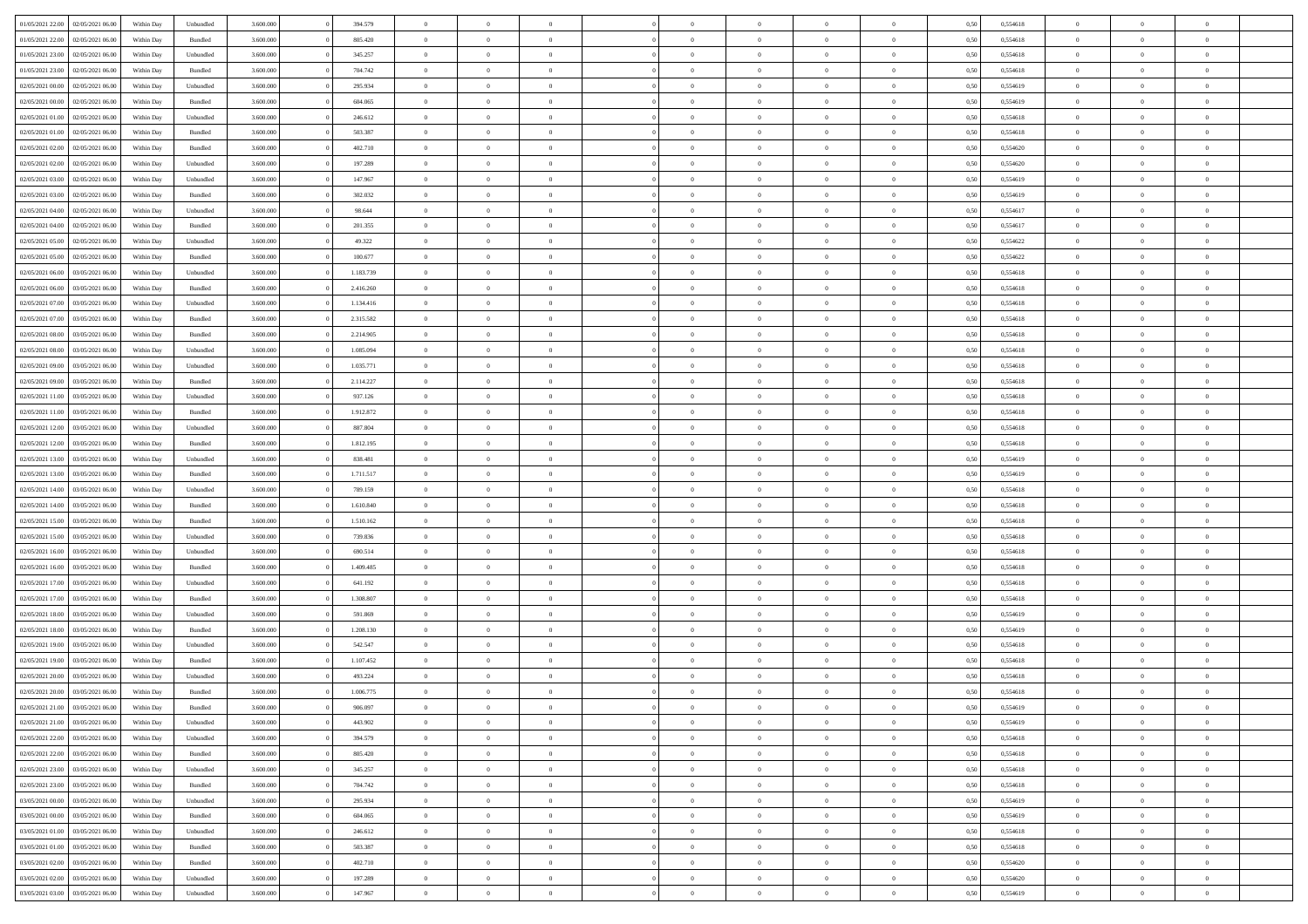|                                   |                  |            |                    |           |           | $\overline{0}$ | $\Omega$       |                |                | $\Omega$       | $\theta$       | $\theta$       |      |          | $\theta$       |                | $\theta$       |  |
|-----------------------------------|------------------|------------|--------------------|-----------|-----------|----------------|----------------|----------------|----------------|----------------|----------------|----------------|------|----------|----------------|----------------|----------------|--|
| 03/05/2021 03:00                  | 03/05/2021 06:00 | Within Day | Bundled            | 3.600.000 | 302.032   |                |                |                | $\Omega$       |                |                |                | 0,50 | 0,554619 |                | $\theta$       |                |  |
| 03/05/2021 04:00                  | 03/05/2021 06.00 | Within Day | Unbundled          | 3.600.000 | 98.644    | $\overline{0}$ | $\theta$       | $\overline{0}$ | $\overline{0}$ | $\bf{0}$       | $\overline{0}$ | $\bf{0}$       | 0,50 | 0,554617 | $\theta$       | $\theta$       | $\overline{0}$ |  |
| 03/05/2021 04:00                  | 03/05/2021 06:00 | Within Day | Bundled            | 3.600.000 | 201.355   | $\overline{0}$ | $\overline{0}$ | $\overline{0}$ | $\bf{0}$       | $\bf{0}$       | $\bf{0}$       | $\bf{0}$       | 0,50 | 0,554617 | $\overline{0}$ | $\overline{0}$ | $\overline{0}$ |  |
| 03/05/2021 05:00                  | 03/05/2021 06:00 | Within Dav | Unbundled          | 3.600.000 | 49.322    | $\overline{0}$ | $\overline{0}$ | $\overline{0}$ | $\overline{0}$ | $\bf{0}$       | $\overline{0}$ | $\overline{0}$ | 0.50 | 0.554622 | $\theta$       | $\theta$       | $\overline{0}$ |  |
| 03/05/2021 05:00                  | 03/05/2021 06.00 | Within Day | Bundled            | 3.600.000 | 100.677   | $\overline{0}$ | $\theta$       | $\overline{0}$ | $\overline{0}$ | $\bf{0}$       | $\overline{0}$ | $\bf{0}$       | 0,50 | 0,554622 | $\theta$       | $\theta$       | $\overline{0}$ |  |
|                                   |                  |            |                    |           |           |                |                |                |                |                |                |                |      |          |                |                |                |  |
| 03/05/2021 06:00                  | 04/05/2021 06.00 | Within Day | Unbundled          | 3.600.000 | 1.183.739 | $\overline{0}$ | $\bf{0}$       | $\overline{0}$ | $\bf{0}$       | $\overline{0}$ | $\overline{0}$ | $\mathbf{0}$   | 0,50 | 0,554618 | $\overline{0}$ | $\overline{0}$ | $\bf{0}$       |  |
| 03/05/2021 06:00                  | 04/05/2021 06:00 | Within Dav | Bundled            | 3.600.000 | 2.416.260 | $\overline{0}$ | $\overline{0}$ | $\overline{0}$ | $\overline{0}$ | $\overline{0}$ | $\overline{0}$ | $\overline{0}$ | 0.50 | 0,554618 | $\theta$       | $\overline{0}$ | $\overline{0}$ |  |
| 03/05/2021 07:00                  | 04/05/2021 06.00 | Within Day | Unbundled          | 3.600.000 | 1.134.416 | $\overline{0}$ | $\theta$       | $\overline{0}$ | $\overline{0}$ | $\bf{0}$       | $\overline{0}$ | $\bf{0}$       | 0,50 | 0,554618 | $\theta$       | $\theta$       | $\overline{0}$ |  |
| 03/05/2021 07:00                  | 04/05/2021 06.00 | Within Day | Bundled            | 3.600.000 | 2.315.582 | $\overline{0}$ | $\overline{0}$ | $\overline{0}$ | $\bf{0}$       | $\bf{0}$       | $\bf{0}$       | $\bf{0}$       | 0,50 | 0,554618 | $\,0\,$        | $\overline{0}$ | $\overline{0}$ |  |
| 03/05/2021 08:00                  | 04/05/2021 06:00 | Within Dav | Bundled            | 3.600.000 | 2.214.905 | $\overline{0}$ | $\overline{0}$ | $\overline{0}$ | $\overline{0}$ | $\overline{0}$ | $\overline{0}$ | $\overline{0}$ | 0.50 | 0.554618 | $\theta$       | $\overline{0}$ | $\overline{0}$ |  |
| 03/05/2021 08:00                  | 04/05/2021 06.00 | Within Day | Unbundled          | 3.600.000 | 1.085.094 | $\overline{0}$ | $\theta$       | $\overline{0}$ | $\overline{0}$ | $\bf{0}$       | $\overline{0}$ | $\bf{0}$       | 0,50 | 0,554618 | $\,$ 0 $\,$    | $\overline{0}$ | $\overline{0}$ |  |
| 03/05/2021 09:00                  | 04/05/2021 06.00 | Within Day | Unbundled          | 3.600.000 | 1.035.771 | $\overline{0}$ | $\overline{0}$ | $\overline{0}$ | $\bf{0}$       | $\bf{0}$       | $\bf{0}$       | $\bf{0}$       | 0,50 | 0,554618 | $\overline{0}$ | $\overline{0}$ | $\overline{0}$ |  |
|                                   |                  |            |                    |           |           |                |                |                |                |                |                |                |      |          |                |                |                |  |
| 03/05/2021 09:00                  | 04/05/2021 06:00 | Within Day | Bundled            | 3.600.000 | 2.114.227 | $\overline{0}$ | $\overline{0}$ | $\overline{0}$ | $\overline{0}$ | $\bf{0}$       | $\overline{0}$ | $\overline{0}$ | 0.50 | 0.554618 | $\theta$       | $\theta$       | $\overline{0}$ |  |
| 03/05/2021 10:00                  | 04/05/2021 06.00 | Within Day | Unbundled          | 3.600.000 | 986.449   | $\overline{0}$ | $\theta$       | $\overline{0}$ | $\overline{0}$ | $\bf{0}$       | $\overline{0}$ | $\bf{0}$       | 0,50 | 0,554619 | $\theta$       | $\overline{0}$ | $\overline{0}$ |  |
| 03/05/2021 10:00                  | 04/05/2021 06.00 | Within Day | Bundled            | 3.600.000 | 2.013.550 | $\overline{0}$ | $\overline{0}$ | $\overline{0}$ | $\bf{0}$       | $\overline{0}$ | $\overline{0}$ | $\mathbf{0}$   | 0,50 | 0,554619 | $\overline{0}$ | $\overline{0}$ | $\bf{0}$       |  |
| 03/05/2021 11:00                  | 04/05/2021 06:00 | Within Dav | Unbundled          | 3.600.000 | 937.126   | $\overline{0}$ | $\overline{0}$ | $\overline{0}$ | $\overline{0}$ | $\overline{0}$ | $\overline{0}$ | $\overline{0}$ | 0.50 | 0.554618 | $\theta$       | $\overline{0}$ | $\overline{0}$ |  |
| 03/05/2021 11:00                  | 04/05/2021 06.00 | Within Day | Bundled            | 3.600.000 | 1.912.872 | $\overline{0}$ | $\theta$       | $\overline{0}$ | $\overline{0}$ | $\bf{0}$       | $\overline{0}$ | $\bf{0}$       | 0,50 | 0,554618 | $\theta$       | $\theta$       | $\overline{0}$ |  |
| 03/05/2021 12:00                  | 04/05/2021 06.00 | Within Day | Unbundled          | 3.600.000 | 887.804   | $\overline{0}$ | $\overline{0}$ | $\overline{0}$ | $\bf{0}$       | $\bf{0}$       | $\bf{0}$       | $\bf{0}$       | 0,50 | 0,554618 | $\,0\,$        | $\overline{0}$ | $\overline{0}$ |  |
| 03/05/2021 12:00                  | 04/05/2021 06:00 | Within Day | Bundled            | 3.600.000 | 1.812.195 | $\overline{0}$ | $\overline{0}$ | $\overline{0}$ | $\overline{0}$ | $\overline{0}$ | $\overline{0}$ | $\overline{0}$ | 0.50 | 0.554618 | $\theta$       | $\overline{0}$ | $\overline{0}$ |  |
|                                   |                  |            |                    |           |           |                |                |                |                |                |                |                |      |          |                |                |                |  |
| 03/05/2021 13:00                  | 04/05/2021 06.00 | Within Day | Unbundled          | 3.600.000 | 838.481   | $\overline{0}$ | $\theta$       | $\overline{0}$ | $\overline{0}$ | $\bf{0}$       | $\overline{0}$ | $\bf{0}$       | 0,50 | 0,554619 | $\,$ 0 $\,$    | $\theta$       | $\overline{0}$ |  |
| 03/05/2021 13:00                  | 04/05/2021 06.00 | Within Day | Bundled            | 3.600.000 | 1.711.517 | $\overline{0}$ | $\overline{0}$ | $\overline{0}$ | $\bf{0}$       | $\bf{0}$       | $\bf{0}$       | $\bf{0}$       | 0,50 | 0,554619 | $\bf{0}$       | $\overline{0}$ | $\overline{0}$ |  |
| 03/05/2021 14:00                  | 04/05/2021 06:00 | Within Day | Bundled            | 3.600.000 | 1.610.840 | $\overline{0}$ | $\overline{0}$ | $\overline{0}$ | $\overline{0}$ | $\bf{0}$       | $\overline{0}$ | $\overline{0}$ | 0.50 | 0.554618 | $\theta$       | $\overline{0}$ | $\overline{0}$ |  |
| 03/05/2021 14:00                  | 04/05/2021 06.00 | Within Day | Unbundled          | 3.600.000 | 789.159   | $\overline{0}$ | $\theta$       | $\overline{0}$ | $\overline{0}$ | $\bf{0}$       | $\overline{0}$ | $\bf{0}$       | 0,50 | 0,554618 | $\,$ 0 $\,$    | $\overline{0}$ | $\overline{0}$ |  |
| 03/05/2021 15:00                  | 04/05/2021 06.00 | Within Day | Unbundled          | 3.600.000 | 739.836   | $\overline{0}$ | $\bf{0}$       | $\overline{0}$ | $\bf{0}$       | $\overline{0}$ | $\overline{0}$ | $\mathbf{0}$   | 0,50 | 0,554618 | $\overline{0}$ | $\overline{0}$ | $\bf{0}$       |  |
| 03/05/2021 15:00                  | 04/05/2021 06:00 | Within Dav | Bundled            | 3.600.000 | 1.510.162 | $\overline{0}$ | $\overline{0}$ | $\overline{0}$ | $\overline{0}$ | $\overline{0}$ | $\overline{0}$ | $\overline{0}$ | 0.50 | 0.554618 | $\theta$       | $\overline{0}$ | $\overline{0}$ |  |
| 03/05/2021 16:00                  | 04/05/2021 06.00 |            |                    | 3.600.000 | 690.514   | $\overline{0}$ | $\theta$       | $\overline{0}$ | $\overline{0}$ | $\bf{0}$       | $\overline{0}$ |                |      | 0,554618 | $\theta$       | $\theta$       | $\overline{0}$ |  |
|                                   |                  | Within Day | Unbundled          |           |           |                |                |                |                |                |                | $\bf{0}$       | 0,50 |          |                |                |                |  |
| 03/05/2021 16:00                  | 04/05/2021 06.00 | Within Day | Bundled            | 3.600.000 | 1.409.485 | $\overline{0}$ | $\overline{0}$ | $\overline{0}$ | $\bf{0}$       | $\bf{0}$       | $\bf{0}$       | $\bf{0}$       | 0,50 | 0,554618 | $\,0\,$        | $\overline{0}$ | $\overline{0}$ |  |
| 03/05/2021 17:00                  | 04/05/2021 06:00 | Within Day | Unbundled          | 3.600.000 | 641.192   | $\overline{0}$ | $\overline{0}$ | $\overline{0}$ | $\overline{0}$ | $\overline{0}$ | $\overline{0}$ | $\overline{0}$ | 0.50 | 0.554618 | $\theta$       | $\overline{0}$ | $\overline{0}$ |  |
| 03/05/2021 17:00                  | 04/05/2021 06.00 | Within Day | Bundled            | 3.600.000 | 1.308.807 | $\overline{0}$ | $\theta$       | $\overline{0}$ | $\overline{0}$ | $\bf{0}$       | $\overline{0}$ | $\bf{0}$       | 0,50 | 0,554618 | $\,$ 0 $\,$    | $\overline{0}$ | $\overline{0}$ |  |
| 03/05/2021 18:00                  | 04/05/2021 06.00 | Within Day | Unbundled          | 3.600.000 | 591.869   | $\overline{0}$ | $\overline{0}$ | $\overline{0}$ | $\bf{0}$       | $\bf{0}$       | $\bf{0}$       | $\bf{0}$       | 0,50 | 0,554619 | $\bf{0}$       | $\overline{0}$ | $\overline{0}$ |  |
| 03/05/2021 18:00                  | 04/05/2021 06.00 | Within Day | Bundled            | 3.600.000 | 1.208.130 | $\overline{0}$ | $\Omega$       | $\Omega$       | $\Omega$       | $\Omega$       | $\Omega$       | $\overline{0}$ | 0,50 | 0,554619 | $\,0\,$        | $\theta$       | $\theta$       |  |
| 03/05/2021 19:00                  | 04/05/2021 06.00 | Within Day | Unbundled          | 3.600.000 | 542.547   | $\overline{0}$ | $\theta$       | $\overline{0}$ | $\overline{0}$ | $\bf{0}$       | $\overline{0}$ | $\bf{0}$       | 0,50 | 0,554618 | $\theta$       | $\theta$       | $\overline{0}$ |  |
|                                   |                  |            |                    |           |           |                |                |                |                |                |                |                |      |          |                |                |                |  |
| 03/05/2021 19:00                  | 04/05/2021 06:00 | Within Day | Bundled            | 3.600.000 | 1.107.452 | $\overline{0}$ | $\overline{0}$ | $\overline{0}$ | $\bf{0}$       | $\bf{0}$       | $\overline{0}$ | $\mathbf{0}$   | 0,50 | 0,554618 | $\bf{0}$       | $\overline{0}$ | $\bf{0}$       |  |
| 03/05/2021 20:00                  | 04/05/2021 06:00 | Within Day | Bundled            | 3.600,000 | 1.006.775 | $\overline{0}$ | $\Omega$       | $\Omega$       | $\Omega$       | $\bf{0}$       | $\overline{0}$ | $\overline{0}$ | 0.50 | 0.554618 | $\theta$       | $\theta$       | $\theta$       |  |
| 03/05/2021 20:00                  | 04/05/2021 06.00 | Within Day | Unbundled          | 3.600.000 | 493.224   | $\overline{0}$ | $\theta$       | $\overline{0}$ | $\overline{0}$ | $\bf{0}$       | $\overline{0}$ | $\bf{0}$       | 0,50 | 0,554618 | $\,$ 0 $\,$    | $\theta$       | $\overline{0}$ |  |
| 03/05/2021 21.00                  | 04/05/2021 06.00 | Within Day | Unbundled          | 3.600.000 | 443.902   | $\overline{0}$ | $\overline{0}$ | $\overline{0}$ | $\bf{0}$       | $\bf{0}$       | $\bf{0}$       | $\bf{0}$       | 0,50 | 0,554619 | $\,0\,$        | $\overline{0}$ | $\overline{0}$ |  |
| 03/05/2021 21:00                  | 04/05/2021 06:00 | Within Day | Bundled            | 3.600,000 | 906,097   | $\overline{0}$ | $\Omega$       | $\Omega$       | $\Omega$       | $\theta$       | $\theta$       | $\overline{0}$ | 0.50 | 0.554619 | $\theta$       | $\theta$       | $\theta$       |  |
| 03/05/2021 22:00                  | 04/05/2021 06.00 | Within Day | Unbundled          | 3.600.000 | 394.579   | $\overline{0}$ | $\theta$       | $\overline{0}$ | $\overline{0}$ | $\bf{0}$       | $\overline{0}$ | $\bf{0}$       | 0,50 | 0,554618 | $\,$ 0 $\,$    | $\overline{0}$ | $\overline{0}$ |  |
| 03/05/2021 22.00                  | 04/05/2021 06.00 | Within Day | Bundled            | 3.600.000 | 805.420   | $\overline{0}$ | $\overline{0}$ | $\overline{0}$ | $\bf{0}$       | $\bf{0}$       | $\bf{0}$       | $\bf{0}$       | 0,50 | 0,554618 | $\bf{0}$       | $\overline{0}$ | $\overline{0}$ |  |
| 03/05/2021 23:00                  | 04/05/2021 06.00 |            | Unbundled          | 3.600.000 | 345.257   | $\overline{0}$ | $\Omega$       | $\overline{0}$ | $\Omega$       | $\Omega$       | $\overline{0}$ | $\overline{0}$ | 0,50 | 0,554618 | $\,0\,$        | $\theta$       | $\theta$       |  |
|                                   |                  | Within Day |                    |           |           |                |                |                |                |                |                |                |      |          |                |                |                |  |
| 03/05/2021 23:00                  | 04/05/2021 06.00 | Within Day | Bundled            | 3.600.000 | 704.742   | $\overline{0}$ | $\theta$       | $\overline{0}$ | $\overline{0}$ | $\bf{0}$       | $\overline{0}$ | $\bf{0}$       | 0,50 | 0,554618 | $\,$ 0 $\,$    | $\overline{0}$ | $\overline{0}$ |  |
| 04/05/2021 00:00                  | 04/05/2021 06.00 | Within Day | Unbundled          | 3.600.000 | 295.934   | $\overline{0}$ | $\overline{0}$ | $\overline{0}$ | $\bf{0}$       | $\bf{0}$       | $\bf{0}$       | $\mathbf{0}$   | 0,50 | 0,554619 | $\overline{0}$ | $\overline{0}$ | $\bf{0}$       |  |
| 04/05/2021 00:00                  | 04/05/2021 06:00 | Within Day | Bundled            | 3.600,000 | 604,065   | $\overline{0}$ | $\Omega$       | $\Omega$       | $\Omega$       | $\Omega$       | $\Omega$       | $\overline{0}$ | 0.50 | 0.554619 | $\theta$       | $\theta$       | $\theta$       |  |
| 04/05/2021 01:00                  | 04/05/2021 06:00 | Within Day | Bundled            | 3.600.000 | 503.387   | $\overline{0}$ | $\overline{0}$ | $\overline{0}$ | $\bf{0}$       | $\,$ 0         | $\bf{0}$       | $\bf{0}$       | 0,50 | 0,554618 | $\,0\,$        | $\overline{0}$ | $\overline{0}$ |  |
| 04/05/2021 01:00 04/05/2021 06:00 |                  | Within Day | Unbundled          | 3.600.000 | 246.612   | $\bf{0}$       | $\bf{0}$       |                |                |                |                |                | 0,50 | 0,554618 | $\bf{0}$       | $\overline{0}$ |                |  |
| 04/05/2021 02.00                  | 04/05/2021 06:00 | Within Day | Unbundled          | 3.600,000 | 197.289   | $\overline{0}$ | $\overline{0}$ | $\overline{0}$ | $\Omega$       | $\overline{0}$ | $\overline{0}$ | $\overline{0}$ | 0.50 | 0.554620 | $\theta$       | $\theta$       | $\theta$       |  |
| 04/05/2021 02:00                  | 04/05/2021 06:00 | Within Day | Bundled            | 3.600.000 | 402.710   | $\overline{0}$ | $\bf{0}$       | $\overline{0}$ | $\bf{0}$       | $\,$ 0 $\,$    | $\overline{0}$ | $\,$ 0 $\,$    | 0,50 | 0,554620 | $\,$ 0 $\,$    | $\,$ 0 $\,$    | $\,$ 0         |  |
|                                   |                  |            |                    |           |           |                |                |                |                |                |                |                |      |          |                |                |                |  |
| 04/05/2021 03:00                  | 04/05/2021 06:00 | Within Day | Unbundled          | 3.600.000 | 147.967   | $\overline{0}$ | $\overline{0}$ | $\overline{0}$ | $\overline{0}$ | $\overline{0}$ | $\overline{0}$ | $\mathbf{0}$   | 0,50 | 0,554619 | $\overline{0}$ | $\bf{0}$       | $\overline{0}$ |  |
| 04/05/2021 03:00                  | 04/05/2021 06:00 | Within Day | $\mathbf B$ undled | 3.600.000 | 302.032   | $\overline{0}$ | $\overline{0}$ | $\overline{0}$ | $\Omega$       | $\overline{0}$ | $\overline{0}$ | $\overline{0}$ | 0,50 | 0,554619 | $\overline{0}$ | $\theta$       | $\overline{0}$ |  |
| 04/05/2021 04:00                  | 04/05/2021 06:00 | Within Day | Unbundled          | 3.600.000 | 98.644    | $\overline{0}$ | $\,$ 0         | $\overline{0}$ | $\bf{0}$       | $\,$ 0 $\,$    | $\overline{0}$ | $\mathbf{0}$   | 0,50 | 0,554617 | $\,$ 0 $\,$    | $\overline{0}$ | $\,$ 0         |  |
| 04/05/2021 04:00                  | 04/05/2021 06:00 | Within Day | Bundled            | 3.600.000 | 201.355   | $\overline{0}$ | $\overline{0}$ | $\overline{0}$ | $\overline{0}$ | $\overline{0}$ | $\overline{0}$ | $\mathbf{0}$   | 0,50 | 0,554617 | $\overline{0}$ | $\overline{0}$ | $\overline{0}$ |  |
| 04/05/2021 05:00                  | 04/05/2021 06:00 | Within Day | Unbundled          | 3.600,000 | 49.322    | $\overline{0}$ | $\overline{0}$ | $\overline{0}$ | $\overline{0}$ | $\overline{0}$ | $\overline{0}$ | $\bf{0}$       | 0.50 | 0,554622 | $\overline{0}$ | $\theta$       | $\overline{0}$ |  |
| 04/05/2021 05:00                  | 04/05/2021 06:00 | Within Day | Bundled            | 3.600.000 | 100.677   | $\overline{0}$ | $\,$ 0         | $\overline{0}$ | $\bf{0}$       | $\bf{0}$       | $\bf{0}$       | $\bf{0}$       | 0,50 | 0,554622 | $\,$ 0 $\,$    | $\overline{0}$ | $\overline{0}$ |  |
| 04/05/2021 06.00                  | 05/05/2021 06:00 | Within Day | Unbundled          | 3.600.000 | 1.183.739 | $\overline{0}$ | $\bf{0}$       | $\overline{0}$ | $\overline{0}$ | $\overline{0}$ | $\overline{0}$ | $\mathbf{0}$   | 0,50 | 0,554618 | $\overline{0}$ | $\overline{0}$ | $\bf{0}$       |  |
|                                   |                  |            |                    |           |           |                |                |                |                |                |                |                |      |          |                |                |                |  |
| 04/05/2021 06:00                  | 05/05/2021 06:00 | Within Day | Bundled            | 3.600,000 | 2.416.260 | $\overline{0}$ | $\overline{0}$ | $\overline{0}$ | $\Omega$       | $\overline{0}$ | $\overline{0}$ | $\overline{0}$ | 0.50 | 0,554618 | $\overline{0}$ | $\overline{0}$ | $\overline{0}$ |  |
| 04/05/2021 07:00                  | 05/05/2021 06:00 | Within Day | Bundled            | 3.600.000 | 2.315.582 | $\overline{0}$ | $\bf{0}$       | $\overline{0}$ | $\overline{0}$ | $\bf{0}$       | $\bf{0}$       | $\mathbf{0}$   | 0,50 | 0,554618 | $\,$ 0 $\,$    | $\,$ 0 $\,$    | $\bf{0}$       |  |
| 04/05/2021 07:00                  | 05/05/2021 06:00 | Within Day | Unbundled          | 3.600.000 | 1.134.416 | $\overline{0}$ | $\bf{0}$       | $\overline{0}$ | $\overline{0}$ | $\bf{0}$       | $\bf{0}$       | $\bf{0}$       | 0,50 | 0,554618 | $\overline{0}$ | $\overline{0}$ | $\bf{0}$       |  |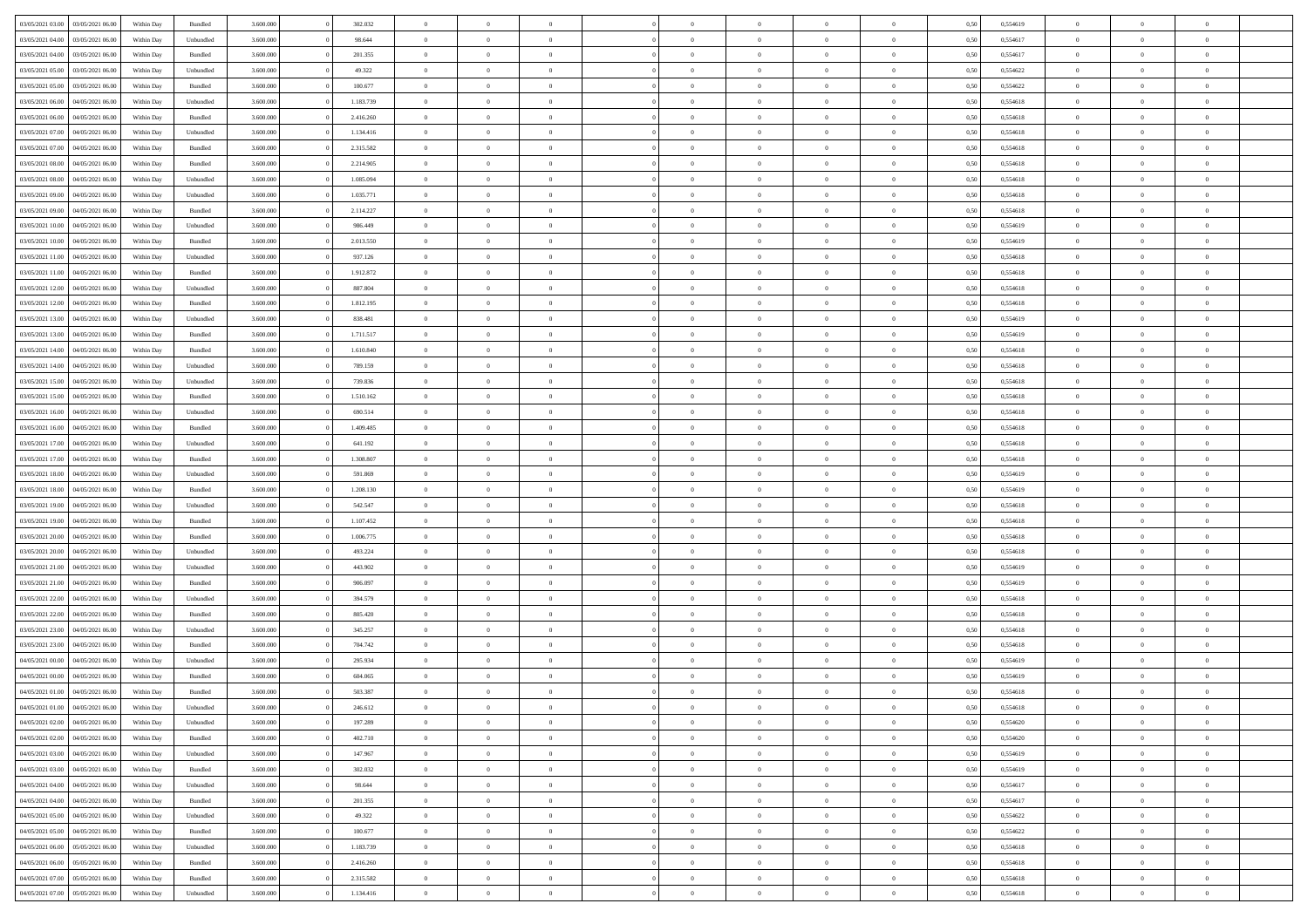| 04/05/2021 08:00                  | 05/05/2021 06:00 | Within Day | Unbundled          | 3.600.000 | 1.085.094 | $\overline{0}$ | $\Omega$       |                | $\Omega$       | $\Omega$       | $\theta$       | $\theta$       | 0,50 | 0,554618 | $\theta$       | $\theta$       | $\theta$       |  |
|-----------------------------------|------------------|------------|--------------------|-----------|-----------|----------------|----------------|----------------|----------------|----------------|----------------|----------------|------|----------|----------------|----------------|----------------|--|
| 04/05/2021 08:00                  | 05/05/2021 06:00 | Within Day | Bundled            | 3.600.000 | 2.214.905 | $\overline{0}$ | $\theta$       | $\overline{0}$ | $\overline{0}$ | $\bf{0}$       | $\overline{0}$ | $\bf{0}$       | 0,50 | 0,554618 | $\theta$       | $\theta$       | $\overline{0}$ |  |
| 04/05/2021 09:00                  | 05/05/2021 06:00 | Within Day | Unbundled          | 3.600.000 | 1.035.771 | $\overline{0}$ | $\bf{0}$       | $\overline{0}$ | $\bf{0}$       | $\bf{0}$       | $\bf{0}$       | $\bf{0}$       | 0,50 | 0,554618 | $\overline{0}$ | $\overline{0}$ | $\overline{0}$ |  |
| 04/05/2021 09:00                  | 05/05/2021 06:00 | Within Dav | Bundled            | 3.600,000 | 2.114.227 | $\overline{0}$ | $\overline{0}$ | $\overline{0}$ | $\overline{0}$ | $\bf{0}$       | $\overline{0}$ | $\overline{0}$ | 0.50 | 0.554618 | $\theta$       | $\theta$       | $\overline{0}$ |  |
| 04/05/2021 10:00                  | 05/05/2021 06:00 | Within Day | Unbundled          | 3.600.000 | 986.449   | $\overline{0}$ | $\theta$       | $\overline{0}$ | $\overline{0}$ | $\bf{0}$       | $\overline{0}$ | $\bf{0}$       | 0,50 | 0,554619 | $\theta$       | $\overline{0}$ | $\overline{0}$ |  |
|                                   |                  |            |                    |           |           |                |                |                |                |                |                |                |      |          |                |                |                |  |
| 04/05/2021 10:00                  | 05/05/2021 06:00 | Within Day | Bundled            | 3.600.000 | 2.013.550 | $\overline{0}$ | $\overline{0}$ | $\overline{0}$ | $\bf{0}$       | $\overline{0}$ | $\overline{0}$ | $\mathbf{0}$   | 0,50 | 0,554619 | $\overline{0}$ | $\overline{0}$ | $\bf{0}$       |  |
| 04/05/2021 11:00                  | 05/05/2021 06:00 | Within Dav | Unbundled          | 3.600.000 | 937.126   | $\overline{0}$ | $\overline{0}$ | $\overline{0}$ | $\overline{0}$ | $\overline{0}$ | $\overline{0}$ | $\overline{0}$ | 0.50 | 0,554618 | $\theta$       | $\overline{0}$ | $\overline{0}$ |  |
| 04/05/2021 11:00                  | 05/05/2021 06:00 | Within Day | Bundled            | 3.600.000 | 1.912.872 | $\overline{0}$ | $\theta$       | $\overline{0}$ | $\overline{0}$ | $\bf{0}$       | $\overline{0}$ | $\bf{0}$       | 0,50 | 0,554618 | $\theta$       | $\theta$       | $\overline{0}$ |  |
| 04/05/2021 12:00                  | 05/05/2021 06:00 | Within Day | Unbundled          | 3.600.000 | 887.804   | $\overline{0}$ | $\overline{0}$ | $\overline{0}$ | $\bf{0}$       | $\bf{0}$       | $\bf{0}$       | $\bf{0}$       | 0,50 | 0,554618 | $\,0\,$        | $\overline{0}$ | $\overline{0}$ |  |
| 04/05/2021 12:00                  | 05/05/2021 06:00 | Within Dav | Bundled            | 3.600.000 | 1.812.195 | $\overline{0}$ | $\overline{0}$ | $\overline{0}$ | $\overline{0}$ | $\overline{0}$ | $\overline{0}$ | $\overline{0}$ | 0.50 | 0.554618 | $\theta$       | $\overline{0}$ | $\overline{0}$ |  |
| 04/05/2021 13:00                  | 05/05/2021 06:00 | Within Day | Bundled            | 3.600.000 | 1.711.517 | $\overline{0}$ | $\theta$       | $\overline{0}$ | $\overline{0}$ | $\bf{0}$       | $\overline{0}$ | $\bf{0}$       | 0,50 | 0,554619 | $\,$ 0 $\,$    | $\overline{0}$ | $\overline{0}$ |  |
| 04/05/2021 13:00                  | 05/05/2021 06:00 | Within Day | Unbundled          | 3.600.000 | 838.481   | $\overline{0}$ | $\overline{0}$ | $\overline{0}$ | $\bf{0}$       | $\bf{0}$       | $\bf{0}$       | $\mathbf{0}$   | 0,50 | 0,554619 | $\overline{0}$ | $\overline{0}$ | $\bf{0}$       |  |
|                                   |                  |            |                    |           |           |                |                |                |                |                |                |                |      |          |                |                |                |  |
| 04/05/2021 14:00                  | 05/05/2021 06:00 | Within Dav | Unbundled          | 3.600.000 | 789.159   | $\overline{0}$ | $\overline{0}$ | $\overline{0}$ | $\overline{0}$ | $\bf{0}$       | $\overline{0}$ | $\overline{0}$ | 0.50 | 0.554618 | $\theta$       | $\theta$       | $\overline{0}$ |  |
| 04/05/2021 14:00                  | 05/05/2021 06:00 | Within Day | Bundled            | 3.600.000 | 1.610.840 | $\overline{0}$ | $\theta$       | $\overline{0}$ | $\overline{0}$ | $\bf{0}$       | $\overline{0}$ | $\bf{0}$       | 0,50 | 0,554618 | $\theta$       | $\overline{0}$ | $\overline{0}$ |  |
| 04/05/2021 15:00                  | 05/05/2021 06:00 | Within Day | Unbundled          | 3.600.000 | 739.836   | $\overline{0}$ | $\overline{0}$ | $\overline{0}$ | $\bf{0}$       | $\overline{0}$ | $\overline{0}$ | $\mathbf{0}$   | 0,50 | 0,554618 | $\overline{0}$ | $\overline{0}$ | $\bf{0}$       |  |
| 04/05/2021 15:00                  | 05/05/2021 06:00 | Within Dav | Bundled            | 3.600.000 | 1.510.162 | $\overline{0}$ | $\overline{0}$ | $\overline{0}$ | $\overline{0}$ | $\overline{0}$ | $\overline{0}$ | $\overline{0}$ | 0.50 | 0.554618 | $\theta$       | $\overline{0}$ | $\overline{0}$ |  |
| 04/05/2021 16:00                  | 05/05/2021 06:00 | Within Day | Unbundled          | 3.600.000 | 690.514   | $\overline{0}$ | $\theta$       | $\overline{0}$ | $\overline{0}$ | $\bf{0}$       | $\overline{0}$ | $\bf{0}$       | 0,50 | 0,554618 | $\theta$       | $\theta$       | $\overline{0}$ |  |
| 04/05/2021 16:00                  | 05/05/2021 06:00 | Within Day | Bundled            | 3.600.000 | 1.409.485 | $\overline{0}$ | $\overline{0}$ | $\overline{0}$ | $\bf{0}$       | $\bf{0}$       | $\bf{0}$       | $\mathbf{0}$   | 0,50 | 0,554618 | $\bf{0}$       | $\overline{0}$ | $\overline{0}$ |  |
| 04/05/2021 17:00                  | 05/05/2021 06:00 | Within Dav | Unbundled          | 3.600.000 | 641.192   | $\overline{0}$ | $\overline{0}$ | $\overline{0}$ | $\overline{0}$ | $\overline{0}$ | $\overline{0}$ | $\overline{0}$ | 0.50 | 0,554618 | $\theta$       | $\overline{0}$ | $\overline{0}$ |  |
|                                   |                  |            |                    |           |           |                |                |                |                |                |                |                |      |          |                |                |                |  |
| 04/05/2021 17:00                  | 05/05/2021 06:00 | Within Day | Bundled            | 3.600.000 | 1.308.807 | $\overline{0}$ | $\theta$       | $\overline{0}$ | $\overline{0}$ | $\bf{0}$       | $\overline{0}$ | $\bf{0}$       | 0,50 | 0,554618 | $\,$ 0 $\,$    | $\overline{0}$ | $\overline{0}$ |  |
| 04/05/2021 18:00                  | 05/05/2021 06:00 | Within Day | Unbundled          | 3.600.000 | 591.869   | $\overline{0}$ | $\overline{0}$ | $\overline{0}$ | $\bf{0}$       | $\bf{0}$       | $\bf{0}$       | $\bf{0}$       | 0,50 | 0,554619 | $\overline{0}$ | $\overline{0}$ | $\bf{0}$       |  |
| 04/05/2021 18:00                  | 05/05/2021 06:00 | Within Day | Bundled            | 3.600,000 | 1.208.130 | $\overline{0}$ | $\overline{0}$ | $\overline{0}$ | $\overline{0}$ | $\bf{0}$       | $\overline{0}$ | $\overline{0}$ | 0.50 | 0.554619 | $\theta$       | $\overline{0}$ | $\overline{0}$ |  |
| 04/05/2021 19:00                  | 05/05/2021 06:00 | Within Day | Bundled            | 3.600.000 | 1.107.452 | $\overline{0}$ | $\theta$       | $\overline{0}$ | $\overline{0}$ | $\bf{0}$       | $\overline{0}$ | $\bf{0}$       | 0,50 | 0,554618 | $\,$ 0 $\,$    | $\overline{0}$ | $\overline{0}$ |  |
| 04/05/2021 19:00                  | 05/05/2021 06:00 | Within Day | Unbundled          | 3.600.000 | 542.547   | $\overline{0}$ | $\overline{0}$ | $\overline{0}$ | $\bf{0}$       | $\overline{0}$ | $\overline{0}$ | $\mathbf{0}$   | 0,50 | 0,554618 | $\overline{0}$ | $\overline{0}$ | $\bf{0}$       |  |
| 04/05/2021 20:00                  | 05/05/2021 06:00 | Within Dav | Unbundled          | 3.600.000 | 493.224   | $\overline{0}$ | $\overline{0}$ | $\overline{0}$ | $\overline{0}$ | $\overline{0}$ | $\overline{0}$ | $\overline{0}$ | 0.50 | 0.554618 | $\overline{0}$ | $\overline{0}$ | $\overline{0}$ |  |
| 04/05/2021 20:00                  | 05/05/2021 06:00 | Within Day | Bundled            | 3.600.000 | 1.006.775 | $\overline{0}$ | $\theta$       | $\overline{0}$ | $\overline{0}$ | $\bf{0}$       | $\overline{0}$ | $\bf{0}$       | 0,50 | 0,554618 | $\theta$       | $\theta$       | $\overline{0}$ |  |
|                                   |                  |            |                    |           |           |                |                |                |                |                |                |                |      |          |                |                |                |  |
| 04/05/2021 21:00                  | 05/05/2021 06:00 | Within Day | Unbundled          | 3.600.000 | 443.902   | $\overline{0}$ | $\overline{0}$ | $\overline{0}$ | $\bf{0}$       | $\bf{0}$       | $\bf{0}$       | $\bf{0}$       | 0,50 | 0,554619 | $\,0\,$        | $\overline{0}$ | $\overline{0}$ |  |
| 04/05/2021 21.00                  | 05/05/2021 06:00 | Within Day | Bundled            | 3.600.000 | 906.097   | $\overline{0}$ | $\overline{0}$ | $\overline{0}$ | $\overline{0}$ | $\overline{0}$ | $\overline{0}$ | $\overline{0}$ | 0.50 | 0.554619 | $\theta$       | $\overline{0}$ | $\overline{0}$ |  |
| 04/05/2021 22.00                  | 05/05/2021 06:00 | Within Day | Unbundled          | 3.600.000 | 394.579   | $\overline{0}$ | $\theta$       | $\overline{0}$ | $\overline{0}$ | $\bf{0}$       | $\overline{0}$ | $\bf{0}$       | 0,50 | 0,554618 | $\,$ 0 $\,$    | $\overline{0}$ | $\overline{0}$ |  |
| 04/05/2021 22.00                  | 05/05/2021 06:00 | Within Day | Bundled            | 3.600.000 | 805.420   | $\overline{0}$ | $\overline{0}$ | $\overline{0}$ | $\bf{0}$       | $\bf{0}$       | $\bf{0}$       | $\bf{0}$       | 0,50 | 0,554618 | $\bf{0}$       | $\overline{0}$ | $\bf{0}$       |  |
| 04/05/2021 23:00                  | 05/05/2021 06:00 | Within Day | Unbundled          | 3.600.000 | 345.257   | $\overline{0}$ | $\Omega$       | $\Omega$       | $\Omega$       | $\Omega$       | $\Omega$       | $\overline{0}$ | 0,50 | 0,554618 | $\,0\,$        | $\theta$       | $\theta$       |  |
| 04/05/2021 23:00                  | 05/05/2021 06:00 | Within Day | Bundled            | 3.600.000 | 704.742   | $\overline{0}$ | $\theta$       | $\overline{0}$ | $\overline{0}$ | $\bf{0}$       | $\overline{0}$ | $\bf{0}$       | 0,50 | 0,554618 | $\theta$       | $\overline{0}$ | $\overline{0}$ |  |
| 05/05/2021 00:00                  | 05/05/2021 06:00 | Within Day | Bundled            | 3.600.000 | 604.065   | $\overline{0}$ | $\overline{0}$ | $\overline{0}$ | $\bf{0}$       | $\bf{0}$       | $\overline{0}$ | $\mathbf{0}$   | 0,50 | 0,554619 | $\bf{0}$       | $\overline{0}$ | $\bf{0}$       |  |
|                                   |                  |            |                    |           |           |                |                |                |                |                |                |                |      |          |                |                |                |  |
| 05/05/2021 00:00                  | 05/05/2021 06:00 | Within Day | Unbundled          | 3.600,000 | 295.934   | $\overline{0}$ | $\Omega$       | $\Omega$       | $\Omega$       | $\bf{0}$       | $\overline{0}$ | $\overline{0}$ | 0.50 | 0.554619 | $\theta$       | $\theta$       | $\theta$       |  |
| 05/05/2021 01:00                  | 05/05/2021 06:00 | Within Day | Unbundled          | 3.600.000 | 246.612   | $\overline{0}$ | $\theta$       | $\overline{0}$ | $\overline{0}$ | $\bf{0}$       | $\overline{0}$ | $\bf{0}$       | 0,50 | 0,554618 | $\,$ 0 $\,$    | $\theta$       | $\overline{0}$ |  |
| 05/05/2021 01:00                  | 05/05/2021 06:00 | Within Day | Bundled            | 3.600.000 | 503.387   | $\overline{0}$ | $\overline{0}$ | $\overline{0}$ | $\bf{0}$       | $\bf{0}$       | $\bf{0}$       | $\bf{0}$       | 0,50 | 0,554618 | $\bf{0}$       | $\overline{0}$ | $\overline{0}$ |  |
| 05/05/2021 02:00                  | 05/05/2021 06:00 | Within Day | Unbundled          | 3.600,000 | 197.289   | $\overline{0}$ | $\Omega$       | $\overline{0}$ | $\Omega$       | $\theta$       | $\theta$       | $\overline{0}$ | 0.50 | 0.554620 | $\theta$       | $\theta$       | $\theta$       |  |
| 05/05/2021 02:00                  | 05/05/2021 06:00 | Within Day | Bundled            | 3.600.000 | 402.710   | $\overline{0}$ | $\theta$       | $\overline{0}$ | $\overline{0}$ | $\bf{0}$       | $\overline{0}$ | $\bf{0}$       | 0,50 | 0,554620 | $\,$ 0 $\,$    | $\overline{0}$ | $\overline{0}$ |  |
| 05/05/2021 03:00                  | 05/05/2021 06:00 | Within Day | Unbundled          | 3.600.000 | 147.967   | $\overline{0}$ | $\bf{0}$       | $\overline{0}$ | $\bf{0}$       | $\bf{0}$       | $\bf{0}$       | $\bf{0}$       | 0,50 | 0,554619 | $\bf{0}$       | $\overline{0}$ | $\bf{0}$       |  |
| 05/05/2021 03:00                  | 05/05/2021 06:00 | Within Day | Bundled            | 3.600.000 | 302.032   | $\overline{0}$ | $\Omega$       | $\overline{0}$ | $\Omega$       | $\Omega$       | $\overline{0}$ | $\overline{0}$ | 0,50 | 0,554619 | $\,0\,$        | $\theta$       | $\theta$       |  |
| 05/05/2021 04:00                  | 05/05/2021 06:00 | Within Day | Unbundled          | 3.600.000 | 98.644    | $\overline{0}$ | $\theta$       | $\overline{0}$ | $\overline{0}$ | $\bf{0}$       | $\overline{0}$ | $\bf{0}$       | 0,50 | 0,554617 | $\,$ 0 $\,$    | $\overline{0}$ | $\overline{0}$ |  |
|                                   |                  |            |                    |           |           |                |                |                |                |                |                |                |      |          |                |                |                |  |
| 05/05/2021 04:00                  | 05/05/2021 06:00 | Within Day | Bundled            | 3.600.000 | 201.355   | $\overline{0}$ | $\overline{0}$ | $\overline{0}$ | $\bf{0}$       | $\bf{0}$       | $\bf{0}$       | $\mathbf{0}$   | 0,50 | 0,554617 | $\bf{0}$       | $\overline{0}$ | $\bf{0}$       |  |
| 05/05/2021 05:00                  | 05/05/2021 06:00 | Within Day | Unbundled          | 3.600,000 | 49.322    | $\overline{0}$ | $\Omega$       | $\Omega$       | $\Omega$       | $\Omega$       | $\Omega$       | $\overline{0}$ | 0.50 | 0.554622 | $\theta$       | $\theta$       | $\theta$       |  |
| 05/05/2021 05:00                  | 05/05/2021 06:00 | Within Day | Bundled            | 3.600.000 | 100.677   | $\overline{0}$ | $\overline{0}$ | $\overline{0}$ | $\bf{0}$       | $\,$ 0         | $\bf{0}$       | $\bf{0}$       | 0,50 | 0,554622 | $\,0\,$        | $\overline{0}$ | $\overline{0}$ |  |
| 05/05/2021 06:00 06/05/2021 06:00 |                  | Within Day | $\mathbf B$ undled | 3.600.000 | 2.416.260 | $\bf{0}$       | $\bf{0}$       |                |                |                |                |                | 0,50 | 0,554618 | $\bf{0}$       | $\overline{0}$ |                |  |
| 05/05/2021 06:00                  | 06/05/2021 06:00 | Within Day | Unbundled          | 3.600,000 | 1.183.739 | $\overline{0}$ | $\overline{0}$ | $\overline{0}$ | $\Omega$       | $\overline{0}$ | $\overline{0}$ | $\overline{0}$ | 0.50 | 0.554618 | $\theta$       | $\theta$       | $\theta$       |  |
| 05/05/2021 07:00                  | 06/05/2021 06:00 | Within Day | Unbundled          | 3.600.000 | 1.134.416 | $\overline{0}$ | $\,$ 0         | $\overline{0}$ | $\bf{0}$       | $\,$ 0 $\,$    | $\overline{0}$ | $\mathbf{0}$   | 0,50 | 0,554618 | $\,$ 0 $\,$    | $\,$ 0 $\,$    | $\,$ 0         |  |
| 05/05/2021 07:00                  | 06/05/2021 06:00 | Within Day | Bundled            | 3.600.000 | 2.315.582 | $\overline{0}$ | $\overline{0}$ | $\overline{0}$ | $\overline{0}$ | $\overline{0}$ | $\overline{0}$ | $\mathbf{0}$   | 0,50 | 0,554618 | $\overline{0}$ | $\bf{0}$       | $\bf{0}$       |  |
|                                   |                  |            |                    |           |           |                |                |                |                |                |                |                |      |          |                |                |                |  |
| 05/05/2021 08:00                  | 06/05/2021 06:00 | Within Day | Unbundled          | 3.600.000 | 1.085.094 | $\overline{0}$ | $\overline{0}$ | $\overline{0}$ | $\Omega$       | $\overline{0}$ | $\overline{0}$ | $\overline{0}$ | 0,50 | 0,554618 | $\overline{0}$ | $\theta$       | $\overline{0}$ |  |
| 05/05/2021 08:00                  | 06/05/2021 06:00 | Within Day | Bundled            | 3.600.000 | 2.214.905 | $\overline{0}$ | $\,$ 0         | $\overline{0}$ | $\overline{0}$ | $\,$ 0 $\,$    | $\overline{0}$ | $\mathbf{0}$   | 0,50 | 0,554618 | $\,$ 0 $\,$    | $\overline{0}$ | $\overline{0}$ |  |
| 05/05/2021 09:00                  | 06/05/2021 06:00 | Within Day | Unbundled          | 3.600.000 | 1.035.771 | $\overline{0}$ | $\overline{0}$ | $\overline{0}$ | $\overline{0}$ | $\overline{0}$ | $\overline{0}$ | $\mathbf{0}$   | 0,50 | 0,554618 | $\overline{0}$ | $\overline{0}$ | $\bf{0}$       |  |
| 05/05/2021 09:00                  | 06/05/2021 06:00 | Within Day | Bundled            | 3.600,000 | 2.114.227 | $\overline{0}$ | $\overline{0}$ | $\overline{0}$ | $\Omega$       | $\overline{0}$ | $\overline{0}$ | $\bf{0}$       | 0.50 | 0,554618 | $\overline{0}$ | $\theta$       | $\overline{0}$ |  |
| 05/05/2021 10:00                  | 06/05/2021 06:00 | Within Day | Unbundled          | 3.600.000 | 986.449   | $\overline{0}$ | $\,$ 0         | $\overline{0}$ | $\bf{0}$       | $\bf{0}$       | $\bf{0}$       | $\bf{0}$       | 0,50 | 0,554619 | $\,$ 0 $\,$    | $\overline{0}$ | $\overline{0}$ |  |
| 05/05/2021 10:00                  | 06/05/2021 06:00 | Within Day | Bundled            | 3.600.000 | 2.013.550 | $\overline{0}$ | $\bf{0}$       | $\overline{0}$ | $\overline{0}$ | $\overline{0}$ | $\overline{0}$ | $\mathbf{0}$   | 0,50 | 0,554619 | $\overline{0}$ | $\overline{0}$ | $\bf{0}$       |  |
| 05/05/2021 11:00                  | 06/05/2021 06:00 | Within Day | Unbundled          | 3.600,000 | 937.126   | $\overline{0}$ | $\overline{0}$ | $\overline{0}$ | $\Omega$       | $\overline{0}$ | $\overline{0}$ | $\overline{0}$ | 0.50 | 0,554618 | $\overline{0}$ | $\overline{0}$ | $\overline{0}$ |  |
|                                   |                  |            |                    |           |           |                |                |                |                |                |                |                |      |          |                |                |                |  |
| 05/05/2021 11:00                  | 06/05/2021 06:00 | Within Day | Bundled            | 3.600.000 | 1.912.872 | $\overline{0}$ | $\bf{0}$       | $\overline{0}$ | $\overline{0}$ | $\bf{0}$       | $\bf{0}$       | $\bf{0}$       | 0,50 | 0,554618 | $\,$ 0 $\,$    | $\,$ 0 $\,$    | $\bf{0}$       |  |
| 05/05/2021 12:00                  | 06/05/2021 06:00 | Within Day | Bundled            | 3.600.000 | 1.812.195 | $\overline{0}$ | $\bf{0}$       | $\overline{0}$ | $\bf{0}$       | $\bf{0}$       | $\bf{0}$       | $\bf{0}$       | 0,50 | 0,554618 | $\overline{0}$ | $\overline{0}$ | $\bf{0}$       |  |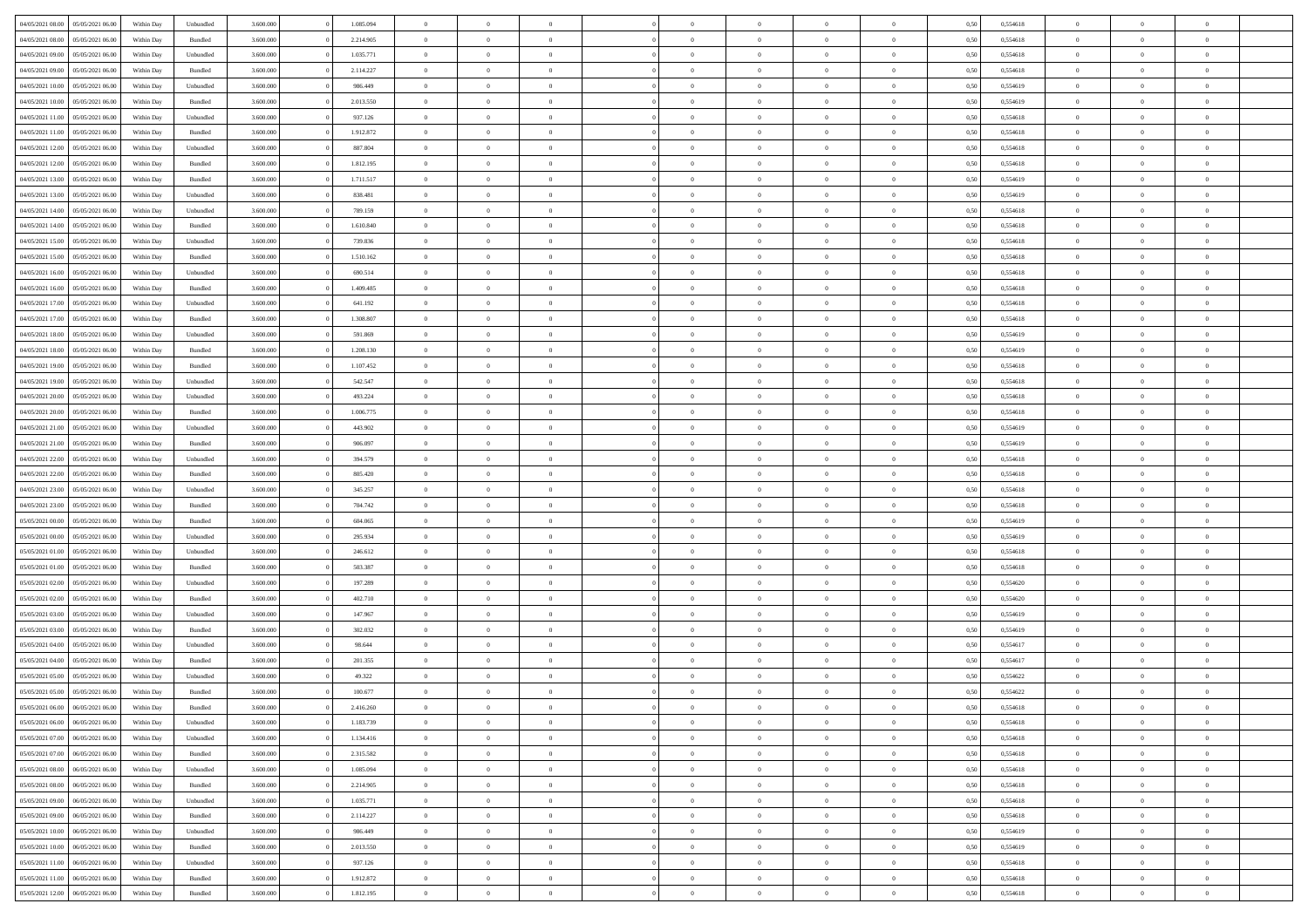| 05/05/2021 12:00 | 06/05/2021 06:00 | Within Day | Unbundled          | 3.600.000 | 887.804   | $\overline{0}$ | $\Omega$       |                | $\Omega$       | $\Omega$       | $\theta$       | $\theta$       | 0,50 | 0,554618 | $\theta$       | $\theta$       | $\theta$       |  |
|------------------|------------------|------------|--------------------|-----------|-----------|----------------|----------------|----------------|----------------|----------------|----------------|----------------|------|----------|----------------|----------------|----------------|--|
| 05/05/2021 13:00 | 06/05/2021 06:00 | Within Day | Unbundled          | 3.600.000 | 838.481   | $\overline{0}$ | $\theta$       | $\overline{0}$ | $\overline{0}$ | $\bf{0}$       | $\overline{0}$ | $\bf{0}$       | 0,50 | 0,554619 | $\theta$       | $\theta$       | $\overline{0}$ |  |
| 05/05/2021 13:00 | 06/05/2021 06:00 | Within Day | Bundled            | 3.600.000 | 1.711.517 | $\overline{0}$ | $\overline{0}$ | $\overline{0}$ | $\bf{0}$       | $\bf{0}$       | $\bf{0}$       | $\bf{0}$       | 0,50 | 0,554619 | $\overline{0}$ | $\overline{0}$ | $\overline{0}$ |  |
| 05/05/2021 14:00 | 06/05/2021 06:00 | Within Day | Unbundled          | 3.600.000 | 789.159   | $\overline{0}$ | $\overline{0}$ | $\overline{0}$ | $\overline{0}$ | $\bf{0}$       | $\overline{0}$ | $\overline{0}$ | 0.50 | 0.554618 | $\theta$       | $\theta$       | $\overline{0}$ |  |
|                  |                  |            |                    |           |           |                |                |                |                |                |                |                |      |          |                |                |                |  |
| 05/05/2021 14:00 | 06/05/2021 06:00 | Within Day | Bundled            | 3.600.000 | 1.610.840 | $\overline{0}$ | $\theta$       | $\overline{0}$ | $\overline{0}$ | $\bf{0}$       | $\overline{0}$ | $\bf{0}$       | 0,50 | 0,554618 | $\theta$       | $\overline{0}$ | $\overline{0}$ |  |
| 05/05/2021 15:00 | 06/05/2021 06:00 | Within Day | Unbundled          | 3.600.000 | 739.836   | $\overline{0}$ | $\bf{0}$       | $\overline{0}$ | $\bf{0}$       | $\overline{0}$ | $\overline{0}$ | $\mathbf{0}$   | 0,50 | 0,554618 | $\overline{0}$ | $\overline{0}$ | $\bf{0}$       |  |
| 05/05/2021 15:00 | 06/05/2021 06:00 | Within Dav | Bundled            | 3.600.000 | 1.510.162 | $\overline{0}$ | $\overline{0}$ | $\overline{0}$ | $\overline{0}$ | $\overline{0}$ | $\overline{0}$ | $\overline{0}$ | 0.50 | 0,554618 | $\theta$       | $\overline{0}$ | $\overline{0}$ |  |
| 05/05/2021 16:00 | 06/05/2021 06:00 | Within Day | Unbundled          | 3.600.000 | 690.514   | $\overline{0}$ | $\theta$       | $\overline{0}$ | $\overline{0}$ | $\bf{0}$       | $\overline{0}$ | $\bf{0}$       | 0,50 | 0,554618 | $\theta$       | $\theta$       | $\overline{0}$ |  |
|                  |                  |            |                    |           |           |                |                |                |                |                |                |                |      |          |                |                |                |  |
| 05/05/2021 16:00 | 06/05/2021 06:00 | Within Day | Bundled            | 3.600.000 | 1.409.485 | $\overline{0}$ | $\overline{0}$ | $\overline{0}$ | $\bf{0}$       | $\bf{0}$       | $\bf{0}$       | $\bf{0}$       | 0,50 | 0,554618 | $\,0\,$        | $\overline{0}$ | $\overline{0}$ |  |
| 05/05/2021 17:00 | 06/05/2021 06:00 | Within Dav | Unbundled          | 3.600.000 | 641.192   | $\overline{0}$ | $\overline{0}$ | $\overline{0}$ | $\overline{0}$ | $\overline{0}$ | $\overline{0}$ | $\overline{0}$ | 0.50 | 0.554618 | $\theta$       | $\overline{0}$ | $\overline{0}$ |  |
| 05/05/2021 17:00 | 06/05/2021 06:00 | Within Day | Bundled            | 3.600.000 | 1.308.807 | $\overline{0}$ | $\theta$       | $\overline{0}$ | $\overline{0}$ | $\bf{0}$       | $\overline{0}$ | $\bf{0}$       | 0,50 | 0,554618 | $\,$ 0 $\,$    | $\overline{0}$ | $\overline{0}$ |  |
| 05/05/2021 18:00 | 06/05/2021 06:00 | Within Day | Bundled            | 3.600.000 | 1.208.130 | $\overline{0}$ | $\overline{0}$ | $\overline{0}$ | $\bf{0}$       | $\bf{0}$       | $\bf{0}$       | $\mathbf{0}$   | 0,50 | 0,554619 | $\bf{0}$       | $\overline{0}$ | $\overline{0}$ |  |
|                  |                  |            |                    |           |           |                |                |                |                |                |                |                |      |          | $\theta$       |                |                |  |
| 05/05/2021 18:00 | 06/05/2021 06:00 | Within Day | Unbundled          | 3.600.000 | 591.869   | $\overline{0}$ | $\overline{0}$ | $\overline{0}$ | $\overline{0}$ | $\bf{0}$       | $\overline{0}$ | $\overline{0}$ | 0.50 | 0.554619 |                | $\theta$       | $\overline{0}$ |  |
| 05/05/2021 19:00 | 06/05/2021 06:00 | Within Day | Unbundled          | 3.600.000 | 542.547   | $\overline{0}$ | $\theta$       | $\overline{0}$ | $\overline{0}$ | $\bf{0}$       | $\overline{0}$ | $\bf{0}$       | 0,50 | 0,554618 | $\theta$       | $\overline{0}$ | $\overline{0}$ |  |
| 05/05/2021 19:00 | 06/05/2021 06:00 | Within Day | Bundled            | 3.600.000 | 1.107.452 | $\overline{0}$ | $\overline{0}$ | $\overline{0}$ | $\bf{0}$       | $\overline{0}$ | $\overline{0}$ | $\mathbf{0}$   | 0,50 | 0,554618 | $\bf{0}$       | $\overline{0}$ | $\bf{0}$       |  |
| 05/05/2021 20:00 | 06/05/2021 06:00 | Within Dav | Unbundled          | 3.600.000 | 493.224   | $\overline{0}$ | $\overline{0}$ | $\overline{0}$ | $\overline{0}$ | $\overline{0}$ | $\overline{0}$ | $\overline{0}$ | 0.50 | 0.554618 | $\theta$       | $\overline{0}$ | $\overline{0}$ |  |
| 05/05/2021 20:00 | 06/05/2021 06:00 | Within Day | Bundled            | 3.600.000 | 1.006.775 | $\overline{0}$ | $\theta$       | $\overline{0}$ | $\overline{0}$ | $\bf{0}$       | $\overline{0}$ | $\bf{0}$       | 0,50 | 0,554618 | $\theta$       | $\theta$       | $\overline{0}$ |  |
|                  |                  |            |                    |           |           |                |                |                |                |                |                |                |      |          |                |                |                |  |
| 05/05/2021 21.00 | 06/05/2021 06:00 | Within Day | Unbundled          | 3.600.000 | 443.902   | $\overline{0}$ | $\overline{0}$ | $\overline{0}$ | $\bf{0}$       | $\bf{0}$       | $\bf{0}$       | $\mathbf{0}$   | 0,50 | 0,554619 | $\,0\,$        | $\overline{0}$ | $\overline{0}$ |  |
| 05/05/2021 21:00 | 06/05/2021 06:00 | Within Day | Bundled            | 3.600.000 | 906,097   | $\overline{0}$ | $\overline{0}$ | $\overline{0}$ | $\overline{0}$ | $\overline{0}$ | $\overline{0}$ | $\overline{0}$ | 0.50 | 0.554619 | $\theta$       | $\overline{0}$ | $\overline{0}$ |  |
| 05/05/2021 22:00 | 06/05/2021 06:00 | Within Day | Unbundled          | 3.600.000 | 394.579   | $\overline{0}$ | $\theta$       | $\overline{0}$ | $\overline{0}$ | $\bf{0}$       | $\overline{0}$ | $\bf{0}$       | 0,50 | 0,554618 | $\,$ 0 $\,$    | $\overline{0}$ | $\overline{0}$ |  |
| 05/05/2021 22.00 | 06/05/2021 06:00 | Within Day | Bundled            | 3.600.000 | 805.420   | $\overline{0}$ | $\overline{0}$ | $\overline{0}$ | $\bf{0}$       | $\bf{0}$       | $\bf{0}$       | $\bf{0}$       | 0,50 | 0,554618 | $\bf{0}$       | $\overline{0}$ | $\overline{0}$ |  |
|                  |                  |            |                    |           |           |                |                |                |                |                |                |                |      |          |                |                |                |  |
| 05/05/2021 23:00 | 06/05/2021 06:00 | Within Day | Bundled            | 3.600,000 | 704.742   | $\overline{0}$ | $\overline{0}$ | $\overline{0}$ | $\overline{0}$ | $\bf{0}$       | $\overline{0}$ | $\overline{0}$ | 0.50 | 0.554618 | $\theta$       | $\overline{0}$ | $\overline{0}$ |  |
| 05/05/2021 23:00 | 06/05/2021 06:00 | Within Day | Unbundled          | 3.600.000 | 345.257   | $\overline{0}$ | $\theta$       | $\overline{0}$ | $\overline{0}$ | $\bf{0}$       | $\overline{0}$ | $\bf{0}$       | 0,50 | 0,554618 | $\,$ 0 $\,$    | $\overline{0}$ | $\overline{0}$ |  |
| 06/05/2021 00:00 | 06/05/2021 06:00 | Within Day | Unbundled          | 3.600.000 | 295.934   | $\overline{0}$ | $\bf{0}$       | $\overline{0}$ | $\bf{0}$       | $\overline{0}$ | $\overline{0}$ | $\mathbf{0}$   | 0,50 | 0,554619 | $\overline{0}$ | $\overline{0}$ | $\bf{0}$       |  |
| 06/05/2021 00:00 | 06/05/2021 06:00 | Within Dav | Bundled            | 3.600.000 | 604.065   | $\overline{0}$ | $\overline{0}$ | $\overline{0}$ | $\overline{0}$ | $\overline{0}$ | $\overline{0}$ | $\overline{0}$ | 0.50 | 0,554619 | $\theta$       | $\overline{0}$ | $\overline{0}$ |  |
|                  |                  |            |                    |           |           |                |                |                |                |                |                |                |      |          |                |                |                |  |
| 06/05/2021 01:00 | 06/05/2021 06:00 | Within Day | Unbundled          | 3.600.000 | 246.612   | $\overline{0}$ | $\theta$       | $\overline{0}$ | $\overline{0}$ | $\bf{0}$       | $\overline{0}$ | $\bf{0}$       | 0,50 | 0,554618 | $\theta$       | $\theta$       | $\overline{0}$ |  |
| 06/05/2021 01:00 | 06/05/2021 06:00 | Within Day | Bundled            | 3.600.000 | 503.387   | $\overline{0}$ | $\overline{0}$ | $\overline{0}$ | $\bf{0}$       | $\bf{0}$       | $\bf{0}$       | $\bf{0}$       | 0,50 | 0,554618 | $\,0\,$        | $\overline{0}$ | $\overline{0}$ |  |
| 06/05/2021 02:00 | 06/05/2021 06:00 | Within Day | Unbundled          | 3.600.000 | 197.289   | $\overline{0}$ | $\overline{0}$ | $\overline{0}$ | $\overline{0}$ | $\overline{0}$ | $\overline{0}$ | $\overline{0}$ | 0.50 | 0,554620 | $\theta$       | $\overline{0}$ | $\overline{0}$ |  |
| 06/05/2021 02:00 | 06/05/2021 06:00 | Within Day | Bundled            | 3.600.000 | 402.710   | $\overline{0}$ | $\theta$       | $\overline{0}$ | $\overline{0}$ | $\bf{0}$       | $\overline{0}$ | $\bf{0}$       | 0,50 | 0,554620 | $\,$ 0 $\,$    | $\overline{0}$ | $\overline{0}$ |  |
|                  |                  |            |                    |           |           |                | $\overline{0}$ |                |                | $\bf{0}$       |                |                |      |          |                | $\overline{0}$ | $\overline{0}$ |  |
| 06/05/2021 03:00 | 06/05/2021 06:00 | Within Day | Unbundled          | 3.600.000 | 147.967   | $\overline{0}$ |                | $\overline{0}$ | $\bf{0}$       |                | $\bf{0}$       | $\bf{0}$       | 0,50 | 0,554619 | $\overline{0}$ |                |                |  |
| 06/05/2021 03:00 | 06/05/2021 06:00 | Within Day | Bundled            | 3.600.000 | 302.032   | $\overline{0}$ | $\Omega$       | $\overline{0}$ | $\Omega$       | $\Omega$       | $\Omega$       | $\overline{0}$ | 0,50 | 0,554619 | $\,0\,$        | $\theta$       | $\theta$       |  |
| 06/05/2021 04:00 | 06/05/2021 06:00 | Within Day | Unbundled          | 3.600.000 | 98.644    | $\overline{0}$ | $\theta$       | $\overline{0}$ | $\overline{0}$ | $\bf{0}$       | $\overline{0}$ | $\bf{0}$       | 0,50 | 0,554617 | $\theta$       | $\theta$       | $\overline{0}$ |  |
| 06/05/2021 04:00 | 06/05/2021 06:00 | Within Day | Bundled            | 3.600.000 | 201.355   | $\overline{0}$ | $\overline{0}$ | $\overline{0}$ | $\bf{0}$       | $\bf{0}$       | $\overline{0}$ | $\mathbf{0}$   | 0,50 | 0,554617 | $\overline{0}$ | $\overline{0}$ | $\bf{0}$       |  |
| 06/05/2021 05:00 | 06/05/2021 06:00 | Within Day | Bundled            | 3.600,000 | 100,677   | $\overline{0}$ | $\Omega$       | $\Omega$       | $\Omega$       | $\bf{0}$       | $\overline{0}$ | $\overline{0}$ | 0.50 | 0,554622 | $\theta$       | $\theta$       | $\theta$       |  |
|                  |                  |            |                    |           |           |                |                |                |                |                |                |                |      |          |                |                |                |  |
| 06/05/2021 05:00 | 06/05/2021 06:00 | Within Day | Unbundled          | 3.600.000 | 49.322    | $\overline{0}$ | $\theta$       | $\overline{0}$ | $\overline{0}$ | $\bf{0}$       | $\overline{0}$ | $\bf{0}$       | 0,50 | 0,554622 | $\,$ 0 $\,$    | $\theta$       | $\overline{0}$ |  |
| 06/05/2021 06:00 | 07/05/2021 06:00 | Within Day | Unbundled          | 3.600.000 | 1.183.739 | $\overline{0}$ | $\overline{0}$ | $\overline{0}$ | $\bf{0}$       | $\bf{0}$       | $\bf{0}$       | $\bf{0}$       | 0,50 | 0,554618 | $\,0\,$        | $\overline{0}$ | $\overline{0}$ |  |
| 06/05/2021 06:00 | 07/05/2021 06:00 | Within Day | Bundled            | 3.600,000 | 2.416.260 | $\overline{0}$ | $\Omega$       | $\overline{0}$ | $\Omega$       | $\theta$       | $\theta$       | $\overline{0}$ | 0.50 | 0.554618 | $\theta$       | $\theta$       | $\theta$       |  |
| 06/05/2021 07:00 | 07/05/2021 06:00 | Within Day | Unbundled          | 3.600.000 | 1.134.416 | $\overline{0}$ | $\theta$       | $\overline{0}$ | $\overline{0}$ | $\bf{0}$       | $\overline{0}$ | $\bf{0}$       | 0,50 | 0,554618 | $\,$ 0 $\,$    | $\overline{0}$ | $\overline{0}$ |  |
|                  |                  |            |                    |           |           |                | $\overline{0}$ |                |                | $\bf{0}$       |                |                |      |          |                | $\overline{0}$ | $\overline{0}$ |  |
| 06/05/2021 07:00 | 07/05/2021 06:00 | Within Day | Bundled            | 3.600.000 | 2.315.582 | $\overline{0}$ |                | $\overline{0}$ | $\bf{0}$       |                | $\bf{0}$       | $\bf{0}$       | 0,50 | 0,554618 | $\overline{0}$ |                |                |  |
| 06/05/2021 08:00 | 07/05/2021 06:00 | Within Day | Unbundled          | 3.600.000 | 1.085.094 | $\overline{0}$ | $\Omega$       | $\overline{0}$ | $\Omega$       | $\overline{0}$ | $\overline{0}$ | $\overline{0}$ | 0,50 | 0,554618 | $\,0\,$        | $\theta$       | $\theta$       |  |
| 06/05/2021 08:00 | 07/05/2021 06:00 | Within Day | Bundled            | 3.600.000 | 2.214.905 | $\overline{0}$ | $\theta$       | $\overline{0}$ | $\overline{0}$ | $\bf{0}$       | $\overline{0}$ | $\bf{0}$       | 0,50 | 0,554618 | $\,$ 0 $\,$    | $\overline{0}$ | $\overline{0}$ |  |
| 06/05/2021 09:00 | 07/05/2021 06:00 | Within Day | Unbundled          | 3.600.000 | 1.035.771 | $\overline{0}$ | $\overline{0}$ | $\overline{0}$ | $\bf{0}$       | $\bf{0}$       | $\bf{0}$       | $\mathbf{0}$   | 0,50 | 0,554618 | $\overline{0}$ | $\overline{0}$ | $\bf{0}$       |  |
| 06/05/2021 09:00 | 07/05/2021 06:00 | Within Day | Bundled            | 3.600,000 | 2.114.227 | $\overline{0}$ | $\Omega$       | $\Omega$       | $\Omega$       | $\Omega$       | $\Omega$       | $\overline{0}$ | 0.50 | 0.554618 | $\theta$       | $\theta$       | $\theta$       |  |
|                  |                  |            |                    |           |           |                |                |                |                |                |                |                |      |          |                |                |                |  |
| 06/05/2021 10:00 | 07/05/2021 06:00 | Within Day | Unbundled          | 3.600.000 | 986.449   | $\overline{0}$ | $\overline{0}$ | $\overline{0}$ | $\bf{0}$       | $\,$ 0         | $\bf{0}$       | $\bf{0}$       | 0,50 | 0,554619 | $\,0\,$        | $\overline{0}$ | $\overline{0}$ |  |
| 06/05/2021 10:00 | 07/05/2021 06:00 | Within Day | $\mathbf B$ undled | 3.600.000 | 2.013.550 | $\bf{0}$       | $\bf{0}$       |                |                |                |                |                | 0,50 | 0,554619 | $\bf{0}$       | $\overline{0}$ |                |  |
| 06/05/2021 11:00 | 07/05/2021 06:00 | Within Day | Bundled            | 3.600,000 | 1.912.872 | $\overline{0}$ | $\overline{0}$ | $\overline{0}$ | $\Omega$       | $\overline{0}$ | $\overline{0}$ | $\overline{0}$ | 0.50 | 0.554618 | $\theta$       | $\theta$       | $\theta$       |  |
| 06/05/2021 11:00 | 07/05/2021 06:00 | Within Day | Unbundled          | 3.600.000 | 937.126   | $\overline{0}$ | $\,$ 0         | $\overline{0}$ | $\bf{0}$       | $\,$ 0 $\,$    | $\overline{0}$ | $\,$ 0 $\,$    | 0,50 | 0,554618 | $\,$ 0 $\,$    | $\,$ 0 $\,$    | $\,$ 0         |  |
|                  |                  |            |                    |           |           |                |                |                |                |                |                |                |      |          |                |                |                |  |
| 06/05/2021 12:00 | 07/05/2021 06:00 | Within Day | Unbundled          | 3.600.000 | 887.804   | $\overline{0}$ | $\overline{0}$ | $\overline{0}$ | $\overline{0}$ | $\overline{0}$ | $\overline{0}$ | $\mathbf{0}$   | 0,50 | 0,554618 | $\overline{0}$ | $\bf{0}$       | $\overline{0}$ |  |
| 06/05/2021 12:00 | 07/05/2021 06:00 | Within Day | Bundled            | 3.600.000 | 1.812.195 | $\overline{0}$ | $\overline{0}$ | $\overline{0}$ | $\Omega$       | $\overline{0}$ | $\overline{0}$ | $\overline{0}$ | 0,50 | 0,554618 | $\overline{0}$ | $\theta$       | $\overline{0}$ |  |
| 06/05/2021 13:00 | 07/05/2021 06:00 | Within Day | Unbundled          | 3.600.000 | 838.481   | $\overline{0}$ | $\,$ 0         | $\overline{0}$ | $\overline{0}$ | $\,$ 0 $\,$    | $\overline{0}$ | $\mathbf{0}$   | 0,50 | 0,554619 | $\,$ 0 $\,$    | $\overline{0}$ | $\overline{0}$ |  |
| 06/05/2021 13:00 | 07/05/2021 06:00 | Within Day | Bundled            | 3.600.000 | 1.711.517 | $\overline{0}$ | $\overline{0}$ | $\overline{0}$ | $\overline{0}$ | $\overline{0}$ | $\overline{0}$ | $\mathbf{0}$   | 0,50 | 0,554619 | $\overline{0}$ | $\overline{0}$ | $\bf{0}$       |  |
|                  | 07/05/2021 06:00 |            |                    | 3.600,000 |           | $\overline{0}$ | $\overline{0}$ | $\overline{0}$ | $\Omega$       | $\overline{0}$ | $\overline{0}$ |                | 0.50 |          | $\overline{0}$ | $\theta$       | $\overline{0}$ |  |
| 06/05/2021 14:00 |                  | Within Day | Unbundled          |           | 789.159   |                |                |                |                |                |                | $\bf{0}$       |      | 0,554618 |                |                |                |  |
| 06/05/2021 14:00 | 07/05/2021 06:00 | Within Day | Bundled            | 3.600.000 | 1.610.840 | $\overline{0}$ | $\,$ 0         | $\overline{0}$ | $\bf{0}$       | $\bf{0}$       | $\bf{0}$       | $\bf{0}$       | 0,50 | 0,554618 | $\,$ 0 $\,$    | $\overline{0}$ | $\overline{0}$ |  |
| 06/05/2021 15:00 | 07/05/2021 06:00 | Within Day | Unbundled          | 3.600.000 | 739.836   | $\overline{0}$ | $\bf{0}$       | $\overline{0}$ | $\overline{0}$ | $\overline{0}$ | $\overline{0}$ | $\mathbf{0}$   | 0,50 | 0,554618 | $\overline{0}$ | $\overline{0}$ | $\bf{0}$       |  |
| 06/05/2021 15:00 | 07/05/2021 06:00 | Within Day | Bundled            | 3.600,000 | 1.510.162 | $\overline{0}$ | $\overline{0}$ | $\overline{0}$ | $\Omega$       | $\overline{0}$ | $\overline{0}$ | $\overline{0}$ | 0.50 | 0,554618 | $\overline{0}$ | $\overline{0}$ | $\overline{0}$ |  |
| 06/05/2021 16:00 | 07/05/2021 06:00 | Within Day | Unbundled          | 3.600.000 | 690.514   | $\overline{0}$ | $\bf{0}$       | $\overline{0}$ | $\overline{0}$ | $\bf{0}$       | $\bf{0}$       | $\bf{0}$       | 0,50 | 0,554618 | $\,$ 0 $\,$    | $\,$ 0 $\,$    | $\bf{0}$       |  |
|                  |                  |            |                    |           |           |                |                |                |                |                |                |                |      |          |                |                |                |  |
| 06/05/2021 16:00 | 07/05/2021 06:00 | Within Day | Bundled            | 3.600.000 | 1.409.485 | $\overline{0}$ | $\bf{0}$       | $\overline{0}$ | $\bf{0}$       | $\bf{0}$       | $\bf{0}$       | $\bf{0}$       | 0,50 | 0,554618 | $\overline{0}$ | $\overline{0}$ | $\bf{0}$       |  |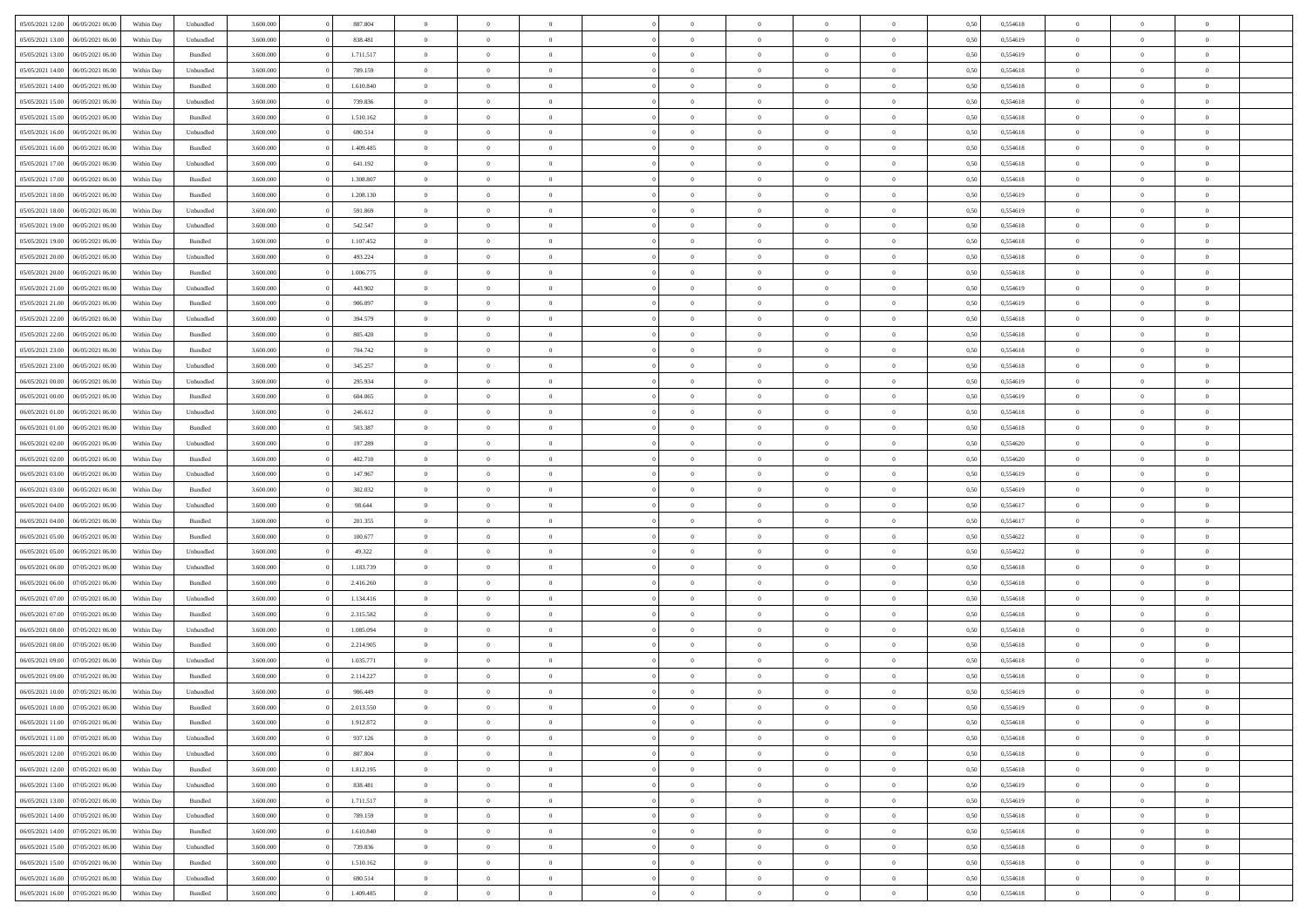| 06/05/2021 17:00 07/05/2021 06:00                                            | Within Day | Bundled              | 3.600.000              | 1.308.807            | $\overline{0}$                   | $\overline{0}$ | $\Omega$                         | $\Omega$                         | $\theta$                         | $\Omega$                         | $\overline{0}$             | 0,50         | 0,554618             | $\theta$                   | $\theta$       | $\theta$       |  |
|------------------------------------------------------------------------------|------------|----------------------|------------------------|----------------------|----------------------------------|----------------|----------------------------------|----------------------------------|----------------------------------|----------------------------------|----------------------------|--------------|----------------------|----------------------------|----------------|----------------|--|
| 06/05/2021 17:00<br>07/05/2021 06:00                                         | Within Day | Unbundled            | 3.600.000              | 641.192              | $\overline{0}$                   | $\overline{0}$ | $\overline{0}$                   | $\overline{0}$                   | $\theta$                         | $\overline{0}$                   | $\bf{0}$                   | 0,50         | 0,554618             | $\theta$                   | $\theta$       | $\overline{0}$ |  |
| 06/05/2021 18:00<br>07/05/2021 06:00                                         | Within Day | Bundled              | 3.600.000              | 1.208.130            | $\overline{0}$                   | $\bf{0}$       | $\overline{0}$                   | $\overline{0}$                   | $\overline{0}$                   | $\overline{0}$                   | $\bf{0}$                   | 0,50         | 0,554619             | $\bf{0}$                   | $\overline{0}$ | $\overline{0}$ |  |
| 06/05/2021 18:00<br>07/05/2021 06:00                                         | Within Day | Unbundled            | 3.600.000              | 591.869              | $\overline{0}$                   | $\overline{0}$ | $\overline{0}$                   | $\overline{0}$                   | $\theta$                         | $\overline{0}$                   | $\overline{0}$             | 0.50         | 0.554619             | $\theta$                   | $\theta$       | $\overline{0}$ |  |
| 06/05/2021 19:00<br>07/05/2021 06:00                                         | Within Day | Bundled              | 3.600.000              | 1.107.452            | $\overline{0}$                   | $\overline{0}$ | $\overline{0}$                   | $\overline{0}$                   | $\theta$                         | $\overline{0}$                   | $\bf{0}$                   | 0,50         | 0,554618             | $\theta$                   | $\theta$       | $\overline{0}$ |  |
|                                                                              |            |                      |                        |                      |                                  | $\bf{0}$       |                                  |                                  |                                  |                                  |                            |              |                      |                            | $\overline{0}$ | $\bf{0}$       |  |
| 06/05/2021 19:00<br>07/05/2021 06:00<br>06/05/2021 20:00<br>07/05/2021 06:00 | Within Day | Unbundled<br>Bundled | 3.600.000<br>3.600.000 | 542.547<br>1.006.775 | $\overline{0}$<br>$\overline{0}$ | $\overline{0}$ | $\overline{0}$<br>$\overline{0}$ | $\overline{0}$<br>$\overline{0}$ | $\overline{0}$<br>$\overline{0}$ | $\overline{0}$<br>$\overline{0}$ | $\bf{0}$<br>$\overline{0}$ | 0,50<br>0.5( | 0,554618<br>0.554618 | $\overline{0}$<br>$\theta$ | $\theta$       | $\overline{0}$ |  |
|                                                                              | Within Day |                      |                        |                      |                                  |                |                                  |                                  |                                  |                                  |                            |              |                      |                            |                |                |  |
| 06/05/2021 20:00<br>07/05/2021 06:00                                         | Within Day | Unbundled            | 3.600.000              | 493.224              | $\overline{0}$                   | $\theta$       | $\overline{0}$                   | $\overline{0}$                   | $\theta$                         | $\overline{0}$                   | $\bf{0}$                   | 0,50         | 0,554618             | $\theta$                   | $\theta$       | $\overline{0}$ |  |
| 06/05/2021 21:00<br>07/05/2021 06:00                                         | Within Day | Unbundled            | 3.600.000              | 443.902              | $\overline{0}$                   | $\bf{0}$       | $\overline{0}$                   | $\overline{0}$                   | $\overline{0}$                   | $\overline{0}$                   | $\bf{0}$                   | 0,50         | 0,554619             | $\bf{0}$                   | $\bf{0}$       | $\overline{0}$ |  |
| 06/05/2021 21:00<br>07/05/2021 06:00                                         | Within Day | Bundled              | 3.600.000              | 906.097              | $\overline{0}$                   | $\overline{0}$ | $\overline{0}$                   | $\overline{0}$                   | $\overline{0}$                   | $\overline{0}$                   | $\overline{0}$             | 0.50         | 0.554619             | $\theta$                   | $\theta$       | $\overline{0}$ |  |
| 06/05/2021 22:00<br>07/05/2021 06:00                                         | Within Day | Unbundled            | 3.600.000              | 394.579              | $\bf{0}$                         | $\overline{0}$ | $\overline{0}$                   | $\overline{0}$                   | $\theta$                         | $\overline{0}$                   | $\bf{0}$                   | 0,50         | 0,554618             | $\theta$                   | $\theta$       | $\overline{0}$ |  |
| 06/05/2021 22:00<br>07/05/2021 06:00                                         | Within Day | Bundled              | 3.600.000              | 805.420              | $\overline{0}$                   | $\bf{0}$       | $\overline{0}$                   | $\overline{0}$                   | $\bf{0}$                         | $\overline{0}$                   | $\bf{0}$                   | 0,50         | 0,554618             | $\bf{0}$                   | $\overline{0}$ | $\overline{0}$ |  |
| 06/05/2021 23:00<br>07/05/2021 06:00                                         | Within Day | Bundled              | 3.600.000              | 704.742              | $\overline{0}$                   | $\overline{0}$ | $\overline{0}$                   | $\overline{0}$                   | $\overline{0}$                   | $\overline{0}$                   | $\overline{0}$             | 0.5(         | 0.554618             | $\theta$                   | $\theta$       | $\overline{0}$ |  |
| 06/05/2021 23:00<br>07/05/2021 06:00                                         | Within Day | Unbundled            | 3.600.000              | 345.257              | $\overline{0}$                   | $\overline{0}$ | $\overline{0}$                   | $\overline{0}$                   | $\theta$                         | $\overline{0}$                   | $\,$ 0 $\,$                | 0,50         | 0,554618             | $\theta$                   | $\theta$       | $\overline{0}$ |  |
| 07/05/2021 00:00<br>07/05/2021 06:00                                         | Within Day | Unbundled            | 3.600.000              | 295.934              | $\overline{0}$                   | $\bf{0}$       | $\overline{0}$                   | $\overline{0}$                   | $\overline{0}$                   | $\overline{0}$                   | $\bf{0}$                   | 0,50         | 0,554619             | $\bf{0}$                   | $\overline{0}$ | $\bf{0}$       |  |
| 07/05/2021 00:00<br>07/05/2021 06:00                                         | Within Day | Bundled              | 3.600.000              | 604.065              | $\overline{0}$                   | $\overline{0}$ | $\overline{0}$                   | $\overline{0}$                   | $\overline{0}$                   | $\overline{0}$                   | $\overline{0}$             | 0.50         | 0.554619             | $\theta$                   | $\theta$       | $\overline{0}$ |  |
| 07/05/2021 01:00<br>07/05/2021 06:00                                         | Within Day | Unbundled            | 3.600.000              | 246.612              | $\overline{0}$                   | $\overline{0}$ | $\overline{0}$                   | $\overline{0}$                   | $\theta$                         | $\overline{0}$                   | $\bf{0}$                   | 0,50         | 0,554618             | $\theta$                   | $\theta$       | $\overline{0}$ |  |
| 07/05/2021 01:00<br>07/05/2021 06:00                                         | Within Day | Bundled              | 3.600.000              | 503.387              | $\overline{0}$                   | $\bf{0}$       | $\overline{0}$                   | $\overline{0}$                   | $\overline{0}$                   | $\overline{0}$                   | $\bf{0}$                   | 0,50         | 0,554618             | $\bf{0}$                   | $\overline{0}$ | $\overline{0}$ |  |
| 07/05/2021 02:00<br>07/05/2021 06:00                                         | Within Day | Unbundled            | 3.600.000              | 197.289              | $\overline{0}$                   | $\overline{0}$ | $\overline{0}$                   | $\overline{0}$                   | $\overline{0}$                   | $\overline{0}$                   | $\overline{0}$             | 0.50         | 0,554620             | $\theta$                   | $\theta$       | $\overline{0}$ |  |
| 07/05/2021 02:00<br>07/05/2021 06:00                                         | Within Day | Bundled              | 3.600.000              | 402.710              | $\bf{0}$                         | $\overline{0}$ | $\overline{0}$                   | $\overline{0}$                   | $\theta$                         | $\overline{0}$                   | $\bf{0}$                   | 0,50         | 0,554620             | $\theta$                   | $\theta$       | $\overline{0}$ |  |
|                                                                              |            |                      |                        |                      |                                  |                |                                  |                                  |                                  |                                  |                            |              |                      |                            |                |                |  |
| 07/05/2021 03:00<br>07/05/2021 06:00                                         | Within Day | Unbundled            | 3.600.000              | 147.967              | $\overline{0}$                   | $\bf{0}$       | $\overline{0}$                   | $\overline{0}$                   | $\overline{0}$                   | $\overline{0}$                   | $\bf{0}$                   | 0,50         | 0,554619             | $\bf{0}$                   | $\overline{0}$ | $\overline{0}$ |  |
| 07/05/2021 03:00<br>07/05/2021 06:00                                         | Within Day | Bundled              | 3.600.000              | 302.032              | $\overline{0}$                   | $\overline{0}$ | $\overline{0}$                   | $\overline{0}$                   | $\overline{0}$                   | $\overline{0}$                   | $\overline{0}$             | 0.50         | 0.554619             | $\theta$                   | $\theta$       | $\overline{0}$ |  |
| 07/05/2021 04:00<br>07/05/2021 06:00                                         | Within Day | Unbundled            | 3.600.000              | 98.644               | $\overline{0}$                   | $\overline{0}$ | $\overline{0}$                   | $\overline{0}$                   | $\theta$                         | $\overline{0}$                   | $\bf{0}$                   | 0,50         | 0,554617             | $\theta$                   | $\theta$       | $\overline{0}$ |  |
| 07/05/2021 04:00<br>07/05/2021 06:00                                         | Within Day | Bundled              | 3.600.000              | 201.355              | $\overline{0}$                   | $\bf{0}$       | $\overline{0}$                   | $\overline{0}$                   | $\overline{0}$                   | $\overline{0}$                   | $\bf{0}$                   | 0,50         | 0,554617             | $\overline{0}$             | $\overline{0}$ | $\bf{0}$       |  |
| 07/05/2021 05:00<br>07/05/2021 06:00                                         | Within Day | Bundled              | 3.600.000              | 100.677              | $\overline{0}$                   | $\overline{0}$ | $\overline{0}$                   | $\overline{0}$                   | $\overline{0}$                   | $\overline{0}$                   | $\overline{0}$             | 0.5(         | 0,554622             | $\theta$                   | $\theta$       | $\overline{0}$ |  |
| 07/05/2021 05:00<br>07/05/2021 06:00                                         | Within Day | Unbundled            | 3.600.000              | 49.322               | $\bf{0}$                         | $\overline{0}$ | $\overline{0}$                   | $\overline{0}$                   | $\theta$                         | $\overline{0}$                   | $\bf{0}$                   | 0,50         | 0,554622             | $\theta$                   | $\theta$       | $\overline{0}$ |  |
| 07/05/2021 06:00<br>08/05/2021 06:00                                         | Within Day | Unbundled            | 3.600.000              | 1.183.739            | $\overline{0}$                   | $\bf{0}$       | $\overline{0}$                   | $\overline{0}$                   | $\overline{0}$                   | $\overline{0}$                   | $\bf{0}$                   | 0,50         | 0,554618             | $\bf{0}$                   | $\bf{0}$       | $\overline{0}$ |  |
| 07/05/2021 06:00<br>08/05/2021 06:00                                         | Within Day | Bundled              | 3.600.000              | 2.416.260            | $\overline{0}$                   | $\overline{0}$ | $\overline{0}$                   | $\overline{0}$                   | $\overline{0}$                   | $\overline{0}$                   | $\overline{0}$             | 0.50         | 0.554618             | $\theta$                   | $\theta$       | $\overline{0}$ |  |
| 07/05/2021 07:00<br>08/05/2021 06:00                                         | Within Day | Unbundled            | 3.600.000              | 1.134.416            | $\bf{0}$                         | $\overline{0}$ | $\overline{0}$                   | $\overline{0}$                   | $\theta$                         | $\overline{0}$                   | $\bf{0}$                   | 0,50         | 0,554618             | $\theta$                   | $\theta$       | $\overline{0}$ |  |
| 07/05/2021 07:00<br>08/05/2021 06:00                                         | Within Day | Bundled              | 3.600.000              | 2.315.582            | $\overline{0}$                   | $\bf{0}$       | $\overline{0}$                   | $\overline{0}$                   | $\bf{0}$                         | $\overline{0}$                   | $\bf{0}$                   | 0,50         | 0,554618             | $\bf{0}$                   | $\overline{0}$ | $\overline{0}$ |  |
| 07/05/2021 08:00<br>08/05/2021 06:00                                         | Within Day | Unbundled            | 3.600.000              | 1.085.094            | $\overline{0}$                   | $\overline{0}$ | $\Omega$                         | $\Omega$                         | $\Omega$                         | $\theta$                         | $\overline{0}$             | 0,50         | 0,554618             | $\,$ 0 $\,$                | $\Omega$       | $\theta$       |  |
| 07/05/2021 08:00<br>08/05/2021 06:00                                         | Within Day | Bundled              | 3.600.000              | 2.214.905            | $\bf{0}$                         | $\overline{0}$ | $\overline{0}$                   | $\overline{0}$                   | $\theta$                         | $\overline{0}$                   | $\bf{0}$                   | 0,50         | 0,554618             | $\theta$                   | $\theta$       | $\overline{0}$ |  |
| 07/05/2021 09:00<br>08/05/2021 06:00                                         | Within Day | Unbundled            | 3.600.000              | 1.035.771            | $\overline{0}$                   | $\bf{0}$       | $\overline{0}$                   | $\overline{0}$                   | $\overline{0}$                   | $\overline{0}$                   | $\bf{0}$                   | 0,50         | 0,554618             | $\bf{0}$                   | $\overline{0}$ | $\bf{0}$       |  |
| 07/05/2021 09:00<br>08/05/2021 06:00                                         | Within Day | Bundled              | 3,600,000              | 2.114.227            | $\overline{0}$                   | $\overline{0}$ | $\Omega$                         | $\Omega$                         | $\overline{0}$                   | $\Omega$                         | $\overline{0}$             | 0.50         | 0.554618             | $\overline{0}$             | $\theta$       | $\theta$       |  |
| 07/05/2021 10:00<br>08/05/2021 06:00                                         | Within Day | Unbundled            | 3.600.000              | 986.449              | $\bf{0}$                         | $\overline{0}$ | $\overline{0}$                   | $\overline{0}$                   | $\theta$                         | $\overline{0}$                   | $\bf{0}$                   | 0,50         | 0,554619             | $\theta$                   | $\theta$       | $\overline{0}$ |  |
| 07/05/2021 10:00<br>08/05/2021 06:00                                         | Within Day | Bundled              | 3.600.000              | 2.013.550            | $\overline{0}$                   | $\bf{0}$       | $\overline{0}$                   | $\overline{0}$                   | $\overline{0}$                   | $\bf{0}$                         | $\bf{0}$                   | 0,50         | 0,554619             | $\bf{0}$                   | $\overline{0}$ | $\overline{0}$ |  |
|                                                                              |            |                      |                        |                      |                                  | $\theta$       |                                  |                                  | $\Omega$                         |                                  |                            |              |                      |                            | $\Omega$       | $\theta$       |  |
| 07/05/2021 11:00<br>08/05/2021 06:00                                         | Within Day | Bundled              | 3,600,000              | 1.912.872            | $\overline{0}$                   |                | $\Omega$                         | $\Omega$                         |                                  | $\Omega$                         | $\overline{0}$             | 0.50         | 0.554618             | $\theta$                   |                |                |  |
| 07/05/2021 11:00<br>08/05/2021 06:00                                         | Within Day | Unbundled            | 3.600.000              | 937.126              | $\bf{0}$                         | $\overline{0}$ | $\overline{0}$                   | $\overline{0}$                   | $\theta$                         | $\overline{0}$                   | $\bf{0}$                   | 0,50         | 0,554618             | $\theta$                   | $\theta$       | $\overline{0}$ |  |
| 07/05/2021 12:00<br>08/05/2021 06:00                                         | Within Day | Unbundled            | 3.600.000              | 887.804              | $\overline{0}$                   | $\bf{0}$       | $\overline{0}$                   | $\overline{0}$                   | $\overline{0}$                   | $\overline{0}$                   | $\bf{0}$                   | 0,50         | 0,554618             | $\bf{0}$                   | $\overline{0}$ | $\overline{0}$ |  |
| 07/05/2021 12:00<br>08/05/2021 06:00                                         | Within Day | Bundled              | 3.600.000              | 1.812.195            | $\overline{0}$                   | $\overline{0}$ | $\Omega$                         | $\Omega$                         | $\theta$                         | $\Omega$                         | $\overline{0}$             | 0.50         | 0,554618             | $\,$ 0 $\,$                | $\overline{0}$ | $\theta$       |  |
| 07/05/2021 13:00<br>08/05/2021 06:00                                         | Within Day | Unbundled            | 3.600.000              | 838.481              | $\bf{0}$                         | $\overline{0}$ | $\overline{0}$                   | $\overline{0}$                   | $\theta$                         | $\overline{0}$                   | $\bf{0}$                   | 0,50         | 0,554619             | $\theta$                   | $\theta$       | $\overline{0}$ |  |
| 07/05/2021 13:00<br>08/05/2021 06:00                                         | Within Day | Bundled              | 3.600.000              | 1.711.517            | $\overline{0}$                   | $\bf{0}$       | $\overline{0}$                   | $\overline{0}$                   | $\bf{0}$                         | $\overline{0}$                   | $\bf{0}$                   | 0,50         | 0,554619             | $\overline{0}$             | $\overline{0}$ | $\bf{0}$       |  |
| 07/05/2021 14:00<br>08/05/2021 06:00                                         | Within Day | Unbundled            | 3,600,000              | 789.159              | $\overline{0}$                   | $\Omega$       | $\Omega$                         | $\Omega$                         | $\Omega$                         | $\theta$                         | $\overline{0}$             | 0.50         | 0.554618             | $\theta$                   | $\Omega$       | $\theta$       |  |
| 07/05/2021 14:00 08/05/2021 06:00                                            | Within Day | Bundled              | 3.600.000              | 1.610.840            | $\bf{0}$                         | $\bf{0}$       | $\overline{0}$                   | $\overline{0}$                   | $\bf{0}$                         | $\overline{0}$                   | $\bf{0}$                   | 0,50         | 0,554618             | $\bf{0}$                   | $\bf{0}$       | $\overline{0}$ |  |
| 07/05/2021 15:00 08/05/2021 06:00                                            | Within Day | Unbundled            | 3.600.000              | 739.836              |                                  | $\bf{0}$       |                                  |                                  |                                  |                                  |                            | 0,50         | 0,554618             | $\bf{0}$                   | $\bf{0}$       |                |  |
| 07/05/2021 15:00 08/05/2021 06:00                                            | Within Day | Bundled              | 3.600.000              | 1.510.162            | $\Omega$                         | $\overline{0}$ | $\Omega$                         | $\theta$                         | $\overline{0}$                   | $\theta$                         | $\overline{0}$             | 0.50         | 0.554618             | $\theta$                   | $\theta$       | $\theta$       |  |
| 07/05/2021 16:00<br>08/05/2021 06:00                                         | Within Day | Unbundled            | 3.600.000              | 690.514              | $\overline{0}$                   | $\overline{0}$ | $\overline{0}$                   | $\overline{0}$                   | $\,$ 0 $\,$                      | $\overline{0}$                   | $\,$ 0 $\,$                | 0,50         | 0,554618             | $\,$ 0 $\,$                | $\,$ 0 $\,$    | $\,$ 0         |  |
| 07/05/2021 16:00<br>08/05/2021 06:00                                         | Within Day | Bundled              | 3.600.000              | 1.409.485            | $\overline{0}$                   | $\overline{0}$ | $\overline{0}$                   | $\overline{0}$                   | $\overline{0}$                   | $\overline{0}$                   | $\bf{0}$                   | 0,50         | 0,554618             | $\overline{0}$             | $\bf{0}$       | $\overline{0}$ |  |
| 07/05/2021 17:00<br>08/05/2021 06:00                                         | Within Day | Bundled              | 3.600.000              | 1.308.807            | $\overline{0}$                   | $\bf{0}$       | $\overline{0}$                   | $\overline{0}$                   | $\overline{0}$                   | $\overline{0}$                   | $\bf{0}$                   | 0,50         | 0,554618             | $\bf{0}$                   | $\theta$       | $\overline{0}$ |  |
| 07/05/2021 17:00<br>08/05/2021 06:00                                         | Within Day | Unbundled            | 3.600.000              | 641.192              | $\overline{0}$                   | $\overline{0}$ | $\overline{0}$                   | $\overline{0}$                   | $\overline{0}$                   | $\overline{0}$                   | $\bf{0}$                   | 0,50         | 0,554618             | $\,$ 0 $\,$                | $\,$ 0 $\,$    | $\overline{0}$ |  |
| 07/05/2021 18:00<br>08/05/2021 06:00                                         | Within Day | Unbundled            | 3.600.000              | 591.869              | $\overline{0}$                   | $\overline{0}$ | $\overline{0}$                   | $\overline{0}$                   | $\bf{0}$                         | $\overline{0}$                   | $\bf{0}$                   | 0,50         | 0,554619             | $\overline{0}$             | $\overline{0}$ | $\overline{0}$ |  |
| 07/05/2021 18:00<br>08/05/2021 06:00                                         | Within Day | Bundled              | 3.600.000              | 1.208.130            | $\overline{0}$                   | $\bf{0}$       | $\overline{0}$                   | $\overline{0}$                   | $\overline{0}$                   | $\overline{0}$                   | $\bf{0}$                   | 0.50         | 0.554619             | $\overline{0}$             | $\theta$       | $\overline{0}$ |  |
| 07/05/2021 19:00<br>08/05/2021 06:00                                         |            | Unbundled            | 3.600.000              | 542.547              | $\overline{0}$                   | $\overline{0}$ |                                  |                                  | $\overline{0}$                   | $\overline{0}$                   |                            |              | 0,554618             | $\,$ 0 $\,$                | $\,$ 0 $\,$    | $\overline{0}$ |  |
|                                                                              | Within Day |                      |                        |                      |                                  |                | $\overline{0}$                   | $\overline{0}$                   |                                  |                                  | $\bf{0}$                   | 0,50         |                      |                            |                |                |  |
| 08/05/2021 06:00<br>07/05/2021 19:00                                         | Within Day | Bundled              | 3.600.000              | 1.107.452            | $\overline{0}$                   | $\bf{0}$       | $\overline{0}$                   | $\overline{0}$                   | $\overline{0}$                   | $\overline{0}$                   | $\bf{0}$                   | 0,50         | 0,554618             | $\overline{0}$             | $\overline{0}$ | $\bf{0}$       |  |
| 07/05/2021 20:00<br>08/05/2021 06:00                                         | Within Day | Unbundled            | 3.600.000              | 493.224              | $\overline{0}$                   | $\overline{0}$ | $\overline{0}$                   | $\overline{0}$                   | $\overline{0}$                   | $\overline{0}$                   | $\bf{0}$                   | 0.50         | 0,554618             | $\overline{0}$             | $\overline{0}$ | $\overline{0}$ |  |
| 07/05/2021 20:00<br>08/05/2021 06:00                                         | Within Day | Bundled              | 3.600.000              | 1.006.775            | $\overline{0}$                   | $\,$ 0         | $\overline{0}$                   | $\overline{0}$                   | $\overline{0}$                   | $\bf{0}$                         | $\bf{0}$                   | 0,50         | 0,554618             | $\,$ 0 $\,$                | $\,$ 0 $\,$    | $\bf{0}$       |  |
| 07/05/2021 21:00 08/05/2021 06:00                                            | Within Day | Unbundled            | 3.600.000              | 443.902              | $\overline{0}$                   | $\bf{0}$       | $\overline{0}$                   | $\overline{0}$                   | $\overline{0}$                   | $\overline{0}$                   | $\bf{0}$                   | 0,50         | 0,554619             | $\overline{0}$             | $\overline{0}$ | $\bf{0}$       |  |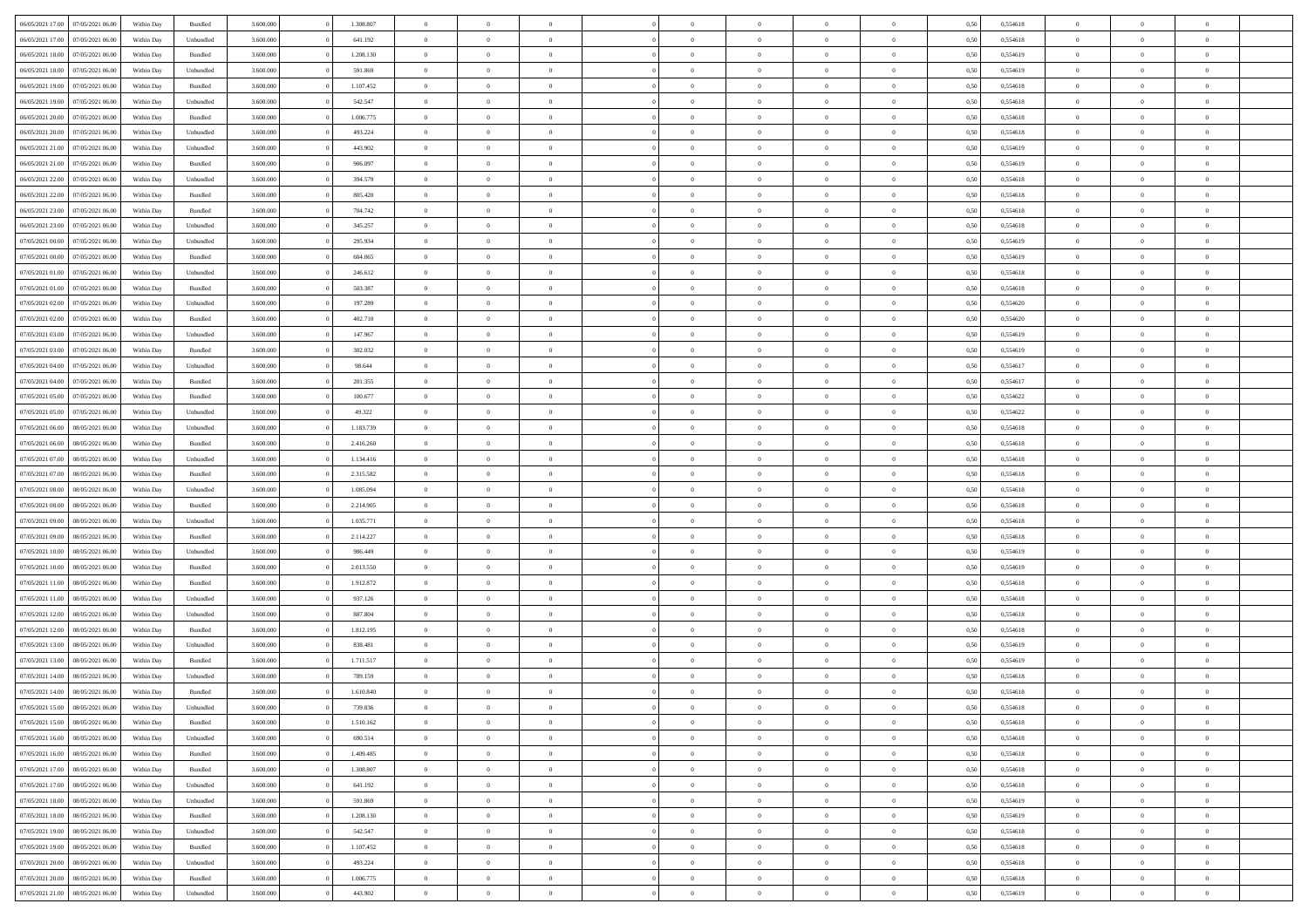| 07/05/2021 21:00 | 08/05/2021 06:00 | Within Day | Bundled            | 3.600.000 | 906.097   | $\overline{0}$ | $\Omega$       |                | $\Omega$       | $\Omega$       | $\theta$       | $\theta$       | 0,50 | 0,554619 | $\theta$       | $\theta$       | $\theta$       |  |
|------------------|------------------|------------|--------------------|-----------|-----------|----------------|----------------|----------------|----------------|----------------|----------------|----------------|------|----------|----------------|----------------|----------------|--|
| 07/05/2021 22.00 | 08/05/2021 06:00 | Within Day | Bundled            | 3.600.000 | 805.420   | $\overline{0}$ | $\theta$       | $\overline{0}$ | $\overline{0}$ | $\bf{0}$       | $\overline{0}$ | $\bf{0}$       | 0,50 | 0,554618 | $\theta$       | $\theta$       | $\overline{0}$ |  |
| 07/05/2021 22.00 | 08/05/2021 06:00 | Within Day | Unbundled          | 3.600.000 | 394.579   | $\overline{0}$ | $\overline{0}$ | $\overline{0}$ | $\bf{0}$       | $\bf{0}$       | $\bf{0}$       | $\bf{0}$       | 0,50 | 0,554618 | $\overline{0}$ | $\overline{0}$ | $\overline{0}$ |  |
| 07/05/2021 23:00 | 08/05/2021 06:00 | Within Dav | Unbundled          | 3.600,000 | 345.257   | $\overline{0}$ | $\overline{0}$ | $\overline{0}$ | $\overline{0}$ | $\bf{0}$       | $\overline{0}$ | $\overline{0}$ | 0.50 | 0.554618 | $\theta$       | $\theta$       | $\overline{0}$ |  |
| 07/05/2021 23:00 | 08/05/2021 06:00 | Within Day | Bundled            | 3.600.000 | 704.742   | $\overline{0}$ | $\theta$       | $\overline{0}$ | $\overline{0}$ | $\bf{0}$       | $\overline{0}$ | $\bf{0}$       | 0,50 | 0,554618 | $\theta$       | $\overline{0}$ | $\overline{0}$ |  |
|                  |                  |            |                    |           |           |                |                |                |                |                |                |                |      |          |                |                |                |  |
| 08/05/2021 00:00 | 08/05/2021 06:00 | Within Day | Unbundled          | 3.600.000 | 295.934   | $\overline{0}$ | $\bf{0}$       | $\overline{0}$ | $\bf{0}$       | $\overline{0}$ | $\overline{0}$ | $\mathbf{0}$   | 0,50 | 0,554619 | $\overline{0}$ | $\overline{0}$ | $\bf{0}$       |  |
| 08/05/2021 00:00 | 08/05/2021 06:00 | Within Dav | Bundled            | 3.600.000 | 604.065   | $\overline{0}$ | $\overline{0}$ | $\overline{0}$ | $\overline{0}$ | $\overline{0}$ | $\overline{0}$ | $\overline{0}$ | 0.50 | 0,554619 | $\theta$       | $\overline{0}$ | $\overline{0}$ |  |
| 08/05/2021 01:00 | 08/05/2021 06:00 | Within Day | Unbundled          | 3.600.000 | 246.612   | $\overline{0}$ | $\theta$       | $\overline{0}$ | $\overline{0}$ | $\bf{0}$       | $\overline{0}$ | $\bf{0}$       | 0,50 | 0,554618 | $\theta$       | $\theta$       | $\overline{0}$ |  |
| 08/05/2021 01:00 | 08/05/2021 06:00 | Within Day | Bundled            | 3.600.000 | 503.387   | $\overline{0}$ | $\overline{0}$ | $\overline{0}$ | $\bf{0}$       | $\bf{0}$       | $\bf{0}$       | $\bf{0}$       | 0,50 | 0,554618 | $\,0\,$        | $\overline{0}$ | $\overline{0}$ |  |
| 08/05/2021 02:00 | 08/05/2021 06:00 | Within Dav | Unbundled          | 3.600.000 | 197.289   | $\overline{0}$ | $\overline{0}$ | $\overline{0}$ | $\overline{0}$ | $\overline{0}$ | $\overline{0}$ | $\overline{0}$ | 0.50 | 0,554620 | $\theta$       | $\overline{0}$ | $\overline{0}$ |  |
|                  |                  |            |                    |           |           |                |                |                |                |                |                |                |      |          |                |                |                |  |
| 08/05/2021 02:00 | 08/05/2021 06:00 | Within Day | Bundled            | 3.600.000 | 402.710   | $\overline{0}$ | $\theta$       | $\overline{0}$ | $\overline{0}$ | $\bf{0}$       | $\overline{0}$ | $\bf{0}$       | 0,50 | 0,554620 | $\,$ 0 $\,$    | $\overline{0}$ | $\overline{0}$ |  |
| 08/05/2021 03:00 | 08/05/2021 06:00 | Within Day | Unbundled          | 3.600.000 | 147.967   | $\overline{0}$ | $\overline{0}$ | $\overline{0}$ | $\bf{0}$       | $\bf{0}$       | $\bf{0}$       | $\mathbf{0}$   | 0,50 | 0,554619 | $\overline{0}$ | $\overline{0}$ | $\overline{0}$ |  |
| 08/05/2021 03:00 | 08/05/2021 06:00 | Within Day | Bundled            | 3.600.000 | 302.032   | $\overline{0}$ | $\overline{0}$ | $\overline{0}$ | $\overline{0}$ | $\bf{0}$       | $\overline{0}$ | $\overline{0}$ | 0.50 | 0.554619 | $\theta$       | $\theta$       | $\overline{0}$ |  |
| 08/05/2021 04:00 | 08/05/2021 06:00 | Within Day | Bundled            | 3.600.000 | 201.355   | $\overline{0}$ | $\theta$       | $\overline{0}$ | $\overline{0}$ | $\bf{0}$       | $\overline{0}$ | $\bf{0}$       | 0,50 | 0,554617 | $\theta$       | $\overline{0}$ | $\overline{0}$ |  |
| 08/05/2021 04:00 | 08/05/2021 06:00 | Within Day | Unbundled          | 3.600.000 | 98.644    | $\overline{0}$ | $\overline{0}$ | $\overline{0}$ | $\bf{0}$       | $\overline{0}$ | $\overline{0}$ | $\mathbf{0}$   | 0,50 | 0,554617 | $\overline{0}$ | $\overline{0}$ | $\bf{0}$       |  |
| 08/05/2021 05:00 | 08/05/2021 06:00 | Within Dav | Unbundled          | 3.600.000 | 49.322    | $\overline{0}$ | $\overline{0}$ | $\overline{0}$ |                | $\overline{0}$ | $\overline{0}$ | $\overline{0}$ | 0.50 | 0,554622 | $\theta$       | $\overline{0}$ | $\overline{0}$ |  |
|                  |                  |            |                    |           |           |                |                |                | $\overline{0}$ |                |                |                |      |          |                |                |                |  |
| 08/05/2021 05:00 | 08/05/2021 06:00 | Within Day | Bundled            | 3.600.000 | 100.677   | $\overline{0}$ | $\theta$       | $\overline{0}$ | $\overline{0}$ | $\bf{0}$       | $\overline{0}$ | $\bf{0}$       | 0,50 | 0,554622 | $\theta$       | $\theta$       | $\overline{0}$ |  |
| 08/05/2021 06:00 | 09/05/2021 06:00 | Within Day | Unbundled          | 3.600.000 | 1.183.739 | $\overline{0}$ | $\overline{0}$ | $\overline{0}$ | $\bf{0}$       | $\bf{0}$       | $\bf{0}$       | $\mathbf{0}$   | 0,50 | 0,554618 | $\,0\,$        | $\overline{0}$ | $\overline{0}$ |  |
| 08/05/2021 06:00 | 09/05/2021 06:00 | Within Day | Bundled            | 3.600.000 | 2.416.260 | $\overline{0}$ | $\overline{0}$ | $\overline{0}$ | $\overline{0}$ | $\overline{0}$ | $\overline{0}$ | $\overline{0}$ | 0.50 | 0.554618 | $\theta$       | $\overline{0}$ | $\overline{0}$ |  |
| 08/05/2021 07:00 | 09/05/2021 06:00 | Within Day | Unbundled          | 3.600.000 | 1.134.416 | $\overline{0}$ | $\theta$       | $\overline{0}$ | $\overline{0}$ | $\bf{0}$       | $\overline{0}$ | $\bf{0}$       | 0,50 | 0,554618 | $\,$ 0 $\,$    | $\overline{0}$ | $\overline{0}$ |  |
| 08/05/2021 07:00 | 09/05/2021 06:00 | Within Day | Bundled            | 3.600.000 | 2.315.582 | $\overline{0}$ | $\overline{0}$ | $\overline{0}$ | $\bf{0}$       | $\bf{0}$       | $\bf{0}$       | $\bf{0}$       | 0,50 | 0,554618 | $\bf{0}$       | $\overline{0}$ | $\overline{0}$ |  |
| 08/05/2021 08:00 | 09/05/2021 06:00 | Within Day | Unbundled          | 3.600,000 | 1.085.094 | $\overline{0}$ | $\overline{0}$ | $\overline{0}$ | $\overline{0}$ | $\bf{0}$       | $\overline{0}$ | $\overline{0}$ | 0.50 | 0.554618 | $\theta$       | $\overline{0}$ | $\overline{0}$ |  |
|                  |                  |            |                    |           |           |                |                |                |                |                |                |                |      |          |                |                |                |  |
| 08/05/2021 08:00 | 09/05/2021 06:00 | Within Day | Bundled            | 3.600.000 | 2.214.905 | $\overline{0}$ | $\theta$       | $\overline{0}$ | $\overline{0}$ | $\bf{0}$       | $\overline{0}$ | $\bf{0}$       | 0,50 | 0,554618 | $\,$ 0 $\,$    | $\overline{0}$ | $\overline{0}$ |  |
| 08/05/2021 09:00 | 09/05/2021 06:00 | Within Day | Unbundled          | 3.600.000 | 1.035.771 | $\overline{0}$ | $\bf{0}$       | $\overline{0}$ | $\bf{0}$       | $\overline{0}$ | $\overline{0}$ | $\mathbf{0}$   | 0,50 | 0,554618 | $\overline{0}$ | $\overline{0}$ | $\bf{0}$       |  |
| 08/05/2021 09:00 | 09/05/2021 06:00 | Within Dav | Bundled            | 3.600.000 | 2.114.227 | $\overline{0}$ | $\overline{0}$ | $\overline{0}$ | $\overline{0}$ | $\overline{0}$ | $\overline{0}$ | $\overline{0}$ | 0.50 | 0.554618 | $\theta$       | $\overline{0}$ | $\overline{0}$ |  |
| 08/05/2021 10:00 | 09/05/2021 06:00 | Within Day | Bundled            | 3.600.000 | 2.013.550 | $\overline{0}$ | $\theta$       | $\overline{0}$ | $\overline{0}$ | $\bf{0}$       | $\overline{0}$ | $\bf{0}$       | 0,50 | 0,554619 | $\theta$       | $\theta$       | $\overline{0}$ |  |
| 08/05/2021 10:00 | 09/05/2021 06:00 | Within Day | Unbundled          | 3.600.000 | 986.449   | $\overline{0}$ | $\overline{0}$ | $\overline{0}$ | $\bf{0}$       | $\bf{0}$       | $\bf{0}$       | $\bf{0}$       | 0,50 | 0,554619 | $\,0\,$        | $\overline{0}$ | $\overline{0}$ |  |
| 08/05/2021 11:00 | 09/05/2021 06:00 |            | Unbundled          | 3.600.000 | 937.126   | $\overline{0}$ | $\overline{0}$ | $\overline{0}$ | $\overline{0}$ | $\overline{0}$ | $\overline{0}$ | $\overline{0}$ | 0.50 | 0.554618 | $\theta$       | $\overline{0}$ | $\overline{0}$ |  |
|                  |                  | Within Day |                    |           |           |                |                |                |                |                |                |                |      |          |                |                |                |  |
| 08/05/2021 11:00 | 09/05/2021 06:00 | Within Day | Bundled            | 3.600.000 | 1.912.872 | $\overline{0}$ | $\theta$       | $\overline{0}$ | $\overline{0}$ | $\bf{0}$       | $\overline{0}$ | $\bf{0}$       | 0,50 | 0,554618 | $\,$ 0 $\,$    | $\overline{0}$ | $\overline{0}$ |  |
| 08/05/2021 12:00 | 09/05/2021 06:00 | Within Day | Unbundled          | 3.600.000 | 887.804   | $\overline{0}$ | $\overline{0}$ | $\overline{0}$ | $\bf{0}$       | $\bf{0}$       | $\bf{0}$       | $\bf{0}$       | 0,50 | 0,554618 | $\overline{0}$ | $\overline{0}$ | $\overline{0}$ |  |
| 08/05/2021 12:00 | 09/05/2021 06:00 | Within Day | Bundled            | 3.600.000 | 1.812.195 | $\overline{0}$ | $\Omega$       | $\overline{0}$ | $\Omega$       | $\Omega$       | $\overline{0}$ | $\overline{0}$ | 0,50 | 0,554618 | $\,0\,$        | $\theta$       | $\theta$       |  |
| 08/05/2021 13:00 | 09/05/2021 06:00 | Within Day | Unbundled          | 3.600.000 | 838.481   | $\overline{0}$ | $\theta$       | $\overline{0}$ | $\overline{0}$ | $\bf{0}$       | $\overline{0}$ | $\bf{0}$       | 0,50 | 0,554619 | $\,$ 0 $\,$    | $\theta$       | $\overline{0}$ |  |
| 08/05/2021 13:00 | 09/05/2021 06:00 | Within Day | Bundled            | 3.600.000 | 1.711.517 | $\overline{0}$ | $\overline{0}$ | $\overline{0}$ | $\bf{0}$       | $\bf{0}$       | $\overline{0}$ | $\mathbf{0}$   | 0,50 | 0,554619 | $\bf{0}$       | $\overline{0}$ | $\bf{0}$       |  |
| 08/05/2021 14:00 | 09/05/2021 06:00 |            | Unbundled          | 3.600,000 | 789.159   | $\overline{0}$ | $\Omega$       | $\Omega$       | $\Omega$       | $\bf{0}$       | $\overline{0}$ | $\overline{0}$ | 0.50 | 0.554618 | $\theta$       | $\theta$       | $\theta$       |  |
|                  |                  | Within Day |                    |           |           |                |                |                |                |                |                |                |      |          |                |                |                |  |
| 08/05/2021 14:00 | 09/05/2021 06:00 | Within Day | Bundled            | 3.600.000 | 1.610.840 | $\overline{0}$ | $\theta$       | $\overline{0}$ | $\overline{0}$ | $\bf{0}$       | $\overline{0}$ | $\bf{0}$       | 0,50 | 0,554618 | $\,$ 0 $\,$    | $\theta$       | $\overline{0}$ |  |
| 08/05/2021 15:00 | 09/05/2021 06:00 | Within Day | Unbundled          | 3.600.000 | 739.836   | $\overline{0}$ | $\overline{0}$ | $\overline{0}$ | $\bf{0}$       | $\bf{0}$       | $\bf{0}$       | $\bf{0}$       | 0,50 | 0,554618 | $\,0\,$        | $\overline{0}$ | $\overline{0}$ |  |
| 08/05/2021 15:00 | 09/05/2021 06:00 | Within Day | Bundled            | 3.600,000 | 1.510.162 | $\overline{0}$ | $\Omega$       | $\overline{0}$ | $\Omega$       | $\theta$       | $\overline{0}$ | $\overline{0}$ | 0.50 | 0.554618 | $\theta$       | $\theta$       | $\theta$       |  |
| 08/05/2021 16:00 | 09/05/2021 06:00 | Within Day | Bundled            | 3.600.000 | 1.409.485 | $\overline{0}$ | $\theta$       | $\overline{0}$ | $\overline{0}$ | $\bf{0}$       | $\overline{0}$ | $\bf{0}$       | 0,50 | 0,554618 | $\,$ 0 $\,$    | $\overline{0}$ | $\overline{0}$ |  |
| 08/05/2021 16:00 | 09/05/2021 06:00 | Within Day | Unbundled          | 3.600.000 | 690.514   | $\overline{0}$ | $\overline{0}$ | $\overline{0}$ | $\bf{0}$       | $\bf{0}$       | $\bf{0}$       | $\bf{0}$       | 0,50 | 0,554618 | $\bf{0}$       | $\overline{0}$ | $\overline{0}$ |  |
| 08/05/2021 17:00 | 09/05/2021 06:00 | Within Day | Unbundled          | 3.600.000 | 641.192   | $\overline{0}$ | $\Omega$       | $\overline{0}$ | $\Omega$       | $\overline{0}$ | $\overline{0}$ | $\overline{0}$ | 0,50 | 0,554618 | $\,0\,$        | $\theta$       | $\theta$       |  |
|                  |                  |            |                    |           |           |                |                |                |                |                |                |                |      |          |                |                |                |  |
| 08/05/2021 17:00 | 09/05/2021 06:00 | Within Day | Bundled            | 3.600.000 | 1.308.807 | $\overline{0}$ | $\theta$       | $\overline{0}$ | $\overline{0}$ | $\,$ 0         | $\overline{0}$ | $\bf{0}$       | 0,50 | 0,554618 | $\,$ 0 $\,$    | $\overline{0}$ | $\overline{0}$ |  |
| 08/05/2021 18:00 | 09/05/2021 06:00 | Within Day | Unbundled          | 3.600.000 | 591.869   | $\overline{0}$ | $\overline{0}$ | $\overline{0}$ | $\overline{0}$ | $\bf{0}$       | $\overline{0}$ | $\mathbf{0}$   | 0,50 | 0,554619 | $\bf{0}$       | $\overline{0}$ | $\bf{0}$       |  |
| 08/05/2021 18:00 | 09/05/2021 06:00 | Within Day | Bundled            | 3.600,000 | 1.208.130 | $\overline{0}$ | $\Omega$       | $\Omega$       | $\Omega$       | $\Omega$       | $\Omega$       | $\overline{0}$ | 0.50 | 0.554619 | $\theta$       | $\theta$       | $\theta$       |  |
| 08/05/2021 19:00 | 09/05/2021 06:00 | Within Day | Unbundled          | 3.600.000 | 542.547   | $\overline{0}$ | $\overline{0}$ | $\overline{0}$ | $\bf{0}$       | $\,$ 0         | $\overline{0}$ | $\bf{0}$       | 0,50 | 0,554618 | $\,0\,$        | $\overline{0}$ | $\overline{0}$ |  |
| 08/05/2021 19:00 | 09/05/2021 06:00 | Within Day | $\mathbf B$ undled | 3.600.000 | 1.107.452 | $\bf{0}$       | $\bf{0}$       |                |                | $\bf{0}$       |                |                | 0,50 | 0,554618 | $\bf{0}$       | $\overline{0}$ |                |  |
| 08/05/2021 20:00 | 09/05/2021 06:00 | Within Day | Unbundled          | 3.600,000 | 493.224   | $\overline{0}$ | $\overline{0}$ | $\overline{0}$ | $\Omega$       | $\overline{0}$ | $\overline{0}$ | $\overline{0}$ | 0.50 | 0.554618 | $\theta$       | $\theta$       | $\theta$       |  |
| 08/05/2021 20:00 | 09/05/2021 06:00 | Within Day | Bundled            | 3.600.000 | 1.006.775 | $\overline{0}$ | $\bf{0}$       | $\overline{0}$ | $\overline{0}$ | $\,$ 0 $\,$    | $\overline{0}$ | $\,$ 0 $\,$    | 0,50 | 0,554618 | $\,$ 0 $\,$    | $\,$ 0 $\,$    | $\,$ 0         |  |
|                  |                  |            |                    |           |           |                |                |                |                |                |                |                |      |          |                |                |                |  |
| 08/05/2021 21:00 | 09/05/2021 06:00 | Within Day | Bundled            | 3.600.000 | 906.097   | $\overline{0}$ | $\overline{0}$ | $\overline{0}$ | $\overline{0}$ | $\overline{0}$ | $\overline{0}$ | $\mathbf{0}$   | 0,50 | 0,554619 | $\overline{0}$ | $\overline{0}$ | $\overline{0}$ |  |
| 08/05/2021 21:00 | 09/05/2021 06:00 | Within Day | Unbundled          | 3.600.000 | 443.902   | $\overline{0}$ | $\overline{0}$ | $\overline{0}$ | $\Omega$       | $\overline{0}$ | $\overline{0}$ | $\overline{0}$ | 0,50 | 0,554619 | $\overline{0}$ | $\theta$       | $\overline{0}$ |  |
| 08/05/2021 22:00 | 09/05/2021 06:00 | Within Day | Unbundled          | 3.600.000 | 394.579   | $\overline{0}$ | $\,$ 0         | $\overline{0}$ | $\bf{0}$       | $\,$ 0 $\,$    | $\overline{0}$ | $\mathbf{0}$   | 0,50 | 0,554618 | $\,$ 0 $\,$    | $\overline{0}$ | $\,$ 0         |  |
| 08/05/2021 22.00 | 09/05/2021 06:00 | Within Day | Bundled            | 3.600.000 | 805.420   | $\overline{0}$ | $\overline{0}$ | $\overline{0}$ | $\overline{0}$ | $\overline{0}$ | $\overline{0}$ | $\mathbf{0}$   | 0,50 | 0,554618 | $\overline{0}$ | $\overline{0}$ | $\overline{0}$ |  |
| 08/05/2021 23:00 | 09/05/2021 06:00 | Within Day | Unbundled          | 3.600,000 | 345.257   | $\overline{0}$ | $\overline{0}$ | $\overline{0}$ | $\overline{0}$ | $\overline{0}$ | $\overline{0}$ | $\overline{0}$ | 0.50 | 0,554618 | $\overline{0}$ | $\theta$       | $\overline{0}$ |  |
| 08/05/2021 23:00 | 09/05/2021 06:00 | Within Day | Bundled            | 3.600.000 | 704.742   | $\overline{0}$ | $\,$ 0         | $\overline{0}$ | $\bf{0}$       | $\bf{0}$       | $\bf{0}$       | $\bf{0}$       | 0,50 | 0,554618 | $\,$ 0 $\,$    | $\overline{0}$ | $\overline{0}$ |  |
|                  |                  |            |                    |           |           |                |                |                |                |                |                |                |      |          |                |                |                |  |
| 09/05/2021 00:00 | 09/05/2021 06:00 | Within Day | Unbundled          | 3.600.000 | 295.934   | $\overline{0}$ | $\bf{0}$       | $\overline{0}$ | $\overline{0}$ | $\overline{0}$ | $\overline{0}$ | $\mathbf{0}$   | 0,50 | 0,554619 | $\overline{0}$ | $\overline{0}$ | $\bf{0}$       |  |
| 09/05/2021 00:00 | 09/05/2021 06:00 | Within Day | Bundled            | 3.600,000 | 604.065   | $\overline{0}$ | $\overline{0}$ | $\overline{0}$ | $\Omega$       | $\overline{0}$ | $\overline{0}$ | $\overline{0}$ | 0.50 | 0,554619 | $\overline{0}$ | $\overline{0}$ | $\overline{0}$ |  |
| 09/05/2021 01:00 | 09/05/2021 06:00 | Within Day | Unbundled          | 3.600.000 | 246.612   | $\overline{0}$ | $\bf{0}$       | $\overline{0}$ | $\overline{0}$ | $\bf{0}$       | $\bf{0}$       | $\mathbf{0}$   | 0,50 | 0,554618 | $\,$ 0 $\,$    | $\,$ 0 $\,$    | $\bf{0}$       |  |
| 09/05/2021 01:00 | 09/05/2021 06:00 | Within Day | Bundled            | 3.600.000 | 503.387   | $\overline{0}$ | $\bf{0}$       | $\overline{0}$ | $\overline{0}$ | $\bf{0}$       | $\bf{0}$       | $\bf{0}$       | 0,50 | 0,554618 | $\overline{0}$ | $\overline{0}$ | $\bf{0}$       |  |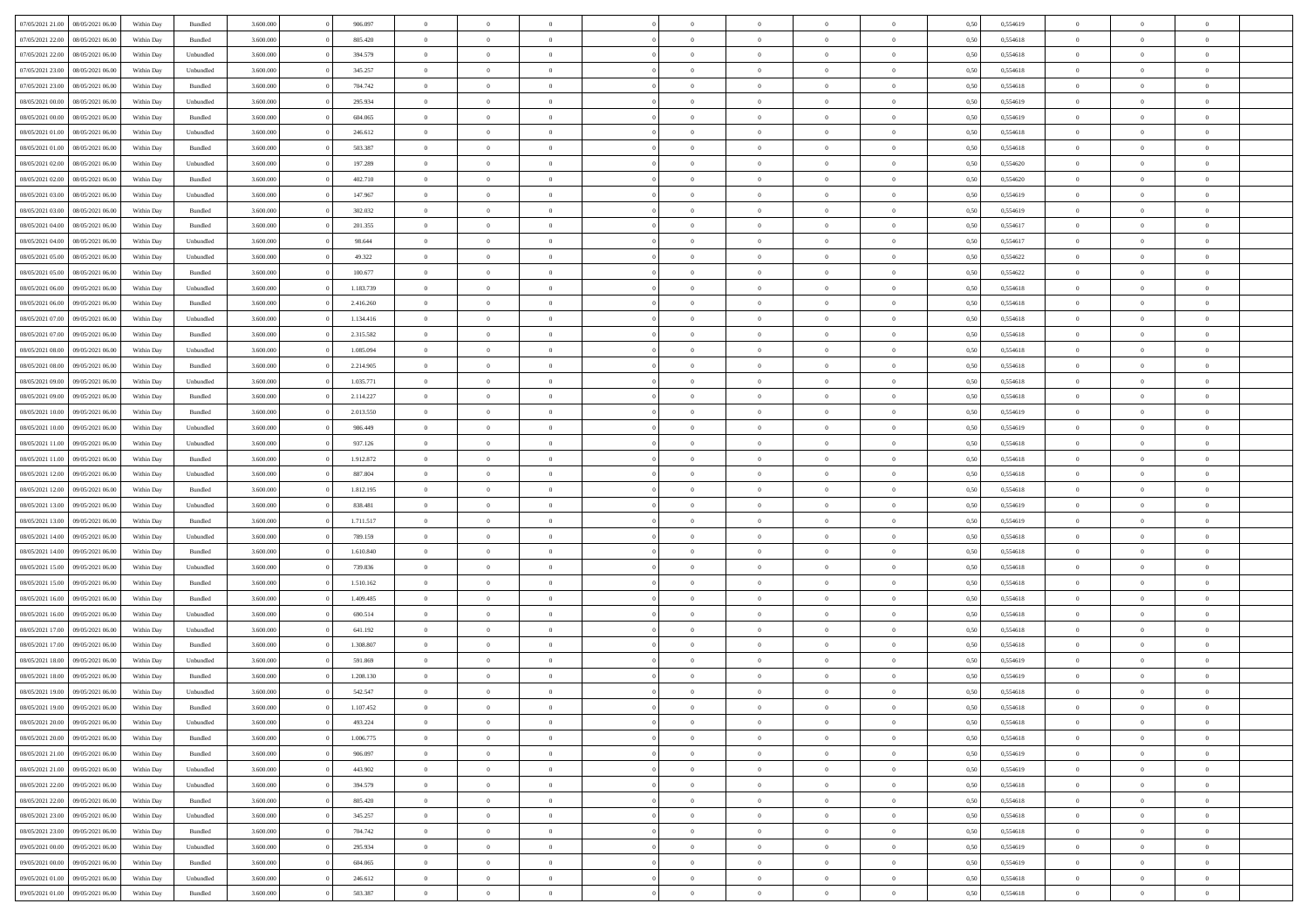|                  |                  |            |                    |           |           | $\overline{0}$ | $\Omega$       |                |                | $\Omega$       | $\theta$       | $\theta$       |      |          | $\theta$       |                | $\theta$       |  |
|------------------|------------------|------------|--------------------|-----------|-----------|----------------|----------------|----------------|----------------|----------------|----------------|----------------|------|----------|----------------|----------------|----------------|--|
| 09/05/2021 02:00 | 09/05/2021 06:00 | Within Day | Unbundled          | 3.600.000 | 197.289   |                |                |                | $\Omega$       |                |                |                | 0,50 | 0,554620 |                | $\theta$       |                |  |
| 09/05/2021 02.00 | 09/05/2021 06:00 | Within Day | Bundled            | 3.600.000 | 402.710   | $\overline{0}$ | $\theta$       | $\overline{0}$ | $\overline{0}$ | $\bf{0}$       | $\overline{0}$ | $\bf{0}$       | 0,50 | 0,554620 | $\theta$       | $\theta$       | $\overline{0}$ |  |
| 09/05/2021 03:00 | 09/05/2021 06:00 | Within Day | Bundled            | 3.600.000 | 302.032   | $\overline{0}$ | $\overline{0}$ | $\overline{0}$ | $\bf{0}$       | $\bf{0}$       | $\bf{0}$       | $\bf{0}$       | 0,50 | 0,554619 | $\overline{0}$ | $\overline{0}$ | $\overline{0}$ |  |
| 09/05/2021 03:00 | 09/05/2021 06:00 | Within Day | Unbundled          | 3.600,000 | 147.967   | $\overline{0}$ | $\overline{0}$ | $\overline{0}$ | $\overline{0}$ | $\bf{0}$       | $\overline{0}$ | $\overline{0}$ | 0.50 | 0.554619 | $\theta$       | $\theta$       | $\overline{0}$ |  |
| 09/05/2021 04:00 | 09/05/2021 06:00 | Within Day | Unbundled          | 3.600.000 | 98.644    | $\overline{0}$ | $\theta$       | $\overline{0}$ | $\overline{0}$ | $\bf{0}$       | $\overline{0}$ | $\bf{0}$       | 0,50 | 0,554617 | $\theta$       | $\overline{0}$ | $\overline{0}$ |  |
|                  |                  |            |                    |           |           |                |                |                |                |                |                |                |      |          |                |                |                |  |
| 09/05/2021 04:00 | 09/05/2021 06:00 | Within Day | Bundled            | 3.600.000 | 201.355   | $\overline{0}$ | $\bf{0}$       | $\overline{0}$ | $\bf{0}$       | $\overline{0}$ | $\overline{0}$ | $\mathbf{0}$   | 0,50 | 0,554617 | $\overline{0}$ | $\overline{0}$ | $\bf{0}$       |  |
| 09/05/2021 05:00 | 09/05/2021 06:00 | Within Dav | Unbundled          | 3.600.000 | 49.322    | $\overline{0}$ | $\overline{0}$ | $\overline{0}$ | $\overline{0}$ | $\overline{0}$ | $\overline{0}$ | $\overline{0}$ | 0.50 | 0,554622 | $\theta$       | $\overline{0}$ | $\overline{0}$ |  |
| 09/05/2021 05:00 | 09/05/2021 06:00 | Within Day | Bundled            | 3.600.000 | 100.677   | $\overline{0}$ | $\theta$       | $\overline{0}$ | $\overline{0}$ | $\bf{0}$       | $\overline{0}$ | $\bf{0}$       | 0,50 | 0,554622 | $\theta$       | $\theta$       | $\overline{0}$ |  |
| 09/05/2021 06:00 | 10/05/2021 06:00 | Within Day | Unbundled          | 3.600.000 | 1.183.739 | $\overline{0}$ | $\overline{0}$ | $\overline{0}$ | $\bf{0}$       | $\bf{0}$       | $\bf{0}$       | $\bf{0}$       | 0,50 | 0,554618 | $\,0\,$        | $\overline{0}$ | $\overline{0}$ |  |
|                  |                  |            |                    |           |           |                | $\overline{0}$ |                |                | $\overline{0}$ |                |                |      |          | $\theta$       | $\overline{0}$ | $\overline{0}$ |  |
| 09/05/2021 06:00 | 10/05/2021 06:00 | Within Dav | Bundled            | 3.600.000 | 2.416.260 | $\overline{0}$ |                | $\overline{0}$ | $\overline{0}$ |                | $\overline{0}$ | $\overline{0}$ | 0.50 | 0.554618 |                |                |                |  |
| 09/05/2021 07:00 | 10/05/2021 06:00 | Within Day | Unbundled          | 3.600.000 | 1.134.416 | $\overline{0}$ | $\theta$       | $\overline{0}$ | $\overline{0}$ | $\bf{0}$       | $\overline{0}$ | $\bf{0}$       | 0,50 | 0,554618 | $\,$ 0 $\,$    | $\overline{0}$ | $\overline{0}$ |  |
| 09/05/2021 07:00 | 10/05/2021 06:00 | Within Day | Bundled            | 3.600.000 | 2.315.582 | $\overline{0}$ | $\overline{0}$ | $\overline{0}$ | $\bf{0}$       | $\bf{0}$       | $\bf{0}$       | $\bf{0}$       | 0,50 | 0,554618 | $\overline{0}$ | $\overline{0}$ | $\overline{0}$ |  |
| 09/05/2021 08:00 | 10/05/2021 06:00 | Within Day | Unbundled          | 3.600.000 | 1.085.094 | $\overline{0}$ | $\overline{0}$ | $\overline{0}$ | $\overline{0}$ | $\bf{0}$       | $\overline{0}$ | $\overline{0}$ | 0.50 | 0.554618 | $\theta$       | $\theta$       | $\overline{0}$ |  |
| 09/05/2021 08:00 | 10/05/2021 06:00 | Within Day | Bundled            | 3.600.000 | 2.214.905 | $\overline{0}$ | $\theta$       | $\overline{0}$ | $\overline{0}$ | $\bf{0}$       | $\overline{0}$ | $\bf{0}$       | 0,50 | 0,554618 | $\theta$       | $\overline{0}$ | $\overline{0}$ |  |
|                  |                  |            |                    |           |           |                |                |                |                |                |                |                |      |          |                |                |                |  |
| 09/05/2021 09:00 | 10/05/2021 06:00 | Within Day | Bundled            | 3.600.000 | 2.114.227 | $\overline{0}$ | $\overline{0}$ | $\overline{0}$ | $\bf{0}$       | $\overline{0}$ | $\overline{0}$ | $\mathbf{0}$   | 0,50 | 0,554618 | $\overline{0}$ | $\overline{0}$ | $\bf{0}$       |  |
| 09/05/2021 09:00 | 10/05/2021 06:00 | Within Dav | Unbundled          | 3.600.000 | 1.035.771 | $\overline{0}$ | $\overline{0}$ | $\overline{0}$ | $\overline{0}$ | $\overline{0}$ | $\overline{0}$ | $\overline{0}$ | 0.50 | 0.554618 | $\theta$       | $\overline{0}$ | $\overline{0}$ |  |
| 09/05/2021 11:00 | 10/05/2021 06:00 | Within Day | Unbundled          | 3.600.000 | 937.126   | $\overline{0}$ | $\theta$       | $\overline{0}$ | $\overline{0}$ | $\bf{0}$       | $\overline{0}$ | $\bf{0}$       | 0,50 | 0,554618 | $\theta$       | $\theta$       | $\overline{0}$ |  |
| 09/05/2021 11:00 | 10/05/2021 06:00 | Within Day | Bundled            | 3.600.000 | 1.912.872 | $\overline{0}$ | $\overline{0}$ | $\overline{0}$ | $\bf{0}$       | $\bf{0}$       | $\bf{0}$       | $\bf{0}$       | 0,50 | 0,554618 | $\,0\,$        | $\overline{0}$ | $\overline{0}$ |  |
| 09/05/2021 12:00 | 10/05/2021 06:00 | Within Day | Unbundled          | 3.600.000 | 887.804   | $\overline{0}$ | $\overline{0}$ | $\overline{0}$ | $\overline{0}$ | $\overline{0}$ | $\overline{0}$ | $\overline{0}$ | 0.50 | 0.554618 | $\theta$       | $\overline{0}$ | $\overline{0}$ |  |
| 09/05/2021 12:00 | 10/05/2021 06:00 | Within Day | Bundled            | 3.600.000 | 1.812.195 | $\overline{0}$ | $\theta$       | $\overline{0}$ | $\overline{0}$ | $\bf{0}$       | $\overline{0}$ | $\bf{0}$       | 0,50 | 0,554618 | $\,$ 0 $\,$    | $\overline{0}$ | $\overline{0}$ |  |
|                  |                  |            |                    |           |           |                |                |                |                |                |                |                |      |          |                |                |                |  |
| 09/05/2021 13:00 | 10/05/2021 06:00 | Within Day | Unbundled          | 3.600.000 | 838.481   | $\overline{0}$ | $\overline{0}$ | $\overline{0}$ | $\bf{0}$       | $\bf{0}$       | $\bf{0}$       | $\bf{0}$       | 0,50 | 0,554619 | $\bf{0}$       | $\overline{0}$ | $\overline{0}$ |  |
| 09/05/2021 13:00 | 10/05/2021 06:00 | Within Day | Bundled            | 3.600,000 | 1.711.517 | $\overline{0}$ | $\overline{0}$ | $\overline{0}$ | $\overline{0}$ | $\bf{0}$       | $\overline{0}$ | $\overline{0}$ | 0.50 | 0.554619 | $\theta$       | $\overline{0}$ | $\overline{0}$ |  |
| 09/05/2021 14:00 | 10/05/2021 06:00 | Within Day | Unbundled          | 3.600.000 | 789.159   | $\overline{0}$ | $\theta$       | $\overline{0}$ | $\overline{0}$ | $\bf{0}$       | $\overline{0}$ | $\bf{0}$       | 0,50 | 0,554618 | $\,$ 0 $\,$    | $\overline{0}$ | $\overline{0}$ |  |
| 09/05/2021 14:00 | 10/05/2021 06:00 | Within Day | Bundled            | 3.600.000 | 1.610.840 | $\overline{0}$ | $\bf{0}$       | $\overline{0}$ | $\bf{0}$       | $\overline{0}$ | $\overline{0}$ | $\mathbf{0}$   | 0,50 | 0,554618 | $\overline{0}$ | $\overline{0}$ | $\bf{0}$       |  |
| 09/05/2021 15:00 | 10/05/2021 06:00 | Within Dav | Unbundled          | 3.600.000 | 739.836   | $\overline{0}$ | $\overline{0}$ | $\overline{0}$ | $\overline{0}$ | $\overline{0}$ | $\overline{0}$ | $\overline{0}$ | 0.50 | 0.554618 | $\theta$       | $\overline{0}$ | $\overline{0}$ |  |
|                  |                  |            |                    |           |           |                |                |                |                |                |                |                |      |          |                |                |                |  |
| 09/05/2021 15:00 | 10/05/2021 06:00 | Within Day | Bundled            | 3.600.000 | 1.510.162 | $\overline{0}$ | $\theta$       | $\overline{0}$ | $\overline{0}$ | $\bf{0}$       | $\overline{0}$ | $\bf{0}$       | 0,50 | 0,554618 | $\theta$       | $\theta$       | $\overline{0}$ |  |
| 09/05/2021 16:00 | 10/05/2021 06:00 | Within Day | Bundled            | 3.600.000 | 1.409.485 | $\overline{0}$ | $\overline{0}$ | $\overline{0}$ | $\bf{0}$       | $\bf{0}$       | $\bf{0}$       | $\bf{0}$       | 0,50 | 0,554618 | $\,0\,$        | $\overline{0}$ | $\overline{0}$ |  |
| 09/05/2021 16:00 | 10/05/2021 06:00 | Within Day | Unbundled          | 3.600.000 | 690.514   | $\overline{0}$ | $\overline{0}$ | $\overline{0}$ | $\overline{0}$ | $\overline{0}$ | $\overline{0}$ | $\overline{0}$ | 0.50 | 0.554618 | $\theta$       | $\overline{0}$ | $\overline{0}$ |  |
| 09/05/2021 17:00 | 10/05/2021 06:00 | Within Day | Unbundled          | 3.600.000 | 641.192   | $\overline{0}$ | $\theta$       | $\overline{0}$ | $\overline{0}$ | $\bf{0}$       | $\overline{0}$ | $\bf{0}$       | 0,50 | 0,554618 | $\,$ 0 $\,$    | $\overline{0}$ | $\overline{0}$ |  |
| 09/05/2021 17:00 | 10/05/2021 06:00 | Within Day | Bundled            | 3.600.000 | 1.308.807 | $\overline{0}$ | $\overline{0}$ | $\overline{0}$ | $\bf{0}$       | $\bf{0}$       | $\bf{0}$       | $\bf{0}$       | 0,50 | 0,554618 | $\overline{0}$ | $\overline{0}$ | $\overline{0}$ |  |
|                  |                  |            |                    |           |           | $\overline{0}$ | $\Omega$       | $\Omega$       | $\Omega$       | $\Omega$       | $\Omega$       | $\overline{0}$ |      |          | $\,0\,$        | $\theta$       | $\theta$       |  |
| 09/05/2021 18:00 | 10/05/2021 06:00 | Within Day | Unbundled          | 3.600.000 | 591.869   |                |                |                |                |                |                |                | 0,50 | 0,554619 |                |                |                |  |
| 09/05/2021 18:00 | 10/05/2021 06:00 | Within Day | Bundled            | 3.600.000 | 1.208.130 | $\overline{0}$ | $\theta$       | $\overline{0}$ | $\overline{0}$ | $\bf{0}$       | $\overline{0}$ | $\bf{0}$       | 0,50 | 0,554619 | $\theta$       | $\overline{0}$ | $\overline{0}$ |  |
| 09/05/2021 19:00 | 10/05/2021 06:00 | Within Day | Unbundled          | 3.600.000 | 542.547   | $\overline{0}$ | $\overline{0}$ | $\overline{0}$ | $\bf{0}$       | $\bf{0}$       | $\overline{0}$ | $\mathbf{0}$   | 0,50 | 0,554618 | $\overline{0}$ | $\overline{0}$ | $\bf{0}$       |  |
| 09/05/2021 19:00 | 10/05/2021 06:00 | Within Day | Bundled            | 3.600,000 | 1.107.452 | $\overline{0}$ | $\Omega$       | $\Omega$       | $\Omega$       | $\bf{0}$       | $\overline{0}$ | $\overline{0}$ | 0.50 | 0.554618 | $\theta$       | $\theta$       | $\theta$       |  |
| 09/05/2021 20:00 | 10/05/2021 06:00 | Within Day | Unbundled          | 3.600.000 | 493.224   | $\overline{0}$ | $\theta$       | $\overline{0}$ | $\overline{0}$ | $\bf{0}$       | $\overline{0}$ | $\bf{0}$       | 0,50 | 0,554618 | $\,$ 0 $\,$    | $\theta$       | $\overline{0}$ |  |
| 09/05/2021 20:00 | 10/05/2021 06:00 | Within Day | Bundled            | 3.600.000 | 1.006.775 | $\overline{0}$ | $\overline{0}$ | $\overline{0}$ | $\bf{0}$       | $\bf{0}$       | $\bf{0}$       | $\bf{0}$       | 0,50 | 0,554618 | $\,0\,$        | $\overline{0}$ | $\overline{0}$ |  |
|                  |                  |            |                    |           |           |                |                |                |                |                |                |                |      |          |                |                |                |  |
| 09/05/2021 21:00 | 10/05/2021 06:00 | Within Day | Bundled            | 3.600,000 | 906,097   | $\overline{0}$ | $\Omega$       | $\Omega$       | $\Omega$       | $\theta$       | $\theta$       | $\overline{0}$ | 0.50 | 0.554619 | $\theta$       | $\theta$       | $\theta$       |  |
| 09/05/2021 21:00 | 10/05/2021 06:00 | Within Day | Unbundled          | 3.600.000 | 443.902   | $\overline{0}$ | $\theta$       | $\overline{0}$ | $\overline{0}$ | $\bf{0}$       | $\overline{0}$ | $\bf{0}$       | 0,50 | 0,554619 | $\,$ 0 $\,$    | $\overline{0}$ | $\overline{0}$ |  |
| 09/05/2021 22.00 | 10/05/2021 06:00 | Within Day | Unbundled          | 3.600.000 | 394.579   | $\overline{0}$ | $\overline{0}$ | $\overline{0}$ | $\bf{0}$       | $\bf{0}$       | $\bf{0}$       | $\bf{0}$       | 0,50 | 0,554618 | $\bf{0}$       | $\overline{0}$ | $\overline{0}$ |  |
| 09/05/2021 22.00 | 10/05/2021 06:00 | Within Day | Bundled            | 3.600.000 | 805.420   | $\overline{0}$ | $\Omega$       | $\overline{0}$ | $\Omega$       | $\overline{0}$ | $\overline{0}$ | $\overline{0}$ | 0,50 | 0,554618 | $\,0\,$        | $\theta$       | $\theta$       |  |
| 09/05/2021 23:00 | 10/05/2021 06:00 | Within Day | Unbundled          | 3.600.000 | 345.257   | $\overline{0}$ | $\theta$       | $\overline{0}$ | $\overline{0}$ | $\bf{0}$       | $\overline{0}$ | $\bf{0}$       | 0,50 | 0,554618 | $\,$ 0 $\,$    | $\overline{0}$ | $\overline{0}$ |  |
|                  |                  |            |                    |           |           |                |                |                |                |                |                |                |      |          |                |                |                |  |
| 09/05/2021 23.00 | 10/05/2021 06:00 | Within Day | Bundled            | 3.600.000 | 704.742   | $\overline{0}$ | $\overline{0}$ | $\overline{0}$ | $\bf{0}$       | $\bf{0}$       | $\bf{0}$       | $\mathbf{0}$   | 0,50 | 0,554618 | $\bf{0}$       | $\overline{0}$ | $\bf{0}$       |  |
| 10/05/2021 00:00 | 10/05/2021 06:00 | Within Day | Unbundled          | 3.600,000 | 295.934   | $\overline{0}$ | $\Omega$       | $\Omega$       | $\Omega$       | $\Omega$       | $\Omega$       | $\overline{0}$ | 0.50 | 0.554619 | $\theta$       | $\theta$       | $\theta$       |  |
| 10/05/2021 00:00 | 10/05/2021 06:00 | Within Day | Bundled            | 3.600.000 | 604.065   | $\overline{0}$ | $\overline{0}$ | $\overline{0}$ | $\bf{0}$       | $\,$ 0         | $\bf{0}$       | $\bf{0}$       | 0,50 | 0,554619 | $\,0\,$        | $\overline{0}$ | $\overline{0}$ |  |
| 10/05/2021 01:00 | 10/05/2021 06:00 | Within Day | Unbundled          | 3.600.000 | 246.612   | $\bf{0}$       | $\bf{0}$       |                |                |                |                |                | 0,50 | 0,554618 | $\bf{0}$       | $\overline{0}$ |                |  |
| 10/05/2021 01:00 | 10/05/2021 06:00 | Within Day | Bundled            | 3.600,000 | 503,387   | $\overline{0}$ | $\overline{0}$ | $\overline{0}$ | $\Omega$       | $\overline{0}$ | $\overline{0}$ | $\overline{0}$ | 0.50 | 0.554618 | $\theta$       | $\theta$       | $\theta$       |  |
| 10/05/2021 02:00 | 10/05/2021 06:00 | Within Day | Unbundled          | 3.600.000 | 197.289   | $\overline{0}$ | $\bf{0}$       | $\overline{0}$ | $\bf{0}$       | $\,$ 0 $\,$    | $\overline{0}$ | $\,$ 0 $\,$    | 0,50 | 0,554620 | $\,$ 0 $\,$    | $\,$ 0 $\,$    | $\,$ 0         |  |
|                  |                  |            |                    |           |           |                |                |                |                |                |                |                |      |          |                |                |                |  |
| 10/05/2021 02:00 | 10/05/2021 06:00 | Within Day | Bundled            | 3.600.000 | 402.710   | $\overline{0}$ | $\overline{0}$ | $\overline{0}$ | $\overline{0}$ | $\overline{0}$ | $\overline{0}$ | $\mathbf{0}$   | 0,50 | 0,554620 | $\overline{0}$ | $\bf{0}$       | $\overline{0}$ |  |
| 10/05/2021 03:00 | 10/05/2021 06:00 | Within Day | $\mathbf B$ undled | 3.600.000 | 302.032   | $\overline{0}$ | $\overline{0}$ | $\overline{0}$ | $\Omega$       | $\overline{0}$ | $\overline{0}$ | $\overline{0}$ | 0,50 | 0,554619 | $\overline{0}$ | $\theta$       | $\overline{0}$ |  |
| 10/05/2021 03:00 | 10/05/2021 06:00 | Within Day | Unbundled          | 3.600.000 | 147.967   | $\overline{0}$ | $\,$ 0         | $\overline{0}$ | $\bf{0}$       | $\,$ 0 $\,$    | $\overline{0}$ | $\mathbf{0}$   | 0,50 | 0,554619 | $\,$ 0 $\,$    | $\overline{0}$ | $\,$ 0         |  |
| 10/05/2021 04:00 | 10/05/2021 06:00 | Within Day | Unbundled          | 3.600.000 | 98.644    | $\overline{0}$ | $\overline{0}$ | $\overline{0}$ | $\overline{0}$ | $\overline{0}$ | $\overline{0}$ | $\mathbf{0}$   | 0,50 | 0,554617 | $\overline{0}$ | $\overline{0}$ | $\bf{0}$       |  |
| 10/05/2021 04:00 | 10/05/2021 06:00 | Within Day | Bundled            | 3.600,000 | 201.355   | $\overline{0}$ | $\overline{0}$ | $\overline{0}$ | $\overline{0}$ | $\overline{0}$ | $\overline{0}$ | $\bf{0}$       | 0.50 | 0,554617 | $\overline{0}$ | $\theta$       | $\overline{0}$ |  |
| 10/05/2021 05:00 | 10/05/2021 06:00 | Within Day | Unbundled          | 3.600.000 | 49.322    | $\overline{0}$ | $\,$ 0         | $\overline{0}$ | $\bf{0}$       | $\bf{0}$       | $\bf{0}$       | $\bf{0}$       | 0,50 | 0,554622 | $\,$ 0 $\,$    | $\overline{0}$ | $\overline{0}$ |  |
|                  |                  |            |                    |           |           |                |                |                |                |                |                |                |      |          |                |                |                |  |
| 10/05/2021 05:00 | 10/05/2021 06:00 | Within Day | Bundled            | 3.600.000 | 100.677   | $\overline{0}$ | $\bf{0}$       | $\overline{0}$ | $\overline{0}$ | $\overline{0}$ | $\overline{0}$ | $\mathbf{0}$   | 0,50 | 0,554622 | $\overline{0}$ | $\overline{0}$ | $\bf{0}$       |  |
| 10/05/2021 06:00 | 11/05/2021 06:00 | Within Day | Unbundled          | 3.600,000 | 1.183.739 | $\overline{0}$ | $\overline{0}$ | $\overline{0}$ | $\Omega$       | $\overline{0}$ | $\overline{0}$ | $\overline{0}$ | 0.50 | 0,554618 | $\overline{0}$ | $\overline{0}$ | $\overline{0}$ |  |
| 10/05/2021 06:00 | 11/05/2021 06:00 | Within Day | Bundled            | 3.600.000 | 2.416.260 | $\overline{0}$ | $\bf{0}$       | $\overline{0}$ | $\overline{0}$ | $\bf{0}$       | $\bf{0}$       | $\mathbf{0}$   | 0,50 | 0,554618 | $\,$ 0 $\,$    | $\,$ 0 $\,$    | $\bf{0}$       |  |
| 10/05/2021 07:00 | 11/05/2021 06:00 | Within Day | Unbundled          | 3.600.000 | 1.134.416 | $\overline{0}$ | $\bf{0}$       | $\overline{0}$ | $\overline{0}$ | $\bf{0}$       | $\bf{0}$       | $\bf{0}$       | 0,50 | 0,554618 | $\overline{0}$ | $\overline{0}$ | $\bf{0}$       |  |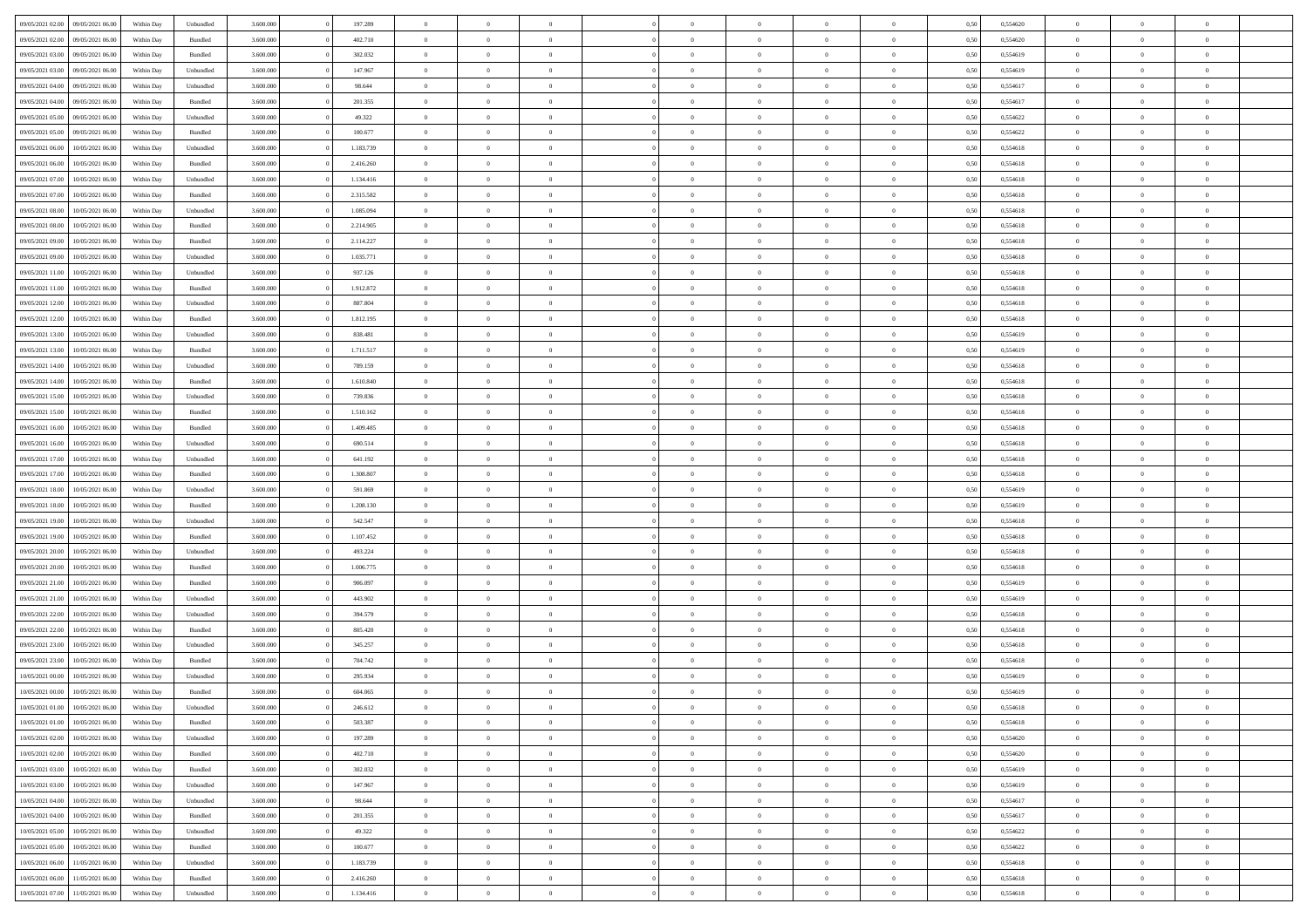| 10/05/2021 07:00 | 11/05/2021 06:00 | Within Day | Bundled            | 3.600.000 | 2.315.582 | $\overline{0}$ | $\Omega$       |                | $\Omega$       | $\Omega$       | $\theta$       | $\theta$       | 0,50 | 0,554618 | $\theta$       | $\theta$       | $\theta$       |  |
|------------------|------------------|------------|--------------------|-----------|-----------|----------------|----------------|----------------|----------------|----------------|----------------|----------------|------|----------|----------------|----------------|----------------|--|
| 10/05/2021 08:00 | 11/05/2021 06:00 | Within Day | Unbundled          | 3.600.000 | 1.085.094 | $\overline{0}$ | $\theta$       | $\overline{0}$ | $\overline{0}$ | $\bf{0}$       | $\overline{0}$ | $\bf{0}$       | 0,50 | 0,554618 | $\theta$       | $\theta$       | $\overline{0}$ |  |
| 10/05/2021 08:00 | 11/05/2021 06:00 | Within Day | Bundled            | 3.600.000 | 2.214.905 | $\overline{0}$ | $\overline{0}$ | $\overline{0}$ | $\bf{0}$       | $\bf{0}$       | $\bf{0}$       | $\bf{0}$       | 0,50 | 0,554618 | $\overline{0}$ | $\overline{0}$ | $\overline{0}$ |  |
| 10/05/2021 09:00 | 11/05/2021 06:00 | Within Dav | Bundled            | 3.600,000 | 2.114.227 | $\overline{0}$ | $\overline{0}$ | $\overline{0}$ | $\overline{0}$ | $\bf{0}$       | $\overline{0}$ | $\overline{0}$ | 0.50 | 0.554618 | $\theta$       | $\theta$       | $\overline{0}$ |  |
| 10/05/2021 09:00 | 11/05/2021 06:00 | Within Day | Unbundled          | 3.600.000 | 1.035.771 | $\overline{0}$ | $\theta$       | $\overline{0}$ | $\overline{0}$ | $\bf{0}$       | $\overline{0}$ | $\bf{0}$       | 0,50 | 0,554618 | $\theta$       | $\overline{0}$ | $\overline{0}$ |  |
|                  |                  |            |                    |           |           |                |                |                |                |                |                |                |      |          |                |                |                |  |
| 10/05/2021 10:00 | 11/05/2021 06:00 | Within Day | Unbundled          | 3.600.000 | 986.449   | $\overline{0}$ | $\bf{0}$       | $\overline{0}$ | $\bf{0}$       | $\overline{0}$ | $\overline{0}$ | $\mathbf{0}$   | 0,50 | 0,554619 | $\overline{0}$ | $\overline{0}$ | $\bf{0}$       |  |
| 10/05/2021 10:00 | 11/05/2021 06:00 | Within Dav | Bundled            | 3.600.000 | 2.013.550 | $\overline{0}$ | $\overline{0}$ | $\overline{0}$ | $\overline{0}$ | $\overline{0}$ | $\overline{0}$ | $\overline{0}$ | 0.50 | 0,554619 | $\theta$       | $\overline{0}$ | $\overline{0}$ |  |
| 10/05/2021 11:00 | 11/05/2021 06:00 | Within Day | Unbundled          | 3.600.000 | 937.126   | $\overline{0}$ | $\theta$       | $\overline{0}$ | $\overline{0}$ | $\bf{0}$       | $\overline{0}$ | $\bf{0}$       | 0,50 | 0,554618 | $\theta$       | $\theta$       | $\overline{0}$ |  |
| 10/05/2021 11:00 | 11/05/2021 06:00 | Within Day | Bundled            | 3.600.000 | 1.912.872 | $\overline{0}$ | $\overline{0}$ | $\overline{0}$ | $\bf{0}$       | $\bf{0}$       | $\bf{0}$       | $\bf{0}$       | 0,50 | 0,554618 | $\,0\,$        | $\overline{0}$ | $\overline{0}$ |  |
| 10/05/2021 12:00 | 11/05/2021 06:00 | Within Dav | Unbundled          | 3.600.000 | 887.804   | $\overline{0}$ | $\overline{0}$ | $\overline{0}$ | $\overline{0}$ | $\overline{0}$ | $\overline{0}$ | $\overline{0}$ | 0.50 | 0.554618 | $\theta$       | $\overline{0}$ | $\overline{0}$ |  |
| 10/05/2021 12:00 | 11/05/2021 06:00 | Within Day | Bundled            | 3.600.000 | 1.812.195 | $\overline{0}$ | $\theta$       | $\overline{0}$ | $\overline{0}$ | $\bf{0}$       | $\overline{0}$ | $\bf{0}$       | 0,50 | 0,554618 | $\,$ 0 $\,$    | $\overline{0}$ | $\overline{0}$ |  |
| 10/05/2021 13:00 | 11/05/2021 06:00 | Within Day | Unbundled          | 3.600.000 | 838.481   | $\overline{0}$ | $\overline{0}$ | $\overline{0}$ | $\bf{0}$       | $\bf{0}$       | $\bf{0}$       | $\bf{0}$       | 0,50 | 0,554619 | $\overline{0}$ | $\overline{0}$ | $\overline{0}$ |  |
|                  |                  |            |                    |           |           |                |                |                |                |                |                |                |      |          |                |                |                |  |
| 10/05/2021 13:00 | 11/05/2021 06:00 | Within Dav | Bundled            | 3.600.000 | 1.711.517 | $\overline{0}$ | $\overline{0}$ | $\overline{0}$ | $\overline{0}$ | $\bf{0}$       | $\overline{0}$ | $\overline{0}$ | 0.50 | 0.554619 | $\theta$       | $\theta$       | $\overline{0}$ |  |
| 10/05/2021 14:00 | 11/05/2021 06:00 | Within Day | Unbundled          | 3.600.000 | 789.159   | $\overline{0}$ | $\theta$       | $\overline{0}$ | $\overline{0}$ | $\bf{0}$       | $\overline{0}$ | $\bf{0}$       | 0,50 | 0,554618 | $\theta$       | $\overline{0}$ | $\overline{0}$ |  |
| 10/05/2021 14:00 | 11/05/2021 06:00 | Within Day | Bundled            | 3.600.000 | 1.610.840 | $\overline{0}$ | $\overline{0}$ | $\overline{0}$ | $\bf{0}$       | $\overline{0}$ | $\overline{0}$ | $\mathbf{0}$   | 0,50 | 0,554618 | $\overline{0}$ | $\overline{0}$ | $\bf{0}$       |  |
| 10/05/2021 15:00 | 11/05/2021 06:00 | Within Dav | Bundled            | 3.600.000 | 1.510.162 | $\overline{0}$ | $\overline{0}$ | $\overline{0}$ | $\overline{0}$ | $\overline{0}$ | $\overline{0}$ | $\overline{0}$ | 0.50 | 0.554618 | $\theta$       | $\overline{0}$ | $\overline{0}$ |  |
| 10/05/2021 15:00 | 11/05/2021 06:00 | Within Day | Unbundled          | 3.600.000 | 739.836   | $\overline{0}$ | $\theta$       | $\overline{0}$ | $\overline{0}$ | $\bf{0}$       | $\overline{0}$ | $\bf{0}$       | 0,50 | 0,554618 | $\theta$       | $\theta$       | $\overline{0}$ |  |
| 10/05/2021 16:00 | 11/05/2021 06:00 | Within Day | Bundled            | 3.600.000 | 1.409.485 | $\overline{0}$ | $\overline{0}$ | $\overline{0}$ | $\bf{0}$       | $\bf{0}$       | $\bf{0}$       | $\bf{0}$       | 0,50 | 0,554618 | $\,0\,$        | $\overline{0}$ | $\overline{0}$ |  |
| 10/05/2021 16:00 | 11/05/2021 06:00 | Within Dav | Unbundled          | 3.600.000 | 690.514   | $\overline{0}$ | $\overline{0}$ | $\overline{0}$ | $\overline{0}$ | $\overline{0}$ | $\overline{0}$ | $\overline{0}$ | 0.50 | 0,554618 | $\theta$       | $\overline{0}$ | $\overline{0}$ |  |
|                  |                  |            |                    |           |           |                |                |                |                |                |                |                |      |          |                |                |                |  |
| 10/05/2021 17:00 | 11/05/2021 06:00 | Within Day | Bundled            | 3.600.000 | 1.308.807 | $\overline{0}$ | $\theta$       | $\overline{0}$ | $\overline{0}$ | $\bf{0}$       | $\overline{0}$ | $\bf{0}$       | 0,50 | 0,554618 | $\,$ 0 $\,$    | $\theta$       | $\overline{0}$ |  |
| 10/05/2021 17:00 | 11/05/2021 06:00 | Within Day | Unbundled          | 3.600.000 | 641.192   | $\overline{0}$ | $\overline{0}$ | $\overline{0}$ | $\overline{0}$ | $\bf{0}$       | $\overline{0}$ | $\bf{0}$       | 0,50 | 0,554618 | $\bf{0}$       | $\overline{0}$ | $\overline{0}$ |  |
| 10/05/2021 18:00 | 11/05/2021 06:00 | Within Day | Bundled            | 3.600,000 | 1.208.130 | $\overline{0}$ | $\overline{0}$ | $\overline{0}$ | $\overline{0}$ | $\bf{0}$       | $\overline{0}$ | $\overline{0}$ | 0.50 | 0.554619 | $\theta$       | $\overline{0}$ | $\overline{0}$ |  |
| 10/05/2021 18:00 | 11/05/2021 06:00 | Within Day | Unbundled          | 3.600.000 | 591.869   | $\overline{0}$ | $\theta$       | $\overline{0}$ | $\overline{0}$ | $\bf{0}$       | $\overline{0}$ | $\bf{0}$       | 0,50 | 0,554619 | $\,$ 0 $\,$    | $\overline{0}$ | $\overline{0}$ |  |
| 10/05/2021 19:00 | 11/05/2021 06:00 | Within Day | Unbundled          | 3.600.000 | 542.547   | $\overline{0}$ | $\bf{0}$       | $\overline{0}$ | $\overline{0}$ | $\overline{0}$ | $\overline{0}$ | $\mathbf{0}$   | 0,50 | 0,554618 | $\overline{0}$ | $\overline{0}$ | $\bf{0}$       |  |
| 10/05/2021 19:00 | 11/05/2021 06:00 | Within Dav | Bundled            | 3.600.000 | 1.107.452 | $\overline{0}$ | $\overline{0}$ | $\overline{0}$ | $\overline{0}$ | $\overline{0}$ | $\overline{0}$ | $\overline{0}$ | 0.50 | 0.554618 | $\theta$       | $\overline{0}$ | $\overline{0}$ |  |
| 10/05/2021 20:00 | 11/05/2021 06:00 | Within Day | Unbundled          | 3.600.000 | 493.224   | $\overline{0}$ | $\theta$       | $\overline{0}$ | $\overline{0}$ | $\bf{0}$       | $\overline{0}$ | $\bf{0}$       | 0,50 | 0,554618 | $\theta$       | $\theta$       | $\overline{0}$ |  |
|                  |                  |            |                    |           |           |                |                |                |                |                |                |                |      |          |                |                |                |  |
| 10/05/2021 20:00 | 11/05/2021 06:00 | Within Day | Bundled            | 3.600.000 | 1.006.775 | $\overline{0}$ | $\overline{0}$ | $\overline{0}$ | $\overline{0}$ | $\bf{0}$       | $\overline{0}$ | $\bf{0}$       | 0,50 | 0,554618 | $\,0\,$        | $\overline{0}$ | $\overline{0}$ |  |
| 10/05/2021 21:00 | 11/05/2021 06:00 | Within Day | Bundled            | 3.600.000 | 906.097   | $\overline{0}$ | $\overline{0}$ | $\overline{0}$ | $\overline{0}$ | $\overline{0}$ | $\overline{0}$ | $\overline{0}$ | 0.50 | 0.554619 | $\theta$       | $\overline{0}$ | $\overline{0}$ |  |
| 10/05/2021 21:00 | 11/05/2021 06:00 | Within Day | Unbundled          | 3.600.000 | 443.902   | $\overline{0}$ | $\theta$       | $\overline{0}$ | $\overline{0}$ | $\bf{0}$       | $\overline{0}$ | $\bf{0}$       | 0,50 | 0,554619 | $\,$ 0 $\,$    | $\overline{0}$ | $\overline{0}$ |  |
| 10/05/2021 22:00 | 11/05/2021 06:00 | Within Day | Unbundled          | 3.600.000 | 394.579   | $\overline{0}$ | $\overline{0}$ | $\overline{0}$ | $\overline{0}$ | $\bf{0}$       | $\overline{0}$ | $\bf{0}$       | 0,50 | 0,554618 | $\overline{0}$ | $\overline{0}$ | $\overline{0}$ |  |
| 10/05/2021 22:00 | 11/05/2021 06.00 | Within Day | Bundled            | 3.600.000 | 805.420   | $\overline{0}$ | $\Omega$       | $\Omega$       | $\Omega$       | $\Omega$       | $\Omega$       | $\overline{0}$ | 0,50 | 0,554618 | $\,0\,$        | $\theta$       | $\theta$       |  |
| 10/05/2021 23:00 | 11/05/2021 06:00 | Within Day | Unbundled          | 3.600.000 | 345.257   | $\overline{0}$ | $\theta$       | $\overline{0}$ | $\overline{0}$ | $\bf{0}$       | $\overline{0}$ | $\bf{0}$       | 0,50 | 0,554618 | $\theta$       | $\overline{0}$ | $\overline{0}$ |  |
| 10/05/2021 23:00 | 11/05/2021 06:00 | Within Day | Bundled            | 3.600.000 | 704.742   | $\overline{0}$ | $\overline{0}$ | $\overline{0}$ | $\overline{0}$ | $\bf{0}$       | $\overline{0}$ | $\mathbf{0}$   | 0,50 | 0,554618 | $\overline{0}$ | $\overline{0}$ | $\bf{0}$       |  |
|                  |                  |            |                    |           |           |                |                |                |                |                |                |                |      |          |                |                |                |  |
| 11/05/2021 00:00 | 11/05/2021 06:00 | Within Day | Unbundled          | 3.600,000 | 295.934   | $\overline{0}$ | $\Omega$       | $\Omega$       | $\Omega$       | $\bf{0}$       | $\overline{0}$ | $\overline{0}$ | 0.50 | 0.554619 | $\theta$       | $\theta$       | $\theta$       |  |
| 11/05/2021 00:00 | 11/05/2021 06:00 | Within Day | Bundled            | 3.600.000 | 604.065   | $\overline{0}$ | $\theta$       | $\overline{0}$ | $\overline{0}$ | $\bf{0}$       | $\overline{0}$ | $\bf{0}$       | 0,50 | 0,554619 | $\,$ 0 $\,$    | $\theta$       | $\overline{0}$ |  |
| 11/05/2021 01:00 | 11/05/2021 06:00 | Within Day | Unbundled          | 3.600.000 | 246.612   | $\overline{0}$ | $\overline{0}$ | $\overline{0}$ | $\overline{0}$ | $\bf{0}$       | $\overline{0}$ | $\bf{0}$       | 0,50 | 0,554618 | $\bf{0}$       | $\overline{0}$ | $\overline{0}$ |  |
| 11/05/2021 01:00 | 11/05/2021 06:00 | Within Day | Bundled            | 3.600,000 | 503,387   | $\overline{0}$ | $\Omega$       | $\Omega$       | $\Omega$       | $\theta$       | $\theta$       | $\overline{0}$ | 0.50 | 0.554618 | $\theta$       | $\theta$       | $\theta$       |  |
| 11/05/2021 02:00 | 11/05/2021 06:00 | Within Day | Unbundled          | 3.600.000 | 197.289   | $\overline{0}$ | $\theta$       | $\overline{0}$ | $\overline{0}$ | $\bf{0}$       | $\overline{0}$ | $\bf{0}$       | 0,50 | 0,554620 | $\,$ 0 $\,$    | $\overline{0}$ | $\overline{0}$ |  |
| 11/05/2021 02:00 | 11/05/2021 06:00 | Within Day | Bundled            | 3.600.000 | 402.710   | $\overline{0}$ | $\overline{0}$ | $\overline{0}$ | $\bf{0}$       | $\bf{0}$       | $\bf{0}$       | $\bf{0}$       | 0,50 | 0,554620 | $\overline{0}$ | $\overline{0}$ | $\overline{0}$ |  |
| 11/05/2021 03:00 | 11/05/2021 06.00 | Within Day | Bundled            | 3.600.000 | 302.032   | $\overline{0}$ | $\Omega$       | $\overline{0}$ | $\Omega$       | $\Omega$       | $\overline{0}$ | $\overline{0}$ | 0,50 | 0,554619 | $\,0\,$        | $\theta$       | $\theta$       |  |
| 11/05/2021 03:00 | 11/05/2021 06:00 | Within Day | Unbundled          | 3.600.000 | 147.967   | $\overline{0}$ | $\theta$       | $\overline{0}$ | $\overline{0}$ | $\bf{0}$       | $\overline{0}$ | $\bf{0}$       | 0,50 | 0,554619 | $\,$ 0 $\,$    | $\overline{0}$ | $\overline{0}$ |  |
|                  |                  |            |                    |           |           |                |                |                |                |                |                |                |      |          |                |                |                |  |
| 11/05/2021 04:00 | 11/05/2021 06:00 | Within Day | Unbundled          | 3.600.000 | 98.644    | $\overline{0}$ | $\overline{0}$ | $\overline{0}$ | $\bf{0}$       | $\bf{0}$       | $\bf{0}$       | $\mathbf{0}$   | 0,50 | 0,554617 | $\overline{0}$ | $\overline{0}$ | $\bf{0}$       |  |
| 11/05/2021 04:00 | 11/05/2021 06.00 | Within Day | Bundled            | 3.600,000 | 201.355   | $\overline{0}$ | $\Omega$       | $\Omega$       | $\Omega$       | $\Omega$       | $\Omega$       | $\overline{0}$ | 0.50 | 0.554617 | $\theta$       | $\theta$       | $\theta$       |  |
| 11/05/2021 05:00 | 11/05/2021 06:00 | Within Day | Unbundled          | 3.600.000 | 49.322    | $\overline{0}$ | $\overline{0}$ | $\overline{0}$ | $\bf{0}$       | $\,$ 0         | $\bf{0}$       | $\bf{0}$       | 0,50 | 0,554622 | $\,0\,$        | $\,$ 0 $\,$    | $\overline{0}$ |  |
| 11/05/2021 05:00 | 11/05/2021 06:00 | Within Day | $\mathbf B$ undled | 3.600.000 | 100.677   | $\bf{0}$       | $\bf{0}$       |                |                | $\bf{0}$       |                |                | 0,50 | 0,554622 | $\bf{0}$       | $\overline{0}$ |                |  |
| 11/05/2021 06:00 | 12/05/2021 06:00 | Within Day | Unbundled          | 3.600,000 | 1.183.739 | $\overline{0}$ | $\overline{0}$ | $\overline{0}$ | $\Omega$       | $\overline{0}$ | $\overline{0}$ | $\overline{0}$ | 0.50 | 0.554618 | $\theta$       | $\theta$       | $\theta$       |  |
| 11/05/2021 06:00 | 12/05/2021 06:00 | Within Day | Bundled            | 3.600.000 | 2.416.260 | $\overline{0}$ | $\,$ 0         | $\overline{0}$ | $\bf{0}$       | $\,$ 0 $\,$    | $\overline{0}$ | $\mathbf{0}$   | 0,50 | 0,554618 | $\,$ 0 $\,$    | $\,$ 0 $\,$    | $\,$ 0         |  |
| 11/05/2021 07:00 | 12/05/2021 06:00 | Within Day | Unbundled          | 3.600.000 | 1.134.416 | $\overline{0}$ | $\overline{0}$ | $\overline{0}$ | $\overline{0}$ | $\overline{0}$ | $\overline{0}$ | $\mathbf{0}$   | 0,50 | 0,554618 | $\overline{0}$ | $\bf{0}$       | $\bf{0}$       |  |
|                  |                  |            |                    |           |           |                |                |                |                |                |                |                |      |          |                |                |                |  |
| 11/05/2021 07:00 | 12/05/2021 06:00 | Within Day | Bundled            | 3.600.000 | 2.315.582 | $\overline{0}$ | $\overline{0}$ | $\overline{0}$ | $\Omega$       | $\overline{0}$ | $\overline{0}$ | $\bf{0}$       | 0,50 | 0,554618 | $\overline{0}$ | $\theta$       | $\overline{0}$ |  |
| 11/05/2021 08:00 | 12/05/2021 06:00 | Within Day | Unbundled          | 3.600.000 | 1.085.094 | $\overline{0}$ | $\,$ 0         | $\overline{0}$ | $\overline{0}$ | $\overline{0}$ | $\overline{0}$ | $\bf{0}$       | 0,50 | 0,554618 | $\,$ 0 $\,$    | $\overline{0}$ | $\overline{0}$ |  |
| 11/05/2021 08:00 | 12/05/2021 06:00 | Within Day | Bundled            | 3.600.000 | 2.214.905 | $\overline{0}$ | $\overline{0}$ | $\overline{0}$ | $\overline{0}$ | $\overline{0}$ | $\overline{0}$ | $\mathbf{0}$   | 0,50 | 0,554618 | $\overline{0}$ | $\bf{0}$       | $\bf{0}$       |  |
| 11/05/2021 09:00 | 12/05/2021 06:00 | Within Day | Bundled            | 3.600,000 | 2.114.227 | $\overline{0}$ | $\overline{0}$ | $\overline{0}$ | $\Omega$       | $\overline{0}$ | $\overline{0}$ | $\bf{0}$       | 0.50 | 0,554618 | $\overline{0}$ | $\theta$       | $\overline{0}$ |  |
| 11/05/2021 09:00 | 12/05/2021 06:00 | Within Day | Unbundled          | 3.600.000 | 1.035.771 | $\overline{0}$ | $\,$ 0         | $\overline{0}$ | $\bf{0}$       | $\bf{0}$       | $\bf{0}$       | $\bf{0}$       | 0,50 | 0,554618 | $\,$ 0 $\,$    | $\overline{0}$ | $\overline{0}$ |  |
| 11/05/2021 10:00 | 12/05/2021 06:00 | Within Day | Unbundled          | 3.600.000 | 986.449   | $\overline{0}$ | $\bf{0}$       | $\overline{0}$ | $\overline{0}$ | $\overline{0}$ | $\overline{0}$ | $\mathbf{0}$   | 0,50 | 0,554619 | $\overline{0}$ | $\overline{0}$ | $\bf{0}$       |  |
| 11/05/2021 10:00 | 12/05/2021 06:00 | Within Day | Bundled            | 3.600,000 | 2.013.550 | $\overline{0}$ | $\overline{0}$ | $\overline{0}$ | $\Omega$       | $\overline{0}$ | $\overline{0}$ | $\bf{0}$       | 0.50 | 0,554619 | $\overline{0}$ | $\theta$       | $\overline{0}$ |  |
|                  |                  |            |                    |           |           |                |                |                |                |                |                |                |      |          |                |                |                |  |
| 11/05/2021 11:00 | 12/05/2021 06:00 | Within Day | Unbundled          | 3.600.000 | 937.126   | $\overline{0}$ | $\,$ 0 $\,$    | $\overline{0}$ | $\overline{0}$ | $\bf{0}$       | $\bf{0}$       | $\bf{0}$       | 0,50 | 0,554618 | $\,$ 0 $\,$    | $\,$ 0 $\,$    | $\bf{0}$       |  |
| 11/05/2021 11:00 | 12/05/2021 06:00 | Within Day | Bundled            | 3.600.000 | 1.912.872 | $\overline{0}$ | $\bf{0}$       | $\overline{0}$ | $\bf{0}$       | $\bf{0}$       | $\bf{0}$       | $\bf{0}$       | 0,50 | 0,554618 | $\overline{0}$ | $\overline{0}$ | $\bf{0}$       |  |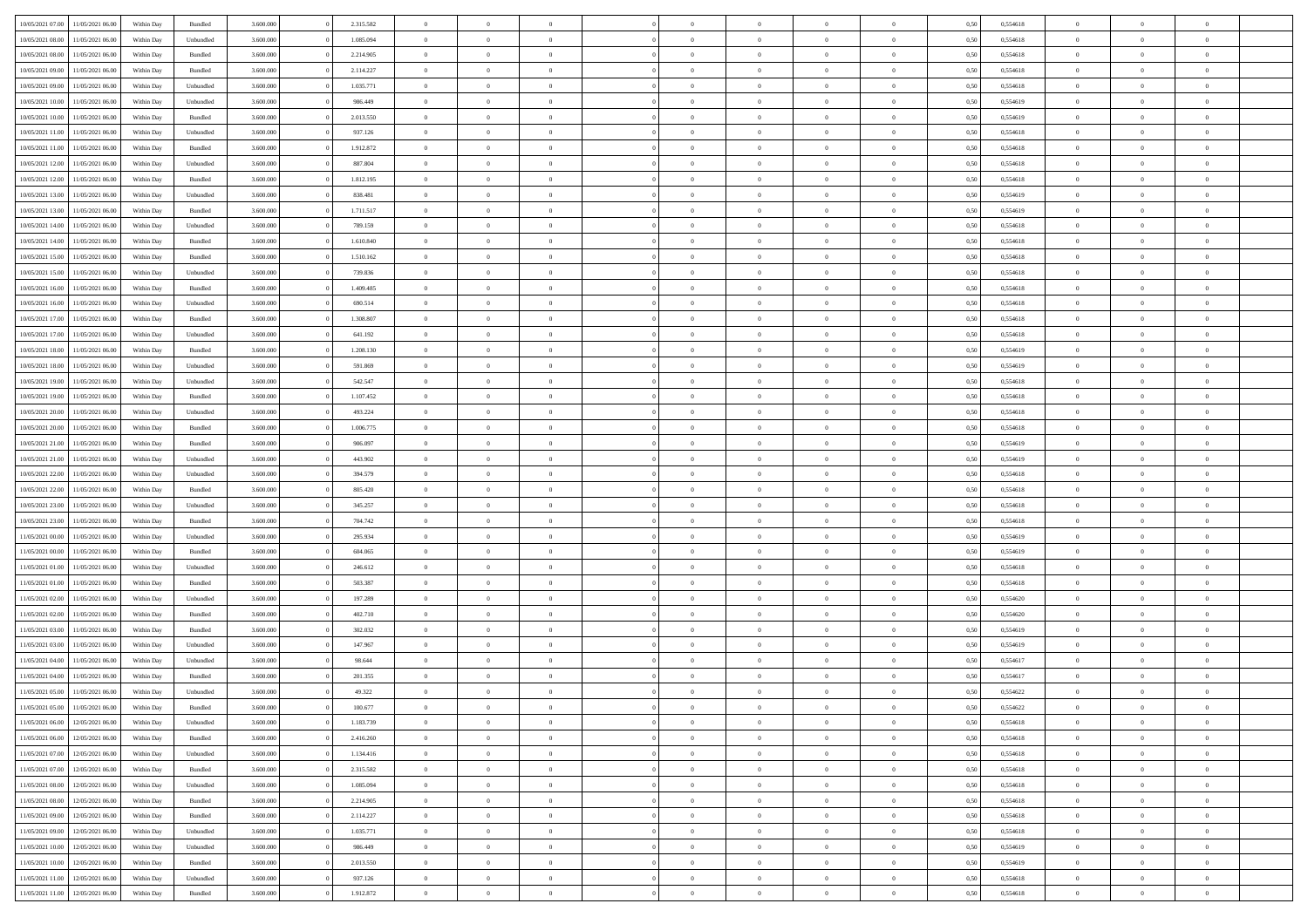| 11/05/2021 12:00 | 12/05/2021 06:00                  | Within Day | Unbundled | 3.600.000 | 887.804   | $\overline{0}$ | $\Omega$       |                | $\Omega$       | $\Omega$       | $\theta$       | $\theta$       | 0,50 | 0,554618 | $\theta$       | $\theta$       | $\theta$       |  |
|------------------|-----------------------------------|------------|-----------|-----------|-----------|----------------|----------------|----------------|----------------|----------------|----------------|----------------|------|----------|----------------|----------------|----------------|--|
|                  |                                   |            |           |           |           |                |                |                |                |                |                |                |      |          |                |                |                |  |
| 11/05/2021 12:00 | 12/05/2021 06:00                  | Within Day | Bundled   | 3.600.000 | 1.812.195 | $\overline{0}$ | $\theta$       | $\overline{0}$ | $\overline{0}$ | $\bf{0}$       | $\overline{0}$ | $\bf{0}$       | 0,50 | 0,554618 | $\theta$       | $\theta$       | $\overline{0}$ |  |
| 11/05/2021 13:00 | 12/05/2021 06:00                  | Within Day | Unbundled | 3.600.000 | 838.481   | $\overline{0}$ | $\overline{0}$ | $\overline{0}$ | $\overline{0}$ | $\bf{0}$       | $\overline{0}$ | $\bf{0}$       | 0,50 | 0,554619 | $\overline{0}$ | $\overline{0}$ | $\overline{0}$ |  |
| 11/05/2021 13:00 | 12/05/2021 06:00                  | Within Dav | Bundled   | 3.600,000 | 1.711.517 | $\overline{0}$ | $\overline{0}$ | $\overline{0}$ | $\overline{0}$ | $\bf{0}$       | $\overline{0}$ | $\overline{0}$ | 0.50 | 0.554619 | $\theta$       | $\theta$       | $\overline{0}$ |  |
|                  |                                   |            |           |           |           |                |                |                |                |                |                |                |      |          |                |                |                |  |
| 11/05/2021 14:00 | 12/05/2021 06:00                  | Within Day | Unbundled | 3.600.000 | 789.159   | $\overline{0}$ | $\theta$       | $\overline{0}$ | $\overline{0}$ | $\bf{0}$       | $\overline{0}$ | $\bf{0}$       | 0,50 | 0,554618 | $\theta$       | $\overline{0}$ | $\overline{0}$ |  |
| 11/05/2021 14:00 | 12/05/2021 06:00                  | Within Day | Bundled   | 3.600.000 | 1.610.840 | $\overline{0}$ | $\bf{0}$       | $\overline{0}$ | $\overline{0}$ | $\overline{0}$ | $\overline{0}$ | $\mathbf{0}$   | 0,50 | 0,554618 | $\overline{0}$ | $\overline{0}$ | $\bf{0}$       |  |
| 11/05/2021 15:00 | 12/05/2021 06:00                  | Within Dav | Bundled   | 3.600.000 | 1.510.162 | $\overline{0}$ | $\overline{0}$ | $\overline{0}$ | $\overline{0}$ | $\overline{0}$ | $\overline{0}$ | $\overline{0}$ | 0.50 | 0,554618 | $\theta$       | $\overline{0}$ | $\overline{0}$ |  |
| 11/05/2021 15:00 | 12/05/2021 06:00                  | Within Day | Unbundled | 3.600.000 | 739.836   | $\overline{0}$ | $\theta$       | $\overline{0}$ | $\overline{0}$ | $\bf{0}$       | $\overline{0}$ | $\bf{0}$       | 0,50 | 0,554618 | $\theta$       | $\theta$       | $\overline{0}$ |  |
| 11/05/2021 16:00 | 12/05/2021 06:00                  | Within Day | Unbundled | 3.600.000 | 690.514   | $\overline{0}$ | $\overline{0}$ | $\overline{0}$ | $\overline{0}$ | $\bf{0}$       | $\overline{0}$ | $\bf{0}$       | 0,50 | 0,554618 | $\,0\,$        | $\overline{0}$ | $\overline{0}$ |  |
|                  |                                   |            |           |           |           |                |                |                |                |                |                |                |      |          |                |                |                |  |
| 11/05/2021 16:00 | 12/05/2021 06:00                  | Within Dav | Bundled   | 3.600.000 | 1.409.485 | $\overline{0}$ | $\overline{0}$ | $\overline{0}$ | $\overline{0}$ | $\overline{0}$ | $\overline{0}$ | $\overline{0}$ | 0.50 | 0.554618 | $\theta$       | $\overline{0}$ | $\overline{0}$ |  |
| 11/05/2021 17:00 | 12/05/2021 06:00                  | Within Day | Unbundled | 3.600.000 | 641.192   | $\overline{0}$ | $\theta$       | $\overline{0}$ | $\overline{0}$ | $\bf{0}$       | $\overline{0}$ | $\bf{0}$       | 0,50 | 0,554618 | $\,$ 0 $\,$    | $\overline{0}$ | $\overline{0}$ |  |
| 11/05/2021 17:00 | 12/05/2021 06:00                  | Within Day | Bundled   | 3.600.000 | 1.308.807 | $\overline{0}$ | $\overline{0}$ | $\overline{0}$ | $\overline{0}$ | $\bf{0}$       | $\overline{0}$ | $\bf{0}$       | 0,50 | 0,554618 | $\overline{0}$ | $\overline{0}$ | $\overline{0}$ |  |
| 11/05/2021 18:00 | 12/05/2021 06:00                  | Within Day | Unbundled | 3.600.000 | 591.869   | $\overline{0}$ | $\overline{0}$ | $\overline{0}$ | $\overline{0}$ | $\bf{0}$       | $\overline{0}$ | $\overline{0}$ | 0.50 | 0.554619 | $\theta$       | $\theta$       | $\overline{0}$ |  |
| 11/05/2021 18:00 | 12/05/2021 06:00                  | Within Day | Bundled   | 3.600.000 | 1.208.130 | $\overline{0}$ | $\theta$       | $\overline{0}$ | $\overline{0}$ | $\bf{0}$       | $\overline{0}$ | $\bf{0}$       | 0,50 | 0,554619 | $\theta$       | $\overline{0}$ | $\overline{0}$ |  |
|                  |                                   |            |           |           |           |                |                |                |                |                |                |                |      |          |                |                |                |  |
| 11/05/2021 19:00 | 12/05/2021 06:00                  | Within Day | Unbundled | 3.600.000 | 542.547   | $\overline{0}$ | $\overline{0}$ | $\overline{0}$ | $\overline{0}$ | $\overline{0}$ | $\overline{0}$ | $\mathbf{0}$   | 0,50 | 0,554618 | $\overline{0}$ | $\overline{0}$ | $\bf{0}$       |  |
| 11/05/2021 19:00 | 12/05/2021 06:00                  | Within Dav | Bundled   | 3.600.000 | 1.107.452 | $\overline{0}$ | $\overline{0}$ | $\overline{0}$ | $\overline{0}$ | $\overline{0}$ | $\overline{0}$ | $\overline{0}$ | 0.50 | 0.554618 | $\theta$       | $\overline{0}$ | $\overline{0}$ |  |
| 11/05/2021 20:00 | 12/05/2021 06:00                  | Within Day | Bundled   | 3.600.000 | 1.006.775 | $\overline{0}$ | $\theta$       | $\overline{0}$ | $\overline{0}$ | $\bf{0}$       | $\overline{0}$ | $\bf{0}$       | 0,50 | 0,554618 | $\theta$       | $\theta$       | $\overline{0}$ |  |
| 11/05/2021 20:00 | 12/05/2021 06:00                  | Within Day | Unbundled | 3.600.000 | 493.224   | $\overline{0}$ | $\overline{0}$ | $\overline{0}$ | $\overline{0}$ | $\bf{0}$       | $\overline{0}$ | $\bf{0}$       | 0,50 | 0,554618 | $\,0\,$        | $\overline{0}$ | $\overline{0}$ |  |
| 11/05/2021 21:00 | 12/05/2021 06:00                  | Within Day | Unbundled | 3.600.000 | 443.902   | $\overline{0}$ | $\overline{0}$ | $\overline{0}$ | $\overline{0}$ | $\overline{0}$ | $\overline{0}$ | $\overline{0}$ | 0.50 | 0,554619 | $\theta$       | $\overline{0}$ | $\overline{0}$ |  |
|                  |                                   |            |           |           |           |                |                |                |                |                |                |                |      |          |                |                |                |  |
| 11/05/2021 21:00 | 12/05/2021 06:00                  | Within Day | Bundled   | 3.600.000 | 906.097   | $\overline{0}$ | $\theta$       | $\overline{0}$ | $\overline{0}$ | $\bf{0}$       | $\overline{0}$ | $\bf{0}$       | 0,50 | 0,554619 | $\,$ 0 $\,$    | $\theta$       | $\overline{0}$ |  |
| 11/05/2021 22.00 | 12/05/2021 06:00                  | Within Day | Unbundled | 3.600.000 | 394.579   | $\overline{0}$ | $\overline{0}$ | $\overline{0}$ | $\bf{0}$       | $\bf{0}$       | $\bf{0}$       | $\bf{0}$       | 0,50 | 0,554618 | $\bf{0}$       | $\overline{0}$ | $\overline{0}$ |  |
| 11/05/2021 22:00 | 12/05/2021 06:00                  | Within Day | Bundled   | 3.600,000 | 805.420   | $\overline{0}$ | $\overline{0}$ | $\overline{0}$ | $\overline{0}$ | $\bf{0}$       | $\overline{0}$ | $\overline{0}$ | 0.50 | 0.554618 | $\theta$       | $\overline{0}$ | $\overline{0}$ |  |
| 11/05/2021 23:00 | 12/05/2021 06:00                  | Within Day | Unbundled | 3.600.000 | 345.257   | $\overline{0}$ | $\theta$       | $\overline{0}$ | $\overline{0}$ | $\bf{0}$       | $\overline{0}$ | $\bf{0}$       | 0,50 | 0,554618 | $\,$ 0 $\,$    | $\overline{0}$ | $\overline{0}$ |  |
|                  |                                   |            |           |           |           |                |                |                |                |                |                |                |      |          |                |                |                |  |
| 11/05/2021 23:00 | 12/05/2021 06:00                  | Within Day | Bundled   | 3.600.000 | 704.742   | $\overline{0}$ | $\bf{0}$       | $\overline{0}$ | $\bf{0}$       | $\overline{0}$ | $\overline{0}$ | $\mathbf{0}$   | 0,50 | 0,554618 | $\overline{0}$ | $\overline{0}$ | $\bf{0}$       |  |
| 12/05/2021 00:00 | 12/05/2021 06:00                  | Within Dav | Unbundled | 3.600.000 | 295.934   | $\overline{0}$ | $\overline{0}$ | $\overline{0}$ | $\overline{0}$ | $\overline{0}$ | $\overline{0}$ | $\overline{0}$ | 0.50 | 0,554619 | $\theta$       | $\overline{0}$ | $\overline{0}$ |  |
| 12/05/2021 00:00 | 12/05/2021 06:00                  | Within Day | Bundled   | 3.600.000 | 604.065   | $\overline{0}$ | $\theta$       | $\overline{0}$ | $\overline{0}$ | $\bf{0}$       | $\overline{0}$ | $\bf{0}$       | 0,50 | 0,554619 | $\theta$       | $\theta$       | $\overline{0}$ |  |
| 12/05/2021 01:00 | 12/05/2021 06:00                  | Within Day | Unbundled | 3.600.000 | 246.612   | $\overline{0}$ | $\overline{0}$ | $\overline{0}$ | $\bf{0}$       | $\bf{0}$       | $\bf{0}$       | $\bf{0}$       | 0,50 | 0,554618 | $\,0\,$        | $\overline{0}$ | $\overline{0}$ |  |
| 12/05/2021 01:00 | 12/05/2021 06:00                  | Within Day | Bundled   | 3.600.000 | 503.387   | $\overline{0}$ | $\overline{0}$ | $\overline{0}$ | $\overline{0}$ | $\overline{0}$ | $\overline{0}$ | $\overline{0}$ | 0.50 | 0.554618 | $\theta$       | $\overline{0}$ | $\overline{0}$ |  |
|                  |                                   |            |           |           |           | $\overline{0}$ |                |                |                |                |                |                |      |          |                |                |                |  |
| 12/05/2021 02:00 | 12/05/2021 06:00                  | Within Day | Bundled   | 3.600.000 | 402.710   |                | $\theta$       | $\overline{0}$ | $\overline{0}$ | $\bf{0}$       | $\overline{0}$ | $\bf{0}$       | 0,50 | 0,554620 | $\,$ 0 $\,$    | $\overline{0}$ | $\overline{0}$ |  |
| 12/05/2021 02:00 | 12/05/2021 06:00                  | Within Day | Unbundled | 3.600.000 | 197.289   | $\overline{0}$ | $\overline{0}$ | $\overline{0}$ | $\bf{0}$       | $\bf{0}$       | $\bf{0}$       | $\bf{0}$       | 0,50 | 0,554620 | $\overline{0}$ | $\overline{0}$ | $\overline{0}$ |  |
| 12/05/2021 03:00 | 12/05/2021 06:00                  | Within Day | Unbundled | 3.600.000 | 147.967   | $\overline{0}$ | $\Omega$       | $\Omega$       | $\Omega$       | $\Omega$       | $\Omega$       | $\overline{0}$ | 0,50 | 0,554619 | $\,0\,$        | $\theta$       | $\theta$       |  |
| 12/05/2021 03:00 | 12/05/2021 06:00                  | Within Day | Bundled   | 3.600.000 | 302.032   | $\overline{0}$ | $\theta$       | $\overline{0}$ | $\overline{0}$ | $\bf{0}$       | $\overline{0}$ | $\bf{0}$       | 0,50 | 0,554619 | $\theta$       | $\overline{0}$ | $\overline{0}$ |  |
| 12/05/2021 04:00 | 12/05/2021 06:00                  | Within Day | Unbundled | 3.600.000 | 98.644    | $\overline{0}$ | $\overline{0}$ | $\overline{0}$ | $\bf{0}$       | $\bf{0}$       | $\overline{0}$ | $\mathbf{0}$   | 0,50 | 0,554617 | $\overline{0}$ | $\overline{0}$ | $\bf{0}$       |  |
|                  |                                   |            |           |           |           |                | $\Omega$       |                |                |                |                |                |      |          |                |                | $\theta$       |  |
| 12/05/2021 04:00 | 12/05/2021 06:00                  | Within Day | Bundled   | 3.600,000 | 201.355   | $\overline{0}$ |                | $\Omega$       | $\Omega$       | $\bf{0}$       | $\overline{0}$ | $\overline{0}$ | 0.50 | 0.554617 | $\theta$       | $\theta$       |                |  |
| 12/05/2021 05:00 | 12/05/2021 06:00                  | Within Day | Unbundled | 3.600.000 | 49.322    | $\overline{0}$ | $\theta$       | $\overline{0}$ | $\overline{0}$ | $\bf{0}$       | $\overline{0}$ | $\bf{0}$       | 0,50 | 0,554622 | $\,$ 0 $\,$    | $\theta$       | $\overline{0}$ |  |
| 12/05/2021 05:00 | 12/05/2021 06:00                  | Within Day | Bundled   | 3.600.000 | 100.677   | $\overline{0}$ | $\overline{0}$ | $\overline{0}$ | $\bf{0}$       | $\bf{0}$       | $\bf{0}$       | $\bf{0}$       | 0,50 | 0,554622 | $\bf{0}$       | $\overline{0}$ | $\overline{0}$ |  |
| 12/05/2021 06:00 | 13/05/2021 06:00                  | Within Day | Unbundled | 3.600,000 | 1.183.739 | $\overline{0}$ | $\Omega$       | $\Omega$       | $\Omega$       | $\theta$       | $\theta$       | $\overline{0}$ | 0.50 | 0.554618 | $\theta$       | $\theta$       | $\theta$       |  |
| 12/05/2021 06:00 | 13/05/2021 06:00                  | Within Day | Bundled   | 3.600.000 | 2.416.260 | $\overline{0}$ | $\theta$       | $\overline{0}$ | $\overline{0}$ | $\bf{0}$       | $\overline{0}$ | $\bf{0}$       | 0,50 | 0,554618 | $\,$ 0 $\,$    | $\overline{0}$ | $\overline{0}$ |  |
|                  |                                   |            |           |           |           |                |                |                |                |                |                |                |      |          |                |                |                |  |
| 12/05/2021 07:00 | 13/05/2021 06:00                  | Within Day | Unbundled | 3.600.000 | 1.134.416 | $\overline{0}$ | $\overline{0}$ | $\overline{0}$ | $\bf{0}$       | $\bf{0}$       | $\bf{0}$       | $\bf{0}$       | 0,50 | 0,554618 | $\overline{0}$ | $\overline{0}$ | $\overline{0}$ |  |
| 12/05/2021 07:00 | 13/05/2021 06:00                  | Within Day | Bundled   | 3.600.000 | 2.315.582 | $\overline{0}$ | $\Omega$       | $\overline{0}$ | $\Omega$       | $\Omega$       | $\overline{0}$ | $\overline{0}$ | 0,50 | 0,554618 | $\,0\,$        | $\theta$       | $\theta$       |  |
| 12/05/2021 08:00 | 13/05/2021 06:00                  | Within Day | Bundled   | 3.600.000 | 2.214.905 | $\overline{0}$ | $\theta$       | $\overline{0}$ | $\overline{0}$ | $\bf{0}$       | $\overline{0}$ | $\bf{0}$       | 0,50 | 0,554618 | $\,$ 0 $\,$    | $\overline{0}$ | $\overline{0}$ |  |
| 12/05/2021 08:00 | 13/05/2021 06:00                  | Within Day | Unbundled | 3.600.000 | 1.085.094 | $\overline{0}$ | $\overline{0}$ | $\overline{0}$ | $\overline{0}$ | $\bf{0}$       | $\overline{0}$ | $\mathbf{0}$   | 0,50 | 0,554618 | $\overline{0}$ | $\overline{0}$ | $\bf{0}$       |  |
| 12/05/2021 09:00 | 13/05/2021 06:00                  | Within Day | Unbundled | 3.600,000 | 1.035.771 | $\overline{0}$ | $\Omega$       | $\Omega$       | $\Omega$       | $\Omega$       | $\Omega$       | $\overline{0}$ | 0.50 | 0.554618 | $\theta$       | $\theta$       | $\theta$       |  |
| 12/05/2021 09:00 | 13/05/2021 06:00                  | Within Day | Bundled   | 3.600.000 | 2.114.227 | $\overline{0}$ | $\overline{0}$ | $\overline{0}$ | $\bf{0}$       | $\,$ 0         | $\overline{0}$ | $\bf{0}$       | 0,50 | 0,554618 | $\,0\,$        | $\overline{0}$ | $\overline{0}$ |  |
|                  |                                   |            |           |           |           |                |                |                |                |                |                |                |      |          |                |                |                |  |
| 12/05/2021 10:00 | 13/05/2021 06:00                  | Within Day | Unbundled | 3.600.000 | 986.449   | $\bf{0}$       | $\bf{0}$       |                |                | $\bf{0}$       |                |                | 0,50 | 0,554619 | $\bf{0}$       | $\overline{0}$ |                |  |
| 12/05/2021 10:00 | 13/05/2021 06:00                  | Within Day | Bundled   | 3.600.000 | 2.013.550 | $\overline{0}$ | $\overline{0}$ | $\overline{0}$ | $\Omega$       | $\overline{0}$ | $\overline{0}$ | $\overline{0}$ | 0.50 | 0.554619 | $\theta$       | $\theta$       | $\theta$       |  |
| 12/05/2021 11:00 | 13/05/2021 06:00                  | Within Day | Unbundled | 3.600.000 | 937.126   | $\overline{0}$ | $\,$ 0         | $\overline{0}$ | $\overline{0}$ | $\,$ 0 $\,$    | $\overline{0}$ | $\,$ 0 $\,$    | 0,50 | 0,554618 | $\,$ 0 $\,$    | $\,$ 0 $\,$    | $\,$ 0         |  |
| 12/05/2021 11:00 | 13/05/2021 06:00                  | Within Day | Bundled   | 3.600.000 | 1.912.872 | $\overline{0}$ | $\overline{0}$ | $\overline{0}$ | $\overline{0}$ | $\overline{0}$ | $\overline{0}$ | $\mathbf{0}$   | 0,50 | 0,554618 | $\overline{0}$ | $\bf{0}$       | $\overline{0}$ |  |
|                  |                                   |            |           |           | 887.804   |                | $\overline{0}$ | $\overline{0}$ | $\Omega$       | $\overline{0}$ | $\overline{0}$ |                |      |          | $\overline{0}$ | $\theta$       | $\overline{0}$ |  |
| 12/05/2021 12:00 | 13/05/2021 06:00                  | Within Day | Unbundled | 3.600.000 |           | $\overline{0}$ |                |                |                |                |                | $\overline{0}$ | 0,50 | 0,554618 |                |                |                |  |
| 12/05/2021 12:00 | 13/05/2021 06:00                  | Within Day | Bundled   | 3.600.000 | 1.812.195 | $\overline{0}$ | $\,$ 0         | $\overline{0}$ | $\overline{0}$ | $\,$ 0 $\,$    | $\overline{0}$ | $\mathbf{0}$   | 0,50 | 0,554618 | $\,$ 0 $\,$    | $\overline{0}$ | $\overline{0}$ |  |
| 12/05/2021 13:00 | 13/05/2021 06:00                  | Within Day | Unbundled | 3.600.000 | 838.481   | $\overline{0}$ | $\overline{0}$ | $\overline{0}$ | $\overline{0}$ | $\overline{0}$ | $\overline{0}$ | $\mathbf{0}$   | 0,50 | 0,554619 | $\overline{0}$ | $\overline{0}$ | $\bf{0}$       |  |
| 12/05/2021 13:00 | 13/05/2021 06:00                  | Within Day | Bundled   | 3.600.000 | 1.711.517 | $\overline{0}$ | $\overline{0}$ | $\overline{0}$ | $\Omega$       | $\overline{0}$ | $\overline{0}$ | $\bf{0}$       | 0.50 | 0,554619 | $\overline{0}$ | $\theta$       | $\overline{0}$ |  |
| 12/05/2021 14:00 | 13/05/2021 06:00                  | Within Day | Bundled   | 3.600.000 | 1.610.840 | $\overline{0}$ | $\,$ 0         | $\overline{0}$ | $\overline{0}$ | $\bf{0}$       | $\overline{0}$ | $\bf{0}$       | 0,50 | 0,554618 | $\,$ 0 $\,$    | $\overline{0}$ | $\overline{0}$ |  |
|                  |                                   |            |           |           |           |                | $\bf{0}$       |                |                |                |                |                |      |          |                | $\overline{0}$ |                |  |
| 12/05/2021 14:00 | 13/05/2021 06:00                  | Within Day | Unbundled | 3.600.000 | 789.159   | $\overline{0}$ |                | $\overline{0}$ | $\overline{0}$ | $\overline{0}$ | $\overline{0}$ | $\mathbf{0}$   | 0,50 | 0,554618 | $\overline{0}$ |                | $\bf{0}$       |  |
| 12/05/2021 15:00 | 13/05/2021 06:00                  | Within Day | Unbundled | 3.600,000 | 739.836   | $\overline{0}$ | $\overline{0}$ | $\overline{0}$ | $\Omega$       | $\overline{0}$ | $\overline{0}$ | $\overline{0}$ | 0.50 | 0,554618 | $\overline{0}$ | $\overline{0}$ | $\overline{0}$ |  |
| 12/05/2021 15:00 | 13/05/2021 06:00                  | Within Day | Bundled   | 3.600.000 | 1.510.162 | $\overline{0}$ | $\bf{0}$       | $\overline{0}$ | $\bf{0}$       | $\bf{0}$       | $\overline{0}$ | $\mathbf{0}$   | 0,50 | 0,554618 | $\,$ 0 $\,$    | $\,$ 0 $\,$    | $\bf{0}$       |  |
|                  | 12/05/2021 16:00 13/05/2021 06:00 | Within Day | Unbundled | 3.600.000 | 690.514   | $\overline{0}$ | $\overline{0}$ | $\overline{0}$ | $\overline{0}$ | $\overline{0}$ | $\overline{0}$ | $\mathbf{0}$   | 0,50 | 0,554618 | $\overline{0}$ | $\bf{0}$       | $\overline{0}$ |  |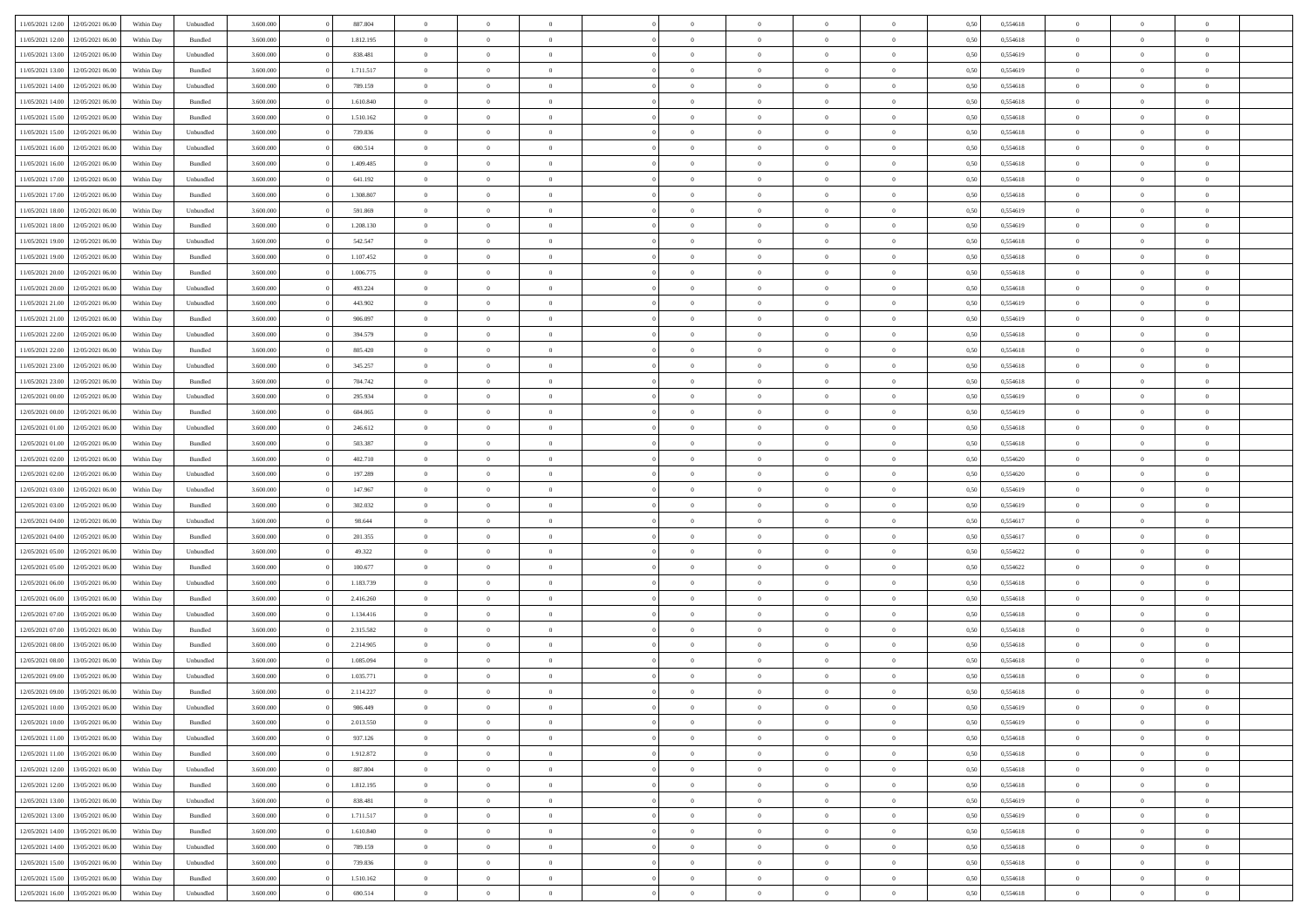|                  |                  |            |                    |           |           | $\overline{0}$ | $\Omega$       |                |                | $\Omega$       | $\Omega$       | $\theta$       |      |          | $\theta$       |                | $\theta$       |  |
|------------------|------------------|------------|--------------------|-----------|-----------|----------------|----------------|----------------|----------------|----------------|----------------|----------------|------|----------|----------------|----------------|----------------|--|
| 12/05/2021 16:00 | 13/05/2021 06:00 | Within Day | Bundled            | 3.600.000 | 1.409.485 |                |                |                | $\Omega$       |                |                |                | 0,50 | 0,554618 |                | $\theta$       |                |  |
| 12/05/2021 17:00 | 13/05/2021 06:00 | Within Day | Unbundled          | 3.600.000 | 641.192   | $\overline{0}$ | $\theta$       | $\overline{0}$ | $\overline{0}$ | $\bf{0}$       | $\overline{0}$ | $\bf{0}$       | 0,50 | 0,554618 | $\theta$       | $\theta$       | $\overline{0}$ |  |
| 12/05/2021 17:00 | 13/05/2021 06:00 | Within Day | Bundled            | 3.600.000 | 1.308.807 | $\overline{0}$ | $\overline{0}$ | $\overline{0}$ | $\overline{0}$ | $\bf{0}$       | $\overline{0}$ | $\bf{0}$       | 0,50 | 0,554618 | $\overline{0}$ | $\overline{0}$ | $\overline{0}$ |  |
| 12/05/2021 18:00 | 13/05/2021 06:00 | Within Dav | Unbundled          | 3.600,000 | 591.869   | $\overline{0}$ | $\overline{0}$ | $\overline{0}$ | $\overline{0}$ | $\bf{0}$       | $\overline{0}$ | $\overline{0}$ | 0.50 | 0.554619 | $\theta$       | $\theta$       | $\overline{0}$ |  |
| 12/05/2021 18:00 | 13/05/2021 06:00 | Within Day | Bundled            | 3.600.000 | 1.208.130 | $\overline{0}$ | $\theta$       | $\overline{0}$ | $\overline{0}$ | $\bf{0}$       | $\overline{0}$ | $\bf{0}$       | 0,50 | 0,554619 | $\theta$       | $\theta$       | $\overline{0}$ |  |
|                  |                  |            |                    |           |           |                |                |                |                |                |                |                |      |          |                |                |                |  |
| 12/05/2021 19:00 | 13/05/2021 06:00 | Within Day | Bundled            | 3.600.000 | 1.107.452 | $\overline{0}$ | $\bf{0}$       | $\overline{0}$ | $\bf{0}$       | $\overline{0}$ | $\overline{0}$ | $\mathbf{0}$   | 0,50 | 0,554618 | $\bf{0}$       | $\overline{0}$ | $\bf{0}$       |  |
| 12/05/2021 19:00 | 13/05/2021 06:00 | Within Dav | Unbundled          | 3.600.000 | 542.547   | $\overline{0}$ | $\overline{0}$ | $\overline{0}$ | $\overline{0}$ | $\overline{0}$ | $\overline{0}$ | $\overline{0}$ | 0.50 | 0,554618 | $\theta$       | $\overline{0}$ | $\overline{0}$ |  |
| 12/05/2021 20:00 | 13/05/2021 06:00 | Within Day | Unbundled          | 3.600.000 | 493.224   | $\overline{0}$ | $\theta$       | $\overline{0}$ | $\overline{0}$ | $\bf{0}$       | $\overline{0}$ | $\bf{0}$       | 0,50 | 0,554618 | $\theta$       | $\theta$       | $\overline{0}$ |  |
| 12/05/2021 20:00 | 13/05/2021 06:00 | Within Day | Bundled            | 3.600.000 | 1.006.775 | $\overline{0}$ | $\overline{0}$ | $\overline{0}$ | $\bf{0}$       | $\bf{0}$       | $\bf{0}$       | $\bf{0}$       | 0,50 | 0,554618 | $\,0\,$        | $\overline{0}$ | $\overline{0}$ |  |
| 12/05/2021 21:00 | 13/05/2021 06:00 | Within Dav | Unbundled          | 3.600.000 | 443.902   | $\overline{0}$ | $\overline{0}$ | $\overline{0}$ | $\overline{0}$ | $\overline{0}$ | $\overline{0}$ | $\overline{0}$ | 0.50 | 0.554619 | $\theta$       | $\overline{0}$ | $\overline{0}$ |  |
| 12/05/2021 21:00 | 13/05/2021 06:00 | Within Day | Bundled            | 3.600.000 | 906.097   | $\overline{0}$ | $\theta$       | $\overline{0}$ | $\overline{0}$ | $\bf{0}$       | $\overline{0}$ | $\bf{0}$       | 0,50 | 0,554619 | $\,$ 0 $\,$    | $\overline{0}$ | $\overline{0}$ |  |
| 12/05/2021 22:00 | 13/05/2021 06:00 | Within Day | Unbundled          | 3.600.000 | 394.579   | $\overline{0}$ | $\overline{0}$ | $\overline{0}$ | $\bf{0}$       | $\bf{0}$       | $\bf{0}$       | $\mathbf{0}$   | 0,50 | 0,554618 | $\bf{0}$       | $\overline{0}$ | $\bf{0}$       |  |
|                  |                  |            |                    |           |           |                |                |                |                |                |                |                |      |          | $\theta$       |                |                |  |
| 12/05/2021 22:00 | 13/05/2021 06:00 | Within Day | Bundled            | 3.600.000 | 805.420   | $\overline{0}$ | $\overline{0}$ | $\overline{0}$ | $\overline{0}$ | $\bf{0}$       | $\overline{0}$ | $\overline{0}$ | 0.50 | 0.554618 |                | $\theta$       | $\overline{0}$ |  |
| 12/05/2021 23:00 | 13/05/2021 06:00 | Within Day | Unbundled          | 3.600.000 | 345.257   | $\overline{0}$ | $\theta$       | $\overline{0}$ | $\overline{0}$ | $\bf{0}$       | $\overline{0}$ | $\bf{0}$       | 0,50 | 0,554618 | $\theta$       | $\theta$       | $\overline{0}$ |  |
| 12/05/2021 23:00 | 13/05/2021 06:00 | Within Day | Bundled            | 3.600.000 | 704.742   | $\overline{0}$ | $\overline{0}$ | $\overline{0}$ | $\bf{0}$       | $\overline{0}$ | $\overline{0}$ | $\mathbf{0}$   | 0,50 | 0,554618 | $\bf{0}$       | $\overline{0}$ | $\bf{0}$       |  |
| 13/05/2021 00:00 | 13/05/2021 06:00 | Within Dav | Unbundled          | 3.600.000 | 295.934   | $\overline{0}$ | $\overline{0}$ | $\overline{0}$ | $\overline{0}$ | $\overline{0}$ | $\overline{0}$ | $\overline{0}$ | 0.50 | 0.554619 | $\theta$       | $\overline{0}$ | $\overline{0}$ |  |
| 13/05/2021 00:00 | 13/05/2021 06:00 | Within Day | Bundled            | 3.600.000 | 604.065   | $\overline{0}$ | $\theta$       | $\overline{0}$ | $\overline{0}$ | $\bf{0}$       | $\overline{0}$ | $\bf{0}$       | 0,50 | 0,554619 | $\theta$       | $\theta$       | $\overline{0}$ |  |
| 13/05/2021 01:00 | 13/05/2021 06:00 | Within Day | Bundled            | 3.600.000 | 503.387   | $\overline{0}$ | $\overline{0}$ | $\overline{0}$ | $\bf{0}$       | $\bf{0}$       | $\bf{0}$       | $\mathbf{0}$   | 0,50 | 0,554618 | $\,0\,$        | $\overline{0}$ | $\overline{0}$ |  |
| 13/05/2021 01:00 | 13/05/2021 06:00 | Within Day | Unbundled          | 3.600.000 | 246.612   | $\overline{0}$ | $\overline{0}$ | $\overline{0}$ | $\overline{0}$ | $\overline{0}$ | $\overline{0}$ | $\overline{0}$ | 0.50 | 0.554618 | $\theta$       | $\overline{0}$ | $\overline{0}$ |  |
|                  |                  |            |                    |           |           |                |                |                |                |                |                |                |      |          |                |                |                |  |
| 13/05/2021 02:00 | 13/05/2021 06:00 | Within Day | Unbundled          | 3.600.000 | 197.289   | $\overline{0}$ | $\theta$       | $\overline{0}$ | $\overline{0}$ | $\bf{0}$       | $\overline{0}$ | $\bf{0}$       | 0,50 | 0,554620 | $\,$ 0 $\,$    | $\theta$       | $\overline{0}$ |  |
| 13/05/2021 02:00 | 13/05/2021 06:00 | Within Day | Bundled            | 3.600.000 | 402.710   | $\overline{0}$ | $\overline{0}$ | $\overline{0}$ | $\bf{0}$       | $\bf{0}$       | $\bf{0}$       | $\bf{0}$       | 0,50 | 0,554620 | $\bf{0}$       | $\overline{0}$ | $\overline{0}$ |  |
| 13/05/2021 03:00 | 13/05/2021 06:00 | Within Day | Unbundled          | 3.600.000 | 147.967   | $\overline{0}$ | $\overline{0}$ | $\overline{0}$ | $\overline{0}$ | $\bf{0}$       | $\overline{0}$ | $\overline{0}$ | 0.50 | 0.554619 | $\theta$       | $\theta$       | $\overline{0}$ |  |
| 13/05/2021 03:00 | 13/05/2021 06:00 | Within Day | Bundled            | 3.600.000 | 302.032   | $\overline{0}$ | $\theta$       | $\overline{0}$ | $\overline{0}$ | $\bf{0}$       | $\overline{0}$ | $\bf{0}$       | 0,50 | 0,554619 | $\,$ 0 $\,$    | $\overline{0}$ | $\overline{0}$ |  |
| 13/05/2021 04:00 | 13/05/2021 06:00 | Within Day | Unbundled          | 3.600.000 | 98.644    | $\overline{0}$ | $\bf{0}$       | $\overline{0}$ | $\bf{0}$       | $\overline{0}$ | $\overline{0}$ | $\mathbf{0}$   | 0,50 | 0,554617 | $\bf{0}$       | $\overline{0}$ | $\bf{0}$       |  |
| 13/05/2021 04:00 | 13/05/2021 06:00 | Within Dav | Bundled            | 3.600.000 | 201.355   | $\overline{0}$ | $\overline{0}$ | $\overline{0}$ | $\overline{0}$ | $\overline{0}$ | $\overline{0}$ | $\overline{0}$ | 0.50 | 0,554617 | $\theta$       | $\overline{0}$ | $\overline{0}$ |  |
| 13/05/2021 05:00 | 13/05/2021 06:00 | Within Day | Unbundled          | 3.600.000 | 49.322    | $\overline{0}$ | $\theta$       | $\overline{0}$ | $\overline{0}$ | $\bf{0}$       | $\overline{0}$ | $\bf{0}$       | 0,50 | 0,554622 | $\theta$       | $\theta$       | $\overline{0}$ |  |
|                  |                  |            |                    |           |           |                |                |                |                |                |                |                |      |          |                |                |                |  |
| 13/05/2021 05:00 | 13/05/2021 06:00 | Within Day | Bundled            | 3.600.000 | 100.677   | $\overline{0}$ | $\overline{0}$ | $\overline{0}$ | $\overline{0}$ | $\bf{0}$       | $\overline{0}$ | $\bf{0}$       | 0,50 | 0,554622 | $\,0\,$        | $\overline{0}$ | $\overline{0}$ |  |
| 13/05/2021 06:00 | 14/05/2021 06:00 | Within Day | Unbundled          | 3.600.000 | 1.183.739 | $\overline{0}$ | $\overline{0}$ | $\overline{0}$ | $\overline{0}$ | $\overline{0}$ | $\overline{0}$ | $\overline{0}$ | 0.50 | 0.554618 | $\theta$       | $\overline{0}$ | $\overline{0}$ |  |
| 13/05/2021 06:00 | 14/05/2021 06:00 | Within Day | Bundled            | 3.600.000 | 2.416.260 | $\overline{0}$ | $\theta$       | $\overline{0}$ | $\overline{0}$ | $\bf{0}$       | $\overline{0}$ | $\bf{0}$       | 0,50 | 0,554618 | $\,$ 0 $\,$    | $\overline{0}$ | $\overline{0}$ |  |
| 13/05/2021 07:00 | 14/05/2021 06:00 | Within Day | Bundled            | 3.600.000 | 2.315.582 | $\overline{0}$ | $\overline{0}$ | $\overline{0}$ | $\overline{0}$ | $\bf{0}$       | $\overline{0}$ | $\bf{0}$       | 0,50 | 0,554618 | $\bf{0}$       | $\overline{0}$ | $\overline{0}$ |  |
| 13/05/2021 07:00 | 14/05/2021 06:00 | Within Day | Unbundled          | 3.600.000 | 1.134.416 | $\overline{0}$ | $\Omega$       | $\Omega$       | $\Omega$       | $\Omega$       | $\overline{0}$ | $\overline{0}$ | 0,50 | 0,554618 | $\,0\,$        | $\theta$       | $\theta$       |  |
| 13/05/2021 08:00 | 14/05/2021 06:00 | Within Day | Unbundled          | 3.600.000 | 1.085.094 | $\overline{0}$ | $\theta$       | $\overline{0}$ | $\overline{0}$ | $\bf{0}$       | $\overline{0}$ | $\bf{0}$       | 0,50 | 0,554618 | $\theta$       | $\theta$       | $\overline{0}$ |  |
|                  |                  |            |                    |           |           |                |                |                |                |                |                |                |      |          |                |                |                |  |
| 13/05/2021 08:00 | 14/05/2021 06:00 | Within Day | Bundled            | 3.600.000 | 2.214.905 | $\overline{0}$ | $\overline{0}$ | $\overline{0}$ | $\bf{0}$       | $\bf{0}$       | $\overline{0}$ | $\mathbf{0}$   | 0,50 | 0,554618 | $\bf{0}$       | $\overline{0}$ | $\bf{0}$       |  |
| 13/05/2021 09:00 | 14/05/2021 06:00 | Within Day | Unbundled          | 3.600,000 | 1.035.771 | $\overline{0}$ | $\Omega$       | $\Omega$       | $\Omega$       | $\bf{0}$       | $\overline{0}$ | $\overline{0}$ | 0.50 | 0.554618 | $\theta$       | $\theta$       | $\theta$       |  |
| 13/05/2021 09:00 | 14/05/2021 06:00 | Within Day | Bundled            | 3.600.000 | 2.114.227 | $\overline{0}$ | $\theta$       | $\overline{0}$ | $\overline{0}$ | $\bf{0}$       | $\overline{0}$ | $\bf{0}$       | 0,50 | 0,554618 | $\,$ 0 $\,$    | $\theta$       | $\overline{0}$ |  |
| 13/05/2021 10:00 | 14/05/2021 06:00 | Within Day | Unbundled          | 3.600.000 | 986.449   | $\overline{0}$ | $\overline{0}$ | $\overline{0}$ | $\bf{0}$       | $\bf{0}$       | $\bf{0}$       | $\bf{0}$       | 0,50 | 0,554619 | $\,0\,$        | $\overline{0}$ | $\overline{0}$ |  |
| 13/05/2021 10:00 | 14/05/2021 06:00 | Within Day | Bundled            | 3.600,000 | 2.013.550 | $\overline{0}$ | $\Omega$       | $\Omega$       | $\Omega$       | $\theta$       | $\overline{0}$ | $\overline{0}$ | 0.50 | 0.554619 | $\theta$       | $\theta$       | $\theta$       |  |
| 13/05/2021 11:00 | 14/05/2021 06:00 | Within Day | Unbundled          | 3.600.000 | 937.126   | $\overline{0}$ | $\theta$       | $\overline{0}$ | $\overline{0}$ | $\bf{0}$       | $\overline{0}$ | $\bf{0}$       | 0,50 | 0,554618 | $\,$ 0 $\,$    | $\overline{0}$ | $\overline{0}$ |  |
| 13/05/2021 11:00 | 14/05/2021 06:00 | Within Day | Bundled            | 3.600.000 | 1.912.872 | $\overline{0}$ | $\overline{0}$ | $\overline{0}$ | $\bf{0}$       | $\bf{0}$       | $\bf{0}$       | $\bf{0}$       | 0,50 | 0,554618 | $\bf{0}$       | $\overline{0}$ | $\overline{0}$ |  |
| 13/05/2021 12:00 | 14/05/2021 06:00 |            | Unbundled          | 3.600.000 | 887.804   | $\overline{0}$ | $\Omega$       | $\overline{0}$ | $\Omega$       | $\overline{0}$ | $\overline{0}$ | $\overline{0}$ | 0,50 | 0,554618 | $\,0\,$        | $\theta$       | $\theta$       |  |
|                  |                  | Within Day |                    |           |           |                |                |                |                |                |                |                |      |          |                |                |                |  |
| 13/05/2021 12:00 | 14/05/2021 06:00 | Within Day | Bundled            | 3.600.000 | 1.812.195 | $\overline{0}$ | $\theta$       | $\overline{0}$ | $\overline{0}$ | $\bf{0}$       | $\overline{0}$ | $\bf{0}$       | 0,50 | 0,554618 | $\,$ 0 $\,$    | $\overline{0}$ | $\overline{0}$ |  |
| 13/05/2021 13:00 | 14/05/2021 06:00 | Within Day | Bundled            | 3.600.000 | 1.711.517 | $\overline{0}$ | $\overline{0}$ | $\overline{0}$ | $\bf{0}$       | $\bf{0}$       | $\bf{0}$       | $\mathbf{0}$   | 0,50 | 0,554619 | $\bf{0}$       | $\overline{0}$ | $\bf{0}$       |  |
| 13/05/2021 13:00 | 14/05/2021 06:00 | Within Day | Unbundled          | 3.600,000 | 838,481   | $\overline{0}$ | $\Omega$       | $\Omega$       | $\Omega$       | $\Omega$       | $\Omega$       | $\overline{0}$ | 0.50 | 0.554619 | $\theta$       | $\theta$       | $\theta$       |  |
| 13/05/2021 14:00 | 14/05/2021 06:00 | Within Day | Unbundled          | 3.600.000 | 789.159   | $\overline{0}$ | $\overline{0}$ | $\overline{0}$ | $\bf{0}$       | $\,$ 0         | $\bf{0}$       | $\bf{0}$       | 0,50 | 0,554618 | $\,0\,$        | $\overline{0}$ | $\overline{0}$ |  |
| 13/05/2021 14:00 | 14/05/2021 06:00 | Within Day | Bundled            | 3.600.000 | 1.610.840 | $\bf{0}$       | $\bf{0}$       |                |                |                |                |                | 0,50 | 0,554618 | $\bf{0}$       | $\overline{0}$ |                |  |
| 13/05/2021 15:00 | 14/05/2021 06:00 | Within Day | Unbundled          | 3.600,000 | 739.836   | $\overline{0}$ | $\overline{0}$ | $\overline{0}$ | $\Omega$       | $\overline{0}$ | $\overline{0}$ | $\overline{0}$ | 0.50 | 0.554618 | $\theta$       | $\theta$       | $\theta$       |  |
| 13/05/2021 15:00 | 14/05/2021 06:00 | Within Day | Bundled            | 3.600.000 | 1.510.162 | $\overline{0}$ | $\,$ 0         | $\overline{0}$ | $\bf{0}$       | $\,$ 0 $\,$    | $\overline{0}$ | $\,$ 0 $\,$    | 0,50 | 0,554618 | $\,$ 0 $\,$    | $\,$ 0 $\,$    | $\,$ 0         |  |
|                  |                  |            |                    |           |           |                |                |                |                |                |                |                |      |          |                |                |                |  |
| 13/05/2021 16:00 | 14/05/2021 06:00 | Within Day | Unbundled          | 3.600.000 | 690.514   | $\overline{0}$ | $\overline{0}$ | $\overline{0}$ | $\overline{0}$ | $\overline{0}$ | $\overline{0}$ | $\mathbf{0}$   | 0,50 | 0,554618 | $\overline{0}$ | $\bf{0}$       | $\overline{0}$ |  |
| 13/05/2021 16:00 | 14/05/2021 06:00 | Within Day | $\mathbf B$ undled | 3.600.000 | 1.409.485 | $\overline{0}$ | $\overline{0}$ | $\overline{0}$ | $\Omega$       | $\overline{0}$ | $\overline{0}$ | $\overline{0}$ | 0,50 | 0,554618 | $\overline{0}$ | $\theta$       | $\overline{0}$ |  |
| 13/05/2021 17:00 | 14/05/2021 06:00 | Within Day | Unbundled          | 3.600.000 | 641.192   | $\overline{0}$ | $\,$ 0         | $\overline{0}$ | $\overline{0}$ | $\,$ 0 $\,$    | $\overline{0}$ | $\mathbf{0}$   | 0,50 | 0,554618 | $\,$ 0 $\,$    | $\overline{0}$ | $\overline{0}$ |  |
| 13/05/2021 17:00 | 14/05/2021 06:00 | Within Day | Bundled            | 3.600.000 | 1.308.807 | $\overline{0}$ | $\overline{0}$ | $\overline{0}$ | $\overline{0}$ | $\overline{0}$ | $\overline{0}$ | $\mathbf{0}$   | 0,50 | 0,554618 | $\overline{0}$ | $\overline{0}$ | $\bf{0}$       |  |
| 13/05/2021 18:00 | 14/05/2021 06:00 | Within Day | Bundled            | 3.600,000 | 1.208.130 | $\overline{0}$ | $\overline{0}$ | $\overline{0}$ | $\overline{0}$ | $\overline{0}$ | $\overline{0}$ | $\bf{0}$       | 0.50 | 0,554619 | $\overline{0}$ | $\theta$       | $\overline{0}$ |  |
| 13/05/2021 18:00 | 14/05/2021 06:00 | Within Day | Unbundled          | 3.600.000 | 591.869   | $\overline{0}$ | $\,$ 0         | $\overline{0}$ | $\bf{0}$       | $\bf{0}$       | $\bf{0}$       | $\bf{0}$       | 0,50 | 0,554619 | $\,$ 0 $\,$    | $\overline{0}$ | $\overline{0}$ |  |
| 13/05/2021 19:00 | 14/05/2021 06:00 | Within Day | Unbundled          | 3.600.000 | 542.547   | $\overline{0}$ | $\bf{0}$       | $\overline{0}$ | $\overline{0}$ | $\overline{0}$ | $\overline{0}$ | $\mathbf{0}$   | 0,50 | 0,554618 | $\overline{0}$ | $\overline{0}$ | $\bf{0}$       |  |
|                  |                  |            |                    |           |           |                |                |                |                |                |                |                |      |          |                |                |                |  |
| 13/05/2021 19:00 | 14/05/2021 06:00 | Within Day | Bundled            | 3.600,000 | 1.107.452 | $\overline{0}$ | $\overline{0}$ | $\overline{0}$ | $\Omega$       | $\overline{0}$ | $\overline{0}$ | $\overline{0}$ | 0.50 | 0,554618 | $\overline{0}$ | $\overline{0}$ | $\overline{0}$ |  |
| 13/05/2021 20:00 | 14/05/2021 06:00 | Within Day | Unbundled          | 3.600.000 | 493.224   | $\overline{0}$ | $\bf{0}$       | $\overline{0}$ | $\overline{0}$ | $\bf{0}$       | $\bf{0}$       | $\bf{0}$       | 0,50 | 0,554618 | $\,$ 0 $\,$    | $\,$ 0 $\,$    | $\bf{0}$       |  |
| 13/05/2021 20:00 | 14/05/2021 06:00 | Within Day | Bundled            | 3.600.000 | 1.006.775 | $\overline{0}$ | $\bf{0}$       | $\overline{0}$ | $\bf{0}$       | $\bf{0}$       | $\bf{0}$       | $\bf{0}$       | 0,50 | 0,554618 | $\overline{0}$ | $\overline{0}$ | $\bf{0}$       |  |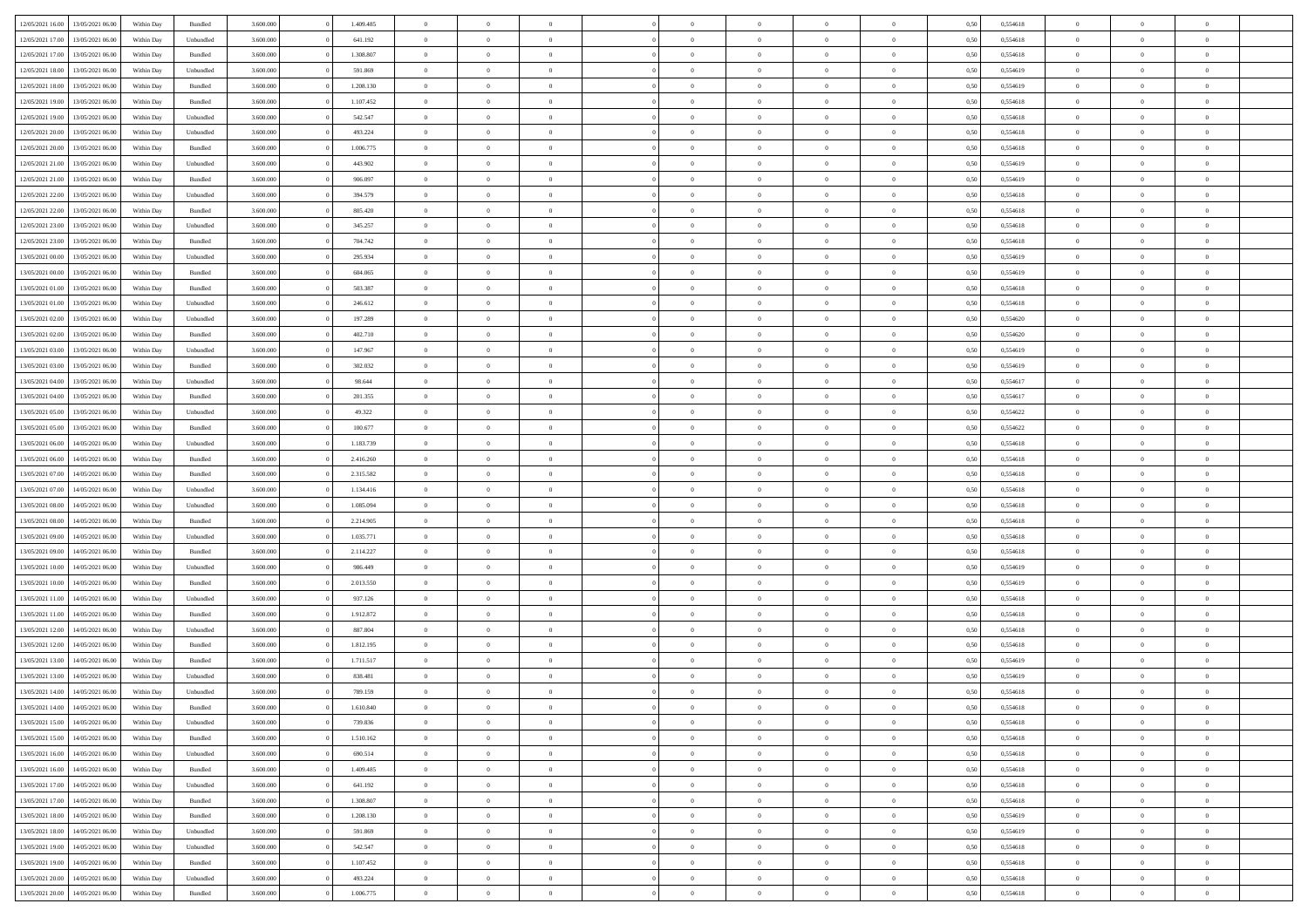| 13/05/2021 21:00                  | 14/05/2021 06:00 | Within Dav | Unbundled | 3.600.000 |        | 443.902   | $\overline{0}$ | $\Omega$       |                | $\Omega$       | $\Omega$       | $\Omega$       | $\theta$       | 0,50 | 0,554619 | $\theta$       | $\theta$       | $\theta$       |  |
|-----------------------------------|------------------|------------|-----------|-----------|--------|-----------|----------------|----------------|----------------|----------------|----------------|----------------|----------------|------|----------|----------------|----------------|----------------|--|
|                                   |                  |            |           |           |        |           |                |                |                |                |                |                |                |      |          |                |                |                |  |
| 13/05/2021 21:00                  | 14/05/2021 06:00 | Within Day | Bundled   | 3.600.000 |        | 906.097   | $\overline{0}$ | $\theta$       | $\overline{0}$ | $\overline{0}$ | $\bf{0}$       | $\overline{0}$ | $\bf{0}$       | 0,50 | 0,554619 | $\theta$       | $\theta$       | $\overline{0}$ |  |
| 13/05/2021 22:00                  | 14/05/2021 06:00 | Within Day | Unbundled | 3.600.000 |        | 394.579   | $\overline{0}$ | $\overline{0}$ | $\overline{0}$ | $\bf{0}$       | $\bf{0}$       | $\bf{0}$       | $\bf{0}$       | 0,50 | 0,554618 | $\bf{0}$       | $\overline{0}$ | $\overline{0}$ |  |
| 13/05/2021 22:00                  | 14/05/2021 06:00 | Within Dav | Bundled   | 3.600,000 |        | 805.420   | $\overline{0}$ | $\overline{0}$ | $\overline{0}$ | $\overline{0}$ | $\bf{0}$       | $\overline{0}$ | $\overline{0}$ | 0.50 | 0.554618 | $\theta$       | $\theta$       | $\overline{0}$ |  |
|                                   |                  |            |           |           |        |           |                |                |                |                |                |                |                |      |          |                |                |                |  |
| 13/05/2021 23:00                  | 14/05/2021 06:00 | Within Day | Unbundled | 3.600.000 |        | 345.257   | $\overline{0}$ | $\theta$       | $\overline{0}$ | $\overline{0}$ | $\bf{0}$       | $\overline{0}$ | $\bf{0}$       | 0,50 | 0,554618 | $\theta$       | $\theta$       | $\overline{0}$ |  |
| 13/05/2021 23:00                  | 14/05/2021 06:00 | Within Day | Bundled   | 3.600.000 |        | 704.742   | $\overline{0}$ | $\bf{0}$       | $\overline{0}$ | $\bf{0}$       | $\overline{0}$ | $\overline{0}$ | $\mathbf{0}$   | 0,50 | 0,554618 | $\bf{0}$       | $\overline{0}$ | $\bf{0}$       |  |
| 14/05/2021 00:00                  | 14/05/2021 06:00 | Within Dav | Bundled   | 3.600.000 |        | 604.065   | $\overline{0}$ | $\overline{0}$ | $\overline{0}$ | $\overline{0}$ | $\overline{0}$ | $\overline{0}$ | $\overline{0}$ | 0.50 | 0,554619 | $\theta$       | $\overline{0}$ | $\overline{0}$ |  |
| 14/05/2021 00:00                  | 14/05/2021 06:00 | Within Day | Unbundled | 3.600.000 |        | 295.934   | $\overline{0}$ | $\theta$       | $\overline{0}$ | $\overline{0}$ | $\bf{0}$       | $\overline{0}$ | $\bf{0}$       | 0,50 | 0,554619 | $\theta$       | $\theta$       | $\overline{0}$ |  |
|                                   |                  |            |           |           |        |           |                | $\overline{0}$ |                |                | $\bf{0}$       |                |                |      |          | $\,0\,$        | $\overline{0}$ | $\overline{0}$ |  |
| 14/05/2021 01:00                  | 14/05/2021 06:00 | Within Day | Unbundled | 3.600.000 |        | 246.612   | $\overline{0}$ |                | $\overline{0}$ | $\overline{0}$ |                | $\overline{0}$ | $\bf{0}$       | 0,50 | 0,554618 |                |                |                |  |
| 14/05/2021 01:00                  | 14/05/2021 06:00 | Within Dav | Bundled   | 3.600.000 |        | 503.387   | $\overline{0}$ | $\overline{0}$ | $\overline{0}$ | $\overline{0}$ | $\overline{0}$ | $\overline{0}$ | $\overline{0}$ | 0.50 | 0.554618 | $\theta$       | $\overline{0}$ | $\overline{0}$ |  |
| 14/05/2021 02:00                  | 14/05/2021 06:00 | Within Day | Unbundled | 3.600.000 |        | 197.289   | $\overline{0}$ | $\theta$       | $\overline{0}$ | $\overline{0}$ | $\bf{0}$       | $\overline{0}$ | $\bf{0}$       | 0,50 | 0,554620 | $\,$ 0 $\,$    | $\overline{0}$ | $\overline{0}$ |  |
| 14/05/2021 02:00                  | 14/05/2021 06:00 | Within Day | Bundled   | 3.600.000 |        | 402.710   | $\overline{0}$ | $\overline{0}$ | $\overline{0}$ | $\overline{0}$ | $\bf{0}$       | $\overline{0}$ | $\bf{0}$       | 0,50 | 0,554620 | $\bf{0}$       | $\overline{0}$ | $\overline{0}$ |  |
| 14/05/2021 03:00                  | 14/05/2021 06:00 | Within Day | Unbundled | 3.600.000 |        | 147.967   | $\overline{0}$ | $\overline{0}$ | $\overline{0}$ | $\overline{0}$ | $\bf{0}$       | $\overline{0}$ | $\overline{0}$ | 0.50 | 0.554619 | $\theta$       | $\theta$       | $\overline{0}$ |  |
|                                   |                  |            |           |           |        |           | $\overline{0}$ | $\theta$       |                |                | $\bf{0}$       |                |                |      |          | $\theta$       | $\overline{0}$ |                |  |
| 14/05/2021 03:00                  | 14/05/2021 06:00 | Within Day | Bundled   | 3.600.000 |        | 302.032   |                |                | $\overline{0}$ | $\overline{0}$ |                | $\overline{0}$ | $\bf{0}$       | 0,50 | 0,554619 |                |                | $\overline{0}$ |  |
| 14/05/2021 04:00                  | 14/05/2021 06:00 | Within Day | Unbundled | 3.600.000 |        | 98.644    | $\overline{0}$ | $\overline{0}$ | $\overline{0}$ | $\overline{0}$ | $\overline{0}$ | $\overline{0}$ | $\mathbf{0}$   | 0,50 | 0,554617 | $\bf{0}$       | $\overline{0}$ | $\bf{0}$       |  |
| 14/05/2021 04:00                  | 14/05/2021 06:00 | Within Dav | Bundled   | 3.600.000 |        | 201.355   | $\overline{0}$ | $\overline{0}$ | $\overline{0}$ | $\overline{0}$ | $\overline{0}$ | $\overline{0}$ | $\overline{0}$ | 0.50 | 0,554617 | $\theta$       | $\overline{0}$ | $\overline{0}$ |  |
| 14/05/2021 05:00                  | 14/05/2021 06:00 | Within Day | Unbundled | 3.600.000 |        | 49.322    | $\overline{0}$ | $\theta$       | $\overline{0}$ | $\overline{0}$ | $\bf{0}$       | $\overline{0}$ | $\bf{0}$       | 0,50 | 0,554622 | $\theta$       | $\theta$       | $\overline{0}$ |  |
| 14/05/2021 05:00                  | 14/05/2021 06:00 | Within Day | Bundled   | 3.600.000 |        | 100.677   | $\overline{0}$ | $\overline{0}$ | $\overline{0}$ | $\overline{0}$ | $\bf{0}$       | $\overline{0}$ | $\bf{0}$       | 0,50 | 0,554622 | $\,0\,$        | $\overline{0}$ | $\overline{0}$ |  |
|                                   |                  |            |           |           |        |           |                |                |                |                |                |                |                |      |          |                |                |                |  |
| 14/05/2021 06:00                  | 15/05/2021 06:00 | Within Day | Bundled   | 3.600.000 |        | 2.416.260 | $\overline{0}$ | $\overline{0}$ | $\overline{0}$ | $\overline{0}$ | $\overline{0}$ | $\overline{0}$ | $\overline{0}$ | 0.50 | 0.554618 | $\theta$       | $\overline{0}$ | $\overline{0}$ |  |
| 14/05/2021 06:00                  | 15/05/2021 06:00 | Within Day | Unbundled | 3.600.000 |        | 1.183.739 | $\overline{0}$ | $\theta$       | $\overline{0}$ | $\overline{0}$ | $\bf{0}$       | $\overline{0}$ | $\bf{0}$       | 0,50 | 0,554618 | $\,$ 0 $\,$    | $\overline{0}$ | $\overline{0}$ |  |
| 14/05/2021 07:00                  | 15/05/2021 06:00 | Within Day | Unbundled | 3.600.000 |        | 1.134.416 | $\overline{0}$ | $\overline{0}$ | $\overline{0}$ | $\overline{0}$ | $\bf{0}$       | $\overline{0}$ | $\bf{0}$       | 0,50 | 0,554618 | $\bf{0}$       | $\overline{0}$ | $\overline{0}$ |  |
| 14/05/2021 07:00                  | 15/05/2021 06:00 | Within Day | Bundled   | 3.600,000 |        | 2.315.582 | $\overline{0}$ | $\overline{0}$ | $\overline{0}$ | $\overline{0}$ | $\bf{0}$       | $\overline{0}$ | $\overline{0}$ | 0.50 | 0.554618 | $\theta$       | $\theta$       | $\overline{0}$ |  |
|                                   |                  |            |           |           |        |           |                | $\theta$       |                |                |                |                |                |      |          | $\theta$       | $\overline{0}$ |                |  |
| 14/05/2021 08:00                  | 15/05/2021 06:00 | Within Day | Unbundled | 3.600.000 |        | 1.085.094 | $\overline{0}$ |                | $\overline{0}$ | $\overline{0}$ | $\bf{0}$       | $\overline{0}$ | $\bf{0}$       | 0,50 | 0,554618 |                |                | $\overline{0}$ |  |
| 14/05/2021 08:00                  | 15/05/2021 06:00 | Within Day | Bundled   | 3.600.000 |        | 2.214.905 | $\overline{0}$ | $\bf{0}$       | $\overline{0}$ | $\overline{0}$ | $\overline{0}$ | $\overline{0}$ | $\mathbf{0}$   | 0,50 | 0,554618 | $\bf{0}$       | $\overline{0}$ | $\bf{0}$       |  |
| 14/05/2021 09:00                  | 15/05/2021 06:00 | Within Dav | Unbundled | 3.600.000 |        | 1.035.771 | $\overline{0}$ | $\overline{0}$ | $\overline{0}$ | $\overline{0}$ | $\overline{0}$ | $\overline{0}$ | $\overline{0}$ | 0.50 | 0.554618 | $\theta$       | $\overline{0}$ | $\overline{0}$ |  |
| 14/05/2021 09:00                  | 15/05/2021 06:00 | Within Day | Bundled   | 3.600.000 |        | 2.114.227 | $\overline{0}$ | $\theta$       | $\overline{0}$ | $\overline{0}$ | $\bf{0}$       | $\overline{0}$ | $\bf{0}$       | 0,50 | 0,554618 | $\theta$       | $\theta$       | $\overline{0}$ |  |
| 14/05/2021 10:00                  | 15/05/2021 06:00 | Within Day | Unbundled | 3.600.000 |        | 986.449   | $\overline{0}$ | $\overline{0}$ | $\overline{0}$ | $\overline{0}$ | $\bf{0}$       | $\overline{0}$ | $\bf{0}$       | 0,50 | 0,554619 | $\,0\,$        | $\overline{0}$ | $\overline{0}$ |  |
|                                   |                  |            |           |           |        |           |                |                |                |                |                |                |                |      |          |                |                |                |  |
| 14/05/2021 10:00                  | 15/05/2021 06:00 | Within Day | Bundled   | 3.600.000 |        | 2.013.550 | $\overline{0}$ | $\overline{0}$ | $\overline{0}$ | $\overline{0}$ | $\overline{0}$ | $\overline{0}$ | $\overline{0}$ | 0.50 | 0.554619 | $\theta$       | $\overline{0}$ | $\overline{0}$ |  |
| 14/05/2021 11:00                  | 15/05/2021 06:00 | Within Day | Unbundled | 3.600.000 |        | 937.126   | $\overline{0}$ | $\theta$       | $\overline{0}$ | $\overline{0}$ | $\bf{0}$       | $\overline{0}$ | $\bf{0}$       | 0,50 | 0,554618 | $\,$ 0 $\,$    | $\overline{0}$ | $\overline{0}$ |  |
| 14/05/2021 11:00                  | 15/05/2021 06:00 | Within Day | Bundled   | 3.600.000 |        | 1.912.872 | $\overline{0}$ | $\overline{0}$ | $\overline{0}$ | $\bf{0}$       | $\bf{0}$       | $\bf{0}$       | $\bf{0}$       | 0,50 | 0,554618 | $\overline{0}$ | $\overline{0}$ | $\overline{0}$ |  |
| 14/05/2021 12:00                  | 15/05/2021 06:00 | Within Day | Bundled   | 3.600.000 |        | 1.812.195 | $\overline{0}$ | $\Omega$       | $\overline{0}$ | $\Omega$       | $\Omega$       | $\overline{0}$ | $\overline{0}$ | 0,50 | 0,554618 | $\,0\,$        | $\theta$       | $\theta$       |  |
| 14/05/2021 12:00                  | 15/05/2021 06:00 | Within Day | Unbundled | 3.600.000 |        | 887.804   | $\overline{0}$ | $\theta$       | $\overline{0}$ | $\overline{0}$ | $\bf{0}$       | $\overline{0}$ | $\bf{0}$       | 0,50 | 0,554618 | $\theta$       | $\theta$       | $\overline{0}$ |  |
|                                   |                  |            |           |           |        |           |                |                |                |                |                |                |                |      |          |                |                |                |  |
| 14/05/2021 13:00                  | 15/05/2021 06:00 | Within Day | Unbundled | 3.600.000 |        | 838.481   | $\overline{0}$ | $\overline{0}$ | $\overline{0}$ | $\bf{0}$       | $\bf{0}$       | $\overline{0}$ | $\mathbf{0}$   | 0,50 | 0,554619 | $\overline{0}$ | $\overline{0}$ | $\bf{0}$       |  |
| 14/05/2021 13:00                  | 15/05/2021 06:00 | Within Day | Bundled   | 3.600,000 |        | 1.711.517 | $\overline{0}$ | $\Omega$       | $\Omega$       | $\Omega$       | $\bf{0}$       | $\overline{0}$ | $\overline{0}$ | 0.50 | 0.554619 | $\theta$       | $\theta$       | $\theta$       |  |
| 14/05/2021 14:00                  | 15/05/2021 06:00 | Within Day | Unbundled | 3.600.000 |        | 789.159   | $\overline{0}$ | $\overline{0}$ | $\overline{0}$ | $\overline{0}$ | $\bf{0}$       | $\overline{0}$ | $\bf{0}$       | 0,50 | 0,554618 | $\,$ 0 $\,$    | $\theta$       | $\overline{0}$ |  |
| 14/05/2021 14:00                  | 15/05/2021 06:00 | Within Day | Bundled   | 3.600.000 |        | 1.610.840 | $\overline{0}$ | 49.182         | $\overline{0}$ | 1,109928       | $\bf{0}$       | $\bf{0}$       | $\bf{0}$       | 0,50 | 0,554618 | $\,0\,$        | $\overline{0}$ | $\overline{0}$ |  |
|                                   |                  |            |           |           |        |           |                |                |                |                |                |                |                |      |          |                |                |                |  |
| 14/05/2021 15:00                  | 15/05/2021 06:00 | Within Day | Unbundled | 3.600.000 | 49.182 | 739.836   | $\overline{0}$ | $\Omega$       | $\Omega$       | $\Omega$       | $\Omega$       | $\overline{0}$ | $\overline{0}$ | 0.50 | 0.554618 | $\theta$       | $\theta$       | $\theta$       |  |
| 14/05/2021 15:00                  | 15/05/2021 06:00 | Within Day | Bundled   | 3.600.000 | 49.182 | 1.464.054 | $\overline{0}$ | $\theta$       | $\overline{0}$ | $\overline{0}$ | $\bf{0}$       | $\overline{0}$ | $\bf{0}$       | 0,50 | 0,554618 | $\,$ 0 $\,$    | $\overline{0}$ | $\overline{0}$ |  |
| 14/05/2021 16:00                  | 15/05/2021 06:00 | Within Day | Unbundled | 3.600.000 | 49.182 | 690.514   | $\overline{0}$ | $\overline{0}$ | $\overline{0}$ | $\bf{0}$       | $\bf{0}$       | $\bf{0}$       | $\bf{0}$       | 0,50 | 0,554618 | $\bf{0}$       | $\overline{0}$ | $\overline{0}$ |  |
| 14/05/2021 16:00                  | 15/05/2021 06:00 | Within Day | Bundled   | 3.600.000 | 49.182 | 1.366.450 | $\overline{0}$ | $\Omega$       | $\overline{0}$ | $\Omega$       | $\overline{0}$ | $\overline{0}$ | $\overline{0}$ | 0,50 | 0,554618 | $\,0\,$        | $\theta$       | $\theta$       |  |
| 14/05/2021 17:00                  | 15/05/2021 06:00 | Within Day | Unbundled | 3.600.000 | 49.182 | 641.192   | $\overline{0}$ | $\theta$       | $\overline{0}$ | $\overline{0}$ | $\,$ 0         | $\overline{0}$ | $\bf{0}$       | 0,50 | 0,554618 | $\,$ 0 $\,$    | $\overline{0}$ | $\overline{0}$ |  |
|                                   |                  |            |           |           |        |           |                |                |                |                |                |                |                |      |          |                |                |                |  |
| 14/05/2021 17:00                  | 15/05/2021 06:00 | Within Day | Bundled   | 3.600.000 | 49.182 | 1.268.847 | $\overline{0}$ | $\overline{0}$ | $\overline{0}$ | $\overline{0}$ | $\bf{0}$       | $\overline{0}$ | $\mathbf{0}$   | 0,50 | 0,554618 | $\bf{0}$       | $\overline{0}$ | $\bf{0}$       |  |
| 14/05/2021 18:00                  | 15/05/2021 06:00 | Within Day | Bundled   | 3.600,000 | 49.182 | 1.171.243 | $\overline{0}$ | $\Omega$       | $\Omega$       | $\Omega$       | $\Omega$       | $\Omega$       | $\overline{0}$ | 0.50 | 0.554619 | $\theta$       | $\theta$       | $\theta$       |  |
| 14/05/2021 18:00                  | 15/05/2021 06:00 | Within Day | Unbundled | 3.600.000 | 49.182 | 591.869   | $\overline{0}$ | $\overline{0}$ | $\overline{0}$ | $\bf{0}$       | $\,$ 0         | $\overline{0}$ | $\bf{0}$       | 0,50 | 0,554619 | $\,0\,$        | $\overline{0}$ | $\overline{0}$ |  |
| 14/05/2021 19:00                  | 15/05/2021 06:00 | Within Day | Unbundled | 3.600.000 | 49.182 | 542.547   | $\bf{0}$       | $\bf{0}$       |                |                |                |                |                | 0,50 | 0,554618 | $\bf{0}$       | $\overline{0}$ |                |  |
| 14/05/2021 19:00                  | 15/05/2021 06:00 | Within Day | Bundled   | 3.600,000 | 49.182 | 1.073.639 | $\overline{0}$ | $\overline{0}$ | $\overline{0}$ | $\Omega$       | $\overline{0}$ | $\overline{0}$ | $\overline{0}$ | 0.50 | 0.554618 | $\theta$       | $\theta$       | $\Omega$       |  |
|                                   |                  |            |           |           |        |           |                |                |                |                |                |                |                |      |          |                |                |                |  |
| 14/05/2021 20:00                  | 15/05/2021 06:00 | Within Day | Unbundled | 3.600.000 | 49.182 | 493.224   | $\overline{0}$ | $\bf{0}$       | $\overline{0}$ | $\overline{0}$ | $\,$ 0 $\,$    | $\overline{0}$ | $\mathbf{0}$   | 0,50 | 0,554618 | $\,$ 0 $\,$    | $\,$ 0 $\,$    | $\,$ 0         |  |
| 14/05/2021 20:00                  | 15/05/2021 06:00 | Within Day | Bundled   | 3.600.000 | 49.182 | 976.036   | $\overline{0}$ | $\overline{0}$ | $\overline{0}$ | $\overline{0}$ | $\overline{0}$ | $\overline{0}$ | $\mathbf{0}$   | 0,50 | 0,554618 | $\overline{0}$ | $\overline{0}$ | $\overline{0}$ |  |
| 14/05/2021 21:00                  | 15/05/2021 06:00 | Within Day | Unbundled | 3.600.000 | 49.182 | 443.902   | $\overline{0}$ | $\overline{0}$ | $\overline{0}$ | $\Omega$       | $\overline{0}$ | $\overline{0}$ | $\overline{0}$ | 0,50 | 0,554619 | $\overline{0}$ | $\theta$       | $\overline{0}$ |  |
| 14/05/2021 21:00                  | 15/05/2021 06:00 | Within Day | Bundled   | 3.600.000 | 49.182 | 878.432   | $\overline{0}$ | $\,$ 0         | $\overline{0}$ | $\bf{0}$       | $\,$ 0 $\,$    | $\overline{0}$ | $\mathbf{0}$   | 0,50 | 0,554619 | $\,$ 0 $\,$    | $\overline{0}$ | $\,$ 0         |  |
|                                   |                  |            |           |           |        |           |                |                |                |                |                |                |                |      |          |                |                |                |  |
| 14/05/2021 22.00                  | 15/05/2021 06:00 | Within Day | Unbundled | 3.600.000 | 49.182 | 394.579   | $\overline{0}$ | $\overline{0}$ | $\overline{0}$ | $\overline{0}$ | $\overline{0}$ | $\overline{0}$ | $\mathbf{0}$   | 0,50 | 0,554618 | $\overline{0}$ | $\overline{0}$ | $\overline{0}$ |  |
| 14/05/2021 22:00                  | 15/05/2021 06:00 | Within Day | Bundled   | 3.600.000 | 49.182 | 780.829   | $\overline{0}$ | $\overline{0}$ | $\overline{0}$ | $\overline{0}$ | $\overline{0}$ | $\overline{0}$ | $\overline{0}$ | 0.50 | 0,554618 | $\overline{0}$ | $\theta$       | $\overline{0}$ |  |
| 14/05/2021 23:00                  | 15/05/2021 06:00 | Within Day | Unbundled | 3.600.000 | 49.182 | 345.257   | $\overline{0}$ | $\,$ 0         | $\overline{0}$ | $\bf{0}$       | $\bf{0}$       | $\bf{0}$       | $\bf{0}$       | 0,50 | 0,554618 | $\,$ 0 $\,$    | $\overline{0}$ | $\overline{0}$ |  |
| 14/05/2021 23:00                  | 15/05/2021 06:00 | Within Day | Bundled   | 3.600.000 | 49.182 | 683.225   | $\overline{0}$ | $\bf{0}$       | $\overline{0}$ | $\overline{0}$ | $\overline{0}$ | $\overline{0}$ | $\mathbf{0}$   | 0,50 | 0,554618 | $\overline{0}$ | $\overline{0}$ | $\bf{0}$       |  |
| 15/05/2021 00:00                  | 15/05/2021 06:00 | Within Day | Bundled   | 3.600,000 | 49.182 | 585.621   | $\overline{0}$ | $\overline{0}$ | $\overline{0}$ | $\Omega$       | $\overline{0}$ | $\overline{0}$ | $\overline{0}$ | 0.50 | 0,554619 | $\overline{0}$ | $\overline{0}$ | $\overline{0}$ |  |
|                                   |                  |            |           |           |        |           |                |                |                |                |                |                |                |      |          |                |                |                |  |
| 15/05/2021 00:00                  | 15/05/2021 06:00 | Within Day | Unbundled | 3.600.000 | 49.182 | 295.934   | $\overline{0}$ | $\bf{0}$       | $\overline{0}$ | $\bf{0}$       | $\bf{0}$       | $\bf{0}$       | $\mathbf{0}$   | 0,50 | 0,554619 | $\,$ 0 $\,$    | $\,$ 0 $\,$    | $\bf{0}$       |  |
| 15/05/2021 01.00 15/05/2021 06.00 |                  | Within Day | Unbundled | 3.600.000 | 49.182 | 246.612   | $\overline{0}$ | $\overline{0}$ | $\overline{0}$ | $\overline{0}$ | $\overline{0}$ | $\bf{0}$       | $\mathbf{0}$   | 0,50 | 0,554618 | $\overline{0}$ | $\bf{0}$       | $\overline{0}$ |  |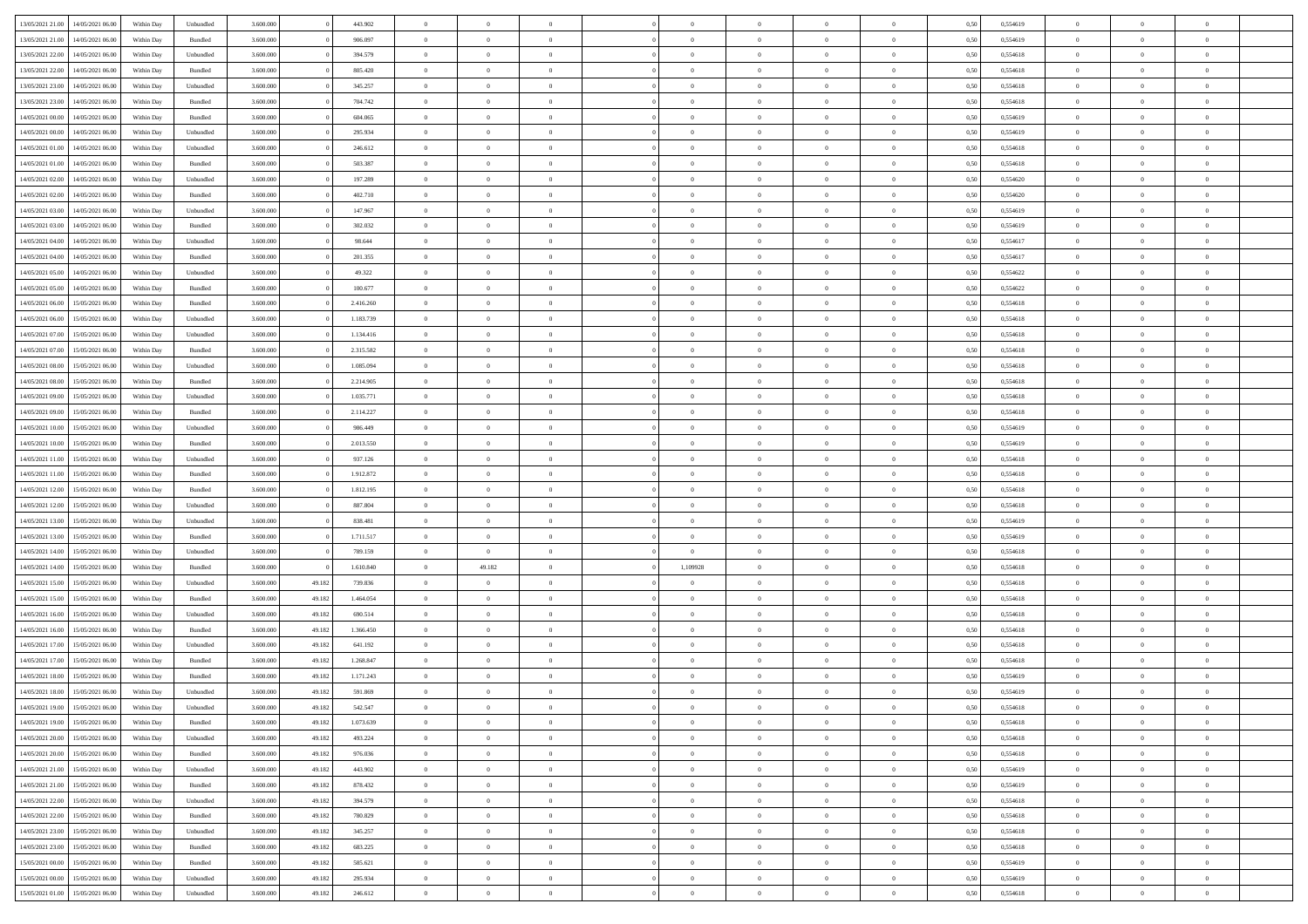| 15/05/2021 01:00 15/05/2021 06:00            | Within Day | Bundled           | 3.600.000 | 49.182 | 488.018   | $\overline{0}$ | $\overline{0}$ |                | $\overline{0}$ | $\theta$       |                | $\theta$       | 0,50 | 0,554618 | $\theta$       | $\theta$       | $\overline{0}$ |  |
|----------------------------------------------|------------|-------------------|-----------|--------|-----------|----------------|----------------|----------------|----------------|----------------|----------------|----------------|------|----------|----------------|----------------|----------------|--|
|                                              |            |                   |           |        |           |                |                |                |                |                |                |                |      |          |                |                |                |  |
| 15/05/2021 02:00<br>15/05/2021 06:00         | Within Day | Unbundled         | 3.600.00  | 49.182 | 197.289   | $\bf{0}$       | $\bf{0}$       | $\bf{0}$       | $\bf{0}$       | $\overline{0}$ | $\overline{0}$ | $\bf{0}$       | 0,50 | 0,554620 | $\,$ 0 $\,$    | $\bf{0}$       | $\overline{0}$ |  |
| 15/05/2021 02:00<br>15/05/2021 06:00         | Within Day | Bundled           | 3,600,000 | 49.182 | 390.414   | $\overline{0}$ | $\bf{0}$       | $\overline{0}$ | $\bf{0}$       | $\bf{0}$       | $\overline{0}$ | $\bf{0}$       | 0,50 | 0,554620 | $\bf{0}$       | $\overline{0}$ | $\overline{0}$ |  |
| 15/05/2021 03:00<br>15/05/2021 06:00         | Within Day | Unbundled         | 3.600.000 | 49.182 | 147.967   | $\overline{0}$ | $\overline{0}$ | $\overline{0}$ | $\overline{0}$ | $\theta$       | $\overline{0}$ | $\bf{0}$       | 0,50 | 0,554619 | $\theta$       | $\theta$       | $\overline{0}$ |  |
| 15/05/2021 03:00<br>15/05/2021 06:00         | Within Day | Bundled           | 3.600.00  | 49.182 | 292.810   | $\bf{0}$       | $\overline{0}$ | $\bf{0}$       | $\overline{0}$ | $\theta$       | $\overline{0}$ | $\bf{0}$       | 0,50 | 0,554619 | $\,$ 0 $\,$    | $\bf{0}$       | $\overline{0}$ |  |
| 15/05/2021 04:00<br>15/05/2021 06:00         | Within Day | Unbundled         | 3,600,000 | 49.182 | 98.644    | $\overline{0}$ | $\overline{0}$ | $\overline{0}$ | $\overline{0}$ | $\overline{0}$ | $\theta$       | $\bf{0}$       | 0.50 | 0.554617 | $\bf{0}$       | $\theta$       | $\overline{0}$ |  |
|                                              |            |                   |           |        |           |                |                | $\overline{0}$ | $\overline{0}$ | $\overline{0}$ | $\overline{0}$ |                |      |          |                | $\theta$       |                |  |
| 15/05/2021 04:00<br>15/05/2021 06:00         | Within Day | Bundled           | 3.600.000 | 49.182 | 195.207   | $\bf{0}$       | $\bf{0}$       |                |                |                |                | $\bf{0}$       | 0,50 | 0,554617 | $\,$ 0 $\,$    |                | $\overline{0}$ |  |
| 15/05/2021 05:00<br>15/05/2021 06:00         | Within Day | Unbundled         | 3.600.000 | 49.182 | 49.322    | $\bf{0}$       | $\bf{0}$       | $\bf{0}$       | $\overline{0}$ | $\overline{0}$ | $\overline{0}$ | $\bf{0}$       | 0,50 | 0,554622 | $\,$ 0 $\,$    | $\bf{0}$       | $\overline{0}$ |  |
| 15/05/2021 05:00<br>15/05/2021 06:00         | Within Day | Bundled           | 3,600,000 | 49.182 | 97.603    | $\overline{0}$ | $\bf{0}$       | $\overline{0}$ | $\bf{0}$       | $\overline{0}$ | $\overline{0}$ | $\bf{0}$       | 0.50 | 0.554622 | $\bf{0}$       | $\overline{0}$ | $\overline{0}$ |  |
| 15/05/2021 06:00<br>16/05/2021 06:00         | Within Day | Unbundled         | 3.600.000 |        | 1.183.739 | $\bf{0}$       | $\bf{0}$       | $\overline{0}$ | $\overline{0}$ | $\overline{0}$ | $\overline{0}$ | $\bf{0}$       | 0,50 | 0,554618 | $\,$ 0 $\,$    | $\bf{0}$       | $\overline{0}$ |  |
| 15/05/2021 06:00<br>16/05/2021 06:00         | Within Day | Bundled           | 3.600.00  |        | 2.416.260 | $\bf{0}$       | $\overline{0}$ | $\bf{0}$       | $\bf{0}$       | $\bf{0}$       | $\overline{0}$ | $\bf{0}$       | 0,50 | 0,554618 | $\,$ 0 $\,$    | $\bf{0}$       | $\overline{0}$ |  |
| 15/05/2021 07:00<br>16/05/2021 06:00         | Within Day | Unbundled         | 3,600,000 |        | 1.134.416 | $\overline{0}$ | $\bf{0}$       | $\overline{0}$ | $\overline{0}$ | $\bf{0}$       | $\overline{0}$ | $\bf{0}$       | 0.50 | 0.554618 | $\bf{0}$       | $\overline{0}$ | $\bf{0}$       |  |
| 15/05/2021 07:00<br>16/05/2021 06:00         | Within Day | Bundled           | 3.600.000 |        | 2.315.582 | $\overline{0}$ | $\overline{0}$ | $\overline{0}$ | $\theta$       | $\theta$       | $\overline{0}$ | $\bf{0}$       | 0,50 | 0,554618 | $\,$ 0 $\,$    | $\theta$       | $\overline{0}$ |  |
| 16/05/2021 06:00                             | Within Day | Unbundled         | 3.600.000 |        | 1.085.094 | $\bf{0}$       | $\overline{0}$ | $\bf{0}$       | $\overline{0}$ | $\theta$       | $\overline{0}$ | $\bf{0}$       | 0,50 | 0,554618 | $\,$ 0 $\,$    | $\bf{0}$       | $\overline{0}$ |  |
| 15/05/2021 08:00                             |            |                   |           |        |           |                |                |                |                |                |                |                |      |          |                |                |                |  |
| 15/05/2021 08:00<br>16/05/2021 06:00         | Within Day | Bundled           | 3,600,000 |        | 2.214.905 | $\overline{0}$ | $\overline{0}$ | $\overline{0}$ | $\bf{0}$       | $\overline{0}$ | $\theta$       | $\bf{0}$       | 0.50 | 0.554618 | $\theta$       | $\theta$       | $\overline{0}$ |  |
| 15/05/2021 09:00<br>16/05/2021 06:00         | Within Day | Unbundled         | 3.600.000 |        | 1.035.771 | $\bf{0}$       | $\bf{0}$       | $\overline{0}$ | $\overline{0}$ | $\overline{0}$ | $\overline{0}$ | $\bf{0}$       | 0,50 | 0,554618 | $\,$ 0 $\,$    | $\theta$       | $\overline{0}$ |  |
| 15/05/2021 09:00<br>16/05/2021 06:00         | Within Day | Bundled           | 3.600.000 |        | 2.114.227 | $\bf{0}$       | $\overline{0}$ | $\bf{0}$       | $\overline{0}$ | $\bf{0}$       | $\overline{0}$ | $\bf{0}$       | 0,50 | 0,554618 | $\,$ 0 $\,$    | $\bf{0}$       | $\overline{0}$ |  |
| 15/05/2021 10:00<br>16/05/2021 06:00         | Within Day | Unbundled         | 3,600,000 |        | 986.449   | $\overline{0}$ | $\bf{0}$       | $\overline{0}$ | $\bf{0}$       | $\bf{0}$       | $\overline{0}$ | $\bf{0}$       | 0.50 | 0.554619 | $\bf{0}$       | $\overline{0}$ | $\overline{0}$ |  |
| 15/05/2021 10:00<br>16/05/2021 06:00         | Within Day | Bundled           | 3.600.000 |        | 2.013.550 | $\bf{0}$       | $\bf{0}$       | $\overline{0}$ | $\overline{0}$ | $\overline{0}$ | $\overline{0}$ | $\bf{0}$       | 0,50 | 0,554619 | $\,$ 0 $\,$    | $\bf{0}$       | $\overline{0}$ |  |
| 15/05/2021 11:00<br>16/05/2021 06:00         | Within Day | Unbundled         | 3.600.00  |        | 937.126   | $\bf{0}$       | $\bf{0}$       | $\bf{0}$       | $\bf{0}$       | $\overline{0}$ | $\overline{0}$ | $\bf{0}$       | 0,50 | 0,554618 | $\,$ 0 $\,$    | $\bf{0}$       | $\overline{0}$ |  |
| 15/05/2021 11:00<br>16/05/2021 06:00         | Within Day | Bundled           | 3,600,000 |        | 1.912.872 | $\overline{0}$ | $\bf{0}$       | $\overline{0}$ | $\overline{0}$ | $\bf{0}$       | $\overline{0}$ | $\bf{0}$       | 0.50 | 0.554618 | $\bf{0}$       | $\overline{0}$ | $\bf{0}$       |  |
| 15/05/2021 12:00<br>16/05/2021 06:00         | Within Day | Bundled           | 3.600.000 |        | 1.812.195 | $\overline{0}$ | $\overline{0}$ | $\overline{0}$ | $\overline{0}$ | $\theta$       | $\overline{0}$ | $\bf{0}$       | 0,50 | 0,554618 | $\,$ 0 $\,$    | $\theta$       | $\overline{0}$ |  |
|                                              |            |                   |           |        |           |                |                |                |                |                |                |                |      |          |                |                |                |  |
| 15/05/2021 12:00<br>16/05/2021 06:00         | Within Day | Unbundled         | 3.600.000 |        | 887.804   | $\bf{0}$       | $\overline{0}$ | $\bf{0}$       | $\bf{0}$       | $\overline{0}$ | $\overline{0}$ | $\bf{0}$       | 0,50 | 0,554618 | $\,$ 0 $\,$    | $\bf{0}$       | $\overline{0}$ |  |
| 15/05/2021 13:00<br>16/05/2021 06:00         | Within Day | Unbundled         | 3,600,000 |        | 838.481   | $\overline{0}$ | $\overline{0}$ | $\overline{0}$ | $\overline{0}$ | $\overline{0}$ | $\theta$       | $\bf{0}$       | 0.50 | 0.554619 | $\bf{0}$       | $\theta$       | $\overline{0}$ |  |
| 15/05/2021 13:00<br>16/05/2021 06:00         | Within Day | Bundled           | 3.600.000 |        | 1.711.517 | $\bf{0}$       | $\overline{0}$ | $\overline{0}$ | $\overline{0}$ | $\overline{0}$ | $\overline{0}$ | $\bf{0}$       | 0,50 | 0,554619 | $\,$ 0 $\,$    | $\theta$       | $\overline{0}$ |  |
| 15/05/2021 14:00<br>16/05/2021 06:00         | Within Day | Unbundled         | 3.600.000 |        | 789.159   | $\bf{0}$       | $\overline{0}$ | $\bf{0}$       | $\overline{0}$ | $\bf{0}$       | $\overline{0}$ | $\bf{0}$       | 0,50 | 0,554618 | $\,$ 0 $\,$    | $\bf{0}$       | $\overline{0}$ |  |
| 15/05/2021 14:00<br>16/05/2021 06:00         | Within Day | Bundled           | 3,600,000 |        | 1.610.840 | $\overline{0}$ | $\bf{0}$       | $\overline{0}$ | $\bf{0}$       | $\overline{0}$ | $\overline{0}$ | $\bf{0}$       | 0.50 | 0.554618 | $\bf{0}$       | $\overline{0}$ | $\overline{0}$ |  |
| 15/05/2021 15:00<br>16/05/2021 06:00         | Within Day | Unbundled         | 3.600.000 |        | 739.836   | $\bf{0}$       | $\bf{0}$       | $\overline{0}$ | $\overline{0}$ | $\overline{0}$ | $\overline{0}$ | $\bf{0}$       | 0,50 | 0,554618 | $\,$ 0 $\,$    | $\bf{0}$       | $\overline{0}$ |  |
| 15/05/2021 15:00<br>16/05/2021 06:00         | Within Day | Bundled           | 3.600.00  |        | 1.510.162 | $\bf{0}$       | $\bf{0}$       | $\bf{0}$       | $\bf{0}$       | $\overline{0}$ | $\overline{0}$ | $\bf{0}$       | 0,50 | 0,554618 | $\,$ 0 $\,$    | $\bf{0}$       | $\overline{0}$ |  |
| 15/05/2021 16:00<br>16/05/2021 06:00         | Within Day | Unbundled         | 3,600,000 |        | 690.514   | $\overline{0}$ | $\bf{0}$       | $\overline{0}$ | $\bf{0}$       | $\bf{0}$       | $\overline{0}$ | $\bf{0}$       | 0.50 | 0.554618 | $\bf{0}$       | $\overline{0}$ | $\bf{0}$       |  |
|                                              |            |                   |           |        |           |                |                |                |                |                |                |                |      |          |                |                |                |  |
| 15/05/2021 16:00<br>16/05/2021 06:00         | Within Day | Bundled           | 3.600.000 |        | 1.409.485 | $\overline{0}$ | $\overline{0}$ | $\overline{0}$ | $\overline{0}$ | $\overline{0}$ | $\overline{0}$ | $\bf{0}$       | 0.50 | 0.554618 | $\theta$       | $\theta$       | $\overline{0}$ |  |
| 15/05/2021 17:00<br>16/05/2021 06:00         | Within Day | Bundled           | 3.600.000 |        | 1.308.807 | $\bf{0}$       | $\overline{0}$ | $\bf{0}$       | $\bf{0}$       | $\,$ 0 $\,$    | $\overline{0}$ | $\bf{0}$       | 0,50 | 0,554618 | $\,$ 0 $\,$    | $\bf{0}$       | $\overline{0}$ |  |
| 15/05/2021 17:00<br>16/05/2021 06:00         | Within Day | Unbundled         | 3,600,000 |        | 641.192   | $\overline{0}$ | $\overline{0}$ | $\overline{0}$ | $\bf{0}$       | $\overline{0}$ | $\Omega$       | $\bf{0}$       | 0.50 | 0.554618 | $\,$ 0 $\,$    | $\theta$       | $\overline{0}$ |  |
| 15/05/2021 18:00<br>16/05/2021 06:00         | Within Day | Unbundled         | 3.600.000 |        | 591.869   | $\overline{0}$ | $\overline{0}$ | $\overline{0}$ | $\overline{0}$ | $\overline{0}$ | $\overline{0}$ | $\overline{0}$ | 0.50 | 0,554619 | $\theta$       | $\theta$       | $\overline{0}$ |  |
| 15/05/2021 18:00<br>16/05/2021 06:00         | Within Day | Bundled           | 3.600.000 |        | 1.208.130 | $\bf{0}$       | $\bf{0}$       | $\bf{0}$       | $\bf{0}$       | $\overline{0}$ | $\overline{0}$ | $\bf{0}$       | 0,50 | 0,554619 | $\,$ 0 $\,$    | $\bf{0}$       | $\overline{0}$ |  |
| 15/05/2021 19:00<br>16/05/2021 06:00         | Within Day | Unbundled         | 3,600,000 |        | 542,547   | $\overline{0}$ | $\bf{0}$       | $\overline{0}$ | $\bf{0}$       | $\overline{0}$ | $\overline{0}$ | $\bf{0}$       | 0.50 | 0.554618 | $\bf{0}$       | $\overline{0}$ | $\overline{0}$ |  |
| 15/05/2021 19:00<br>16/05/2021 06:00         | Within Day | Bundled           | 3.600.000 |        | 1.107.452 | $\overline{0}$ | $\overline{0}$ | $\overline{0}$ | $\overline{0}$ | $\overline{0}$ | $\overline{0}$ | $\overline{0}$ | 0.50 | 0.554618 | $\theta$       | $\theta$       | $\overline{0}$ |  |
| 15/05/2021 20:00<br>16/05/2021 06:00         | Within Day | Unbundled         | 3.600.000 |        | 493.224   | $\bf{0}$       | $\bf{0}$       | $\bf{0}$       | $\bf{0}$       | $\overline{0}$ | $\overline{0}$ | $\bf{0}$       | 0,50 | 0,554618 | $\,$ 0 $\,$    | $\bf{0}$       | $\overline{0}$ |  |
|                                              |            | Bundled           | 3,600,000 |        | 1.006.775 |                |                |                |                |                | $\overline{0}$ |                | 0.50 | 0.554618 |                | $\overline{0}$ |                |  |
| 15/05/2021 20:00<br>16/05/2021 06:00         | Within Day |                   |           |        |           | $\overline{0}$ | $\bf{0}$       | $\overline{0}$ | $\overline{0}$ | $\bf{0}$       |                | $\bf{0}$       |      |          | $\bf{0}$       |                | $\bf{0}$       |  |
| 15/05/2021 21:00<br>16/05/2021 06:00         | Within Day | Unbundled         | 3.600.000 |        | 443.902   | $\overline{0}$ | $\overline{0}$ | $\overline{0}$ | $\overline{0}$ | $\overline{0}$ | $\overline{0}$ | $\bf{0}$       | 0.50 | 0.554619 | $\theta$       | $\theta$       | $\overline{0}$ |  |
| 15/05/2021 21:00<br>16/05/2021 06:00         | Within Day | Bundled           | 3.600.000 |        | 906.097   | $\bf{0}$       | $\bf{0}$       | $\bf{0}$       | $\bf{0}$       | $\overline{0}$ | $\overline{0}$ | $\bf{0}$       | 0,50 | 0,554619 | $\,$ 0 $\,$    | $\bf{0}$       | $\overline{0}$ |  |
| 15/05/2021 22:00<br>16/05/2021 06:00         | Within Day | Unbundled         | 3,600,000 |        | 394.579   | $\overline{0}$ | $\overline{0}$ | $\overline{0}$ | $\overline{0}$ | $\overline{0}$ | $\Omega$       | $\bf{0}$       | 0.50 | 0.554618 | $\bf{0}$       | $\theta$       | $\overline{0}$ |  |
| 15/05/2021 22:00<br>16/05/2021 06:00         | Within Dav | Bundled           | 3.600.000 |        | 805.420   | $\overline{0}$ | $\overline{0}$ | $\overline{0}$ | $\overline{0}$ | $\theta$       | $\overline{0}$ | $\overline{0}$ | 0.50 | 0,554618 | $\theta$       | $\theta$       | $\overline{0}$ |  |
| 15/05/2021 23:00<br>16/05/2021 06:00         | Within Day | Bundled           | 3.600.000 |        | 704.742   | $\bf{0}$       | $\bf{0}$       | $\bf{0}$       | $\bf{0}$       | $\bf{0}$       | $\overline{0}$ | $\bf{0}$       | 0,50 | 0,554618 | $\,$ 0 $\,$    | $\bf{0}$       | $\overline{0}$ |  |
| $15/05/2021\ 23.00 \qquad 16/05/2021\ 06.00$ | Within Day | ${\sf Unbundred}$ | 3.600.000 |        | 345.257   | $\overline{0}$ | $\Omega$       |                | $\Omega$       | $\Omega$       |                |                | 0,50 | 0,554618 | $\bf{0}$       | $\bf{0}$       |                |  |
| 16/05/2021 00:00 16/05/2021 06:00            | Within Day | Unbundled         | 3.600.000 |        | 295.934   | $\overline{0}$ | $\overline{0}$ | $\overline{0}$ | $\overline{0}$ | $\overline{0}$ | $\overline{0}$ | $\bf{0}$       | 0,50 | 0,554619 | $\theta$       | $\overline{0}$ | $\overline{0}$ |  |
| 16/05/2021 00:00<br>16/05/2021 06:00         | Within Day | Bundled           | 3.600.000 |        | 604.065   | $\overline{0}$ | $\bf{0}$       | $\overline{0}$ | $\overline{0}$ | $\bf{0}$       | $\overline{0}$ | $\bf{0}$       | 0,50 | 0,554619 | $\bf{0}$       | $\overline{0}$ | $\bf{0}$       |  |
|                                              |            |                   |           |        |           |                |                |                |                |                |                |                |      |          |                |                |                |  |
| 16/05/2021 01:00 16/05/2021 06:00            | Within Day | Unbundled         | 3.600.000 |        | 246.612   | $\overline{0}$ | $\overline{0}$ | $\overline{0}$ | $\overline{0}$ | $\mathbf{0}$   | $\overline{0}$ | $\,$ 0 $\,$    | 0.50 | 0.554618 | $\overline{0}$ | $\overline{0}$ | $\bf{0}$       |  |
| 16/05/2021 01:00 16/05/2021 06:00            | Within Day | Bundled           | 3.600.000 |        | 503.387   | $\overline{0}$ | $\overline{0}$ | $\overline{0}$ | $\overline{0}$ | $\overline{0}$ | $\overline{0}$ | $\bf{0}$       | 0,50 | 0,554618 | $\overline{0}$ | $\theta$       | $\overline{0}$ |  |
| 16/05/2021 02:00<br>16/05/2021 06:00         | Within Day | Unbundled         | 3.600.000 |        | 197.289   | $\overline{0}$ | $\bf{0}$       | $\overline{0}$ | $\overline{0}$ | $\bf{0}$       | $\overline{0}$ | $\bf{0}$       | 0,50 | 0,554620 | $\bf{0}$       | $\overline{0}$ | $\overline{0}$ |  |
| 16/05/2021 02:00<br>16/05/2021 06:00         | Within Day | Bundled           | 3.600.000 |        | 402.710   | $\overline{0}$ | $\bf{0}$       | $\overline{0}$ | $\overline{0}$ | $\bf{0}$       | $\overline{0}$ | $\bf{0}$       | 0.50 | 0.554620 | $\,$ 0 $\,$    | $\overline{0}$ | $\,$ 0         |  |
| 16/05/2021 03:00<br>16/05/2021 06:00         | Within Day | Unbundled         | 3.600.000 |        | 147.967   | $\overline{0}$ | $\overline{0}$ | $\overline{0}$ | $\overline{0}$ | $\overline{0}$ | $\overline{0}$ | $\bf{0}$       | 0,50 | 0,554619 | $\overline{0}$ | $\theta$       | $\overline{0}$ |  |
| 16/05/2021 03:00<br>16/05/2021 06:00         | Within Day | Bundled           | 3.600.000 |        | 302.032   | $\overline{0}$ | $\overline{0}$ | $\overline{0}$ | $\overline{0}$ | $\overline{0}$ | $\overline{0}$ | $\bf{0}$       | 0,50 | 0,554619 | $\bf{0}$       | $\overline{0}$ | $\,$ 0         |  |
| 16/05/2021 04:00<br>16/05/2021 06:00         | Within Day | Unbundled         | 3.600.000 |        | 98.644    | $\overline{0}$ | $\overline{0}$ | $\overline{0}$ | $\overline{0}$ | $\overline{0}$ | $\overline{0}$ | $\bf{0}$       | 0.50 | 0.554617 | $\mathbf{0}$   | $\bf{0}$       | $\,$ 0         |  |
| 16/05/2021 04:00<br>16/05/2021 06:00         | Within Dav | Bundled           | 3.600.000 |        | 201.355   | $\overline{0}$ | $\overline{0}$ | $\overline{0}$ | $\overline{0}$ | $\overline{0}$ | $\overline{0}$ | $\bf{0}$       | 0,50 | 0,554617 | $\overline{0}$ | $\overline{0}$ | $\overline{0}$ |  |
|                                              |            |                   |           |        |           |                |                |                |                |                |                |                |      |          |                |                |                |  |
| 16/05/2021 05:00<br>16/05/2021 06:00         | Within Day | Bundled           | 3.600.000 |        | 100.677   | $\overline{0}$ | $\bf{0}$       | $\overline{0}$ | $\overline{0}$ | $\overline{0}$ | $\overline{0}$ | $\bf{0}$       | 0,50 | 0,554622 | $\bf{0}$       | $\overline{0}$ | $\bf{0}$       |  |
| 16/05/2021 05:00 16/05/2021 06:00            | Within Day | ${\sf Unbundred}$ | 3.600.000 |        | 49.322    | $\,$ 0 $\,$    | $\bf{0}$       | $\overline{0}$ | $\overline{0}$ | $\,$ 0 $\,$    | $\,$ 0 $\,$    | $\,$ 0 $\,$    | 0,50 | 0,554622 | $\mathbf{0}^-$ | $\,$ 0 $\,$    | $\,$ 0 $\,$    |  |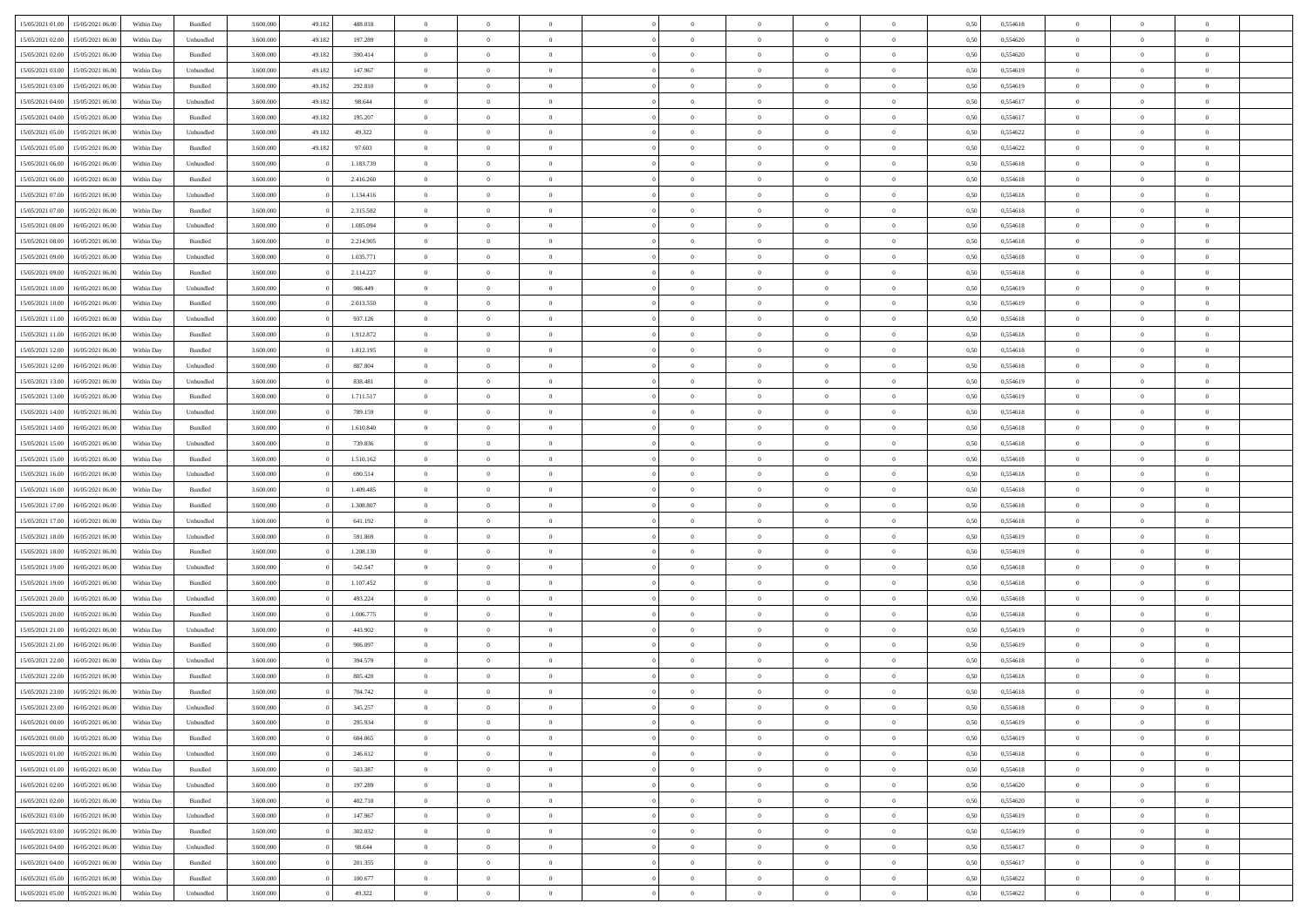| 16/05/2021 06:00 | 17/05/2021 06:00 | Within Day | Unbundled          | 3.600.000 | 1.183.739 | $\overline{0}$ | $\Omega$       |                | $\Omega$       | $\Omega$       | $\theta$       | $\theta$       | 0,50 | 0,554618 | $\theta$       | $\theta$       | $\theta$       |  |
|------------------|------------------|------------|--------------------|-----------|-----------|----------------|----------------|----------------|----------------|----------------|----------------|----------------|------|----------|----------------|----------------|----------------|--|
|                  |                  |            |                    |           |           |                |                |                |                |                |                |                |      |          |                |                |                |  |
| 16/05/2021 06:00 | 17/05/2021 06:00 | Within Day | Bundled            | 3.600.000 | 2.416.260 | $\overline{0}$ | $\theta$       | $\overline{0}$ | $\overline{0}$ | $\bf{0}$       | $\overline{0}$ | $\bf{0}$       | 0,50 | 0,554618 | $\theta$       | $\theta$       | $\overline{0}$ |  |
| 16/05/2021 07:00 | 17/05/2021 06:00 | Within Day | Unbundled          | 3.600.000 | 1.134.416 | $\overline{0}$ | $\overline{0}$ | $\overline{0}$ | $\bf{0}$       | $\bf{0}$       | $\bf{0}$       | $\bf{0}$       | 0,50 | 0,554618 | $\overline{0}$ | $\overline{0}$ | $\overline{0}$ |  |
|                  |                  |            |                    |           |           |                |                |                |                |                |                |                |      |          |                |                |                |  |
| 16/05/2021 07:00 | 17/05/2021 06:00 | Within Dav | Bundled            | 3.600,000 | 2.315.582 | $\overline{0}$ | $\overline{0}$ | $\overline{0}$ | $\overline{0}$ | $\bf{0}$       | $\overline{0}$ | $\overline{0}$ | 0.50 | 0.554618 | $\theta$       | $\theta$       | $\overline{0}$ |  |
| 16/05/2021 08:00 | 17/05/2021 06:00 | Within Day | Unbundled          | 3.600.000 | 1.085.094 | $\overline{0}$ | $\theta$       | $\overline{0}$ | $\overline{0}$ | $\bf{0}$       | $\overline{0}$ | $\bf{0}$       | 0,50 | 0,554618 | $\theta$       | $\overline{0}$ | $\overline{0}$ |  |
| 16/05/2021 08:00 | 17/05/2021 06:00 | Within Day | Bundled            | 3.600.000 | 2.214.905 | $\overline{0}$ | $\bf{0}$       | $\overline{0}$ | $\bf{0}$       | $\overline{0}$ | $\overline{0}$ | $\mathbf{0}$   | 0,50 | 0,554618 | $\bf{0}$       | $\overline{0}$ | $\bf{0}$       |  |
| 16/05/2021 11:00 | 17/05/2021 06:00 | Within Dav | Unbundled          | 3.600.000 | 937.126   | $\overline{0}$ | $\overline{0}$ | $\overline{0}$ | $\overline{0}$ | $\overline{0}$ | $\overline{0}$ | $\overline{0}$ | 0.50 | 0,554618 | $\theta$       | $\overline{0}$ | $\overline{0}$ |  |
|                  |                  |            |                    |           |           |                |                |                |                |                |                |                |      |          |                |                |                |  |
| 16/05/2021 11:00 | 17/05/2021 06:00 | Within Day | Bundled            | 3.600.000 | 1.912.872 | $\overline{0}$ | $\theta$       | $\overline{0}$ | $\overline{0}$ | $\bf{0}$       | $\overline{0}$ | $\bf{0}$       | 0,50 | 0,554618 | $\theta$       | $\theta$       | $\overline{0}$ |  |
| 16/05/2021 12:00 | 17/05/2021 06:00 | Within Day | Unbundled          | 3.600.000 | 887.804   | $\overline{0}$ | $\overline{0}$ | $\overline{0}$ | $\bf{0}$       | $\bf{0}$       | $\bf{0}$       | $\bf{0}$       | 0,50 | 0,554618 | $\,0\,$        | $\overline{0}$ | $\overline{0}$ |  |
| 16/05/2021 12:00 | 17/05/2021 06:00 | Within Dav | Bundled            | 3.600.000 | 1.812.195 | $\overline{0}$ | $\overline{0}$ | $\overline{0}$ | $\overline{0}$ | $\overline{0}$ | $\overline{0}$ | $\overline{0}$ | 0.50 | 0.554618 | $\theta$       | $\overline{0}$ | $\overline{0}$ |  |
|                  |                  |            |                    |           |           |                |                |                |                |                |                |                |      |          |                |                |                |  |
| 16/05/2021 13:00 | 17/05/2021 06:00 | Within Day | Bundled            | 3.600.000 | 1.711.517 | $\overline{0}$ | $\theta$       | $\overline{0}$ | $\overline{0}$ | $\bf{0}$       | $\overline{0}$ | $\bf{0}$       | 0,50 | 0,554619 | $\,$ 0 $\,$    | $\overline{0}$ | $\overline{0}$ |  |
| 16/05/2021 13:00 | 17/05/2021 06:00 | Within Day | Unbundled          | 3.600.000 | 838.481   | $\overline{0}$ | $\overline{0}$ | $\overline{0}$ | $\bf{0}$       | $\bf{0}$       | $\bf{0}$       | $\mathbf{0}$   | 0,50 | 0,554619 | $\bf{0}$       | $\overline{0}$ | $\bf{0}$       |  |
| 16/05/2021 14:00 | 17/05/2021 06:00 | Within Day | Unbundled          | 3.600.000 | 789.159   | $\overline{0}$ | $\overline{0}$ | $\overline{0}$ | $\overline{0}$ | $\bf{0}$       | $\overline{0}$ | $\overline{0}$ | 0.50 | 0.554618 | $\theta$       | $\theta$       | $\overline{0}$ |  |
| 16/05/2021 14:00 | 17/05/2021 06:00 | Within Day | Bundled            | 3.600.000 | 1.610.840 | $\overline{0}$ | $\theta$       | $\overline{0}$ | $\overline{0}$ | $\bf{0}$       | $\overline{0}$ | $\bf{0}$       | 0,50 | 0,554618 | $\theta$       | $\overline{0}$ | $\overline{0}$ |  |
|                  |                  |            |                    |           |           |                |                |                |                |                |                |                |      |          |                |                |                |  |
| 16/05/2021 15:00 | 17/05/2021 06:00 | Within Day | Unbundled          | 3.600.000 | 739.836   | $\overline{0}$ | $\overline{0}$ | $\overline{0}$ | $\bf{0}$       | $\overline{0}$ | $\overline{0}$ | $\mathbf{0}$   | 0,50 | 0,554618 | $\bf{0}$       | $\overline{0}$ | $\bf{0}$       |  |
| 16/05/2021 15:00 | 17/05/2021 06:00 | Within Dav | Bundled            | 3.600.000 | 1.510.162 | $\overline{0}$ | $\overline{0}$ | $\overline{0}$ | $\overline{0}$ | $\overline{0}$ | $\overline{0}$ | $\overline{0}$ | 0.50 | 0.554618 | $\theta$       | $\overline{0}$ | $\overline{0}$ |  |
| 16/05/2021 16:00 | 17/05/2021 06:00 | Within Day | Unbundled          | 3.600.000 | 690.514   | $\overline{0}$ | $\theta$       | $\overline{0}$ | $\overline{0}$ | $\bf{0}$       | $\overline{0}$ | $\bf{0}$       | 0,50 | 0,554618 | $\theta$       | $\theta$       | $\overline{0}$ |  |
|                  |                  |            |                    |           |           |                |                |                |                |                |                |                |      |          |                |                |                |  |
| 16/05/2021 16:00 | 17/05/2021 06:00 | Within Day | Bundled            | 3.600.000 | 1.409.485 | $\overline{0}$ | $\overline{0}$ | $\overline{0}$ | $\bf{0}$       | $\bf{0}$       | $\bf{0}$       | $\mathbf{0}$   | 0,50 | 0,554618 | $\,0\,$        | $\overline{0}$ | $\overline{0}$ |  |
| 16/05/2021 17:00 | 17/05/2021 06:00 | Within Day | Unbundled          | 3.600.000 | 641.192   | $\overline{0}$ | $\overline{0}$ | $\overline{0}$ | $\overline{0}$ | $\overline{0}$ | $\overline{0}$ | $\overline{0}$ | 0.50 | 0,554618 | $\theta$       | $\overline{0}$ | $\overline{0}$ |  |
| 16/05/2021 17:00 | 17/05/2021 06:00 | Within Day | Bundled            | 3.600.000 | 1.308.807 | $\overline{0}$ | $\theta$       | $\overline{0}$ | $\overline{0}$ | $\bf{0}$       | $\overline{0}$ | $\bf{0}$       | 0,50 | 0,554618 | $\,$ 0 $\,$    | $\theta$       | $\overline{0}$ |  |
| 16/05/2021 18:00 | 17/05/2021 06:00 | Within Day | Bundled            | 3.600.000 | 1.208.130 | $\overline{0}$ | $\overline{0}$ | $\overline{0}$ | $\overline{0}$ | $\bf{0}$       | $\overline{0}$ | $\bf{0}$       | 0,50 | 0,554619 | $\bf{0}$       | $\overline{0}$ | $\overline{0}$ |  |
|                  |                  |            |                    |           |           |                |                |                |                |                |                |                |      |          |                |                |                |  |
| 16/05/2021 18:00 | 17/05/2021 06:00 | Within Day | Unbundled          | 3.600,000 | 591.869   | $\overline{0}$ | $\overline{0}$ | $\overline{0}$ | $\overline{0}$ | $\bf{0}$       | $\overline{0}$ | $\overline{0}$ | 0.50 | 0.554619 | $\theta$       | $\overline{0}$ | $\overline{0}$ |  |
| 16/05/2021 19:00 | 17/05/2021 06:00 | Within Day | Unbundled          | 3.600.000 | 542.547   | $\overline{0}$ | $\theta$       | $\overline{0}$ | $\overline{0}$ | $\bf{0}$       | $\overline{0}$ | $\bf{0}$       | 0,50 | 0,554618 | $\,$ 0 $\,$    | $\overline{0}$ | $\overline{0}$ |  |
| 16/05/2021 19:00 | 17/05/2021 06:00 | Within Day | Bundled            | 3.600.000 | 1.107.452 | $\overline{0}$ | $\bf{0}$       | $\overline{0}$ | $\overline{0}$ | $\overline{0}$ | $\overline{0}$ | $\mathbf{0}$   | 0,50 | 0,554618 | $\bf{0}$       | $\overline{0}$ | $\bf{0}$       |  |
| 16/05/2021 20:00 | 17/05/2021 06:00 | Within Dav | Unbundled          | 3.600.000 | 493.224   | $\overline{0}$ | $\overline{0}$ | $\overline{0}$ | $\overline{0}$ | $\overline{0}$ | $\overline{0}$ | $\overline{0}$ | 0.50 | 0.554618 | $\theta$       | $\overline{0}$ | $\overline{0}$ |  |
|                  |                  |            |                    |           |           |                |                |                |                |                |                |                |      |          |                |                |                |  |
| 16/05/2021 20:00 | 17/05/2021 06:00 | Within Day | Bundled            | 3.600.000 | 1.006.775 | $\overline{0}$ | $\theta$       | $\overline{0}$ | $\overline{0}$ | $\bf{0}$       | $\overline{0}$ | $\bf{0}$       | 0,50 | 0,554618 | $\theta$       | $\theta$       | $\overline{0}$ |  |
| 16/05/2021 21.00 | 17/05/2021 06:00 | Within Day | Unbundled          | 3.600.000 | 443.902   | $\overline{0}$ | $\overline{0}$ | $\overline{0}$ | $\overline{0}$ | $\bf{0}$       | $\overline{0}$ | $\bf{0}$       | 0,50 | 0,554619 | $\,0\,$        | $\overline{0}$ | $\overline{0}$ |  |
| 16/05/2021 21:00 | 17/05/2021 06:00 | Within Day | Bundled            | 3.600.000 | 906.097   | $\overline{0}$ | $\overline{0}$ | $\overline{0}$ | $\overline{0}$ | $\overline{0}$ | $\overline{0}$ | $\overline{0}$ | 0.50 | 0.554619 | $\theta$       | $\overline{0}$ | $\overline{0}$ |  |
| 16/05/2021 22:00 | 17/05/2021 06:00 | Within Day | Unbundled          | 3.600.000 | 394.579   | $\overline{0}$ | $\theta$       | $\overline{0}$ | $\overline{0}$ | $\bf{0}$       | $\overline{0}$ | $\bf{0}$       | 0,50 | 0,554618 | $\,$ 0 $\,$    | $\overline{0}$ | $\overline{0}$ |  |
|                  |                  |            |                    |           |           |                |                |                |                |                |                |                |      |          |                |                |                |  |
| 16/05/2021 22:00 | 17/05/2021 06:00 | Within Day | Bundled            | 3.600.000 | 805.420   | $\overline{0}$ | $\overline{0}$ | $\overline{0}$ | $\bf{0}$       | $\bf{0}$       | $\bf{0}$       | $\bf{0}$       | 0,50 | 0,554618 | $\overline{0}$ | $\overline{0}$ | $\overline{0}$ |  |
| 16/05/2021 23:00 | 17/05/2021 06:00 | Within Day | Unbundled          | 3.600.000 | 345.257   | $\overline{0}$ | $\Omega$       | $\Omega$       | $\Omega$       | $\Omega$       | $\Omega$       | $\overline{0}$ | 0,50 | 0,554618 | $\,0\,$        | $\theta$       | $\theta$       |  |
| 16/05/2021 23:00 | 17/05/2021 06:00 | Within Day | Bundled            | 3.600.000 | 704.742   | $\overline{0}$ | $\theta$       | $\overline{0}$ | $\overline{0}$ | $\bf{0}$       | $\overline{0}$ | $\bf{0}$       | 0,50 | 0,554618 | $\theta$       | $\overline{0}$ | $\overline{0}$ |  |
| 17/05/2021 00:00 | 17/05/2021 06:00 | Within Day | Bundled            | 3.600.000 | 604.065   | $\overline{0}$ | $\overline{0}$ | $\overline{0}$ | $\bf{0}$       | $\bf{0}$       | $\overline{0}$ | $\mathbf{0}$   | 0,50 | 0,554619 | $\overline{0}$ | $\overline{0}$ | $\bf{0}$       |  |
|                  |                  |            |                    |           |           |                |                |                |                |                |                |                |      |          |                |                |                |  |
| 17/05/2021 00:00 | 17/05/2021 06:00 | Within Day | Unbundled          | 3.600,000 | 295.934   | $\overline{0}$ | $\Omega$       | $\Omega$       | $\Omega$       | $\bf{0}$       | $\overline{0}$ | $\overline{0}$ | 0.50 | 0.554619 | $\theta$       | $\theta$       | $\theta$       |  |
| 17/05/2021 01:00 | 17/05/2021 06:00 | Within Day | Unbundled          | 3.600.000 | 246.612   | $\overline{0}$ | $\theta$       | $\overline{0}$ | $\overline{0}$ | $\bf{0}$       | $\overline{0}$ | $\bf{0}$       | 0,50 | 0,554618 | $\,$ 0 $\,$    | $\theta$       | $\overline{0}$ |  |
| 17/05/2021 01:00 | 17/05/2021 06:00 | Within Day | Bundled            | 3.600.000 | 503.387   | $\overline{0}$ | $\overline{0}$ | $\overline{0}$ | $\bf{0}$       | $\bf{0}$       | $\bf{0}$       | $\bf{0}$       | 0,50 | 0,554618 | $\bf{0}$       | $\overline{0}$ | $\overline{0}$ |  |
|                  | 17/05/2021 06:00 |            |                    | 3.600,000 |           | $\overline{0}$ | $\Omega$       | $\Omega$       | $\Omega$       | $\theta$       | $\theta$       |                |      | 0.554620 | $\theta$       | $\theta$       | $\theta$       |  |
| 17/05/2021 02:00 |                  | Within Day | Unbundled          |           | 197.289   |                |                |                |                |                |                | $\overline{0}$ | 0.50 |          |                |                |                |  |
| 17/05/2021 02:00 | 17/05/2021 06:00 | Within Day | Bundled            | 3.600.000 | 402.710   | $\overline{0}$ | $\theta$       | $\overline{0}$ | $\overline{0}$ | $\bf{0}$       | $\overline{0}$ | $\bf{0}$       | 0,50 | 0,554620 | $\,$ 0 $\,$    | $\overline{0}$ | $\overline{0}$ |  |
| 17/05/2021 03:00 | 17/05/2021 06:00 | Within Day | Unbundled          | 3.600.000 | 147.967   | $\overline{0}$ | $\overline{0}$ | $\overline{0}$ | $\overline{0}$ | $\bf{0}$       | $\overline{0}$ | $\bf{0}$       | 0,50 | 0,554619 | $\overline{0}$ | $\overline{0}$ | $\overline{0}$ |  |
| 17/05/2021 03:00 | 17/05/2021 06:00 | Within Day | Bundled            | 3.600.000 | 302.032   | $\overline{0}$ | $\Omega$       | $\overline{0}$ | $\Omega$       | $\Omega$       | $\overline{0}$ | $\overline{0}$ | 0,50 | 0,554619 | $\,0\,$        | $\theta$       | $\theta$       |  |
|                  |                  |            |                    |           |           | $\overline{0}$ | $\theta$       | $\overline{0}$ | $\overline{0}$ | $\bf{0}$       | $\overline{0}$ |                |      |          | $\,$ 0 $\,$    | $\overline{0}$ | $\overline{0}$ |  |
| 17/05/2021 04:00 | 17/05/2021 06:00 | Within Day | Unbundled          | 3.600.000 | 98.644    |                |                |                |                |                |                | $\bf{0}$       | 0,50 | 0,554617 |                |                |                |  |
| 17/05/2021 04:00 | 17/05/2021 06:00 | Within Day | Bundled            | 3.600.000 | 201.355   | $\overline{0}$ | $\overline{0}$ | $\overline{0}$ | $\overline{0}$ | $\bf{0}$       | $\overline{0}$ | $\mathbf{0}$   | 0,50 | 0,554617 | $\overline{0}$ | $\overline{0}$ | $\bf{0}$       |  |
| 17/05/2021 05:00 | 17/05/2021 06:00 | Within Day | Unbundled          | 3.600,000 | 49.322    | $\overline{0}$ | $\Omega$       | $\Omega$       | $\Omega$       | $\Omega$       | $\Omega$       | $\overline{0}$ | 0.50 | 0.554622 | $\theta$       | $\theta$       | $\theta$       |  |
| 17/05/2021 05:00 | 17/05/2021 06:00 | Within Day | Bundled            | 3.600.000 | 100.677   | $\overline{0}$ | $\overline{0}$ | $\overline{0}$ | $\bf{0}$       | $\,$ 0         | $\overline{0}$ | $\bf{0}$       | 0,50 | 0,554622 | $\,0\,$        | $\overline{0}$ | $\overline{0}$ |  |
| 17/05/2021 06:00 | 18/05/2021 06:00 | Within Day | $\mathbf B$ undled | 3.600.000 |           |                |                |                |                |                |                |                |      |          |                |                |                |  |
|                  |                  |            |                    |           | 2.416.260 | $\bf{0}$       | $\bf{0}$       |                |                |                |                |                | 0,50 | 0,554618 | $\bf{0}$       | $\overline{0}$ |                |  |
| 17/05/2021 06:00 | 18/05/2021 06:00 | Within Day | Unbundled          | 3.600.000 | 1.183.739 | $\overline{0}$ | $\overline{0}$ | $\overline{0}$ | $\Omega$       | $\overline{0}$ | $\overline{0}$ | $\overline{0}$ | 0.50 | 0.554618 | $\theta$       | $\theta$       | $\theta$       |  |
| 17/05/2021 07:00 | 18/05/2021 06:00 | Within Day | Unbundled          | 3.600.000 | 1.134.416 | $\overline{0}$ | $\,$ 0         | $\overline{0}$ | $\overline{0}$ | $\,$ 0 $\,$    | $\overline{0}$ | $\mathbf{0}$   | 0,50 | 0,554618 | $\,$ 0 $\,$    | $\,$ 0 $\,$    | $\,$ 0         |  |
| 17/05/2021 07:00 | 18/05/2021 06:00 | Within Day | Bundled            | 3.600.000 | 2.315.582 | $\overline{0}$ | $\overline{0}$ | $\overline{0}$ | $\overline{0}$ | $\overline{0}$ | $\overline{0}$ | $\mathbf{0}$   | 0,50 | 0,554618 | $\overline{0}$ | $\bf{0}$       | $\bf{0}$       |  |
|                  |                  |            |                    |           |           |                |                |                |                |                |                |                |      |          |                |                |                |  |
| 17/05/2021 08:00 | 18/05/2021 06:00 | Within Day | Unbundled          | 3.600.000 | 1.085.094 | $\overline{0}$ | $\overline{0}$ | $\overline{0}$ | $\Omega$       | $\overline{0}$ | $\overline{0}$ | $\overline{0}$ | 0,50 | 0,554618 | $\overline{0}$ | $\theta$       | $\overline{0}$ |  |
| 17/05/2021 08:00 | 18/05/2021 06:00 | Within Day | Bundled            | 3.600.000 | 2.214.905 | $\overline{0}$ | $\,$ 0         | $\overline{0}$ | $\overline{0}$ | $\,$ 0 $\,$    | $\overline{0}$ | $\mathbf{0}$   | 0,50 | 0,554618 | $\,$ 0 $\,$    | $\overline{0}$ | $\overline{0}$ |  |
| 17/05/2021 09:00 | 18/05/2021 06:00 | Within Day | Unbundled          | 3.600.000 | 1.035.771 | $\overline{0}$ | $\overline{0}$ | $\overline{0}$ | $\overline{0}$ | $\overline{0}$ | $\overline{0}$ | $\mathbf{0}$   | 0,50 | 0,554618 | $\overline{0}$ | $\overline{0}$ | $\bf{0}$       |  |
|                  | 18/05/2021 06:00 |            |                    | 3.600,000 |           |                | $\overline{0}$ | $\overline{0}$ | $\Omega$       | $\overline{0}$ | $\overline{0}$ |                | 0.50 |          |                | $\theta$       | $\overline{0}$ |  |
| 17/05/2021 09:00 |                  | Within Day | Bundled            |           | 2.114.227 | $\overline{0}$ |                |                |                |                |                | $\bf{0}$       |      | 0,554618 | $\overline{0}$ |                |                |  |
| 17/05/2021 10:00 | 18/05/2021 06:00 | Within Day | Unbundled          | 3.600.000 | 986.449   | $\overline{0}$ | $\,$ 0         | $\overline{0}$ | $\overline{0}$ | $\bf{0}$       | $\overline{0}$ | $\bf{0}$       | 0,50 | 0,554619 | $\,$ 0 $\,$    | $\overline{0}$ | $\overline{0}$ |  |
| 17/05/2021 10:00 | 18/05/2021 06:00 | Within Day | Bundled            | 3.600.000 | 2.013.550 | $\overline{0}$ | $\bf{0}$       | $\overline{0}$ | $\overline{0}$ | $\overline{0}$ | $\overline{0}$ | $\mathbf{0}$   | 0,50 | 0,554619 | $\overline{0}$ | $\overline{0}$ | $\bf{0}$       |  |
| 17/05/2021 11:00 | 18/05/2021 06:00 | Within Day | Unbundled          | 3.600,000 | 937.126   | $\overline{0}$ | $\overline{0}$ | $\overline{0}$ | $\Omega$       | $\overline{0}$ | $\overline{0}$ | $\bf{0}$       | 0.50 | 0,554618 | $\overline{0}$ | $\overline{0}$ | $\overline{0}$ |  |
|                  |                  |            |                    |           |           |                |                |                |                |                |                |                |      |          |                |                |                |  |
| 17/05/2021 11:00 | 18/05/2021 06:00 | Within Day | Bundled            | 3.600.000 | 1.912.872 | $\overline{0}$ | $\bf{0}$       | $\overline{0}$ | $\overline{0}$ | $\bf{0}$       | $\overline{0}$ | $\mathbf{0}$   | 0,50 | 0,554618 | $\,$ 0 $\,$    | $\,$ 0 $\,$    | $\bf{0}$       |  |
| 17/05/2021 12:00 | 18/05/2021 06:00 | Within Day | Bundled            | 3.600.000 | 1.812.195 | $\overline{0}$ | $\overline{0}$ | $\overline{0}$ | $\overline{0}$ | $\bf{0}$       | $\overline{0}$ | $\mathbf{0}$   | 0,50 | 0,554618 | $\overline{0}$ | $\bf{0}$       | $\bf{0}$       |  |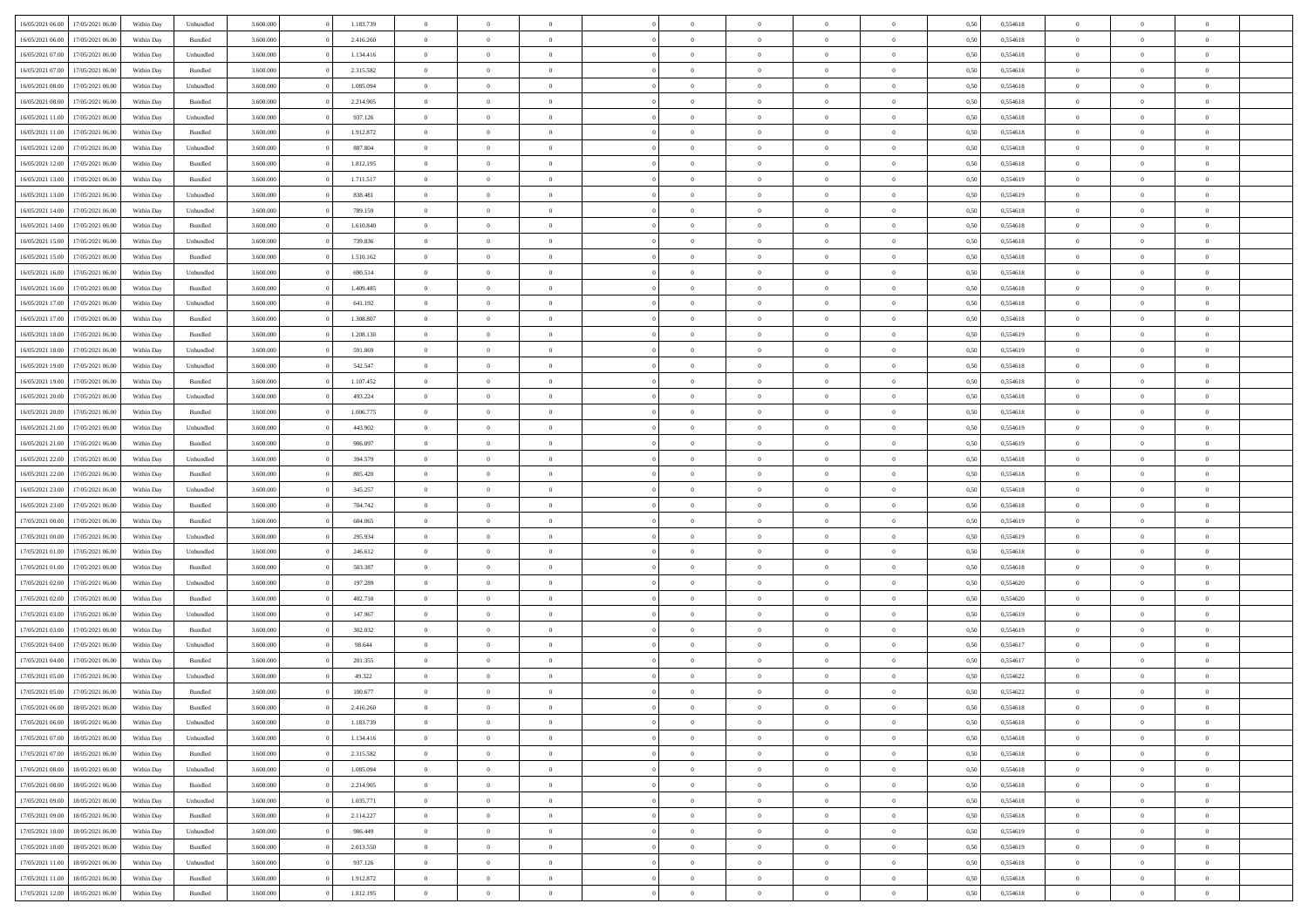| 17/05/2021 12:00 | 18/05/2021 06:00 | Within Day | Unbundled          | 3.600.000 | 887.804   | $\overline{0}$ | $\Omega$       |                | $\Omega$       | $\Omega$       | $\theta$       | $\theta$       | 0,50 | 0,554618 | $\theta$       | $\theta$       | $\theta$       |  |
|------------------|------------------|------------|--------------------|-----------|-----------|----------------|----------------|----------------|----------------|----------------|----------------|----------------|------|----------|----------------|----------------|----------------|--|
|                  |                  |            |                    |           |           |                |                |                |                |                |                |                |      |          |                |                |                |  |
| 17/05/2021 13:00 | 18/05/2021 06:00 | Within Day | Unbundled          | 3.600.000 | 838.481   | $\overline{0}$ | $\theta$       | $\overline{0}$ | $\overline{0}$ | $\bf{0}$       | $\overline{0}$ | $\bf{0}$       | 0,50 | 0,554619 | $\theta$       | $\theta$       | $\overline{0}$ |  |
| 17/05/2021 13:00 | 18/05/2021 06:00 | Within Day | Bundled            | 3.600.000 | 1.711.517 | $\overline{0}$ | $\overline{0}$ | $\overline{0}$ | $\overline{0}$ | $\bf{0}$       | $\overline{0}$ | $\bf{0}$       | 0,50 | 0,554619 | $\bf{0}$       | $\overline{0}$ | $\overline{0}$ |  |
| 17/05/2021 14:00 | 18/05/2021 06:00 | Within Dav | Unbundled          | 3.600.000 | 789.159   | $\overline{0}$ | $\overline{0}$ | $\overline{0}$ | $\overline{0}$ | $\bf{0}$       | $\overline{0}$ | $\overline{0}$ | 0.50 | 0.554618 | $\theta$       | $\theta$       | $\overline{0}$ |  |
|                  |                  |            |                    |           |           |                |                |                |                |                |                |                |      |          |                |                |                |  |
| 17/05/2021 14:00 | 18/05/2021 06:00 | Within Day | Bundled            | 3.600.000 | 1.610.840 | $\overline{0}$ | $\theta$       | $\overline{0}$ | $\overline{0}$ | $\bf{0}$       | $\overline{0}$ | $\bf{0}$       | 0,50 | 0,554618 | $\theta$       | $\overline{0}$ | $\overline{0}$ |  |
| 17/05/2021 15:00 | 18/05/2021 06:00 | Within Day | Unbundled          | 3.600.000 | 739.836   | $\overline{0}$ | $\bf{0}$       | $\overline{0}$ | $\overline{0}$ | $\overline{0}$ | $\overline{0}$ | $\mathbf{0}$   | 0,50 | 0,554618 | $\bf{0}$       | $\overline{0}$ | $\bf{0}$       |  |
| 17/05/2021 15:00 | 18/05/2021 06:00 | Within Dav | Bundled            | 3.600.000 | 1.510.162 | $\overline{0}$ | $\overline{0}$ | $\overline{0}$ | $\overline{0}$ | $\overline{0}$ | $\overline{0}$ | $\overline{0}$ | 0.50 | 0,554618 | $\theta$       | $\overline{0}$ | $\overline{0}$ |  |
| 17/05/2021 16:00 | 18/05/2021 06:00 | Within Day | Unbundled          | 3.600.000 | 690.514   | $\overline{0}$ | $\theta$       | $\overline{0}$ | $\overline{0}$ | $\bf{0}$       | $\overline{0}$ | $\bf{0}$       | 0,50 | 0,554618 | $\theta$       | $\theta$       | $\overline{0}$ |  |
|                  | 18/05/2021 06:00 | Within Day | Bundled            | 3.600.000 | 1.409.485 | $\overline{0}$ | $\overline{0}$ | $\overline{0}$ | $\bf{0}$       | $\bf{0}$       | $\bf{0}$       | $\bf{0}$       | 0,50 | 0,554618 | $\,0\,$        | $\overline{0}$ | $\overline{0}$ |  |
| 17/05/2021 16:00 |                  |            |                    |           |           |                |                |                |                |                |                |                |      |          |                |                |                |  |
| 17/05/2021 17:00 | 18/05/2021 06:00 | Within Dav | Bundled            | 3.600.000 | 1.308.807 | $\overline{0}$ | $\overline{0}$ | $\overline{0}$ | $\overline{0}$ | $\overline{0}$ | $\overline{0}$ | $\overline{0}$ | 0.50 | 0.554618 | $\theta$       | $\overline{0}$ | $\overline{0}$ |  |
| 17/05/2021 17:00 | 18/05/2021 06:00 | Within Day | Unbundled          | 3.600.000 | 641.192   | $\overline{0}$ | $\theta$       | $\overline{0}$ | $\overline{0}$ | $\bf{0}$       | $\overline{0}$ | $\bf{0}$       | 0,50 | 0,554618 | $\,$ 0 $\,$    | $\overline{0}$ | $\overline{0}$ |  |
| 17/05/2021 18:00 | 18/05/2021 06:00 | Within Day | Unbundled          | 3.600.000 | 591.869   | $\overline{0}$ | $\overline{0}$ | $\overline{0}$ | $\bf{0}$       | $\bf{0}$       | $\bf{0}$       | $\bf{0}$       | 0,50 | 0,554619 | $\overline{0}$ | $\overline{0}$ | $\overline{0}$ |  |
| 17/05/2021 18:00 | 18/05/2021 06:00 | Within Day | Bundled            | 3.600.000 | 1.208.130 | $\overline{0}$ | $\overline{0}$ | $\overline{0}$ | $\overline{0}$ | $\bf{0}$       | $\overline{0}$ | $\overline{0}$ | 0.50 | 0.554619 | $\theta$       | $\theta$       | $\overline{0}$ |  |
|                  |                  |            |                    |           |           | $\overline{0}$ | $\theta$       | $\overline{0}$ |                | $\bf{0}$       | $\overline{0}$ |                |      |          | $\theta$       | $\overline{0}$ | $\overline{0}$ |  |
| 17/05/2021 19:00 | 18/05/2021 06:00 | Within Day | Unbundled          | 3.600.000 | 542.547   |                |                |                | $\overline{0}$ |                |                | $\bf{0}$       | 0,50 | 0,554618 |                |                |                |  |
| 17/05/2021 19:00 | 18/05/2021 06:00 | Within Day | Bundled            | 3.600.000 | 1.107.452 | $\overline{0}$ | $\overline{0}$ | $\overline{0}$ | $\bf{0}$       | $\overline{0}$ | $\overline{0}$ | $\mathbf{0}$   | 0,50 | 0,554618 | $\overline{0}$ | $\overline{0}$ | $\bf{0}$       |  |
| 17/05/2021 20:00 | 18/05/2021 06:00 | Within Dav | Unbundled          | 3.600.000 | 493.224   | $\overline{0}$ | $\overline{0}$ | $\overline{0}$ | $\overline{0}$ | $\overline{0}$ | $\overline{0}$ | $\overline{0}$ | 0.50 | 0.554618 | $\theta$       | $\overline{0}$ | $\overline{0}$ |  |
| 17/05/2021 20:00 | 18/05/2021 06:00 | Within Day | Bundled            | 3.600.000 | 1.006.775 | $\overline{0}$ | $\theta$       | $\overline{0}$ | $\overline{0}$ | $\bf{0}$       | $\overline{0}$ | $\bf{0}$       | 0,50 | 0,554618 | $\theta$       | $\theta$       | $\overline{0}$ |  |
| 17/05/2021 21:00 | 18/05/2021 06:00 | Within Day | Unbundled          | 3.600.000 | 443.902   | $\overline{0}$ | $\overline{0}$ | $\overline{0}$ | $\bf{0}$       | $\bf{0}$       | $\bf{0}$       | $\bf{0}$       | 0,50 | 0,554619 | $\,0\,$        | $\overline{0}$ | $\overline{0}$ |  |
|                  |                  |            |                    |           |           |                |                |                |                |                |                |                |      |          |                |                |                |  |
| 17/05/2021 21:00 | 18/05/2021 06:00 | Within Day | Bundled            | 3.600.000 | 906,097   | $\overline{0}$ | $\overline{0}$ | $\overline{0}$ | $\overline{0}$ | $\overline{0}$ | $\overline{0}$ | $\overline{0}$ | 0.50 | 0,554619 | $\theta$       | $\overline{0}$ | $\overline{0}$ |  |
| 17/05/2021 22:00 | 18/05/2021 06:00 | Within Day | Unbundled          | 3.600.000 | 394.579   | $\overline{0}$ | $\theta$       | $\overline{0}$ | $\overline{0}$ | $\bf{0}$       | $\overline{0}$ | $\bf{0}$       | 0,50 | 0,554618 | $\,$ 0 $\,$    | $\theta$       | $\overline{0}$ |  |
| 17/05/2021 22.00 | 18/05/2021 06:00 | Within Day | Bundled            | 3.600.000 | 805.420   | $\overline{0}$ | $\overline{0}$ | $\overline{0}$ | $\overline{0}$ | $\bf{0}$       | $\overline{0}$ | $\bf{0}$       | 0,50 | 0,554618 | $\bf{0}$       | $\overline{0}$ | $\overline{0}$ |  |
| 17/05/2021 23:00 | 18/05/2021 06:00 | Within Day | Bundled            | 3.600.000 | 704.742   | $\overline{0}$ | $\overline{0}$ | $\overline{0}$ | $\overline{0}$ | $\bf{0}$       | $\overline{0}$ | $\overline{0}$ | 0.50 | 0.554618 | $\theta$       | $\overline{0}$ | $\overline{0}$ |  |
| 17/05/2021 23:00 | 18/05/2021 06:00 |            |                    | 3.600.000 | 345.257   | $\overline{0}$ | $\theta$       | $\overline{0}$ | $\overline{0}$ | $\bf{0}$       | $\overline{0}$ |                |      | 0,554618 | $\,$ 0 $\,$    | $\overline{0}$ | $\overline{0}$ |  |
|                  |                  | Within Day | Unbundled          |           |           |                |                |                |                |                |                | $\bf{0}$       | 0,50 |          |                |                |                |  |
| 18/05/2021 00:00 | 18/05/2021 06:00 | Within Day | Unbundled          | 3.600.000 | 295.934   | $\overline{0}$ | $\bf{0}$       | $\overline{0}$ | $\overline{0}$ | $\overline{0}$ | $\overline{0}$ | $\mathbf{0}$   | 0,50 | 0,554619 | $\bf{0}$       | $\overline{0}$ | $\bf{0}$       |  |
| 18/05/2021 00:00 | 18/05/2021 06:00 | Within Dav | Bundled            | 3.600.000 | 604.065   | $\overline{0}$ | $\overline{0}$ | $\overline{0}$ | $\overline{0}$ | $\overline{0}$ | $\overline{0}$ | $\overline{0}$ | 0.50 | 0,554619 | $\theta$       | $\overline{0}$ | $\overline{0}$ |  |
| 18/05/2021 01:00 | 18/05/2021 06:00 | Within Day | Unbundled          | 3.600.000 | 246.612   | $\overline{0}$ | $\theta$       | $\overline{0}$ | $\overline{0}$ | $\bf{0}$       | $\overline{0}$ | $\bf{0}$       | 0,50 | 0,554618 | $\theta$       | $\theta$       | $\overline{0}$ |  |
| 18/05/2021 01:00 | 18/05/2021 06:00 | Within Day | Bundled            | 3.600.000 | 503.387   | $\overline{0}$ | $\overline{0}$ | $\overline{0}$ | $\overline{0}$ | $\bf{0}$       | $\overline{0}$ | $\bf{0}$       | 0,50 | 0,554618 | $\,0\,$        | $\overline{0}$ | $\overline{0}$ |  |
|                  | 18/05/2021 06:00 |            | Unbundled          | 3.600.000 | 197.289   | $\overline{0}$ | $\overline{0}$ | $\overline{0}$ | $\overline{0}$ | $\overline{0}$ | $\overline{0}$ | $\overline{0}$ | 0.50 | 0,554620 | $\theta$       | $\overline{0}$ | $\overline{0}$ |  |
| 18/05/2021 02:00 |                  | Within Day |                    |           |           |                |                |                |                |                |                |                |      |          |                |                |                |  |
| 18/05/2021 02:00 | 18/05/2021 06:00 | Within Day | Bundled            | 3.600.000 | 402.710   | $\overline{0}$ | $\theta$       | $\overline{0}$ | $\overline{0}$ | $\bf{0}$       | $\overline{0}$ | $\bf{0}$       | 0,50 | 0,554620 | $\,$ 0 $\,$    | $\overline{0}$ | $\overline{0}$ |  |
| 18/05/2021 03:00 | 18/05/2021 06:00 | Within Day | Unbundled          | 3.600.000 | 147.967   | $\overline{0}$ | $\overline{0}$ | $\overline{0}$ | $\overline{0}$ | $\bf{0}$       | $\overline{0}$ | $\bf{0}$       | 0,50 | 0,554619 | $\bf{0}$       | $\overline{0}$ | $\overline{0}$ |  |
| 18/05/2021 03:00 | 18/05/2021 06:00 | Within Day | Bundled            | 3.600.000 | 302.032   | $\overline{0}$ | $\Omega$       | $\Omega$       | $\Omega$       | $\Omega$       | $\Omega$       | $\overline{0}$ | 0,50 | 0,554619 | $\,0\,$        | $\theta$       | $\theta$       |  |
| 18/05/2021 04:00 | 18/05/2021 06:00 | Within Day | Unbundled          | 3.600.000 | 98.644    | $\overline{0}$ | $\theta$       | $\overline{0}$ | $\overline{0}$ | $\bf{0}$       | $\overline{0}$ | $\bf{0}$       | 0,50 | 0,554617 | $\,$ 0 $\,$    | $\overline{0}$ | $\overline{0}$ |  |
|                  |                  |            |                    |           |           |                |                |                |                |                |                |                |      |          |                |                |                |  |
| 18/05/2021 04:00 | 18/05/2021 06:00 | Within Day | Bundled            | 3.600.000 | 201.355   | $\overline{0}$ | $\overline{0}$ | $\overline{0}$ | $\overline{0}$ | $\bf{0}$       | $\overline{0}$ | $\mathbf{0}$   | 0,50 | 0,554617 | $\bf{0}$       | $\overline{0}$ | $\bf{0}$       |  |
| 18/05/2021 05:00 | 18/05/2021 06:00 | Within Day | Bundled            | 3.600,000 | 100,677   | $\overline{0}$ | $\Omega$       | $\Omega$       | $\Omega$       | $\bf{0}$       | $\overline{0}$ | $\overline{0}$ | 0.50 | 0.554622 | $\theta$       | $\theta$       | $\theta$       |  |
| 18/05/2021 05:00 | 18/05/2021 06:00 | Within Day | Unbundled          | 3.600.000 | 49.322    | $\overline{0}$ | $\theta$       | $\overline{0}$ | $\overline{0}$ | $\bf{0}$       | $\overline{0}$ | $\bf{0}$       | 0,50 | 0,554622 | $\,$ 0 $\,$    | $\theta$       | $\overline{0}$ |  |
| 18/05/2021 06:00 | 19/05/2021 06:00 | Within Day | Unbundled          | 3.600.000 | 1.183.739 | $\overline{0}$ | $\overline{0}$ | $\overline{0}$ | $\overline{0}$ | $\bf{0}$       | $\overline{0}$ | $\bf{0}$       | 0,50 | 0,554618 | $\,0\,$        | $\overline{0}$ | $\overline{0}$ |  |
| 18/05/2021 06:00 | 19/05/2021 06:00 | Within Day | Bundled            | 3.600,000 | 2.416.260 | $\overline{0}$ | $\Omega$       | $\Omega$       | $\Omega$       | $\theta$       | $\theta$       | $\overline{0}$ | 0.50 | 0.554618 | $\theta$       | $\theta$       | $\theta$       |  |
|                  |                  |            |                    |           |           |                |                |                |                |                |                |                |      |          |                |                |                |  |
| 18/05/2021 07:00 | 19/05/2021 06:00 | Within Day | Unbundled          | 3.600.000 | 1.134.416 | $\overline{0}$ | $\theta$       | $\overline{0}$ | $\overline{0}$ | $\bf{0}$       | $\overline{0}$ | $\bf{0}$       | 0,50 | 0,554618 | $\,$ 0 $\,$    | $\overline{0}$ | $\overline{0}$ |  |
| 18/05/2021 07:00 | 19/05/2021 06:00 | Within Day | Bundled            | 3.600.000 | 2.315.582 | $\overline{0}$ | $\overline{0}$ | $\overline{0}$ | $\overline{0}$ | $\bf{0}$       | $\overline{0}$ | $\bf{0}$       | 0,50 | 0,554618 | $\bf{0}$       | $\overline{0}$ | $\overline{0}$ |  |
| 18/05/2021 08:00 | 19/05/2021 06:00 | Within Day | Unbundled          | 3.600.000 | 1.085.094 | $\overline{0}$ | $\Omega$       | $\overline{0}$ | $\Omega$       | $\Omega$       | $\overline{0}$ | $\overline{0}$ | 0,50 | 0,554618 | $\,0\,$        | $\theta$       | $\theta$       |  |
| 18/05/2021 08:00 | 19/05/2021 06:00 | Within Day | Bundled            | 3.600.000 | 2.214.905 | $\overline{0}$ | $\theta$       | $\overline{0}$ | $\overline{0}$ | $\bf{0}$       | $\overline{0}$ | $\bf{0}$       | 0,50 | 0,554618 | $\,$ 0 $\,$    | $\overline{0}$ | $\overline{0}$ |  |
| 18/05/2021 09:00 | 19/05/2021 06:00 | Within Day | Unbundled          | 3.600.000 | 1.035.771 | $\overline{0}$ | $\overline{0}$ | $\overline{0}$ | $\overline{0}$ | $\bf{0}$       | $\overline{0}$ | $\mathbf{0}$   | 0,50 | 0,554618 | $\bf{0}$       | $\overline{0}$ | $\bf{0}$       |  |
|                  |                  |            |                    |           |           |                |                |                |                |                |                |                |      |          |                |                |                |  |
| 18/05/2021 09:00 | 19/05/2021 06:00 | Within Day | Bundled            | 3.600,000 | 2.114.227 | $\overline{0}$ | $\Omega$       | $\Omega$       | $\Omega$       | $\Omega$       | $\Omega$       | $\overline{0}$ | 0.50 | 0.554618 | $\theta$       | $\theta$       | $\theta$       |  |
| 18/05/2021 10:00 | 19/05/2021 06:00 | Within Day | Unbundled          | 3.600.000 | 986.449   | $\overline{0}$ | $\overline{0}$ | $\overline{0}$ | $\bf{0}$       | $\,$ 0         | $\overline{0}$ | $\bf{0}$       | 0,50 | 0,554619 | $\,0\,$        | $\overline{0}$ | $\overline{0}$ |  |
| 18/05/2021 10:00 | 19/05/2021 06:00 | Within Day | $\mathbf B$ undled | 3.600.000 | 2.013.550 | $\bf{0}$       | $\bf{0}$       |                |                |                |                |                | 0,50 | 0,554619 | $\bf{0}$       | $\overline{0}$ |                |  |
| 18/05/2021 11:00 | 19/05/2021 06:00 | Within Day | Bundled            | 3.600.000 | 1.912.872 | $\overline{0}$ | $\overline{0}$ | $\overline{0}$ | $\Omega$       | $\overline{0}$ | $\overline{0}$ | $\overline{0}$ | 0.50 | 0.554618 | $\theta$       | $\theta$       | $\theta$       |  |
| 18/05/2021 11:00 | 19/05/2021 06:00 | Within Day | Unbundled          | 3.600.000 | 937.126   | $\overline{0}$ | $\,$ 0         | $\overline{0}$ | $\overline{0}$ | $\,$ 0 $\,$    | $\overline{0}$ | $\,$ 0 $\,$    | 0,50 | 0,554618 | $\,$ 0 $\,$    | $\,$ 0 $\,$    | $\,$ 0         |  |
|                  |                  |            |                    |           |           |                |                |                |                |                |                |                |      |          |                |                |                |  |
| 18/05/2021 12:00 | 19/05/2021 06:00 | Within Day | Bundled            | 3.600.000 | 1.812.195 | $\overline{0}$ | $\overline{0}$ | $\overline{0}$ | $\overline{0}$ | $\overline{0}$ | $\overline{0}$ | $\mathbf{0}$   | 0,50 | 0,554618 | $\overline{0}$ | $\bf{0}$       | $\overline{0}$ |  |
| 18/05/2021 12:00 | 19/05/2021 06:00 | Within Day | Unbundled          | 3.600.000 | 887.804   | $\overline{0}$ | $\overline{0}$ | $\overline{0}$ | $\Omega$       | $\overline{0}$ | $\overline{0}$ | $\overline{0}$ | 0,50 | 0,554618 | $\overline{0}$ | $\theta$       | $\overline{0}$ |  |
| 18/05/2021 13:00 | 19/05/2021 06:00 | Within Day | Bundled            | 3.600.000 | 1.711.517 | $\overline{0}$ | $\,$ 0         | $\overline{0}$ | $\overline{0}$ | $\,$ 0 $\,$    | $\overline{0}$ | $\mathbf{0}$   | 0,50 | 0,554619 | $\,$ 0 $\,$    | $\overline{0}$ | $\overline{0}$ |  |
| 18/05/2021 13:00 | 19/05/2021 06:00 | Within Day | Unbundled          | 3.600.000 | 838.481   | $\overline{0}$ | $\overline{0}$ | $\overline{0}$ | $\overline{0}$ | $\overline{0}$ | $\overline{0}$ | $\mathbf{0}$   | 0,50 | 0,554619 | $\overline{0}$ | $\overline{0}$ | $\overline{0}$ |  |
| 18/05/2021 14:00 | 19/05/2021 06:00 |            | Bundled            | 3.600,000 | 1.610.840 | $\overline{0}$ | $\overline{0}$ | $\overline{0}$ | $\Omega$       | $\overline{0}$ | $\overline{0}$ | $\bf{0}$       | 0.50 | 0,554618 | $\overline{0}$ | $\theta$       | $\overline{0}$ |  |
|                  |                  | Within Day |                    |           |           |                |                |                |                |                |                |                |      |          |                |                |                |  |
| 18/05/2021 14:00 | 19/05/2021 06:00 | Within Day | Unbundled          | 3.600.000 | 789.159   | $\overline{0}$ | $\,$ 0         | $\overline{0}$ | $\overline{0}$ | $\bf{0}$       | $\overline{0}$ | $\bf{0}$       | 0,50 | 0,554618 | $\,$ 0 $\,$    | $\overline{0}$ | $\overline{0}$ |  |
| 18/05/2021 15:00 | 19/05/2021 06:00 | Within Day | Unbundled          | 3.600.000 | 739.836   | $\overline{0}$ | $\bf{0}$       | $\overline{0}$ | $\overline{0}$ | $\overline{0}$ | $\overline{0}$ | $\mathbf{0}$   | 0,50 | 0,554618 | $\overline{0}$ | $\overline{0}$ | $\bf{0}$       |  |
| 18/05/2021 15:00 | 19/05/2021 06:00 | Within Day | Bundled            | 3.600,000 | 1.510.162 | $\overline{0}$ | $\overline{0}$ | $\overline{0}$ | $\Omega$       | $\overline{0}$ | $\overline{0}$ | $\bf{0}$       | 0.50 | 0,554618 | $\overline{0}$ | $\overline{0}$ | $\overline{0}$ |  |
| 18/05/2021 16:00 | 19/05/2021 06:00 | Within Day | Unbundled          | 3.600.000 | 690.514   | $\overline{0}$ | $\bf{0}$       | $\overline{0}$ | $\bf{0}$       | $\bf{0}$       | $\bf{0}$       | $\mathbf{0}$   | 0,50 | 0,554618 | $\,$ 0 $\,$    | $\,$ 0 $\,$    | $\bf{0}$       |  |
|                  |                  |            |                    |           |           |                |                |                |                |                |                |                |      |          |                |                |                |  |
| 18/05/2021 16:00 | 19/05/2021 06:00 | Within Day | Bundled            | 3.600.000 | 1.409.485 | $\overline{0}$ | $\overline{0}$ | $\overline{0}$ | $\overline{0}$ | $\overline{0}$ | $\bf{0}$       | $\mathbf{0}$   | 0,50 | 0,554618 | $\overline{0}$ | $\bf{0}$       | $\overline{0}$ |  |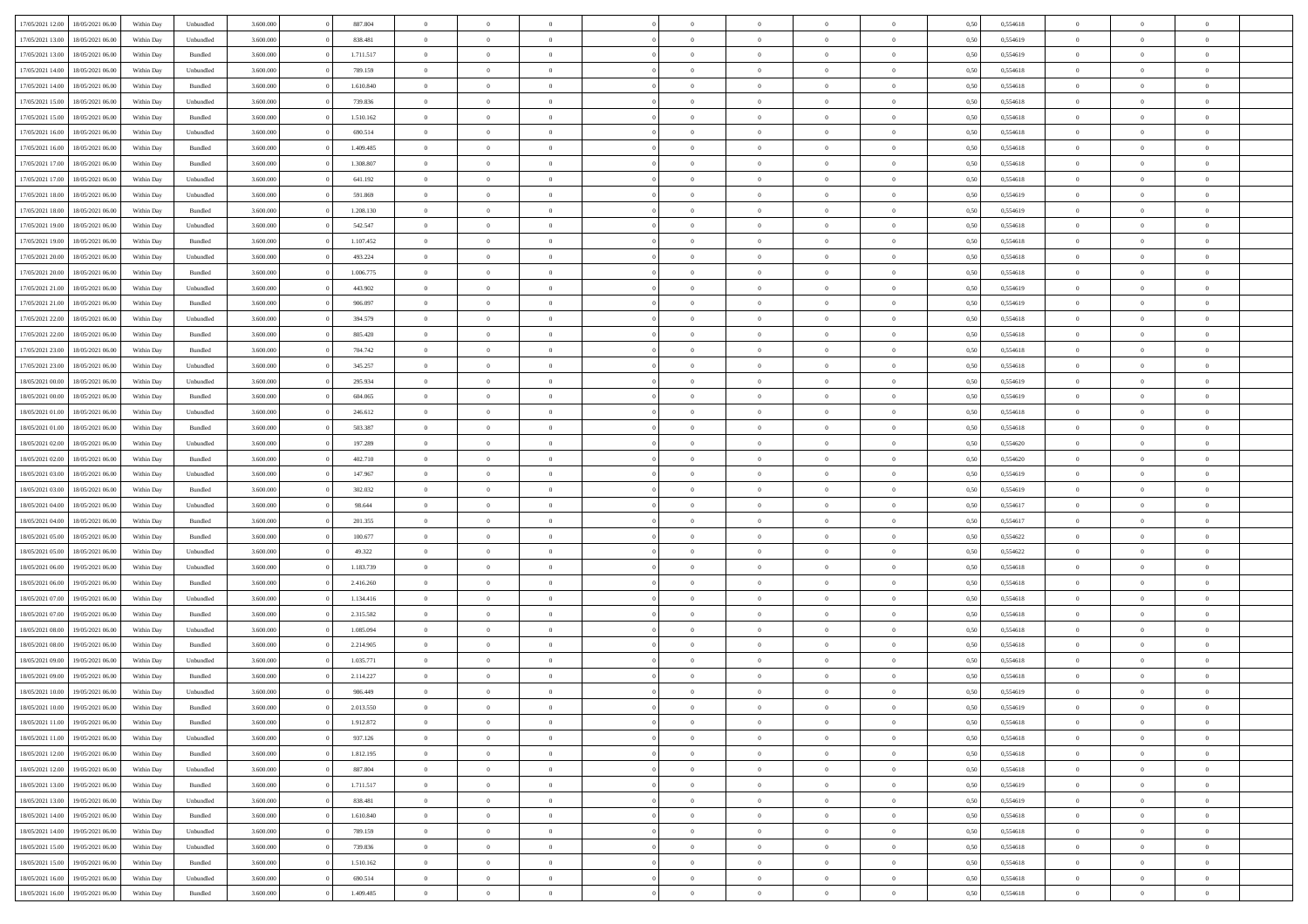| 18/05/2021 17:00 | 19/05/2021 06:00 | Within Day | Bundled   | 3.600.000 | 1.308.807 | $\overline{0}$ | $\Omega$       |                | $\Omega$       | $\Omega$       | $\theta$       | $\theta$       | 0,50 | 0,554618 | $\theta$       | $\theta$       | $\theta$       |  |
|------------------|------------------|------------|-----------|-----------|-----------|----------------|----------------|----------------|----------------|----------------|----------------|----------------|------|----------|----------------|----------------|----------------|--|
|                  |                  |            |           |           |           |                |                |                |                |                |                |                |      |          |                |                |                |  |
| 18/05/2021 17:00 | 19/05/2021 06:00 | Within Day | Unbundled | 3.600.000 | 641.192   | $\overline{0}$ | $\theta$       | $\overline{0}$ | $\overline{0}$ | $\bf{0}$       | $\overline{0}$ | $\bf{0}$       | 0,50 | 0,554618 | $\theta$       | $\theta$       | $\overline{0}$ |  |
| 18/05/2021 18:00 | 19/05/2021 06:00 | Within Day | Unbundled | 3.600.000 | 591.869   | $\overline{0}$ | $\bf{0}$       | $\overline{0}$ | $\bf{0}$       | $\bf{0}$       | $\bf{0}$       | $\bf{0}$       | 0,50 | 0,554619 | $\overline{0}$ | $\overline{0}$ | $\overline{0}$ |  |
| 18/05/2021 18:00 | 19/05/2021 06:00 | Within Dav | Bundled   | 3.600,000 | 1.208.130 | $\overline{0}$ | $\overline{0}$ | $\overline{0}$ | $\overline{0}$ | $\bf{0}$       | $\overline{0}$ | $\overline{0}$ | 0.50 | 0.554619 | $\theta$       | $\theta$       | $\overline{0}$ |  |
| 18/05/2021 19:00 | 19/05/2021 06:00 | Within Day | Unbundled | 3.600.000 | 542.547   | $\overline{0}$ | $\theta$       | $\overline{0}$ | $\overline{0}$ | $\bf{0}$       | $\overline{0}$ | $\bf{0}$       | 0,50 | 0,554618 | $\theta$       | $\overline{0}$ | $\overline{0}$ |  |
| 18/05/2021 19:00 | 19/05/2021 06:00 | Within Day | Bundled   | 3.600.000 | 1.107.452 | $\overline{0}$ | $\overline{0}$ | $\overline{0}$ | $\bf{0}$       | $\overline{0}$ | $\overline{0}$ | $\mathbf{0}$   | 0,50 | 0,554618 | $\overline{0}$ | $\overline{0}$ | $\bf{0}$       |  |
|                  |                  |            |           |           |           |                |                |                |                | $\overline{0}$ |                |                |      |          | $\theta$       | $\overline{0}$ | $\overline{0}$ |  |
| 18/05/2021 20:00 | 19/05/2021 06:00 | Within Dav | Unbundled | 3.600.000 | 493.224   | $\overline{0}$ | $\overline{0}$ | $\overline{0}$ | $\overline{0}$ |                | $\overline{0}$ | $\overline{0}$ | 0.50 | 0,554618 |                |                |                |  |
| 18/05/2021 20:00 | 19/05/2021 06:00 | Within Day | Bundled   | 3.600.000 | 1.006.775 | $\overline{0}$ | $\theta$       | $\overline{0}$ | $\overline{0}$ | $\bf{0}$       | $\overline{0}$ | $\bf{0}$       | 0,50 | 0,554618 | $\theta$       | $\theta$       | $\overline{0}$ |  |
| 18/05/2021 21:00 | 19/05/2021 06:00 | Within Day | Unbundled | 3.600.000 | 443.902   | $\overline{0}$ | $\overline{0}$ | $\overline{0}$ | $\bf{0}$       | $\bf{0}$       | $\bf{0}$       | $\bf{0}$       | 0,50 | 0,554619 | $\,0\,$        | $\overline{0}$ | $\overline{0}$ |  |
| 18/05/2021 21:00 | 19/05/2021 06:00 | Within Dav | Bundled   | 3.600.000 | 906.097   | $\overline{0}$ | $\overline{0}$ | $\overline{0}$ | $\overline{0}$ | $\overline{0}$ | $\overline{0}$ | $\overline{0}$ | 0.50 | 0.554619 | $\theta$       | $\overline{0}$ | $\overline{0}$ |  |
| 18/05/2021 22:00 | 19/05/2021 06:00 | Within Day | Unbundled | 3.600.000 | 394.579   | $\overline{0}$ | $\theta$       | $\overline{0}$ | $\overline{0}$ | $\bf{0}$       | $\overline{0}$ | $\bf{0}$       | 0,50 | 0,554618 | $\,$ 0 $\,$    | $\overline{0}$ | $\overline{0}$ |  |
| 18/05/2021 22:00 | 19/05/2021 06:00 | Within Day | Bundled   | 3.600.000 | 805.420   | $\overline{0}$ | $\overline{0}$ | $\overline{0}$ | $\bf{0}$       | $\bf{0}$       | $\bf{0}$       | $\mathbf{0}$   | 0,50 | 0,554618 | $\overline{0}$ | $\overline{0}$ | $\overline{0}$ |  |
| 18/05/2021 23:00 | 19/05/2021 06:00 | Within Day | Bundled   | 3.600.000 | 704.742   | $\overline{0}$ | $\overline{0}$ | $\overline{0}$ | $\overline{0}$ | $\bf{0}$       | $\overline{0}$ | $\overline{0}$ | 0.50 | 0.554618 | $\theta$       | $\theta$       | $\overline{0}$ |  |
|                  |                  |            |           |           |           | $\overline{0}$ | $\theta$       | $\overline{0}$ | $\overline{0}$ | $\bf{0}$       | $\overline{0}$ |                |      |          | $\theta$       | $\overline{0}$ | $\overline{0}$ |  |
| 18/05/2021 23:00 | 19/05/2021 06:00 | Within Day | Unbundled | 3.600.000 | 345.257   |                |                |                |                |                |                | $\bf{0}$       | 0,50 | 0,554618 |                |                |                |  |
| 19/05/2021 00:00 | 19/05/2021 06:00 | Within Day | Unbundled | 3.600.000 | 295.934   | $\overline{0}$ | $\overline{0}$ | $\overline{0}$ | $\bf{0}$       | $\overline{0}$ | $\overline{0}$ | $\mathbf{0}$   | 0,50 | 0,554619 | $\overline{0}$ | $\overline{0}$ | $\bf{0}$       |  |
| 19/05/2021 00:00 | 19/05/2021 06:00 | Within Dav | Bundled   | 3.600.000 | 604.065   | $\overline{0}$ | $\overline{0}$ | $\overline{0}$ | $\overline{0}$ | $\overline{0}$ | $\overline{0}$ | $\overline{0}$ | 0.50 | 0.554619 | $\theta$       | $\overline{0}$ | $\overline{0}$ |  |
| 19/05/2021 01:00 | 19/05/2021 06:00 | Within Day | Unbundled | 3.600.000 | 246.612   | $\overline{0}$ | $\theta$       | $\overline{0}$ | $\overline{0}$ | $\bf{0}$       | $\overline{0}$ | $\bf{0}$       | 0,50 | 0,554618 | $\theta$       | $\theta$       | $\overline{0}$ |  |
| 19/05/2021 01:00 | 19/05/2021 06:00 | Within Day | Bundled   | 3.600.000 | 503.387   | $\overline{0}$ | $\overline{0}$ | $\overline{0}$ | $\bf{0}$       | $\bf{0}$       | $\bf{0}$       | $\mathbf{0}$   | 0,50 | 0,554618 | $\,0\,$        | $\overline{0}$ | $\overline{0}$ |  |
| 19/05/2021 02:00 | 19/05/2021 06:00 | Within Day | Unbundled | 3.600.000 | 197.289   | $\overline{0}$ | $\overline{0}$ | $\overline{0}$ | $\overline{0}$ | $\overline{0}$ | $\overline{0}$ | $\overline{0}$ | 0.50 | 0,554620 | $\theta$       | $\overline{0}$ | $\overline{0}$ |  |
| 19/05/2021 02:00 | 19/05/2021 06:00 | Within Day | Bundled   | 3.600.000 | 402.710   | $\overline{0}$ | $\theta$       | $\overline{0}$ | $\overline{0}$ | $\bf{0}$       | $\overline{0}$ | $\bf{0}$       | 0,50 | 0,554620 | $\,$ 0 $\,$    | $\theta$       | $\overline{0}$ |  |
|                  |                  |            |           |           |           |                |                |                |                |                |                |                |      |          |                |                |                |  |
| 19/05/2021 03:00 | 19/05/2021 06:00 | Within Day | Unbundled | 3.600.000 | 147.967   | $\overline{0}$ | $\overline{0}$ | $\overline{0}$ | $\bf{0}$       | $\bf{0}$       | $\bf{0}$       | $\bf{0}$       | 0,50 | 0,554619 | $\bf{0}$       | $\overline{0}$ | $\overline{0}$ |  |
| 19/05/2021 03:00 | 19/05/2021 06:00 | Within Day | Bundled   | 3.600,000 | 302.032   | $\overline{0}$ | $\overline{0}$ | $\overline{0}$ | $\overline{0}$ | $\bf{0}$       | $\overline{0}$ | $\overline{0}$ | 0.50 | 0.554619 | $\theta$       | $\overline{0}$ | $\overline{0}$ |  |
| 19/05/2021 04:00 | 19/05/2021 06:00 | Within Day | Unbundled | 3.600.000 | 98.644    | $\overline{0}$ | $\theta$       | $\overline{0}$ | $\overline{0}$ | $\bf{0}$       | $\overline{0}$ | $\bf{0}$       | 0,50 | 0,554617 | $\,$ 0 $\,$    | $\overline{0}$ | $\overline{0}$ |  |
| 19/05/2021 04:00 | 19/05/2021 06:00 | Within Day | Bundled   | 3.600.000 | 201.355   | $\overline{0}$ | $\overline{0}$ | $\overline{0}$ | $\bf{0}$       | $\overline{0}$ | $\overline{0}$ | $\mathbf{0}$   | 0,50 | 0,554617 | $\overline{0}$ | $\overline{0}$ | $\bf{0}$       |  |
| 19/05/2021 05:00 | 19/05/2021 06:00 | Within Dav | Bundled   | 3.600.000 | 100.677   | $\overline{0}$ | $\overline{0}$ | $\overline{0}$ | $\overline{0}$ | $\overline{0}$ | $\overline{0}$ | $\overline{0}$ | 0.50 | 0,554622 | $\theta$       | $\overline{0}$ | $\overline{0}$ |  |
| 19/05/2021 05:00 | 19/05/2021 06:00 | Within Day | Unbundled | 3.600.000 | 49.322    | $\overline{0}$ | $\theta$       | $\overline{0}$ | $\overline{0}$ | $\bf{0}$       | $\overline{0}$ | $\bf{0}$       | 0,50 | 0,554622 | $\theta$       | $\theta$       | $\overline{0}$ |  |
| 19/05/2021 06:00 | 20/05/2021 06:00 | Within Day | Unbundled | 3.600.000 | 1.183.739 | $\overline{0}$ | $\overline{0}$ | $\overline{0}$ | $\bf{0}$       | $\bf{0}$       | $\bf{0}$       | $\bf{0}$       | 0,50 | 0,554618 | $\,0\,$        | $\overline{0}$ | $\overline{0}$ |  |
| 19/05/2021 06:00 | 20/05/2021 06:00 |            | Bundled   | 3.600.000 | 2.416.260 | $\overline{0}$ | $\overline{0}$ | $\overline{0}$ | $\overline{0}$ | $\overline{0}$ | $\overline{0}$ | $\overline{0}$ | 0.50 | 0.554618 | $\theta$       | $\overline{0}$ | $\overline{0}$ |  |
|                  |                  | Within Day |           |           |           |                |                |                |                |                |                |                |      |          |                |                |                |  |
| 19/05/2021 07:00 | 20/05/2021 06:00 | Within Day | Unbundled | 3.600.000 | 1.134.416 | $\overline{0}$ | $\theta$       | $\overline{0}$ | $\overline{0}$ | $\bf{0}$       | $\overline{0}$ | $\bf{0}$       | 0,50 | 0,554618 | $\,$ 0 $\,$    | $\overline{0}$ | $\overline{0}$ |  |
| 19/05/2021 07:00 | 20/05/2021 06:00 | Within Day | Bundled   | 3.600.000 | 2.315.582 | $\overline{0}$ | $\overline{0}$ | $\overline{0}$ | $\bf{0}$       | $\bf{0}$       | $\bf{0}$       | $\bf{0}$       | 0,50 | 0,554618 | $\overline{0}$ | $\overline{0}$ | $\overline{0}$ |  |
| 19/05/2021 08:00 | 20/05/2021 06:00 | Within Day | Unbundled | 3.600.000 | 1.085.094 | $\overline{0}$ | $\Omega$       | $\Omega$       | $\Omega$       | $\Omega$       | $\Omega$       | $\overline{0}$ | 0,50 | 0,554618 | $\,0\,$        | $\theta$       | $\theta$       |  |
| 19/05/2021 08:00 | 20/05/2021 06:00 | Within Day | Bundled   | 3.600.000 | 2.214.905 | $\overline{0}$ | $\theta$       | $\overline{0}$ | $\overline{0}$ | $\bf{0}$       | $\overline{0}$ | $\bf{0}$       | 0,50 | 0,554618 | $\,$ 0 $\,$    | $\overline{0}$ | $\overline{0}$ |  |
| 19/05/2021 09:00 | 20/05/2021 06:00 | Within Day | Unbundled | 3.600.000 | 1.035.771 | $\overline{0}$ | $\overline{0}$ | $\overline{0}$ | $\bf{0}$       | $\bf{0}$       | $\overline{0}$ | $\mathbf{0}$   | 0,50 | 0,554618 | $\bf{0}$       | $\overline{0}$ | $\bf{0}$       |  |
| 19/05/2021 09:00 | 20/05/2021 06:00 | Within Day | Bundled   | 3.600,000 | 2.114.227 | $\overline{0}$ | $\Omega$       | $\Omega$       | $\Omega$       | $\bf{0}$       | $\overline{0}$ | $\overline{0}$ | 0.50 | 0.554618 | $\theta$       | $\theta$       | $\theta$       |  |
| 19/05/2021 10:00 | 20/05/2021 06:00 | Within Day | Unbundled | 3.600.000 | 986.449   | $\overline{0}$ | $\theta$       | $\overline{0}$ | $\overline{0}$ | $\bf{0}$       | $\overline{0}$ | $\bf{0}$       | 0,50 | 0,554619 | $\,$ 0 $\,$    | $\theta$       | $\overline{0}$ |  |
|                  |                  |            |           |           |           |                |                |                |                |                |                |                |      |          |                |                |                |  |
| 19/05/2021 10:00 | 20/05/2021 06:00 | Within Day | Bundled   | 3.600.000 | 2.013.550 | $\overline{0}$ | $\overline{0}$ | $\overline{0}$ | $\bf{0}$       | $\bf{0}$       | $\bf{0}$       | $\bf{0}$       | 0,50 | 0,554619 | $\bf{0}$       | $\overline{0}$ | $\overline{0}$ |  |
| 19/05/2021 11:00 | 20/05/2021 06:00 | Within Day | Bundled   | 3.600,000 | 1.912.872 | $\overline{0}$ | $\Omega$       | $\Omega$       | $\Omega$       | $\theta$       | $\theta$       | $\overline{0}$ | 0.50 | 0.554618 | $\theta$       | $\theta$       | $\theta$       |  |
| 19/05/2021 11:00 | 20/05/2021 06:00 | Within Day | Unbundled | 3.600.000 | 937.126   | $\overline{0}$ | $\theta$       | $\overline{0}$ | $\overline{0}$ | $\bf{0}$       | $\overline{0}$ | $\bf{0}$       | 0,50 | 0,554618 | $\,$ 0 $\,$    | $\overline{0}$ | $\overline{0}$ |  |
| 19/05/2021 12:00 | 20/05/2021 06:00 | Within Day | Unbundled | 3.600.000 | 887.804   | $\overline{0}$ | $\overline{0}$ | $\overline{0}$ | $\bf{0}$       | $\bf{0}$       | $\bf{0}$       | $\bf{0}$       | 0,50 | 0,554618 | $\bf{0}$       | $\overline{0}$ | $\overline{0}$ |  |
| 19/05/2021 12:00 | 20/05/2021 06:00 | Within Day | Bundled   | 3.600.000 | 1.812.195 | $\overline{0}$ | $\Omega$       | $\overline{0}$ | $\Omega$       | $\Omega$       | $\overline{0}$ | $\overline{0}$ | 0,50 | 0,554618 | $\,0\,$        | $\theta$       | $\theta$       |  |
| 19/05/2021 13:00 | 20/05/2021 06:00 | Within Day | Unbundled | 3.600.000 | 838.481   | $\overline{0}$ | $\theta$       | $\overline{0}$ | $\overline{0}$ | $\bf{0}$       | $\overline{0}$ | $\bf{0}$       | 0,50 | 0,554619 | $\,$ 0 $\,$    | $\overline{0}$ | $\overline{0}$ |  |
| 19/05/2021 13:00 | 20/05/2021 06:00 | Within Day | Bundled   | 3.600.000 | 1.711.517 | $\overline{0}$ | $\overline{0}$ | $\overline{0}$ | $\bf{0}$       | $\bf{0}$       | $\bf{0}$       | $\mathbf{0}$   | 0,50 | 0,554619 | $\bf{0}$       | $\overline{0}$ | $\bf{0}$       |  |
| 19/05/2021 14:00 | 20/05/2021 06:00 |            | Unbundled | 3.600,000 | 789.159   | $\overline{0}$ | $\Omega$       | $\Omega$       | $\Omega$       | $\Omega$       | $\Omega$       | $\overline{0}$ | 0.50 | 0.554618 | $\theta$       | $\theta$       | $\theta$       |  |
|                  |                  | Within Day |           |           |           |                |                |                |                |                |                |                |      |          |                |                |                |  |
| 19/05/2021 14:00 | 20/05/2021 06:00 | Within Day | Bundled   | 3.600.000 | 1.610.840 | $\overline{0}$ | $\overline{0}$ | $\overline{0}$ | $\bf{0}$       | $\,$ 0         | $\bf{0}$       | $\bf{0}$       | 0,50 | 0,554618 | $\,0\,$        | $\overline{0}$ | $\overline{0}$ |  |
| 19/05/2021 15:00 | 20/05/2021 06:00 | Within Day | Unbundled | 3.600.000 | 739.836   | $\bf{0}$       | $\bf{0}$       |                |                |                |                |                | 0,50 | 0,554618 | $\bf{0}$       | $\overline{0}$ |                |  |
| 19/05/2021 15:00 | 20/05/2021 06:00 | Within Day | Bundled   | 3.600,000 | 1.510.162 | $\overline{0}$ | $\overline{0}$ | $\overline{0}$ | $\Omega$       | $\overline{0}$ | $\overline{0}$ | $\overline{0}$ | 0.50 | 0.554618 | $\theta$       | $\theta$       | $\theta$       |  |
| 19/05/2021 16:00 | 20/05/2021 06:00 | Within Day | Bundled   | 3.600.000 | 1.409.485 | $\overline{0}$ | $\bf{0}$       | $\overline{0}$ | $\bf{0}$       | $\,$ 0 $\,$    | $\overline{0}$ | $\,$ 0 $\,$    | 0,50 | 0,554618 | $\,$ 0 $\,$    | $\,$ 0 $\,$    | $\,$ 0         |  |
| 19/05/2021 16:00 | 20/05/2021 06:00 | Within Day | Unbundled | 3.600.000 | 690.514   | $\overline{0}$ | $\overline{0}$ | $\overline{0}$ | $\overline{0}$ | $\overline{0}$ | $\overline{0}$ | $\mathbf{0}$   | 0,50 | 0,554618 | $\overline{0}$ | $\bf{0}$       | $\overline{0}$ |  |
| 19/05/2021 17:00 | 20/05/2021 06:00 | Within Day | Unbundled | 3.600.000 | 641.192   | $\overline{0}$ | $\overline{0}$ | $\overline{0}$ | $\Omega$       | $\overline{0}$ | $\overline{0}$ | $\overline{0}$ | 0,50 | 0,554618 | $\overline{0}$ | $\theta$       | $\overline{0}$ |  |
| 19/05/2021 17:00 | 20/05/2021 06:00 | Within Day | Bundled   | 3.600.000 | 1.308.807 | $\overline{0}$ | $\,$ 0         | $\overline{0}$ | $\bf{0}$       | $\,$ 0 $\,$    | $\overline{0}$ | $\mathbf{0}$   | 0,50 | 0,554618 | $\,$ 0 $\,$    | $\overline{0}$ | $\,$ 0         |  |
|                  |                  |            |           |           |           |                |                |                |                |                |                |                |      |          |                |                |                |  |
| 19/05/2021 18:00 | 20/05/2021 06:00 | Within Day | Unbundled | 3.600.000 | 591.869   | $\overline{0}$ | $\overline{0}$ | $\overline{0}$ | $\overline{0}$ | $\overline{0}$ | $\overline{0}$ | $\mathbf{0}$   | 0,50 | 0,554619 | $\overline{0}$ | $\overline{0}$ | $\bf{0}$       |  |
| 19/05/2021 18:00 | 20/05/2021 06:00 | Within Day | Bundled   | 3.600,000 | 1.208.130 | $\overline{0}$ | $\overline{0}$ | $\overline{0}$ | $\Omega$       | $\overline{0}$ | $\overline{0}$ | $\bf{0}$       | 0.50 | 0,554619 | $\overline{0}$ | $\theta$       | $\overline{0}$ |  |
| 19/05/2021 19:00 | 20/05/2021 06:00 | Within Day | Unbundled | 3.600.000 | 542.547   | $\overline{0}$ | $\,$ 0         | $\overline{0}$ | $\bf{0}$       | $\bf{0}$       | $\bf{0}$       | $\bf{0}$       | 0,50 | 0,554618 | $\,$ 0 $\,$    | $\overline{0}$ | $\overline{0}$ |  |
| 19/05/2021 19:00 | 20/05/2021 06:00 | Within Day | Bundled   | 3.600.000 | 1.107.452 | $\overline{0}$ | $\bf{0}$       | $\overline{0}$ | $\overline{0}$ | $\overline{0}$ | $\overline{0}$ | $\mathbf{0}$   | 0,50 | 0,554618 | $\overline{0}$ | $\overline{0}$ | $\bf{0}$       |  |
| 19/05/2021 20:00 | 20/05/2021 06:00 | Within Day | Unbundled | 3.600,000 | 493.224   | $\overline{0}$ | $\overline{0}$ | $\overline{0}$ | $\Omega$       | $\overline{0}$ | $\overline{0}$ | $\overline{0}$ | 0.50 | 0,554618 | $\overline{0}$ | $\overline{0}$ | $\overline{0}$ |  |
| 19/05/2021 20:00 | 20/05/2021 06:00 | Within Day | Bundled   | 3.600.000 | 1.006.775 | $\overline{0}$ | $\bf{0}$       | $\overline{0}$ | $\bf{0}$       | $\bf{0}$       | $\bf{0}$       | $\mathbf{0}$   | 0,50 | 0,554618 | $\,$ 0 $\,$    | $\,$ 0 $\,$    | $\bf{0}$       |  |
| 19/05/2021 21:00 | 20/05/2021 06:00 | Within Day | Unbundled | 3.600.000 | 443.902   | $\overline{0}$ | $\overline{0}$ | $\overline{0}$ | $\overline{0}$ | $\overline{0}$ | $\bf{0}$       | $\mathbf{0}$   | 0,50 | 0,554619 | $\overline{0}$ | $\bf{0}$       | $\overline{0}$ |  |
|                  |                  |            |           |           |           |                |                |                |                |                |                |                |      |          |                |                |                |  |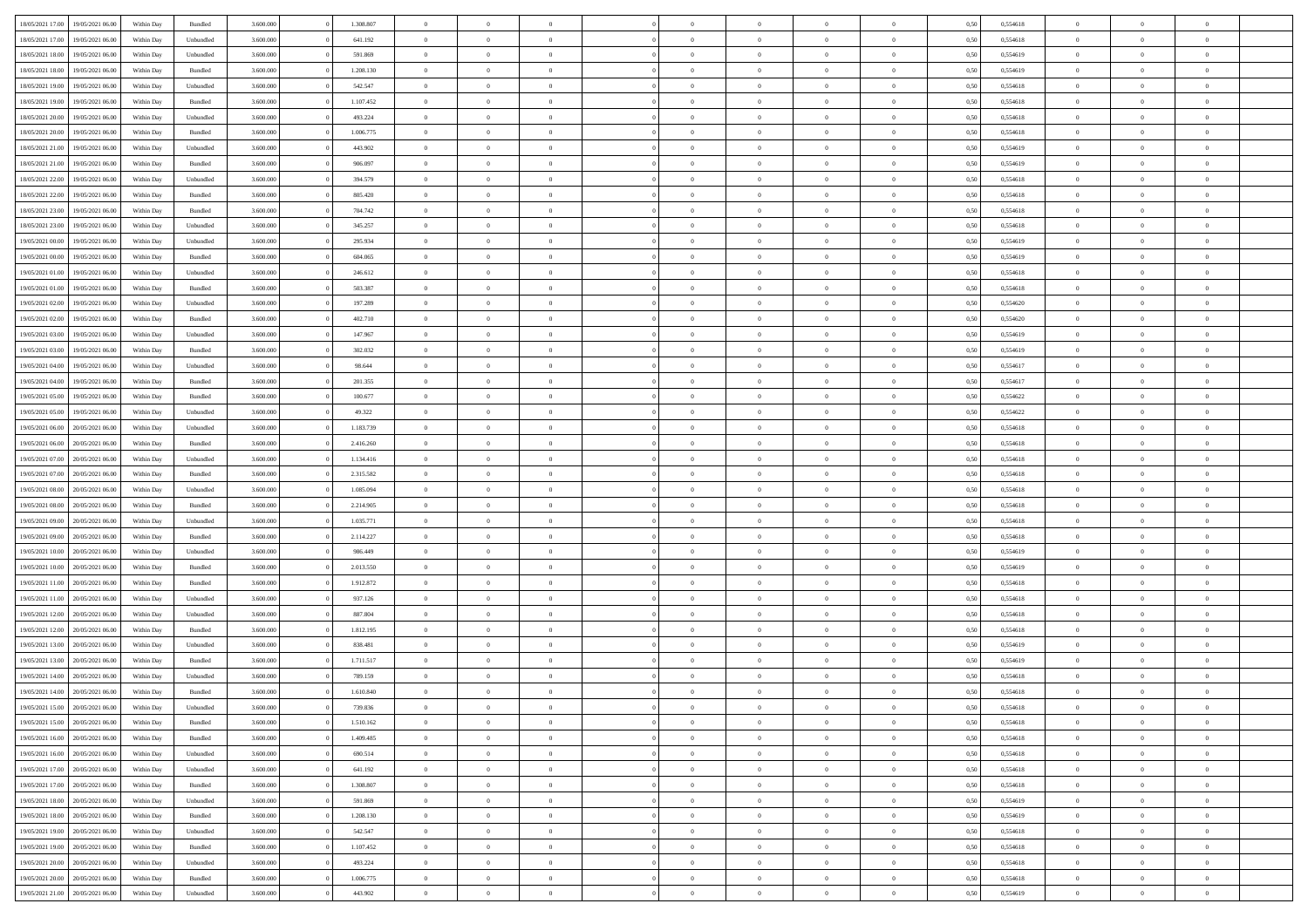|                                   |                  |            |                    |           |       |           | $\Omega$       |                |                |                |                |                |                |      |          |                |                |                |  |
|-----------------------------------|------------------|------------|--------------------|-----------|-------|-----------|----------------|----------------|----------------|----------------|----------------|----------------|----------------|------|----------|----------------|----------------|----------------|--|
| 19/05/2021 21:00                  | 20/05/2021 06:00 | Within Day | Bundled            | 3.600.000 |       | 906.097   |                | $\Omega$       |                | $\Omega$       | $\Omega$       | $\Omega$       | $\theta$       | 0,50 | 0,554619 | $\theta$       | $\theta$       | $\theta$       |  |
| 19/05/2021 22:00                  | 20/05/2021 06:00 | Within Day | Bundled            | 3.600.000 |       | 805.420   | $\overline{0}$ | $\theta$       | $\overline{0}$ | $\overline{0}$ | $\bf{0}$       | $\overline{0}$ | $\bf{0}$       | 0,50 | 0,554618 | $\theta$       | $\theta$       | $\overline{0}$ |  |
| 19/05/2021 22:00                  | 20/05/2021 06:00 | Within Day | Unbundled          | 3.600.000 |       | 394.579   | $\overline{0}$ | $\overline{0}$ | $\overline{0}$ | $\bf{0}$       | $\bf{0}$       | $\bf{0}$       | $\bf{0}$       | 0,50 | 0,554618 | $\overline{0}$ | $\overline{0}$ | $\overline{0}$ |  |
| 19/05/2021 23:00                  | 20/05/2021 06:00 | Within Dav | Unbundled          | 3.600,000 |       | 345.257   | $\overline{0}$ | $\overline{0}$ | $\overline{0}$ | $\overline{0}$ | $\bf{0}$       | $\overline{0}$ | $\overline{0}$ | 0.50 | 0.554618 | $\theta$       | $\theta$       | $\overline{0}$ |  |
| 19/05/2021 23:00                  | 20/05/2021 06:00 | Within Day | Bundled            | 3.600.000 |       | 704.742   | $\overline{0}$ | $\theta$       | $\overline{0}$ | $\overline{0}$ | $\bf{0}$       | $\overline{0}$ | $\bf{0}$       | 0,50 | 0,554618 | $\theta$       | $\theta$       | $\overline{0}$ |  |
|                                   |                  |            |                    |           |       |           |                |                |                |                |                |                |                |      |          |                |                |                |  |
| 20/05/2021 00:00                  | 20/05/2021 06:00 | Within Day | Unbundled          | 3.600.000 |       | 295.934   | $\overline{0}$ | $\bf{0}$       | $\overline{0}$ | $\bf{0}$       | $\overline{0}$ | $\overline{0}$ | $\mathbf{0}$   | 0,50 | 0,554619 | $\overline{0}$ | $\overline{0}$ | $\bf{0}$       |  |
| 20/05/2021 00:00                  | 20/05/2021 06:00 | Within Dav | Bundled            | 3.600.000 |       | 604.065   | $\overline{0}$ | $\overline{0}$ | $\overline{0}$ | $\overline{0}$ | $\overline{0}$ | $\overline{0}$ | $\overline{0}$ | 0.50 | 0,554619 | $\theta$       | $\overline{0}$ | $\overline{0}$ |  |
| 20/05/2021 01:00                  | 20/05/2021 06:00 | Within Day | Unbundled          | 3.600.000 |       | 246.612   | $\overline{0}$ | $\theta$       | $\overline{0}$ | $\overline{0}$ | $\bf{0}$       | $\overline{0}$ | $\bf{0}$       | 0,50 | 0,554618 | $\theta$       | $\theta$       | $\overline{0}$ |  |
| 20/05/2021 01:00                  | 20/05/2021 06:00 | Within Day | Bundled            | 3.600.000 |       | 503.387   | $\overline{0}$ | $\overline{0}$ | $\overline{0}$ | $\bf{0}$       | $\bf{0}$       | $\bf{0}$       | $\bf{0}$       | 0,50 | 0,554618 | $\,0\,$        | $\overline{0}$ | $\overline{0}$ |  |
| 20/05/2021 02:00                  | 20/05/2021 06:00 | Within Dav | Unbundled          | 3.600.000 |       | 197.289   | $\overline{0}$ | $\overline{0}$ | $\overline{0}$ | $\overline{0}$ | $\overline{0}$ | $\overline{0}$ | $\overline{0}$ | 0.50 | 0,554620 | $\theta$       | $\overline{0}$ | $\overline{0}$ |  |
| 20/05/2021 02:00                  | 20/05/2021 06:00 | Within Day | Bundled            | 3.600.000 |       | 402.710   | $\overline{0}$ | $\theta$       | $\overline{0}$ | $\overline{0}$ | $\bf{0}$       | $\overline{0}$ | $\bf{0}$       | 0,50 | 0,554620 | $\theta$       | $\theta$       | $\overline{0}$ |  |
| 20/05/2021 03:00                  | 20/05/2021 06:00 | Within Day | Unbundled          | 3.600.000 |       | 147.967   | $\overline{0}$ | $\overline{0}$ | $\overline{0}$ | $\bf{0}$       | $\bf{0}$       | $\bf{0}$       | $\bf{0}$       | 0,50 | 0,554619 | $\bf{0}$       | $\overline{0}$ | $\overline{0}$ |  |
| 20/05/2021 03:00                  | 20/05/2021 06:00 | Within Dav | Bundled            | 3.600.000 |       | 302.032   | $\overline{0}$ | $\overline{0}$ | $\overline{0}$ | $\overline{0}$ | $\bf{0}$       | $\overline{0}$ | $\overline{0}$ | 0.50 | 0.554619 | $\theta$       | $\theta$       | $\overline{0}$ |  |
|                                   |                  |            |                    |           |       |           |                |                |                |                |                |                |                |      |          |                |                |                |  |
| 20/05/2021 04:00                  | 20/05/2021 06:00 | Within Day | Bundled            | 3.600.000 |       | 201.355   | $\overline{0}$ | $\theta$       | $\overline{0}$ | $\overline{0}$ | $\bf{0}$       | $\overline{0}$ | $\bf{0}$       | 0,50 | 0,554617 | $\theta$       | $\theta$       | $\overline{0}$ |  |
| 20/05/2021 04:00                  | 20/05/2021 06:00 | Within Day | Unbundled          | 3.600.000 |       | 98.644    | $\overline{0}$ | $\overline{0}$ | $\overline{0}$ | $\bf{0}$       | $\overline{0}$ | $\overline{0}$ | $\mathbf{0}$   | 0,50 | 0,554617 | $\bf{0}$       | $\overline{0}$ | $\bf{0}$       |  |
| 20/05/2021 05:00                  | 20/05/2021 06:00 | Within Dav | Unbundled          | 3.600.000 |       | 49.322    | $\overline{0}$ | $\overline{0}$ | $\overline{0}$ | $\overline{0}$ | $\overline{0}$ | $\overline{0}$ | $\overline{0}$ | 0.50 | 0,554622 | $\theta$       | $\overline{0}$ | $\overline{0}$ |  |
| 20/05/2021 05:00                  | 20/05/2021 06:00 | Within Day | Bundled            | 3.600.000 |       | 100.677   | $\overline{0}$ | $\theta$       | $\overline{0}$ | $\overline{0}$ | $\bf{0}$       | $\overline{0}$ | $\bf{0}$       | 0,50 | 0,554622 | $\theta$       | $\theta$       | $\overline{0}$ |  |
| 20/05/2021 06:00                  | 21/05/2021 06:00 | Within Day | Unbundled          | 3.600.000 |       | 1.183.739 | $\overline{0}$ | $\overline{0}$ | $\overline{0}$ | $\bf{0}$       | $\bf{0}$       | $\bf{0}$       | $\bf{0}$       | 0,50 | 0,554618 | $\,0\,$        | $\overline{0}$ | $\overline{0}$ |  |
| 20/05/2021 06:00                  | 21/05/2021 06:00 | Within Dav | Bundled            | 3.600.000 |       | 2.416.260 | $\overline{0}$ | $\overline{0}$ | $\overline{0}$ | $\overline{0}$ | $\overline{0}$ | $\overline{0}$ | $\overline{0}$ | 0.50 | 0.554618 | $\theta$       | $\overline{0}$ | $\overline{0}$ |  |
| 20/05/2021 07:00                  | 21/05/2021 06:00 | Within Day | Unbundled          | 3.600.000 |       | 1.134.416 | $\overline{0}$ | $\theta$       | $\overline{0}$ | $\overline{0}$ | $\bf{0}$       | $\overline{0}$ | $\bf{0}$       | 0,50 | 0,554618 | $\,$ 0 $\,$    | $\theta$       | $\overline{0}$ |  |
|                                   |                  |            |                    |           |       |           |                |                |                |                |                |                |                |      |          |                |                |                |  |
| 20/05/2021 07:00                  | 21/05/2021 06:00 | Within Day | Bundled            | 3.600.000 |       | 2.315.582 | $\overline{0}$ | $\overline{0}$ | $\overline{0}$ | $\bf{0}$       | $\bf{0}$       | $\bf{0}$       | $\bf{0}$       | 0,50 | 0,554618 | $\bf{0}$       | $\overline{0}$ | $\overline{0}$ |  |
| 20/05/2021 08:00                  | 21/05/2021 06:00 | Within Day | Unbundled          | 3.600,000 |       | 1.085.094 | $\overline{0}$ | $\overline{0}$ | $\overline{0}$ | $\overline{0}$ | $\bf{0}$       | $\overline{0}$ | $\overline{0}$ | 0.50 | 0.554618 | $\theta$       | $\theta$       | $\overline{0}$ |  |
| 20/05/2021 08:00                  | 21/05/2021 06:00 | Within Day | Bundled            | 3.600.000 |       | 2.214.905 | $\overline{0}$ | $\theta$       | $\overline{0}$ | $\overline{0}$ | $\bf{0}$       | $\overline{0}$ | $\bf{0}$       | 0,50 | 0,554618 | $\theta$       | $\overline{0}$ | $\overline{0}$ |  |
| 20/05/2021 09:00                  | 21/05/2021 06:00 | Within Day | Unbundled          | 3.600.000 |       | 1.035.771 | $\overline{0}$ | $\bf{0}$       | $\overline{0}$ | $\bf{0}$       | $\overline{0}$ | $\overline{0}$ | $\mathbf{0}$   | 0,50 | 0,554618 | $\bf{0}$       | $\overline{0}$ | $\bf{0}$       |  |
| 20/05/2021 09:00                  | 21/05/2021 06:00 | Within Dav | Bundled            | 3.600.000 |       | 2.114.227 | $\overline{0}$ | $\overline{0}$ | $\overline{0}$ | $\overline{0}$ | $\overline{0}$ | $\overline{0}$ | $\overline{0}$ | 0.50 | 0.554618 | $\theta$       | $\overline{0}$ | $\overline{0}$ |  |
| 20/05/2021 10:00                  | 21/05/2021 06:00 | Within Day | Bundled            | 3.600.000 |       | 2.013.550 | $\overline{0}$ | $\theta$       | $\overline{0}$ | $\overline{0}$ | $\bf{0}$       | $\overline{0}$ | $\bf{0}$       | 0,50 | 0,554619 | $\theta$       | $\theta$       | $\overline{0}$ |  |
| 20/05/2021 10:00                  | 21/05/2021 06:00 | Within Day | Unbundled          | 3.600.000 |       | 986.449   | $\overline{0}$ | $\overline{0}$ | $\overline{0}$ | $\bf{0}$       | $\bf{0}$       | $\bf{0}$       | $\bf{0}$       | 0,50 | 0,554619 | $\,0\,$        | $\overline{0}$ | $\overline{0}$ |  |
|                                   | 21/05/2021 06:00 |            | Unbundled          | 3.600.000 |       | 937.126   | $\overline{0}$ | $\overline{0}$ | $\overline{0}$ | $\overline{0}$ | $\overline{0}$ | $\overline{0}$ | $\overline{0}$ | 0.50 | 0,554618 | $\theta$       | $\overline{0}$ | $\overline{0}$ |  |
| 20/05/2021 11:00                  |                  | Within Day |                    |           |       |           |                |                |                |                |                |                |                |      |          |                |                |                |  |
| 20/05/2021 11:00                  | 21/05/2021 06:00 | Within Day | Bundled            | 3.600.000 |       | 1.912.872 | $\overline{0}$ | $\theta$       | $\overline{0}$ | $\overline{0}$ | $\bf{0}$       | $\overline{0}$ | $\bf{0}$       | 0,50 | 0,554618 | $\,$ 0 $\,$    | $\overline{0}$ | $\overline{0}$ |  |
| 20/05/2021 12:00                  | 21/05/2021 06:00 | Within Day | Unbundled          | 3.600.000 |       | 887.804   | $\overline{0}$ | $\overline{0}$ | $\overline{0}$ | $\bf{0}$       | $\bf{0}$       | $\bf{0}$       | $\bf{0}$       | 0,50 | 0,554618 | $\bf{0}$       | $\overline{0}$ | $\overline{0}$ |  |
| 20/05/2021 12:00                  | 21/05/2021 06:00 | Within Day | Bundled            | 3.600.000 |       | 1.812.195 | $\overline{0}$ | $\Omega$       | $\Omega$       | $\Omega$       | $\Omega$       | $\Omega$       | $\overline{0}$ | 0.50 | 0,554618 | $\,0\,$        | $\theta$       | $\theta$       |  |
| 20/05/2021 13:00                  | 21/05/2021 06:00 | Within Day | Unbundled          | 3.600.000 |       | 838.481   | $\overline{0}$ | $\theta$       | $\overline{0}$ | $\overline{0}$ | $\bf{0}$       | $\overline{0}$ | $\bf{0}$       | 0,50 | 0,554619 | $\theta$       | $\theta$       | $\overline{0}$ |  |
| 20/05/2021 13:00                  | 21/05/2021 06:00 | Within Day | Bundled            | 3.600.000 |       | 1.711.517 | $\overline{0}$ | $\overline{0}$ | $\overline{0}$ | $\bf{0}$       | $\bf{0}$       | $\overline{0}$ | $\mathbf{0}$   | 0,50 | 0,554619 | $\bf{0}$       | $\overline{0}$ | $\bf{0}$       |  |
| 20/05/2021 14:00                  | 21/05/2021 06:00 | Within Day | Unbundled          | 3.600,000 |       | 789.159   | $\overline{0}$ | $\Omega$       | $\Omega$       | $\Omega$       | $\bf{0}$       | $\overline{0}$ | $\overline{0}$ | 0.50 | 0.554618 | $\theta$       | $\theta$       | $\theta$       |  |
| 20/05/2021 14:00                  | 21/05/2021 06:00 | Within Day | Bundled            | 3.600.000 |       | 1.610.840 | $\overline{0}$ | $\overline{0}$ | $\overline{0}$ | $\overline{0}$ | $\bf{0}$       | $\overline{0}$ | $\bf{0}$       | 0,50 | 0,554618 | $\theta$       | $\theta$       | $\overline{0}$ |  |
|                                   |                  |            |                    |           |       |           |                |                |                |                |                |                |                |      |          |                |                |                |  |
| 20/05/2021 15:00                  | 21/05/2021 06:00 | Within Day | Bundled            | 3.600.000 |       | 1.510.162 | $\overline{0}$ | 1.397          | $\overline{0}$ | 1,109927       | $\bf{0}$       | $\bf{0}$       | $\bf{0}$       | 0,50 | 0,554618 | $\,0\,$        | $\overline{0}$ | $\overline{0}$ |  |
| 20/05/2021 15:00                  | 21/05/2021 06:00 | Within Day | Unbundled          | 3.600,000 |       | 739,836   | $\overline{0}$ | $\Omega$       | $\Omega$       | $\Omega$       | $\Omega$       | $\theta$       | $\overline{0}$ | 0.50 | 0.554618 | $\theta$       | $\theta$       | $\theta$       |  |
| 20/05/2021 16:00                  | 21/05/2021 06:00 | Within Day | Unbundled          | 3.600.000 | 1.397 | 690.514   | $\overline{0}$ | $\theta$       | $\overline{0}$ | $\overline{0}$ | $\bf{0}$       | $\overline{0}$ | $\bf{0}$       | 0,50 | 0,554618 | $\,$ 0 $\,$    | $\overline{0}$ | $\overline{0}$ |  |
| 20/05/2021 16:00                  | 21/05/2021 06:00 | Within Day | Bundled            | 3.600.000 | 1.397 | 1.408.181 | $\overline{0}$ | $\overline{0}$ | $\overline{0}$ | $\bf{0}$       | $\bf{0}$       | $\bf{0}$       | $\bf{0}$       | 0,50 | 0,554618 | $\bf{0}$       | $\overline{0}$ | $\overline{0}$ |  |
| 20/05/2021 17:00                  | 21/05/2021 06:00 | Within Day | Unbundled          | 3.600.000 | 1.397 | 641.192   | $\overline{0}$ | $\Omega$       | $\overline{0}$ | $\Omega$       | $\Omega$       | $\overline{0}$ | $\overline{0}$ | 0.50 | 0,554618 | $\,0\,$        | $\theta$       | $\theta$       |  |
| 20/05/2021 17:00                  | 21/05/2021 06:00 | Within Day | Bundled            | 3.600.000 | 1.397 | 1.307.596 | $\overline{0}$ | $\theta$       | $\overline{0}$ | $\overline{0}$ | $\bf{0}$       | $\overline{0}$ | $\bf{0}$       | 0,50 | 0,554618 | $\,$ 0 $\,$    | $\overline{0}$ | $\overline{0}$ |  |
| 20/05/2021 18:00                  | 21/05/2021 06:00 | Within Day | Unbundled          | 3.600.000 | 1.397 | 591.869   | $\overline{0}$ | $\overline{0}$ | $\overline{0}$ | $\bf{0}$       | $\bf{0}$       | $\bf{0}$       | $\mathbf{0}$   | 0,50 | 0,554619 | $\bf{0}$       | $\overline{0}$ | $\bf{0}$       |  |
| 20/05/2021 18:00                  | 21/05/2021 06:00 | Within Day | Bundled            | 3.600,000 | 1.397 | 1.207.012 | $\overline{0}$ | $\Omega$       | $\Omega$       | $\Omega$       | $\Omega$       | $\Omega$       | $\overline{0}$ | 0.50 | 0.554619 | $\theta$       | $\theta$       | $\theta$       |  |
|                                   |                  |            |                    |           |       |           |                |                |                |                |                |                |                |      |          |                |                |                |  |
| 20/05/2021 19:00                  | 21/05/2021 06:00 | Within Day | Unbundled          | 3.600.000 | 1.397 | 542.547   | $\overline{0}$ | $\overline{0}$ | $\overline{0}$ | $\bf{0}$       | $\,$ 0         | $\bf{0}$       | $\bf{0}$       | 0,50 | 0,554618 | $\,0\,$        | $\overline{0}$ | $\overline{0}$ |  |
| 20/05/2021 19:00 21/05/2021 06:00 |                  | Within Day | $\mathbf B$ undled | 3.600.000 | 1.397 | 1.106.428 | $\overline{0}$ | $\bf{0}$       |                |                |                |                |                | 0,50 | 0,554618 | $\bf{0}$       | $\overline{0}$ |                |  |
| 20/05/2021 20:00                  | 21/05/2021 06:00 | Within Day | Unbundled          | 3.600,000 | 1.397 | 493.224   | $\overline{0}$ | $\overline{0}$ | $\overline{0}$ | $\Omega$       | $\overline{0}$ | $\overline{0}$ | $\overline{0}$ | 0.50 | 0.554618 | $\theta$       | $\theta$       | $\theta$       |  |
| 20/05/2021 20:00                  | 21/05/2021 06:00 | Within Day | Bundled            | 3.600.000 | 1.397 | 1.005.843 | $\overline{0}$ | $\bf{0}$       | $\overline{0}$ | $\bf{0}$       | $\,$ 0 $\,$    | $\overline{0}$ | $\mathbf{0}$   | 0,50 | 0,554618 | $\,$ 0 $\,$    | $\,$ 0 $\,$    | $\,$ 0         |  |
| 20/05/2021 21:00                  | 21/05/2021 06:00 | Within Day | Bundled            | 3.600.000 | 1.397 | 905.259   | $\overline{0}$ | $\overline{0}$ | $\overline{0}$ | $\overline{0}$ | $\overline{0}$ | $\overline{0}$ | $\mathbf{0}$   | 0,50 | 0,554619 | $\overline{0}$ | $\bf{0}$       | $\overline{0}$ |  |
| 20/05/2021 21:00                  | 21/05/2021 06:00 | Within Day | Unbundled          | 3.600.000 | 1.397 | 443.902   | $\overline{0}$ | $\overline{0}$ | $\overline{0}$ | $\Omega$       | $\overline{0}$ | $\overline{0}$ | $\overline{0}$ | 0,50 | 0,554619 | $\overline{0}$ | $\theta$       | $\overline{0}$ |  |
| 20/05/2021 22:00                  | 21/05/2021 06:00 | Within Day | Unbundled          | 3.600.000 | 1.397 | 394.579   | $\overline{0}$ | $\,$ 0         | $\overline{0}$ | $\bf{0}$       | $\,$ 0 $\,$    | $\overline{0}$ | $\mathbf{0}$   | 0,50 | 0,554618 | $\,$ 0 $\,$    | $\overline{0}$ | $\,$ 0         |  |
|                                   |                  |            |                    |           |       |           |                |                |                |                |                |                |                |      |          |                |                |                |  |
| 20/05/2021 22:00                  | 21/05/2021 06:00 | Within Day | Bundled            | 3.600.000 | 1.397 | 804.674   | $\overline{0}$ | $\overline{0}$ | $\overline{0}$ | $\overline{0}$ | $\overline{0}$ | $\overline{0}$ | $\mathbf{0}$   | 0,50 | 0,554618 | $\overline{0}$ | $\overline{0}$ | $\overline{0}$ |  |
| 20/05/2021 23:00                  | 21/05/2021 06:00 | Within Day | Unbundled          | 3.600.000 | 1.397 | 345.257   | $\overline{0}$ | $\overline{0}$ | $\overline{0}$ | $\overline{0}$ | $\overline{0}$ | $\overline{0}$ | $\overline{0}$ | 0.50 | 0,554618 | $\overline{0}$ | $\theta$       | $\overline{0}$ |  |
| 20/05/2021 23:00                  | 21/05/2021 06:00 | Within Day | Bundled            | 3.600.000 | 1.397 | 704.090   | $\overline{0}$ | $\,$ 0         | $\overline{0}$ | $\bf{0}$       | $\bf{0}$       | $\bf{0}$       | $\bf{0}$       | 0,50 | 0,554618 | $\,$ 0 $\,$    | $\overline{0}$ | $\overline{0}$ |  |
| 21/05/2021 00:00                  | 21/05/2021 06:00 | Within Day | Unbundled          | 3.600.000 | 1.397 | 295.934   | $\overline{0}$ | $\bf{0}$       | $\overline{0}$ | $\overline{0}$ | $\overline{0}$ | $\overline{0}$ | $\mathbf{0}$   | 0,50 | 0,554619 | $\overline{0}$ | $\overline{0}$ | $\bf{0}$       |  |
| 21/05/2021 00:00                  | 21/05/2021 06:00 | Within Day | Bundled            | 3.600,000 | 1.397 | 603.506   | $\overline{0}$ | $\overline{0}$ | $\overline{0}$ | $\Omega$       | $\overline{0}$ | $\overline{0}$ | $\overline{0}$ | 0.50 | 0,554619 | $\overline{0}$ | $\overline{0}$ | $\overline{0}$ |  |
| 21/05/2021 01:00                  | 21/05/2021 06:00 | Within Day | Unbundled          | 3.600.000 | 1.397 | 246.612   | $\overline{0}$ | $\bf{0}$       | $\overline{0}$ | $\overline{0}$ | $\bf{0}$       | $\bf{0}$       | $\mathbf{0}$   | 0,50 | 0,554618 | $\,$ 0 $\,$    | $\,$ 0 $\,$    | $\bf{0}$       |  |
| 21/05/2021 01:00 21/05/2021 06:00 |                  | Within Day | Bundled            | 3.600.000 | 1.397 | 502.921   | $\overline{0}$ | $\overline{0}$ | $\overline{0}$ | $\overline{0}$ | $\bf{0}$       | $\bf{0}$       | $\bf{0}$       | 0,50 | 0,554618 | $\overline{0}$ | $\overline{0}$ | $\bf{0}$       |  |
|                                   |                  |            |                    |           |       |           |                |                |                |                |                |                |                |      |          |                |                |                |  |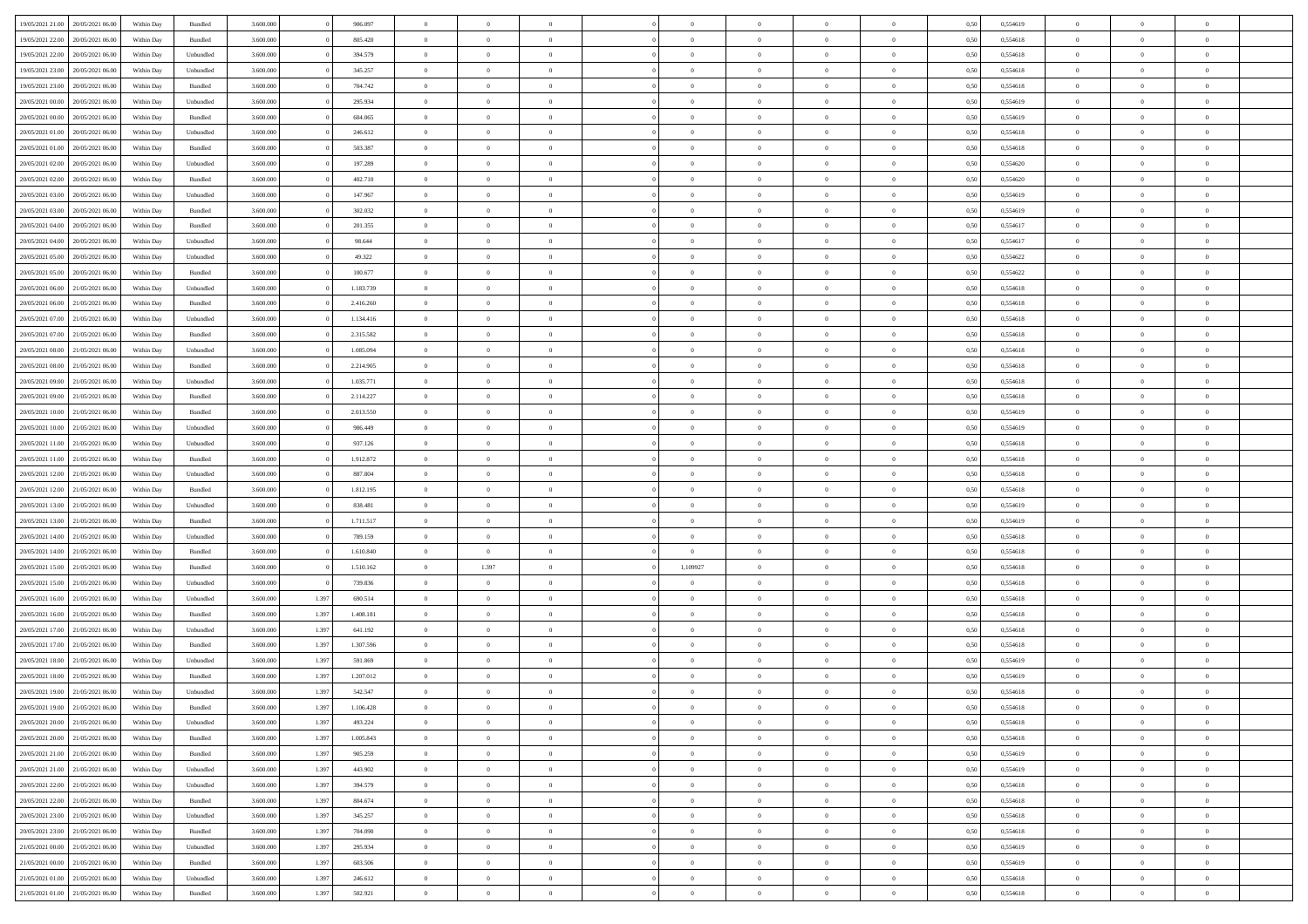| 21/05/2021 02:00                  | 21/05/2021 06:00 | Within Day | Unbundled          | 3.600.000 | 1.397 | 197.289   | $\overline{0}$ | $\Omega$       |                | $\Omega$       | $\Omega$       | $\theta$       | $\theta$       | 0,50 | 0,554620 | $\theta$       | $\theta$       | $\theta$       |  |
|-----------------------------------|------------------|------------|--------------------|-----------|-------|-----------|----------------|----------------|----------------|----------------|----------------|----------------|----------------|------|----------|----------------|----------------|----------------|--|
|                                   |                  |            |                    |           |       |           |                |                |                |                |                |                |                |      |          |                |                |                |  |
| 21/05/2021 02:00                  | 21/05/2021 06:00 | Within Day | Bundled            | 3.600.000 | 1.397 | 402.337   | $\overline{0}$ | $\theta$       | $\overline{0}$ | $\overline{0}$ | $\bf{0}$       | $\overline{0}$ | $\bf{0}$       | 0,50 | 0,554620 | $\theta$       | $\overline{0}$ | $\overline{0}$ |  |
| 21/05/2021 03:00                  | 21/05/2021 06:00 | Within Day | Bundled            | 3.600.000 | 1.397 | 301.753   | $\overline{0}$ | $\overline{0}$ | $\overline{0}$ | $\bf{0}$       | $\bf{0}$       | $\bf{0}$       | $\mathbf{0}$   | 0,50 | 0,554619 | $\bf{0}$       | $\overline{0}$ | $\bf{0}$       |  |
| 21/05/2021 03:00                  | 21/05/2021 06:00 | Within Dav | Unbundled          | 3.600.000 | 1.397 | 147.967   | $\overline{0}$ | $\overline{0}$ | $\overline{0}$ | $\overline{0}$ | $\bf{0}$       | $\overline{0}$ | $\overline{0}$ | 0.50 | 0.554619 | $\theta$       | $\theta$       | $\overline{0}$ |  |
| 21/05/2021 04:00                  | 21/05/2021 06:00 | Within Day | Unbundled          | 3.600.000 | 1.397 | 98.644    | $\overline{0}$ | $\theta$       | $\overline{0}$ | $\overline{0}$ | $\bf{0}$       | $\overline{0}$ | $\bf{0}$       | 0,50 | 0,554617 | $\theta$       | $\overline{0}$ | $\overline{0}$ |  |
| 21/05/2021 04:00                  | 21/05/2021 06:00 | Within Day | Bundled            | 3.600.000 | 1.397 | 201.168   | $\overline{0}$ | $\overline{0}$ | $\overline{0}$ | $\bf{0}$       | $\overline{0}$ | $\overline{0}$ | $\mathbf{0}$   | 0,50 | 0,554617 | $\bf{0}$       | $\overline{0}$ | $\bf{0}$       |  |
| 21/05/2021 05:00                  | 21/05/2021 06:00 | Within Dav | Unbundled          | 3.600.000 | 1.397 | 49.322    | $\overline{0}$ | $\overline{0}$ | $\overline{0}$ |                | $\overline{0}$ | $\overline{0}$ | $\overline{0}$ | 0.50 | 0,554622 | $\theta$       | $\overline{0}$ | $\overline{0}$ |  |
|                                   |                  |            |                    |           |       |           |                |                |                | $\overline{0}$ |                |                |                |      |          |                |                |                |  |
| 21/05/2021 05:00                  | 21/05/2021 06:00 | Within Day | Bundled            | 3.600.000 | 1.397 | 100.584   | $\overline{0}$ | $\theta$       | $\overline{0}$ | $\overline{0}$ | $\bf{0}$       | $\overline{0}$ | $\bf{0}$       | 0,50 | 0,554622 | $\theta$       | $\theta$       | $\overline{0}$ |  |
| 21/05/2021 06:00                  | 22/05/2021 06:00 | Within Day | Unbundled          | 3.600.000 |       | 1.183.739 | $\overline{0}$ | $\overline{0}$ | $\overline{0}$ | $\bf{0}$       | $\bf{0}$       | $\bf{0}$       | $\bf{0}$       | 0,50 | 0,554618 | $\,0\,$        | $\overline{0}$ | $\overline{0}$ |  |
| 21/05/2021 06:00                  | 22/05/2021 06:00 | Within Dav | Bundled            | 3.600.000 |       | 2.416.260 | $\overline{0}$ | $\overline{0}$ | $\overline{0}$ | $\overline{0}$ | $\overline{0}$ | $\overline{0}$ | $\overline{0}$ | 0.50 | 0.554618 | $\theta$       | $\overline{0}$ | $\overline{0}$ |  |
| 21/05/2021 07:00                  | 22/05/2021 06:00 | Within Day | Unbundled          | 3.600.000 |       | 1.134.416 | $\overline{0}$ | $\theta$       | $\overline{0}$ | $\overline{0}$ | $\bf{0}$       | $\overline{0}$ | $\bf{0}$       | 0,50 | 0,554618 | $\,$ 0 $\,$    | $\overline{0}$ | $\overline{0}$ |  |
| 21/05/2021 07:00                  | 22/05/2021 06:00 | Within Day | Bundled            | 3.600.000 |       | 2.315.582 | $\overline{0}$ | $\bf{0}$       | $\overline{0}$ | $\bf{0}$       | $\bf{0}$       | $\bf{0}$       | $\mathbf{0}$   | 0,50 | 0,554618 | $\bf{0}$       | $\overline{0}$ | $\bf{0}$       |  |
| 21/05/2021 08:00                  | 22/05/2021 06:00 | Within Day | Unbundled          | 3.600.000 |       | 1.085.094 | $\overline{0}$ | $\overline{0}$ | $\overline{0}$ | $\overline{0}$ | $\bf{0}$       | $\overline{0}$ | $\overline{0}$ | 0.50 | 0.554618 | $\theta$       | $\theta$       | $\overline{0}$ |  |
|                                   |                  |            |                    |           |       |           |                |                |                |                |                |                |                |      |          |                |                |                |  |
| 21/05/2021 08:00                  | 22/05/2021 06:00 | Within Day | Bundled            | 3.600.000 |       | 2.214.905 | $\overline{0}$ | $\theta$       | $\overline{0}$ | $\overline{0}$ | $\bf{0}$       | $\overline{0}$ | $\bf{0}$       | 0,50 | 0,554618 | $\theta$       | $\overline{0}$ | $\overline{0}$ |  |
| 21/05/2021 09:00                  | 22/05/2021 06:00 | Within Day | Bundled            | 3.600.000 |       | 2.114.227 | $\overline{0}$ | $\overline{0}$ | $\overline{0}$ | $\bf{0}$       | $\overline{0}$ | $\overline{0}$ | $\mathbf{0}$   | 0,50 | 0,554618 | $\bf{0}$       | $\overline{0}$ | $\bf{0}$       |  |
| 21/05/2021 09:00                  | 22/05/2021 06:00 | Within Dav | Unbundled          | 3.600.000 |       | 1.035.771 | $\overline{0}$ | $\overline{0}$ | $\overline{0}$ | $\overline{0}$ | $\overline{0}$ | $\overline{0}$ | $\overline{0}$ | 0.50 | 0.554618 | $\theta$       | $\overline{0}$ | $\overline{0}$ |  |
| 21/05/2021 10:00                  | 22/05/2021 06:00 | Within Day | Unbundled          | 3.600.000 |       | 986.449   | $\overline{0}$ | $\theta$       | $\overline{0}$ | $\overline{0}$ | $\bf{0}$       | $\overline{0}$ | $\bf{0}$       | 0,50 | 0,554619 | $\theta$       | $\theta$       | $\overline{0}$ |  |
| 21/05/2021 10:00                  | 22/05/2021 06:00 | Within Day | Bundled            | 3.600.000 |       | 2.013.550 | $\overline{0}$ | $\overline{0}$ | $\overline{0}$ | $\bf{0}$       | $\bf{0}$       | $\bf{0}$       | $\mathbf{0}$   | 0,50 | 0,554619 | $\bf{0}$       | $\overline{0}$ | $\overline{0}$ |  |
| 21/05/2021 11:00                  | 22/05/2021 06:00 | Within Dav | Unbundled          | 3.600.000 |       | 937.126   | $\overline{0}$ | $\overline{0}$ | $\overline{0}$ | $\overline{0}$ | $\overline{0}$ | $\overline{0}$ | $\overline{0}$ | 0.50 | 0,554618 | $\theta$       | $\overline{0}$ | $\overline{0}$ |  |
|                                   |                  |            |                    |           |       |           | $\overline{0}$ |                |                |                |                |                |                |      |          |                |                |                |  |
| 21/05/2021 11:00                  | 22/05/2021 06:00 | Within Day | Bundled            | 3.600.000 |       | 1.912.872 |                | $\theta$       | $\overline{0}$ | $\overline{0}$ | $\bf{0}$       | $\overline{0}$ | $\bf{0}$       | 0,50 | 0,554618 | $\,$ 0 $\,$    | $\overline{0}$ | $\overline{0}$ |  |
| 21/05/2021 12:00                  | 22/05/2021 06:00 | Within Day | Unbundled          | 3.600.000 |       | 887.804   | $\overline{0}$ | $\overline{0}$ | $\overline{0}$ | $\bf{0}$       | $\bf{0}$       | $\bf{0}$       | $\bf{0}$       | 0,50 | 0,554618 | $\overline{0}$ | $\overline{0}$ | $\bf{0}$       |  |
| 21/05/2021 12:00                  | 22/05/2021 06:00 | Within Day | Bundled            | 3.600.000 |       | 1.812.195 | $\overline{0}$ | $\overline{0}$ | $\overline{0}$ | $\overline{0}$ | $\bf{0}$       | $\overline{0}$ | $\overline{0}$ | 0.50 | 0.554618 | $\theta$       | $\overline{0}$ | $\overline{0}$ |  |
| 21/05/2021 13:00                  | 22/05/2021 06:00 | Within Day | Unbundled          | 3.600.000 |       | 838.481   | $\overline{0}$ | $\theta$       | $\overline{0}$ | $\overline{0}$ | $\bf{0}$       | $\overline{0}$ | $\bf{0}$       | 0,50 | 0,554619 | $\,$ 0 $\,$    | $\overline{0}$ | $\overline{0}$ |  |
| 21/05/2021 13:00                  | 22/05/2021 06:00 | Within Day | Bundled            | 3.600.000 |       | 1.711.517 | $\overline{0}$ | $\overline{0}$ | $\overline{0}$ | $\bf{0}$       | $\overline{0}$ | $\overline{0}$ | $\mathbf{0}$   | 0,50 | 0,554619 | $\overline{0}$ | $\overline{0}$ | $\bf{0}$       |  |
| 21/05/2021 14:00                  | 22/05/2021 06:00 | Within Dav | Bundled            | 3.600.000 |       | 1.610.840 | $\overline{0}$ | $\overline{0}$ | $\overline{0}$ | $\overline{0}$ | $\overline{0}$ | $\overline{0}$ | $\overline{0}$ | 0.50 | 0,554618 | $\theta$       | $\overline{0}$ | $\overline{0}$ |  |
| 21/05/2021 14:00                  | 22/05/2021 06:00 |            |                    | 3.600.000 |       | 789.159   | $\overline{0}$ | $\theta$       | $\overline{0}$ | $\overline{0}$ | $\bf{0}$       | $\overline{0}$ |                |      | 0,554618 | $\theta$       | $\theta$       | $\overline{0}$ |  |
|                                   |                  | Within Day | Unbundled          |           |       |           |                |                |                |                |                |                | $\bf{0}$       | 0,50 |          |                |                |                |  |
| 21/05/2021 15:00                  | 22/05/2021 06:00 | Within Day | Unbundled          | 3.600.000 |       | 739.836   | $\overline{0}$ | $\overline{0}$ | $\overline{0}$ | $\bf{0}$       | $\bf{0}$       | $\bf{0}$       | $\bf{0}$       | 0,50 | 0,554618 | $\,0\,$        | $\overline{0}$ | $\overline{0}$ |  |
| 21/05/2021 15:00                  | 22/05/2021 06:00 | Within Day | Bundled            | 3.600.000 |       | 1.510.162 | $\overline{0}$ | $\overline{0}$ | $\overline{0}$ | $\overline{0}$ | $\overline{0}$ | $\overline{0}$ | $\overline{0}$ | 0.50 | 0.554618 | $\theta$       | $\overline{0}$ | $\overline{0}$ |  |
| 21/05/2021 16:00                  | 22/05/2021 06:00 | Within Day | Unbundled          | 3.600.000 |       | 690.514   | $\overline{0}$ | $\theta$       | $\overline{0}$ | $\overline{0}$ | $\bf{0}$       | $\overline{0}$ | $\bf{0}$       | 0,50 | 0,554618 | $\,$ 0 $\,$    | $\overline{0}$ | $\overline{0}$ |  |
| 21/05/2021 16:00                  | 22/05/2021 06:00 | Within Day | Bundled            | 3.600.000 |       | 1.409.485 | $\overline{0}$ | $\bf{0}$       | $\overline{0}$ | $\bf{0}$       | $\bf{0}$       | $\bf{0}$       | $\bf{0}$       | 0,50 | 0,554618 | $\bf{0}$       | $\overline{0}$ | $\bf{0}$       |  |
| 21/05/2021 17:00                  | 22/05/2021 06:00 | Within Day | Unbundled          | 3.600.000 |       | 641.192   | $\bf{0}$       | $\Omega$       | $\Omega$       | $\Omega$       | $\Omega$       | $\Omega$       | $\overline{0}$ | 0,50 | 0,554618 | $\,0\,$        | $\theta$       | $\theta$       |  |
| 21/05/2021 17:00                  | 22/05/2021 06:00 | Within Day | Bundled            | 3.600.000 |       | 1.308.807 | $\overline{0}$ | $\theta$       | $\overline{0}$ | $\overline{0}$ | $\bf{0}$       | $\overline{0}$ | $\bf{0}$       | 0,50 | 0,554618 | $\,$ 0 $\,$    | $\overline{0}$ | $\overline{0}$ |  |
|                                   |                  |            |                    |           |       |           |                |                |                |                |                |                |                |      |          |                |                |                |  |
| 21/05/2021 18:00                  | 22/05/2021 06:00 | Within Day | Unbundled          | 3.600.000 |       | 591.869   | $\overline{0}$ | $\overline{0}$ | $\overline{0}$ | $\bf{0}$       | $\bf{0}$       | $\overline{0}$ | $\mathbf{0}$   | 0,50 | 0,554619 | $\bf{0}$       | $\overline{0}$ | $\bf{0}$       |  |
| 21/05/2021 18:00                  | 22/05/2021 06:00 | Within Day | Bundled            | 3.600,000 |       | 1.208.130 | $\overline{0}$ | $\Omega$       | $\Omega$       | $\Omega$       | $\bf{0}$       | $\overline{0}$ | $\overline{0}$ | 0.50 | 0.554619 | $\,0\,$        | $\theta$       | $\theta$       |  |
| 21/05/2021 19:00                  | 22/05/2021 06:00 | Within Day | Unbundled          | 3.600.000 |       | 542.547   | $\overline{0}$ | $\theta$       | $\overline{0}$ | $\overline{0}$ | $\bf{0}$       | $\overline{0}$ | $\bf{0}$       | 0,50 | 0,554618 | $\,$ 0 $\,$    | $\overline{0}$ | $\overline{0}$ |  |
| 21/05/2021 19:00                  | 22/05/2021 06:00 | Within Day | Bundled            | 3.600.000 |       | 1.107.452 | $\overline{0}$ | $\overline{0}$ | $\overline{0}$ | $\bf{0}$       | $\bf{0}$       | $\bf{0}$       | $\bf{0}$       | 0,50 | 0,554618 | $\bf{0}$       | $\overline{0}$ | $\bf{0}$       |  |
| 21/05/2021 20:00                  | 22/05/2021 06:00 | Within Day | Bundled            | 3.600,000 |       | 1.006.775 | $\overline{0}$ | $\Omega$       | $\Omega$       | $\Omega$       | $\theta$       | $\overline{0}$ | $\overline{0}$ | 0.50 | 0.554618 | $\,$ 0 $\,$    | $\theta$       | $\theta$       |  |
| 21/05/2021 20:00                  | 22/05/2021 06:00 | Within Day | Unbundled          | 3.600.000 |       | 493.224   | $\overline{0}$ | $\overline{0}$ | $\overline{0}$ | $\overline{0}$ | $\bf{0}$       | $\overline{0}$ | $\bf{0}$       | 0,50 | 0,554618 | $\,$ 0 $\,$    | $\overline{0}$ | $\overline{0}$ |  |
| 21/05/2021 21:00                  | 22/05/2021 06:00 | Within Day | Unbundled          | 3.600.000 |       | 443.902   | $\overline{0}$ | $\bf{0}$       | $\overline{0}$ | $\bf{0}$       | $\bf{0}$       | $\bf{0}$       | $\bf{0}$       | 0,50 | 0,554619 | $\overline{0}$ | $\overline{0}$ | $\bf{0}$       |  |
|                                   |                  |            |                    |           |       |           |                |                |                |                |                |                |                |      |          |                |                |                |  |
| 21/05/2021 21:00                  | 22/05/2021 06:00 | Within Day | Bundled            | 3.600.000 |       | 906,097   | $\overline{0}$ | $\Omega$       | $\overline{0}$ | $\Omega$       | $\overline{0}$ | $\overline{0}$ | $\overline{0}$ | 0,50 | 0,554619 | $\,0\,$        | $\theta$       | $\theta$       |  |
| 21/05/2021 22:00                  | 22/05/2021 06:00 | Within Day | Unbundled          | 3.600.000 |       | 394.579   | $\overline{0}$ | $\overline{0}$ | $\overline{0}$ | $\overline{0}$ | $\bf{0}$       | $\overline{0}$ | $\bf{0}$       | 0,50 | 0,554618 | $\,$ 0 $\,$    | $\overline{0}$ | $\overline{0}$ |  |
| 21/05/2021 22.00                  | 22/05/2021 06:00 | Within Day | Bundled            | 3.600.000 |       | 805.420   | $\overline{0}$ | $\overline{0}$ | $\overline{0}$ | $\bf{0}$       | $\bf{0}$       | $\bf{0}$       | $\mathbf{0}$   | 0,50 | 0,554618 | $\overline{0}$ | $\overline{0}$ | $\bf{0}$       |  |
| 21/05/2021 23:00                  | 22/05/2021 06:00 | Within Day | Unbundled          | 3.600,000 |       | 345.257   | $\overline{0}$ | $\Omega$       | $\Omega$       | $\Omega$       | $\Omega$       | $\Omega$       | $\overline{0}$ | 0.50 | 0.554618 | $\theta$       | $\theta$       | $\theta$       |  |
| 21/05/2021 23:00                  | 22/05/2021 06:00 | Within Day | Bundled            | 3.600.000 |       | 704.742   | $\overline{0}$ | $\overline{0}$ | $\overline{0}$ | $\bf{0}$       | $\,$ 0         | $\bf{0}$       | $\bf{0}$       | 0,50 | 0,554618 | $\,0\,$        | $\,$ 0 $\,$    | $\overline{0}$ |  |
| 22/05/2021 00:00 22/05/2021 06:00 |                  | Within Day | Unbundled          | 3.600.000 |       | 295.934   | $\bf{0}$       | $\bf{0}$       |                |                | $\bf{0}$       |                |                | 0,50 | 0,554619 | $\bf{0}$       | $\overline{0}$ |                |  |
| 22/05/2021 00:00                  | 22/05/2021 06:00 | Within Day | Bundled            | 3.600,000 |       | 604,065   | $\overline{0}$ | $\overline{0}$ | $\overline{0}$ | $\Omega$       | $\overline{0}$ | $\overline{0}$ | $\overline{0}$ | 0.50 | 0.554619 | $\theta$       | $\theta$       | $\theta$       |  |
| 22/05/2021 01:00                  | 22/05/2021 06:00 | Within Day | Unbundled          | 3.600.000 |       | 246.612   | $\overline{0}$ | $\bf{0}$       | $\overline{0}$ | $\bf{0}$       | $\,$ 0 $\,$    | $\overline{0}$ | $\mathbf{0}$   | 0,50 | 0,554618 | $\,$ 0 $\,$    | $\,$ 0 $\,$    | $\,$ 0         |  |
|                                   |                  |            |                    |           |       |           |                |                |                |                |                |                |                |      |          |                |                |                |  |
| 22/05/2021 01:00                  | 22/05/2021 06:00 | Within Day | Bundled            | 3.600.000 |       | 503.387   | $\overline{0}$ | $\overline{0}$ | $\overline{0}$ | $\overline{0}$ | $\overline{0}$ | $\overline{0}$ | $\mathbf{0}$   | 0,50 | 0,554618 | $\overline{0}$ | $\bf{0}$       | $\overline{0}$ |  |
| 22/05/2021 02:00                  | 22/05/2021 06:00 | Within Day | $\mathbf B$ undled | 3.600.000 |       | 402.710   | $\overline{0}$ | $\overline{0}$ | $\overline{0}$ | $\Omega$       | $\overline{0}$ | $\overline{0}$ | $\overline{0}$ | 0,50 | 0,554620 | $\overline{0}$ | $\theta$       | $\overline{0}$ |  |
| 22/05/2021 02:00                  | 22/05/2021 06:00 | Within Day | Unbundled          | 3.600.000 |       | 197.289   | $\overline{0}$ | $\,$ 0         | $\overline{0}$ | $\overline{0}$ | $\,$ 0 $\,$    | $\overline{0}$ | $\mathbf{0}$   | 0,50 | 0,554620 | $\,$ 0 $\,$    | $\overline{0}$ | $\,$ 0         |  |
| 22/05/2021 03:00                  | 22/05/2021 06:00 | Within Day | Unbundled          | 3.600.000 |       | 147.967   | $\overline{0}$ | $\overline{0}$ | $\overline{0}$ | $\overline{0}$ | $\overline{0}$ | $\overline{0}$ | $\mathbf{0}$   | 0,50 | 0,554619 | $\overline{0}$ | $\overline{0}$ | $\overline{0}$ |  |
| 22/05/2021 03:00                  | 22/05/2021 06:00 | Within Day | Bundled            | 3.600,000 |       | 302.032   | $\overline{0}$ | $\overline{0}$ | $\overline{0}$ | $\Omega$       | $\overline{0}$ | $\overline{0}$ | $\overline{0}$ | 0.50 | 0,554619 | $\overline{0}$ | $\theta$       | $\overline{0}$ |  |
| 22/05/2021 04:00                  | 22/05/2021 06:00 | Within Day | Unbundled          | 3.600.000 |       | 98.644    | $\overline{0}$ | $\,$ 0         | $\overline{0}$ | $\bf{0}$       | $\bf{0}$       | $\bf{0}$       | $\bf{0}$       | 0,50 | 0,554617 | $\,$ 0 $\,$    | $\overline{0}$ | $\overline{0}$ |  |
|                                   |                  |            |                    |           |       |           |                |                |                |                |                |                |                |      |          |                |                |                |  |
| 22/05/2021 04:00                  | 22/05/2021 06:00 | Within Day | Bundled            | 3.600.000 |       | 201.355   | $\overline{0}$ | $\bf{0}$       | $\overline{0}$ | $\overline{0}$ | $\overline{0}$ | $\overline{0}$ | $\mathbf{0}$   | 0,50 | 0,554617 | $\overline{0}$ | $\overline{0}$ | $\bf{0}$       |  |
| 22/05/2021 05:00                  | 22/05/2021 06:00 | Within Day | Unbundled          | 3.600,000 |       | 49.322    | $\overline{0}$ | $\overline{0}$ | $\overline{0}$ | $\Omega$       | $\overline{0}$ | $\overline{0}$ | $\overline{0}$ | 0.50 | 0,554622 | $\overline{0}$ | $\overline{0}$ | $\overline{0}$ |  |
| 22/05/2021 05:00                  | 22/05/2021 06:00 | Within Day | Bundled            | 3.600.000 |       | 100.677   | $\overline{0}$ | $\bf{0}$       | $\overline{0}$ | $\overline{0}$ | $\bf{0}$       | $\bf{0}$       | $\mathbf{0}$   | 0,50 | 0,554622 | $\,$ 0 $\,$    | $\,$ 0 $\,$    | $\bf{0}$       |  |
| 22/05/2021 06:00 23/05/2021 06:00 |                  | Within Day | Unbundled          | 3.600.000 |       | 1.183.739 | $\overline{0}$ | $\bf{0}$       | $\overline{0}$ | $\overline{0}$ | $\bf{0}$       | $\bf{0}$       | $\bf{0}$       | 0,50 | 0,554618 | $\overline{0}$ | $\overline{0}$ | $\bf{0}$       |  |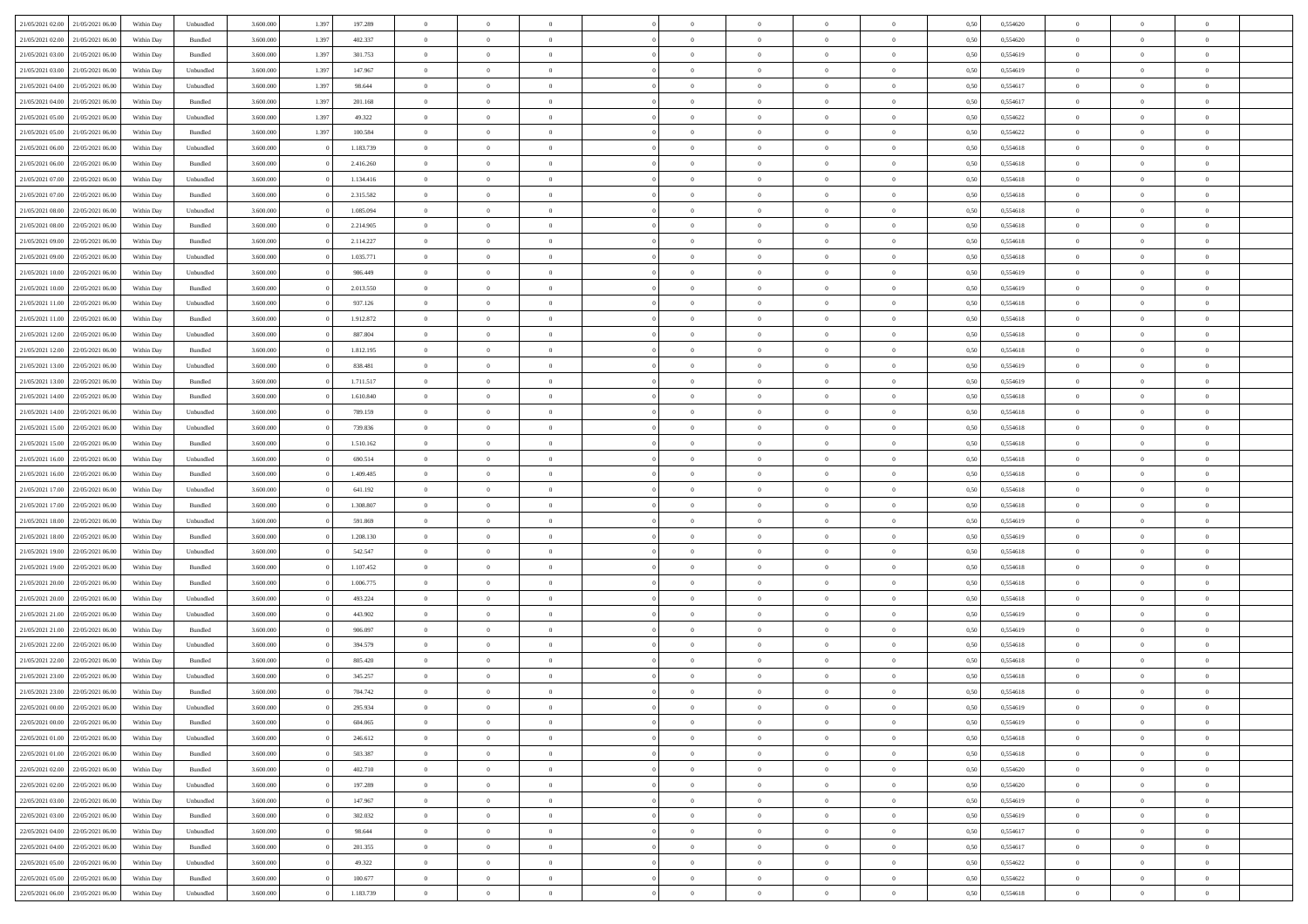|                                   |                  |            |                    |           |           | $\overline{0}$ | $\Omega$       |                |                | $\Omega$       | $\Omega$       | $\theta$       |      |          | $\theta$       | $\theta$       | $\theta$       |  |
|-----------------------------------|------------------|------------|--------------------|-----------|-----------|----------------|----------------|----------------|----------------|----------------|----------------|----------------|------|----------|----------------|----------------|----------------|--|
| 22/05/2021 06:00                  | 23/05/2021 06:00 | Within Day | Bundled            | 3.600.000 | 2.416.260 |                |                |                | $\Omega$       |                |                |                | 0,50 | 0,554618 |                |                |                |  |
| 22/05/2021 07:00                  | 23/05/2021 06:00 | Within Day | Unbundled          | 3.600.000 | 1.134.416 | $\overline{0}$ | $\theta$       | $\overline{0}$ | $\overline{0}$ | $\bf{0}$       | $\overline{0}$ | $\bf{0}$       | 0,50 | 0,554618 | $\theta$       | $\theta$       | $\overline{0}$ |  |
| 22/05/2021 07:00                  | 23/05/2021 06:00 | Within Day | Bundled            | 3.600.000 | 2.315.582 | $\overline{0}$ | $\overline{0}$ | $\overline{0}$ | $\bf{0}$       | $\bf{0}$       | $\bf{0}$       | $\bf{0}$       | 0,50 | 0,554618 | $\bf{0}$       | $\overline{0}$ | $\overline{0}$ |  |
| 22/05/2021 08:00                  | 23/05/2021 06:00 | Within Dav | Bundled            | 3.600,000 | 2.214.905 | $\overline{0}$ | $\overline{0}$ | $\overline{0}$ | $\overline{0}$ | $\bf{0}$       | $\overline{0}$ | $\overline{0}$ | 0.50 | 0.554618 | $\theta$       | $\theta$       | $\overline{0}$ |  |
| 22/05/2021 08:00                  | 23/05/2021 06:00 | Within Day | Unbundled          | 3.600.000 | 1.085.094 | $\overline{0}$ | $\theta$       | $\overline{0}$ | $\overline{0}$ | $\bf{0}$       | $\overline{0}$ | $\bf{0}$       | 0,50 | 0,554618 | $\theta$       | $\theta$       | $\overline{0}$ |  |
|                                   |                  |            |                    |           |           |                |                |                |                |                |                |                |      |          |                |                |                |  |
| 22/05/2021 09:00                  | 23/05/2021 06:00 | Within Day | Unbundled          | 3.600.000 | 1.035.771 | $\overline{0}$ | $\bf{0}$       | $\overline{0}$ | $\bf{0}$       | $\overline{0}$ | $\overline{0}$ | $\mathbf{0}$   | 0,50 | 0,554618 | $\bf{0}$       | $\overline{0}$ | $\bf{0}$       |  |
| 22/05/2021 09:00                  | 23/05/2021 06:00 | Within Dav | Bundled            | 3.600.000 | 2.114.227 | $\overline{0}$ | $\overline{0}$ | $\overline{0}$ | $\overline{0}$ | $\overline{0}$ | $\overline{0}$ | $\overline{0}$ | 0.50 | 0,554618 | $\theta$       | $\theta$       | $\overline{0}$ |  |
| 22/05/2021 10:00                  | 23/05/2021 06:00 | Within Day | Unbundled          | 3.600.000 | 986.449   | $\overline{0}$ | $\theta$       | $\overline{0}$ | $\overline{0}$ | $\bf{0}$       | $\overline{0}$ | $\bf{0}$       | 0,50 | 0,554619 | $\theta$       | $\theta$       | $\overline{0}$ |  |
| 22/05/2021 10:00                  | 23/05/2021 06:00 | Within Day | Bundled            | 3.600.000 | 2.013.550 | $\overline{0}$ | $\overline{0}$ | $\overline{0}$ | $\bf{0}$       | $\bf{0}$       | $\bf{0}$       | $\bf{0}$       | 0,50 | 0,554619 | $\,0\,$        | $\overline{0}$ | $\overline{0}$ |  |
|                                   |                  |            |                    |           |           |                | $\overline{0}$ |                |                | $\overline{0}$ |                |                |      |          | $\theta$       | $\overline{0}$ | $\overline{0}$ |  |
| 22/05/2021 11:00                  | 23/05/2021 06:00 | Within Dav | Unbundled          | 3.600.000 | 937.126   | $\overline{0}$ |                | $\overline{0}$ | $\overline{0}$ |                | $\overline{0}$ | $\overline{0}$ | 0.50 | 0.554618 |                |                |                |  |
| 22/05/2021 11:00                  | 23/05/2021 06:00 | Within Day | Bundled            | 3.600.000 | 1.912.872 | $\overline{0}$ | $\theta$       | $\overline{0}$ | $\overline{0}$ | $\bf{0}$       | $\overline{0}$ | $\bf{0}$       | 0,50 | 0,554618 | $\theta$       | $\overline{0}$ | $\overline{0}$ |  |
| 22/05/2021 12:00                  | 23/05/2021 06:00 | Within Day | Unbundled          | 3.600.000 | 887.804   | $\overline{0}$ | $\overline{0}$ | $\overline{0}$ | $\bf{0}$       | $\bf{0}$       | $\bf{0}$       | $\bf{0}$       | 0,50 | 0,554618 | $\bf{0}$       | $\overline{0}$ | $\overline{0}$ |  |
| 22/05/2021 12:00                  | 23/05/2021 06:00 | Within Day | Bundled            | 3.600.000 | 1.812.195 | $\overline{0}$ | $\overline{0}$ | $\overline{0}$ | $\overline{0}$ | $\bf{0}$       | $\overline{0}$ | $\overline{0}$ | 0.50 | 0.554618 | $\theta$       | $\theta$       | $\overline{0}$ |  |
| 22/05/2021 13:00                  | 23/05/2021 06:00 | Within Day | Unbundled          | 3.600.000 | 838.481   | $\overline{0}$ | $\theta$       | $\overline{0}$ | $\overline{0}$ | $\bf{0}$       | $\overline{0}$ | $\bf{0}$       | 0,50 | 0,554619 | $\theta$       | $\theta$       | $\overline{0}$ |  |
|                                   |                  |            |                    |           |           |                |                |                |                |                |                |                |      |          |                |                |                |  |
| 22/05/2021 13:00                  | 23/05/2021 06:00 | Within Day | Bundled            | 3.600.000 | 1.711.517 | $\overline{0}$ | $\overline{0}$ | $\overline{0}$ | $\bf{0}$       | $\overline{0}$ | $\overline{0}$ | $\mathbf{0}$   | 0,50 | 0,554619 | $\bf{0}$       | $\overline{0}$ | $\bf{0}$       |  |
| 22/05/2021 14:00                  | 23/05/2021 06:00 | Within Dav | Bundled            | 3.600.000 | 1.610.840 | $\overline{0}$ | $\overline{0}$ | $\overline{0}$ | $\overline{0}$ | $\overline{0}$ | $\overline{0}$ | $\overline{0}$ | 0.50 | 0.554618 | $\theta$       | $\overline{0}$ | $\overline{0}$ |  |
| 22/05/2021 14:00                  | 23/05/2021 06:00 | Within Day | Unbundled          | 3.600.000 | 789.159   | $\overline{0}$ | $\theta$       | $\overline{0}$ | $\overline{0}$ | $\bf{0}$       | $\overline{0}$ | $\bf{0}$       | 0,50 | 0,554618 | $\theta$       | $\theta$       | $\overline{0}$ |  |
| 22/05/2021 15:00                  | 23/05/2021 06:00 | Within Day | Unbundled          | 3.600.000 | 739.836   | $\overline{0}$ | $\overline{0}$ | $\overline{0}$ | $\bf{0}$       | $\bf{0}$       | $\bf{0}$       | $\bf{0}$       | 0,50 | 0,554618 | $\,0\,$        | $\overline{0}$ | $\overline{0}$ |  |
| 22/05/2021 15:00                  | 23/05/2021 06:00 | Within Day | Bundled            | 3.600.000 | 1.510.162 | $\overline{0}$ | $\overline{0}$ | $\overline{0}$ | $\overline{0}$ | $\overline{0}$ | $\overline{0}$ | $\overline{0}$ | 0.50 | 0,554618 | $\theta$       | $\overline{0}$ | $\overline{0}$ |  |
| 22/05/2021 16:00                  | 23/05/2021 06:00 | Within Day | Unbundled          | 3.600.000 | 690.514   | $\overline{0}$ | $\theta$       | $\overline{0}$ | $\overline{0}$ | $\bf{0}$       | $\overline{0}$ | $\bf{0}$       | 0,50 | 0,554618 | $\,$ 0 $\,$    | $\theta$       | $\overline{0}$ |  |
|                                   |                  |            |                    |           |           |                |                |                |                |                |                |                |      |          |                |                |                |  |
| 22/05/2021 16:00                  | 23/05/2021 06:00 | Within Day | Bundled            | 3.600.000 | 1.409.485 | $\overline{0}$ | $\overline{0}$ | $\overline{0}$ | $\bf{0}$       | $\bf{0}$       | $\bf{0}$       | $\bf{0}$       | 0,50 | 0,554618 | $\bf{0}$       | $\overline{0}$ | $\overline{0}$ |  |
| 22/05/2021 17:00                  | 23/05/2021 06:00 | Within Day | Unbundled          | 3.600,000 | 641.192   | $\overline{0}$ | $\overline{0}$ | $\overline{0}$ | $\overline{0}$ | $\bf{0}$       | $\overline{0}$ | $\overline{0}$ | 0.50 | 0.554618 | $\theta$       | $\theta$       | $\overline{0}$ |  |
| 22/05/2021 17:00                  | 23/05/2021 06:00 | Within Day | Bundled            | 3.600.000 | 1.308.807 | $\overline{0}$ | $\theta$       | $\overline{0}$ | $\overline{0}$ | $\bf{0}$       | $\overline{0}$ | $\bf{0}$       | 0,50 | 0,554618 | $\theta$       | $\overline{0}$ | $\overline{0}$ |  |
| 22/05/2021 18:00                  | 23/05/2021 06:00 | Within Day | Unbundled          | 3.600.000 | 591.869   | $\overline{0}$ | $\bf{0}$       | $\overline{0}$ | $\bf{0}$       | $\overline{0}$ | $\overline{0}$ | $\mathbf{0}$   | 0,50 | 0,554619 | $\overline{0}$ | $\overline{0}$ | $\bf{0}$       |  |
| 22/05/2021 18:00                  | 23/05/2021 06:00 | Within Dav | Bundled            | 3.600.000 | 1.208.130 | $\overline{0}$ | $\overline{0}$ | $\overline{0}$ | $\overline{0}$ | $\overline{0}$ | $\overline{0}$ | $\overline{0}$ | 0.50 | 0,554619 | $\theta$       | $\theta$       | $\overline{0}$ |  |
|                                   |                  |            |                    |           |           |                |                |                |                |                |                |                |      |          |                |                |                |  |
| 22/05/2021 19:00                  | 23/05/2021 06:00 | Within Day | Unbundled          | 3.600.000 | 542.547   | $\overline{0}$ | $\theta$       | $\overline{0}$ | $\overline{0}$ | $\bf{0}$       | $\overline{0}$ | $\bf{0}$       | 0,50 | 0,554618 | $\theta$       | $\theta$       | $\overline{0}$ |  |
| 22/05/2021 19:00                  | 23/05/2021 06:00 | Within Day | Bundled            | 3.600.000 | 1.107.452 | $\overline{0}$ | $\overline{0}$ | $\overline{0}$ | $\bf{0}$       | $\bf{0}$       | $\bf{0}$       | $\bf{0}$       | 0,50 | 0,554618 | $\,0\,$        | $\overline{0}$ | $\overline{0}$ |  |
| 22/05/2021 20:00                  | 23/05/2021 06:00 | Within Day | Bundled            | 3.600.000 | 1.006.775 | $\overline{0}$ | $\overline{0}$ | $\overline{0}$ | $\overline{0}$ | $\overline{0}$ | $\overline{0}$ | $\overline{0}$ | 0.50 | 0.554618 | $\theta$       | $\overline{0}$ | $\overline{0}$ |  |
| 22/05/2021 20:00                  | 23/05/2021 06:00 | Within Day | Unbundled          | 3.600.000 | 493.224   | $\overline{0}$ | $\theta$       | $\overline{0}$ | $\overline{0}$ | $\bf{0}$       | $\overline{0}$ | $\bf{0}$       | 0,50 | 0,554618 | $\,$ 0 $\,$    | $\overline{0}$ | $\overline{0}$ |  |
| 22/05/2021 21:00                  | 23/05/2021 06:00 | Within Day | Unbundled          | 3.600.000 | 443.902   | $\overline{0}$ | $\overline{0}$ | $\overline{0}$ | $\bf{0}$       | $\bf{0}$       | $\bf{0}$       | $\bf{0}$       | 0,50 | 0,554619 | $\overline{0}$ | $\overline{0}$ | $\overline{0}$ |  |
|                                   |                  |            |                    |           |           |                |                |                |                |                |                |                |      |          |                |                |                |  |
| 22/05/2021 21:00                  | 23/05/2021 06:00 | Within Day | Bundled            | 3.600.000 | 906,097   | $\overline{0}$ | $\Omega$       | $\Omega$       | $\Omega$       | $\Omega$       | $\Omega$       | $\overline{0}$ | 0,50 | 0,554619 | $\,0\,$        | $\theta$       | $\theta$       |  |
| 22/05/2021 22:00                  | 23/05/2021 06:00 | Within Day | Unbundled          | 3.600.000 | 394.579   | $\overline{0}$ | $\theta$       | $\overline{0}$ | $\overline{0}$ | $\bf{0}$       | $\overline{0}$ | $\bf{0}$       | 0,50 | 0,554618 | $\theta$       | $\theta$       | $\overline{0}$ |  |
| 22/05/2021 22:00                  | 23/05/2021 06:00 | Within Day | Bundled            | 3.600.000 | 805.420   | $\overline{0}$ | $\overline{0}$ | $\overline{0}$ | $\bf{0}$       | $\bf{0}$       | $\overline{0}$ | $\mathbf{0}$   | 0,50 | 0,554618 | $\overline{0}$ | $\overline{0}$ | $\bf{0}$       |  |
| 22/05/2021 23:00                  | 23/05/2021 06:00 | Within Day | Unbundled          | 3.600,000 | 345.257   | $\overline{0}$ | $\Omega$       | $\Omega$       | $\Omega$       | $\bf{0}$       | $\overline{0}$ | $\overline{0}$ | 0.50 | 0.554618 | $\theta$       | $\theta$       | $\theta$       |  |
| 22/05/2021 23:00                  | 23/05/2021 06:00 | Within Day | Bundled            | 3.600.000 | 704.742   | $\overline{0}$ | $\theta$       | $\overline{0}$ | $\overline{0}$ | $\bf{0}$       | $\overline{0}$ | $\bf{0}$       | 0,50 | 0,554618 | $\theta$       | $\theta$       | $\overline{0}$ |  |
|                                   | 23/05/2021 06:00 | Within Day | Unbundled          | 3.600.000 | 295.934   | $\overline{0}$ | $\overline{0}$ | $\overline{0}$ | $\bf{0}$       | $\bf{0}$       | $\bf{0}$       | $\bf{0}$       | 0,50 | 0,554619 | $\,0\,$        | $\overline{0}$ | $\overline{0}$ |  |
| 23/05/2021 00:00                  |                  |            |                    |           |           |                |                |                |                |                |                |                |      |          |                |                |                |  |
| 23/05/2021 00:00                  | 23/05/2021 06:00 | Within Day | Bundled            | 3.600,000 | 604,065   | $\overline{0}$ | $\Omega$       | $\Omega$       | $\Omega$       | $\theta$       | $\theta$       | $\overline{0}$ | 0.50 | 0.554619 | $\theta$       | $\theta$       | $\theta$       |  |
| 23/05/2021 01:00                  | 23/05/2021 06:00 | Within Day | Unbundled          | 3.600.000 | 246.612   | $\overline{0}$ | $\theta$       | $\overline{0}$ | $\overline{0}$ | $\bf{0}$       | $\overline{0}$ | $\bf{0}$       | 0,50 | 0,554618 | $\,$ 0 $\,$    | $\overline{0}$ | $\overline{0}$ |  |
| 23/05/2021 01:00                  | 23/05/2021 06:00 | Within Day | Bundled            | 3.600.000 | 503.387   | $\overline{0}$ | $\overline{0}$ | $\overline{0}$ | $\overline{0}$ | $\bf{0}$       | $\overline{0}$ | $\bf{0}$       | 0,50 | 0,554618 | $\overline{0}$ | $\overline{0}$ | $\overline{0}$ |  |
| 23/05/2021 02:00                  | 23/05/2021 06:00 | Within Day | Bundled            | 3.600.000 | 402.710   | $\overline{0}$ | $\Omega$       | $\overline{0}$ | $\Omega$       | $\Omega$       | $\overline{0}$ | $\overline{0}$ | 0,50 | 0,554620 | $\,0\,$        | $\theta$       | $\theta$       |  |
| 23/05/2021 02:00                  | 23/05/2021 06:00 | Within Day | Unbundled          | 3.600.000 | 197.289   | $\overline{0}$ | $\theta$       | $\overline{0}$ | $\overline{0}$ | $\bf{0}$       | $\overline{0}$ | $\bf{0}$       | 0,50 | 0,554620 | $\,$ 0 $\,$    | $\overline{0}$ | $\overline{0}$ |  |
|                                   |                  |            |                    |           |           |                |                |                |                |                |                |                |      |          |                |                |                |  |
| 23/05/2021 03:00                  | 23/05/2021 06:00 | Within Day | Unbundled          | 3.600.000 | 147.967   | $\overline{0}$ | $\overline{0}$ | $\overline{0}$ | $\overline{0}$ | $\bf{0}$       | $\overline{0}$ | $\mathbf{0}$   | 0,50 | 0,554619 | $\overline{0}$ | $\overline{0}$ | $\bf{0}$       |  |
| 23/05/2021 03:00                  | 23/05/2021 06:00 | Within Day | Bundled            | 3.600,000 | 302.032   | $\overline{0}$ | $\Omega$       | $\Omega$       | $\Omega$       | $\Omega$       | $\Omega$       | $\overline{0}$ | 0.50 | 0.554619 | $\theta$       | $\theta$       | $\theta$       |  |
| 23/05/2021 04:00                  | 23/05/2021 06:00 | Within Day | Unbundled          | 3.600.000 | 98.644    | $\overline{0}$ | $\overline{0}$ | $\overline{0}$ | $\bf{0}$       | $\,$ 0         | $\overline{0}$ | $\bf{0}$       | 0,50 | 0,554617 | $\,0\,$        | $\overline{0}$ | $\overline{0}$ |  |
| 23/05/2021 04:00 23/05/2021 06:00 |                  | Within Day | $\mathbf B$ undled | 3.600.000 | 201.355   | $\bf{0}$       | $\bf{0}$       |                |                |                |                |                | 0,50 | 0,554617 | $\bf{0}$       | $\overline{0}$ |                |  |
| 23/05/2021 05:00                  | 23/05/2021 06:00 | Within Day | Unbundled          | 3.600,000 | 49.322    | $\overline{0}$ | $\overline{0}$ | $\overline{0}$ | $\Omega$       | $\overline{0}$ | $\overline{0}$ | $\overline{0}$ | 0.50 | 0.554622 | $\theta$       | $\theta$       | $\theta$       |  |
| 23/05/2021 05:00                  | 23/05/2021 06:00 | Within Day | Bundled            | 3.600.000 | 100.677   | $\overline{0}$ | $\,$ 0         | $\overline{0}$ | $\overline{0}$ | $\,$ 0 $\,$    | $\overline{0}$ | $\mathbf{0}$   | 0,50 | 0,554622 | $\,$ 0 $\,$    | $\,$ 0 $\,$    | $\,$ 0         |  |
|                                   |                  |            |                    |           |           |                |                |                |                |                |                |                |      |          |                |                |                |  |
| 23/05/2021 06:00                  | 24/05/2021 06:00 | Within Day | Unbundled          | 3.600.000 | 1.183.739 | $\overline{0}$ | $\overline{0}$ | $\overline{0}$ | $\overline{0}$ | $\overline{0}$ | $\overline{0}$ | $\mathbf{0}$   | 0,50 | 0,554618 | $\overline{0}$ | $\bf{0}$       | $\bf{0}$       |  |
| 23/05/2021 06:00                  | 24/05/2021 06:00 | Within Day | Bundled            | 3.600.000 | 2.416.260 | $\overline{0}$ | $\overline{0}$ | $\overline{0}$ | $\Omega$       | $\overline{0}$ | $\overline{0}$ | $\bf{0}$       | 0,50 | 0,554618 | $\overline{0}$ | $\theta$       | $\overline{0}$ |  |
| 23/05/2021 07:00                  | 24/05/2021 06.00 | Within Day | Unbundled          | 3.600.000 | 1.134.416 | $\overline{0}$ | $\,$ 0         | $\overline{0}$ | $\overline{0}$ | $\,$ 0 $\,$    | $\overline{0}$ | $\mathbf{0}$   | 0,50 | 0,554618 | $\,$ 0 $\,$    | $\overline{0}$ | $\overline{0}$ |  |
| 23/05/2021 07:00                  | 24/05/2021 06:00 | Within Day | Bundled            | 3.600.000 | 2.315.582 | $\overline{0}$ | $\overline{0}$ | $\overline{0}$ | $\overline{0}$ | $\overline{0}$ | $\overline{0}$ | $\mathbf{0}$   | 0,50 | 0,554618 | $\overline{0}$ | $\overline{0}$ | $\bf{0}$       |  |
| 23/05/2021 08:00                  | 24/05/2021 06:00 | Within Day | Bundled            | 3.600,000 | 2.214.905 | $\overline{0}$ | $\overline{0}$ | $\overline{0}$ | $\Omega$       | $\overline{0}$ | $\overline{0}$ | $\bf{0}$       | 0.50 | 0,554618 | $\overline{0}$ | $\theta$       | $\overline{0}$ |  |
|                                   |                  |            |                    |           |           |                |                |                |                |                |                |                |      |          |                |                |                |  |
| 23/05/2021 08:00                  | 24/05/2021 06:00 | Within Day | Unbundled          | 3.600.000 | 1.085.094 | $\overline{0}$ | $\,$ 0         | $\overline{0}$ | $\overline{0}$ | $\bf{0}$       | $\overline{0}$ | $\bf{0}$       | 0,50 | 0,554618 | $\,$ 0 $\,$    | $\overline{0}$ | $\overline{0}$ |  |
| 23/05/2021 09:00                  | 24/05/2021 06:00 | Within Day | Unbundled          | 3.600.000 | 1.035.771 | $\overline{0}$ | $\bf{0}$       | $\overline{0}$ | $\overline{0}$ | $\overline{0}$ | $\overline{0}$ | $\mathbf{0}$   | 0,50 | 0,554618 | $\overline{0}$ | $\overline{0}$ | $\bf{0}$       |  |
| 23/05/2021 09:00                  | 24/05/2021 06:00 | Within Day | Bundled            | 3.600,000 | 2.114.227 | $\overline{0}$ | $\overline{0}$ | $\overline{0}$ | $\Omega$       | $\overline{0}$ | $\overline{0}$ | $\bf{0}$       | 0.50 | 0,554618 | $\overline{0}$ | $\overline{0}$ | $\overline{0}$ |  |
| 23/05/2021 11:00                  | 24/05/2021 06.00 | Within Day | Unbundled          | 3.600.000 | 937.126   | $\overline{0}$ | $\bf{0}$       | $\overline{0}$ | $\overline{0}$ | $\bf{0}$       | $\overline{0}$ | $\bf{0}$       | 0,50 | 0,554618 | $\,$ 0 $\,$    | $\,$ 0 $\,$    | $\bf{0}$       |  |
| 23/05/2021 11:00 24/05/2021 06:00 |                  | Within Day | Bundled            | 3.600.000 | 1.912.872 | $\overline{0}$ | $\bf{0}$       | $\overline{0}$ | $\bf{0}$       | $\bf{0}$       | $\overline{0}$ | $\bf{0}$       | 0,50 | 0,554618 | $\overline{0}$ | $\overline{0}$ | $\bf{0}$       |  |
|                                   |                  |            |                    |           |           |                |                |                |                |                |                |                |      |          |                |                |                |  |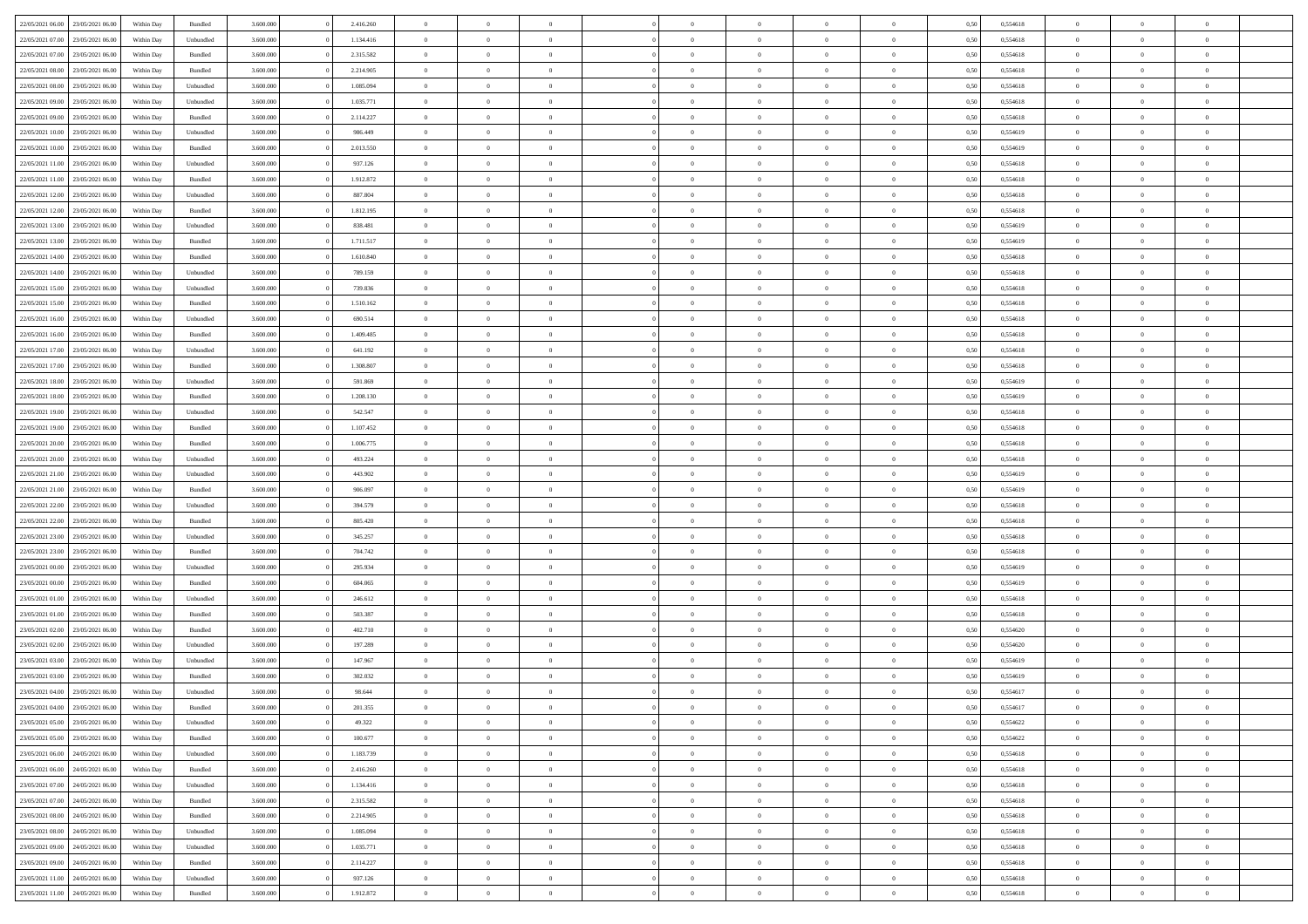| 23/05/2021 12:00                  |                  |            |           |           |           | $\overline{0}$ | $\Omega$       |                |                | $\Omega$       | $\Omega$       | $\theta$       |      |          | $\theta$       |                | $\theta$       |  |
|-----------------------------------|------------------|------------|-----------|-----------|-----------|----------------|----------------|----------------|----------------|----------------|----------------|----------------|------|----------|----------------|----------------|----------------|--|
|                                   | 24/05/2021 06:00 | Within Dav | Unbundled | 3.600.000 | 887.804   |                |                |                | $\Omega$       |                |                |                | 0,50 | 0,554618 |                | $\theta$       |                |  |
| 23/05/2021 12:00                  | 24/05/2021 06.00 | Within Day | Bundled   | 3.600.000 | 1.812.195 | $\overline{0}$ | $\theta$       | $\overline{0}$ | $\overline{0}$ | $\bf{0}$       | $\overline{0}$ | $\bf{0}$       | 0,50 | 0,554618 | $\theta$       | $\theta$       | $\overline{0}$ |  |
| 23/05/2021 13:00                  | 24/05/2021 06:00 | Within Day | Unbundled | 3.600.000 | 838.481   | $\overline{0}$ | $\overline{0}$ | $\overline{0}$ | $\bf{0}$       | $\bf{0}$       | $\bf{0}$       | $\bf{0}$       | 0,50 | 0,554619 | $\overline{0}$ | $\overline{0}$ | $\overline{0}$ |  |
| 23/05/2021 13:00                  | 24/05/2021 06:00 | Within Dav | Bundled   | 3.600,000 | 1.711.517 | $\overline{0}$ | $\overline{0}$ | $\overline{0}$ | $\overline{0}$ | $\bf{0}$       | $\overline{0}$ | $\overline{0}$ | 0.50 | 0.554619 | $\theta$       | $\theta$       | $\overline{0}$ |  |
|                                   |                  |            |           |           |           | $\overline{0}$ | $\theta$       | $\overline{0}$ |                | $\bf{0}$       | $\overline{0}$ |                |      |          | $\theta$       | $\theta$       | $\overline{0}$ |  |
| 23/05/2021 14:00                  | 24/05/2021 06.00 | Within Day | Bundled   | 3.600.000 | 1.610.840 |                |                |                | $\overline{0}$ |                |                | $\bf{0}$       | 0,50 | 0,554618 |                |                |                |  |
| 23/05/2021 14:00                  | 24/05/2021 06:00 | Within Day | Unbundled | 3.600.000 | 789.159   | $\overline{0}$ | $\bf{0}$       | $\overline{0}$ | $\bf{0}$       | $\overline{0}$ | $\overline{0}$ | $\mathbf{0}$   | 0,50 | 0,554618 | $\overline{0}$ | $\overline{0}$ | $\bf{0}$       |  |
| 23/05/2021 15:00                  | 24/05/2021 06.00 | Within Dav | Unbundled | 3.600.000 | 739.836   | $\overline{0}$ | $\overline{0}$ | $\overline{0}$ | $\overline{0}$ | $\overline{0}$ | $\overline{0}$ | $\overline{0}$ | 0.50 | 0,554618 | $\theta$       | $\overline{0}$ | $\overline{0}$ |  |
| 23/05/2021 15:00                  | 24/05/2021 06.00 | Within Day | Bundled   | 3.600.000 | 1.510.162 | $\overline{0}$ | $\theta$       | $\overline{0}$ | $\overline{0}$ | $\bf{0}$       | $\overline{0}$ | $\bf{0}$       | 0,50 | 0,554618 | $\theta$       | $\theta$       | $\overline{0}$ |  |
| 23/05/2021 16:00                  | 24/05/2021 06:00 | Within Day | Unbundled | 3.600.000 | 690.514   | $\overline{0}$ | $\overline{0}$ | $\overline{0}$ | $\bf{0}$       | $\bf{0}$       | $\bf{0}$       | $\bf{0}$       | 0,50 | 0,554618 | $\,0\,$        | $\overline{0}$ | $\overline{0}$ |  |
|                                   |                  |            |           |           |           |                | $\overline{0}$ |                |                | $\overline{0}$ |                |                |      |          | $\theta$       | $\overline{0}$ | $\overline{0}$ |  |
| 23/05/2021 16:00                  | 24/05/2021 06:00 | Within Dav | Bundled   | 3.600.000 | 1.409.485 | $\overline{0}$ |                | $\overline{0}$ | $\overline{0}$ |                | $\overline{0}$ | $\overline{0}$ | 0.50 | 0.554618 |                |                |                |  |
| 23/05/2021 17:00                  | 24/05/2021 06.00 | Within Day | Unbundled | 3.600.000 | 641.192   | $\overline{0}$ | $\theta$       | $\overline{0}$ | $\overline{0}$ | $\bf{0}$       | $\overline{0}$ | $\bf{0}$       | 0,50 | 0,554618 | $\theta$       | $\theta$       | $\overline{0}$ |  |
| 23/05/2021 17:00                  | 24/05/2021 06:00 | Within Day | Bundled   | 3.600.000 | 1.308.807 | $\overline{0}$ | $\overline{0}$ | $\overline{0}$ | $\bf{0}$       | $\bf{0}$       | $\bf{0}$       | $\mathbf{0}$   | 0,50 | 0,554618 | $\overline{0}$ | $\overline{0}$ | $\overline{0}$ |  |
| 23/05/2021 18:00                  | 24/05/2021 06:00 | Within Day | Unbundled | 3.600.000 | 591.869   | $\overline{0}$ | $\overline{0}$ | $\overline{0}$ | $\overline{0}$ | $\bf{0}$       | $\overline{0}$ | $\overline{0}$ | 0.50 | 0.554619 | $\theta$       | $\theta$       | $\overline{0}$ |  |
| 23/05/2021 18:00                  | 24/05/2021 06.00 | Within Day | Bundled   | 3.600.000 | 1.208.130 | $\overline{0}$ | $\theta$       | $\overline{0}$ | $\overline{0}$ | $\bf{0}$       | $\overline{0}$ | $\bf{0}$       | 0,50 | 0,554619 | $\theta$       | $\theta$       | $\overline{0}$ |  |
|                                   |                  |            |           |           |           |                |                |                |                |                |                |                |      |          |                |                |                |  |
| 23/05/2021 19:00                  | 24/05/2021 06:00 | Within Day | Unbundled | 3.600.000 | 542.547   | $\overline{0}$ | $\overline{0}$ | $\overline{0}$ | $\bf{0}$       | $\overline{0}$ | $\overline{0}$ | $\mathbf{0}$   | 0,50 | 0,554618 | $\overline{0}$ | $\overline{0}$ | $\bf{0}$       |  |
| 23/05/2021 19:00                  | 24/05/2021 06:00 | Within Dav | Bundled   | 3.600.000 | 1.107.452 | $\overline{0}$ | $\overline{0}$ | $\overline{0}$ | $\overline{0}$ | $\overline{0}$ | $\overline{0}$ | $\overline{0}$ | 0.50 | 0.554618 | $\theta$       | $\overline{0}$ | $\overline{0}$ |  |
| 23/05/2021 20:00                  | 24/05/2021 06.00 | Within Day | Bundled   | 3.600.000 | 1.006.775 | $\overline{0}$ | $\theta$       | $\overline{0}$ | $\overline{0}$ | $\bf{0}$       | $\overline{0}$ | $\bf{0}$       | 0,50 | 0,554618 | $\theta$       | $\theta$       | $\overline{0}$ |  |
| 23/05/2021 20:00                  | 24/05/2021 06:00 | Within Day | Unbundled | 3.600.000 | 493.224   | $\overline{0}$ | $\overline{0}$ | $\overline{0}$ | $\bf{0}$       | $\bf{0}$       | $\bf{0}$       | $\bf{0}$       | 0,50 | 0,554618 | $\,0\,$        | $\overline{0}$ | $\overline{0}$ |  |
| 23/05/2021 22:00                  | 24/05/2021 06:00 | Within Day | Unbundled | 3.600.000 | 394.579   | $\overline{0}$ | $\overline{0}$ | $\overline{0}$ | $\overline{0}$ | $\overline{0}$ | $\overline{0}$ | $\overline{0}$ | 0.50 | 0.554618 | $\theta$       | $\overline{0}$ | $\overline{0}$ |  |
| 23/05/2021 22:00                  | 24/05/2021 06.00 | Within Day | Bundled   | 3.600.000 | 805.420   | $\overline{0}$ | $\theta$       | $\overline{0}$ | $\overline{0}$ | $\bf{0}$       | $\overline{0}$ | $\bf{0}$       | 0,50 | 0,554618 | $\,$ 0 $\,$    | $\theta$       | $\overline{0}$ |  |
|                                   |                  |            |           |           |           |                |                |                |                |                |                |                |      |          |                |                |                |  |
| 23/05/2021 23:00                  | 24/05/2021 06:00 | Within Day | Unbundled | 3.600.000 | 345.257   | $\overline{0}$ | $\overline{0}$ | $\overline{0}$ | $\bf{0}$       | $\bf{0}$       | $\overline{0}$ | $\bf{0}$       | 0,50 | 0,554618 | $\bf{0}$       | $\overline{0}$ | $\overline{0}$ |  |
| 23/05/2021 23:00                  | 24/05/2021 06:00 | Within Day | Bundled   | 3.600,000 | 704.742   | $\overline{0}$ | $\overline{0}$ | $\overline{0}$ | $\overline{0}$ | $\bf{0}$       | $\overline{0}$ | $\overline{0}$ | 0.50 | 0.554618 | $\theta$       | $\theta$       | $\overline{0}$ |  |
| 24/05/2021 00:00                  | 24/05/2021 06.00 | Within Day | Unbundled | 3.600.000 | 295.934   | $\overline{0}$ | $\theta$       | $\overline{0}$ | $\overline{0}$ | $\bf{0}$       | $\overline{0}$ | $\bf{0}$       | 0,50 | 0,554619 | $\theta$       | $\overline{0}$ | $\overline{0}$ |  |
| 24/05/2021 00:00                  | 24/05/2021 06:00 | Within Day | Bundled   | 3.600.000 | 604.065   | $\overline{0}$ | $\bf{0}$       | $\overline{0}$ | $\overline{0}$ | $\overline{0}$ | $\overline{0}$ | $\mathbf{0}$   | 0,50 | 0,554619 | $\bf{0}$       | $\overline{0}$ | $\bf{0}$       |  |
| 24/05/2021 01:00                  | 24/05/2021 06:00 | Within Dav | Unbundled | 3.600.000 | 246.612   | $\overline{0}$ | $\overline{0}$ | $\overline{0}$ | $\overline{0}$ | $\overline{0}$ | $\overline{0}$ | $\overline{0}$ | 0.50 | 0.554618 | $\theta$       | $\overline{0}$ | $\overline{0}$ |  |
| 24/05/2021 01:00                  | 24/05/2021 06.00 | Within Day | Bundled   | 3.600.000 | 503.387   | $\overline{0}$ | $\theta$       | $\overline{0}$ | $\overline{0}$ | $\bf{0}$       | $\overline{0}$ | $\bf{0}$       | 0,50 | 0,554618 | $\theta$       | $\theta$       | $\overline{0}$ |  |
|                                   | 24/05/2021 06:00 | Within Day | Unbundled | 3.600.000 | 197.289   | $\overline{0}$ | $\overline{0}$ | $\overline{0}$ | $\overline{0}$ | $\bf{0}$       | $\overline{0}$ | $\bf{0}$       | 0,50 | 0,554620 | $\,0\,$        | $\overline{0}$ | $\overline{0}$ |  |
| 24/05/2021 02:00                  |                  |            |           |           |           |                |                |                |                |                |                |                |      |          |                |                |                |  |
| 24/05/2021 02:00                  | 24/05/2021 06:00 | Within Day | Bundled   | 3.600.000 | 402.710   | $\overline{0}$ | $\overline{0}$ | $\overline{0}$ | $\overline{0}$ | $\overline{0}$ | $\overline{0}$ | $\overline{0}$ | 0.50 | 0,554620 | $\theta$       | $\overline{0}$ | $\overline{0}$ |  |
| 24/05/2021 03:00                  | 24/05/2021 06.00 | Within Day | Bundled   | 3.600.000 | 302.032   | $\overline{0}$ | $\theta$       | $\overline{0}$ | $\overline{0}$ | $\bf{0}$       | $\overline{0}$ | $\bf{0}$       | 0,50 | 0,554619 | $\,$ 0 $\,$    | $\overline{0}$ | $\overline{0}$ |  |
| 24/05/2021 03:00                  | 24/05/2021 06:00 | Within Day | Unbundled | 3.600.000 | 147.967   | $\overline{0}$ | $\overline{0}$ | $\overline{0}$ | $\overline{0}$ | $\bf{0}$       | $\overline{0}$ | $\bf{0}$       | 0,50 | 0,554619 | $\bf{0}$       | $\overline{0}$ | $\overline{0}$ |  |
| 24/05/2021 04:00                  | 24/05/2021 06.00 | Within Day | Unbundled | 3.600.000 | 98.644    | $\overline{0}$ | $\Omega$       | $\Omega$       | $\Omega$       | $\Omega$       | $\Omega$       | $\overline{0}$ | 0,50 | 0,554617 | $\,0\,$        | $\theta$       | $\theta$       |  |
| 24/05/2021 04:00                  | 24/05/2021 06.00 | Within Day | Bundled   | 3.600.000 | 201.355   | $\overline{0}$ | $\theta$       | $\overline{0}$ | $\overline{0}$ | $\bf{0}$       | $\overline{0}$ | $\bf{0}$       | 0,50 | 0,554617 | $\theta$       | $\theta$       | $\overline{0}$ |  |
| 24/05/2021 05:00                  | 24/05/2021 06:00 | Within Day | Unbundled | 3.600.000 | 49.322    | $\overline{0}$ | $\overline{0}$ | $\overline{0}$ | $\overline{0}$ | $\bf{0}$       | $\overline{0}$ | $\mathbf{0}$   | 0,50 | 0,554622 | $\bf{0}$       | $\overline{0}$ | $\bf{0}$       |  |
|                                   |                  |            |           |           |           |                |                |                |                |                |                |                |      |          |                |                |                |  |
| 24/05/2021 05:00                  | 24/05/2021 06:00 | Within Day | Bundled   | 3.600,000 | 100,677   | $\overline{0}$ | $\Omega$       | $\Omega$       | $\Omega$       | $\bf{0}$       | $\overline{0}$ | $\overline{0}$ | 0.50 | 0,554622 | $\,0\,$        | $\theta$       | $\theta$       |  |
| 24/05/2021 06:00                  | 25/05/2021 06:00 | Within Day | Unbundled | 3.600.000 | 1.183.739 | $\overline{0}$ | $\theta$       | $\overline{0}$ | $\overline{0}$ | $\bf{0}$       | $\overline{0}$ | $\bf{0}$       | 0,50 | 0,554618 | $\theta$       | $\theta$       | $\overline{0}$ |  |
| 24/05/2021 06:00                  | 25/05/2021 06:00 | Within Day | Bundled   | 3.600.000 | 2.416.260 | $\overline{0}$ | $\overline{0}$ | $\overline{0}$ | $\overline{0}$ | $\bf{0}$       | $\overline{0}$ | $\bf{0}$       | 0,50 | 0,554618 | $\,0\,$        | $\overline{0}$ | $\overline{0}$ |  |
| 24/05/2021 07:00                  | 25/05/2021 06:00 | Within Day | Unbundled | 3.600,000 | 1.134.416 | $\overline{0}$ | $\Omega$       | $\Omega$       | $\Omega$       | $\theta$       | $\theta$       | $\overline{0}$ | 0.50 | 0.554618 | $\theta$       | $\theta$       | $\theta$       |  |
| 24/05/2021 07:00                  | 25/05/2021 06:00 | Within Day | Bundled   | 3.600.000 | 2.315.582 | $\overline{0}$ | $\theta$       | $\overline{0}$ | $\overline{0}$ | $\bf{0}$       | $\overline{0}$ | $\bf{0}$       | 0,50 | 0,554618 | $\,$ 0 $\,$    | $\overline{0}$ | $\overline{0}$ |  |
|                                   |                  |            |           |           |           |                |                |                |                |                |                |                |      |          |                |                |                |  |
| 24/05/2021 08:00                  | 25/05/2021 06:00 | Within Day | Unbundled | 3.600.000 | 1.085.094 | $\overline{0}$ | $\overline{0}$ | $\overline{0}$ | $\overline{0}$ | $\bf{0}$       | $\overline{0}$ | $\bf{0}$       | 0,50 | 0,554618 | $\bf{0}$       | $\overline{0}$ | $\overline{0}$ |  |
| 24/05/2021 08:00                  | 25/05/2021 06:00 | Within Day | Bundled   | 3.600.000 | 2.214.905 | $\overline{0}$ | $\Omega$       | $\overline{0}$ | $\Omega$       | $\Omega$       | $\overline{0}$ | $\overline{0}$ | 0,50 | 0,554618 | $\,0\,$        | $\theta$       | $\theta$       |  |
| 24/05/2021 09:00                  | 25/05/2021 06:00 | Within Day | Bundled   | 3.600.000 | 2.114.227 | $\overline{0}$ | $\theta$       | $\overline{0}$ | $\overline{0}$ | $\bf{0}$       | $\overline{0}$ | $\bf{0}$       | 0,50 | 0,554618 | $\,$ 0 $\,$    | $\overline{0}$ | $\overline{0}$ |  |
| 24/05/2021 09:00                  | 25/05/2021 06:00 | Within Day | Unbundled | 3.600.000 | 1.035.771 | $\overline{0}$ | $\overline{0}$ | $\overline{0}$ | $\overline{0}$ | $\bf{0}$       | $\overline{0}$ | $\mathbf{0}$   | 0,50 | 0,554618 | $\bf{0}$       | $\overline{0}$ | $\bf{0}$       |  |
| 24/05/2021 10:00                  | 25/05/2021 06:00 | Within Day | Unbundled | 3.600,000 | 986.449   | $\overline{0}$ | $\Omega$       | $\Omega$       | $\Omega$       | $\Omega$       | $\Omega$       | $\overline{0}$ | 0.50 | 0.554619 | $\theta$       | $\theta$       | $\theta$       |  |
| 24/05/2021 10:00                  | 25/05/2021 06:00 | Within Day | Bundled   | 3.600.000 | 2.013.550 | $\overline{0}$ | $\overline{0}$ | $\overline{0}$ | $\bf{0}$       | $\,$ 0         | $\overline{0}$ | $\bf{0}$       | 0,50 | 0,554619 | $\,0\,$        | $\overline{0}$ | $\overline{0}$ |  |
| 24/05/2021 11:00                  | 25/05/2021 06:00 | Within Day | Unbundled | 3.600.000 | 937.126   | $\bf{0}$       | $\bf{0}$       |                |                |                |                |                | 0,50 | 0,554618 | $\bf{0}$       | $\overline{0}$ |                |  |
|                                   |                  |            |           |           |           |                |                |                |                |                |                |                |      |          |                |                |                |  |
| 24/05/2021 11:00                  | 25/05/2021 06:00 | Within Day | Bundled   | 3.600,000 | 1.912.872 | $\overline{0}$ | $\overline{0}$ | $\overline{0}$ | $\Omega$       | $\overline{0}$ | $\overline{0}$ | $\overline{0}$ | 0.50 | 0.554618 | $\theta$       | $\theta$       | $\theta$       |  |
| 24/05/2021 12:00                  | 25/05/2021 06:00 | Within Day | Unbundled | 3.600.000 | 887.804   | $\overline{0}$ | $\,$ 0         | $\overline{0}$ | $\overline{0}$ | $\,$ 0 $\,$    | $\overline{0}$ | $\mathbf{0}$   | 0,50 | 0,554618 | $\,$ 0 $\,$    | $\,$ 0 $\,$    | $\,$ 0         |  |
| 24/05/2021 12:00                  | 25/05/2021 06:00 | Within Day | Bundled   | 3.600.000 | 1.812.195 | $\overline{0}$ | $\overline{0}$ | $\overline{0}$ | $\overline{0}$ | $\overline{0}$ | $\overline{0}$ | $\mathbf{0}$   | 0,50 | 0,554618 | $\overline{0}$ | $\bf{0}$       | $\overline{0}$ |  |
| 24/05/2021 13:00                  | 25/05/2021 06:00 | Within Day | Unbundled | 3.600.000 | 838.481   | $\overline{0}$ | $\overline{0}$ | $\overline{0}$ | $\Omega$       | $\overline{0}$ | $\overline{0}$ | $\overline{0}$ | 0,50 | 0,554619 | $\overline{0}$ | $\theta$       | $\overline{0}$ |  |
| 24/05/2021 13:00                  | 25/05/2021 06:00 | Within Day | Bundled   | 3.600.000 | 1.711.517 | $\overline{0}$ | $\,$ 0         | $\overline{0}$ | $\overline{0}$ | $\,$ 0 $\,$    | $\overline{0}$ | $\mathbf{0}$   | 0,50 | 0,554619 | $\,$ 0 $\,$    | $\overline{0}$ | $\overline{0}$ |  |
| 24/05/2021 14:00                  | 25/05/2021 06:00 | Within Day | Bundled   | 3.600.000 | 1.610.840 | $\overline{0}$ | $\overline{0}$ | $\overline{0}$ | $\overline{0}$ | $\overline{0}$ | $\overline{0}$ | $\mathbf{0}$   | 0,50 | 0,554618 | $\overline{0}$ | $\overline{0}$ | $\bf{0}$       |  |
|                                   |                  |            |           |           |           |                |                |                |                |                |                |                |      |          |                |                |                |  |
| 24/05/2021 14:00                  | 25/05/2021 06:00 | Within Day | Unbundled | 3.600,000 | 789.159   | $\overline{0}$ | $\overline{0}$ | $\overline{0}$ | $\Omega$       | $\overline{0}$ | $\overline{0}$ | $\bf{0}$       | 0.50 | 0,554618 | $\overline{0}$ | $\theta$       | $\overline{0}$ |  |
| 24/05/2021 15:00                  | 25/05/2021 06:00 | Within Day | Unbundled | 3.600.000 | 739.836   | $\overline{0}$ | $\,$ 0         | $\overline{0}$ | $\bf{0}$       | $\bf{0}$       | $\bf{0}$       | $\bf{0}$       | 0,50 | 0,554618 | $\,$ 0 $\,$    | $\overline{0}$ | $\overline{0}$ |  |
| 24/05/2021 15:00                  | 25/05/2021 06:00 | Within Day | Bundled   | 3.600.000 | 1.510.162 | $\overline{0}$ | $\bf{0}$       | $\overline{0}$ | $\overline{0}$ | $\overline{0}$ | $\overline{0}$ | $\mathbf{0}$   | 0,50 | 0,554618 | $\overline{0}$ | $\overline{0}$ | $\bf{0}$       |  |
| 24/05/2021 16:00                  | 25/05/2021 06:00 | Within Day | Unbundled | 3.600,000 | 690.514   | $\overline{0}$ | $\overline{0}$ | $\overline{0}$ | $\Omega$       | $\overline{0}$ | $\overline{0}$ | $\overline{0}$ | 0.50 | 0,554618 | $\overline{0}$ | $\overline{0}$ | $\overline{0}$ |  |
| 24/05/2021 16:00                  | 25/05/2021 06:00 | Within Day | Bundled   | 3.600.000 | 1.409.485 | $\overline{0}$ | $\bf{0}$       | $\overline{0}$ | $\bf{0}$       | $\bf{0}$       | $\bf{0}$       | $\mathbf{0}$   | 0,50 | 0,554618 | $\,$ 0 $\,$    | $\,$ 0 $\,$    | $\bf{0}$       |  |
| 24/05/2021 17:00 25/05/2021 06:00 |                  | Within Day | Unbundled | 3.600.000 | 641.192   | $\overline{0}$ | $\overline{0}$ | $\overline{0}$ | $\overline{0}$ | $\overline{0}$ | $\bf{0}$       | $\mathbf{0}$   | 0,50 | 0,554618 | $\overline{0}$ | $\bf{0}$       | $\overline{0}$ |  |
|                                   |                  |            |           |           |           |                |                |                |                |                |                |                |      |          |                |                |                |  |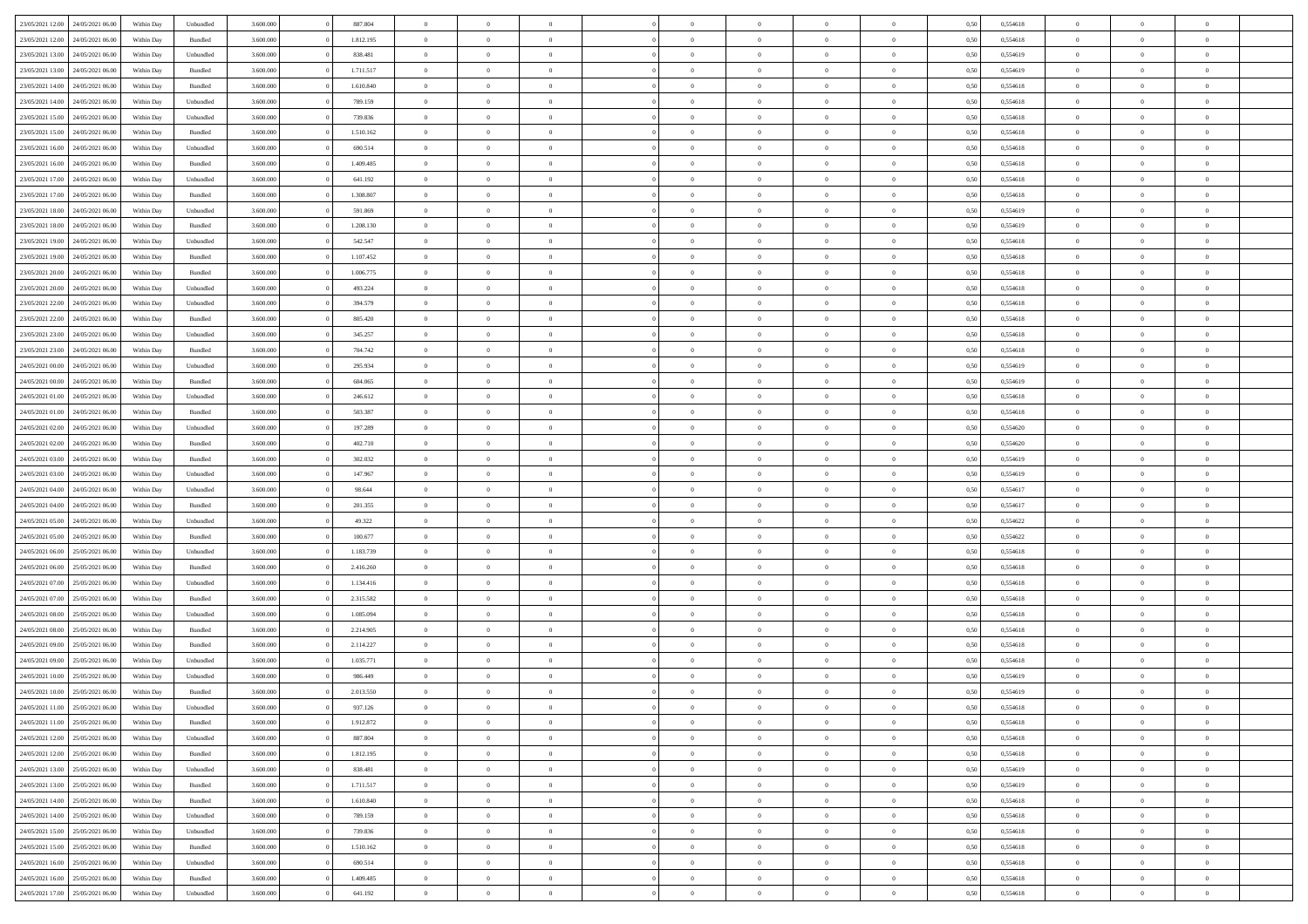|                  |                  |            |                    |           |           | $\overline{0}$ | $\Omega$       |                |                | $\Omega$       | $\Omega$       | $\theta$       |      |          | $\theta$       | $\theta$       | $\theta$       |  |
|------------------|------------------|------------|--------------------|-----------|-----------|----------------|----------------|----------------|----------------|----------------|----------------|----------------|------|----------|----------------|----------------|----------------|--|
| 24/05/2021 17:00 | 25/05/2021 06:00 | Within Day | Bundled            | 3.600.000 | 1.308.807 |                |                |                | $\Omega$       |                |                |                | 0,50 | 0,554618 |                |                |                |  |
| 24/05/2021 18:00 | 25/05/2021 06:00 | Within Day | Unbundled          | 3.600.000 | 591.869   | $\overline{0}$ | $\theta$       | $\overline{0}$ | $\overline{0}$ | $\bf{0}$       | $\overline{0}$ | $\bf{0}$       | 0,50 | 0,554619 | $\theta$       | $\theta$       | $\overline{0}$ |  |
| 24/05/2021 18:00 | 25/05/2021 06:00 | Within Day | Bundled            | 3.600.000 | 1.208.130 | $\overline{0}$ | $\overline{0}$ | $\overline{0}$ | $\bf{0}$       | $\bf{0}$       | $\bf{0}$       | $\bf{0}$       | 0,50 | 0,554619 | $\bf{0}$       | $\overline{0}$ | $\overline{0}$ |  |
| 24/05/2021 19:00 | 25/05/2021 06:00 | Within Dav | Unbundled          | 3.600,000 | 542.547   | $\overline{0}$ | $\overline{0}$ | $\overline{0}$ | $\overline{0}$ | $\bf{0}$       | $\overline{0}$ | $\overline{0}$ | 0.50 | 0.554618 | $\theta$       | $\theta$       | $\overline{0}$ |  |
| 24/05/2021 19:00 | 25/05/2021 06:00 | Within Day | Bundled            | 3.600.000 | 1.107.452 | $\overline{0}$ | $\theta$       | $\overline{0}$ | $\overline{0}$ | $\bf{0}$       | $\overline{0}$ | $\bf{0}$       | 0,50 | 0,554618 | $\theta$       | $\theta$       | $\overline{0}$ |  |
|                  |                  |            |                    |           |           |                |                |                |                |                |                |                |      |          |                |                |                |  |
| 24/05/2021 20:00 | 25/05/2021 06:00 | Within Day | Bundled            | 3.600.000 | 1.006.775 | $\overline{0}$ | $\bf{0}$       | $\overline{0}$ | $\bf{0}$       | $\overline{0}$ | $\overline{0}$ | $\mathbf{0}$   | 0,50 | 0,554618 | $\bf{0}$       | $\overline{0}$ | $\bf{0}$       |  |
| 24/05/2021 20:00 | 25/05/2021 06:00 | Within Dav | Unbundled          | 3.600.000 | 493.224   | $\overline{0}$ | $\overline{0}$ | $\overline{0}$ | $\overline{0}$ | $\overline{0}$ | $\overline{0}$ | $\overline{0}$ | 0.50 | 0,554618 | $\theta$       | $\theta$       | $\overline{0}$ |  |
| 24/05/2021 21:00 | 25/05/2021 06:00 | Within Day | Unbundled          | 3.600.000 | 443.902   | $\overline{0}$ | $\theta$       | $\overline{0}$ | $\overline{0}$ | $\bf{0}$       | $\overline{0}$ | $\bf{0}$       | 0,50 | 0,554619 | $\theta$       | $\theta$       | $\overline{0}$ |  |
| 24/05/2021 21:00 | 25/05/2021 06:00 | Within Day | Bundled            | 3.600.000 | 906.097   | $\overline{0}$ | $\overline{0}$ | $\overline{0}$ | $\bf{0}$       | $\bf{0}$       | $\bf{0}$       | $\bf{0}$       | 0,50 | 0,554619 | $\,0\,$        | $\overline{0}$ | $\overline{0}$ |  |
| 24/05/2021 22.00 | 25/05/2021 06:00 | Within Dav | Unbundled          | 3.600.000 | 394.579   | $\overline{0}$ | $\overline{0}$ | $\overline{0}$ | $\overline{0}$ | $\overline{0}$ | $\overline{0}$ | $\overline{0}$ | 0.50 | 0.554618 | $\theta$       | $\overline{0}$ | $\overline{0}$ |  |
| 24/05/2021 22:00 | 25/05/2021 06:00 | Within Day | Bundled            | 3.600.000 | 805.420   | $\overline{0}$ | $\theta$       | $\overline{0}$ | $\overline{0}$ | $\bf{0}$       | $\overline{0}$ | $\bf{0}$       | 0,50 | 0,554618 | $\theta$       | $\theta$       | $\overline{0}$ |  |
| 24/05/2021 23:00 | 25/05/2021 06:00 | Within Day | Unbundled          | 3.600.000 | 345.257   | $\overline{0}$ | $\overline{0}$ | $\overline{0}$ | $\bf{0}$       | $\bf{0}$       | $\bf{0}$       | $\mathbf{0}$   | 0,50 | 0,554618 | $\bf{0}$       | $\overline{0}$ | $\overline{0}$ |  |
|                  |                  |            |                    |           |           |                |                |                |                |                |                |                |      |          |                |                |                |  |
| 24/05/2021 23:00 | 25/05/2021 06:00 | Within Day | Bundled            | 3.600.000 | 704.742   | $\overline{0}$ | $\overline{0}$ | $\overline{0}$ | $\overline{0}$ | $\bf{0}$       | $\overline{0}$ | $\overline{0}$ | 0.50 | 0.554618 | $\theta$       | $\theta$       | $\overline{0}$ |  |
| 25/05/2021 00:00 | 25/05/2021 06:00 | Within Day | Unbundled          | 3.600.000 | 295.934   | $\overline{0}$ | $\theta$       | $\overline{0}$ | $\overline{0}$ | $\bf{0}$       | $\overline{0}$ | $\bf{0}$       | 0,50 | 0,554619 | $\theta$       | $\theta$       | $\overline{0}$ |  |
| 25/05/2021 00:00 | 25/05/2021 06:00 | Within Day | Bundled            | 3.600.000 | 604.065   | $\overline{0}$ | $\overline{0}$ | $\overline{0}$ | $\bf{0}$       | $\overline{0}$ | $\overline{0}$ | $\mathbf{0}$   | 0,50 | 0,554619 | $\bf{0}$       | $\overline{0}$ | $\bf{0}$       |  |
| 25/05/2021 01:00 | 25/05/2021 06:00 | Within Dav | Unbundled          | 3.600.000 | 246.612   | $\overline{0}$ | $\overline{0}$ | $\overline{0}$ | $\overline{0}$ | $\overline{0}$ | $\overline{0}$ | $\overline{0}$ | 0.50 | 0.554618 | $\theta$       | $\overline{0}$ | $\overline{0}$ |  |
| 25/05/2021 01:00 | 25/05/2021 06:00 | Within Day | Bundled            | 3.600.000 | 503.387   | $\overline{0}$ | $\theta$       | $\overline{0}$ | $\overline{0}$ | $\bf{0}$       | $\overline{0}$ | $\bf{0}$       | 0,50 | 0,554618 | $\theta$       | $\theta$       | $\overline{0}$ |  |
| 25/05/2021 02:00 | 25/05/2021 06:00 | Within Day | Bundled            | 3.600.000 | 402.710   | $\overline{0}$ | $\overline{0}$ | $\overline{0}$ | $\bf{0}$       | $\bf{0}$       | $\overline{0}$ | $\mathbf{0}$   | 0,50 | 0,554620 | $\,0\,$        | $\overline{0}$ | $\overline{0}$ |  |
| 25/05/2021 02:00 | 25/05/2021 06:00 | Within Day | Unbundled          | 3.600.000 | 197.289   | $\overline{0}$ | $\overline{0}$ | $\overline{0}$ | $\overline{0}$ | $\overline{0}$ | $\overline{0}$ | $\overline{0}$ | 0.50 | 0,554620 | $\theta$       | $\overline{0}$ | $\overline{0}$ |  |
|                  |                  |            |                    |           |           |                |                |                |                |                |                |                |      |          |                |                |                |  |
| 25/05/2021 03:00 | 25/05/2021 06:00 | Within Day | Unbundled          | 3.600.000 | 147.967   | $\overline{0}$ | $\theta$       | $\overline{0}$ | $\overline{0}$ | $\bf{0}$       | $\overline{0}$ | $\bf{0}$       | 0,50 | 0,554619 | $\,$ 0 $\,$    | $\theta$       | $\overline{0}$ |  |
| 25/05/2021 03:00 | 25/05/2021 06:00 | Within Day | Bundled            | 3.600.000 | 302.032   | $\overline{0}$ | $\overline{0}$ | $\overline{0}$ | $\overline{0}$ | $\bf{0}$       | $\overline{0}$ | $\bf{0}$       | 0,50 | 0,554619 | $\bf{0}$       | $\overline{0}$ | $\overline{0}$ |  |
| 25/05/2021 04:00 | 25/05/2021 06:00 | Within Day | Unbundled          | 3.600.000 | 98.644    | $\overline{0}$ | $\overline{0}$ | $\overline{0}$ | $\overline{0}$ | $\bf{0}$       | $\overline{0}$ | $\overline{0}$ | 0.50 | 0.554617 | $\theta$       | $\theta$       | $\overline{0}$ |  |
| 25/05/2021 04:00 | 25/05/2021 06:00 | Within Day | Bundled            | 3.600.000 | 201.355   | $\overline{0}$ | $\theta$       | $\overline{0}$ | $\overline{0}$ | $\bf{0}$       | $\overline{0}$ | $\bf{0}$       | 0,50 | 0,554617 | $\,$ 0 $\,$    | $\overline{0}$ | $\overline{0}$ |  |
| 25/05/2021 05:00 | 25/05/2021 06:00 | Within Day | Unbundled          | 3.600.000 | 49.322    | $\overline{0}$ | $\bf{0}$       | $\overline{0}$ | $\overline{0}$ | $\overline{0}$ | $\overline{0}$ | $\mathbf{0}$   | 0,50 | 0,554622 | $\overline{0}$ | $\overline{0}$ | $\bf{0}$       |  |
| 25/05/2021 05:00 | 25/05/2021 06:00 | Within Dav | Bundled            | 3.600.000 | 100.677   | $\overline{0}$ | $\overline{0}$ | $\overline{0}$ | $\overline{0}$ | $\overline{0}$ | $\overline{0}$ | $\overline{0}$ | 0.50 | 0,554622 | $\theta$       | $\theta$       | $\overline{0}$ |  |
| 25/05/2021 06:00 | 26/05/2021 06:00 |            |                    | 3.600.000 | 1.183.739 | $\overline{0}$ | $\theta$       | $\overline{0}$ | $\overline{0}$ | $\bf{0}$       | $\overline{0}$ |                |      | 0,554618 | $\theta$       | $\theta$       | $\overline{0}$ |  |
|                  |                  | Within Day | Unbundled          |           |           |                |                |                |                |                |                | $\bf{0}$       | 0,50 |          |                |                |                |  |
| 25/05/2021 06:00 | 26/05/2021 06:00 | Within Day | Bundled            | 3.600.000 | 2.416.260 | $\overline{0}$ | $\overline{0}$ | $\overline{0}$ | $\overline{0}$ | $\bf{0}$       | $\overline{0}$ | $\bf{0}$       | 0,50 | 0,554618 | $\,0\,$        | $\overline{0}$ | $\overline{0}$ |  |
| 25/05/2021 07:00 | 26/05/2021 06:00 | Within Day | Unbundled          | 3.600.000 | 1.134.416 | $\overline{0}$ | $\overline{0}$ | $\overline{0}$ | $\overline{0}$ | $\overline{0}$ | $\overline{0}$ | $\overline{0}$ | 0.50 | 0.554618 | $\theta$       | $\overline{0}$ | $\overline{0}$ |  |
| 25/05/2021 07:00 | 26/05/2021 06:00 | Within Day | Bundled            | 3.600.000 | 2.315.582 | $\overline{0}$ | $\theta$       | $\overline{0}$ | $\overline{0}$ | $\bf{0}$       | $\overline{0}$ | $\bf{0}$       | 0,50 | 0,554618 | $\,$ 0 $\,$    | $\overline{0}$ | $\overline{0}$ |  |
| 25/05/2021 08:00 | 26/05/2021 06:00 | Within Day | Bundled            | 3.600.000 | 2.214.905 | $\overline{0}$ | $\overline{0}$ | $\overline{0}$ | $\overline{0}$ | $\bf{0}$       | $\overline{0}$ | $\bf{0}$       | 0,50 | 0,554618 | $\overline{0}$ | $\overline{0}$ | $\overline{0}$ |  |
| 25/05/2021 08:00 | 26/05/2021 06:00 | Within Day | Unbundled          | 3.600.000 | 1.085.094 | $\overline{0}$ | $\Omega$       | $\Omega$       | $\Omega$       | $\Omega$       | $\Omega$       | $\overline{0}$ | 0,50 | 0,554618 | $\,0\,$        | $\theta$       | $\theta$       |  |
| 25/05/2021 09:00 | 26/05/2021 06:00 | Within Day | Unbundled          | 3.600.000 | 1.035.771 | $\overline{0}$ | $\theta$       | $\overline{0}$ | $\overline{0}$ | $\bf{0}$       | $\overline{0}$ | $\bf{0}$       | 0,50 | 0,554618 | $\theta$       | $\theta$       | $\overline{0}$ |  |
|                  |                  |            |                    |           |           |                |                |                |                |                |                |                |      |          |                |                |                |  |
| 25/05/2021 09:00 | 26/05/2021 06:00 | Within Day | Bundled            | 3.600.000 | 2.114.227 | $\overline{0}$ | $\overline{0}$ | $\overline{0}$ | $\overline{0}$ | $\bf{0}$       | $\overline{0}$ | $\mathbf{0}$   | 0,50 | 0,554618 | $\overline{0}$ | $\overline{0}$ | $\bf{0}$       |  |
| 25/05/2021 10:00 | 26/05/2021 06:00 | Within Day | Unbundled          | 3.600,000 | 986,449   | $\overline{0}$ | $\Omega$       | $\Omega$       | $\Omega$       | $\bf{0}$       | $\overline{0}$ | $\overline{0}$ | 0.50 | 0.554619 | $\theta$       | $\theta$       | $\theta$       |  |
| 25/05/2021 10:00 | 26/05/2021 06:00 | Within Day | Bundled            | 3.600.000 | 2.013.550 | $\overline{0}$ | $\theta$       | $\overline{0}$ | $\overline{0}$ | $\bf{0}$       | $\overline{0}$ | $\bf{0}$       | 0,50 | 0,554619 | $\,$ 0 $\,$    | $\theta$       | $\overline{0}$ |  |
| 25/05/2021 11:00 | 26/05/2021 06:00 | Within Day | Unbundled          | 3.600.000 | 937.126   | $\overline{0}$ | $\overline{0}$ | $\overline{0}$ | $\bf{0}$       | $\bf{0}$       | $\bf{0}$       | $\bf{0}$       | 0,50 | 0,554618 | $\,0\,$        | $\overline{0}$ | $\overline{0}$ |  |
| 25/05/2021 11:00 | 26/05/2021 06:00 | Within Day | Bundled            | 3.600,000 | 1.912.872 | $\overline{0}$ | $\Omega$       | $\Omega$       | $\Omega$       | $\theta$       | $\theta$       | $\overline{0}$ | 0.50 | 0.554618 | $\theta$       | $\theta$       | $\theta$       |  |
| 25/05/2021 12:00 | 26/05/2021 06:00 | Within Day | Unbundled          | 3.600.000 | 887.804   | $\overline{0}$ | $\theta$       | $\overline{0}$ | $\overline{0}$ | $\bf{0}$       | $\overline{0}$ | $\bf{0}$       | 0,50 | 0,554618 | $\,$ 0 $\,$    | $\overline{0}$ | $\overline{0}$ |  |
| 25/05/2021 12:00 | 26/05/2021 06:00 | Within Day | Bundled            | 3.600.000 | 1.812.195 | $\overline{0}$ | $\overline{0}$ | $\overline{0}$ | $\bf{0}$       | $\bf{0}$       | $\bf{0}$       | $\bf{0}$       | 0,50 | 0,554618 | $\overline{0}$ | $\overline{0}$ | $\overline{0}$ |  |
|                  |                  |            |                    |           |           | $\overline{0}$ | $\Omega$       | $\overline{0}$ | $\Omega$       | $\Omega$       | $\overline{0}$ | $\overline{0}$ |      |          | $\,0\,$        | $\theta$       | $\theta$       |  |
| 25/05/2021 13:00 | 26/05/2021 06:00 | Within Day | Bundled            | 3.600.000 | 1.711.517 |                |                |                |                |                |                |                | 0,50 | 0,554619 |                |                |                |  |
| 25/05/2021 13:00 | 26/05/2021 06:00 | Within Day | Unbundled          | 3.600.000 | 838.481   | $\overline{0}$ | $\theta$       | $\overline{0}$ | $\overline{0}$ | $\bf{0}$       | $\overline{0}$ | $\bf{0}$       | 0,50 | 0,554619 | $\,$ 0 $\,$    | $\overline{0}$ | $\overline{0}$ |  |
| 25/05/2021 14:00 | 26/05/2021 06:00 | Within Day | Unbundled          | 3.600.000 | 789.159   | $\overline{0}$ | $\overline{0}$ | $\overline{0}$ | $\bf{0}$       | $\bf{0}$       | $\bf{0}$       | $\mathbf{0}$   | 0,50 | 0,554618 | $\overline{0}$ | $\overline{0}$ | $\bf{0}$       |  |
| 25/05/2021 14:00 | 26/05/2021 06:00 | Within Day | Bundled            | 3.600,000 | 1.610.840 | $\overline{0}$ | $\Omega$       | $\Omega$       | $\Omega$       | $\Omega$       | $\Omega$       | $\overline{0}$ | 0.50 | 0.554618 | $\theta$       | $\theta$       | $\theta$       |  |
| 25/05/2021 15:00 | 26/05/2021 06:00 | Within Day | Unbundled          | 3.600.000 | 739.836   | $\overline{0}$ | $\overline{0}$ | $\overline{0}$ | $\bf{0}$       | $\,$ 0         | $\bf{0}$       | $\bf{0}$       | 0,50 | 0,554618 | $\,0\,$        | $\overline{0}$ | $\overline{0}$ |  |
| 25/05/2021 15:00 | 26/05/2021 06:00 | Within Day | $\mathbf B$ undled | 3.600.000 | 1.510.162 | $\bf{0}$       | $\bf{0}$       |                |                |                |                |                | 0,50 | 0,554618 | $\bf{0}$       | $\overline{0}$ |                |  |
| 25/05/2021 16:00 | 26/05/2021 06:00 | Within Day | Unbundled          | 3.600,000 | 690.514   | $\overline{0}$ | $\overline{0}$ | $\overline{0}$ | $\Omega$       | $\overline{0}$ | $\overline{0}$ | $\overline{0}$ | 0.50 | 0.554618 | $\theta$       | $\theta$       | $\theta$       |  |
| 25/05/2021 16:00 | 26/05/2021 06:00 | Within Day | Bundled            | 3.600.000 | 1.409.485 | $\overline{0}$ | $\bf{0}$       | $\overline{0}$ | $\bf{0}$       | $\,$ 0 $\,$    | $\overline{0}$ | $\,$ 0 $\,$    | 0,50 | 0,554618 | $\,$ 0 $\,$    | $\,$ 0 $\,$    | $\,$ 0         |  |
|                  |                  |            |                    |           |           |                |                |                |                |                |                |                |      |          |                |                |                |  |
| 25/05/2021 17:00 | 26/05/2021 06:00 | Within Day | Unbundled          | 3.600.000 | 641.192   | $\overline{0}$ | $\overline{0}$ | $\overline{0}$ | $\overline{0}$ | $\overline{0}$ | $\overline{0}$ | $\mathbf{0}$   | 0,50 | 0,554618 | $\overline{0}$ | $\bf{0}$       | $\overline{0}$ |  |
| 25/05/2021 17:00 | 26/05/2021 06:00 | Within Day | Bundled            | 3.600.000 | 1.308.807 | $\overline{0}$ | $\overline{0}$ | $\overline{0}$ | $\Omega$       | $\overline{0}$ | $\overline{0}$ | $\overline{0}$ | 0,50 | 0,554618 | $\overline{0}$ | $\theta$       | $\overline{0}$ |  |
| 25/05/2021 18:00 | 26/05/2021 06:00 | Within Day | Unbundled          | 3.600.000 | 591.869   | $\overline{0}$ | $\,$ 0         | $\overline{0}$ | $\overline{0}$ | $\,$ 0 $\,$    | $\overline{0}$ | $\mathbf{0}$   | 0,50 | 0,554619 | $\,$ 0 $\,$    | $\overline{0}$ | $\overline{0}$ |  |
| 25/05/2021 18:00 | 26/05/2021 06:00 | Within Day | Bundled            | 3.600.000 | 1.208.130 | $\overline{0}$ | $\overline{0}$ | $\overline{0}$ | $\overline{0}$ | $\overline{0}$ | $\overline{0}$ | $\mathbf{0}$   | 0,50 | 0,554619 | $\overline{0}$ | $\overline{0}$ | $\bf{0}$       |  |
| 25/05/2021 19:00 | 26/05/2021 06:00 | Within Day | Bundled            | 3.600,000 | 1.107.452 | $\overline{0}$ | $\overline{0}$ | $\overline{0}$ | $\Omega$       | $\overline{0}$ | $\overline{0}$ | $\bf{0}$       | 0.50 | 0,554618 | $\overline{0}$ | $\theta$       | $\overline{0}$ |  |
| 25/05/2021 19:00 | 26/05/2021 06:00 | Within Day | Unbundled          | 3.600.000 | 542.547   | $\overline{0}$ | $\,$ 0         | $\overline{0}$ | $\bf{0}$       | $\bf{0}$       | $\bf{0}$       | $\bf{0}$       | 0,50 | 0,554618 | $\,$ 0 $\,$    | $\overline{0}$ | $\overline{0}$ |  |
| 25/05/2021 20:00 | 26/05/2021 06:00 | Within Day | Unbundled          | 3.600.000 | 493.224   | $\overline{0}$ | $\bf{0}$       | $\overline{0}$ | $\overline{0}$ | $\overline{0}$ | $\overline{0}$ | $\mathbf{0}$   | 0,50 | 0,554618 | $\overline{0}$ | $\overline{0}$ | $\bf{0}$       |  |
|                  |                  |            |                    |           |           |                |                |                |                |                |                |                |      |          |                |                |                |  |
| 25/05/2021 20:00 | 26/05/2021 06:00 | Within Day | Bundled            | 3.600,000 | 1.006.775 | $\overline{0}$ | $\overline{0}$ | $\overline{0}$ | $\Omega$       | $\overline{0}$ | $\overline{0}$ | $\overline{0}$ | 0.50 | 0,554618 | $\overline{0}$ | $\overline{0}$ | $\overline{0}$ |  |
| 25/05/2021 21:00 | 26/05/2021 06:00 | Within Day | Unbundled          | 3.600.000 | 443.902   | $\overline{0}$ | $\bf{0}$       | $\overline{0}$ | $\overline{0}$ | $\bf{0}$       | $\overline{0}$ | $\mathbf{0}$   | 0,50 | 0,554619 | $\,$ 0 $\,$    | $\,$ 0 $\,$    | $\bf{0}$       |  |
| 25/05/2021 21:00 | 26/05/2021 06:00 | Within Day | Bundled            | 3.600.000 | 906.097   | $\overline{0}$ | $\bf{0}$       | $\overline{0}$ | $\overline{0}$ | $\bf{0}$       | $\overline{0}$ | $\bf{0}$       | 0,50 | 0,554619 | $\overline{0}$ | $\overline{0}$ | $\bf{0}$       |  |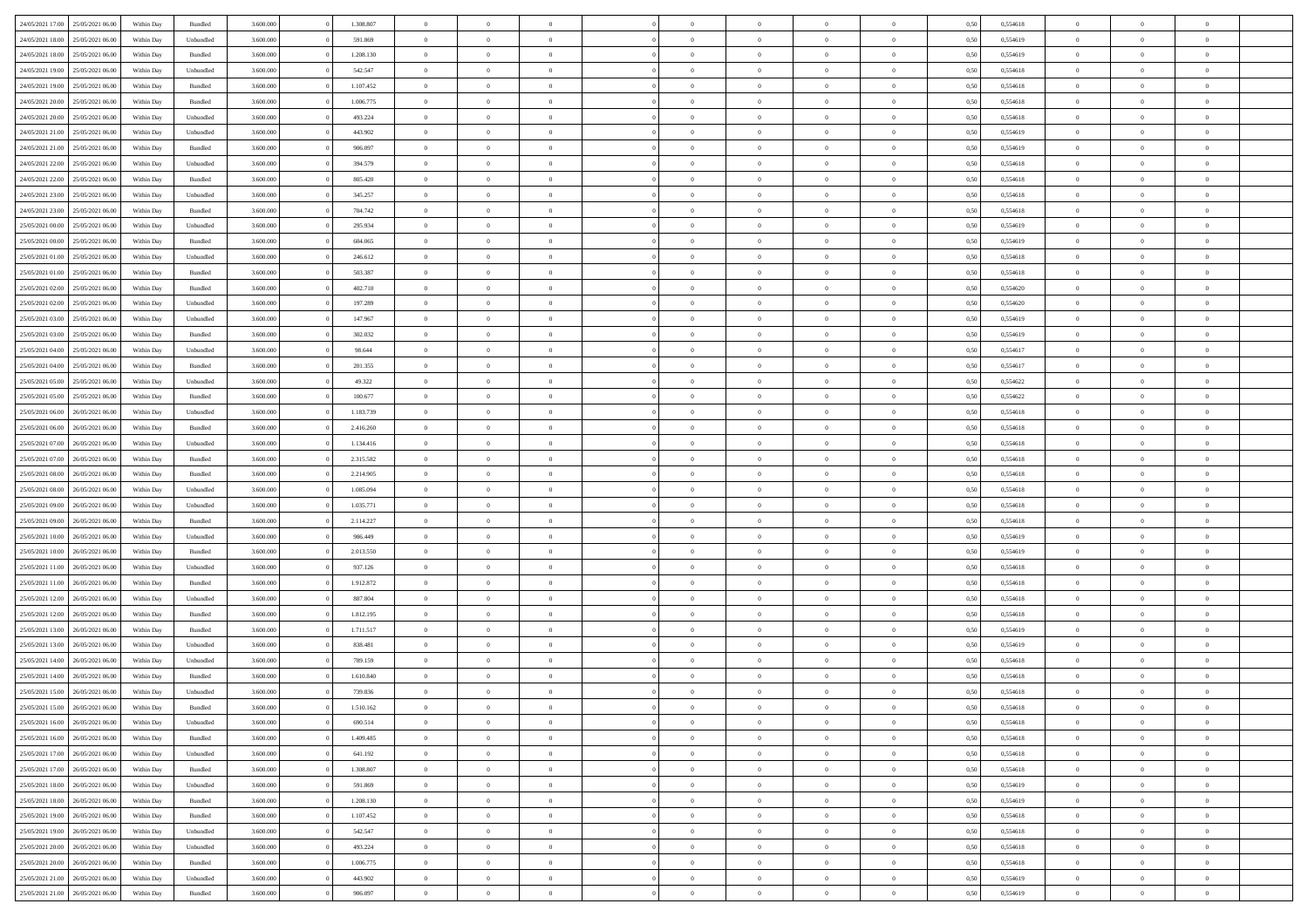| 25/05/2021 22:00                  | 26/05/2021 06:00 | Within Day | Unbundled | 3.600.000 | 394.579   | $\overline{0}$ | $\Omega$       |                | $\Omega$       | $\Omega$       | $\Omega$       | $\theta$       | 0,50 | 0,554618 | $\theta$       | $\theta$       | $\theta$       |  |
|-----------------------------------|------------------|------------|-----------|-----------|-----------|----------------|----------------|----------------|----------------|----------------|----------------|----------------|------|----------|----------------|----------------|----------------|--|
| 25/05/2021 22:00                  | 26/05/2021 06:00 | Within Day | Bundled   | 3.600.000 | 805.420   | $\overline{0}$ | $\theta$       | $\overline{0}$ | $\overline{0}$ | $\bf{0}$       | $\overline{0}$ | $\bf{0}$       | 0,50 | 0,554618 | $\theta$       | $\theta$       | $\overline{0}$ |  |
| 25/05/2021 23:00                  | 26/05/2021 06:00 | Within Day | Unbundled | 3.600.000 | 345.257   | $\overline{0}$ | $\bf{0}$       | $\overline{0}$ | $\overline{0}$ | $\bf{0}$       | $\overline{0}$ | $\bf{0}$       | 0,50 | 0,554618 | $\bf{0}$       | $\overline{0}$ | $\overline{0}$ |  |
| 25/05/2021 23:00                  | 26/05/2021 06:00 | Within Dav | Bundled   | 3.600,000 | 704.742   | $\overline{0}$ | $\overline{0}$ | $\overline{0}$ | $\overline{0}$ | $\bf{0}$       | $\overline{0}$ | $\overline{0}$ | 0.50 | 0.554618 | $\theta$       | $\theta$       | $\overline{0}$ |  |
| 26/05/2021 00:00                  | 26/05/2021 06:00 | Within Day | Unbundled | 3.600.000 | 295.934   | $\overline{0}$ | $\theta$       | $\overline{0}$ | $\overline{0}$ | $\bf{0}$       | $\overline{0}$ | $\bf{0}$       | 0,50 | 0,554619 | $\theta$       | $\theta$       | $\overline{0}$ |  |
|                                   |                  |            |           |           |           |                |                |                |                |                |                |                |      |          |                |                |                |  |
| 26/05/2021 00:00                  | 26/05/2021 06:00 | Within Day | Bundled   | 3.600.000 | 604.065   | $\overline{0}$ | $\bf{0}$       | $\overline{0}$ | $\overline{0}$ | $\overline{0}$ | $\overline{0}$ | $\mathbf{0}$   | 0,50 | 0,554619 | $\bf{0}$       | $\overline{0}$ | $\bf{0}$       |  |
| 26/05/2021 01:00                  | 26/05/2021 06:00 | Within Dav | Bundled   | 3.600.000 | 503.387   | $\overline{0}$ | $\overline{0}$ | $\overline{0}$ | $\overline{0}$ | $\overline{0}$ | $\overline{0}$ | $\overline{0}$ | 0.50 | 0,554618 | $\theta$       | $\overline{0}$ | $\overline{0}$ |  |
| 26/05/2021 01:00                  | 26/05/2021 06:00 | Within Day | Unbundled | 3.600.000 | 246.612   | $\overline{0}$ | $\theta$       | $\overline{0}$ | $\overline{0}$ | $\bf{0}$       | $\overline{0}$ | $\bf{0}$       | 0,50 | 0,554618 | $\theta$       | $\theta$       | $\overline{0}$ |  |
| 26/05/2021 02:00                  | 26/05/2021 06:00 | Within Day | Unbundled | 3.600.000 | 197.289   | $\overline{0}$ | $\overline{0}$ | $\overline{0}$ | $\overline{0}$ | $\bf{0}$       | $\bf{0}$       | $\bf{0}$       | 0,50 | 0,554620 | $\,0\,$        | $\overline{0}$ | $\overline{0}$ |  |
| 26/05/2021 02:00                  | 26/05/2021 06:00 | Within Dav | Bundled   | 3.600.000 | 402.710   | $\overline{0}$ | $\overline{0}$ | $\overline{0}$ | $\overline{0}$ | $\overline{0}$ | $\overline{0}$ | $\overline{0}$ | 0.50 | 0,554620 | $\theta$       | $\overline{0}$ | $\overline{0}$ |  |
| 26/05/2021 03:00                  | 26/05/2021 06:00 | Within Day | Unbundled | 3.600.000 | 147.967   | $\overline{0}$ | $\theta$       | $\overline{0}$ | $\overline{0}$ | $\bf{0}$       | $\overline{0}$ | $\bf{0}$       | 0,50 | 0,554619 | $\theta$       | $\overline{0}$ | $\overline{0}$ |  |
| 26/05/2021 03:00                  | 26/05/2021 06:00 | Within Day | Bundled   | 3.600.000 | 302.032   | $\overline{0}$ | $\overline{0}$ | $\overline{0}$ | $\bf{0}$       | $\bf{0}$       | $\bf{0}$       | $\bf{0}$       | 0,50 | 0,554619 | $\overline{0}$ | $\overline{0}$ | $\overline{0}$ |  |
|                                   |                  |            |           |           |           |                |                |                |                |                |                |                |      |          | $\theta$       |                |                |  |
| 26/05/2021 04:00                  | 26/05/2021 06:00 | Within Day | Unbundled | 3.600.000 | 98.644    | $\overline{0}$ | $\overline{0}$ | $\overline{0}$ | $\overline{0}$ | $\bf{0}$       | $\overline{0}$ | $\overline{0}$ | 0.50 | 0.554617 |                | $\theta$       | $\overline{0}$ |  |
| 26/05/2021 04:00                  | 26/05/2021 06:00 | Within Day | Bundled   | 3.600.000 | 201.355   | $\overline{0}$ | $\theta$       | $\overline{0}$ | $\overline{0}$ | $\bf{0}$       | $\overline{0}$ | $\bf{0}$       | 0,50 | 0,554617 | $\theta$       | $\theta$       | $\overline{0}$ |  |
| 26/05/2021 05:00                  | 26/05/2021 06:00 | Within Day | Unbundled | 3.600.000 | 49.322    | $\overline{0}$ | $\overline{0}$ | $\overline{0}$ | $\bf{0}$       | $\overline{0}$ | $\overline{0}$ | $\mathbf{0}$   | 0,50 | 0,554622 | $\overline{0}$ | $\overline{0}$ | $\bf{0}$       |  |
| 26/05/2021 05:00                  | 26/05/2021 06:00 | Within Dav | Bundled   | 3.600.000 | 100.677   | $\overline{0}$ | $\overline{0}$ | $\overline{0}$ | $\overline{0}$ | $\overline{0}$ | $\overline{0}$ | $\overline{0}$ | 0.50 | 0,554622 | $\theta$       | $\overline{0}$ | $\overline{0}$ |  |
| 26/05/2021 06:00                  | 27/05/2021 06:00 | Within Day | Unbundled | 3.600.000 | 1.183.739 | $\overline{0}$ | $\theta$       | $\overline{0}$ | $\overline{0}$ | $\bf{0}$       | $\overline{0}$ | $\bf{0}$       | 0,50 | 0,554618 | $\theta$       | $\theta$       | $\overline{0}$ |  |
| 26/05/2021 06:00                  | 27/05/2021 06:00 | Within Day | Bundled   | 3.600.000 | 2.416.260 | $\overline{0}$ | $\overline{0}$ | $\overline{0}$ | $\bf{0}$       | $\bf{0}$       | $\bf{0}$       | $\bf{0}$       | 0,50 | 0,554618 | $\,0\,$        | $\overline{0}$ | $\overline{0}$ |  |
| 26/05/2021 07:00                  | 27/05/2021 06:00 | Within Day | Bundled   | 3.600.000 | 2.315.582 | $\overline{0}$ | $\overline{0}$ | $\overline{0}$ | $\overline{0}$ | $\overline{0}$ | $\overline{0}$ | $\overline{0}$ | 0.50 | 0,554618 | $\theta$       | $\overline{0}$ | $\overline{0}$ |  |
|                                   |                  |            |           |           |           |                |                |                |                |                |                |                |      |          |                |                |                |  |
| 26/05/2021 07:00                  | 27/05/2021 06:00 | Within Day | Unbundled | 3.600.000 | 1.134.416 | $\overline{0}$ | $\theta$       | $\overline{0}$ | $\overline{0}$ | $\bf{0}$       | $\overline{0}$ | $\bf{0}$       | 0,50 | 0,554618 | $\,$ 0 $\,$    | $\theta$       | $\overline{0}$ |  |
| 26/05/2021 08:00                  | 27/05/2021 06:00 | Within Day | Unbundled | 3.600.000 | 1.085.094 | $\overline{0}$ | $\overline{0}$ | $\overline{0}$ | $\bf{0}$       | $\bf{0}$       | $\bf{0}$       | $\bf{0}$       | 0,50 | 0,554618 | $\bf{0}$       | $\overline{0}$ | $\overline{0}$ |  |
| 26/05/2021 08:00                  | 27/05/2021 06:00 | Within Day | Bundled   | 3.600,000 | 2.214.905 | $\overline{0}$ | $\overline{0}$ | $\overline{0}$ | $\overline{0}$ | $\bf{0}$       | $\overline{0}$ | $\overline{0}$ | 0.50 | 0.554618 | $\theta$       | $\theta$       | $\overline{0}$ |  |
| 26/05/2021 09:00                  | 27/05/2021 06:00 | Within Day | Unbundled | 3.600.000 | 1.035.771 | $\overline{0}$ | $\theta$       | $\overline{0}$ | $\overline{0}$ | $\bf{0}$       | $\overline{0}$ | $\bf{0}$       | 0,50 | 0,554618 | $\theta$       | $\overline{0}$ | $\overline{0}$ |  |
| 26/05/2021 09:00                  | 27/05/2021 06:00 | Within Day | Bundled   | 3.600.000 | 2.114.227 | $\overline{0}$ | $\bf{0}$       | $\overline{0}$ | $\bf{0}$       | $\overline{0}$ | $\overline{0}$ | $\mathbf{0}$   | 0,50 | 0,554618 | $\overline{0}$ | $\overline{0}$ | $\bf{0}$       |  |
| 26/05/2021 10:00                  | 27/05/2021 06:00 | Within Dav | Unbundled | 3.600.000 | 986,449   | $\overline{0}$ | $\overline{0}$ | $\overline{0}$ | $\overline{0}$ | $\overline{0}$ | $\overline{0}$ | $\overline{0}$ | 0.50 | 0,554619 | $\theta$       | $\overline{0}$ | $\overline{0}$ |  |
| 26/05/2021 10:00                  | 27/05/2021 06:00 |            |           | 3.600.000 | 2.013.550 | $\overline{0}$ | $\theta$       | $\overline{0}$ | $\overline{0}$ | $\bf{0}$       | $\overline{0}$ |                |      | 0,554619 | $\theta$       | $\theta$       | $\overline{0}$ |  |
|                                   |                  | Within Day | Bundled   |           |           |                |                |                |                |                |                | $\bf{0}$       | 0,50 |          |                |                |                |  |
| 26/05/2021 11:00                  | 27/05/2021 06:00 | Within Day | Unbundled | 3.600.000 | 937.126   | $\overline{0}$ | $\overline{0}$ | $\overline{0}$ | $\bf{0}$       | $\bf{0}$       | $\bf{0}$       | $\bf{0}$       | 0,50 | 0,554618 | $\,0\,$        | $\overline{0}$ | $\overline{0}$ |  |
| 26/05/2021 11:00                  | 27/05/2021 06:00 | Within Day | Bundled   | 3.600.000 | 1.912.872 | $\overline{0}$ | $\overline{0}$ | $\overline{0}$ | $\overline{0}$ | $\overline{0}$ | $\overline{0}$ | $\overline{0}$ | 0.50 | 0.554618 | $\theta$       | $\overline{0}$ | $\overline{0}$ |  |
| 26/05/2021 12:00                  | 27/05/2021 06:00 | Within Day | Unbundled | 3.600.000 | 887.804   | $\overline{0}$ | $\theta$       | $\overline{0}$ | $\overline{0}$ | $\bf{0}$       | $\overline{0}$ | $\bf{0}$       | 0,50 | 0,554618 | $\,$ 0 $\,$    | $\overline{0}$ | $\overline{0}$ |  |
| 26/05/2021 12:00                  | 27/05/2021 06:00 | Within Day | Bundled   | 3.600.000 | 1.812.195 | $\overline{0}$ | $\overline{0}$ | $\overline{0}$ | $\bf{0}$       | $\bf{0}$       | $\overline{0}$ | $\bf{0}$       | 0,50 | 0,554618 | $\overline{0}$ | $\overline{0}$ | $\overline{0}$ |  |
| 26/05/2021 13:00                  | 27/05/2021 06:00 | Within Day | Bundled   | 3.600.000 | 1.711.517 | $\overline{0}$ | $\Omega$       | $\Omega$       | $\Omega$       | $\Omega$       | $\Omega$       | $\overline{0}$ | 0,50 | 0,554619 | $\,0\,$        | $\theta$       | $\theta$       |  |
| 26/05/2021 13:00                  | 27/05/2021 06:00 | Within Day | Unbundled | 3.600.000 | 838.481   | $\overline{0}$ | $\theta$       | $\overline{0}$ | $\overline{0}$ | $\bf{0}$       | $\overline{0}$ | $\bf{0}$       | 0,50 | 0,554619 | $\theta$       | $\theta$       | $\overline{0}$ |  |
|                                   |                  |            |           |           |           |                |                |                |                |                |                |                |      |          |                |                |                |  |
| 26/05/2021 14:00                  | 27/05/2021 06:00 | Within Day | Unbundled | 3.600.000 | 789.159   | $\overline{0}$ | $\overline{0}$ | $\overline{0}$ | $\overline{0}$ | $\bf{0}$       | $\overline{0}$ | $\mathbf{0}$   | 0,50 | 0,554618 | $\overline{0}$ | $\overline{0}$ | $\bf{0}$       |  |
| 26/05/2021 14:00                  | 27/05/2021 06:00 | Within Day | Bundled   | 3.600,000 | 1.610.840 | $\overline{0}$ | $\Omega$       | $\Omega$       | $\Omega$       | $\bf{0}$       | $\overline{0}$ | $\overline{0}$ | 0.50 | 0.554618 | $\theta$       | $\theta$       | $\theta$       |  |
| 26/05/2021 15:00                  | 27/05/2021 06:00 | Within Day | Unbundled | 3.600.000 | 739.836   | $\overline{0}$ | $\theta$       | $\overline{0}$ | $\overline{0}$ | $\bf{0}$       | $\overline{0}$ | $\bf{0}$       | 0,50 | 0,554618 | $\theta$       | $\theta$       | $\overline{0}$ |  |
| 26/05/2021 15:00                  | 27/05/2021 06:00 | Within Day | Bundled   | 3.600.000 | 1.510.162 | $\overline{0}$ | $\overline{0}$ | $\overline{0}$ | $\overline{0}$ | $\bf{0}$       | $\overline{0}$ | $\bf{0}$       | 0,50 | 0,554618 | $\,0\,$        | $\overline{0}$ | $\overline{0}$ |  |
| 26/05/2021 16:00                  | 27/05/2021 06:00 | Within Day | Unbundled | 3.600,000 | 690.514   | $\overline{0}$ | $\Omega$       | $\Omega$       | $\Omega$       | $\theta$       | $\theta$       | $\overline{0}$ | 0.50 | 0.554618 | $\theta$       | $\theta$       | $\theta$       |  |
| 26/05/2021 16:00                  | 27/05/2021 06:00 | Within Day | Bundled   | 3.600.000 | 1.409.485 | $\overline{0}$ | $\theta$       | $\overline{0}$ | $\overline{0}$ | $\bf{0}$       | $\overline{0}$ | $\bf{0}$       | 0,50 | 0,554618 | $\,$ 0 $\,$    | $\overline{0}$ | $\overline{0}$ |  |
| 26/05/2021 17:00                  | 27/05/2021 06:00 | Within Day | Unbundled | 3.600.000 | 641.192   | $\overline{0}$ | $\overline{0}$ | $\overline{0}$ | $\overline{0}$ | $\bf{0}$       | $\overline{0}$ | $\bf{0}$       | 0,50 | 0,554618 | $\overline{0}$ | $\overline{0}$ | $\overline{0}$ |  |
|                                   |                  |            |           |           | 1.308.807 | $\overline{0}$ | $\Omega$       | $\overline{0}$ | $\Omega$       | $\Omega$       | $\overline{0}$ | $\overline{0}$ |      |          | $\,0\,$        | $\theta$       | $\theta$       |  |
| 26/05/2021 17:00                  | 27/05/2021 06:00 | Within Day | Bundled   | 3.600.000 |           |                |                |                |                |                |                |                | 0,50 | 0,554618 |                |                |                |  |
| 26/05/2021 18:00                  | 27/05/2021 06:00 | Within Day | Unbundled | 3.600.000 | 591.869   | $\overline{0}$ | $\theta$       | $\overline{0}$ | $\overline{0}$ | $\bf{0}$       | $\overline{0}$ | $\bf{0}$       | 0,50 | 0,554619 | $\,$ 0 $\,$    | $\overline{0}$ | $\overline{0}$ |  |
| 26/05/2021 18:00                  | 27/05/2021 06:00 | Within Day | Bundled   | 3.600.000 | 1.208.130 | $\overline{0}$ | $\overline{0}$ | $\overline{0}$ | $\overline{0}$ | $\bf{0}$       | $\overline{0}$ | $\mathbf{0}$   | 0,50 | 0,554619 | $\overline{0}$ | $\overline{0}$ | $\bf{0}$       |  |
| 26/05/2021 19:00                  | 27/05/2021 06:00 | Within Day | Bundled   | 3.600,000 | 1.107.452 | $\overline{0}$ | $\Omega$       | $\Omega$       | $\Omega$       | $\Omega$       | $\Omega$       | $\overline{0}$ | 0.50 | 0.554618 | $\theta$       | $\theta$       | $\theta$       |  |
| 26/05/2021 19:00                  | 27/05/2021 06:00 | Within Day | Unbundled | 3.600.000 | 542.547   | $\overline{0}$ | $\overline{0}$ | $\overline{0}$ | $\bf{0}$       | $\,$ 0         | $\overline{0}$ | $\bf{0}$       | 0,50 | 0,554618 | $\,0\,$        | $\overline{0}$ | $\overline{0}$ |  |
| 26/05/2021 20:00                  | 27/05/2021 06:00 | Within Day | Unbundled | 3.600.000 | 493.224   | $\bf{0}$       | $\bf{0}$       |                |                |                |                |                | 0,50 | 0,554618 | $\bf{0}$       | $\overline{0}$ |                |  |
| 26/05/2021 20:00                  | 27/05/2021 06:00 | Within Day | Bundled   | 3.600,000 | 1.006.775 | $\overline{0}$ | $\overline{0}$ | $\overline{0}$ | $\Omega$       | $\overline{0}$ | $\overline{0}$ | $\overline{0}$ | 0.50 | 0.554618 | $\theta$       | $\theta$       | $\theta$       |  |
| 26/05/2021 21:00                  | 27/05/2021 06:00 | Within Day | Unbundled | 3.600.000 | 443.902   | $\overline{0}$ | $\bf{0}$       | $\overline{0}$ | $\bf{0}$       | $\,$ 0 $\,$    | $\overline{0}$ | $\,$ 0 $\,$    | 0,50 | 0,554619 | $\,$ 0 $\,$    | $\,$ 0 $\,$    | $\,$ 0         |  |
|                                   |                  |            |           |           |           |                |                |                |                |                |                |                |      |          |                |                |                |  |
| 26/05/2021 21.00                  | 27/05/2021 06:00 | Within Day | Bundled   | 3.600.000 | 906.097   | $\overline{0}$ | $\overline{0}$ | $\overline{0}$ | $\overline{0}$ | $\overline{0}$ | $\overline{0}$ | $\mathbf{0}$   | 0,50 | 0,554619 | $\overline{0}$ | $\bf{0}$       | $\overline{0}$ |  |
| 26/05/2021 22:00                  | 27/05/2021 06:00 | Within Day | Unbundled | 3.600.000 | 394.579   | $\overline{0}$ | $\overline{0}$ | $\overline{0}$ | $\Omega$       | $\overline{0}$ | $\overline{0}$ | $\overline{0}$ | 0,50 | 0,554618 | $\overline{0}$ | $\theta$       | $\overline{0}$ |  |
| 26/05/2021 22.00                  | 27/05/2021 06:00 | Within Day | Bundled   | 3.600.000 | 805.420   | $\overline{0}$ | $\,$ 0         | $\overline{0}$ | $\bf{0}$       | $\,$ 0 $\,$    | $\overline{0}$ | $\mathbf{0}$   | 0,50 | 0,554618 | $\,$ 0 $\,$    | $\overline{0}$ | $\overline{0}$ |  |
| 26/05/2021 23.00                  | 27/05/2021 06:00 | Within Day | Unbundled | 3.600.000 | 345.257   | $\overline{0}$ | $\overline{0}$ | $\overline{0}$ | $\overline{0}$ | $\overline{0}$ | $\overline{0}$ | $\mathbf{0}$   | 0,50 | 0,554618 | $\overline{0}$ | $\overline{0}$ | $\overline{0}$ |  |
| 26/05/2021 23:00                  | 27/05/2021 06:00 | Within Day | Bundled   | 3.600,000 | 704.742   | $\overline{0}$ | $\overline{0}$ | $\overline{0}$ | $\Omega$       | $\overline{0}$ | $\overline{0}$ | $\bf{0}$       | 0.50 | 0,554618 | $\overline{0}$ | $\theta$       | $\overline{0}$ |  |
| 27/05/2021 00:00                  | 27/05/2021 06:00 | Within Day | Unbundled | 3.600.000 | 295.934   | $\overline{0}$ | $\,$ 0         | $\overline{0}$ | $\bf{0}$       | $\bf{0}$       | $\bf{0}$       | $\bf{0}$       | 0,50 | 0,554619 | $\,$ 0 $\,$    | $\overline{0}$ | $\overline{0}$ |  |
| 27/05/2021 00:00                  | 27/05/2021 06:00 | Within Day | Bundled   | 3.600.000 | 604.065   | $\overline{0}$ | $\bf{0}$       | $\overline{0}$ | $\overline{0}$ | $\overline{0}$ | $\overline{0}$ | $\mathbf{0}$   | 0,50 | 0,554619 | $\overline{0}$ | $\overline{0}$ | $\bf{0}$       |  |
|                                   |                  |            |           |           |           |                |                |                |                |                |                |                |      |          |                |                |                |  |
| 27/05/2021 01:00                  | 27/05/2021 06:00 | Within Day | Bundled   | 3.600,000 | 503,387   | $\overline{0}$ | $\overline{0}$ | $\overline{0}$ | $\Omega$       | $\overline{0}$ | $\overline{0}$ | $\overline{0}$ | 0.50 | 0,554618 | $\overline{0}$ | $\overline{0}$ | $\overline{0}$ |  |
| 27/05/2021 01:00                  | 27/05/2021 06:00 | Within Day | Unbundled | 3.600.000 | 246.612   | $\overline{0}$ | $\bf{0}$       | $\overline{0}$ | $\overline{0}$ | $\bf{0}$       | $\bf{0}$       | $\mathbf{0}$   | 0,50 | 0,554618 | $\,$ 0 $\,$    | $\,$ 0 $\,$    | $\bf{0}$       |  |
| 27/05/2021 02.00 27/05/2021 06.00 |                  | Within Day | Unbundled | 3.600.000 | 197.289   | $\overline{0}$ | $\bf{0}$       | $\overline{0}$ | $\overline{0}$ | $\bf{0}$       | $\bf{0}$       | $\bf{0}$       | 0,50 | 0,554620 | $\overline{0}$ | $\overline{0}$ | $\bf{0}$       |  |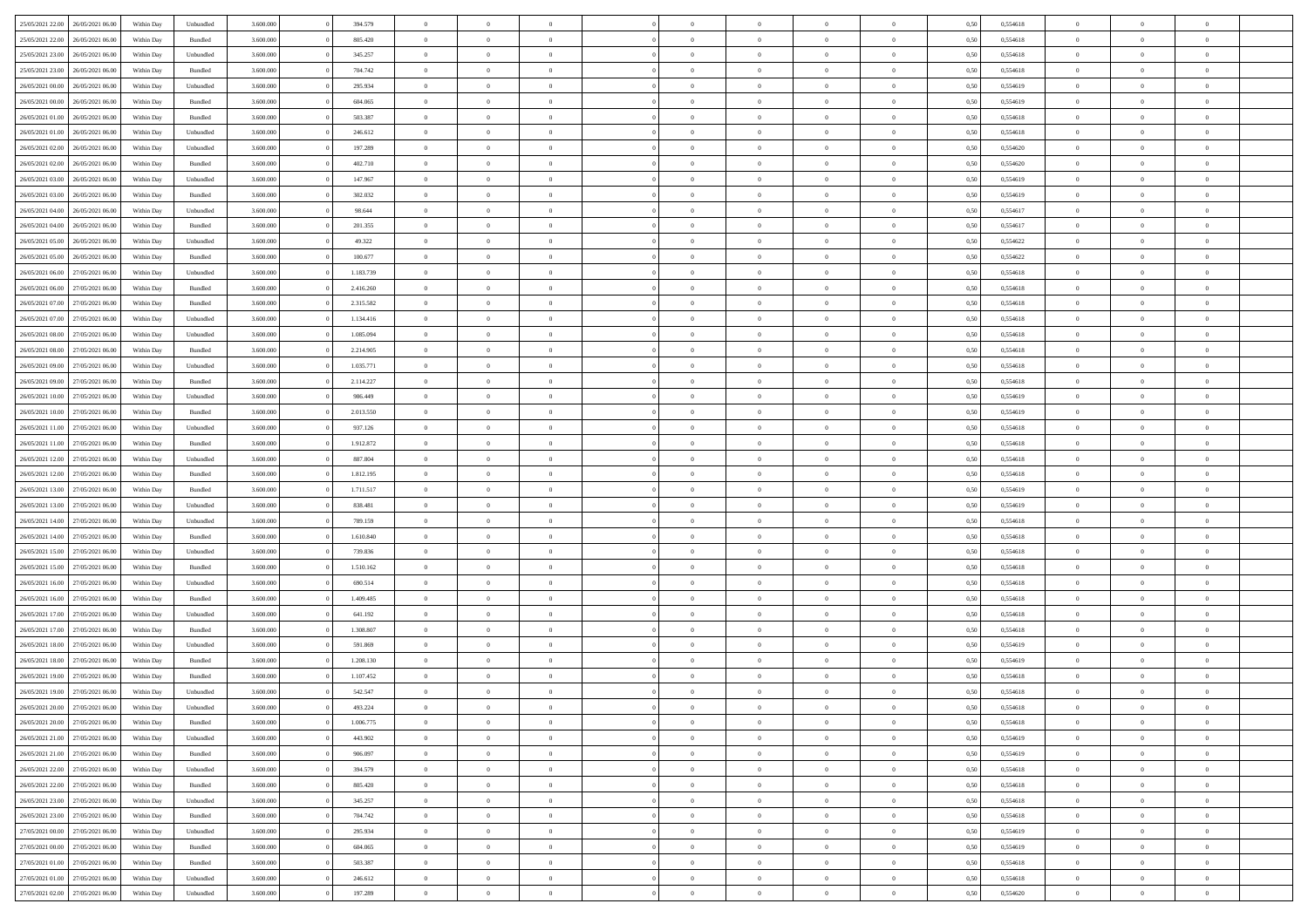| 27/05/2021 02:00 | 27/05/2021 06:00 | Within Day | Bundled   | 3.600.000 | 402.710   | $\overline{0}$ | $\Omega$       |                | $\Omega$       | $\Omega$       | $\theta$       | $\theta$       | 0,50 | 0,554620 | $\theta$       | $\theta$       | $\theta$       |  |
|------------------|------------------|------------|-----------|-----------|-----------|----------------|----------------|----------------|----------------|----------------|----------------|----------------|------|----------|----------------|----------------|----------------|--|
| 27/05/2021 03:00 | 27/05/2021 06:00 | Within Day | Unbundled | 3.600.000 | 147.967   | $\overline{0}$ | $\theta$       | $\overline{0}$ | $\overline{0}$ | $\bf{0}$       | $\overline{0}$ | $\bf{0}$       | 0,50 | 0,554619 | $\theta$       | $\overline{0}$ | $\overline{0}$ |  |
| 27/05/2021 03:00 | 27/05/2021 06:00 | Within Day | Bundled   | 3.600.000 | 302.032   | $\overline{0}$ | $\overline{0}$ | $\overline{0}$ | $\bf{0}$       | $\bf{0}$       | $\bf{0}$       | $\mathbf{0}$   | 0,50 | 0,554619 | $\overline{0}$ | $\overline{0}$ | $\bf{0}$       |  |
| 27/05/2021 04:00 | 27/05/2021 06:00 | Within Dav | Unbundled | 3.600.000 | 98.644    | $\overline{0}$ | $\overline{0}$ | $\overline{0}$ | $\overline{0}$ | $\bf{0}$       | $\overline{0}$ | $\overline{0}$ | 0.50 | 0.554617 | $\theta$       | $\theta$       | $\overline{0}$ |  |
| 27/05/2021 04:00 | 27/05/2021 06:00 | Within Day | Bundled   | 3.600.000 | 201.355   | $\overline{0}$ | $\theta$       | $\overline{0}$ | $\overline{0}$ | $\bf{0}$       | $\overline{0}$ | $\bf{0}$       | 0,50 | 0,554617 | $\theta$       | $\overline{0}$ | $\overline{0}$ |  |
|                  |                  |            |           |           |           |                |                |                |                |                |                |                |      |          |                |                |                |  |
| 27/05/2021 05:00 | 27/05/2021 06:00 | Within Day | Unbundled | 3.600.000 | 49.322    | $\overline{0}$ | $\overline{0}$ | $\overline{0}$ | $\bf{0}$       | $\overline{0}$ | $\overline{0}$ | $\mathbf{0}$   | 0,50 | 0,554622 | $\overline{0}$ | $\overline{0}$ | $\bf{0}$       |  |
| 27/05/2021 05:00 | 27/05/2021 06:00 | Within Dav | Bundled   | 3.600.000 | 100.677   | $\overline{0}$ | $\overline{0}$ | $\overline{0}$ | $\overline{0}$ | $\overline{0}$ | $\overline{0}$ | $\overline{0}$ | 0.50 | 0,554622 | $\theta$       | $\overline{0}$ | $\overline{0}$ |  |
| 27/05/2021 06:00 | 28/05/2021 06:00 | Within Day | Unbundled | 3.600.000 | 1.183.739 | $\overline{0}$ | $\theta$       | $\overline{0}$ | $\overline{0}$ | $\bf{0}$       | $\overline{0}$ | $\bf{0}$       | 0,50 | 0,554618 | $\theta$       | $\theta$       | $\overline{0}$ |  |
| 27/05/2021 06:00 | 28/05/2021 06:00 | Within Day | Bundled   | 3.600.000 | 2.416.260 | $\overline{0}$ | $\overline{0}$ | $\overline{0}$ | $\bf{0}$       | $\bf{0}$       | $\bf{0}$       | $\bf{0}$       | 0,50 | 0,554618 | $\,0\,$        | $\overline{0}$ | $\overline{0}$ |  |
| 27/05/2021 07:00 | 28/05/2021 06:00 | Within Dav | Bundled   | 3.600.000 | 2.315.582 | $\overline{0}$ | $\overline{0}$ | $\overline{0}$ | $\overline{0}$ | $\overline{0}$ | $\overline{0}$ | $\overline{0}$ | 0.50 | 0.554618 | $\theta$       | $\overline{0}$ | $\overline{0}$ |  |
| 27/05/2021 07:00 | 28/05/2021 06:00 | Within Day | Unbundled | 3.600.000 | 1.134.416 | $\overline{0}$ | $\theta$       | $\overline{0}$ | $\overline{0}$ | $\bf{0}$       | $\overline{0}$ | $\bf{0}$       | 0,50 | 0,554618 | $\,$ 0 $\,$    | $\overline{0}$ | $\overline{0}$ |  |
| 27/05/2021 08:00 | 28/05/2021 06:00 | Within Day | Unbundled | 3.600.000 | 1.085.094 | $\overline{0}$ | $\bf{0}$       | $\overline{0}$ | $\bf{0}$       | $\bf{0}$       | $\bf{0}$       | $\mathbf{0}$   | 0,50 | 0,554618 | $\overline{0}$ | $\overline{0}$ | $\bf{0}$       |  |
|                  |                  |            |           |           |           |                |                |                |                |                |                |                |      |          |                |                |                |  |
| 27/05/2021 08:00 | 28/05/2021 06:00 | Within Day | Bundled   | 3.600.000 | 2.214.905 | $\overline{0}$ | $\overline{0}$ | $\overline{0}$ | $\overline{0}$ | $\bf{0}$       | $\overline{0}$ | $\overline{0}$ | 0.50 | 0.554618 | $\theta$       | $\theta$       | $\overline{0}$ |  |
| 27/05/2021 09:00 | 28/05/2021 06:00 | Within Day | Unbundled | 3.600.000 | 1.035.771 | $\overline{0}$ | $\theta$       | $\overline{0}$ | $\overline{0}$ | $\bf{0}$       | $\overline{0}$ | $\bf{0}$       | 0,50 | 0,554618 | $\theta$       | $\overline{0}$ | $\overline{0}$ |  |
| 27/05/2021 09:00 | 28/05/2021 06:00 | Within Day | Bundled   | 3.600.000 | 2.114.227 | $\overline{0}$ | $\overline{0}$ | $\overline{0}$ | $\bf{0}$       | $\overline{0}$ | $\overline{0}$ | $\mathbf{0}$   | 0,50 | 0,554618 | $\overline{0}$ | $\overline{0}$ | $\bf{0}$       |  |
| 27/05/2021 10:00 | 28/05/2021 06:00 | Within Dav | Unbundled | 3.600.000 | 986,449   | $\overline{0}$ | $\overline{0}$ | $\overline{0}$ | $\overline{0}$ | $\overline{0}$ | $\overline{0}$ | $\overline{0}$ | 0.50 | 0.554619 | $\theta$       | $\overline{0}$ | $\overline{0}$ |  |
| 27/05/2021 10:00 | 28/05/2021 06:00 | Within Day | Bundled   | 3.600.000 | 2.013.550 | $\overline{0}$ | $\theta$       | $\overline{0}$ | $\overline{0}$ | $\bf{0}$       | $\overline{0}$ | $\bf{0}$       | 0,50 | 0,554619 | $\theta$       | $\theta$       | $\overline{0}$ |  |
| 27/05/2021 11:00 | 28/05/2021 06:00 | Within Day | Unbundled | 3.600.000 | 937.126   | $\overline{0}$ | $\overline{0}$ | $\overline{0}$ | $\bf{0}$       | $\bf{0}$       | $\bf{0}$       | $\mathbf{0}$   | 0,50 | 0,554618 | $\bf{0}$       | $\overline{0}$ | $\bf{0}$       |  |
| 27/05/2021 11:00 | 28/05/2021 06:00 | Within Dav | Bundled   | 3.600.000 | 1.912.872 | $\overline{0}$ | $\overline{0}$ | $\overline{0}$ | $\overline{0}$ | $\overline{0}$ | $\overline{0}$ | $\overline{0}$ | 0.50 | 0,554618 | $\theta$       | $\overline{0}$ | $\overline{0}$ |  |
|                  |                  |            |           |           |           | $\overline{0}$ | $\theta$       | $\overline{0}$ |                | $\bf{0}$       | $\overline{0}$ |                |      |          |                |                | $\overline{0}$ |  |
| 27/05/2021 12:00 | 28/05/2021 06:00 | Within Day | Bundled   | 3.600.000 | 1.812.195 |                |                |                | $\overline{0}$ |                |                | $\bf{0}$       | 0,50 | 0,554618 | $\,$ 0 $\,$    | $\overline{0}$ |                |  |
| 27/05/2021 12:00 | 28/05/2021 06:00 | Within Day | Unbundled | 3.600.000 | 887.804   | $\overline{0}$ | $\overline{0}$ | $\overline{0}$ | $\bf{0}$       | $\bf{0}$       | $\bf{0}$       | $\bf{0}$       | 0,50 | 0,554618 | $\overline{0}$ | $\overline{0}$ | $\bf{0}$       |  |
| 27/05/2021 13:00 | 28/05/2021 06:00 | Within Day | Unbundled | 3.600,000 | 838.481   | $\overline{0}$ | $\overline{0}$ | $\overline{0}$ | $\overline{0}$ | $\overline{0}$ | $\overline{0}$ | $\overline{0}$ | 0.50 | 0.554619 | $\theta$       | $\overline{0}$ | $\overline{0}$ |  |
| 27/05/2021 13:00 | 28/05/2021 06:00 | Within Day | Bundled   | 3.600.000 | 1.711.517 | $\overline{0}$ | $\theta$       | $\overline{0}$ | $\overline{0}$ | $\bf{0}$       | $\overline{0}$ | $\bf{0}$       | 0,50 | 0,554619 | $\,$ 0 $\,$    | $\overline{0}$ | $\overline{0}$ |  |
| 27/05/2021 14:00 | 28/05/2021 06:00 | Within Day | Unbundled | 3.600.000 | 789.159   | $\overline{0}$ | $\overline{0}$ | $\overline{0}$ | $\bf{0}$       | $\overline{0}$ | $\overline{0}$ | $\mathbf{0}$   | 0,50 | 0,554618 | $\overline{0}$ | $\overline{0}$ | $\bf{0}$       |  |
| 27/05/2021 14:00 | 28/05/2021 06:00 | Within Dav | Bundled   | 3.600.000 | 1.610.840 | $\overline{0}$ | $\overline{0}$ | $\overline{0}$ | $\overline{0}$ | $\overline{0}$ | $\overline{0}$ | $\overline{0}$ | 0.50 | 0,554618 | $\theta$       | $\overline{0}$ | $\overline{0}$ |  |
| 27/05/2021 15:00 | 28/05/2021 06:00 | Within Day | Unbundled | 3.600.000 | 739.836   | $\overline{0}$ | $\theta$       | $\overline{0}$ | $\overline{0}$ | $\bf{0}$       | $\overline{0}$ | $\bf{0}$       | 0,50 | 0,554618 | $\theta$       | $\theta$       | $\overline{0}$ |  |
|                  |                  |            |           |           |           |                |                |                |                |                |                |                |      |          |                |                |                |  |
| 27/05/2021 15:00 | 28/05/2021 06:00 | Within Day | Bundled   | 3.600.000 | 1.510.162 | $\overline{0}$ | $\overline{0}$ | $\overline{0}$ | $\bf{0}$       | $\bf{0}$       | $\bf{0}$       | $\bf{0}$       | 0,50 | 0,554618 | $\,0\,$        | $\overline{0}$ | $\overline{0}$ |  |
| 27/05/2021 16:00 | 28/05/2021 06:00 | Within Day | Unbundled | 3.600.000 | 690.514   | $\overline{0}$ | $\overline{0}$ | $\overline{0}$ | $\overline{0}$ | $\overline{0}$ | $\overline{0}$ | $\overline{0}$ | 0.50 | 0.554618 | $\theta$       | $\overline{0}$ | $\overline{0}$ |  |
| 27/05/2021 16:00 | 28/05/2021 06:00 | Within Day | Bundled   | 3.600.000 | 1.409.485 | $\overline{0}$ | $\theta$       | $\overline{0}$ | $\overline{0}$ | $\bf{0}$       | $\overline{0}$ | $\bf{0}$       | 0,50 | 0,554618 | $\,$ 0 $\,$    | $\overline{0}$ | $\overline{0}$ |  |
| 27/05/2021 17:00 | 28/05/2021 06:00 | Within Day | Unbundled | 3.600.000 | 641.192   | $\overline{0}$ | $\overline{0}$ | $\overline{0}$ | $\bf{0}$       | $\bf{0}$       | $\bf{0}$       | $\bf{0}$       | 0,50 | 0,554618 | $\overline{0}$ | $\overline{0}$ | $\bf{0}$       |  |
| 27/05/2021 17:00 | 28/05/2021 06:00 | Within Day | Bundled   | 3.600.000 | 1.308.807 | $\overline{0}$ | $\Omega$       | $\Omega$       | $\Omega$       | $\Omega$       | $\Omega$       | $\overline{0}$ | 0,50 | 0,554618 | $\,0\,$        | $\theta$       | $\theta$       |  |
| 27/05/2021 18:00 | 28/05/2021 06:00 | Within Day | Bundled   | 3.600.000 | 1.208.130 | $\overline{0}$ | $\theta$       | $\overline{0}$ | $\overline{0}$ | $\bf{0}$       | $\overline{0}$ | $\bf{0}$       | 0,50 | 0,554619 | $\,$ 0 $\,$    | $\overline{0}$ | $\overline{0}$ |  |
| 27/05/2021 18:00 | 28/05/2021 06:00 | Within Day | Unbundled | 3.600.000 | 591.869   | $\overline{0}$ | $\overline{0}$ | $\overline{0}$ | $\bf{0}$       | $\bf{0}$       | $\overline{0}$ | $\mathbf{0}$   | 0,50 | 0,554619 | $\bf{0}$       | $\overline{0}$ | $\bf{0}$       |  |
| 27/05/2021 19:00 | 28/05/2021 06:00 |            | Unbundled | 3.600,000 | 542.547   | $\overline{0}$ | $\Omega$       | $\Omega$       | $\Omega$       | $\bf{0}$       | $\overline{0}$ | $\overline{0}$ | 0.50 | 0.554618 | $\,0\,$        | $\theta$       | $\theta$       |  |
|                  |                  | Within Day |           |           |           |                |                |                |                |                |                |                |      |          |                |                |                |  |
| 27/05/2021 19:00 | 28/05/2021 06:00 | Within Day | Bundled   | 3.600.000 | 1.107.452 | $\overline{0}$ | $\theta$       | $\overline{0}$ | $\overline{0}$ | $\bf{0}$       | $\overline{0}$ | $\bf{0}$       | 0,50 | 0,554618 | $\,$ 0 $\,$    | $\overline{0}$ | $\overline{0}$ |  |
| 27/05/2021 20:00 | 28/05/2021 06:00 | Within Day | Unbundled | 3.600.000 | 493.224   | $\overline{0}$ | $\overline{0}$ | $\overline{0}$ | $\bf{0}$       | $\bf{0}$       | $\bf{0}$       | $\bf{0}$       | 0,50 | 0,554618 | $\bf{0}$       | $\overline{0}$ | $\bf{0}$       |  |
| 27/05/2021 20:00 | 28/05/2021 06:00 | Within Day | Bundled   | 3.600,000 | 1.006.775 | $\overline{0}$ | $\Omega$       | $\Omega$       | $\Omega$       | $\theta$       | $\overline{0}$ | $\overline{0}$ | 0.50 | 0.554618 | $\,$ 0 $\,$    | $\theta$       | $\theta$       |  |
| 27/05/2021 21:00 | 28/05/2021 06:00 | Within Day | Unbundled | 3.600.000 | 443.902   | $\overline{0}$ | $\overline{0}$ | $\overline{0}$ | $\overline{0}$ | $\bf{0}$       | $\overline{0}$ | $\bf{0}$       | 0,50 | 0,554619 | $\,$ 0 $\,$    | $\overline{0}$ | $\overline{0}$ |  |
| 27/05/2021 21:00 | 28/05/2021 06:00 | Within Day | Bundled   | 3.600.000 | 906.097   | $\overline{0}$ | $\bf{0}$       | $\overline{0}$ | $\bf{0}$       | $\bf{0}$       | $\bf{0}$       | $\bf{0}$       | 0,50 | 0,554619 | $\bf{0}$       | $\overline{0}$ | $\bf{0}$       |  |
| 27/05/2021 22:00 | 28/05/2021 06:00 | Within Day | Unbundled | 3.600.000 | 394.579   | $\overline{0}$ | $\Omega$       | $\overline{0}$ | $\Omega$       | $\overline{0}$ | $\overline{0}$ | $\overline{0}$ | 0,50 | 0,554618 | $\,0\,$        | $\theta$       | $\theta$       |  |
| 27/05/2021 22:00 | 28/05/2021 06:00 | Within Day | Bundled   | 3.600.000 | 805.420   | $\overline{0}$ | $\overline{0}$ | $\overline{0}$ | $\overline{0}$ | $\bf{0}$       | $\overline{0}$ | $\bf{0}$       | 0,50 | 0,554618 | $\,$ 0 $\,$    | $\overline{0}$ | $\overline{0}$ |  |
| 27/05/2021 23:00 | 28/05/2021 06:00 | Within Day | Unbundled | 3.600.000 | 345.257   | $\overline{0}$ | $\overline{0}$ | $\overline{0}$ | $\bf{0}$       | $\bf{0}$       | $\bf{0}$       | $\mathbf{0}$   | 0,50 | 0,554618 | $\bf{0}$       | $\overline{0}$ | $\bf{0}$       |  |
|                  |                  |            |           |           |           |                |                |                |                |                |                |                |      |          |                |                |                |  |
| 27/05/2021 23:00 | 28/05/2021 06:00 | Within Day | Bundled   | 3.600,000 | 704.742   | $\overline{0}$ | $\Omega$       | $\Omega$       | $\Omega$       | $\Omega$       | $\Omega$       | $\overline{0}$ | 0.50 | 0.554618 | $\theta$       | $\theta$       | $\theta$       |  |
| 28/05/2021 00:00 | 28/05/2021 06:00 | Within Day | Bundled   | 3.600.000 | 604.065   | $\overline{0}$ | $\overline{0}$ | $\overline{0}$ | $\bf{0}$       | $\,$ 0         | $\bf{0}$       | $\bf{0}$       | 0,50 | 0,554619 | $\,0\,$        | $\,$ 0 $\,$    | $\overline{0}$ |  |
| 28/05/2021 00:00 | 28/05/2021 06:00 | Within Day | Unbundled | 3.600.000 | 295.934   | $\bf{0}$       | $\bf{0}$       |                |                | $\bf{0}$       |                |                | 0,50 | 0,554619 | $\bf{0}$       | $\overline{0}$ |                |  |
| 28/05/2021 01:00 | 28/05/2021 06:00 | Within Day | Unbundled | 3.600,000 | 246.612   | $\overline{0}$ | $\overline{0}$ | $\overline{0}$ | $\Omega$       | $\overline{0}$ | $\overline{0}$ | $\overline{0}$ | 0.50 | 0.554618 | $\theta$       | $\theta$       | $\theta$       |  |
| 28/05/2021 01:00 | 28/05/2021 06:00 | Within Day | Bundled   | 3.600.000 | 503.387   | $\overline{0}$ | $\bf{0}$       | $\overline{0}$ | $\overline{0}$ | $\,$ 0 $\,$    | $\overline{0}$ | $\mathbf{0}$   | 0,50 | 0,554618 | $\,$ 0 $\,$    | $\,$ 0 $\,$    | $\,$ 0         |  |
| 28/05/2021 02:00 | 28/05/2021 06:00 | Within Day | Unbundled | 3.600.000 | 197.289   | $\overline{0}$ | $\overline{0}$ | $\overline{0}$ | $\overline{0}$ | $\overline{0}$ | $\overline{0}$ | $\mathbf{0}$   | 0,50 | 0,554620 | $\overline{0}$ | $\bf{0}$       | $\overline{0}$ |  |
| 28/05/2021 02:00 | 28/05/2021 06:00 | Within Day | Bundled   | 3.600.000 | 402.710   | $\overline{0}$ | $\overline{0}$ | $\overline{0}$ | $\Omega$       | $\overline{0}$ | $\overline{0}$ | $\overline{0}$ | 0,50 | 0,554620 | $\overline{0}$ | $\theta$       | $\overline{0}$ |  |
| 28/05/2021 03:00 | 28/05/2021 06:00 | Within Day | Unbundled | 3.600.000 | 147.967   | $\overline{0}$ | $\,$ 0         | $\overline{0}$ | $\overline{0}$ | $\,$ 0 $\,$    | $\overline{0}$ | $\mathbf{0}$   | 0,50 | 0,554619 | $\,$ 0 $\,$    | $\overline{0}$ | $\overline{0}$ |  |
|                  |                  |            |           |           |           |                |                |                |                |                |                |                |      |          |                |                |                |  |
| 28/05/2021 03:00 | 28/05/2021 06:00 | Within Day | Bundled   | 3.600.000 | 302.032   | $\overline{0}$ | $\overline{0}$ | $\overline{0}$ | $\overline{0}$ | $\overline{0}$ | $\overline{0}$ | $\mathbf{0}$   | 0,50 | 0,554619 | $\overline{0}$ | $\overline{0}$ | $\bf{0}$       |  |
| 28/05/2021 04:00 | 28/05/2021 06:00 | Within Day | Unbundled | 3.600,000 | 98.644    | $\overline{0}$ | $\overline{0}$ | $\overline{0}$ | $\Omega$       | $\overline{0}$ | $\overline{0}$ | $\bf{0}$       | 0.50 | 0,554617 | $\overline{0}$ | $\theta$       | $\overline{0}$ |  |
| 28/05/2021 04:00 | 28/05/2021 06:00 | Within Day | Bundled   | 3.600.000 | 201.355   | $\overline{0}$ | $\,$ 0         | $\overline{0}$ | $\overline{0}$ | $\bf{0}$       | $\overline{0}$ | $\bf{0}$       | 0,50 | 0,554617 | $\,$ 0 $\,$    | $\overline{0}$ | $\overline{0}$ |  |
| 28/05/2021 05:00 | 28/05/2021 06:00 | Within Day | Unbundled | 3.600.000 | 49.322    | $\overline{0}$ | $\bf{0}$       | $\overline{0}$ | $\overline{0}$ | $\overline{0}$ | $\overline{0}$ | $\mathbf{0}$   | 0,50 | 0,554622 | $\overline{0}$ | $\overline{0}$ | $\bf{0}$       |  |
| 28/05/2021 05:00 | 28/05/2021 06:00 | Within Day | Bundled   | 3.600,000 | 100,677   | $\overline{0}$ | $\overline{0}$ | $\overline{0}$ | $\Omega$       | $\overline{0}$ | $\overline{0}$ | $\overline{0}$ | 0.50 | 0,554622 | $\overline{0}$ | $\overline{0}$ | $\overline{0}$ |  |
| 28/05/2021 06:00 | 29/05/2021 06:00 | Within Day | Bundled   | 3.600.000 | 2.416.260 | $\overline{0}$ | $\bf{0}$       | $\overline{0}$ | $\overline{0}$ | $\bf{0}$       | $\overline{0}$ | $\bf{0}$       | 0,50 | 0,554618 | $\,$ 0 $\,$    | $\,$ 0 $\,$    | $\bf{0}$       |  |
|                  |                  |            |           |           |           |                |                |                |                |                |                |                |      |          |                |                |                |  |
| 28/05/2021 06:00 | 29/05/2021 06:00 | Within Day | Unbundled | 3.600.000 | 1.183.739 | $\overline{0}$ | $\bf{0}$       | $\overline{0}$ | $\overline{0}$ | $\bf{0}$       | $\overline{0}$ | $\bf{0}$       | 0,50 | 0,554618 | $\overline{0}$ | $\overline{0}$ | $\bf{0}$       |  |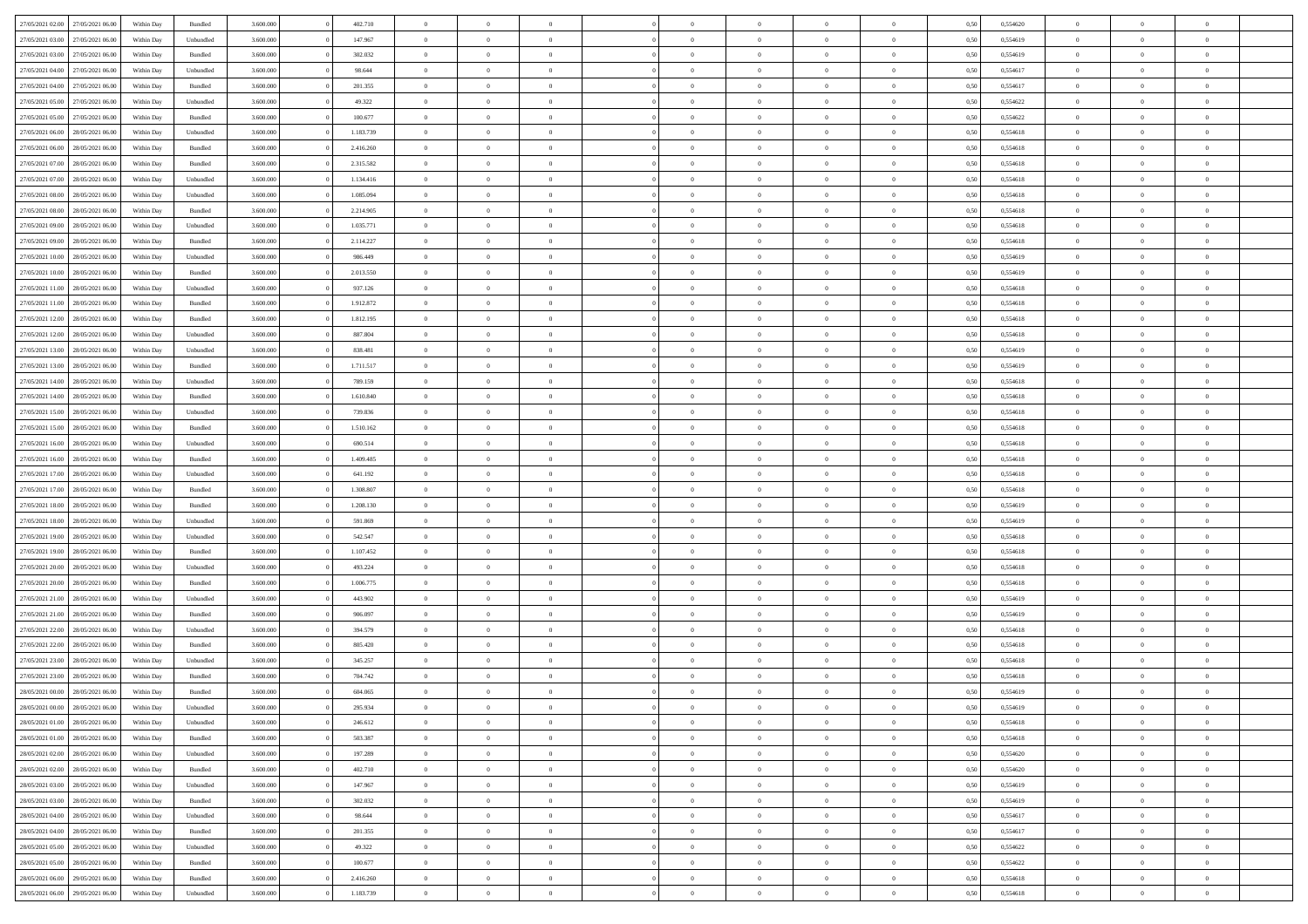| 28/05/2021 07:00 | 29/05/2021 06:00 | Within Day | Bundled   | 3.600.000 | 2.315.582 | $\overline{0}$ | $\Omega$       |                | $\Omega$       | $\Omega$       | $\theta$       | $\theta$       | 0,50 | 0,554618 | $\theta$       | $\theta$       | $\theta$       |  |
|------------------|------------------|------------|-----------|-----------|-----------|----------------|----------------|----------------|----------------|----------------|----------------|----------------|------|----------|----------------|----------------|----------------|--|
| 28/05/2021 07:00 | 29/05/2021 06:00 | Within Day | Unbundled | 3.600.000 | 1.134.416 | $\overline{0}$ | $\theta$       | $\overline{0}$ | $\overline{0}$ | $\bf{0}$       | $\overline{0}$ | $\bf{0}$       | 0,50 | 0,554618 | $\theta$       | $\theta$       | $\overline{0}$ |  |
| 28/05/2021 08:00 | 29/05/2021 06:00 | Within Day | Bundled   | 3.600.000 | 2.214.905 | $\overline{0}$ | $\overline{0}$ | $\overline{0}$ | $\overline{0}$ | $\bf{0}$       | $\overline{0}$ | $\bf{0}$       | 0,50 | 0,554618 | $\overline{0}$ | $\overline{0}$ | $\overline{0}$ |  |
| 28/05/2021 08:00 | 29/05/2021 06:00 | Within Dav | Unbundled | 3.600,000 | 1.085.094 | $\overline{0}$ | $\overline{0}$ | $\overline{0}$ | $\overline{0}$ | $\bf{0}$       | $\overline{0}$ | $\overline{0}$ | 0.50 | 0.554618 | $\theta$       | $\theta$       | $\overline{0}$ |  |
| 28/05/2021 09:00 | 29/05/2021 06:00 | Within Day | Bundled   | 3.600.000 | 2.114.227 | $\overline{0}$ | $\theta$       | $\overline{0}$ | $\overline{0}$ | $\bf{0}$       | $\overline{0}$ | $\bf{0}$       | 0,50 | 0,554618 | $\theta$       | $\overline{0}$ | $\overline{0}$ |  |
|                  |                  |            |           |           |           |                |                |                |                |                |                |                |      |          |                |                |                |  |
| 28/05/2021 09:00 | 29/05/2021 06:00 | Within Day | Unbundled | 3.600.000 | 1.035.771 | $\overline{0}$ | $\bf{0}$       | $\overline{0}$ | $\overline{0}$ | $\overline{0}$ | $\overline{0}$ | $\mathbf{0}$   | 0,50 | 0,554618 | $\bf{0}$       | $\overline{0}$ | $\bf{0}$       |  |
| 28/05/2021 10:00 | 29/05/2021 06:00 | Within Dav | Unbundled | 3.600.000 | 986,449   | $\overline{0}$ | $\overline{0}$ | $\overline{0}$ | $\overline{0}$ | $\overline{0}$ | $\overline{0}$ | $\overline{0}$ | 0.50 | 0,554619 | $\theta$       | $\overline{0}$ | $\overline{0}$ |  |
| 28/05/2021 10:00 | 29/05/2021 06:00 | Within Day | Bundled   | 3.600.000 | 2.013.550 | $\overline{0}$ | $\theta$       | $\overline{0}$ | $\overline{0}$ | $\bf{0}$       | $\overline{0}$ | $\bf{0}$       | 0,50 | 0,554619 | $\theta$       | $\theta$       | $\overline{0}$ |  |
| 28/05/2021 11:00 | 29/05/2021 06:00 | Within Day | Unbundled | 3.600.000 | 937.126   | $\overline{0}$ | $\overline{0}$ | $\overline{0}$ | $\overline{0}$ | $\bf{0}$       | $\overline{0}$ | $\bf{0}$       | 0,50 | 0,554618 | $\,0\,$        | $\overline{0}$ | $\overline{0}$ |  |
| 28/05/2021 11:00 | 29/05/2021 06:00 | Within Dav | Bundled   | 3.600.000 | 1.912.872 | $\overline{0}$ | $\overline{0}$ | $\overline{0}$ | $\overline{0}$ | $\overline{0}$ | $\overline{0}$ | $\overline{0}$ | 0.50 | 0.554618 | $\theta$       | $\overline{0}$ | $\overline{0}$ |  |
| 28/05/2021 12:00 | 29/05/2021 06:00 | Within Day | Bundled   | 3.600.000 | 1.812.195 | $\overline{0}$ | $\theta$       | $\overline{0}$ | $\overline{0}$ | $\bf{0}$       | $\overline{0}$ | $\bf{0}$       | 0,50 | 0,554618 | $\,$ 0 $\,$    | $\overline{0}$ | $\overline{0}$ |  |
|                  |                  |            |           |           |           |                |                |                |                |                |                |                |      |          |                |                |                |  |
| 28/05/2021 12:00 | 29/05/2021 06:00 | Within Day | Unbundled | 3.600.000 | 887.804   | $\overline{0}$ | $\overline{0}$ | $\overline{0}$ | $\overline{0}$ | $\bf{0}$       | $\overline{0}$ | $\bf{0}$       | 0,50 | 0,554618 | $\bf{0}$       | $\overline{0}$ | $\overline{0}$ |  |
| 28/05/2021 13:00 | 29/05/2021 06:00 | Within Day | Unbundled | 3.600.000 | 838.481   | $\overline{0}$ | $\overline{0}$ | $\overline{0}$ | $\overline{0}$ | $\bf{0}$       | $\overline{0}$ | $\overline{0}$ | 0.50 | 0.554619 | $\theta$       | $\theta$       | $\overline{0}$ |  |
| 28/05/2021 13:00 | 29/05/2021 06:00 | Within Day | Bundled   | 3.600.000 | 1.711.517 | $\overline{0}$ | $\theta$       | $\overline{0}$ | $\overline{0}$ | $\bf{0}$       | $\overline{0}$ | $\bf{0}$       | 0,50 | 0,554619 | $\theta$       | $\overline{0}$ | $\overline{0}$ |  |
| 28/05/2021 14:00 | 29/05/2021 06:00 | Within Day | Unbundled | 3.600.000 | 789.159   | $\overline{0}$ | $\overline{0}$ | $\overline{0}$ | $\bf{0}$       | $\overline{0}$ | $\overline{0}$ | $\mathbf{0}$   | 0,50 | 0,554618 | $\overline{0}$ | $\overline{0}$ | $\bf{0}$       |  |
| 28/05/2021 14:00 | 29/05/2021 06:00 | Within Dav | Bundled   | 3.600.000 | 1.610.840 | $\overline{0}$ | $\overline{0}$ | $\overline{0}$ | $\overline{0}$ | $\overline{0}$ | $\overline{0}$ | $\overline{0}$ | 0.50 | 0.554618 | $\theta$       | $\overline{0}$ | $\overline{0}$ |  |
| 28/05/2021 15:00 | 29/05/2021 06:00 | Within Day | Unbundled | 3.600.000 | 739.836   | $\overline{0}$ | $\theta$       | $\overline{0}$ | $\overline{0}$ | $\bf{0}$       | $\overline{0}$ | $\bf{0}$       | 0,50 | 0,554618 | $\theta$       | $\theta$       | $\overline{0}$ |  |
| 28/05/2021 15:00 | 29/05/2021 06:00 | Within Day | Bundled   | 3.600.000 | 1.510.162 | $\overline{0}$ | $\overline{0}$ | $\overline{0}$ | $\bf{0}$       | $\bf{0}$       | $\bf{0}$       | $\bf{0}$       | 0,50 | 0,554618 | $\,0\,$        | $\overline{0}$ | $\overline{0}$ |  |
| 28/05/2021 16:00 | 29/05/2021 06:00 |            | Unbundled | 3.600.000 | 690.514   | $\overline{0}$ | $\overline{0}$ | $\overline{0}$ | $\overline{0}$ | $\overline{0}$ | $\overline{0}$ | $\overline{0}$ | 0.50 | 0,554618 | $\theta$       | $\overline{0}$ | $\overline{0}$ |  |
|                  |                  | Within Day |           |           |           |                |                |                |                |                |                |                |      |          |                |                |                |  |
| 28/05/2021 16:00 | 29/05/2021 06:00 | Within Day | Bundled   | 3.600.000 | 1.409.485 | $\overline{0}$ | $\theta$       | $\overline{0}$ | $\overline{0}$ | $\bf{0}$       | $\overline{0}$ | $\bf{0}$       | 0,50 | 0,554618 | $\,$ 0 $\,$    | $\theta$       | $\overline{0}$ |  |
| 28/05/2021 17:00 | 29/05/2021 06:00 | Within Day | Unbundled | 3.600.000 | 641.192   | $\overline{0}$ | $\overline{0}$ | $\overline{0}$ | $\bf{0}$       | $\bf{0}$       | $\bf{0}$       | $\bf{0}$       | 0,50 | 0,554618 | $\bf{0}$       | $\overline{0}$ | $\overline{0}$ |  |
| 28/05/2021 17:00 | 29/05/2021 06:00 | Within Day | Bundled   | 3.600,000 | 1.308.807 | $\overline{0}$ | $\overline{0}$ | $\overline{0}$ | $\overline{0}$ | $\bf{0}$       | $\overline{0}$ | $\overline{0}$ | 0.50 | 0.554618 | $\theta$       | $\overline{0}$ | $\overline{0}$ |  |
| 28/05/2021 18:00 | 29/05/2021 06:00 | Within Day | Bundled   | 3.600.000 | 1.208.130 | $\overline{0}$ | $\theta$       | $\overline{0}$ | $\overline{0}$ | $\bf{0}$       | $\overline{0}$ | $\bf{0}$       | 0,50 | 0,554619 | $\,$ 0 $\,$    | $\overline{0}$ | $\overline{0}$ |  |
| 28/05/2021 18:00 | 29/05/2021 06:00 | Within Day | Unbundled | 3.600.000 | 591.869   | $\overline{0}$ | $\bf{0}$       | $\overline{0}$ | $\bf{0}$       | $\overline{0}$ | $\overline{0}$ | $\mathbf{0}$   | 0,50 | 0,554619 | $\overline{0}$ | $\overline{0}$ | $\bf{0}$       |  |
| 28/05/2021 19:00 | 29/05/2021 06:00 | Within Dav | Unbundled | 3.600.000 | 542.547   | $\overline{0}$ | $\overline{0}$ | $\overline{0}$ | $\overline{0}$ | $\overline{0}$ | $\overline{0}$ | $\overline{0}$ | 0.50 | 0.554618 | $\theta$       | $\overline{0}$ | $\overline{0}$ |  |
|                  |                  |            |           |           |           | $\overline{0}$ | $\theta$       | $\overline{0}$ |                | $\bf{0}$       | $\overline{0}$ |                |      |          | $\theta$       | $\theta$       | $\overline{0}$ |  |
| 28/05/2021 19:00 | 29/05/2021 06:00 | Within Day | Bundled   | 3.600.000 | 1.107.452 |                |                |                | $\overline{0}$ |                |                | $\bf{0}$       | 0,50 | 0,554618 |                |                |                |  |
| 28/05/2021 20:00 | 29/05/2021 06:00 | Within Day | Unbundled | 3.600.000 | 493.224   | $\overline{0}$ | $\overline{0}$ | $\overline{0}$ | $\bf{0}$       | $\bf{0}$       | $\bf{0}$       | $\bf{0}$       | 0,50 | 0,554618 | $\,0\,$        | $\overline{0}$ | $\overline{0}$ |  |
| 28/05/2021 20:00 | 29/05/2021 06:00 | Within Day | Bundled   | 3.600.000 | 1.006.775 | $\overline{0}$ | $\overline{0}$ | $\overline{0}$ | $\overline{0}$ | $\overline{0}$ | $\overline{0}$ | $\overline{0}$ | 0.50 | 0.554618 | $\theta$       | $\overline{0}$ | $\overline{0}$ |  |
| 28/05/2021 21:00 | 29/05/2021 06:00 | Within Day | Unbundled | 3.600.000 | 443.902   | $\overline{0}$ | $\theta$       | $\overline{0}$ | $\overline{0}$ | $\bf{0}$       | $\overline{0}$ | $\bf{0}$       | 0,50 | 0,554619 | $\,$ 0 $\,$    | $\overline{0}$ | $\overline{0}$ |  |
| 28/05/2021 21.00 | 29/05/2021 06:00 | Within Day | Bundled   | 3.600.000 | 906.097   | $\overline{0}$ | $\overline{0}$ | $\overline{0}$ | $\bf{0}$       | $\bf{0}$       | $\bf{0}$       | $\bf{0}$       | 0,50 | 0,554619 | $\overline{0}$ | $\overline{0}$ | $\overline{0}$ |  |
| 28/05/2021 22:00 | 29/05/2021 06:00 | Within Day | Unbundled | 3.600.000 | 394.579   | $\overline{0}$ | $\Omega$       | $\Omega$       | $\Omega$       | $\Omega$       | $\Omega$       | $\overline{0}$ | 0,50 | 0,554618 | $\,0\,$        | $\Omega$       | $\theta$       |  |
| 28/05/2021 22:00 | 29/05/2021 06:00 | Within Day | Bundled   | 3.600.000 | 805.420   | $\overline{0}$ | $\theta$       | $\overline{0}$ | $\overline{0}$ | $\bf{0}$       | $\overline{0}$ | $\bf{0}$       | 0,50 | 0,554618 | $\theta$       | $\theta$       | $\overline{0}$ |  |
|                  |                  |            |           |           |           |                |                |                |                |                |                |                |      |          |                |                |                |  |
| 28/05/2021 23:00 | 29/05/2021 06:00 | Within Day | Unbundled | 3.600.000 | 345.257   | $\overline{0}$ | $\overline{0}$ | $\overline{0}$ | $\bf{0}$       | $\bf{0}$       | $\overline{0}$ | $\mathbf{0}$   | 0,50 | 0,554618 | $\overline{0}$ | $\overline{0}$ | $\bf{0}$       |  |
| 28/05/2021 23:00 | 29/05/2021 06:00 | Within Day | Bundled   | 3.600,000 | 704.742   | $\overline{0}$ | $\Omega$       | $\Omega$       | $\Omega$       | $\bf{0}$       | $\overline{0}$ | $\overline{0}$ | 0.50 | 0.554618 | $\theta$       | $\theta$       | $\theta$       |  |
| 29/05/2021 00:00 | 29/05/2021 06:00 | Within Day | Bundled   | 3.600.000 | 604.065   | $\overline{0}$ | $\theta$       | $\overline{0}$ | $\overline{0}$ | $\bf{0}$       | $\overline{0}$ | $\bf{0}$       | 0,50 | 0,554619 | $\,$ 0 $\,$    | $\theta$       | $\overline{0}$ |  |
| 29/05/2021 00:00 | 29/05/2021 06:00 | Within Day | Unbundled | 3.600.000 | 295.934   | $\overline{0}$ | $\overline{0}$ | $\overline{0}$ | $\bf{0}$       | $\bf{0}$       | $\bf{0}$       | $\bf{0}$       | 0,50 | 0,554619 | $\bf{0}$       | $\overline{0}$ | $\overline{0}$ |  |
| 29/05/2021 01:00 | 29/05/2021 06:00 | Within Day | Unbundled | 3.600,000 | 246.612   | $\overline{0}$ | $\Omega$       | $\Omega$       | $\Omega$       | $\theta$       | $\theta$       | $\overline{0}$ | 0.50 | 0.554618 | $\theta$       | $\theta$       | $\theta$       |  |
| 29/05/2021 01:00 | 29/05/2021 06:00 | Within Day | Bundled   | 3.600.000 | 503.387   | $\overline{0}$ | $\theta$       | $\overline{0}$ | $\overline{0}$ | $\bf{0}$       | $\overline{0}$ | $\bf{0}$       | 0,50 | 0,554618 | $\,$ 0 $\,$    | $\overline{0}$ | $\overline{0}$ |  |
| 29/05/2021 02:00 | 29/05/2021 06:00 | Within Day | Unbundled | 3.600.000 | 197.289   | $\overline{0}$ | $\overline{0}$ | $\overline{0}$ | $\bf{0}$       | $\bf{0}$       | $\bf{0}$       | $\bf{0}$       | 0,50 | 0,554620 | $\overline{0}$ | $\overline{0}$ | $\overline{0}$ |  |
|                  |                  |            |           |           |           | $\overline{0}$ | $\Omega$       | $\overline{0}$ | $\Omega$       | $\Omega$       | $\overline{0}$ | $\overline{0}$ | 0.50 |          | $\,0\,$        | $\theta$       | $\theta$       |  |
| 29/05/2021 02:00 | 29/05/2021 06:00 | Within Day | Bundled   | 3.600.000 | 402.710   |                |                |                |                |                |                |                |      | 0,554620 |                |                |                |  |
| 29/05/2021 03:00 | 29/05/2021 06:00 | Within Day | Unbundled | 3.600.000 | 147.967   | $\overline{0}$ | $\theta$       | $\overline{0}$ | $\overline{0}$ | $\bf{0}$       | $\overline{0}$ | $\bf{0}$       | 0,50 | 0,554619 | $\,$ 0 $\,$    | $\overline{0}$ | $\overline{0}$ |  |
| 29/05/2021 03:00 | 29/05/2021 06:00 | Within Day | Bundled   | 3.600.000 | 302.032   | $\overline{0}$ | $\overline{0}$ | $\overline{0}$ | $\bf{0}$       | $\bf{0}$       | $\bf{0}$       | $\mathbf{0}$   | 0,50 | 0,554619 | $\overline{0}$ | $\overline{0}$ | $\bf{0}$       |  |
| 29/05/2021 04:00 | 29/05/2021 06:00 | Within Day | Unbundled | 3.600,000 | 98.644    | $\overline{0}$ | $\Omega$       | $\Omega$       | $\Omega$       | $\Omega$       | $\Omega$       | $\overline{0}$ | 0.50 | 0.554617 | $\theta$       | $\Omega$       | $\theta$       |  |
| 29/05/2021 04:00 | 29/05/2021 06:00 | Within Day | Bundled   | 3.600.000 | 201.355   | $\overline{0}$ | $\overline{0}$ | $\overline{0}$ | $\bf{0}$       | $\,$ 0         | $\bf{0}$       | $\bf{0}$       | 0,50 | 0,554617 | $\,0\,$        | $\overline{0}$ | $\overline{0}$ |  |
| 29/05/2021 05:00 | 29/05/2021 06:00 | Within Day | Unbundled | 3.600.000 | 49.322    | $\bf{0}$       | $\bf{0}$       |                |                |                |                |                | 0,50 | 0,554622 | $\bf{0}$       | $\overline{0}$ |                |  |
| 29/05/2021 05:00 | 29/05/2021 06:00 | Within Day | Bundled   | 3.600,000 | 100,677   | $\overline{0}$ | $\overline{0}$ | $\overline{0}$ | $\Omega$       | $\overline{0}$ | $\overline{0}$ | $\overline{0}$ | 0.50 | 0.554622 | $\theta$       | $\theta$       | $\theta$       |  |
| 29/05/2021 06:00 | 30/05/2021 06:00 | Within Day | Bundled   | 3.600.000 | 2.416.260 | $\overline{0}$ | $\,$ 0         | $\overline{0}$ | $\bf{0}$       | $\,$ 0 $\,$    | $\overline{0}$ | $\mathbf{0}$   | 0,50 | 0,554618 | $\,$ 0 $\,$    | $\,$ 0 $\,$    | $\,$ 0         |  |
|                  |                  |            |           |           |           |                |                |                |                |                |                |                |      |          |                |                |                |  |
| 29/05/2021 06:00 | 30/05/2021 06:00 | Within Day | Unbundled | 3.600.000 | 1.183.739 | $\overline{0}$ | $\overline{0}$ | $\overline{0}$ | $\overline{0}$ | $\overline{0}$ | $\overline{0}$ | $\mathbf{0}$   | 0,50 | 0,554618 | $\overline{0}$ | $\bf{0}$       | $\bf{0}$       |  |
| 29/05/2021 07:00 | 30/05/2021 06:00 | Within Day | Unbundled | 3.600.000 | 1.134.416 | $\overline{0}$ | $\overline{0}$ | $\overline{0}$ | $\Omega$       | $\overline{0}$ | $\overline{0}$ | $\bf{0}$       | 0,50 | 0,554618 | $\overline{0}$ | $\theta$       | $\overline{0}$ |  |
| 29/05/2021 07:00 | 30/05/2021 06:00 | Within Day | Bundled   | 3.600.000 | 2.315.582 | $\overline{0}$ | $\,$ 0         | $\overline{0}$ | $\overline{0}$ | $\overline{0}$ | $\overline{0}$ | $\bf{0}$       | 0,50 | 0,554618 | $\,$ 0 $\,$    | $\overline{0}$ | $\overline{0}$ |  |
| 29/05/2021 08:00 | 30/05/2021 06:00 | Within Day | Unbundled | 3.600.000 | 1.085.094 | $\overline{0}$ | $\overline{0}$ | $\overline{0}$ | $\overline{0}$ | $\overline{0}$ | $\overline{0}$ | $\mathbf{0}$   | 0,50 | 0,554618 | $\overline{0}$ | $\bf{0}$       | $\bf{0}$       |  |
| 29/05/2021 08:00 | 30/05/2021 06:00 | Within Day | Bundled   | 3.600,000 | 2.214.905 | $\overline{0}$ | $\overline{0}$ | $\overline{0}$ | $\Omega$       | $\overline{0}$ | $\overline{0}$ | $\bf{0}$       | 0.50 | 0,554618 | $\overline{0}$ | $\theta$       | $\overline{0}$ |  |
| 29/05/2021 09:00 | 30/05/2021 06:00 | Within Day | Unbundled | 3.600.000 | 1.035.771 | $\overline{0}$ | $\,$ 0         | $\overline{0}$ | $\bf{0}$       | $\bf{0}$       | $\bf{0}$       | $\bf{0}$       | 0,50 | 0,554618 | $\,$ 0 $\,$    | $\overline{0}$ | $\overline{0}$ |  |
| 29/05/2021 09:00 | 30/05/2021 06:00 | Within Day | Bundled   | 3.600.000 | 2.114.227 | $\overline{0}$ | $\bf{0}$       | $\overline{0}$ | $\overline{0}$ | $\overline{0}$ | $\overline{0}$ | $\mathbf{0}$   | 0,50 | 0,554618 | $\overline{0}$ | $\overline{0}$ | $\bf{0}$       |  |
|                  |                  |            |           |           |           |                |                |                |                |                |                |                |      |          |                |                |                |  |
| 29/05/2021 10:00 | 30/05/2021 06:00 | Within Day | Unbundled | 3.600,000 | 986.449   | $\overline{0}$ | $\overline{0}$ | $\overline{0}$ | $\Omega$       | $\overline{0}$ | $\overline{0}$ | $\bf{0}$       | 0.50 | 0,554619 | $\overline{0}$ | $\overline{0}$ | $\overline{0}$ |  |
| 29/05/2021 10:00 | 30/05/2021 06:00 | Within Day | Bundled   | 3.600.000 | 2.013.550 | $\overline{0}$ | $\,$ 0 $\,$    | $\overline{0}$ | $\overline{0}$ | $\bf{0}$       | $\bf{0}$       | $\bf{0}$       | 0,50 | 0,554619 | $\,$ 0 $\,$    | $\,$ 0 $\,$    | $\bf{0}$       |  |
| 29/05/2021 11:00 | 30/05/2021 06:00 | Within Day | Bundled   | 3.600.000 | 1.912.872 | $\overline{0}$ | $\bf{0}$       | $\overline{0}$ | $\bf{0}$       | $\bf{0}$       | $\bf{0}$       | $\bf{0}$       | 0,50 | 0,554618 | $\overline{0}$ | $\overline{0}$ | $\bf{0}$       |  |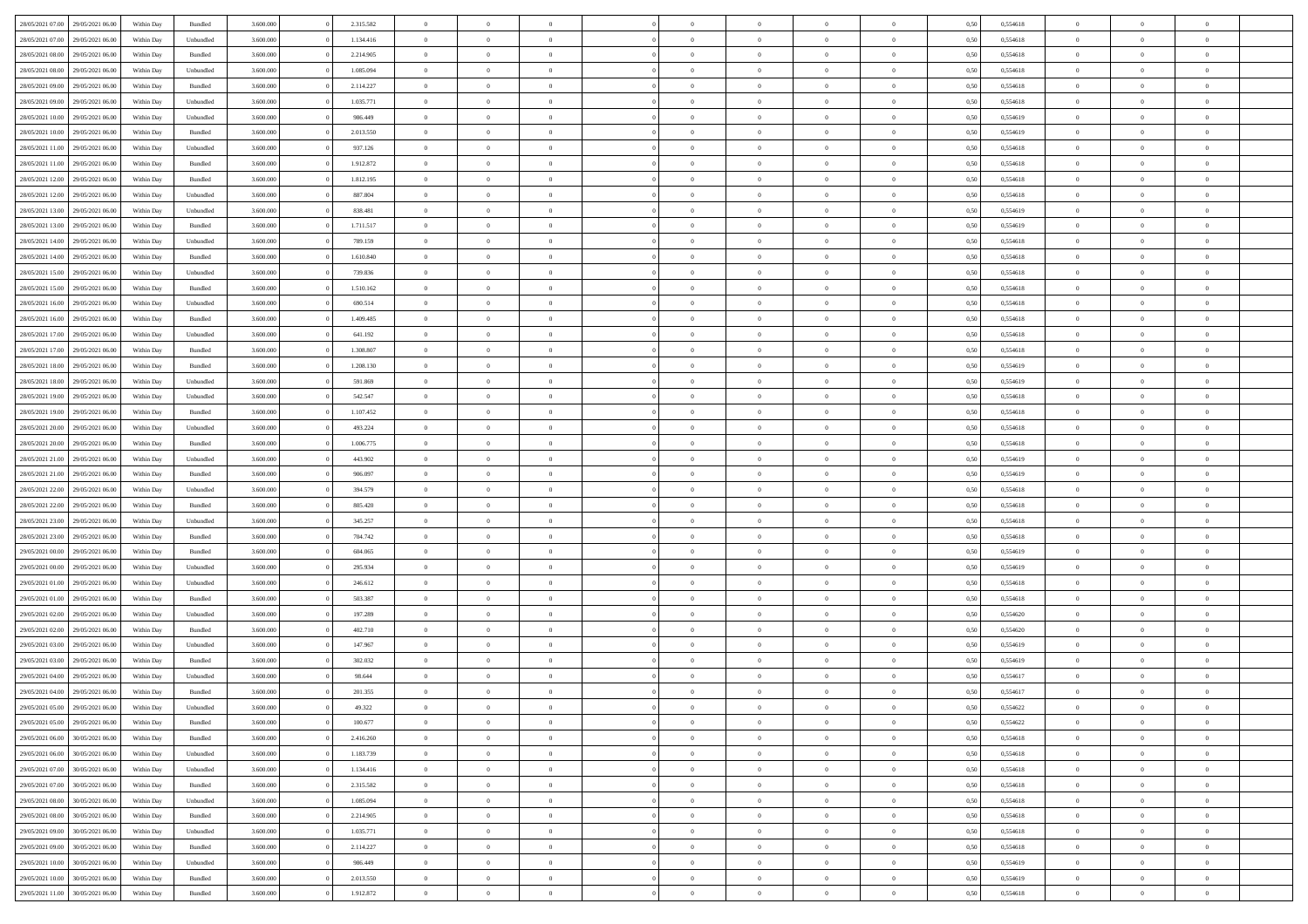| 29/05/2021 11:00 | 30/05/2021 06:00 | Within Day | Unbundled          | 3.600.000 | 937.126   | $\overline{0}$ | $\Omega$       |                | $\Omega$       | $\Omega$       | $\theta$       | $\theta$       | 0,50 | 0,554618 | $\theta$       | $\theta$       | $\theta$       |  |
|------------------|------------------|------------|--------------------|-----------|-----------|----------------|----------------|----------------|----------------|----------------|----------------|----------------|------|----------|----------------|----------------|----------------|--|
|                  |                  |            |                    |           |           |                |                |                |                |                |                |                |      |          |                |                |                |  |
| 29/05/2021 12:00 | 30/05/2021 06:00 | Within Day | Unbundled          | 3.600.000 | 887.804   | $\overline{0}$ | $\theta$       | $\overline{0}$ | $\overline{0}$ | $\bf{0}$       | $\overline{0}$ | $\bf{0}$       | 0,50 | 0,554618 | $\theta$       | $\theta$       | $\overline{0}$ |  |
| 29/05/2021 12:00 | 30/05/2021 06:00 | Within Day | Bundled            | 3.600.000 | 1.812.195 | $\overline{0}$ | $\overline{0}$ | $\overline{0}$ | $\bf{0}$       | $\bf{0}$       | $\bf{0}$       | $\bf{0}$       | 0,50 | 0,554618 | $\overline{0}$ | $\overline{0}$ | $\overline{0}$ |  |
| 29/05/2021 13:00 | 30/05/2021 06:00 | Within Dav | Unbundled          | 3.600.000 | 838.481   | $\overline{0}$ | $\overline{0}$ | $\overline{0}$ | $\overline{0}$ | $\bf{0}$       | $\overline{0}$ | $\overline{0}$ | 0.50 | 0.554619 | $\theta$       | $\theta$       | $\overline{0}$ |  |
| 29/05/2021 13:00 | 30/05/2021 06:00 | Within Day | Bundled            | 3.600.000 | 1.711.517 | $\overline{0}$ | $\theta$       | $\overline{0}$ | $\overline{0}$ | $\bf{0}$       | $\overline{0}$ | $\bf{0}$       | 0,50 | 0,554619 | $\theta$       | $\overline{0}$ | $\overline{0}$ |  |
|                  |                  |            |                    |           |           |                |                |                |                |                |                |                |      |          |                |                |                |  |
| 29/05/2021 14:00 | 30/05/2021 06:00 | Within Day | Unbundled          | 3.600.000 | 789.159   | $\overline{0}$ | $\bf{0}$       | $\overline{0}$ | $\overline{0}$ | $\overline{0}$ | $\overline{0}$ | $\mathbf{0}$   | 0,50 | 0,554618 | $\overline{0}$ | $\overline{0}$ | $\bf{0}$       |  |
| 29/05/2021 14:00 | 30/05/2021 06:00 | Within Dav | Bundled            | 3.600.000 | 1.610.840 | $\overline{0}$ | $\overline{0}$ | $\overline{0}$ | $\overline{0}$ | $\overline{0}$ | $\overline{0}$ | $\overline{0}$ | 0.50 | 0,554618 | $\theta$       | $\overline{0}$ | $\overline{0}$ |  |
| 29/05/2021 15:00 | 30/05/2021 06:00 | Within Day | Unbundled          | 3.600.000 | 739.836   | $\overline{0}$ | $\theta$       | $\overline{0}$ | $\overline{0}$ | $\bf{0}$       | $\overline{0}$ | $\bf{0}$       | 0,50 | 0,554618 | $\theta$       | $\theta$       | $\overline{0}$ |  |
| 29/05/2021 15:00 | 30/05/2021 06:00 | Within Day | Bundled            | 3.600.000 | 1.510.162 | $\overline{0}$ | $\overline{0}$ | $\overline{0}$ | $\overline{0}$ | $\bf{0}$       | $\overline{0}$ | $\bf{0}$       | 0,50 | 0,554618 | $\,0\,$        | $\overline{0}$ | $\overline{0}$ |  |
| 29/05/2021 16:00 | 30/05/2021 06:00 | Within Dav | Unbundled          | 3.600.000 | 690.514   | $\overline{0}$ | $\overline{0}$ | $\overline{0}$ | $\overline{0}$ | $\overline{0}$ | $\overline{0}$ | $\overline{0}$ | 0.50 | 0.554618 | $\theta$       | $\overline{0}$ | $\overline{0}$ |  |
| 29/05/2021 16:00 | 30/05/2021 06:00 | Within Day | Bundled            | 3.600.000 | 1.409.485 | $\overline{0}$ | $\theta$       | $\overline{0}$ | $\overline{0}$ | $\bf{0}$       | $\overline{0}$ | $\bf{0}$       | 0,50 | 0,554618 | $\,$ 0 $\,$    | $\theta$       | $\overline{0}$ |  |
|                  |                  |            |                    |           |           |                |                |                |                |                |                |                |      |          |                |                |                |  |
| 29/05/2021 17:00 | 30/05/2021 06:00 | Within Day | Bundled            | 3.600.000 | 1.308.807 | $\overline{0}$ | $\overline{0}$ | $\overline{0}$ | $\overline{0}$ | $\bf{0}$       | $\overline{0}$ | $\mathbf{0}$   | 0,50 | 0,554618 | $\overline{0}$ | $\overline{0}$ | $\bf{0}$       |  |
| 29/05/2021 17:00 | 30/05/2021 06:00 | Within Day | Unbundled          | 3.600.000 | 641.192   | $\overline{0}$ | $\overline{0}$ | $\overline{0}$ | $\overline{0}$ | $\bf{0}$       | $\overline{0}$ | $\overline{0}$ | 0.50 | 0.554618 | $\theta$       | $\theta$       | $\overline{0}$ |  |
| 29/05/2021 18:00 | 30/05/2021 06:00 | Within Day | Unbundled          | 3.600.000 | 591.869   | $\overline{0}$ | $\theta$       | $\overline{0}$ | $\overline{0}$ | $\bf{0}$       | $\overline{0}$ | $\bf{0}$       | 0,50 | 0,554619 | $\theta$       | $\overline{0}$ | $\overline{0}$ |  |
| 29/05/2021 18:00 | 30/05/2021 06:00 | Within Day | Bundled            | 3.600.000 | 1.208.130 | $\overline{0}$ | $\overline{0}$ | $\overline{0}$ | $\overline{0}$ | $\overline{0}$ | $\overline{0}$ | $\mathbf{0}$   | 0,50 | 0,554619 | $\overline{0}$ | $\overline{0}$ | $\bf{0}$       |  |
| 29/05/2021 19:00 | 30/05/2021 06:00 | Within Dav | Unbundled          | 3.600.000 | 542.547   | $\overline{0}$ | $\overline{0}$ | $\overline{0}$ | $\overline{0}$ | $\overline{0}$ | $\overline{0}$ | $\overline{0}$ | 0.50 | 0.554618 | $\theta$       | $\overline{0}$ | $\overline{0}$ |  |
| 29/05/2021 19:00 | 30/05/2021 06:00 | Within Day | Bundled            | 3.600.000 | 1.107.452 | $\overline{0}$ | $\theta$       | $\overline{0}$ | $\overline{0}$ | $\bf{0}$       | $\overline{0}$ | $\bf{0}$       | 0,50 | 0,554618 | $\theta$       | $\theta$       | $\overline{0}$ |  |
| 29/05/2021 20:00 | 30/05/2021 06:00 | Within Day | Unbundled          | 3.600.000 | 493.224   | $\overline{0}$ | $\overline{0}$ | $\overline{0}$ | $\overline{0}$ | $\bf{0}$       | $\overline{0}$ | $\mathbf{0}$   | 0,50 | 0,554618 | $\,0\,$        | $\overline{0}$ | $\overline{0}$ |  |
|                  | 30/05/2021 06:00 |            | Bundled            | 3.600.000 | 1.006.775 | $\overline{0}$ | $\overline{0}$ | $\overline{0}$ | $\overline{0}$ | $\overline{0}$ | $\overline{0}$ | $\overline{0}$ | 0.50 | 0.554618 | $\theta$       | $\overline{0}$ | $\overline{0}$ |  |
| 29/05/2021 20:00 |                  | Within Day |                    |           |           |                |                |                |                |                |                |                |      |          |                |                |                |  |
| 29/05/2021 21:00 | 30/05/2021 06:00 | Within Day | Unbundled          | 3.600.000 | 443.902   | $\overline{0}$ | $\theta$       | $\overline{0}$ | $\overline{0}$ | $\bf{0}$       | $\overline{0}$ | $\bf{0}$       | 0,50 | 0,554619 | $\,$ 0 $\,$    | $\theta$       | $\overline{0}$ |  |
| 29/05/2021 21.00 | 30/05/2021 06:00 | Within Day | Bundled            | 3.600.000 | 906.097   | $\overline{0}$ | $\overline{0}$ | $\overline{0}$ | $\overline{0}$ | $\bf{0}$       | $\overline{0}$ | $\bf{0}$       | 0,50 | 0,554619 | $\bf{0}$       | $\overline{0}$ | $\overline{0}$ |  |
| 29/05/2021 22.00 | 30/05/2021 06:00 | Within Day | Unbundled          | 3.600,000 | 394,579   | $\overline{0}$ | $\overline{0}$ | $\overline{0}$ | $\overline{0}$ | $\bf{0}$       | $\overline{0}$ | $\overline{0}$ | 0.50 | 0.554618 | $\theta$       | $\overline{0}$ | $\overline{0}$ |  |
| 29/05/2021 22:00 | 30/05/2021 06:00 | Within Day | Bundled            | 3.600.000 | 805.420   | $\overline{0}$ | $\theta$       | $\overline{0}$ | $\overline{0}$ | $\bf{0}$       | $\overline{0}$ | $\bf{0}$       | 0,50 | 0,554618 | $\,$ 0 $\,$    | $\overline{0}$ | $\overline{0}$ |  |
| 29/05/2021 23:00 | 30/05/2021 06:00 | Within Day | Bundled            | 3.600.000 | 704.742   | $\overline{0}$ | $\bf{0}$       | $\overline{0}$ | $\overline{0}$ | $\overline{0}$ | $\overline{0}$ | $\mathbf{0}$   | 0,50 | 0,554618 | $\overline{0}$ | $\overline{0}$ | $\bf{0}$       |  |
| 29/05/2021 23:00 | 30/05/2021 06:00 | Within Dav | Unbundled          | 3.600.000 | 345.257   | $\overline{0}$ | $\overline{0}$ | $\overline{0}$ | $\overline{0}$ | $\overline{0}$ | $\overline{0}$ | $\overline{0}$ | 0.50 | 0.554618 | $\theta$       | $\overline{0}$ | $\overline{0}$ |  |
|                  |                  |            |                    |           |           |                |                |                |                |                |                |                |      |          |                |                |                |  |
| 30/05/2021 00:00 | 30/05/2021 06:00 | Within Day | Unbundled          | 3.600.000 | 295.934   | $\overline{0}$ | $\theta$       | $\overline{0}$ | $\overline{0}$ | $\bf{0}$       | $\overline{0}$ | $\bf{0}$       | 0,50 | 0,554619 | $\theta$       | $\theta$       | $\overline{0}$ |  |
| 30/05/2021 00:00 | 30/05/2021 06:00 | Within Day | Bundled            | 3.600.000 | 604.065   | $\overline{0}$ | $\overline{0}$ | $\overline{0}$ | $\overline{0}$ | $\bf{0}$       | $\overline{0}$ | $\bf{0}$       | 0,50 | 0,554619 | $\,0\,$        | $\overline{0}$ | $\overline{0}$ |  |
| 30/05/2021 01:00 | 30/05/2021 06:00 | Within Day | Unbundled          | 3.600.000 | 246.612   | $\overline{0}$ | $\overline{0}$ | $\overline{0}$ | $\overline{0}$ | $\overline{0}$ | $\overline{0}$ | $\overline{0}$ | 0.50 | 0.554618 | $\theta$       | $\overline{0}$ | $\overline{0}$ |  |
| 30/05/2021 01:00 | 30/05/2021 06:00 | Within Day | Bundled            | 3.600.000 | 503.387   | $\overline{0}$ | $\theta$       | $\overline{0}$ | $\overline{0}$ | $\bf{0}$       | $\overline{0}$ | $\bf{0}$       | 0,50 | 0,554618 | $\,$ 0 $\,$    | $\overline{0}$ | $\overline{0}$ |  |
| 30/05/2021 02:00 | 30/05/2021 06:00 | Within Day | Unbundled          | 3.600.000 | 197.289   | $\overline{0}$ | $\overline{0}$ | $\overline{0}$ | $\overline{0}$ | $\bf{0}$       | $\overline{0}$ | $\bf{0}$       | 0,50 | 0,554620 | $\overline{0}$ | $\overline{0}$ | $\bf{0}$       |  |
| 30/05/2021 02.00 | 30/05/2021 06:00 | Within Day | Bundled            | 3.600.000 | 402.710   | $\overline{0}$ | $\Omega$       | $\Omega$       | $\Omega$       | $\Omega$       | $\Omega$       | $\overline{0}$ | 0,50 | 0,554620 | $\,0\,$        | $\theta$       | $\theta$       |  |
| 30/05/2021 03:00 | 30/05/2021 06:00 | Within Day | Unbundled          | 3.600.000 | 147.967   | $\overline{0}$ | $\theta$       | $\overline{0}$ | $\overline{0}$ | $\bf{0}$       | $\overline{0}$ | $\bf{0}$       | 0,50 | 0,554619 | $\,$ 0 $\,$    | $\theta$       | $\overline{0}$ |  |
|                  |                  |            |                    |           |           |                |                |                |                |                |                |                |      |          |                |                |                |  |
| 30/05/2021 03:00 | 30/05/2021 06:00 | Within Day | Bundled            | 3.600.000 | 302.032   | $\overline{0}$ | $\overline{0}$ | $\overline{0}$ | $\overline{0}$ | $\bf{0}$       | $\overline{0}$ | $\mathbf{0}$   | 0,50 | 0,554619 | $\overline{0}$ | $\overline{0}$ | $\bf{0}$       |  |
| 30/05/2021 04:00 | 30/05/2021 06:00 | Within Day | Unbundled          | 3.600,000 | 98.644    | $\overline{0}$ | $\Omega$       | $\Omega$       | $\Omega$       | $\bf{0}$       | $\overline{0}$ | $\overline{0}$ | 0.50 | 0.554617 | $\theta$       | $\theta$       | $\theta$       |  |
| 30/05/2021 04:00 | 30/05/2021 06:00 | Within Day | Bundled            | 3.600.000 | 201.355   | $\overline{0}$ | $\theta$       | $\overline{0}$ | $\overline{0}$ | $\bf{0}$       | $\overline{0}$ | $\bf{0}$       | 0,50 | 0,554617 | $\,$ 0 $\,$    | $\theta$       | $\overline{0}$ |  |
| 30/05/2021 05:00 | 30/05/2021 06:00 | Within Day | Bundled            | 3.600.000 | 100.677   | $\overline{0}$ | $\overline{0}$ | $\overline{0}$ | $\overline{0}$ | $\bf{0}$       | $\overline{0}$ | $\bf{0}$       | 0,50 | 0,554622 | $\,0\,$        | $\overline{0}$ | $\overline{0}$ |  |
| 30/05/2021 05:00 | 30/05/2021 06:00 | Within Day | Unbundled          | 3.600,000 | 49.322    | $\overline{0}$ | $\Omega$       | $\Omega$       | $\Omega$       | $\theta$       | $\theta$       | $\overline{0}$ | 0.50 | 0,554622 | $\theta$       | $\theta$       | $\theta$       |  |
| 30/05/2021 06:00 | 31/05/2021 06:00 | Within Day | Unbundled          | 3.600.000 | 1.183.739 | $\overline{0}$ | $\theta$       | $\overline{0}$ | $\overline{0}$ | $\bf{0}$       | $\overline{0}$ | $\bf{0}$       | 0,50 | 0,554618 | $\,$ 0 $\,$    | $\overline{0}$ | $\overline{0}$ |  |
|                  |                  |            |                    |           |           |                | $\overline{0}$ |                |                | $\bf{0}$       |                |                |      |          |                | $\overline{0}$ | $\overline{0}$ |  |
| 30/05/2021 06:00 | 31/05/2021 06:00 | Within Day | Bundled            | 3.600.000 | 2.416.260 | $\overline{0}$ |                | $\overline{0}$ | $\overline{0}$ |                | $\overline{0}$ | $\bf{0}$       | 0,50 | 0,554618 | $\overline{0}$ |                |                |  |
| 30/05/2021 07:00 | 31/05/2021 06.00 | Within Day | Unbundled          | 3.600.000 | 1.134.416 | $\overline{0}$ | $\Omega$       | $\overline{0}$ | $\Omega$       | $\Omega$       | $\overline{0}$ | $\overline{0}$ | 0,50 | 0,554618 | $\,0\,$        | $\theta$       | $\theta$       |  |
| 30/05/2021 07:00 | 31/05/2021 06:00 | Within Day | Bundled            | 3.600.000 | 2.315.582 | $\overline{0}$ | $\theta$       | $\overline{0}$ | $\overline{0}$ | $\bf{0}$       | $\overline{0}$ | $\bf{0}$       | 0,50 | 0,554618 | $\,$ 0 $\,$    | $\overline{0}$ | $\overline{0}$ |  |
| 30/05/2021 08:00 | 31/05/2021 06:00 | Within Day | Unbundled          | 3.600.000 | 1.085.094 | $\overline{0}$ | $\overline{0}$ | $\overline{0}$ | $\overline{0}$ | $\bf{0}$       | $\bf{0}$       | $\mathbf{0}$   | 0,50 | 0,554618 | $\overline{0}$ | $\overline{0}$ | $\bf{0}$       |  |
| 30/05/2021 08:00 | 31/05/2021 06.00 | Within Day | Bundled            | 3.600,000 | 2.214.905 | $\overline{0}$ | $\Omega$       | $\Omega$       | $\Omega$       | $\Omega$       | $\Omega$       | $\overline{0}$ | 0.50 | 0.554618 | $\theta$       | $\theta$       | $\theta$       |  |
| 30/05/2021 09:00 | 31/05/2021 06:00 | Within Day | Unbundled          | 3.600.000 | 1.035.771 | $\overline{0}$ | $\overline{0}$ | $\overline{0}$ | $\bf{0}$       | $\,$ 0         | $\bf{0}$       | $\bf{0}$       | 0,50 | 0,554618 | $\,0\,$        | $\overline{0}$ | $\overline{0}$ |  |
| 30/05/2021 09:00 | 31/05/2021 06:00 | Within Day | $\mathbf B$ undled | 3.600.000 | 2.114.227 | $\bf{0}$       | $\bf{0}$       |                |                |                |                |                | 0,50 | 0,554618 | $\bf{0}$       | $\overline{0}$ |                |  |
| 30/05/2021 11:00 | 31/05/2021 06:00 | Within Day | Unbundled          | 3.600,000 | 937.126   | $\overline{0}$ | $\overline{0}$ | $\overline{0}$ | $\Omega$       | $\overline{0}$ | $\overline{0}$ | $\overline{0}$ | 0,50 | 0.554618 | $\theta$       | $\theta$       | $\theta$       |  |
|                  |                  |            |                    |           |           |                |                |                |                |                |                |                |      |          |                |                |                |  |
| 30/05/2021 11:00 | 31/05/2021 06:00 | Within Day | Bundled            | 3.600.000 | 1.912.872 | $\overline{0}$ | $\,$ 0         | $\overline{0}$ | $\bf{0}$       | $\,$ 0 $\,$    | $\overline{0}$ | $\,$ 0 $\,$    | 0,50 | 0,554618 | $\,$ 0 $\,$    | $\,$ 0 $\,$    | $\,$ 0         |  |
| 30/05/2021 12:00 | 31/05/2021 06:00 | Within Day | Bundled            | 3.600.000 | 1.812.195 | $\overline{0}$ | $\overline{0}$ | $\overline{0}$ | $\overline{0}$ | $\overline{0}$ | $\overline{0}$ | $\mathbf{0}$   | 0,50 | 0,554618 | $\overline{0}$ | $\bf{0}$       | $\overline{0}$ |  |
| 30/05/2021 12:00 | 31/05/2021 06:00 | Within Day | Unbundled          | 3.600.000 | 887.804   | $\overline{0}$ | $\overline{0}$ | $\overline{0}$ | $\Omega$       | $\overline{0}$ | $\overline{0}$ | $\overline{0}$ | 0,50 | 0,554618 | $\overline{0}$ | $\theta$       | $\overline{0}$ |  |
| 30/05/2021 13:00 | 31/05/2021 06:00 | Within Day | Unbundled          | 3.600.000 | 838.481   | $\overline{0}$ | $\,$ 0         | $\overline{0}$ | $\overline{0}$ | $\,$ 0 $\,$    | $\overline{0}$ | $\mathbf{0}$   | 0,50 | 0,554619 | $\,$ 0 $\,$    | $\overline{0}$ | $\overline{0}$ |  |
| 30/05/2021 13:00 | 31/05/2021 06:00 | Within Day | Bundled            | 3.600.000 | 1.711.517 | $\overline{0}$ | $\overline{0}$ | $\overline{0}$ | $\overline{0}$ | $\overline{0}$ | $\overline{0}$ | $\mathbf{0}$   | 0,50 | 0,554619 | $\overline{0}$ | $\overline{0}$ | $\overline{0}$ |  |
| 30/05/2021 14:00 | 31/05/2021 06:00 | Within Day | Unbundled          | 3.600,000 | 789.159   | $\overline{0}$ | $\overline{0}$ | $\overline{0}$ | $\overline{0}$ | $\overline{0}$ | $\overline{0}$ | $\bf{0}$       | 0.50 | 0,554618 | $\overline{0}$ | $\theta$       | $\overline{0}$ |  |
| 30/05/2021 14:00 | 31/05/2021 06:00 | Within Day | Bundled            | 3.600.000 | 1.610.840 | $\overline{0}$ | $\,$ 0         | $\overline{0}$ | $\overline{0}$ | $\bf{0}$       | $\overline{0}$ | $\bf{0}$       | 0,50 | 0,554618 | $\,$ 0 $\,$    | $\overline{0}$ | $\overline{0}$ |  |
|                  |                  |            |                    |           |           |                |                |                |                |                |                |                |      |          |                |                |                |  |
| 30/05/2021 15:00 | 31/05/2021 06:00 | Within Day | Unbundled          | 3.600.000 | 739.836   | $\overline{0}$ | $\bf{0}$       | $\overline{0}$ | $\overline{0}$ | $\overline{0}$ | $\overline{0}$ | $\mathbf{0}$   | 0,50 | 0,554618 | $\overline{0}$ | $\overline{0}$ | $\bf{0}$       |  |
| 30/05/2021 15:00 | 31/05/2021 06:00 | Within Day | Bundled            | 3.600,000 | 1.510.162 | $\overline{0}$ | $\overline{0}$ | $\overline{0}$ | $\Omega$       | $\overline{0}$ | $\overline{0}$ | $\overline{0}$ | 0.50 | 0,554618 | $\overline{0}$ | $\overline{0}$ | $\overline{0}$ |  |
| 30/05/2021 16:00 | 31/05/2021 06:00 | Within Day | Unbundled          | 3.600.000 | 690.514   | $\overline{0}$ | $\bf{0}$       | $\overline{0}$ | $\bf{0}$       | $\bf{0}$       | $\overline{0}$ | $\mathbf{0}$   | 0,50 | 0,554618 | $\,$ 0 $\,$    | $\,$ 0 $\,$    | $\bf{0}$       |  |
| 30/05/2021 16:00 | 31/05/2021 06:00 | Within Day | Bundled            | 3.600.000 | 1.409.485 | $\overline{0}$ | $\overline{0}$ | $\overline{0}$ | $\overline{0}$ | $\overline{0}$ | $\overline{0}$ | $\mathbf{0}$   | 0,50 | 0,554618 | $\overline{0}$ | $\bf{0}$       | $\overline{0}$ |  |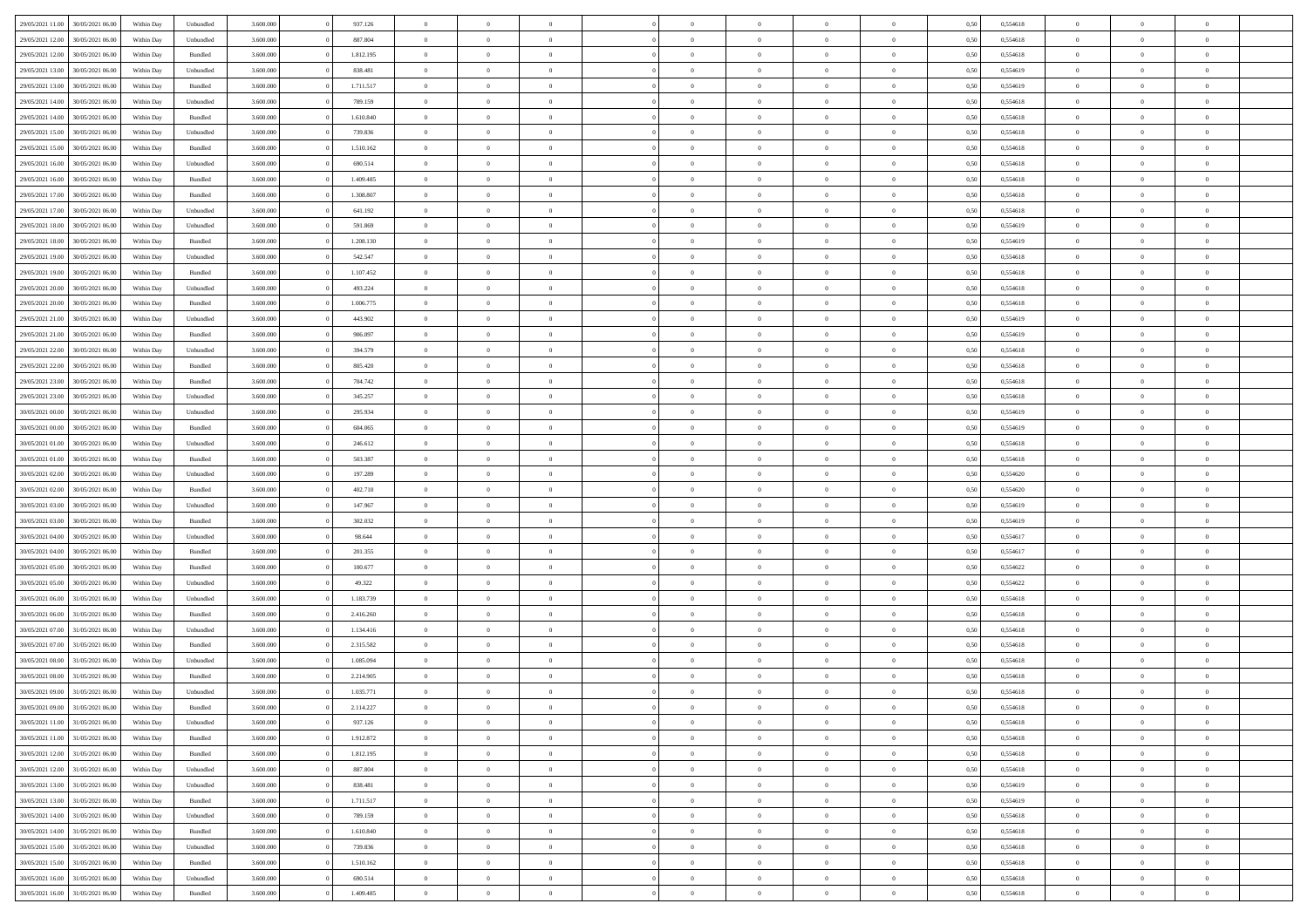| 30/05/2021 17:00 | 31/05/2021 06:00 | Within Day | Unbundled            | 3.600,000 | 641.192   | $\overline{0}$ | $\theta$ | $\overline{0}$ | $\sqrt{2}$ | $\theta$       | $\Omega$       | $\theta$       | 0,50 | 0,554618 | $\overline{0}$ |          |              |  |
|------------------|------------------|------------|----------------------|-----------|-----------|----------------|----------|----------------|------------|----------------|----------------|----------------|------|----------|----------------|----------|--------------|--|
| 30/05/2021 17:00 | 31/05/2021 06:00 | Within Day | Bundled              | 3.600.000 | 1.308.807 | $\Omega$       | $\theta$ | $\Omega$       | $\Omega$   | $\theta$       | $\Omega$       | $\Omega$       | 0,50 | 0,554618 | $\Omega$       |          |              |  |
|                  | 31/05/2021 06:00 |            |                      | 3.600,000 | 1.208.130 | $\overline{0}$ | $\Omega$ | $\Omega$       | $\sqrt{2}$ | $\theta$       | $\Omega$       | $\mathbf{a}$   |      | 0.554619 | $\overline{0}$ |          |              |  |
| 30/05/2021 18:00 |                  | Within Day | Bundled<br>Unbundled | 3.600,000 |           | $\overline{0}$ | $\theta$ | $\overline{0}$ | $\theta$   | $\mathbf{0}$   | $\theta$       | $\overline{0}$ | 0,50 | 0.554619 | $\overline{0}$ | $\Omega$ | $\theta$     |  |
| 30/05/2021 18:00 | 31/05/2021 06:00 | Within Day |                      |           | 591.869   |                |          |                |            |                |                |                | 0,50 |          |                |          |              |  |
| 30/05/2021 19:00 | 31/05/2021 06:00 | Within Day | Unbundled            | 3.600.000 | 542.547   | $\overline{0}$ | $\Omega$ | $\Omega$       | $\Omega$   | $\theta$       | $\Omega$       | $\theta$       | 0,50 | 0.554618 | $\Omega$       |          |              |  |
| 30/05/2021 19:00 | 31/05/2021 06:00 | Within Day | Bundled              | 3.600.000 | 1.107.452 | $\theta$       | $\Omega$ | $\Omega$       | $\Omega$   | $\sqrt{2}$     | $\Omega$       | $\Omega$       | 0,50 | 0,554618 | $\Omega$       |          |              |  |
| 30/05/2021 20:00 | 31/05/2021 06:00 | Within Day | Unbundled            | 3.600.000 | 493.224   | $\Omega$       | $\theta$ | $\overline{0}$ | $\sqrt{2}$ | $\theta$       | $\Omega$       | $\Omega$       | 0,50 | 0,554618 | $\overline{0}$ |          |              |  |
| 30/05/2021 20:00 | 31/05/2021 06:00 | Within Day | Bundled              | 3.600,000 | 1.006.775 | $\Omega$       | $\Omega$ | $\Omega$       |            | $\Omega$       | $\Omega$       |                | 0,50 | 0.554618 | $\Omega$       |          |              |  |
| 30/05/2021 21.00 | 31/05/2021 06:00 | Within Day | Unbundled            | 3.600.000 | 443.902   | $\Omega$       | $\Omega$ | $\Omega$       | $\Omega$   | $\theta$       | $\Omega$       | $\Omega$       | 0,50 | 0.554619 | $\Omega$       |          |              |  |
| 30/05/2021 21.00 | 31/05/2021 06:00 | Within Day | Bundled              | 3.600.000 | 906.097   | $\Omega$       | $\theta$ | $\Omega$       | $\sqrt{2}$ | $\theta$       | $\Omega$       | $\theta$       | 0,50 | 0,554619 | $\overline{0}$ |          | $\theta$     |  |
| 30/05/2021 22.00 | 31/05/2021 06:00 | Within Day | Unbundled            | 3.600,000 | 394.579   | $\theta$       | $\Omega$ | $\Omega$       | $\sqrt{2}$ | $\theta$       | $\Omega$       | $\mathbf{a}$   | 0,50 | 0,554618 | $\Omega$       |          |              |  |
| 30/05/2021 22.00 | 31/05/2021 06:00 | Within Day | Bundled              | 3.600,000 | 805.420   | $\theta$       | $\Omega$ | $\Omega$       | $\sqrt{2}$ | $\theta$       | $\Omega$       | $\mathbf{a}$   | 0.50 | 0.554618 | $\Omega$       |          |              |  |
| 30/05/2021 23:00 | 31/05/2021 06:00 | Within Day | Unbundled            | 3.600.000 | 345.257   | $\Omega$       | $\Omega$ | $\Omega$       | $\sqrt{2}$ | $\theta$       | $\Omega$       | $\Omega$       | 0,50 | 0.554618 | $\Omega$       |          |              |  |
| 30/05/2021 23:00 | 31/05/2021 06:00 | Within Day | Bundled              | 3.600.000 | 704.742   | $\Omega$       | $\Omega$ | $\Omega$       | $\sqrt{2}$ | $\theta$       | $\Omega$       | $\Omega$       | 0,50 | 0,554618 | $\overline{0}$ |          | $\theta$     |  |
| 31/05/2021 00:00 | 31/05/2021 06:00 | Within Day | Bundled              | 3.600,000 | 604.065   | $\theta$       | $\Omega$ | $\Omega$       | $\Omega$   | $\Omega$       | $\Omega$       | $\theta$       | 0,50 | 0.554619 | $\Omega$       |          |              |  |
| 31/05/2021 00:00 | 31/05/2021 06:00 | Within Day | Unbundled            | 3.600,000 | 295.934   | $\overline{0}$ | $\Omega$ | $\Omega$       | $\Omega$   | $\theta$       | $\Omega$       | $\theta$       | 0,50 | 0.554619 | $\Omega$       |          |              |  |
| 31/05/2021 01:00 | 31/05/2021 06:00 | Within Dav | Unbundled            | 3.600.000 | 246.612   | $\Omega$       | $\Omega$ | $\Omega$       | $\Omega$   | $\theta$       | $\Omega$       | $\Omega$       | 0.50 | 0,554618 | $\Omega$       |          |              |  |
| 31/05/2021 01:00 | 31/05/2021 06:00 | Within Day | Bundled              | 3.600,000 | 503,387   | $\overline{0}$ | $\theta$ | $\overline{0}$ | $\sqrt{2}$ | $\bf{0}$       | $\overline{0}$ | $\mathbf{a}$   | 0.50 | 0.554618 | $\overline{0}$ |          | $\theta$     |  |
| 31/05/2021 02:00 | 31/05/2021 06:00 | Within Day | Unbundled            | 3.600,000 | 197.289   | $\overline{0}$ | $\Omega$ | $\Omega$       | $\sqrt{2}$ | $\bf{0}$       | $\Omega$       | $\theta$       | 0,50 | 0,554620 | $\overline{0}$ | $\Omega$ | $\theta$     |  |
| 31/05/2021 02:00 | 31/05/2021 06:00 | Within Day | Bundled              | 3.600,000 | 402.710   | $\theta$       | $\Omega$ | $\Omega$       |            | $\Omega$       | $\Omega$       | $\Omega$       | 0,50 | 0.554620 | $\Omega$       |          |              |  |
| 31/05/2021 03:00 | 31/05/2021 06:00 | Within Day | Unbundled            | 3.600.000 | 147.967   | $\theta$       | $\theta$ | $\Omega$       | $\sqrt{2}$ | $\theta$       | $\Omega$       | $\mathbf{a}$   | 0,50 | 0,554619 | $\Omega$       |          |              |  |
|                  |                  |            |                      |           |           | $\theta$       | $\Omega$ | $\Omega$       | $\Omega$   | $\sqrt{2}$     | $\Omega$       | $\mathbf{a}$   |      |          | $\Omega$       |          |              |  |
| 31/05/2021 03:00 | 31/05/2021 06:00 | Within Day | Bundled              | 3.600.000 | 302.032   |                |          |                |            |                |                |                | 0,50 | 0,554619 |                |          |              |  |
| 31/05/2021 04:00 | 31/05/2021 06:00 | Within Day | Unbundled            | 3.600,000 | 98.644    | $\theta$       | $\theta$ | $\overline{0}$ | $\sqrt{2}$ | $\theta$       | $\Omega$       | $\mathbf{a}$   | 0.50 | 0.554617 | $\overline{0}$ |          | $\mathbf{a}$ |  |
| 31/05/2021 04:00 | 31/05/2021 06:00 | Within Day | Bundled              | 3.600.000 | 201.355   | $\overline{0}$ | $\theta$ | $\overline{0}$ | $\sqrt{2}$ | $\overline{0}$ | $\Omega$       | $\mathbf{0}$   | 0,50 | 0.554617 | $\overline{0}$ |          |              |  |
| 31/05/2021 06:00 | 01/06/2021 06.00 | Within Day | Unbundled            | 3.600.000 | 1.183.739 | $\Omega$       | $\Omega$ | $\Omega$       | $\Omega$   | $\theta$       | $\Omega$       | $\Omega$       | 0,50 | 0.554618 | $\Omega$       |          |              |  |
| 31/05/2021 06:00 | 01/06/2021 06:00 | Within Day | Bundled              | 3.600.000 | 2.416.260 | $\overline{0}$ | $\Omega$ | $\Omega$       | $\Omega$   | $\Omega$       | $\Omega$       |                | 0,50 | 0.554618 | $\overline{0}$ |          |              |  |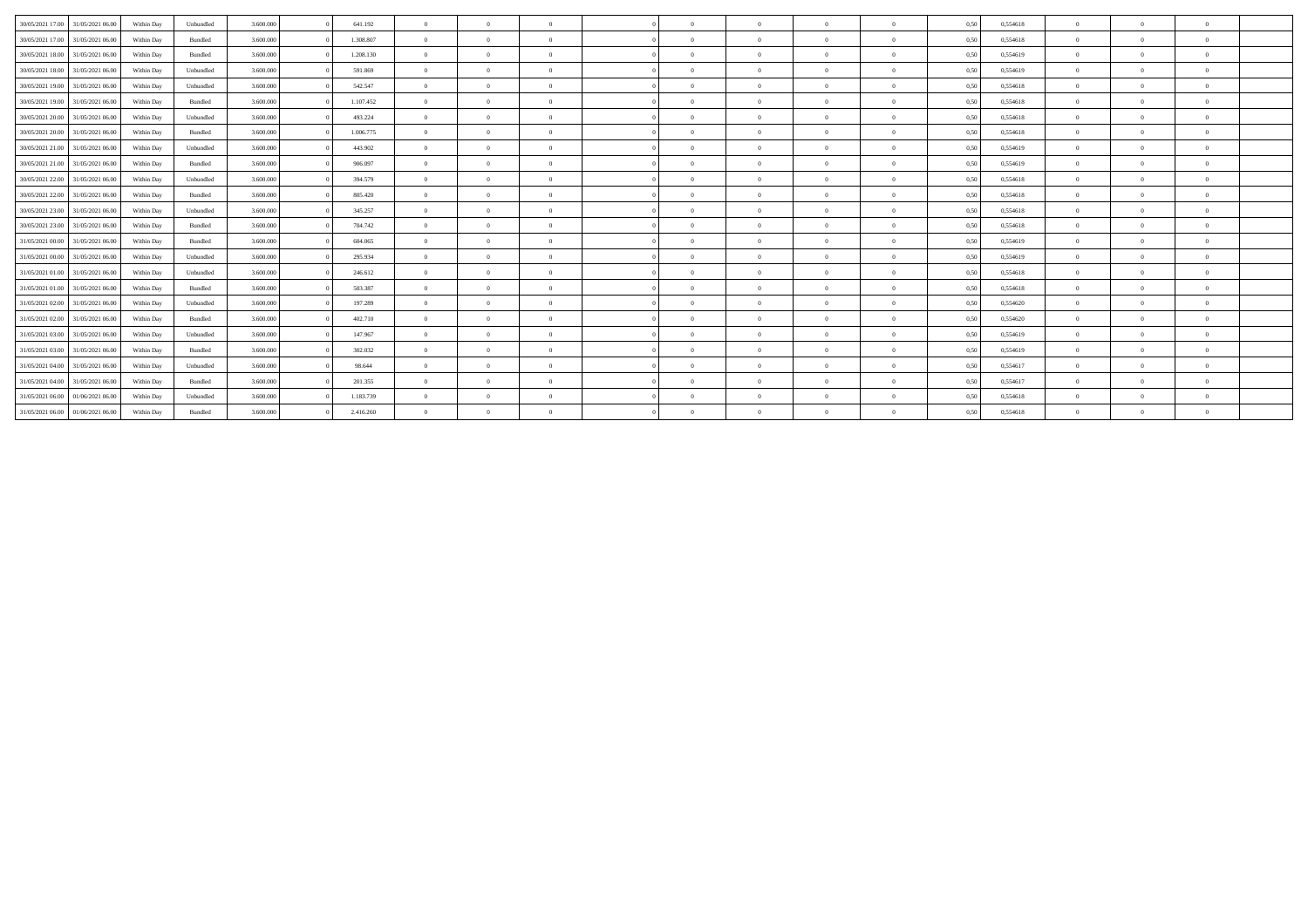## **SNAM RETE GAS**

**Transportation capacity at Entry Point interconnected with foreign pipelines**

**Update to 30/05/2021 of offered and assigned capacity in auction day-ahead and within-day**

**Thermal Year 2020/2021**

(Values in Ncm/day (0° C; 1,01325 bar) - 1 Scm=0,94794378 Ncm; Prices in c/Ncm)

**Entry Point**

**GORIZIA**

|                  | <b>Timeframe</b> |                     |                |              |                      |           | Offered capacity |                | <b>Assigned capacity</b> | Day-Ahead                 |                         | <b>Total Prices</b>              |                                  |                                           |                     |                         | <b>SRG Prices</b>                |                                  |                            |             |
|------------------|------------------|---------------------|----------------|--------------|----------------------|-----------|------------------|----------------|--------------------------|---------------------------|-------------------------|----------------------------------|----------------------------------|-------------------------------------------|---------------------|-------------------------|----------------------------------|----------------------------------|----------------------------|-------------|
|                  |                  | <b>Auction type</b> | Offered        | Transportati | Assigned<br>capacity |           |                  |                |                          | Interrupted               |                         |                                  |                                  |                                           | <b>Split factor</b> |                         |                                  |                                  | <b>Auction</b>             | <b>Note</b> |
| From             | То               |                     | capacity type  | on capacity  | (before<br>auction)  | Firm      | Interruptible    | Firm           | Interruptible            | Capacity<br>Interruptible | Reserve price -<br>Firm | <b>Auction premium</b><br>- Firm | Reserve price -<br>Interruptible | <b>Auction premiun</b><br>- Interruptible |                     | Reserve price -<br>Firm | <b>Auction</b><br>premium - Firm | Reserve price -<br>Interruptible | premium -<br>Interruptible |             |
| 01/05/2021 06:00 | 02/05/2021 06:00 | Day Ahead           | Unbundled      | 3.797.694    |                      | 1.248.744 | $\mathbf{0}$     | $\overline{0}$ | $\overline{0}$           |                           | $\overline{0}$          | $\Omega$                         | $\Omega$                         | $\theta$                                  | 0,50                | 0,005257                | $\Omega$                         | 0,005257                         | $\theta$                   |             |
| 01/05/2021 06:00 | 02/05/2021 06.00 | Day Ahead           | Bundled        | 3.797.694    |                      | 2.548.949 | $\overline{0}$   | $\overline{0}$ | $\overline{0}$           |                           | $\theta$                | $\Omega$                         | $\overline{0}$                   | $\mathbf{0}$                              | 0,50                | 0,005257                | $\overline{0}$                   | 0,005257                         | $\overline{0}$             |             |
| 02/05/2021 06:00 | 03/05/2021 06:00 | Day Ahead           | Unbundled      | 3.797.694    |                      | 1.248.744 | $\overline{0}$   | $\Omega$       | $\theta$                 |                           | $\Omega$                | $\sqrt{2}$                       | $\theta$                         | $\Omega$                                  | 0,50                | 0.005257                | $\theta$                         | 0,005257                         | $\theta$                   |             |
| 02/05/2021 06:00 | 03/05/2021 06:00 | Day Ahead           | Bundled        | 3.797.694    |                      | 2.548.949 | $\overline{0}$   | $\overline{0}$ | $\overline{0}$           |                           | $\Omega$                | $\Omega$                         | $\overline{0}$                   | $\theta$                                  | 0,50                | 0,005257                | $\overline{0}$                   | 0,005257                         | $\theta$                   |             |
| 03/05/2021 06:00 | 04/05/2021 06:00 | Day Ahead           | Unbundled      | 3.797.694    |                      | 1.248.744 | $\overline{0}$   | $\Omega$       | $\overline{0}$           |                           | $\overline{0}$          | $\theta$                         | $\overline{0}$                   | $\theta$                                  | 0,50                | 0,005257                | $\overline{0}$                   | 0,005257                         | $\overline{0}$             |             |
| 03/05/2021 06:00 | 04/05/2021 06:00 | Day Ahead           | Bundled        | 3.797.694    |                      | 2.548.949 | $\overline{0}$   | $\theta$       | $\overline{0}$           |                           | $\overline{0}$          | $\Omega$                         | $\overline{0}$                   | $\overline{0}$                            | 0.50                | 0.005257                | $\overline{0}$                   | 0.005257                         | $\theta$                   |             |
| 04/05/2021 06:00 | 05/05/2021 06.00 | Day Ahead           | Unbundled      | 3.797.694    |                      | 1.248.744 | $\overline{0}$   | $\bf{0}$       | $\overline{0}$           |                           | $\overline{0}$          | $\Omega$                         | $\overline{0}$                   | $\,0\,$                                   | 0,50                | 0,005257                | $\bf{0}$                         | 0,005257                         | $\overline{0}$             |             |
| 04/05/2021 06:00 | 05/05/2021 06:00 | Day Ahead           | Bundled        | 3.797.694    |                      | 2.548.949 | $\overline{0}$   | $\overline{0}$ | $\overline{0}$           |                           | $\theta$                | $\theta$                         | $\overline{0}$                   | $\mathbf{0}$                              | 0,50                | 0,005257                | $\overline{0}$                   | 0,005257                         | $\overline{0}$             |             |
| 05/05/2021 06:00 | 06/05/2021 06:00 | Day Ahead           | Unbundled      | 3.797.694    |                      | 1.248.744 | $\Omega$         | $\Omega$       | $\Omega$                 |                           | $\overline{0}$          | $\Omega$                         | $\overline{0}$                   | $\Omega$                                  | 0,50                | 0,005257                | $\overline{0}$                   | 0,005257                         | $\theta$                   |             |
| 05/05/2021 06:00 | 06/05/2021 06:00 | Day Ahead           | Bundled        | 3.797.69     |                      | 2.548.949 | $\Omega$         | $\Omega$       | $\Omega$                 |                           | $\Omega$                |                                  | $\Omega$                         | $\theta$                                  | 0,50                | 0,005257                | $\mathbf{0}$                     | 0,005257                         | $\theta$                   |             |
| 06/05/2021 06:00 | 07/05/2021 06:00 | Day Ahead           | Unbundled      | 3.797.694    |                      | 1.248.744 | $\overline{0}$   | $\overline{0}$ | $\overline{0}$           |                           | $\Omega$                | $\theta$                         | $\theta$                         | $\theta$                                  | 0,50                | 0,005257                | $\overline{0}$                   | 0,005257                         | $\theta$                   |             |
| 06/05/2021 06:00 | 07/05/2021 06.00 | Day Ahead           | Bundled        | 3.797.694    |                      | 2.548.949 | $\overline{0}$   | $\overline{0}$ | $\overline{0}$           |                           | $\overline{0}$          | $\theta$                         | $\overline{0}$                   | $\mathbf{0}$                              | 0,50                | 0,005257                | $\overline{0}$                   | 0,005257                         | $\overline{0}$             |             |
| 07/05/2021 06:00 | 08/05/2021 06:00 | Day Ahead           | Bundled        | 3.797.694    |                      | 2.548.949 | $\overline{0}$   | $\theta$       | $\overline{0}$           |                           | $\Omega$                |                                  | $\theta$                         | $\theta$                                  | 0.50                | 0.005257                | $\Omega$                         | 0.005257                         | $\theta$                   |             |
| 07/05/2021 06:00 | 08/05/2021 06:00 | Day Ahead           | Unbundled      | 3.797.694    |                      | 1.248.744 | $\overline{0}$   | $\overline{0}$ | $\overline{0}$           |                           | $\overline{0}$          | $\theta$                         | $\overline{0}$                   | $\overline{0}$                            | 0.50                | 0.005257                | $\overline{0}$                   | 0.005257                         | $\overline{0}$             |             |
| 08/05/2021 06:00 | 09/05/2021 06:00 | Day Ahead           | Bundled        | 3.797.694    |                      | 2.548.949 | $\overline{0}$   | $\overline{0}$ | $\overline{0}$           |                           | $\theta$                | $\Omega$                         | $\overline{0}$                   | $\mathbf{0}$                              | 0,50                | 0,005257                | $\overline{0}$                   | 0,005257                         | $\overline{0}$             |             |
| 08/05/2021 06:00 | 09/05/2021 06:00 | Day Ahead           | Unbundled      | 3.797.694    |                      | 1.248.744 | $\Omega$         | $\Omega$       | $\theta$                 |                           | $\Omega$                | $\sqrt{2}$                       | $\Omega$                         | $\Omega$                                  | 0,50                | 0.005257                | $\mathbf{0}$                     | 0,005257                         | $\theta$                   |             |
| 09/05/2021 06:00 | 10/05/2021 06:00 | Day Ahead           | Bundled        | 3.797.694    |                      | 2.548.949 | $\overline{0}$   | $\theta$       | $\overline{0}$           |                           | $\Omega$                | $\Omega$                         | $\Omega$                         | $\theta$                                  | 0,50                | 0,005257                | $\overline{0}$                   | 0,005257                         | $\theta$                   |             |
| 09/05/2021 06:00 | 10/05/2021 06:00 | Day Ahead           | Unbundled      | 3.797.694    |                      | 1.248.744 | $\overline{0}$   | $\Omega$       | $\overline{0}$           |                           | $\overline{0}$          | $\theta$                         | $\overline{0}$                   | $\mathbf{0}$                              | 0,50                | 0,005257                | $\overline{0}$                   | 0,005257                         | $\overline{0}$             |             |
| 10/05/2021 06:00 | 11/05/2021 06.00 | Day Ahead           | Unbundled      | 3.797.694    |                      | 1.248.744 | $\overline{0}$   | $\theta$       | $\overline{0}$           |                           | $\overline{0}$          | $\Omega$                         | $\overline{0}$                   | $\overline{0}$                            | 0,50                | 0.005257                | $\overline{0}$                   | 0.005257                         | $\theta$                   |             |
| 10/05/2021 06:00 | 1/05/2021 06.0   | Day Ahead           | Bundled        | 3.797.69     |                      | 2.548.949 | $\Omega$         | $\overline{0}$ | $\overline{0}$           |                           | $\theta$                | $\Omega$                         | $\overline{0}$                   | $\Omega$                                  | 0,50                | 0,005257                | $\mathbf{0}$                     | 0,005257                         | $\theta$                   |             |
| 11/05/2021 06:00 | 12/05/2021 06:00 | Day Ahead           | Unbundled      | 3.797.694    |                      | 1.248.744 | $\overline{0}$   | $\overline{0}$ | $\overline{0}$           |                           | $\theta$                | $\theta$                         | $\overline{0}$                   | $\mathbf{0}$                              | 0.50                | 0.005257                | $\mathbf{0}$                     | 0.005257                         | $\overline{0}$             |             |
| 11/05/2021 06:00 | 12/05/2021 06:00 | Day Ahead           | Bundled        | 3.797.694    |                      | 2.548.949 | $\overline{0}$   | $\Omega$       | $\Omega$                 |                           | $\overline{0}$          | $\Omega$                         | $\overline{0}$                   | $\Omega$                                  | 0,50                | 0,005257                | $\overline{0}$                   | 0,005257                         | $\theta$                   |             |
| 12/05/2021 06:00 | 13/05/2021 06.0  | Day Ahead           | Unbundled      | 3.797.69     |                      | 1.248.744 | $\overline{0}$   | $\overline{0}$ | $\overline{0}$           |                           | $\overline{0}$          | $\Omega$                         | $\overline{0}$                   | $\mathbf{0}$                              | 0,50                | 0,005257                | $\overline{0}$                   | 0,005257                         | $\overline{0}$             |             |
| 12/05/2021 06:00 | 13/05/2021 06:00 | Day Ahead           | <b>Bundled</b> | 3.797.694    |                      | 2.548.949 | $\overline{0}$   | $\theta$       | $\overline{0}$           |                           | $\Omega$                | $\Omega$                         | $\Omega$                         | $\Omega$                                  | 0,50                | 0,005257                | $\overline{0}$                   | 0,005257                         | $\theta$                   |             |
| 13/05/2021 06:00 | 14/05/2021 06:00 | Day Ahead           | Bundled        | 3.797.694    |                      | 2.548.949 | $\overline{0}$   | $\overline{0}$ | $\overline{0}$           |                           | $\overline{0}$          | $\theta$                         | $\overline{0}$                   | $\overline{0}$                            | 0,50                | 0,005257                | $\overline{0}$                   | 0,005257                         | $\overline{0}$             |             |
| 13/05/2021 06:00 | 14/05/2021 06.0  | Day Ahead           | Unbundled      | 3.797.694    |                      | 1.248.744 | $\theta$         | $\Omega$       | $\Omega$                 |                           | $\Omega$                |                                  | $\Omega$                         | $\Omega$                                  | 0,50                | 0,005257                | $\mathbf{0}$                     | 0,005257                         | $\theta$                   |             |
| 14/05/2021 06:00 | 15/05/2021 06:00 | Day Ahead           | Unbundled      | 3.797.694    |                      | 1.248.744 | $\overline{0}$   | $\theta$       | $\overline{0}$           |                           | $\Omega$                | $\theta$                         | $\theta$                         | $\overline{0}$                            | 0,50                | 0,005257                | $\overline{0}$                   | 0.005257                         | $\theta$                   |             |
| 14/05/2021 06:00 | 15/05/2021 06:00 | Day Ahead           | Bundled        | 3.797.694    |                      | 2.548.949 | $\overline{0}$   | $\overline{0}$ | $\overline{0}$           |                           | $\overline{0}$          | $\theta$                         | $\overline{0}$                   | $\mathbf{0}$                              | 0,50                | 0,005257                | $\overline{0}$                   | 0,005257                         | $\overline{0}$             |             |
| 15/05/2021 06:00 | 16/05/2021 06:00 | Day Ahead           | Unbundled      | 3.797.694    |                      | 1.248.744 | $\Omega$         | $\Omega$       | $\Omega$                 |                           | $\Omega$                |                                  | $\Omega$                         | $\theta$                                  | 0,50                | 0,005257                | $\mathbf{0}$                     | 0,005257                         | $\theta$                   |             |
| 15/05/2021 06:00 | 16/05/2021 06:00 | Day Ahead           | Bundled        | 3.797.694    |                      | 2.548.949 | $\overline{0}$   | $\theta$       | $\theta$                 |                           | $\overline{0}$          | $\Omega$                         | $\overline{0}$                   | $\theta$                                  | 0,50                | 0,005257                | $\overline{0}$                   | 0,005257                         | $\overline{0}$             |             |
| 16/05/2021 06:00 | 17/05/2021 06:00 | Day Ahead           | Bundled        | 3.797.694    |                      | 2.548.949 | $\overline{0}$   | $\Omega$       | $\overline{0}$           |                           | $\overline{0}$          | $\theta$                         | $\overline{0}$                   | $\mathbf{0}$                              | 0,50                | 0,005257                | $\mathbf{0}$                     | 0,005257                         | $\overline{0}$             |             |
| 16/05/2021 06:00 | 17/05/2021 06:00 | Day Ahead           | Unbundled      | 3.797.694    |                      | 1.248.744 | $\overline{0}$   | $\overline{0}$ | $\overline{0}$           |                           | $\overline{0}$          | $\theta$                         | $\theta$                         | $\theta$                                  | 0.50                | 0.005257                | $\overline{0}$                   | 0.005257                         | $\theta$                   |             |
| 17/05/2021 06:00 | 18/05/2021 06.0  | Day Ahead           | Bundled        | 3.797.69     |                      | 2.548.949 | $\Omega$         | $\overline{0}$ | $\overline{0}$           |                           | $\theta$                | $\Omega$                         | $\overline{0}$                   | $\mathbf{0}$                              | 0,50                | 0,005257                | $\mathbf{0}$                     | 0,005257                         | $\overline{0}$             |             |
| 17/05/2021 06:00 | 18/05/2021 06:00 | Day Ahead           | Unbundled      | 3.797.694    |                      | 1.248.744 | $\overline{0}$   | $\theta$       | $\overline{0}$           |                           | $\Omega$                | $\theta$                         | $\Omega$                         | $\theta$                                  | 0,50                | 0.005257                | $\theta$                         | 0.005257                         | $\theta$                   |             |
| 18/05/2021 06:00 | 19/05/2021 06:00 | Day Ahead           | Unbundled      | 3.797.694    |                      | 1.248.744 | $\mathbf{0}$     | $\Omega$       | $\theta$                 |                           | $\theta$                | $\Omega$                         | $\overline{0}$                   | $\Omega$                                  | 0,50                | 0,005257                | $\overline{0}$                   | 0,005257                         | $\theta$                   |             |
| 18/05/2021 06:00 | 19/05/2021 06.0  | Day Ahead           | Bundled        | 3.797.69     |                      | 2.548.949 | $\overline{0}$   | $\overline{0}$ | $\overline{0}$           |                           | $\theta$                |                                  | $\overline{0}$                   | $\theta$                                  | 0,50                | 0,005257                | $\overline{0}$                   | 0,005257                         | $\overline{0}$             |             |
| 19/05/2021 06:00 | 20/05/2021 06:00 | Day Ahead           | Unbundled      | 3.797.694    |                      | 1.248.744 | $\overline{0}$   | $\Omega$       | $\theta$                 |                           | $\Omega$                |                                  | $\Omega$                         | $\theta$                                  | 0,50                | 0,005257                | $\overline{0}$                   | 0,005257                         | $\theta$                   |             |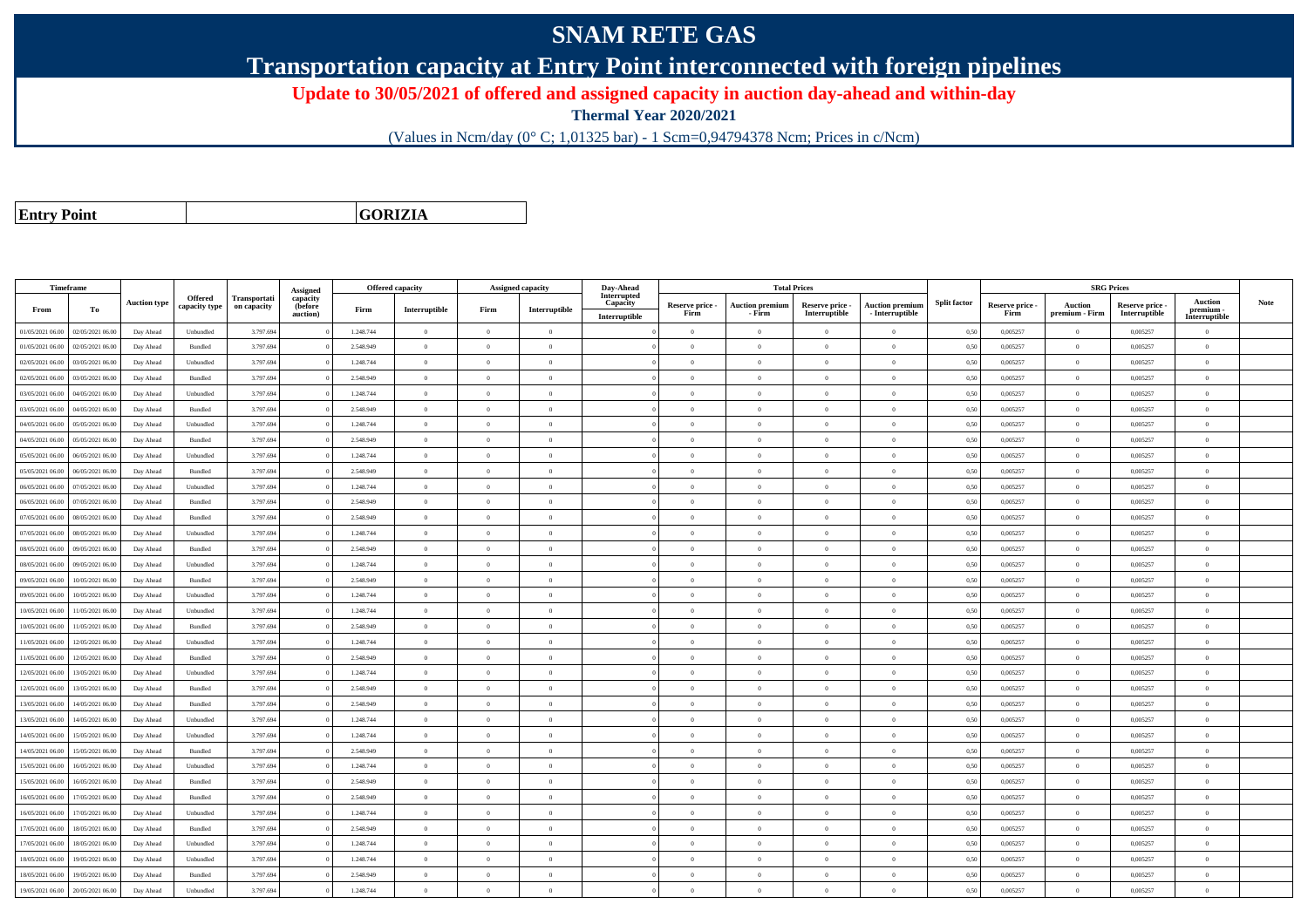| 19/05/2021 06:00 | 20/05/2021 06:00 | Day Ahead  | Bundled            | 3.797.694 | 2.548.949 | $\overline{0}$ | $\Omega$       |                |                | $\theta$       | $\Omega$       | $\Omega$     | 0,50 | 0,005257 | $\mathbf{0}$   | 0,005257       | $\Omega$       |  |
|------------------|------------------|------------|--------------------|-----------|-----------|----------------|----------------|----------------|----------------|----------------|----------------|--------------|------|----------|----------------|----------------|----------------|--|
| 20/05/2021 06:00 | 21/05/2021 06:00 | Day Ahead  | Unbundled          | 3.797.694 | 1.248.744 | $\overline{0}$ | $\overline{0}$ | $\overline{0}$ |                | $\overline{0}$ | $\overline{0}$ | $\theta$     | 0,50 | 0,005257 | $\bf{0}$       | 0,005257       | $\bf{0}$       |  |
| 20/05/2021 06:00 | 21/05/2021 06:00 | Day Ahead  | Bundled            | 3.797.694 | 2.548.949 | $\overline{0}$ | $\bf{0}$       | $\overline{0}$ | $\overline{0}$ | $\,$ 0 $\,$    | $\overline{0}$ | $\bf{0}$     | 0,50 | 0,005257 | $\bf{0}$       | 0,005257       | $\bf{0}$       |  |
| 21/05/2021 06:00 | 22/05/2021 06:00 | Day Ahead  | Bundled            | 3.797.694 | 2.548.949 | $\overline{0}$ | $\overline{0}$ | $\overline{0}$ | $\Omega$       | $\overline{0}$ | $\overline{0}$ | $\bf{0}$     | 0.50 | 0,005257 | $\mathbf{0}$   | 0.005257       | $\overline{0}$ |  |
|                  |                  |            |                    |           |           |                |                |                |                |                |                |              |      |          |                |                |                |  |
| 21/05/2021 06:00 | 22/05/2021 06:00 | Day Ahead  | Unbundled          | 3.797.694 | 1.248.744 | $\overline{0}$ | $\overline{0}$ | $\overline{0}$ |                | $\overline{0}$ | $\overline{0}$ | $\theta$     | 0,50 | 0,005257 | $\bf{0}$       | 0,005257       | $\overline{0}$ |  |
| 22/05/2021 06:00 | 23/05/2021 06:00 | Day Ahead  | Unbundled          | 3.797.694 | 1.248.744 | $\overline{0}$ | $\bf{0}$       | $\overline{0}$ | $\overline{0}$ | $\bf{0}$       | $\overline{0}$ | $\bf{0}$     | 0,50 | 0,005257 | $\bf{0}$       | 0,005257       | $\bf{0}$       |  |
| 22/05/2021 06:00 | 23/05/2021 06:00 | Day Ahead  | Bundled            | 3.797.694 | 2.548.949 | $\overline{0}$ | $\overline{0}$ | $\overline{0}$ | $^{\circ}$     | $\overline{0}$ | $\overline{0}$ | $\bf{0}$     | 0,50 | 0,005257 | $\mathbf{0}$   | 0,005257       | $\overline{0}$ |  |
| 23/05/2021 06:00 | 24/05/2021 06.00 | Day Ahead  | Bundled            | 3.797.694 | 2.548.949 | $\overline{0}$ | $\overline{0}$ | $\overline{0}$ |                | $\overline{0}$ | $\overline{0}$ | $\theta$     | 0,50 | 0,005257 | $\bf{0}$       | 0,005257       | $\overline{0}$ |  |
| 23/05/2021 06:00 | 24/05/2021 06:00 | Day Ahead  | Unbundled          | 3.797.694 | 1.248.744 | $\overline{0}$ | $\overline{0}$ | $\overline{0}$ | $\overline{0}$ | $\,$ 0 $\,$    | $\overline{0}$ | $\bf{0}$     | 0,50 | 0,005257 | $\bf{0}$       | 0,005257       | $\bf{0}$       |  |
| 24/05/2021 06:00 | 25/05/2021 06:00 | Day Ahead  | Unbundled          | 3.797.694 | 1.248.744 | $\overline{0}$ | $\overline{0}$ | $\overline{0}$ | $\Omega$       | $\overline{0}$ | $\overline{0}$ | $\bf{0}$     | 0,50 | 0,005257 | $\mathbf{0}$   | 0,005257       | $\overline{0}$ |  |
|                  |                  |            |                    |           |           |                |                |                |                |                |                |              |      |          |                |                |                |  |
| 24/05/2021 06:00 | 25/05/2021 06:00 | Day Ahead  | Bundled            | 3.797.694 | 2.548.949 | $\overline{0}$ | $\overline{0}$ | $\overline{0}$ | $\overline{0}$ | $\overline{0}$ | $\overline{0}$ | $\theta$     | 0,50 | 0,005257 | $\bf{0}$       | 0,005257       | $\overline{0}$ |  |
| 25/05/2021 06:00 | 26/05/2021 06:00 | Day Ahead  | Bundled            | 3.797.694 | 2.548.949 | $\overline{0}$ | $\bf{0}$       | $\overline{0}$ | $\overline{0}$ | $\bf{0}$       | $\overline{0}$ | $\bf{0}$     | 0,50 | 0,005257 | $\bf{0}$       | 0,005257       | $\bf{0}$       |  |
| 25/05/2021 06:00 | 26/05/2021 06:00 | Day Ahead  | Unbundled          | 3.797.694 | 1.248.744 | $\overline{0}$ | $\overline{0}$ | $\overline{0}$ | $^{\circ}$     | $\overline{0}$ | $\overline{0}$ | $\bf{0}$     | 0.50 | 0.005257 | $\mathbf{0}$   | 0.005257       | $\overline{0}$ |  |
| 26/05/2021 06:00 | 27/05/2021 06:00 | Day Ahead  | Bundled            | 3.797.694 | 2.548.949 | $\overline{0}$ | $\overline{0}$ | $\overline{0}$ |                | $\overline{0}$ | $\overline{0}$ | $\theta$     | 0,50 | 0,005257 | $\bf{0}$       | 0,005257       | $\overline{0}$ |  |
| 26/05/2021 06:00 | 27/05/2021 06:00 | Day Ahead  | Unbundled          | 3.797.694 | 1.248.744 | $\overline{0}$ | $\bf{0}$       | $\overline{0}$ | $\overline{0}$ | $\bf{0}$       | $\overline{0}$ | $\bf{0}$     | 0,50 | 0,005257 | $\bf{0}$       | 0,005257       | $\bf{0}$       |  |
| 27/05/2021 06:00 | 28/05/2021 06:00 | Day Ahead  | Bundled            | 3.797.694 | 2.548.949 | $\overline{0}$ | $\overline{0}$ | $\overline{0}$ | $\Omega$       | $\overline{0}$ | $\overline{0}$ | $\bf{0}$     | 0,50 | 0,005257 | $\overline{0}$ | 0,005257       | $\overline{0}$ |  |
|                  |                  |            |                    |           |           |                |                |                |                |                |                |              |      |          |                |                |                |  |
| 27/05/2021 06:00 | 28/05/2021 06:00 | Day Ahead  | Unbundled          | 3.797.694 | 1.248.744 | $\overline{0}$ | $\overline{0}$ | $\overline{0}$ |                | $\overline{0}$ | $\overline{0}$ | $\theta$     | 0,50 | 0,005257 | $\bf{0}$       | 0,005257       | $\overline{0}$ |  |
| 28/05/2021 06:00 | 29/05/2021 06:00 | Day Ahead  | Unbundled          | 3.797.694 | 1.248.744 | $\overline{0}$ | $\overline{0}$ | $\overline{0}$ | $\overline{0}$ | $\bf{0}$       | $\overline{0}$ | $\bf{0}$     | 0,50 | 0,005257 | $\bf{0}$       | 0,005257       | $\bf{0}$       |  |
| 28/05/2021 06:00 | 29/05/2021 06:00 | Day Ahead  | Bundled            | 3.797.694 | 2.548.949 | $\overline{0}$ | $\overline{0}$ | $\overline{0}$ | $\Omega$       | $\overline{0}$ | $\overline{0}$ | $\bf{0}$     | 0.50 | 0,005257 | $\mathbf{0}$   | 0,005257       | $\overline{0}$ |  |
| 29/05/2021 06:00 | 30/05/2021 06:00 | Day Ahead  | Bundled            | 3.797.694 | 2.548.949 | $\overline{0}$ | $\overline{0}$ | $\overline{0}$ |                | $\overline{0}$ | $\overline{0}$ | $\theta$     | 0,50 | 0,005257 | $\bf{0}$       | 0,005257       | $\overline{0}$ |  |
| 29/05/2021 06:00 | 30/05/2021 06.00 | Day Ahead  | Unbundled          | 3.797.694 | 1.248.744 | $\overline{0}$ | $\overline{0}$ | $\overline{0}$ | $\overline{0}$ | $\overline{0}$ | $\overline{0}$ | $\bf{0}$     | 0,50 | 0,005257 | $\bf{0}$       | 0,005257       | $\bf{0}$       |  |
| 30/05/2021 06:00 | 31/05/2021 06:00 | Day Ahead  | Bundled            | 3.797.694 | 2.548.949 | $\overline{0}$ | $\overline{0}$ | $\overline{0}$ | $^{\circ}$     | $\overline{0}$ | $\overline{0}$ | $\bf{0}$     | 0.50 | 0,005257 | $\mathbf{0}$   | 0.005257       | $\overline{0}$ |  |
|                  |                  |            |                    |           |           | $\overline{0}$ |                |                |                |                |                |              |      |          |                |                |                |  |
| 30/05/2021 06:00 | 31/05/2021 06:00 | Day Ahead  | Unbundled          | 3.797.694 | 1.248.744 |                | $\overline{0}$ | $\overline{0}$ |                | $\overline{0}$ | $\overline{0}$ | $\theta$     | 0,50 | 0,005257 | $\bf{0}$       | 0,005257       | $\overline{0}$ |  |
| 31/05/2021 06:00 | 01/06/2021 06:00 | Day Ahead  | Unbundled          | 3.797.694 | 1.248.744 | $\overline{0}$ | $\bf{0}$       | $\overline{0}$ | $\overline{0}$ | $\bf{0}$       | $\overline{0}$ | $\bf{0}$     | 0,50 | 0,005257 | $\bf{0}$       | 0,005257       | $\bf{0}$       |  |
| 31/05/2021 06:00 | 01/06/2021 06:00 | Day Ahead  | Bundled            | 3.797.694 | 2.548.949 | $\overline{0}$ | $\overline{0}$ | $\overline{0}$ | $^{\circ}$     | $\overline{0}$ | $\overline{0}$ | $\bf{0}$     | 0,50 | 0,005257 | $\mathbf{0}$   | 0,005257       | $\overline{0}$ |  |
| 01/05/2021 06:00 | 02/05/2021 06:00 | Within Day | Unbundled          | 3.797.694 | 1.248.744 | $\overline{0}$ | $\overline{0}$ | $\overline{0}$ |                | $\overline{0}$ | $\overline{0}$ | $\theta$     | 0,50 | 0,525747 | $\bf{0}$       | $\overline{0}$ | $\bf{0}$       |  |
| 01/05/2021 06:00 | 02/05/2021 06:00 | Within Day | Bundled            | 3.797.694 | 2.548.949 | $\overline{0}$ | $\overline{0}$ | $\overline{0}$ | $\overline{0}$ | $\bf{0}$       | $\overline{0}$ | $\bf{0}$     | 0,50 | 0,525747 | $\bf{0}$       | $\overline{0}$ | $\bf{0}$       |  |
| 01/05/2021 07:00 | 02/05/2021 06:00 | Within Dav | Unbundled          | 3.797.694 | 1.196.712 | $\overline{0}$ | $\overline{0}$ | $\overline{0}$ | $\Omega$       | $\overline{0}$ | $\overline{0}$ | $\bf{0}$     | 0.50 | 0,525747 | $\mathbf{0}$   | $\overline{0}$ | $\overline{0}$ |  |
| 01/05/2021 07:00 | 02/05/2021 06:00 | Within Day | Bundled            | 3.797.694 | 2.442.742 | $\overline{0}$ | $\overline{0}$ | $\overline{0}$ | $\overline{0}$ | $\overline{0}$ | $\overline{0}$ | $\theta$     | 0,50 | 0,525747 | $\bf{0}$       | $\overline{0}$ | $\bf{0}$       |  |
|                  |                  |            |                    |           |           |                |                |                |                |                |                |              |      |          |                |                |                |  |
| 01/05/2021 08:00 | 02/05/2021 06:00 | Within Day | Unbundled          | 3.797.694 | 1.144.682 | $\overline{0}$ | $\overline{0}$ | $\overline{0}$ | $\overline{0}$ | $\bf{0}$       | $\overline{0}$ | $\bf{0}$     | 0,50 | 0,525747 | $\bf{0}$       | $\bf{0}$       | $\bf{0}$       |  |
| 01/05/2021 08:00 | 02/05/2021 06:00 | Within Day | Bundled            | 3.797.694 | 2.336.536 | $\overline{0}$ | $\Omega$       | $\Omega$       | $\Omega$       | $\theta$       | $\overline{0}$ | $\theta$     | 0.50 | 0,525747 | $\bf{0}$       | $\Omega$       | $\Omega$       |  |
| 01/05/2021 09:00 | 02/05/2021 06:00 | Within Day | Bundled            | 3.797.694 | 2.230.330 | $\overline{0}$ | $\overline{0}$ | $\overline{0}$ |                | $\overline{0}$ | $\overline{0}$ | $\theta$     | 0,50 | 0,525747 | $\bf{0}$       | $\overline{0}$ | $\overline{0}$ |  |
| 01/05/2021 09:00 | 02/05/2021 06:00 | Within Day | Unbundled          | 3.797.694 | 1.092.650 | $\overline{0}$ | $\bf{0}$       | $\overline{0}$ | $\overline{0}$ | $\bf{0}$       | $\overline{0}$ | $\bf{0}$     | 0,50 | 0,525747 | $\bf{0}$       | $\bf{0}$       | $\bf{0}$       |  |
| 01/05/2021 10:00 | 02/05/2021 06:00 | Within Day | Unbundled          | 3.797.694 | 1.040.620 | $\overline{0}$ | $\Omega$       | $\Omega$       | $\Omega$       | $\theta$       | $\overline{0}$ | $\mathbf{0}$ | 0.50 | 0,525747 | $\mathbf{0}$   | $\Omega$       | $\theta$       |  |
| 01/05/2021 10:00 | 02/05/2021 06:00 | Within Day | Bundled            | 3.797.694 | 2.124.124 | $\overline{0}$ | $\overline{0}$ | $\overline{0}$ | $\overline{0}$ | $\overline{0}$ | $\overline{0}$ | $\theta$     | 0,50 | 0,525747 | $\bf{0}$       | $\overline{0}$ | $\bf{0}$       |  |
|                  |                  |            |                    |           |           |                |                |                |                |                |                |              |      |          |                |                |                |  |
| 01/05/2021 11:00 | 02/05/2021 06:00 | Within Day | Unbundled          | 3.797.694 | 988.588   | $\overline{0}$ | $\overline{0}$ | $\overline{0}$ | $\overline{0}$ | $\bf{0}$       | $\overline{0}$ | $\bf{0}$     | 0,50 | 0,525747 | $\bf{0}$       | $\overline{0}$ | $\bf{0}$       |  |
| 01/05/2021 11:00 | 02/05/2021 06:00 | Within Day | Bundled            | 3.797.694 | 2.017.917 | $\overline{0}$ | $\Omega$       | $\Omega$       | $\Omega$       | $\theta$       | $\overline{0}$ | $\mathbf{0}$ | 0.50 | 0,525747 | $\mathbf{0}$   | $\Omega$       | $\theta$       |  |
| 01/05/2021 12:00 | 02/05/2021 06:00 | Within Day | Unbundled          | 3.797.694 | 936.558   | $\overline{0}$ | $\overline{0}$ | $\overline{0}$ | $\overline{0}$ | $\overline{0}$ | $\overline{0}$ | $\theta$     | 0,50 | 0,525747 | $\bf{0}$       | $\overline{0}$ | $\bf{0}$       |  |
| 01/05/2021 12:00 | 02/05/2021 06:00 | Within Day | Bundled            | 3.797.694 | 1.911.711 | $\overline{0}$ | $\bf{0}$       | $\overline{0}$ | $\overline{0}$ | $\overline{0}$ | $\overline{0}$ | $\bf{0}$     | 0,50 | 0,525747 | $\bf{0}$       | $\bf{0}$       | $\bf{0}$       |  |
| 01/05/2021 13:00 | 02/05/2021 06:00 | Within Day | Unbundled          | 3.797.694 | 884.526   | $\overline{0}$ | $\Omega$       | $\Omega$       | $\Omega$       | $\Omega$       | $\overline{0}$ | $\theta$     | 0.50 | 0,525747 | $\bf{0}$       | $\Omega$       | $\Omega$       |  |
| 01/05/2021 13:00 | 02/05/2021 06:00 | Within Day | Bundled            | 3.797.694 | 1.805.505 | $\overline{0}$ | $\overline{0}$ | $\overline{0}$ | $\overline{0}$ | $\overline{0}$ | $\overline{0}$ | $\theta$     | 0,50 | 0,525747 | $\,0\,$        | $\overline{0}$ | $\overline{0}$ |  |
| 01/05/2021 14:00 | 02/05/2021 06:00 | Within Day | Unbundled          | 3.797.694 | 832.496   | $\overline{0}$ | $\bf{0}$       | $\overline{0}$ | $\overline{0}$ | $\bf{0}$       | $\overline{0}$ | $\bf{0}$     | 0,50 | 0,525747 | $\bf{0}$       | $\bf{0}$       | $\bf{0}$       |  |
|                  |                  |            |                    |           |           | $\Omega$       |                |                |                |                |                |              |      |          |                |                |                |  |
| 01/05/2021 14:00 | 02/05/2021 06:00 | Within Day | Bundled            | 3.797.694 | 1.699.299 |                | $\Omega$       | $\Omega$       | $\sqrt{2}$     | $\Omega$       | $\overline{0}$ | $\theta$     | 0.50 | 0,525747 | $\overline{0}$ | $\Omega$       | $\Omega$       |  |
| 01/05/2021 15:00 | 02/05/2021 06:00 | Within Day | Bundled            | 3.797.694 | 1.593.092 | $\overline{0}$ | $\bf{0}$       | $\overline{0}$ | $\overline{0}$ | $\bf{0}$       | $\overline{0}$ | $\bf{0}$     | 0,50 | 0,525747 | $\bf{0}$       | $\bf{0}$       | $\bf{0}$       |  |
| 01/05/2021 15:00 | 02/05/2021 06:00 | Within Day | Unbundled          | 3.797.694 | 780.464   | $\bf{0}$       |                |                |                |                |                |              | 0,50 | 0,525747 | $\bf{0}$       |                |                |  |
| 01/05/2021 16:00 | 02/05/2021 06:00 | Within Day | Unbundled          | 3.797.694 | 728.433   | $\overline{0}$ | $\overline{0}$ | $\overline{0}$ | $\Omega$       | $\overline{0}$ | $\overline{0}$ | $\mathbf{0}$ | 0.50 | 0,525747 | $\overline{0}$ | $\overline{0}$ | $\overline{0}$ |  |
| 01/05/2021 16:00 | 02/05/2021 06:00 | Within Day | Bundled            | 3.797.694 | 1.486.887 | $\overline{0}$ | $\,$ 0 $\,$    | $\overline{0}$ | $\overline{0}$ | $\,$ 0         | $\overline{0}$ | $\bf{0}$     | 0,50 | 0,525747 | $\bf{0}$       | $\,$ 0 $\,$    | $\bf{0}$       |  |
| 01/05/2021 17:00 | 02/05/2021 06:00 | Within Day | Unbundled          | 3.797.694 | 676.403   | $\overline{0}$ | $\overline{0}$ | $\overline{0}$ | $\overline{0}$ | $\overline{0}$ | $\overline{0}$ | $\bf{0}$     | 0,50 | 0,525747 | $\overline{0}$ | $\overline{0}$ | $\bf{0}$       |  |
| 01/05/2021 17:00 | 02/05/2021 06:00 | Within Day | $\mathbf B$ undled | 3.797.694 | 1.380.680 | $\overline{0}$ | $\overline{0}$ | $\overline{0}$ | $\Omega$       | $\overline{0}$ | $\overline{0}$ | $\mathbf{0}$ | 0,50 | 0,525747 | $\,$ 0 $\,$    | $\bf{0}$       | $\bf{0}$       |  |
|                  |                  |            |                    |           |           |                | $\,$ 0 $\,$    |                | $\overline{0}$ | $\,$ 0         |                |              |      |          |                | $\overline{0}$ |                |  |
| 01/05/2021 18:00 | 02/05/2021 06:00 | Within Day | Unbundled          | 3.797.694 | 624.371   | $\overline{0}$ |                | $\overline{0}$ |                |                | $\overline{0}$ | $\bf{0}$     | 0,50 | 0,525747 | $\bf{0}$       |                | $\bf{0}$       |  |
| 01/05/2021 18:00 | 02/05/2021 06:00 | Within Day | Bundled            | 3.797.694 | 1.274.474 | $\overline{0}$ | $\overline{0}$ | $\overline{0}$ | $\overline{0}$ | $\overline{0}$ | $\overline{0}$ | $\bf{0}$     | 0,50 | 0,525747 | $\overline{0}$ | $\overline{0}$ | $\bf{0}$       |  |
| 01/05/2021 19:00 | 02/05/2021 06:00 | Within Day | Unbundled          | 3.797.694 | 572.341   | $\overline{0}$ | $\overline{0}$ | $\overline{0}$ | $\Omega$       | $\overline{0}$ | $\overline{0}$ | $\mathbf{0}$ | 0.50 | 0,525747 | $\overline{0}$ | $\bf{0}$       | $\overline{0}$ |  |
| 01/05/2021 19:00 | 02/05/2021 06:00 | Within Day | Bundled            | 3.797.694 | 1.168.268 | $\overline{0}$ | $\,$ 0 $\,$    | $\overline{0}$ | $\overline{0}$ | $\bf{0}$       | $\overline{0}$ | $\bf{0}$     | 0,50 | 0,525747 | $\,0\,$        | $\bf{0}$       | $\bf{0}$       |  |
| 01/05/2021 20:00 | 02/05/2021 06:00 | Within Day | Unbundled          | 3.797.694 | 520.309   | $\overline{0}$ | $\overline{0}$ | $\overline{0}$ | $\overline{0}$ | $\bf{0}$       | $\overline{0}$ | $\bf{0}$     | 0,50 | 0,525747 | $\overline{0}$ | $\bf{0}$       | $\bf{0}$       |  |
| 01/05/2021 20:00 | 02/05/2021 06:00 | Within Day | Bundled            | 3.797.694 | 1.062.062 | $\overline{0}$ | $\overline{0}$ | $\overline{0}$ | $\Omega$       | $\overline{0}$ | $\overline{0}$ | $\mathbf{0}$ | 0.50 | 0,525747 | $\bf{0}$       | $\overline{0}$ | $\overline{0}$ |  |
| 01/05/2021 21:00 | 02/05/2021 06:00 | Within Day | Bundled            | 3.797.694 | 955.855   | $\overline{0}$ | $\,$ 0 $\,$    | $\overline{0}$ | $\overline{0}$ | $\,$ 0 $\,$    | $\overline{0}$ | $\bf{0}$     | 0,50 | 0,525747 | $\,$ 0 $\,$    | $\,$ 0 $\,$    | $\bf{0}$       |  |
|                  |                  |            |                    |           |           |                |                |                |                |                |                |              |      |          |                |                |                |  |
| 01/05/2021 21:00 | 02/05/2021 06:00 | Within Day | Unbundled          | 3.797.694 | 468.279   | $\overline{0}$ | $\overline{0}$ | $\overline{0}$ | $\overline{0}$ | $\bf{0}$       | $\overline{0}$ | $\bf{0}$     | 0,50 | 0,525747 | $\overline{0}$ | $\overline{0}$ | $\bf{0}$       |  |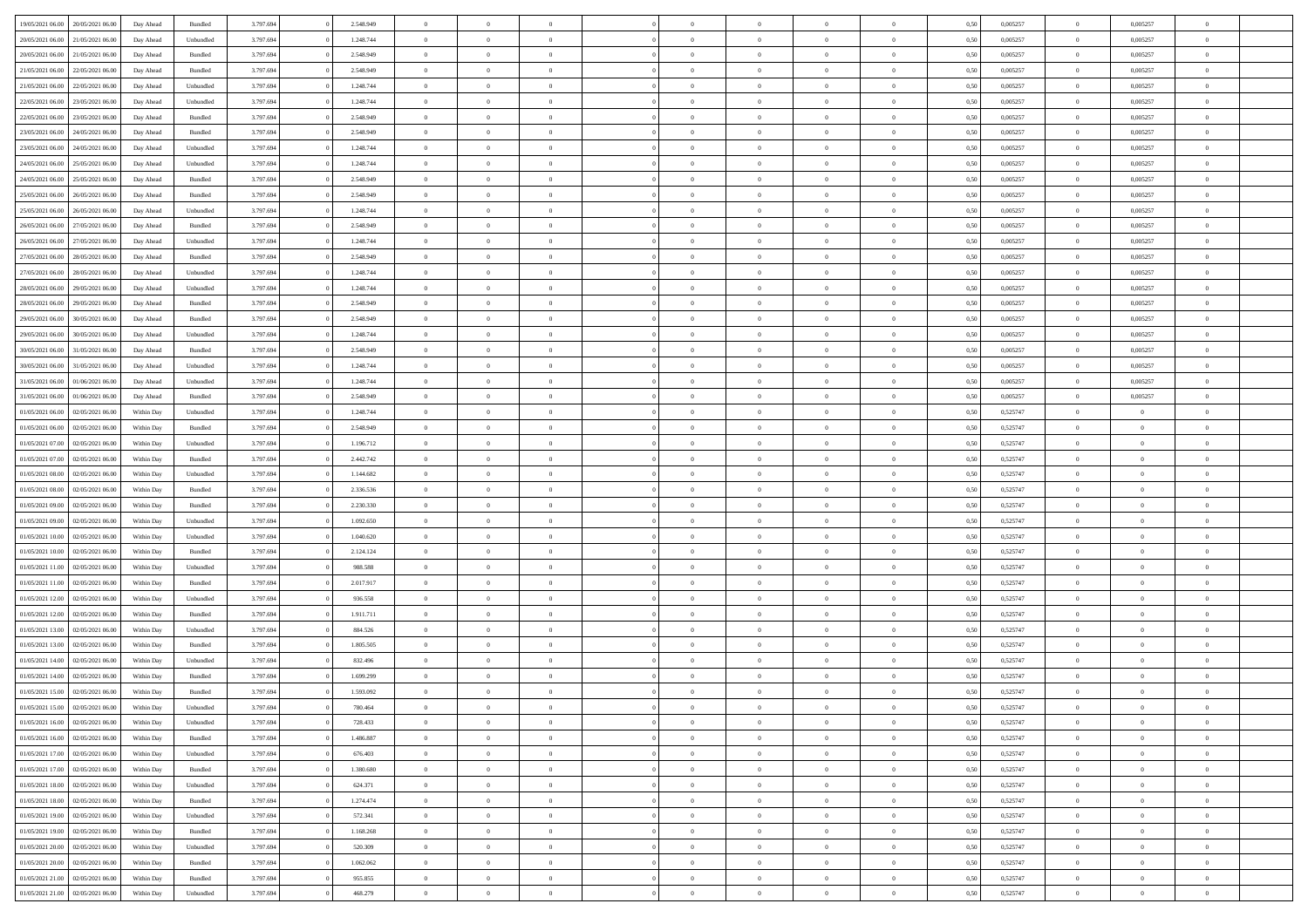| 01/05/2021 22:00 | 02/05/2021 06:00 | Within Day | Unbundled          | 3.797.694 | 416.247   | $\overline{0}$ | $\theta$       |                | $\Omega$       | $\Omega$       | $\theta$       | $\theta$       | 0.50 | 0,525747 | $\theta$       | $\theta$       | $\theta$       |  |
|------------------|------------------|------------|--------------------|-----------|-----------|----------------|----------------|----------------|----------------|----------------|----------------|----------------|------|----------|----------------|----------------|----------------|--|
| 01/05/2021 22.00 | 02/05/2021 06:00 | Within Day | Bundled            | 3.797.694 | 849.650   | $\overline{0}$ | $\theta$       | $\overline{0}$ | $\overline{0}$ | $\bf{0}$       | $\overline{0}$ | $\bf{0}$       | 0,50 | 0,525747 | $\theta$       | $\theta$       | $\overline{0}$ |  |
| 01/05/2021 23.00 | 02/05/2021 06:00 | Within Day | Unbundled          | 3.797.694 | 364.217   | $\overline{0}$ | $\overline{0}$ | $\overline{0}$ | $\bf{0}$       | $\bf{0}$       | $\bf{0}$       | $\bf{0}$       | 0,50 | 0,525746 | $\bf{0}$       | $\overline{0}$ | $\overline{0}$ |  |
|                  |                  |            |                    |           |           |                |                |                |                |                |                |                |      |          | $\theta$       |                |                |  |
| 01/05/2021 23:00 | 02/05/2021 06:00 | Within Day | Bundled            | 3.797.694 | 743,443   | $\overline{0}$ | $\overline{0}$ | $\overline{0}$ | $\overline{0}$ | $\bf{0}$       | $\overline{0}$ | $\overline{0}$ | 0.50 | 0,525746 |                | $\theta$       | $\overline{0}$ |  |
| 02/05/2021 00:00 | 02/05/2021 06:00 | Within Day | Unbundled          | 3.797.694 | 312.185   | $\overline{0}$ | $\theta$       | $\overline{0}$ | $\overline{0}$ | $\bf{0}$       | $\overline{0}$ | $\bf{0}$       | 0,50 | 0,525747 | $\theta$       | $\overline{0}$ | $\overline{0}$ |  |
| 02/05/2021 00:00 | 02/05/2021 06:00 | Within Day | Bundled            | 3.797.694 | 637.237   | $\overline{0}$ | $\bf{0}$       | $\overline{0}$ | $\bf{0}$       | $\overline{0}$ | $\overline{0}$ | $\mathbf{0}$   | 0,50 | 0,525747 | $\bf{0}$       | $\overline{0}$ | $\bf{0}$       |  |
| 02/05/2021 01:00 | 02/05/2021 06:00 | Within Dav | Unbundled          | 3.797.694 | 260.155   | $\overline{0}$ | $\overline{0}$ | $\overline{0}$ |                | $\overline{0}$ | $\overline{0}$ | $\overline{0}$ | 0.50 | 0,525747 | $\theta$       | $\overline{0}$ | $\overline{0}$ |  |
|                  |                  |            |                    |           |           |                |                |                | $\overline{0}$ |                |                |                |      |          |                |                |                |  |
| 02/05/2021 01:00 | 02/05/2021 06:00 | Within Day | Bundled            | 3.797.694 | 531.030   | $\overline{0}$ | $\theta$       | $\overline{0}$ | $\overline{0}$ | $\bf{0}$       | $\overline{0}$ | $\bf{0}$       | 0,50 | 0,525747 | $\theta$       | $\theta$       | $\overline{0}$ |  |
| 02/05/2021 02:00 | 02/05/2021 06:00 | Within Day | Bundled            | 3.797.694 | 424.825   | $\overline{0}$ | $\overline{0}$ | $\overline{0}$ | $\bf{0}$       | $\bf{0}$       | $\bf{0}$       | $\bf{0}$       | 0,50 | 0,525748 | $\,0\,$        | $\overline{0}$ | $\overline{0}$ |  |
| 02/05/2021 02:00 | 02/05/2021 06:00 | Within Dav | Unbundled          | 3.797.694 | 208.123   | $\overline{0}$ | $\overline{0}$ | $\overline{0}$ | $\overline{0}$ | $\overline{0}$ | $\overline{0}$ | $\overline{0}$ | 0.50 | 0,525748 | $\theta$       | $\overline{0}$ | $\overline{0}$ |  |
|                  |                  |            |                    |           |           |                |                |                |                |                |                |                |      |          |                |                |                |  |
| 02/05/2021 03:00 | 02/05/2021 06:00 | Within Day | Unbundled          | 3.797.694 | 156.093   | $\overline{0}$ | $\theta$       | $\overline{0}$ | $\overline{0}$ | $\bf{0}$       | $\overline{0}$ | $\bf{0}$       | 0,50 | 0,525747 | $\,$ 0 $\,$    | $\overline{0}$ | $\overline{0}$ |  |
| 02/05/2021 03:00 | 02/05/2021 06:00 | Within Day | Bundled            | 3.797.694 | 318.618   | $\overline{0}$ | $\overline{0}$ | $\overline{0}$ | $\bf{0}$       | $\bf{0}$       | $\overline{0}$ | $\bf{0}$       | 0,50 | 0,525747 | $\overline{0}$ | $\overline{0}$ | $\overline{0}$ |  |
| 02/05/2021 04:00 | 02/05/2021 06:00 | Within Day | Unbundled          | 3.797.694 | 104.061   | $\overline{0}$ | $\overline{0}$ | $\overline{0}$ | $\overline{0}$ | $\bf{0}$       | $\overline{0}$ | $\overline{0}$ | 0.50 | 0.525746 | $\theta$       | $\theta$       | $\overline{0}$ |  |
|                  |                  |            |                    |           |           |                |                |                |                |                |                |                |      |          |                |                |                |  |
| 02/05/2021 04:00 | 02/05/2021 06.00 | Within Day | Bundled            | 3.797.694 | 212.412   | $\overline{0}$ | $\theta$       | $\overline{0}$ | $\overline{0}$ | $\bf{0}$       | $\overline{0}$ | $\bf{0}$       | 0,50 | 0,525746 | $\theta$       | $\theta$       | $\overline{0}$ |  |
| 02/05/2021 05:00 | 02/05/2021 06:00 | Within Day | Unbundled          | 3.797.694 | 52.031    | $\overline{0}$ | $\bf{0}$       | $\overline{0}$ | $\overline{0}$ | $\overline{0}$ | $\overline{0}$ | $\mathbf{0}$   | 0,50 | 0,525751 | $\overline{0}$ | $\overline{0}$ | $\bf{0}$       |  |
| 02/05/2021 05:00 | 02/05/2021 06:00 | Within Dav | Bundled            | 3.797.694 | 106.206   | $\overline{0}$ | $\overline{0}$ | $\overline{0}$ | $\overline{0}$ | $\overline{0}$ | $\overline{0}$ | $\overline{0}$ | 0.50 | 0,525751 | $\theta$       | $\overline{0}$ | $\overline{0}$ |  |
|                  |                  |            |                    |           |           | $\overline{0}$ | $\theta$       | $\overline{0}$ |                | $\bf{0}$       | $\overline{0}$ |                |      |          | $\theta$       | $\theta$       | $\overline{0}$ |  |
| 02/05/2021 06:00 | 03/05/2021 06:00 | Within Day | Unbundled          | 3.797.694 | 1.248.744 |                |                |                | $\overline{0}$ |                |                | $\bf{0}$       | 0,50 | 0,525747 |                |                |                |  |
| 02/05/2021 06:00 | 03/05/2021 06:00 | Within Day | Bundled            | 3.797.694 | 2.548.949 | $\overline{0}$ | $\overline{0}$ | $\overline{0}$ | $\overline{0}$ | $\bf{0}$       | $\overline{0}$ | $\bf{0}$       | 0,50 | 0,525747 | $\,0\,$        | $\overline{0}$ | $\overline{0}$ |  |
| 02/05/2021 07:00 | 03/05/2021 06:00 | Within Dav | Unbundled          | 3.797.694 | 1.196.712 | $\overline{0}$ | $\overline{0}$ | $\overline{0}$ | $\overline{0}$ | $\overline{0}$ | $\overline{0}$ | $\overline{0}$ | 0.50 | 0,525747 | $\theta$       | $\overline{0}$ | $\overline{0}$ |  |
| 02/05/2021 07:00 | 03/05/2021 06:00 | Within Day | Bundled            | 3.797.694 | 2.442.742 | $\overline{0}$ | $\theta$       | $\overline{0}$ | $\overline{0}$ | $\bf{0}$       | $\overline{0}$ | $\bf{0}$       | 0,50 | 0,525747 | $\theta$       | $\theta$       | $\overline{0}$ |  |
|                  |                  |            |                    |           |           |                |                |                |                |                |                |                |      |          |                |                |                |  |
| 02/05/2021 08:00 | 03/05/2021 06:00 | Within Day | Bundled            | 3.797.694 | 2.336.536 | $\overline{0}$ | $\overline{0}$ | $\overline{0}$ | $\overline{0}$ | $\bf{0}$       | $\overline{0}$ | $\bf{0}$       | 0,50 | 0,525747 | $\,0\,$        | $\overline{0}$ | $\overline{0}$ |  |
| 02/05/2021 08:00 | 03/05/2021 06:00 | Within Day | Unbundled          | 3.797.694 | 1.144.682 | $\overline{0}$ | $\overline{0}$ | $\overline{0}$ | $\overline{0}$ | $\bf{0}$       | $\overline{0}$ | $\overline{0}$ | 0.50 | 0,525747 | $\theta$       | $\overline{0}$ | $\overline{0}$ |  |
| 02/05/2021 09:00 | 03/05/2021 06:00 | Within Day | Unbundled          | 3.797.694 | 1.092.650 | $\overline{0}$ | $\theta$       | $\overline{0}$ | $\overline{0}$ | $\bf{0}$       | $\overline{0}$ | $\bf{0}$       | 0,50 | 0,525747 | $\,$ 0 $\,$    | $\overline{0}$ | $\overline{0}$ |  |
|                  |                  |            |                    |           |           |                |                |                |                |                |                |                |      |          |                |                |                |  |
| 02/05/2021 09:00 | 03/05/2021 06:00 | Within Day | Bundled            | 3.797.694 | 2.230.330 | $\overline{0}$ | $\bf{0}$       | $\overline{0}$ | $\overline{0}$ | $\overline{0}$ | $\overline{0}$ | $\mathbf{0}$   | 0,50 | 0,525747 | $\overline{0}$ | $\overline{0}$ | $\bf{0}$       |  |
| 02/05/2021 11:00 | 03/05/2021 06:00 | Within Dav | Unbundled          | 3.797.694 | 988.588   | $\overline{0}$ | $\overline{0}$ | $\overline{0}$ | $\overline{0}$ | $\overline{0}$ | $\overline{0}$ | $\overline{0}$ | 0.50 | 0,525747 | $\theta$       | $\overline{0}$ | $\overline{0}$ |  |
| 02/05/2021 11:00 | 03/05/2021 06:00 | Within Day | Bundled            | 3.797.694 | 2.017.917 | $\overline{0}$ | $\theta$       | $\overline{0}$ | $\overline{0}$ | $\bf{0}$       | $\overline{0}$ | $\bf{0}$       | 0,50 | 0,525747 | $\theta$       | $\theta$       | $\overline{0}$ |  |
|                  |                  |            |                    |           |           |                |                |                |                |                |                |                |      |          |                |                |                |  |
| 02/05/2021 12:00 | 03/05/2021 06:00 | Within Day | Unbundled          | 3.797.694 | 936.558   | $\overline{0}$ | $\overline{0}$ | $\overline{0}$ | $\overline{0}$ | $\bf{0}$       | $\overline{0}$ | $\bf{0}$       | 0,50 | 0,525747 | $\,0\,$        | $\overline{0}$ | $\overline{0}$ |  |
| 02/05/2021 12:00 | 03/05/2021 06:00 | Within Day | Bundled            | 3.797.694 | 1.911.711 | $\overline{0}$ | $\overline{0}$ | $\overline{0}$ | $\overline{0}$ | $\overline{0}$ | $\overline{0}$ | $\overline{0}$ | 0.50 | 0,525747 | $\theta$       | $\overline{0}$ | $\overline{0}$ |  |
| 02/05/2021 13:00 | 03/05/2021 06:00 | Within Day | Unbundled          | 3.797.694 | 884.526   | $\overline{0}$ | $\theta$       | $\overline{0}$ | $\overline{0}$ | $\bf{0}$       | $\overline{0}$ | $\bf{0}$       | 0,50 | 0,525747 | $\,$ 0 $\,$    | $\overline{0}$ | $\overline{0}$ |  |
| 02/05/2021 13:00 | 03/05/2021 06:00 | Within Day | Bundled            | 3.797.694 | 1.805.505 | $\overline{0}$ | $\overline{0}$ | $\overline{0}$ | $\overline{0}$ | $\bf{0}$       | $\overline{0}$ | $\bf{0}$       | 0,50 | 0,525747 | $\bf{0}$       | $\overline{0}$ | $\overline{0}$ |  |
|                  |                  |            |                    |           |           |                |                |                |                |                |                |                |      |          |                |                |                |  |
| 02/05/2021 14:00 | 03/05/2021 06:00 | Within Day | Unbundled          | 3.797.694 | 832.496   | $\overline{0}$ | $\Omega$       | $\Omega$       | $\Omega$       | $\Omega$       | $\overline{0}$ | $\overline{0}$ | 0,50 | 0,525747 | $\,0\,$        | $\theta$       | $\theta$       |  |
| 02/05/2021 14:00 | 03/05/2021 06:00 | Within Day | Bundled            | 3.797.694 | 1.699.299 | $\overline{0}$ | $\theta$       | $\overline{0}$ | $\overline{0}$ | $\bf{0}$       | $\overline{0}$ | $\bf{0}$       | 0,50 | 0,525747 | $\theta$       | $\theta$       | $\overline{0}$ |  |
| 02/05/2021 15:00 | 03/05/2021 06:00 | Within Day | Bundled            | 3.797.694 | 1.593.092 | $\overline{0}$ | $\overline{0}$ | $\overline{0}$ | $\overline{0}$ | $\bf{0}$       | $\overline{0}$ | $\mathbf{0}$   | 0,50 | 0,525747 | $\bf{0}$       | $\overline{0}$ | $\bf{0}$       |  |
|                  |                  |            |                    |           |           |                |                |                |                |                |                |                |      |          |                |                |                |  |
| 02/05/2021 15:00 | 03/05/2021 06:00 | Within Day | Unbundled          | 3.797.694 | 780,464   | $\overline{0}$ | $\Omega$       | $\Omega$       | $\Omega$       | $\bf{0}$       | $\overline{0}$ | $\overline{0}$ | 0.50 | 0,525747 | $\,0\,$        | $\theta$       | $\theta$       |  |
| 02/05/2021 16:00 | 03/05/2021 06:00 | Within Day | Unbundled          | 3.797.694 | 728.433   | $\overline{0}$ | $\theta$       | $\overline{0}$ | $\overline{0}$ | $\bf{0}$       | $\overline{0}$ | $\bf{0}$       | 0,50 | 0,525747 | $\,$ 0 $\,$    | $\theta$       | $\overline{0}$ |  |
| 02/05/2021 16:00 | 03/05/2021 06:00 | Within Day | Bundled            | 3.797.694 | 1.486.887 | $\overline{0}$ | $\overline{0}$ | $\overline{0}$ | $\overline{0}$ | $\bf{0}$       | $\overline{0}$ | $\bf{0}$       | 0,50 | 0,525747 | $\,0\,$        | $\overline{0}$ | $\overline{0}$ |  |
|                  |                  |            |                    |           |           |                |                |                |                |                |                |                |      |          |                |                |                |  |
| 02/05/2021 17:00 | 03/05/2021 06:00 | Within Day | Unbundled          | 3.797.694 | 676,403   | $\overline{0}$ | $\Omega$       | $\Omega$       | $\Omega$       | $\theta$       | $\overline{0}$ | $\overline{0}$ | 0.50 | 0,525747 | $\theta$       | $\theta$       | $\theta$       |  |
| 02/05/2021 17:00 | 03/05/2021 06:00 | Within Day | Bundled            | 3.797.694 | 1.380.680 | $\overline{0}$ | $\theta$       | $\overline{0}$ | $\overline{0}$ | $\bf{0}$       | $\overline{0}$ | $\bf{0}$       | 0,50 | 0,525747 | $\,$ 0 $\,$    | $\overline{0}$ | $\overline{0}$ |  |
| 02/05/2021 18:00 | 03/05/2021 06:00 | Within Day | Unbundled          | 3.797.694 | 624.371   | $\overline{0}$ | $\overline{0}$ | $\overline{0}$ | $\bf{0}$       | $\bf{0}$       | $\bf{0}$       | $\bf{0}$       | 0,50 | 0,525747 | $\bf{0}$       | $\overline{0}$ | $\overline{0}$ |  |
| 02/05/2021 18:00 | 03/05/2021 06:00 | Within Day | Bundled            | 3.797.694 | 1.274.474 | $\overline{0}$ | $\Omega$       | $\overline{0}$ | $\Omega$       | $\Omega$       | $\overline{0}$ | $\overline{0}$ | 0,50 | 0,525747 | $\,0\,$        | $\theta$       | $\theta$       |  |
|                  |                  |            |                    |           |           |                |                |                |                |                |                |                |      |          |                |                |                |  |
| 02/05/2021 19:00 | 03/05/2021 06:00 | Within Day | Unbundled          | 3.797.694 | 572.341   | $\overline{0}$ | $\theta$       | $\overline{0}$ | $\overline{0}$ | $\bf{0}$       | $\overline{0}$ | $\bf{0}$       | 0,50 | 0,525747 | $\,$ 0 $\,$    | $\overline{0}$ | $\overline{0}$ |  |
| 02/05/2021 19:00 | 03/05/2021 06:00 | Within Day | Bundled            | 3.797.694 | 1.168.268 | $\overline{0}$ | $\overline{0}$ | $\overline{0}$ | $\bf{0}$       | $\bf{0}$       | $\bf{0}$       | $\mathbf{0}$   | 0,50 | 0,525747 | $\overline{0}$ | $\overline{0}$ | $\bf{0}$       |  |
| 02/05/2021 20:00 | 03/05/2021 06:00 | Within Day | Unbundled          | 3.797.694 | 520,309   | $\overline{0}$ | $\Omega$       | $\Omega$       | $\Omega$       | $\Omega$       | $\Omega$       | $\overline{0}$ | 0.50 | 0,525747 | $\theta$       | $\theta$       | $\theta$       |  |
| 02/05/2021 20:00 | 03/05/2021 06:00 | Within Day | Bundled            | 3.797.694 | 1.062.062 | $\overline{0}$ | $\overline{0}$ | $\overline{0}$ | $\bf{0}$       | $\,$ 0         | $\bf{0}$       | $\bf{0}$       | 0,50 | 0,525747 | $\,0\,$        | $\overline{0}$ | $\overline{0}$ |  |
|                  |                  |            |                    |           |           |                |                |                |                |                |                |                |      |          |                |                |                |  |
| 02/05/2021 21:00 | 03/05/2021 06:00 | Within Day | $\mathbf B$ undled | 3.797.694 | 955.855   | $\bf{0}$       | $\bf{0}$       |                |                |                |                |                | 0,50 | 0,525747 | $\bf{0}$       | $\overline{0}$ |                |  |
| 02/05/2021 21:00 | 03/05/2021 06:00 | Within Day | Unbundled          | 3.797.694 | 468,279   | $\overline{0}$ | $\overline{0}$ | $\overline{0}$ | $\Omega$       | $\overline{0}$ | $\overline{0}$ | $\overline{0}$ | 0,50 | 0,525747 | $\theta$       | $\theta$       | $\Omega$       |  |
| 02/05/2021 22:00 | 03/05/2021 06:00 | Within Day | Unbundled          | 3.797.694 | 416.247   | $\overline{0}$ | $\bf{0}$       | $\overline{0}$ | $\bf{0}$       | $\,$ 0 $\,$    | $\overline{0}$ | $\,$ 0 $\,$    | 0,50 | 0,525747 | $\,$ 0 $\,$    | $\,$ 0 $\,$    | $\,$ 0         |  |
|                  |                  |            |                    |           |           |                |                |                |                |                |                |                |      |          |                |                |                |  |
| 02/05/2021 22.00 | 03/05/2021 06:00 | Within Day | Bundled            | 3.797.694 | 849.650   | $\overline{0}$ | $\overline{0}$ | $\overline{0}$ | $\overline{0}$ | $\overline{0}$ | $\overline{0}$ | $\mathbf{0}$   | 0,50 | 0,525747 | $\overline{0}$ | $\bf{0}$       | $\overline{0}$ |  |
| 02/05/2021 23:00 | 03/05/2021 06:00 | Within Day | Unbundled          | 3.797.694 | 364.217   | $\overline{0}$ | $\overline{0}$ | $\overline{0}$ | $\Omega$       | $\overline{0}$ | $\overline{0}$ | $\overline{0}$ | 0,50 | 0,525746 | $\overline{0}$ | $\,$ 0 $\,$    | $\overline{0}$ |  |
| 02/05/2021 23:00 | 03/05/2021 06:00 | Within Day | Bundled            | 3.797.694 | 743.443   | $\overline{0}$ | $\,$ 0         | $\overline{0}$ | $\bf{0}$       | $\,$ 0 $\,$    | $\overline{0}$ | $\mathbf{0}$   | 0,50 | 0,525746 | $\,$ 0 $\,$    | $\overline{0}$ | $\,$ 0         |  |
|                  |                  |            |                    |           |           |                |                |                |                |                |                |                |      |          |                |                |                |  |
| 03/05/2021 00:00 | 03/05/2021 06:00 | Within Day | Unbundled          | 3.797.694 | 312.185   | $\overline{0}$ | $\overline{0}$ | $\overline{0}$ | $\overline{0}$ | $\overline{0}$ | $\overline{0}$ | $\mathbf{0}$   | 0,50 | 0,525747 | $\overline{0}$ | $\overline{0}$ | $\overline{0}$ |  |
| 03/05/2021 00:00 | 03/05/2021 06:00 | Within Day | Bundled            | 3.797.694 | 637.237   | $\overline{0}$ | $\overline{0}$ | $\overline{0}$ | $\overline{0}$ | $\overline{0}$ | $\overline{0}$ | $\overline{0}$ | 0.50 | 0,525747 | $\overline{0}$ | $\theta$       | $\overline{0}$ |  |
| 03/05/2021 01:00 | 03/05/2021 06:00 | Within Day | Unbundled          | 3.797.694 | 260.155   | $\overline{0}$ | $\,$ 0         | $\overline{0}$ | $\bf{0}$       | $\bf{0}$       | $\bf{0}$       | $\bf{0}$       | 0,50 | 0,525747 | $\,$ 0 $\,$    | $\overline{0}$ | $\overline{0}$ |  |
| 03/05/2021 01:00 | 03/05/2021 06:00 | Within Day | Bundled            | 3.797.694 | 531.030   | $\overline{0}$ | $\bf{0}$       | $\overline{0}$ | $\overline{0}$ | $\overline{0}$ | $\overline{0}$ | $\mathbf{0}$   | 0,50 | 0,525747 | $\overline{0}$ | $\overline{0}$ | $\bf{0}$       |  |
|                  |                  |            |                    |           |           |                |                |                |                |                |                |                |      |          |                |                |                |  |
| 03/05/2021 02:00 | 03/05/2021 06:00 | Within Day | Bundled            | 3.797.694 | 424.825   | $\overline{0}$ | $\overline{0}$ | $\overline{0}$ | $\Omega$       | $\overline{0}$ | $\overline{0}$ | $\overline{0}$ | 0.50 | 0,525748 | $\overline{0}$ | $\overline{0}$ | $\overline{0}$ |  |
| 03/05/2021 02:00 | 03/05/2021 06:00 | Within Day | Unbundled          | 3.797.694 | 208.123   | $\overline{0}$ | $\bf{0}$       | $\overline{0}$ | $\bf{0}$       | $\bf{0}$       | $\bf{0}$       | $\mathbf{0}$   | 0,50 | 0,525748 | $\,$ 0 $\,$    | $\,$ 0 $\,$    | $\bf{0}$       |  |
| 03/05/2021 03:00 | 03/05/2021 06:00 | Within Day | Unbundled          | 3.797.694 | 156.093   | $\overline{0}$ | $\overline{0}$ | $\overline{0}$ | $\overline{0}$ | $\overline{0}$ | $\bf{0}$       | $\mathbf{0}$   | 0,50 | 0,525747 | $\overline{0}$ | $\bf{0}$       | $\overline{0}$ |  |
|                  |                  |            |                    |           |           |                |                |                |                |                |                |                |      |          |                |                |                |  |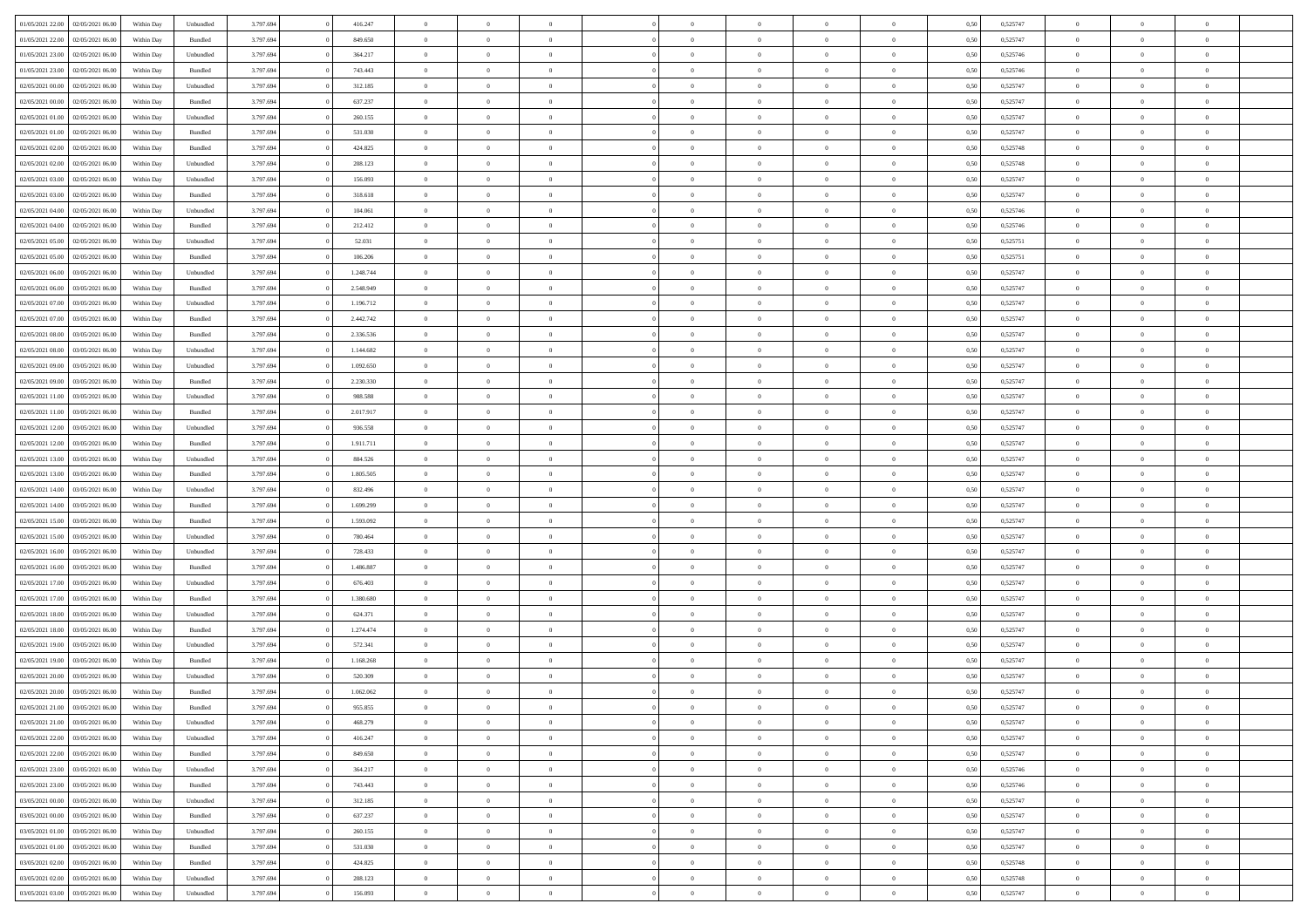| 03/05/2021 03:00                  | 03/05/2021 06:00 | Within Day | Bundled   | 3.797.694 | 318.618   | $\overline{0}$ | $\Omega$       |                | $\Omega$       | $\Omega$       | $\Omega$       | $\theta$       | 0.50 | 0,525747 | $\theta$       | $\theta$       | $\theta$       |  |
|-----------------------------------|------------------|------------|-----------|-----------|-----------|----------------|----------------|----------------|----------------|----------------|----------------|----------------|------|----------|----------------|----------------|----------------|--|
|                                   |                  |            |           |           |           |                |                |                |                |                |                |                |      |          |                |                |                |  |
| 03/05/2021 04:00                  | 03/05/2021 06.00 | Within Day | Unbundled | 3.797.694 | 104.061   | $\overline{0}$ | $\theta$       | $\overline{0}$ | $\overline{0}$ | $\bf{0}$       | $\overline{0}$ | $\bf{0}$       | 0,50 | 0,525746 | $\theta$       | $\theta$       | $\overline{0}$ |  |
| 03/05/2021 04:00                  | 03/05/2021 06:00 | Within Day | Bundled   | 3.797.694 | 212.412   | $\overline{0}$ | $\overline{0}$ | $\overline{0}$ | $\bf{0}$       | $\bf{0}$       | $\bf{0}$       | $\bf{0}$       | 0,50 | 0,525746 | $\overline{0}$ | $\overline{0}$ | $\overline{0}$ |  |
| 03/05/2021 05:00                  | 03/05/2021 06:00 | Within Dav | Unbundled | 3.797.694 | 52.031    | $\overline{0}$ | $\overline{0}$ | $\overline{0}$ | $\overline{0}$ | $\bf{0}$       | $\overline{0}$ | $\overline{0}$ | 0.50 | 0,525751 | $\theta$       | $\theta$       | $\overline{0}$ |  |
| 03/05/2021 05:00                  | 03/05/2021 06.00 | Within Day | Bundled   | 3.797.694 | 106.206   | $\overline{0}$ | $\theta$       | $\overline{0}$ | $\overline{0}$ | $\bf{0}$       | $\overline{0}$ | $\bf{0}$       | 0,50 | 0,525751 | $\theta$       | $\theta$       | $\overline{0}$ |  |
| 03/05/2021 06:00                  | 04/05/2021 06.00 | Within Day | Unbundled | 3.797.694 | 1.248.744 | $\overline{0}$ | $\bf{0}$       | $\overline{0}$ | $\bf{0}$       | $\overline{0}$ | $\overline{0}$ | $\mathbf{0}$   | 0,50 | 0,525747 | $\overline{0}$ | $\overline{0}$ | $\bf{0}$       |  |
|                                   |                  |            |           |           |           |                |                |                |                | $\overline{0}$ |                |                |      |          | $\theta$       | $\overline{0}$ | $\overline{0}$ |  |
| 03/05/2021 06:00                  | 04/05/2021 06:00 | Within Dav | Bundled   | 3.797.694 | 2.548.949 | $\overline{0}$ | $\overline{0}$ | $\overline{0}$ | $\overline{0}$ |                | $\overline{0}$ | $\overline{0}$ | 0.50 | 0,525747 |                |                |                |  |
| 03/05/2021 07:00                  | 04/05/2021 06.00 | Within Day | Unbundled | 3.797.694 | 1.196.712 | $\overline{0}$ | $\theta$       | $\overline{0}$ | $\overline{0}$ | $\bf{0}$       | $\overline{0}$ | $\bf{0}$       | 0,50 | 0,525747 | $\theta$       | $\theta$       | $\overline{0}$ |  |
| 03/05/2021 07:00                  | 04/05/2021 06.00 | Within Day | Bundled   | 3.797.694 | 2.442.742 | $\overline{0}$ | $\overline{0}$ | $\overline{0}$ | $\bf{0}$       | $\bf{0}$       | $\bf{0}$       | $\bf{0}$       | 0,50 | 0,525747 | $\,0\,$        | $\overline{0}$ | $\overline{0}$ |  |
| 03/05/2021 08:00                  | 04/05/2021 06:00 | Within Dav | Bundled   | 3.797.694 | 2.336.536 | $\overline{0}$ | $\overline{0}$ | $\overline{0}$ | $\overline{0}$ | $\overline{0}$ | $\overline{0}$ | $\overline{0}$ | 0.50 | 0,525747 | $\theta$       | $\overline{0}$ | $\overline{0}$ |  |
| 03/05/2021 08:00                  | 04/05/2021 06.00 | Within Day | Unbundled | 3.797.694 | 1.144.682 | $\overline{0}$ | $\theta$       | $\overline{0}$ | $\overline{0}$ | $\bf{0}$       | $\overline{0}$ | $\bf{0}$       | 0,50 | 0,525747 | $\,$ 0 $\,$    | $\overline{0}$ | $\overline{0}$ |  |
| 03/05/2021 09:00                  | 04/05/2021 06.00 | Within Day | Unbundled | 3.797.694 | 1.092.650 | $\overline{0}$ | $\overline{0}$ | $\overline{0}$ | $\bf{0}$       | $\bf{0}$       | $\bf{0}$       | $\bf{0}$       | 0,50 | 0,525747 | $\bf{0}$       | $\overline{0}$ | $\overline{0}$ |  |
| 03/05/2021 09:00                  | 04/05/2021 06:00 | Within Day | Bundled   | 3.797.694 | 2.230.330 | $\overline{0}$ | $\overline{0}$ | $\overline{0}$ | $\overline{0}$ | $\bf{0}$       | $\overline{0}$ | $\overline{0}$ | 0.50 | 0,525747 | $\theta$       | $\theta$       | $\overline{0}$ |  |
| 03/05/2021 10:00                  | 04/05/2021 06.00 |            |           | 3.797.694 | 1.040.620 | $\overline{0}$ | $\theta$       | $\overline{0}$ | $\overline{0}$ | $\bf{0}$       | $\overline{0}$ | $\overline{0}$ |      | 0,525747 | $\theta$       | $\theta$       | $\overline{0}$ |  |
|                                   |                  | Within Day | Unbundled |           |           |                |                |                |                |                |                |                | 0,50 |          |                |                |                |  |
| 03/05/2021 10:00                  | 04/05/2021 06.00 | Within Day | Bundled   | 3.797.694 | 2.124.124 | $\overline{0}$ | $\bf{0}$       | $\overline{0}$ | $\bf{0}$       | $\overline{0}$ | $\overline{0}$ | $\mathbf{0}$   | 0,50 | 0,525747 | $\overline{0}$ | $\overline{0}$ | $\bf{0}$       |  |
| 03/05/2021 11:00                  | 04/05/2021 06:00 | Within Dav | Unbundled | 3.797.694 | 988.588   | $\overline{0}$ | $\overline{0}$ | $\overline{0}$ | $\overline{0}$ | $\overline{0}$ | $\overline{0}$ | $\overline{0}$ | 0.50 | 0,525747 | $\theta$       | $\overline{0}$ | $\overline{0}$ |  |
| 03/05/2021 11:00                  | 04/05/2021 06.00 | Within Day | Bundled   | 3.797.694 | 2.017.917 | $\overline{0}$ | $\theta$       | $\overline{0}$ | $\overline{0}$ | $\bf{0}$       | $\overline{0}$ | $\bf{0}$       | 0,50 | 0,525747 | $\theta$       | $\theta$       | $\overline{0}$ |  |
| 03/05/2021 12:00                  | 04/05/2021 06.00 | Within Day | Unbundled | 3.797.694 | 936.558   | $\overline{0}$ | $\overline{0}$ | $\overline{0}$ | $\overline{0}$ | $\bf{0}$       | $\overline{0}$ | $\bf{0}$       | 0,50 | 0,525747 | $\,0\,$        | $\overline{0}$ | $\overline{0}$ |  |
| 03/05/2021 12:00                  | 04/05/2021 06:00 | Within Day | Bundled   | 3.797.694 | 1.911.711 | $\overline{0}$ | $\overline{0}$ | $\overline{0}$ | $\overline{0}$ | $\overline{0}$ | $\overline{0}$ | $\overline{0}$ | 0.50 | 0,525747 | $\theta$       | $\overline{0}$ | $\overline{0}$ |  |
| 03/05/2021 13:00                  | 04/05/2021 06.00 | Within Day | Unbundled | 3.797.694 | 884.526   | $\overline{0}$ | $\theta$       | $\overline{0}$ | $\overline{0}$ | $\bf{0}$       | $\overline{0}$ | $\bf{0}$       | 0,50 | 0,525747 | $\theta$       | $\theta$       | $\overline{0}$ |  |
| 03/05/2021 13:00                  | 04/05/2021 06.00 | Within Day | Bundled   | 3.797.694 | 1.805.505 | $\overline{0}$ | $\overline{0}$ | $\overline{0}$ | $\overline{0}$ | $\bf{0}$       | $\overline{0}$ | $\bf{0}$       | 0,50 | 0,525747 | $\,0\,$        | $\overline{0}$ | $\overline{0}$ |  |
| 03/05/2021 14:00                  | 04/05/2021 06:00 | Within Day | Bundled   | 3.797.694 | 1.699.299 | $\overline{0}$ | $\overline{0}$ | $\overline{0}$ | $\overline{0}$ | $\bf{0}$       | $\overline{0}$ | $\overline{0}$ | 0.50 | 0,525747 | $\theta$       | $\theta$       | $\overline{0}$ |  |
|                                   |                  |            |           |           |           |                |                |                |                |                |                |                |      |          |                |                |                |  |
| 03/05/2021 14:00                  | 04/05/2021 06.00 | Within Day | Unbundled | 3.797.694 | 832.496   | $\overline{0}$ | $\theta$       | $\overline{0}$ | $\overline{0}$ | $\bf{0}$       | $\overline{0}$ | $\bf{0}$       | 0,50 | 0,525747 | $\,$ 0 $\,$    | $\overline{0}$ | $\overline{0}$ |  |
| 03/05/2021 15:00                  | 04/05/2021 06.00 | Within Day | Unbundled | 3.797.694 | 780.464   | $\overline{0}$ | $\bf{0}$       | $\overline{0}$ | $\overline{0}$ | $\overline{0}$ | $\overline{0}$ | $\mathbf{0}$   | 0,50 | 0,525747 | $\bf{0}$       | $\overline{0}$ | $\bf{0}$       |  |
| 03/05/2021 15:00                  | 04/05/2021 06:00 | Within Dav | Bundled   | 3.797.694 | 1.593.092 | $\overline{0}$ | $\overline{0}$ | $\overline{0}$ | $\overline{0}$ | $\overline{0}$ | $\overline{0}$ | $\overline{0}$ | 0.50 | 0,525747 | $\theta$       | $\overline{0}$ | $\overline{0}$ |  |
| 03/05/2021 16:00                  | 04/05/2021 06.00 | Within Day | Unbundled | 3.797.694 | 728.433   | $\overline{0}$ | $\theta$       | $\overline{0}$ | $\overline{0}$ | $\bf{0}$       | $\overline{0}$ | $\bf{0}$       | 0,50 | 0,525747 | $\theta$       | $\theta$       | $\overline{0}$ |  |
| 03/05/2021 16:00                  | 04/05/2021 06.00 | Within Day | Bundled   | 3.797.694 | 1.486.887 | $\overline{0}$ | $\overline{0}$ | $\overline{0}$ | $\bf{0}$       | $\bf{0}$       | $\bf{0}$       | $\bf{0}$       | 0,50 | 0,525747 | $\,0\,$        | $\overline{0}$ | $\overline{0}$ |  |
| 03/05/2021 17:00                  | 04/05/2021 06:00 | Within Day | Unbundled | 3.797.694 | 676.403   | $\overline{0}$ | $\overline{0}$ | $\overline{0}$ | $\overline{0}$ | $\overline{0}$ | $\overline{0}$ | $\overline{0}$ | 0.50 | 0,525747 | $\theta$       | $\overline{0}$ | $\overline{0}$ |  |
| 03/05/2021 17:00                  | 04/05/2021 06.00 | Within Day | Bundled   | 3.797.694 | 1.380.680 | $\overline{0}$ | $\theta$       | $\overline{0}$ | $\overline{0}$ | $\bf{0}$       | $\overline{0}$ | $\bf{0}$       | 0,50 | 0,525747 | $\,$ 0 $\,$    | $\theta$       | $\overline{0}$ |  |
|                                   |                  |            |           |           |           |                |                |                |                |                |                |                |      |          |                |                |                |  |
| 03/05/2021 18:00                  | 04/05/2021 06.00 | Within Day | Unbundled | 3.797.694 | 624.371   | $\overline{0}$ | $\overline{0}$ | $\overline{0}$ | $\bf{0}$       | $\bf{0}$       | $\bf{0}$       | $\bf{0}$       | 0,50 | 0,525747 | $\bf{0}$       | $\overline{0}$ | $\overline{0}$ |  |
| 03/05/2021 18:00                  | 04/05/2021 06.00 | Within Day | Bundled   | 3.797.694 | 1.274.474 | $\overline{0}$ | $\Omega$       | $\Omega$       | $\Omega$       | $\Omega$       | $\Omega$       | $\overline{0}$ | 0,50 | 0,525747 | $\,0\,$        | $\Omega$       | $\theta$       |  |
| 03/05/2021 19:00                  | 04/05/2021 06.00 | Within Day | Unbundled | 3.797.694 | 572.341   | $\overline{0}$ | $\theta$       | $\overline{0}$ | $\overline{0}$ | $\bf{0}$       | $\overline{0}$ | $\bf{0}$       | 0,50 | 0,525747 | $\theta$       | $\theta$       | $\overline{0}$ |  |
| 03/05/2021 19:00                  | 04/05/2021 06:00 | Within Day | Bundled   | 3.797.694 | 1.168.268 | $\overline{0}$ | $\overline{0}$ | $\overline{0}$ | $\bf{0}$       | $\bf{0}$       | $\overline{0}$ | $\mathbf{0}$   | 0,50 | 0,525747 | $\overline{0}$ | $\overline{0}$ | $\bf{0}$       |  |
| 03/05/2021 20:00                  | 04/05/2021 06:00 | Within Day | Bundled   | 3.797.694 | 1.062.062 | $\overline{0}$ | $\Omega$       | $\Omega$       | $\Omega$       | $\bf{0}$       | $\overline{0}$ | $\overline{0}$ | 0.50 | 0,525747 | $\,0\,$        | $\theta$       | $\theta$       |  |
| 03/05/2021 20:00                  | 04/05/2021 06.00 | Within Day | Unbundled | 3.797.694 | 520.309   | $\overline{0}$ | $\theta$       | $\overline{0}$ | $\overline{0}$ | $\bf{0}$       | $\overline{0}$ | $\bf{0}$       | 0,50 | 0,525747 | $\,$ 0 $\,$    | $\theta$       | $\overline{0}$ |  |
| 03/05/2021 21:00                  | 04/05/2021 06.00 | Within Day | Unbundled | 3.797.694 | 468.279   | $\overline{0}$ | $\overline{0}$ | $\overline{0}$ | $\bf{0}$       | $\bf{0}$       | $\bf{0}$       | $\bf{0}$       | 0,50 | 0,525747 | $\,0\,$        | $\overline{0}$ | $\overline{0}$ |  |
| 03/05/2021 21:00                  | 04/05/2021 06:00 | Within Day | Bundled   | 3.797.694 | 955,855   | $\overline{0}$ | $\Omega$       | $\Omega$       | $\Omega$       | $\Omega$       | $\theta$       | $\overline{0}$ | 0.50 | 0,525747 | $\theta$       | $\theta$       | $\theta$       |  |
| 03/05/2021 22:00                  | 04/05/2021 06.00 |            |           | 3.797.694 | 416.247   | $\overline{0}$ | $\theta$       | $\overline{0}$ | $\overline{0}$ | $\bf{0}$       | $\overline{0}$ |                |      | 0,525747 | $\,$ 0 $\,$    | $\overline{0}$ | $\overline{0}$ |  |
|                                   |                  | Within Day | Unbundled |           |           |                |                |                |                |                |                | $\bf{0}$       | 0,50 |          |                |                |                |  |
| 03/05/2021 22.00                  | 04/05/2021 06.00 | Within Day | Bundled   | 3.797.694 | 849.650   | $\overline{0}$ | $\overline{0}$ | $\overline{0}$ | $\overline{0}$ | $\bf{0}$       | $\overline{0}$ | $\bf{0}$       | 0,50 | 0,525747 | $\bf{0}$       | $\overline{0}$ | $\overline{0}$ |  |
| 03/05/2021 23:00                  | 04/05/2021 06.00 | Within Day | Unbundled | 3.797.694 | 364.217   | $\overline{0}$ | $\Omega$       | $\Omega$       | $\Omega$       | $\Omega$       | $\overline{0}$ | $\overline{0}$ | 0,50 | 0,525746 | $\,0\,$        | $\theta$       | $\theta$       |  |
| 03/05/2021 23:00                  | 04/05/2021 06.00 | Within Day | Bundled   | 3.797.694 | 743.443   | $\overline{0}$ | $\theta$       | $\overline{0}$ | $\overline{0}$ | $\bf{0}$       | $\overline{0}$ | $\bf{0}$       | 0,50 | 0,525746 | $\,$ 0 $\,$    | $\overline{0}$ | $\overline{0}$ |  |
| 04/05/2021 00:00                  | 04/05/2021 06.00 | Within Day | Unbundled | 3.797.694 | 312.185   | $\overline{0}$ | $\overline{0}$ | $\overline{0}$ | $\overline{0}$ | $\bf{0}$       | $\overline{0}$ | $\mathbf{0}$   | 0,50 | 0,525747 | $\overline{0}$ | $\overline{0}$ | $\bf{0}$       |  |
| 04/05/2021 00:00                  | 04/05/2021 06:00 | Within Day | Bundled   | 3.797.694 | 637.237   | $\overline{0}$ | $\Omega$       | $\Omega$       | $\Omega$       | $\Omega$       | $\Omega$       | $\overline{0}$ | 0.50 | 0,525747 | $\theta$       | $\theta$       | $\theta$       |  |
| 04/05/2021 01:00                  | 04/05/2021 06:00 | Within Day | Bundled   | 3.797.694 | 531.030   | $\overline{0}$ | $\overline{0}$ | $\overline{0}$ | $\bf{0}$       | $\,$ 0         | $\overline{0}$ | $\bf{0}$       | 0,50 | 0,525747 | $\,0\,$        | $\overline{0}$ | $\overline{0}$ |  |
| 04/05/2021 01:00 04/05/2021 06:00 |                  | Within Day | Unbundled | 3.797.694 | 260.155   | $\bf{0}$       | $\bf{0}$       |                |                |                |                |                | 0,50 | 0,525747 | $\bf{0}$       | $\overline{0}$ |                |  |
| 04/05/2021 02.00                  | 04/05/2021 06:00 | Within Day | Unbundled | 3.797.694 | 208,123   | $\overline{0}$ | $\overline{0}$ | $\overline{0}$ | $\Omega$       | $\overline{0}$ | $\overline{0}$ | $\overline{0}$ | 0,50 | 0,525748 | $\theta$       | $\theta$       | $\theta$       |  |
|                                   |                  |            |           |           |           |                |                |                |                |                |                |                |      |          |                |                |                |  |
| 04/05/2021 02:00                  | 04/05/2021 06:00 | Within Day | Bundled   | 3.797.694 | 424.825   | $\overline{0}$ | $\,$ 0         | $\overline{0}$ | $\overline{0}$ | $\,$ 0 $\,$    | $\overline{0}$ | $\,$ 0 $\,$    | 0,50 | 0,525748 | $\,$ 0 $\,$    | $\,$ 0 $\,$    | $\,$ 0         |  |
| 04/05/2021 03:00                  | 04/05/2021 06:00 | Within Day | Unbundled | 3.797.694 | 156.093   | $\overline{0}$ | $\overline{0}$ | $\overline{0}$ | $\overline{0}$ | $\overline{0}$ | $\overline{0}$ | $\mathbf{0}$   | 0,50 | 0,525747 | $\overline{0}$ | $\bf{0}$       | $\bf{0}$       |  |
| 04/05/2021 03:00                  | 04/05/2021 06:00 | Within Day | Bundled   | 3.797.694 | 318.618   | $\overline{0}$ | $\overline{0}$ | $\overline{0}$ | $\Omega$       | $\overline{0}$ | $\overline{0}$ | $\overline{0}$ | 0,50 | 0,525747 | $\overline{0}$ | $\theta$       | $\overline{0}$ |  |
| 04/05/2021 04:00                  | 04/05/2021 06:00 | Within Day | Unbundled | 3.797.694 | 104.061   | $\overline{0}$ | $\,$ 0         | $\overline{0}$ | $\overline{0}$ | $\,$ 0 $\,$    | $\overline{0}$ | $\mathbf{0}$   | 0,50 | 0,525746 | $\,$ 0 $\,$    | $\overline{0}$ | $\overline{0}$ |  |
| 04/05/2021 04:00                  | 04/05/2021 06:00 | Within Day | Bundled   | 3.797.694 | 212.412   | $\overline{0}$ | $\overline{0}$ | $\overline{0}$ | $\overline{0}$ | $\overline{0}$ | $\overline{0}$ | $\mathbf{0}$   | 0,50 | 0,525746 | $\overline{0}$ | $\overline{0}$ | $\bf{0}$       |  |
| 04/05/2021 05:00                  | 04/05/2021 06:00 | Within Day | Unbundled | 3.797.694 | 52.031    | $\overline{0}$ | $\overline{0}$ | $\overline{0}$ | $\Omega$       | $\overline{0}$ | $\overline{0}$ | $\bf{0}$       | 0.50 | 0,525751 | $\overline{0}$ | $\theta$       | $\overline{0}$ |  |
| 04/05/2021 05:00                  | 04/05/2021 06:00 | Within Day | Bundled   | 3.797.694 | 106.206   | $\overline{0}$ | $\,$ 0         | $\overline{0}$ | $\overline{0}$ | $\bf{0}$       | $\overline{0}$ | $\bf{0}$       | 0,50 | 0,525751 | $\,$ 0 $\,$    | $\overline{0}$ | $\overline{0}$ |  |
| 04/05/2021 06.00                  | 05/05/2021 06:00 | Within Day | Unbundled | 3.797.694 | 1.248.744 | $\overline{0}$ | $\bf{0}$       | $\overline{0}$ | $\overline{0}$ | $\overline{0}$ | $\overline{0}$ | $\mathbf{0}$   | 0,50 | 0,525747 | $\overline{0}$ | $\overline{0}$ | $\bf{0}$       |  |
|                                   |                  |            |           |           |           |                |                |                |                |                |                |                |      |          |                |                |                |  |
| 04/05/2021 06:00                  | 05/05/2021 06:00 | Within Day | Bundled   | 3.797.694 | 2.548.949 | $\overline{0}$ | $\overline{0}$ | $\overline{0}$ | $\Omega$       | $\overline{0}$ | $\overline{0}$ | $\overline{0}$ | 0.50 | 0,525747 | $\overline{0}$ | $\overline{0}$ | $\overline{0}$ |  |
| 04/05/2021 07:00                  | 05/05/2021 06:00 | Within Day | Bundled   | 3.797.694 | 2.442.742 | $\overline{0}$ | $\bf{0}$       | $\overline{0}$ | $\bf{0}$       | $\bf{0}$       | $\overline{0}$ | $\mathbf{0}$   | 0,50 | 0,525747 | $\,$ 0 $\,$    | $\,$ 0 $\,$    | $\bf{0}$       |  |
| 04/05/2021 07:00                  | 05/05/2021 06:00 | Within Day | Unbundled | 3.797.694 | 1.196.712 | $\overline{0}$ | $\overline{0}$ | $\overline{0}$ | $\overline{0}$ | $\overline{0}$ | $\overline{0}$ | $\mathbf{0}$   | 0,50 | 0,525747 | $\overline{0}$ | $\bf{0}$       | $\bf{0}$       |  |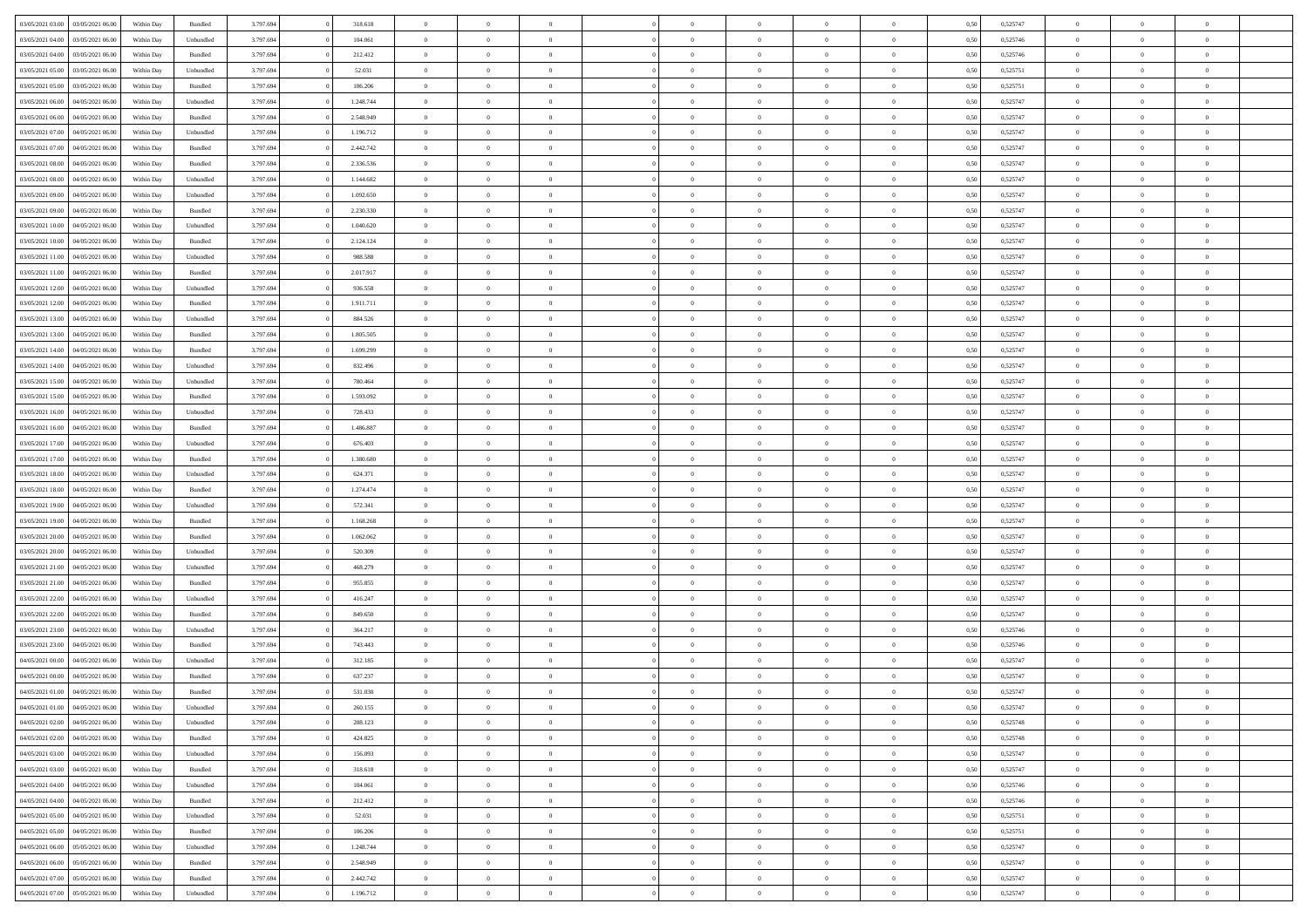| 04/05/2021 08:00                  | 05/05/2021 06:00 | Within Day | Unbundled          | 3.797.694 | 1.144.682 | $\overline{0}$ | $\theta$       |                | $\Omega$       | $\Omega$       | $\overline{0}$ | $\theta$       | 0,50 | 0,525747 | $\theta$       | $\overline{0}$ | $\theta$       |  |
|-----------------------------------|------------------|------------|--------------------|-----------|-----------|----------------|----------------|----------------|----------------|----------------|----------------|----------------|------|----------|----------------|----------------|----------------|--|
|                                   |                  |            |                    |           |           |                |                |                |                |                |                |                |      |          |                |                |                |  |
| 04/05/2021 08:00                  | 05/05/2021 06:00 | Within Day | Bundled            | 3.797.694 | 2.336.536 | $\overline{0}$ | $\overline{0}$ | $\overline{0}$ | $\overline{0}$ | $\bf{0}$       | $\overline{0}$ | $\bf{0}$       | 0,50 | 0,525747 | $\theta$       | $\overline{0}$ | $\overline{0}$ |  |
| 04/05/2021 09:00                  | 05/05/2021 06:00 | Within Day | Unbundled          | 3.797.694 | 1.092.650 | $\overline{0}$ | $\bf{0}$       | $\overline{0}$ | $\bf{0}$       | $\bf{0}$       | $\bf{0}$       | $\mathbf{0}$   | 0,50 | 0,525747 | $\overline{0}$ | $\overline{0}$ | $\overline{0}$ |  |
| 04/05/2021 09:00                  | 05/05/2021 06:00 | Within Dav | Bundled            | 3.797.694 | 2.230.330 | $\overline{0}$ | $\overline{0}$ | $\overline{0}$ | $\overline{0}$ | $\bf{0}$       | $\overline{0}$ | $\overline{0}$ | 0.50 | 0,525747 | $\theta$       | $\theta$       | $\overline{0}$ |  |
| 04/05/2021 10:00                  | 05/05/2021 06:00 | Within Day | Unbundled          | 3.797.694 | 1.040.620 | $\overline{0}$ | $\theta$       | $\overline{0}$ | $\overline{0}$ | $\bf{0}$       | $\overline{0}$ | $\bf{0}$       | 0,50 | 0,525747 | $\theta$       | $\overline{0}$ | $\overline{0}$ |  |
|                                   |                  |            |                    |           |           |                |                |                |                |                |                |                |      |          |                |                |                |  |
| 04/05/2021 10:00                  | 05/05/2021 06:00 | Within Day | Bundled            | 3.797.694 | 2.124.124 | $\overline{0}$ | $\overline{0}$ | $\overline{0}$ | $\bf{0}$       | $\overline{0}$ | $\overline{0}$ | $\mathbf{0}$   | 0,50 | 0,525747 | $\overline{0}$ | $\overline{0}$ | $\bf{0}$       |  |
| 04/05/2021 11:00                  | 05/05/2021 06:00 | Within Dav | Unbundled          | 3.797.694 | 988.588   | $\overline{0}$ | $\overline{0}$ | $\overline{0}$ | $\overline{0}$ | $\overline{0}$ | $\overline{0}$ | $\overline{0}$ | 0.50 | 0,525747 | $\theta$       | $\overline{0}$ | $\overline{0}$ |  |
| 04/05/2021 11:00                  | 05/05/2021 06:00 | Within Day | Bundled            | 3.797.694 | 2.017.917 | $\overline{0}$ | $\theta$       | $\overline{0}$ | $\overline{0}$ | $\bf{0}$       | $\overline{0}$ | $\bf{0}$       | 0,50 | 0,525747 | $\theta$       | $\theta$       | $\overline{0}$ |  |
| 04/05/2021 12:00                  | 05/05/2021 06:00 | Within Day | Unbundled          | 3.797.694 | 936.558   | $\overline{0}$ | $\overline{0}$ | $\overline{0}$ | $\bf{0}$       | $\bf{0}$       | $\bf{0}$       | $\bf{0}$       | 0,50 | 0,525747 | $\,0\,$        | $\overline{0}$ | $\overline{0}$ |  |
| 04/05/2021 12:00                  | 05/05/2021 06:00 | Within Dav | Bundled            | 3.797.694 | 1.911.711 | $\overline{0}$ | $\overline{0}$ | $\overline{0}$ | $\overline{0}$ | $\overline{0}$ | $\overline{0}$ | $\overline{0}$ | 0.50 | 0,525747 | $\theta$       | $\overline{0}$ | $\overline{0}$ |  |
| 04/05/2021 13:00                  | 05/05/2021 06:00 | Within Day | Bundled            | 3.797.694 | 1.805.505 | $\overline{0}$ | $\theta$       | $\overline{0}$ | $\overline{0}$ | $\bf{0}$       | $\overline{0}$ | $\bf{0}$       | 0,50 | 0,525747 | $\,$ 0 $\,$    | $\overline{0}$ | $\overline{0}$ |  |
|                                   |                  |            |                    |           |           |                |                |                |                | $\bf{0}$       |                |                |      |          |                | $\overline{0}$ | $\bf{0}$       |  |
| 04/05/2021 13:00                  | 05/05/2021 06:00 | Within Day | Unbundled          | 3.797.694 | 884.526   | $\overline{0}$ | $\overline{0}$ | $\overline{0}$ | $\overline{0}$ |                | $\overline{0}$ | $\mathbf{0}$   | 0,50 | 0,525747 | $\bf{0}$       |                |                |  |
| 04/05/2021 14:00                  | 05/05/2021 06:00 | Within Dav | Unbundled          | 3.797.694 | 832.496   | $\overline{0}$ | $\overline{0}$ | $\overline{0}$ | $\overline{0}$ | $\bf{0}$       | $\overline{0}$ | $\overline{0}$ | 0.50 | 0,525747 | $\theta$       | $\theta$       | $\overline{0}$ |  |
| 04/05/2021 14:00                  | 05/05/2021 06:00 | Within Day | Bundled            | 3.797.694 | 1.699.299 | $\overline{0}$ | $\theta$       | $\overline{0}$ | $\overline{0}$ | $\bf{0}$       | $\overline{0}$ | $\bf{0}$       | 0,50 | 0,525747 | $\theta$       | $\overline{0}$ | $\overline{0}$ |  |
| 04/05/2021 15:00                  | 05/05/2021 06:00 | Within Day | Unbundled          | 3.797.694 | 780.464   | $\overline{0}$ | $\overline{0}$ | $\overline{0}$ | $\overline{0}$ | $\overline{0}$ | $\overline{0}$ | $\mathbf{0}$   | 0,50 | 0,525747 | $\bf{0}$       | $\overline{0}$ | $\bf{0}$       |  |
| 04/05/2021 15:00                  | 05/05/2021 06:00 | Within Dav | Bundled            | 3.797.694 | 1.593.092 | $\overline{0}$ | $\overline{0}$ | $\overline{0}$ | $\overline{0}$ | $\overline{0}$ | $\overline{0}$ | $\overline{0}$ | 0.50 | 0,525747 | $\theta$       | $\overline{0}$ | $\overline{0}$ |  |
| 04/05/2021 16:00                  | 05/05/2021 06:00 | Within Day | Unbundled          | 3.797.694 | 728.433   | $\overline{0}$ | $\theta$       | $\overline{0}$ | $\overline{0}$ | $\bf{0}$       | $\overline{0}$ | $\bf{0}$       | 0,50 | 0,525747 | $\theta$       | $\theta$       | $\overline{0}$ |  |
| 04/05/2021 16:00                  | 05/05/2021 06:00 | Within Day | Bundled            | 3.797.694 | 1.486.887 | $\overline{0}$ | $\overline{0}$ | $\overline{0}$ | $\overline{0}$ | $\bf{0}$       | $\overline{0}$ | $\bf{0}$       | 0,50 | 0,525747 | $\bf{0}$       | $\overline{0}$ | $\bf{0}$       |  |
| 04/05/2021 17:00                  | 05/05/2021 06:00 | Within Dav | Unbundled          | 3.797.694 | 676.403   | $\overline{0}$ | $\overline{0}$ | $\overline{0}$ | $\overline{0}$ | $\overline{0}$ | $\overline{0}$ | $\overline{0}$ | 0.50 | 0,525747 | $\theta$       | $\overline{0}$ | $\overline{0}$ |  |
|                                   |                  |            |                    |           |           |                |                |                |                |                |                |                |      |          |                |                |                |  |
| 04/05/2021 17:00                  | 05/05/2021 06:00 | Within Day | Bundled            | 3.797.694 | 1.380.680 | $\overline{0}$ | $\theta$       | $\overline{0}$ | $\overline{0}$ | $\bf{0}$       | $\overline{0}$ | $\bf{0}$       | 0,50 | 0,525747 | $\,$ 0 $\,$    | $\overline{0}$ | $\overline{0}$ |  |
| 04/05/2021 18:00                  | 05/05/2021 06:00 | Within Day | Unbundled          | 3.797.694 | 624.371   | $\overline{0}$ | $\overline{0}$ | $\overline{0}$ | $\overline{0}$ | $\bf{0}$       | $\overline{0}$ | $\bf{0}$       | 0,50 | 0,525747 | $\bf{0}$       | $\overline{0}$ | $\bf{0}$       |  |
| 04/05/2021 18:00                  | 05/05/2021 06:00 | Within Dav | Bundled            | 3.797.694 | 1.274.474 | $\overline{0}$ | $\overline{0}$ | $\overline{0}$ | $\overline{0}$ | $\bf{0}$       | $\overline{0}$ | $\overline{0}$ | 0.50 | 0,525747 | $\theta$       | $\overline{0}$ | $\overline{0}$ |  |
| 04/05/2021 19:00                  | 05/05/2021 06:00 | Within Day | Bundled            | 3.797.694 | 1.168.268 | $\overline{0}$ | $\theta$       | $\overline{0}$ | $\overline{0}$ | $\bf{0}$       | $\overline{0}$ | $\bf{0}$       | 0,50 | 0,525747 | $\,$ 0 $\,$    | $\overline{0}$ | $\overline{0}$ |  |
| 04/05/2021 19:00                  | 05/05/2021 06:00 | Within Day | Unbundled          | 3.797.694 | 572.341   | $\overline{0}$ | $\overline{0}$ | $\overline{0}$ | $\overline{0}$ | $\overline{0}$ | $\overline{0}$ | $\mathbf{0}$   | 0,50 | 0,525747 | $\bf{0}$       | $\overline{0}$ | $\bf{0}$       |  |
| 04/05/2021 20:00                  | 05/05/2021 06:00 | Within Dav | Unbundled          | 3.797.694 | 520.309   | $\overline{0}$ | $\overline{0}$ | $\overline{0}$ | $\overline{0}$ | $\overline{0}$ | $\overline{0}$ | $\overline{0}$ | 0.50 | 0,525747 | $\theta$       | $\overline{0}$ | $\overline{0}$ |  |
| 04/05/2021 20:00                  | 05/05/2021 06:00 | Within Day | Bundled            | 3.797.694 | 1.062.062 | $\overline{0}$ | $\theta$       | $\overline{0}$ | $\overline{0}$ | $\bf{0}$       | $\overline{0}$ | $\bf{0}$       | 0,50 | 0,525747 | $\theta$       | $\theta$       | $\overline{0}$ |  |
|                                   |                  |            |                    |           |           |                |                |                |                |                |                |                |      |          |                |                |                |  |
| 04/05/2021 21.00                  | 05/05/2021 06:00 | Within Day | Unbundled          | 3.797.694 | 468.279   | $\overline{0}$ | $\overline{0}$ | $\overline{0}$ | $\overline{0}$ | $\bf{0}$       | $\overline{0}$ | $\bf{0}$       | 0,50 | 0,525747 | $\,0\,$        | $\overline{0}$ | $\overline{0}$ |  |
| 04/05/2021 21.00                  | 05/05/2021 06:00 | Within Day | Bundled            | 3.797.694 | 955.855   | $\overline{0}$ | $\overline{0}$ | $\overline{0}$ | $\overline{0}$ | $\overline{0}$ | $\overline{0}$ | $\overline{0}$ | 0.50 | 0,525747 | $\theta$       | $\overline{0}$ | $\overline{0}$ |  |
| 04/05/2021 22.00                  | 05/05/2021 06:00 | Within Day | Unbundled          | 3.797.694 | 416.247   | $\overline{0}$ | $\theta$       | $\overline{0}$ | $\overline{0}$ | $\bf{0}$       | $\overline{0}$ | $\bf{0}$       | 0,50 | 0,525747 | $\,$ 0 $\,$    | $\overline{0}$ | $\overline{0}$ |  |
| 04/05/2021 22.00                  | 05/05/2021 06:00 | Within Day | Bundled            | 3.797.694 | 849.650   | $\overline{0}$ | $\overline{0}$ | $\overline{0}$ | $\overline{0}$ | $\bf{0}$       | $\overline{0}$ | $\bf{0}$       | 0,50 | 0,525747 | $\bf{0}$       | $\overline{0}$ | $\bf{0}$       |  |
| 04/05/2021 23:00                  | 05/05/2021 06:00 | Within Day | Unbundled          | 3.797.694 | 364.217   | $\overline{0}$ | $\Omega$       | $\Omega$       | $\Omega$       | $\Omega$       | $\Omega$       | $\overline{0}$ | 0,50 | 0,525746 | $\,0\,$        | $\theta$       | $\theta$       |  |
| 04/05/2021 23:00                  | 05/05/2021 06:00 | Within Day | Bundled            | 3.797.694 | 743.443   | $\overline{0}$ | $\theta$       | $\overline{0}$ | $\overline{0}$ | $\bf{0}$       | $\overline{0}$ | $\bf{0}$       | 0,50 | 0,525746 | $\,$ 0 $\,$    | $\overline{0}$ | $\overline{0}$ |  |
| 05/05/2021 00:00                  | 05/05/2021 06:00 | Within Day | Bundled            | 3.797.694 | 637.237   | $\overline{0}$ | $\overline{0}$ | $\overline{0}$ | $\overline{0}$ | $\overline{0}$ | $\overline{0}$ | $\mathbf{0}$   | 0,50 | 0,525747 | $\bf{0}$       | $\overline{0}$ | $\bf{0}$       |  |
|                                   |                  |            |                    |           |           |                |                |                |                |                |                |                |      |          |                |                |                |  |
| 05/05/2021 00:00                  | 05/05/2021 06:00 | Within Day | Unbundled          | 3.797.694 | 312.185   | $\overline{0}$ | $\Omega$       | $\Omega$       | $\Omega$       | $\bf{0}$       | $\overline{0}$ | $\overline{0}$ | 0.50 | 0,525747 | $\,$ 0 $\,$    | $\theta$       | $\theta$       |  |
| 05/05/2021 01:00                  | 05/05/2021 06:00 | Within Day | Unbundled          | 3.797.694 | 260.155   | $\overline{0}$ | $\theta$       | $\overline{0}$ | $\overline{0}$ | $\bf{0}$       | $\overline{0}$ | $\bf{0}$       | 0,50 | 0,525747 | $\,$ 0 $\,$    | $\overline{0}$ | $\overline{0}$ |  |
| 05/05/2021 01:00                  | 05/05/2021 06:00 | Within Day | Bundled            | 3.797.694 | 531.030   | $\overline{0}$ | $\overline{0}$ | $\overline{0}$ | $\overline{0}$ | $\bf{0}$       | $\overline{0}$ | $\bf{0}$       | 0,50 | 0,525747 | $\bf{0}$       | $\overline{0}$ | $\bf{0}$       |  |
| 05/05/2021 02:00                  | 05/05/2021 06:00 | Within Day | Unbundled          | 3.797.694 | 208.123   | $\overline{0}$ | $\Omega$       | $\Omega$       | $\Omega$       | $\theta$       | $\theta$       | $\overline{0}$ | 0.50 | 0,525748 | $\,$ 0 $\,$    | $\theta$       | $\theta$       |  |
| 05/05/2021 02:00                  | 05/05/2021 06:00 | Within Day | Bundled            | 3.797.694 | 424.825   | $\overline{0}$ | $\overline{0}$ | $\overline{0}$ | $\overline{0}$ | $\bf{0}$       | $\overline{0}$ | $\bf{0}$       | 0,50 | 0,525748 | $\,$ 0 $\,$    | $\overline{0}$ | $\overline{0}$ |  |
| 05/05/2021 03:00                  | 05/05/2021 06:00 | Within Day | Unbundled          | 3.797.694 | 156.093   | $\overline{0}$ | $\overline{0}$ | $\overline{0}$ | $\bf{0}$       | $\bf{0}$       | $\bf{0}$       | $\bf{0}$       | 0,50 | 0,525747 | $\overline{0}$ | $\overline{0}$ | $\bf{0}$       |  |
| 05/05/2021 03:00                  | 05/05/2021 06:00 | Within Day | Bundled            | 3.797.694 | 318.618   | $\overline{0}$ | $\Omega$       | $\overline{0}$ | $\Omega$       | $\overline{0}$ | $\overline{0}$ | $\overline{0}$ | 0,50 | 0,525747 | $\,0\,$        | $\theta$       | $\theta$       |  |
| 05/05/2021 04:00                  | 05/05/2021 06:00 | Within Day | Unbundled          | 3.797.694 | 104.061   | $\overline{0}$ | $\overline{0}$ | $\overline{0}$ | $\overline{0}$ | $\bf{0}$       | $\overline{0}$ | $\bf{0}$       | 0,50 | 0,525746 | $\,$ 0 $\,$    | $\overline{0}$ | $\overline{0}$ |  |
|                                   |                  |            |                    |           |           |                |                |                |                |                |                |                |      |          |                |                |                |  |
| 05/05/2021 04:00                  | 05/05/2021 06:00 | Within Day | Bundled            | 3.797.694 | 212.412   | $\overline{0}$ | $\overline{0}$ | $\overline{0}$ | $\bf{0}$       | $\bf{0}$       | $\bf{0}$       | $\mathbf{0}$   | 0,50 | 0,525746 | $\overline{0}$ | $\overline{0}$ | $\bf{0}$       |  |
| 05/05/2021 05:00                  | 05/05/2021 06:00 | Within Day | Unbundled          | 3.797.694 | 52.031    | $\overline{0}$ | $\Omega$       | $\Omega$       | $\Omega$       | $\Omega$       | $\Omega$       | $\overline{0}$ | 0.50 | 0,525751 | $\theta$       | $\theta$       | $\theta$       |  |
| 05/05/2021 05:00                  | 05/05/2021 06:00 | Within Day | Bundled            | 3.797.694 | 106.206   | $\overline{0}$ | $\overline{0}$ | $\overline{0}$ | $\bf{0}$       | $\,$ 0         | $\bf{0}$       | $\bf{0}$       | 0,50 | 0,525751 | $\,0\,$        | $\,$ 0 $\,$    | $\overline{0}$ |  |
| 05/05/2021 06:00 06/05/2021 06:00 |                  | Within Day | $\mathbf B$ undled | 3.797.694 | 2.548.949 | $\bf{0}$       | $\bf{0}$       |                |                |                |                |                | 0,50 | 0,525747 | $\bf{0}$       | $\overline{0}$ |                |  |
| 05/05/2021 06:00                  | 06/05/2021 06:00 | Within Day | Unbundled          | 3.797.694 | 1.248.744 | $\overline{0}$ | $\overline{0}$ | $\overline{0}$ | $\Omega$       | $\overline{0}$ | $\overline{0}$ | $\overline{0}$ | 0,50 | 0,525747 | $\theta$       | $\theta$       | $\theta$       |  |
| 05/05/2021 07:00                  | 06/05/2021 06:00 | Within Day | Unbundled          | 3.797.694 | 1.196.712 | $\overline{0}$ | $\,$ 0         | $\overline{0}$ | $\overline{0}$ | $\,$ 0 $\,$    | $\overline{0}$ | $\mathbf{0}$   | 0,50 | 0,525747 | $\,$ 0 $\,$    | $\,$ 0 $\,$    | $\,$ 0         |  |
| 05/05/2021 07:00                  | 06/05/2021 06:00 | Within Day | Bundled            | 3.797.694 | 2.442.742 | $\overline{0}$ | $\overline{0}$ | $\overline{0}$ | $\overline{0}$ | $\overline{0}$ | $\overline{0}$ | $\mathbf{0}$   | 0,50 | 0,525747 | $\overline{0}$ | $\bf{0}$       | $\bf{0}$       |  |
|                                   |                  |            |                    |           |           |                | $\overline{0}$ |                | $\Omega$       | $\overline{0}$ | $\overline{0}$ |                |      |          |                | $\theta$       | $\overline{0}$ |  |
| 05/05/2021 08:00                  | 06/05/2021 06:00 | Within Day | Unbundled          | 3.797.694 | 1.144.682 | $\overline{0}$ |                | $\overline{0}$ |                |                |                | $\overline{0}$ | 0,50 | 0,525747 | $\overline{0}$ |                |                |  |
| 05/05/2021 08:00                  | 06/05/2021 06:00 | Within Day | Bundled            | 3.797.694 | 2.336.536 | $\overline{0}$ | $\,$ 0         | $\overline{0}$ | $\overline{0}$ | $\overline{0}$ | $\overline{0}$ | $\bf{0}$       | 0,50 | 0,525747 | $\,$ 0 $\,$    | $\overline{0}$ | $\overline{0}$ |  |
| 05/05/2021 09:00                  | 06/05/2021 06:00 | Within Day | Unbundled          | 3.797.694 | 1.092.650 | $\overline{0}$ | $\overline{0}$ | $\overline{0}$ | $\overline{0}$ | $\overline{0}$ | $\overline{0}$ | $\mathbf{0}$   | 0,50 | 0,525747 | $\overline{0}$ | $\overline{0}$ | $\bf{0}$       |  |
| 05/05/2021 09:00                  | 06/05/2021 06:00 | Within Day | Bundled            | 3.797.694 | 2.230.330 | $\overline{0}$ | $\overline{0}$ | $\overline{0}$ | $\Omega$       | $\overline{0}$ | $\overline{0}$ | $\bf{0}$       | 0.50 | 0,525747 | $\overline{0}$ | $\theta$       | $\overline{0}$ |  |
| 05/05/2021 10:00                  | 06/05/2021 06:00 | Within Day | Unbundled          | 3.797.694 | 1.040.620 | $\overline{0}$ | $\,$ 0         | $\overline{0}$ | $\overline{0}$ | $\bf{0}$       | $\bf{0}$       | $\bf{0}$       | 0,50 | 0,525747 | $\,$ 0 $\,$    | $\overline{0}$ | $\overline{0}$ |  |
| 05/05/2021 10:00                  | 06/05/2021 06:00 | Within Day | Bundled            | 3.797.694 | 2.124.124 | $\overline{0}$ | $\bf{0}$       | $\overline{0}$ | $\overline{0}$ | $\overline{0}$ | $\overline{0}$ | $\mathbf{0}$   | 0,50 | 0,525747 | $\overline{0}$ | $\overline{0}$ | $\bf{0}$       |  |
| 05/05/2021 11:00                  | 06/05/2021 06:00 | Within Day | Unbundled          | 3.797.694 | 988,588   | $\overline{0}$ | $\overline{0}$ | $\overline{0}$ | $\Omega$       | $\overline{0}$ | $\overline{0}$ | $\bf{0}$       | 0.50 | 0,525747 | $\overline{0}$ | $\theta$       | $\overline{0}$ |  |
| 05/05/2021 11:00                  | 06/05/2021 06:00 | Within Day | Bundled            | 3.797.694 | 2.017.917 | $\overline{0}$ | $\bf{0}$       | $\overline{0}$ | $\overline{0}$ | $\bf{0}$       | $\bf{0}$       | $\mathbf{0}$   | 0,50 | 0,525747 | $\,$ 0 $\,$    | $\,$ 0 $\,$    | $\bf{0}$       |  |
|                                   |                  |            |                    |           |           |                |                |                |                |                |                |                |      |          |                |                |                |  |
| 05/05/2021 12:00                  | 06/05/2021 06:00 | Within Day | Bundled            | 3.797.694 | 1.911.711 | $\overline{0}$ | $\overline{0}$ | $\overline{0}$ | $\overline{0}$ | $\bf{0}$       | $\bf{0}$       | $\mathbf{0}$   | 0,50 | 0,525747 | $\overline{0}$ | $\bf{0}$       | $\bf{0}$       |  |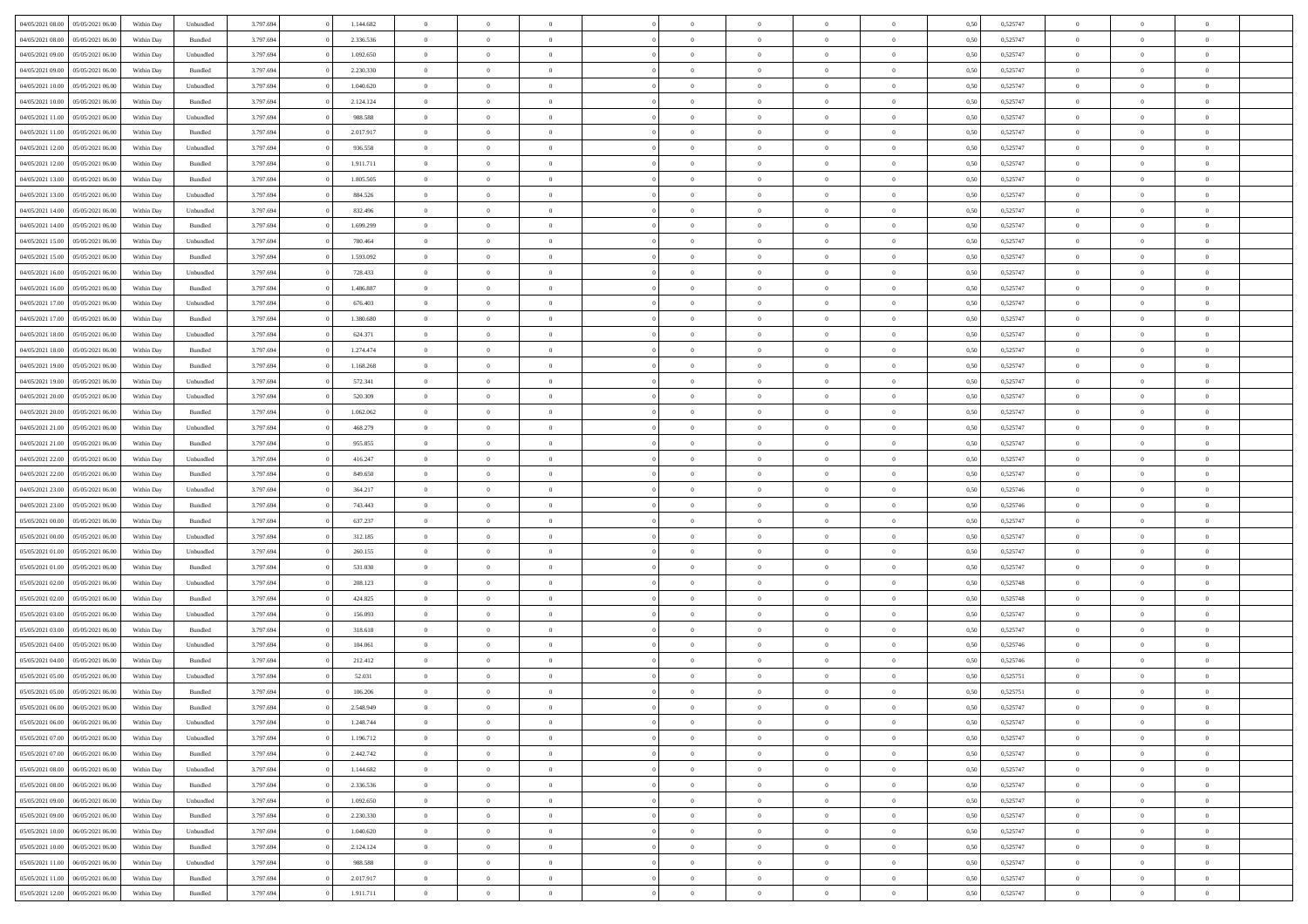| 05/05/2021 12:00 06/05/2021 06:00<br>Within Day<br>3.797.694<br>936.558<br>0,50<br>0,525747<br>$\theta$<br>Unbundled<br>$\overline{0}$<br>$\overline{0}$<br>$\Omega$<br>$\theta$<br>$\Omega$<br>$\overline{0}$<br>$\Omega$<br>05/05/2021 13:00<br>06/05/2021 06:00<br>Unbundled<br>3.797.694<br>884.526<br>$\bf{0}$<br>0,525747<br>$\theta$<br>Within Day<br>$\overline{0}$<br>$\overline{0}$<br>$\overline{0}$<br>$\overline{0}$<br>$\theta$<br>$\overline{0}$<br>0,50<br>05/05/2021 13:00<br>06/05/2021 06:00<br>Within Day<br>Bundled<br>3.797.694<br>1.805.505<br>$\overline{0}$<br>$\bf{0}$<br>$\overline{0}$<br>$\overline{0}$<br>$\overline{0}$<br>$\overline{0}$<br>$\bf{0}$<br>0,50<br>0,525747<br>$\bf{0}$<br>05/05/2021 14:00<br>3.797.694<br>832.496<br>$\overline{0}$<br>0,525747<br>$\theta$<br>06/05/2021 06:00<br>Within Day<br>Unbundled<br>$\overline{0}$<br>$\theta$<br>$\overline{0}$<br>$\overline{0}$<br>0.50<br>$\overline{0}$<br>$\overline{0}$<br>05/05/2021 14:00<br>06/05/2021 06:00<br>Bundled<br>3.797.694<br>1.699.299<br>0,525747<br>$\theta$<br>Within Day<br>$\overline{0}$<br>$\overline{0}$<br>$\overline{0}$<br>$\overline{0}$<br>$\theta$<br>$\overline{0}$<br>$\bf{0}$<br>0,50<br>05/05/2021 15:00<br>06/05/2021 06:00<br>Within Day<br>Unbundled<br>3.797.694<br>780.464<br>$\overline{0}$<br>$\bf{0}$<br>$\overline{0}$<br>$\overline{0}$<br>$\overline{0}$<br>$\overline{0}$<br>$\bf{0}$<br>0,50<br>0,525747<br>$\bf{0}$<br>05/05/2021 15:00<br>3.797.694<br>1.593.092<br>$\overline{0}$<br>0,525747<br>$\theta$<br>06/05/2021 06:00<br>Within Day<br>Bundled<br>$\overline{0}$<br>$\overline{0}$<br>$\overline{0}$<br>$\overline{0}$<br>$\overline{0}$<br>$\overline{0}$<br>0.5(<br>05/05/2021 16:00<br>06/05/2021 06:00<br>3.797.694<br>728.433<br>0,525747<br>Within Day<br>Unbundled<br>$\overline{0}$<br>$\theta$<br>$\overline{0}$<br>$\overline{0}$<br>$\theta$<br>$\overline{0}$<br>$\bf{0}$<br>0,50<br>$\theta$<br>05/05/2021 16:00<br>06/05/2021 06:00<br>Within Day<br>Bundled<br>3.797.694<br>1.486.887<br>$\overline{0}$<br>$\bf{0}$<br>$\overline{0}$<br>$\overline{0}$<br>$\overline{0}$<br>$\overline{0}$<br>$\bf{0}$<br>0,50<br>0,525747<br>$\bf{0}$<br>05/05/2021 17:00<br>06/05/2021 06:00<br>3.797.694<br>676.403<br>$\overline{0}$<br>$\overline{0}$<br>$\overline{0}$<br>$\bf{0}$<br>0,525747<br>$\theta$<br>Within Day<br>Unbundled<br>$\overline{0}$<br>$\overline{0}$<br>$\overline{0}$<br>0.50<br>05/05/2021 17:00<br>06/05/2021 06:00<br>Bundled<br>3.797.694<br>1.380.680<br>0,525747<br>$\theta$<br>Within Day<br>$\overline{0}$<br>$\overline{0}$<br>$\overline{0}$<br>$\overline{0}$<br>$\theta$<br>$\overline{0}$<br>$\bf{0}$<br>0,50<br>05/05/2021 18:00<br>06/05/2021 06:00<br>Within Day<br>Bundled<br>3.797.694<br>1.274.474<br>$\overline{0}$<br>$\bf{0}$<br>$\overline{0}$<br>$\overline{0}$<br>$\bf{0}$<br>$\overline{0}$<br>$\bf{0}$<br>0,50<br>0,525747<br>$\bf{0}$<br>05/05/2021 18:00<br>3.797.694<br>624.371<br>$\overline{0}$<br>0,525747<br>$\theta$<br>06/05/2021 06:00<br>Within Day<br>Unbundled<br>$\overline{0}$<br>$\overline{0}$<br>$\overline{0}$<br>$\overline{0}$<br>0.5(<br>$\overline{0}$<br>$\overline{0}$<br>05/05/2021 19:00<br>06/05/2021 06:00<br>Unbundled<br>3.797.694<br>572.341<br>$\,$ 0 $\,$<br>0,525747<br>$\theta$<br>Within Day<br>$\overline{0}$<br>$\overline{0}$<br>$\overline{0}$<br>$\overline{0}$<br>$\theta$<br>$\overline{0}$<br>0,50 | $\theta$<br>$\theta$<br>$\overline{0}$<br>$\theta$<br>$\theta$<br>$\overline{0}$<br>$\theta$<br>$\theta$<br>$\bf{0}$ | $\theta$<br>$\overline{0}$<br>$\overline{0}$<br>$\overline{0}$<br>$\overline{0}$<br>$\bf{0}$<br>$\overline{0}$ |  |
|----------------------------------------------------------------------------------------------------------------------------------------------------------------------------------------------------------------------------------------------------------------------------------------------------------------------------------------------------------------------------------------------------------------------------------------------------------------------------------------------------------------------------------------------------------------------------------------------------------------------------------------------------------------------------------------------------------------------------------------------------------------------------------------------------------------------------------------------------------------------------------------------------------------------------------------------------------------------------------------------------------------------------------------------------------------------------------------------------------------------------------------------------------------------------------------------------------------------------------------------------------------------------------------------------------------------------------------------------------------------------------------------------------------------------------------------------------------------------------------------------------------------------------------------------------------------------------------------------------------------------------------------------------------------------------------------------------------------------------------------------------------------------------------------------------------------------------------------------------------------------------------------------------------------------------------------------------------------------------------------------------------------------------------------------------------------------------------------------------------------------------------------------------------------------------------------------------------------------------------------------------------------------------------------------------------------------------------------------------------------------------------------------------------------------------------------------------------------------------------------------------------------------------------------------------------------------------------------------------------------------------------------------------------------------------------------------------------------------------------------------------------------------------------------------------------------------------------------------------------------------------------------------------------------------------------------------------------------------------------------------------------------------------------------------------------------------------------------------------------------------------------------------------------------------------------------------------------------------------------------------------------------------------------------------------------------------------------------------------------------------------------------------------------------------------------------------------------|----------------------------------------------------------------------------------------------------------------------|----------------------------------------------------------------------------------------------------------------|--|
|                                                                                                                                                                                                                                                                                                                                                                                                                                                                                                                                                                                                                                                                                                                                                                                                                                                                                                                                                                                                                                                                                                                                                                                                                                                                                                                                                                                                                                                                                                                                                                                                                                                                                                                                                                                                                                                                                                                                                                                                                                                                                                                                                                                                                                                                                                                                                                                                                                                                                                                                                                                                                                                                                                                                                                                                                                                                                                                                                                                                                                                                                                                                                                                                                                                                                                                                                                                                                                                                |                                                                                                                      |                                                                                                                |  |
|                                                                                                                                                                                                                                                                                                                                                                                                                                                                                                                                                                                                                                                                                                                                                                                                                                                                                                                                                                                                                                                                                                                                                                                                                                                                                                                                                                                                                                                                                                                                                                                                                                                                                                                                                                                                                                                                                                                                                                                                                                                                                                                                                                                                                                                                                                                                                                                                                                                                                                                                                                                                                                                                                                                                                                                                                                                                                                                                                                                                                                                                                                                                                                                                                                                                                                                                                                                                                                                                |                                                                                                                      |                                                                                                                |  |
|                                                                                                                                                                                                                                                                                                                                                                                                                                                                                                                                                                                                                                                                                                                                                                                                                                                                                                                                                                                                                                                                                                                                                                                                                                                                                                                                                                                                                                                                                                                                                                                                                                                                                                                                                                                                                                                                                                                                                                                                                                                                                                                                                                                                                                                                                                                                                                                                                                                                                                                                                                                                                                                                                                                                                                                                                                                                                                                                                                                                                                                                                                                                                                                                                                                                                                                                                                                                                                                                |                                                                                                                      |                                                                                                                |  |
|                                                                                                                                                                                                                                                                                                                                                                                                                                                                                                                                                                                                                                                                                                                                                                                                                                                                                                                                                                                                                                                                                                                                                                                                                                                                                                                                                                                                                                                                                                                                                                                                                                                                                                                                                                                                                                                                                                                                                                                                                                                                                                                                                                                                                                                                                                                                                                                                                                                                                                                                                                                                                                                                                                                                                                                                                                                                                                                                                                                                                                                                                                                                                                                                                                                                                                                                                                                                                                                                |                                                                                                                      |                                                                                                                |  |
|                                                                                                                                                                                                                                                                                                                                                                                                                                                                                                                                                                                                                                                                                                                                                                                                                                                                                                                                                                                                                                                                                                                                                                                                                                                                                                                                                                                                                                                                                                                                                                                                                                                                                                                                                                                                                                                                                                                                                                                                                                                                                                                                                                                                                                                                                                                                                                                                                                                                                                                                                                                                                                                                                                                                                                                                                                                                                                                                                                                                                                                                                                                                                                                                                                                                                                                                                                                                                                                                |                                                                                                                      |                                                                                                                |  |
|                                                                                                                                                                                                                                                                                                                                                                                                                                                                                                                                                                                                                                                                                                                                                                                                                                                                                                                                                                                                                                                                                                                                                                                                                                                                                                                                                                                                                                                                                                                                                                                                                                                                                                                                                                                                                                                                                                                                                                                                                                                                                                                                                                                                                                                                                                                                                                                                                                                                                                                                                                                                                                                                                                                                                                                                                                                                                                                                                                                                                                                                                                                                                                                                                                                                                                                                                                                                                                                                |                                                                                                                      |                                                                                                                |  |
|                                                                                                                                                                                                                                                                                                                                                                                                                                                                                                                                                                                                                                                                                                                                                                                                                                                                                                                                                                                                                                                                                                                                                                                                                                                                                                                                                                                                                                                                                                                                                                                                                                                                                                                                                                                                                                                                                                                                                                                                                                                                                                                                                                                                                                                                                                                                                                                                                                                                                                                                                                                                                                                                                                                                                                                                                                                                                                                                                                                                                                                                                                                                                                                                                                                                                                                                                                                                                                                                |                                                                                                                      |                                                                                                                |  |
|                                                                                                                                                                                                                                                                                                                                                                                                                                                                                                                                                                                                                                                                                                                                                                                                                                                                                                                                                                                                                                                                                                                                                                                                                                                                                                                                                                                                                                                                                                                                                                                                                                                                                                                                                                                                                                                                                                                                                                                                                                                                                                                                                                                                                                                                                                                                                                                                                                                                                                                                                                                                                                                                                                                                                                                                                                                                                                                                                                                                                                                                                                                                                                                                                                                                                                                                                                                                                                                                |                                                                                                                      |                                                                                                                |  |
|                                                                                                                                                                                                                                                                                                                                                                                                                                                                                                                                                                                                                                                                                                                                                                                                                                                                                                                                                                                                                                                                                                                                                                                                                                                                                                                                                                                                                                                                                                                                                                                                                                                                                                                                                                                                                                                                                                                                                                                                                                                                                                                                                                                                                                                                                                                                                                                                                                                                                                                                                                                                                                                                                                                                                                                                                                                                                                                                                                                                                                                                                                                                                                                                                                                                                                                                                                                                                                                                |                                                                                                                      | $\overline{0}$                                                                                                 |  |
|                                                                                                                                                                                                                                                                                                                                                                                                                                                                                                                                                                                                                                                                                                                                                                                                                                                                                                                                                                                                                                                                                                                                                                                                                                                                                                                                                                                                                                                                                                                                                                                                                                                                                                                                                                                                                                                                                                                                                                                                                                                                                                                                                                                                                                                                                                                                                                                                                                                                                                                                                                                                                                                                                                                                                                                                                                                                                                                                                                                                                                                                                                                                                                                                                                                                                                                                                                                                                                                                |                                                                                                                      | $\overline{0}$                                                                                                 |  |
|                                                                                                                                                                                                                                                                                                                                                                                                                                                                                                                                                                                                                                                                                                                                                                                                                                                                                                                                                                                                                                                                                                                                                                                                                                                                                                                                                                                                                                                                                                                                                                                                                                                                                                                                                                                                                                                                                                                                                                                                                                                                                                                                                                                                                                                                                                                                                                                                                                                                                                                                                                                                                                                                                                                                                                                                                                                                                                                                                                                                                                                                                                                                                                                                                                                                                                                                                                                                                                                                | $\theta$                                                                                                             | $\overline{0}$                                                                                                 |  |
|                                                                                                                                                                                                                                                                                                                                                                                                                                                                                                                                                                                                                                                                                                                                                                                                                                                                                                                                                                                                                                                                                                                                                                                                                                                                                                                                                                                                                                                                                                                                                                                                                                                                                                                                                                                                                                                                                                                                                                                                                                                                                                                                                                                                                                                                                                                                                                                                                                                                                                                                                                                                                                                                                                                                                                                                                                                                                                                                                                                                                                                                                                                                                                                                                                                                                                                                                                                                                                                                | $\theta$                                                                                                             | $\overline{0}$                                                                                                 |  |
|                                                                                                                                                                                                                                                                                                                                                                                                                                                                                                                                                                                                                                                                                                                                                                                                                                                                                                                                                                                                                                                                                                                                                                                                                                                                                                                                                                                                                                                                                                                                                                                                                                                                                                                                                                                                                                                                                                                                                                                                                                                                                                                                                                                                                                                                                                                                                                                                                                                                                                                                                                                                                                                                                                                                                                                                                                                                                                                                                                                                                                                                                                                                                                                                                                                                                                                                                                                                                                                                | $\overline{0}$                                                                                                       | $\overline{0}$                                                                                                 |  |
|                                                                                                                                                                                                                                                                                                                                                                                                                                                                                                                                                                                                                                                                                                                                                                                                                                                                                                                                                                                                                                                                                                                                                                                                                                                                                                                                                                                                                                                                                                                                                                                                                                                                                                                                                                                                                                                                                                                                                                                                                                                                                                                                                                                                                                                                                                                                                                                                                                                                                                                                                                                                                                                                                                                                                                                                                                                                                                                                                                                                                                                                                                                                                                                                                                                                                                                                                                                                                                                                | $\theta$                                                                                                             | $\overline{0}$                                                                                                 |  |
|                                                                                                                                                                                                                                                                                                                                                                                                                                                                                                                                                                                                                                                                                                                                                                                                                                                                                                                                                                                                                                                                                                                                                                                                                                                                                                                                                                                                                                                                                                                                                                                                                                                                                                                                                                                                                                                                                                                                                                                                                                                                                                                                                                                                                                                                                                                                                                                                                                                                                                                                                                                                                                                                                                                                                                                                                                                                                                                                                                                                                                                                                                                                                                                                                                                                                                                                                                                                                                                                | $\theta$                                                                                                             | $\overline{0}$                                                                                                 |  |
| 05/05/2021 19:00<br>06/05/2021 06:00<br>Within Day<br>Bundled<br>3.797.694<br>1.168.268<br>$\overline{0}$<br>$\bf{0}$<br>$\overline{0}$<br>$\overline{0}$<br>$\overline{0}$<br>$\overline{0}$<br>$\bf{0}$<br>0,50<br>0,525747<br>$\bf{0}$                                                                                                                                                                                                                                                                                                                                                                                                                                                                                                                                                                                                                                                                                                                                                                                                                                                                                                                                                                                                                                                                                                                                                                                                                                                                                                                                                                                                                                                                                                                                                                                                                                                                                                                                                                                                                                                                                                                                                                                                                                                                                                                                                                                                                                                                                                                                                                                                                                                                                                                                                                                                                                                                                                                                                                                                                                                                                                                                                                                                                                                                                                                                                                                                                      | $\overline{0}$                                                                                                       | $\bf{0}$                                                                                                       |  |
| 05/05/2021 20:00<br>06/05/2021 06:00<br>3.797.694<br>520.309<br>$\overline{0}$<br>$\overline{0}$<br>0,525747<br>$\theta$<br>Within Day<br>Unbundled<br>$\overline{0}$<br>$\overline{0}$<br>$\overline{0}$<br>$\overline{0}$<br>$\overline{0}$<br>0.5(                                                                                                                                                                                                                                                                                                                                                                                                                                                                                                                                                                                                                                                                                                                                                                                                                                                                                                                                                                                                                                                                                                                                                                                                                                                                                                                                                                                                                                                                                                                                                                                                                                                                                                                                                                                                                                                                                                                                                                                                                                                                                                                                                                                                                                                                                                                                                                                                                                                                                                                                                                                                                                                                                                                                                                                                                                                                                                                                                                                                                                                                                                                                                                                                          | $\theta$                                                                                                             | $\overline{0}$                                                                                                 |  |
| 05/05/2021 20:00<br>06/05/2021 06:00<br>3.797.694<br>1.062.062<br>0,525747<br>Within Day<br>Bundled<br>$\bf{0}$<br>$\theta$<br>$\overline{0}$<br>$\overline{0}$<br>$\theta$<br>$\overline{0}$<br>$\bf{0}$<br>0,50<br>$\theta$                                                                                                                                                                                                                                                                                                                                                                                                                                                                                                                                                                                                                                                                                                                                                                                                                                                                                                                                                                                                                                                                                                                                                                                                                                                                                                                                                                                                                                                                                                                                                                                                                                                                                                                                                                                                                                                                                                                                                                                                                                                                                                                                                                                                                                                                                                                                                                                                                                                                                                                                                                                                                                                                                                                                                                                                                                                                                                                                                                                                                                                                                                                                                                                                                                  | $\theta$                                                                                                             | $\overline{0}$                                                                                                 |  |
| 05/05/2021 21:00<br>06/05/2021 06:00<br>Within Day<br>Unbundled<br>3.797.694<br>468.279<br>$\overline{0}$<br>$\bf{0}$<br>$\overline{0}$<br>$\overline{0}$<br>$\overline{0}$<br>$\overline{0}$<br>$\bf{0}$<br>0,50<br>0,525747<br>$\bf{0}$                                                                                                                                                                                                                                                                                                                                                                                                                                                                                                                                                                                                                                                                                                                                                                                                                                                                                                                                                                                                                                                                                                                                                                                                                                                                                                                                                                                                                                                                                                                                                                                                                                                                                                                                                                                                                                                                                                                                                                                                                                                                                                                                                                                                                                                                                                                                                                                                                                                                                                                                                                                                                                                                                                                                                                                                                                                                                                                                                                                                                                                                                                                                                                                                                      | $\overline{0}$                                                                                                       | $\overline{0}$                                                                                                 |  |
| 05/05/2021 21:00<br>06/05/2021 06:00<br>3.797.694<br>955.855<br>$\overline{0}$<br>$\overline{0}$<br>$\overline{0}$<br>0,525747<br>$\theta$<br>Within Day<br>Bundled<br>$\overline{0}$<br>$\overline{0}$<br>$\overline{0}$<br>$\overline{0}$<br>0.50                                                                                                                                                                                                                                                                                                                                                                                                                                                                                                                                                                                                                                                                                                                                                                                                                                                                                                                                                                                                                                                                                                                                                                                                                                                                                                                                                                                                                                                                                                                                                                                                                                                                                                                                                                                                                                                                                                                                                                                                                                                                                                                                                                                                                                                                                                                                                                                                                                                                                                                                                                                                                                                                                                                                                                                                                                                                                                                                                                                                                                                                                                                                                                                                            | $\theta$                                                                                                             | $\overline{0}$                                                                                                 |  |
| 05/05/2021 22:00<br>06/05/2021 06:00<br>Unbundled<br>3.797.694<br>416.247<br>0,525747<br>Within Day<br>$\bf{0}$<br>$\overline{0}$<br>$\overline{0}$<br>$\overline{0}$<br>$\theta$<br>$\overline{0}$<br>$\bf{0}$<br>0,50<br>$\theta$                                                                                                                                                                                                                                                                                                                                                                                                                                                                                                                                                                                                                                                                                                                                                                                                                                                                                                                                                                                                                                                                                                                                                                                                                                                                                                                                                                                                                                                                                                                                                                                                                                                                                                                                                                                                                                                                                                                                                                                                                                                                                                                                                                                                                                                                                                                                                                                                                                                                                                                                                                                                                                                                                                                                                                                                                                                                                                                                                                                                                                                                                                                                                                                                                            | $\theta$                                                                                                             | $\overline{0}$                                                                                                 |  |
| 05/05/2021 22.00<br>06/05/2021 06:00<br>Within Day<br>Bundled<br>3.797.694<br>849.650<br>$\overline{0}$<br>$\bf{0}$<br>$\overline{0}$<br>$\overline{0}$<br>$\overline{0}$<br>$\overline{0}$<br>$\bf{0}$<br>0,50<br>0,525747<br>$\bf{0}$                                                                                                                                                                                                                                                                                                                                                                                                                                                                                                                                                                                                                                                                                                                                                                                                                                                                                                                                                                                                                                                                                                                                                                                                                                                                                                                                                                                                                                                                                                                                                                                                                                                                                                                                                                                                                                                                                                                                                                                                                                                                                                                                                                                                                                                                                                                                                                                                                                                                                                                                                                                                                                                                                                                                                                                                                                                                                                                                                                                                                                                                                                                                                                                                                        | $\bf{0}$                                                                                                             | $\overline{0}$                                                                                                 |  |
| 05/05/2021 23:00<br>3.797.694<br>$\overline{0}$<br>0,525746<br>$\theta$<br>06/05/2021 06:00<br>Within Day<br>Bundled<br>743.443<br>$\overline{0}$<br>$\overline{0}$<br>$\overline{0}$<br>$\overline{0}$<br>0.5(<br>$\overline{0}$<br>$\overline{0}$                                                                                                                                                                                                                                                                                                                                                                                                                                                                                                                                                                                                                                                                                                                                                                                                                                                                                                                                                                                                                                                                                                                                                                                                                                                                                                                                                                                                                                                                                                                                                                                                                                                                                                                                                                                                                                                                                                                                                                                                                                                                                                                                                                                                                                                                                                                                                                                                                                                                                                                                                                                                                                                                                                                                                                                                                                                                                                                                                                                                                                                                                                                                                                                                            | $\theta$                                                                                                             | $\overline{0}$                                                                                                 |  |
| 05/05/2021 23:00<br>06/05/2021 06:00<br>Unbundled<br>3.797.694<br>364.217<br>$\bf{0}$<br>0,525746<br>$\theta$<br>$\overline{0}$<br>$\overline{0}$<br>$\overline{0}$<br>$\overline{0}$<br>$\theta$<br>$\overline{0}$                                                                                                                                                                                                                                                                                                                                                                                                                                                                                                                                                                                                                                                                                                                                                                                                                                                                                                                                                                                                                                                                                                                                                                                                                                                                                                                                                                                                                                                                                                                                                                                                                                                                                                                                                                                                                                                                                                                                                                                                                                                                                                                                                                                                                                                                                                                                                                                                                                                                                                                                                                                                                                                                                                                                                                                                                                                                                                                                                                                                                                                                                                                                                                                                                                            | $\theta$                                                                                                             | $\overline{0}$                                                                                                 |  |
| Within Day<br>0,50                                                                                                                                                                                                                                                                                                                                                                                                                                                                                                                                                                                                                                                                                                                                                                                                                                                                                                                                                                                                                                                                                                                                                                                                                                                                                                                                                                                                                                                                                                                                                                                                                                                                                                                                                                                                                                                                                                                                                                                                                                                                                                                                                                                                                                                                                                                                                                                                                                                                                                                                                                                                                                                                                                                                                                                                                                                                                                                                                                                                                                                                                                                                                                                                                                                                                                                                                                                                                                             |                                                                                                                      |                                                                                                                |  |
| 06/05/2021 00:00<br>06/05/2021 06:00<br>Within Day<br>Unbundled<br>3.797.694<br>312.185<br>$\overline{0}$<br>$\bf{0}$<br>$\overline{0}$<br>$\overline{0}$<br>$\overline{0}$<br>$\overline{0}$<br>$\bf{0}$<br>0,50<br>0,525747<br>$\overline{0}$                                                                                                                                                                                                                                                                                                                                                                                                                                                                                                                                                                                                                                                                                                                                                                                                                                                                                                                                                                                                                                                                                                                                                                                                                                                                                                                                                                                                                                                                                                                                                                                                                                                                                                                                                                                                                                                                                                                                                                                                                                                                                                                                                                                                                                                                                                                                                                                                                                                                                                                                                                                                                                                                                                                                                                                                                                                                                                                                                                                                                                                                                                                                                                                                                | $\overline{0}$                                                                                                       | $\bf{0}$                                                                                                       |  |
| 06/05/2021 00:00<br>3.797.694<br>637.237<br>$\overline{0}$<br>0,525747<br>$\theta$<br>06/05/2021 06:00<br>Within Day<br>Bundled<br>$\overline{0}$<br>$\overline{0}$<br>$\overline{0}$<br>$\overline{0}$<br>$\overline{0}$<br>$\overline{0}$<br>0.5(                                                                                                                                                                                                                                                                                                                                                                                                                                                                                                                                                                                                                                                                                                                                                                                                                                                                                                                                                                                                                                                                                                                                                                                                                                                                                                                                                                                                                                                                                                                                                                                                                                                                                                                                                                                                                                                                                                                                                                                                                                                                                                                                                                                                                                                                                                                                                                                                                                                                                                                                                                                                                                                                                                                                                                                                                                                                                                                                                                                                                                                                                                                                                                                                            | $\theta$                                                                                                             | $\overline{0}$                                                                                                 |  |
| 06/05/2021 01:00<br>06/05/2021 06:00<br>3.797.694<br>260.155<br>0,525747<br>Within Day<br>Unbundled<br>$\overline{0}$<br>$\overline{0}$<br>$\overline{0}$<br>$\overline{0}$<br>$\theta$<br>$\overline{0}$<br>$\bf{0}$<br>0,50<br>$\theta$                                                                                                                                                                                                                                                                                                                                                                                                                                                                                                                                                                                                                                                                                                                                                                                                                                                                                                                                                                                                                                                                                                                                                                                                                                                                                                                                                                                                                                                                                                                                                                                                                                                                                                                                                                                                                                                                                                                                                                                                                                                                                                                                                                                                                                                                                                                                                                                                                                                                                                                                                                                                                                                                                                                                                                                                                                                                                                                                                                                                                                                                                                                                                                                                                      | $\theta$                                                                                                             | $\overline{0}$                                                                                                 |  |
| 06/05/2021 01:00<br>06/05/2021 06:00<br>Within Day<br>Bundled<br>3.797.694<br>531.030<br>$\overline{0}$<br>$\bf{0}$<br>$\overline{0}$<br>$\overline{0}$<br>$\overline{0}$<br>$\overline{0}$<br>$\bf{0}$<br>0,50<br>0,525747<br>$\bf{0}$                                                                                                                                                                                                                                                                                                                                                                                                                                                                                                                                                                                                                                                                                                                                                                                                                                                                                                                                                                                                                                                                                                                                                                                                                                                                                                                                                                                                                                                                                                                                                                                                                                                                                                                                                                                                                                                                                                                                                                                                                                                                                                                                                                                                                                                                                                                                                                                                                                                                                                                                                                                                                                                                                                                                                                                                                                                                                                                                                                                                                                                                                                                                                                                                                        | $\bf{0}$                                                                                                             | $\overline{0}$                                                                                                 |  |
| 06/05/2021 02:00<br>06/05/2021 06:00<br>3.797.694<br>$\overline{0}$<br>$\overline{0}$<br>$\overline{0}$<br>0,525748<br>$\theta$<br>Within Day<br>Unbundled<br>208,123<br>$\overline{0}$<br>$\overline{0}$<br>$\overline{0}$<br>$\overline{0}$<br>0.5(                                                                                                                                                                                                                                                                                                                                                                                                                                                                                                                                                                                                                                                                                                                                                                                                                                                                                                                                                                                                                                                                                                                                                                                                                                                                                                                                                                                                                                                                                                                                                                                                                                                                                                                                                                                                                                                                                                                                                                                                                                                                                                                                                                                                                                                                                                                                                                                                                                                                                                                                                                                                                                                                                                                                                                                                                                                                                                                                                                                                                                                                                                                                                                                                          | $\theta$                                                                                                             | $\overline{0}$                                                                                                 |  |
| 06/05/2021 02:00<br>06/05/2021 06:00<br>Bundled<br>3.797.694<br>424.825<br>0,525748<br>Within Day<br>$\bf{0}$<br>$\overline{0}$<br>$\overline{0}$<br>$\overline{0}$<br>$\theta$<br>$\overline{0}$<br>$\bf{0}$<br>0,50<br>$\theta$                                                                                                                                                                                                                                                                                                                                                                                                                                                                                                                                                                                                                                                                                                                                                                                                                                                                                                                                                                                                                                                                                                                                                                                                                                                                                                                                                                                                                                                                                                                                                                                                                                                                                                                                                                                                                                                                                                                                                                                                                                                                                                                                                                                                                                                                                                                                                                                                                                                                                                                                                                                                                                                                                                                                                                                                                                                                                                                                                                                                                                                                                                                                                                                                                              | $\theta$                                                                                                             | $\overline{0}$                                                                                                 |  |
| 06/05/2021 03:00<br>06/05/2021 06:00<br>Within Day<br>Unbundled<br>3.797.694<br>156.093<br>$\overline{0}$<br>$\bf{0}$<br>$\overline{0}$<br>$\overline{0}$<br>$\bf{0}$<br>$\overline{0}$<br>$\bf{0}$<br>0,50<br>0,525747<br>$\bf{0}$                                                                                                                                                                                                                                                                                                                                                                                                                                                                                                                                                                                                                                                                                                                                                                                                                                                                                                                                                                                                                                                                                                                                                                                                                                                                                                                                                                                                                                                                                                                                                                                                                                                                                                                                                                                                                                                                                                                                                                                                                                                                                                                                                                                                                                                                                                                                                                                                                                                                                                                                                                                                                                                                                                                                                                                                                                                                                                                                                                                                                                                                                                                                                                                                                            | $\overline{0}$                                                                                                       | $\overline{0}$                                                                                                 |  |
| 3.797.694<br>06/05/2021 03:00<br>06/05/2021 06.00<br>318.618<br>$\overline{0}$<br>0,525747<br>$\,$ 0 $\,$<br>Within Day<br>Bundled<br>$\overline{0}$<br>$\Omega$<br>$\Omega$<br>$\Omega$<br>$\theta$<br>$\overline{0}$<br>0,50                                                                                                                                                                                                                                                                                                                                                                                                                                                                                                                                                                                                                                                                                                                                                                                                                                                                                                                                                                                                                                                                                                                                                                                                                                                                                                                                                                                                                                                                                                                                                                                                                                                                                                                                                                                                                                                                                                                                                                                                                                                                                                                                                                                                                                                                                                                                                                                                                                                                                                                                                                                                                                                                                                                                                                                                                                                                                                                                                                                                                                                                                                                                                                                                                                 | $\Omega$                                                                                                             | $\theta$                                                                                                       |  |
| 06/05/2021 04:00<br>06/05/2021 06:00<br>3.797.694<br>104.061<br>$\bf{0}$<br>0,525746<br>$\theta$<br>Within Day<br>Unbundled<br>$\overline{0}$<br>$\overline{0}$<br>$\overline{0}$<br>$\overline{0}$<br>$\theta$<br>$\overline{0}$<br>0,50                                                                                                                                                                                                                                                                                                                                                                                                                                                                                                                                                                                                                                                                                                                                                                                                                                                                                                                                                                                                                                                                                                                                                                                                                                                                                                                                                                                                                                                                                                                                                                                                                                                                                                                                                                                                                                                                                                                                                                                                                                                                                                                                                                                                                                                                                                                                                                                                                                                                                                                                                                                                                                                                                                                                                                                                                                                                                                                                                                                                                                                                                                                                                                                                                      | $\theta$                                                                                                             | $\overline{0}$                                                                                                 |  |
| 06/05/2021 04:00<br>06/05/2021 06:00<br>Within Day<br>Bundled<br>3.797.694<br>212.412<br>$\overline{0}$<br>$\bf{0}$<br>$\overline{0}$<br>$\overline{0}$<br>$\bf{0}$<br>$\overline{0}$<br>$\bf{0}$<br>0,50<br>0,525746<br>$\bf{0}$                                                                                                                                                                                                                                                                                                                                                                                                                                                                                                                                                                                                                                                                                                                                                                                                                                                                                                                                                                                                                                                                                                                                                                                                                                                                                                                                                                                                                                                                                                                                                                                                                                                                                                                                                                                                                                                                                                                                                                                                                                                                                                                                                                                                                                                                                                                                                                                                                                                                                                                                                                                                                                                                                                                                                                                                                                                                                                                                                                                                                                                                                                                                                                                                                              | $\overline{0}$                                                                                                       | $\bf{0}$                                                                                                       |  |
| 06/05/2021 05:00<br>06/05/2021 06.00<br>3.797.694<br>106,206<br>$\overline{0}$<br>$\overline{0}$<br>0,525751<br>$\bf{0}$<br>Within Day<br>Bundled<br>$\overline{0}$<br>$\Omega$<br>$\Omega$<br>$\Omega$<br>$\overline{0}$<br>0.50                                                                                                                                                                                                                                                                                                                                                                                                                                                                                                                                                                                                                                                                                                                                                                                                                                                                                                                                                                                                                                                                                                                                                                                                                                                                                                                                                                                                                                                                                                                                                                                                                                                                                                                                                                                                                                                                                                                                                                                                                                                                                                                                                                                                                                                                                                                                                                                                                                                                                                                                                                                                                                                                                                                                                                                                                                                                                                                                                                                                                                                                                                                                                                                                                              | $\Omega$                                                                                                             | $\theta$                                                                                                       |  |
| 06/05/2021 05:00<br>06/05/2021 06:00<br>3.797.694<br>52.031<br>0,525751<br>Within Day<br>Unbundled<br>$\bf{0}$<br>$\overline{0}$<br>$\overline{0}$<br>$\overline{0}$<br>$\theta$<br>$\overline{0}$<br>$\bf{0}$<br>0,50<br>$\theta$                                                                                                                                                                                                                                                                                                                                                                                                                                                                                                                                                                                                                                                                                                                                                                                                                                                                                                                                                                                                                                                                                                                                                                                                                                                                                                                                                                                                                                                                                                                                                                                                                                                                                                                                                                                                                                                                                                                                                                                                                                                                                                                                                                                                                                                                                                                                                                                                                                                                                                                                                                                                                                                                                                                                                                                                                                                                                                                                                                                                                                                                                                                                                                                                                             | $\theta$                                                                                                             | $\overline{0}$                                                                                                 |  |
| 06/05/2021 06:00<br>07/05/2021 06.00<br>Within Day<br>Unbundled<br>3.797.694<br>1.248.744<br>$\overline{0}$<br>$\bf{0}$<br>$\overline{0}$<br>$\overline{0}$<br>$\overline{0}$<br>$\bf{0}$<br>$\bf{0}$<br>0,50<br>0,525747<br>$\bf{0}$                                                                                                                                                                                                                                                                                                                                                                                                                                                                                                                                                                                                                                                                                                                                                                                                                                                                                                                                                                                                                                                                                                                                                                                                                                                                                                                                                                                                                                                                                                                                                                                                                                                                                                                                                                                                                                                                                                                                                                                                                                                                                                                                                                                                                                                                                                                                                                                                                                                                                                                                                                                                                                                                                                                                                                                                                                                                                                                                                                                                                                                                                                                                                                                                                          | $\overline{0}$                                                                                                       | $\overline{0}$                                                                                                 |  |
| 06/05/2021 06:00<br>07/05/2021 06.00<br>3.797.694<br>2.548.949<br>$\overline{0}$<br>$\theta$<br>$\Omega$<br>0,525747<br>$\theta$<br>Within Day<br>Bundled<br>$\Omega$<br>$\Omega$<br>$\Omega$<br>$\overline{0}$<br>0.50                                                                                                                                                                                                                                                                                                                                                                                                                                                                                                                                                                                                                                                                                                                                                                                                                                                                                                                                                                                                                                                                                                                                                                                                                                                                                                                                                                                                                                                                                                                                                                                                                                                                                                                                                                                                                                                                                                                                                                                                                                                                                                                                                                                                                                                                                                                                                                                                                                                                                                                                                                                                                                                                                                                                                                                                                                                                                                                                                                                                                                                                                                                                                                                                                                        | $\Omega$                                                                                                             | $\theta$                                                                                                       |  |
| 06/05/2021 07:00<br>07/05/2021 06:00<br>Unbundled<br>3.797.694<br>1.196.712<br>0,525747<br>Within Day<br>$\bf{0}$<br>$\overline{0}$<br>$\overline{0}$<br>$\overline{0}$<br>$\theta$<br>$\overline{0}$<br>$\bf{0}$<br>0,50<br>$\theta$                                                                                                                                                                                                                                                                                                                                                                                                                                                                                                                                                                                                                                                                                                                                                                                                                                                                                                                                                                                                                                                                                                                                                                                                                                                                                                                                                                                                                                                                                                                                                                                                                                                                                                                                                                                                                                                                                                                                                                                                                                                                                                                                                                                                                                                                                                                                                                                                                                                                                                                                                                                                                                                                                                                                                                                                                                                                                                                                                                                                                                                                                                                                                                                                                          | $\theta$                                                                                                             | $\overline{0}$                                                                                                 |  |
| 06/05/2021 07:00<br>07/05/2021 06:00<br>Within Day<br>Bundled<br>3.797.694<br>2.442.742<br>$\overline{0}$<br>$\bf{0}$<br>$\overline{0}$<br>$\overline{0}$<br>$\overline{0}$<br>$\overline{0}$<br>$\bf{0}$<br>0,50<br>0,525747<br>$\bf{0}$                                                                                                                                                                                                                                                                                                                                                                                                                                                                                                                                                                                                                                                                                                                                                                                                                                                                                                                                                                                                                                                                                                                                                                                                                                                                                                                                                                                                                                                                                                                                                                                                                                                                                                                                                                                                                                                                                                                                                                                                                                                                                                                                                                                                                                                                                                                                                                                                                                                                                                                                                                                                                                                                                                                                                                                                                                                                                                                                                                                                                                                                                                                                                                                                                      | $\overline{0}$                                                                                                       | $\overline{0}$                                                                                                 |  |
| 06/05/2021 08:00<br>07/05/2021 06.00<br>Unbundled<br>3.797.694<br>1.144.682<br>$\overline{0}$<br>0,525747<br>$\,$ 0 $\,$<br>Within Day<br>$\overline{0}$<br>$\Omega$<br>$\Omega$<br>$\theta$<br>$\Omega$<br>$\overline{0}$<br>0,50                                                                                                                                                                                                                                                                                                                                                                                                                                                                                                                                                                                                                                                                                                                                                                                                                                                                                                                                                                                                                                                                                                                                                                                                                                                                                                                                                                                                                                                                                                                                                                                                                                                                                                                                                                                                                                                                                                                                                                                                                                                                                                                                                                                                                                                                                                                                                                                                                                                                                                                                                                                                                                                                                                                                                                                                                                                                                                                                                                                                                                                                                                                                                                                                                             | $\overline{0}$                                                                                                       | $\theta$                                                                                                       |  |
| 06/05/2021 08:00<br>07/05/2021 06:00<br>Bundled<br>3.797.694<br>2.336.536<br>0,525747<br>$\theta$<br>Within Day<br>$\bf{0}$<br>$\overline{0}$<br>$\overline{0}$<br>$\overline{0}$<br>$\theta$<br>$\overline{0}$<br>$\bf{0}$<br>0,50                                                                                                                                                                                                                                                                                                                                                                                                                                                                                                                                                                                                                                                                                                                                                                                                                                                                                                                                                                                                                                                                                                                                                                                                                                                                                                                                                                                                                                                                                                                                                                                                                                                                                                                                                                                                                                                                                                                                                                                                                                                                                                                                                                                                                                                                                                                                                                                                                                                                                                                                                                                                                                                                                                                                                                                                                                                                                                                                                                                                                                                                                                                                                                                                                            | $\theta$                                                                                                             | $\overline{0}$                                                                                                 |  |
| 06/05/2021 09:00<br>07/05/2021 06.00<br>Within Day<br>Unbundled<br>3.797.694<br>1.092.650<br>$\overline{0}$<br>$\bf{0}$<br>$\overline{0}$<br>$\overline{0}$<br>$\overline{0}$<br>$\overline{0}$<br>$\bf{0}$<br>0,50<br>0,525747<br>$\overline{0}$                                                                                                                                                                                                                                                                                                                                                                                                                                                                                                                                                                                                                                                                                                                                                                                                                                                                                                                                                                                                                                                                                                                                                                                                                                                                                                                                                                                                                                                                                                                                                                                                                                                                                                                                                                                                                                                                                                                                                                                                                                                                                                                                                                                                                                                                                                                                                                                                                                                                                                                                                                                                                                                                                                                                                                                                                                                                                                                                                                                                                                                                                                                                                                                                              | $\overline{0}$                                                                                                       | $\bf{0}$                                                                                                       |  |
| 06/05/2021 09:00<br>07/05/2021 06.00<br>3.797.694<br>2.230.330<br>$\overline{0}$<br>0,525747<br>$\theta$<br>Bundled<br>$\Omega$<br>$\Omega$<br>$\Omega$<br>$\Omega$<br>$\theta$<br>$\overline{0}$<br>0.50                                                                                                                                                                                                                                                                                                                                                                                                                                                                                                                                                                                                                                                                                                                                                                                                                                                                                                                                                                                                                                                                                                                                                                                                                                                                                                                                                                                                                                                                                                                                                                                                                                                                                                                                                                                                                                                                                                                                                                                                                                                                                                                                                                                                                                                                                                                                                                                                                                                                                                                                                                                                                                                                                                                                                                                                                                                                                                                                                                                                                                                                                                                                                                                                                                                      | $\Omega$                                                                                                             | $\theta$                                                                                                       |  |
| Within Day<br>06/05/2021 10:00 07/05/2021 06:00<br>Unbundled<br>3.797.694<br>1.040.620<br>0,525747<br>Within Day<br>$\overline{0}$<br>$\bf{0}$<br>$\overline{0}$<br>$\overline{0}$<br>$\bf{0}$<br>$\bf{0}$<br>$\bf{0}$<br>0,50<br>$\bf{0}$                                                                                                                                                                                                                                                                                                                                                                                                                                                                                                                                                                                                                                                                                                                                                                                                                                                                                                                                                                                                                                                                                                                                                                                                                                                                                                                                                                                                                                                                                                                                                                                                                                                                                                                                                                                                                                                                                                                                                                                                                                                                                                                                                                                                                                                                                                                                                                                                                                                                                                                                                                                                                                                                                                                                                                                                                                                                                                                                                                                                                                                                                                                                                                                                                     | $\bf{0}$                                                                                                             | $\overline{0}$                                                                                                 |  |
| 06/05/2021 10:00 07/05/2021 06:00<br>Within Day<br>Bundled<br>3.797.694<br>2.124.124<br>0,50<br>0,525747<br>$\bf{0}$<br>$\bf{0}$                                                                                                                                                                                                                                                                                                                                                                                                                                                                                                                                                                                                                                                                                                                                                                                                                                                                                                                                                                                                                                                                                                                                                                                                                                                                                                                                                                                                                                                                                                                                                                                                                                                                                                                                                                                                                                                                                                                                                                                                                                                                                                                                                                                                                                                                                                                                                                                                                                                                                                                                                                                                                                                                                                                                                                                                                                                                                                                                                                                                                                                                                                                                                                                                                                                                                                                               | $\bf{0}$                                                                                                             |                                                                                                                |  |
| $\theta$<br>$\Omega$<br>$\theta$<br>$\theta$                                                                                                                                                                                                                                                                                                                                                                                                                                                                                                                                                                                                                                                                                                                                                                                                                                                                                                                                                                                                                                                                                                                                                                                                                                                                                                                                                                                                                                                                                                                                                                                                                                                                                                                                                                                                                                                                                                                                                                                                                                                                                                                                                                                                                                                                                                                                                                                                                                                                                                                                                                                                                                                                                                                                                                                                                                                                                                                                                                                                                                                                                                                                                                                                                                                                                                                                                                                                                   | $\theta$                                                                                                             | $\theta$                                                                                                       |  |
| 06/05/2021 11:00 07/05/2021 06:00<br>3.797.694<br>0,525747<br>Within Day<br>Bundled<br>2.017.917<br>$\overline{0}$<br>$\overline{0}$<br>$\overline{0}$<br>0.50<br>$\Omega$                                                                                                                                                                                                                                                                                                                                                                                                                                                                                                                                                                                                                                                                                                                                                                                                                                                                                                                                                                                                                                                                                                                                                                                                                                                                                                                                                                                                                                                                                                                                                                                                                                                                                                                                                                                                                                                                                                                                                                                                                                                                                                                                                                                                                                                                                                                                                                                                                                                                                                                                                                                                                                                                                                                                                                                                                                                                                                                                                                                                                                                                                                                                                                                                                                                                                     |                                                                                                                      |                                                                                                                |  |
| 06/05/2021 11:00<br>07/05/2021 06:00<br>Within Day<br>Unbundled<br>3.797.694<br>988.588<br>$\overline{0}$<br>$\overline{0}$<br>$\,$ 0 $\,$<br>$\overline{0}$<br>$\,$ 0 $\,$<br>0,525747<br>$\,$ 0 $\,$<br>$\overline{0}$<br>$\overline{0}$<br>0,50                                                                                                                                                                                                                                                                                                                                                                                                                                                                                                                                                                                                                                                                                                                                                                                                                                                                                                                                                                                                                                                                                                                                                                                                                                                                                                                                                                                                                                                                                                                                                                                                                                                                                                                                                                                                                                                                                                                                                                                                                                                                                                                                                                                                                                                                                                                                                                                                                                                                                                                                                                                                                                                                                                                                                                                                                                                                                                                                                                                                                                                                                                                                                                                                             | $\,$ 0 $\,$                                                                                                          | $\,$ 0                                                                                                         |  |
| 06/05/2021 12:00 07/05/2021 06:00<br>Within Day<br>Unbundled<br>3.797.694<br>936.558<br>$\overline{0}$<br>$\overline{0}$<br>$\overline{0}$<br>$\overline{0}$<br>$\overline{0}$<br>$\overline{0}$<br>$\bf{0}$<br>0,50<br>0,525747<br>$\overline{0}$                                                                                                                                                                                                                                                                                                                                                                                                                                                                                                                                                                                                                                                                                                                                                                                                                                                                                                                                                                                                                                                                                                                                                                                                                                                                                                                                                                                                                                                                                                                                                                                                                                                                                                                                                                                                                                                                                                                                                                                                                                                                                                                                                                                                                                                                                                                                                                                                                                                                                                                                                                                                                                                                                                                                                                                                                                                                                                                                                                                                                                                                                                                                                                                                             | $\bf{0}$                                                                                                             | $\overline{0}$                                                                                                 |  |
| 07/05/2021 06:00<br>3.797.694<br>0,525747<br>$\bf{0}$<br>06/05/2021 12:00<br>Within Day<br>Bundled<br>1.911.711<br>$\overline{0}$<br>$\bf{0}$<br>$\overline{0}$<br>$\overline{0}$<br>0,50<br>$\overline{0}$<br>$\overline{0}$<br>$\bf{0}$                                                                                                                                                                                                                                                                                                                                                                                                                                                                                                                                                                                                                                                                                                                                                                                                                                                                                                                                                                                                                                                                                                                                                                                                                                                                                                                                                                                                                                                                                                                                                                                                                                                                                                                                                                                                                                                                                                                                                                                                                                                                                                                                                                                                                                                                                                                                                                                                                                                                                                                                                                                                                                                                                                                                                                                                                                                                                                                                                                                                                                                                                                                                                                                                                      | $\theta$                                                                                                             | $\overline{0}$                                                                                                 |  |
| 06/05/2021 13:00<br>07/05/2021 06:00<br>Within Day<br>Unbundled<br>3.797.694<br>884.526<br>$\overline{0}$<br>$\overline{0}$<br>$\overline{0}$<br>$\overline{0}$<br>$\overline{0}$<br>$\bf{0}$<br>0,525747<br>$\,$ 0 $\,$<br>$\overline{0}$<br>0,50                                                                                                                                                                                                                                                                                                                                                                                                                                                                                                                                                                                                                                                                                                                                                                                                                                                                                                                                                                                                                                                                                                                                                                                                                                                                                                                                                                                                                                                                                                                                                                                                                                                                                                                                                                                                                                                                                                                                                                                                                                                                                                                                                                                                                                                                                                                                                                                                                                                                                                                                                                                                                                                                                                                                                                                                                                                                                                                                                                                                                                                                                                                                                                                                             | $\,$ 0 $\,$                                                                                                          | $\overline{0}$                                                                                                 |  |
| 06/05/2021 13:00<br>07/05/2021 06:00<br>Within Day<br>Bundled<br>3.797.694<br>1.805.505<br>$\overline{0}$<br>$\overline{0}$<br>$\overline{0}$<br>$\overline{0}$<br>$\bf{0}$<br>$\overline{0}$<br>$\mathbf{0}$<br>0,50<br>0,525747<br>$\overline{0}$                                                                                                                                                                                                                                                                                                                                                                                                                                                                                                                                                                                                                                                                                                                                                                                                                                                                                                                                                                                                                                                                                                                                                                                                                                                                                                                                                                                                                                                                                                                                                                                                                                                                                                                                                                                                                                                                                                                                                                                                                                                                                                                                                                                                                                                                                                                                                                                                                                                                                                                                                                                                                                                                                                                                                                                                                                                                                                                                                                                                                                                                                                                                                                                                            | $\overline{0}$                                                                                                       | $\overline{0}$                                                                                                 |  |
| 3.797.694<br>$\overline{0}$<br>$\overline{0}$<br>06/05/2021 14:00<br>07/05/2021 06:00<br>Within Day<br>Unbundled<br>832.496<br>$\bf{0}$<br>$\overline{0}$<br>$\overline{0}$<br>$\overline{0}$<br>$\overline{0}$<br>$\bf{0}$<br>0.50<br>0,525747                                                                                                                                                                                                                                                                                                                                                                                                                                                                                                                                                                                                                                                                                                                                                                                                                                                                                                                                                                                                                                                                                                                                                                                                                                                                                                                                                                                                                                                                                                                                                                                                                                                                                                                                                                                                                                                                                                                                                                                                                                                                                                                                                                                                                                                                                                                                                                                                                                                                                                                                                                                                                                                                                                                                                                                                                                                                                                                                                                                                                                                                                                                                                                                                                | $\theta$                                                                                                             | $\overline{0}$                                                                                                 |  |
| 06/05/2021 14:00<br>07/05/2021 06:00<br>Within Day<br>Bundled<br>3.797.694<br>1.699.299<br>$\overline{0}$<br>$\overline{0}$<br>0,525747<br>$\,$ 0 $\,$<br>$\overline{0}$<br>$\overline{0}$<br>$\overline{0}$<br>$\overline{0}$<br>$\bf{0}$<br>0,50                                                                                                                                                                                                                                                                                                                                                                                                                                                                                                                                                                                                                                                                                                                                                                                                                                                                                                                                                                                                                                                                                                                                                                                                                                                                                                                                                                                                                                                                                                                                                                                                                                                                                                                                                                                                                                                                                                                                                                                                                                                                                                                                                                                                                                                                                                                                                                                                                                                                                                                                                                                                                                                                                                                                                                                                                                                                                                                                                                                                                                                                                                                                                                                                             | $\bf{0}$                                                                                                             | $\overline{0}$                                                                                                 |  |
| 07/05/2021 06:00<br>06/05/2021 15:00<br>Within Day<br>Unbundled<br>3.797.694<br>780.464<br>$\overline{0}$<br>$\bf{0}$<br>$\overline{0}$<br>$\overline{0}$<br>$\overline{0}$<br>$\overline{0}$<br>$\bf{0}$<br>0,50<br>0,525747<br>$\overline{0}$                                                                                                                                                                                                                                                                                                                                                                                                                                                                                                                                                                                                                                                                                                                                                                                                                                                                                                                                                                                                                                                                                                                                                                                                                                                                                                                                                                                                                                                                                                                                                                                                                                                                                                                                                                                                                                                                                                                                                                                                                                                                                                                                                                                                                                                                                                                                                                                                                                                                                                                                                                                                                                                                                                                                                                                                                                                                                                                                                                                                                                                                                                                                                                                                                | $\overline{0}$                                                                                                       | $\bf{0}$                                                                                                       |  |
| 3.797.694<br>$\overline{0}$<br>06/05/2021 15:00<br>07/05/2021 06:00<br>Within Day<br>Bundled<br>1.593.092<br>$\overline{0}$<br>$\overline{0}$<br>$\overline{0}$<br>$\overline{0}$<br>$\overline{0}$<br>$\bf{0}$<br>0,525747<br>$\overline{0}$<br>0.50                                                                                                                                                                                                                                                                                                                                                                                                                                                                                                                                                                                                                                                                                                                                                                                                                                                                                                                                                                                                                                                                                                                                                                                                                                                                                                                                                                                                                                                                                                                                                                                                                                                                                                                                                                                                                                                                                                                                                                                                                                                                                                                                                                                                                                                                                                                                                                                                                                                                                                                                                                                                                                                                                                                                                                                                                                                                                                                                                                                                                                                                                                                                                                                                          | $\theta$                                                                                                             | $\overline{0}$                                                                                                 |  |
|                                                                                                                                                                                                                                                                                                                                                                                                                                                                                                                                                                                                                                                                                                                                                                                                                                                                                                                                                                                                                                                                                                                                                                                                                                                                                                                                                                                                                                                                                                                                                                                                                                                                                                                                                                                                                                                                                                                                                                                                                                                                                                                                                                                                                                                                                                                                                                                                                                                                                                                                                                                                                                                                                                                                                                                                                                                                                                                                                                                                                                                                                                                                                                                                                                                                                                                                                                                                                                                                | $\,$ 0 $\,$                                                                                                          | $\bf{0}$                                                                                                       |  |
| 06/05/2021 16:00<br>07/05/2021 06:00<br>Unbundled<br>3.797.694<br>728.433<br>$\overline{0}$<br>$\,$ 0<br>$\bf{0}$<br>0,525747<br>$\,$ 0 $\,$<br>Within Day<br>$\overline{0}$<br>$\overline{0}$<br>$\bf{0}$<br>$\bf{0}$<br>0,50                                                                                                                                                                                                                                                                                                                                                                                                                                                                                                                                                                                                                                                                                                                                                                                                                                                                                                                                                                                                                                                                                                                                                                                                                                                                                                                                                                                                                                                                                                                                                                                                                                                                                                                                                                                                                                                                                                                                                                                                                                                                                                                                                                                                                                                                                                                                                                                                                                                                                                                                                                                                                                                                                                                                                                                                                                                                                                                                                                                                                                                                                                                                                                                                                                 | $\overline{0}$<br>$\bf{0}$                                                                                           | $\overline{0}$                                                                                                 |  |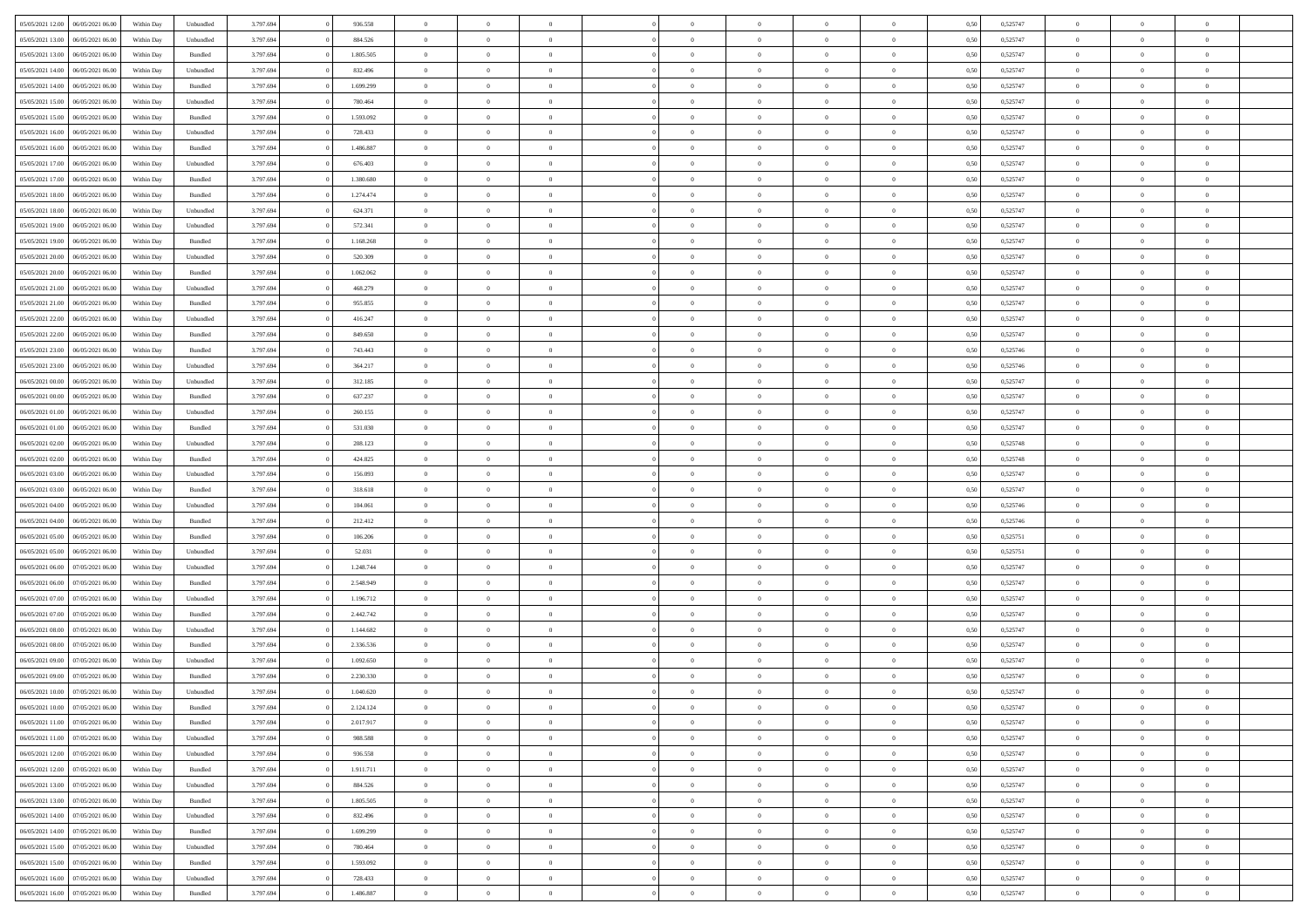| 06/05/2021 17:00 07/05/2021 06:00                                         | Within Day | Bundled   | 3.797.694 | 1.380.680 | $\overline{0}$ | $\overline{0}$                   | $\Omega$       | $\Omega$       | $\theta$             | $\Omega$       | $\overline{0}$ | 0,50 | 0,525747 | $\theta$                | $\theta$                   | $\theta$       |  |
|---------------------------------------------------------------------------|------------|-----------|-----------|-----------|----------------|----------------------------------|----------------|----------------|----------------------|----------------|----------------|------|----------|-------------------------|----------------------------|----------------|--|
| 06/05/2021 17:00<br>07/05/2021 06:00                                      | Within Day | Unbundled | 3.797.694 | 676.403   | $\overline{0}$ | $\overline{0}$                   | $\overline{0}$ | $\overline{0}$ | $\theta$             | $\overline{0}$ | $\bf{0}$       | 0,50 | 0,525747 | $\theta$                | $\theta$                   | $\overline{0}$ |  |
| 06/05/2021 18:00<br>07/05/2021 06:00                                      | Within Day | Bundled   | 3.797.694 | 1.274.474 | $\overline{0}$ | $\bf{0}$                         | $\overline{0}$ | $\overline{0}$ | $\overline{0}$       | $\overline{0}$ | $\bf{0}$       | 0,50 | 0,525747 | $\bf{0}$                | $\overline{0}$             | $\overline{0}$ |  |
| 06/05/2021 18:00<br>07/05/2021 06:00                                      | Within Day | Unbundled | 3.797.694 | 624.371   | $\overline{0}$ | $\overline{0}$                   | $\overline{0}$ | $\overline{0}$ | $\theta$             | $\overline{0}$ | $\overline{0}$ | 0.50 | 0,525747 | $\theta$                | $\theta$                   | $\overline{0}$ |  |
| 06/05/2021 19:00<br>07/05/2021 06:00                                      | Within Day | Bundled   | 3.797.694 | 1.168.268 | $\overline{0}$ | $\overline{0}$                   | $\overline{0}$ | $\overline{0}$ | $\theta$             | $\overline{0}$ | $\bf{0}$       | 0,50 | 0,525747 | $\theta$                | $\theta$                   | $\overline{0}$ |  |
| 06/05/2021 19:00<br>07/05/2021 06:00                                      | Within Day | Unbundled | 3.797.694 | 572.341   | $\overline{0}$ | $\bf{0}$                         | $\overline{0}$ | $\overline{0}$ | $\overline{0}$       | $\overline{0}$ | $\bf{0}$       | 0,50 | 0,525747 | $\overline{0}$          | $\overline{0}$             | $\bf{0}$       |  |
| 06/05/2021 20:00<br>07/05/2021 06:00                                      | Within Day | Bundled   | 3.797.694 | 1.062.062 | $\overline{0}$ | $\overline{0}$                   | $\overline{0}$ | $\overline{0}$ | $\overline{0}$       | $\overline{0}$ | $\overline{0}$ | 0.5( | 0,525747 | $\theta$                | $\theta$                   | $\overline{0}$ |  |
| 06/05/2021 20:00<br>07/05/2021 06:00                                      | Within Day | Unbundled | 3.797.694 | 520.309   | $\overline{0}$ | $\theta$                         | $\overline{0}$ | $\overline{0}$ | $\theta$             | $\overline{0}$ | $\bf{0}$       | 0,50 | 0,525747 | $\theta$                | $\theta$                   | $\overline{0}$ |  |
|                                                                           |            |           |           |           |                |                                  |                |                |                      |                |                |      |          |                         |                            |                |  |
| 06/05/2021 21:00<br>07/05/2021 06:00                                      | Within Day | Unbundled | 3.797.694 | 468.279   | $\overline{0}$ | $\bf{0}$                         | $\overline{0}$ | $\overline{0}$ | $\overline{0}$       | $\overline{0}$ | $\bf{0}$       | 0,50 | 0,525747 | $\bf{0}$                | $\bf{0}$                   | $\overline{0}$ |  |
| 06/05/2021 21:00<br>07/05/2021 06:00                                      | Within Day | Bundled   | 3.797.694 | 955.855   | $\overline{0}$ | $\overline{0}$                   | $\overline{0}$ | $\overline{0}$ | $\overline{0}$       | $\overline{0}$ | $\bf{0}$       | 0.50 | 0,525747 | $\theta$                | $\theta$                   | $\overline{0}$ |  |
| 06/05/2021 22:00<br>07/05/2021 06:00                                      | Within Day | Unbundled | 3.797.694 | 416.247   | $\overline{0}$ | $\overline{0}$                   | $\overline{0}$ | $\overline{0}$ | $\theta$             | $\overline{0}$ | $\bf{0}$       | 0,50 | 0,525747 | $\theta$                | $\theta$                   | $\overline{0}$ |  |
| 06/05/2021 22:00<br>07/05/2021 06:00                                      | Within Day | Bundled   | 3.797.694 | 849.650   | $\overline{0}$ | $\bf{0}$                         | $\overline{0}$ | $\overline{0}$ | $\bf{0}$             | $\overline{0}$ | $\bf{0}$       | 0,50 | 0,525747 | $\bf{0}$                | $\overline{0}$             | $\overline{0}$ |  |
| 06/05/2021 23:00<br>07/05/2021 06:00                                      | Within Day | Bundled   | 3.797.694 | 743.443   | $\overline{0}$ | $\overline{0}$                   | $\overline{0}$ | $\overline{0}$ | $\overline{0}$       | $\overline{0}$ | $\overline{0}$ | 0.5( | 0.525746 | $\theta$                | $\theta$                   | $\overline{0}$ |  |
| 06/05/2021 23:00<br>07/05/2021 06:00                                      | Within Day | Unbundled | 3.797.694 | 364.217   | $\overline{0}$ | $\overline{0}$                   | $\overline{0}$ | $\overline{0}$ | $\theta$             | $\overline{0}$ | $\,$ 0 $\,$    | 0,50 | 0,525746 | $\theta$                | $\theta$                   | $\overline{0}$ |  |
| 07/05/2021 00:00<br>07/05/2021 06:00                                      | Within Day | Unbundled | 3.797.694 | 312.185   | $\overline{0}$ | $\bf{0}$                         | $\overline{0}$ | $\overline{0}$ | $\overline{0}$       | $\overline{0}$ | $\bf{0}$       | 0,50 | 0,525747 | $\bf{0}$                | $\overline{0}$             | $\bf{0}$       |  |
| 07/05/2021 00:00<br>07/05/2021 06:00                                      | Within Day | Bundled   | 3.797.694 | 637.237   | $\overline{0}$ | $\overline{0}$                   | $\overline{0}$ | $\overline{0}$ | $\overline{0}$       | $\overline{0}$ | $\overline{0}$ | 0.5( | 0,525747 | $\theta$                | $\theta$                   | $\overline{0}$ |  |
| 07/05/2021 01:00<br>07/05/2021 06:00                                      | Within Day | Unbundled | 3.797.694 | 260.155   | $\bf{0}$       | $\overline{0}$                   | $\overline{0}$ | $\overline{0}$ | $\theta$             | $\overline{0}$ | $\bf{0}$       | 0,50 | 0,525747 | $\theta$                | $\theta$                   | $\overline{0}$ |  |
| 07/05/2021 01:00<br>07/05/2021 06:00                                      | Within Day | Bundled   | 3.797.694 | 531.030   | $\overline{0}$ | $\bf{0}$                         | $\overline{0}$ | $\overline{0}$ | $\overline{0}$       | $\overline{0}$ | $\bf{0}$       | 0,50 | 0,525747 | $\bf{0}$                | $\overline{0}$             | $\overline{0}$ |  |
| 07/05/2021 02:00<br>07/05/2021 06:00                                      | Within Day | Unbundled | 3.797.694 | 208.123   | $\overline{0}$ | $\overline{0}$                   | $\overline{0}$ | $\overline{0}$ | $\overline{0}$       | $\overline{0}$ | $\overline{0}$ | 0.50 | 0,525748 | $\theta$                | $\theta$                   | $\overline{0}$ |  |
| 07/05/2021 02:00<br>07/05/2021 06:00                                      | Within Day | Bundled   | 3.797.694 | 424.825   | $\bf{0}$       | $\overline{0}$                   | $\overline{0}$ | $\overline{0}$ | $\theta$             | $\overline{0}$ | $\bf{0}$       | 0,50 | 0,525748 | $\theta$                | $\theta$                   | $\overline{0}$ |  |
| 07/05/2021 03:00<br>07/05/2021 06:00                                      | Within Day | Unbundled | 3.797.694 | 156.093   | $\overline{0}$ | $\bf{0}$                         | $\overline{0}$ | $\overline{0}$ | $\overline{0}$       | $\overline{0}$ | $\bf{0}$       | 0,50 | 0,525747 | $\bf{0}$                | $\overline{0}$             | $\overline{0}$ |  |
| 07/05/2021 03:00<br>07/05/2021 06:00                                      | Within Day | Bundled   | 3.797.694 | 318,618   | $\overline{0}$ | $\overline{0}$                   | $\overline{0}$ | $\overline{0}$ | $\overline{0}$       | $\overline{0}$ | $\overline{0}$ | 0.5( | 0,525747 | $\theta$                | $\theta$                   | $\overline{0}$ |  |
| 07/05/2021 04:00<br>07/05/2021 06:00                                      | Within Day | Unbundled | 3.797.694 | 104.061   | $\overline{0}$ | $\overline{0}$                   | $\overline{0}$ | $\overline{0}$ | $\theta$             | $\overline{0}$ | $\bf{0}$       | 0,50 | 0,525746 | $\theta$                | $\theta$                   | $\overline{0}$ |  |
| 07/05/2021 04:00<br>07/05/2021 06:00                                      | Within Day | Bundled   | 3.797.694 | 212.412   | $\overline{0}$ | $\bf{0}$                         | $\overline{0}$ | $\overline{0}$ | $\overline{0}$       | $\overline{0}$ | $\bf{0}$       | 0,50 | 0,525746 | $\overline{0}$          | $\overline{0}$             | $\bf{0}$       |  |
| 07/05/2021 05:00<br>07/05/2021 06:00                                      | Within Day | Bundled   | 3.797.694 | 106.206   | $\overline{0}$ | $\overline{0}$                   | $\overline{0}$ | $\overline{0}$ | $\overline{0}$       | $\overline{0}$ | $\overline{0}$ | 0.5( | 0,525751 | $\theta$                | $\theta$                   | $\overline{0}$ |  |
| 07/05/2021 05:00<br>07/05/2021 06:00                                      | Within Day | Unbundled | 3.797.694 | 52.031    | $\bf{0}$       | $\overline{0}$                   | $\overline{0}$ | $\overline{0}$ | $\theta$             | $\overline{0}$ | $\bf{0}$       | 0,50 | 0,525751 | $\theta$                | $\theta$                   | $\overline{0}$ |  |
| 07/05/2021 06:00<br>08/05/2021 06:00                                      | Within Day | Unbundled | 3.797.694 | 1.248.744 | $\overline{0}$ | $\bf{0}$                         | $\overline{0}$ | $\overline{0}$ | $\overline{0}$       | $\bf{0}$       | $\bf{0}$       | 0,50 | 0,525747 | $\bf{0}$                | $\bf{0}$                   | $\overline{0}$ |  |
| 07/05/2021 06:00<br>08/05/2021 06:00                                      | Within Day | Bundled   | 3.797.694 | 2.548.949 | $\overline{0}$ | $\overline{0}$                   | $\overline{0}$ | $\overline{0}$ | $\overline{0}$       | $\overline{0}$ | $\overline{0}$ | 0.5( | 0,525747 | $\theta$                | $\theta$                   | $\overline{0}$ |  |
| 07/05/2021 07:00<br>08/05/2021 06:00                                      | Within Day | Unbundled | 3.797.694 | 1.196.712 | $\bf{0}$       | $\overline{0}$                   | $\overline{0}$ | $\overline{0}$ | $\theta$             | $\overline{0}$ | $\bf{0}$       | 0,50 | 0,525747 | $\theta$                | $\theta$                   | $\overline{0}$ |  |
| 07/05/2021 07:00<br>08/05/2021 06:00                                      | Within Day | Bundled   | 3.797.694 | 2.442.742 | $\overline{0}$ | $\bf{0}$                         | $\overline{0}$ | $\overline{0}$ | $\bf{0}$             | $\overline{0}$ | $\bf{0}$       | 0,50 | 0,525747 | $\bf{0}$                | $\overline{0}$             | $\overline{0}$ |  |
| 07/05/2021 08:00<br>08/05/2021 06:00                                      | Within Day | Unbundled | 3.797.694 | 1.144.682 | $\overline{0}$ | $\overline{0}$                   | $\Omega$       | $\Omega$       | $\Omega$             | $\theta$       | $\overline{0}$ | 0,50 | 0,525747 | $\,$ 0 $\,$             | $\Omega$                   | $\theta$       |  |
| 07/05/2021 08:00<br>08/05/2021 06:00                                      | Within Day | Bundled   | 3.797.694 | 2.336.536 | $\bf{0}$       | $\overline{0}$                   | $\overline{0}$ | $\overline{0}$ | $\theta$             | $\overline{0}$ | $\bf{0}$       | 0,50 | 0,525747 | $\theta$                | $\theta$                   | $\overline{0}$ |  |
| 07/05/2021 09:00<br>08/05/2021 06:00                                      | Within Day | Unbundled | 3.797.694 | 1.092.650 | $\overline{0}$ | $\bf{0}$                         | $\overline{0}$ | $\overline{0}$ | $\bf{0}$             | $\overline{0}$ | $\bf{0}$       | 0,50 | 0,525747 | $\bf{0}$                | $\overline{0}$             | $\bf{0}$       |  |
| 07/05/2021 09:00<br>08/05/2021 06:00                                      | Within Day | Bundled   | 3.797.694 | 2.230.330 | $\overline{0}$ | $\overline{0}$                   | $\Omega$       | $\Omega$       | $\overline{0}$       | $\Omega$       | $\overline{0}$ | 0.50 | 0,525747 | $\bf{0}$                | $\Omega$                   | $\theta$       |  |
| 07/05/2021 10:00<br>08/05/2021 06:00                                      | Within Day | Unbundled | 3.797.694 | 1.040.620 | $\bf{0}$       | $\overline{0}$                   | $\overline{0}$ | $\overline{0}$ | $\theta$             | $\overline{0}$ | $\bf{0}$       | 0,50 | 0,525747 | $\theta$                | $\theta$                   | $\overline{0}$ |  |
| 07/05/2021 10:00<br>08/05/2021 06:00                                      | Within Day | Bundled   | 3.797.694 | 2.124.124 | $\overline{0}$ | $\bf{0}$                         | $\overline{0}$ | $\overline{0}$ | $\overline{0}$       | $\bf{0}$       | $\bf{0}$       | 0,50 | 0,525747 | $\bf{0}$                | $\overline{0}$             | $\overline{0}$ |  |
| 07/05/2021 11:00<br>08/05/2021 06:00                                      | Within Day | Bundled   | 3.797.694 | 2.017.917 | $\overline{0}$ | $\theta$                         | $\Omega$       | $\Omega$       | $\Omega$             | $\Omega$       | $\overline{0}$ | 0.50 | 0,525747 | $\theta$                | $\Omega$                   | $\theta$       |  |
| 07/05/2021 11:00<br>08/05/2021 06:00                                      | Within Day | Unbundled | 3.797.694 | 988.588   | $\bf{0}$       | $\overline{0}$                   | $\overline{0}$ | $\overline{0}$ | $\theta$             | $\overline{0}$ | $\bf{0}$       | 0,50 | 0,525747 | $\theta$                | $\theta$                   | $\overline{0}$ |  |
| 07/05/2021 12:00<br>08/05/2021 06:00                                      | Within Day | Unbundled | 3.797.694 | 936.558   | $\overline{0}$ | $\bf{0}$                         | $\overline{0}$ | $\overline{0}$ | $\overline{0}$       | $\overline{0}$ | $\bf{0}$       | 0,50 | 0,525747 | $\bf{0}$                | $\overline{0}$             | $\overline{0}$ |  |
|                                                                           |            |           |           |           | $\overline{0}$ |                                  | $\Omega$       | $\Omega$       |                      | $\Omega$       |                |      |          |                         |                            | $\theta$       |  |
| 07/05/2021 12:00<br>08/05/2021 06:00                                      | Within Day | Bundled   | 3.797.694 | 1.911.711 |                | $\overline{0}$<br>$\overline{0}$ | $\overline{0}$ | $\overline{0}$ | $\theta$<br>$\theta$ | $\overline{0}$ | $\overline{0}$ | 0,50 | 0,525747 | $\,$ 0 $\,$<br>$\theta$ | $\overline{0}$<br>$\theta$ | $\overline{0}$ |  |
| 07/05/2021 13:00<br>08/05/2021 06:00                                      | Within Day | Unbundled | 3.797.694 | 884.526   | $\bf{0}$       |                                  |                |                |                      |                | $\bf{0}$       | 0,50 | 0,525747 |                         |                            |                |  |
| 07/05/2021 13:00<br>08/05/2021 06:00                                      | Within Day | Bundled   | 3.797.694 | 1.805.505 | $\overline{0}$ | $\bf{0}$                         | $\overline{0}$ | $\overline{0}$ | $\overline{0}$       | $\overline{0}$ | $\bf{0}$       | 0,50 | 0,525747 | $\bf{0}$                | $\overline{0}$             | $\bf{0}$       |  |
| 07/05/2021 14:00<br>08/05/2021 06:00<br>07/05/2021 14:00 08/05/2021 06:00 | Within Day | Unbundled | 3.797.694 | 832.496   | $\overline{0}$ | $\Omega$                         | $\Omega$       | $\Omega$       | $\Omega$             | $\theta$       | $\overline{0}$ | 0.50 | 0,525747 | $\theta$                | $\Omega$                   | $\theta$       |  |
| 07/05/2021 15:00 08/05/2021 06:00                                         | Within Day | Bundled   | 3.797.694 | 1.699.299 | $\overline{0}$ | $\bf{0}$                         | $\overline{0}$ | $\overline{0}$ | $\bf{0}$             | $\overline{0}$ | $\bf{0}$       | 0,50 | 0,525747 | $\bf{0}$                | $\bf{0}$                   | $\overline{0}$ |  |
|                                                                           | Within Day | Unbundled | 3.797.694 | 780.464   |                |                                  |                |                |                      |                |                | 0,50 | 0,525747 | $\bf{0}$                | $\bf{0}$                   |                |  |
| 07/05/2021 15:00 08/05/2021 06:00                                         | Within Day | Bundled   | 3.797.694 | 1.593.092 | $\Omega$       | $\overline{0}$                   | $\Omega$       | $\theta$       | $\overline{0}$       | $\theta$       | $\overline{0}$ | 0.50 | 0,525747 | $\theta$                | $\theta$                   | $\theta$       |  |
| 07/05/2021 16:00<br>08/05/2021 06:00                                      | Within Day | Unbundled | 3.797.694 | 728.433   | $\overline{0}$ | $\overline{0}$                   | $\overline{0}$ | $\overline{0}$ | $\,$ 0 $\,$          | $\overline{0}$ | $\,$ 0 $\,$    | 0,50 | 0,525747 | $\,$ 0 $\,$             | $\,$ 0 $\,$                | $\,$ 0         |  |
| 07/05/2021 16:00<br>08/05/2021 06:00                                      | Within Day | Bundled   | 3.797.694 | 1.486.887 | $\overline{0}$ | $\overline{0}$                   | $\overline{0}$ | $\overline{0}$ | $\overline{0}$       | $\overline{0}$ | $\bf{0}$       | 0,50 | 0,525747 | $\overline{0}$          | $\bf{0}$                   | $\overline{0}$ |  |
| 07/05/2021 17:00<br>08/05/2021 06:00                                      | Within Day | Bundled   | 3.797.694 | 1.380.680 | $\overline{0}$ | $\bf{0}$                         | $\overline{0}$ | $\overline{0}$ | $\overline{0}$       | $\overline{0}$ | $\bf{0}$       | 0,50 | 0,525747 | $\bf{0}$                | $\theta$                   | $\overline{0}$ |  |
| 07/05/2021 17:00<br>08/05/2021 06:00                                      | Within Day | Unbundled | 3.797.694 | 676.403   | $\overline{0}$ | $\overline{0}$                   | $\overline{0}$ | $\overline{0}$ | $\overline{0}$       | $\overline{0}$ | $\bf{0}$       | 0,50 | 0,525747 | $\,$ 0 $\,$             | $\,$ 0 $\,$                | $\overline{0}$ |  |
| 07/05/2021 18:00<br>08/05/2021 06:00                                      | Within Day | Unbundled | 3.797.694 | 624.371   | $\overline{0}$ | $\overline{0}$                   | $\overline{0}$ | $\overline{0}$ | $\mathbf{0}$         | $\overline{0}$ | $\bf{0}$       | 0,50 | 0,525747 | $\overline{0}$          | $\overline{0}$             | $\overline{0}$ |  |
| 07/05/2021 18:00<br>08/05/2021 06:00                                      | Within Day | Bundled   | 3.797.694 | 1.274.474 | $\overline{0}$ | $\bf{0}$                         | $\overline{0}$ | $\overline{0}$ | $\overline{0}$       | $\overline{0}$ | $\bf{0}$       | 0.50 | 0,525747 | $\overline{0}$          | $\theta$                   | $\overline{0}$ |  |
| 07/05/2021 19:00<br>08/05/2021 06:00                                      | Within Day | Unbundled | 3.797.694 | 572.341   | $\overline{0}$ | $\overline{0}$                   | $\overline{0}$ | $\overline{0}$ | $\overline{0}$       | $\overline{0}$ | $\bf{0}$       | 0,50 | 0,525747 | $\,$ 0 $\,$             | $\bf{0}$                   | $\overline{0}$ |  |
| 08/05/2021 06:00<br>07/05/2021 19:00                                      | Within Day | Bundled   | 3.797.694 | 1.168.268 | $\overline{0}$ | $\bf{0}$                         | $\overline{0}$ | $\overline{0}$ | $\overline{0}$       | $\overline{0}$ | $\bf{0}$       | 0,50 | 0,525747 | $\overline{0}$          | $\overline{0}$             | $\bf{0}$       |  |
| 07/05/2021 20:00<br>08/05/2021 06:00                                      | Within Day | Unbundled | 3.797.694 | 520.309   | $\overline{0}$ | $\overline{0}$                   | $\overline{0}$ | $\overline{0}$ | $\overline{0}$       | $\overline{0}$ | $\bf{0}$       | 0.50 | 0,525747 | $\overline{0}$          | $\overline{0}$             | $\overline{0}$ |  |
| 07/05/2021 20:00<br>08/05/2021 06:00                                      | Within Day | Bundled   | 3.797.694 | 1.062.062 | $\overline{0}$ | $\,$ 0                           | $\overline{0}$ | $\overline{0}$ | $\overline{0}$       | $\bf{0}$       | $\bf{0}$       | 0,50 | 0,525747 | $\,$ 0 $\,$             | $\,$ 0 $\,$                | $\bf{0}$       |  |
| 07/05/2021 21:00 08/05/2021 06:00                                         | Within Day | Unbundled | 3.797.694 | 468.279   | $\overline{0}$ | $\bf{0}$                         | $\overline{0}$ | $\overline{0}$ | $\overline{0}$       | $\overline{0}$ | $\bf{0}$       | 0,50 | 0,525747 | $\overline{0}$          | $\overline{0}$             | $\bf{0}$       |  |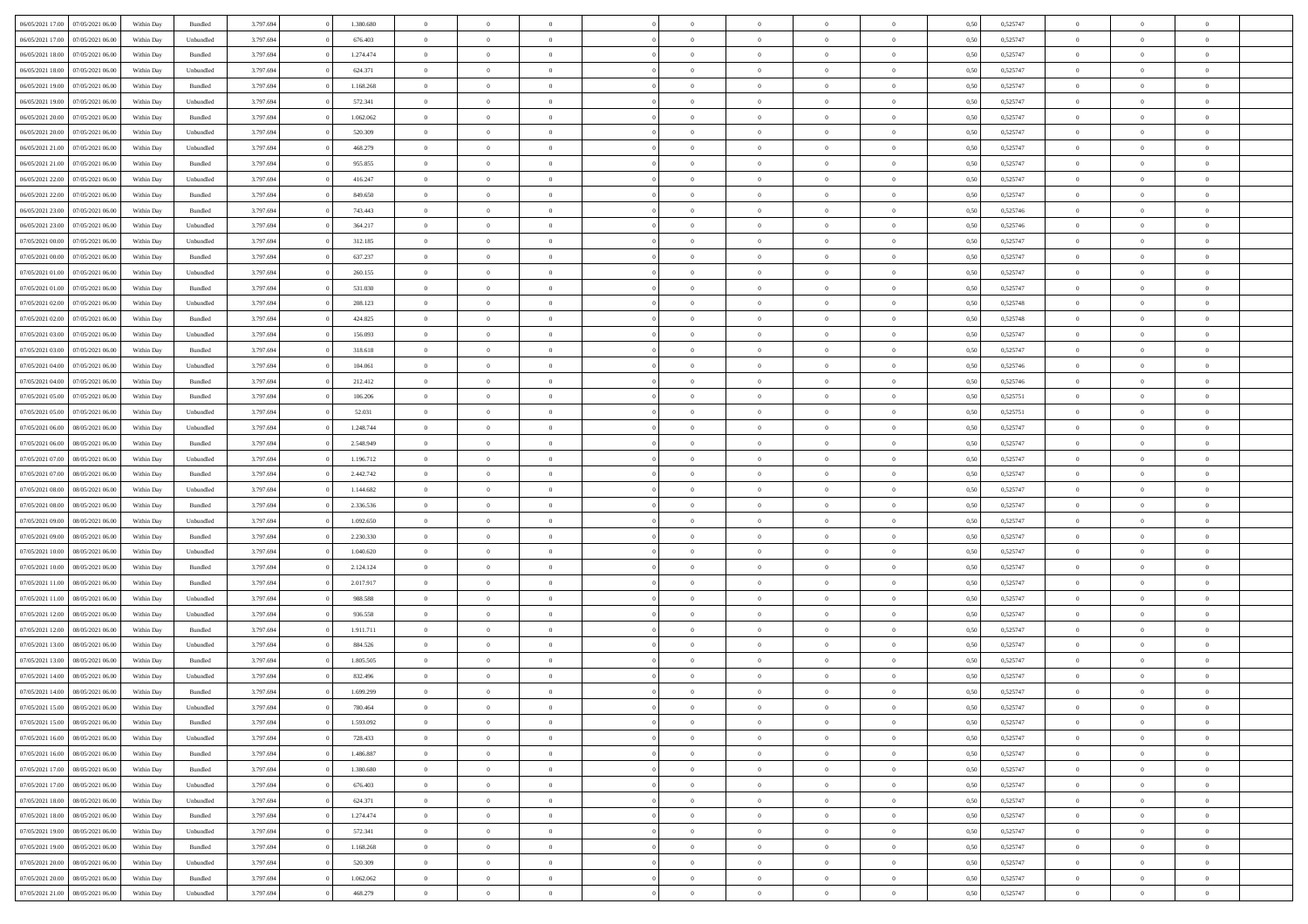| 08/05/2021 06:00<br>07/05/2021 21:00 | Within Day | Bundled            | 3.797.694 | 955.855   | $\overline{0}$ | $\Omega$       | $\Omega$       | $\Omega$       | $\theta$       | $\Omega$       | $\overline{0}$ | 0,50 | 0,525747 | $\theta$       | $\Omega$       | $\theta$       |  |
|--------------------------------------|------------|--------------------|-----------|-----------|----------------|----------------|----------------|----------------|----------------|----------------|----------------|------|----------|----------------|----------------|----------------|--|
| 07/05/2021 22.00<br>08/05/2021 06:00 | Within Day | $\mathbf B$ undled | 3.797.694 | 849.650   | $\overline{0}$ | $\overline{0}$ | $\overline{0}$ | $\theta$       | $\mathbf{0}$   | $\overline{0}$ | $\,$ 0 $\,$    | 0,50 | 0,525747 | $\theta$       | $\theta$       | $\overline{0}$ |  |
| 07/05/2021 22.00<br>08/05/2021 06.00 | Within Day | Unbundled          | 3.797.694 | 416.247   | $\overline{0}$ | $\overline{0}$ | $\overline{0}$ | $\bf{0}$       | $\bf{0}$       | $\overline{0}$ | $\mathbf{0}$   | 0,50 | 0,525747 | $\bf{0}$       | $\overline{0}$ | $\overline{0}$ |  |
| 07/05/2021 23:00<br>08/05/2021 06:00 | Within Dav | Unbundled          | 3.797.694 | 364.217   | $\overline{0}$ | $\overline{0}$ | $\overline{0}$ | $\overline{0}$ | $\overline{0}$ | $\overline{0}$ | $\overline{0}$ | 0.50 | 0,525746 | $\overline{0}$ | $\theta$       | $\overline{0}$ |  |
| 07/05/2021 23.00<br>08/05/2021 06:00 | Within Day | Bundled            | 3.797.694 | 743.443   | $\overline{0}$ | $\overline{0}$ | $\overline{0}$ | $\theta$       | $\overline{0}$ | $\overline{0}$ | $\,$ 0 $\,$    | 0,50 | 0,525746 | $\theta$       | $\theta$       | $\overline{0}$ |  |
| 08/05/2021 00:00<br>08/05/2021 06.00 | Within Day | Unbundled          | 3.797.694 | 312.185   | $\overline{0}$ | $\overline{0}$ | $\overline{0}$ | $\bf{0}$       | $\overline{0}$ | $\overline{0}$ | $\mathbf{0}$   | 0,50 | 0,525747 | $\bf{0}$       | $\overline{0}$ | $\bf{0}$       |  |
| 08/05/2021 00:00<br>08/05/2021 06:00 | Within Day | Bundled            | 3.797.694 | 637.237   | $\overline{0}$ | $\overline{0}$ | $\overline{0}$ | $\overline{0}$ | $\overline{0}$ | $\overline{0}$ | $\mathbf{0}$   | 0.50 | 0,525747 | $\theta$       | $\theta$       | $\overline{0}$ |  |
|                                      |            |                    |           |           |                |                |                |                |                |                |                |      |          |                |                |                |  |
| 08/05/2021 01:00<br>08/05/2021 06:00 | Within Day | Unbundled          | 3.797.694 | 260.155   | $\overline{0}$ | $\overline{0}$ | $\overline{0}$ | $\overline{0}$ | $\overline{0}$ | $\overline{0}$ | $\,$ 0 $\,$    | 0,50 | 0,525747 | $\theta$       | $\theta$       | $\overline{0}$ |  |
| 08/05/2021 01:00<br>08/05/2021 06.00 | Within Day | Bundled            | 3.797.694 | 531.030   | $\overline{0}$ | $\overline{0}$ | $\overline{0}$ | $\bf{0}$       | $\bf{0}$       | $\overline{0}$ | $\mathbf{0}$   | 0,50 | 0,525747 | $\,$ 0 $\,$    | $\bf{0}$       | $\overline{0}$ |  |
| 08/05/2021 02:00<br>08/05/2021 06:00 | Within Day | Unbundled          | 3.797.694 | 208.123   | $\overline{0}$ | $\overline{0}$ | $\overline{0}$ | $\overline{0}$ | $\overline{0}$ | $\overline{0}$ | $\overline{0}$ | 0.50 | 0,525748 | $\overline{0}$ | $\theta$       | $\overline{0}$ |  |
| 08/05/2021 02:00<br>08/05/2021 06:00 | Within Day | $\mathbf B$ undled | 3.797.694 | 424.825   | $\overline{0}$ | $\overline{0}$ | $\overline{0}$ | $\overline{0}$ | $\overline{0}$ | $\overline{0}$ | $\,$ 0 $\,$    | 0,50 | 0,525748 | $\theta$       | $\theta$       | $\overline{0}$ |  |
| 08/05/2021 03:00<br>08/05/2021 06.00 | Within Day | Unbundled          | 3.797.694 | 156.093   | $\overline{0}$ | $\overline{0}$ | $\overline{0}$ | $\bf{0}$       | $\bf{0}$       | $\overline{0}$ | $\mathbf{0}$   | 0,50 | 0,525747 | $\bf{0}$       | $\overline{0}$ | $\overline{0}$ |  |
| 08/05/2021 03:00<br>08/05/2021 06:00 | Within Dav | Bundled            | 3.797.694 | 318.618   | $\overline{0}$ | $\overline{0}$ | $\overline{0}$ | $\overline{0}$ | $\overline{0}$ | $\overline{0}$ | $\overline{0}$ | 0.50 | 0,525747 | $\theta$       | $\theta$       | $\overline{0}$ |  |
| 08/05/2021 04:00<br>08/05/2021 06:00 | Within Day | Bundled            | 3.797.694 | 212.412   | $\overline{0}$ | $\overline{0}$ | $\overline{0}$ | $\theta$       | $\overline{0}$ | $\overline{0}$ | $\,$ 0 $\,$    | 0,50 | 0,525746 | $\theta$       | $\theta$       | $\overline{0}$ |  |
| 08/05/2021 04:00<br>08/05/2021 06.00 | Within Day | Unbundled          | 3.797.694 | 104.061   | $\overline{0}$ | $\overline{0}$ | $\overline{0}$ | $\bf{0}$       | $\overline{0}$ | $\overline{0}$ | $\overline{0}$ | 0,50 | 0,525746 | $\bf{0}$       | $\overline{0}$ | $\overline{0}$ |  |
| 08/05/2021 05:00<br>08/05/2021 06:00 | Within Day | Unbundled          | 3.797.694 | 52.031    | $\overline{0}$ | $\overline{0}$ | $\overline{0}$ | $\overline{0}$ | $\overline{0}$ | $\overline{0}$ | $\overline{0}$ | 0.50 | 0,525751 | $\overline{0}$ | $\overline{0}$ | $\overline{0}$ |  |
| 08/05/2021 05:00<br>08/05/2021 06:00 |            |                    | 3.797.694 | 106.206   | $\overline{0}$ | $\overline{0}$ |                | $\overline{0}$ | $\overline{0}$ | $\overline{0}$ | $\bf{0}$       |      | 0,525751 | $\theta$       | $\theta$       | $\overline{0}$ |  |
|                                      | Within Day | Bundled            |           |           |                |                | $\overline{0}$ |                |                |                |                | 0,50 |          |                |                |                |  |
| 08/05/2021 06:00<br>09/05/2021 06.00 | Within Day | Unbundled          | 3.797.694 | 1.248.744 | $\overline{0}$ | $\overline{0}$ | $\overline{0}$ | $\bf{0}$       | $\bf{0}$       | $\overline{0}$ | $\mathbf{0}$   | 0,50 | 0,525747 | $\bf{0}$       | $\overline{0}$ | $\overline{0}$ |  |
| 08/05/2021 06:00<br>09/05/2021 06:00 | Within Day | Bundled            | 3.797.694 | 2.548.949 | $\overline{0}$ | $\overline{0}$ | $\overline{0}$ | $\overline{0}$ | $\overline{0}$ | $\overline{0}$ | $\overline{0}$ | 0.50 | 0,525747 | $\overline{0}$ | $\theta$       | $\overline{0}$ |  |
| 08/05/2021 07:00<br>09/05/2021 06:00 | Within Day | Unbundled          | 3.797.694 | 1.196.712 | $\overline{0}$ | $\overline{0}$ | $\overline{0}$ | $\overline{0}$ | $\overline{0}$ | $\overline{0}$ | $\,$ 0 $\,$    | 0,50 | 0,525747 | $\theta$       | $\theta$       | $\overline{0}$ |  |
| 08/05/2021 07:00<br>09/05/2021 06.00 | Within Day | Bundled            | 3.797.694 | 2.442.742 | $\overline{0}$ | $\overline{0}$ | $\overline{0}$ | $\bf{0}$       | $\bf{0}$       | $\overline{0}$ | $\mathbf{0}$   | 0,50 | 0,525747 | $\bf{0}$       | $\overline{0}$ | $\overline{0}$ |  |
| 08/05/2021 08:00<br>09/05/2021 06:00 | Within Day | Unbundled          | 3.797.694 | 1.144.682 | $\overline{0}$ | $\overline{0}$ | $\overline{0}$ | $\overline{0}$ | $\overline{0}$ | $\overline{0}$ | $\overline{0}$ | 0.50 | 0,525747 | $\overline{0}$ | $\theta$       | $\overline{0}$ |  |
| 08/05/2021 08:00<br>09/05/2021 06:00 | Within Day | Bundled            | 3.797.694 | 2.336.536 | $\overline{0}$ | $\overline{0}$ | $\overline{0}$ | $\overline{0}$ | $\overline{0}$ | $\overline{0}$ | $\,$ 0 $\,$    | 0,50 | 0,525747 | $\theta$       | $\theta$       | $\overline{0}$ |  |
| 08/05/2021 09:00<br>09/05/2021 06.00 | Within Day | Unbundled          | 3.797.694 | 1.092.650 | $\overline{0}$ | $\overline{0}$ | $\overline{0}$ | $\bf{0}$       | $\overline{0}$ | $\overline{0}$ | $\mathbf{0}$   | 0,50 | 0,525747 | $\bf{0}$       | $\overline{0}$ | $\bf{0}$       |  |
| 08/05/2021 09:00<br>09/05/2021 06:00 | Within Day | Bundled            | 3.797.694 | 2.230.330 | $\overline{0}$ | $\overline{0}$ | $\overline{0}$ | $\overline{0}$ | $\overline{0}$ | $\overline{0}$ | $\mathbf{0}$   | 0.50 | 0,525747 | $\overline{0}$ | $\theta$       | $\overline{0}$ |  |
| 08/05/2021 10:00<br>09/05/2021 06:00 | Within Day | Bundled            | 3.797.694 | 2.124.124 | $\overline{0}$ | $\overline{0}$ | $\overline{0}$ | $\overline{0}$ | $\overline{0}$ | $\overline{0}$ | $\bf{0}$       | 0,50 | 0,525747 | $\theta$       | $\theta$       | $\overline{0}$ |  |
| 08/05/2021 10:00<br>09/05/2021 06.00 | Within Day | Unbundled          | 3.797.694 | 1.040.620 | $\overline{0}$ | $\overline{0}$ | $\overline{0}$ | $\bf{0}$       | $\bf{0}$       | $\overline{0}$ | $\mathbf{0}$   | 0,50 | 0,525747 | $\,$ 0 $\,$    | $\bf{0}$       | $\overline{0}$ |  |
| 08/05/2021 11:00<br>09/05/2021 06:00 | Within Day | Unbundled          | 3.797.694 | 988.588   | $\overline{0}$ | $\overline{0}$ | $\overline{0}$ | $\overline{0}$ | $\overline{0}$ | $\overline{0}$ | $\overline{0}$ | 0.50 | 0,525747 | $\overline{0}$ | $\theta$       | $\overline{0}$ |  |
|                                      |            |                    |           |           |                |                |                |                |                |                |                |      |          | $\theta$       |                |                |  |
| 08/05/2021 11:00<br>09/05/2021 06:00 | Within Day | Bundled            | 3.797.694 | 2.017.917 | $\overline{0}$ | $\overline{0}$ | $\overline{0}$ | $\overline{0}$ | $\overline{0}$ | $\overline{0}$ | $\,$ 0 $\,$    | 0,50 | 0,525747 |                | $\theta$       | $\overline{0}$ |  |
| 08/05/2021 12:00<br>09/05/2021 06.00 | Within Day | Unbundled          | 3.797.694 | 936.558   | $\overline{0}$ | $\overline{0}$ | $\overline{0}$ | $\bf{0}$       | $\bf{0}$       | $\overline{0}$ | $\mathbf{0}$   | 0,50 | 0,525747 | $\bf{0}$       | $\overline{0}$ | $\overline{0}$ |  |
| 08/05/2021 12:00<br>09/05/2021 06.00 | Within Day | Bundled            | 3.797.694 | 1.911.711 | $\overline{0}$ | $\overline{0}$ | $\overline{0}$ | $\overline{0}$ | $\overline{0}$ | $\theta$       | $\overline{0}$ | 0,50 | 0,525747 | $\,$ 0 $\,$    | $\Omega$       | $\theta$       |  |
| 08/05/2021 13:00<br>09/05/2021 06:00 | Within Day | Unbundled          | 3.797.694 | 884.526   | $\overline{0}$ | $\overline{0}$ | $\overline{0}$ | $\theta$       | $\overline{0}$ | $\overline{0}$ | $\,$ 0 $\,$    | 0,50 | 0,525747 | $\theta$       | $\theta$       | $\overline{0}$ |  |
| 08/05/2021 13:00<br>09/05/2021 06:00 | Within Day | Bundled            | 3.797.694 | 1.805.505 | $\overline{0}$ | $\overline{0}$ | $\overline{0}$ | $\bf{0}$       | $\overline{0}$ | $\overline{0}$ | $\overline{0}$ | 0,50 | 0,525747 | $\bf{0}$       | $\overline{0}$ | $\bf{0}$       |  |
| 08/05/2021 14:00<br>09/05/2021 06.00 | Within Day | Unbundled          | 3.797.694 | 832.496   | $\overline{0}$ | $\overline{0}$ | $\overline{0}$ | $\overline{0}$ | $\overline{0}$ | $\theta$       | $\overline{0}$ | 0.50 | 0,525747 | $\overline{0}$ | $\Omega$       | $\theta$       |  |
| 08/05/2021 14:00<br>09/05/2021 06:00 | Within Day | Bundled            | 3.797.694 | 1.699.299 | $\overline{0}$ | $\overline{0}$ | $\overline{0}$ | $\overline{0}$ | $\overline{0}$ | $\overline{0}$ | $\bf{0}$       | 0,50 | 0,525747 | $\theta$       | $\theta$       | $\overline{0}$ |  |
| 08/05/2021 15:00<br>09/05/2021 06.00 | Within Day | Unbundled          | 3.797.694 | 780.464   | $\overline{0}$ | $\overline{0}$ | $\overline{0}$ | $\bf{0}$       | $\bf{0}$       | $\overline{0}$ | $\mathbf{0}$   | 0,50 | 0,525747 | $\bf{0}$       | $\bf{0}$       | $\overline{0}$ |  |
| 08/05/2021 15:00<br>09/05/2021 06:00 | Within Day | Bundled            | 3.797.694 | 1.593.092 | $\overline{0}$ | $\Omega$       | $\overline{0}$ | $\overline{0}$ | $\overline{0}$ | $\Omega$       | $\overline{0}$ | 0.50 | 0,525747 | $\overline{0}$ | $\Omega$       | $\theta$       |  |
| 08/05/2021 16:00<br>09/05/2021 06:00 | Within Day | $\mathbf B$ undled | 3.797.694 | 1.486.887 | $\overline{0}$ | $\overline{0}$ | $\overline{0}$ | $\overline{0}$ | $\overline{0}$ | $\overline{0}$ | $\,$ 0 $\,$    | 0,50 | 0,525747 | $\theta$       | $\theta$       | $\overline{0}$ |  |
| 08/05/2021 16:00<br>09/05/2021 06.00 | Within Day | Unbundled          | 3.797.694 | 728.433   | $\overline{0}$ | $\overline{0}$ | $\overline{0}$ | $\bf{0}$       | $\bf{0}$       | $\overline{0}$ | $\mathbf{0}$   | 0,50 | 0,525747 | $\bf{0}$       | $\overline{0}$ | $\overline{0}$ |  |
|                                      |            |                    |           |           |                | $\overline{0}$ | $\overline{0}$ | $\overline{0}$ | $\overline{0}$ | $\theta$       | $\overline{0}$ |      |          | $\overline{0}$ | $\overline{0}$ | $\theta$       |  |
| 08/05/2021 17:00<br>09/05/2021 06.00 | Within Day | Unbundled          | 3.797.694 | 676.403   | $\overline{0}$ | $\overline{0}$ |                | $\overline{0}$ | $\overline{0}$ | $\overline{0}$ |                | 0,50 | 0,525747 | $\,$ 0 $\,$    | $\theta$       | $\overline{0}$ |  |
| 08/05/2021 17:00<br>09/05/2021 06:00 | Within Day | Bundled            | 3.797.694 | 1.380.680 | $\overline{0}$ |                | $\overline{0}$ |                |                |                | $\,$ 0 $\,$    | 0,50 | 0,525747 |                |                |                |  |
| 08/05/2021 18:00<br>09/05/2021 06.00 | Within Day | Unbundled          | 3.797.694 | 624.371   | $\overline{0}$ | $\overline{0}$ | $\overline{0}$ | $\bf{0}$       | $\bf{0}$       | $\overline{0}$ | $\mathbf{0}$   | 0,50 | 0,525747 | $\bf{0}$       | $\overline{0}$ | $\bf{0}$       |  |
| 08/05/2021 18:00<br>09/05/2021 06.0  | Within Day | Bundled            | 3.797.694 | 1.274.474 | $\overline{0}$ | $\theta$       | $\overline{0}$ | $\Omega$       | $\Omega$       | $\theta$       | $\overline{0}$ | 0.50 | 0,525747 | $\theta$       | $\Omega$       | $\theta$       |  |
| 08/05/2021 19:00<br>09/05/2021 06:00 | Within Day | Unbundled          | 3.797.694 | 572.341   | $\overline{0}$ | $\overline{0}$ | $\overline{0}$ | $\bf{0}$       | $\bf{0}$       | $\overline{0}$ | $\,$ 0 $\,$    | 0,50 | 0,525747 | $\,$ 0 $\,$    | $\bf{0}$       | $\overline{0}$ |  |
| 08/05/2021 19:00 09/05/2021 06:00    | Within Day | Bundled            | 3.797.694 | 1.168.268 | $\bf{0}$       | $\bf{0}$       |                | $\bf{0}$       |                |                |                | 0,50 | 0,525747 | $\bf{0}$       | $\bf{0}$       |                |  |
| 08/05/2021 20:00<br>09/05/2021 06:00 | Within Day | Unbundled          | 3.797.694 | 520.309   | $\overline{0}$ | $\overline{0}$ | $\overline{0}$ | $\overline{0}$ | $\overline{0}$ | $\theta$       | $\overline{0}$ | 0.50 | 0,525747 | $\overline{0}$ | $\theta$       | $\theta$       |  |
| 08/05/2021 20:00<br>09/05/2021 06:00 | Within Day | Bundled            | 3.797.694 | 1.062.062 | $\overline{0}$ | $\overline{0}$ | $\overline{0}$ | $\bf{0}$       | $\overline{0}$ | $\overline{0}$ | $\,$ 0 $\,$    | 0,50 | 0,525747 | $\,$ 0 $\,$    | $\,0\,$        | $\,$ 0         |  |
| 08/05/2021 21.00<br>09/05/2021 06:00 | Within Day | Bundled            | 3.797.694 | 955.855   | $\overline{0}$ | $\overline{0}$ | $\overline{0}$ | $\bf{0}$       | $\overline{0}$ | $\overline{0}$ | $\mathbf{0}$   | 0,50 | 0,525747 | $\overline{0}$ | $\overline{0}$ | $\overline{0}$ |  |
| 09/05/2021 06:00<br>08/05/2021 21:00 | Within Day | Unbundled          | 3.797.694 | 468.279   | $\overline{0}$ | $\overline{0}$ | $\overline{0}$ | $\overline{0}$ | $\overline{0}$ | $\overline{0}$ | $\mathbf{0}$   | 0,50 | 0,525747 | $\bf{0}$       | $\theta$       | $\overline{0}$ |  |
| 08/05/2021 22.00<br>09/05/2021 06:00 | Within Day | Unbundled          | 3.797.694 | 416.247   | $\overline{0}$ | $\overline{0}$ | $\overline{0}$ | $\bf{0}$       | $\overline{0}$ | $\overline{0}$ | $\,$ 0 $\,$    | 0,50 | 0,525747 | $\bf{0}$       | $\,$ 0 $\,$    | $\overline{0}$ |  |
| 08/05/2021 22.00<br>09/05/2021 06:00 | Within Day | Bundled            | 3.797.694 | 849.650   | $\overline{0}$ | $\overline{0}$ | $\overline{0}$ | $\overline{0}$ | $\bf{0}$       | $\overline{0}$ | $\mathbf{0}$   | 0,50 | 0,525747 | $\overline{0}$ | $\overline{0}$ | $\overline{0}$ |  |
|                                      |            |                    |           |           |                |                |                |                |                |                |                |      |          |                |                |                |  |
| 08/05/2021 23:00<br>09/05/2021 06:00 | Within Day | Unbundled          | 3.797.694 | 364.217   | $\overline{0}$ | $\overline{0}$ | $\overline{0}$ | $\overline{0}$ | $\overline{0}$ | $\overline{0}$ | $\mathbf{0}$   | 0.50 | 0,525746 | $\bf{0}$       | $\theta$       | $\overline{0}$ |  |
| 08/05/2021 23.00<br>09/05/2021 06:00 | Within Day | Bundled            | 3.797.694 | 743.443   | $\overline{0}$ | $\overline{0}$ | $\overline{0}$ | $\bf{0}$       | $\bf{0}$       | $\overline{0}$ | $\,$ 0 $\,$    | 0,50 | 0,525746 | $\,$ 0 $\,$    | $\,$ 0 $\,$    | $\overline{0}$ |  |
| 09/05/2021 06:00<br>09/05/2021 00.00 | Within Day | Unbundled          | 3.797.694 | 312.185   | $\overline{0}$ | $\overline{0}$ | $\overline{0}$ | $\bf{0}$       | $\overline{0}$ | $\overline{0}$ | $\mathbf{0}$   | 0,50 | 0,525747 | $\overline{0}$ | $\overline{0}$ | $\bf{0}$       |  |
| 09/05/2021 00:00<br>09/05/2021 06:00 | Within Day | Bundled            | 3.797.694 | 637.237   | $\overline{0}$ | $\overline{0}$ | $\overline{0}$ | $\overline{0}$ | $\overline{0}$ | $\overline{0}$ | $\mathbf{0}$   | 0.50 | 0,525747 | $\bf{0}$       | $\overline{0}$ | $\overline{0}$ |  |
| 09/05/2021 01:00<br>09/05/2021 06:00 | Within Day | Unbundled          | 3.797.694 | 260.155   | $\overline{0}$ | $\overline{0}$ | $\overline{0}$ | $\bf{0}$       | $\bf{0}$       | $\overline{0}$ | $\,$ 0 $\,$    | 0,50 | 0,525747 | $\,$ 0 $\,$    | $\,0\,$        | $\bf{0}$       |  |
| 09/05/2021 01:00 09/05/2021 06:00    | Within Day | Bundled            | 3.797.694 | 531.030   | $\overline{0}$ | $\overline{0}$ | $\overline{0}$ | $\bf{0}$       | $\bf{0}$       | $\overline{0}$ | $\mathbf{0}$   | 0,50 | 0,525747 | $\overline{0}$ | $\overline{0}$ | $\,$ 0         |  |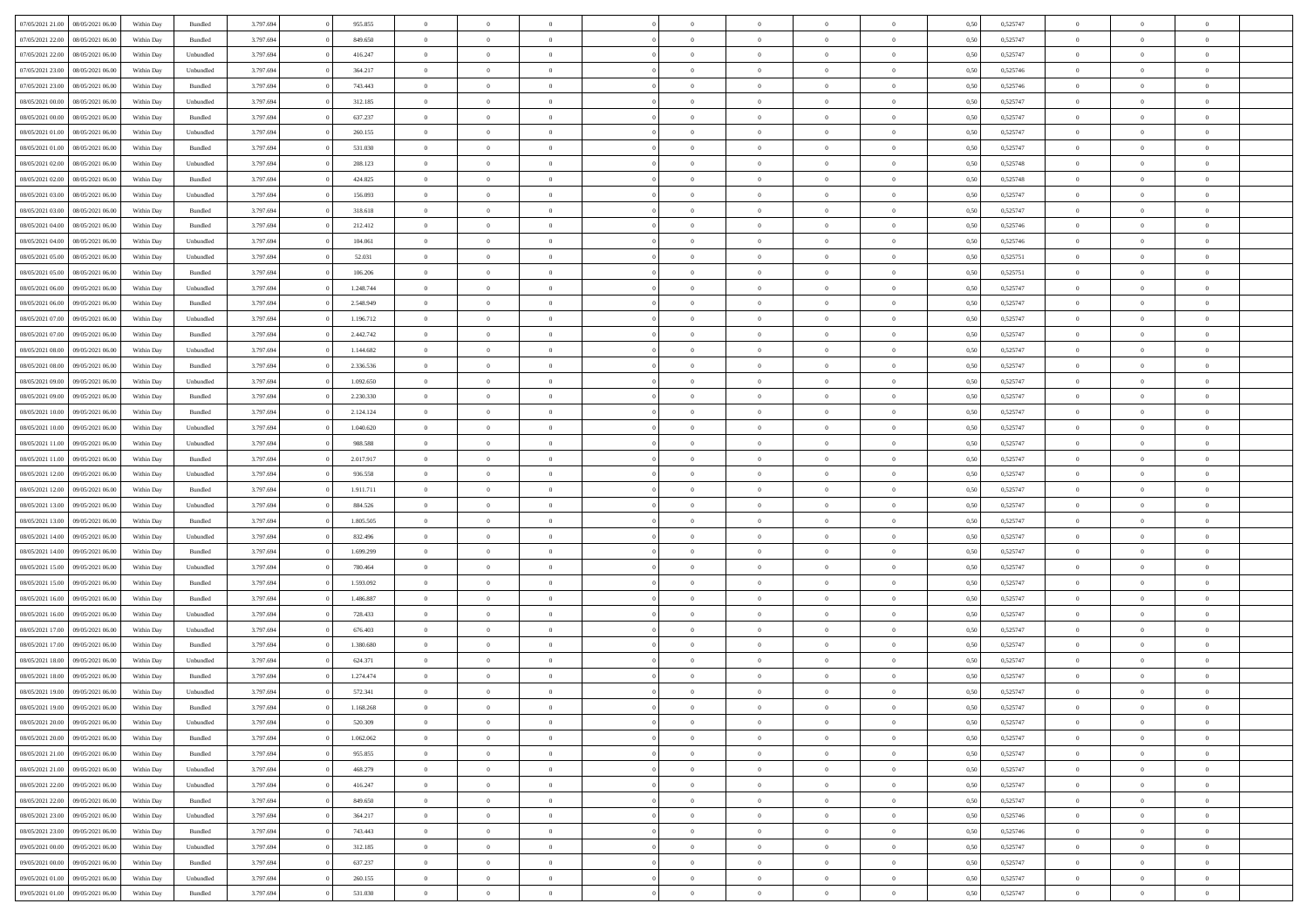| 09/05/2021 02:00 | 09/05/2021 06:00 | Within Day | Unbundled          | 3.797.694 | 208.123   | $\overline{0}$ | $\theta$       |                | $\Omega$       | $\Omega$       | $\theta$       | $\theta$       | 0.50 | 0,525748 | $\theta$       | $\theta$       | $\theta$       |  |
|------------------|------------------|------------|--------------------|-----------|-----------|----------------|----------------|----------------|----------------|----------------|----------------|----------------|------|----------|----------------|----------------|----------------|--|
|                  |                  |            |                    |           |           |                |                |                |                |                |                |                |      |          |                |                |                |  |
| 09/05/2021 02.00 | 09/05/2021 06:00 | Within Day | Bundled            | 3.797.694 | 424.825   | $\overline{0}$ | $\theta$       | $\overline{0}$ | $\overline{0}$ | $\bf{0}$       | $\overline{0}$ | $\bf{0}$       | 0,50 | 0,525748 | $\theta$       | $\theta$       | $\overline{0}$ |  |
| 09/05/2021 03:00 | 09/05/2021 06:00 | Within Day | Bundled            | 3.797.694 | 318.618   | $\overline{0}$ | $\overline{0}$ | $\overline{0}$ | $\overline{0}$ | $\bf{0}$       | $\overline{0}$ | $\bf{0}$       | 0,50 | 0,525747 | $\overline{0}$ | $\overline{0}$ | $\overline{0}$ |  |
| 09/05/2021 03:00 | 09/05/2021 06:00 | Within Dav | Unbundled          | 3.797.694 | 156.093   | $\overline{0}$ | $\overline{0}$ | $\overline{0}$ | $\overline{0}$ | $\bf{0}$       | $\overline{0}$ | $\overline{0}$ | 0.50 | 0,525747 | $\theta$       | $\theta$       | $\overline{0}$ |  |
| 09/05/2021 04:00 | 09/05/2021 06:00 | Within Day | Unbundled          | 3.797.694 | 104.061   | $\overline{0}$ | $\theta$       | $\overline{0}$ | $\overline{0}$ | $\bf{0}$       | $\overline{0}$ | $\bf{0}$       | 0,50 | 0,525746 | $\theta$       | $\overline{0}$ | $\overline{0}$ |  |
| 09/05/2021 04:00 | 09/05/2021 06:00 | Within Day | Bundled            | 3.797.694 | 212.412   | $\overline{0}$ | $\bf{0}$       | $\overline{0}$ | $\overline{0}$ | $\overline{0}$ | $\overline{0}$ | $\mathbf{0}$   | 0,50 | 0,525746 | $\overline{0}$ | $\overline{0}$ | $\bf{0}$       |  |
|                  |                  |            |                    |           |           |                |                |                |                | $\overline{0}$ |                |                |      |          | $\theta$       | $\overline{0}$ | $\overline{0}$ |  |
| 09/05/2021 05:00 | 09/05/2021 06:00 | Within Dav | Unbundled          | 3.797.694 | 52.031    | $\overline{0}$ | $\overline{0}$ | $\overline{0}$ | $\overline{0}$ |                | $\overline{0}$ | $\overline{0}$ | 0.50 | 0,525751 |                |                |                |  |
| 09/05/2021 05:00 | 09/05/2021 06:00 | Within Day | Bundled            | 3.797.694 | 106.206   | $\overline{0}$ | $\theta$       | $\overline{0}$ | $\overline{0}$ | $\bf{0}$       | $\overline{0}$ | $\bf{0}$       | 0,50 | 0,525751 | $\theta$       | $\theta$       | $\overline{0}$ |  |
| 09/05/2021 06:00 | 10/05/2021 06:00 | Within Day | Unbundled          | 3.797.694 | 1.248.744 | $\overline{0}$ | $\overline{0}$ | $\overline{0}$ | $\overline{0}$ | $\bf{0}$       | $\overline{0}$ | $\bf{0}$       | 0,50 | 0,525747 | $\,0\,$        | $\overline{0}$ | $\overline{0}$ |  |
| 09/05/2021 06:00 | 10/05/2021 06:00 | Within Dav | Bundled            | 3.797.694 | 2.548.949 | $\overline{0}$ | $\overline{0}$ | $\overline{0}$ | $\overline{0}$ | $\overline{0}$ | $\overline{0}$ | $\overline{0}$ | 0.50 | 0,525747 | $\theta$       | $\overline{0}$ | $\overline{0}$ |  |
| 09/05/2021 07:00 | 10/05/2021 06:00 | Within Day | Unbundled          | 3.797.694 | 1.196.712 | $\overline{0}$ | $\theta$       | $\overline{0}$ | $\overline{0}$ | $\bf{0}$       | $\overline{0}$ | $\bf{0}$       | 0,50 | 0,525747 | $\,$ 0 $\,$    | $\overline{0}$ | $\overline{0}$ |  |
| 09/05/2021 07:00 | 10/05/2021 06:00 | Within Day | Bundled            | 3.797.694 | 2.442.742 | $\overline{0}$ | $\overline{0}$ | $\overline{0}$ | $\overline{0}$ | $\bf{0}$       | $\overline{0}$ | $\bf{0}$       | 0,50 | 0,525747 | $\bf{0}$       | $\overline{0}$ | $\overline{0}$ |  |
| 09/05/2021 08:00 | 10/05/2021 06:00 | Within Day | Unbundled          | 3.797.694 | 1.144.682 | $\overline{0}$ | $\overline{0}$ | $\overline{0}$ | $\overline{0}$ | $\bf{0}$       | $\overline{0}$ | $\overline{0}$ | 0.50 | 0,525747 | $\theta$       | $\theta$       | $\overline{0}$ |  |
| 09/05/2021 08:00 | 10/05/2021 06:00 |            |                    | 3.797.694 | 2.336.536 | $\overline{0}$ | $\theta$       | $\overline{0}$ | $\overline{0}$ | $\bf{0}$       | $\overline{0}$ | $\overline{0}$ |      | 0,525747 | $\theta$       | $\theta$       | $\overline{0}$ |  |
|                  |                  | Within Day | Bundled            |           |           |                |                |                |                |                |                |                | 0,50 |          |                |                |                |  |
| 09/05/2021 09:00 | 10/05/2021 06:00 | Within Day | Bundled            | 3.797.694 | 2.230.330 | $\overline{0}$ | $\bf{0}$       | $\overline{0}$ | $\overline{0}$ | $\overline{0}$ | $\overline{0}$ | $\mathbf{0}$   | 0,50 | 0,525747 | $\overline{0}$ | $\overline{0}$ | $\bf{0}$       |  |
| 09/05/2021 09:00 | 10/05/2021 06:00 | Within Dav | Unbundled          | 3.797.694 | 1.092.650 | $\overline{0}$ | $\overline{0}$ | $\overline{0}$ | $\overline{0}$ | $\overline{0}$ | $\overline{0}$ | $\overline{0}$ | 0.50 | 0,525747 | $\theta$       | $\overline{0}$ | $\overline{0}$ |  |
| 09/05/2021 11:00 | 10/05/2021 06:00 | Within Day | Unbundled          | 3.797.694 | 988.588   | $\overline{0}$ | $\theta$       | $\overline{0}$ | $\overline{0}$ | $\bf{0}$       | $\overline{0}$ | $\bf{0}$       | 0,50 | 0,525747 | $\theta$       | $\theta$       | $\overline{0}$ |  |
| 09/05/2021 11:00 | 10/05/2021 06:00 | Within Day | Bundled            | 3.797.694 | 2.017.917 | $\overline{0}$ | $\overline{0}$ | $\overline{0}$ | $\overline{0}$ | $\bf{0}$       | $\overline{0}$ | $\bf{0}$       | 0,50 | 0,525747 | $\,0\,$        | $\overline{0}$ | $\overline{0}$ |  |
| 09/05/2021 12:00 | 10/05/2021 06:00 | Within Day | Unbundled          | 3.797.694 | 936.558   | $\overline{0}$ | $\overline{0}$ | $\overline{0}$ | $\overline{0}$ | $\overline{0}$ | $\overline{0}$ | $\overline{0}$ | 0.50 | 0,525747 | $\theta$       | $\overline{0}$ | $\overline{0}$ |  |
| 09/05/2021 12:00 | 10/05/2021 06:00 | Within Day | Bundled            | 3.797.694 | 1.911.711 | $\overline{0}$ | $\theta$       | $\overline{0}$ | $\overline{0}$ | $\bf{0}$       | $\overline{0}$ | $\bf{0}$       | 0,50 | 0,525747 | $\theta$       | $\theta$       | $\overline{0}$ |  |
| 09/05/2021 13:00 | 10/05/2021 06:00 | Within Day | Unbundled          | 3.797.694 | 884.526   | $\overline{0}$ | $\overline{0}$ | $\overline{0}$ | $\bf{0}$       | $\bf{0}$       | $\bf{0}$       | $\bf{0}$       | 0,50 | 0,525747 | $\,0\,$        | $\overline{0}$ | $\overline{0}$ |  |
| 09/05/2021 13:00 | 10/05/2021 06:00 | Within Day | Bundled            | 3.797.694 | 1.805.505 | $\overline{0}$ | $\overline{0}$ | $\overline{0}$ | $\overline{0}$ | $\bf{0}$       | $\overline{0}$ | $\overline{0}$ | 0.50 | 0,525747 | $\theta$       | $\theta$       | $\overline{0}$ |  |
|                  |                  |            |                    |           |           |                |                |                |                |                |                |                |      |          |                |                |                |  |
| 09/05/2021 14:00 | 10/05/2021 06:00 | Within Day | Unbundled          | 3.797.694 | 832.496   | $\overline{0}$ | $\theta$       | $\overline{0}$ | $\overline{0}$ | $\bf{0}$       | $\overline{0}$ | $\bf{0}$       | 0,50 | 0,525747 | $\,$ 0 $\,$    | $\overline{0}$ | $\overline{0}$ |  |
| 09/05/2021 14:00 | 10/05/2021 06:00 | Within Day | Bundled            | 3.797.694 | 1.699.299 | $\overline{0}$ | $\bf{0}$       | $\overline{0}$ | $\bf{0}$       | $\overline{0}$ | $\overline{0}$ | $\mathbf{0}$   | 0,50 | 0,525747 | $\overline{0}$ | $\overline{0}$ | $\bf{0}$       |  |
| 09/05/2021 15:00 | 10/05/2021 06:00 | Within Dav | Unbundled          | 3.797.694 | 780.464   | $\overline{0}$ | $\overline{0}$ | $\overline{0}$ | $\overline{0}$ | $\overline{0}$ | $\overline{0}$ | $\overline{0}$ | 0.50 | 0,525747 | $\theta$       | $\overline{0}$ | $\overline{0}$ |  |
| 09/05/2021 15:00 | 10/05/2021 06:00 | Within Day | Bundled            | 3.797.694 | 1.593.092 | $\overline{0}$ | $\theta$       | $\overline{0}$ | $\overline{0}$ | $\bf{0}$       | $\overline{0}$ | $\bf{0}$       | 0,50 | 0,525747 | $\theta$       | $\theta$       | $\overline{0}$ |  |
| 09/05/2021 16:00 | 10/05/2021 06:00 | Within Day | Bundled            | 3.797.694 | 1.486.887 | $\overline{0}$ | $\overline{0}$ | $\overline{0}$ | $\bf{0}$       | $\bf{0}$       | $\bf{0}$       | $\bf{0}$       | 0,50 | 0,525747 | $\,0\,$        | $\overline{0}$ | $\overline{0}$ |  |
| 09/05/2021 16:00 | 10/05/2021 06:00 | Within Day | Unbundled          | 3.797.694 | 728.433   | $\overline{0}$ | $\overline{0}$ | $\overline{0}$ | $\overline{0}$ | $\overline{0}$ | $\overline{0}$ | $\overline{0}$ | 0.50 | 0,525747 | $\theta$       | $\overline{0}$ | $\overline{0}$ |  |
| 09/05/2021 17:00 | 10/05/2021 06:00 | Within Day | Unbundled          | 3.797.694 | 676.403   | $\overline{0}$ | $\theta$       | $\overline{0}$ | $\overline{0}$ | $\bf{0}$       | $\overline{0}$ | $\bf{0}$       | 0,50 | 0,525747 | $\,$ 0 $\,$    | $\overline{0}$ | $\overline{0}$ |  |
|                  |                  |            |                    |           |           |                |                |                |                |                |                |                |      |          |                |                |                |  |
| 09/05/2021 17:00 | 10/05/2021 06:00 | Within Day | Bundled            | 3.797.694 | 1.380.680 | $\overline{0}$ | $\overline{0}$ | $\overline{0}$ | $\bf{0}$       | $\bf{0}$       | $\bf{0}$       | $\bf{0}$       | 0,50 | 0,525747 | $\bf{0}$       | $\overline{0}$ | $\overline{0}$ |  |
| 09/05/2021 18:00 | 10/05/2021 06:00 | Within Day | Unbundled          | 3.797.694 | 624.371   | $\overline{0}$ | $\Omega$       | $\Omega$       | $\Omega$       | $\Omega$       | $\Omega$       | $\overline{0}$ | 0,50 | 0,525747 | $\,0\,$        | $\theta$       | $\theta$       |  |
| 09/05/2021 18:00 | 10/05/2021 06:00 | Within Day | Bundled            | 3.797.694 | 1.274.474 | $\overline{0}$ | $\theta$       | $\overline{0}$ | $\overline{0}$ | $\bf{0}$       | $\overline{0}$ | $\bf{0}$       | 0,50 | 0,525747 | $\theta$       | $\theta$       | $\overline{0}$ |  |
| 09/05/2021 19:00 | 10/05/2021 06:00 | Within Day | Unbundled          | 3.797.694 | 572.341   | $\overline{0}$ | $\overline{0}$ | $\overline{0}$ | $\bf{0}$       | $\bf{0}$       | $\overline{0}$ | $\mathbf{0}$   | 0,50 | 0,525747 | $\overline{0}$ | $\overline{0}$ | $\bf{0}$       |  |
| 09/05/2021 19:00 | 10/05/2021 06:00 | Within Day | Bundled            | 3.797.694 | 1.168.268 | $\overline{0}$ | $\Omega$       | $\Omega$       | $\Omega$       | $\bf{0}$       | $\overline{0}$ | $\overline{0}$ | 0.50 | 0,525747 | $\,0\,$        | $\theta$       | $\theta$       |  |
| 09/05/2021 20:00 | 10/05/2021 06:00 | Within Day | Unbundled          | 3.797.694 | 520.309   | $\overline{0}$ | $\theta$       | $\overline{0}$ | $\overline{0}$ | $\bf{0}$       | $\overline{0}$ | $\bf{0}$       | 0,50 | 0,525747 | $\,$ 0 $\,$    | $\theta$       | $\overline{0}$ |  |
| 09/05/2021 20.00 | 10/05/2021 06:00 | Within Day | Bundled            | 3.797.694 | 1.062.062 | $\overline{0}$ | $\overline{0}$ | $\overline{0}$ | $\bf{0}$       | $\bf{0}$       | $\bf{0}$       | $\bf{0}$       | 0,50 | 0,525747 | $\,0\,$        | $\overline{0}$ | $\overline{0}$ |  |
| 09/05/2021 21:00 | 10/05/2021 06:00 | Within Day | Bundled            | 3.797.694 | 955,855   | $\overline{0}$ | $\Omega$       | $\Omega$       | $\Omega$       | $\theta$       | $\theta$       | $\overline{0}$ | 0.50 | 0,525747 | $\theta$       | $\theta$       | $\theta$       |  |
|                  |                  |            |                    |           |           | $\overline{0}$ |                |                |                |                |                |                |      |          |                |                |                |  |
| 09/05/2021 21:00 | 10/05/2021 06:00 | Within Day | Unbundled          | 3.797.694 | 468.279   |                | $\theta$       | $\overline{0}$ | $\overline{0}$ | $\bf{0}$       | $\overline{0}$ | $\bf{0}$       | 0,50 | 0,525747 | $\,$ 0 $\,$    | $\overline{0}$ | $\overline{0}$ |  |
| 09/05/2021 22.00 | 10/05/2021 06:00 | Within Day | Unbundled          | 3.797.694 | 416.247   | $\overline{0}$ | $\overline{0}$ | $\overline{0}$ | $\bf{0}$       | $\bf{0}$       | $\bf{0}$       | $\bf{0}$       | 0,50 | 0,525747 | $\bf{0}$       | $\overline{0}$ | $\overline{0}$ |  |
| 09/05/2021 22.00 | 10/05/2021 06:00 | Within Day | Bundled            | 3.797.694 | 849,650   | $\overline{0}$ | $\Omega$       | $\overline{0}$ | $\Omega$       | $\Omega$       | $\overline{0}$ | $\overline{0}$ | 0,50 | 0,525747 | $\,0\,$        | $\theta$       | $\theta$       |  |
| 09/05/2021 23:00 | 10/05/2021 06:00 | Within Day | Unbundled          | 3.797.694 | 364.217   | $\overline{0}$ | $\theta$       | $\overline{0}$ | $\overline{0}$ | $\bf{0}$       | $\overline{0}$ | $\bf{0}$       | 0,50 | 0,525746 | $\,$ 0 $\,$    | $\overline{0}$ | $\overline{0}$ |  |
| 09/05/2021 23.00 | 10/05/2021 06:00 | Within Day | Bundled            | 3.797.694 | 743.443   | $\overline{0}$ | $\overline{0}$ | $\overline{0}$ | $\overline{0}$ | $\bf{0}$       | $\overline{0}$ | $\mathbf{0}$   | 0,50 | 0,525746 | $\bf{0}$       | $\overline{0}$ | $\bf{0}$       |  |
| 10/05/2021 00:00 | 10/05/2021 06:00 | Within Day | Unbundled          | 3.797.694 | 312.185   | $\overline{0}$ | $\Omega$       | $\Omega$       | $\Omega$       | $\Omega$       | $\Omega$       | $\overline{0}$ | 0.50 | 0,525747 | $\theta$       | $\theta$       | $\theta$       |  |
| 10/05/2021 00:00 | 10/05/2021 06:00 | Within Day | Bundled            | 3.797.694 | 637.237   | $\overline{0}$ | $\overline{0}$ | $\overline{0}$ | $\bf{0}$       | $\,$ 0         | $\overline{0}$ | $\bf{0}$       | 0,50 | 0,525747 | $\,0\,$        | $\overline{0}$ | $\overline{0}$ |  |
| 10/05/2021 01:00 | 10/05/2021 06:00 | Within Day | Unbundled          | 3.797.694 | 260.155   | $\bf{0}$       | $\bf{0}$       |                |                |                |                |                | 0,50 | 0,525747 | $\bf{0}$       | $\overline{0}$ |                |  |
| 10/05/2021 01:00 | 10/05/2021 06:00 | Within Day | Bundled            | 3.797.694 | 531.030   | $\overline{0}$ | $\overline{0}$ | $\overline{0}$ | $\Omega$       | $\overline{0}$ | $\overline{0}$ | $\overline{0}$ | 0,50 | 0,525747 | $\theta$       | $\theta$       | $\theta$       |  |
|                  |                  |            |                    |           |           |                | $\bf{0}$       |                |                | $\,$ 0 $\,$    |                |                |      |          | $\,$ 0 $\,$    | $\,$ 0 $\,$    | $\,$ 0         |  |
| 10/05/2021 02:00 | 10/05/2021 06:00 | Within Day | Unbundled          | 3.797.694 | 208.123   | $\overline{0}$ |                | $\overline{0}$ | $\overline{0}$ |                | $\overline{0}$ | $\,$ 0 $\,$    | 0,50 | 0,525748 |                |                |                |  |
| 10/05/2021 02:00 | 10/05/2021 06:00 | Within Day | Bundled            | 3.797.694 | 424.825   | $\overline{0}$ | $\overline{0}$ | $\overline{0}$ | $\overline{0}$ | $\overline{0}$ | $\overline{0}$ | $\mathbf{0}$   | 0,50 | 0,525748 | $\overline{0}$ | $\bf{0}$       | $\overline{0}$ |  |
| 10/05/2021 03:00 | 10/05/2021 06:00 | Within Day | $\mathbf B$ undled | 3.797.694 | 318.618   | $\overline{0}$ | $\overline{0}$ | $\overline{0}$ | $\Omega$       | $\overline{0}$ | $\overline{0}$ | $\overline{0}$ | 0,50 | 0,525747 | $\overline{0}$ | $\theta$       | $\overline{0}$ |  |
| 10/05/2021 03:00 | 10/05/2021 06:00 | Within Day | Unbundled          | 3.797.694 | 156.093   | $\overline{0}$ | $\,$ 0         | $\overline{0}$ | $\overline{0}$ | $\,$ 0 $\,$    | $\overline{0}$ | $\mathbf{0}$   | 0,50 | 0,525747 | $\,$ 0 $\,$    | $\overline{0}$ | $\overline{0}$ |  |
| 10/05/2021 04:00 | 10/05/2021 06:00 | Within Day | Unbundled          | 3.797.694 | 104.061   | $\overline{0}$ | $\overline{0}$ | $\overline{0}$ | $\overline{0}$ | $\overline{0}$ | $\overline{0}$ | $\mathbf{0}$   | 0,50 | 0,525746 | $\overline{0}$ | $\overline{0}$ | $\bf{0}$       |  |
| 10/05/2021 04:00 | 10/05/2021 06:00 | Within Day | Bundled            | 3.797.694 | 212.412   | $\overline{0}$ | $\overline{0}$ | $\overline{0}$ | $\Omega$       | $\overline{0}$ | $\overline{0}$ | $\bf{0}$       | 0.50 | 0,525746 | $\overline{0}$ | $\theta$       | $\overline{0}$ |  |
| 10/05/2021 05:00 | 10/05/2021 06:00 | Within Day | Unbundled          | 3.797.694 | 52.031    | $\overline{0}$ | $\,$ 0         | $\overline{0}$ | $\overline{0}$ | $\bf{0}$       | $\overline{0}$ | $\bf{0}$       | 0,50 | 0,525751 | $\,$ 0 $\,$    | $\overline{0}$ | $\overline{0}$ |  |
| 10/05/2021 05:00 | 10/05/2021 06:00 | Within Day | Bundled            | 3.797.694 | 106.206   | $\overline{0}$ | $\bf{0}$       | $\overline{0}$ | $\overline{0}$ | $\overline{0}$ | $\overline{0}$ | $\mathbf{0}$   | 0,50 | 0,525751 | $\overline{0}$ | $\overline{0}$ | $\bf{0}$       |  |
|                  |                  |            |                    |           |           |                |                |                |                |                |                |                |      |          |                |                |                |  |
| 10/05/2021 06:00 | 11/05/2021 06:00 | Within Day | Unbundled          | 3.797.694 | 1.248.744 | $\overline{0}$ | $\overline{0}$ | $\overline{0}$ | $\Omega$       | $\overline{0}$ | $\overline{0}$ | $\overline{0}$ | 0.50 | 0,525747 | $\overline{0}$ | $\overline{0}$ | $\overline{0}$ |  |
| 10/05/2021 06:00 | 11/05/2021 06:00 | Within Day | Bundled            | 3.797.694 | 2.548.949 | $\overline{0}$ | $\bf{0}$       | $\overline{0}$ | $\bf{0}$       | $\bf{0}$       | $\overline{0}$ | $\mathbf{0}$   | 0,50 | 0,525747 | $\,$ 0 $\,$    | $\,$ 0 $\,$    | $\bf{0}$       |  |
| 10/05/2021 07:00 | 11/05/2021 06:00 | Within Day | Unbundled          | 3.797.694 | 1.196.712 | $\overline{0}$ | $\overline{0}$ | $\overline{0}$ | $\overline{0}$ | $\overline{0}$ | $\overline{0}$ | $\mathbf{0}$   | 0,50 | 0,525747 | $\overline{0}$ | $\bf{0}$       | $\bf{0}$       |  |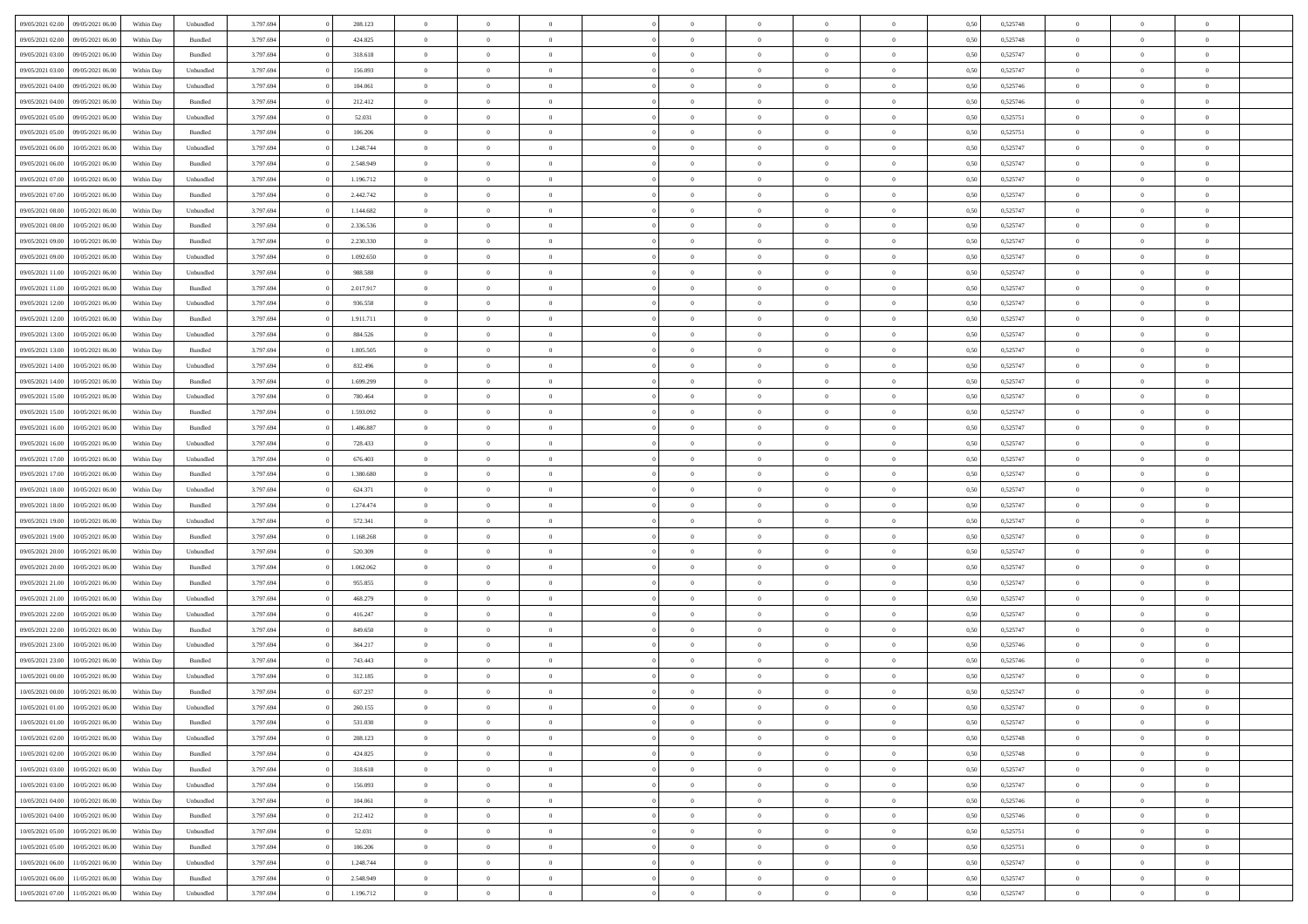| 10/05/2021 07:00<br>11/05/2021 06:00                                      | Within Day | Bundled   | 3.797.694 | 2.442.742 | $\overline{0}$ | $\overline{0}$ | $\Omega$                   | $\overline{0}$ | $\theta$       | $\Omega$       | $\overline{0}$ | 0,50 | 0,525747 | $\theta$       | $\theta$       | $\overline{0}$       |  |
|---------------------------------------------------------------------------|------------|-----------|-----------|-----------|----------------|----------------|----------------------------|----------------|----------------|----------------|----------------|------|----------|----------------|----------------|----------------------|--|
| 10/05/2021 08:00<br>11/05/2021 06:00                                      | Within Day | Unbundled | 3.797.694 | 1.144.682 | $\overline{0}$ | $\theta$       | $\overline{0}$             | $\overline{0}$ | $\theta$       | $\overline{0}$ | $\bf{0}$       | 0,50 | 0,525747 | $\theta$       | $\theta$       | $\overline{0}$       |  |
| 10/05/2021 08:00<br>11/05/2021 06:00                                      | Within Day | Bundled   | 3.797.694 | 2.336.536 | $\overline{0}$ | $\bf{0}$       | $\overline{0}$             | $\overline{0}$ | $\bf{0}$       | $\overline{0}$ | $\bf{0}$       | 0,50 | 0,525747 | $\bf{0}$       | $\overline{0}$ | $\overline{0}$       |  |
| 10/05/2021 09:00<br>11/05/2021 06:00                                      | Within Day | Bundled   | 3.797.694 | 2.230.330 | $\overline{0}$ | $\overline{0}$ | $\overline{0}$             | $\overline{0}$ | $\overline{0}$ | $\overline{0}$ | $\overline{0}$ | 0.50 | 0,525747 | $\theta$       | $\theta$       | $\overline{0}$       |  |
| 10/05/2021 09:00<br>11/05/2021 06:00                                      | Within Day | Unbundled | 3.797.694 | 1.092.650 | $\overline{0}$ | $\theta$       | $\overline{0}$             | $\overline{0}$ | $\theta$       | $\overline{0}$ | $\bf{0}$       | 0,50 | 0,525747 | $\theta$       | $\theta$       | $\overline{0}$       |  |
| 10/05/2021 10:00<br>11/05/2021 06:00                                      | Within Day | Unbundled | 3.797.694 | 1.040.620 | $\overline{0}$ | $\bf{0}$       | $\overline{0}$             | $\overline{0}$ | $\overline{0}$ | $\overline{0}$ | $\bf{0}$       | 0,50 | 0,525747 | $\bf{0}$       | $\overline{0}$ | $\bf{0}$             |  |
| 10/05/2021 10:00<br>11/05/2021 06:00                                      | Within Day | Bundled   | 3.797.694 | 2.124.124 | $\overline{0}$ | $\overline{0}$ | $\overline{0}$             | $\overline{0}$ | $\overline{0}$ | $\overline{0}$ | $\bf{0}$       | 0.5( | 0,525747 | $\theta$       | $\theta$       | $\overline{0}$       |  |
|                                                                           |            |           |           |           |                |                |                            |                |                |                |                |      |          |                |                |                      |  |
| 10/05/2021 11:00<br>11/05/2021 06:00                                      | Within Day | Unbundled | 3.797.694 | 988.588   | $\bf{0}$       | $\overline{0}$ | $\overline{0}$             | $\overline{0}$ | $\theta$       | $\overline{0}$ | $\bf{0}$       | 0,50 | 0,525747 | $\theta$       | $\theta$       | $\overline{0}$       |  |
| 10/05/2021 11:00<br>11/05/2021 06:00                                      | Within Day | Bundled   | 3.797.694 | 2.017.917 | $\overline{0}$ | $\bf{0}$       | $\overline{0}$             | $\overline{0}$ | $\overline{0}$ | $\overline{0}$ | $\bf{0}$       | 0,50 | 0,525747 | $\bf{0}$       | $\overline{0}$ | $\overline{0}$       |  |
| 10/05/2021 12:00<br>11/05/2021 06:00                                      | Within Day | Unbundled | 3.797.694 | 936.558   | $\overline{0}$ | $\overline{0}$ | $\overline{0}$             | $\overline{0}$ | $\overline{0}$ | $\overline{0}$ | $\bf{0}$       | 0.50 | 0,525747 | $\theta$       | $\theta$       | $\overline{0}$       |  |
| 10/05/2021 12:00<br>11/05/2021 06:00                                      | Within Day | Bundled   | 3.797.694 | 1.911.711 | $\bf{0}$       | $\theta$       | $\overline{0}$             | $\overline{0}$ | $\theta$       | $\overline{0}$ | $\bf{0}$       | 0,50 | 0,525747 | $\theta$       | $\theta$       | $\overline{0}$       |  |
| 10/05/2021 13:00<br>11/05/2021 06:00                                      | Within Day | Unbundled | 3.797.694 | 884.526   | $\overline{0}$ | $\bf{0}$       | $\overline{0}$             | $\overline{0}$ | $\bf{0}$       | $\overline{0}$ | $\bf{0}$       | 0,50 | 0,525747 | $\bf{0}$       | $\overline{0}$ | $\bf{0}$             |  |
| 10/05/2021 13:00<br>11/05/2021 06:00                                      | Within Day | Bundled   | 3.797.694 | 1.805.505 | $\overline{0}$ | $\overline{0}$ | $\overline{0}$             | $\overline{0}$ | $\overline{0}$ | $\overline{0}$ | $\overline{0}$ | 0.5( | 0,525747 | $\theta$       | $\theta$       | $\overline{0}$       |  |
| 10/05/2021 14:00<br>11/05/2021 06:00                                      | Within Day | Unbundled | 3.797.694 | 832.496   | $\bf{0}$       | $\theta$       | $\overline{0}$             | $\overline{0}$ | $\theta$       | $\overline{0}$ | $\bf{0}$       | 0,50 | 0,525747 | $\theta$       | $\theta$       | $\overline{0}$       |  |
| 10/05/2021 14:00<br>11/05/2021 06:00                                      | Within Day | Bundled   | 3.797.694 | 1.699.299 | $\overline{0}$ | $\bf{0}$       | $\overline{0}$             | $\overline{0}$ | $\overline{0}$ | $\overline{0}$ | $\bf{0}$       | 0,50 | 0,525747 | $\bf{0}$       | $\overline{0}$ | $\bf{0}$             |  |
| 10/05/2021 15:00<br>11/05/2021 06:00                                      | Within Day | Bundled   | 3.797.694 | 1.593.092 | $\overline{0}$ | $\overline{0}$ | $\overline{0}$             | $\overline{0}$ | $\overline{0}$ | $\overline{0}$ | $\bf{0}$       | 0.5( | 0,525747 | $\overline{0}$ | $\overline{0}$ | $\overline{0}$       |  |
| 10/05/2021 15:00<br>11/05/2021 06:00                                      | Within Day | Unbundled | 3.797.694 | 780.464   | $\bf{0}$       | $\overline{0}$ | $\overline{0}$             | $\overline{0}$ | $\theta$       | $\overline{0}$ | $\bf{0}$       | 0,50 | 0,525747 | $\theta$       | $\theta$       | $\overline{0}$       |  |
| 10/05/2021 16:00<br>11/05/2021 06:00                                      | Within Day | Bundled   | 3.797.694 | 1.486.887 | $\overline{0}$ | $\bf{0}$       | $\overline{0}$             | $\overline{0}$ | $\bf{0}$       | $\overline{0}$ | $\bf{0}$       | 0,50 | 0,525747 | $\bf{0}$       | $\overline{0}$ | $\overline{0}$       |  |
| 10/05/2021 16:00<br>11/05/2021 06:00                                      | Within Day | Unbundled | 3.797.694 | 728.433   | $\overline{0}$ | $\overline{0}$ | $\overline{0}$             | $\overline{0}$ | $\overline{0}$ | $\overline{0}$ | $\bf{0}$       | 0.50 | 0,525747 | $\theta$       | $\theta$       | $\overline{0}$       |  |
| 10/05/2021 17:00<br>11/05/2021 06:00                                      | Within Day | Bundled   | 3.797.694 | 1.380.680 | $\bf{0}$       | $\overline{0}$ | $\overline{0}$             | $\overline{0}$ | $\theta$       | $\overline{0}$ | $\bf{0}$       | 0,50 | 0,525747 | $\theta$       | $\theta$       | $\overline{0}$       |  |
| 10/05/2021 17:00<br>11/05/2021 06:00                                      | Within Day | Unbundled | 3.797.694 | 676.403   | $\overline{0}$ | $\bf{0}$       | $\overline{0}$             | $\overline{0}$ | $\bf{0}$       | $\overline{0}$ | $\bf{0}$       | 0,50 | 0,525747 | $\bf{0}$       | $\overline{0}$ | $\overline{0}$       |  |
| 10/05/2021 18:00<br>11/05/2021 06:00                                      | Within Day | Bundled   | 3.797.694 | 1.274.474 | $\overline{0}$ | $\overline{0}$ | $\overline{0}$             | $\overline{0}$ | $\overline{0}$ | $\overline{0}$ | $\overline{0}$ | 0.5( | 0,525747 | $\theta$       | $\overline{0}$ | $\overline{0}$       |  |
| 10/05/2021 18:00<br>11/05/2021 06:00                                      | Within Day | Unbundled | 3.797.694 | 624.371   | $\bf{0}$       | $\theta$       | $\overline{0}$             | $\overline{0}$ | $\theta$       | $\overline{0}$ | $\bf{0}$       | 0,50 | 0,525747 | $\theta$       | $\theta$       | $\overline{0}$       |  |
| 10/05/2021 19:00<br>11/05/2021 06:00                                      | Within Day | Unbundled | 3.797.694 | 572.341   | $\overline{0}$ | $\bf{0}$       | $\overline{0}$             | $\overline{0}$ | $\overline{0}$ | $\overline{0}$ | $\bf{0}$       | 0,50 | 0,525747 | $\bf{0}$       | $\overline{0}$ | $\bf{0}$             |  |
| 10/05/2021 19:00<br>11/05/2021 06:00                                      | Within Day | Bundled   | 3.797.694 | 1.168.268 | $\overline{0}$ | $\overline{0}$ | $\overline{0}$             | $\overline{0}$ | $\overline{0}$ | $\overline{0}$ | $\bf{0}$       | 0.5( | 0,525747 | $\overline{0}$ | $\theta$       | $\overline{0}$       |  |
| 10/05/2021 20:00<br>11/05/2021 06:00                                      | Within Day | Unbundled | 3.797.694 | 520.309   | $\bf{0}$       | $\overline{0}$ | $\overline{0}$             | $\overline{0}$ | $\theta$       | $\overline{0}$ | $\bf{0}$       | 0,50 | 0,525747 | $\theta$       | $\theta$       | $\overline{0}$       |  |
| 10/05/2021 20:00<br>11/05/2021 06:00                                      | Within Day | Bundled   | 3.797.694 | 1.062.062 | $\overline{0}$ | $\bf{0}$       | $\overline{0}$             | $\overline{0}$ | $\overline{0}$ | $\overline{0}$ | $\bf{0}$       | 0,50 | 0,525747 | $\bf{0}$       | $\overline{0}$ | $\overline{0}$       |  |
| 10/05/2021 21:00<br>11/05/2021 06:00                                      | Within Day | Bundled   | 3.797.694 | 955.855   | $\overline{0}$ | $\overline{0}$ | $\overline{0}$             | $\overline{0}$ | $\overline{0}$ | $\overline{0}$ | $\bf{0}$       | 0.5( | 0,525747 | $\theta$       | $\theta$       | $\overline{0}$       |  |
| 10/05/2021 21:00<br>11/05/2021 06:00                                      | Within Day | Unbundled | 3.797.694 | 468.279   | $\bf{0}$       | $\bf{0}$       | $\overline{0}$             | $\overline{0}$ | $\theta$       | $\overline{0}$ | $\bf{0}$       | 0,50 | 0,525747 | $\,$ 0 $\,$    | $\,$ 0 $\,$    | $\overline{0}$       |  |
| 10/05/2021 22:00<br>11/05/2021 06:00                                      | Within Day | Unbundled | 3.797.694 | 416.247   | $\overline{0}$ | $\bf{0}$       | $\overline{0}$             | $\overline{0}$ | $\bf{0}$       | $\overline{0}$ | $\bf{0}$       | 0,50 | 0,525747 | $\bf{0}$       | $\overline{0}$ | $\bf{0}$             |  |
| 10/05/2021 22:00<br>11/05/2021 06:00                                      | Within Day | Bundled   | 3.797.694 | 849.650   | $\overline{0}$ | $\overline{0}$ | $\Omega$                   | $\Omega$       | $\theta$       | $\Omega$       | $\bf{0}$       | 0,50 | 0,525747 | $\bf{0}$       | $\overline{0}$ | $\theta$             |  |
| 10/05/2021 23:00<br>11/05/2021 06:00                                      | Within Day | Unbundled | 3.797.694 | 364.217   | $\bf{0}$       | $\theta$       | $\overline{0}$             | $\overline{0}$ | $\theta$       | $\overline{0}$ | $\bf{0}$       | 0,50 | 0,525746 | $\theta$       | $\theta$       | $\overline{0}$       |  |
| 10/05/2021 23:00<br>11/05/2021 06:00                                      | Within Day | Bundled   | 3.797.694 | 743.443   | $\overline{0}$ | $\bf{0}$       | $\overline{0}$             | $\overline{0}$ | $\overline{0}$ | $\overline{0}$ | $\bf{0}$       | 0,50 | 0,525746 | $\bf{0}$       | $\overline{0}$ | $\bf{0}$             |  |
| 11/05/2021 00:00<br>11/05/2021 06:00                                      | Within Day | Unbundled | 3.797.694 | 312.185   | $\overline{0}$ | $\overline{0}$ | $\Omega$                   | $\Omega$       | $\overline{0}$ | $\Omega$       | $\overline{0}$ | 0.50 | 0,525747 | $\bf{0}$       | $\theta$       | $\theta$             |  |
| 11/05/2021 00:00<br>11/05/2021 06:00                                      | Within Day | Bundled   | 3.797.694 | 637.237   | $\bf{0}$       | $\overline{0}$ | $\overline{0}$             | $\overline{0}$ | $\theta$       | $\overline{0}$ | $\bf{0}$       | 0,50 | 0,525747 | $\theta$       | $\theta$       | $\overline{0}$       |  |
| 11/05/2021 01:00<br>11/05/2021 06:00                                      | Within Day | Unbundled | 3.797.694 | 260.155   | $\overline{0}$ | $\bf{0}$       | $\overline{0}$             | $\overline{0}$ | $\overline{0}$ | $\overline{0}$ | $\bf{0}$       | 0,50 | 0,525747 | $\bf{0}$       | $\overline{0}$ | $\overline{0}$       |  |
| 11/05/2021 01:00<br>11/05/2021 06:00                                      | Within Day | Bundled   | 3.797.694 | 531.030   | $\overline{0}$ | $\overline{0}$ | $\Omega$                   | $\theta$       | $\overline{0}$ | $\theta$       | $\overline{0}$ | 0.5( | 0,525747 | $\bf{0}$       | $\theta$       | $\theta$             |  |
| 11/05/2021 02:00<br>11/05/2021 06:00                                      | Within Day | Unbundled | 3.797.694 | 208.123   | $\bf{0}$       | $\bf{0}$       | $\overline{0}$             | $\overline{0}$ | $\theta$       | $\overline{0}$ | $\bf{0}$       | 0,50 | 0,525748 | $\,$ 0 $\,$    | $\,$ 0 $\,$    | $\overline{0}$       |  |
| 11/05/2021 02:00<br>11/05/2021 06:00                                      | Within Day | Bundled   | 3.797.694 | 424.825   | $\overline{0}$ | $\bf{0}$       | $\overline{0}$             | $\overline{0}$ | $\bf{0}$       | $\overline{0}$ | $\bf{0}$       | 0,50 | 0,525748 | $\bf{0}$       | $\overline{0}$ | $\bf{0}$             |  |
|                                                                           |            |           |           |           | $\overline{0}$ | $\overline{0}$ | $\overline{0}$             | $\Omega$       | $\overline{0}$ | $\overline{0}$ |                |      |          | $\bf{0}$       | $\overline{0}$ | $\theta$             |  |
| 11/05/2021 03:00<br>11/05/2021 06:00                                      | Within Day | Bundled   | 3.797.694 | 318.618   |                |                |                            |                |                |                | $\bf{0}$       | 0,50 | 0,525747 |                |                |                      |  |
| 11/05/2021 03:00<br>11/05/2021 06:00                                      | Within Day | Unbundled | 3.797.694 | 156.093   | $\bf{0}$       | $\,$ 0         | $\bf{0}$                   | $\overline{0}$ | $\theta$       | $\overline{0}$ | $\bf{0}$       | 0,50 | 0,525747 | $\,$ 0 $\,$    | $\,$ 0 $\,$    | $\overline{0}$       |  |
| 11/05/2021 04:00<br>11/05/2021 06:00                                      | Within Day | Unbundled | 3.797.694 | 104.061   | $\overline{0}$ | $\bf{0}$       | $\overline{0}$             | $\overline{0}$ | $\overline{0}$ | $\overline{0}$ | $\bf{0}$       | 0,50 | 0,525746 | $\overline{0}$ | $\overline{0}$ | $\bf{0}$<br>$\theta$ |  |
| 11/05/2021 04:00<br>11/05/2021 06:00                                      | Within Day | Bundled   | 3.797.694 | 212.412   | $\overline{0}$ | $\overline{0}$ | $\Omega$<br>$\overline{0}$ | $\Omega$       | $\Omega$       | $\theta$       | $\overline{0}$ | 0.50 | 0,525746 | $\theta$       | $\theta$       |                      |  |
| 11/05/2021 05:00<br>11/05/2021 06:00<br>11/05/2021 05:00 11/05/2021 06:00 | Within Day | Unbundled | 3.797.694 | 52.031    | $\bf{0}$       | $\bf{0}$       |                            | $\overline{0}$ | $\overline{0}$ | $\bf{0}$       | $\bf{0}$       | 0,50 | 0,525751 | $\bf{0}$       | $\,$ 0 $\,$    | $\overline{0}$       |  |
|                                                                           | Within Day | Bundled   | 3.797.694 | 106.206   | $\bf{0}$       |                |                            |                |                |                |                | 0,50 | 0,525751 | $\bf{0}$       | $\bf{0}$       |                      |  |
| 11/05/2021 06:00 12/05/2021 06:00                                         | Within Day | Unbundled | 3.797.694 | 1.248.744 | $\Omega$       | $\overline{0}$ | $\Omega$                   | $\theta$       | $\Omega$       | $\theta$       | $\overline{0}$ | 0.50 | 0,525747 | $\theta$       | $\theta$       | $\theta$             |  |
| 11/05/2021 06:00<br>12/05/2021 06:00                                      | Within Day | Bundled   | 3.797.694 | 2.548.949 | $\overline{0}$ | $\,$ 0         | $\overline{0}$             | $\overline{0}$ | $\overline{0}$ | $\overline{0}$ | $\,$ 0 $\,$    | 0,50 | 0,525747 | $\,$ 0 $\,$    | $\,$ 0 $\,$    | $\,$ 0               |  |
| 12/05/2021 06:00<br>11/05/2021 07:00                                      | Within Day | Unbundled | 3.797.694 | 1.196.712 | $\overline{0}$ | $\overline{0}$ | $\overline{0}$             | $\overline{0}$ | $\overline{0}$ | $\overline{0}$ | $\bf{0}$       | 0,50 | 0,525747 | $\overline{0}$ | $\bf{0}$       | $\overline{0}$       |  |
| 11/05/2021 07:00<br>12/05/2021 06:00                                      | Within Day | Bundled   | 3.797.694 | 2.442.742 | $\overline{0}$ | $\bf{0}$       | $\overline{0}$             | $\overline{0}$ | $\overline{0}$ | $\overline{0}$ | $\bf{0}$       | 0,50 | 0,525747 | $\bf{0}$       | $\theta$       | $\overline{0}$       |  |
| 11/05/2021 08:00<br>12/05/2021 06:00                                      | Within Day | Unbundled | 3.797.694 | 1.144.682 | $\overline{0}$ | $\overline{0}$ | $\overline{0}$             | $\overline{0}$ | $\overline{0}$ | $\overline{0}$ | $\bf{0}$       | 0,50 | 0,525747 | $\,$ 0 $\,$    | $\,$ 0 $\,$    | $\overline{0}$       |  |
| 11/05/2021 08:00<br>12/05/2021 06:00                                      | Within Day | Bundled   | 3.797.694 | 2.336.536 | $\overline{0}$ | $\overline{0}$ | $\overline{0}$             | $\overline{0}$ | $\overline{0}$ | $\overline{0}$ | $\bf{0}$       | 0,50 | 0,525747 | $\overline{0}$ | $\overline{0}$ | $\overline{0}$       |  |
| 11/05/2021 09:00<br>12/05/2021 06:00                                      | Within Day | Bundled   | 3.797.694 | 2.230.330 | $\overline{0}$ | $\overline{0}$ | $\overline{0}$             | $\overline{0}$ | $\overline{0}$ | $\overline{0}$ | $\bf{0}$       | 0.50 | 0,525747 | $\overline{0}$ | $\theta$       | $\overline{0}$       |  |
| 11/05/2021 09:00<br>12/05/2021 06:00                                      | Within Day | Unbundled | 3.797.694 | 1.092.650 | $\overline{0}$ | $\,$ 0         | $\overline{0}$             | $\overline{0}$ | $\overline{0}$ | $\overline{0}$ | $\bf{0}$       | 0,50 | 0,525747 | $\,$ 0 $\,$    | $\bf{0}$       | $\overline{0}$       |  |
| 11/05/2021 10:00<br>12/05/2021 06:00                                      | Within Day | Unbundled | 3.797.694 | 1.040.620 | $\overline{0}$ | $\bf{0}$       | $\overline{0}$             | $\overline{0}$ | $\overline{0}$ | $\overline{0}$ | $\bf{0}$       | 0,50 | 0,525747 | $\overline{0}$ | $\overline{0}$ | $\bf{0}$             |  |
| 12/05/2021 06:00<br>11/05/2021 10:00                                      | Within Day | Bundled   | 3.797.694 | 2.124.124 | $\overline{0}$ | $\overline{0}$ | $\overline{0}$             | $\overline{0}$ | $\overline{0}$ | $\overline{0}$ | $\bf{0}$       | 0.50 | 0,525747 | $\overline{0}$ | $\theta$       | $\overline{0}$       |  |
| 11/05/2021 11:00<br>12/05/2021 06:00                                      | Within Day | Unbundled | 3.797.694 | 988.588   | $\overline{0}$ | $\,$ 0         | $\overline{0}$             | $\overline{0}$ | $\overline{0}$ | $\bf{0}$       | $\bf{0}$       | 0,50 | 0,525747 | $\,$ 0 $\,$    | $\,$ 0 $\,$    | $\overline{0}$       |  |
| 11/05/2021 11:00 12/05/2021 06:00                                         | Within Day | Bundled   | 3.797.694 | 2.017.917 | $\overline{0}$ | $\bf{0}$       | $\overline{0}$             | $\overline{0}$ | $\bf{0}$       | $\overline{0}$ | $\bf{0}$       | 0,50 | 0,525747 | $\overline{0}$ | $\bf{0}$       | $\overline{0}$       |  |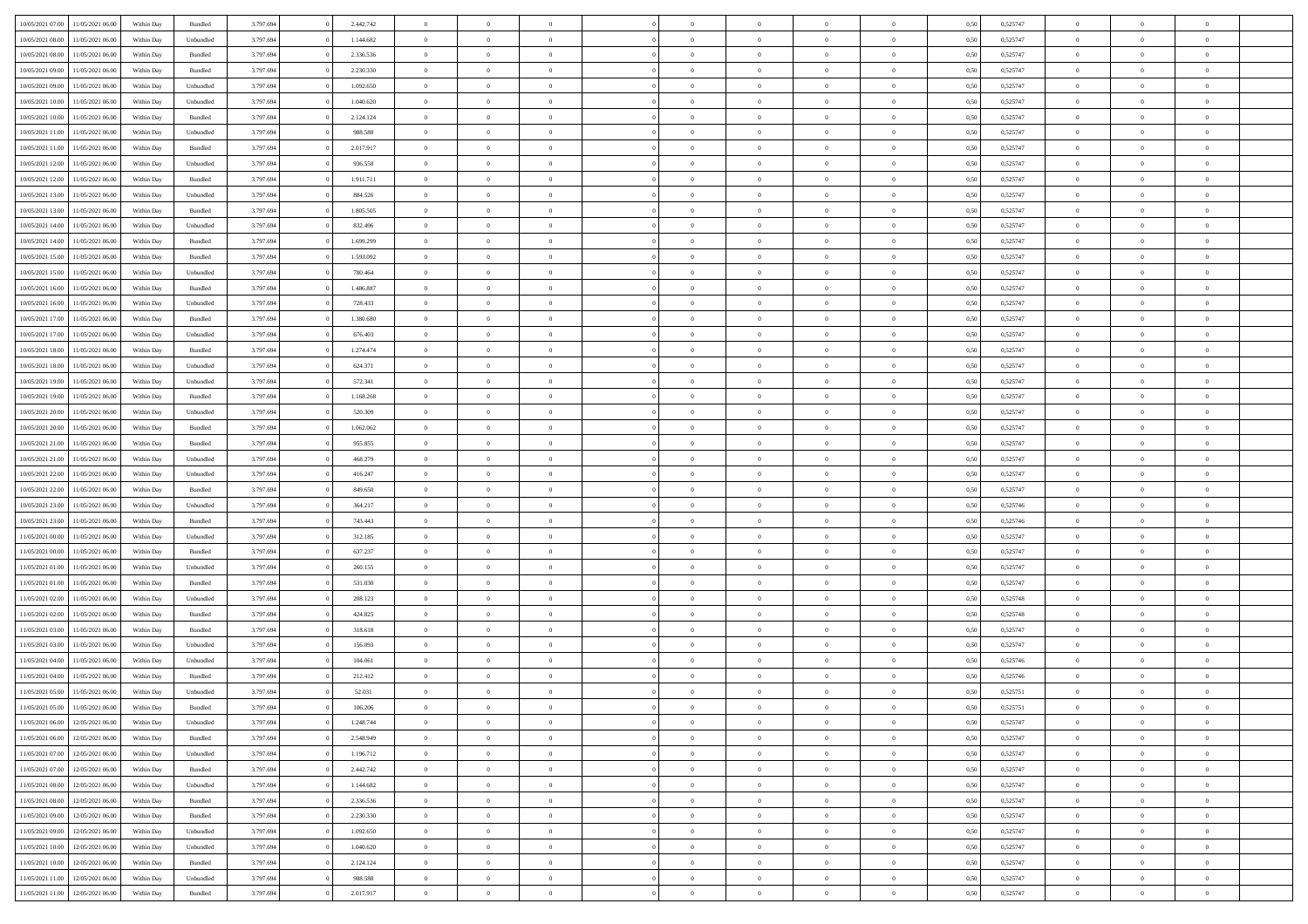| 11/05/2021 12:00                  | 12/05/2021 06:00 | Within Day | Unbundled | 3.797.694 | 936.558   | $\overline{0}$ | $\theta$       |                | $\Omega$       | $\Omega$       | $\overline{0}$ | $\theta$       | 0,50 | 0,525747 | $\theta$       | $\overline{0}$ | $\overline{0}$ |  |
|-----------------------------------|------------------|------------|-----------|-----------|-----------|----------------|----------------|----------------|----------------|----------------|----------------|----------------|------|----------|----------------|----------------|----------------|--|
|                                   |                  |            |           |           |           |                |                |                |                |                |                |                |      |          |                |                |                |  |
| 11/05/2021 12:00                  | 12/05/2021 06:00 | Within Day | Bundled   | 3.797.694 | 1.911.711 | $\overline{0}$ | $\overline{0}$ | $\overline{0}$ | $\overline{0}$ | $\bf{0}$       | $\overline{0}$ | $\,$ 0 $\,$    | 0,50 | 0,525747 | $\theta$       | $\overline{0}$ | $\overline{0}$ |  |
| 11/05/2021 13:00                  | 12/05/2021 06:00 | Within Day | Unbundled | 3.797.694 | 884.526   | $\overline{0}$ | $\bf{0}$       | $\overline{0}$ | $\bf{0}$       | $\bf{0}$       | $\bf{0}$       | $\mathbf{0}$   | 0,50 | 0,525747 | $\overline{0}$ | $\overline{0}$ | $\overline{0}$ |  |
| 11/05/2021 13:00                  | 12/05/2021 06:00 | Within Dav | Bundled   | 3.797.694 | 1.805.505 | $\overline{0}$ | $\overline{0}$ | $\overline{0}$ | $\overline{0}$ | $\bf{0}$       | $\overline{0}$ | $\overline{0}$ | 0.50 | 0,525747 | $\theta$       | $\theta$       | $\overline{0}$ |  |
| 11/05/2021 14:00                  | 12/05/2021 06:00 | Within Day | Unbundled | 3.797.694 | 832.496   | $\overline{0}$ | $\theta$       | $\overline{0}$ | $\overline{0}$ | $\bf{0}$       | $\overline{0}$ | $\bf{0}$       | 0,50 | 0,525747 | $\,$ 0 $\,$    | $\overline{0}$ | $\overline{0}$ |  |
| 11/05/2021 14:00                  | 12/05/2021 06:00 | Within Day | Bundled   | 3.797.694 | 1.699.299 | $\overline{0}$ | $\overline{0}$ | $\overline{0}$ | $\bf{0}$       | $\overline{0}$ | $\overline{0}$ | $\mathbf{0}$   | 0,50 | 0,525747 | $\overline{0}$ | $\overline{0}$ | $\bf{0}$       |  |
|                                   |                  |            |           |           |           |                | $\overline{0}$ |                |                | $\overline{0}$ |                |                |      |          | $\theta$       | $\overline{0}$ | $\overline{0}$ |  |
| 11/05/2021 15:00                  | 12/05/2021 06:00 | Within Dav | Bundled   | 3.797.694 | 1.593.092 | $\overline{0}$ |                | $\overline{0}$ | $\overline{0}$ |                | $\overline{0}$ | $\overline{0}$ | 0.50 | 0,525747 |                |                |                |  |
| 11/05/2021 15:00                  | 12/05/2021 06:00 | Within Day | Unbundled | 3.797.694 | 780.464   | $\overline{0}$ | $\theta$       | $\overline{0}$ | $\overline{0}$ | $\bf{0}$       | $\overline{0}$ | $\bf{0}$       | 0,50 | 0,525747 | $\theta$       | $\theta$       | $\overline{0}$ |  |
| 11/05/2021 16:00                  | 12/05/2021 06:00 | Within Day | Unbundled | 3.797.694 | 728.433   | $\overline{0}$ | $\overline{0}$ | $\overline{0}$ | $\bf{0}$       | $\bf{0}$       | $\bf{0}$       | $\bf{0}$       | 0,50 | 0,525747 | $\,0\,$        | $\overline{0}$ | $\overline{0}$ |  |
| 11/05/2021 16:00                  | 12/05/2021 06:00 | Within Dav | Bundled   | 3.797.694 | 1.486.887 | $\overline{0}$ | $\overline{0}$ | $\overline{0}$ | $\overline{0}$ | $\overline{0}$ | $\overline{0}$ | $\overline{0}$ | 0.50 | 0,525747 | $\theta$       | $\overline{0}$ | $\overline{0}$ |  |
| 11/05/2021 17:00                  | 12/05/2021 06:00 | Within Day | Unbundled | 3.797.694 | 676.403   | $\overline{0}$ | $\theta$       | $\overline{0}$ | $\overline{0}$ | $\bf{0}$       | $\overline{0}$ | $\bf{0}$       | 0,50 | 0,525747 | $\,$ 0 $\,$    | $\overline{0}$ | $\overline{0}$ |  |
| 11/05/2021 17:00                  | 12/05/2021 06:00 | Within Day | Bundled   | 3.797.694 | 1.380.680 | $\overline{0}$ | $\bf{0}$       | $\overline{0}$ | $\bf{0}$       | $\bf{0}$       | $\bf{0}$       | $\mathbf{0}$   | 0,50 | 0,525747 | $\overline{0}$ | $\overline{0}$ | $\bf{0}$       |  |
| 11/05/2021 18:00                  | 12/05/2021 06:00 | Within Day | Unbundled | 3.797.694 | 624.371   | $\overline{0}$ | $\overline{0}$ | $\overline{0}$ | $\overline{0}$ | $\bf{0}$       | $\overline{0}$ | $\overline{0}$ | 0.50 | 0,525747 | $\theta$       | $\theta$       | $\overline{0}$ |  |
| 11/05/2021 18:00                  | 12/05/2021 06:00 |            |           | 3.797.694 | 1.274.474 | $\overline{0}$ | $\theta$       | $\overline{0}$ | $\overline{0}$ | $\bf{0}$       | $\overline{0}$ |                |      | 0,525747 | $\theta$       | $\overline{0}$ | $\overline{0}$ |  |
|                                   |                  | Within Day | Bundled   |           |           |                |                |                |                |                |                | $\bf{0}$       | 0,50 |          |                |                |                |  |
| 11/05/2021 19:00                  | 12/05/2021 06:00 | Within Day | Unbundled | 3.797.694 | 572.341   | $\overline{0}$ | $\overline{0}$ | $\overline{0}$ | $\bf{0}$       | $\overline{0}$ | $\overline{0}$ | $\mathbf{0}$   | 0,50 | 0,525747 | $\overline{0}$ | $\overline{0}$ | $\bf{0}$       |  |
| 11/05/2021 19:00                  | 12/05/2021 06:00 | Within Dav | Bundled   | 3.797.694 | 1.168.268 | $\overline{0}$ | $\overline{0}$ | $\overline{0}$ | $\overline{0}$ | $\overline{0}$ | $\overline{0}$ | $\overline{0}$ | 0.50 | 0,525747 | $\theta$       | $\overline{0}$ | $\overline{0}$ |  |
| 11/05/2021 20:00                  | 12/05/2021 06:00 | Within Day | Bundled   | 3.797.694 | 1.062.062 | $\overline{0}$ | $\theta$       | $\overline{0}$ | $\overline{0}$ | $\bf{0}$       | $\overline{0}$ | $\bf{0}$       | 0,50 | 0,525747 | $\,$ 0 $\,$    | $\theta$       | $\overline{0}$ |  |
| 11/05/2021 20:00                  | 12/05/2021 06:00 | Within Day | Unbundled | 3.797.694 | 520.309   | $\overline{0}$ | $\overline{0}$ | $\overline{0}$ | $\overline{0}$ | $\bf{0}$       | $\overline{0}$ | $\mathbf{0}$   | 0,50 | 0,525747 | $\bf{0}$       | $\overline{0}$ | $\overline{0}$ |  |
| 11/05/2021 21:00                  | 12/05/2021 06:00 | Within Day | Unbundled | 3.797.694 | 468.279   | $\overline{0}$ | $\overline{0}$ | $\overline{0}$ | $\overline{0}$ | $\overline{0}$ | $\overline{0}$ | $\overline{0}$ | 0.50 | 0,525747 | $\theta$       | $\overline{0}$ | $\overline{0}$ |  |
| 11/05/2021 21:00                  | 12/05/2021 06:00 | Within Day | Bundled   | 3.797.694 | 955.855   | $\overline{0}$ | $\theta$       | $\overline{0}$ | $\overline{0}$ | $\bf{0}$       | $\overline{0}$ | $\bf{0}$       | 0,50 | 0,525747 | $\,$ 0 $\,$    | $\overline{0}$ | $\overline{0}$ |  |
|                                   |                  |            |           |           |           |                | $\overline{0}$ |                |                | $\bf{0}$       |                |                |      |          |                | $\overline{0}$ | $\bf{0}$       |  |
| 11/05/2021 22.00                  | 12/05/2021 06:00 | Within Day | Unbundled | 3.797.694 | 416.247   | $\overline{0}$ |                | $\overline{0}$ | $\overline{0}$ |                | $\overline{0}$ | $\mathbf{0}$   | 0,50 | 0,525747 | $\bf{0}$       |                |                |  |
| 11/05/2021 22:00                  | 12/05/2021 06:00 | Within Day | Bundled   | 3.797.694 | 849,650   | $\overline{0}$ | $\overline{0}$ | $\overline{0}$ | $\overline{0}$ | $\overline{0}$ | $\overline{0}$ | $\overline{0}$ | 0.50 | 0,525747 | $\theta$       | $\overline{0}$ | $\overline{0}$ |  |
| 11/05/2021 23:00                  | 12/05/2021 06:00 | Within Day | Unbundled | 3.797.694 | 364.217   | $\overline{0}$ | $\theta$       | $\overline{0}$ | $\overline{0}$ | $\bf{0}$       | $\overline{0}$ | $\bf{0}$       | 0,50 | 0,525746 | $\,$ 0 $\,$    | $\overline{0}$ | $\overline{0}$ |  |
| 11/05/2021 23:00                  | 12/05/2021 06:00 | Within Day | Bundled   | 3.797.694 | 743.443   | $\overline{0}$ | $\overline{0}$ | $\overline{0}$ | $\overline{0}$ | $\overline{0}$ | $\overline{0}$ | $\mathbf{0}$   | 0,50 | 0,525746 | $\overline{0}$ | $\overline{0}$ | $\bf{0}$       |  |
| 12/05/2021 00:00                  | 12/05/2021 06:00 | Within Dav | Unbundled | 3.797.694 | 312.185   | $\overline{0}$ | $\overline{0}$ | $\overline{0}$ | $\overline{0}$ | $\overline{0}$ | $\overline{0}$ | $\overline{0}$ | 0.50 | 0,525747 | $\theta$       | $\overline{0}$ | $\overline{0}$ |  |
| 12/05/2021 00:00                  | 12/05/2021 06:00 | Within Day | Bundled   | 3.797.694 | 637.237   | $\overline{0}$ | $\theta$       | $\overline{0}$ | $\overline{0}$ | $\bf{0}$       | $\overline{0}$ | $\bf{0}$       | 0,50 | 0,525747 | $\theta$       | $\theta$       | $\overline{0}$ |  |
| 12/05/2021 01:00                  | 12/05/2021 06:00 | Within Day | Unbundled | 3.797.694 | 260.155   | $\overline{0}$ | $\overline{0}$ | $\overline{0}$ | $\bf{0}$       | $\bf{0}$       | $\bf{0}$       | $\bf{0}$       | 0,50 | 0,525747 | $\,0\,$        | $\overline{0}$ | $\overline{0}$ |  |
| 12/05/2021 01:00                  | 12/05/2021 06:00 | Within Day | Bundled   | 3.797.694 | 531.030   | $\overline{0}$ | $\overline{0}$ | $\overline{0}$ | $\overline{0}$ | $\overline{0}$ | $\overline{0}$ | $\overline{0}$ | 0.50 | 0,525747 | $\theta$       | $\overline{0}$ | $\overline{0}$ |  |
|                                   |                  |            |           |           |           | $\overline{0}$ | $\theta$       | $\overline{0}$ |                | $\bf{0}$       | $\overline{0}$ |                |      |          | $\,$ 0 $\,$    | $\overline{0}$ | $\overline{0}$ |  |
| 12/05/2021 02:00                  | 12/05/2021 06:00 | Within Day | Bundled   | 3.797.694 | 424.825   |                |                |                | $\overline{0}$ |                |                | $\bf{0}$       | 0,50 | 0,525748 |                |                |                |  |
| 12/05/2021 02:00                  | 12/05/2021 06:00 | Within Day | Unbundled | 3.797.694 | 208.123   | $\overline{0}$ | $\bf{0}$       | $\overline{0}$ | $\bf{0}$       | $\bf{0}$       | $\bf{0}$       | $\bf{0}$       | 0,50 | 0,525748 | $\overline{0}$ | $\overline{0}$ | $\bf{0}$       |  |
| 12/05/2021 03:00                  | 12/05/2021 06:00 | Within Day | Unbundled | 3.797.694 | 156.093   | $\overline{0}$ | $\Omega$       | $\overline{0}$ | $\Omega$       | $\Omega$       | $\overline{0}$ | $\overline{0}$ | 0,50 | 0,525747 | $\,0\,$        | $\theta$       | $\theta$       |  |
| 12/05/2021 03:00                  | 12/05/2021 06:00 | Within Day | Bundled   | 3.797.694 | 318.618   | $\overline{0}$ | $\theta$       | $\overline{0}$ | $\overline{0}$ | $\bf{0}$       | $\overline{0}$ | $\bf{0}$       | 0,50 | 0,525747 | $\,$ 0 $\,$    | $\overline{0}$ | $\overline{0}$ |  |
| 12/05/2021 04:00                  | 12/05/2021 06:00 | Within Day | Unbundled | 3.797.694 | 104.061   | $\overline{0}$ | $\overline{0}$ | $\overline{0}$ | $\bf{0}$       | $\overline{0}$ | $\overline{0}$ | $\mathbf{0}$   | 0,50 | 0,525746 | $\overline{0}$ | $\overline{0}$ | $\bf{0}$       |  |
| 12/05/2021 04:00                  | 12/05/2021 06:00 | Within Day | Bundled   | 3.797.694 | 212.412   | $\overline{0}$ | $\Omega$       | $\Omega$       | $\Omega$       | $\bf{0}$       | $\overline{0}$ | $\overline{0}$ | 0.50 | 0,525746 | $\,0\,$        | $\theta$       | $\theta$       |  |
| 12/05/2021 05:00                  | 12/05/2021 06:00 | Within Day | Unbundled | 3.797.694 | 52.031    | $\overline{0}$ | $\theta$       | $\overline{0}$ | $\overline{0}$ | $\bf{0}$       | $\overline{0}$ | $\bf{0}$       | 0,50 | 0,525751 | $\,$ 0 $\,$    | $\overline{0}$ | $\overline{0}$ |  |
| 12/05/2021 05:00                  | 12/05/2021 06:00 | Within Day | Bundled   | 3.797.694 | 106.206   | $\overline{0}$ | $\overline{0}$ | $\overline{0}$ | $\bf{0}$       | $\bf{0}$       | $\bf{0}$       | $\bf{0}$       | 0,50 | 0,525751 | $\bf{0}$       | $\overline{0}$ | $\bf{0}$       |  |
|                                   | 13/05/2021 06:00 |            |           |           | 1.248.744 | $\overline{0}$ | $\Omega$       |                | $\Omega$       | $\overline{0}$ | $\overline{0}$ |                |      |          | $\,$ 0 $\,$    | $\theta$       | $\theta$       |  |
| 12/05/2021 06:00                  |                  | Within Day | Unbundled | 3.797.694 |           |                |                | $\overline{0}$ |                |                |                | $\overline{0}$ | 0.50 | 0,525747 |                |                |                |  |
| 12/05/2021 06:00                  | 13/05/2021 06:00 | Within Day | Bundled   | 3.797.694 | 2.548.949 | $\overline{0}$ | $\overline{0}$ | $\overline{0}$ | $\overline{0}$ | $\bf{0}$       | $\overline{0}$ | $\bf{0}$       | 0,50 | 0,525747 | $\,$ 0 $\,$    | $\overline{0}$ | $\overline{0}$ |  |
| 12/05/2021 07:00                  | 13/05/2021 06:00 | Within Day | Unbundled | 3.797.694 | 1.196.712 | $\overline{0}$ | $\bf{0}$       | $\overline{0}$ | $\bf{0}$       | $\bf{0}$       | $\bf{0}$       | $\mathbf{0}$   | 0,50 | 0,525747 | $\overline{0}$ | $\overline{0}$ | $\bf{0}$       |  |
| 12/05/2021 07:00                  | 13/05/2021 06:00 | Within Day | Bundled   | 3.797.694 | 2.442.742 | $\overline{0}$ | $\Omega$       | $\overline{0}$ | $\Omega$       | $\overline{0}$ | $\overline{0}$ | $\overline{0}$ | 0,50 | 0,525747 | $\,0\,$        | $\theta$       | $\theta$       |  |
| 12/05/2021 08:00                  | 13/05/2021 06:00 | Within Day | Bundled   | 3.797.694 | 2.336.536 | $\overline{0}$ | $\overline{0}$ | $\overline{0}$ | $\overline{0}$ | $\,$ 0         | $\overline{0}$ | $\bf{0}$       | 0,50 | 0,525747 | $\,$ 0 $\,$    | $\overline{0}$ | $\overline{0}$ |  |
| 12/05/2021 08:00                  | 13/05/2021 06:00 | Within Day | Unbundled | 3.797.694 | 1.144.682 | $\overline{0}$ | $\overline{0}$ | $\overline{0}$ | $\bf{0}$       | $\bf{0}$       | $\bf{0}$       | $\mathbf{0}$   | 0,50 | 0,525747 | $\overline{0}$ | $\overline{0}$ | $\bf{0}$       |  |
| 12/05/2021 09:00                  | 13/05/2021 06:00 | Within Day | Unbundled | 3.797.694 | 1.092.650 | $\overline{0}$ | $\Omega$       | $\Omega$       | $\Omega$       | $\Omega$       | $\Omega$       | $\overline{0}$ | 0.50 | 0,525747 | $\theta$       | $\theta$       | $\theta$       |  |
| 12/05/2021 09:00                  | 13/05/2021 06:00 | Within Day | Bundled   | 3.797.694 | 2.230.330 | $\overline{0}$ | $\overline{0}$ | $\overline{0}$ | $\bf{0}$       | $\,$ 0         | $\bf{0}$       | $\bf{0}$       | 0,50 | 0,525747 | $\,0\,$        | $\,$ 0 $\,$    | $\overline{0}$ |  |
| 12/05/2021 10:00                  | 13/05/2021 06:00 | Within Day | Unbundled | 3.797.694 | 1.040.620 | $\bf{0}$       | $\bf{0}$       |                |                | $\bf{0}$       |                |                | 0,50 | 0,525747 | $\bf{0}$       | $\overline{0}$ |                |  |
|                                   |                  |            |           |           |           |                |                |                |                |                |                |                |      |          |                |                | $\Omega$       |  |
| 12/05/2021 10:00                  | 13/05/2021 06:00 | Within Day | Bundled   | 3.797.694 | 2.124.124 | $\overline{0}$ | $\overline{0}$ | $\overline{0}$ | $\Omega$       | $\overline{0}$ | $\overline{0}$ | $\overline{0}$ | 0,50 | 0,525747 | $\theta$       | $\theta$       |                |  |
| 12/05/2021 11:00                  | 13/05/2021 06:00 | Within Day | Unbundled | 3.797.694 | 988.588   | $\overline{0}$ | $\,$ 0         | $\overline{0}$ | $\bf{0}$       | $\,$ 0 $\,$    | $\overline{0}$ | $\,$ 0 $\,$    | 0,50 | 0,525747 | $\,$ 0 $\,$    | $\,$ 0 $\,$    | $\,$ 0         |  |
| 12/05/2021 11:00                  | 13/05/2021 06:00 | Within Day | Bundled   | 3.797.694 | 2.017.917 | $\overline{0}$ | $\overline{0}$ | $\overline{0}$ | $\overline{0}$ | $\overline{0}$ | $\overline{0}$ | $\mathbf{0}$   | 0,50 | 0,525747 | $\overline{0}$ | $\bf{0}$       | $\overline{0}$ |  |
| 12/05/2021 12:00                  | 13/05/2021 06:00 | Within Day | Unbundled | 3.797.694 | 936.558   | $\overline{0}$ | $\overline{0}$ | $\overline{0}$ | $\Omega$       | $\overline{0}$ | $\overline{0}$ | $\overline{0}$ | 0,50 | 0,525747 | $\overline{0}$ | $\theta$       | $\overline{0}$ |  |
| 12/05/2021 12:00                  | 13/05/2021 06:00 | Within Day | Bundled   | 3.797.694 | 1.911.711 | $\overline{0}$ | $\,$ 0         | $\overline{0}$ | $\overline{0}$ | $\,$ 0 $\,$    | $\overline{0}$ | $\mathbf{0}$   | 0,50 | 0,525747 | $\,$ 0 $\,$    | $\overline{0}$ | $\overline{0}$ |  |
| 12/05/2021 13:00                  | 13/05/2021 06:00 | Within Day | Unbundled | 3.797.694 | 884.526   | $\overline{0}$ | $\overline{0}$ | $\overline{0}$ | $\overline{0}$ | $\overline{0}$ | $\overline{0}$ | $\mathbf{0}$   | 0,50 | 0,525747 | $\overline{0}$ | $\overline{0}$ | $\bf{0}$       |  |
| 12/05/2021 13:00                  | 13/05/2021 06:00 | Within Day | Bundled   | 3.797.694 | 1.805.505 | $\overline{0}$ | $\overline{0}$ | $\overline{0}$ | $\Omega$       | $\overline{0}$ | $\overline{0}$ | $\bf{0}$       | 0.50 | 0,525747 | $\overline{0}$ | $\theta$       | $\overline{0}$ |  |
| 12/05/2021 14:00                  | 13/05/2021 06:00 | Within Day | Bundled   | 3.797.694 | 1.699.299 | $\overline{0}$ | $\,$ 0         | $\overline{0}$ | $\bf{0}$       | $\bf{0}$       | $\bf{0}$       | $\bf{0}$       | 0,50 | 0,525747 | $\,$ 0 $\,$    | $\overline{0}$ | $\overline{0}$ |  |
|                                   |                  |            |           |           |           |                |                |                |                |                |                |                |      |          |                |                |                |  |
| 12/05/2021 14:00                  | 13/05/2021 06:00 | Within Day | Unbundled | 3.797.694 | 832.496   | $\overline{0}$ | $\bf{0}$       | $\overline{0}$ | $\overline{0}$ | $\overline{0}$ | $\overline{0}$ | $\mathbf{0}$   | 0,50 | 0,525747 | $\overline{0}$ | $\overline{0}$ | $\bf{0}$       |  |
| 12/05/2021 15:00                  | 13/05/2021 06:00 | Within Day | Unbundled | 3.797.694 | 780.464   | $\overline{0}$ | $\overline{0}$ | $\overline{0}$ | $\Omega$       | $\overline{0}$ | $\overline{0}$ | $\bf{0}$       | 0.50 | 0,525747 | $\overline{0}$ | $\overline{0}$ | $\overline{0}$ |  |
| 12/05/2021 15:00                  | 13/05/2021 06:00 | Within Day | Bundled   | 3.797.694 | 1.593.092 | $\overline{0}$ | $\bf{0}$       | $\overline{0}$ | $\overline{0}$ | $\bf{0}$       | $\bf{0}$       | $\mathbf{0}$   | 0,50 | 0,525747 | $\,$ 0 $\,$    | $\,$ 0 $\,$    | $\bf{0}$       |  |
| 12/05/2021 16:00 13/05/2021 06:00 |                  | Within Day | Unbundled | 3.797.694 | 728.433   | $\overline{0}$ | $\overline{0}$ | $\overline{0}$ | $\overline{0}$ | $\overline{0}$ | $\bf{0}$       | $\mathbf{0}$   | 0,50 | 0,525747 | $\overline{0}$ | $\bf{0}$       | $\bf{0}$       |  |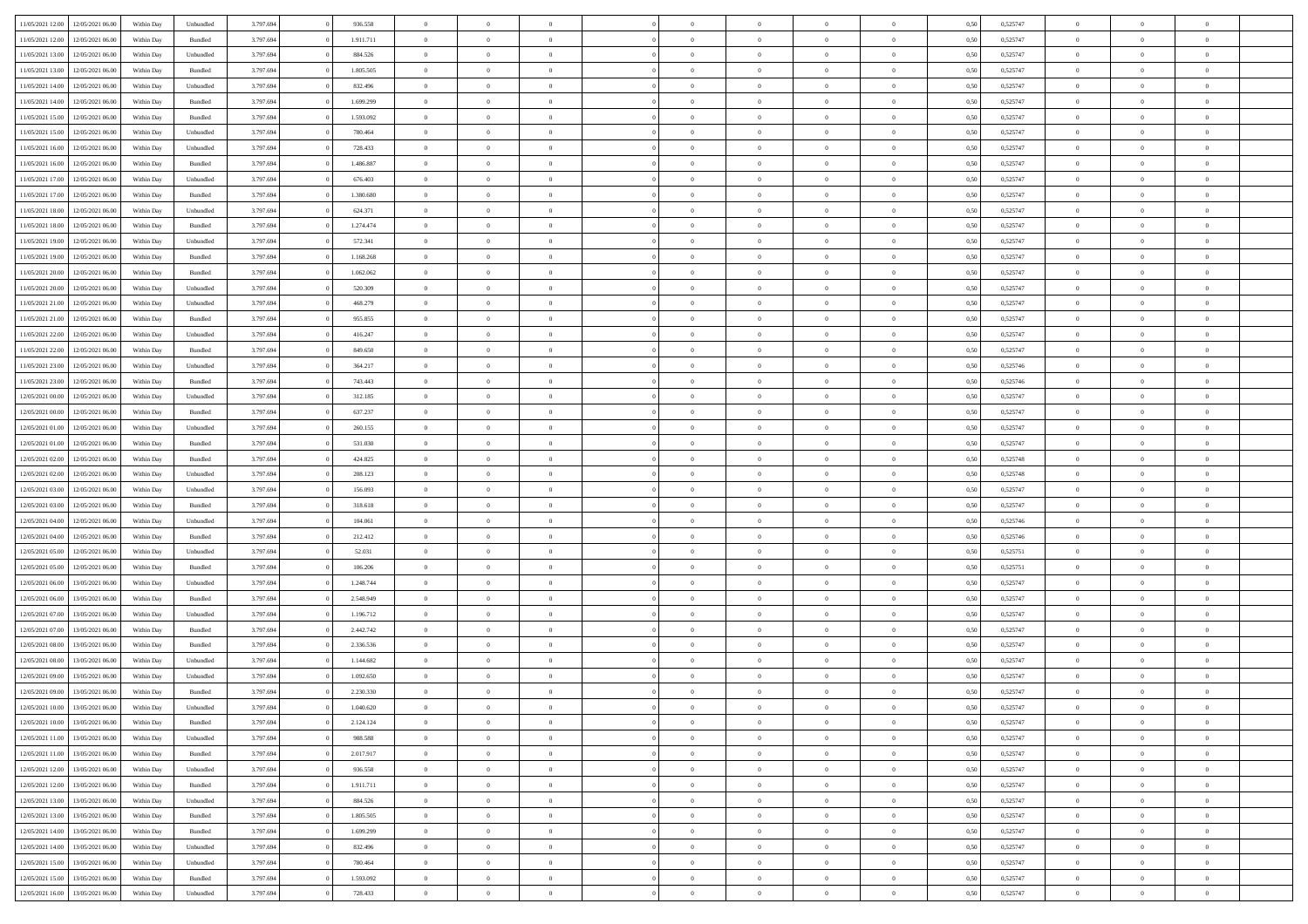| 12/05/2021 16:00 | 13/05/2021 06:00 | Within Day | Bundled            | 3.797.694 | 1.486.887 | $\overline{0}$ | $\Omega$       |                | $\Omega$       | $\Omega$       | $\theta$       | $\theta$       | 0,50 | 0,525747 | $\theta$       | $\theta$       | $\overline{0}$ |  |
|------------------|------------------|------------|--------------------|-----------|-----------|----------------|----------------|----------------|----------------|----------------|----------------|----------------|------|----------|----------------|----------------|----------------|--|
|                  |                  |            |                    |           |           |                |                |                |                |                |                |                |      |          |                |                |                |  |
| 12/05/2021 17:00 | 13/05/2021 06:00 | Within Day | Unbundled          | 3.797.694 | 676.403   | $\overline{0}$ | $\theta$       | $\overline{0}$ | $\overline{0}$ | $\bf{0}$       | $\overline{0}$ | $\bf{0}$       | 0,50 | 0,525747 | $\theta$       | $\overline{0}$ | $\overline{0}$ |  |
| 12/05/2021 17:00 | 13/05/2021 06:00 | Within Day | Bundled            | 3.797.694 | 1.380.680 | $\overline{0}$ | $\bf{0}$       | $\overline{0}$ | $\bf{0}$       | $\bf{0}$       | $\bf{0}$       | $\mathbf{0}$   | 0,50 | 0,525747 | $\bf{0}$       | $\overline{0}$ | $\overline{0}$ |  |
| 12/05/2021 18:00 | 13/05/2021 06:00 | Within Dav | Unbundled          | 3.797.694 | 624.371   | $\overline{0}$ | $\overline{0}$ | $\overline{0}$ | $\overline{0}$ | $\bf{0}$       | $\overline{0}$ | $\overline{0}$ | 0.50 | 0,525747 | $\theta$       | $\theta$       | $\overline{0}$ |  |
| 12/05/2021 18:00 | 13/05/2021 06:00 | Within Day | Bundled            | 3.797.694 | 1.274.474 | $\overline{0}$ | $\theta$       | $\overline{0}$ | $\overline{0}$ | $\bf{0}$       | $\overline{0}$ | $\bf{0}$       | 0,50 | 0,525747 | $\theta$       | $\overline{0}$ | $\overline{0}$ |  |
|                  |                  |            |                    |           |           |                |                |                |                |                |                |                |      |          |                |                |                |  |
| 12/05/2021 19:00 | 13/05/2021 06:00 | Within Day | Bundled            | 3.797.694 | 1.168.268 | $\overline{0}$ | $\overline{0}$ | $\overline{0}$ | $\bf{0}$       | $\overline{0}$ | $\overline{0}$ | $\mathbf{0}$   | 0,50 | 0,525747 | $\bf{0}$       | $\overline{0}$ | $\bf{0}$       |  |
| 12/05/2021 19:00 | 13/05/2021 06:00 | Within Dav | Unbundled          | 3.797.694 | 572.341   | $\overline{0}$ | $\overline{0}$ | $\overline{0}$ | $\overline{0}$ | $\overline{0}$ | $\overline{0}$ | $\overline{0}$ | 0.50 | 0,525747 | $\theta$       | $\overline{0}$ | $\overline{0}$ |  |
| 12/05/2021 20:00 | 13/05/2021 06:00 | Within Day | Unbundled          | 3.797.694 | 520.309   | $\overline{0}$ | $\theta$       | $\overline{0}$ | $\overline{0}$ | $\bf{0}$       | $\overline{0}$ | $\bf{0}$       | 0,50 | 0,525747 | $\theta$       | $\theta$       | $\overline{0}$ |  |
| 12/05/2021 20:00 | 13/05/2021 06:00 | Within Day | Bundled            | 3.797.694 | 1.062.062 | $\overline{0}$ | $\overline{0}$ | $\overline{0}$ | $\bf{0}$       | $\bf{0}$       | $\bf{0}$       | $\bf{0}$       | 0,50 | 0,525747 | $\,0\,$        | $\overline{0}$ | $\overline{0}$ |  |
| 12/05/2021 21:00 | 13/05/2021 06:00 | Within Dav | Unbundled          | 3.797.694 | 468.279   | $\overline{0}$ | $\overline{0}$ | $\overline{0}$ | $\overline{0}$ | $\overline{0}$ | $\overline{0}$ | $\overline{0}$ | 0.50 | 0,525747 | $\theta$       | $\overline{0}$ | $\overline{0}$ |  |
| 12/05/2021 21:00 | 13/05/2021 06:00 | Within Day | Bundled            | 3.797.694 | 955.855   | $\overline{0}$ | $\theta$       | $\overline{0}$ | $\overline{0}$ | $\bf{0}$       | $\overline{0}$ | $\bf{0}$       | 0,50 | 0,525747 | $\,$ 0 $\,$    | $\overline{0}$ | $\overline{0}$ |  |
| 12/05/2021 22:00 | 13/05/2021 06:00 | Within Day | Unbundled          | 3.797.694 | 416.247   | $\overline{0}$ | $\bf{0}$       | $\overline{0}$ | $\bf{0}$       | $\bf{0}$       | $\bf{0}$       | $\mathbf{0}$   | 0,50 | 0,525747 | $\overline{0}$ | $\overline{0}$ | $\bf{0}$       |  |
|                  |                  |            |                    |           |           |                |                |                |                |                |                |                |      |          |                |                |                |  |
| 12/05/2021 22:00 | 13/05/2021 06:00 | Within Day | Bundled            | 3.797.694 | 849,650   | $\overline{0}$ | $\overline{0}$ | $\overline{0}$ | $\overline{0}$ | $\bf{0}$       | $\overline{0}$ | $\overline{0}$ | 0.50 | 0,525747 | $\theta$       | $\theta$       | $\overline{0}$ |  |
| 12/05/2021 23:00 | 13/05/2021 06:00 | Within Day | Unbundled          | 3.797.694 | 364.217   | $\overline{0}$ | $\theta$       | $\overline{0}$ | $\overline{0}$ | $\bf{0}$       | $\overline{0}$ | $\bf{0}$       | 0,50 | 0,525746 | $\theta$       | $\overline{0}$ | $\overline{0}$ |  |
| 12/05/2021 23:00 | 13/05/2021 06:00 | Within Day | Bundled            | 3.797.694 | 743.443   | $\overline{0}$ | $\overline{0}$ | $\overline{0}$ | $\bf{0}$       | $\overline{0}$ | $\overline{0}$ | $\mathbf{0}$   | 0,50 | 0,525746 | $\overline{0}$ | $\overline{0}$ | $\bf{0}$       |  |
| 13/05/2021 00:00 | 13/05/2021 06:00 | Within Dav | Unbundled          | 3.797.694 | 312.185   | $\overline{0}$ | $\overline{0}$ | $\overline{0}$ | $\overline{0}$ | $\overline{0}$ | $\overline{0}$ | $\overline{0}$ | 0.50 | 0,525747 | $\theta$       | $\overline{0}$ | $\overline{0}$ |  |
| 13/05/2021 00:00 | 13/05/2021 06:00 | Within Day | Bundled            | 3.797.694 | 637.237   | $\overline{0}$ | $\theta$       | $\overline{0}$ | $\overline{0}$ | $\bf{0}$       | $\overline{0}$ | $\bf{0}$       | 0,50 | 0,525747 | $\theta$       | $\theta$       | $\overline{0}$ |  |
| 13/05/2021 01:00 | 13/05/2021 06:00 | Within Day | Bundled            | 3.797.694 | 531.030   | $\overline{0}$ | $\overline{0}$ | $\overline{0}$ | $\bf{0}$       | $\bf{0}$       | $\bf{0}$       | $\mathbf{0}$   | 0,50 | 0,525747 | $\,0\,$        | $\overline{0}$ | $\overline{0}$ |  |
| 13/05/2021 01:00 | 13/05/2021 06:00 | Within Day | Unbundled          | 3.797.694 | 260.155   | $\overline{0}$ | $\overline{0}$ | $\overline{0}$ | $\overline{0}$ | $\overline{0}$ | $\overline{0}$ | $\overline{0}$ | 0.50 | 0,525747 | $\theta$       | $\overline{0}$ | $\overline{0}$ |  |
|                  |                  |            |                    |           |           |                |                |                |                |                |                |                |      |          |                |                |                |  |
| 13/05/2021 02:00 | 13/05/2021 06:00 | Within Day | Unbundled          | 3.797.694 | 208.123   | $\overline{0}$ | $\theta$       | $\overline{0}$ | $\overline{0}$ | $\bf{0}$       | $\overline{0}$ | $\bf{0}$       | 0,50 | 0,525748 | $\,$ 0 $\,$    | $\overline{0}$ | $\overline{0}$ |  |
| 13/05/2021 02:00 | 13/05/2021 06:00 | Within Day | Bundled            | 3.797.694 | 424.825   | $\overline{0}$ | $\overline{0}$ | $\overline{0}$ | $\bf{0}$       | $\bf{0}$       | $\bf{0}$       | $\bf{0}$       | 0,50 | 0,525748 | $\bf{0}$       | $\overline{0}$ | $\bf{0}$       |  |
| 13/05/2021 03:00 | 13/05/2021 06:00 | Within Day | Unbundled          | 3.797.694 | 156.093   | $\overline{0}$ | $\overline{0}$ | $\overline{0}$ | $\overline{0}$ | $\bf{0}$       | $\overline{0}$ | $\overline{0}$ | 0.50 | 0,525747 | $\theta$       | $\overline{0}$ | $\overline{0}$ |  |
| 13/05/2021 03:00 | 13/05/2021 06:00 | Within Day | Bundled            | 3.797.694 | 318.618   | $\overline{0}$ | $\theta$       | $\overline{0}$ | $\overline{0}$ | $\bf{0}$       | $\overline{0}$ | $\bf{0}$       | 0,50 | 0,525747 | $\,$ 0 $\,$    | $\overline{0}$ | $\overline{0}$ |  |
| 13/05/2021 04:00 | 13/05/2021 06:00 | Within Day | Unbundled          | 3.797.694 | 104.061   | $\overline{0}$ | $\overline{0}$ | $\overline{0}$ | $\bf{0}$       | $\overline{0}$ | $\overline{0}$ | $\mathbf{0}$   | 0,50 | 0,525746 | $\bf{0}$       | $\overline{0}$ | $\bf{0}$       |  |
| 13/05/2021 04:00 | 13/05/2021 06:00 | Within Dav | Bundled            | 3.797.694 | 212.412   | $\overline{0}$ | $\overline{0}$ | $\overline{0}$ | $\overline{0}$ | $\overline{0}$ | $\overline{0}$ | $\overline{0}$ | 0.50 | 0,525746 | $\theta$       | $\overline{0}$ | $\overline{0}$ |  |
| 13/05/2021 05:00 | 13/05/2021 06:00 |            |                    | 3.797.694 | 52.031    | $\overline{0}$ | $\theta$       | $\overline{0}$ | $\overline{0}$ | $\bf{0}$       | $\overline{0}$ |                |      | 0,525751 | $\theta$       | $\theta$       | $\overline{0}$ |  |
|                  |                  | Within Day | Unbundled          |           |           |                |                |                |                |                |                | $\bf{0}$       | 0,50 |          |                |                |                |  |
| 13/05/2021 05:00 | 13/05/2021 06:00 | Within Day | Bundled            | 3.797.694 | 106.206   | $\overline{0}$ | $\overline{0}$ | $\overline{0}$ | $\bf{0}$       | $\bf{0}$       | $\bf{0}$       | $\bf{0}$       | 0,50 | 0,525751 | $\,0\,$        | $\overline{0}$ | $\overline{0}$ |  |
| 13/05/2021 06:00 | 14/05/2021 06:00 | Within Day | Unbundled          | 3.797.694 | 1.248.744 | $\overline{0}$ | $\overline{0}$ | $\overline{0}$ | $\overline{0}$ | $\overline{0}$ | $\overline{0}$ | $\overline{0}$ | 0.50 | 0,525747 | $\theta$       | $\overline{0}$ | $\overline{0}$ |  |
| 13/05/2021 06:00 | 14/05/2021 06:00 | Within Day | Bundled            | 3.797.694 | 2.548.949 | $\overline{0}$ | $\theta$       | $\overline{0}$ | $\overline{0}$ | $\bf{0}$       | $\overline{0}$ | $\bf{0}$       | 0,50 | 0,525747 | $\,$ 0 $\,$    | $\overline{0}$ | $\overline{0}$ |  |
| 13/05/2021 07:00 | 14/05/2021 06:00 | Within Day | Bundled            | 3.797.694 | 2.442.742 | $\overline{0}$ | $\overline{0}$ | $\overline{0}$ | $\bf{0}$       | $\bf{0}$       | $\bf{0}$       | $\bf{0}$       | 0,50 | 0,525747 | $\bf{0}$       | $\overline{0}$ | $\bf{0}$       |  |
| 13/05/2021 07:00 | 14/05/2021 06:00 | Within Day | Unbundled          | 3.797.694 | 1.196.712 | $\overline{0}$ | $\Omega$       | $\overline{0}$ | $\Omega$       | $\Omega$       | $\overline{0}$ | $\overline{0}$ | 0,50 | 0,525747 | $\,0\,$        | $\theta$       | $\theta$       |  |
| 13/05/2021 08:00 | 14/05/2021 06:00 | Within Day | Unbundled          | 3.797.694 | 1.144.682 | $\overline{0}$ | $\theta$       | $\overline{0}$ | $\overline{0}$ | $\bf{0}$       | $\overline{0}$ | $\bf{0}$       | 0,50 | 0,525747 | $\theta$       | $\overline{0}$ | $\overline{0}$ |  |
|                  |                  |            |                    |           |           |                |                |                |                |                |                |                |      |          |                |                |                |  |
| 13/05/2021 08:00 | 14/05/2021 06:00 | Within Day | Bundled            | 3.797.694 | 2.336.536 | $\overline{0}$ | $\overline{0}$ | $\overline{0}$ | $\bf{0}$       | $\overline{0}$ | $\overline{0}$ | $\mathbf{0}$   | 0,50 | 0,525747 | $\bf{0}$       | $\overline{0}$ | $\bf{0}$       |  |
| 13/05/2021 09:00 | 14/05/2021 06:00 | Within Day | Unbundled          | 3.797.694 | 1.092.650 | $\overline{0}$ | $\Omega$       | $\Omega$       | $\Omega$       | $\bf{0}$       | $\overline{0}$ | $\overline{0}$ | 0.50 | 0,525747 | $\,0\,$        | $\theta$       | $\theta$       |  |
| 13/05/2021 09:00 | 14/05/2021 06:00 | Within Day | Bundled            | 3.797.694 | 2.230.330 | $\overline{0}$ | $\theta$       | $\overline{0}$ | $\overline{0}$ | $\bf{0}$       | $\overline{0}$ | $\bf{0}$       | 0,50 | 0,525747 | $\,$ 0 $\,$    | $\overline{0}$ | $\overline{0}$ |  |
| 13/05/2021 10:00 | 14/05/2021 06:00 | Within Day | Unbundled          | 3.797.694 | 1.040.620 | $\overline{0}$ | $\overline{0}$ | $\overline{0}$ | $\bf{0}$       | $\bf{0}$       | $\bf{0}$       | $\bf{0}$       | 0,50 | 0,525747 | $\bf{0}$       | $\overline{0}$ | $\bf{0}$       |  |
| 13/05/2021 10:00 | 14/05/2021 06:00 | Within Day | Bundled            | 3.797.694 | 2.124.124 | $\overline{0}$ | $\Omega$       | $\Omega$       | $\Omega$       | $\overline{0}$ | $\overline{0}$ | $\overline{0}$ | 0.50 | 0,525747 | $\,$ 0 $\,$    | $\theta$       | $\theta$       |  |
| 13/05/2021 11:00 | 14/05/2021 06:00 | Within Day | Unbundled          | 3.797.694 | 988.588   | $\overline{0}$ | $\theta$       | $\overline{0}$ | $\overline{0}$ | $\bf{0}$       | $\overline{0}$ | $\bf{0}$       | 0,50 | 0,525747 | $\,$ 0 $\,$    | $\overline{0}$ | $\overline{0}$ |  |
| 13/05/2021 11:00 | 14/05/2021 06:00 | Within Day | Bundled            | 3.797.694 | 2.017.917 | $\overline{0}$ | $\bf{0}$       | $\overline{0}$ | $\bf{0}$       | $\bf{0}$       | $\bf{0}$       | $\mathbf{0}$   | 0,50 | 0,525747 | $\bf{0}$       | $\overline{0}$ | $\bf{0}$       |  |
| 13/05/2021 12:00 | 14/05/2021 06:00 |            | Unbundled          | 3.797.694 | 936.558   | $\overline{0}$ | $\Omega$       | $\overline{0}$ | $\Omega$       | $\overline{0}$ | $\overline{0}$ | $\overline{0}$ | 0,50 | 0,525747 | $\,0\,$        | $\theta$       | $\theta$       |  |
|                  |                  | Within Day |                    |           |           |                |                |                |                |                |                |                |      |          |                |                |                |  |
| 13/05/2021 12:00 | 14/05/2021 06:00 | Within Day | Bundled            | 3.797.694 | 1.911.711 | $\overline{0}$ | $\overline{0}$ | $\overline{0}$ | $\overline{0}$ | $\,$ 0         | $\overline{0}$ | $\bf{0}$       | 0,50 | 0,525747 | $\,$ 0 $\,$    | $\overline{0}$ | $\overline{0}$ |  |
| 13/05/2021 13:00 | 14/05/2021 06:00 | Within Day | Bundled            | 3.797.694 | 1.805.505 | $\overline{0}$ | $\overline{0}$ | $\overline{0}$ | $\bf{0}$       | $\bf{0}$       | $\bf{0}$       | $\mathbf{0}$   | 0,50 | 0,525747 | $\bf{0}$       | $\overline{0}$ | $\bf{0}$       |  |
| 13/05/2021 13:00 | 14/05/2021 06:00 | Within Day | Unbundled          | 3.797.694 | 884.526   | $\overline{0}$ | $\Omega$       | $\Omega$       | $\Omega$       | $\Omega$       | $\Omega$       | $\overline{0}$ | 0.50 | 0,525747 | $\theta$       | $\theta$       | $\theta$       |  |
| 13/05/2021 14:00 | 14/05/2021 06:00 | Within Day | Unbundled          | 3.797.694 | 832.496   | $\overline{0}$ | $\overline{0}$ | $\overline{0}$ | $\bf{0}$       | $\,$ 0         | $\overline{0}$ | $\bf{0}$       | 0,50 | 0,525747 | $\,0\,$        | $\,$ 0 $\,$    | $\overline{0}$ |  |
| 13/05/2021 14:00 | 14/05/2021 06:00 | Within Day | $\mathbf B$ undled | 3.797.694 | 1.699.299 | $\bf{0}$       | $\bf{0}$       |                |                |                |                |                | 0,50 | 0,525747 | $\bf{0}$       | $\overline{0}$ |                |  |
| 13/05/2021 15:00 | 14/05/2021 06:00 | Within Day | Unbundled          | 3.797.694 | 780,464   | $\overline{0}$ | $\overline{0}$ | $\overline{0}$ | $\Omega$       | $\overline{0}$ | $\overline{0}$ | $\overline{0}$ | 0.50 | 0,525747 | $\theta$       | $\theta$       | $\Omega$       |  |
| 13/05/2021 15:00 | 14/05/2021 06:00 | Within Day | Bundled            | 3.797.694 | 1.593.092 | $\overline{0}$ | $\,$ 0         | $\overline{0}$ | $\overline{0}$ | $\,$ 0 $\,$    | $\overline{0}$ | $\mathbf{0}$   | 0,50 | 0,525747 | $\,$ 0 $\,$    | $\,$ 0 $\,$    | $\,$ 0         |  |
|                  |                  |            |                    |           |           |                |                |                |                |                |                |                |      |          |                |                |                |  |
| 13/05/2021 16:00 | 14/05/2021 06:00 | Within Day | Unbundled          | 3.797.694 | 728.433   | $\overline{0}$ | $\overline{0}$ | $\overline{0}$ | $\overline{0}$ | $\overline{0}$ | $\overline{0}$ | $\mathbf{0}$   | 0,50 | 0,525747 | $\overline{0}$ | $\bf{0}$       | $\bf{0}$       |  |
| 13/05/2021 16:00 | 14/05/2021 06:00 | Within Day | $\mathbf B$ undled | 3.797.694 | 1.486.887 | $\overline{0}$ | $\overline{0}$ | $\overline{0}$ | $\Omega$       | $\overline{0}$ | $\overline{0}$ | $\overline{0}$ | 0,50 | 0,525747 | $\overline{0}$ | $\theta$       | $\overline{0}$ |  |
| 13/05/2021 17:00 | 14/05/2021 06:00 | Within Day | Unbundled          | 3.797.694 | 676.403   | $\overline{0}$ | $\,$ 0         | $\overline{0}$ | $\overline{0}$ | $\,$ 0 $\,$    | $\overline{0}$ | $\mathbf{0}$   | 0,50 | 0,525747 | $\,$ 0 $\,$    | $\overline{0}$ | $\overline{0}$ |  |
| 13/05/2021 17:00 | 14/05/2021 06:00 | Within Day | Bundled            | 3.797.694 | 1.380.680 | $\overline{0}$ | $\overline{0}$ | $\overline{0}$ | $\overline{0}$ | $\overline{0}$ | $\overline{0}$ | $\mathbf{0}$   | 0,50 | 0,525747 | $\overline{0}$ | $\overline{0}$ | $\bf{0}$       |  |
| 13/05/2021 18:00 | 14/05/2021 06:00 | Within Day | Bundled            | 3.797.694 | 1.274.474 | $\overline{0}$ | $\overline{0}$ | $\overline{0}$ | $\Omega$       | $\overline{0}$ | $\overline{0}$ | $\bf{0}$       | 0.50 | 0,525747 | $\overline{0}$ | $\theta$       | $\overline{0}$ |  |
| 13/05/2021 18:00 | 14/05/2021 06:00 | Within Day | Unbundled          | 3.797.694 | 624.371   | $\overline{0}$ | $\,$ 0         | $\overline{0}$ | $\bf{0}$       | $\bf{0}$       | $\bf{0}$       | $\bf{0}$       | 0,50 | 0,525747 | $\,$ 0 $\,$    | $\overline{0}$ | $\overline{0}$ |  |
| 13/05/2021 19:00 | 14/05/2021 06:00 | Within Day | Unbundled          | 3.797.694 | 572.341   | $\overline{0}$ | $\bf{0}$       | $\overline{0}$ | $\overline{0}$ | $\overline{0}$ | $\overline{0}$ | $\mathbf{0}$   | 0,50 | 0,525747 | $\overline{0}$ | $\overline{0}$ | $\bf{0}$       |  |
|                  |                  |            |                    |           |           |                |                |                |                |                |                |                |      |          |                |                |                |  |
| 13/05/2021 19:00 | 14/05/2021 06:00 | Within Day | Bundled            | 3.797.694 | 1.168.268 | $\overline{0}$ | $\overline{0}$ | $\overline{0}$ | $\Omega$       | $\overline{0}$ | $\overline{0}$ | $\bf{0}$       | 0.50 | 0,525747 | $\overline{0}$ | $\overline{0}$ | $\overline{0}$ |  |
| 13/05/2021 20:00 | 14/05/2021 06:00 | Within Day | Unbundled          | 3.797.694 | 520.309   | $\overline{0}$ | $\bf{0}$       | $\overline{0}$ | $\overline{0}$ | $\bf{0}$       | $\bf{0}$       | $\bf{0}$       | 0,50 | 0,525747 | $\,$ 0 $\,$    | $\,$ 0 $\,$    | $\bf{0}$       |  |
| 13/05/2021 20:00 | 14/05/2021 06:00 | Within Day | Bundled            | 3.797.694 | 1.062.062 | $\overline{0}$ | $\bf{0}$       | $\overline{0}$ | $\bf{0}$       | $\bf{0}$       | $\bf{0}$       | $\bf{0}$       | 0,50 | 0,525747 | $\overline{0}$ | $\overline{0}$ | $\bf{0}$       |  |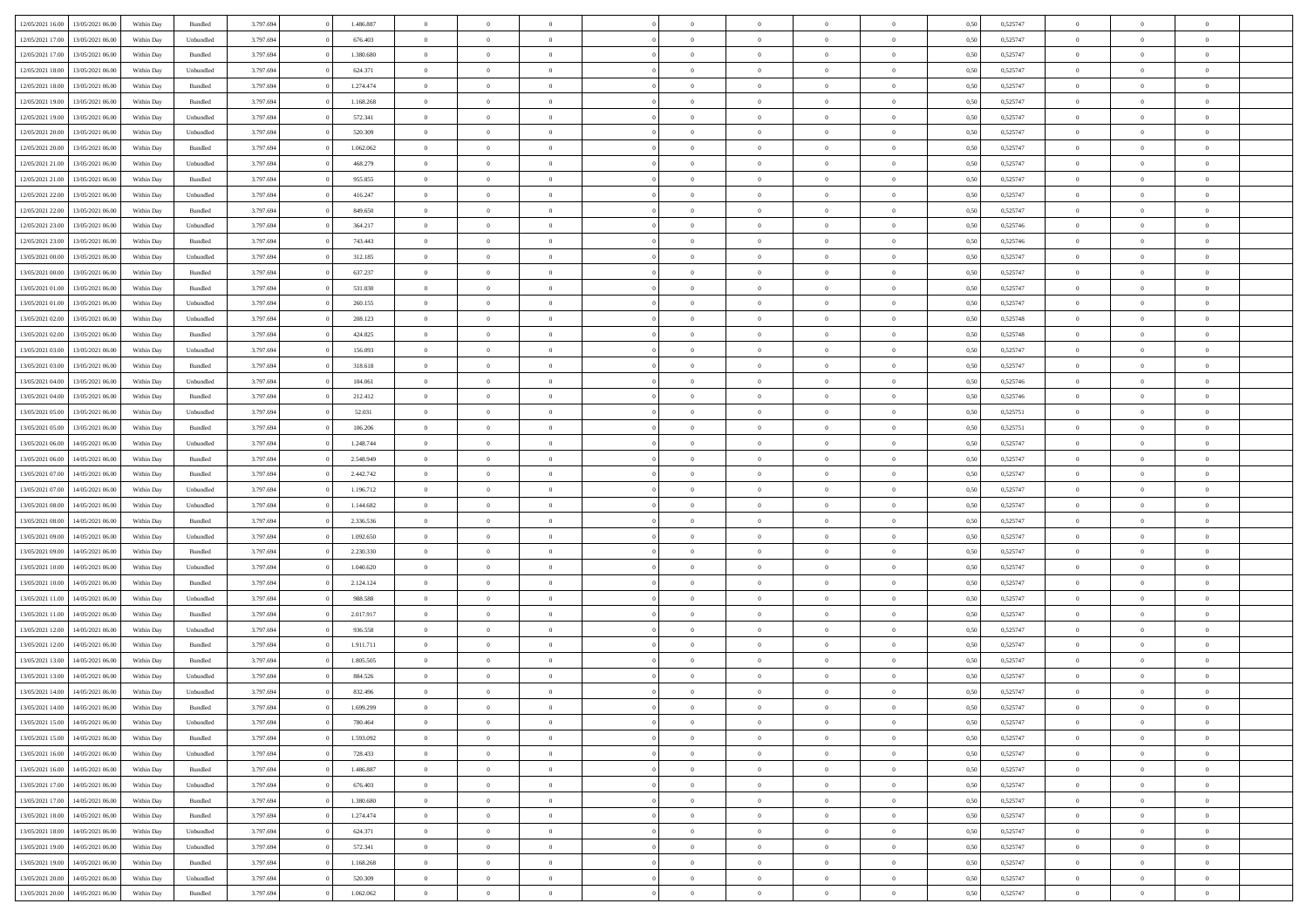| 13/05/2021 21:00 | 14/05/2021 06:00                  | Within Day | Unbundled | 3.797.694 |        | 468.279   | $\overline{0}$ | $\theta$       |                | $\Omega$       | $\Omega$       | $\theta$       | $\theta$       | 0.50 | 0,525747 | $\theta$       | $\overline{0}$ | $\theta$       |  |
|------------------|-----------------------------------|------------|-----------|-----------|--------|-----------|----------------|----------------|----------------|----------------|----------------|----------------|----------------|------|----------|----------------|----------------|----------------|--|
| 13/05/2021 21:00 | 14/05/2021 06:00                  | Within Day | Bundled   | 3.797.694 |        | 955.855   | $\overline{0}$ | $\theta$       | $\overline{0}$ | $\overline{0}$ | $\bf{0}$       | $\overline{0}$ | $\bf{0}$       | 0,50 | 0,525747 | $\theta$       | $\overline{0}$ | $\overline{0}$ |  |
| 13/05/2021 22.00 | 14/05/2021 06:00                  | Within Day | Unbundled | 3.797.694 |        | 416.247   | $\overline{0}$ | $\bf{0}$       | $\overline{0}$ | $\bf{0}$       | $\bf{0}$       | $\bf{0}$       | $\mathbf{0}$   | 0,50 | 0,525747 | $\bf{0}$       | $\overline{0}$ | $\overline{0}$ |  |
|                  |                                   |            |           |           |        |           |                |                |                |                |                |                |                |      |          | $\theta$       |                |                |  |
| 13/05/2021 22:00 | 14/05/2021 06:00                  | Within Dav | Bundled   | 3.797.694 |        | 849,650   | $\overline{0}$ | $\overline{0}$ | $\overline{0}$ | $\overline{0}$ | $\bf{0}$       | $\overline{0}$ | $\overline{0}$ | 0.50 | 0,525747 |                | $\theta$       | $\overline{0}$ |  |
| 13/05/2021 23:00 | 14/05/2021 06:00                  | Within Day | Unbundled | 3.797.694 |        | 364.217   | $\overline{0}$ | $\theta$       | $\overline{0}$ | $\overline{0}$ | $\bf{0}$       | $\overline{0}$ | $\bf{0}$       | 0,50 | 0,525746 | $\theta$       | $\overline{0}$ | $\overline{0}$ |  |
| 13/05/2021 23:00 | 14/05/2021 06:00                  | Within Day | Bundled   | 3.797.694 |        | 743.443   | $\overline{0}$ | $\overline{0}$ | $\overline{0}$ | $\bf{0}$       | $\overline{0}$ | $\overline{0}$ | $\mathbf{0}$   | 0,50 | 0,525746 | $\bf{0}$       | $\overline{0}$ | $\bf{0}$       |  |
| 14/05/2021 00:00 | 14/05/2021 06:00                  | Within Dav | Bundled   | 3.797.694 |        | 637.237   | $\overline{0}$ | $\overline{0}$ | $\overline{0}$ | $\overline{0}$ | $\overline{0}$ | $\overline{0}$ | $\overline{0}$ | 0.50 | 0,525747 | $\theta$       | $\overline{0}$ | $\overline{0}$ |  |
|                  |                                   |            |           |           |        |           |                |                |                |                |                |                |                |      |          |                |                |                |  |
| 14/05/2021 00:00 | 14/05/2021 06:00                  | Within Day | Unbundled | 3.797.694 |        | 312.185   | $\overline{0}$ | $\theta$       | $\overline{0}$ | $\overline{0}$ | $\bf{0}$       | $\overline{0}$ | $\bf{0}$       | 0,50 | 0,525747 | $\theta$       | $\theta$       | $\overline{0}$ |  |
| 14/05/2021 01:00 | 14/05/2021 06:00                  | Within Day | Unbundled | 3.797.694 |        | 260.155   | $\overline{0}$ | $\overline{0}$ | $\overline{0}$ | $\bf{0}$       | $\bf{0}$       | $\bf{0}$       | $\bf{0}$       | 0,50 | 0,525747 | $\,0\,$        | $\overline{0}$ | $\overline{0}$ |  |
| 14/05/2021 01:00 | 14/05/2021 06:00                  | Within Dav | Bundled   | 3.797.694 |        | 531.030   | $\overline{0}$ | $\overline{0}$ | $\overline{0}$ | $\overline{0}$ | $\overline{0}$ | $\overline{0}$ | $\overline{0}$ | 0.50 | 0,525747 | $\theta$       | $\overline{0}$ | $\overline{0}$ |  |
| 14/05/2021 02:00 | 14/05/2021 06:00                  |            |           | 3.797.694 |        | 208.123   | $\overline{0}$ | $\theta$       | $\overline{0}$ | $\overline{0}$ | $\bf{0}$       | $\overline{0}$ |                |      | 0,525748 | $\,$ 0 $\,$    | $\overline{0}$ | $\overline{0}$ |  |
|                  |                                   | Within Day | Unbundled |           |        |           |                |                |                |                |                |                | $\bf{0}$       | 0,50 |          |                |                |                |  |
| 14/05/2021 02:00 | 14/05/2021 06:00                  | Within Day | Bundled   | 3.797.694 |        | 424.825   | $\overline{0}$ | $\bf{0}$       | $\overline{0}$ | $\bf{0}$       | $\bf{0}$       | $\bf{0}$       | $\bf{0}$       | 0,50 | 0,525748 | $\overline{0}$ | $\overline{0}$ | $\bf{0}$       |  |
| 14/05/2021 03:00 | 14/05/2021 06:00                  | Within Day | Unbundled | 3.797.694 |        | 156.093   | $\overline{0}$ | $\overline{0}$ | $\overline{0}$ | $\overline{0}$ | $\bf{0}$       | $\overline{0}$ | $\overline{0}$ | 0.50 | 0,525747 | $\theta$       | $\theta$       | $\overline{0}$ |  |
| 14/05/2021 03:00 | 14/05/2021 06:00                  | Within Day | Bundled   | 3.797.694 |        | 318.618   | $\overline{0}$ | $\theta$       | $\overline{0}$ | $\overline{0}$ | $\bf{0}$       | $\overline{0}$ | $\bf{0}$       | 0,50 | 0,525747 | $\theta$       | $\overline{0}$ | $\overline{0}$ |  |
|                  |                                   |            |           |           |        |           |                |                |                |                |                |                |                |      |          |                |                |                |  |
| 14/05/2021 04:00 | 14/05/2021 06:00                  | Within Day | Unbundled | 3.797.694 |        | 104.061   | $\overline{0}$ | $\overline{0}$ | $\overline{0}$ | $\bf{0}$       | $\overline{0}$ | $\overline{0}$ | $\mathbf{0}$   | 0,50 | 0,525746 | $\overline{0}$ | $\overline{0}$ | $\bf{0}$       |  |
| 14/05/2021 04:00 | 14/05/2021 06:00                  | Within Dav | Bundled   | 3.797.694 |        | 212.412   | $\overline{0}$ | $\overline{0}$ | $\overline{0}$ | $\overline{0}$ | $\overline{0}$ | $\overline{0}$ | $\overline{0}$ | 0.50 | 0,525746 | $\theta$       | $\overline{0}$ | $\overline{0}$ |  |
| 14/05/2021 05:00 | 14/05/2021 06:00                  | Within Day | Unbundled | 3.797.694 |        | 52.031    | $\overline{0}$ | $\theta$       | $\overline{0}$ | $\overline{0}$ | $\bf{0}$       | $\overline{0}$ | $\bf{0}$       | 0,50 | 0,525751 | $\theta$       | $\theta$       | $\overline{0}$ |  |
| 14/05/2021 05:00 | 14/05/2021 06:00                  | Within Day | Bundled   | 3.797.694 |        | 106.206   | $\overline{0}$ | $\overline{0}$ | $\overline{0}$ | $\bf{0}$       | $\bf{0}$       | $\bf{0}$       | $\bf{0}$       | 0,50 | 0,525751 | $\,0\,$        | $\overline{0}$ | $\overline{0}$ |  |
| 14/05/2021 06:00 | 15/05/2021 06:00                  |            | Bundled   | 3.797.694 |        | 2.548.949 | $\overline{0}$ | $\overline{0}$ | $\overline{0}$ | $\overline{0}$ | $\overline{0}$ | $\overline{0}$ | $\overline{0}$ | 0.50 | 0,525747 | $\theta$       | $\overline{0}$ | $\overline{0}$ |  |
|                  |                                   | Within Day |           |           |        |           |                |                |                |                |                |                |                |      |          |                |                |                |  |
| 14/05/2021 06:00 | 15/05/2021 06:00                  | Within Day | Unbundled | 3.797.694 |        | 1.248.744 | $\overline{0}$ | $\theta$       | $\overline{0}$ | $\overline{0}$ | $\bf{0}$       | $\overline{0}$ | $\bf{0}$       | 0,50 | 0,525747 | $\,$ 0 $\,$    | $\overline{0}$ | $\overline{0}$ |  |
| 14/05/2021 07:00 | 15/05/2021 06:00                  | Within Day | Unbundled | 3.797.694 |        | 1.196.712 | $\overline{0}$ | $\overline{0}$ | $\overline{0}$ | $\bf{0}$       | $\bf{0}$       | $\bf{0}$       | $\bf{0}$       | 0,50 | 0,525747 | $\,0\,$        | $\overline{0}$ | $\bf{0}$       |  |
| 14/05/2021 07:00 | 15/05/2021 06:00                  | Within Day | Bundled   | 3.797.694 |        | 2.442.742 | $\overline{0}$ | $\overline{0}$ | $\overline{0}$ | $\overline{0}$ | $\bf{0}$       | $\overline{0}$ | $\overline{0}$ | 0.50 | 0,525747 | $\theta$       | $\overline{0}$ | $\overline{0}$ |  |
|                  |                                   |            |           |           |        |           | $\overline{0}$ | $\theta$       | $\overline{0}$ | $\overline{0}$ | $\bf{0}$       | $\overline{0}$ |                |      |          | $\,$ 0 $\,$    | $\overline{0}$ | $\overline{0}$ |  |
| 14/05/2021 08:00 | 15/05/2021 06:00                  | Within Day | Unbundled | 3.797.694 |        | 1.144.682 |                |                |                |                |                |                | $\bf{0}$       | 0,50 | 0,525747 |                |                |                |  |
| 14/05/2021 08:00 | 15/05/2021 06:00                  | Within Day | Bundled   | 3.797.694 |        | 2.336.536 | $\overline{0}$ | $\overline{0}$ | $\overline{0}$ | $\bf{0}$       | $\overline{0}$ | $\overline{0}$ | $\mathbf{0}$   | 0,50 | 0,525747 | $\overline{0}$ | $\overline{0}$ | $\bf{0}$       |  |
| 14/05/2021 09:00 | 15/05/2021 06:00                  | Within Dav | Unbundled | 3.797.694 |        | 1.092.650 | $\overline{0}$ | $\overline{0}$ | $\overline{0}$ | $\overline{0}$ | $\overline{0}$ | $\overline{0}$ | $\overline{0}$ | 0.50 | 0,525747 | $\theta$       | $\overline{0}$ | $\overline{0}$ |  |
| 14/05/2021 09:00 | 15/05/2021 06:00                  | Within Day | Bundled   | 3.797.694 |        | 2.230.330 | $\overline{0}$ | $\theta$       | $\overline{0}$ | $\overline{0}$ | $\bf{0}$       | $\overline{0}$ | $\bf{0}$       | 0,50 | 0,525747 | $\theta$       | $\theta$       | $\overline{0}$ |  |
|                  |                                   |            |           |           |        |           |                |                |                |                |                |                |                |      |          |                |                |                |  |
| 14/05/2021 10:00 | 15/05/2021 06:00                  | Within Day | Unbundled | 3.797.694 |        | 1.040.620 | $\overline{0}$ | $\overline{0}$ | $\overline{0}$ | $\bf{0}$       | $\bf{0}$       | $\bf{0}$       | $\bf{0}$       | 0,50 | 0,525747 | $\,0\,$        | $\overline{0}$ | $\overline{0}$ |  |
| 14/05/2021 10:00 | 15/05/2021 06:00                  | Within Day | Bundled   | 3.797.694 |        | 2.124.124 | $\overline{0}$ | $\overline{0}$ | $\overline{0}$ | $\overline{0}$ | $\overline{0}$ | $\overline{0}$ | $\overline{0}$ | 0.50 | 0,525747 | $\theta$       | $\overline{0}$ | $\overline{0}$ |  |
| 14/05/2021 11:00 | 15/05/2021 06:00                  | Within Day | Unbundled | 3.797.694 |        | 988.588   | $\overline{0}$ | $\theta$       | $\overline{0}$ | $\overline{0}$ | $\bf{0}$       | $\overline{0}$ | $\bf{0}$       | 0,50 | 0,525747 | $\,$ 0 $\,$    | $\overline{0}$ | $\overline{0}$ |  |
| 14/05/2021 11:00 | 15/05/2021 06:00                  | Within Day | Bundled   | 3.797.694 |        | 2.017.917 | $\overline{0}$ | $\overline{0}$ | $\overline{0}$ | $\bf{0}$       | $\bf{0}$       | $\bf{0}$       | $\bf{0}$       | 0,50 | 0,525747 | $\overline{0}$ | $\overline{0}$ | $\bf{0}$       |  |
|                  |                                   |            |           |           |        |           |                |                |                |                |                |                |                |      |          |                |                |                |  |
| 14/05/2021 12:00 | 15/05/2021 06:00                  | Within Day | Bundled   | 3.797.694 |        | 1.911.711 | $\overline{0}$ | $\Omega$       | $\Omega$       | $\Omega$       | $\Omega$       | $\overline{0}$ | $\overline{0}$ | 0,50 | 0,525747 | $\,0\,$        | $\theta$       | $\theta$       |  |
| 14/05/2021 12:00 | 15/05/2021 06:00                  | Within Day | Unbundled | 3.797.694 |        | 936.558   | $\overline{0}$ | $\theta$       | $\overline{0}$ | $\overline{0}$ | $\bf{0}$       | $\overline{0}$ | $\bf{0}$       | 0,50 | 0,525747 | $\theta$       | $\overline{0}$ | $\overline{0}$ |  |
| 14/05/2021 13:00 | 15/05/2021 06:00                  | Within Day | Unbundled | 3.797.694 |        | 884.526   | $\overline{0}$ | $\overline{0}$ | $\overline{0}$ | $\bf{0}$       | $\bf{0}$       | $\overline{0}$ | $\mathbf{0}$   | 0,50 | 0,525747 | $\overline{0}$ | $\overline{0}$ | $\bf{0}$       |  |
| 14/05/2021 13:00 | 15/05/2021 06:00                  | Within Day | Bundled   | 3.797.694 |        | 1.805.505 | $\overline{0}$ | $\Omega$       | $\Omega$       | $\Omega$       | $\bf{0}$       | $\overline{0}$ | $\overline{0}$ | 0.50 | 0,525747 | $\,0\,$        | $\theta$       | $\theta$       |  |
| 14/05/2021 14:00 | 15/05/2021 06:00                  |            |           | 3.797.694 |        | 832.496   | $\overline{0}$ | $\overline{0}$ | $\overline{0}$ | $\overline{0}$ | $\bf{0}$       | $\overline{0}$ |                |      | 0,525747 | $\,$ 0 $\,$    | $\overline{0}$ | $\overline{0}$ |  |
|                  |                                   | Within Day | Unbundled |           |        |           |                |                |                |                |                |                | $\bf{0}$       | 0,50 |          |                |                |                |  |
| 14/05/2021 14:00 | 15/05/2021 06:00                  | Within Day | Bundled   | 3.797.694 |        | 1.699.299 | $\overline{0}$ | 51.883         | $\overline{0}$ | 1,052149       | $\bf{0}$       | $\bf{0}$       | $\bf{0}$       | 0,50 | 0,525747 | $\,0\,$        | $\overline{0}$ | $\overline{0}$ |  |
| 14/05/2021 15:00 | 15/05/2021 06:00                  | Within Day | Unbundled | 3.797.694 | 51.883 | 780,464   | $\overline{0}$ | $\Omega$       | $\Omega$       | $\Omega$       | $\overline{0}$ | $\overline{0}$ | $\overline{0}$ | 0.50 | 0,525747 | $\,$ 0 $\,$    | $\theta$       | $\theta$       |  |
| 14/05/2021 15:00 | 15/05/2021 06:00                  | Within Day | Bundled   | 3.797.694 | 51.883 | 1.544.452 | $\overline{0}$ | $\theta$       | $\overline{0}$ | $\overline{0}$ | $\bf{0}$       | $\overline{0}$ | $\bf{0}$       | 0,50 | 0,525747 | $\,$ 0 $\,$    | $\overline{0}$ | $\overline{0}$ |  |
|                  |                                   |            |           |           |        |           |                |                |                |                |                |                |                |      |          |                |                |                |  |
| 14/05/2021 16:00 | 15/05/2021 06:00                  | Within Day | Unbundled | 3.797.694 | 51.883 | 728.433   | $\overline{0}$ | $\overline{0}$ | $\overline{0}$ | $\bf{0}$       | $\bf{0}$       | $\bf{0}$       | $\bf{0}$       | 0,50 | 0,525747 | $\overline{0}$ | $\overline{0}$ | $\bf{0}$       |  |
| 14/05/2021 16:00 | 15/05/2021 06:00                  | Within Day | Bundled   | 3.797.694 | 51.883 | 1.441.488 | $\overline{0}$ | $\Omega$       | $\overline{0}$ | $\Omega$       | $\overline{0}$ | $\overline{0}$ | $\overline{0}$ | 0,50 | 0,525747 | $\,0\,$        | $\theta$       | $\theta$       |  |
| 14/05/2021 17:00 | 15/05/2021 06:00                  | Within Day | Unbundled | 3.797.694 | 51.883 | 676.403   | $\overline{0}$ | $\theta$       | $\overline{0}$ | $\overline{0}$ | $\bf{0}$       | $\overline{0}$ | $\bf{0}$       | 0,50 | 0,525747 | $\,$ 0 $\,$    | $\overline{0}$ | $\overline{0}$ |  |
| 14/05/2021 17:00 | 15/05/2021 06:00                  | Within Day | Bundled   | 3.797.694 | 51.883 | 1.338.526 | $\overline{0}$ | $\overline{0}$ | $\overline{0}$ | $\bf{0}$       | $\bf{0}$       | $\bf{0}$       | $\mathbf{0}$   | 0,50 | 0,525747 | $\bf{0}$       | $\overline{0}$ | $\bf{0}$       |  |
| 14/05/2021 18:00 |                                   |            |           |           |        |           | $\overline{0}$ | $\Omega$       | $\Omega$       | $\Omega$       | $\Omega$       | $\Omega$       | $\overline{0}$ | 0.50 |          | $\theta$       | $\theta$       | $\theta$       |  |
|                  | 15/05/2021 06:00                  | Within Day | Bundled   | 3.797.694 | 51.883 | 1.235.562 |                |                |                |                |                |                |                |      | 0,525747 |                |                |                |  |
| 14/05/2021 18:00 | 15/05/2021 06:00                  | Within Day | Unbundled | 3.797.694 | 51.883 | 624.371   | $\overline{0}$ | $\overline{0}$ | $\overline{0}$ | $\bf{0}$       | $\,$ 0         | $\bf{0}$       | $\bf{0}$       | 0,50 | 0,525747 | $\,0\,$        | $\,$ 0 $\,$    | $\overline{0}$ |  |
| 14/05/2021 19:00 | 15/05/2021 06:00                  | Within Day | Unbundled | 3.797.694 | 51.883 | 572.341   | $\bf{0}$       | $\bf{0}$       |                |                |                |                |                | 0,50 | 0,525747 | $\bf{0}$       | $\overline{0}$ |                |  |
| 14/05/2021 19:00 | 15/05/2021 06:00                  | Within Day | Bundled   | 3.797.694 | 51.883 | 1.132.598 | $\overline{0}$ | $\overline{0}$ | $\overline{0}$ | $\Omega$       | $\overline{0}$ | $\overline{0}$ | $\overline{0}$ | 0,50 | 0,525747 | $\theta$       | $\theta$       | $\Omega$       |  |
| 14/05/2021 20:00 | 15/05/2021 06:00                  | Within Day | Unbundled | 3.797.694 | 51.883 | 520.309   | $\overline{0}$ | $\bf{0}$       | $\overline{0}$ | $\bf{0}$       | $\,$ 0 $\,$    | $\overline{0}$ | $\,$ 0 $\,$    | 0,50 | 0,525747 | $\,$ 0 $\,$    | $\,$ 0 $\,$    | $\,$ 0         |  |
|                  |                                   |            |           |           |        |           |                |                |                |                |                |                |                |      |          |                |                |                |  |
| 14/05/2021 20:00 | 15/05/2021 06:00                  | Within Day | Bundled   | 3.797.694 | 51.883 | 1.029.635 | $\overline{0}$ | $\overline{0}$ | $\overline{0}$ | $\overline{0}$ | $\overline{0}$ | $\overline{0}$ | $\mathbf{0}$   | 0,50 | 0,525747 | $\overline{0}$ | $\bf{0}$       | $\overline{0}$ |  |
| 14/05/2021 21:00 | 15/05/2021 06:00                  | Within Day | Unbundled | 3.797.694 | 51.883 | 468.279   | $\overline{0}$ | $\overline{0}$ | $\overline{0}$ | $\Omega$       | $\overline{0}$ | $\overline{0}$ | $\overline{0}$ | 0,50 | 0,525747 | $\overline{0}$ | $\theta$       | $\overline{0}$ |  |
| 14/05/2021 21:00 | 15/05/2021 06:00                  | Within Day | Bundled   | 3.797.694 | 51.883 | 926.671   | $\overline{0}$ | $\,$ 0         | $\overline{0}$ | $\overline{0}$ | $\,$ 0 $\,$    | $\overline{0}$ | $\mathbf{0}$   | 0,50 | 0,525747 | $\,$ 0 $\,$    | $\overline{0}$ | $\,$ 0         |  |
| 14/05/2021 22.00 | 15/05/2021 06:00                  | Within Day | Unbundled | 3.797.694 | 51.883 | 416.247   | $\overline{0}$ | $\overline{0}$ | $\overline{0}$ | $\overline{0}$ | $\overline{0}$ | $\overline{0}$ | $\mathbf{0}$   | 0,50 | 0,525747 | $\overline{0}$ | $\overline{0}$ | $\overline{0}$ |  |
|                  |                                   |            |           |           |        |           |                |                |                |                |                |                |                |      |          |                |                |                |  |
| 14/05/2021 22:00 | 15/05/2021 06:00                  | Within Day | Bundled   | 3.797.694 | 51.883 | 823.708   | $\overline{0}$ | $\overline{0}$ | $\overline{0}$ | $\overline{0}$ | $\overline{0}$ | $\overline{0}$ | $\bf{0}$       | 0.50 | 0,525747 | $\overline{0}$ | $\theta$       | $\overline{0}$ |  |
| 14/05/2021 23:00 | 15/05/2021 06:00                  | Within Day | Unbundled | 3.797.694 | 51.883 | 364.217   | $\overline{0}$ | $\,$ 0         | $\overline{0}$ | $\bf{0}$       | $\bf{0}$       | $\bf{0}$       | $\bf{0}$       | 0,50 | 0,525746 | $\,$ 0 $\,$    | $\overline{0}$ | $\overline{0}$ |  |
| 14/05/2021 23:00 | 15/05/2021 06:00                  | Within Day | Bundled   | 3.797.694 | 51.883 | 720.744   | $\overline{0}$ | $\bf{0}$       | $\overline{0}$ | $\overline{0}$ | $\overline{0}$ | $\overline{0}$ | $\mathbf{0}$   | 0,50 | 0,525746 | $\overline{0}$ | $\overline{0}$ | $\bf{0}$       |  |
|                  |                                   |            |           |           |        |           |                | $\overline{0}$ | $\overline{0}$ | $\Omega$       | $\overline{0}$ | $\overline{0}$ |                |      |          |                | $\overline{0}$ | $\overline{0}$ |  |
| 15/05/2021 00:00 | 15/05/2021 06:00                  | Within Day | Bundled   | 3.797.694 | 51.883 | 617.780   | $\overline{0}$ |                |                |                |                |                | $\overline{0}$ | 0.50 | 0,525747 | $\overline{0}$ |                |                |  |
| 15/05/2021 00:00 | 15/05/2021 06:00                  | Within Day | Unbundled | 3.797.694 | 51.883 | 312.185   | $\overline{0}$ | $\bf{0}$       | $\overline{0}$ | $\overline{0}$ | $\bf{0}$       | $\bf{0}$       | $\mathbf{0}$   | 0,50 | 0,525747 | $\,$ 0 $\,$    | $\,$ 0 $\,$    | $\bf{0}$       |  |
|                  | 15/05/2021 01.00 15/05/2021 06.00 | Within Day | Unbundled | 3.797.694 | 51.883 | 260.155   | $\overline{0}$ | $\overline{0}$ | $\overline{0}$ | $\overline{0}$ | $\overline{0}$ | $\bf{0}$       | $\mathbf{0}$   | 0,50 | 0,525747 | $\overline{0}$ | $\bf{0}$       | $\overline{0}$ |  |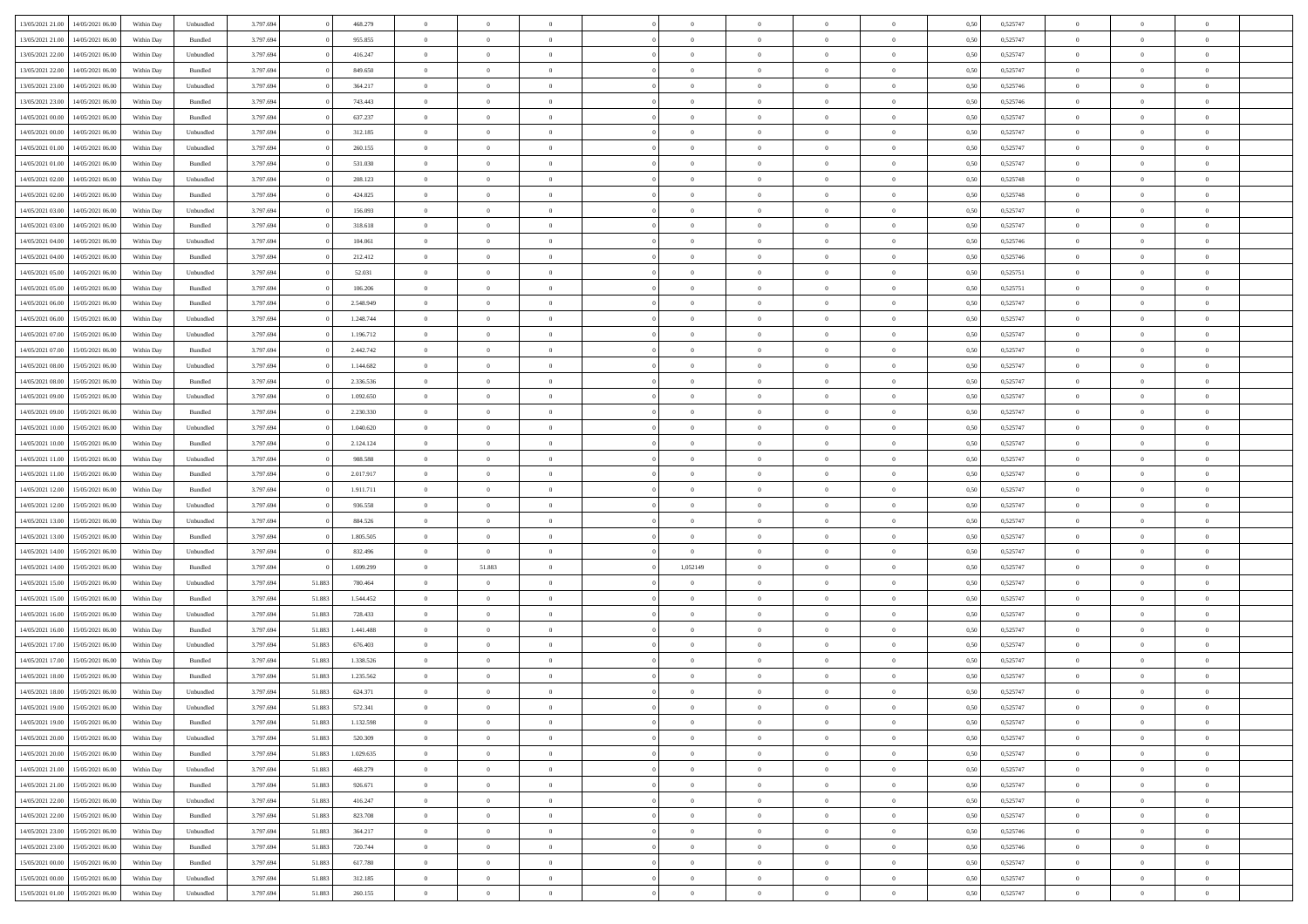| 15/05/2021 01:00 15/05/2021 06:00            | Within Day | Bundled           | 3.797.694 | 51.883 | 514.817   | $\overline{0}$ | $\overline{0}$ |                | $\overline{0}$ | $\theta$       |                | $\theta$       | 0,50 | 0,525747 | $\theta$       | $\theta$       | $\overline{0}$ |  |
|----------------------------------------------|------------|-------------------|-----------|--------|-----------|----------------|----------------|----------------|----------------|----------------|----------------|----------------|------|----------|----------------|----------------|----------------|--|
|                                              |            |                   |           |        |           |                |                |                |                |                |                |                |      |          |                |                |                |  |
| 15/05/2021 02:00<br>15/05/2021 06:00         | Within Day | Unbundled         | 3.797.69  | 51.883 | 208.123   | $\bf{0}$       | $\bf{0}$       | $\bf{0}$       | $\overline{0}$ | $\overline{0}$ | $\overline{0}$ | $\bf{0}$       | 0,50 | 0,525748 | $\,$ 0 $\,$    | $\bf{0}$       | $\overline{0}$ |  |
| 15/05/2021 02:00<br>15/05/2021 06:00         | Within Day | Bundled           | 3.797.694 | 51.883 | 411.854   | $\overline{0}$ | $\bf{0}$       | $\overline{0}$ | $\bf{0}$       | $\bf{0}$       | $\overline{0}$ | $\bf{0}$       | 0.50 | 0,525748 | $\bf{0}$       | $\overline{0}$ | $\overline{0}$ |  |
| 15/05/2021 03:00<br>15/05/2021 06:00         | Within Day | Unbundled         | 3.797.694 | 51.883 | 156.093   | $\overline{0}$ | $\overline{0}$ | $\overline{0}$ | $\overline{0}$ | $\theta$       | $\overline{0}$ | $\bf{0}$       | 0,50 | 0,525747 | $\,$ 0 $\,$    | $\theta$       | $\overline{0}$ |  |
| 15/05/2021 03:00<br>15/05/2021 06:00         | Within Day | Bundled           | 3.797.69  | 51.883 | 308.890   | $\bf{0}$       | $\overline{0}$ | $\bf{0}$       | $\overline{0}$ | $\theta$       | $\overline{0}$ | $\bf{0}$       | 0,50 | 0,525747 | $\,$ 0 $\,$    | $\bf{0}$       | $\overline{0}$ |  |
| 15/05/2021 04:00<br>15/05/2021 06:00         | Within Day | Unbundled         | 3.797.694 | 51.883 | 104.061   | $\overline{0}$ | $\overline{0}$ | $\overline{0}$ | $\overline{0}$ | $\overline{0}$ | $\theta$       | $\bf{0}$       | 0.50 | 0.525746 | $\,$ 0 $\,$    | $\theta$       | $\overline{0}$ |  |
|                                              |            |                   |           |        |           |                | $\overline{0}$ | $\overline{0}$ | $\overline{0}$ | $\overline{0}$ | $\overline{0}$ |                |      |          |                | $\theta$       | $\overline{0}$ |  |
| 15/05/2021 04:00<br>15/05/2021 06:00         | Within Day | Bundled           | 3.797.694 | 51.883 | 205.927   | $\bf{0}$       |                |                |                |                |                | $\bf{0}$       | 0,50 | 0,525746 | $\,$ 0 $\,$    |                |                |  |
| 15/05/2021 05:00<br>15/05/2021 06:00         | Within Day | Unbundled         | 3.797.69  | 51.883 | 52.031    | $\bf{0}$       | $\overline{0}$ | $\bf{0}$       | $\overline{0}$ | $\overline{0}$ | $\overline{0}$ | $\bf{0}$       | 0,50 | 0,525751 | $\,$ 0 $\,$    | $\bf{0}$       | $\overline{0}$ |  |
| 15/05/2021 05:00<br>15/05/2021 06:00         | Within Day | Bundled           | 3.797.694 | 51.883 | 102.963   | $\overline{0}$ | $\bf{0}$       | $\overline{0}$ | $\bf{0}$       | $\overline{0}$ | $\overline{0}$ | $\bf{0}$       | 0.50 | 0,525751 | $\bf{0}$       | $\overline{0}$ | $\overline{0}$ |  |
| 15/05/2021 06:00<br>16/05/2021 06:00         | Within Day | Unbundled         | 3.797.694 |        | 1.248.744 | $\bf{0}$       | $\bf{0}$       | $\overline{0}$ | $\overline{0}$ | $\overline{0}$ | $\overline{0}$ | $\bf{0}$       | 0,50 | 0,525747 | $\,$ 0 $\,$    | $\bf{0}$       | $\overline{0}$ |  |
| 15/05/2021 06:00<br>16/05/2021 06:00         | Within Day | Bundled           | 3.797.694 |        | 2.548.949 | $\bf{0}$       | $\overline{0}$ | $\bf{0}$       | $\bf{0}$       | $\bf{0}$       | $\overline{0}$ | $\bf{0}$       | 0,50 | 0,525747 | $\,$ 0 $\,$    | $\bf{0}$       | $\overline{0}$ |  |
| 15/05/2021 07:00<br>16/05/2021 06:00         | Within Day | Unbundled         | 3.797.694 |        | 1.196.712 | $\overline{0}$ | $\bf{0}$       | $\overline{0}$ | $\overline{0}$ | $\bf{0}$       | $\overline{0}$ | $\bf{0}$       | 0.50 | 0,525747 | $\bf{0}$       | $\overline{0}$ | $\overline{0}$ |  |
| 15/05/2021 07:00<br>16/05/2021 06:00         | Within Day | Bundled           | 3.797.694 |        | 2.442.742 | $\overline{0}$ | $\overline{0}$ | $\overline{0}$ | $\overline{0}$ | $\theta$       | $\overline{0}$ | $\bf{0}$       | 0,50 | 0,525747 | $\,$ 0 $\,$    | $\theta$       | $\overline{0}$ |  |
|                                              |            |                   |           |        |           |                | $\overline{0}$ |                | $\overline{0}$ | $\theta$       | $\overline{0}$ |                |      |          | $\,$ 0 $\,$    | $\bf{0}$       | $\overline{0}$ |  |
| 15/05/2021 08:00<br>16/05/2021 06:00         | Within Day | Unbundled         | 3.797.69  |        | 1.144.682 | $\bf{0}$       |                | $\bf{0}$       |                |                |                | $\bf{0}$       | 0,50 | 0,525747 |                |                |                |  |
| 15/05/2021 08:00<br>16/05/2021 06:00         | Within Day | Bundled           | 3.797.694 |        | 2.336.536 | $\overline{0}$ | $\overline{0}$ | $\overline{0}$ | $\bf{0}$       | $\theta$       | $\Omega$       | $\bf{0}$       | 0.50 | 0.525747 | $\theta$       | $\theta$       | $\overline{0}$ |  |
| 15/05/2021 09:00<br>16/05/2021 06:00         | Within Day | Unbundled         | 3.797.694 |        | 1.092.650 | $\bf{0}$       | $\overline{0}$ | $\overline{0}$ | $\overline{0}$ | $\overline{0}$ | $\overline{0}$ | $\bf{0}$       | 0,50 | 0,525747 | $\,$ 0 $\,$    | $\theta$       | $\overline{0}$ |  |
| 15/05/2021 09:00<br>16/05/2021 06:00         | Within Day | Bundled           | 3.797.694 |        | 2.230.330 | $\bf{0}$       | $\overline{0}$ | $\bf{0}$       | $\overline{0}$ | $\bf{0}$       | $\overline{0}$ | $\bf{0}$       | 0,50 | 0,525747 | $\,$ 0 $\,$    | $\bf{0}$       | $\overline{0}$ |  |
| 15/05/2021 10:00<br>16/05/2021 06:00         | Within Day | Unbundled         | 3.797.694 |        | 1.040.620 | $\overline{0}$ | $\bf{0}$       | $\overline{0}$ | $\bf{0}$       | $\overline{0}$ | $\overline{0}$ | $\bf{0}$       | 0.50 | 0.525747 | $\bf{0}$       | $\overline{0}$ | $\overline{0}$ |  |
| 15/05/2021 10:00<br>16/05/2021 06:00         | Within Day | Bundled           | 3.797.694 |        | 2.124.124 | $\bf{0}$       | $\bf{0}$       | $\overline{0}$ | $\overline{0}$ | $\overline{0}$ | $\overline{0}$ | $\bf{0}$       | 0,50 | 0,525747 | $\,$ 0 $\,$    | $\bf{0}$       | $\overline{0}$ |  |
| 15/05/2021 11:00<br>16/05/2021 06:00         | Within Day | Unbundled         | 3.797.69  |        | 988.588   | $\bf{0}$       | $\bf{0}$       | $\bf{0}$       | $\bf{0}$       | $\overline{0}$ | $\overline{0}$ | $\bf{0}$       | 0,50 | 0,525747 | $\,$ 0 $\,$    | $\bf{0}$       | $\overline{0}$ |  |
| 15/05/2021 11:00<br>16/05/2021 06:00         | Within Day | Bundled           | 3.797.694 |        | 2.017.917 | $\overline{0}$ | $\bf{0}$       | $\overline{0}$ | $\overline{0}$ | $\bf{0}$       | $\overline{0}$ | $\bf{0}$       | 0.50 | 0,525747 | $\bf{0}$       | $\overline{0}$ | $\overline{0}$ |  |
|                                              |            |                   |           |        |           |                |                |                |                |                |                |                |      |          |                |                |                |  |
| 15/05/2021 12:00<br>16/05/2021 06:00         | Within Day | Bundled           | 3.797.694 |        | 1.911.711 | $\overline{0}$ | $\overline{0}$ | $\overline{0}$ | $\overline{0}$ | $\theta$       | $\overline{0}$ | $\bf{0}$       | 0,50 | 0,525747 | $\,$ 0 $\,$    | $\theta$       | $\overline{0}$ |  |
| 15/05/2021 12:00<br>16/05/2021 06:00         | Within Day | Unbundled         | 3.797.69  |        | 936.558   | $\bf{0}$       | $\overline{0}$ | $\bf{0}$       | $\bf{0}$       | $\overline{0}$ | $\overline{0}$ | $\bf{0}$       | 0,50 | 0,525747 | $\,$ 0 $\,$    | $\bf{0}$       | $\overline{0}$ |  |
| 15/05/2021 13:00<br>16/05/2021 06:00         | Within Day | Unbundled         | 3.797.694 |        | 884,526   | $\overline{0}$ | $\overline{0}$ | $\overline{0}$ | $\overline{0}$ | $\overline{0}$ | $\theta$       | $\bf{0}$       | 0.50 | 0.525747 | $\bf{0}$       | $\theta$       | $\overline{0}$ |  |
| 15/05/2021 13:00<br>16/05/2021 06:00         | Within Day | Bundled           | 3.797.694 |        | 1.805.505 | $\bf{0}$       | $\overline{0}$ | $\overline{0}$ | $\overline{0}$ | $\overline{0}$ | $\overline{0}$ | $\bf{0}$       | 0,50 | 0,525747 | $\,$ 0 $\,$    | $\theta$       | $\overline{0}$ |  |
| 15/05/2021 14:00<br>16/05/2021 06:00         | Within Day | Unbundled         | 3.797.694 |        | 832.496   | $\bf{0}$       | $\overline{0}$ | $\bf{0}$       | $\overline{0}$ | $\bf{0}$       | $\overline{0}$ | $\bf{0}$       | 0,50 | 0,525747 | $\,$ 0 $\,$    | $\bf{0}$       | $\overline{0}$ |  |
| 15/05/2021 14:00<br>16/05/2021 06:00         | Within Day | Bundled           | 3.797.694 |        | 1.699.299 | $\overline{0}$ | $\bf{0}$       | $\overline{0}$ | $\bf{0}$       | $\overline{0}$ | $\overline{0}$ | $\bf{0}$       | 0.50 | 0.525747 | $\bf{0}$       | $\overline{0}$ | $\overline{0}$ |  |
| 15/05/2021 15:00<br>16/05/2021 06:00         | Within Day | Unbundled         | 3.797.694 |        | 780.464   | $\bf{0}$       | $\bf{0}$       | $\overline{0}$ | $\overline{0}$ | $\overline{0}$ | $\overline{0}$ | $\bf{0}$       | 0,50 | 0,525747 | $\,$ 0 $\,$    | $\bf{0}$       | $\overline{0}$ |  |
| 15/05/2021 15:00<br>16/05/2021 06:00         | Within Day | Bundled           | 3.797.69  |        | 1.593.092 | $\bf{0}$       | $\bf{0}$       | $\bf{0}$       | $\bf{0}$       | $\overline{0}$ | $\overline{0}$ | $\bf{0}$       | 0,50 | 0,525747 | $\,$ 0 $\,$    | $\bf{0}$       | $\overline{0}$ |  |
|                                              |            |                   |           |        |           |                |                |                |                |                |                |                |      |          |                |                |                |  |
| 15/05/2021 16:00<br>16/05/2021 06:00         | Within Day | Unbundled         | 3.797.694 |        | 728.433   | $\overline{0}$ | $\bf{0}$       | $\overline{0}$ | $\bf{0}$       | $\bf{0}$       | $\overline{0}$ | $\bf{0}$       | 0.50 | 0,525747 | $\bf{0}$       | $\overline{0}$ | $\overline{0}$ |  |
| 15/05/2021 16:00<br>16/05/2021 06:00         | Within Day | Bundled           | 3.797.694 |        | 1.486.887 | $\overline{0}$ | $\overline{0}$ | $\overline{0}$ | $\overline{0}$ | $\overline{0}$ | $\overline{0}$ | $\bf{0}$       | 0.50 | 0,525747 | $\theta$       | $\theta$       | $\overline{0}$ |  |
| 15/05/2021 17:00<br>16/05/2021 06:00         | Within Day | Bundled           | 3.797.694 |        | 1.380.680 | $\bf{0}$       | $\overline{0}$ | $\bf{0}$       | $\bf{0}$       | $\,$ 0 $\,$    | $\overline{0}$ | $\bf{0}$       | 0,50 | 0,525747 | $\,$ 0 $\,$    | $\bf{0}$       | $\overline{0}$ |  |
| 15/05/2021 17:00<br>16/05/2021 06:00         | Within Day | Unbundled         | 3.797.694 |        | 676.403   | $\overline{0}$ | $\overline{0}$ | $\overline{0}$ | $\bf{0}$       | $\bf{0}$       | $\Omega$       | $\bf{0}$       | 0.50 | 0.525747 | $\,$ 0 $\,$    | $\theta$       | $\overline{0}$ |  |
| 15/05/2021 18:00<br>16/05/2021 06:00         | Within Day | Unbundled         | 3.797.694 |        | 624.371   | $\overline{0}$ | $\overline{0}$ | $\overline{0}$ | $\overline{0}$ | $\overline{0}$ | $\overline{0}$ | $\overline{0}$ | 0.50 | 0,525747 | $\theta$       | $\theta$       | $\overline{0}$ |  |
| 15/05/2021 18:00<br>16/05/2021 06:00         | Within Day | Bundled           | 3.797.694 |        | 1.274.474 | $\bf{0}$       | $\bf{0}$       | $\bf{0}$       | $\bf{0}$       | $\bf{0}$       | $\overline{0}$ | $\bf{0}$       | 0,50 | 0,525747 | $\,$ 0 $\,$    | $\bf{0}$       | $\overline{0}$ |  |
| 15/05/2021 19:00<br>16/05/2021 06:00         | Within Day | Unbundled         | 3.797.694 |        | 572.341   | $\overline{0}$ | $\bf{0}$       | $\overline{0}$ | $\bf{0}$       | $\overline{0}$ | $\overline{0}$ | $\bf{0}$       | 0.50 | 0.525747 | $\bf{0}$       | $\overline{0}$ | $\overline{0}$ |  |
| 15/05/2021 19:00<br>16/05/2021 06:00         | Within Day | Bundled           | 3.797.694 |        | 1.168.268 | $\overline{0}$ | $\overline{0}$ | $\overline{0}$ | $\overline{0}$ | $\overline{0}$ | $\overline{0}$ | $\overline{0}$ | 0.50 | 0,525747 | $\theta$       | $\theta$       | $\overline{0}$ |  |
|                                              |            |                   |           |        |           |                |                |                |                |                |                |                |      |          |                |                |                |  |
| 15/05/2021 20:00<br>16/05/2021 06:00         | Within Day | Unbundled         | 3.797.69  |        | 520.309   | $\bf{0}$       | $\bf{0}$       | $\bf{0}$       | $\bf{0}$       | $\overline{0}$ | $\overline{0}$ | $\bf{0}$       | 0,50 | 0,525747 | $\,$ 0 $\,$    | $\bf{0}$       | $\overline{0}$ |  |
| 15/05/2021 20:00<br>16/05/2021 06:00         | Within Day | Bundled           | 3.797.694 |        | 1.062.062 | $\overline{0}$ | $\bf{0}$       | $\overline{0}$ | $\bf{0}$       | $\bf{0}$       | $\overline{0}$ | $\bf{0}$       | 0.50 | 0,525747 | $\bf{0}$       | $\overline{0}$ | $\overline{0}$ |  |
| 15/05/2021 21:00<br>16/05/2021 06:00         | Within Day | Unbundled         | 3.797.694 |        | 468.279   | $\overline{0}$ | $\overline{0}$ | $\overline{0}$ | $\overline{0}$ | $\overline{0}$ | $\overline{0}$ | $\bf{0}$       | 0.50 | 0,525747 | $\theta$       | $\theta$       | $\overline{0}$ |  |
| 15/05/2021 21:00<br>16/05/2021 06:00         | Within Day | Bundled           | 3.797.694 |        | 955.855   | $\bf{0}$       | $\overline{0}$ | $\bf{0}$       | $\overline{0}$ | $\overline{0}$ | $\overline{0}$ | $\bf{0}$       | 0,50 | 0,525747 | $\,$ 0 $\,$    | $\bf{0}$       | $\overline{0}$ |  |
| 15/05/2021 22:00<br>16/05/2021 06:00         | Within Day | Unbundled         | 3.797.694 |        | 416.247   | $\overline{0}$ | $\overline{0}$ | $\Omega$       | $\overline{0}$ | $\overline{0}$ | $\Omega$       | $\bf{0}$       | 0.50 | 0,525747 | $\bf{0}$       | $\theta$       | $\overline{0}$ |  |
| 15/05/2021 22:00<br>16/05/2021 06:00         | Within Dav | Bundled           | 3.797.694 |        | 849,650   | $\overline{0}$ | $\overline{0}$ | $\overline{0}$ | $\overline{0}$ | $\theta$       | $\overline{0}$ | $\overline{0}$ | 0.50 | 0,525747 | $\theta$       | $\theta$       | $\overline{0}$ |  |
| 15/05/2021 23:00<br>16/05/2021 06:00         | Within Day | Bundled           | 3.797.694 |        | 743.443   | $\bf{0}$       | $\bf{0}$       | $\overline{0}$ | $\bf{0}$       | $\bf{0}$       | $\overline{0}$ | $\bf{0}$       | 0,50 | 0,525746 | $\,$ 0 $\,$    | $\bf{0}$       | $\overline{0}$ |  |
| $15/05/2021\ 23.00 \qquad 16/05/2021\ 06.00$ | Within Day | ${\sf Unbundred}$ | 3.797.694 |        | 364.217   | $\overline{0}$ | $\Omega$       |                | $\Omega$       | $\Omega$       |                |                | 0,50 | 0,525746 | $\theta$       | $\bf{0}$       |                |  |
| 16/05/2021 00:00 16/05/2021 06:00            | Within Day | Unbundled         | 3.797.694 |        | 312.185   | $\overline{0}$ | $\overline{0}$ | $\overline{0}$ | $\overline{0}$ | $\overline{0}$ | $\overline{0}$ | $\bf{0}$       | 0,50 | 0,525747 | $\theta$       | $\overline{0}$ | $\overline{0}$ |  |
|                                              |            |                   |           |        |           |                |                |                |                |                |                |                |      |          |                |                |                |  |
| 16/05/2021 00:00<br>16/05/2021 06:00         | Within Day | Bundled           | 3.797.694 |        | 637.237   | $\overline{0}$ | $\bf{0}$       | $\overline{0}$ | $\overline{0}$ | $\bf{0}$       | $\overline{0}$ | $\bf{0}$       | 0,50 | 0,525747 | $\bf{0}$       | $\overline{0}$ | $\bf{0}$       |  |
| 16/05/2021 01:00 16/05/2021 06:00            | Within Day | Unbundled         | 3.797.694 |        | 260.155   | $\overline{0}$ | $\overline{0}$ | $\overline{0}$ | $\overline{0}$ | $\mathbf{0}$   | $\overline{0}$ | $\,$ 0 $\,$    | 0.50 | 0,525747 | $\overline{0}$ | $\bf{0}$       | $\,$ 0 $\,$    |  |
| 16/05/2021 01:00 16/05/2021 06:00            | Within Day | Bundled           | 3.797.694 |        | 531.030   | $\overline{0}$ | $\overline{0}$ | $\overline{0}$ | $\overline{0}$ | $\overline{0}$ | $\overline{0}$ | $\bf{0}$       | 0,50 | 0,525747 | $\overline{0}$ | $\theta$       | $\overline{0}$ |  |
| 16/05/2021 02:00<br>16/05/2021 06:00         | Within Day | Unbundled         | 3.797.694 |        | 208.123   | $\overline{0}$ | $\bf{0}$       | $\overline{0}$ | $\overline{0}$ | $\bf{0}$       | $\overline{0}$ | $\bf{0}$       | 0,50 | 0,525748 | $\bf{0}$       | $\overline{0}$ | $\overline{0}$ |  |
| 16/05/2021 02:00<br>16/05/2021 06:00         | Within Day | Bundled           | 3.797.694 |        | 424.825   | $\overline{0}$ | $\bf{0}$       | $\overline{0}$ | $\overline{0}$ | $\bf{0}$       | $\overline{0}$ | $\bf{0}$       | 0.50 | 0.525748 | $\,$ 0 $\,$    | $\overline{0}$ | $\,$ 0         |  |
| 16/05/2021 03:00<br>16/05/2021 06:00         | Within Day | Unbundled         | 3.797.694 |        | 156.093   | $\overline{0}$ | $\overline{0}$ | $\overline{0}$ | $\overline{0}$ | $\overline{0}$ | $\overline{0}$ | $\bf{0}$       | 0,50 | 0,525747 | $\overline{0}$ | $\theta$       | $\overline{0}$ |  |
| 16/05/2021 06:00<br>16/05/2021 03:00         | Within Day | Bundled           | 3.797.694 |        | 318.618   | $\overline{0}$ | $\overline{0}$ | $\overline{0}$ | $\overline{0}$ | $\overline{0}$ | $\overline{0}$ | $\bf{0}$       | 0,50 | 0,525747 | $\bf{0}$       | $\overline{0}$ | $\,$ 0         |  |
|                                              |            | Unbundled         | 3.797.694 |        | 104.061   |                | $\overline{0}$ |                |                |                | $\overline{0}$ |                | 0.50 | 0.525746 |                |                | $\,$ 0         |  |
| 16/05/2021 04:00<br>16/05/2021 06:00         | Within Day |                   |           |        |           | $\overline{0}$ |                | $\overline{0}$ | $\overline{0}$ | $\overline{0}$ |                | $\bf{0}$       |      |          | $\mathbf{0}$   | $\bf{0}$       |                |  |
| 16/05/2021 04:00<br>16/05/2021 06:00         | Within Day | Bundled           | 3.797.694 |        | 212.412   | $\overline{0}$ | $\overline{0}$ | $\overline{0}$ | $\overline{0}$ | $\overline{0}$ | $\overline{0}$ | $\bf{0}$       | 0,50 | 0,525746 | $\overline{0}$ | $\overline{0}$ | $\overline{0}$ |  |
| 16/05/2021 05:00<br>16/05/2021 06:00         | Within Day | Bundled           | 3.797.694 |        | 106.206   | $\overline{0}$ | $\bf{0}$       | $\overline{0}$ | $\overline{0}$ | $\overline{0}$ | $\overline{0}$ | $\bf{0}$       | 0,50 | 0,525751 | $\bf{0}$       | $\overline{0}$ | $\bf{0}$       |  |
| 16/05/2021 05:00 16/05/2021 06:00            | Within Day | Unbundled         | 3.797.694 |        | 52.031    | $\,$ 0 $\,$    | $\bf{0}$       | $\overline{0}$ | $\overline{0}$ | $\,$ 0 $\,$    | $\overline{0}$ | $\,$ 0 $\,$    | 0,50 | 0,525751 | $\,$ 0 $\,$    | $\,$ 0 $\,$    | $\,$ 0 $\,$    |  |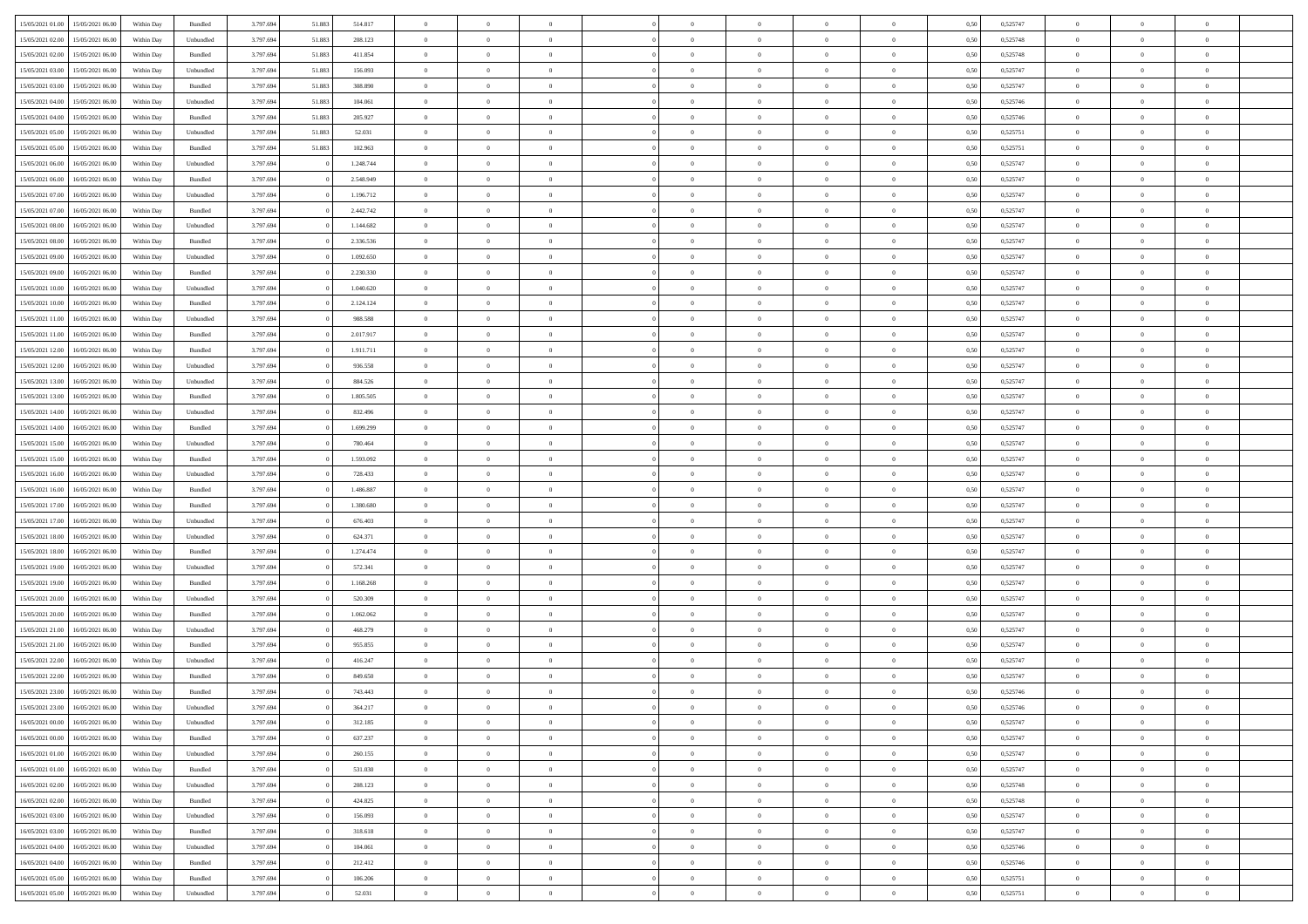| 16/05/2021 06:00 | 17/05/2021 06:00 | Within Day | Unbundled          | 3.797.694 | 1.248.744 | $\overline{0}$ | $\theta$       |                | $\Omega$       | $\Omega$       | $\theta$       | $\theta$       | 0,50 | 0,525747 | $\theta$       | $\overline{0}$ | $\theta$       |  |
|------------------|------------------|------------|--------------------|-----------|-----------|----------------|----------------|----------------|----------------|----------------|----------------|----------------|------|----------|----------------|----------------|----------------|--|
|                  |                  |            |                    |           |           |                |                |                |                |                |                |                |      |          |                |                |                |  |
| 16/05/2021 06:00 | 17/05/2021 06:00 | Within Day | Bundled            | 3.797.694 | 2.548.949 | $\overline{0}$ | $\theta$       | $\overline{0}$ | $\overline{0}$ | $\bf{0}$       | $\overline{0}$ | $\bf{0}$       | 0,50 | 0,525747 | $\theta$       | $\overline{0}$ | $\overline{0}$ |  |
| 16/05/2021 07:00 | 17/05/2021 06:00 | Within Day | Unbundled          | 3.797.694 | 1.196.712 | $\overline{0}$ | $\bf{0}$       | $\overline{0}$ | $\bf{0}$       | $\bf{0}$       | $\bf{0}$       | $\mathbf{0}$   | 0,50 | 0,525747 | $\overline{0}$ | $\overline{0}$ | $\overline{0}$ |  |
| 16/05/2021 07:00 | 17/05/2021 06:00 | Within Dav | Bundled            | 3.797.694 | 2.442.742 | $\overline{0}$ | $\overline{0}$ | $\overline{0}$ | $\overline{0}$ | $\bf{0}$       | $\overline{0}$ | $\overline{0}$ | 0.50 | 0,525747 | $\theta$       | $\theta$       | $\overline{0}$ |  |
| 16/05/2021 08:00 | 17/05/2021 06:00 | Within Day | Unbundled          | 3.797.694 | 1.144.682 | $\overline{0}$ | $\theta$       | $\overline{0}$ | $\overline{0}$ | $\bf{0}$       | $\overline{0}$ | $\bf{0}$       | 0,50 | 0,525747 | $\theta$       | $\overline{0}$ | $\overline{0}$ |  |
| 16/05/2021 08:00 | 17/05/2021 06:00 | Within Day | Bundled            | 3.797.694 | 2.336.536 | $\overline{0}$ | $\overline{0}$ | $\overline{0}$ | $\bf{0}$       | $\overline{0}$ | $\overline{0}$ | $\mathbf{0}$   | 0,50 | 0,525747 | $\overline{0}$ | $\overline{0}$ | $\bf{0}$       |  |
|                  |                  |            |                    |           |           |                | $\overline{0}$ |                |                | $\overline{0}$ |                |                |      |          | $\theta$       | $\overline{0}$ | $\overline{0}$ |  |
| 16/05/2021 11:00 | 17/05/2021 06:00 | Within Dav | Unbundled          | 3.797.694 | 988.588   | $\overline{0}$ |                | $\overline{0}$ | $\overline{0}$ |                | $\overline{0}$ | $\overline{0}$ | 0.50 | 0,525747 |                |                |                |  |
| 16/05/2021 11:00 | 17/05/2021 06:00 | Within Day | Bundled            | 3.797.694 | 2.017.917 | $\overline{0}$ | $\theta$       | $\overline{0}$ | $\overline{0}$ | $\bf{0}$       | $\overline{0}$ | $\bf{0}$       | 0,50 | 0,525747 | $\theta$       | $\theta$       | $\overline{0}$ |  |
| 16/05/2021 12:00 | 17/05/2021 06:00 | Within Day | Unbundled          | 3.797.694 | 936.558   | $\overline{0}$ | $\overline{0}$ | $\overline{0}$ | $\bf{0}$       | $\bf{0}$       | $\bf{0}$       | $\bf{0}$       | 0,50 | 0,525747 | $\,0\,$        | $\overline{0}$ | $\overline{0}$ |  |
| 16/05/2021 12:00 | 17/05/2021 06:00 | Within Dav | Bundled            | 3.797.694 | 1.911.711 | $\overline{0}$ | $\overline{0}$ | $\overline{0}$ | $\overline{0}$ | $\overline{0}$ | $\overline{0}$ | $\overline{0}$ | 0.50 | 0,525747 | $\theta$       | $\overline{0}$ | $\overline{0}$ |  |
| 16/05/2021 13:00 | 17/05/2021 06:00 | Within Day | Bundled            | 3.797.694 | 1.805.505 | $\overline{0}$ | $\theta$       | $\overline{0}$ | $\overline{0}$ | $\bf{0}$       | $\overline{0}$ | $\bf{0}$       | 0,50 | 0,525747 | $\,$ 0 $\,$    | $\overline{0}$ | $\overline{0}$ |  |
| 16/05/2021 13:00 | 17/05/2021 06:00 | Within Day | Unbundled          | 3.797.694 | 884.526   | $\overline{0}$ | $\bf{0}$       | $\overline{0}$ | $\bf{0}$       | $\bf{0}$       | $\bf{0}$       | $\mathbf{0}$   | 0,50 | 0,525747 | $\overline{0}$ | $\overline{0}$ | $\bf{0}$       |  |
| 16/05/2021 14:00 | 17/05/2021 06:00 | Within Day | Unbundled          | 3.797.694 | 832.496   | $\overline{0}$ | $\overline{0}$ | $\overline{0}$ | $\overline{0}$ | $\bf{0}$       | $\overline{0}$ | $\overline{0}$ | 0.50 | 0,525747 | $\theta$       | $\theta$       | $\overline{0}$ |  |
|                  |                  |            |                    |           |           | $\overline{0}$ | $\theta$       | $\overline{0}$ | $\overline{0}$ | $\bf{0}$       | $\overline{0}$ |                |      |          | $\theta$       | $\overline{0}$ | $\overline{0}$ |  |
| 16/05/2021 14:00 | 17/05/2021 06:00 | Within Day | Bundled            | 3.797.694 | 1.699.299 |                |                |                |                |                |                | $\bf{0}$       | 0,50 | 0,525747 |                |                |                |  |
| 16/05/2021 15:00 | 17/05/2021 06:00 | Within Day | Unbundled          | 3.797.694 | 780.464   | $\overline{0}$ | $\overline{0}$ | $\overline{0}$ | $\bf{0}$       | $\overline{0}$ | $\overline{0}$ | $\mathbf{0}$   | 0,50 | 0,525747 | $\overline{0}$ | $\overline{0}$ | $\bf{0}$       |  |
| 16/05/2021 15:00 | 17/05/2021 06:00 | Within Dav | Bundled            | 3.797.694 | 1.593.092 | $\overline{0}$ | $\overline{0}$ | $\overline{0}$ | $\overline{0}$ | $\overline{0}$ | $\overline{0}$ | $\overline{0}$ | 0.50 | 0,525747 | $\theta$       | $\overline{0}$ | $\overline{0}$ |  |
| 16/05/2021 16:00 | 17/05/2021 06:00 | Within Day | Unbundled          | 3.797.694 | 728.433   | $\overline{0}$ | $\theta$       | $\overline{0}$ | $\overline{0}$ | $\bf{0}$       | $\overline{0}$ | $\bf{0}$       | 0,50 | 0,525747 | $\theta$       | $\theta$       | $\overline{0}$ |  |
| 16/05/2021 16:00 | 17/05/2021 06:00 | Within Day | Bundled            | 3.797.694 | 1.486.887 | $\overline{0}$ | $\overline{0}$ | $\overline{0}$ | $\bf{0}$       | $\bf{0}$       | $\bf{0}$       | $\mathbf{0}$   | 0,50 | 0,525747 | $\,0\,$        | $\overline{0}$ | $\overline{0}$ |  |
| 16/05/2021 17:00 | 17/05/2021 06:00 | Within Day | Unbundled          | 3.797.694 | 676.403   | $\overline{0}$ | $\overline{0}$ | $\overline{0}$ | $\overline{0}$ | $\overline{0}$ | $\overline{0}$ | $\overline{0}$ | 0.50 | 0,525747 | $\theta$       | $\overline{0}$ | $\overline{0}$ |  |
| 16/05/2021 17:00 | 17/05/2021 06:00 | Within Day | Bundled            | 3.797.694 | 1.380.680 | $\overline{0}$ | $\theta$       | $\overline{0}$ | $\overline{0}$ | $\bf{0}$       | $\overline{0}$ | $\bf{0}$       | 0,50 | 0,525747 | $\,$ 0 $\,$    | $\overline{0}$ | $\overline{0}$ |  |
|                  |                  |            |                    |           |           |                |                |                |                |                |                |                |      |          |                |                |                |  |
| 16/05/2021 18:00 | 17/05/2021 06:00 | Within Day | Bundled            | 3.797.694 | 1.274.474 | $\overline{0}$ | $\overline{0}$ | $\overline{0}$ | $\bf{0}$       | $\bf{0}$       | $\bf{0}$       | $\mathbf{0}$   | 0,50 | 0,525747 | $\bf{0}$       | $\overline{0}$ | $\bf{0}$       |  |
| 16/05/2021 18:00 | 17/05/2021 06:00 | Within Day | Unbundled          | 3.797.694 | 624.371   | $\overline{0}$ | $\overline{0}$ | $\overline{0}$ | $\overline{0}$ | $\overline{0}$ | $\overline{0}$ | $\overline{0}$ | 0.50 | 0,525747 | $\theta$       | $\overline{0}$ | $\overline{0}$ |  |
| 16/05/2021 19:00 | 17/05/2021 06:00 | Within Day | Unbundled          | 3.797.694 | 572.341   | $\overline{0}$ | $\theta$       | $\overline{0}$ | $\overline{0}$ | $\bf{0}$       | $\overline{0}$ | $\bf{0}$       | 0,50 | 0,525747 | $\,$ 0 $\,$    | $\overline{0}$ | $\overline{0}$ |  |
| 16/05/2021 19:00 | 17/05/2021 06:00 | Within Day | Bundled            | 3.797.694 | 1.168.268 | $\overline{0}$ | $\overline{0}$ | $\overline{0}$ | $\bf{0}$       | $\overline{0}$ | $\overline{0}$ | $\mathbf{0}$   | 0,50 | 0,525747 | $\bf{0}$       | $\overline{0}$ | $\bf{0}$       |  |
| 16/05/2021 20:00 | 17/05/2021 06:00 | Within Dav | Unbundled          | 3.797.694 | 520.309   | $\overline{0}$ | $\overline{0}$ | $\overline{0}$ | $\overline{0}$ | $\overline{0}$ | $\overline{0}$ | $\overline{0}$ | 0.50 | 0,525747 | $\theta$       | $\overline{0}$ | $\overline{0}$ |  |
| 16/05/2021 20:00 | 17/05/2021 06:00 | Within Day | Bundled            | 3.797.694 | 1.062.062 | $\overline{0}$ | $\theta$       | $\overline{0}$ | $\overline{0}$ | $\bf{0}$       | $\overline{0}$ | $\bf{0}$       | 0,50 | 0,525747 | $\theta$       | $\theta$       | $\overline{0}$ |  |
| 16/05/2021 21.00 | 17/05/2021 06:00 | Within Day | Unbundled          | 3.797.694 | 468.279   | $\overline{0}$ | $\overline{0}$ | $\overline{0}$ | $\overline{0}$ | $\bf{0}$       | $\overline{0}$ | $\bf{0}$       | 0,50 | 0,525747 | $\,0\,$        | $\overline{0}$ | $\overline{0}$ |  |
| 16/05/2021 21:00 | 17/05/2021 06:00 | Within Day | Bundled            | 3.797.694 | 955.855   | $\overline{0}$ | $\overline{0}$ | $\overline{0}$ | $\overline{0}$ | $\overline{0}$ | $\overline{0}$ | $\overline{0}$ | 0.50 | 0,525747 | $\theta$       | $\overline{0}$ | $\overline{0}$ |  |
|                  |                  |            |                    |           |           |                |                |                |                |                |                |                |      |          |                |                |                |  |
| 16/05/2021 22:00 | 17/05/2021 06:00 | Within Day | Unbundled          | 3.797.694 | 416.247   | $\overline{0}$ | $\theta$       | $\overline{0}$ | $\overline{0}$ | $\bf{0}$       | $\overline{0}$ | $\bf{0}$       | 0,50 | 0,525747 | $\,$ 0 $\,$    | $\overline{0}$ | $\overline{0}$ |  |
| 16/05/2021 22:00 | 17/05/2021 06:00 | Within Day | Bundled            | 3.797.694 | 849.650   | $\overline{0}$ | $\bf{0}$       | $\overline{0}$ | $\overline{0}$ | $\bf{0}$       | $\overline{0}$ | $\bf{0}$       | 0,50 | 0,525747 | $\bf{0}$       | $\overline{0}$ | $\bf{0}$       |  |
| 16/05/2021 23:00 | 17/05/2021 06:00 | Within Day | Unbundled          | 3.797.694 | 364.217   | $\overline{0}$ | $\Omega$       | $\overline{0}$ | $\Omega$       | $\Omega$       | $\overline{0}$ | $\overline{0}$ | 0,50 | 0,525746 | $\,0\,$        | $\theta$       | $\theta$       |  |
| 16/05/2021 23:00 | 17/05/2021 06:00 | Within Day | Bundled            | 3.797.694 | 743.443   | $\overline{0}$ | $\theta$       | $\overline{0}$ | $\overline{0}$ | $\bf{0}$       | $\overline{0}$ | $\bf{0}$       | 0,50 | 0,525746 | $\,$ 0 $\,$    | $\overline{0}$ | $\overline{0}$ |  |
| 17/05/2021 00:00 | 17/05/2021 06:00 | Within Day | Bundled            | 3.797.694 | 637.237   | $\overline{0}$ | $\overline{0}$ | $\overline{0}$ | $\overline{0}$ | $\overline{0}$ | $\overline{0}$ | $\mathbf{0}$   | 0,50 | 0,525747 | $\bf{0}$       | $\overline{0}$ | $\bf{0}$       |  |
| 17/05/2021 00:00 | 17/05/2021 06:00 | Within Day | Unbundled          | 3.797.694 | 312.185   | $\overline{0}$ | $\Omega$       | $\Omega$       | $\Omega$       | $\bf{0}$       | $\overline{0}$ | $\overline{0}$ | 0.50 | 0,525747 | $\,0\,$        | $\theta$       | $\theta$       |  |
| 17/05/2021 01:00 | 17/05/2021 06:00 | Within Day | Unbundled          | 3.797.694 | 260.155   | $\overline{0}$ | $\theta$       | $\overline{0}$ | $\overline{0}$ | $\bf{0}$       | $\overline{0}$ | $\bf{0}$       | 0,50 | 0,525747 | $\,$ 0 $\,$    | $\overline{0}$ | $\overline{0}$ |  |
|                  |                  |            |                    |           |           |                |                |                |                |                |                |                |      |          |                |                |                |  |
| 17/05/2021 01:00 | 17/05/2021 06:00 | Within Day | Bundled            | 3.797.694 | 531.030   | $\overline{0}$ | $\overline{0}$ | $\overline{0}$ | $\bf{0}$       | $\bf{0}$       | $\bf{0}$       | $\bf{0}$       | 0,50 | 0,525747 | $\bf{0}$       | $\overline{0}$ | $\bf{0}$       |  |
| 17/05/2021 02:00 | 17/05/2021 06:00 | Within Day | Unbundled          | 3.797.694 | 208.123   | $\overline{0}$ | $\Omega$       | $\overline{0}$ | $\Omega$       | $\overline{0}$ | $\overline{0}$ | $\overline{0}$ | 0.50 | 0,525748 | $\,$ 0 $\,$    | $\theta$       | $\theta$       |  |
| 17/05/2021 02:00 | 17/05/2021 06:00 | Within Day | Bundled            | 3.797.694 | 424.825   | $\overline{0}$ | $\overline{0}$ | $\overline{0}$ | $\overline{0}$ | $\bf{0}$       | $\overline{0}$ | $\bf{0}$       | 0,50 | 0,525748 | $\,$ 0 $\,$    | $\overline{0}$ | $\overline{0}$ |  |
| 17/05/2021 03:00 | 17/05/2021 06:00 | Within Day | Unbundled          | 3.797.694 | 156.093   | $\overline{0}$ | $\overline{0}$ | $\overline{0}$ | $\bf{0}$       | $\bf{0}$       | $\bf{0}$       | $\mathbf{0}$   | 0,50 | 0,525747 | $\overline{0}$ | $\overline{0}$ | $\bf{0}$       |  |
| 17/05/2021 03:00 | 17/05/2021 06:00 | Within Day | Bundled            | 3.797.694 | 318.618   | $\overline{0}$ | $\Omega$       | $\overline{0}$ | $\Omega$       | $\overline{0}$ | $\overline{0}$ | $\overline{0}$ | 0,50 | 0,525747 | $\,0\,$        | $\theta$       | $\theta$       |  |
| 17/05/2021 04:00 | 17/05/2021 06:00 | Within Day | Unbundled          | 3.797.694 | 104.061   | $\overline{0}$ | $\overline{0}$ | $\overline{0}$ | $\overline{0}$ | $\,$ 0         | $\overline{0}$ | $\bf{0}$       | 0,50 | 0,525746 | $\,$ 0 $\,$    | $\overline{0}$ | $\overline{0}$ |  |
| 17/05/2021 04:00 | 17/05/2021 06:00 | Within Day | Bundled            | 3.797.694 | 212.412   | $\overline{0}$ | $\overline{0}$ | $\overline{0}$ | $\bf{0}$       | $\bf{0}$       | $\overline{0}$ | $\mathbf{0}$   | 0,50 | 0,525746 | $\bf{0}$       | $\overline{0}$ | $\bf{0}$       |  |
| 17/05/2021 05:00 | 17/05/2021 06:00 | Within Day | Unbundled          | 3.797.694 | 52.031    | $\overline{0}$ | $\Omega$       | $\Omega$       | $\Omega$       | $\Omega$       | $\Omega$       | $\overline{0}$ | 0.50 | 0,525751 | $\theta$       | $\theta$       | $\theta$       |  |
| 17/05/2021 05:00 | 17/05/2021 06:00 |            |                    | 3.797.694 | 106.206   | $\overline{0}$ | $\overline{0}$ | $\overline{0}$ | $\bf{0}$       | $\,$ 0         |                |                |      | 0,525751 | $\,0\,$        | $\,$ 0 $\,$    | $\overline{0}$ |  |
|                  |                  | Within Day | Bundled            |           |           |                |                |                |                |                | $\overline{0}$ | $\bf{0}$       | 0,50 |          |                |                |                |  |
| 17/05/2021 06:00 | 18/05/2021 06:00 | Within Day | $\mathbf B$ undled | 3.797.694 | 2.548.949 | $\bf{0}$       | $\bf{0}$       |                |                |                |                |                | 0,50 | 0,525747 | $\bf{0}$       | $\overline{0}$ |                |  |
| 17/05/2021 06:00 | 18/05/2021 06:00 | Within Day | Unbundled          | 3.797.694 | 1.248.744 | $\overline{0}$ | $\overline{0}$ | $\overline{0}$ | $\Omega$       | $\theta$       | $\overline{0}$ | $\overline{0}$ | 0,50 | 0,525747 | $\theta$       | $\theta$       | $\theta$       |  |
| 17/05/2021 07:00 | 18/05/2021 06:00 | Within Day | Unbundled          | 3.797.694 | 1.196.712 | $\overline{0}$ | $\,$ 0         | $\overline{0}$ | $\overline{0}$ | $\,$ 0 $\,$    | $\overline{0}$ | $\mathbf{0}$   | 0,50 | 0,525747 | $\,$ 0 $\,$    | $\,$ 0 $\,$    | $\,$ 0         |  |
| 17/05/2021 07:00 | 18/05/2021 06:00 | Within Day | Bundled            | 3.797.694 | 2.442.742 | $\overline{0}$ | $\overline{0}$ | $\overline{0}$ | $\overline{0}$ | $\overline{0}$ | $\overline{0}$ | $\mathbf{0}$   | 0,50 | 0,525747 | $\overline{0}$ | $\bf{0}$       | $\bf{0}$       |  |
| 17/05/2021 08:00 | 18/05/2021 06:00 | Within Day | Unbundled          | 3.797.694 | 1.144.682 | $\overline{0}$ | $\overline{0}$ | $\overline{0}$ | $\Omega$       | $\overline{0}$ | $\overline{0}$ | $\bf{0}$       | 0,50 | 0,525747 | $\overline{0}$ | $\theta$       | $\overline{0}$ |  |
| 17/05/2021 08:00 | 18/05/2021 06:00 | Within Day | Bundled            | 3.797.694 | 2.336.536 | $\overline{0}$ | $\,$ 0         | $\overline{0}$ | $\overline{0}$ | $\overline{0}$ | $\overline{0}$ | $\bf{0}$       | 0,50 | 0,525747 | $\,$ 0 $\,$    | $\overline{0}$ | $\overline{0}$ |  |
| 17/05/2021 09:00 | 18/05/2021 06:00 | Within Day | Unbundled          | 3.797.694 | 1.092.650 | $\overline{0}$ | $\overline{0}$ | $\overline{0}$ | $\overline{0}$ | $\overline{0}$ | $\overline{0}$ | $\mathbf{0}$   | 0,50 | 0,525747 | $\overline{0}$ | $\overline{0}$ | $\bf{0}$       |  |
|                  |                  |            |                    |           |           |                |                |                |                |                |                |                |      |          |                |                |                |  |
| 17/05/2021 09:00 | 18/05/2021 06:00 | Within Day | Bundled            | 3.797.694 | 2.230.330 | $\overline{0}$ | $\overline{0}$ | $\overline{0}$ | $\Omega$       | $\overline{0}$ | $\overline{0}$ | $\bf{0}$       | 0.50 | 0,525747 | $\overline{0}$ | $\theta$       | $\overline{0}$ |  |
| 17/05/2021 10:00 | 18/05/2021 06:00 | Within Day | Unbundled          | 3.797.694 | 1.040.620 | $\overline{0}$ | $\,$ 0         | $\overline{0}$ | $\bf{0}$       | $\bf{0}$       | $\bf{0}$       | $\bf{0}$       | 0,50 | 0,525747 | $\,$ 0 $\,$    | $\overline{0}$ | $\overline{0}$ |  |
| 17/05/2021 10:00 | 18/05/2021 06:00 | Within Day | Bundled            | 3.797.694 | 2.124.124 | $\overline{0}$ | $\bf{0}$       | $\overline{0}$ | $\overline{0}$ | $\overline{0}$ | $\bf{0}$       | $\mathbf{0}$   | 0,50 | 0,525747 | $\overline{0}$ | $\overline{0}$ | $\bf{0}$       |  |
| 17/05/2021 11:00 | 18/05/2021 06:00 | Within Day | Unbundled          | 3.797.694 | 988,588   | $\overline{0}$ | $\overline{0}$ | $\overline{0}$ | $\Omega$       | $\overline{0}$ | $\overline{0}$ | $\bf{0}$       | 0.50 | 0,525747 | $\overline{0}$ | $\theta$       | $\overline{0}$ |  |
| 17/05/2021 11:00 | 18/05/2021 06:00 | Within Day | Bundled            | 3.797.694 | 2.017.917 | $\overline{0}$ | $\bf{0}$       | $\overline{0}$ | $\overline{0}$ | $\bf{0}$       | $\bf{0}$       | $\mathbf{0}$   | 0,50 | 0,525747 | $\,$ 0 $\,$    | $\,$ 0 $\,$    | $\bf{0}$       |  |
| 17/05/2021 12:00 | 18/05/2021 06:00 | Within Day | Bundled            | 3.797.694 | 1.911.711 | $\overline{0}$ | $\overline{0}$ | $\overline{0}$ | $\overline{0}$ | $\bf{0}$       | $\bf{0}$       | $\mathbf{0}$   | 0,50 | 0,525747 | $\overline{0}$ | $\bf{0}$       | $\bf{0}$       |  |
|                  |                  |            |                    |           |           |                |                |                |                |                |                |                |      |          |                |                |                |  |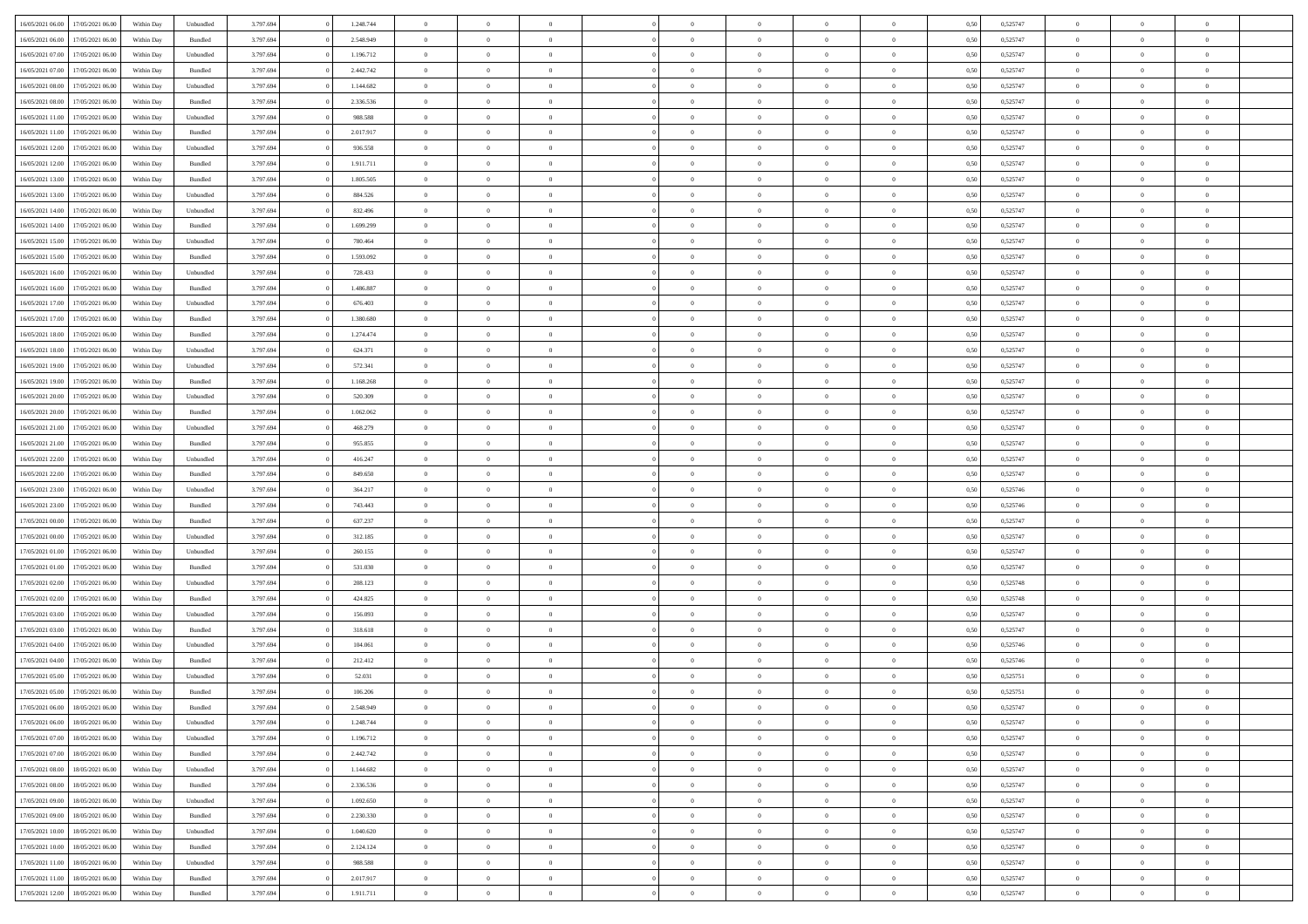| 17/05/2021 12:00 | 18/05/2021 06:00 | Within Day | Unbundled          | 3.797.694 | 936.558   | $\overline{0}$ | $\theta$       |                | $\Omega$       | $\Omega$       | $\overline{0}$ | $\theta$       | 0,50 | 0,525747 | $\theta$       | $\overline{0}$ | $\overline{0}$ |  |
|------------------|------------------|------------|--------------------|-----------|-----------|----------------|----------------|----------------|----------------|----------------|----------------|----------------|------|----------|----------------|----------------|----------------|--|
|                  |                  |            |                    |           |           |                |                |                |                |                |                |                |      |          |                |                |                |  |
| 17/05/2021 13:00 | 18/05/2021 06:00 | Within Day | Unbundled          | 3.797.694 | 884.526   | $\overline{0}$ | $\overline{0}$ | $\overline{0}$ | $\overline{0}$ | $\bf{0}$       | $\overline{0}$ | $\,$ 0 $\,$    | 0,50 | 0,525747 | $\theta$       | $\overline{0}$ | $\overline{0}$ |  |
| 17/05/2021 13:00 | 18/05/2021 06:00 | Within Day | Bundled            | 3.797.694 | 1.805.505 | $\overline{0}$ | $\bf{0}$       | $\overline{0}$ | $\bf{0}$       | $\bf{0}$       | $\bf{0}$       | $\mathbf{0}$   | 0,50 | 0,525747 | $\overline{0}$ | $\overline{0}$ | $\overline{0}$ |  |
| 17/05/2021 14:00 | 18/05/2021 06:00 | Within Dav | Unbundled          | 3.797.694 | 832.496   | $\overline{0}$ | $\overline{0}$ | $\overline{0}$ | $\overline{0}$ | $\bf{0}$       | $\overline{0}$ | $\overline{0}$ | 0.50 | 0,525747 | $\theta$       | $\theta$       | $\overline{0}$ |  |
| 17/05/2021 14:00 | 18/05/2021 06:00 | Within Day | Bundled            | 3.797.694 | 1.699.299 | $\overline{0}$ | $\theta$       | $\overline{0}$ | $\overline{0}$ | $\bf{0}$       | $\overline{0}$ | $\bf{0}$       | 0,50 | 0,525747 | $\,$ 0 $\,$    | $\overline{0}$ | $\overline{0}$ |  |
|                  |                  |            |                    |           |           |                |                |                |                |                |                |                |      |          |                |                |                |  |
| 17/05/2021 15:00 | 18/05/2021 06:00 | Within Day | Unbundled          | 3.797.694 | 780.464   | $\overline{0}$ | $\overline{0}$ | $\overline{0}$ | $\bf{0}$       | $\overline{0}$ | $\overline{0}$ | $\mathbf{0}$   | 0,50 | 0,525747 | $\overline{0}$ | $\overline{0}$ | $\bf{0}$       |  |
| 17/05/2021 15:00 | 18/05/2021 06:00 | Within Dav | Bundled            | 3.797.694 | 1.593.092 | $\overline{0}$ | $\overline{0}$ | $\overline{0}$ | $\overline{0}$ | $\overline{0}$ | $\overline{0}$ | $\overline{0}$ | 0.50 | 0,525747 | $\theta$       | $\overline{0}$ | $\overline{0}$ |  |
| 17/05/2021 16:00 | 18/05/2021 06:00 | Within Day | Unbundled          | 3.797.694 | 728.433   | $\overline{0}$ | $\theta$       | $\overline{0}$ | $\overline{0}$ | $\bf{0}$       | $\overline{0}$ | $\bf{0}$       | 0,50 | 0,525747 | $\theta$       | $\theta$       | $\overline{0}$ |  |
| 17/05/2021 16:00 | 18/05/2021 06:00 | Within Day | Bundled            | 3.797.694 | 1.486.887 | $\overline{0}$ | $\overline{0}$ | $\overline{0}$ | $\bf{0}$       | $\bf{0}$       | $\bf{0}$       | $\bf{0}$       | 0,50 | 0,525747 | $\,0\,$        | $\overline{0}$ | $\overline{0}$ |  |
| 17/05/2021 17:00 | 18/05/2021 06:00 | Within Dav | Bundled            | 3.797.694 | 1.380.680 | $\overline{0}$ | $\overline{0}$ | $\overline{0}$ | $\overline{0}$ | $\overline{0}$ | $\overline{0}$ | $\overline{0}$ | 0.50 | 0,525747 | $\theta$       | $\overline{0}$ | $\overline{0}$ |  |
| 17/05/2021 17:00 | 18/05/2021 06:00 | Within Day | Unbundled          | 3.797.694 | 676.403   | $\overline{0}$ | $\theta$       | $\overline{0}$ | $\overline{0}$ | $\bf{0}$       | $\overline{0}$ | $\bf{0}$       | 0,50 | 0,525747 | $\,$ 0 $\,$    | $\overline{0}$ | $\overline{0}$ |  |
|                  |                  |            |                    |           |           |                |                |                |                |                |                |                |      |          |                |                |                |  |
| 17/05/2021 18:00 | 18/05/2021 06:00 | Within Day | Unbundled          | 3.797.694 | 624.371   | $\overline{0}$ | $\bf{0}$       | $\overline{0}$ | $\bf{0}$       | $\bf{0}$       | $\bf{0}$       | $\mathbf{0}$   | 0,50 | 0,525747 | $\overline{0}$ | $\overline{0}$ | $\bf{0}$       |  |
| 17/05/2021 18:00 | 18/05/2021 06:00 | Within Day | Bundled            | 3.797.694 | 1.274.474 | $\overline{0}$ | $\overline{0}$ | $\overline{0}$ | $\overline{0}$ | $\bf{0}$       | $\overline{0}$ | $\overline{0}$ | 0.50 | 0,525747 | $\theta$       | $\theta$       | $\overline{0}$ |  |
| 17/05/2021 19:00 | 18/05/2021 06:00 | Within Day | Unbundled          | 3.797.694 | 572.341   | $\overline{0}$ | $\theta$       | $\overline{0}$ | $\overline{0}$ | $\bf{0}$       | $\overline{0}$ | $\bf{0}$       | 0,50 | 0,525747 | $\theta$       | $\overline{0}$ | $\overline{0}$ |  |
| 17/05/2021 19:00 | 18/05/2021 06:00 | Within Day | Bundled            | 3.797.694 | 1.168.268 | $\overline{0}$ | $\overline{0}$ | $\overline{0}$ | $\bf{0}$       | $\overline{0}$ | $\overline{0}$ | $\mathbf{0}$   | 0,50 | 0,525747 | $\overline{0}$ | $\overline{0}$ | $\bf{0}$       |  |
| 17/05/2021 20:00 | 18/05/2021 06:00 | Within Dav | Unbundled          | 3.797.694 | 520.309   | $\overline{0}$ | $\overline{0}$ | $\overline{0}$ | $\overline{0}$ | $\overline{0}$ | $\overline{0}$ | $\overline{0}$ | 0.50 | 0,525747 | $\theta$       | $\overline{0}$ | $\overline{0}$ |  |
| 17/05/2021 20:00 | 18/05/2021 06:00 | Within Day | Bundled            | 3.797.694 | 1.062.062 | $\overline{0}$ | $\theta$       | $\overline{0}$ | $\overline{0}$ | $\bf{0}$       | $\overline{0}$ | $\bf{0}$       | 0,50 | 0,525747 | $\theta$       | $\theta$       | $\overline{0}$ |  |
| 17/05/2021 21.00 | 18/05/2021 06:00 | Within Day | Unbundled          | 3.797.694 | 468.279   | $\overline{0}$ | $\overline{0}$ | $\overline{0}$ | $\bf{0}$       | $\bf{0}$       | $\bf{0}$       | $\bf{0}$       | 0,50 | 0,525747 | $\,0\,$        | $\overline{0}$ | $\overline{0}$ |  |
| 17/05/2021 21:00 | 18/05/2021 06:00 | Within Day | Bundled            | 3.797.694 | 955.855   | $\overline{0}$ | $\overline{0}$ | $\overline{0}$ | $\overline{0}$ | $\overline{0}$ | $\overline{0}$ | $\overline{0}$ | 0.50 | 0,525747 | $\theta$       | $\overline{0}$ | $\overline{0}$ |  |
|                  |                  |            |                    |           |           |                |                |                |                |                |                |                |      |          |                |                |                |  |
| 17/05/2021 22:00 | 18/05/2021 06:00 | Within Day | Unbundled          | 3.797.694 | 416.247   | $\overline{0}$ | $\theta$       | $\overline{0}$ | $\overline{0}$ | $\bf{0}$       | $\overline{0}$ | $\bf{0}$       | 0,50 | 0,525747 | $\,$ 0 $\,$    | $\overline{0}$ | $\overline{0}$ |  |
| 17/05/2021 22.00 | 18/05/2021 06:00 | Within Day | Bundled            | 3.797.694 | 849.650   | $\overline{0}$ | $\overline{0}$ | $\overline{0}$ | $\bf{0}$       | $\bf{0}$       | $\bf{0}$       | $\bf{0}$       | 0,50 | 0,525747 | $\bf{0}$       | $\overline{0}$ | $\bf{0}$       |  |
| 17/05/2021 23:00 | 18/05/2021 06:00 | Within Day | Bundled            | 3.797.694 | 743,443   | $\overline{0}$ | $\overline{0}$ | $\overline{0}$ | $\overline{0}$ | $\bf{0}$       | $\overline{0}$ | $\overline{0}$ | 0.50 | 0,525746 | $\theta$       | $\overline{0}$ | $\overline{0}$ |  |
| 17/05/2021 23:00 | 18/05/2021 06:00 | Within Day | Unbundled          | 3.797.694 | 364.217   | $\overline{0}$ | $\theta$       | $\overline{0}$ | $\overline{0}$ | $\bf{0}$       | $\overline{0}$ | $\bf{0}$       | 0,50 | 0,525746 | $\,$ 0 $\,$    | $\overline{0}$ | $\overline{0}$ |  |
| 18/05/2021 00:00 | 18/05/2021 06:00 | Within Day | Unbundled          | 3.797.694 | 312.185   | $\overline{0}$ | $\overline{0}$ | $\overline{0}$ | $\bf{0}$       | $\overline{0}$ | $\overline{0}$ | $\mathbf{0}$   | 0,50 | 0,525747 | $\overline{0}$ | $\overline{0}$ | $\bf{0}$       |  |
| 18/05/2021 00:00 | 18/05/2021 06:00 | Within Dav | Bundled            | 3.797.694 | 637.237   | $\overline{0}$ | $\overline{0}$ | $\overline{0}$ | $\overline{0}$ | $\overline{0}$ | $\overline{0}$ | $\overline{0}$ | 0.50 | 0,525747 | $\theta$       | $\overline{0}$ | $\overline{0}$ |  |
| 18/05/2021 01:00 | 18/05/2021 06:00 | Within Day | Unbundled          | 3.797.694 | 260.155   | $\overline{0}$ | $\theta$       | $\overline{0}$ | $\overline{0}$ | $\bf{0}$       | $\overline{0}$ | $\bf{0}$       | 0,50 | 0,525747 | $\theta$       | $\theta$       | $\overline{0}$ |  |
|                  |                  |            |                    |           |           |                |                |                |                |                |                |                |      |          |                |                |                |  |
| 18/05/2021 01:00 | 18/05/2021 06:00 | Within Day | Bundled            | 3.797.694 | 531.030   | $\overline{0}$ | $\overline{0}$ | $\overline{0}$ | $\overline{0}$ | $\bf{0}$       | $\overline{0}$ | $\bf{0}$       | 0,50 | 0,525747 | $\,0\,$        | $\overline{0}$ | $\overline{0}$ |  |
| 18/05/2021 02:00 | 18/05/2021 06:00 | Within Day | Unbundled          | 3.797.694 | 208.123   | $\overline{0}$ | $\overline{0}$ | $\overline{0}$ | $\overline{0}$ | $\overline{0}$ | $\overline{0}$ | $\overline{0}$ | 0.50 | 0,525748 | $\theta$       | $\overline{0}$ | $\overline{0}$ |  |
| 18/05/2021 02:00 | 18/05/2021 06:00 | Within Day | Bundled            | 3.797.694 | 424.825   | $\overline{0}$ | $\theta$       | $\overline{0}$ | $\overline{0}$ | $\bf{0}$       | $\overline{0}$ | $\bf{0}$       | 0,50 | 0,525748 | $\,$ 0 $\,$    | $\overline{0}$ | $\overline{0}$ |  |
| 18/05/2021 03:00 | 18/05/2021 06:00 | Within Day | Unbundled          | 3.797.694 | 156.093   | $\overline{0}$ | $\bf{0}$       | $\overline{0}$ | $\overline{0}$ | $\bf{0}$       | $\overline{0}$ | $\bf{0}$       | 0,50 | 0,525747 | $\bf{0}$       | $\overline{0}$ | $\bf{0}$       |  |
| 18/05/2021 03:00 | 18/05/2021 06:00 | Within Day | Bundled            | 3.797.694 | 318.618   | $\overline{0}$ | $\Omega$       | $\overline{0}$ | $\Omega$       | $\Omega$       | $\overline{0}$ | $\overline{0}$ | 0,50 | 0,525747 | $\,0\,$        | $\theta$       | $\theta$       |  |
| 18/05/2021 04:00 | 18/05/2021 06:00 | Within Day | Unbundled          | 3.797.694 | 104.061   | $\overline{0}$ | $\theta$       | $\overline{0}$ | $\overline{0}$ | $\bf{0}$       | $\overline{0}$ | $\bf{0}$       | 0,50 | 0,525746 | $\,$ 0 $\,$    | $\overline{0}$ | $\overline{0}$ |  |
| 18/05/2021 04:00 | 18/05/2021 06:00 | Within Day | Bundled            | 3.797.694 | 212.412   | $\overline{0}$ | $\overline{0}$ | $\overline{0}$ | $\bf{0}$       | $\overline{0}$ | $\overline{0}$ | $\mathbf{0}$   | 0,50 | 0,525746 | $\overline{0}$ | $\overline{0}$ | $\bf{0}$       |  |
|                  |                  |            |                    |           |           |                |                |                |                |                |                |                |      |          |                |                |                |  |
| 18/05/2021 05:00 | 18/05/2021 06:00 | Within Day | Bundled            | 3.797.694 | 106,206   | $\overline{0}$ | $\Omega$       | $\Omega$       | $\Omega$       | $\bf{0}$       | $\overline{0}$ | $\overline{0}$ | 0.50 | 0,525751 | $\,0\,$        | $\theta$       | $\theta$       |  |
| 18/05/2021 05:00 | 18/05/2021 06:00 | Within Day | Unbundled          | 3.797.694 | 52.031    | $\overline{0}$ | $\theta$       | $\overline{0}$ | $\overline{0}$ | $\bf{0}$       | $\overline{0}$ | $\bf{0}$       | 0,50 | 0,525751 | $\,$ 0 $\,$    | $\overline{0}$ | $\overline{0}$ |  |
| 18/05/2021 06:00 | 19/05/2021 06:00 | Within Day | Unbundled          | 3.797.694 | 1.248.744 | $\overline{0}$ | $\overline{0}$ | $\overline{0}$ | $\bf{0}$       | $\bf{0}$       | $\bf{0}$       | $\bf{0}$       | 0,50 | 0,525747 | $\bf{0}$       | $\overline{0}$ | $\bf{0}$       |  |
| 18/05/2021 06:00 | 19/05/2021 06:00 | Within Day | Bundled            | 3.797.694 | 2.548.949 | $\overline{0}$ | $\Omega$       | $\overline{0}$ | $\Omega$       | $\theta$       | $\overline{0}$ | $\overline{0}$ | 0.50 | 0,525747 | $\,$ 0 $\,$    | $\theta$       | $\theta$       |  |
| 18/05/2021 07:00 | 19/05/2021 06:00 | Within Day | Unbundled          | 3.797.694 | 1.196.712 | $\overline{0}$ | $\theta$       | $\overline{0}$ | $\overline{0}$ | $\bf{0}$       | $\overline{0}$ | $\bf{0}$       | 0,50 | 0,525747 | $\,$ 0 $\,$    | $\overline{0}$ | $\overline{0}$ |  |
| 18/05/2021 07:00 | 19/05/2021 06:00 | Within Day | Bundled            | 3.797.694 | 2.442.742 | $\overline{0}$ | $\bf{0}$       | $\overline{0}$ | $\bf{0}$       | $\bf{0}$       | $\bf{0}$       | $\bf{0}$       | 0,50 | 0,525747 | $\overline{0}$ | $\overline{0}$ | $\bf{0}$       |  |
| 18/05/2021 08:00 | 19/05/2021 06:00 | Within Day | Unbundled          | 3.797.694 | 1.144.682 | $\overline{0}$ | $\Omega$       | $\overline{0}$ | $\Omega$       | $\overline{0}$ | $\overline{0}$ | $\overline{0}$ | 0,50 | 0,525747 | $\,0\,$        | $\theta$       | $\theta$       |  |
|                  |                  |            |                    |           |           |                | $\overline{0}$ |                |                |                |                |                |      |          |                |                |                |  |
| 18/05/2021 08:00 | 19/05/2021 06:00 | Within Day | Bundled            | 3.797.694 | 2.336.536 | $\overline{0}$ |                | $\overline{0}$ | $\overline{0}$ | $\,$ 0         | $\overline{0}$ | $\bf{0}$       | 0,50 | 0,525747 | $\,$ 0 $\,$    | $\overline{0}$ | $\overline{0}$ |  |
| 18/05/2021 09:00 | 19/05/2021 06:00 | Within Day | Unbundled          | 3.797.694 | 1.092.650 | $\overline{0}$ | $\overline{0}$ | $\overline{0}$ | $\bf{0}$       | $\bf{0}$       | $\bf{0}$       | $\mathbf{0}$   | 0,50 | 0,525747 | $\overline{0}$ | $\overline{0}$ | $\bf{0}$       |  |
| 18/05/2021 09:00 | 19/05/2021 06:00 | Within Day | Bundled            | 3.797.694 | 2.230.330 | $\overline{0}$ | $\Omega$       | $\Omega$       | $\Omega$       | $\Omega$       | $\Omega$       | $\overline{0}$ | 0.50 | 0,525747 | $\theta$       | $\theta$       | $\theta$       |  |
| 18/05/2021 10:00 | 19/05/2021 06:00 | Within Day | Unbundled          | 3.797.694 | 1.040.620 | $\overline{0}$ | $\overline{0}$ | $\overline{0}$ | $\bf{0}$       | $\,$ 0         | $\bf{0}$       | $\bf{0}$       | 0,50 | 0,525747 | $\,0\,$        | $\,0\,$        | $\overline{0}$ |  |
| 18/05/2021 10:00 | 19/05/2021 06:00 | Within Day | $\mathbf B$ undled | 3.797.694 | 2.124.124 | $\bf{0}$       | $\bf{0}$       |                |                | $\bf{0}$       |                |                | 0,50 | 0,525747 | $\bf{0}$       | $\overline{0}$ |                |  |
| 18/05/2021 11:00 | 19/05/2021 06:00 | Within Day | Bundled            | 3.797.694 | 2.017.917 | $\overline{0}$ | $\overline{0}$ | $\overline{0}$ | $\Omega$       | $\overline{0}$ | $\overline{0}$ | $\overline{0}$ | 0,50 | 0,525747 | $\theta$       | $\theta$       | $\Omega$       |  |
| 18/05/2021 11:00 | 19/05/2021 06:00 | Within Day | Unbundled          | 3.797.694 | 988.588   | $\overline{0}$ | $\,$ 0         | $\overline{0}$ | $\bf{0}$       | $\,$ 0 $\,$    | $\overline{0}$ | $\,$ 0 $\,$    | 0,50 | 0,525747 | $\,$ 0 $\,$    | $\,$ 0 $\,$    | $\,$ 0         |  |
| 18/05/2021 12:00 | 19/05/2021 06:00 | Within Day | Bundled            | 3.797.694 | 1.911.711 | $\overline{0}$ | $\overline{0}$ | $\overline{0}$ | $\overline{0}$ | $\overline{0}$ | $\overline{0}$ | $\mathbf{0}$   | 0,50 | 0,525747 | $\overline{0}$ | $\bf{0}$       | $\overline{0}$ |  |
|                  |                  |            |                    |           |           |                |                |                |                |                |                |                |      |          |                |                |                |  |
| 18/05/2021 12:00 | 19/05/2021 06:00 | Within Day | Unbundled          | 3.797.694 | 936.558   | $\overline{0}$ | $\overline{0}$ | $\overline{0}$ | $\Omega$       | $\overline{0}$ | $\overline{0}$ | $\overline{0}$ | 0,50 | 0,525747 | $\overline{0}$ | $\theta$       | $\overline{0}$ |  |
| 18/05/2021 13:00 | 19/05/2021 06:00 | Within Day | Bundled            | 3.797.694 | 1.805.505 | $\overline{0}$ | $\,$ 0         | $\overline{0}$ | $\overline{0}$ | $\,$ 0 $\,$    | $\overline{0}$ | $\mathbf{0}$   | 0,50 | 0,525747 | $\,$ 0 $\,$    | $\overline{0}$ | $\overline{0}$ |  |
| 18/05/2021 13:00 | 19/05/2021 06:00 | Within Day | Unbundled          | 3.797.694 | 884.526   | $\overline{0}$ | $\overline{0}$ | $\overline{0}$ | $\overline{0}$ | $\overline{0}$ | $\overline{0}$ | $\mathbf{0}$   | 0,50 | 0,525747 | $\overline{0}$ | $\overline{0}$ | $\overline{0}$ |  |
| 18/05/2021 14:00 | 19/05/2021 06:00 | Within Day | Bundled            | 3.797.694 | 1.699.299 | $\overline{0}$ | $\overline{0}$ | $\overline{0}$ | $\Omega$       | $\overline{0}$ | $\overline{0}$ | $\bf{0}$       | 0.50 | 0,525747 | $\overline{0}$ | $\theta$       | $\overline{0}$ |  |
| 18/05/2021 14:00 | 19/05/2021 06:00 | Within Day | Unbundled          | 3.797.694 | 832.496   | $\overline{0}$ | $\,$ 0         | $\overline{0}$ | $\bf{0}$       | $\bf{0}$       | $\bf{0}$       | $\bf{0}$       | 0,50 | 0,525747 | $\,$ 0 $\,$    | $\overline{0}$ | $\overline{0}$ |  |
| 18/05/2021 15:00 | 19/05/2021 06:00 | Within Day | Unbundled          | 3.797.694 | 780.464   | $\overline{0}$ | $\bf{0}$       | $\overline{0}$ | $\overline{0}$ | $\overline{0}$ | $\overline{0}$ | $\mathbf{0}$   | 0,50 | 0,525747 | $\overline{0}$ | $\overline{0}$ | $\bf{0}$       |  |
| 18/05/2021 15:00 | 19/05/2021 06:00 | Within Day | Bundled            | 3.797.694 | 1.593.092 | $\overline{0}$ | $\overline{0}$ | $\overline{0}$ | $\Omega$       | $\overline{0}$ | $\overline{0}$ | $\overline{0}$ | 0.50 | 0,525747 | $\overline{0}$ | $\overline{0}$ | $\overline{0}$ |  |
|                  |                  |            |                    |           |           |                |                |                |                |                |                |                |      |          |                |                |                |  |
| 18/05/2021 16:00 | 19/05/2021 06:00 | Within Day | Unbundled          | 3.797.694 | 728.433   | $\overline{0}$ | $\bf{0}$       | $\overline{0}$ | $\bf{0}$       | $\bf{0}$       | $\bf{0}$       | $\mathbf{0}$   | 0,50 | 0,525747 | $\,$ 0 $\,$    | $\,$ 0 $\,$    | $\bf{0}$       |  |
| 18/05/2021 16:00 | 19/05/2021 06:00 | Within Day | Bundled            | 3.797.694 | 1.486.887 | $\overline{0}$ | $\overline{0}$ | $\overline{0}$ | $\overline{0}$ | $\overline{0}$ | $\bf{0}$       | $\mathbf{0}$   | 0,50 | 0,525747 | $\overline{0}$ | $\bf{0}$       | $\bf{0}$       |  |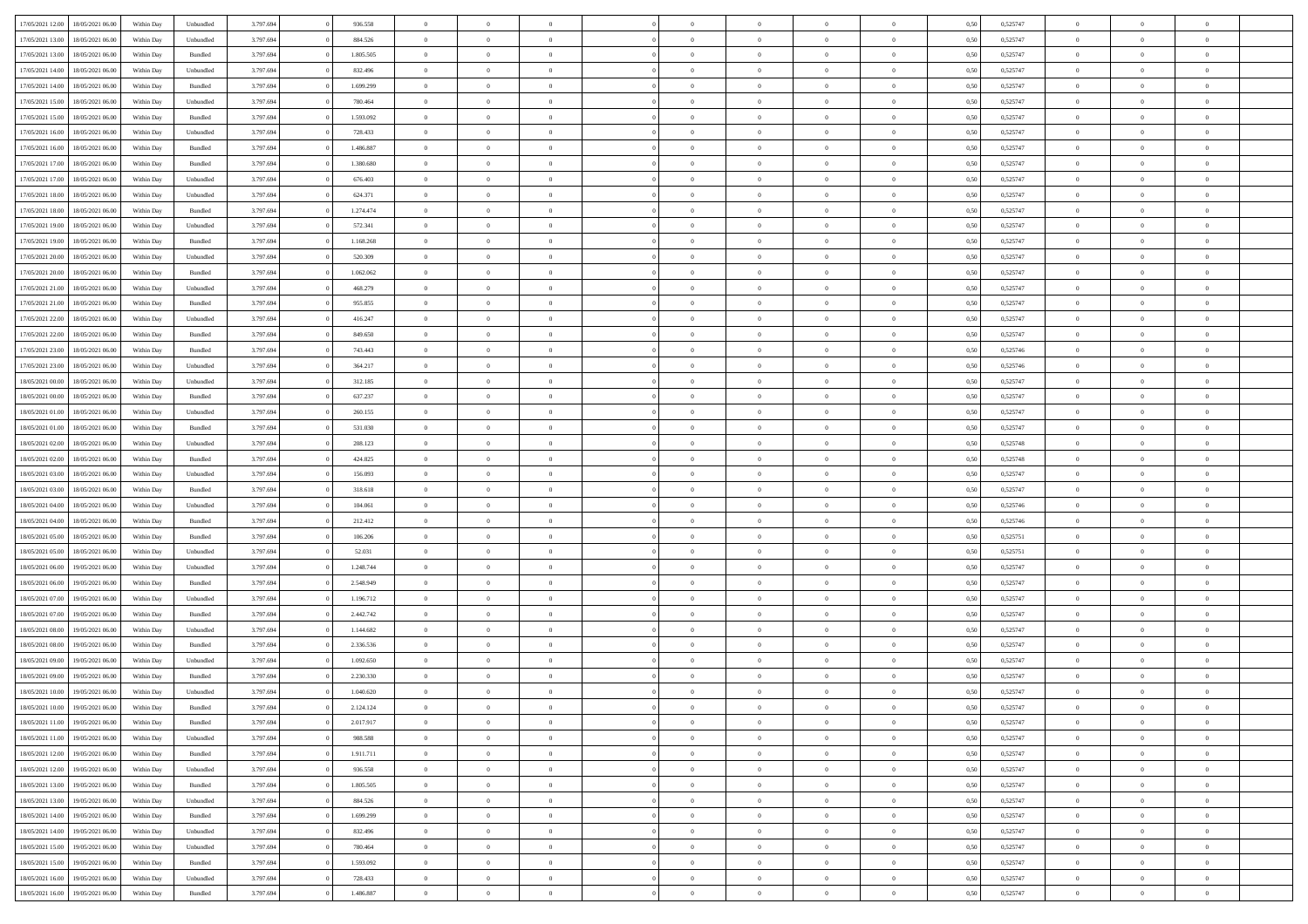| 18/05/2021 17:00 19/05/2021 06:00    | Within Day | Bundled   | 3.797.694 | 1.380.680 | $\overline{0}$ | $\overline{0}$             | $\Omega$       | $\Omega$       | $\theta$                         | $\Omega$                         | $\overline{0}$ | 0,50 | 0,525747 | $\theta$                | $\theta$                | $\overline{0}$                   |  |
|--------------------------------------|------------|-----------|-----------|-----------|----------------|----------------------------|----------------|----------------|----------------------------------|----------------------------------|----------------|------|----------|-------------------------|-------------------------|----------------------------------|--|
| 18/05/2021 17:00<br>19/05/2021 06:00 | Within Day | Unbundled | 3.797.694 | 676.403   | $\overline{0}$ | $\overline{0}$             | $\overline{0}$ | $\overline{0}$ | $\theta$                         | $\overline{0}$                   | $\bf{0}$       | 0,50 | 0,525747 | $\theta$                | $\theta$                | $\overline{0}$                   |  |
| 18/05/2021 18:00<br>19/05/2021 06:00 | Within Day | Unbundled | 3.797.694 | 624.371   | $\overline{0}$ | $\bf{0}$                   | $\overline{0}$ | $\overline{0}$ | $\bf{0}$                         | $\overline{0}$                   | $\bf{0}$       | 0,50 | 0,525747 | $\bf{0}$                | $\overline{0}$          | $\overline{0}$                   |  |
| 18/05/2021 18:00<br>19/05/2021 06:00 | Within Day | Bundled   | 3.797.694 | 1.274.474 | $\overline{0}$ | $\overline{0}$             | $\overline{0}$ | $\overline{0}$ | $\theta$                         | $\overline{0}$                   | $\overline{0}$ | 0.50 | 0,525747 | $\theta$                | $\theta$                | $\overline{0}$                   |  |
| 18/05/2021 19:00<br>19/05/2021 06:00 | Within Day | Unbundled | 3.797.694 | 572.341   | $\overline{0}$ | $\overline{0}$             | $\overline{0}$ | $\overline{0}$ | $\theta$                         | $\overline{0}$                   | $\bf{0}$       | 0,50 | 0,525747 | $\theta$                | $\theta$                | $\overline{0}$                   |  |
| 18/05/2021 19:00<br>19/05/2021 06:00 | Within Day | Bundled   | 3.797.694 | 1.168.268 | $\overline{0}$ | $\bf{0}$                   | $\overline{0}$ | $\overline{0}$ | $\overline{0}$                   | $\overline{0}$                   | $\bf{0}$       | 0,50 | 0,525747 | $\overline{0}$          | $\overline{0}$          | $\bf{0}$                         |  |
| 18/05/2021 20:00<br>19/05/2021 06:00 | Within Day | Unbundled | 3.797.694 | 520.309   | $\overline{0}$ | $\overline{0}$             | $\overline{0}$ | $\overline{0}$ | $\overline{0}$                   | $\overline{0}$                   | $\bf{0}$       | 0.5( | 0,525747 | $\theta$                | $\theta$                | $\overline{0}$                   |  |
|                                      |            |           |           |           |                |                            |                |                |                                  |                                  |                |      |          |                         |                         |                                  |  |
| 18/05/2021 20:00<br>19/05/2021 06:00 | Within Day | Bundled   | 3.797.694 | 1.062.062 | $\bf{0}$       | $\overline{0}$             | $\overline{0}$ | $\overline{0}$ | $\theta$                         | $\overline{0}$                   | $\bf{0}$       | 0,50 | 0,525747 | $\theta$                | $\theta$                | $\overline{0}$                   |  |
| 18/05/2021 21:00<br>19/05/2021 06:00 | Within Day | Unbundled | 3.797.694 | 468.279   | $\overline{0}$ | $\bf{0}$                   | $\overline{0}$ | $\overline{0}$ | $\overline{0}$                   | $\overline{0}$                   | $\bf{0}$       | 0,50 | 0,525747 | $\bf{0}$                | $\overline{0}$          | $\overline{0}$                   |  |
| 18/05/2021 21:00<br>19/05/2021 06:00 | Within Day | Bundled   | 3.797.694 | 955.855   | $\overline{0}$ | $\overline{0}$             | $\overline{0}$ | $\overline{0}$ | $\overline{0}$                   | $\overline{0}$                   | $\bf{0}$       | 0.50 | 0,525747 | $\theta$                | $\theta$                | $\overline{0}$                   |  |
| 18/05/2021 22:00<br>19/05/2021 06:00 | Within Day | Unbundled | 3.797.694 | 416.247   | $\bf{0}$       | $\overline{0}$             | $\overline{0}$ | $\overline{0}$ | $\theta$                         | $\overline{0}$                   | $\bf{0}$       | 0,50 | 0,525747 | $\theta$                | $\theta$                | $\overline{0}$                   |  |
| 18/05/2021 22:00<br>19/05/2021 06:00 | Within Day | Bundled   | 3.797.694 | 849.650   | $\overline{0}$ | $\bf{0}$                   | $\overline{0}$ | $\overline{0}$ | $\bf{0}$                         | $\overline{0}$                   | $\bf{0}$       | 0,50 | 0,525747 | $\bf{0}$                | $\overline{0}$          | $\overline{0}$                   |  |
| 18/05/2021 23:00<br>19/05/2021 06:00 | Within Day | Bundled   | 3.797.694 | 743,443   | $\overline{0}$ | $\overline{0}$             | $\overline{0}$ | $\overline{0}$ | $\overline{0}$                   | $\overline{0}$                   | $\overline{0}$ | 0.50 | 0.525746 | $\theta$                | $\theta$                | $\overline{0}$                   |  |
| 18/05/2021 23:00<br>19/05/2021 06:00 | Within Day | Unbundled | 3.797.694 | 364.217   | $\overline{0}$ | $\theta$                   | $\overline{0}$ | $\overline{0}$ | $\theta$                         | $\overline{0}$                   | $\,$ 0 $\,$    | 0,50 | 0,525746 | $\theta$                | $\theta$                | $\overline{0}$                   |  |
| 19/05/2021 00:00<br>19/05/2021 06:00 | Within Day | Unbundled | 3.797.694 | 312.185   | $\overline{0}$ | $\overline{0}$             | $\overline{0}$ | $\overline{0}$ | $\overline{0}$                   | $\overline{0}$                   | $\bf{0}$       | 0,50 | 0,525747 | $\overline{0}$          | $\overline{0}$          | $\bf{0}$                         |  |
| 19/05/2021 00:00<br>19/05/2021 06:00 | Within Day | Bundled   | 3.797.694 | 637.237   | $\overline{0}$ | $\overline{0}$             | $\overline{0}$ | $\overline{0}$ | $\overline{0}$                   | $\overline{0}$                   | $\overline{0}$ | 0.5( | 0,525747 | $\overline{0}$          | $\overline{0}$          | $\overline{0}$                   |  |
| 19/05/2021 01:00<br>19/05/2021 06:00 | Within Day | Unbundled | 3.797.694 | 260.155   | $\bf{0}$       | $\overline{0}$             | $\overline{0}$ | $\overline{0}$ | $\theta$                         | $\overline{0}$                   | $\bf{0}$       | 0,50 | 0,525747 | $\theta$                | $\theta$                | $\overline{0}$                   |  |
| 19/05/2021 01:00<br>19/05/2021 06:00 | Within Day | Bundled   | 3.797.694 | 531.030   | $\overline{0}$ | $\bf{0}$                   | $\overline{0}$ | $\overline{0}$ | $\bf{0}$                         | $\overline{0}$                   | $\bf{0}$       | 0,50 | 0,525747 | $\bf{0}$                | $\overline{0}$          | $\overline{0}$                   |  |
| 19/05/2021 02:00<br>19/05/2021 06:00 | Within Day | Unbundled | 3.797.694 | 208,123   | $\overline{0}$ | $\overline{0}$             | $\overline{0}$ | $\overline{0}$ | $\overline{0}$                   | $\overline{0}$                   | $\overline{0}$ | 0.50 | 0,525748 | $\theta$                | $\theta$                | $\overline{0}$                   |  |
| 19/05/2021 02:00<br>19/05/2021 06:00 | Within Day | Bundled   | 3.797.694 | 424.825   | $\bf{0}$       | $\overline{0}$             | $\overline{0}$ | $\overline{0}$ | $\theta$                         | $\overline{0}$                   | $\bf{0}$       | 0,50 | 0,525748 | $\theta$                | $\theta$                | $\overline{0}$                   |  |
| 19/05/2021 03:00<br>19/05/2021 06:00 | Within Day | Unbundled | 3.797.694 | 156.093   | $\overline{0}$ | $\bf{0}$                   | $\overline{0}$ | $\overline{0}$ | $\bf{0}$                         | $\overline{0}$                   | $\bf{0}$       | 0,50 | 0,525747 | $\bf{0}$                | $\overline{0}$          | $\overline{0}$                   |  |
| 19/05/2021 03:00<br>19/05/2021 06:00 | Within Day | Bundled   | 3.797.694 | 318,618   | $\overline{0}$ | $\overline{0}$             | $\overline{0}$ | $\overline{0}$ | $\overline{0}$                   | $\overline{0}$                   | $\overline{0}$ | 0.50 | 0,525747 | $\overline{0}$          | $\overline{0}$          | $\overline{0}$                   |  |
| 19/05/2021 04:00<br>19/05/2021 06:00 | Within Day | Unbundled | 3.797.694 | 104.061   | $\overline{0}$ | $\theta$                   | $\overline{0}$ | $\overline{0}$ | $\theta$                         | $\overline{0}$                   | $\bf{0}$       | 0,50 | 0,525746 | $\theta$                | $\theta$                | $\overline{0}$                   |  |
| 19/05/2021 04:00<br>19/05/2021 06:00 | Within Day | Bundled   | 3.797.694 | 212.412   | $\overline{0}$ | $\bf{0}$                   | $\overline{0}$ | $\overline{0}$ | $\overline{0}$                   | $\overline{0}$                   | $\bf{0}$       | 0,50 | 0,525746 | $\overline{0}$          | $\overline{0}$          | $\bf{0}$                         |  |
| 19/05/2021 05:00<br>19/05/2021 06:00 | Within Day | Bundled   | 3.797.694 | 106.206   | $\overline{0}$ | $\overline{0}$             | $\overline{0}$ | $\overline{0}$ | $\overline{0}$                   | $\overline{0}$                   | $\overline{0}$ | 0.5( | 0,525751 | $\overline{0}$          | $\overline{0}$          | $\overline{0}$                   |  |
| 19/05/2021 05:00<br>19/05/2021 06:00 | Within Day | Unbundled | 3.797.694 | 52.031    | $\bf{0}$       | $\overline{0}$             | $\overline{0}$ | $\overline{0}$ | $\theta$                         | $\overline{0}$                   | $\bf{0}$       | 0,50 | 0,525751 | $\theta$                | $\theta$                | $\overline{0}$                   |  |
| 19/05/2021 06:00<br>20/05/2021 06:00 | Within Day | Unbundled | 3.797.694 | 1.248.744 | $\overline{0}$ | $\bf{0}$                   | $\overline{0}$ | $\overline{0}$ | $\overline{0}$                   | $\overline{0}$                   | $\bf{0}$       | 0,50 | 0,525747 | $\bf{0}$                | $\overline{0}$          | $\overline{0}$                   |  |
| 19/05/2021 06:00<br>20/05/2021 06:00 | Within Day | Bundled   | 3.797.694 | 2.548.949 | $\overline{0}$ | $\overline{0}$             | $\overline{0}$ | $\overline{0}$ | $\overline{0}$                   | $\overline{0}$                   | $\overline{0}$ | 0.5( | 0,525747 | $\overline{0}$          | $\theta$                | $\overline{0}$                   |  |
| 19/05/2021 07:00<br>20/05/2021 06:00 | Within Day | Unbundled | 3.797.694 | 1.196.712 | $\bf{0}$       | $\overline{0}$             | $\overline{0}$ | $\overline{0}$ | $\theta$                         | $\overline{0}$                   | $\bf{0}$       | 0,50 | 0,525747 | $\theta$                | $\theta$                | $\overline{0}$                   |  |
| 19/05/2021 07:00<br>20/05/2021 06:00 | Within Day | Bundled   | 3.797.694 | 2.442.742 | $\overline{0}$ | $\bf{0}$                   | $\overline{0}$ | $\overline{0}$ | $\bf{0}$                         | $\overline{0}$                   | $\bf{0}$       | 0,50 | 0,525747 | $\bf{0}$                | $\overline{0}$          | $\overline{0}$                   |  |
| 19/05/2021 08:00<br>20/05/2021 06:00 | Within Day | Unbundled | 3.797.694 | 1.144.682 | $\overline{0}$ | $\overline{0}$             | $\Omega$       | $\Omega$       | $\Omega$                         | $\theta$                         | $\overline{0}$ | 0,50 | 0,525747 | $\bf{0}$                | $\Omega$                | $\theta$                         |  |
| 19/05/2021 08:00<br>20/05/2021 06:00 | Within Day | Bundled   | 3.797.694 | 2.336.536 | $\bf{0}$       | $\overline{0}$             | $\overline{0}$ | $\overline{0}$ | $\theta$                         | $\overline{0}$                   | $\bf{0}$       | 0,50 | 0,525747 | $\theta$                | $\theta$                | $\overline{0}$                   |  |
| 19/05/2021 09:00<br>20/05/2021 06:00 | Within Day | Unbundled | 3.797.694 | 1.092.650 | $\overline{0}$ | $\bf{0}$                   | $\overline{0}$ | $\overline{0}$ | $\overline{0}$                   | $\overline{0}$                   | $\bf{0}$       | 0,50 | 0,525747 | $\bf{0}$                | $\overline{0}$          | $\bf{0}$                         |  |
| 19/05/2021 09:00<br>20/05/2021 06:00 | Within Day | Bundled   | 3.797.694 | 2.230.330 | $\overline{0}$ | $\overline{0}$             | $\Omega$       | $\Omega$       | $\overline{0}$                   | $\Omega$                         | $\overline{0}$ | 0.50 | 0,525747 | $\bf{0}$                | $\theta$                | $\theta$                         |  |
| 19/05/2021 10:00<br>20/05/2021 06:00 | Within Day | Unbundled | 3.797.694 | 1.040.620 | $\bf{0}$       | $\overline{0}$             | $\overline{0}$ | $\overline{0}$ | $\theta$                         | $\overline{0}$                   | $\bf{0}$       | 0,50 | 0,525747 | $\theta$                | $\theta$                | $\overline{0}$                   |  |
| 19/05/2021 10:00<br>20/05/2021 06:00 | Within Day | Bundled   | 3.797.694 | 2.124.124 | $\overline{0}$ | $\bf{0}$                   | $\overline{0}$ | $\overline{0}$ | $\overline{0}$                   | $\overline{0}$                   | $\bf{0}$       | 0,50 | 0,525747 | $\bf{0}$                | $\overline{0}$          | $\overline{0}$                   |  |
| 19/05/2021 11:00<br>20/05/2021 06:00 | Within Day | Bundled   | 3.797.694 | 2.017.917 | $\overline{0}$ | $\overline{0}$             | $\Omega$       | $\Omega$       | $\Omega$                         | $\theta$                         | $\overline{0}$ | 0.50 | 0,525747 | $\bf{0}$                | $\Omega$                | $\theta$                         |  |
| 19/05/2021 11:00<br>20/05/2021 06:00 | Within Day | Unbundled | 3.797.694 | 988.588   | $\bf{0}$       | $\overline{0}$             | $\overline{0}$ | $\overline{0}$ | $\theta$                         | $\overline{0}$                   | $\bf{0}$       | 0,50 | 0,525747 | $\,$ 0 $\,$             | $\theta$                | $\overline{0}$                   |  |
| 19/05/2021 12:00<br>20/05/2021 06:00 | Within Day | Unbundled | 3.797.694 | 936.558   | $\overline{0}$ | $\bf{0}$                   | $\overline{0}$ | $\overline{0}$ | $\bf{0}$                         | $\overline{0}$                   | $\bf{0}$       | 0,50 | 0,525747 | $\bf{0}$                | $\overline{0}$          | $\overline{0}$                   |  |
| 19/05/2021 12:00<br>20/05/2021 06:00 | Within Day | Bundled   | 3.797.694 | 1.911.711 | $\overline{0}$ | $\overline{0}$             | $\Omega$       | $\Omega$       | $\overline{0}$                   | $\Omega$                         | $\overline{0}$ | 0,50 | 0,525747 | $\bf{0}$                | $\overline{0}$          | $\theta$                         |  |
| 19/05/2021 13:00<br>20/05/2021 06:00 | Within Day | Unbundled | 3.797.694 | 884.526   | $\bf{0}$       | $\overline{0}$             | $\overline{0}$ | $\overline{0}$ | $\overline{0}$                   | $\overline{0}$                   | $\bf{0}$       | 0,50 | 0,525747 | $\theta$                | $\theta$                | $\overline{0}$                   |  |
| 19/05/2021 13:00<br>20/05/2021 06:00 | Within Day | Bundled   | 3.797.694 | 1.805.505 | $\overline{0}$ | $\bf{0}$                   | $\overline{0}$ | $\overline{0}$ | $\overline{0}$                   | $\overline{0}$                   | $\bf{0}$       | 0,50 | 0,525747 | $\bf{0}$                | $\overline{0}$          | $\bf{0}$                         |  |
| 19/05/2021 14:00<br>20/05/2021 06:00 | Within Day | Unbundled | 3.797.694 | 832.496   | $\overline{0}$ | $\Omega$                   | $\Omega$       | $\Omega$       | $\Omega$                         | $\theta$                         | $\overline{0}$ | 0.50 | 0,525747 | $\theta$                | $\overline{0}$          | $\theta$                         |  |
| 19/05/2021 14:00 20/05/2021 06:00    | Within Day | Bundled   | 3.797.694 | 1.699.299 | $\bf{0}$       | $\bf{0}$                   | $\overline{0}$ | $\overline{0}$ | $\bf{0}$                         | $\overline{0}$                   | $\bf{0}$       | 0,50 | 0,525747 | $\bf{0}$                | $\,0\,$                 | $\overline{0}$                   |  |
| 19/05/2021 15:00 20/05/2021 06:00    | Within Day | Unbundled | 3.797.694 | 780.464   | $\bf{0}$       |                            |                |                |                                  |                                  |                | 0,50 | 0,525747 | $\bf{0}$                | $\bf{0}$                |                                  |  |
| 19/05/2021 15:00 20/05/2021 06:00    | Within Day | Bundled   | 3.797.694 | 1.593.092 | $\Omega$       | $\overline{0}$             | $\Omega$       | $\theta$       | $\overline{0}$                   | $\theta$                         | $\overline{0}$ | 0.50 | 0,525747 | $\theta$                | $\theta$                | $\theta$                         |  |
| 19/05/2021 16:00<br>20/05/2021 06:00 | Within Day | Bundled   | 3.797.694 | 1.486.887 | $\overline{0}$ | $\overline{0}$             | $\overline{0}$ | $\overline{0}$ | $\,$ 0 $\,$                      | $\overline{0}$                   | $\,$ 0 $\,$    | 0,50 | 0,525747 | $\,$ 0 $\,$             | $\,$ 0 $\,$             | $\,$ 0                           |  |
| 19/05/2021 16:00 20/05/2021 06:00    | Within Day | Unbundled | 3.797.694 | 728.433   | $\overline{0}$ | $\overline{0}$             | $\overline{0}$ | $\overline{0}$ | $\overline{0}$                   | $\overline{0}$                   | $\bf{0}$       | 0,50 | 0,525747 | $\overline{0}$          | $\bf{0}$                | $\overline{0}$                   |  |
|                                      |            |           |           |           |                |                            |                |                |                                  |                                  |                |      |          |                         |                         |                                  |  |
| 19/05/2021 17:00<br>20/05/2021 06:00 | Within Day | Unbundled | 3.797.694 | 676.403   | $\overline{0}$ | $\bf{0}$<br>$\overline{0}$ | $\overline{0}$ | $\overline{0}$ | $\overline{0}$<br>$\overline{0}$ | $\overline{0}$<br>$\overline{0}$ | $\bf{0}$       | 0,50 | 0,525747 | $\bf{0}$<br>$\,$ 0 $\,$ | $\theta$<br>$\,$ 0 $\,$ | $\overline{0}$<br>$\overline{0}$ |  |
| 19/05/2021 17:00<br>20/05/2021 06:00 | Within Day | Bundled   | 3.797.694 | 1.380.680 | $\overline{0}$ |                            | $\overline{0}$ | $\overline{0}$ |                                  |                                  | $\bf{0}$       | 0,50 | 0,525747 |                         |                         |                                  |  |
| 19/05/2021 18:00<br>20/05/2021 06:00 | Within Day | Unbundled | 3.797.694 | 624.371   | $\overline{0}$ | $\overline{0}$             | $\overline{0}$ | $\overline{0}$ | $\mathbf{0}$                     | $\overline{0}$                   | $\bf{0}$       | 0,50 | 0,525747 | $\overline{0}$          | $\overline{0}$          | $\overline{0}$                   |  |
| 19/05/2021 18:00<br>20/05/2021 06:00 | Within Day | Bundled   | 3.797.694 | 1.274.474 | $\overline{0}$ | $\bf{0}$                   | $\overline{0}$ | $\overline{0}$ | $\overline{0}$                   | $\overline{0}$                   | $\bf{0}$       | 0.50 | 0,525747 | $\overline{0}$          | $\theta$                | $\overline{0}$                   |  |
| 19/05/2021 19:00<br>20/05/2021 06:00 | Within Day | Unbundled | 3.797.694 | 572.341   | $\overline{0}$ | $\overline{0}$             | $\overline{0}$ | $\overline{0}$ | $\overline{0}$                   | $\overline{0}$                   | $\bf{0}$       | 0,50 | 0,525747 | $\,$ 0 $\,$             | $\bf{0}$                | $\overline{0}$                   |  |
| 19/05/2021 19:00<br>20/05/2021 06:00 | Within Day | Bundled   | 3.797.694 | 1.168.268 | $\overline{0}$ | $\bf{0}$                   | $\overline{0}$ | $\overline{0}$ | $\overline{0}$                   | $\overline{0}$                   | $\bf{0}$       | 0,50 | 0,525747 | $\overline{0}$          | $\overline{0}$          | $\bf{0}$                         |  |
| 19/05/2021 20:00<br>20/05/2021 06:00 | Within Day | Unbundled | 3.797.694 | 520.309   | $\overline{0}$ | $\overline{0}$             | $\overline{0}$ | $\overline{0}$ | $\overline{0}$                   | $\overline{0}$                   | $\bf{0}$       | 0.50 | 0,525747 | $\overline{0}$          | $\theta$                | $\overline{0}$                   |  |
| 19/05/2021 20:00<br>20/05/2021 06:00 | Within Day | Bundled   | 3.797.694 | 1.062.062 | $\overline{0}$ | $\,$ 0                     | $\overline{0}$ | $\overline{0}$ | $\bf{0}$                         | $\bf{0}$                         | $\bf{0}$       | 0,50 | 0,525747 | $\,$ 0 $\,$             | $\,$ 0 $\,$             | $\bf{0}$                         |  |
| 19/05/2021 21:00 20/05/2021 06:00    | Within Day | Unbundled | 3.797.694 | 468.279   | $\overline{0}$ | $\bf{0}$                   | $\overline{0}$ | $\overline{0}$ | $\overline{0}$                   | $\overline{0}$                   | $\bf{0}$       | 0,50 | 0,525747 | $\overline{0}$          | $\bf{0}$                | $\overline{0}$                   |  |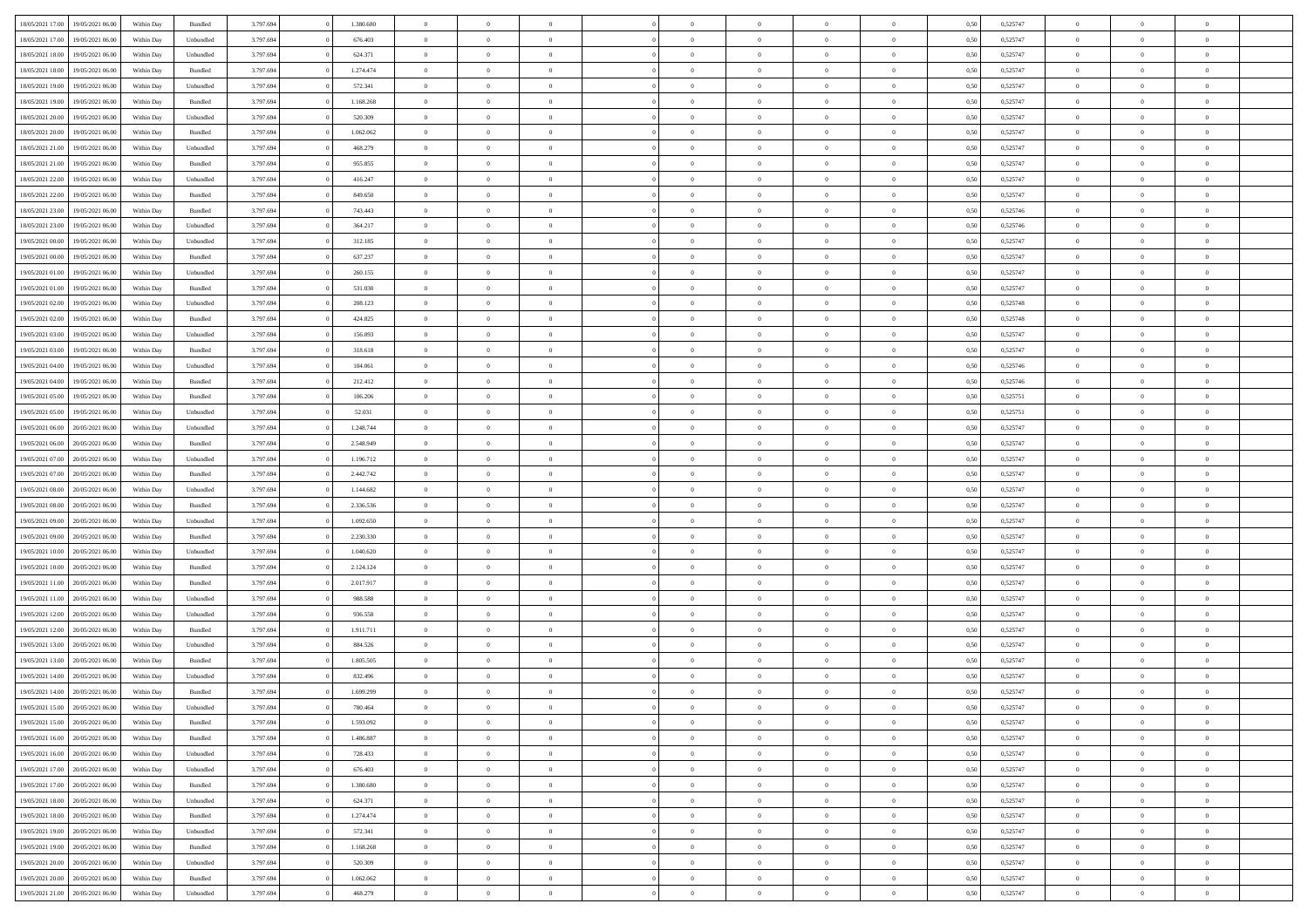| 19/05/2021 21:00 20/05/2021 06:00    | Within Day | Bundled            | 3.797.694 |       | 955.855   | $\overline{0}$ | $\overline{0}$ | $\Omega$       | $\Omega$       | $\Omega$       |                | $\overline{0}$ | 0,50 | 0,525747 | $\mathbf{0}$   | $\Omega$       | $\Omega$       |  |
|--------------------------------------|------------|--------------------|-----------|-------|-----------|----------------|----------------|----------------|----------------|----------------|----------------|----------------|------|----------|----------------|----------------|----------------|--|
| 19/05/2021 22:00<br>20/05/2021 06:00 | Within Day | Bundled            | 3.797.694 |       | 849.650   | $\bf{0}$       | $\overline{0}$ | $\theta$       | $\theta$       | $\overline{0}$ | $\overline{0}$ | $\,$ 0         | 0,50 | 0,525747 | $\mathbf{0}$   | $\theta$       | $\bf{0}$       |  |
| 19/05/2021 22:00<br>20/05/2021 06:00 | Within Day | Unbundled          | 3.797.694 |       | 416.247   | $\overline{0}$ | $\overline{0}$ | $\overline{0}$ | $\bf{0}$       | $\bf{0}$       | $\overline{0}$ | $\mathbf{0}$   | 0,50 | 0,525747 | $\bf{0}$       | $\bf{0}$       | $\bf{0}$       |  |
| 19/05/2021 23:00<br>20/05/2021 06:00 | Within Day | Unbundled          | 3.797.694 |       | 364.217   | $\overline{0}$ | $\overline{0}$ | $\overline{0}$ | $\overline{0}$ | $\overline{0}$ | $\overline{0}$ | $\overline{0}$ | 0.50 | 0,525746 | $\mathbf{0}$   | $\overline{0}$ | $\bf{0}$       |  |
|                                      |            |                    |           |       |           |                |                |                |                |                |                |                |      |          |                |                |                |  |
| 19/05/2021 23:00<br>20/05/2021 06:00 | Within Day | Bundled            | 3.797.694 |       | 743.443   | $\bf{0}$       | $\overline{0}$ | $\theta$       | $\theta$       | $\overline{0}$ | $\overline{0}$ | $\bf{0}$       | 0,50 | 0,525746 | $\mathbf{0}$   | $\theta$       | $\overline{0}$ |  |
| 20/05/2021 00:00<br>20/05/2021 06:00 | Within Day | Unbundled          | 3.797.694 |       | 312.185   | $\overline{0}$ | $\overline{0}$ | $\overline{0}$ | $\bf{0}$       | $\overline{0}$ | $\overline{0}$ | $\overline{0}$ | 0,50 | 0,525747 | $\overline{0}$ | $\bf{0}$       | $\overline{0}$ |  |
| 20/05/2021 00:00<br>20/05/2021 06:00 | Within Day | Bundled            | 3.797.694 |       | 637.237   | $\overline{0}$ | $\overline{0}$ | $\overline{0}$ | $\overline{0}$ | $\overline{0}$ | $\overline{0}$ | $\mathbf{0}$   | 0.50 | 0,525747 | $\mathbf{0}$   | $\overline{0}$ | $\overline{0}$ |  |
| 20/05/2021 01:00<br>20/05/2021 06:00 | Within Day | Unbundled          | 3.797.694 |       | 260.155   | $\bf{0}$       | $\overline{0}$ | $\overline{0}$ | $\theta$       | $\overline{0}$ | $\overline{0}$ | $\bf{0}$       | 0,50 | 0,525747 | $\theta$       | $\theta$       | $\bf{0}$       |  |
| 20/05/2021 01:00<br>20/05/2021 06:00 | Within Day | Bundled            | 3.797.694 |       | 531.030   | $\overline{0}$ | $\overline{0}$ | $\bf{0}$       | $\bf{0}$       | $\bf{0}$       | $\overline{0}$ | $\mathbf{0}$   | 0,50 | 0,525747 | $\bf{0}$       | $\bf{0}$       | $\bf{0}$       |  |
| 20/05/2021 06:00                     |            | Unbundled          | 3.797.694 |       | 208.123   | $\overline{0}$ | $\overline{0}$ | $\overline{0}$ | $\overline{0}$ | $\overline{0}$ | $\overline{0}$ | $\overline{0}$ | 0.50 | 0,525748 | $\overline{0}$ | $\overline{0}$ | $\overline{0}$ |  |
| 20/05/2021 02:00                     | Within Day |                    |           |       |           |                |                |                |                |                |                |                |      |          |                |                |                |  |
| 20/05/2021 02:00<br>20/05/2021 06:00 | Within Day | $\mathbf B$ undled | 3.797.694 |       | 424.825   | $\bf{0}$       | $\overline{0}$ | $\overline{0}$ | $\overline{0}$ | $\overline{0}$ | $\overline{0}$ | $\,$ 0         | 0,50 | 0,525748 | $\mathbf{0}$   | $\theta$       | $\bf{0}$       |  |
| 20/05/2021 03:00<br>20/05/2021 06:00 | Within Day | Unbundled          | 3.797.694 |       | 156.093   | $\overline{0}$ | $\overline{0}$ | $\overline{0}$ | $\bf{0}$       | $\bf{0}$       | $\overline{0}$ | $\mathbf{0}$   | 0,50 | 0,525747 | $\bf{0}$       | $\bf{0}$       | $\bf{0}$       |  |
| 20/05/2021 03:00<br>20/05/2021 06:00 | Within Day | Bundled            | 3.797.694 |       | 318.618   | $\overline{0}$ | $\overline{0}$ | $\overline{0}$ | $\overline{0}$ | $\overline{0}$ | $\overline{0}$ | $\overline{0}$ | 0.50 | 0.525747 | $\mathbf{0}$   | $\overline{0}$ | $\bf{0}$       |  |
| 20/05/2021 04:00<br>20/05/2021 06:00 | Within Day | $\mathbf B$ undled | 3.797.694 |       | 212.412   | $\bf{0}$       | $\overline{0}$ | $\theta$       | $\theta$       | $\overline{0}$ | $\overline{0}$ | $\,$ 0         | 0,50 | 0,525746 | $\theta$       | $\theta$       | $\overline{0}$ |  |
| 20/05/2021 04:00<br>20/05/2021 06:00 | Within Day | Unbundled          | 3.797.694 |       | 104.061   | $\overline{0}$ | $\overline{0}$ | $\overline{0}$ | $\bf{0}$       | $\overline{0}$ | $\overline{0}$ | $\overline{0}$ | 0,50 | 0,525746 | $\overline{0}$ | $\bf{0}$       | $\overline{0}$ |  |
|                                      |            |                    |           |       |           |                |                |                |                |                |                |                |      |          |                |                |                |  |
| 20/05/2021 05:00<br>20/05/2021 06:00 | Within Day | Unbundled          | 3.797.694 |       | 52.031    | $\overline{0}$ | $\overline{0}$ | $\overline{0}$ | $\overline{0}$ | $\overline{0}$ | $\overline{0}$ | $\mathbf{0}$   | 0.50 | 0,525751 | $\overline{0}$ | $\overline{0}$ | $\overline{0}$ |  |
| 20/05/2021 05:00<br>20/05/2021 06:00 | Within Day | Bundled            | 3.797.694 |       | 106.206   | $\bf{0}$       | $\overline{0}$ | $\overline{0}$ | $\overline{0}$ | $\overline{0}$ | $\overline{0}$ | $\bf{0}$       | 0,50 | 0,525751 | $\theta$       | $\theta$       | $\bf{0}$       |  |
| 20/05/2021 06:00<br>21/05/2021 06:00 | Within Day | Unbundled          | 3.797.694 |       | 1.248.744 | $\overline{0}$ | $\overline{0}$ | $\bf{0}$       | $\bf{0}$       | $\bf{0}$       | $\overline{0}$ | $\mathbf{0}$   | 0,50 | 0,525747 | $\bf{0}$       | $\bf{0}$       | $\bf{0}$       |  |
| 20/05/2021 06:00<br>21/05/2021 06:00 | Within Day | Bundled            | 3.797.694 |       | 2.548.949 | $\overline{0}$ | $\overline{0}$ | $\overline{0}$ | $\overline{0}$ | $\overline{0}$ | $\overline{0}$ | $\overline{0}$ | 0.50 | 0,525747 | $\overline{0}$ | $\overline{0}$ | $\overline{0}$ |  |
| 20/05/2021 07:00<br>21/05/2021 06:00 | Within Day | Unbundled          | 3.797.694 |       | 1.196.712 | $\bf{0}$       | $\overline{0}$ | $\overline{0}$ | $\theta$       | $\overline{0}$ | $\overline{0}$ | $\,$ 0         | 0,50 | 0,525747 | $\theta$       | $\theta$       | $\bf{0}$       |  |
| 20/05/2021 07:00<br>21/05/2021 06:00 | Within Day | Bundled            | 3.797.694 |       | 2.442.742 | $\overline{0}$ | $\overline{0}$ | $\overline{0}$ | $\bf{0}$       | $\bf{0}$       | $\overline{0}$ | $\mathbf{0}$   | 0,50 | 0,525747 | $\bf{0}$       | $\bf{0}$       | $\bf{0}$       |  |
| 20/05/2021 08:00<br>21/05/2021 06:00 | Within Day | Unbundled          | 3.797.694 |       | 1.144.682 | $\overline{0}$ | $\overline{0}$ | $\overline{0}$ | $\overline{0}$ | $\overline{0}$ | $\overline{0}$ | $\overline{0}$ | 0.50 | 0,525747 | $\overline{0}$ | $\overline{0}$ | $\bf{0}$       |  |
|                                      |            |                    |           |       |           |                |                |                |                |                |                |                |      |          |                |                |                |  |
| 20/05/2021 08:00<br>21/05/2021 06:00 | Within Day | Bundled            | 3.797.694 |       | 2.336.536 | $\bf{0}$       | $\overline{0}$ | $\overline{0}$ | $\theta$       | $\overline{0}$ | $\overline{0}$ | $\,$ 0         | 0,50 | 0,525747 | $\mathbf{0}$   | $\theta$       | $\bf{0}$       |  |
| 20/05/2021 09:00<br>21/05/2021 06:00 | Within Day | Unbundled          | 3.797.694 |       | 1.092.650 | $\overline{0}$ | $\overline{0}$ | $\overline{0}$ | $\bf{0}$       | $\overline{0}$ | $\overline{0}$ | $\overline{0}$ | 0,50 | 0,525747 | $\overline{0}$ | $\bf{0}$       | $\overline{0}$ |  |
| 20/05/2021 09:00<br>21/05/2021 06:00 | Within Day | Bundled            | 3.797.694 |       | 2.230.330 | $\overline{0}$ | $\overline{0}$ | $\overline{0}$ | $\overline{0}$ | $\overline{0}$ | $\overline{0}$ | $\overline{0}$ | 0.50 | 0,525747 | $\overline{0}$ | $\overline{0}$ | $\overline{0}$ |  |
| 20/05/2021 10:00<br>21/05/2021 06:00 | Within Day | Bundled            | 3.797.694 |       | 2.124.124 | $\bf{0}$       | $\overline{0}$ | $\overline{0}$ | $\overline{0}$ | $\overline{0}$ | $\overline{0}$ | $\bf{0}$       | 0,50 | 0,525747 | $\theta$       | $\theta$       | $\bf{0}$       |  |
| 20/05/2021 10:00<br>21/05/2021 06:00 | Within Day | Unbundled          | 3.797.694 |       | 1.040.620 | $\overline{0}$ | $\overline{0}$ | $\bf{0}$       | $\bf{0}$       | $\bf{0}$       | $\overline{0}$ | $\bf{0}$       | 0,50 | 0,525747 | $\bf{0}$       | $\bf{0}$       | $\bf{0}$       |  |
| 20/05/2021 11:00<br>21/05/2021 06:00 | Within Day | Unbundled          | 3.797.694 |       | 988.588   | $\overline{0}$ | $\overline{0}$ | $\overline{0}$ | $\overline{0}$ | $\overline{0}$ | $\overline{0}$ | $\overline{0}$ | 0.50 | 0,525747 | $\overline{0}$ | $\overline{0}$ | $\bf{0}$       |  |
|                                      |            |                    |           |       |           |                |                |                |                |                |                |                |      |          |                |                |                |  |
| 20/05/2021 11:00<br>21/05/2021 06:00 | Within Day | $\mathbf B$ undled | 3.797.694 |       | 2.017.917 | $\bf{0}$       | $\overline{0}$ | $\overline{0}$ | $\overline{0}$ | $\overline{0}$ | $\overline{0}$ | $\,$ 0         | 0,50 | 0,525747 | $\theta$       | $\theta$       | $\bf{0}$       |  |
| 20/05/2021 12:00<br>21/05/2021 06:00 | Within Day | Unbundled          | 3.797.694 |       | 936.558   | $\overline{0}$ | $\overline{0}$ | $\overline{0}$ | $\bf{0}$       | $\bf{0}$       | $\overline{0}$ | $\mathbf{0}$   | 0,50 | 0,525747 | $\bf{0}$       | $\bf{0}$       | $\bf{0}$       |  |
| 20/05/2021 12:00<br>21/05/2021 06:00 | Within Day | Bundled            | 3.797.694 |       | 1.911.711 | $\overline{0}$ | $\overline{0}$ | $\overline{0}$ | $\overline{0}$ | $\overline{0}$ | $\Omega$       | $\overline{0}$ | 0,50 | 0,525747 | $\bf{0}$       | $\Omega$       | $\Omega$       |  |
| 20/05/2021 13:00<br>21/05/2021 06:00 | Within Day | Unbundled          | 3.797.694 |       | 884.526   | $\bf{0}$       | $\overline{0}$ | $\overline{0}$ | $\theta$       | $\overline{0}$ | $\overline{0}$ | $\,$ 0         | 0,50 | 0,525747 | $\theta$       | $\theta$       | $\bf{0}$       |  |
| 20/05/2021 13:00<br>21/05/2021 06:00 | Within Day | Bundled            | 3.797.694 |       | 1.805.505 | $\overline{0}$ | $\overline{0}$ | $\overline{0}$ | $\bf{0}$       | $\overline{0}$ | $\overline{0}$ | $\overline{0}$ | 0,50 | 0,525747 | $\overline{0}$ | $\bf{0}$       | $\overline{0}$ |  |
| 20/05/2021 14:00<br>21/05/2021 06:00 | Within Day | Unbundled          | 3.797.694 |       | 832.496   | $\overline{0}$ | $\overline{0}$ | $\overline{0}$ | $\overline{0}$ | $\overline{0}$ | $\Omega$       | $\overline{0}$ | 0.50 | 0,525747 | $\overline{0}$ | $\Omega$       | $\Omega$       |  |
| 20/05/2021 14:00<br>21/05/2021 06:00 | Within Day | Bundled            | 3.797.694 |       | 1.699.299 | $\bf{0}$       | $\overline{0}$ | $\overline{0}$ | $\overline{0}$ | $\overline{0}$ | $\overline{0}$ | $\bf{0}$       | 0,50 | 0,525747 | $\theta$       | $\theta$       | $\bf{0}$       |  |
|                                      |            |                    |           |       |           |                |                |                |                |                |                |                |      |          |                |                |                |  |
| 20/05/2021 15:00<br>21/05/2021 06:00 | Within Day | Bundled            | 3.797.694 |       | 1.593.092 | $\overline{0}$ | 1.474          | $\overline{0}$ | 1,052149       | $\bf{0}$       | $\overline{0}$ | $\bf{0}$       | 0,50 | 0,525747 | $\bf{0}$       | $\bf{0}$       | $\bf{0}$       |  |
| 20/05/2021 15:00<br>21/05/2021 06:00 | Within Day | Unbundled          | 3.797.694 |       | 780.464   | $\overline{0}$ | $\theta$       | $\Omega$       | $\overline{0}$ | $\overline{0}$ | $\Omega$       | $\theta$       | 0.50 | 0,525747 | $\overline{0}$ | $\Omega$       | $\Omega$       |  |
| 20/05/2021 16:00<br>21/05/2021 06:00 | Within Day | Unbundled          | 3.797.694 | 1.474 | 728.433   | $\bf{0}$       | $\overline{0}$ | $\bf{0}$       | $\theta$       | $\overline{0}$ | $\overline{0}$ | $\,$ 0         | 0,50 | 0,525747 | $\theta$       | $\theta$       | $\bf{0}$       |  |
| 20/05/2021 16:00<br>21/05/2021 06:00 | Within Day | Bundled            | 3.797.694 | 1.474 | 1.485.511 | $\overline{0}$ | $\overline{0}$ | $\overline{0}$ | $\bf{0}$       | $\bf{0}$       | $\overline{0}$ | $\mathbf{0}$   | 0,50 | 0,525747 | $\overline{0}$ | $\bf{0}$       | $\bf{0}$       |  |
| 20/05/2021 17:00<br>21/05/2021 06:00 | Within Day | Unbundled          | 3.797.694 | 1.474 | 676.403   | $\overline{0}$ | $\overline{0}$ | $\overline{0}$ | $\overline{0}$ | $\bf{0}$       | $\Omega$       | $\overline{0}$ | 0,50 | 0,525747 | $\overline{0}$ | $\Omega$       | $\Omega$       |  |
| 20/05/2021 17:00<br>21/05/2021 06:00 | Within Day | Bundled            | 3.797.694 | 1.474 | 1.379.402 | $\bf{0}$       | $\overline{0}$ | $\overline{0}$ | $\overline{0}$ | $\overline{0}$ | $\overline{0}$ | $\,$ 0         | 0,50 | 0,525747 | $\,$ 0 $\,$    | $\theta$       | $\bf{0}$       |  |
|                                      |            |                    |           |       |           |                |                |                |                |                |                |                |      |          |                |                |                |  |
| 20/05/2021 18:00<br>21/05/2021 06:00 | Within Day | Unbundled          | 3.797.694 | 1.474 | 624.371   | $\overline{0}$ | $\overline{0}$ | $\bf{0}$       | $\bf{0}$       | $\overline{0}$ | $\overline{0}$ | $\overline{0}$ | 0,50 | 0,525747 | $\overline{0}$ | $\bf{0}$       | $\bf{0}$       |  |
| 20/05/2021 18:00<br>21/05/2021 06.00 | Within Day | Bundled            | 3.797.694 | 1.474 | 1.273.295 | $\overline{0}$ | $\Omega$       | $\Omega$       | $\overline{0}$ | $\overline{0}$ | $\Omega$       | $\overline{0}$ | 0.50 | 0,525747 | $\overline{0}$ | $\Omega$       | $\Omega$       |  |
| 20/05/2021 19:00 21/05/2021 06:00    | Within Day | Unbundled          | 3.797.694 | 1.474 | 572.341   | $\bf{0}$       | $\bf{0}$       | $\bf{0}$       | $\bf{0}$       | $\bf{0}$       | $\overline{0}$ | $\,$ 0         | 0,50 | 0,525747 | $\bf{0}$       | $\,$ 0         | $\,$ 0         |  |
| 20/05/2021 19:00 21/05/2021 06:00    | Within Day | Bundled            | 3.797.694 | 1.474 | 1.167.187 | $\bf{0}$       | $\bf{0}$       |                |                |                |                |                | 0,50 | 0,525747 | $\bf{0}$       | $\bf{0}$       |                |  |
| 20/05/2021 20:00 21/05/2021 06:00    | Within Day | Unbundled          | 3.797.694 | 1.474 | 520.309   | $\overline{0}$ | $\overline{0}$ | $\overline{0}$ | $\overline{0}$ | $\overline{0}$ | $\overline{0}$ | $\mathbf{0}$   | 0,50 | 0,525747 | $\overline{0}$ | $\overline{0}$ | $\theta$       |  |
| 20/05/2021 20:00 21/05/2021 06:00    | Within Day | Bundled            | 3.797.694 | 1.474 | 1.061.079 | $\overline{0}$ | $\overline{0}$ | $\overline{0}$ | $\bf{0}$       | $\overline{0}$ | $\overline{0}$ | $\mathbf{0}$   | 0,50 | 0,525747 | $\bf{0}$       | $\overline{0}$ | $\,$ 0 $\,$    |  |
| 20/05/2021 21:00 21/05/2021 06:00    | Within Day | Bundled            | 3.797.694 | 1.474 | 954.971   | $\overline{0}$ | $\overline{0}$ | $\overline{0}$ | $\bf{0}$       | $\overline{0}$ | $\overline{0}$ | $\mathbf{0}$   | 0,50 | 0,525747 | $\overline{0}$ | $\overline{0}$ | $\overline{0}$ |  |
| 20/05/2021 21:00 21/05/2021 06:00    |            |                    | 3.797.694 |       |           |                | $\overline{0}$ |                |                | $\bf{0}$       | $\overline{0}$ |                |      |          | $\overline{0}$ | $\overline{0}$ | $\overline{0}$ |  |
|                                      | Within Day | Unbundled          |           | 1.474 | 468.279   | $\overline{0}$ |                | $\overline{0}$ | $\bf{0}$       |                |                | $\overline{0}$ | 0,50 | 0,525747 |                |                |                |  |
| 20/05/2021 22:00 21/05/2021 06:00    | Within Day | Unbundled          | 3.797.694 | 1.474 | 416.247   | $\overline{0}$ | $\overline{0}$ | $\overline{0}$ | $\bf{0}$       | $\overline{0}$ | $\overline{0}$ | $\mathbf{0}$   | 0,50 | 0,525747 | $\,$ 0 $\,$    | $\theta$       | $\,$ 0 $\,$    |  |
| 20/05/2021 22:00 21/05/2021 06:00    | Within Day | Bundled            | 3.797.694 | 1.474 | 848.863   | $\overline{0}$ | $\overline{0}$ | $\overline{0}$ | $\overline{0}$ | $\overline{0}$ | $\overline{0}$ | $\overline{0}$ | 0,50 | 0,525747 | $\overline{0}$ | $\overline{0}$ | $\overline{0}$ |  |
| 20/05/2021 23:00 21/05/2021 06:00    | Within Day | Unbundled          | 3.797.694 | 1.474 | 364.217   | $\overline{0}$ | $\overline{0}$ | $\overline{0}$ | $\overline{0}$ | $\overline{0}$ | $\overline{0}$ | $\mathbf{0}$   | 0,50 | 0,525746 | $\overline{0}$ | $\overline{0}$ | $\overline{0}$ |  |
| 20/05/2021 23:00 21/05/2021 06:00    | Within Day | Bundled            | 3.797.694 | 1.474 | 742.755   | $\overline{0}$ | $\overline{0}$ | $\overline{0}$ | $\bf{0}$       | $\bf{0}$       | $\overline{0}$ | $\,$ 0 $\,$    | 0,50 | 0,525746 | $\,$ 0 $\,$    | $\overline{0}$ | $\bf{0}$       |  |
| 21/05/2021 00:00 21/05/2021 06:00    | Within Day | Unbundled          | 3.797.694 | 1.474 | 312.185   | $\overline{0}$ | $\overline{0}$ | $\overline{0}$ | $\bf{0}$       | $\overline{0}$ | $\overline{0}$ | $\overline{0}$ | 0,50 | 0,525747 | $\bf{0}$       | $\bf{0}$       | $\overline{0}$ |  |
| 21/05/2021 00:00 21/05/2021 06:00    | Within Day | Bundled            | 3.797.694 | 1.474 | 636.647   | $\overline{0}$ | $\overline{0}$ | $\overline{0}$ | $\bf{0}$       | $\overline{0}$ | $\overline{0}$ | $\overline{0}$ | 0,50 | 0,525747 | $\overline{0}$ | $\overline{0}$ | $\overline{0}$ |  |
|                                      |            |                    |           |       |           |                | $\overline{0}$ |                |                |                |                |                |      |          | $\,0\,$        | $\,0\,$        |                |  |
| 21/05/2021 01:00<br>21/05/2021 06:00 | Within Day | Unbundled          | 3.797.694 | 1.474 | 260.155   | $\overline{0}$ |                | $\overline{0}$ | $\bf{0}$       | $\bf{0}$       | $\overline{0}$ | $\,$ 0 $\,$    | 0,50 | 0,525747 |                |                | $\bf{0}$       |  |
| 21/05/2021 01:00 21/05/2021 06:00    | Within Day | Bundled            | 3.797.694 | 1.474 | 530.539   | $\overline{0}$ | $\overline{0}$ | $\overline{0}$ | $\bf{0}$       | $\overline{0}$ | $\overline{0}$ | $\mathbf{0}$   | 0,50 | 0,525747 | $\overline{0}$ | $\bf{0}$       | $\overline{0}$ |  |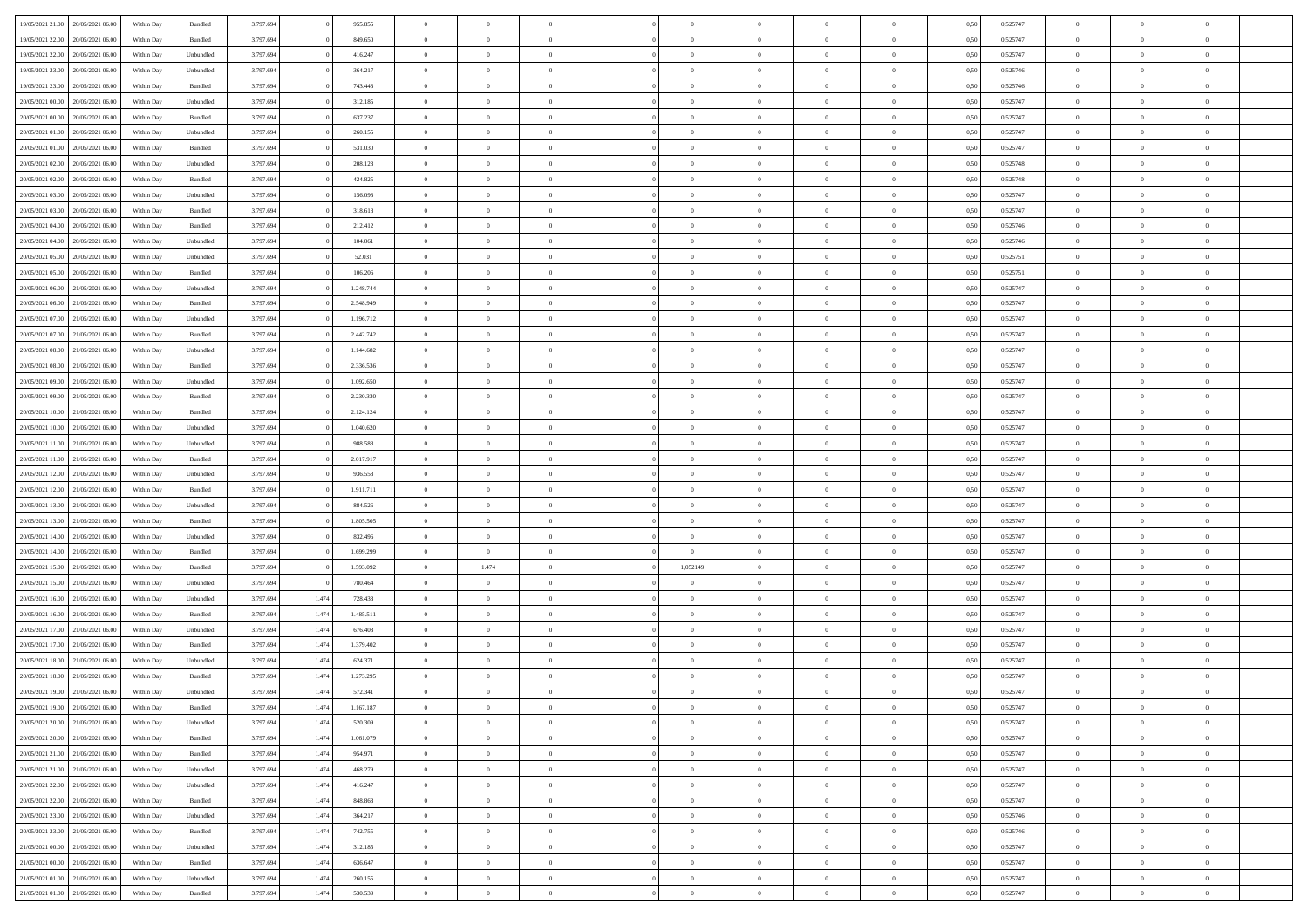| 21/05/2021 02:00 21/05/2021 06:00 |                  | Within Day | Unbundled                   | 3.797.694 | 1.474 | 208.123   | $\overline{0}$ | $\theta$       |                | $\overline{0}$ | $\bf{0}$       | $\overline{0}$ | $\theta$       | 0,50 | 0,525748 | $\theta$       | $\theta$       | $\theta$       |  |
|-----------------------------------|------------------|------------|-----------------------------|-----------|-------|-----------|----------------|----------------|----------------|----------------|----------------|----------------|----------------|------|----------|----------------|----------------|----------------|--|
|                                   |                  |            |                             |           |       |           | $\overline{0}$ |                | $\overline{0}$ |                |                |                |                |      |          |                |                | $\overline{0}$ |  |
| 21/05/2021 02:00                  | 21/05/2021 06.00 | Within Day | Bundled                     | 3.797.694 | 1.474 | 424.431   |                | $\overline{0}$ |                | $\overline{0}$ | $\bf{0}$       | $\bf{0}$       | $\bf{0}$       | 0,50 | 0,525748 | $\,$ 0 $\,$    | $\overline{0}$ |                |  |
| 21/05/2021 03:00                  | 21/05/2021 06:00 | Within Day | Bundled                     | 3.797.694 | 1.474 | 318.324   | $\overline{0}$ | $\overline{0}$ | $\overline{0}$ | $\overline{0}$ | $\bf{0}$       | $\overline{0}$ | $\mathbf{0}$   | 0.50 | 0,525747 | $\overline{0}$ | $\overline{0}$ | $\bf{0}$       |  |
| 21/05/2021 03:00                  | 21/05/2021 06:00 | Within Day | Unbundled                   | 3.797.694 | 1.474 | 156.093   | $\overline{0}$ | $\overline{0}$ | $\overline{0}$ | $\overline{0}$ | $\,0\,$        | $\overline{0}$ | $\overline{0}$ | 0,50 | 0,525747 | $\,$ 0 $\,$    | $\overline{0}$ | $\overline{0}$ |  |
| 21/05/2021 04:00                  | 21/05/2021 06.00 | Within Day | Unbundled                   | 3.797.694 | 1.474 | 104.061   | $\overline{0}$ | $\theta$       | $\overline{0}$ | $\overline{0}$ | $\,$ 0         | $\overline{0}$ | $\bf{0}$       | 0,50 | 0,525746 | $\,$ 0 $\,$    | $\overline{0}$ | $\overline{0}$ |  |
| 21/05/2021 04:00                  | 21/05/2021 06:00 | Within Day | Bundled                     | 3.797.694 | 1.474 | 212.215   | $\overline{0}$ | $\overline{0}$ | $\overline{0}$ | $\overline{0}$ | $\bf{0}$       | $\overline{0}$ | $\bf{0}$       | 0.50 | 0.525746 | $\,0\,$        | $\theta$       | $\overline{0}$ |  |
| 21/05/2021 05:00                  | 21/05/2021 06:00 | Within Day | Unbundled                   | 3.797.694 | 1.474 | 52.031    | $\overline{0}$ | $\overline{0}$ | $\overline{0}$ | $\overline{0}$ | $\bf{0}$       | $\overline{0}$ | $\bf{0}$       | 0,50 | 0,525751 | $\,$ 0 $\,$    | $\theta$       | $\overline{0}$ |  |
| 21/05/2021 05:00                  | 21/05/2021 06.00 | Within Day | Bundled                     | 3.797.694 | 1.474 | 106.108   | $\overline{0}$ | $\overline{0}$ | $\overline{0}$ | $\overline{0}$ | $\,$ 0         | $\bf{0}$       | $\bf{0}$       | 0,50 | 0,525751 | $\,$ 0 $\,$    | $\overline{0}$ | $\overline{0}$ |  |
| 21/05/2021 06:00                  | 22/05/2021 06:00 | Within Day | Unbundled                   | 3.797.694 |       | 1.248.744 | $\overline{0}$ | $\overline{0}$ | $\overline{0}$ | $\overline{0}$ | $\bf{0}$       | $\overline{0}$ | $\bf{0}$       | 0.50 | 0.525747 | $\bf{0}$       | $\overline{0}$ | $\bf{0}$       |  |
| 21/05/2021 06:00                  | 22/05/2021 06:00 | Within Day | Bundled                     | 3.797.694 |       | 2.548.949 | $\overline{0}$ | $\overline{0}$ | $\overline{0}$ | $\overline{0}$ | $\bf{0}$       | $\overline{0}$ | $\bf{0}$       | 0,50 | 0,525747 | $\,$ 0 $\,$    | $\overline{0}$ | $\overline{0}$ |  |
|                                   |                  |            |                             |           |       |           |                |                |                |                |                |                |                |      |          |                |                |                |  |
| 21/05/2021 07:00                  | 22/05/2021 06.00 | Within Day | Unbundled                   | 3.797.694 |       | 1.196.712 | $\overline{0}$ | $\overline{0}$ | $\overline{0}$ | $\overline{0}$ | $\,$ 0         | $\bf{0}$       | $\bf{0}$       | 0,50 | 0,525747 | $\,$ 0 $\,$    | $\overline{0}$ | $\overline{0}$ |  |
| 21/05/2021 07:00                  | 22/05/2021 06:00 | Within Day | $\mathbf B$ undled          | 3.797.694 |       | 2.442.742 | $\overline{0}$ | $\overline{0}$ | $\overline{0}$ | $\overline{0}$ | $\bf{0}$       | $\overline{0}$ | $\mathbf{0}$   | 0.50 | 0,525747 | $\,$ 0 $\,$    | $\,$ 0 $\,$    | $\bf{0}$       |  |
| 21/05/2021 08:00                  | 22/05/2021 06:00 | Within Day | Unbundled                   | 3.797.694 |       | 1.144.682 | $\overline{0}$ | $\overline{0}$ | $\overline{0}$ | $\overline{0}$ | $\bf{0}$       | $\overline{0}$ | $\overline{0}$ | 0,50 | 0,525747 | $\,$ 0 $\,$    | $\overline{0}$ | $\overline{0}$ |  |
| 21/05/2021 08:00                  | 22/05/2021 06.00 | Within Day | Bundled                     | 3.797.694 |       | 2.336.536 | $\overline{0}$ | $\theta$       | $\overline{0}$ | $\overline{0}$ | $\,$ 0         | $\overline{0}$ | $\bf{0}$       | 0,50 | 0,525747 | $\,$ 0 $\,$    | $\overline{0}$ | $\overline{0}$ |  |
| 21/05/2021 09:00                  | 22/05/2021 06:00 | Within Day | Bundled                     | 3.797.694 |       | 2.230.330 | $\overline{0}$ | $\overline{0}$ | $\overline{0}$ | $\overline{0}$ | $\bf{0}$       | $\overline{0}$ | $\bf{0}$       | 0.50 | 0.525747 | $\,0\,$        | $\theta$       | $\overline{0}$ |  |
| 21/05/2021 09:00                  | 22/05/2021 06:00 | Within Day | Unbundled                   | 3.797.694 |       | 1.092.650 | $\overline{0}$ | $\overline{0}$ | $\overline{0}$ | $\overline{0}$ | $\bf{0}$       | $\overline{0}$ | $\bf{0}$       | 0,50 | 0,525747 | $\,$ 0 $\,$    | $\theta$       | $\overline{0}$ |  |
| 21/05/2021 10:00                  | 22/05/2021 06.00 | Within Day | Unbundled                   | 3.797.694 |       | 1.040.620 | $\overline{0}$ | $\overline{0}$ | $\overline{0}$ | $\overline{0}$ | $\,$ 0         | $\bf{0}$       | $\bf{0}$       | 0,50 | 0,525747 | $\,$ 0 $\,$    | $\overline{0}$ | $\overline{0}$ |  |
| 21/05/2021 10:00                  | 22/05/2021 06:00 | Within Day | Bundled                     | 3.797.694 |       | 2.124.124 | $\overline{0}$ | $\overline{0}$ | $\overline{0}$ | $\overline{0}$ | $\bf{0}$       | $\overline{0}$ | $\mathbf{0}$   | 0.50 | 0.525747 | $\bf{0}$       | $\overline{0}$ | $\bf{0}$       |  |
| 21/05/2021 11:00                  | 22/05/2021 06:00 | Within Day | Unbundled                   | 3.797.694 |       | 988.588   | $\overline{0}$ | $\overline{0}$ | $\overline{0}$ | $\overline{0}$ | $\bf{0}$       | $\overline{0}$ | $\bf{0}$       | 0,50 | 0,525747 | $\,$ 0 $\,$    | $\overline{0}$ | $\overline{0}$ |  |
| 21/05/2021 11:00                  | 22/05/2021 06.00 | Within Day | Bundled                     | 3.797.694 |       | 2.017.917 | $\bf{0}$       | $\overline{0}$ | $\overline{0}$ | $\overline{0}$ | $\bf{0}$       | $\bf{0}$       | $\bf{0}$       | 0,50 | 0,525747 | $\,$ 0 $\,$    | $\overline{0}$ | $\overline{0}$ |  |
|                                   |                  |            |                             |           |       |           |                |                |                |                |                |                |                |      |          |                |                |                |  |
| 21/05/2021 12:00                  | 22/05/2021 06:00 | Within Day | Unbundled                   | 3.797.694 |       | 936.558   | $\overline{0}$ | $\overline{0}$ | $\overline{0}$ | $\overline{0}$ | $\bf{0}$       | $\overline{0}$ | $\mathbf{0}$   | 0.50 | 0,525747 | $\,$ 0 $\,$    | $\,$ 0 $\,$    | $\overline{0}$ |  |
| 21/05/2021 12:00                  | 22/05/2021 06:00 | Within Day | Bundled                     | 3.797.694 |       | 1.911.711 | $\overline{0}$ | $\overline{0}$ | $\overline{0}$ | $\overline{0}$ | $\bf{0}$       | $\overline{0}$ | $\overline{0}$ | 0,50 | 0,525747 | $\,$ 0 $\,$    | $\overline{0}$ | $\overline{0}$ |  |
| 21/05/2021 13:00                  | 22/05/2021 06.00 | Within Day | Unbundled                   | 3.797.694 |       | 884.526   | $\overline{0}$ | $\overline{0}$ | $\overline{0}$ | $\overline{0}$ | $\,$ 0         | $\bf{0}$       | $\bf{0}$       | 0,50 | 0,525747 | $\,$ 0 $\,$    | $\overline{0}$ | $\overline{0}$ |  |
| 21/05/2021 13:00                  | 22/05/2021 06:00 | Within Day | Bundled                     | 3.797.694 |       | 1.805.505 | $\overline{0}$ | $\overline{0}$ | $\overline{0}$ | $\overline{0}$ | $\bf{0}$       | $\overline{0}$ | $\bf{0}$       | 0.50 | 0.525747 | $\,0\,$        | $\theta$       | $\overline{0}$ |  |
| 21/05/2021 14:00                  | 22/05/2021 06:00 | Within Day | Bundled                     | 3.797.694 |       | 1.699.299 | $\overline{0}$ | $\overline{0}$ | $\overline{0}$ | $\overline{0}$ | $\,$ 0         | $\overline{0}$ | $\bf{0}$       | 0,50 | 0,525747 | $\,$ 0 $\,$    | $\theta$       | $\overline{0}$ |  |
| 21/05/2021 14:00                  | 22/05/2021 06.00 | Within Day | Unbundled                   | 3.797.694 |       | 832.496   | $\overline{0}$ | $\theta$       | $\overline{0}$ | $\overline{0}$ | $\,$ 0         | $\bf{0}$       | $\bf{0}$       | 0,50 | 0,525747 | $\,$ 0 $\,$    | $\overline{0}$ | $\overline{0}$ |  |
| 21/05/2021 15:00                  | 22/05/2021 06:00 | Within Day | Unbundled                   | 3.797.694 |       | 780,464   | $\overline{0}$ | $\overline{0}$ | $\overline{0}$ | $\overline{0}$ | $\bf{0}$       | $\overline{0}$ | $\bf{0}$       | 0.50 | 0.525747 | $\bf{0}$       | $\overline{0}$ | $\bf{0}$       |  |
| 21/05/2021 15:00                  | 22/05/2021 06:00 | Within Day | Bundled                     | 3.797.694 |       | 1.593.092 | $\overline{0}$ | $\overline{0}$ | $\overline{0}$ | $\overline{0}$ | $\bf{0}$       | $\overline{0}$ | $\bf{0}$       | 0,50 | 0,525747 | $\,$ 0 $\,$    | $\overline{0}$ | $\overline{0}$ |  |
| 21/05/2021 16:00                  | 22/05/2021 06.00 | Within Day | Unbundled                   | 3.797.694 |       | 728.433   | $\bf{0}$       | $\overline{0}$ | $\overline{0}$ | $\overline{0}$ | $\bf{0}$       | $\bf{0}$       | $\bf{0}$       | 0,50 | 0,525747 | $\,$ 0 $\,$    | $\overline{0}$ | $\overline{0}$ |  |
| 21/05/2021 16:00                  | 22/05/2021 06:00 | Within Day | Bundled                     | 3.797.694 |       | 1.486.887 | $\overline{0}$ | $\overline{0}$ | $\overline{0}$ | $\overline{0}$ | $\bf{0}$       | $\overline{0}$ | $\mathbf{0}$   | 0.50 | 0,525747 | $\overline{0}$ | $\,$ 0 $\,$    | $\bf{0}$       |  |
| 21/05/2021 17:00                  | 22/05/2021 06:00 | Within Dav | Unbundled                   | 3.797.694 |       | 676.403   | $\overline{0}$ | $\overline{0}$ | $\overline{0}$ | $\overline{0}$ | $\overline{0}$ | $\overline{0}$ | $\overline{0}$ | 0.50 | 0,525747 | $\theta$       | $\overline{0}$ | $\overline{0}$ |  |
|                                   |                  |            |                             |           |       |           | $\overline{0}$ | $\overline{0}$ | $\overline{0}$ | $\overline{0}$ | $\,$ 0         |                |                |      |          | $\,$ 0 $\,$    | $\overline{0}$ | $\overline{0}$ |  |
| 21/05/2021 17:00                  | 22/05/2021 06.00 | Within Day | Bundled                     | 3.797.694 |       | 1.380.680 |                |                |                |                |                | $\bf{0}$       | $\bf{0}$       | 0,50 | 0,525747 |                |                |                |  |
| 21/05/2021 18:00                  | 22/05/2021 06:00 | Within Day | Unbundled                   | 3.797.694 |       | 624.371   | $\overline{0}$ | $\overline{0}$ | $\overline{0}$ | $\overline{0}$ | $\bf{0}$       | $\overline{0}$ | $\bf{0}$       | 0.50 | 0.525747 | $\,0\,$        | $\theta$       | $\overline{0}$ |  |
| 21/05/2021 18:00                  | 22/05/2021 06:00 | Within Dav | Bundled                     | 3.797.694 |       | 1.274.474 | $\overline{0}$ | $\overline{0}$ | $\Omega$       | $\overline{0}$ | $\mathbf{0}$   | $\overline{0}$ | $\overline{0}$ | 0.50 | 0,525747 | $\theta$       | $\overline{0}$ | $\overline{0}$ |  |
| 21/05/2021 19:00                  | 22/05/2021 06.00 | Within Day | Unbundled                   | 3.797.694 |       | 572.341   | $\bf{0}$       | $\overline{0}$ | $\overline{0}$ | $\overline{0}$ | $\,$ 0         | $\bf{0}$       | $\bf{0}$       | 0,50 | 0,525747 | $\,$ 0 $\,$    | $\overline{0}$ | $\overline{0}$ |  |
| 21/05/2021 19:00                  | 22/05/2021 06:00 | Within Day | Bundled                     | 3.797.694 |       | 1.168.268 | $\overline{0}$ | $\overline{0}$ | $\overline{0}$ | $\overline{0}$ | $\bf{0}$       | $\overline{0}$ | $\mathbf{0}$   | 0.50 | 0.525747 | $\bf{0}$       | $\overline{0}$ | $\bf{0}$       |  |
| 21/05/2021 20:00                  | 22/05/2021 06:00 | Within Dav | Bundled                     | 3.797.694 |       | 1.062.062 | $\overline{0}$ | $\overline{0}$ | $\overline{0}$ | $\overline{0}$ | $\overline{0}$ | $\overline{0}$ | $\overline{0}$ | 0,50 | 0,525747 | $\theta$       | $\overline{0}$ | $\overline{0}$ |  |
| 21/05/2021 20:00                  | 22/05/2021 06.00 | Within Day | Unbundled                   | 3.797.694 |       | 520.309   | $\bf{0}$       | $\overline{0}$ | $\overline{0}$ | $\bf{0}$       | $\bf{0}$       | $\bf{0}$       | $\bf{0}$       | 0,50 | 0,525747 | $\,$ 0 $\,$    | $\overline{0}$ | $\overline{0}$ |  |
| 21/05/2021 21:00                  | 22/05/2021 06:00 | Within Day | Unbundled                   | 3.797.694 |       | 468.279   | $\overline{0}$ | $\overline{0}$ | $\overline{0}$ | $\overline{0}$ | $\bf{0}$       | $\overline{0}$ | $\mathbf{0}$   | 0.50 | 0,525747 | $\,$ 0 $\,$    | $\,$ 0 $\,$    | $\bf{0}$       |  |
| 21/05/2021 21:00                  | 22/05/2021 06:00 | Within Dav | Bundled                     | 3.797.694 |       | 955.855   | $\overline{0}$ | $\overline{0}$ | $\theta$       | $\overline{0}$ | $\mathbf{0}$   | $\overline{0}$ | $\overline{0}$ | 0.50 | 0,525747 | $\theta$       | $\overline{0}$ | $\overline{0}$ |  |
| 21/05/2021 22.00                  | 22/05/2021 06.00 | Within Day | Unbundled                   | 3.797.694 |       | 416.247   | $\bf{0}$       | $\overline{0}$ | $\overline{0}$ | $\overline{0}$ | $\bf{0}$       | $\overline{0}$ | $\bf{0}$       | 0,50 | 0,525747 | $\,$ 0 $\,$    | $\overline{0}$ | $\overline{0}$ |  |
| 21/05/2021 22.00                  | 22/05/2021 06:00 | Within Day | Bundled                     | 3.797.694 |       | 849,650   | $\overline{0}$ | $\overline{0}$ | $\overline{0}$ | $\overline{0}$ | $\bf{0}$       | $\Omega$       | $\overline{0}$ | 0.50 | 0.525747 | $\,0\,$        | $\theta$       | $\overline{0}$ |  |
| 21/05/2021 23:00                  | 22/05/2021 06:00 | Within Dav | Unbundled                   | 3.797.694 |       | 364.217   | $\overline{0}$ | $\theta$       | $\Omega$       | $\overline{0}$ | $\bf{0}$       | $\overline{0}$ | $\overline{0}$ | 0.50 | 0,525746 | $\theta$       | $\overline{0}$ | $\overline{0}$ |  |
| 21/05/2021 23:00                  | 22/05/2021 06:00 | Within Day | Bundled                     | 3.797.694 |       | 743.443   | $\bf{0}$       | $\overline{0}$ | $\overline{0}$ | $\bf{0}$       | $\,$ 0         | $\bf{0}$       | $\bf{0}$       | 0,50 | 0,525746 | $\,$ 0 $\,$    | $\overline{0}$ | $\overline{0}$ |  |
|                                   |                  |            |                             |           |       |           |                |                |                |                |                |                |                |      | 0,525747 |                |                |                |  |
| 22/05/2021 00:00                  | 22/05/2021 06:00 | Within Day | $\ensuremath{\mathsf{Unb}}$ | 3.797.694 |       | 312.185   | $\bf{0}$       | $\theta$       |                | $^{\circ}$     | $\Omega$       |                |                | 0,50 |          | $\bf{0}$       | $\theta$       |                |  |
| 22/05/2021 00:00 22/05/2021 06:00 |                  | Within Day | Bundled                     | 3.797.694 |       | 637.237   | $\overline{0}$ | $\overline{0}$ | $\overline{0}$ | $\overline{0}$ | $\overline{0}$ | $\overline{0}$ | $\mathbf{0}$   | 0,50 | 0,525747 | $\theta$       | $\overline{0}$ | $\overline{0}$ |  |
| 22/05/2021 01:00                  | 22/05/2021 06:00 | Within Day | Unbundled                   | 3.797.694 |       | 260.155   | $\overline{0}$ | $\bf{0}$       | $\overline{0}$ | $\bf{0}$       | $\overline{0}$ | $\overline{0}$ | $\bf{0}$       | 0,50 | 0,525747 | $\overline{0}$ | $\overline{0}$ | $\bf{0}$       |  |
| 22/05/2021 01:00                  | 22/05/2021 06:00 | Within Day | Bundled                     | 3.797.694 |       | 531.030   | $\overline{0}$ | $\overline{0}$ | $\overline{0}$ | $\overline{0}$ | $\overline{0}$ | $\overline{0}$ | $\mathbf{0}$   | 0.50 | 0,525747 | $\overline{0}$ | $\bf{0}$       | $\overline{0}$ |  |
| 22/05/2021 02:00                  | 22/05/2021 06:00 | Within Day | Bundled                     | 3.797.694 |       | 424.825   | $\overline{0}$ | $\overline{0}$ | $\overline{0}$ | $\overline{0}$ | $\overline{0}$ | $\overline{0}$ | $\mathbf{0}$   | 0,50 | 0,525748 | $\overline{0}$ | $\theta$       | $\overline{0}$ |  |
| 22/05/2021 02:00                  | 22/05/2021 06:00 | Within Day | Unbundled                   | 3.797.694 |       | 208.123   | $\overline{0}$ | $\overline{0}$ | $\overline{0}$ | $\overline{0}$ | $\bf{0}$       | $\bf{0}$       | $\bf{0}$       | 0,50 | 0,525748 | $\,$ 0 $\,$    | $\overline{0}$ | $\overline{0}$ |  |
| 22/05/2021 03:00                  | 22/05/2021 06:00 | Within Day | Unbundled                   | 3.797.694 |       | 156.093   | $\overline{0}$ | $\overline{0}$ | $\overline{0}$ | $\overline{0}$ | $\bf{0}$       | $\overline{0}$ | $\mathbf{0}$   | 0.50 | 0.525747 | $\,$ 0 $\,$    | $\overline{0}$ | $\overline{0}$ |  |
| 22/05/2021 03:00                  | 22/05/2021 06:00 | Within Day | Bundled                     | 3.797.694 |       | 318.618   | $\overline{0}$ | $\overline{0}$ | $\overline{0}$ | $\overline{0}$ | $\overline{0}$ | $\overline{0}$ | $\overline{0}$ | 0,50 | 0,525747 | $\overline{0}$ | $\theta$       | $\overline{0}$ |  |
| 22/05/2021 04:00                  | 22/05/2021 06:00 | Within Day | Unbundled                   | 3.797.694 |       | 104.061   | $\overline{0}$ | $\,$ 0         | $\overline{0}$ | $\bf{0}$       | $\,$ 0 $\,$    | $\overline{0}$ | $\bf{0}$       | 0,50 | 0,525746 | $\,$ 0 $\,$    | $\overline{0}$ | $\overline{0}$ |  |
| 22/05/2021 04:00                  | 22/05/2021 06:00 | Within Day | Bundled                     | 3.797.694 |       | 212.412   | $\overline{0}$ | $\overline{0}$ | $\overline{0}$ | $\overline{0}$ | $\bf{0}$       | $\overline{0}$ | $\mathbf{0}$   | 0.50 | 0.525746 | $\mathbf{0}$   | $\bf{0}$       | $\bf{0}$       |  |
| 22/05/2021 05:00                  | 22/05/2021 06:00 | Within Day | Unbundled                   | 3.797.694 |       | 52.031    | $\overline{0}$ | $\overline{0}$ | $\overline{0}$ | $\overline{0}$ | $\overline{0}$ | $\overline{0}$ | $\overline{0}$ | 0,50 | 0,525751 | $\overline{0}$ | $\overline{0}$ | $\overline{0}$ |  |
| 22/05/2021 05:00                  | 22/05/2021 06:00 | Within Day | Bundled                     | 3.797.694 |       | 106.206   | $\overline{0}$ | $\bf{0}$       | $\overline{0}$ | $\bf{0}$       | $\bf{0}$       | $\bf{0}$       | $\bf{0}$       | 0,50 | 0,525751 | $\overline{0}$ | $\overline{0}$ | $\bf{0}$       |  |
|                                   |                  |            |                             |           |       |           |                |                |                |                |                |                |                |      |          |                |                |                |  |
| 22/05/2021 06:00 23/05/2021 06:00 |                  | Within Day | Unbundled                   | 3.797.694 |       | 1.248.744 | $\,$ 0 $\,$    | $\,$ 0 $\,$    | $\overline{0}$ | $\overline{0}$ | $\,$ 0 $\,$    | $\,$ 0 $\,$    | $\,$ 0 $\,$    | 0,50 | 0,525747 | $\overline{0}$ | $\,$ 0 $\,$    | $\,$ 0 $\,$    |  |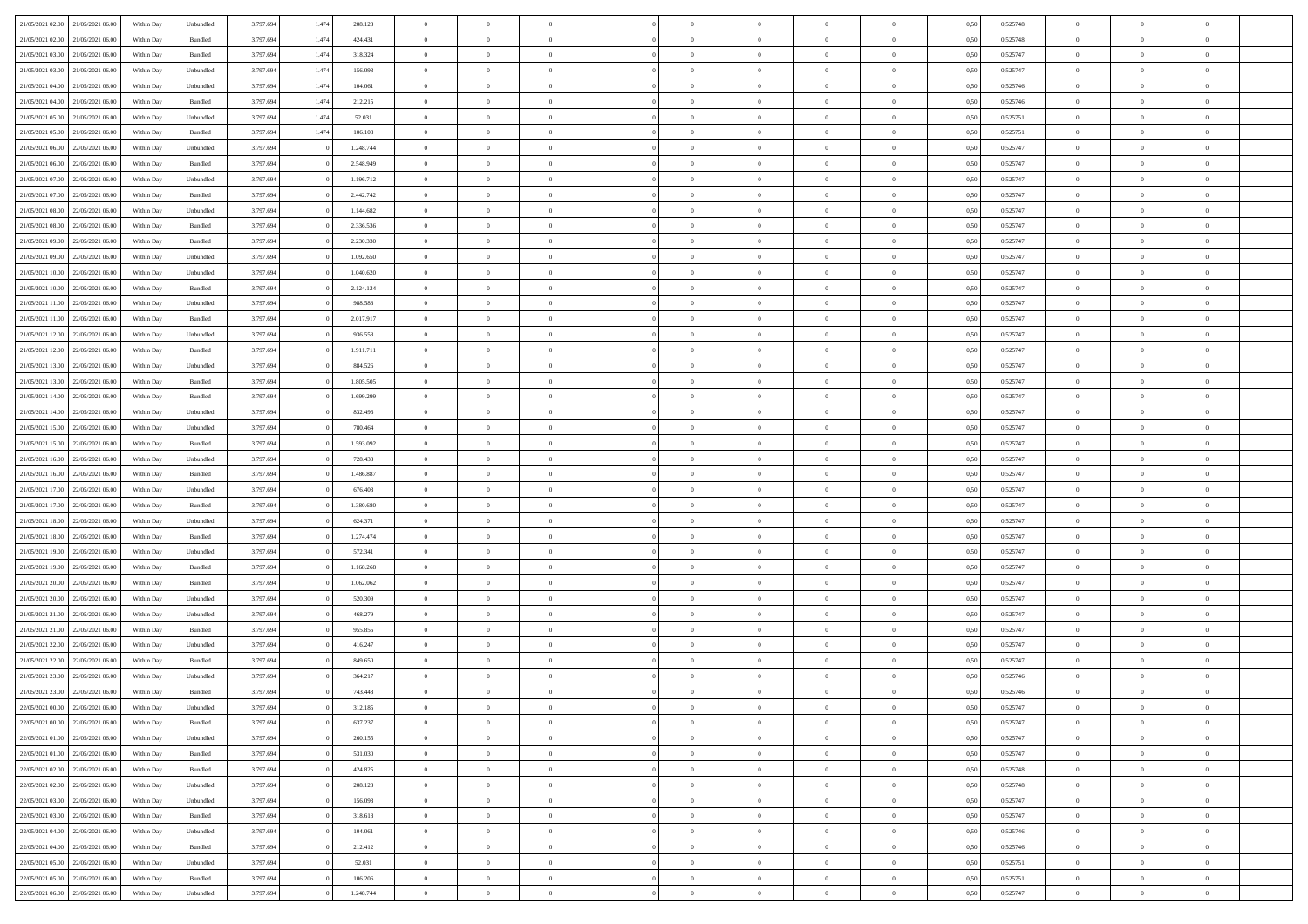| 22/05/2021 06:00 23/05/2021 06:00    | Within Day | Bundled   | 3.797.694 | 2.548.949 | $\overline{0}$ | $\overline{0}$ | $\Omega$       | $\Omega$       | $\theta$       | $\Omega$       | $\overline{0}$ | 0,50 | 0,525747 | $\theta$       | $\theta$       | $\theta$       |  |
|--------------------------------------|------------|-----------|-----------|-----------|----------------|----------------|----------------|----------------|----------------|----------------|----------------|------|----------|----------------|----------------|----------------|--|
| 22/05/2021 07:00<br>23/05/2021 06:00 | Within Day | Unbundled | 3.797.694 | 1.196.712 | $\overline{0}$ | $\overline{0}$ | $\overline{0}$ | $\overline{0}$ | $\theta$       | $\overline{0}$ | $\bf{0}$       | 0,50 | 0,525747 | $\theta$       | $\theta$       | $\overline{0}$ |  |
| 22/05/2021 07:00<br>23/05/2021 06:00 | Within Day | Bundled   | 3.797.694 | 2.442.742 | $\overline{0}$ | $\bf{0}$       | $\overline{0}$ | $\overline{0}$ | $\overline{0}$ | $\overline{0}$ | $\bf{0}$       | 0,50 | 0,525747 | $\bf{0}$       | $\overline{0}$ | $\overline{0}$ |  |
| 22/05/2021 08:00<br>23/05/2021 06:00 | Within Day | Bundled   | 3.797.694 | 2.336.536 | $\overline{0}$ | $\overline{0}$ | $\overline{0}$ | $\overline{0}$ | $\theta$       | $\overline{0}$ | $\overline{0}$ | 0.50 | 0,525747 | $\theta$       | $\theta$       | $\overline{0}$ |  |
| 22/05/2021 08:00<br>23/05/2021 06:00 | Within Day | Unbundled | 3.797.694 | 1.144.682 | $\overline{0}$ | $\overline{0}$ | $\overline{0}$ | $\overline{0}$ | $\theta$       | $\overline{0}$ | $\bf{0}$       | 0,50 | 0,525747 | $\theta$       | $\theta$       | $\overline{0}$ |  |
| 22/05/2021 09:00<br>23/05/2021 06:00 | Within Day | Unbundled | 3.797.694 | 1.092.650 | $\overline{0}$ | $\bf{0}$       | $\overline{0}$ | $\overline{0}$ | $\overline{0}$ | $\overline{0}$ | $\bf{0}$       | 0,50 | 0,525747 | $\overline{0}$ | $\overline{0}$ | $\bf{0}$       |  |
| 22/05/2021 09:00<br>23/05/2021 06:00 | Within Day | Bundled   | 3.797.694 | 2.230.330 | $\overline{0}$ | $\overline{0}$ | $\overline{0}$ | $\overline{0}$ | $\overline{0}$ | $\overline{0}$ | $\overline{0}$ | 0.5( | 0,525747 | $\theta$       | $\theta$       | $\overline{0}$ |  |
|                                      |            |           |           |           |                |                |                |                |                |                |                |      |          |                |                |                |  |
| 22/05/2021 10:00<br>23/05/2021 06:00 | Within Day | Unbundled | 3.797.694 | 1.040.620 | $\bf{0}$       | $\overline{0}$ | $\overline{0}$ | $\overline{0}$ | $\theta$       | $\overline{0}$ | $\bf{0}$       | 0,50 | 0,525747 | $\theta$       | $\theta$       | $\overline{0}$ |  |
| 22/05/2021 10:00<br>23/05/2021 06:00 | Within Day | Bundled   | 3.797.694 | 2.124.124 | $\overline{0}$ | $\bf{0}$       | $\overline{0}$ | $\overline{0}$ | $\overline{0}$ | $\overline{0}$ | $\bf{0}$       | 0,50 | 0,525747 | $\bf{0}$       | $\bf{0}$       | $\overline{0}$ |  |
| 22/05/2021 11:00<br>23/05/2021 06:00 | Within Day | Unbundled | 3.797.694 | 988.588   | $\overline{0}$ | $\overline{0}$ | $\overline{0}$ | $\overline{0}$ | $\overline{0}$ | $\overline{0}$ | $\bf{0}$       | 0.50 | 0,525747 | $\theta$       | $\theta$       | $\overline{0}$ |  |
| 22/05/2021 11:00<br>23/05/2021 06:00 | Within Day | Bundled   | 3.797.694 | 2.017.917 | $\overline{0}$ | $\overline{0}$ | $\overline{0}$ | $\overline{0}$ | $\theta$       | $\overline{0}$ | $\bf{0}$       | 0,50 | 0,525747 | $\theta$       | $\theta$       | $\overline{0}$ |  |
| 22/05/2021 12:00<br>23/05/2021 06:00 | Within Day | Unbundled | 3.797.694 | 936.558   | $\overline{0}$ | $\bf{0}$       | $\overline{0}$ | $\overline{0}$ | $\bf{0}$       | $\overline{0}$ | $\bf{0}$       | 0,50 | 0,525747 | $\bf{0}$       | $\overline{0}$ | $\overline{0}$ |  |
| 22/05/2021 12:00<br>23/05/2021 06:00 | Within Day | Bundled   | 3.797.694 | 1.911.711 | $\overline{0}$ | $\overline{0}$ | $\overline{0}$ | $\overline{0}$ | $\overline{0}$ | $\overline{0}$ | $\overline{0}$ | 0.5( | 0,525747 | $\theta$       | $\theta$       | $\overline{0}$ |  |
| 22/05/2021 13:00<br>23/05/2021 06:00 | Within Day | Unbundled | 3.797.694 | 884.526   | $\overline{0}$ | $\overline{0}$ | $\overline{0}$ | $\overline{0}$ | $\theta$       | $\overline{0}$ | $\,$ 0 $\,$    | 0,50 | 0,525747 | $\theta$       | $\theta$       | $\overline{0}$ |  |
| 22/05/2021 13:00<br>23/05/2021 06:00 | Within Day | Bundled   | 3.797.694 | 1.805.505 | $\overline{0}$ | $\bf{0}$       | $\overline{0}$ | $\overline{0}$ | $\overline{0}$ | $\overline{0}$ | $\bf{0}$       | 0,50 | 0,525747 | $\bf{0}$       | $\overline{0}$ | $\bf{0}$       |  |
| 22/05/2021 14:00<br>23/05/2021 06:00 | Within Day | Bundled   | 3.797.694 | 1.699.299 | $\overline{0}$ | $\overline{0}$ | $\overline{0}$ | $\overline{0}$ | $\overline{0}$ | $\overline{0}$ | $\overline{0}$ | 0.5( | 0,525747 | $\theta$       | $\theta$       | $\overline{0}$ |  |
| 22/05/2021 14:00<br>23/05/2021 06:00 | Within Day | Unbundled | 3.797.694 | 832.496   | $\bf{0}$       | $\overline{0}$ | $\overline{0}$ | $\overline{0}$ | $\theta$       | $\overline{0}$ | $\bf{0}$       | 0,50 | 0,525747 | $\theta$       | $\theta$       | $\overline{0}$ |  |
| 22/05/2021 15:00<br>23/05/2021 06:00 | Within Day | Unbundled | 3.797.694 | 780.464   | $\overline{0}$ | $\bf{0}$       | $\overline{0}$ | $\overline{0}$ | $\overline{0}$ | $\overline{0}$ | $\bf{0}$       | 0,50 | 0,525747 | $\bf{0}$       | $\overline{0}$ | $\overline{0}$ |  |
| 22/05/2021 15:00<br>23/05/2021 06:00 | Within Day | Bundled   | 3.797.694 | 1.593.092 | $\overline{0}$ | $\overline{0}$ | $\overline{0}$ | $\overline{0}$ | $\overline{0}$ | $\overline{0}$ | $\overline{0}$ | 0.50 | 0,525747 | $\theta$       | $\theta$       | $\overline{0}$ |  |
| 22/05/2021 16:00<br>23/05/2021 06:00 | Within Day | Unbundled | 3.797.694 | 728.433   | $\bf{0}$       | $\overline{0}$ | $\overline{0}$ | $\overline{0}$ | $\theta$       | $\overline{0}$ | $\bf{0}$       | 0,50 | 0,525747 | $\theta$       | $\theta$       | $\overline{0}$ |  |
|                                      |            |           |           |           |                |                |                |                |                |                |                |      |          |                |                |                |  |
| 22/05/2021 16:00<br>23/05/2021 06:00 | Within Day | Bundled   | 3.797.694 | 1.486.887 | $\overline{0}$ | $\bf{0}$       | $\overline{0}$ | $\overline{0}$ | $\overline{0}$ | $\overline{0}$ | $\bf{0}$       | 0,50 | 0,525747 | $\bf{0}$       | $\overline{0}$ | $\overline{0}$ |  |
| 22/05/2021 17:00<br>23/05/2021 06:00 | Within Day | Unbundled | 3.797.694 | 676.403   | $\overline{0}$ | $\overline{0}$ | $\overline{0}$ | $\overline{0}$ | $\overline{0}$ | $\overline{0}$ | $\overline{0}$ | 0.5( | 0,525747 | $\theta$       | $\theta$       | $\overline{0}$ |  |
| 22/05/2021 17:00<br>23/05/2021 06:00 | Within Day | Bundled   | 3.797.694 | 1.380.680 | $\overline{0}$ | $\overline{0}$ | $\overline{0}$ | $\overline{0}$ | $\theta$       | $\overline{0}$ | $\bf{0}$       | 0,50 | 0,525747 | $\theta$       | $\theta$       | $\overline{0}$ |  |
| 22/05/2021 18:00<br>23/05/2021 06:00 | Within Day | Unbundled | 3.797.694 | 624.371   | $\overline{0}$ | $\bf{0}$       | $\overline{0}$ | $\overline{0}$ | $\overline{0}$ | $\overline{0}$ | $\bf{0}$       | 0,50 | 0,525747 | $\bf{0}$       | $\overline{0}$ | $\bf{0}$       |  |
| 22/05/2021 18:00<br>23/05/2021 06:00 | Within Day | Bundled   | 3.797.694 | 1.274.474 | $\overline{0}$ | $\overline{0}$ | $\overline{0}$ | $\overline{0}$ | $\overline{0}$ | $\overline{0}$ | $\overline{0}$ | 0.5( | 0,525747 | $\theta$       | $\theta$       | $\overline{0}$ |  |
| 22/05/2021 19:00<br>23/05/2021 06:00 | Within Day | Unbundled | 3.797.694 | 572.341   | $\bf{0}$       | $\overline{0}$ | $\overline{0}$ | $\overline{0}$ | $\theta$       | $\overline{0}$ | $\bf{0}$       | 0,50 | 0,525747 | $\theta$       | $\theta$       | $\overline{0}$ |  |
| 22/05/2021 19:00<br>23/05/2021 06:00 | Within Day | Bundled   | 3.797.694 | 1.168.268 | $\overline{0}$ | $\bf{0}$       | $\overline{0}$ | $\overline{0}$ | $\overline{0}$ | $\bf{0}$       | $\bf{0}$       | 0,50 | 0,525747 | $\bf{0}$       | $\bf{0}$       | $\overline{0}$ |  |
| 22/05/2021 20:00<br>23/05/2021 06:00 | Within Day | Bundled   | 3.797.694 | 1.062.062 | $\overline{0}$ | $\overline{0}$ | $\overline{0}$ | $\overline{0}$ | $\overline{0}$ | $\overline{0}$ | $\overline{0}$ | 0.5( | 0,525747 | $\theta$       | $\theta$       | $\overline{0}$ |  |
| 22/05/2021 20:00<br>23/05/2021 06:00 | Within Day | Unbundled | 3.797.694 | 520.309   | $\bf{0}$       | $\overline{0}$ | $\overline{0}$ | $\overline{0}$ | $\theta$       | $\overline{0}$ | $\bf{0}$       | 0,50 | 0,525747 | $\theta$       | $\theta$       | $\overline{0}$ |  |
| 22/05/2021 21:00<br>23/05/2021 06:00 | Within Day | Unbundled | 3.797.694 | 468.279   | $\overline{0}$ | $\bf{0}$       | $\overline{0}$ | $\overline{0}$ | $\bf{0}$       | $\overline{0}$ | $\bf{0}$       | 0,50 | 0,525747 | $\bf{0}$       | $\overline{0}$ | $\overline{0}$ |  |
| 22/05/2021 21:00<br>23/05/2021 06:00 | Within Day | Bundled   | 3.797.694 | 955.855   | $\overline{0}$ | $\overline{0}$ | $\Omega$       | $\Omega$       | $\Omega$       | $\theta$       | $\overline{0}$ | 0,50 | 0,525747 | $\,$ 0 $\,$    | $\Omega$       | $\theta$       |  |
| 22/05/2021 22:00<br>23/05/2021 06:00 | Within Day | Unbundled | 3.797.694 | 416.247   | $\overline{0}$ | $\overline{0}$ | $\overline{0}$ | $\overline{0}$ | $\theta$       | $\overline{0}$ | $\bf{0}$       | 0,50 | 0,525747 | $\theta$       | $\theta$       | $\overline{0}$ |  |
| 22/05/2021 22:00<br>23/05/2021 06:00 | Within Day | Bundled   | 3.797.694 | 849.650   | $\overline{0}$ | $\bf{0}$       | $\overline{0}$ | $\overline{0}$ | $\bf{0}$       | $\overline{0}$ | $\bf{0}$       | 0,50 | 0,525747 | $\bf{0}$       | $\overline{0}$ | $\bf{0}$       |  |
| 22/05/2021 23:00<br>23/05/2021 06:00 | Within Day | Unbundled | 3.797.694 | 364.217   | $\overline{0}$ | $\overline{0}$ | $\Omega$       | $\Omega$       | $\overline{0}$ | $\Omega$       | $\overline{0}$ | 0.50 | 0,525746 | $\bf{0}$       | $\theta$       | $\theta$       |  |
| 22/05/2021 23:00<br>23/05/2021 06:00 | Within Day | Bundled   | 3.797.694 | 743.443   | $\bf{0}$       | $\overline{0}$ | $\overline{0}$ | $\overline{0}$ | $\theta$       | $\overline{0}$ | $\bf{0}$       | 0,50 | 0,525746 | $\theta$       | $\theta$       | $\overline{0}$ |  |
|                                      |            |           |           |           |                | $\bf{0}$       |                |                | $\overline{0}$ |                |                |      |          | $\bf{0}$       | $\overline{0}$ | $\overline{0}$ |  |
| 23/05/2021 00:00<br>23/05/2021 06:00 | Within Day | Unbundled | 3.797.694 | 312.185   | $\overline{0}$ |                | $\overline{0}$ | $\overline{0}$ |                | $\bf{0}$       | $\bf{0}$       | 0,50 | 0,525747 |                |                |                |  |
| 23/05/2021 00:00<br>23/05/2021 06:00 | Within Day | Bundled   | 3.797.694 | 637.237   | $\overline{0}$ | $\overline{0}$ | $\Omega$       | $\Omega$       | $\Omega$       | $\Omega$       | $\overline{0}$ | 0.50 | 0,525747 | $\theta$       | $\Omega$       | $\theta$       |  |
| 23/05/2021 01:00<br>23/05/2021 06:00 | Within Day | Unbundled | 3.797.694 | 260.155   | $\bf{0}$       | $\overline{0}$ | $\overline{0}$ | $\overline{0}$ | $\theta$       | $\overline{0}$ | $\bf{0}$       | 0,50 | 0,525747 | $\theta$       | $\theta$       | $\overline{0}$ |  |
| 23/05/2021 01:00<br>23/05/2021 06:00 | Within Day | Bundled   | 3.797.694 | 531.030   | $\overline{0}$ | $\bf{0}$       | $\overline{0}$ | $\overline{0}$ | $\overline{0}$ | $\overline{0}$ | $\bf{0}$       | 0,50 | 0,525747 | $\bf{0}$       | $\overline{0}$ | $\overline{0}$ |  |
| 23/05/2021 02:00<br>23/05/2021 06:00 | Within Day | Bundled   | 3.797.694 | 424.825   | $\overline{0}$ | $\overline{0}$ | $\Omega$       | $\Omega$       | $\theta$       | $\Omega$       | $\overline{0}$ | 0,50 | 0,525748 | $\bf{0}$       | $\overline{0}$ | $\theta$       |  |
| 23/05/2021 02:00<br>23/05/2021 06:00 | Within Day | Unbundled | 3.797.694 | 208.123   | $\bf{0}$       | $\overline{0}$ | $\overline{0}$ | $\overline{0}$ | $\theta$       | $\overline{0}$ | $\bf{0}$       | 0,50 | 0,525748 | $\,$ 0 $\,$    | $\theta$       | $\overline{0}$ |  |
| 23/05/2021 03:00<br>23/05/2021 06:00 | Within Day | Unbundled | 3.797.694 | 156.093   | $\overline{0}$ | $\bf{0}$       | $\overline{0}$ | $\overline{0}$ | $\overline{0}$ | $\overline{0}$ | $\bf{0}$       | 0,50 | 0,525747 | $\bf{0}$       | $\overline{0}$ | $\bf{0}$       |  |
| 23/05/2021 03:00<br>23/05/2021 06:00 | Within Day | Bundled   | 3.797.694 | 318.618   | $\overline{0}$ | $\Omega$       | $\Omega$       | $\Omega$       | $\Omega$       | $\theta$       | $\overline{0}$ | 0.50 | 0,525747 | $\theta$       | $\Omega$       | $\theta$       |  |
| 23/05/2021 04:00 23/05/2021 06:00    | Within Day | Unbundled | 3.797.694 | 104.061   | $\overline{0}$ | $\bf{0}$       | $\overline{0}$ | $\overline{0}$ | $\bf{0}$       | $\bf{0}$       | $\bf{0}$       | 0,50 | 0,525746 | $\bf{0}$       | $\bf{0}$       | $\overline{0}$ |  |
| 23/05/2021 04:00 23/05/2021 06:00    | Within Day | Bundled   | 3.797.694 | 212.412   |                |                |                |                |                |                |                | 0,50 | 0,525746 | $\bf{0}$       | $\bf{0}$       |                |  |
| 23/05/2021 05:00 23/05/2021 06:00    | Within Day | Unbundled | 3.797.694 | 52.031    | $\Omega$       | $\overline{0}$ | $\Omega$       | $\theta$       | $\Omega$       | $\theta$       | $\overline{0}$ | 0.50 | 0,525751 | $\theta$       | $\theta$       | $\Omega$       |  |
| 23/05/2021 05:00<br>23/05/2021 06:00 | Within Day | Bundled   | 3.797.694 | 106.206   | $\overline{0}$ | $\overline{0}$ | $\overline{0}$ | $\overline{0}$ | $\overline{0}$ | $\overline{0}$ | $\,$ 0 $\,$    | 0,50 | 0,525751 | $\,$ 0 $\,$    | $\,$ 0 $\,$    | $\,$ 0         |  |
| 24/05/2021 06:00<br>23/05/2021 06:00 | Within Day | Unbundled | 3.797.694 | 1.248.744 | $\overline{0}$ | $\overline{0}$ | $\overline{0}$ | $\overline{0}$ | $\overline{0}$ | $\overline{0}$ | $\bf{0}$       | 0,50 | 0,525747 | $\overline{0}$ | $\bf{0}$       | $\overline{0}$ |  |
| 23/05/2021 06:00<br>24/05/2021 06:00 | Within Day | Bundled   | 3.797.694 | 2.548.949 | $\overline{0}$ | $\bf{0}$       | $\overline{0}$ | $\overline{0}$ | $\overline{0}$ | $\overline{0}$ | $\bf{0}$       | 0,50 | 0,525747 | $\bf{0}$       | $\theta$       | $\overline{0}$ |  |
| 23/05/2021 07:00<br>24/05/2021 06:00 | Within Day | Unbundled | 3.797.694 | 1.196.712 | $\overline{0}$ | $\,$ 0         | $\overline{0}$ | $\overline{0}$ | $\overline{0}$ | $\overline{0}$ | $\bf{0}$       | 0,50 | 0,525747 | $\,$ 0 $\,$    | $\,$ 0 $\,$    | $\overline{0}$ |  |
| 23/05/2021 07:00<br>24/05/2021 06:00 | Within Day | Bundled   | 3.797.694 | 2.442.742 | $\overline{0}$ | $\overline{0}$ | $\overline{0}$ | $\overline{0}$ | $\mathbf{0}$   | $\overline{0}$ | $\bf{0}$       | 0,50 | 0,525747 | $\overline{0}$ | $\overline{0}$ | $\overline{0}$ |  |
| 23/05/2021 08:00<br>24/05/2021 06:00 | Within Day | Bundled   | 3.797.694 | 2.336.536 | $\overline{0}$ | $\overline{0}$ | $\overline{0}$ | $\overline{0}$ | $\overline{0}$ | $\overline{0}$ | $\bf{0}$       | 0.50 | 0,525747 | $\overline{0}$ | $\theta$       | $\overline{0}$ |  |
| 23/05/2021 08:00<br>24/05/2021 06:00 |            | Unbundled | 3.797.694 | 1.144.682 | $\overline{0}$ | $\,$ 0         |                |                | $\overline{0}$ | $\overline{0}$ |                |      | 0,525747 | $\,$ 0 $\,$    | $\bf{0}$       | $\overline{0}$ |  |
|                                      | Within Day |           |           |           |                |                | $\overline{0}$ | $\overline{0}$ |                |                | $\bf{0}$       | 0,50 |          |                |                |                |  |
| 24/05/2021 06:00<br>23/05/2021 09:00 | Within Day | Unbundled | 3.797.694 | 1.092.650 | $\overline{0}$ | $\bf{0}$       | $\overline{0}$ | $\overline{0}$ | $\overline{0}$ | $\overline{0}$ | $\bf{0}$       | 0,50 | 0,525747 | $\bf{0}$       | $\overline{0}$ | $\bf{0}$       |  |
| 24/05/2021 06:00<br>23/05/2021 09:00 | Within Day | Bundled   | 3.797.694 | 2.230.330 | $\overline{0}$ | $\overline{0}$ | $\overline{0}$ | $\overline{0}$ | $\overline{0}$ | $\overline{0}$ | $\bf{0}$       | 0.50 | 0,525747 | $\overline{0}$ | $\theta$       | $\overline{0}$ |  |
| 23/05/2021 11:00<br>24/05/2021 06:00 | Within Day | Unbundled | 3.797.694 | 988.588   | $\overline{0}$ | $\,$ 0         | $\overline{0}$ | $\overline{0}$ | $\overline{0}$ | $\bf{0}$       | $\bf{0}$       | 0,50 | 0,525747 | $\,$ 0 $\,$    | $\,$ 0 $\,$    | $\overline{0}$ |  |
| 23/05/2021 11:00 24/05/2021 06:00    | Within Day | Bundled   | 3.797.694 | 2.017.917 | $\overline{0}$ | $\bf{0}$       | $\overline{0}$ | $\overline{0}$ | $\overline{0}$ | $\overline{0}$ | $\bf{0}$       | 0,50 | 0,525747 | $\overline{0}$ | $\bf{0}$       | $\overline{0}$ |  |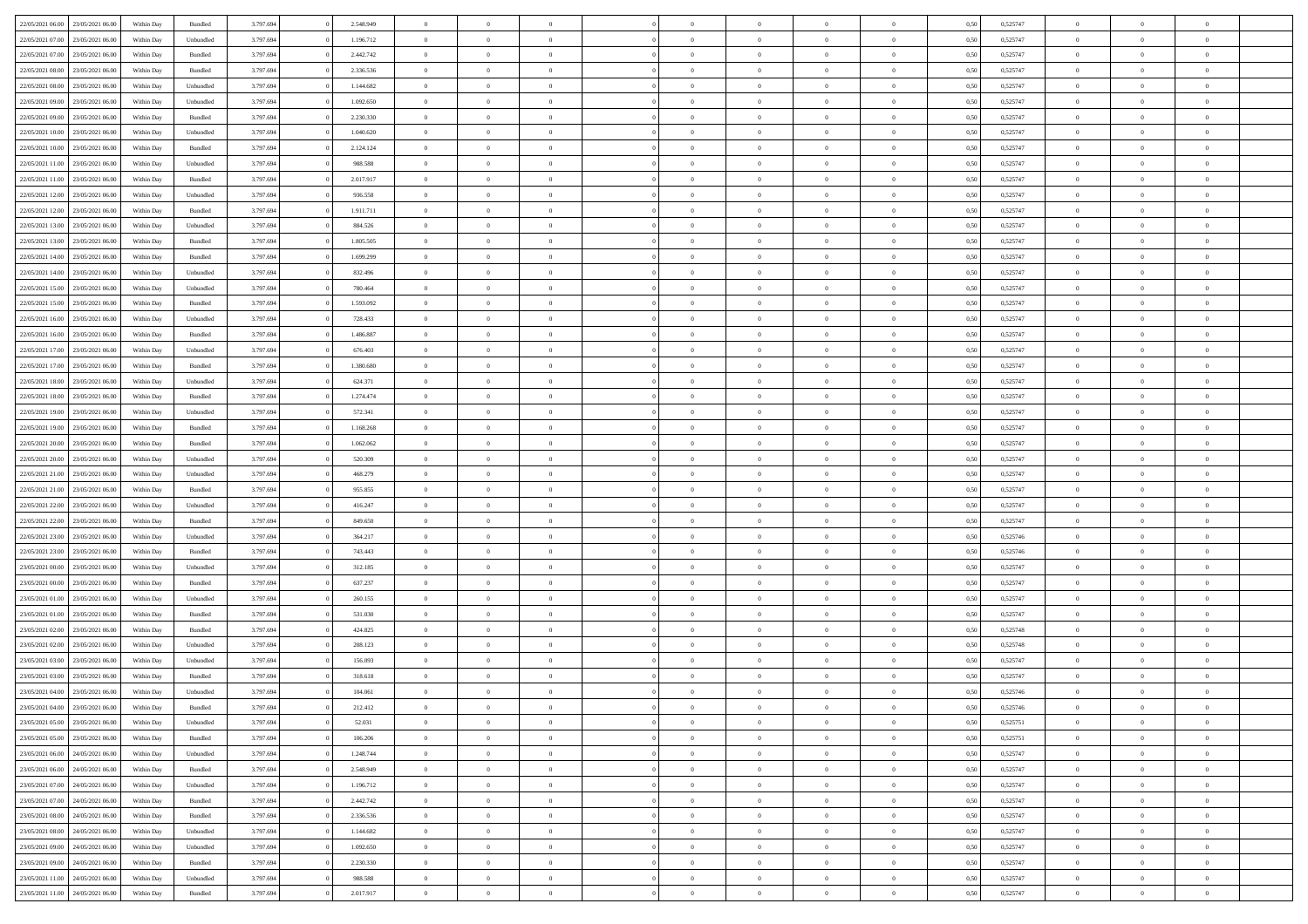| 23/05/2021 12:00 24/05/2021 06:00    | Within Day | Unbundled         | 3.797.694 | 936.558   | $\overline{0}$ | $\overline{0}$ |                | $\overline{0}$ | $\theta$       |                | $\theta$       | 0,50 | 0,525747 | $\theta$       | $\theta$       | $\overline{0}$ |  |
|--------------------------------------|------------|-------------------|-----------|-----------|----------------|----------------|----------------|----------------|----------------|----------------|----------------|------|----------|----------------|----------------|----------------|--|
|                                      |            |                   |           |           |                |                |                |                |                |                |                |      |          |                |                |                |  |
| 23/05/2021 12:00<br>24/05/2021 06.00 | Within Day | Bundled           | 3.797.69  | 1.911.711 | $\bf{0}$       | $\bf{0}$       | $\bf{0}$       | $\overline{0}$ | $\overline{0}$ | $\overline{0}$ | $\bf{0}$       | 0,50 | 0,525747 | $\,$ 0 $\,$    | $\bf{0}$       | $\overline{0}$ |  |
| 23/05/2021 13:00<br>24/05/2021 06:00 | Within Day | Unbundled         | 3.797.694 | 884.526   | $\overline{0}$ | $\bf{0}$       | $\overline{0}$ | $\bf{0}$       | $\bf{0}$       | $\overline{0}$ | $\bf{0}$       | 0.50 | 0,525747 | $\bf{0}$       | $\overline{0}$ | $\overline{0}$ |  |
| 23/05/2021 13:00<br>24/05/2021 06:00 | Within Day | Bundled           | 3.797.694 | 1.805.505 | $\overline{0}$ | $\overline{0}$ | $\overline{0}$ | $\overline{0}$ | $\theta$       | $\overline{0}$ | $\bf{0}$       | 0,50 | 0,525747 | $\,$ 0 $\,$    | $\theta$       | $\overline{0}$ |  |
| 23/05/2021 14:00<br>24/05/2021 06.00 | Within Day | Bundled           | 3.797.69  | 1.699.299 | $\bf{0}$       | $\overline{0}$ | $\bf{0}$       | $\overline{0}$ | $\theta$       | $\overline{0}$ | $\bf{0}$       | 0,50 | 0,525747 | $\,$ 0 $\,$    | $\bf{0}$       | $\overline{0}$ |  |
| 23/05/2021 14:00<br>24/05/2021 06.00 | Within Day | Unbundled         | 3.797.694 | 832.496   | $\overline{0}$ | $\overline{0}$ | $\overline{0}$ | $\bf{0}$       | $\overline{0}$ | $\theta$       | $\bf{0}$       | 0.50 | 0.525747 | $\bf{0}$       | $\theta$       | $\overline{0}$ |  |
| 23/05/2021 15:00<br>24/05/2021 06:00 | Within Day | Unbundled         | 3.797.694 | 780.464   | $\bf{0}$       | $\overline{0}$ | $\overline{0}$ | $\overline{0}$ | $\overline{0}$ | $\overline{0}$ | $\bf{0}$       | 0,50 | 0,525747 | $\,$ 0 $\,$    | $\theta$       | $\overline{0}$ |  |
|                                      |            |                   |           |           |                |                |                |                |                |                |                |      |          |                |                |                |  |
| 23/05/2021 15:00<br>24/05/2021 06.00 | Within Day | Bundled           | 3.797.694 | 1.593.092 | $\bf{0}$       | $\overline{0}$ | $\bf{0}$       | $\overline{0}$ | $\overline{0}$ | $\overline{0}$ | $\bf{0}$       | 0,50 | 0,525747 | $\,$ 0 $\,$    | $\bf{0}$       | $\overline{0}$ |  |
| 23/05/2021 16:00<br>24/05/2021 06:00 | Within Day | Unbundled         | 3.797.694 | 728.433   | $\overline{0}$ | $\bf{0}$       | $\overline{0}$ | $\bf{0}$       | $\overline{0}$ | $\overline{0}$ | $\bf{0}$       | 0.50 | 0.525747 | $\bf{0}$       | $\overline{0}$ | $\overline{0}$ |  |
| 23/05/2021 16:00<br>24/05/2021 06:00 | Within Day | Bundled           | 3.797.694 | 1.486.887 | $\overline{0}$ | $\bf{0}$       | $\overline{0}$ | $\overline{0}$ | $\overline{0}$ | $\overline{0}$ | $\bf{0}$       | 0,50 | 0,525747 | $\,$ 0 $\,$    | $\bf{0}$       | $\overline{0}$ |  |
| 23/05/2021 17:00<br>24/05/2021 06.00 | Within Day | Unbundled         | 3.797.69  | 676.403   | $\bf{0}$       | $\overline{0}$ | $\bf{0}$       | $\bf{0}$       | $\bf{0}$       | $\overline{0}$ | $\bf{0}$       | 0,50 | 0,525747 | $\,$ 0 $\,$    | $\bf{0}$       | $\overline{0}$ |  |
| 23/05/2021 17:00<br>24/05/2021 06:00 | Within Day | Bundled           | 3.797.694 | 1.380.680 | $\overline{0}$ | $\bf{0}$       | $\overline{0}$ | $\overline{0}$ | $\bf{0}$       | $\overline{0}$ | $\bf{0}$       | 0.50 | 0,525747 | $\bf{0}$       | $\overline{0}$ | $\bf{0}$       |  |
| 23/05/2021 18:00<br>24/05/2021 06:00 | Within Day | Unbundled         | 3.797.694 | 624.371   | $\overline{0}$ | $\overline{0}$ | $\overline{0}$ | $\overline{0}$ | $\theta$       | $\overline{0}$ | $\bf{0}$       | 0,50 | 0,525747 | $\,$ 0 $\,$    | $\theta$       | $\overline{0}$ |  |
| 23/05/2021 18:00<br>24/05/2021 06.00 | Within Day | Bundled           | 3.797.69  | 1.274.474 | $\bf{0}$       | $\overline{0}$ | $\bf{0}$       | $\overline{0}$ | $\bf{0}$       | $\overline{0}$ | $\bf{0}$       | 0,50 | 0,525747 | $\,$ 0 $\,$    | $\bf{0}$       | $\overline{0}$ |  |
|                                      |            |                   |           |           |                |                |                |                |                |                |                |      |          |                |                |                |  |
| 23/05/2021 19:00<br>24/05/2021 06.00 | Within Day | Unbundled         | 3.797.694 | 572.341   | $\overline{0}$ | $\overline{0}$ | $\overline{0}$ | $\bf{0}$       | $\overline{0}$ | $\theta$       | $\bf{0}$       | 0.50 | 0.525747 | $\bf{0}$       | $\theta$       | $\overline{0}$ |  |
| 23/05/2021 19:00<br>24/05/2021 06:00 | Within Day | Bundled           | 3.797.694 | 1.168.268 | $\bf{0}$       | $\overline{0}$ | $\overline{0}$ | $\overline{0}$ | $\overline{0}$ | $\overline{0}$ | $\bf{0}$       | 0,50 | 0,525747 | $\,$ 0 $\,$    | $\theta$       | $\overline{0}$ |  |
| 23/05/2021 20:00<br>24/05/2021 06.00 | Within Day | Bundled           | 3.797.694 | 1.062.062 | $\bf{0}$       | $\overline{0}$ | $\bf{0}$       | $\overline{0}$ | $\bf{0}$       | $\overline{0}$ | $\bf{0}$       | 0,50 | 0,525747 | $\,$ 0 $\,$    | $\bf{0}$       | $\overline{0}$ |  |
| 23/05/2021 20:00<br>24/05/2021 06:00 | Within Day | Unbundled         | 3.797.694 | 520,309   | $\overline{0}$ | $\bf{0}$       | $\overline{0}$ | $\bf{0}$       | $\bf{0}$       | $\overline{0}$ | $\bf{0}$       | 0.50 | 0.525747 | $\bf{0}$       | $\overline{0}$ | $\overline{0}$ |  |
| 23/05/2021 22:00<br>24/05/2021 06:00 | Within Day | Unbundled         | 3.797.694 | 416.247   | $\bf{0}$       | $\bf{0}$       | $\overline{0}$ | $\overline{0}$ | $\overline{0}$ | $\overline{0}$ | $\bf{0}$       | 0,50 | 0,525747 | $\,$ 0 $\,$    | $\bf{0}$       | $\overline{0}$ |  |
| 23/05/2021 22:00<br>24/05/2021 06.00 | Within Day | Bundled           | 3.797.69  | 849.650   | $\bf{0}$       | $\bf{0}$       | $\bf{0}$       | $\bf{0}$       | $\overline{0}$ | $\overline{0}$ | $\bf{0}$       | 0,50 | 0,525747 | $\,$ 0 $\,$    | $\bf{0}$       | $\overline{0}$ |  |
| 23/05/2021 23:00<br>24/05/2021 06:00 | Within Day | Unbundled         | 3.797.694 | 364.217   | $\overline{0}$ | $\bf{0}$       | $\overline{0}$ | $\overline{0}$ | $\bf{0}$       | $\overline{0}$ | $\bf{0}$       | 0.50 | 0,525746 | $\bf{0}$       | $\overline{0}$ | $\bf{0}$       |  |
| 23/05/2021 23:00<br>24/05/2021 06:00 | Within Day | Bundled           | 3.797.694 | 743.443   | $\overline{0}$ | $\overline{0}$ | $\overline{0}$ | $\overline{0}$ | $\theta$       | $\overline{0}$ | $\bf{0}$       | 0,50 | 0,525746 | $\,$ 0 $\,$    | $\theta$       | $\overline{0}$ |  |
| 24/05/2021 06.00                     | Within Day | Unbundled         | 3.797.69  | 312.185   | $\bf{0}$       | $\overline{0}$ | $\bf{0}$       | $\bf{0}$       | $\overline{0}$ | $\overline{0}$ | $\bf{0}$       | 0,50 | 0,525747 | $\,$ 0 $\,$    | $\bf{0}$       | $\overline{0}$ |  |
| 24/05/2021 00:00                     |            |                   |           |           |                |                |                |                |                |                |                |      |          |                |                |                |  |
| 24/05/2021 00:00<br>24/05/2021 06.00 | Within Day | Bundled           | 3.797.694 | 637.237   | $\overline{0}$ | $\overline{0}$ | $\overline{0}$ | $\bf{0}$       | $\overline{0}$ | $\theta$       | $\bf{0}$       | 0.50 | 0.525747 | $\bf{0}$       | $\theta$       | $\overline{0}$ |  |
| 24/05/2021 01:00<br>24/05/2021 06:00 | Within Day | Unbundled         | 3.797.694 | 260.155   | $\bf{0}$       | $\overline{0}$ | $\overline{0}$ | $\overline{0}$ | $\overline{0}$ | $\overline{0}$ | $\bf{0}$       | 0,50 | 0,525747 | $\,$ 0 $\,$    | $\theta$       | $\overline{0}$ |  |
| 24/05/2021 01:00<br>24/05/2021 06.00 | Within Day | Bundled           | 3.797.694 | 531.030   | $\bf{0}$       | $\overline{0}$ | $\bf{0}$       | $\overline{0}$ | $\bf{0}$       | $\overline{0}$ | $\bf{0}$       | 0,50 | 0,525747 | $\,$ 0 $\,$    | $\theta$       | $\overline{0}$ |  |
| 24/05/2021 02:00<br>24/05/2021 06:00 | Within Day | Unbundled         | 3.797.694 | 208.123   | $\overline{0}$ | $\bf{0}$       | $\overline{0}$ | $\bf{0}$       | $\overline{0}$ | $\overline{0}$ | $\bf{0}$       | 0.50 | 0.525748 | $\bf{0}$       | $\overline{0}$ | $\overline{0}$ |  |
| 24/05/2021 02:00<br>24/05/2021 06:00 | Within Day | Bundled           | 3.797.694 | 424.825   | $\overline{0}$ | $\bf{0}$       | $\overline{0}$ | $\overline{0}$ | $\overline{0}$ | $\overline{0}$ | $\bf{0}$       | 0,50 | 0,525748 | $\,$ 0 $\,$    | $\bf{0}$       | $\overline{0}$ |  |
| 24/05/2021 03:00<br>24/05/2021 06.00 | Within Day | Bundled           | 3.797.69  | 318.618   | $\bf{0}$       | $\bf{0}$       | $\bf{0}$       | $\bf{0}$       | $\overline{0}$ | $\overline{0}$ | $\bf{0}$       | 0,50 | 0,525747 | $\,$ 0 $\,$    | $\bf{0}$       | $\overline{0}$ |  |
| 24/05/2021 03:00<br>24/05/2021 06:00 | Within Day | Unbundled         | 3.797.694 | 156.093   | $\overline{0}$ | $\bf{0}$       | $\overline{0}$ | $\bf{0}$       | $\bf{0}$       | $\overline{0}$ | $\bf{0}$       | 0.50 | 0,525747 | $\bf{0}$       | $\overline{0}$ | $\overline{0}$ |  |
| 24/05/2021 04:00<br>24/05/2021 06:00 | Within Day | Unbundled         | 3.797.694 | 104.061   | $\overline{0}$ | $\overline{0}$ | $\overline{0}$ | $\overline{0}$ | $\overline{0}$ | $\overline{0}$ | $\bf{0}$       | 0.50 | 0,525746 | $\theta$       | $\theta$       | $\overline{0}$ |  |
| 24/05/2021 06.00                     | Within Day | Bundled           | 3.797.694 | 212.412   | $\bf{0}$       | $\overline{0}$ | $\bf{0}$       | $\bf{0}$       | $\overline{0}$ | $\overline{0}$ | $\bf{0}$       | 0,50 | 0,525746 | $\,$ 0 $\,$    | $\bf{0}$       | $\overline{0}$ |  |
| 24/05/2021 04:00                     |            |                   |           |           |                |                |                |                |                |                |                |      |          |                |                |                |  |
| 24/05/2021 05:00<br>24/05/2021 06.00 | Within Day | Unbundled         | 3.797.694 | 52.031    | $\overline{0}$ | $\overline{0}$ | $\overline{0}$ | $\bf{0}$       | $\overline{0}$ | $\overline{0}$ | $\bf{0}$       | 0.50 | 0,525751 | $\,$ 0 $\,$    | $\theta$       | $\overline{0}$ |  |
| 24/05/2021 05:00<br>24/05/2021 06:00 | Within Day | Bundled           | 3.797.694 | 106.206   | $\overline{0}$ | $\overline{0}$ | $\overline{0}$ | $\overline{0}$ | $\overline{0}$ | $\overline{0}$ | $\overline{0}$ | 0.50 | 0,525751 | $\theta$       | $\theta$       | $\overline{0}$ |  |
| 24/05/2021 06:00<br>25/05/2021 06.00 | Within Day | Unbundled         | 3.797.694 | 1.248.744 | $\bf{0}$       | $\overline{0}$ | $\bf{0}$       | $\bf{0}$       | $\bf{0}$       | $\overline{0}$ | $\bf{0}$       | 0,50 | 0,525747 | $\,$ 0 $\,$    | $\bf{0}$       | $\overline{0}$ |  |
| 24/05/2021 06:00<br>25/05/2021 06:00 | Within Day | Bundled           | 3.797.694 | 2.548.949 | $\overline{0}$ | $\bf{0}$       | $\overline{0}$ | $\bf{0}$       | $\overline{0}$ | $\overline{0}$ | $\bf{0}$       | 0.50 | 0.525747 | $\bf{0}$       | $\overline{0}$ | $\overline{0}$ |  |
| 24/05/2021 07:00<br>25/05/2021 06:00 | Within Day | Unbundled         | 3.797.694 | 1.196.712 | $\overline{0}$ | $\overline{0}$ | $\overline{0}$ | $\overline{0}$ | $\overline{0}$ | $\overline{0}$ | $\overline{0}$ | 0.50 | 0,525747 | $\theta$       | $\theta$       | $\overline{0}$ |  |
| 24/05/2021 07:00<br>25/05/2021 06.00 | Within Day | Bundled           | 3.797.69  | 2.442.742 | $\bf{0}$       | $\bf{0}$       | $\bf{0}$       | $\bf{0}$       | $\overline{0}$ | $\overline{0}$ | $\bf{0}$       | 0,50 | 0,525747 | $\,$ 0 $\,$    | $\bf{0}$       | $\overline{0}$ |  |
| 24/05/2021 08:00<br>25/05/2021 06:00 | Within Day | Unbundled         | 3.797.694 | 1.144.682 | $\overline{0}$ | $\bf{0}$       | $\overline{0}$ | $\overline{0}$ | $\bf{0}$       | $\overline{0}$ | $\bf{0}$       | 0.50 | 0,525747 | $\bf{0}$       | $\overline{0}$ | $\overline{0}$ |  |
| 24/05/2021 08:00<br>25/05/2021 06:00 | Within Day | Bundled           | 3.797.694 | 2.336.536 | $\overline{0}$ | $\overline{0}$ | $\overline{0}$ | $\overline{0}$ | $\overline{0}$ | $\overline{0}$ | $\bf{0}$       | 0.50 | 0,525747 | $\theta$       | $\theta$       | $\overline{0}$ |  |
| 25/05/2021 06.00                     | Within Day | Bundled           | 3.797.694 | 2.230.330 | $\bf{0}$       | $\overline{0}$ | $\bf{0}$       | $\bf{0}$       | $\overline{0}$ | $\overline{0}$ | $\bf{0}$       | 0,50 | 0,525747 | $\,$ 0 $\,$    | $\bf{0}$       | $\overline{0}$ |  |
| 24/05/2021 09:00                     |            |                   |           |           |                |                |                |                |                |                |                |      |          |                |                |                |  |
| 24/05/2021 09:00<br>25/05/2021 06.00 | Within Day | Unbundled         | 3.797.694 | 1.092.650 | $\overline{0}$ | $\overline{0}$ | $\overline{0}$ | $\overline{0}$ | $\overline{0}$ | $\Omega$       | $\bf{0}$       | 0.50 | 0,525747 | $\bf{0}$       | $\theta$       | $\overline{0}$ |  |
| 24/05/2021 10:00<br>25/05/2021 06:00 | Within Day | Unbundled         | 3.797.694 | 1.040.620 | $\overline{0}$ | $\overline{0}$ | $\overline{0}$ | $\overline{0}$ | $\theta$       | $\overline{0}$ | $\overline{0}$ | 0.50 | 0,525747 | $\theta$       | $\theta$       | $\overline{0}$ |  |
| 24/05/2021 10:00<br>25/05/2021 06:00 | Within Day | Bundled           | 3.797.694 | 2.124.124 | $\bf{0}$       | $\bf{0}$       | $\bf{0}$       | $\bf{0}$       | $\bf{0}$       | $\overline{0}$ | $\bf{0}$       | 0,50 | 0,525747 | $\,$ 0 $\,$    | $\bf{0}$       | $\overline{0}$ |  |
| 24/05/2021 11:00 25/05/2021 06:00    | Within Day | ${\sf Unbundred}$ | 3.797.694 | 988 588   | $\overline{0}$ | $\Omega$       |                | $\overline{0}$ | $\Omega$       |                |                | 0,50 | 0,525747 | $\theta$       | $\bf{0}$       |                |  |
| 24/05/2021 11:00 25/05/2021 06:00    | Within Day | Bundled           | 3.797.694 | 2.017.917 | $\overline{0}$ | $\overline{0}$ | $\overline{0}$ | $\overline{0}$ | $\overline{0}$ | $\overline{0}$ | $\bf{0}$       | 0,50 | 0,525747 | $\theta$       | $\overline{0}$ | $\overline{0}$ |  |
| 24/05/2021 12:00<br>25/05/2021 06:00 | Within Day | Unbundled         | 3.797.694 | 936.558   | $\overline{0}$ | $\bf{0}$       | $\overline{0}$ | $\overline{0}$ | $\bf{0}$       | $\overline{0}$ | $\bf{0}$       | 0,50 | 0,525747 | $\bf{0}$       | $\overline{0}$ | $\bf{0}$       |  |
| 24/05/2021 12:00 25/05/2021 06:00    | Within Day | Bundled           | 3.797.694 | 1.911.711 | $\overline{0}$ | $\overline{0}$ | $\overline{0}$ | $\overline{0}$ | $\mathbf{0}$   | $\overline{0}$ | $\,$ 0 $\,$    | 0.50 | 0,525747 | $\overline{0}$ | $\bf{0}$       | $\,$ 0 $\,$    |  |
| 24/05/2021 13:00 25/05/2021 06:00    | Within Day | Unbundled         | 3.797.694 | 884.526   | $\overline{0}$ | $\overline{0}$ | $\overline{0}$ | $\overline{0}$ | $\overline{0}$ | $\overline{0}$ | $\bf{0}$       | 0,50 | 0,525747 | $\overline{0}$ | $\theta$       | $\overline{0}$ |  |
| 24/05/2021 13:00<br>25/05/2021 06:00 | Within Day | Bundled           | 3.797.694 | 1.805.505 | $\overline{0}$ | $\bf{0}$       | $\overline{0}$ | $\overline{0}$ | $\bf{0}$       | $\overline{0}$ | $\bf{0}$       | 0,50 | 0,525747 | $\bf{0}$       | $\overline{0}$ | $\overline{0}$ |  |
|                                      |            |                   |           |           |                |                |                |                |                |                |                |      |          |                |                |                |  |
| 24/05/2021 14:00<br>25/05/2021 06:00 | Within Day | Bundled           | 3.797.694 | 1.699.299 | $\overline{0}$ | $\bf{0}$       | $\overline{0}$ | $\overline{0}$ | $\bf{0}$       | $\overline{0}$ | $\bf{0}$       | 0.50 | 0.525747 | $\,$ 0 $\,$    | $\overline{0}$ | $\,$ 0         |  |
| 24/05/2021 14:00<br>25/05/2021 06:00 | Within Day | Unbundled         | 3.797.694 | 832.496   | $\overline{0}$ | $\overline{0}$ | $\overline{0}$ | $\overline{0}$ | $\overline{0}$ | $\overline{0}$ | $\bf{0}$       | 0,50 | 0,525747 | $\overline{0}$ | $\theta$       | $\overline{0}$ |  |
| 25/05/2021 06:00<br>24/05/2021 15:00 | Within Day | Unbundled         | 3.797.694 | 780.464   | $\overline{0}$ | $\overline{0}$ | $\overline{0}$ | $\overline{0}$ | $\overline{0}$ | $\overline{0}$ | $\bf{0}$       | 0,50 | 0,525747 | $\bf{0}$       | $\overline{0}$ | $\,$ 0         |  |
| 24/05/2021 15:00 25/05/2021 06:00    | Within Day | Bundled           | 3.797.694 | 1.593.092 | $\overline{0}$ | $\overline{0}$ | $\overline{0}$ | $\overline{0}$ | $\overline{0}$ | $\overline{0}$ | $\bf{0}$       | 0.50 | 0.525747 | $\mathbf{0}$   | $\bf{0}$       | $\,$ 0         |  |
| 24/05/2021 16:00 25/05/2021 06:00    | Within Day | Unbundled         | 3.797.694 | 728.433   | $\overline{0}$ | $\overline{0}$ | $\overline{0}$ | $\overline{0}$ | $\overline{0}$ | $\overline{0}$ | $\bf{0}$       | 0,50 | 0,525747 | $\overline{0}$ | $\overline{0}$ | $\overline{0}$ |  |
| 24/05/2021 16:00<br>25/05/2021 06.00 | Within Day | Bundled           | 3.797.694 | 1.486.887 | $\overline{0}$ | $\bf{0}$       | $\overline{0}$ | $\overline{0}$ | $\overline{0}$ | $\overline{0}$ | $\bf{0}$       | 0,50 | 0,525747 | $\bf{0}$       | $\overline{0}$ | $\bf{0}$       |  |
| 24/05/2021 17:00 25/05/2021 06:00    | Within Day | ${\sf Unbundred}$ | 3.797.694 | 676.403   | $\,$ 0 $\,$    | $\bf{0}$       | $\overline{0}$ | $\overline{0}$ | $\,$ 0 $\,$    | $\,$ 0 $\,$    | $\,$ 0 $\,$    | 0,50 | 0,525747 | $\,$ 0 $\,$    | $\,$ 0 $\,$    | $\,$ 0 $\,$    |  |
|                                      |            |                   |           |           |                |                |                |                |                |                |                |      |          |                |                |                |  |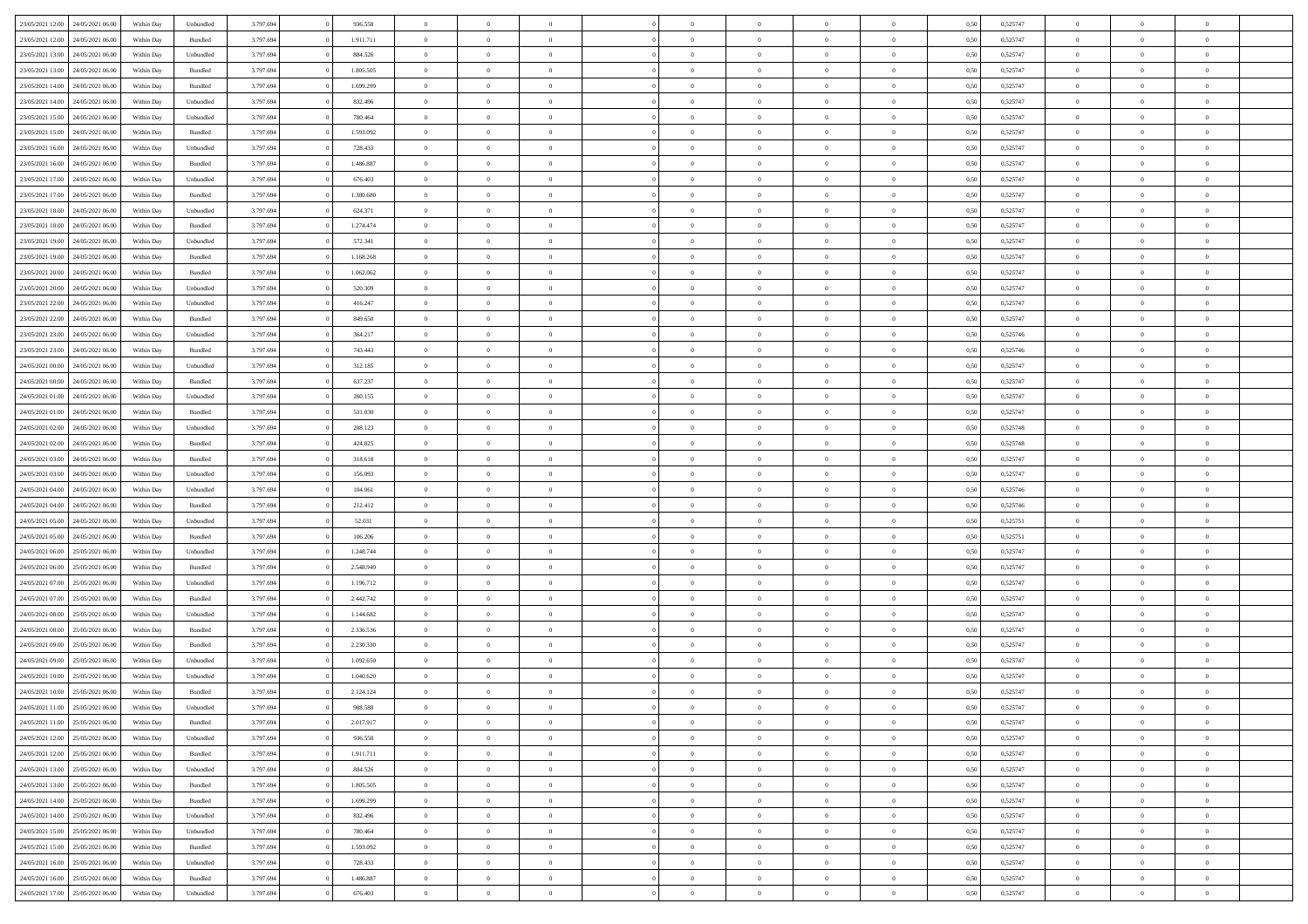| 24/05/2021 17:00 | 25/05/2021 06:00 | Within Day | Bundled            | 3.797.694 | 1.380.680 | $\overline{0}$ | $\Omega$       |                | $\Omega$       | $\Omega$       | $\theta$       | $\theta$       | 0,50 | 0,525747 | $\theta$       | $\theta$       | $\theta$       |  |
|------------------|------------------|------------|--------------------|-----------|-----------|----------------|----------------|----------------|----------------|----------------|----------------|----------------|------|----------|----------------|----------------|----------------|--|
| 24/05/2021 18:00 | 25/05/2021 06:00 | Within Day | Unbundled          | 3.797.694 | 624.371   | $\overline{0}$ | $\theta$       | $\overline{0}$ | $\overline{0}$ | $\bf{0}$       | $\overline{0}$ | $\bf{0}$       | 0,50 | 0,525747 | $\theta$       | $\overline{0}$ | $\overline{0}$ |  |
| 24/05/2021 18:00 | 25/05/2021 06:00 | Within Day | Bundled            | 3.797.694 | 1.274.474 | $\overline{0}$ | $\bf{0}$       | $\overline{0}$ | $\bf{0}$       | $\bf{0}$       | $\bf{0}$       | $\mathbf{0}$   | 0,50 | 0,525747 | $\overline{0}$ | $\overline{0}$ | $\overline{0}$ |  |
| 24/05/2021 19:00 | 25/05/2021 06:00 | Within Dav | Unbundled          | 3.797.694 | 572.341   | $\overline{0}$ | $\overline{0}$ | $\overline{0}$ | $\overline{0}$ | $\bf{0}$       | $\overline{0}$ | $\overline{0}$ | 0.50 | 0,525747 | $\theta$       | $\theta$       | $\overline{0}$ |  |
| 24/05/2021 19:00 | 25/05/2021 06:00 | Within Day | Bundled            | 3.797.694 | 1.168.268 | $\overline{0}$ | $\theta$       | $\overline{0}$ | $\overline{0}$ | $\bf{0}$       | $\overline{0}$ | $\bf{0}$       | 0,50 | 0,525747 | $\theta$       | $\overline{0}$ | $\overline{0}$ |  |
|                  |                  |            |                    |           |           |                |                |                |                |                |                |                |      |          |                |                |                |  |
| 24/05/2021 20:00 | 25/05/2021 06:00 | Within Day | Bundled            | 3.797.694 | 1.062.062 | $\overline{0}$ | $\overline{0}$ | $\overline{0}$ | $\bf{0}$       | $\overline{0}$ | $\overline{0}$ | $\mathbf{0}$   | 0,50 | 0,525747 | $\overline{0}$ | $\overline{0}$ | $\bf{0}$       |  |
| 24/05/2021 20:00 | 25/05/2021 06:00 | Within Dav | Unbundled          | 3.797.694 | 520.309   | $\overline{0}$ | $\overline{0}$ | $\overline{0}$ | $\overline{0}$ | $\overline{0}$ | $\overline{0}$ | $\overline{0}$ | 0.50 | 0,525747 | $\theta$       | $\overline{0}$ | $\overline{0}$ |  |
| 24/05/2021 21:00 | 25/05/2021 06:00 | Within Day | Unbundled          | 3.797.694 | 468.279   | $\overline{0}$ | $\theta$       | $\overline{0}$ | $\overline{0}$ | $\bf{0}$       | $\overline{0}$ | $\bf{0}$       | 0,50 | 0,525747 | $\theta$       | $\theta$       | $\overline{0}$ |  |
| 24/05/2021 21:00 | 25/05/2021 06:00 | Within Day | Bundled            | 3.797.694 | 955.855   | $\overline{0}$ | $\overline{0}$ | $\overline{0}$ | $\bf{0}$       | $\bf{0}$       | $\bf{0}$       | $\bf{0}$       | 0,50 | 0,525747 | $\,0\,$        | $\overline{0}$ | $\overline{0}$ |  |
| 24/05/2021 22.00 | 25/05/2021 06:00 | Within Dav | Unbundled          | 3.797.694 | 416.247   | $\overline{0}$ | $\overline{0}$ | $\overline{0}$ | $\overline{0}$ | $\overline{0}$ | $\overline{0}$ | $\overline{0}$ | 0.50 | 0,525747 | $\theta$       | $\overline{0}$ | $\overline{0}$ |  |
| 24/05/2021 22:00 | 25/05/2021 06:00 | Within Day | Bundled            | 3.797.694 | 849.650   | $\overline{0}$ | $\theta$       | $\overline{0}$ | $\overline{0}$ | $\bf{0}$       | $\overline{0}$ | $\bf{0}$       | 0,50 | 0,525747 | $\,$ 0 $\,$    | $\overline{0}$ | $\overline{0}$ |  |
| 24/05/2021 23:00 | 25/05/2021 06:00 | Within Day | Unbundled          | 3.797.694 | 364.217   | $\overline{0}$ | $\bf{0}$       | $\overline{0}$ | $\bf{0}$       | $\bf{0}$       | $\bf{0}$       | $\mathbf{0}$   | 0,50 | 0,525746 | $\overline{0}$ | $\overline{0}$ | $\bf{0}$       |  |
| 24/05/2021 23:00 | 25/05/2021 06:00 | Within Day | Bundled            | 3.797.694 | 743,443   | $\overline{0}$ | $\overline{0}$ | $\overline{0}$ | $\overline{0}$ | $\bf{0}$       | $\overline{0}$ | $\overline{0}$ | 0.50 | 0,525746 | $\theta$       | $\theta$       | $\overline{0}$ |  |
|                  |                  |            |                    |           |           |                |                |                |                |                |                |                |      |          |                |                |                |  |
| 25/05/2021 00:00 | 25/05/2021 06:00 | Within Day | Unbundled          | 3.797.694 | 312.185   | $\overline{0}$ | $\theta$       | $\overline{0}$ | $\overline{0}$ | $\bf{0}$       | $\overline{0}$ | $\bf{0}$       | 0,50 | 0,525747 | $\theta$       | $\overline{0}$ | $\overline{0}$ |  |
| 25/05/2021 00:00 | 25/05/2021 06:00 | Within Day | Bundled            | 3.797.694 | 637.237   | $\overline{0}$ | $\overline{0}$ | $\overline{0}$ | $\bf{0}$       | $\overline{0}$ | $\overline{0}$ | $\mathbf{0}$   | 0,50 | 0,525747 | $\overline{0}$ | $\overline{0}$ | $\bf{0}$       |  |
| 25/05/2021 01:00 | 25/05/2021 06:00 | Within Dav | Unbundled          | 3.797.694 | 260.155   | $\overline{0}$ | $\overline{0}$ | $\overline{0}$ | $\overline{0}$ | $\overline{0}$ | $\overline{0}$ | $\overline{0}$ | 0.50 | 0,525747 | $\theta$       | $\overline{0}$ | $\overline{0}$ |  |
| 25/05/2021 01:00 | 25/05/2021 06:00 | Within Day | Bundled            | 3.797.694 | 531.030   | $\overline{0}$ | $\theta$       | $\overline{0}$ | $\overline{0}$ | $\bf{0}$       | $\overline{0}$ | $\bf{0}$       | 0,50 | 0,525747 | $\theta$       | $\theta$       | $\overline{0}$ |  |
| 25/05/2021 02:00 | 25/05/2021 06:00 | Within Day | Bundled            | 3.797.694 | 424.825   | $\overline{0}$ | $\overline{0}$ | $\overline{0}$ | $\bf{0}$       | $\bf{0}$       | $\bf{0}$       | $\mathbf{0}$   | 0,50 | 0,525748 | $\,0\,$        | $\overline{0}$ | $\overline{0}$ |  |
| 25/05/2021 02:00 | 25/05/2021 06:00 | Within Dav | Unbundled          | 3.797.694 | 208.123   | $\overline{0}$ | $\overline{0}$ | $\overline{0}$ | $\overline{0}$ | $\overline{0}$ | $\overline{0}$ | $\overline{0}$ | 0.50 | 0,525748 | $\theta$       | $\overline{0}$ | $\overline{0}$ |  |
| 25/05/2021 03:00 | 25/05/2021 06:00 | Within Day | Unbundled          | 3.797.694 | 156.093   | $\overline{0}$ | $\theta$       | $\overline{0}$ | $\overline{0}$ | $\bf{0}$       | $\overline{0}$ | $\bf{0}$       | 0,50 | 0,525747 | $\,$ 0 $\,$    | $\overline{0}$ | $\overline{0}$ |  |
|                  |                  |            |                    |           |           |                |                |                |                |                |                |                |      |          |                |                |                |  |
| 25/05/2021 03:00 | 25/05/2021 06:00 | Within Day | Bundled            | 3.797.694 | 318.618   | $\overline{0}$ | $\overline{0}$ | $\overline{0}$ | $\bf{0}$       | $\bf{0}$       | $\bf{0}$       | $\mathbf{0}$   | 0,50 | 0,525747 | $\bf{0}$       | $\overline{0}$ | $\bf{0}$       |  |
| 25/05/2021 04:00 | 25/05/2021 06:00 | Within Day | Unbundled          | 3.797.694 | 104.061   | $\overline{0}$ | $\overline{0}$ | $\overline{0}$ | $\overline{0}$ | $\bf{0}$       | $\overline{0}$ | $\overline{0}$ | 0.50 | 0,525746 | $\theta$       | $\overline{0}$ | $\overline{0}$ |  |
| 25/05/2021 04:00 | 25/05/2021 06:00 | Within Day | Bundled            | 3.797.694 | 212.412   | $\overline{0}$ | $\theta$       | $\overline{0}$ | $\overline{0}$ | $\bf{0}$       | $\overline{0}$ | $\bf{0}$       | 0,50 | 0,525746 | $\,$ 0 $\,$    | $\overline{0}$ | $\overline{0}$ |  |
| 25/05/2021 05:00 | 25/05/2021 06:00 | Within Day | Unbundled          | 3.797.694 | 52.031    | $\overline{0}$ | $\overline{0}$ | $\overline{0}$ | $\bf{0}$       | $\overline{0}$ | $\overline{0}$ | $\mathbf{0}$   | 0,50 | 0,525751 | $\overline{0}$ | $\overline{0}$ | $\bf{0}$       |  |
| 25/05/2021 05:00 | 25/05/2021 06:00 | Within Dav | Bundled            | 3.797.694 | 106.206   | $\overline{0}$ | $\overline{0}$ | $\overline{0}$ | $\overline{0}$ | $\overline{0}$ | $\overline{0}$ | $\overline{0}$ | 0.50 | 0,525751 | $\theta$       | $\overline{0}$ | $\overline{0}$ |  |
| 25/05/2021 06:00 | 26/05/2021 06:00 | Within Day | Unbundled          | 3.797.694 | 1.248.744 | $\overline{0}$ | $\theta$       | $\overline{0}$ | $\overline{0}$ | $\bf{0}$       | $\overline{0}$ | $\bf{0}$       | 0,50 | 0,525747 | $\theta$       | $\theta$       | $\overline{0}$ |  |
| 25/05/2021 06:00 | 26/05/2021 06:00 | Within Day | Bundled            | 3.797.694 | 2.548.949 | $\overline{0}$ | $\overline{0}$ | $\overline{0}$ | $\bf{0}$       | $\bf{0}$       | $\bf{0}$       | $\bf{0}$       | 0,50 | 0,525747 | $\,0\,$        | $\overline{0}$ | $\overline{0}$ |  |
|                  | 26/05/2021 06:00 |            | Unbundled          | 3.797.694 | 1.196.712 | $\overline{0}$ | $\overline{0}$ | $\overline{0}$ | $\overline{0}$ | $\overline{0}$ | $\overline{0}$ | $\overline{0}$ | 0.50 | 0,525747 | $\theta$       | $\overline{0}$ | $\overline{0}$ |  |
| 25/05/2021 07:00 |                  | Within Day |                    |           |           |                |                |                |                |                |                |                |      |          |                |                |                |  |
| 25/05/2021 07:00 | 26/05/2021 06:00 | Within Day | Bundled            | 3.797.694 | 2.442.742 | $\overline{0}$ | $\theta$       | $\overline{0}$ | $\overline{0}$ | $\bf{0}$       | $\overline{0}$ | $\bf{0}$       | 0,50 | 0,525747 | $\,$ 0 $\,$    | $\overline{0}$ | $\overline{0}$ |  |
| 25/05/2021 08:00 | 26/05/2021 06:00 | Within Day | Bundled            | 3.797.694 | 2.336.536 | $\overline{0}$ | $\overline{0}$ | $\overline{0}$ | $\bf{0}$       | $\bf{0}$       | $\bf{0}$       | $\bf{0}$       | 0,50 | 0,525747 | $\overline{0}$ | $\overline{0}$ | $\bf{0}$       |  |
| 25/05/2021 08:00 | 26/05/2021 06:00 | Within Day | Unbundled          | 3.797.694 | 1.144.682 | $\overline{0}$ | $\Omega$       | $\Omega$       | $\Omega$       | $\Omega$       | $\overline{0}$ | $\overline{0}$ | 0,50 | 0,525747 | $\,0\,$        | $\theta$       | $\theta$       |  |
| 25/05/2021 09:00 | 26/05/2021 06:00 | Within Day | Unbundled          | 3.797.694 | 1.092.650 | $\overline{0}$ | $\theta$       | $\overline{0}$ | $\overline{0}$ | $\bf{0}$       | $\overline{0}$ | $\bf{0}$       | 0,50 | 0,525747 | $\theta$       | $\overline{0}$ | $\overline{0}$ |  |
| 25/05/2021 09:00 | 26/05/2021 06:00 | Within Day | Bundled            | 3.797.694 | 2.230.330 | $\overline{0}$ | $\overline{0}$ | $\overline{0}$ | $\bf{0}$       | $\overline{0}$ | $\overline{0}$ | $\mathbf{0}$   | 0,50 | 0,525747 | $\overline{0}$ | $\overline{0}$ | $\bf{0}$       |  |
| 25/05/2021 10:00 | 26/05/2021 06:00 | Within Day | Unbundled          | 3.797.694 | 1.040.620 | $\overline{0}$ | $\Omega$       | $\Omega$       | $\Omega$       | $\bf{0}$       | $\overline{0}$ | $\overline{0}$ | 0.50 | 0,525747 | $\,0\,$        | $\theta$       | $\theta$       |  |
| 25/05/2021 10:00 | 26/05/2021 06:00 | Within Day | Bundled            | 3.797.694 | 2.124.124 | $\overline{0}$ | $\theta$       | $\overline{0}$ | $\overline{0}$ | $\bf{0}$       | $\overline{0}$ | $\bf{0}$       | 0,50 | 0,525747 | $\,$ 0 $\,$    | $\overline{0}$ | $\overline{0}$ |  |
|                  |                  |            |                    |           |           |                | $\overline{0}$ |                |                | $\bf{0}$       |                |                |      |          | $\bf{0}$       | $\overline{0}$ | $\bf{0}$       |  |
| 25/05/2021 11:00 | 26/05/2021 06:00 | Within Day | Unbundled          | 3.797.694 | 988.588   | $\overline{0}$ |                | $\overline{0}$ | $\bf{0}$       |                | $\bf{0}$       | $\bf{0}$       | 0,50 | 0,525747 |                |                |                |  |
| 25/05/2021 11:00 | 26/05/2021 06:00 | Within Day | Bundled            | 3.797.694 | 2.017.917 | $\overline{0}$ | $\Omega$       | $\Omega$       | $\Omega$       | $\theta$       | $\overline{0}$ | $\overline{0}$ | 0.50 | 0,525747 | $\,$ 0 $\,$    | $\theta$       | $\theta$       |  |
| 25/05/2021 12:00 | 26/05/2021 06:00 | Within Day | Unbundled          | 3.797.694 | 936.558   | $\overline{0}$ | $\theta$       | $\overline{0}$ | $\overline{0}$ | $\bf{0}$       | $\overline{0}$ | $\bf{0}$       | 0,50 | 0,525747 | $\,$ 0 $\,$    | $\overline{0}$ | $\overline{0}$ |  |
| 25/05/2021 12:00 | 26/05/2021 06:00 | Within Day | Bundled            | 3.797.694 | 1.911.711 | $\overline{0}$ | $\bf{0}$       | $\overline{0}$ | $\bf{0}$       | $\bf{0}$       | $\bf{0}$       | $\mathbf{0}$   | 0,50 | 0,525747 | $\overline{0}$ | $\overline{0}$ | $\bf{0}$       |  |
| 25/05/2021 13:00 | 26/05/2021 06:00 | Within Day | Bundled            | 3.797.694 | 1.805.505 | $\overline{0}$ | $\Omega$       | $\overline{0}$ | $\Omega$       | $\overline{0}$ | $\overline{0}$ | $\overline{0}$ | 0,50 | 0,525747 | $\,0\,$        | $\theta$       | $\theta$       |  |
| 25/05/2021 13:00 | 26/05/2021 06:00 | Within Day | Unbundled          | 3.797.694 | 884.526   | $\overline{0}$ | $\overline{0}$ | $\overline{0}$ | $\overline{0}$ | $\bf{0}$       | $\overline{0}$ | $\bf{0}$       | 0,50 | 0,525747 | $\,$ 0 $\,$    | $\overline{0}$ | $\overline{0}$ |  |
| 25/05/2021 14:00 | 26/05/2021 06:00 | Within Day | Unbundled          | 3.797.694 | 832.496   | $\overline{0}$ | $\overline{0}$ | $\overline{0}$ | $\bf{0}$       | $\bf{0}$       | $\bf{0}$       | $\mathbf{0}$   | 0,50 | 0,525747 | $\overline{0}$ | $\overline{0}$ | $\bf{0}$       |  |
| 25/05/2021 14:00 | 26/05/2021 06:00 | Within Day | Bundled            | 3.797.694 | 1.699.299 | $\overline{0}$ | $\Omega$       | $\Omega$       | $\Omega$       | $\Omega$       | $\Omega$       | $\overline{0}$ | 0.50 | 0,525747 | $\theta$       | $\theta$       | $\theta$       |  |
| 25/05/2021 15:00 | 26/05/2021 06:00 | Within Day | Unbundled          | 3.797.694 | 780.464   | $\overline{0}$ | $\overline{0}$ | $\overline{0}$ | $\bf{0}$       | $\,$ 0         | $\bf{0}$       | $\bf{0}$       | 0,50 | 0,525747 | $\,0\,$        | $\overline{0}$ | $\overline{0}$ |  |
| 25/05/2021 15:00 | 26/05/2021 06:00 | Within Day | $\mathbf B$ undled | 3.797.694 |           |                |                |                |                |                |                |                |      |          |                |                |                |  |
|                  |                  |            |                    |           | 1.593.092 | $\bf{0}$       | $\bf{0}$       |                |                |                |                |                | 0,50 | 0,525747 | $\bf{0}$       | $\overline{0}$ |                |  |
| 25/05/2021 16:00 | 26/05/2021 06:00 | Within Day | Unbundled          | 3.797.694 | 728.433   | $\overline{0}$ | $\overline{0}$ | $\overline{0}$ | $\Omega$       | $\overline{0}$ | $\overline{0}$ | $\overline{0}$ | 0.50 | 0,525747 | $\theta$       | $\theta$       | $\theta$       |  |
| 25/05/2021 16:00 | 26/05/2021 06:00 | Within Day | Bundled            | 3.797.694 | 1.486.887 | $\overline{0}$ | $\,$ 0         | $\overline{0}$ | $\bf{0}$       | $\,$ 0 $\,$    | $\overline{0}$ | $\mathbf{0}$   | 0,50 | 0,525747 | $\,$ 0 $\,$    | $\,$ 0 $\,$    | $\,$ 0         |  |
| 25/05/2021 17:00 | 26/05/2021 06:00 | Within Day | Unbundled          | 3.797.694 | 676.403   | $\overline{0}$ | $\overline{0}$ | $\overline{0}$ | $\overline{0}$ | $\overline{0}$ | $\overline{0}$ | $\mathbf{0}$   | 0,50 | 0,525747 | $\overline{0}$ | $\bf{0}$       | $\bf{0}$       |  |
| 25/05/2021 17:00 | 26/05/2021 06:00 | Within Day | Bundled            | 3.797.694 | 1.380.680 | $\overline{0}$ | $\overline{0}$ | $\overline{0}$ | $\Omega$       | $\overline{0}$ | $\overline{0}$ | $\overline{0}$ | 0,50 | 0,525747 | $\overline{0}$ | $\theta$       | $\overline{0}$ |  |
| 25/05/2021 18:00 | 26/05/2021 06:00 | Within Day | Unbundled          | 3.797.694 | 624.371   | $\overline{0}$ | $\,$ 0         | $\overline{0}$ | $\overline{0}$ | $\,$ 0 $\,$    | $\overline{0}$ | $\mathbf{0}$   | 0,50 | 0,525747 | $\,$ 0 $\,$    | $\overline{0}$ | $\overline{0}$ |  |
| 25/05/2021 18:00 | 26/05/2021 06:00 | Within Day | Bundled            | 3.797.694 | 1.274.474 | $\overline{0}$ | $\overline{0}$ | $\overline{0}$ | $\overline{0}$ | $\overline{0}$ | $\overline{0}$ | $\mathbf{0}$   | 0,50 | 0,525747 | $\overline{0}$ | $\overline{0}$ | $\bf{0}$       |  |
| 25/05/2021 19:00 | 26/05/2021 06:00 | Within Day | Bundled            | 3.797.694 | 1.168.268 | $\overline{0}$ | $\overline{0}$ | $\overline{0}$ | $\Omega$       | $\overline{0}$ | $\overline{0}$ | $\bf{0}$       | 0.50 | 0,525747 | $\overline{0}$ | $\theta$       | $\overline{0}$ |  |
|                  |                  |            |                    |           |           |                |                |                |                |                |                |                |      |          |                |                |                |  |
| 25/05/2021 19:00 | 26/05/2021 06:00 | Within Day | Unbundled          | 3.797.694 | 572.341   | $\overline{0}$ | $\,$ 0         | $\overline{0}$ | $\bf{0}$       | $\bf{0}$       | $\bf{0}$       | $\bf{0}$       | 0,50 | 0,525747 | $\,$ 0 $\,$    | $\overline{0}$ | $\overline{0}$ |  |
| 25/05/2021 20:00 | 26/05/2021 06:00 | Within Day | Unbundled          | 3.797.694 | 520.309   | $\overline{0}$ | $\bf{0}$       | $\overline{0}$ | $\overline{0}$ | $\overline{0}$ | $\overline{0}$ | $\mathbf{0}$   | 0,50 | 0,525747 | $\overline{0}$ | $\overline{0}$ | $\bf{0}$       |  |
| 25/05/2021 20:00 | 26/05/2021 06:00 | Within Day | Bundled            | 3.797.694 | 1.062.062 | $\overline{0}$ | $\overline{0}$ | $\overline{0}$ | $\Omega$       | $\overline{0}$ | $\overline{0}$ | $\overline{0}$ | 0.50 | 0,525747 | $\overline{0}$ | $\overline{0}$ | $\overline{0}$ |  |
| 25/05/2021 21:00 | 26/05/2021 06:00 | Within Day | Unbundled          | 3.797.694 | 468.279   | $\overline{0}$ | $\bf{0}$       | $\overline{0}$ | $\overline{0}$ | $\bf{0}$       | $\bf{0}$       | $\bf{0}$       | 0,50 | 0,525747 | $\,$ 0 $\,$    | $\,$ 0 $\,$    | $\bf{0}$       |  |
| 25/05/2021 21:00 | 26/05/2021 06:00 | Within Day | Bundled            | 3.797.694 | 955.855   | $\overline{0}$ | $\bf{0}$       | $\overline{0}$ | $\bf{0}$       | $\bf{0}$       | $\bf{0}$       | $\bf{0}$       | 0,50 | 0,525747 | $\overline{0}$ | $\overline{0}$ | $\bf{0}$       |  |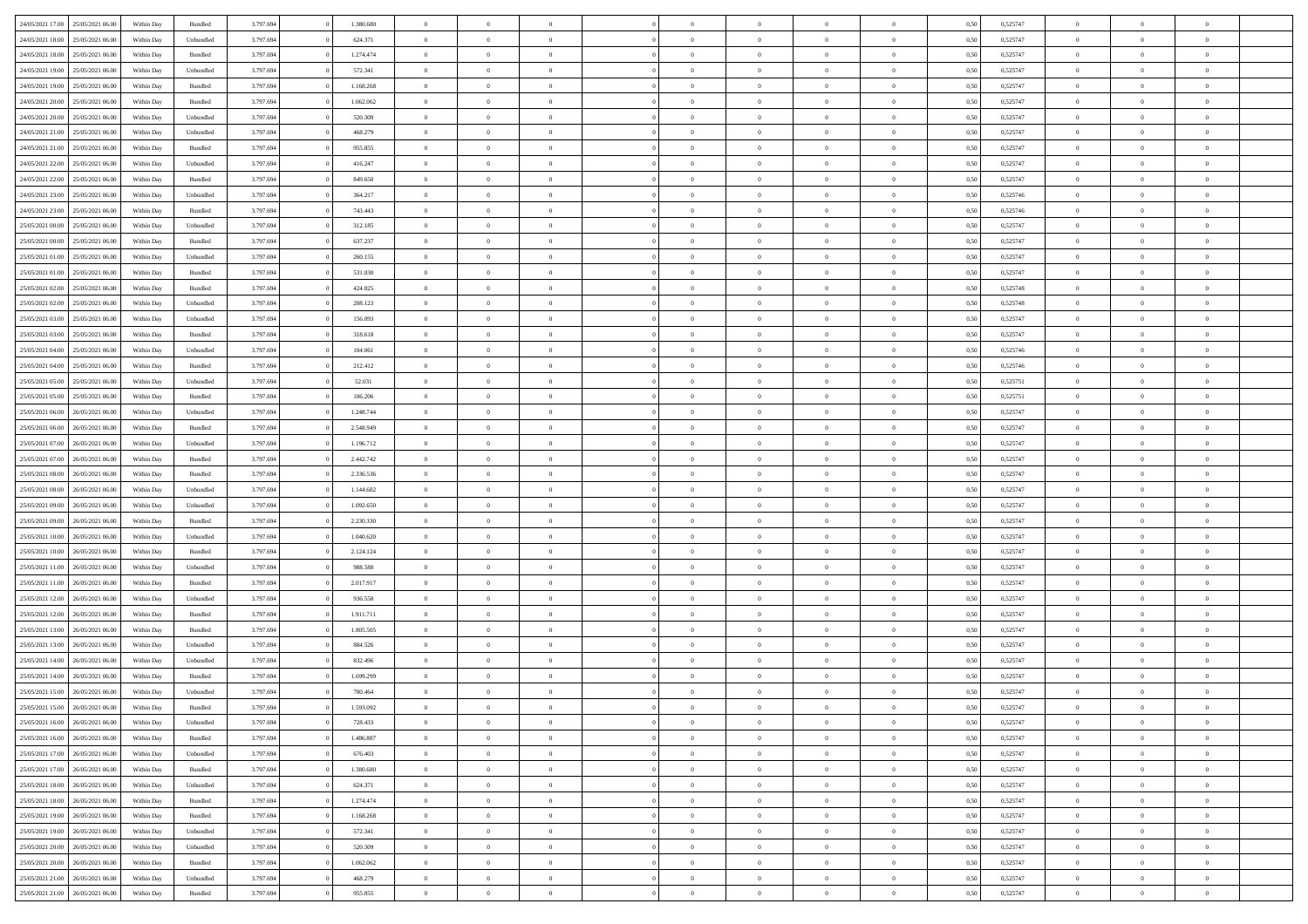| 25/05/2021 22:00                  | 26/05/2021 06:00 | Within Day | Unbundled | 3.797.694 | 416.247   | $\overline{0}$ | $\Omega$       |                | $\Omega$       | $\Omega$       | $\Omega$       | $\theta$       | 0.50 | 0,525747 | $\theta$       | $\theta$       | $\theta$       |  |
|-----------------------------------|------------------|------------|-----------|-----------|-----------|----------------|----------------|----------------|----------------|----------------|----------------|----------------|------|----------|----------------|----------------|----------------|--|
| 25/05/2021 22:00                  | 26/05/2021 06:00 | Within Day | Bundled   | 3.797.694 | 849.650   | $\overline{0}$ | $\theta$       | $\overline{0}$ | $\overline{0}$ | $\bf{0}$       | $\overline{0}$ | $\bf{0}$       | 0,50 | 0,525747 | $\theta$       | $\theta$       | $\overline{0}$ |  |
| 25/05/2021 23:00                  | 26/05/2021 06:00 | Within Day | Unbundled | 3.797.694 | 364.217   | $\overline{0}$ | $\overline{0}$ | $\overline{0}$ | $\bf{0}$       | $\bf{0}$       | $\bf{0}$       | $\bf{0}$       | 0,50 | 0,525746 | $\overline{0}$ | $\overline{0}$ | $\overline{0}$ |  |
| 25/05/2021 23:00                  | 26/05/2021 06:00 | Within Dav | Bundled   | 3.797.694 | 743,443   | $\overline{0}$ | $\theta$       | $\overline{0}$ | $\overline{0}$ | $\bf{0}$       | $\overline{0}$ | $\overline{0}$ | 0.50 | 0,525746 | $\theta$       | $\theta$       | $\overline{0}$ |  |
| 26/05/2021 00:00                  | 26/05/2021 06:00 | Within Day | Unbundled | 3.797.694 | 312.185   | $\overline{0}$ | $\theta$       | $\overline{0}$ | $\overline{0}$ | $\bf{0}$       | $\overline{0}$ | $\bf{0}$       | 0,50 | 0,525747 | $\theta$       | $\overline{0}$ | $\overline{0}$ |  |
| 26/05/2021 00:00                  | 26/05/2021 06:00 | Within Day | Bundled   | 3.797.694 | 637.237   | $\overline{0}$ | $\bf{0}$       | $\overline{0}$ | $\bf{0}$       | $\overline{0}$ | $\overline{0}$ | $\mathbf{0}$   | 0,50 | 0,525747 | $\overline{0}$ | $\overline{0}$ | $\bf{0}$       |  |
|                                   |                  |            |           |           |           |                |                |                |                | $\overline{0}$ |                |                |      |          | $\theta$       | $\overline{0}$ | $\overline{0}$ |  |
| 26/05/2021 01:00                  | 26/05/2021 06:00 | Within Dav | Bundled   | 3.797.694 | 531.030   | $\overline{0}$ | $\overline{0}$ | $\overline{0}$ | $\overline{0}$ |                | $\overline{0}$ | $\overline{0}$ | 0.50 | 0,525747 |                |                |                |  |
| 26/05/2021 01:00                  | 26/05/2021 06:00 | Within Day | Unbundled | 3.797.694 | 260.155   | $\overline{0}$ | $\theta$       | $\overline{0}$ | $\overline{0}$ | $\bf{0}$       | $\overline{0}$ | $\bf{0}$       | 0,50 | 0,525747 | $\theta$       | $\theta$       | $\overline{0}$ |  |
| 26/05/2021 02:00                  | 26/05/2021 06:00 | Within Day | Unbundled | 3.797.694 | 208.123   | $\overline{0}$ | $\overline{0}$ | $\overline{0}$ | $\bf{0}$       | $\bf{0}$       | $\bf{0}$       | $\bf{0}$       | 0,50 | 0,525748 | $\,0\,$        | $\overline{0}$ | $\overline{0}$ |  |
| 26/05/2021 02:00                  | 26/05/2021 06:00 | Within Dav | Bundled   | 3.797.694 | 424.825   | $\overline{0}$ | $\overline{0}$ | $\overline{0}$ | $\overline{0}$ | $\overline{0}$ | $\overline{0}$ | $\overline{0}$ | 0.50 | 0,525748 | $\theta$       | $\overline{0}$ | $\overline{0}$ |  |
| 26/05/2021 03:00                  | 26/05/2021 06:00 | Within Day | Unbundled | 3.797.694 | 156.093   | $\overline{0}$ | $\theta$       | $\overline{0}$ | $\overline{0}$ | $\bf{0}$       | $\overline{0}$ | $\bf{0}$       | 0,50 | 0,525747 | $\,$ 0 $\,$    | $\overline{0}$ | $\overline{0}$ |  |
| 26/05/2021 03:00                  | 26/05/2021 06:00 | Within Day | Bundled   | 3.797.694 | 318.618   | $\overline{0}$ | $\overline{0}$ | $\overline{0}$ | $\bf{0}$       | $\bf{0}$       | $\bf{0}$       | $\bf{0}$       | 0,50 | 0,525747 | $\bf{0}$       | $\overline{0}$ | $\overline{0}$ |  |
| 26/05/2021 04:00                  | 26/05/2021 06:00 | Within Day | Unbundled | 3.797.694 | 104.061   | $\overline{0}$ | $\overline{0}$ | $\overline{0}$ | $\overline{0}$ | $\bf{0}$       | $\overline{0}$ | $\overline{0}$ | 0.50 | 0,525746 | $\theta$       | $\theta$       | $\overline{0}$ |  |
| 26/05/2021 04:00                  | 26/05/2021 06:00 |            |           | 3.797.694 | 212.412   | $\overline{0}$ | $\theta$       | $\overline{0}$ | $\overline{0}$ | $\bf{0}$       | $\overline{0}$ | $\overline{0}$ |      | 0,525746 | $\theta$       | $\theta$       | $\overline{0}$ |  |
|                                   |                  | Within Day | Bundled   |           |           |                |                |                |                |                |                |                | 0,50 |          |                |                |                |  |
| 26/05/2021 05:00                  | 26/05/2021 06:00 | Within Day | Unbundled | 3.797.694 | 52.031    | $\overline{0}$ | $\bf{0}$       | $\overline{0}$ | $\bf{0}$       | $\overline{0}$ | $\overline{0}$ | $\mathbf{0}$   | 0,50 | 0,525751 | $\bf{0}$       | $\overline{0}$ | $\bf{0}$       |  |
| 26/05/2021 05:00                  | 26/05/2021 06:00 | Within Dav | Bundled   | 3.797.694 | 106.206   | $\overline{0}$ | $\overline{0}$ | $\overline{0}$ | $\overline{0}$ | $\overline{0}$ | $\overline{0}$ | $\overline{0}$ | 0.50 | 0,525751 | $\theta$       | $\overline{0}$ | $\overline{0}$ |  |
| 26/05/2021 06:00                  | 27/05/2021 06:00 | Within Day | Unbundled | 3.797.694 | 1.248.744 | $\overline{0}$ | $\theta$       | $\overline{0}$ | $\overline{0}$ | $\bf{0}$       | $\overline{0}$ | $\bf{0}$       | 0,50 | 0,525747 | $\theta$       | $\theta$       | $\overline{0}$ |  |
| 26/05/2021 06:00                  | 27/05/2021 06:00 | Within Day | Bundled   | 3.797.694 | 2.548.949 | $\overline{0}$ | $\overline{0}$ | $\overline{0}$ | $\bf{0}$       | $\bf{0}$       | $\bf{0}$       | $\bf{0}$       | 0,50 | 0,525747 | $\,0\,$        | $\overline{0}$ | $\overline{0}$ |  |
| 26/05/2021 07:00                  | 27/05/2021 06:00 | Within Day | Bundled   | 3.797.694 | 2.442.742 | $\overline{0}$ | $\overline{0}$ | $\overline{0}$ | $\overline{0}$ | $\overline{0}$ | $\overline{0}$ | $\overline{0}$ | 0.50 | 0,525747 | $\theta$       | $\overline{0}$ | $\overline{0}$ |  |
| 26/05/2021 07:00                  | 27/05/2021 06:00 | Within Day | Unbundled | 3.797.694 | 1.196.712 | $\overline{0}$ | $\theta$       | $\overline{0}$ | $\overline{0}$ | $\bf{0}$       | $\overline{0}$ | $\bf{0}$       | 0,50 | 0,525747 | $\theta$       | $\theta$       | $\overline{0}$ |  |
| 26/05/2021 08:00                  | 27/05/2021 06:00 | Within Day | Unbundled | 3.797.694 | 1.144.682 | $\overline{0}$ | $\overline{0}$ | $\overline{0}$ | $\bf{0}$       | $\bf{0}$       | $\bf{0}$       | $\bf{0}$       | 0,50 | 0,525747 | $\,0\,$        | $\overline{0}$ | $\overline{0}$ |  |
| 26/05/2021 08:00                  | 27/05/2021 06:00 |            | Bundled   | 3.797.694 | 2.336.536 | $\overline{0}$ | $\overline{0}$ | $\overline{0}$ |                | $\bf{0}$       | $\overline{0}$ |                | 0.50 | 0,525747 | $\theta$       | $\theta$       | $\overline{0}$ |  |
|                                   |                  | Within Day |           |           |           |                |                |                | $\overline{0}$ |                |                | $\overline{0}$ |      |          |                |                |                |  |
| 26/05/2021 09:00                  | 27/05/2021 06:00 | Within Day | Unbundled | 3.797.694 | 1.092.650 | $\overline{0}$ | $\theta$       | $\overline{0}$ | $\overline{0}$ | $\bf{0}$       | $\overline{0}$ | $\bf{0}$       | 0,50 | 0,525747 | $\,$ 0 $\,$    | $\overline{0}$ | $\overline{0}$ |  |
| 26/05/2021 09:00                  | 27/05/2021 06:00 | Within Day | Bundled   | 3.797.694 | 2.230.330 | $\overline{0}$ | $\bf{0}$       | $\overline{0}$ | $\bf{0}$       | $\overline{0}$ | $\overline{0}$ | $\mathbf{0}$   | 0,50 | 0,525747 | $\bf{0}$       | $\overline{0}$ | $\bf{0}$       |  |
| 26/05/2021 10:00                  | 27/05/2021 06:00 | Within Dav | Unbundled | 3.797.694 | 1.040.620 | $\overline{0}$ | $\overline{0}$ | $\overline{0}$ | $\overline{0}$ | $\overline{0}$ | $\overline{0}$ | $\overline{0}$ | 0.50 | 0,525747 | $\theta$       | $\overline{0}$ | $\overline{0}$ |  |
| 26/05/2021 10:00                  | 27/05/2021 06:00 | Within Day | Bundled   | 3.797.694 | 2.124.124 | $\overline{0}$ | $\theta$       | $\overline{0}$ | $\overline{0}$ | $\bf{0}$       | $\overline{0}$ | $\bf{0}$       | 0,50 | 0,525747 | $\theta$       | $\theta$       | $\overline{0}$ |  |
| 26/05/2021 11:00                  | 27/05/2021 06:00 | Within Day | Unbundled | 3.797.694 | 988.588   | $\overline{0}$ | $\overline{0}$ | $\overline{0}$ | $\bf{0}$       | $\bf{0}$       | $\bf{0}$       | $\bf{0}$       | 0,50 | 0,525747 | $\,0\,$        | $\overline{0}$ | $\overline{0}$ |  |
| 26/05/2021 11:00                  | 27/05/2021 06:00 | Within Day | Bundled   | 3.797.694 | 2.017.917 | $\overline{0}$ | $\overline{0}$ | $\overline{0}$ | $\overline{0}$ | $\overline{0}$ | $\overline{0}$ | $\overline{0}$ | 0.50 | 0,525747 | $\theta$       | $\overline{0}$ | $\overline{0}$ |  |
| 26/05/2021 12:00                  | 27/05/2021 06:00 | Within Day | Unbundled | 3.797.694 | 936.558   | $\overline{0}$ | $\theta$       | $\overline{0}$ | $\overline{0}$ | $\bf{0}$       | $\overline{0}$ | $\bf{0}$       | 0,50 | 0,525747 | $\,$ 0 $\,$    | $\theta$       | $\overline{0}$ |  |
|                                   |                  |            |           |           |           |                |                |                |                |                |                |                |      |          |                |                |                |  |
| 26/05/2021 12:00                  | 27/05/2021 06:00 | Within Day | Bundled   | 3.797.694 | 1.911.711 | $\overline{0}$ | $\overline{0}$ | $\overline{0}$ | $\bf{0}$       | $\bf{0}$       | $\bf{0}$       | $\bf{0}$       | 0,50 | 0,525747 | $\bf{0}$       | $\overline{0}$ | $\overline{0}$ |  |
| 26/05/2021 13:00                  | 27/05/2021 06:00 | Within Day | Bundled   | 3.797.694 | 1.805.505 | $\overline{0}$ | $\Omega$       | $\Omega$       | $\Omega$       | $\Omega$       | $\Omega$       | $\overline{0}$ | 0,50 | 0,525747 | $\,0\,$        | $\Omega$       | $\theta$       |  |
| 26/05/2021 13:00                  | 27/05/2021 06:00 | Within Day | Unbundled | 3.797.694 | 884.526   | $\overline{0}$ | $\theta$       | $\overline{0}$ | $\overline{0}$ | $\bf{0}$       | $\overline{0}$ | $\bf{0}$       | 0,50 | 0,525747 | $\theta$       | $\theta$       | $\overline{0}$ |  |
| 26/05/2021 14:00                  | 27/05/2021 06:00 | Within Day | Unbundled | 3.797.694 | 832.496   | $\overline{0}$ | $\overline{0}$ | $\overline{0}$ | $\bf{0}$       | $\bf{0}$       | $\overline{0}$ | $\mathbf{0}$   | 0,50 | 0,525747 | $\bf{0}$       | $\overline{0}$ | $\bf{0}$       |  |
| 26/05/2021 14:00                  | 27/05/2021 06:00 | Within Day | Bundled   | 3.797.694 | 1.699.299 | $\overline{0}$ | $\Omega$       | $\Omega$       | $\Omega$       | $\bf{0}$       | $\overline{0}$ | $\overline{0}$ | 0.50 | 0,525747 | $\,0\,$        | $\theta$       | $\theta$       |  |
| 26/05/2021 15:00                  | 27/05/2021 06:00 | Within Day | Unbundled | 3.797.694 | 780.464   | $\overline{0}$ | $\theta$       | $\overline{0}$ | $\overline{0}$ | $\bf{0}$       | $\overline{0}$ | $\bf{0}$       | 0,50 | 0,525747 | $\,$ 0 $\,$    | $\theta$       | $\overline{0}$ |  |
| 26/05/2021 15:00                  | 27/05/2021 06:00 | Within Day | Bundled   | 3.797.694 | 1.593.092 | $\overline{0}$ | $\overline{0}$ | $\overline{0}$ | $\bf{0}$       | $\bf{0}$       | $\bf{0}$       | $\bf{0}$       | 0,50 | 0,525747 | $\,0\,$        | $\overline{0}$ | $\overline{0}$ |  |
| 26/05/2021 16:00                  | 27/05/2021 06:00 | Within Day | Unbundled | 3.797.694 | 728.433   | $\overline{0}$ | $\Omega$       | $\Omega$       | $\Omega$       | $\Omega$       | $\theta$       | $\overline{0}$ | 0.50 | 0,525747 | $\theta$       | $\theta$       | $\theta$       |  |
| 26/05/2021 16:00                  | 27/05/2021 06:00 | Within Day | Bundled   | 3.797.694 | 1.486.887 | $\overline{0}$ | $\theta$       | $\overline{0}$ | $\overline{0}$ | $\bf{0}$       | $\overline{0}$ | $\bf{0}$       | 0,50 | 0,525747 | $\,$ 0 $\,$    | $\overline{0}$ | $\overline{0}$ |  |
|                                   |                  |            |           |           |           |                |                |                |                |                |                |                |      |          |                |                |                |  |
| 26/05/2021 17:00                  | 27/05/2021 06:00 | Within Day | Unbundled | 3.797.694 | 676.403   | $\overline{0}$ | $\overline{0}$ | $\overline{0}$ | $\overline{0}$ | $\bf{0}$       | $\overline{0}$ | $\bf{0}$       | 0,50 | 0,525747 | $\overline{0}$ | $\overline{0}$ | $\overline{0}$ |  |
| 26/05/2021 17:00                  | 27/05/2021 06:00 | Within Day | Bundled   | 3.797.694 | 1.380,680 | $\overline{0}$ | $\Omega$       | $\overline{0}$ | $\Omega$       | $\Omega$       | $\overline{0}$ | $\overline{0}$ | 0,50 | 0,525747 | $\,0\,$        | $\theta$       | $\theta$       |  |
| 26/05/2021 18:00                  | 27/05/2021 06:00 | Within Day | Unbundled | 3.797.694 | 624.371   | $\overline{0}$ | $\theta$       | $\overline{0}$ | $\overline{0}$ | $\bf{0}$       | $\overline{0}$ | $\bf{0}$       | 0,50 | 0,525747 | $\,$ 0 $\,$    | $\overline{0}$ | $\overline{0}$ |  |
| 26/05/2021 18:00                  | 27/05/2021 06:00 | Within Day | Bundled   | 3.797.694 | 1.274.474 | $\overline{0}$ | $\overline{0}$ | $\overline{0}$ | $\overline{0}$ | $\bf{0}$       | $\overline{0}$ | $\mathbf{0}$   | 0,50 | 0,525747 | $\overline{0}$ | $\overline{0}$ | $\bf{0}$       |  |
| 26/05/2021 19:00                  | 27/05/2021 06:00 | Within Day | Bundled   | 3.797.694 | 1.168.268 | $\overline{0}$ | $\Omega$       | $\Omega$       | $\Omega$       | $\Omega$       | $\Omega$       | $\overline{0}$ | 0.50 | 0,525747 | $\theta$       | $\theta$       | $\theta$       |  |
| 26/05/2021 19:00                  | 27/05/2021 06:00 | Within Day | Unbundled | 3.797.694 | 572.341   | $\overline{0}$ | $\overline{0}$ | $\overline{0}$ | $\bf{0}$       | $\,$ 0         | $\overline{0}$ | $\bf{0}$       | 0,50 | 0,525747 | $\,0\,$        | $\overline{0}$ | $\overline{0}$ |  |
| 26/05/2021 20:00                  | 27/05/2021 06:00 | Within Day | Unbundled | 3.797.694 | 520.309   | $\bf{0}$       | $\bf{0}$       |                |                |                |                |                | 0,50 | 0,525747 | $\bf{0}$       | $\overline{0}$ |                |  |
| 26/05/2021 20:00                  | 27/05/2021 06:00 | Within Day | Bundled   | 3.797.694 | 1.062.062 | $\overline{0}$ | $\overline{0}$ | $\overline{0}$ | $\Omega$       | $\overline{0}$ | $\overline{0}$ | $\overline{0}$ | 0.50 | 0,525747 | $\theta$       | $\theta$       | $\theta$       |  |
| 26/05/2021 21:00                  | 27/05/2021 06:00 |            | Unbundled | 3.797.694 | 468.279   | $\overline{0}$ | $\,$ 0         | $\overline{0}$ |                | $\,$ 0 $\,$    | $\overline{0}$ | $\,$ 0 $\,$    |      | 0,525747 | $\,$ 0 $\,$    | $\,$ 0 $\,$    | $\,$ 0         |  |
|                                   |                  | Within Day |           |           |           |                |                |                | $\overline{0}$ |                |                |                | 0,50 |          |                |                |                |  |
| 26/05/2021 21.00                  | 27/05/2021 06:00 | Within Day | Bundled   | 3.797.694 | 955.855   | $\overline{0}$ | $\overline{0}$ | $\overline{0}$ | $\overline{0}$ | $\overline{0}$ | $\overline{0}$ | $\mathbf{0}$   | 0,50 | 0,525747 | $\overline{0}$ | $\bf{0}$       | $\overline{0}$ |  |
| 26/05/2021 22:00                  | 27/05/2021 06:00 | Within Day | Unbundled | 3.797.694 | 416.247   | $\overline{0}$ | $\overline{0}$ | $\overline{0}$ | $\Omega$       | $\overline{0}$ | $\overline{0}$ | $\overline{0}$ | 0,50 | 0,525747 | $\overline{0}$ | $\theta$       | $\overline{0}$ |  |
| 26/05/2021 22.00                  | 27/05/2021 06:00 | Within Day | Bundled   | 3.797.694 | 849.650   | $\overline{0}$ | $\,$ 0         | $\overline{0}$ | $\overline{0}$ | $\,$ 0 $\,$    | $\overline{0}$ | $\mathbf{0}$   | 0,50 | 0,525747 | $\,$ 0 $\,$    | $\overline{0}$ | $\overline{0}$ |  |
| 26/05/2021 23.00                  | 27/05/2021 06:00 | Within Day | Unbundled | 3.797.694 | 364.217   | $\overline{0}$ | $\overline{0}$ | $\overline{0}$ | $\overline{0}$ | $\overline{0}$ | $\overline{0}$ | $\mathbf{0}$   | 0,50 | 0,525746 | $\overline{0}$ | $\overline{0}$ | $\bf{0}$       |  |
| 26/05/2021 23:00                  | 27/05/2021 06:00 | Within Day | Bundled   | 3.797.694 | 743.443   | $\overline{0}$ | $\overline{0}$ | $\overline{0}$ | $\Omega$       | $\overline{0}$ | $\overline{0}$ | $\bf{0}$       | 0.50 | 0,525746 | $\overline{0}$ | $\theta$       | $\overline{0}$ |  |
| 27/05/2021 00:00                  | 27/05/2021 06:00 | Within Day | Unbundled | 3.797.694 | 312.185   | $\overline{0}$ | $\,$ 0         | $\overline{0}$ | $\overline{0}$ | $\bf{0}$       | $\bf{0}$       | $\bf{0}$       | 0,50 | 0,525747 | $\,$ 0 $\,$    | $\overline{0}$ | $\overline{0}$ |  |
| 27/05/2021 00:00                  | 27/05/2021 06:00 | Within Day | Bundled   | 3.797.694 | 637.237   | $\overline{0}$ | $\bf{0}$       | $\overline{0}$ | $\overline{0}$ | $\overline{0}$ | $\overline{0}$ | $\mathbf{0}$   | 0,50 | 0,525747 | $\overline{0}$ | $\overline{0}$ | $\bf{0}$       |  |
|                                   |                  |            |           |           |           | $\overline{0}$ | $\overline{0}$ | $\overline{0}$ | $\Omega$       | $\overline{0}$ | $\overline{0}$ |                |      |          |                | $\overline{0}$ | $\overline{0}$ |  |
| 27/05/2021 01:00                  | 27/05/2021 06:00 | Within Day | Bundled   | 3.797.694 | 531.030   |                |                |                |                |                |                | $\overline{0}$ | 0.50 | 0,525747 | $\overline{0}$ |                |                |  |
| 27/05/2021 01:00                  | 27/05/2021 06:00 | Within Day | Unbundled | 3.797.694 | 260.155   | $\overline{0}$ | $\bf{0}$       | $\overline{0}$ | $\overline{0}$ | $\bf{0}$       | $\bf{0}$       | $\mathbf{0}$   | 0,50 | 0,525747 | $\,$ 0 $\,$    | $\,$ 0 $\,$    | $\bf{0}$       |  |
| 27/05/2021 02.00 27/05/2021 06.00 |                  | Within Day | Unbundled | 3.797.694 | 208.123   | $\overline{0}$ | $\bf{0}$       | $\overline{0}$ | $\bf{0}$       | $\bf{0}$       | $\bf{0}$       | $\bf{0}$       | 0,50 | 0,525748 | $\overline{0}$ | $\overline{0}$ | $\bf{0}$       |  |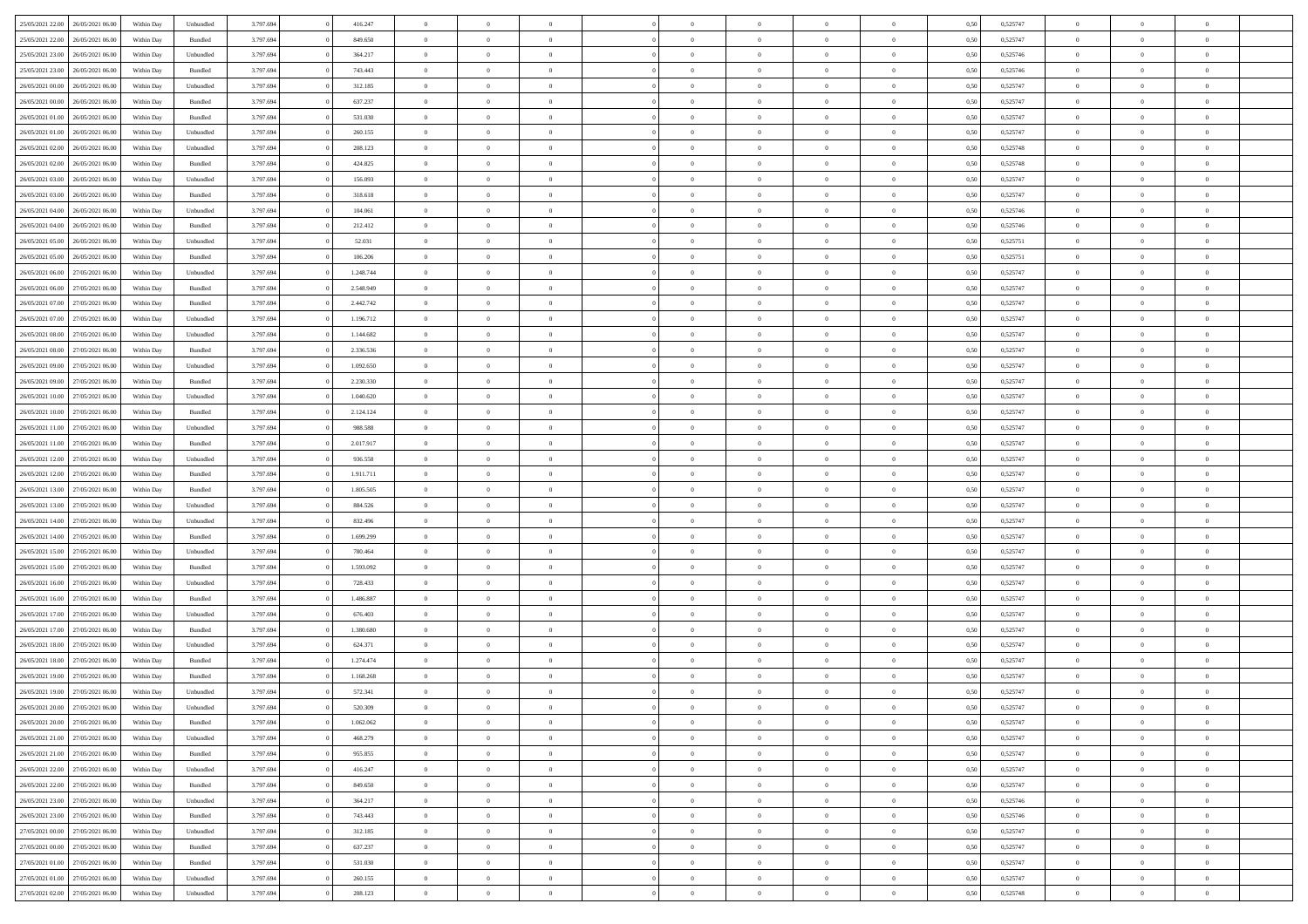| 27/05/2021 02:00 27/05/2021 06:00    | Within Day | Bundled   | 3.797.694 | 424.825   | $\overline{0}$ | $\overline{0}$ | $\Omega$       | $\Omega$       | $\theta$       | $\Omega$       | $\overline{0}$ | 0,50 | 0,525748 | $\theta$       | $\theta$       | $\theta$       |  |
|--------------------------------------|------------|-----------|-----------|-----------|----------------|----------------|----------------|----------------|----------------|----------------|----------------|------|----------|----------------|----------------|----------------|--|
| 27/05/2021 03:00<br>27/05/2021 06:00 | Within Day | Unbundled | 3.797.694 | 156.093   | $\overline{0}$ | $\overline{0}$ | $\overline{0}$ | $\overline{0}$ | $\theta$       | $\overline{0}$ | $\bf{0}$       | 0,50 | 0,525747 | $\theta$       | $\theta$       | $\overline{0}$ |  |
| 27/05/2021 03:00<br>27/05/2021 06:00 | Within Day | Bundled   | 3.797.694 | 318.618   | $\overline{0}$ | $\bf{0}$       | $\overline{0}$ | $\overline{0}$ | $\overline{0}$ | $\bf{0}$       | $\bf{0}$       | 0,50 | 0,525747 | $\bf{0}$       | $\overline{0}$ | $\overline{0}$ |  |
| 27/05/2021 04:00<br>27/05/2021 06:00 | Within Day | Unbundled | 3.797.694 | 104.061   | $\overline{0}$ | $\overline{0}$ | $\overline{0}$ | $\overline{0}$ | $\theta$       | $\overline{0}$ | $\overline{0}$ | 0.50 | 0.525746 | $\theta$       | $\theta$       | $\overline{0}$ |  |
| 27/05/2021 04:00<br>27/05/2021 06:00 | Within Day | Bundled   | 3.797.694 | 212.412   | $\overline{0}$ | $\overline{0}$ | $\overline{0}$ | $\overline{0}$ | $\theta$       | $\overline{0}$ | $\bf{0}$       | 0,50 | 0,525746 | $\theta$       | $\theta$       | $\overline{0}$ |  |
| 27/05/2021 05:00<br>27/05/2021 06:00 | Within Day | Unbundled | 3.797.694 | 52.031    | $\overline{0}$ | $\bf{0}$       | $\overline{0}$ | $\overline{0}$ | $\overline{0}$ | $\overline{0}$ | $\bf{0}$       | 0,50 | 0,525751 | $\bf{0}$       | $\overline{0}$ | $\bf{0}$       |  |
| 27/05/2021 06:00                     |            | Bundled   | 3.797.694 | 106.206   | $\overline{0}$ | $\overline{0}$ | $\overline{0}$ | $\overline{0}$ | $\overline{0}$ | $\overline{0}$ | $\overline{0}$ | 0.5( | 0,525751 | $\theta$       | $\theta$       | $\overline{0}$ |  |
| 27/05/2021 05:00                     | Within Day |           |           |           |                |                |                |                |                |                |                |      |          |                |                |                |  |
| 27/05/2021 06:00<br>28/05/2021 06:00 | Within Day | Unbundled | 3.797.694 | 1.248.744 | $\bf{0}$       | $\overline{0}$ | $\overline{0}$ | $\overline{0}$ | $\theta$       | $\overline{0}$ | $\bf{0}$       | 0,50 | 0,525747 | $\theta$       | $\theta$       | $\overline{0}$ |  |
| 27/05/2021 06:00<br>28/05/2021 06:00 | Within Day | Bundled   | 3.797.694 | 2.548.949 | $\overline{0}$ | $\bf{0}$       | $\overline{0}$ | $\overline{0}$ | $\overline{0}$ | $\overline{0}$ | $\bf{0}$       | 0,50 | 0,525747 | $\bf{0}$       | $\bf{0}$       | $\overline{0}$ |  |
| 27/05/2021 07:00<br>28/05/2021 06:00 | Within Day | Bundled   | 3.797.694 | 2.442.742 | $\overline{0}$ | $\overline{0}$ | $\overline{0}$ | $\overline{0}$ | $\overline{0}$ | $\overline{0}$ | $\overline{0}$ | 0.50 | 0,525747 | $\theta$       | $\theta$       | $\overline{0}$ |  |
| 27/05/2021 07:00<br>28/05/2021 06:00 | Within Day | Unbundled | 3.797.694 | 1.196.712 | $\bf{0}$       | $\overline{0}$ | $\overline{0}$ | $\overline{0}$ | $\theta$       | $\overline{0}$ | $\bf{0}$       | 0,50 | 0,525747 | $\theta$       | $\theta$       | $\overline{0}$ |  |
| 27/05/2021 08:00<br>28/05/2021 06:00 | Within Day | Unbundled | 3.797.694 | 1.144.682 | $\overline{0}$ | $\bf{0}$       | $\overline{0}$ | $\overline{0}$ | $\overline{0}$ | $\overline{0}$ | $\bf{0}$       | 0,50 | 0,525747 | $\bf{0}$       | $\overline{0}$ | $\overline{0}$ |  |
| 27/05/2021 08:00<br>28/05/2021 06:00 | Within Day | Bundled   | 3.797.694 | 2.336.536 | $\overline{0}$ | $\overline{0}$ | $\overline{0}$ | $\overline{0}$ | $\overline{0}$ | $\overline{0}$ | $\overline{0}$ | 0.5( | 0,525747 | $\theta$       | $\theta$       | $\overline{0}$ |  |
| 27/05/2021 09:00<br>28/05/2021 06:00 | Within Day | Unbundled | 3.797.694 | 1.092.650 | $\overline{0}$ | $\theta$       | $\overline{0}$ | $\overline{0}$ | $\theta$       | $\overline{0}$ | $\bf{0}$       | 0,50 | 0,525747 | $\theta$       | $\theta$       | $\overline{0}$ |  |
| 27/05/2021 09:00<br>28/05/2021 06:00 | Within Day | Bundled   | 3.797.694 | 2.230.330 | $\overline{0}$ | $\bf{0}$       | $\overline{0}$ | $\overline{0}$ | $\overline{0}$ | $\overline{0}$ | $\bf{0}$       | 0,50 | 0,525747 | $\bf{0}$       | $\overline{0}$ | $\bf{0}$       |  |
| 27/05/2021 10:00<br>28/05/2021 06:00 | Within Day | Unbundled | 3.797.694 | 1.040.620 | $\overline{0}$ | $\overline{0}$ | $\overline{0}$ | $\overline{0}$ | $\overline{0}$ | $\overline{0}$ | $\overline{0}$ | 0.5( | 0,525747 | $\theta$       | $\theta$       | $\overline{0}$ |  |
| 27/05/2021 10:00<br>28/05/2021 06:00 | Within Day | Bundled   | 3.797.694 | 2.124.124 | $\overline{0}$ | $\theta$       | $\overline{0}$ | $\overline{0}$ | $\theta$       | $\overline{0}$ | $\bf{0}$       | 0,50 | 0,525747 | $\theta$       | $\theta$       | $\overline{0}$ |  |
| 27/05/2021 11:00<br>28/05/2021 06:00 | Within Day | Unbundled | 3.797.694 | 988.588   | $\overline{0}$ | $\bf{0}$       | $\overline{0}$ | $\overline{0}$ | $\overline{0}$ | $\bf{0}$       | $\bf{0}$       | 0,50 | 0,525747 | $\bf{0}$       | $\overline{0}$ | $\overline{0}$ |  |
| 27/05/2021 11:00<br>28/05/2021 06:00 | Within Day | Bundled   | 3.797.694 | 2.017.917 | $\overline{0}$ | $\overline{0}$ | $\overline{0}$ | $\overline{0}$ | $\overline{0}$ | $\overline{0}$ | $\overline{0}$ | 0.50 | 0,525747 | $\theta$       | $\theta$       | $\overline{0}$ |  |
| 27/05/2021 12:00<br>28/05/2021 06:00 | Within Day | Bundled   | 3.797.694 | 1.911.711 | $\bf{0}$       | $\overline{0}$ | $\overline{0}$ | $\overline{0}$ | $\theta$       | $\overline{0}$ | $\bf{0}$       | 0,50 | 0,525747 | $\theta$       | $\theta$       | $\overline{0}$ |  |
| 27/05/2021 12:00<br>28/05/2021 06:00 | Within Day | Unbundled | 3.797.694 | 936.558   | $\overline{0}$ | $\bf{0}$       | $\overline{0}$ | $\overline{0}$ | $\overline{0}$ | $\overline{0}$ | $\bf{0}$       | 0,50 | 0,525747 | $\bf{0}$       | $\bf{0}$       | $\overline{0}$ |  |
| 27/05/2021 13:00<br>28/05/2021 06:00 | Within Day | Unbundled | 3.797.694 | 884.526   | $\overline{0}$ | $\overline{0}$ | $\overline{0}$ | $\overline{0}$ | $\overline{0}$ | $\overline{0}$ | $\overline{0}$ | 0.5( | 0,525747 | $\theta$       | $\theta$       | $\overline{0}$ |  |
|                                      |            |           |           |           |                |                |                |                |                |                |                |      |          |                |                |                |  |
| 27/05/2021 13:00<br>28/05/2021 06:00 | Within Day | Bundled   | 3.797.694 | 1.805.505 | $\bf{0}$       | $\overline{0}$ | $\overline{0}$ | $\overline{0}$ | $\theta$       | $\overline{0}$ | $\bf{0}$       | 0,50 | 0,525747 | $\theta$       | $\theta$       | $\overline{0}$ |  |
| 27/05/2021 14:00<br>28/05/2021 06:00 | Within Day | Unbundled | 3.797.694 | 832.496   | $\overline{0}$ | $\bf{0}$       | $\overline{0}$ | $\overline{0}$ | $\bf{0}$       | $\overline{0}$ | $\bf{0}$       | 0,50 | 0,525747 | $\bf{0}$       | $\overline{0}$ | $\bf{0}$       |  |
| 27/05/2021 14:00<br>28/05/2021 06:00 | Within Day | Bundled   | 3.797.694 | 1.699.299 | $\overline{0}$ | $\overline{0}$ | $\overline{0}$ | $\overline{0}$ | $\overline{0}$ | $\overline{0}$ | $\overline{0}$ | 0.5( | 0,525747 | $\theta$       | $\theta$       | $\overline{0}$ |  |
| 27/05/2021 15:00<br>28/05/2021 06:00 | Within Day | Unbundled | 3.797.694 | 780.464   | $\overline{0}$ | $\theta$       | $\overline{0}$ | $\overline{0}$ | $\theta$       | $\overline{0}$ | $\bf{0}$       | 0,50 | 0,525747 | $\theta$       | $\theta$       | $\overline{0}$ |  |
| 27/05/2021 15:00<br>28/05/2021 06:00 | Within Day | Bundled   | 3.797.694 | 1.593.092 | $\overline{0}$ | $\bf{0}$       | $\overline{0}$ | $\overline{0}$ | $\overline{0}$ | $\bf{0}$       | $\bf{0}$       | 0,50 | 0,525747 | $\bf{0}$       | $\bf{0}$       | $\overline{0}$ |  |
| 27/05/2021 16:00<br>28/05/2021 06:00 | Within Day | Unbundled | 3.797.694 | 728.433   | $\overline{0}$ | $\overline{0}$ | $\overline{0}$ | $\overline{0}$ | $\overline{0}$ | $\overline{0}$ | $\overline{0}$ | 0.5( | 0,525747 | $\theta$       | $\theta$       | $\overline{0}$ |  |
| 27/05/2021 16:00<br>28/05/2021 06:00 | Within Day | Bundled   | 3.797.694 | 1.486.887 | $\bf{0}$       | $\overline{0}$ | $\overline{0}$ | $\overline{0}$ | $\theta$       | $\overline{0}$ | $\bf{0}$       | 0,50 | 0,525747 | $\theta$       | $\theta$       | $\overline{0}$ |  |
| 27/05/2021 17:00<br>28/05/2021 06:00 | Within Day | Unbundled | 3.797.694 | 676.403   | $\overline{0}$ | $\bf{0}$       | $\overline{0}$ | $\overline{0}$ | $\overline{0}$ | $\overline{0}$ | $\bf{0}$       | 0,50 | 0,525747 | $\bf{0}$       | $\overline{0}$ | $\overline{0}$ |  |
| 27/05/2021 17:00<br>28/05/2021 06:00 | Within Day | Bundled   | 3.797.694 | 1.380.680 | $\overline{0}$ | $\overline{0}$ | $\Omega$       | $\Omega$       | $\Omega$       | $\theta$       | $\overline{0}$ | 0,50 | 0,525747 | $\,$ 0 $\,$    | $\Omega$       | $\theta$       |  |
| 27/05/2021 18:00<br>28/05/2021 06:00 | Within Day | Bundled   | 3.797.694 | 1.274.474 | $\overline{0}$ | $\overline{0}$ | $\overline{0}$ | $\overline{0}$ | $\theta$       | $\overline{0}$ | $\bf{0}$       | 0,50 | 0,525747 | $\theta$       | $\theta$       | $\overline{0}$ |  |
| 27/05/2021 18:00<br>28/05/2021 06:00 | Within Day | Unbundled | 3.797.694 | 624.371   | $\overline{0}$ | $\bf{0}$       | $\overline{0}$ | $\overline{0}$ | $\bf{0}$       | $\overline{0}$ | $\bf{0}$       | 0,50 | 0,525747 | $\bf{0}$       | $\overline{0}$ | $\bf{0}$       |  |
| 27/05/2021 19:00<br>28/05/2021 06:00 | Within Day | Unbundled | 3.797.694 | 572.341   | $\overline{0}$ | $\overline{0}$ | $\Omega$       | $\Omega$       | $\overline{0}$ | $\Omega$       | $\overline{0}$ | 0.50 | 0,525747 | $\bf{0}$       | $\Omega$       | $\theta$       |  |
| 27/05/2021 19:00<br>28/05/2021 06:00 | Within Day | Bundled   | 3.797.694 | 1.168.268 | $\bf{0}$       | $\overline{0}$ | $\overline{0}$ | $\overline{0}$ | $\theta$       | $\overline{0}$ | $\bf{0}$       | 0,50 | 0,525747 | $\theta$       | $\theta$       | $\overline{0}$ |  |
| 27/05/2021 20:00<br>28/05/2021 06:00 | Within Day | Unbundled | 3.797.694 | 520.309   | $\overline{0}$ | $\bf{0}$       | $\overline{0}$ | $\overline{0}$ | $\overline{0}$ | $\bf{0}$       | $\bf{0}$       | 0,50 | 0,525747 | $\bf{0}$       | $\bf{0}$       | $\overline{0}$ |  |
| 27/05/2021 20:00<br>28/05/2021 06:00 | Within Day | Bundled   | 3.797.694 | 1.062.062 | $\overline{0}$ | $\theta$       | $\Omega$       | $\Omega$       | $\Omega$       | $\Omega$       | $\overline{0}$ | 0.50 | 0,525747 | $\theta$       | $\Omega$       | $\theta$       |  |
| 27/05/2021 21:00<br>28/05/2021 06:00 | Within Day | Unbundled | 3.797.694 | 468.279   | $\bf{0}$       | $\overline{0}$ | $\overline{0}$ | $\overline{0}$ | $\theta$       | $\overline{0}$ | $\bf{0}$       | 0,50 | 0,525747 | $\theta$       | $\theta$       | $\overline{0}$ |  |
| 27/05/2021 21:00<br>28/05/2021 06:00 | Within Day | Bundled   | 3.797.694 | 955.855   | $\overline{0}$ | $\bf{0}$       | $\overline{0}$ | $\overline{0}$ | $\overline{0}$ | $\overline{0}$ | $\bf{0}$       | 0,50 | 0,525747 | $\bf{0}$       | $\overline{0}$ | $\overline{0}$ |  |
| 27/05/2021 22:00<br>28/05/2021 06:00 | Within Day | Unbundled | 3.797.694 | 416.247   | $\overline{0}$ | $\overline{0}$ | $\Omega$       | $\Omega$       | $\theta$       | $\theta$       | $\overline{0}$ | 0,50 | 0,525747 | $\bf{0}$       | $\Omega$       | $\theta$       |  |
| 27/05/2021 22:00<br>28/05/2021 06:00 | Within Day | Bundled   | 3.797.694 | 849.650   | $\bf{0}$       | $\overline{0}$ | $\overline{0}$ | $\overline{0}$ | $\theta$       | $\overline{0}$ | $\bf{0}$       | 0,50 | 0,525747 | $\theta$       | $\theta$       | $\overline{0}$ |  |
| 27/05/2021 23:00<br>28/05/2021 06:00 | Within Day | Unbundled | 3.797.694 | 364.217   | $\overline{0}$ | $\bf{0}$       | $\overline{0}$ | $\overline{0}$ | $\overline{0}$ | $\overline{0}$ | $\bf{0}$       | 0,50 | 0,525746 | $\overline{0}$ | $\overline{0}$ | $\bf{0}$       |  |
| 27/05/2021 23:00<br>28/05/2021 06:00 | Within Day | Bundled   | 3.797.694 | 743.443   | $\Omega$       | $\Omega$       | $\Omega$       | $\Omega$       | $\Omega$       | $\theta$       | $\overline{0}$ | 0.50 | 0,525746 | $\theta$       | $\Omega$       | $\theta$       |  |
| 28/05/2021 00:00<br>28/05/2021 06:00 | Within Day | Bundled   | 3.797.694 | 637.237   | $\overline{0}$ | $\bf{0}$       | $\overline{0}$ | $\overline{0}$ | $\bf{0}$       | $\overline{0}$ | $\bf{0}$       | 0,50 | 0,525747 | $\bf{0}$       | $\bf{0}$       | $\overline{0}$ |  |
| 28/05/2021 00:00 28/05/2021 06:00    | Within Day | Unbundled | 3.797.694 | 312.185   |                |                |                |                |                |                |                | 0,50 | 0,525747 | $\bf{0}$       | $\bf{0}$       |                |  |
| 28/05/2021 01:00 28/05/2021 06:00    | Within Day | Unbundled | 3.797.694 | 260,155   | $\Omega$       | $\overline{0}$ | $\Omega$       | $\theta$       | $\overline{0}$ | $\theta$       | $\overline{0}$ | 0.50 | 0,525747 | $\theta$       | $\theta$       | $\theta$       |  |
| 28/05/2021 01:00<br>28/05/2021 06:00 | Within Day | Bundled   | 3.797.694 | 531.030   | $\overline{0}$ | $\overline{0}$ | $\overline{0}$ | $\overline{0}$ | $\,$ 0 $\,$    | $\overline{0}$ | $\,$ 0 $\,$    | 0,50 | 0,525747 | $\,$ 0 $\,$    | $\,$ 0 $\,$    | $\,$ 0         |  |
|                                      |            |           |           |           |                |                |                |                |                |                |                |      |          |                |                |                |  |
| 28/05/2021 02:00<br>28/05/2021 06:00 | Within Day | Unbundled | 3.797.694 | 208.123   | $\overline{0}$ | $\overline{0}$ | $\overline{0}$ | $\overline{0}$ | $\overline{0}$ | $\overline{0}$ | $\bf{0}$       | 0,50 | 0,525748 | $\overline{0}$ | $\bf{0}$       | $\overline{0}$ |  |
| 28/05/2021 02:00<br>28/05/2021 06:00 | Within Day | Bundled   | 3.797.694 | 424.825   | $\overline{0}$ | $\bf{0}$       | $\overline{0}$ | $\overline{0}$ | $\overline{0}$ | $\overline{0}$ | $\bf{0}$       | 0,50 | 0,525748 | $\bf{0}$       | $\theta$       | $\overline{0}$ |  |
| 28/05/2021 03:00<br>28/05/2021 06:00 | Within Day | Unbundled | 3.797.694 | 156.093   | $\overline{0}$ | $\overline{0}$ | $\overline{0}$ | $\overline{0}$ | $\overline{0}$ | $\overline{0}$ | $\bf{0}$       | 0,50 | 0,525747 | $\,$ 0 $\,$    | $\,$ 0 $\,$    | $\overline{0}$ |  |
| 28/05/2021 03:00<br>28/05/2021 06:00 | Within Day | Bundled   | 3.797.694 | 318.618   | $\overline{0}$ | $\overline{0}$ | $\overline{0}$ | $\overline{0}$ | $\mathbf{0}$   | $\overline{0}$ | $\bf{0}$       | 0,50 | 0,525747 | $\overline{0}$ | $\overline{0}$ | $\overline{0}$ |  |
| 28/05/2021 04:00<br>28/05/2021 06:00 | Within Day | Unbundled | 3.797.694 | 104.061   | $\overline{0}$ | $\bf{0}$       | $\overline{0}$ | $\overline{0}$ | $\overline{0}$ | $\overline{0}$ | $\bf{0}$       | 0.50 | 0,525746 | $\overline{0}$ | $\theta$       | $\overline{0}$ |  |
| 28/05/2021 04:00<br>28/05/2021 06:00 | Within Day | Bundled   | 3.797.694 | 212.412   | $\overline{0}$ | $\overline{0}$ | $\overline{0}$ | $\overline{0}$ | $\overline{0}$ | $\bf{0}$       | $\bf{0}$       | 0,50 | 0,525746 | $\,$ 0 $\,$    | $\,$ 0 $\,$    | $\overline{0}$ |  |
| 28/05/2021 06:00<br>28/05/2021 05:00 | Within Day | Unbundled | 3.797.694 | 52.031    | $\overline{0}$ | $\bf{0}$       | $\overline{0}$ | $\overline{0}$ | $\overline{0}$ | $\overline{0}$ | $\bf{0}$       | 0,50 | 0,525751 | $\overline{0}$ | $\overline{0}$ | $\bf{0}$       |  |
| 28/05/2021 05:00<br>28/05/2021 06:00 | Within Day | Bundled   | 3.797.694 | 106.206   | $\overline{0}$ | $\overline{0}$ | $\overline{0}$ | $\overline{0}$ | $\overline{0}$ | $\overline{0}$ | $\bf{0}$       | 0.50 | 0,525751 | $\overline{0}$ | $\theta$       | $\overline{0}$ |  |
| 28/05/2021 06:00<br>29/05/2021 06:00 | Within Day | Bundled   | 3.797.694 | 2.548.949 | $\overline{0}$ | $\,$ 0         | $\overline{0}$ | $\overline{0}$ | $\bf{0}$       | $\bf{0}$       | $\bf{0}$       | 0,50 | 0,525747 | $\,$ 0 $\,$    | $\,$ 0 $\,$    | $\bf{0}$       |  |
| 28/05/2021 06:00 29/05/2021 06:00    | Within Day | Unbundled | 3.797.694 | 1.248.744 | $\overline{0}$ | $\bf{0}$       | $\overline{0}$ | $\overline{0}$ | $\overline{0}$ | $\overline{0}$ | $\bf{0}$       | 0,50 | 0,525747 | $\overline{0}$ | $\bf{0}$       | $\overline{0}$ |  |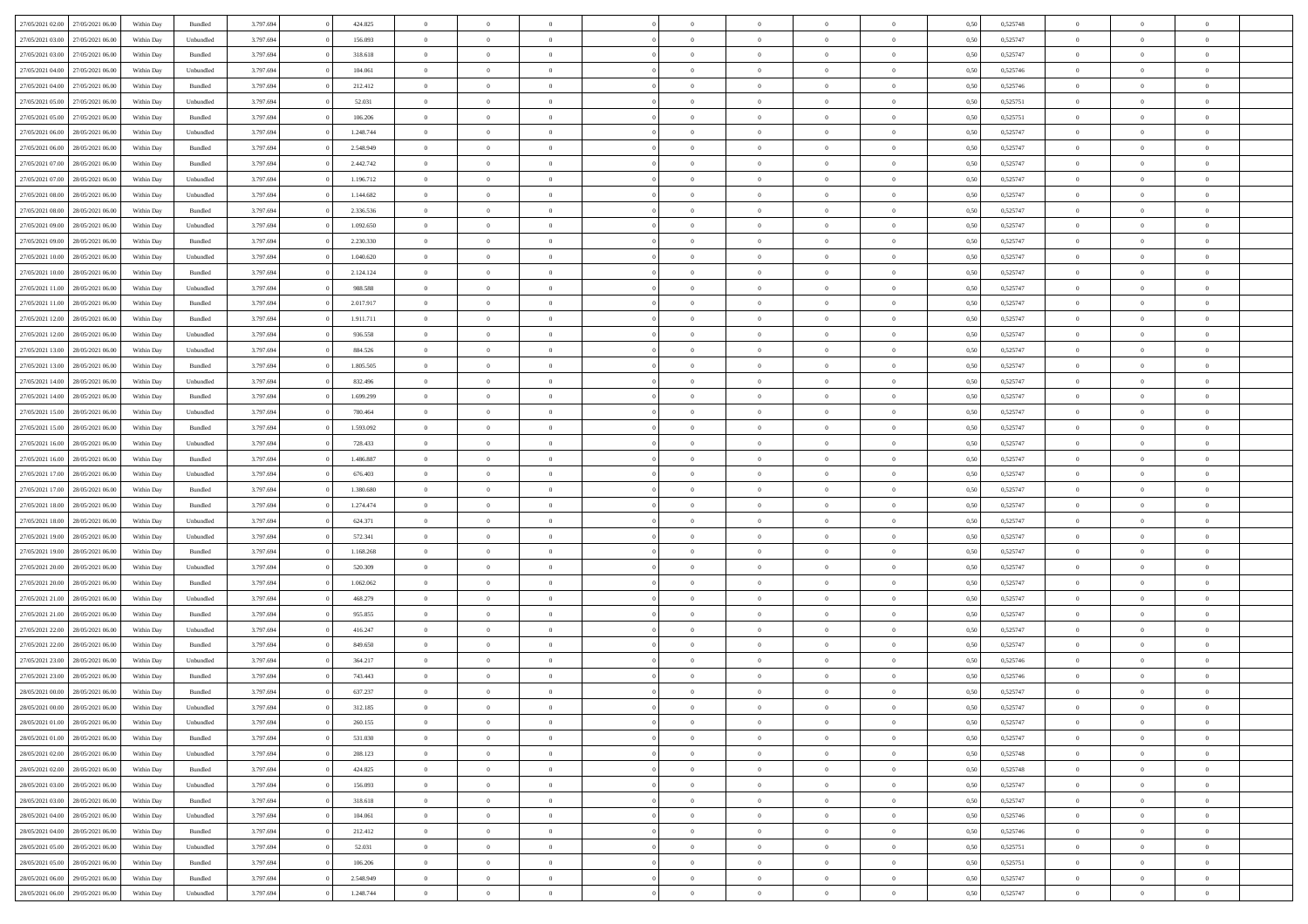| 28/05/2021 07:00 | 29/05/2021 06:00 | Within Day | Bundled   | 3.797.694 | 2.442.742 | $\overline{0}$ | $\Omega$       |                | $\Omega$       | $\Omega$       | $\theta$       | $\theta$       | 0.50 | 0,525747 | $\theta$       | $\theta$       | $\theta$       |  |
|------------------|------------------|------------|-----------|-----------|-----------|----------------|----------------|----------------|----------------|----------------|----------------|----------------|------|----------|----------------|----------------|----------------|--|
|                  |                  |            |           |           |           |                |                |                |                |                |                |                |      |          |                |                |                |  |
| 28/05/2021 07:00 | 29/05/2021 06:00 | Within Day | Unbundled | 3.797.694 | 1.196.712 | $\overline{0}$ | $\theta$       | $\overline{0}$ | $\overline{0}$ | $\bf{0}$       | $\overline{0}$ | $\bf{0}$       | 0,50 | 0,525747 | $\theta$       | $\overline{0}$ | $\overline{0}$ |  |
| 28/05/2021 08:00 | 29/05/2021 06:00 | Within Day | Bundled   | 3.797.694 | 2.336.536 | $\overline{0}$ | $\bf{0}$       | $\overline{0}$ | $\bf{0}$       | $\bf{0}$       | $\bf{0}$       | $\mathbf{0}$   | 0,50 | 0,525747 | $\overline{0}$ | $\overline{0}$ | $\overline{0}$ |  |
| 28/05/2021 08:00 | 29/05/2021 06:00 | Within Dav | Unbundled | 3.797.694 | 1.144.682 | $\overline{0}$ | $\overline{0}$ | $\overline{0}$ | $\overline{0}$ | $\bf{0}$       | $\overline{0}$ | $\overline{0}$ | 0.50 | 0,525747 | $\theta$       | $\theta$       | $\overline{0}$ |  |
|                  |                  |            |           |           |           | $\overline{0}$ | $\theta$       | $\overline{0}$ | $\overline{0}$ | $\bf{0}$       | $\overline{0}$ |                |      |          | $\theta$       | $\overline{0}$ | $\overline{0}$ |  |
| 28/05/2021 09:00 | 29/05/2021 06:00 | Within Day | Bundled   | 3.797.694 | 2.230.330 |                |                |                |                |                |                | $\bf{0}$       | 0,50 | 0,525747 |                |                |                |  |
| 28/05/2021 09:00 | 29/05/2021 06:00 | Within Day | Unbundled | 3.797.694 | 1.092.650 | $\overline{0}$ | $\overline{0}$ | $\overline{0}$ | $\bf{0}$       | $\overline{0}$ | $\overline{0}$ | $\mathbf{0}$   | 0,50 | 0,525747 | $\overline{0}$ | $\overline{0}$ | $\bf{0}$       |  |
| 28/05/2021 10:00 | 29/05/2021 06:00 | Within Dav | Unbundled | 3.797.694 | 1.040.620 | $\overline{0}$ | $\overline{0}$ | $\overline{0}$ | $\overline{0}$ | $\overline{0}$ | $\overline{0}$ | $\overline{0}$ | 0.50 | 0,525747 | $\theta$       | $\overline{0}$ | $\overline{0}$ |  |
| 28/05/2021 10:00 | 29/05/2021 06:00 | Within Day | Bundled   | 3.797.694 | 2.124.124 | $\overline{0}$ | $\theta$       | $\overline{0}$ | $\overline{0}$ | $\bf{0}$       | $\overline{0}$ | $\bf{0}$       | 0,50 | 0,525747 | $\theta$       | $\theta$       | $\overline{0}$ |  |
| 28/05/2021 11:00 | 29/05/2021 06:00 | Within Day | Unbundled | 3.797.694 | 988.588   | $\overline{0}$ | $\overline{0}$ | $\overline{0}$ | $\bf{0}$       | $\bf{0}$       | $\bf{0}$       | $\bf{0}$       | 0,50 | 0,525747 | $\,0\,$        | $\overline{0}$ | $\overline{0}$ |  |
|                  |                  |            |           |           |           |                | $\overline{0}$ |                |                | $\overline{0}$ |                |                |      |          | $\theta$       | $\overline{0}$ | $\overline{0}$ |  |
| 28/05/2021 11:00 | 29/05/2021 06:00 | Within Dav | Bundled   | 3.797.694 | 2.017.917 | $\overline{0}$ |                | $\overline{0}$ | $\overline{0}$ |                | $\overline{0}$ | $\overline{0}$ | 0.50 | 0,525747 |                |                |                |  |
| 28/05/2021 12:00 | 29/05/2021 06:00 | Within Day | Bundled   | 3.797.694 | 1.911.711 | $\overline{0}$ | $\theta$       | $\overline{0}$ | $\overline{0}$ | $\bf{0}$       | $\overline{0}$ | $\bf{0}$       | 0,50 | 0,525747 | $\,$ 0 $\,$    | $\overline{0}$ | $\overline{0}$ |  |
| 28/05/2021 12:00 | 29/05/2021 06:00 | Within Day | Unbundled | 3.797.694 | 936.558   | $\overline{0}$ | $\bf{0}$       | $\overline{0}$ | $\bf{0}$       | $\bf{0}$       | $\bf{0}$       | $\bf{0}$       | 0,50 | 0,525747 | $\overline{0}$ | $\overline{0}$ | $\bf{0}$       |  |
| 28/05/2021 13:00 | 29/05/2021 06:00 | Within Day | Unbundled | 3.797.694 | 884.526   | $\overline{0}$ | $\overline{0}$ | $\overline{0}$ | $\overline{0}$ | $\bf{0}$       | $\overline{0}$ | $\overline{0}$ | 0.50 | 0,525747 | $\theta$       | $\theta$       | $\overline{0}$ |  |
| 28/05/2021 13:00 | 29/05/2021 06:00 | Within Day | Bundled   | 3.797.694 | 1.805.505 | $\overline{0}$ | $\theta$       | $\overline{0}$ | $\overline{0}$ | $\bf{0}$       | $\overline{0}$ | $\overline{0}$ | 0,50 | 0,525747 | $\theta$       | $\overline{0}$ | $\overline{0}$ |  |
|                  |                  |            |           |           |           |                |                |                |                |                |                |                |      |          |                |                |                |  |
| 28/05/2021 14:00 | 29/05/2021 06:00 | Within Day | Unbundled | 3.797.694 | 832.496   | $\overline{0}$ | $\overline{0}$ | $\overline{0}$ | $\bf{0}$       | $\overline{0}$ | $\overline{0}$ | $\mathbf{0}$   | 0,50 | 0,525747 | $\overline{0}$ | $\overline{0}$ | $\bf{0}$       |  |
| 28/05/2021 14:00 | 29/05/2021 06:00 | Within Dav | Bundled   | 3.797.694 | 1.699.299 | $\overline{0}$ | $\overline{0}$ | $\overline{0}$ | $\overline{0}$ | $\overline{0}$ | $\overline{0}$ | $\overline{0}$ | 0.50 | 0,525747 | $\theta$       | $\overline{0}$ | $\overline{0}$ |  |
| 28/05/2021 15:00 | 29/05/2021 06:00 | Within Day | Unbundled | 3.797.694 | 780.464   | $\overline{0}$ | $\theta$       | $\overline{0}$ | $\overline{0}$ | $\bf{0}$       | $\overline{0}$ | $\bf{0}$       | 0,50 | 0,525747 | $\theta$       | $\theta$       | $\overline{0}$ |  |
| 28/05/2021 15:00 | 29/05/2021 06:00 | Within Day | Bundled   | 3.797.694 | 1.593.092 | $\overline{0}$ | $\overline{0}$ | $\overline{0}$ | $\bf{0}$       | $\bf{0}$       | $\bf{0}$       | $\bf{0}$       | 0,50 | 0,525747 | $\bf{0}$       | $\overline{0}$ | $\overline{0}$ |  |
| 28/05/2021 16:00 | 29/05/2021 06:00 | Within Dav | Unbundled | 3.797.694 | 728.433   | $\overline{0}$ | $\overline{0}$ | $\overline{0}$ | $\overline{0}$ | $\overline{0}$ | $\overline{0}$ | $\overline{0}$ | 0.50 | 0,525747 | $\theta$       | $\overline{0}$ | $\overline{0}$ |  |
| 28/05/2021 16:00 | 29/05/2021 06:00 | Within Day | Bundled   | 3.797.694 | 1.486.887 | $\overline{0}$ | $\theta$       | $\overline{0}$ | $\overline{0}$ | $\bf{0}$       | $\overline{0}$ | $\bf{0}$       | 0,50 | 0,525747 | $\,$ 0 $\,$    | $\overline{0}$ | $\overline{0}$ |  |
|                  |                  |            |           |           |           |                |                |                |                |                |                |                |      |          |                |                |                |  |
| 28/05/2021 17:00 | 29/05/2021 06:00 | Within Day | Unbundled | 3.797.694 | 676.403   | $\overline{0}$ | $\overline{0}$ | $\overline{0}$ | $\bf{0}$       | $\bf{0}$       | $\bf{0}$       | $\bf{0}$       | 0,50 | 0,525747 | $\bf{0}$       | $\overline{0}$ | $\bf{0}$       |  |
| 28/05/2021 17:00 | 29/05/2021 06:00 | Within Day | Bundled   | 3.797.694 | 1.380.680 | $\overline{0}$ | $\overline{0}$ | $\overline{0}$ | $\overline{0}$ | $\bf{0}$       | $\overline{0}$ | $\overline{0}$ | 0.50 | 0,525747 | $\theta$       | $\overline{0}$ | $\overline{0}$ |  |
| 28/05/2021 18:00 | 29/05/2021 06:00 | Within Day | Bundled   | 3.797.694 | 1.274.474 | $\overline{0}$ | $\theta$       | $\overline{0}$ | $\overline{0}$ | $\bf{0}$       | $\overline{0}$ | $\bf{0}$       | 0,50 | 0,525747 | $\,$ 0 $\,$    | $\overline{0}$ | $\overline{0}$ |  |
| 28/05/2021 18:00 | 29/05/2021 06:00 | Within Day | Unbundled | 3.797.694 | 624.371   | $\overline{0}$ | $\overline{0}$ | $\overline{0}$ | $\bf{0}$       | $\overline{0}$ | $\overline{0}$ | $\mathbf{0}$   | 0,50 | 0,525747 | $\overline{0}$ | $\overline{0}$ | $\bf{0}$       |  |
| 28/05/2021 19:00 | 29/05/2021 06:00 | Within Dav | Unbundled | 3.797.694 | 572.341   | $\overline{0}$ | $\overline{0}$ | $\overline{0}$ | $\overline{0}$ | $\overline{0}$ | $\overline{0}$ | $\overline{0}$ | 0.50 | 0,525747 | $\theta$       | $\overline{0}$ | $\overline{0}$ |  |
| 28/05/2021 19:00 | 29/05/2021 06:00 | Within Day | Bundled   | 3.797.694 | 1.168.268 | $\overline{0}$ | $\theta$       | $\overline{0}$ | $\overline{0}$ | $\bf{0}$       | $\overline{0}$ | $\bf{0}$       | 0,50 | 0,525747 | $\theta$       | $\theta$       | $\overline{0}$ |  |
| 28/05/2021 20:00 | 29/05/2021 06:00 | Within Day | Unbundled | 3.797.694 | 520.309   | $\overline{0}$ | $\overline{0}$ | $\overline{0}$ | $\bf{0}$       | $\bf{0}$       | $\bf{0}$       | $\bf{0}$       | 0,50 | 0,525747 | $\,0\,$        | $\overline{0}$ | $\overline{0}$ |  |
|                  | 29/05/2021 06:00 |            | Bundled   | 3.797.694 | 1.062.062 | $\overline{0}$ | $\overline{0}$ | $\overline{0}$ | $\overline{0}$ | $\overline{0}$ | $\overline{0}$ | $\overline{0}$ | 0.50 | 0,525747 | $\theta$       | $\overline{0}$ | $\overline{0}$ |  |
| 28/05/2021 20:00 |                  | Within Day |           |           |           |                |                |                |                |                |                |                |      |          |                |                |                |  |
| 28/05/2021 21:00 | 29/05/2021 06:00 | Within Day | Unbundled | 3.797.694 | 468.279   | $\overline{0}$ | $\theta$       | $\overline{0}$ | $\overline{0}$ | $\bf{0}$       | $\overline{0}$ | $\bf{0}$       | 0,50 | 0,525747 | $\,$ 0 $\,$    | $\overline{0}$ | $\overline{0}$ |  |
| 28/05/2021 21.00 | 29/05/2021 06:00 | Within Day | Bundled   | 3.797.694 | 955.855   | $\overline{0}$ | $\overline{0}$ | $\overline{0}$ | $\overline{0}$ | $\bf{0}$       | $\overline{0}$ | $\bf{0}$       | 0,50 | 0,525747 | $\overline{0}$ | $\overline{0}$ | $\bf{0}$       |  |
| 28/05/2021 22:00 | 29/05/2021 06:00 | Within Day | Unbundled | 3.797.694 | 416.247   | $\overline{0}$ | $\Omega$       | $\Omega$       | $\Omega$       | $\Omega$       | $\Omega$       | $\overline{0}$ | 0,50 | 0,525747 | $\,0\,$        | $\theta$       | $\theta$       |  |
| 28/05/2021 22:00 | 29/05/2021 06:00 | Within Day | Bundled   | 3.797.694 | 849.650   | $\overline{0}$ | $\theta$       | $\overline{0}$ | $\overline{0}$ | $\bf{0}$       | $\overline{0}$ | $\bf{0}$       | 0,50 | 0,525747 | $\theta$       | $\overline{0}$ | $\overline{0}$ |  |
| 28/05/2021 23:00 | 29/05/2021 06:00 | Within Day | Unbundled | 3.797.694 | 364.217   | $\overline{0}$ | $\overline{0}$ | $\overline{0}$ | $\overline{0}$ | $\overline{0}$ | $\overline{0}$ | $\mathbf{0}$   | 0,50 | 0,525746 | $\overline{0}$ | $\overline{0}$ | $\bf{0}$       |  |
| 28/05/2021 23:00 | 29/05/2021 06:00 |            | Bundled   | 3.797.694 | 743.443   | $\overline{0}$ | $\Omega$       | $\Omega$       | $\Omega$       | $\bf{0}$       | $\overline{0}$ | $\overline{0}$ | 0.50 | 0,525746 | $\,0\,$        | $\theta$       | $\theta$       |  |
|                  |                  | Within Day |           |           |           |                |                |                |                |                |                |                |      |          |                |                |                |  |
| 29/05/2021 00:00 | 29/05/2021 06:00 | Within Day | Bundled   | 3.797.694 | 637.237   | $\overline{0}$ | $\theta$       | $\overline{0}$ | $\overline{0}$ | $\bf{0}$       | $\overline{0}$ | $\bf{0}$       | 0,50 | 0,525747 | $\,$ 0 $\,$    | $\overline{0}$ | $\overline{0}$ |  |
| 29/05/2021 00:00 | 29/05/2021 06:00 | Within Day | Unbundled | 3.797.694 | 312.185   | $\overline{0}$ | $\overline{0}$ | $\overline{0}$ | $\overline{0}$ | $\bf{0}$       | $\overline{0}$ | $\bf{0}$       | 0,50 | 0,525747 | $\bf{0}$       | $\overline{0}$ | $\bf{0}$       |  |
| 29/05/2021 01:00 | 29/05/2021 06:00 | Within Day | Unbundled | 3.797.694 | 260.155   | $\overline{0}$ | $\Omega$       | $\Omega$       | $\Omega$       | $\theta$       | $\theta$       | $\overline{0}$ | 0.50 | 0,525747 | $\,$ 0 $\,$    | $\theta$       | $\theta$       |  |
| 29/05/2021 01:00 | 29/05/2021 06:00 | Within Day | Bundled   | 3.797.694 | 531.030   | $\overline{0}$ | $\theta$       | $\overline{0}$ | $\overline{0}$ | $\bf{0}$       | $\overline{0}$ | $\bf{0}$       | 0,50 | 0,525747 | $\,$ 0 $\,$    | $\overline{0}$ | $\overline{0}$ |  |
| 29/05/2021 02:00 | 29/05/2021 06:00 | Within Day | Unbundled | 3.797.694 | 208.123   | $\overline{0}$ | $\bf{0}$       | $\overline{0}$ | $\overline{0}$ | $\bf{0}$       | $\overline{0}$ | $\bf{0}$       | 0,50 | 0,525748 | $\overline{0}$ | $\overline{0}$ | $\bf{0}$       |  |
| 29/05/2021 02:00 | 29/05/2021 06:00 | Within Day | Bundled   | 3.797.694 | 424.825   | $\overline{0}$ | $\Omega$       | $\overline{0}$ | $\Omega$       | $\Omega$       | $\overline{0}$ | $\overline{0}$ | 0,50 | 0,525748 | $\,0\,$        | $\theta$       | $\theta$       |  |
| 29/05/2021 03:00 | 29/05/2021 06:00 | Within Day | Unbundled | 3.797.694 | 156.093   | $\overline{0}$ | $\overline{0}$ | $\overline{0}$ | $\overline{0}$ | $\bf{0}$       | $\overline{0}$ | $\bf{0}$       | 0,50 | 0,525747 | $\,$ 0 $\,$    | $\overline{0}$ | $\overline{0}$ |  |
|                  |                  |            |           |           |           |                |                |                |                |                |                |                |      |          |                |                |                |  |
| 29/05/2021 03:00 | 29/05/2021 06:00 | Within Day | Bundled   | 3.797.694 | 318.618   | $\overline{0}$ | $\overline{0}$ | $\overline{0}$ | $\overline{0}$ | $\bf{0}$       | $\overline{0}$ | $\mathbf{0}$   | 0,50 | 0,525747 | $\overline{0}$ | $\overline{0}$ | $\bf{0}$       |  |
| 29/05/2021 04:00 | 29/05/2021 06:00 | Within Day | Unbundled | 3.797.694 | 104,061   | $\overline{0}$ | $\Omega$       | $\Omega$       | $\Omega$       | $\Omega$       | $\Omega$       | $\overline{0}$ | 0.50 | 0,525746 | $\theta$       | $\theta$       | $\theta$       |  |
| 29/05/2021 04:00 | 29/05/2021 06:00 | Within Day | Bundled   | 3.797.694 | 212.412   | $\overline{0}$ | $\overline{0}$ | $\overline{0}$ | $\bf{0}$       | $\,$ 0         | $\bf{0}$       | $\bf{0}$       | 0,50 | 0,525746 | $\,0\,$        | $\,$ 0 $\,$    | $\overline{0}$ |  |
| 29/05/2021 05:00 | 29/05/2021 06:00 | Within Day | Unbundled | 3.797.694 | 52.031    | $\bf{0}$       | $\bf{0}$       |                |                |                |                |                | 0,50 | 0,525751 | $\bf{0}$       | $\overline{0}$ |                |  |
| 29/05/2021 05:00 | 29/05/2021 06:00 | Within Day | Bundled   | 3.797.694 | 106,206   | $\overline{0}$ | $\overline{0}$ | $\overline{0}$ | $\Omega$       | $\overline{0}$ | $\overline{0}$ | $\overline{0}$ | 0,50 | 0,525751 | $\theta$       | $\theta$       | $\theta$       |  |
| 29/05/2021 06:00 | 30/05/2021 06:00 | Within Day | Bundled   | 3.797.694 | 2.548.949 | $\overline{0}$ | $\,$ 0         | $\overline{0}$ | $\bf{0}$       | $\,$ 0 $\,$    | $\overline{0}$ | $\mathbf{0}$   | 0,50 | 0,525747 | $\,$ 0 $\,$    | $\,$ 0 $\,$    | $\,$ 0         |  |
|                  |                  |            |           |           |           |                |                |                |                |                |                |                |      |          |                |                |                |  |
| 29/05/2021 06:00 | 30/05/2021 06:00 | Within Day | Unbundled | 3.797.694 | 1.248.744 | $\overline{0}$ | $\overline{0}$ | $\overline{0}$ | $\overline{0}$ | $\overline{0}$ | $\overline{0}$ | $\mathbf{0}$   | 0,50 | 0,525747 | $\overline{0}$ | $\bf{0}$       | $\bf{0}$       |  |
| 29/05/2021 07:00 | 30/05/2021 06:00 | Within Day | Unbundled | 3.797.694 | 1.196.712 | $\overline{0}$ | $\theta$       | $\overline{0}$ | $\Omega$       | $\overline{0}$ | $\overline{0}$ | $\bf{0}$       | 0,50 | 0,525747 | $\overline{0}$ | $\theta$       | $\overline{0}$ |  |
| 29/05/2021 07:00 | 30/05/2021 06:00 | Within Day | Bundled   | 3.797.694 | 2.442.742 | $\overline{0}$ | $\,$ 0         | $\overline{0}$ | $\overline{0}$ | $\overline{0}$ | $\overline{0}$ | $\bf{0}$       | 0,50 | 0,525747 | $\,$ 0 $\,$    | $\overline{0}$ | $\overline{0}$ |  |
| 29/05/2021 08:00 | 30/05/2021 06:00 | Within Day | Unbundled | 3.797.694 | 1.144.682 | $\overline{0}$ | $\overline{0}$ | $\overline{0}$ | $\overline{0}$ | $\overline{0}$ | $\overline{0}$ | $\mathbf{0}$   | 0,50 | 0,525747 | $\overline{0}$ | $\bf{0}$       | $\bf{0}$       |  |
| 29/05/2021 08:00 | 30/05/2021 06:00 | Within Day | Bundled   | 3.797.694 | 2.336.536 | $\overline{0}$ | $\overline{0}$ | $\overline{0}$ | $\Omega$       | $\overline{0}$ | $\overline{0}$ | $\bf{0}$       | 0.50 | 0,525747 | $\overline{0}$ | $\theta$       | $\overline{0}$ |  |
| 29/05/2021 09:00 | 30/05/2021 06:00 | Within Day | Unbundled | 3.797.694 | 1.092.650 | $\overline{0}$ | $\,$ 0         | $\overline{0}$ | $\bf{0}$       | $\bf{0}$       | $\bf{0}$       | $\bf{0}$       | 0,50 | 0,525747 | $\,$ 0 $\,$    | $\overline{0}$ | $\overline{0}$ |  |
| 29/05/2021 09:00 | 30/05/2021 06:00 | Within Day | Bundled   | 3.797.694 | 2.230.330 | $\overline{0}$ | $\bf{0}$       | $\overline{0}$ | $\overline{0}$ | $\overline{0}$ | $\overline{0}$ | $\mathbf{0}$   | 0,50 | 0,525747 | $\overline{0}$ | $\overline{0}$ | $\bf{0}$       |  |
|                  |                  |            |           |           |           |                |                |                |                |                |                |                |      |          |                |                |                |  |
| 29/05/2021 10:00 | 30/05/2021 06:00 | Within Day | Unbundled | 3.797.694 | 1.040.620 | $\overline{0}$ | $\overline{0}$ | $\overline{0}$ | $\Omega$       | $\overline{0}$ | $\overline{0}$ | $\bf{0}$       | 0.50 | 0,525747 | $\overline{0}$ | $\overline{0}$ | $\overline{0}$ |  |
| 29/05/2021 10:00 | 30/05/2021 06:00 | Within Day | Bundled   | 3.797.694 | 2.124.124 | $\overline{0}$ | $\bf{0}$       | $\overline{0}$ | $\overline{0}$ | $\bf{0}$       | $\bf{0}$       | $\mathbf{0}$   | 0,50 | 0,525747 | $\,$ 0 $\,$    | $\,$ 0 $\,$    | $\bf{0}$       |  |
| 29/05/2021 11:00 | 30/05/2021 06:00 | Within Day | Bundled   | 3.797.694 | 2.017.917 | $\overline{0}$ | $\overline{0}$ | $\overline{0}$ | $\overline{0}$ | $\bf{0}$       | $\bf{0}$       | $\mathbf{0}$   | 0,50 | 0,525747 | $\overline{0}$ | $\bf{0}$       | $\bf{0}$       |  |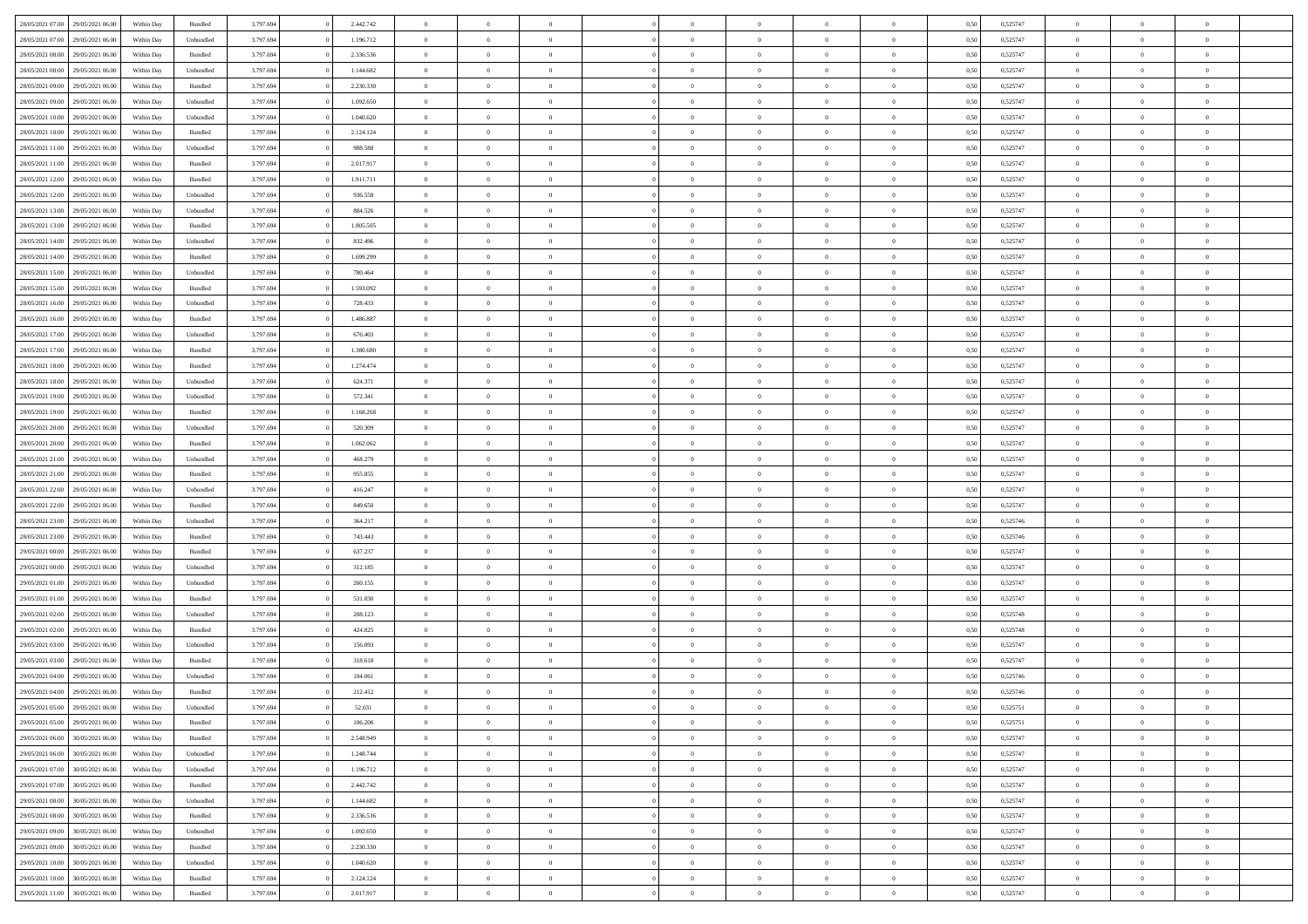| 29/05/2021 11:00 | 30/05/2021 06:00 | Within Day | Unbundled          | 3.797.694 | 988.588   | $\overline{0}$ | $\theta$       |                | $\Omega$       | $\Omega$       | $\theta$       | $\theta$       | 0,50 | 0,525747 | $\theta$       | $\overline{0}$ | $\theta$       |  |
|------------------|------------------|------------|--------------------|-----------|-----------|----------------|----------------|----------------|----------------|----------------|----------------|----------------|------|----------|----------------|----------------|----------------|--|
|                  |                  |            |                    |           |           |                |                |                |                |                |                |                |      |          |                |                |                |  |
| 29/05/2021 12:00 | 30/05/2021 06:00 | Within Day | Unbundled          | 3.797.694 | 936.558   | $\overline{0}$ | $\theta$       | $\overline{0}$ | $\overline{0}$ | $\bf{0}$       | $\overline{0}$ | $\bf{0}$       | 0,50 | 0,525747 | $\theta$       | $\overline{0}$ | $\overline{0}$ |  |
| 29/05/2021 12:00 | 30/05/2021 06:00 | Within Day | Bundled            | 3.797.694 | 1.911.711 | $\overline{0}$ | $\bf{0}$       | $\overline{0}$ | $\bf{0}$       | $\bf{0}$       | $\bf{0}$       | $\mathbf{0}$   | 0,50 | 0,525747 | $\overline{0}$ | $\overline{0}$ | $\overline{0}$ |  |
| 29/05/2021 13:00 | 30/05/2021 06:00 | Within Dav | Unbundled          | 3.797.694 | 884.526   | $\overline{0}$ | $\overline{0}$ | $\overline{0}$ | $\overline{0}$ | $\bf{0}$       | $\overline{0}$ | $\overline{0}$ | 0.50 | 0,525747 | $\theta$       | $\theta$       | $\overline{0}$ |  |
| 29/05/2021 13:00 | 30/05/2021 06:00 | Within Day | Bundled            | 3.797.694 | 1.805.505 | $\overline{0}$ | $\theta$       | $\overline{0}$ | $\overline{0}$ | $\bf{0}$       | $\overline{0}$ | $\bf{0}$       | 0,50 | 0,525747 | $\theta$       | $\overline{0}$ | $\overline{0}$ |  |
|                  |                  |            |                    |           |           |                |                |                |                |                |                |                |      |          |                |                |                |  |
| 29/05/2021 14:00 | 30/05/2021 06:00 | Within Day | Unbundled          | 3.797.694 | 832.496   | $\overline{0}$ | $\overline{0}$ | $\overline{0}$ | $\bf{0}$       | $\overline{0}$ | $\overline{0}$ | $\mathbf{0}$   | 0,50 | 0,525747 | $\overline{0}$ | $\overline{0}$ | $\bf{0}$       |  |
| 29/05/2021 14:00 | 30/05/2021 06:00 | Within Dav | Bundled            | 3.797.694 | 1.699.299 | $\overline{0}$ | $\overline{0}$ | $\overline{0}$ | $\overline{0}$ | $\overline{0}$ | $\overline{0}$ | $\overline{0}$ | 0.50 | 0,525747 | $\theta$       | $\overline{0}$ | $\overline{0}$ |  |
| 29/05/2021 15:00 | 30/05/2021 06:00 | Within Day | Unbundled          | 3.797.694 | 780.464   | $\overline{0}$ | $\theta$       | $\overline{0}$ | $\overline{0}$ | $\bf{0}$       | $\overline{0}$ | $\bf{0}$       | 0,50 | 0,525747 | $\theta$       | $\theta$       | $\overline{0}$ |  |
| 29/05/2021 15:00 | 30/05/2021 06:00 | Within Day | Bundled            | 3.797.694 | 1.593.092 | $\overline{0}$ | $\overline{0}$ | $\overline{0}$ | $\bf{0}$       | $\bf{0}$       | $\bf{0}$       | $\bf{0}$       | 0,50 | 0,525747 | $\,0\,$        | $\overline{0}$ | $\overline{0}$ |  |
| 29/05/2021 16:00 | 30/05/2021 06:00 | Within Dav | Unbundled          | 3.797.694 | 728.433   | $\overline{0}$ | $\overline{0}$ | $\overline{0}$ | $\overline{0}$ | $\overline{0}$ | $\overline{0}$ | $\overline{0}$ | 0.50 | 0,525747 | $\theta$       | $\overline{0}$ | $\overline{0}$ |  |
|                  |                  |            |                    |           |           |                |                |                |                |                |                |                |      |          |                |                |                |  |
| 29/05/2021 16:00 | 30/05/2021 06:00 | Within Day | Bundled            | 3.797.694 | 1.486.887 | $\overline{0}$ | $\theta$       | $\overline{0}$ | $\overline{0}$ | $\bf{0}$       | $\overline{0}$ | $\bf{0}$       | 0,50 | 0,525747 | $\,$ 0 $\,$    | $\overline{0}$ | $\overline{0}$ |  |
| 29/05/2021 17:00 | 30/05/2021 06:00 | Within Day | Bundled            | 3.797.694 | 1.380.680 | $\overline{0}$ | $\bf{0}$       | $\overline{0}$ | $\bf{0}$       | $\bf{0}$       | $\bf{0}$       | $\mathbf{0}$   | 0,50 | 0,525747 | $\overline{0}$ | $\overline{0}$ | $\bf{0}$       |  |
| 29/05/2021 17:00 | 30/05/2021 06:00 | Within Day | Unbundled          | 3.797.694 | 676.403   | $\overline{0}$ | $\overline{0}$ | $\overline{0}$ | $\overline{0}$ | $\overline{0}$ | $\overline{0}$ | $\overline{0}$ | 0.50 | 0,525747 | $\theta$       | $\theta$       | $\overline{0}$ |  |
| 29/05/2021 18:00 | 30/05/2021 06:00 | Within Day | Unbundled          | 3.797.694 | 624.371   | $\overline{0}$ | $\theta$       | $\overline{0}$ | $\overline{0}$ | $\bf{0}$       | $\overline{0}$ | $\bf{0}$       | 0,50 | 0,525747 | $\theta$       | $\overline{0}$ | $\overline{0}$ |  |
| 29/05/2021 18:00 | 30/05/2021 06:00 | Within Day | Bundled            | 3.797.694 | 1.274.474 | $\overline{0}$ | $\overline{0}$ | $\overline{0}$ | $\bf{0}$       | $\overline{0}$ | $\overline{0}$ | $\mathbf{0}$   | 0,50 | 0,525747 | $\overline{0}$ | $\overline{0}$ | $\bf{0}$       |  |
| 29/05/2021 19:00 | 30/05/2021 06:00 | Within Dav | Unbundled          | 3.797.694 | 572.341   | $\overline{0}$ | $\overline{0}$ | $\overline{0}$ | $\overline{0}$ | $\overline{0}$ | $\overline{0}$ | $\overline{0}$ | 0.50 | 0,525747 | $\theta$       | $\overline{0}$ | $\overline{0}$ |  |
|                  |                  |            |                    |           |           |                |                |                |                |                |                |                |      |          |                |                |                |  |
| 29/05/2021 19:00 | 30/05/2021 06:00 | Within Day | Bundled            | 3.797.694 | 1.168.268 | $\overline{0}$ | $\theta$       | $\overline{0}$ | $\overline{0}$ | $\bf{0}$       | $\overline{0}$ | $\bf{0}$       | 0,50 | 0,525747 | $\,$ 0 $\,$    | $\theta$       | $\overline{0}$ |  |
| 29/05/2021 20:00 | 30/05/2021 06:00 | Within Day | Unbundled          | 3.797.694 | 520.309   | $\overline{0}$ | $\overline{0}$ | $\overline{0}$ | $\bf{0}$       | $\bf{0}$       | $\bf{0}$       | $\mathbf{0}$   | 0,50 | 0,525747 | $\bf{0}$       | $\overline{0}$ | $\bf{0}$       |  |
| 29/05/2021 20:00 | 30/05/2021 06:00 | Within Dav | Bundled            | 3.797.694 | 1.062.062 | $\overline{0}$ | $\overline{0}$ | $\overline{0}$ | $\overline{0}$ | $\overline{0}$ | $\overline{0}$ | $\overline{0}$ | 0.50 | 0,525747 | $\theta$       | $\overline{0}$ | $\overline{0}$ |  |
| 29/05/2021 21:00 | 30/05/2021 06:00 | Within Day | Unbundled          | 3.797.694 | 468.279   | $\overline{0}$ | $\theta$       | $\overline{0}$ | $\overline{0}$ | $\bf{0}$       | $\overline{0}$ | $\bf{0}$       | 0,50 | 0,525747 | $\,$ 0 $\,$    | $\overline{0}$ | $\overline{0}$ |  |
| 29/05/2021 21.00 | 30/05/2021 06:00 | Within Day | Bundled            | 3.797.694 | 955.855   | $\overline{0}$ | $\overline{0}$ | $\overline{0}$ | $\bf{0}$       | $\bf{0}$       | $\bf{0}$       | $\mathbf{0}$   | 0,50 | 0,525747 | $\bf{0}$       | $\overline{0}$ | $\bf{0}$       |  |
| 29/05/2021 22.00 | 30/05/2021 06:00 | Within Day | Unbundled          | 3.797.694 | 416.247   | $\overline{0}$ | $\overline{0}$ | $\overline{0}$ | $\overline{0}$ | $\bf{0}$       | $\overline{0}$ | $\overline{0}$ | 0.50 | 0,525747 | $\theta$       | $\overline{0}$ | $\overline{0}$ |  |
|                  |                  |            |                    |           |           |                |                |                |                |                |                |                |      |          |                |                |                |  |
| 29/05/2021 22:00 | 30/05/2021 06:00 | Within Day | Bundled            | 3.797.694 | 849.650   | $\overline{0}$ | $\theta$       | $\overline{0}$ | $\overline{0}$ | $\bf{0}$       | $\overline{0}$ | $\bf{0}$       | 0,50 | 0,525747 | $\,$ 0 $\,$    | $\overline{0}$ | $\overline{0}$ |  |
| 29/05/2021 23:00 | 30/05/2021 06:00 | Within Day | Bundled            | 3.797.694 | 743.443   | $\overline{0}$ | $\overline{0}$ | $\overline{0}$ | $\bf{0}$       | $\overline{0}$ | $\overline{0}$ | $\mathbf{0}$   | 0,50 | 0,525746 | $\overline{0}$ | $\overline{0}$ | $\bf{0}$       |  |
| 29/05/2021 23:00 | 30/05/2021 06:00 | Within Dav | Unbundled          | 3.797.694 | 364.217   | $\overline{0}$ | $\overline{0}$ | $\overline{0}$ | $\overline{0}$ | $\overline{0}$ | $\overline{0}$ | $\overline{0}$ | 0.50 | 0,525746 | $\overline{0}$ | $\overline{0}$ | $\overline{0}$ |  |
| 30/05/2021 00:00 | 30/05/2021 06:00 | Within Day | Unbundled          | 3.797.694 | 312.185   | $\overline{0}$ | $\theta$       | $\overline{0}$ | $\overline{0}$ | $\bf{0}$       | $\overline{0}$ | $\bf{0}$       | 0,50 | 0,525747 | $\theta$       | $\theta$       | $\overline{0}$ |  |
| 30/05/2021 00:00 | 30/05/2021 06:00 | Within Day | Bundled            | 3.797.694 | 637.237   | $\overline{0}$ | $\overline{0}$ | $\overline{0}$ | $\bf{0}$       | $\bf{0}$       | $\bf{0}$       | $\bf{0}$       | 0,50 | 0,525747 | $\,0\,$        | $\overline{0}$ | $\overline{0}$ |  |
| 30/05/2021 01:00 | 30/05/2021 06:00 | Within Day | Unbundled          | 3.797.694 | 260.155   | $\overline{0}$ | $\overline{0}$ | $\overline{0}$ | $\overline{0}$ | $\overline{0}$ | $\overline{0}$ | $\overline{0}$ | 0.50 | 0,525747 | $\theta$       | $\overline{0}$ | $\overline{0}$ |  |
|                  |                  |            |                    |           |           |                |                |                |                |                |                |                |      |          |                |                |                |  |
| 30/05/2021 01:00 | 30/05/2021 06:00 | Within Day | Bundled            | 3.797.694 | 531.030   | $\overline{0}$ | $\theta$       | $\overline{0}$ | $\overline{0}$ | $\bf{0}$       | $\overline{0}$ | $\bf{0}$       | 0,50 | 0,525747 | $\,$ 0 $\,$    | $\overline{0}$ | $\overline{0}$ |  |
| 30/05/2021 02:00 | 30/05/2021 06:00 | Within Day | Unbundled          | 3.797.694 | 208.123   | $\overline{0}$ | $\overline{0}$ | $\overline{0}$ | $\bf{0}$       | $\bf{0}$       | $\bf{0}$       | $\bf{0}$       | 0,50 | 0,525748 | $\overline{0}$ | $\overline{0}$ | $\bf{0}$       |  |
| 30/05/2021 02.00 | 30/05/2021 06:00 | Within Day | Bundled            | 3.797.694 | 424.825   | $\overline{0}$ | $\Omega$       | $\overline{0}$ | $\Omega$       | $\Omega$       | $\overline{0}$ | $\overline{0}$ | 0,50 | 0,525748 | $\,0\,$        | $\theta$       | $\theta$       |  |
| 30/05/2021 03:00 | 30/05/2021 06:00 | Within Day | Unbundled          | 3.797.694 | 156.093   | $\overline{0}$ | $\theta$       | $\overline{0}$ | $\overline{0}$ | $\bf{0}$       | $\overline{0}$ | $\bf{0}$       | 0,50 | 0,525747 | $\,$ 0 $\,$    | $\overline{0}$ | $\overline{0}$ |  |
| 30/05/2021 03:00 | 30/05/2021 06:00 | Within Day | Bundled            | 3.797.694 | 318.618   | $\overline{0}$ | $\overline{0}$ | $\overline{0}$ | $\bf{0}$       | $\overline{0}$ | $\overline{0}$ | $\mathbf{0}$   | 0,50 | 0,525747 | $\overline{0}$ | $\overline{0}$ | $\bf{0}$       |  |
| 30/05/2021 04:00 | 30/05/2021 06:00 | Within Day | Unbundled          | 3.797.694 | 104,061   | $\overline{0}$ | $\Omega$       | $\Omega$       | $\Omega$       | $\bf{0}$       | $\overline{0}$ | $\overline{0}$ | 0.50 | 0,525746 | $\,$ 0 $\,$    | $\theta$       | $\theta$       |  |
|                  |                  |            |                    |           |           |                |                |                |                |                |                |                |      |          |                |                |                |  |
| 30/05/2021 04:00 | 30/05/2021 06:00 | Within Day | Bundled            | 3.797.694 | 212.412   | $\overline{0}$ | $\theta$       | $\overline{0}$ | $\overline{0}$ | $\bf{0}$       | $\overline{0}$ | $\bf{0}$       | 0,50 | 0,525746 | $\,$ 0 $\,$    | $\overline{0}$ | $\overline{0}$ |  |
| 30/05/2021 05:00 | 30/05/2021 06:00 | Within Day | Bundled            | 3.797.694 | 106.206   | $\overline{0}$ | $\overline{0}$ | $\overline{0}$ | $\bf{0}$       | $\bf{0}$       | $\bf{0}$       | $\bf{0}$       | 0,50 | 0,525751 | $\bf{0}$       | $\overline{0}$ | $\bf{0}$       |  |
| 30/05/2021 05:00 | 30/05/2021 06:00 | Within Day | Unbundled          | 3.797.694 | 52.031    | $\overline{0}$ | $\Omega$       | $\overline{0}$ | $\Omega$       | $\theta$       | $\overline{0}$ | $\overline{0}$ | 0.50 | 0,525751 | $\,$ 0 $\,$    | $\theta$       | $\theta$       |  |
| 30/05/2021 06:00 | 31/05/2021 06:00 | Within Day | Unbundled          | 3.797.694 | 1.248.744 | $\overline{0}$ | $\theta$       | $\overline{0}$ | $\overline{0}$ | $\bf{0}$       | $\overline{0}$ | $\bf{0}$       | 0,50 | 0,525747 | $\,$ 0 $\,$    | $\overline{0}$ | $\overline{0}$ |  |
| 30/05/2021 06:00 | 31/05/2021 06:00 | Within Day | Bundled            | 3.797.694 | 2.548.949 | $\overline{0}$ | $\bf{0}$       | $\overline{0}$ | $\bf{0}$       | $\bf{0}$       | $\bf{0}$       | $\mathbf{0}$   | 0,50 | 0,525747 | $\overline{0}$ | $\overline{0}$ | $\bf{0}$       |  |
| 30/05/2021 07:00 | 31/05/2021 06.00 | Within Day | Unbundled          | 3.797.694 | 1.196.712 | $\overline{0}$ | $\Omega$       | $\overline{0}$ | $\Omega$       | $\overline{0}$ | $\overline{0}$ | $\overline{0}$ | 0,50 | 0,525747 | $\,0\,$        | $\theta$       | $\theta$       |  |
| 30/05/2021 07:00 | 31/05/2021 06:00 | Within Day | Bundled            | 3.797.694 | 2.442.742 | $\overline{0}$ | $\overline{0}$ | $\overline{0}$ | $\overline{0}$ | $\bf{0}$       | $\overline{0}$ | $\bf{0}$       | 0,50 | 0,525747 | $\,$ 0 $\,$    | $\overline{0}$ | $\overline{0}$ |  |
|                  |                  |            |                    |           |           |                |                |                |                |                |                |                |      |          |                |                |                |  |
| 30/05/2021 08:00 | 31/05/2021 06:00 | Within Day | Unbundled          | 3.797.694 | 1.144.682 | $\overline{0}$ | $\overline{0}$ | $\overline{0}$ | $\bf{0}$       | $\bf{0}$       | $\overline{0}$ | $\mathbf{0}$   | 0,50 | 0,525747 | $\bf{0}$       | $\overline{0}$ | $\bf{0}$       |  |
| 30/05/2021 08:00 | 31/05/2021 06:00 | Within Day | Bundled            | 3.797.694 | 2.336.536 | $\overline{0}$ | $\Omega$       | $\Omega$       | $\Omega$       | $\Omega$       | $\Omega$       | $\overline{0}$ | 0.50 | 0,525747 | $\theta$       | $\theta$       | $\theta$       |  |
| 30/05/2021 09:00 | 31/05/2021 06:00 | Within Day | Unbundled          | 3.797.694 | 1.092.650 | $\overline{0}$ | $\overline{0}$ | $\overline{0}$ | $\bf{0}$       | $\,$ 0         | $\overline{0}$ | $\bf{0}$       | 0,50 | 0,525747 | $\,0\,$        | $\,$ 0 $\,$    | $\overline{0}$ |  |
| 30/05/2021 09:00 | 31/05/2021 06:00 | Within Day | $\mathbf B$ undled | 3.797.694 | 2.230.330 | $\bf{0}$       | $\bf{0}$       |                |                |                |                |                | 0,50 | 0,525747 | $\bf{0}$       | $\overline{0}$ |                |  |
| 30/05/2021 11:00 | 31/05/2021 06:00 | Within Day | Unbundled          | 3.797.694 | 988,588   | $\overline{0}$ | $\overline{0}$ | $\overline{0}$ | $\Omega$       | $\overline{0}$ | $\overline{0}$ | $\overline{0}$ | 0,50 | 0,525747 | $\theta$       | $\theta$       | $\Omega$       |  |
| 30/05/2021 11:00 | 31/05/2021 06:00 | Within Day | Bundled            | 3.797.694 | 2.017.917 | $\overline{0}$ | $\,$ 0         | $\overline{0}$ | $\overline{0}$ | $\,$ 0 $\,$    | $\overline{0}$ | $\,$ 0 $\,$    | 0,50 | 0,525747 | $\,$ 0 $\,$    | $\,$ 0 $\,$    | $\,$ 0         |  |
|                  |                  |            |                    |           |           |                |                |                |                |                |                |                |      |          |                |                |                |  |
| 30/05/2021 12:00 | 31/05/2021 06:00 | Within Day | Bundled            | 3.797.694 | 1.911.711 | $\overline{0}$ | $\overline{0}$ | $\overline{0}$ | $\overline{0}$ | $\overline{0}$ | $\overline{0}$ | $\mathbf{0}$   | 0,50 | 0,525747 | $\overline{0}$ | $\bf{0}$       | $\overline{0}$ |  |
| 30/05/2021 12:00 | 31/05/2021 06:00 | Within Day | Unbundled          | 3.797.694 | 936.558   | $\overline{0}$ | $\overline{0}$ | $\overline{0}$ | $\Omega$       | $\overline{0}$ | $\overline{0}$ | $\overline{0}$ | 0,50 | 0,525747 | $\overline{0}$ | $\theta$       | $\overline{0}$ |  |
| 30/05/2021 13:00 | 31/05/2021 06:00 | Within Day | Unbundled          | 3.797.694 | 884.526   | $\overline{0}$ | $\,$ 0         | $\overline{0}$ | $\overline{0}$ | $\,$ 0 $\,$    | $\overline{0}$ | $\mathbf{0}$   | 0,50 | 0,525747 | $\,$ 0 $\,$    | $\overline{0}$ | $\overline{0}$ |  |
| 30/05/2021 13:00 | 31/05/2021 06:00 | Within Day | Bundled            | 3.797.694 | 1.805.505 | $\overline{0}$ | $\overline{0}$ | $\overline{0}$ | $\overline{0}$ | $\overline{0}$ | $\overline{0}$ | $\mathbf{0}$   | 0,50 | 0,525747 | $\overline{0}$ | $\overline{0}$ | $\overline{0}$ |  |
| 30/05/2021 14:00 | 31/05/2021 06:00 | Within Day | Unbundled          | 3.797.694 | 832.496   | $\overline{0}$ | $\overline{0}$ | $\overline{0}$ | $\Omega$       | $\overline{0}$ | $\overline{0}$ | $\bf{0}$       | 0.50 | 0,525747 | $\overline{0}$ | $\theta$       | $\overline{0}$ |  |
| 30/05/2021 14:00 | 31/05/2021 06:00 | Within Day | Bundled            | 3.797.694 | 1.699.299 | $\overline{0}$ | $\,$ 0         | $\overline{0}$ | $\overline{0}$ | $\bf{0}$       | $\overline{0}$ | $\bf{0}$       | 0,50 | 0,525747 | $\,$ 0 $\,$    | $\overline{0}$ | $\overline{0}$ |  |
| 30/05/2021 15:00 | 31/05/2021 06:00 | Within Day | Unbundled          | 3.797.694 | 780.464   | $\overline{0}$ | $\bf{0}$       | $\overline{0}$ | $\overline{0}$ | $\overline{0}$ | $\overline{0}$ | $\mathbf{0}$   | 0,50 | 0,525747 | $\overline{0}$ | $\overline{0}$ | $\bf{0}$       |  |
|                  |                  |            |                    |           |           |                |                |                |                |                |                |                |      |          |                |                |                |  |
| 30/05/2021 15:00 | 31/05/2021 06:00 | Within Day | Bundled            | 3.797.694 | 1.593.092 | $\overline{0}$ | $\overline{0}$ | $\overline{0}$ | $\Omega$       | $\overline{0}$ | $\overline{0}$ | $\overline{0}$ | 0.50 | 0,525747 | $\overline{0}$ | $\overline{0}$ | $\overline{0}$ |  |
| 30/05/2021 16:00 | 31/05/2021 06:00 | Within Day | Unbundled          | 3.797.694 | 728.433   | $\overline{0}$ | $\bf{0}$       | $\overline{0}$ | $\bf{0}$       | $\bf{0}$       | $\overline{0}$ | $\mathbf{0}$   | 0,50 | 0,525747 | $\,$ 0 $\,$    | $\,$ 0 $\,$    | $\bf{0}$       |  |
| 30/05/2021 16:00 | 31/05/2021 06:00 | Within Day | Bundled            | 3.797.694 | 1.486.887 | $\overline{0}$ | $\overline{0}$ | $\overline{0}$ | $\overline{0}$ | $\overline{0}$ | $\overline{0}$ | $\mathbf{0}$   | 0,50 | 0,525747 | $\overline{0}$ | $\bf{0}$       | $\bf{0}$       |  |